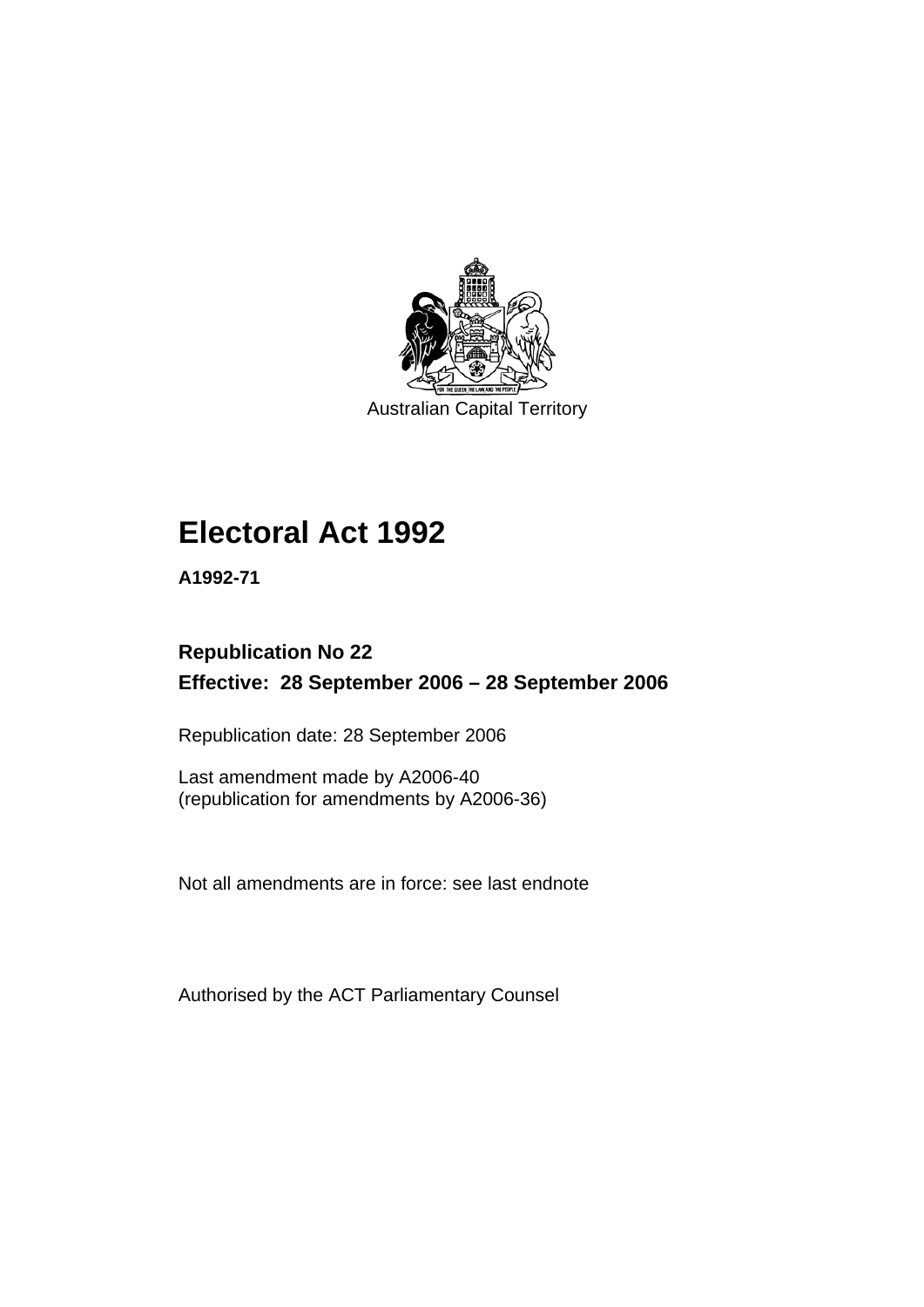### **About this republication**

#### **The republished law**

This is a republication of the *Electoral Act 1992* (including any amendment made under the *Legislation Act 2001*, part 11.3 (Editorial changes)) as in force on 28 September 2006*.* It also includes any amendment, repeal or expiry affecting the republished law to 28 September 2006.

The legislation history and amendment history of the republished law are set out in endnotes 3 and 4.

#### **Kinds of republications**

The Parliamentary Counsel's Office prepares 2 kinds of republications of ACT laws (see the ACT legislation register at www.legislation.act.gov.au):

- authorised republications to which the *Legislation Act 2001* applies
- unauthorised republications.

The status of this republication appears on the bottom of each page.

#### **Editorial changes**

The *Legislation Act 2001*, part 11.3 authorises the Parliamentary Counsel to make editorial amendments and other changes of a formal nature when preparing a law for republication. Editorial changes do not change the effect of the law, but have effect as if they had been made by an Act commencing on the republication date (see *Legislation Act 2001*, s 115 and s 117). The changes are made if the Parliamentary Counsel considers they are desirable to bring the law into line, or more closely into line, with current legislative drafting practice.

This republication does not include amendments made under part 11.3 (see endnote 1).

#### **Uncommenced provisions and amendments**

If a provision of the republished law has not commenced or is affected by an uncommenced amendment, the symbol  $\mathbf{U}$  appears immediately before the provision heading. The text of the uncommenced provision or amendment appears only in the last endnote.

#### **Modifications**

If a provision of the republished law is affected by a current modification, the symbol  $\mathbf{M}$ appears immediately before the provision heading. The text of the modifying provision appears in the endnotes. For the legal status of modifications, see *Legislation Act 2001*, section 95.

#### **Penalties**

The value of a penalty unit for an offence against this republished law at the republication date is—

- (a) if the person charged is an individual—\$100; or
- (b) if the person charged is a corporation—\$500.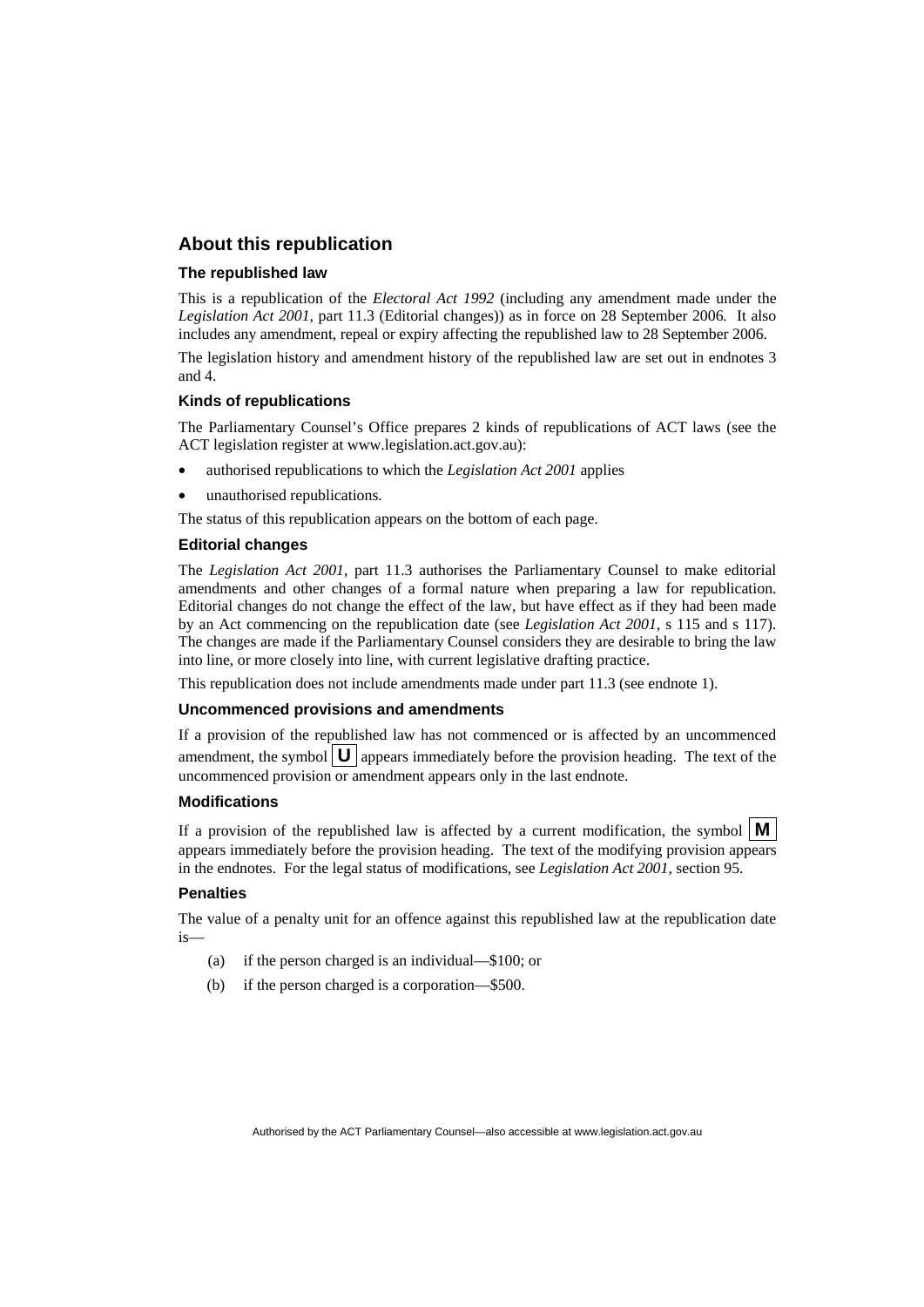

Australian Capital Territory

# **Electoral Act 1992**

# **Contents**

| Preamble                                                                                     |                                                                    | Page<br>2  |
|----------------------------------------------------------------------------------------------|--------------------------------------------------------------------|------------|
| Part 1                                                                                       | <b>Preliminary</b>                                                 |            |
| 1                                                                                            | Name of Act                                                        | 3          |
| 3                                                                                            | Dictionary                                                         | 3          |
| 3A                                                                                           | Offences against Act—application of Criminal Code etc              | 3          |
| 4                                                                                            | Meaning of electoral matter                                        | 4          |
| 4A                                                                                           | Meaning of available for public inspection                         | 4          |
| Part 2                                                                                       | <b>Australian Capital Territory Electoral</b><br><b>Commission</b> |            |
| <b>Division 2.1</b><br><b>Establishment, functions and powers of electoral</b><br>commission |                                                                    |            |
| 5                                                                                            | Establishment                                                      | 5          |
| 6                                                                                            | Constitution of commission                                         | 5          |
| R <sub>22</sub>                                                                              | Electoral Act 1992                                                 | contents 1 |
| 28/09/06                                                                                     | Effective: 28/09/06-28/09/06                                       |            |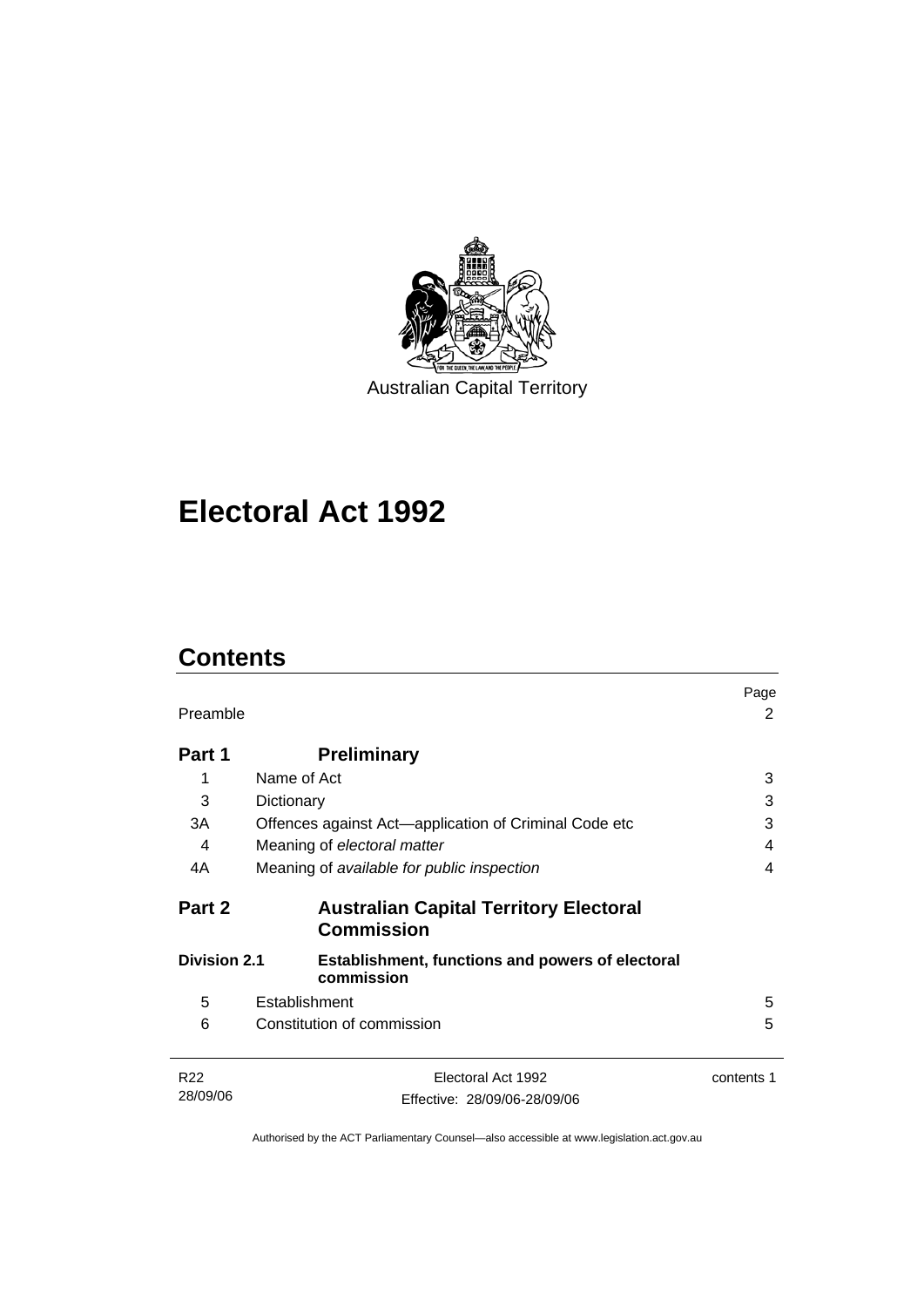|                     |                                                      | Page           |  |
|---------------------|------------------------------------------------------|----------------|--|
| $\overline{7}$      | Functions of electoral commission                    | 5              |  |
| 8                   | Determination of fees                                | 6              |  |
| 10                  | Electoral commission's annual report                 | 7              |  |
| 10A                 | Special reports by electoral commission              | $\overline{7}$ |  |
| <b>Division 2.2</b> | <b>Members of electoral commission</b>               |                |  |
| 11                  | Meaning of member for div 2.2                        | $\overline{7}$ |  |
| 12                  | Appointment of members                               | $\overline{7}$ |  |
| 12A                 | Eligibility for appointment as member                |                |  |
| 12B                 | Eligibility for appointment as chairperson           |                |  |
| 13                  | Term of appointment of members                       |                |  |
| 14                  | Conditions of appointment of members generally       |                |  |
| 15                  | Leave of absence                                     | 10             |  |
| 17                  | Suspension or ending of appointment of members       | 10             |  |
| <b>Division 2.3</b> | <b>Meetings</b>                                      |                |  |
| 19                  | Procedure                                            | 11             |  |
| 20                  | Delegation by electoral commission                   | 12             |  |
| 21                  | Disclosure of interests                              | 12             |  |
| Part 3              | <b>Electoral commissioner and staff of electoral</b> |                |  |
|                     | commission                                           |                |  |
| <b>Division 3.1</b> | <b>Electoral commissioner</b>                        |                |  |
| 22                  | Appointment                                          | 14             |  |
| 23                  | Functions of commissioner etc                        | 14             |  |
| 24                  | Delegation by commissioner                           | 15             |  |
| 25                  | Term of appointment of commissioner                  | 15             |  |
| 26                  | Conditions of appointment of commissioner generally  |                |  |
| 27                  | Leave of absence                                     |                |  |
| 29                  | Suspension or ending of appointment of commissioner  | 16             |  |
| <b>Division 3.2</b> | <b>Staff of electoral commission</b>                 |                |  |
| 31                  | Staff                                                | 17             |  |
| 32                  | Temporary staff and consultants                      | 17             |  |
| 33                  | <b>Officers</b>                                      | 17             |  |

contents 2 Electoral Act 1992 Effective: 28/09/06-28/09/06

R22 28/09/06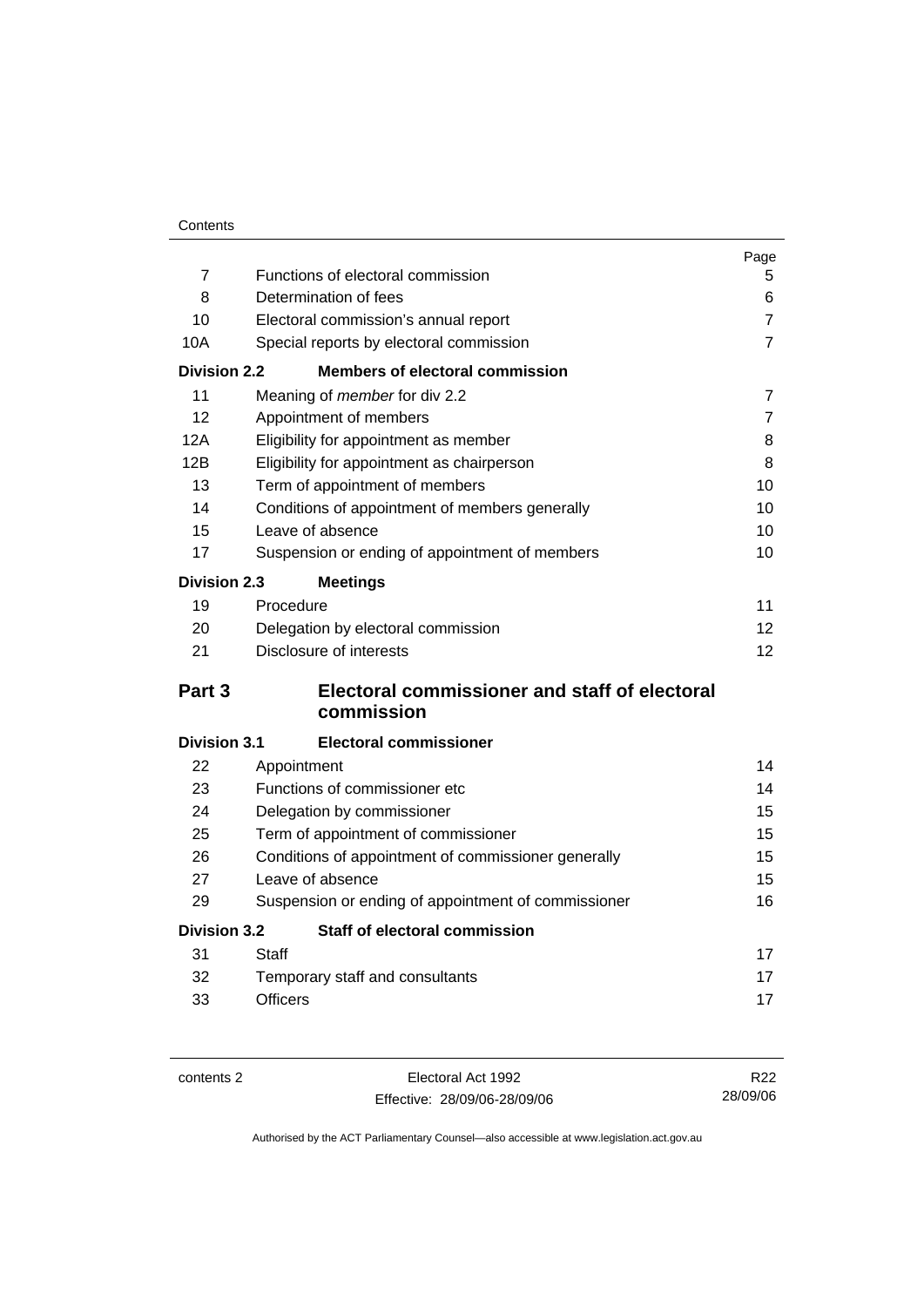| Contents |
|----------|
|----------|

|        |                                                                  | Page |
|--------|------------------------------------------------------------------|------|
| Part 4 | <b>Electorates</b>                                               |      |
| 34     | Multimember electorates                                          | 19   |
| 35     | Redistribution of electorates                                    | 19   |
| 36     | Factors relevant to redistribution                               | 19   |
| 37     | Timing of redistributions                                        | 20   |
| 38     | Suspension of redistribution process-extraordinary elections     | 21   |
| 39     | <b>Redistribution committees</b>                                 | 21   |
| 40     | Meetings of redistribution committee                             | 22   |
| 41     | Suggestions and comments about redistribution                    | 23   |
| 42     | Outline of proposal                                              | 23   |
| 43     | Proposed redistribution                                          | 24   |
| 44     | Notification and publication of proposal                         | 24   |
| 45     | Dissolution of redistribution committee                          | 25   |
| 46     | Objections                                                       | 25   |
| 47     | Augmented electoral commission                                   | 26   |
| 48     | Meetings of augmented electoral commission                       | 26   |
| 49     | Investigation of objections                                      | 27   |
| 50     | Redistribution-proposal by augmented electoral commission        | 28   |
| 51     | Publication of augmented electoral commission's proposal         | 28   |
| 52     | Objections to augmented electoral commission's proposal          | 29   |
| 53     | Report by augmented electoral commission and public announcement | 30   |
| 54     | Report to Legislative Assembly                                   | 31   |
| 55     | Decisions are final                                              | 31   |
| 56     | Validity not affected                                            | 32   |
| Part 5 | <b>Electoral rolls</b>                                           |      |
| 57     | Electorate and Territory rolls                                   | 33   |
| 58     | Contents of roll                                                 | 33   |
| 59     | Meaning of extract from roll                                     | 34   |
| 60     | Inspection of printed roll extracts                              | 34   |
| 61     | Supply of printed roll extracts to MLAs etc                      | 35   |
| 62     | Supply of roll extracts in electronic form to MLAs etc           | 35   |
| 63     | Use of roll extracts                                             | 35   |
| 65     | Provision of roll information to prescribed authorities          | 36   |
|        |                                                                  |      |

| R22      | Electoral Act 1992           | contents 3 |
|----------|------------------------------|------------|
| 28/09/06 | Effective: 28/09/06-28/09/06 |            |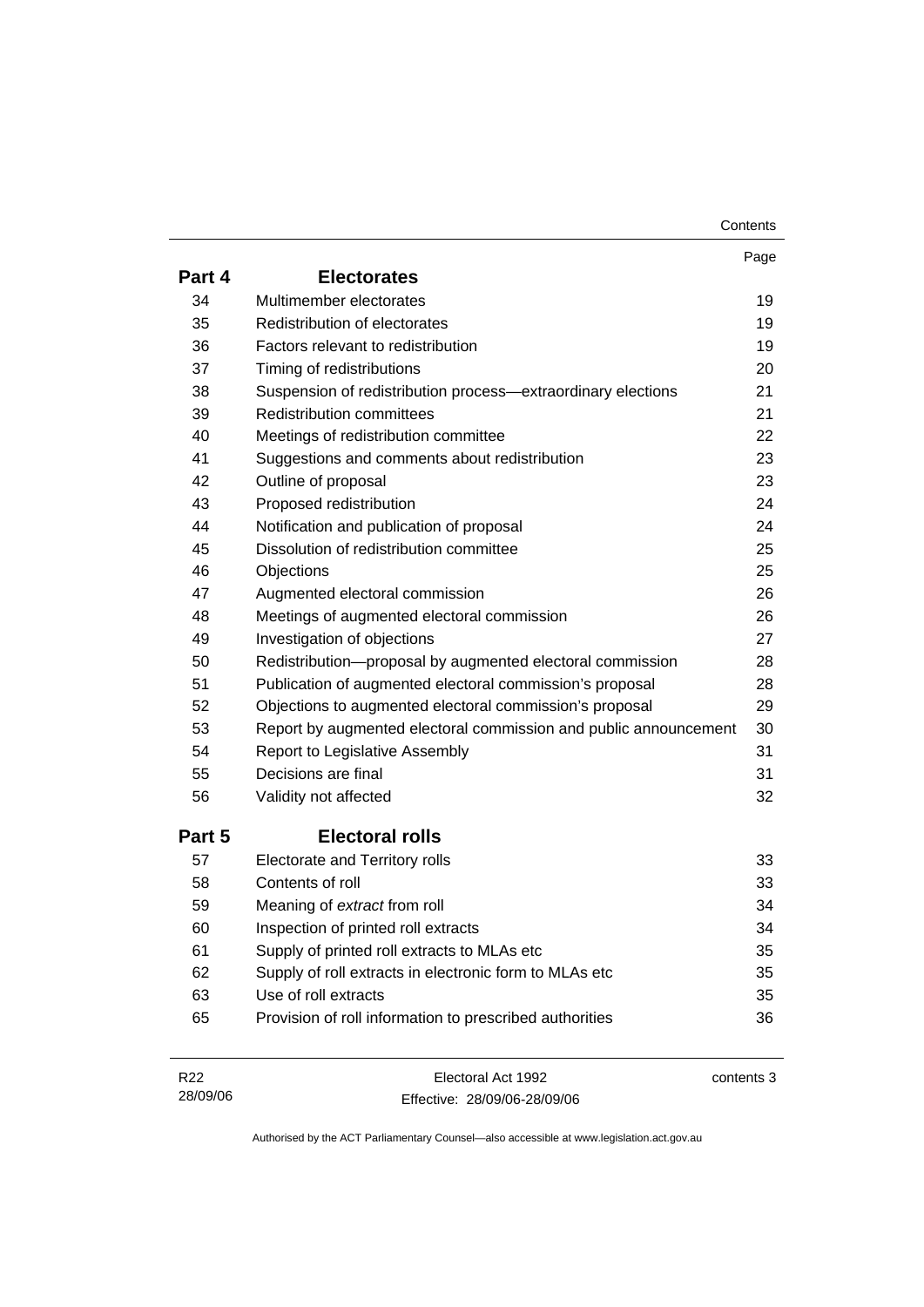|            |                                                                        | Page            |
|------------|------------------------------------------------------------------------|-----------------|
| 66         | Maintenance of rolls                                                   | 37              |
| 67         | Power to require information                                           | 38              |
| 68         | Notice of registered deaths                                            | 38              |
| 69         | Disclosure of roll information                                         | 39              |
| 70         | Joint roll arrangements with Commonwealth                              | 39              |
| Part 6     | <b>Enrolment</b>                                                       |                 |
| 71         | Persons taken not to be enrolled on Commonwealth roll                  | 41              |
| 71A        | Address of person serving sentence of imprisonment                     | 41              |
| 72         | Entitlement                                                            | 42              |
| 73         | Compulsory enrolment etc-residents                                     | 42              |
| 74         | Eligible overseas electors                                             | 43              |
| 75         | Age 17 enrolment                                                       | 44              |
| 76         | Enrolment etc                                                          | 45              |
| 77         | Suppression of elector's address                                       | 46              |
| 78         | Inclusion of particulars on roll following suppression                 | 47              |
| 79         | Suppression of elector's address pending review                        | 47              |
| 80         | Closed rolls                                                           | 48              |
| 81         | Objections to enrolment                                                | 50              |
| 82         | Record of claims for enrolment                                         | 52              |
| 83         | Processing enrolment claims                                            | 52              |
| 84         | Transmission of enrolment claims                                       | 53              |
| 85         | Production of claims for enrolment before a court                      | 53              |
| 86         | Claims for enrolment not subject to warrants                           | 53              |
| Part 7     | <b>Registration of political parties</b>                               |                 |
| 87         | Meaning of related political parties                                   | 54              |
| 88         | Register of political parties                                          | 54              |
| 89         | Application for registration of political party                        | 54              |
| 90         | Further information about application for political party registration | 55              |
| 91         | Notification and publication of applications                           | 55              |
| 91A        | Objections to applications and responses                               | 56              |
| 92         | Registration of political parties                                      | 57              |
| 93         | Refusal of applications for registration                               | 58              |
| 94         | Amendment of applications for registration                             | 60              |
| contents 4 | Electoral Act 1992                                                     | R <sub>22</sub> |
|            | Effective: 28/09/06-28/09/06                                           | 28/09/06        |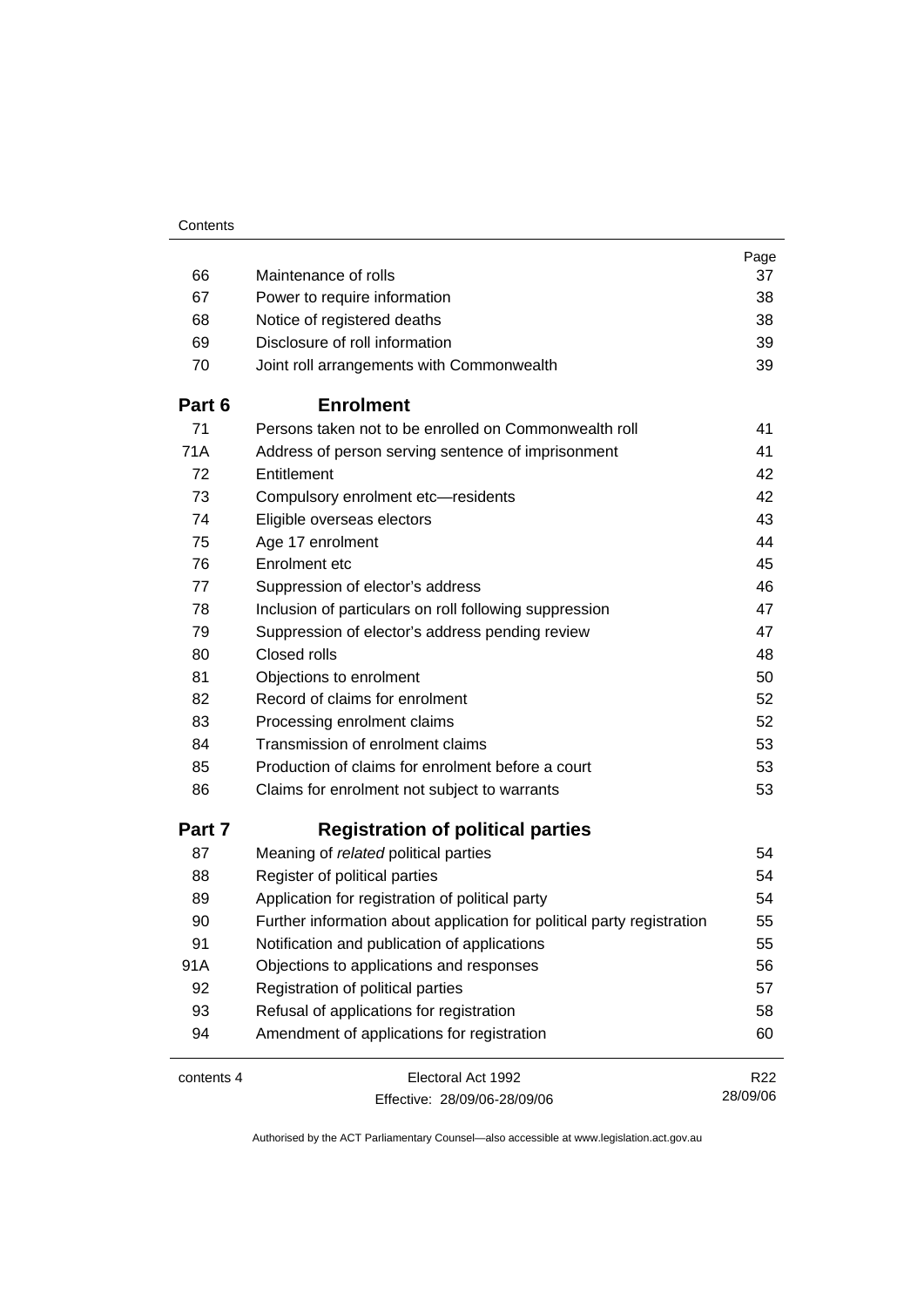| 95                  | Changes to particulars in register                             | Page<br>61 |
|---------------------|----------------------------------------------------------------|------------|
| 95A                 | Objection to continued use of name                             | 61         |
| 95B                 | When certain action cannot be taken                            | 62         |
| 96                  | No action under pt 7 during pre-election period                | 62         |
| 96A                 | Who can be a registered officer                                | 63         |
| 97                  | Deputy registered officer                                      | 63         |
| 97A                 | Information about political parties                            | 63         |
| 98                  | Cancellation of registration of political parties              | 64         |
| 99                  | Use of party name after cancellation                           | 66         |
| 99A                 | General requirements about constitutions of registered parties | 67         |
| Part 8              | <b>Timing of elections</b>                                     |            |
| 100                 | Ordinary elections                                             | 68         |
| 101                 | <b>Extraordinary elections</b>                                 | 68         |
| 102                 | Polling day                                                    | 69         |
| Part 9              | <b>Arrangements for elections</b>                              |            |
| <b>Division 9.1</b> | <b>Nominations</b>                                             |            |
| 103                 | Eligibility-MLAs                                               | 70         |
| 104                 | Qualifications for nomination                                  | 71         |
| 105                 | Candidates to be nominated                                     | 72         |
| 106                 | Multiple nominations invalid                                   | 74         |
| 107                 | Withdrawal etc of consent to nomination                        | 74         |
| 108                 | Place and hour of nomination                                   | 74         |
| 109                 | Declaration of candidates                                      | 75         |
| 110                 | Rejection of nominations                                       | 76         |
| 111                 | Need for a poll                                                | 76         |
| 112                 | Death of candidate before polling day                          | 77         |
| 113                 | Deposit-return or forfeiture                                   | 77         |
| <b>Division 9.2</b> | <b>Ballot papers</b>                                           |            |
| 114                 | <b>Ballot papers</b>                                           | 78         |
| 115                 | Grouping of candidates' names                                  | 79         |
| 116                 | Printing of ballot papers                                      | 79         |
| 117                 | Names on ballot papers                                         | 81         |

| R22      | Electoral Act 1992           | contents 5 |
|----------|------------------------------|------------|
| 28/09/06 | Effective: 28/09/06-28/09/06 |            |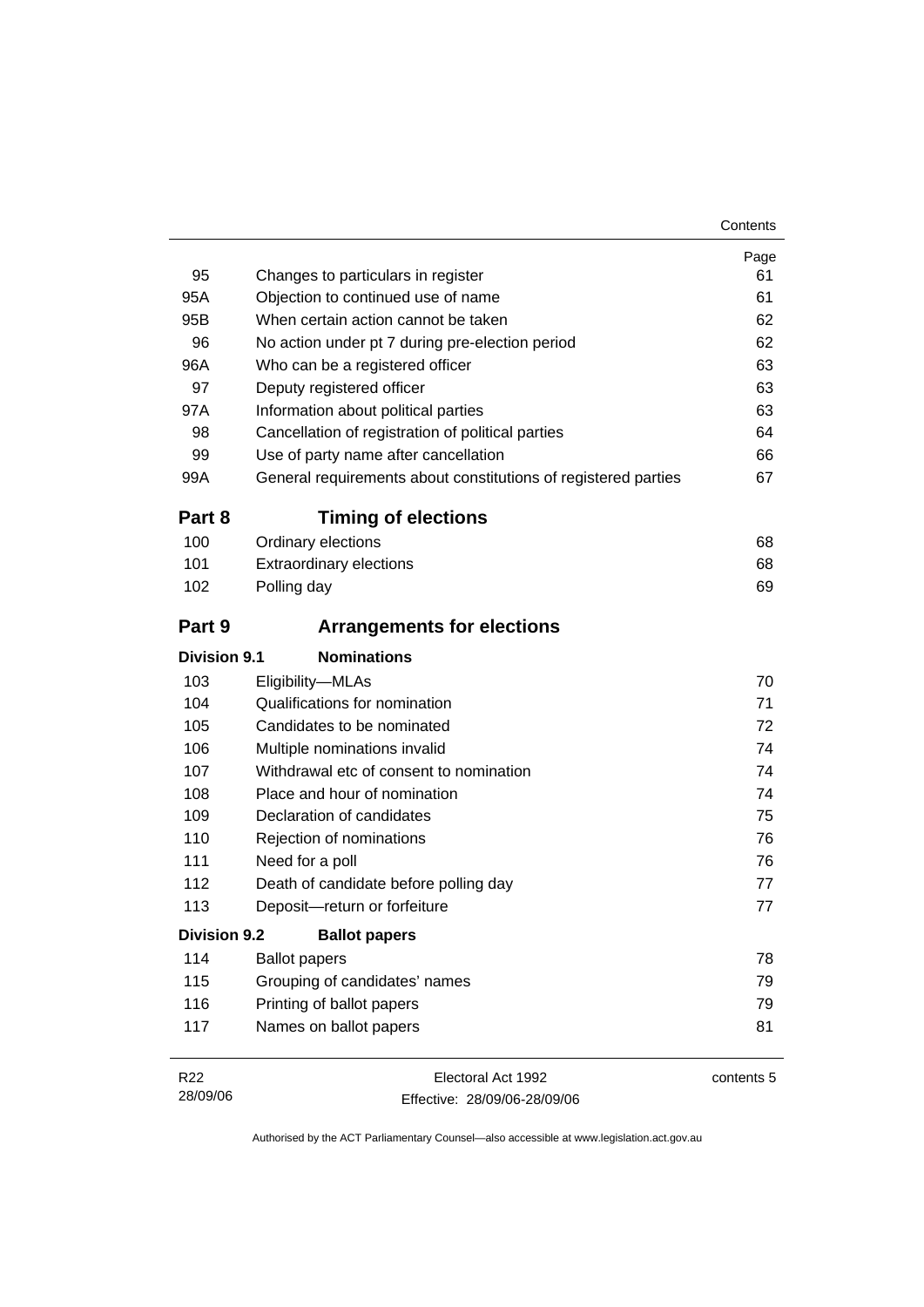| 118                  | Draw for positions on ballot papers                                  | Page<br>82      |
|----------------------|----------------------------------------------------------------------|-----------------|
| <b>Division 9.3</b>  | Electronic voting devices and vote counting programs                 |                 |
| 118A                 | Approval of computer program for electronic voting and vote counting | 82              |
| 118B                 | Security of electronic voting devices and related material           | 83              |
| <b>Division 9.4</b>  | <b>Miscellaneous</b>                                                 |                 |
| 119                  | Polling places and scrutiny centres                                  | 84              |
| 120                  | Administrative arrangements                                          | 84              |
| 121                  | Certified lists of electors                                          | 85              |
| 121A                 | Use of information from certified lists                              | 85              |
| 122                  | Scrutineers-appointment                                              | 86              |
| 123                  | Scrutineers-conduct                                                  | 87              |
| 124                  | Participation by candidates in conduct of election                   | 88              |
| 125                  | Determining matters by lot                                           | 88              |
| 126                  | Supplementary elections                                              | 88              |
| Part 10              | Voting                                                               |                 |
| <b>Division 10.1</b> | <b>General</b>                                                       |                 |
| 127                  | Meaning of authorised witness                                        | 89              |
| 128                  | Entitlement to vote                                                  | 89              |
| 129                  | Compulsory voting                                                    | 90              |
| 130                  | Multiple votes prohibited                                            | 90              |
| 131                  | Procedures for voting                                                | 91              |
| 132                  | Manner of recording vote                                             | 91              |
| <b>Division 10.2</b> | Ordinary voting at a polling place                                   |                 |
| 133                  | Claims to vote                                                       | 92              |
| 134                  | Voting in private                                                    | 92              |
| Division 10.3        | Declaration voting at a polling place                                |                 |
| 135                  | Declaration voting at polling places                                 | 93              |
| <b>Division 10.4</b> | Voting otherwise than at a polling place                             |                 |
| 136                  | Definitions for div 10.4                                             | 94              |
| 136A                 | Applications for postal voting papers                                | 95              |
| 136B                 | Ordinary or declaration voting in ACT before polling day             | 97              |
| contents 6           | Electoral Act 1992                                                   | R <sub>22</sub> |

Effective: 28/09/06-28/09/06

28/09/06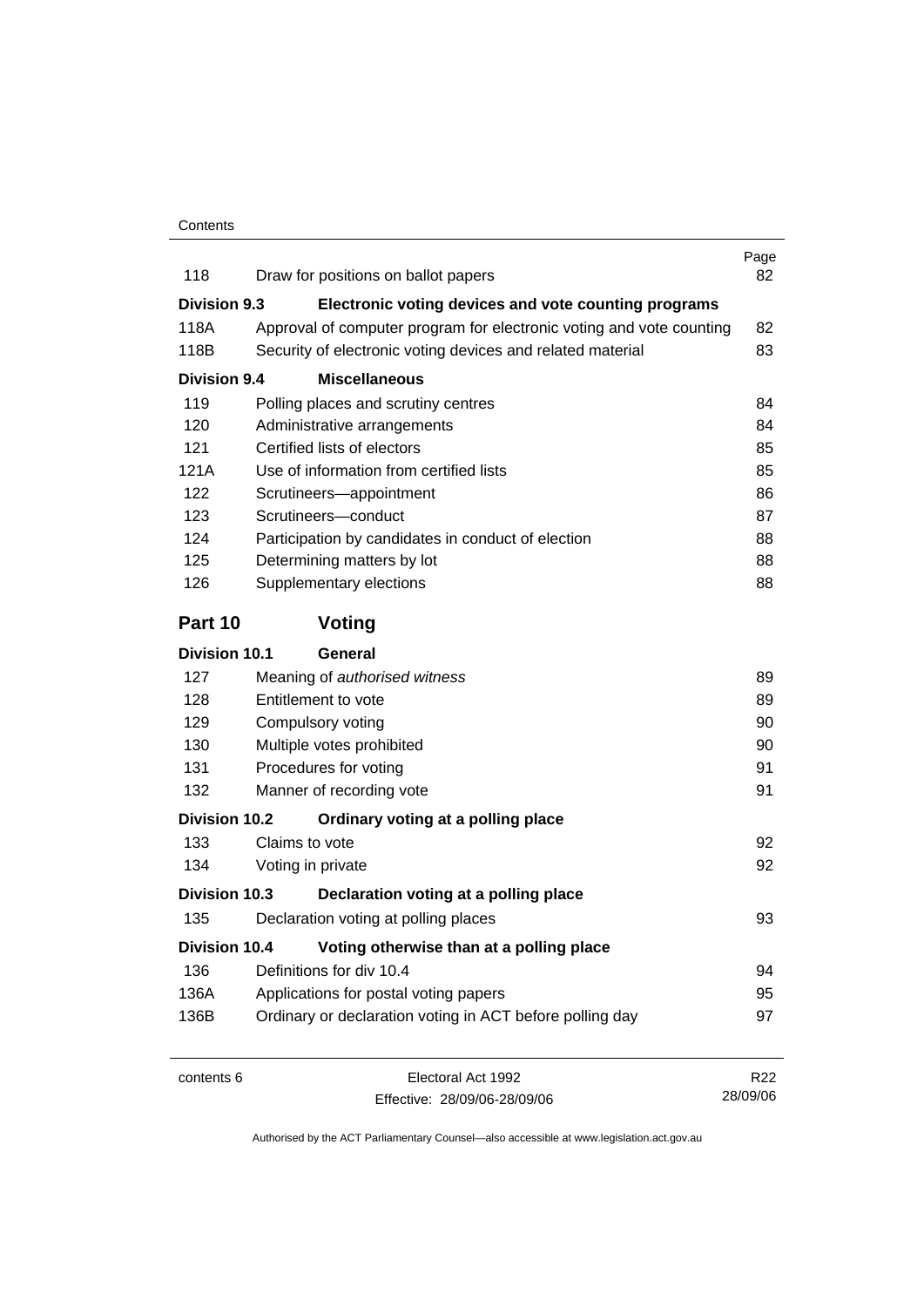|                      |                                                                                                         | Contents    |
|----------------------|---------------------------------------------------------------------------------------------------------|-------------|
| 136C                 |                                                                                                         | Page<br>100 |
| 137                  | Declaration voting outside ACT on or before polling day<br>Record of issue of declaration voting papers | 101         |
| 138                  | Inspection of records                                                                                   | 101         |
| 139                  | Receipt of declaration voting papers                                                                    | 101         |
| 140                  | Registered declaration voters                                                                           | 102         |
| 141                  | Issue of voting papers to registered declaration voters                                                 | 103         |
| 142                  | Correcting formal errors                                                                                | 103         |
| 143                  | Soliciting applications for postal declaration votes                                                    | 103         |
| 144                  | Transmission of applications for postal declaration votes                                               | 104         |
| 144A                 | Requirements for casting postal votes                                                                   | 104         |
| 145                  | Interference with declaration voting                                                                    | 105         |
| 146                  | Soliciting completed declaration votes                                                                  | 105         |
| 147                  | Transmission of completed declaration votes                                                             | 105         |
| 148                  | Opening envelopes containing declaration votes                                                          | 106         |
| Division 10.5        | <b>Mobile polling</b>                                                                                   |             |
| 149                  | Definitions for div 10.5                                                                                | 106         |
| 149A                 | Declaration of special hospitals                                                                        | 106         |
| 150                  | Mobile polling-institutions                                                                             | 106         |
| 151                  | Functions of visiting officers                                                                          | 107         |
| 152                  | Failure to visit institution                                                                            | 108         |
| 153                  | Custody of ballot boxes and electoral papers                                                            | 108         |
| <b>Division 10.6</b> | <b>Miscellaneous</b>                                                                                    |             |
| 154                  | Arrangements at polling places                                                                          | 108         |
| 155                  | Particulars on ballot papers before issue                                                               | 109         |
| 156                  | Assistance to voters                                                                                    | 109         |
| 156A                 | Assistance to voters unable to enter polling place                                                      | 110         |
| 157                  | Spoilt ballot papers                                                                                    | 111         |
| 158                  | Custody of ballot boxes and electoral papers                                                            | 112         |
| 159                  | Extension of time for conducting elections                                                              | 112         |
| 160                  | Suspension and adjournment of polling                                                                   | 113         |
| <b>Division 10.7</b> | <b>Failure to vote</b>                                                                                  |             |
| 161                  | Default notice                                                                                          | 113         |
| 162                  | First notice                                                                                            | 114         |
| R <sub>22</sub>      | Electoral Act 1992                                                                                      | contents 7  |

| 28/09/06 | Effective: 28/09/06-28/09/06 |
|----------|------------------------------|
|          |                              |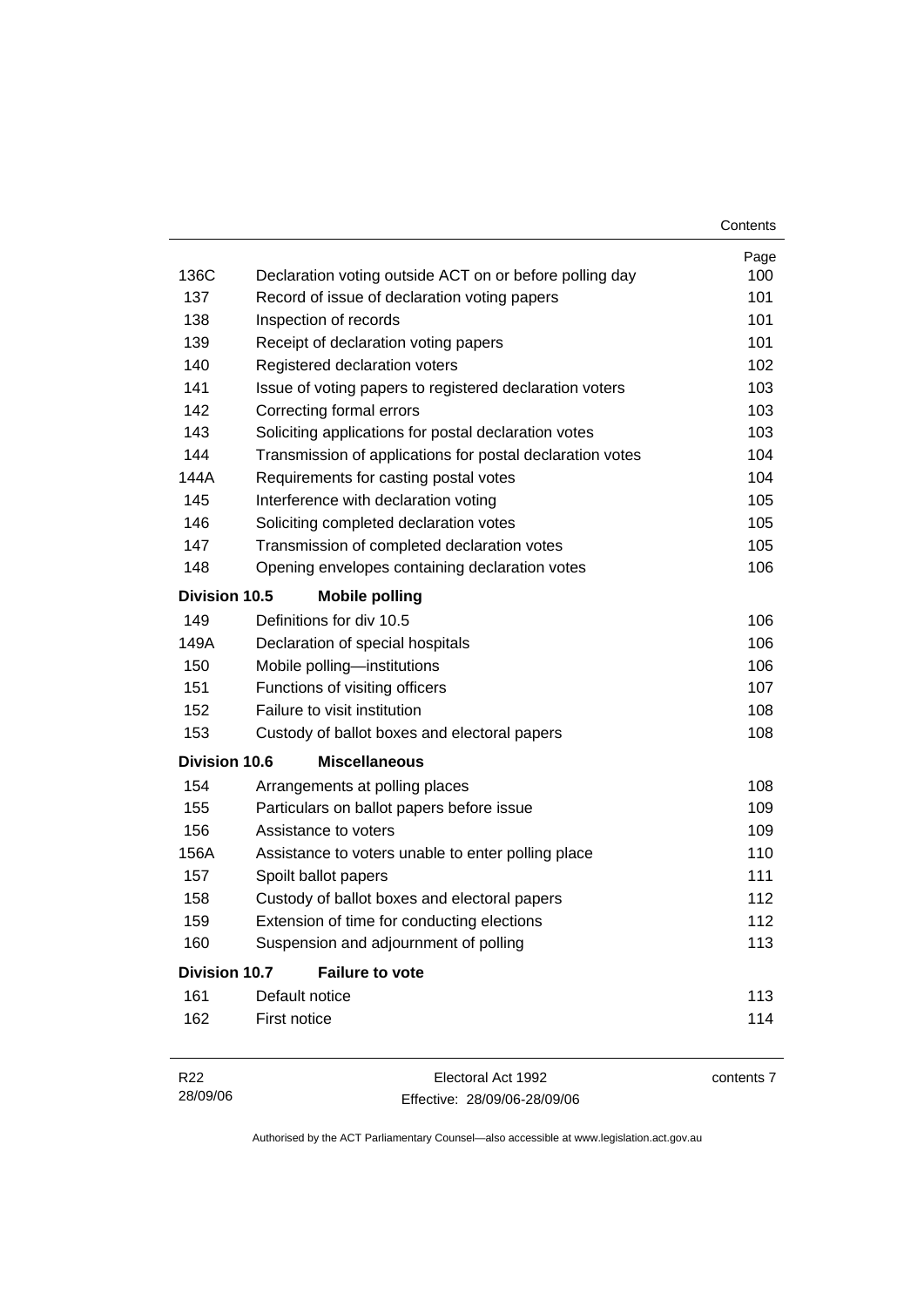|            |                                                                     | Page            |
|------------|---------------------------------------------------------------------|-----------------|
| 163        | Second notice                                                       | 114             |
| 164        | Final notice                                                        | 115             |
| 165        | Discharge of liability                                              | 115             |
| 166        | Response on behalf of elector                                       | 116             |
| Part 11    | <b>Polling in Antarctica</b>                                        |                 |
| 167        | Definitions for pt 11                                               | 117             |
| 167A       | Declaration of ship as a station                                    | 118             |
| 167B       | Approval of ways of transmission                                    | 118             |
| 168        | Returning officers and assistants for Antarctic stations            | 118             |
| 170        | Application of Act to polling in Antarctica                         | 118             |
| 171        | Antarctic electors                                                  | 119             |
| 172        | Arrangements for the polling in Antarctica                          | 119             |
| 173        | Conduct of the polling                                              | 120             |
| 174        | Claims to vote                                                      | 120             |
| 175        | Proceedings at close of poll                                        | 121             |
| 176        | Result of polling in Antarctica                                     | 121             |
| 177        | Preservation of documents                                           | 122             |
| Part 12    | The scrutiny                                                        |                 |
| 178        | Scrutiny                                                            | 123             |
| 179        | Preliminary scrutiny of declaration voting papers etc               | 124             |
| 180        | Formality of ballot papers                                          | 125             |
| 181        | Death of candidate                                                  | 126             |
| 182        | First count-ordinary ballot papers                                  | 126             |
| 183        | First count-declaration ballot papers                               | 128             |
| 183A       | First count-electronic ballot papers                                | 128             |
| 184        | Second count-first preferences                                      | 128             |
| 185        | Ascertaining result of poll                                         | 129             |
| 186        | Objections by scrutineers                                           | 130             |
| 187        | Recount of ballot papers                                            | 130             |
| 187A       | Application for recount of ballot papers etc                        | 130             |
| 187B       | Review of decision of commissioner to refuse to arrange for recount | 131             |
| 187C       | Recount of electronic scrutiny of ballot papers                     | 132             |
| 188        | Reservation of disputed ballot papers                               | 133             |
| contents 8 | Electoral Act 1992                                                  | R <sub>22</sub> |
|            | Effective: 28/09/06-28/09/06                                        | 28/09/06        |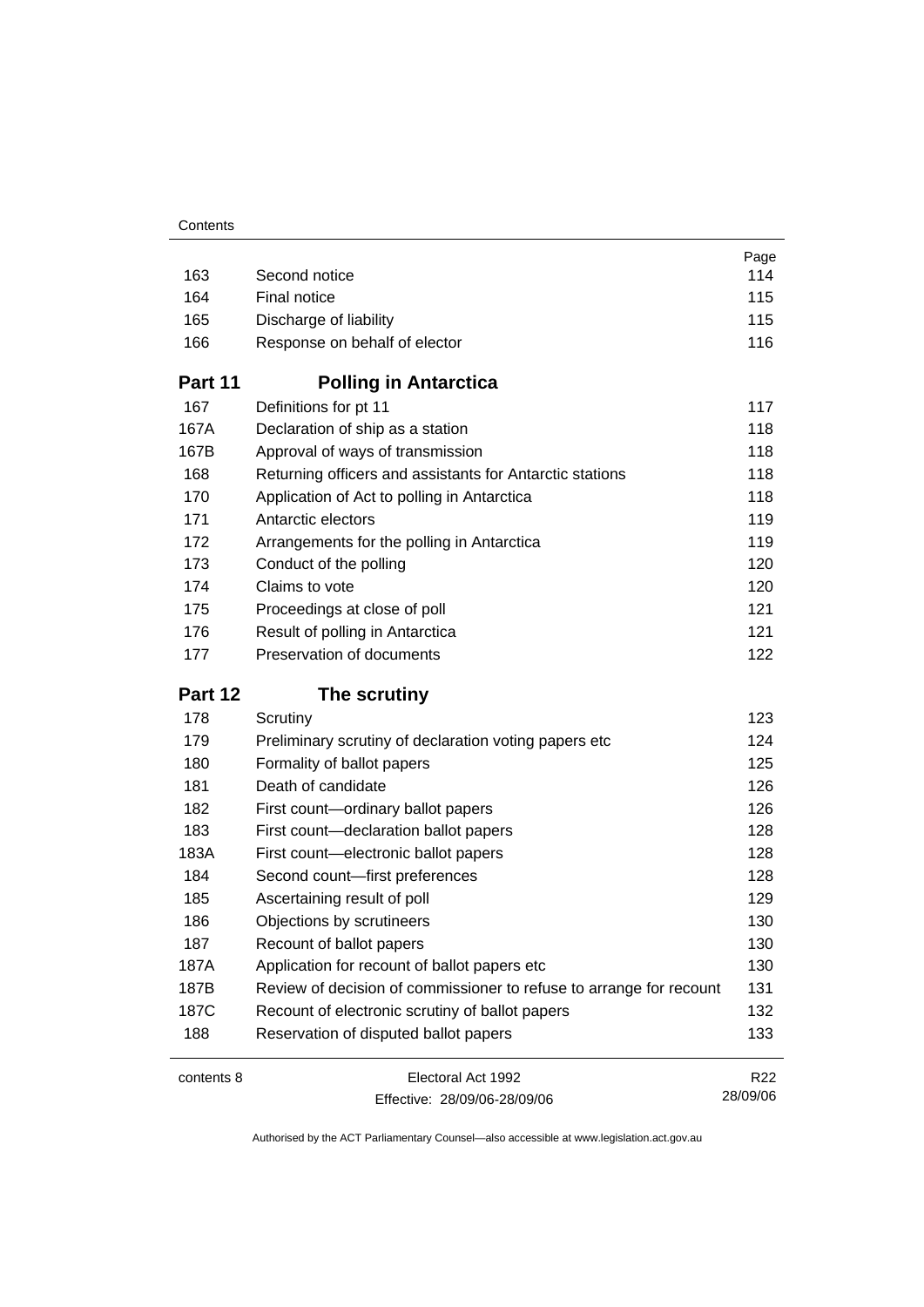|                      |                                                    | Contents    |
|----------------------|----------------------------------------------------|-------------|
| 189                  | Declaration of result of election                  | Page<br>133 |
| Part 13              | <b>Casual vacancies</b>                            |             |
| 190                  | Definitions for pt 13                              | 134         |
| 191                  | Notice of casual vacancy                           | 134         |
| 192                  | Candidates for casual vacancy                      | 135         |
| 193                  | Publication of candidates' details                 | 136         |
| 194                  | Determination of candidate to fill vacancy         | 137         |
| 195                  | Assembly nominees                                  | 137         |
| 196                  | Term of office of MLA declared elected under pt 13 | 138         |
| 197                  | Dissolution or pre-election period                 | 139         |
| Part 14              | <b>Election funding and financial disclosure</b>   |             |
| <b>Division 14.1</b> | Preliminary                                        |             |
| 198                  | Definitions for pt 14                              | 140         |
| 198A                 | Reference to things done by party etc              | 142         |
| 198B                 | Candidate remains candidate after election         | 143         |
| 199                  | Related bodies corporate                           | 143         |
| 200                  | Activities of campaign committees                  | 143         |
| 201                  | Disclosure periods                                 | 143         |
| 202                  | Gifts-determination of amounts                     | 145         |
| <b>Division 14.2</b> | <b>Reporting agents</b>                            |             |
| 203                  | Appointed agents                                   | 145         |
| 204                  | Non-appointed agents                               | 146         |
| 205                  | Registers of reporting agents                      | 146         |
| <b>Division 14.3</b> | <b>Election funding</b>                            |             |
| 206                  | Who eligible votes are cast for                    | 147         |
| 207                  | <b>Entitlement to funds</b>                        | 147         |
| 208                  | Threshold                                          | 149         |
| 212                  | Making of payments                                 | 150         |
| 214                  | Death of candidate                                 | 150         |
| 215                  | Application voluntary                              | 151         |

Electoral Act 1992 Effective: 28/09/06-28/09/06 contents 9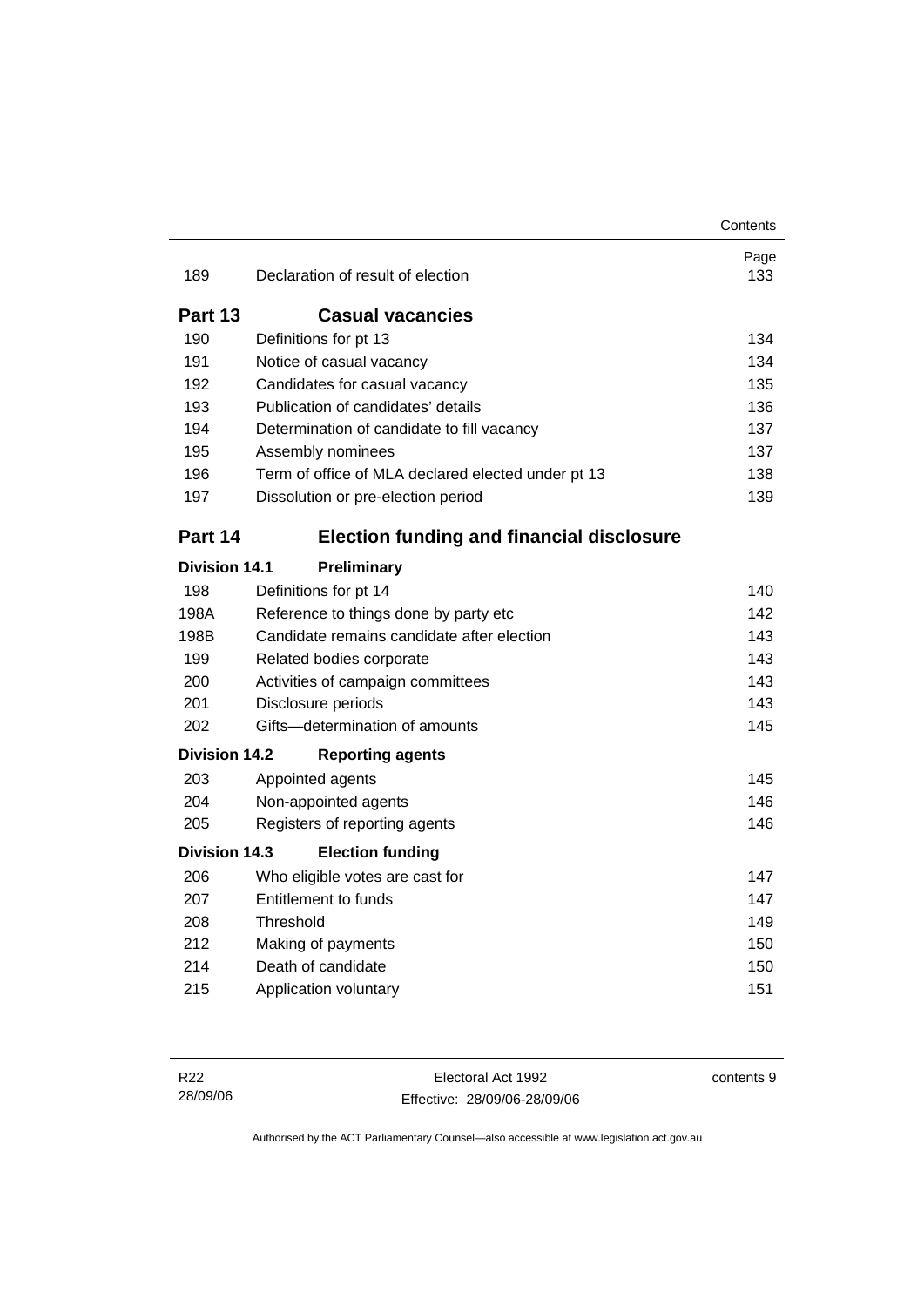#### **Contents**

| Division 14.4<br>Disclosure of donations<br>216<br>Meaning of defined details for div 14.4<br>217<br>Disclosure of gifts<br>218<br>Disclosure of gifts-non-party groups | 151<br>152<br>152<br>153<br>155<br>156<br>157 |
|-------------------------------------------------------------------------------------------------------------------------------------------------------------------------|-----------------------------------------------|
|                                                                                                                                                                         |                                               |
|                                                                                                                                                                         |                                               |
|                                                                                                                                                                         |                                               |
|                                                                                                                                                                         |                                               |
| 218A<br>Certain loans not to be received                                                                                                                                |                                               |
| 219<br>Nil returns                                                                                                                                                      |                                               |
| 220<br>Disclosure of gifts by persons incurring political expenditure                                                                                                   |                                               |
| 221<br>Donations to non-party groups and candidates                                                                                                                     |                                               |
| Annual returns of donations<br>221A                                                                                                                                     | 158                                           |
| 221B<br>Advice about obligations to make returns                                                                                                                        | 160                                           |
| 222<br>Anonymous gifts                                                                                                                                                  | 160                                           |
| Division 14.5<br>Disclosure of electoral expenditure                                                                                                                    |                                               |
| Definitions for div 14.5<br>223                                                                                                                                         | 162                                           |
| 224<br>Returns of electoral expenditure                                                                                                                                 | 164                                           |
| 225<br>Nil returns                                                                                                                                                      | 164                                           |
| 226<br>Returns by broadcasters and publishers                                                                                                                           | 165                                           |
| 227<br>Multiple elections on same day                                                                                                                                   | 167                                           |
| Division 14.6<br><b>Annual returns</b>                                                                                                                                  |                                               |
| 228<br>Meaning of defined particulars for div 14.6                                                                                                                      | 168                                           |
| 230<br>Annual returns by parties and MLAs                                                                                                                               | 168                                           |
| 231<br>Periods of less than financial year                                                                                                                              | 170                                           |
| 231A<br>Returns by parties under Commonwealth Electoral Act                                                                                                             | 171                                           |
| 231B<br>Annual returns by associated entities                                                                                                                           | 172                                           |
| 231C<br>Returns by associated entities under Commonwealth Electoral Act                                                                                                 | 173                                           |
| Amounts received<br>232                                                                                                                                                 | 173                                           |
| 234<br>Outstanding amounts                                                                                                                                              | 174                                           |
| 234A<br>Regulations                                                                                                                                                     | 174                                           |
| <b>Division 14.7</b><br><b>Compliance</b>                                                                                                                               |                                               |
| Definitions for div 14.7<br>235                                                                                                                                         | 175                                           |
| 236<br>Offences                                                                                                                                                         | 175                                           |
| 237<br>Investigation notices generally                                                                                                                                  | 176                                           |
| Investigation notices about associated entities<br>237A                                                                                                                 | 178                                           |
| Investigation notice offences<br>237B                                                                                                                                   | 180                                           |
|                                                                                                                                                                         |                                               |

contents 10 Electoral Act 1992 Effective: 28/09/06-28/09/06

R22 28/09/06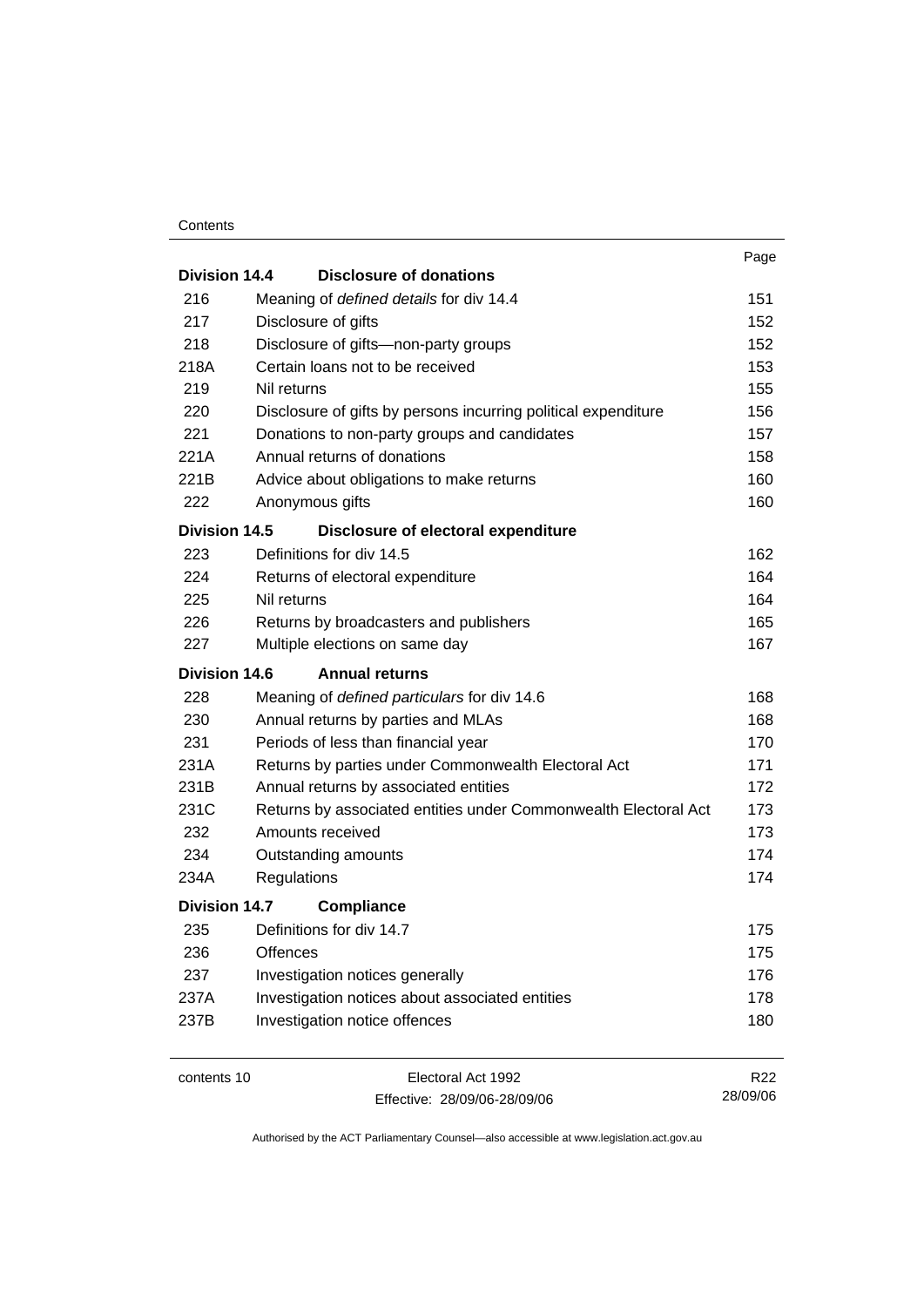|                             |                                                             | Contents    |
|-----------------------------|-------------------------------------------------------------|-------------|
|                             |                                                             | Page        |
| 238                         | Investigation-search warrants                               | 180         |
| 239                         | Records                                                     | 182         |
| Division 14.8               | <b>Miscellaneous</b>                                        |             |
| 240                         | Inability to complete returns                               | 183         |
| 241                         | Noncompliance with pt 14                                    | 185         |
| 242                         | Amendment of returns                                        | 185         |
| 243                         | Copies of returns to be available for public inspection     | 186         |
| Part 15                     | <b>Review of decisions</b>                                  |             |
| 244                         | Definitions for pt 15                                       | 188         |
| 245                         | Reviewable decisions                                        | 188         |
| 246                         | <b>Review statements</b>                                    | 189         |
| 247                         | Review by electoral commission                              | 190         |
| 248                         | Notice of decision of the electoral commission              | 191         |
| 249                         | Review by administrative appeals tribunal                   | 192         |
| Part 16                     | Disputed elections, eligibility and vacancies               |             |
| <b>Division 16.1</b>        | <b>Preliminary</b>                                          |             |
| 250                         | Definitions for pt 16                                       | 193         |
| 251                         | Meaning of Speaker for pt 16                                | 194         |
| <b>Division 16.2</b>        | <b>Jurisdiction and powers of Supreme Court</b>             |             |
| 252                         | <b>Court of Disputed Elections</b>                          | 194         |
| 253                         | Powers of the court                                         | 195         |
| 255                         | Decisions are final                                         | 195         |
| <b>Division 16.3</b>        | <b>Disputed elections</b>                                   |             |
| 256                         | Validity may be disputed after election                     | 195         |
| 257                         | Persons entitled to dispute elections                       | 196         |
| 258                         | Form of application                                         | 196         |
| 259                         | Time for filing application                                 | 196         |
| 260                         | Deposit as security for costs                               | 197         |
| 261                         | Registrar to serve copies of application on certain persons | 197         |
| 262                         | Parties to application under div 16.3                       | 197         |
| 263                         | Withdrawal and abatement of application                     | 198         |
| R <sub>22</sub><br>28/09/06 | Electoral Act 1992<br>Effective: 28/09/06-28/09/06          | contents 11 |

Effective: 28/09/06-28/09/06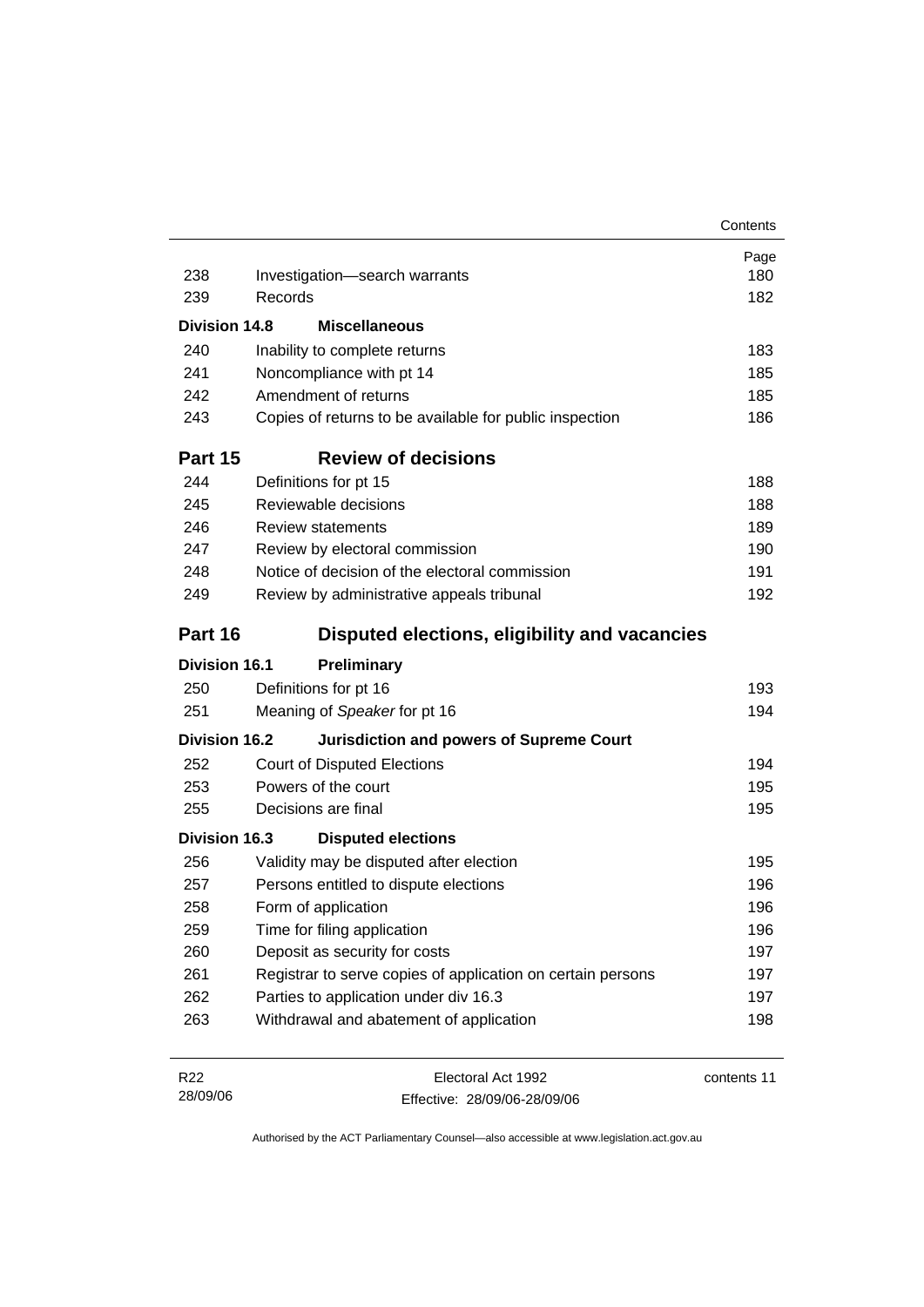### **Contents**

|                      |                |                                                              | Page     |
|----------------------|----------------|--------------------------------------------------------------|----------|
| 264                  |                | Hearing of applications                                      | 200      |
| 265                  |                | Declarations and orders                                      | 200      |
| 266                  |                | Illegal practices                                            | 201      |
| 267                  |                | Bribery or undue influence by person elected                 | 202      |
| 268                  |                | Immaterial delays and errors                                 | 202      |
| 269                  |                | Inquiries by court                                           | 203      |
| 270                  |                | Rejected ballot papers                                       | 203      |
| 271                  |                | Evidence that persons were not permitted to vote             | 203      |
| 272                  |                | Inspection of electoral papers                               | 204      |
| 273                  |                | Commissioner not prevented from accessing documents          | 204      |
| 274                  |                | Registrar to serve copies of declarations on certain persons | 204      |
| 275                  |                | <b>Effect of declarations</b>                                | 204      |
| <b>Division 16.4</b> |                | <b>Eligibility and vacancies</b>                             |          |
| 276                  |                | Speaker to state case                                        | 205      |
| 277                  |                | Parties to a referral                                        | 205      |
| 278                  |                | Declarations and orders                                      | 206      |
| 279                  |                | Registrar to serve copy of declarations on Speaker           | 206      |
| 280                  |                | <b>Effect of declarations</b>                                | 206      |
| Division 16.5        |                | <b>Proceedings</b>                                           |          |
| 281                  | Procedure      |                                                              | 207      |
| 282                  |                | Legal representation limited                                 | 207      |
| 283                  |                | Admissibility of evidence                                    | 207      |
| 284                  |                | Costs may be ordered against Territory                       | 208      |
| Part 17              |                | <b>Electoral offences</b>                                    |          |
| <b>Division 17.1</b> |                | <b>Bribery and improper influence</b>                        |          |
| 285                  | <b>Bribery</b> |                                                              | 209      |
| 286                  |                | Influencing of votes by officers                             | 210      |
| 287                  |                | Influencing votes of hospital and nursing home patients      | 210      |
| <b>Division 17.2</b> |                | <b>Protection of rights</b>                                  |          |
| 288                  |                | Violence and intimidation                                    | 210      |
| 289                  |                | Discrimination on grounds of political donations             | 210      |
| 290                  |                | Employees' right to leave of absence for voting              | 211      |
| contents 12          |                | Electoral Act 1992                                           | R22      |
|                      |                | Effective: 28/09/06-28/09/06                                 | 28/09/06 |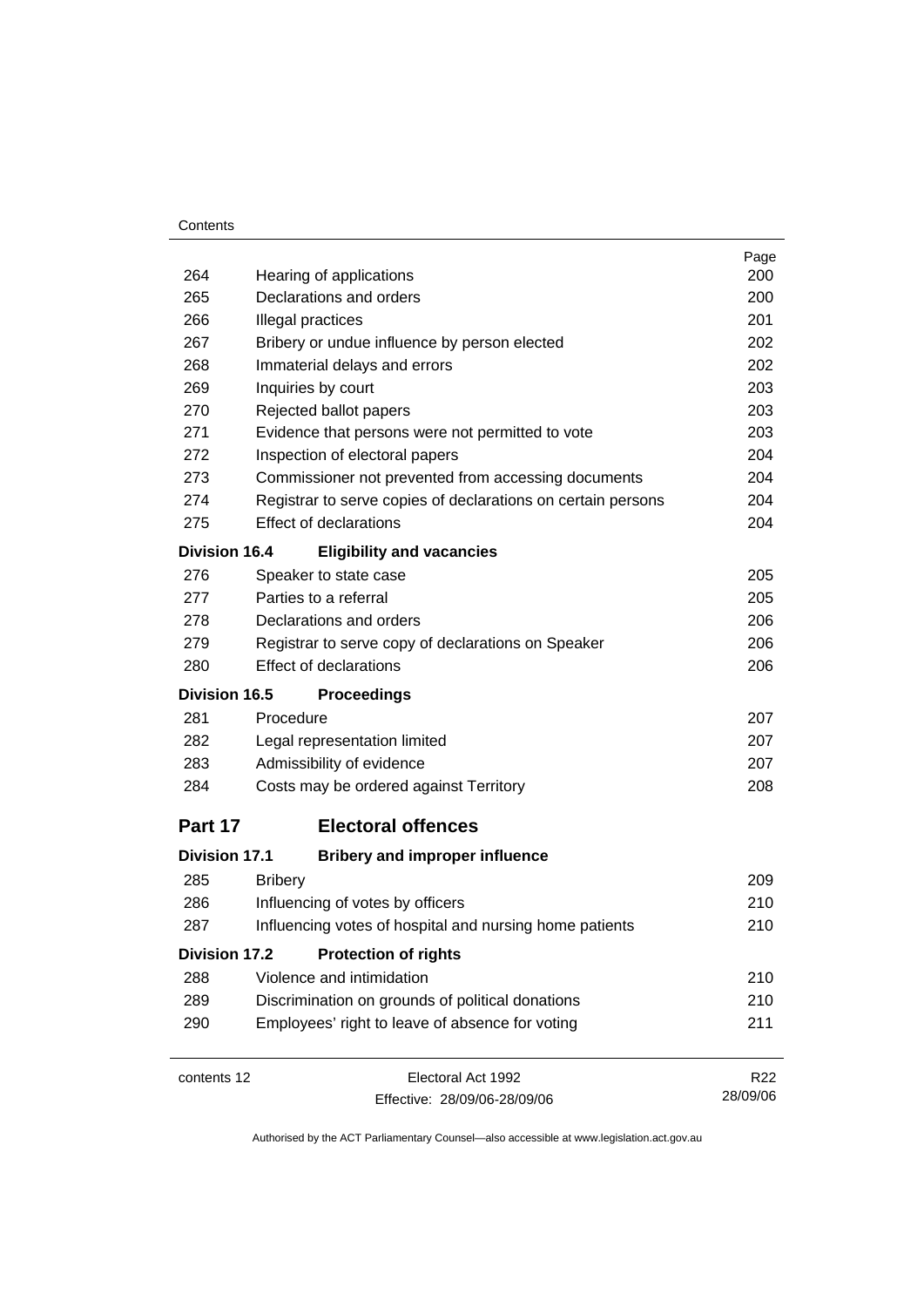|                      |                                                                                        | Contents |
|----------------------|----------------------------------------------------------------------------------------|----------|
|                      |                                                                                        | Page     |
| <b>Division 17.3</b> | <b>Campaigning offences</b>                                                            |          |
| 291                  | Definitions for div 17.3                                                               | 212      |
| 292                  | Dissemination of electoral matter—authorisers and authors                              | 212      |
| 293                  | Dissemination of electoral matter-letters to the editor                                | 213      |
| 294                  | Dissemination of electoral matter-newspaper and periodical reportage<br>and commentary | 214      |
| 295                  | Exemptions for dissemination of electoral matter on certain items                      | 214      |
| 296                  | Advertorials                                                                           | 215      |
| 297                  | Misleading or deceptive electoral matter                                               | 216      |
| 298                  | Inducement to illegal voting-representations of ballot papers                          | 216      |
| 299                  | Graffiti                                                                               | 216      |
| 300                  | Defamation of candidates                                                               | 217      |
| 301                  | Publication of statements about candidates                                             | 218      |
| 302                  | Disruption of election meetings                                                        | 218      |
| 303                  | Canvassing within 100m of polling places                                               | 219      |
| 304                  | Badges and emblems in polling places                                                   | 221      |
| 305                  | How-to-vote material in polling places                                                 | 221      |
| 306                  | Evidence of authorisation of electoral matter                                          | 221      |
| Division 17.4        | <b>Electronic voting offences</b>                                                      |          |
| 306A                 | Interfering with electronic voting devices etc                                         | 222      |
| 306B                 | Interfering with electronic counting devices etc                                       | 222      |
| <b>Division 17.5</b> | <b>Voting fraud</b>                                                                    |          |
| 307                  | Voting fraud                                                                           | 222      |
| <b>Division 17.6</b> | <b>Electoral papers</b>                                                                |          |
| 310                  | Electoral papers-forfeiture                                                            | 223      |
| 311                  | Electoral papers-unauthorised possession                                               | 223      |
| 313                  | Electoral papers-defacement etc                                                        | 224      |
| 314                  | Electoral papers-signatures                                                            | 224      |
| 315                  | Electoral papers-witnesses                                                             | 224      |
| <b>Division 17.7</b> | <b>Official functions</b>                                                              |          |
| 316                  | Improper influence—members of electoral commission etc                                 | 225      |
| 317                  | Unauthorised actions by officers                                                       | 226      |
| 318                  | Identification of voters and votes                                                     | 226      |
|                      | $\frac{1}{2}$                                                                          |          |

| R <sub>22</sub> | Electoral Act 1992           | contents 13 |
|-----------------|------------------------------|-------------|
| 28/09/06        | Effective: 28/09/06-28/09/06 |             |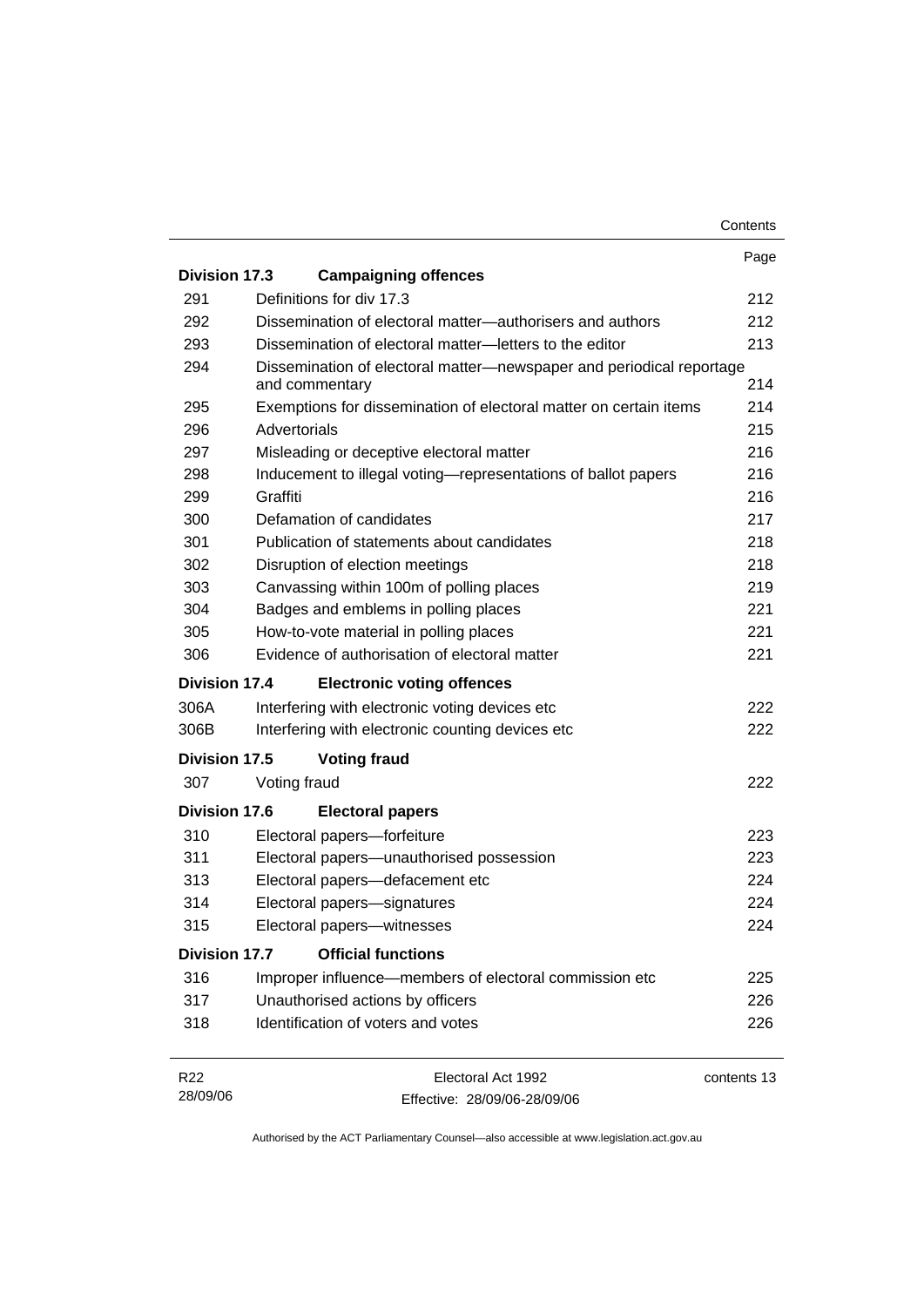#### **Contents**

| 319                  | Responses to official questions                                   | Page<br>227 |
|----------------------|-------------------------------------------------------------------|-------------|
| 320                  | Control of behaviour at voting centres                            | 227         |
|                      |                                                                   |             |
| Part 18              | <b>Enforcement proceedings</b>                                    |             |
| <b>Division 18.1</b> | <b>Injunctions</b>                                                |             |
| 321                  | Restraining conduct                                               | 229         |
| 322                  | Requiring things to be done                                       | 230         |
| 323                  | Commissioner not required to give undertakings as to damages      | 230         |
| 324                  | Powers of the court                                               | 230         |
| <b>Division 18.2</b> | <b>Prosecutions</b>                                               |             |
| 325                  | Investigation of complaints                                       | 231         |
| 326                  | Commissioner may prosecute enrolment and voting offences          | 231         |
| 327                  | Service of certain process by mail                                | 231         |
|                      |                                                                   |             |
| Part 19              | <b>Miscellaneous</b>                                              |             |
| 328                  | Extension of time for acts by officers                            | 232         |
| 329                  | Restrictions on sending completed ballot and voting papers by fax | 232         |
| 330                  | Forms-provision and assistance                                    | 232         |
| 332                  | Correcting delays, errors and omissions                           | 233         |
| 333                  | Voting statistics to be published                                 | 233         |
| 334                  | Collecting further statistical information                        | 233         |
| 335                  | Storage and destruction of electoral papers                       | 234         |
| 336                  | Administrative arrangements with Commonwealth and States          | 234         |
| 337                  | Evidentiary certificates                                          | 235         |
| 338                  | Acts and omissions of representatives                             | 236         |
| 340                  | Chief executive to provide assistance etc                         | 237         |
| 340A                 | Approved forms                                                    | 237         |
| 341                  | Regulation-making power                                           | 237         |

contents 14 Electoral Act 1992 Effective: 28/09/06-28/09/06

R22 28/09/06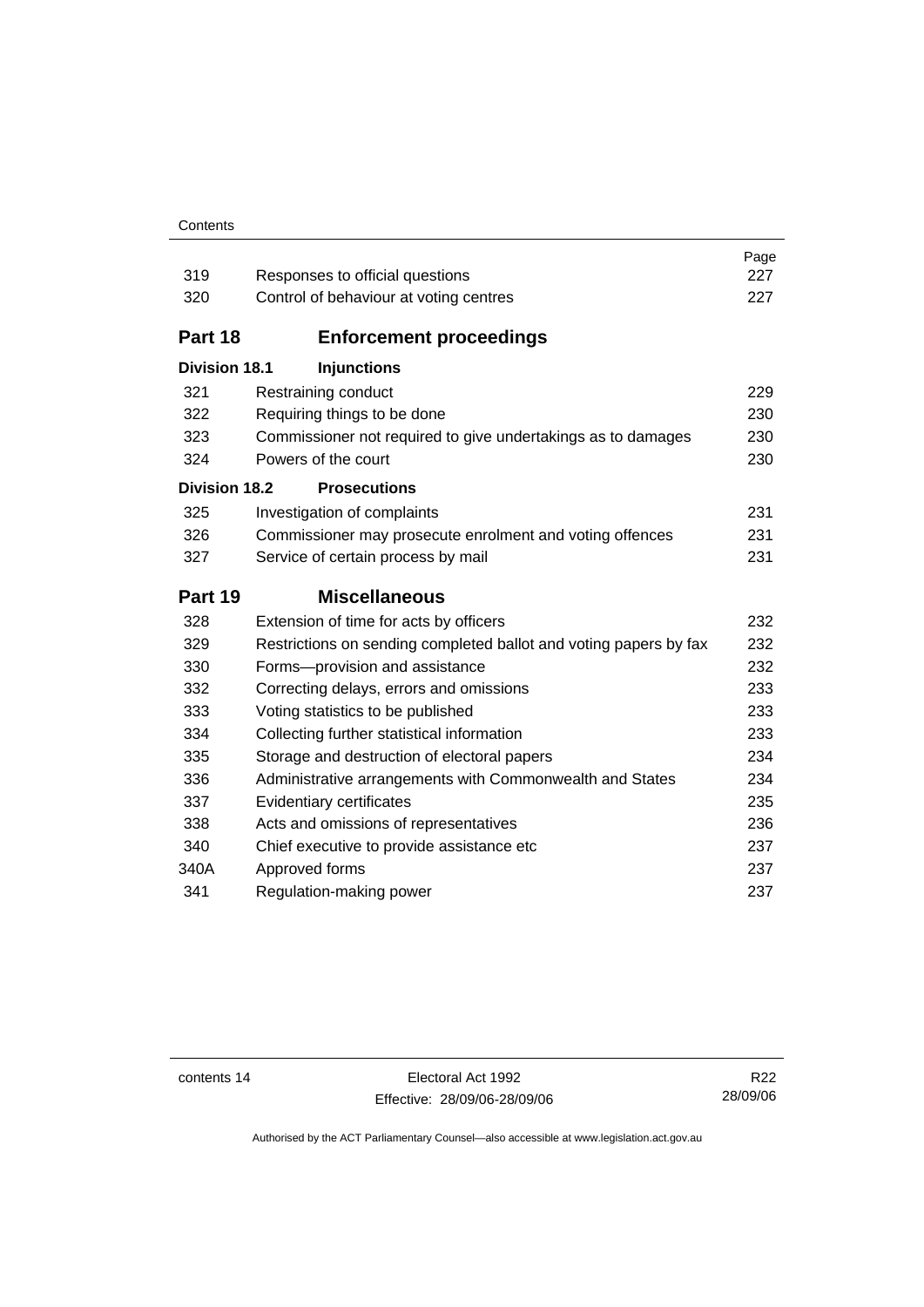|                                                             |                                       |                                                                                                                                      | Contents |                   |  |                             |     |
|-------------------------------------------------------------|---------------------------------------|--------------------------------------------------------------------------------------------------------------------------------------|----------|-------------------|--|-----------------------------|-----|
| <b>Schedule 1</b><br><b>Schedule 2</b><br><b>Schedule 3</b> |                                       | Form of ballot paper<br><b>Ballot papers—printing of names and collation</b><br>Preliminary scrutiny of declaration voting<br>papers |          |                   |  |                             |     |
|                                                             |                                       |                                                                                                                                      |          | <b>Schedule 4</b> |  | Ascertaining result of poll | 257 |
|                                                             |                                       |                                                                                                                                      |          | <b>Part 4.1</b>   |  | Preliminary                 | 257 |
| 1                                                           |                                       | Interpretation for sch 4                                                                                                             | 257      |                   |  |                             |     |
| $\overline{2}$                                              |                                       | Disregarding preferences                                                                                                             | 259      |                   |  |                             |     |
| <b>Part 4.2</b>                                             |                                       | General                                                                                                                              | 260      |                   |  |                             |     |
| 3                                                           | First preferences                     |                                                                                                                                      | 260      |                   |  |                             |     |
| 4                                                           | Scrutiny to cease                     |                                                                                                                                      | 260      |                   |  |                             |     |
| 5                                                           |                                       | Scrutiny to continue                                                                                                                 |          |                   |  |                             |     |
| 6                                                           | Surplus votes                         |                                                                                                                                      | 261      |                   |  |                             |     |
| $\overline{7}$                                              | More than 1 surplus                   |                                                                                                                                      | 261      |                   |  |                             |     |
| 8                                                           | <b>Exclusion of candidates</b>        |                                                                                                                                      | 263      |                   |  |                             |     |
| 9                                                           | Votes of excluded candidates          |                                                                                                                                      | 264      |                   |  |                             |     |
| 10                                                          |                                       | Setting aside ballot papers                                                                                                          |          |                   |  |                             |     |
| <b>Part 4.3</b>                                             |                                       | <b>Casual vacancies</b>                                                                                                              | 265      |                   |  |                             |     |
| 11                                                          | Application                           |                                                                                                                                      | 265      |                   |  |                             |     |
| 12                                                          | Quota                                 |                                                                                                                                      | 265      |                   |  |                             |     |
| 13                                                          | <b>Transfer value</b>                 |                                                                                                                                      | 265      |                   |  |                             |     |
| 14                                                          | Recount-first count                   |                                                                                                                                      | 267      |                   |  |                             |     |
| 15                                                          | Recount-continuation                  |                                                                                                                                      | 267      |                   |  |                             |     |
| 16                                                          |                                       | Successful candidate is dead                                                                                                         | 268      |                   |  |                             |     |
| 17                                                          |                                       | Multiple vacancies                                                                                                                   | 268      |                   |  |                             |     |
| <b>Part 4.4</b>                                             | <b>Deceased successful candidates</b> |                                                                                                                                      | 270      |                   |  |                             |     |
| 18                                                          |                                       | Application of pt 4.3                                                                                                                | 270      |                   |  |                             |     |
| 19                                                          |                                       | Multiple deaths                                                                                                                      | 270      |                   |  |                             |     |

| R22      | Electoral Act 1992           | contents 15 |
|----------|------------------------------|-------------|
| 28/09/06 | Effective: 28/09/06-28/09/06 |             |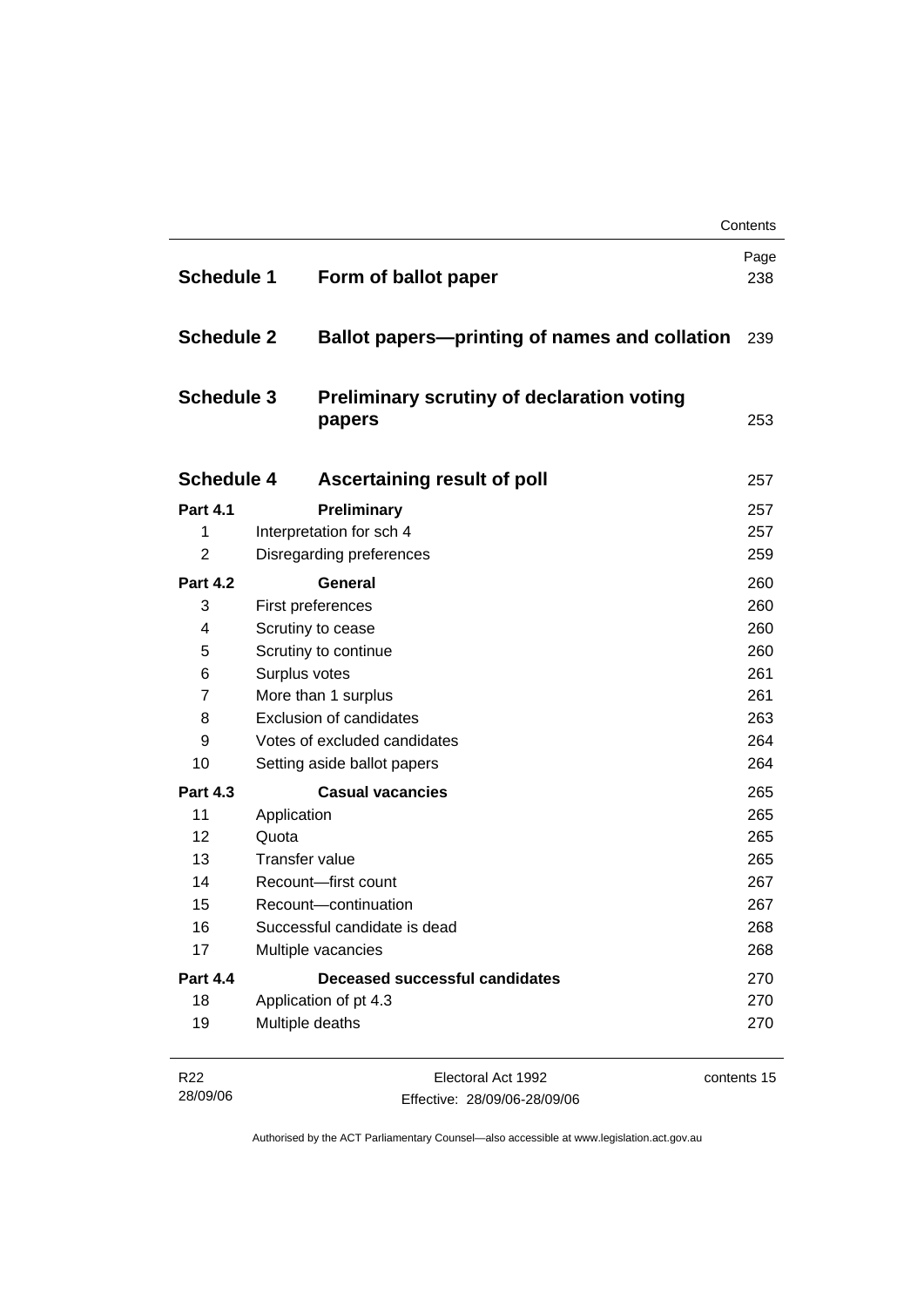#### **Contents**

# **Dictionary** 271

Page

#### **Endnotes**

|   | About the endnotes     | 283 |
|---|------------------------|-----|
| 2 | Abbreviation key       | 283 |
| 3 | Legislation history    | 284 |
| 4 | Amendment history      | 289 |
| 5 | Earlier republications | 337 |
| 6 | Renumbered provisions  | 338 |
|   | Uncommenced amendments | 339 |

contents 16 Electoral Act 1992 Effective: 28/09/06-28/09/06

R22 28/09/06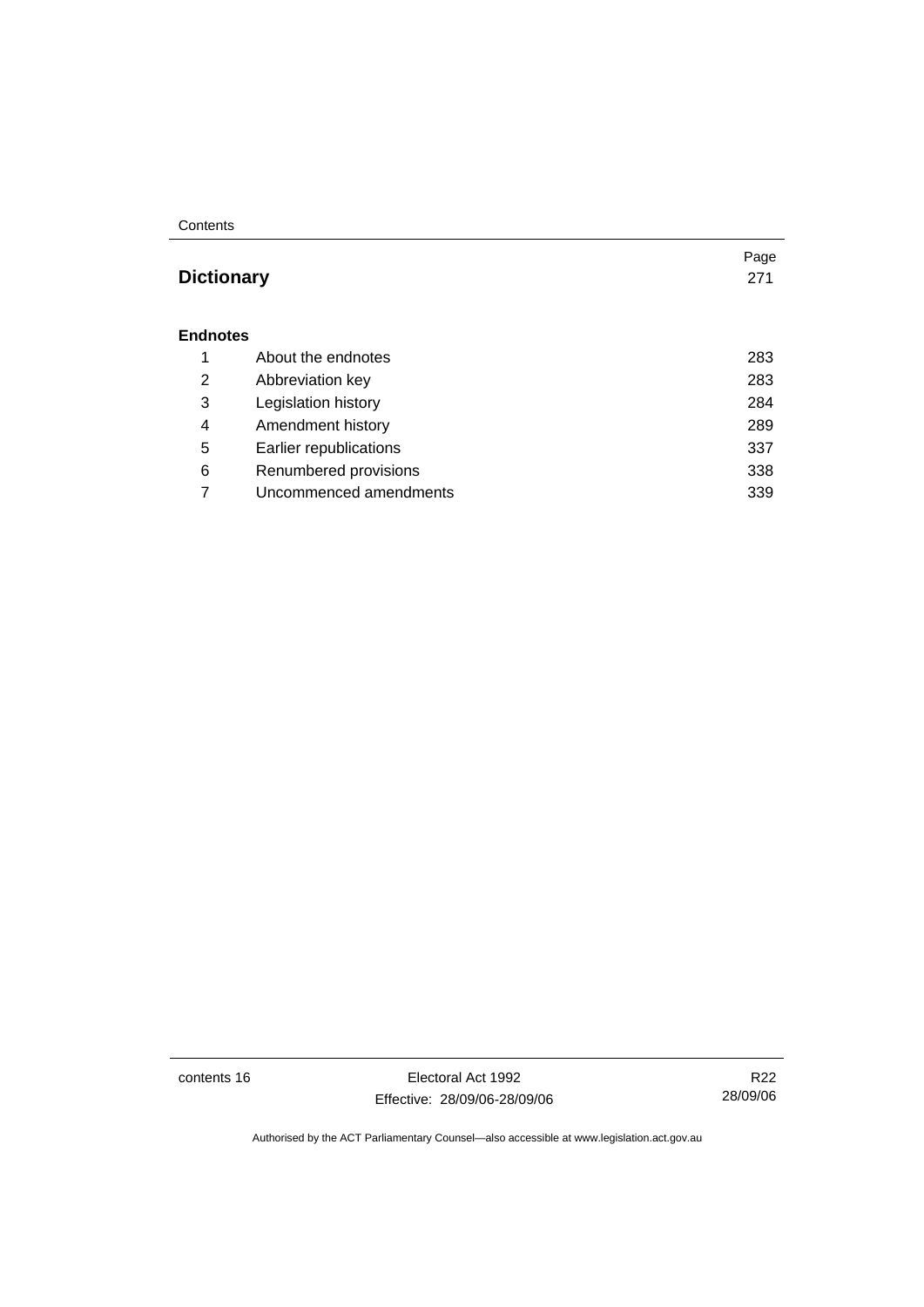

# **Electoral Act 1992**

An Act to provide for elections of members of the Legislative Assembly and related matters

R22 28/09/06

Ī

Electoral Act 1992 Effective: 28/09/06-28/09/06 page 1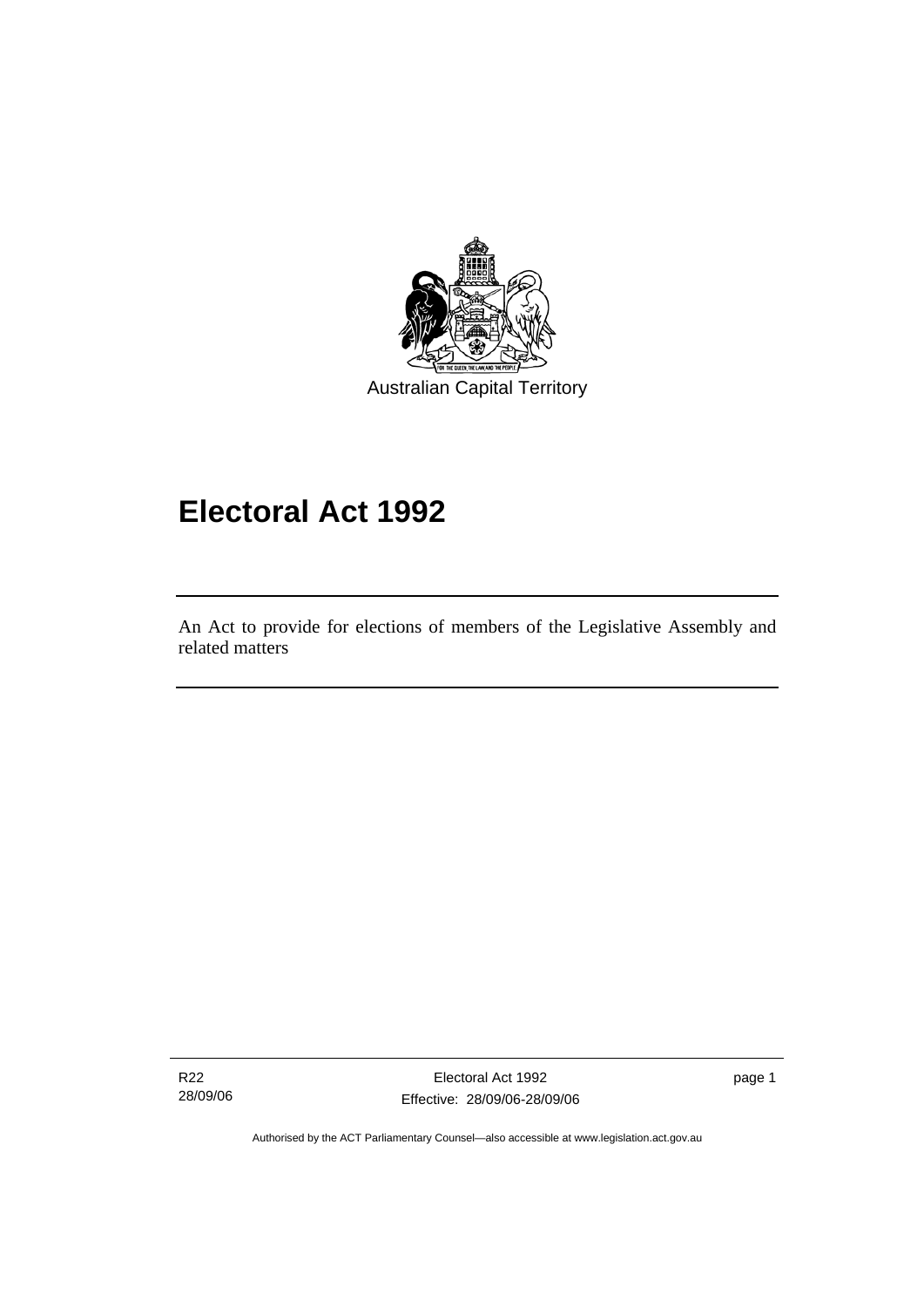# **Preamble**

- 1 On 15 February 1992 a referendum was held to enable the electors of the Territory to choose which of 2 voting systems is to be used at future elections for the Legislative Assembly.
- 2 The electors chose the proportional representation (Hare-Clark) system as outlined in the Referendum Options Description Sheet set out in the *Australian Capital Territory (Electoral) Act 1988* (Cwlth), schedule 3.
- 3 The electoral system chosen by the electors includes the system of rotation of the positions of candidates' names on ballot papers known as the Robson Rotation.
- 4 The Legislative Assembly wishes to enact legislation to implement the electoral system chosen by the electors as soon as it is convenient to do so.

The Legislative Assembly for the Australian Capital Territory therefore enacts as follows:

R22 28/09/06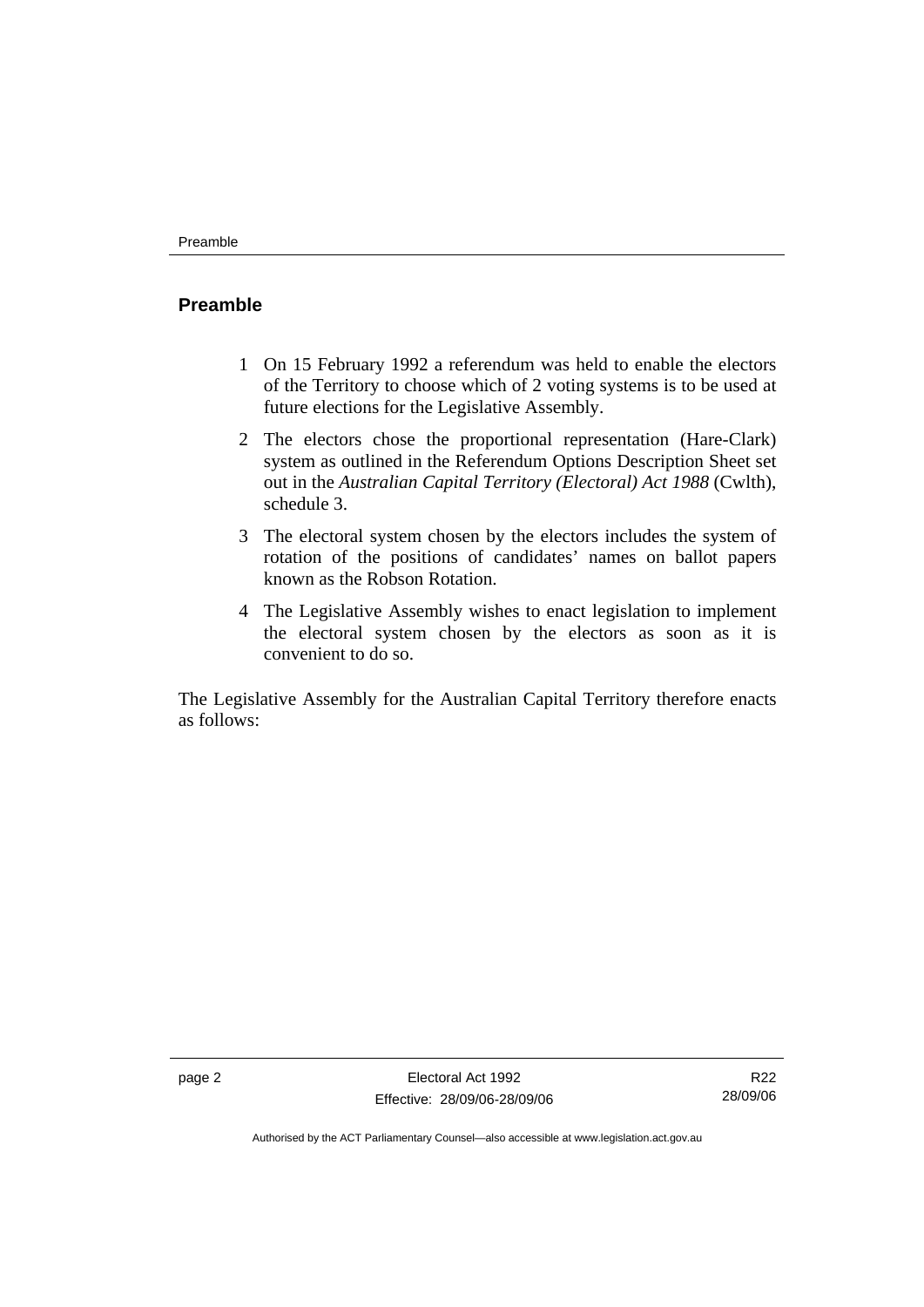# **Part 1** Preliminary

# **1 Name of Act**

This Act is the *Electoral Act 1992*.

# **3 Dictionary**

The dictionary at the end of this Act is part of this Act.

*Note 1* The dictionary at the end of this Act defines certain words and expressions used in this Act, and includes references (*signpost definitions*) to other words and expressions defined elsewhere in this Act or in other legislation.

> For example, the signpost definition '*electoral matter*—see section 4 (Meaning of *electoral matter*).' means that the expression 'electoral matter' is defined in that section and the definition applies to the entire Act.

*Note 2* A definition in the dictionary (including a signpost definition) applies to the entire Act unless the definition, or another provision of the Act, provides otherwise or the contrary intention otherwise appears (see *Legislation Act 2001*, s 155 and s 156 (1)).

# **3A Offences against Act—application of Criminal Code etc**

Other legislation applies in relation to offences against this Act.

*Note 1 Criminal Code*

The Criminal Code, ch 2 applies to the following offences against this Act (see Code, pt 2.1):

section 143

page 3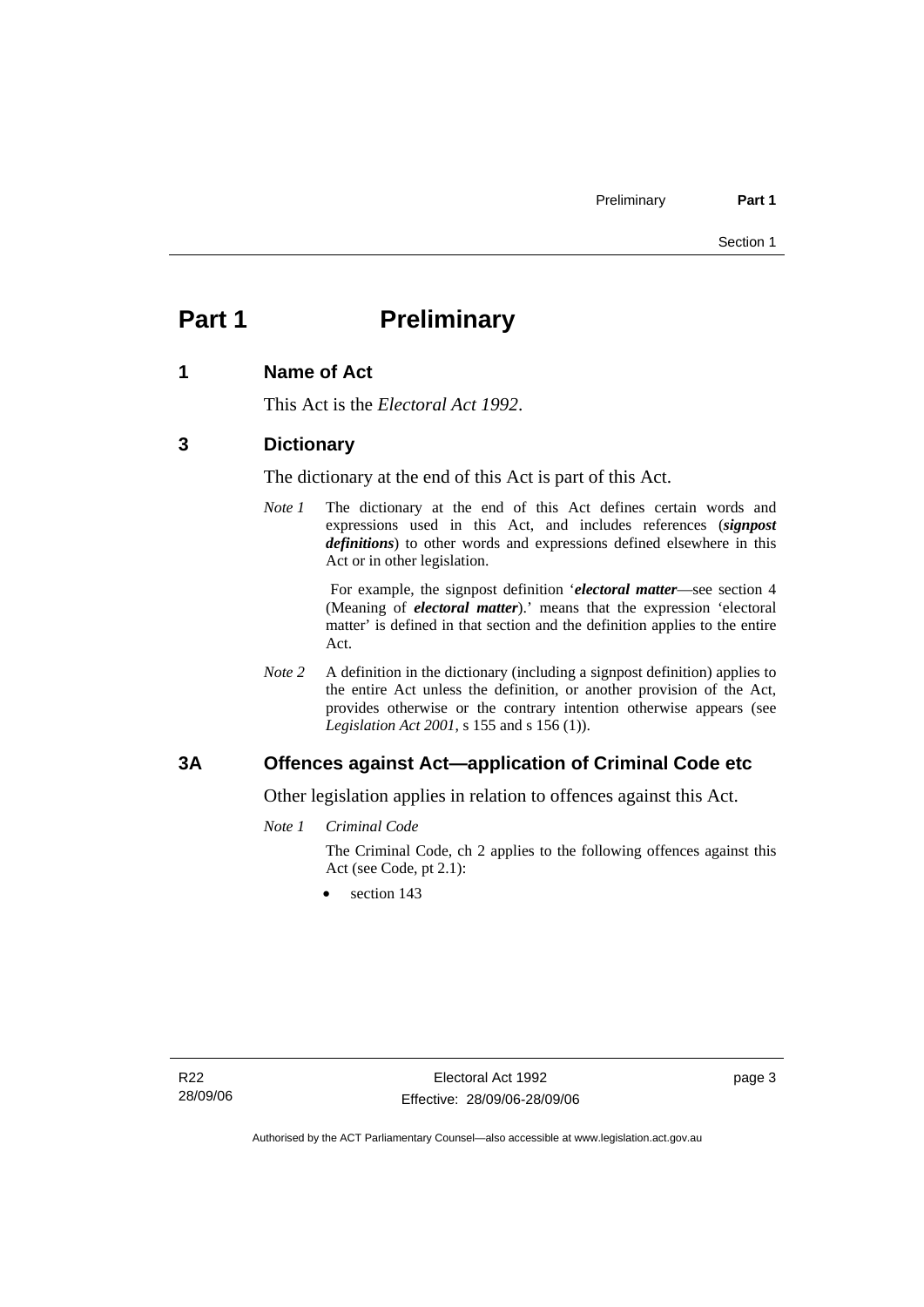#### **Part 1** Preliminary

Section 4

The chapter sets out the general principles of criminal responsibility (including burdens of proof and general defences), and defines terms used for offences to which the Code applies (eg *conduct*, *intention*, *recklessness* and *strict liability*).

*Note 2 Penalty units* 

The Legislation Act, s 133 deals with the meaning of offence penalties that are expressed in penalty units.

### **4 Meaning of** *electoral matter*

- (1) In this Act, *electoral matter* is matter, in printed or electronic form, that is intended or likely to affect voting at an election.
- (2) Without limiting subsection (1), matter is taken to be intended or likely to affect voting at an election if it contains an express or implicit reference to, or comment on—
	- (a) the election; or
	- (b) the performance of the Government or Opposition, or a previous Government or Opposition; or
	- (c) the performance of an MLA or former MLA; or
	- (d) the performance of a political party, candidate or group of candidates in the election; or
	- (e) an issue submitted to, or otherwise before, the electors in relation to the election.

### **4A Meaning of** *available for public inspection*

If a provision of this Act requires the commissioner to make a document, a copy of a document or a register available for public inspection, the commissioner must make the document, a copy or register available for inspection by members of the public at the commissioner's office during ordinary business hours.

R22 28/09/06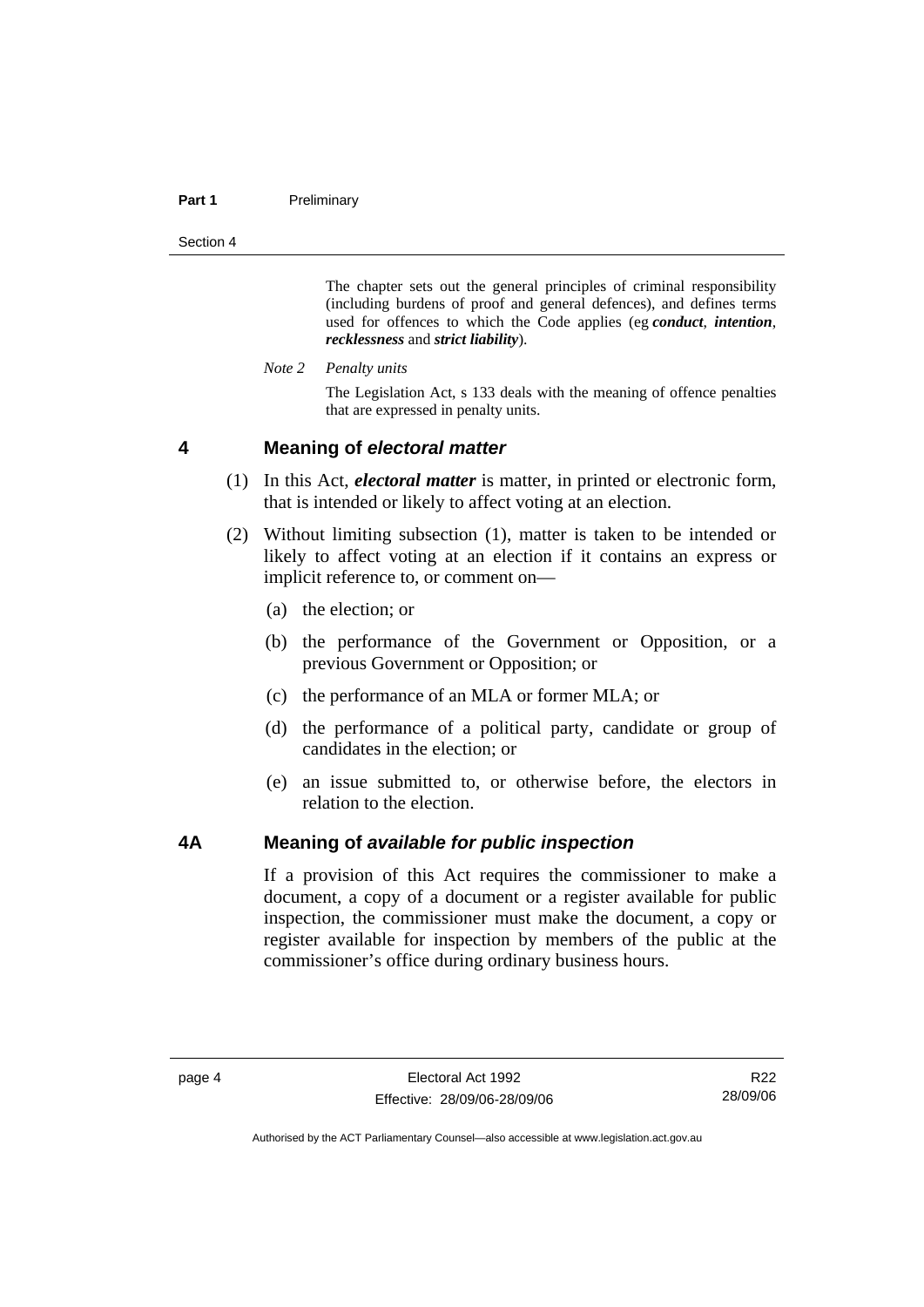# **Part 2 Australian Capital Territory Electoral Commission**

# **Division 2.1 Establishment, functions and powers of electoral commission**

# **5 Establishment**

The Australian Capital Territory Electoral Commission is established.

# **6 Constitution of commission**

The electoral commission consists of—

- (a) the chairperson; and
- (b) the commissioner; and
- (c) 1 other member.

# **7 Functions of electoral commission**

- (1) The electoral commission has the following functions:
	- (a) to advise the Minister on matters relating to elections;
	- (b) to consider, and report to the Minister on, matters relating to elections referred to it by the Minister;
	- (c) to promote public awareness of matters relating to elections and the Assembly by conducting education and information programs and by any other means it chooses;
	- (d) to provide information and advice on matters relating to elections to the Assembly, the Executive, the head of any administrative unit of the public service, Territory authorities, political parties, MLAs and candidates at elections;

page 5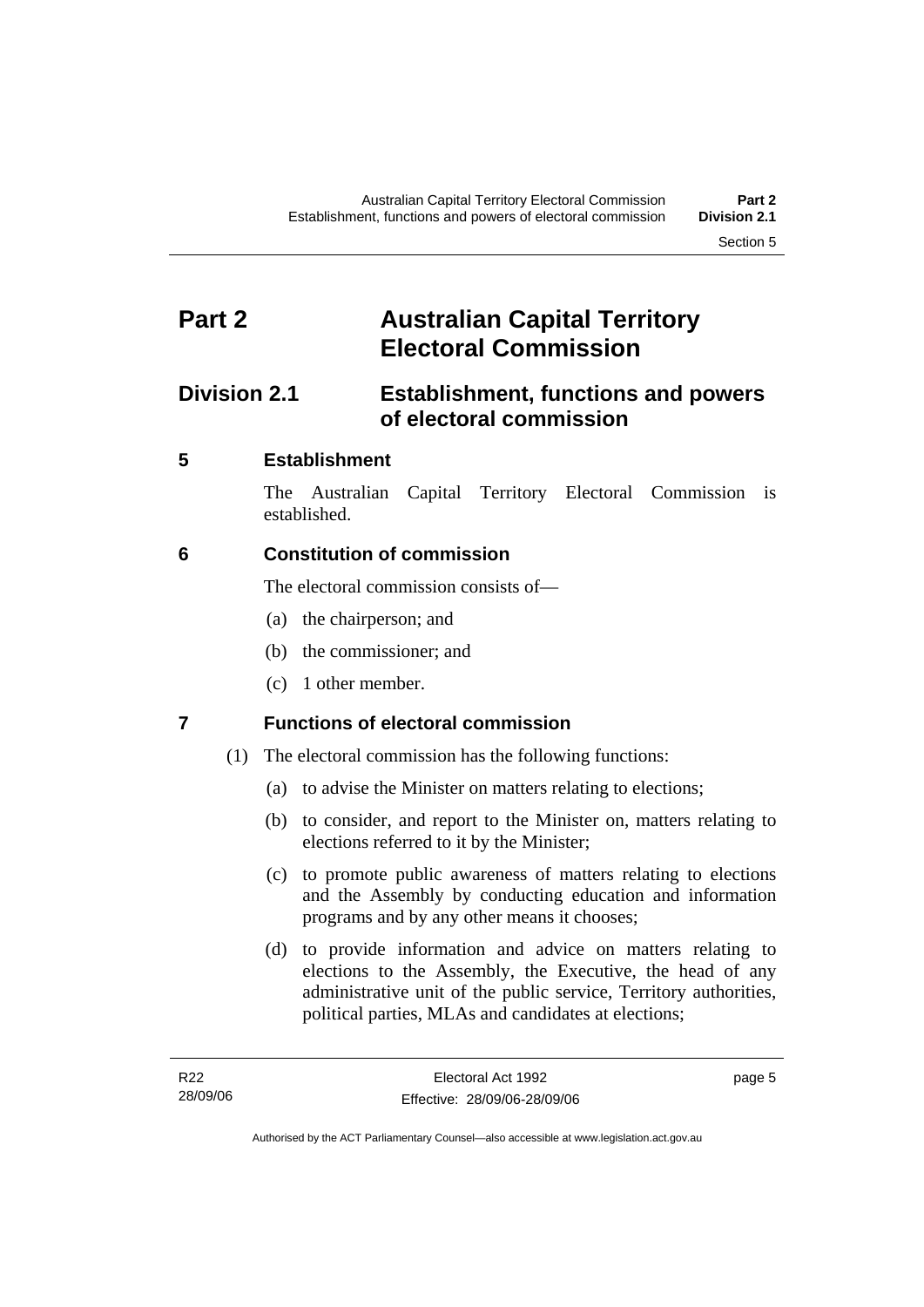- (e) to conduct and promote research into matters relating to elections or other matters relating to its functions;
- (f) to publish material on matters relating to its functions;
- (g) to provide, on payment of the determined fee (if any), goods and services to persons or organisations, to the extent that it is able to do so by using information or material in its possession or expertise acquired in the exercise of its functions;
- (h) to conduct ballots for prescribed persons and organisations;
- (i) to exercise any other function given to it under this Act or another Territory law.
- *Note* A provision of a law that gives an entity (including a person) a function also gives the entity powers necessary and convenient to exercise the function (see *Legislation Act 2001*, s 196 and dict, pt 1, def of *entity*).
- (2) The commission may exercise any of its functions under subsection (1) (a) to (f) in conjunction with the Australian Electoral Commission.
- (3) In this section:

*election* includes a referendum and any other ballot.

### **8 Determination of fees**

- (1) The electoral commission may, in writing, determine fees for this Act.
	- *Note* The *Legislation Act 2001* contains provisions about the making of determinations and regulations relating to fees (see pt 6.3).
- (2) A determination is a disallowable instrument.
	- *Note* A disallowable instrument must be notified, and presented to the Legislative Assembly, under the *Legislation Act 2001*.

R22 28/09/06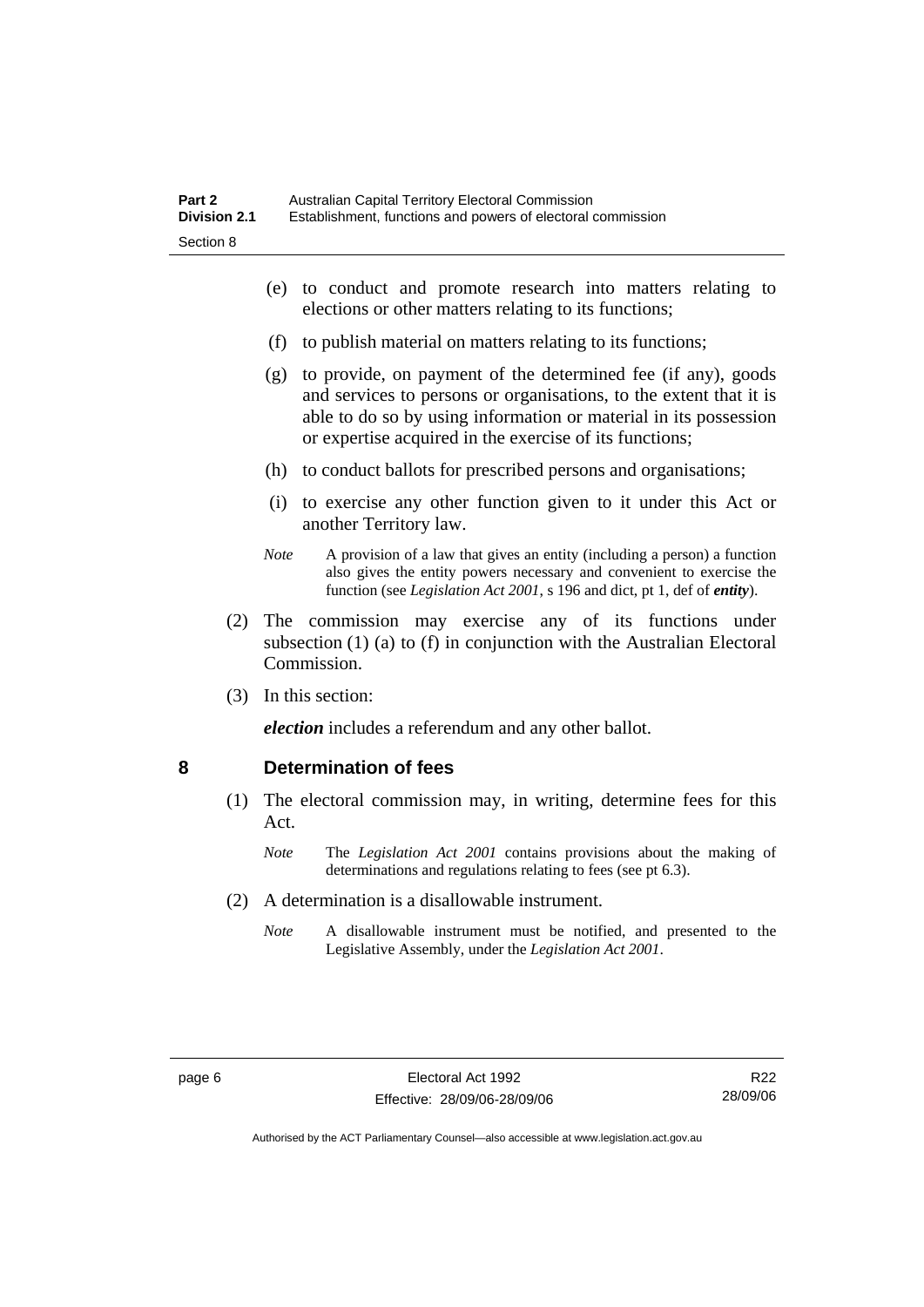### **10 Electoral commission's annual report**

The electoral commission is a public authority for the *Annual Reports (Government Agencies) Act 2004*.

### **10A Special reports by electoral commission**

- (1) The electoral commission may give to the Minister a report on anything relating to elections, referendums or other ballots.
- (2) If the Minister receives a report that is expressed to be given to the Minister under subsection (1), the Minister must present a copy of the report to the Legislative Assembly within 6 sitting days after the day the Minister receives it.

# **Division 2.2 Members of electoral commission**

#### **11 Meaning of** *member* **for div 2.2**

In this division:

*member* means a member of the electoral commission, other than the commissioner.

# **12 Appointment of members**

- (1) The Executive may appoint the members.
	- *Note* For the making of appointments (including acting appointments), see the Legislation Act, pt 19.3.
- (2) An appointment is a disallowable instrument.
	- *Note* A disallowable instrument must be notified, and presented to the Legislative Assembly, under the Legislation Act.
- (3) Before a person is appointed as a member, the Minister must consult the following people about the proposed appointment:
	- (a) the leader of each political party represented in the Legislative Assembly;

page 7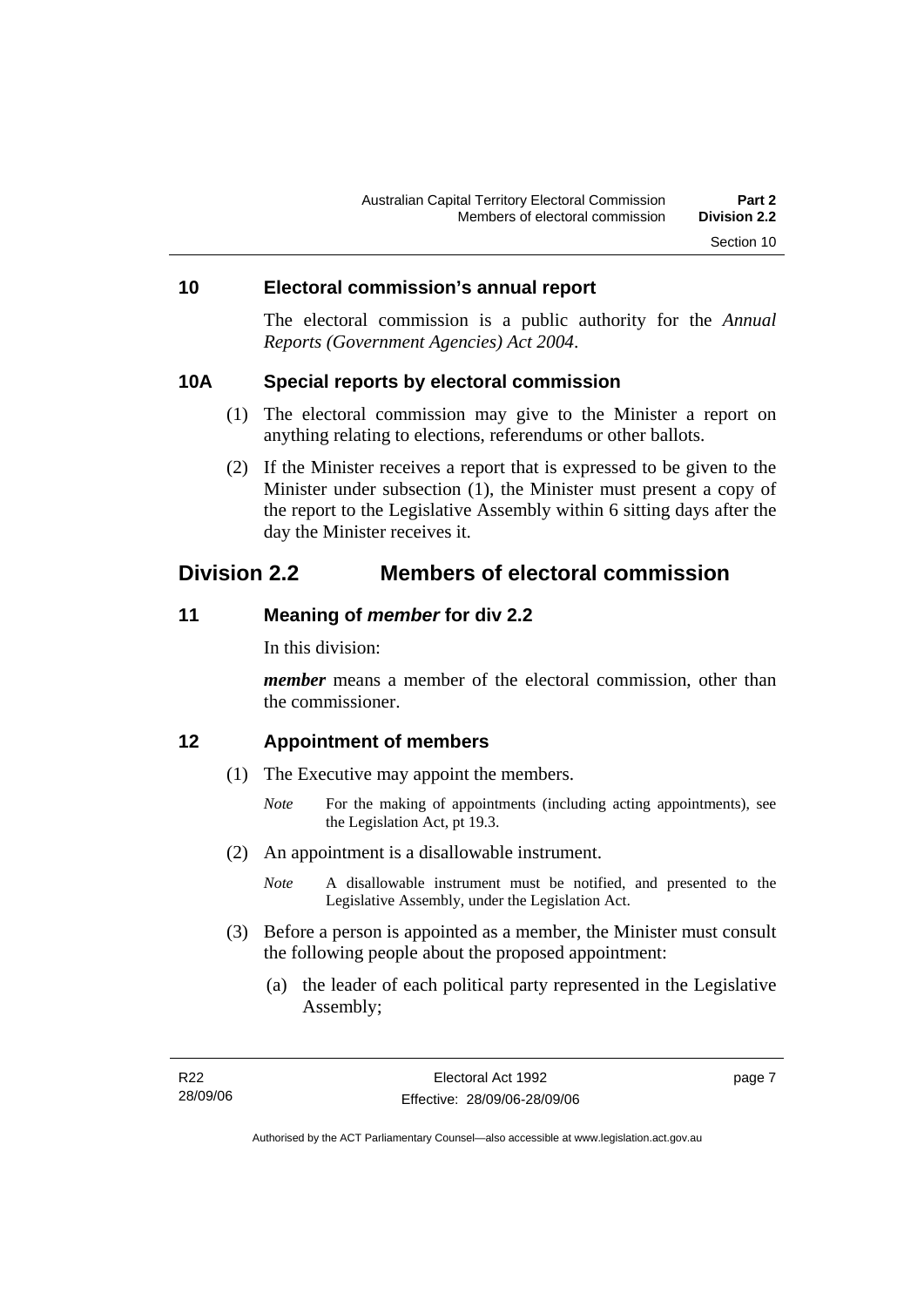(b) each member of the Legislative Assembly who is not a member of a political party represented in the Legislative Assembly.

# **12A Eligibility for appointment as member**

The Executive must not appoint a person as a member if the person—

- (a) is or has, in the 10 years immediately before the day of the proposed appointment, been a member of—
	- (i) the Legislative Assembly; or
	- (ii) the Parliament of the Commonwealth; or
	- (iii) the legislature of a State or another Territory; or
- (b) is or has, in the 5 years immediately before the day of the proposed appointment, been a member of—
	- (i) a registered party; or
	- (ii) a political party registered under a law of the Commonwealth, a State or another Territory; or
	- (iii) a political party.

# **12B Eligibility for appointment as chairperson**

- (1) The Executive may appoint a person as the chairperson of the electoral commission only if the person—
	- (a) is or has been a judge; or
	- (b) has been a justice of the High Court; or
	- (c) has been a chief executive of an administrative unit; or
	- (d) has been a chief executive officer (however described) of a territory instrumentality; or
	- (e) has been a statutory office-holder; or

R22 28/09/06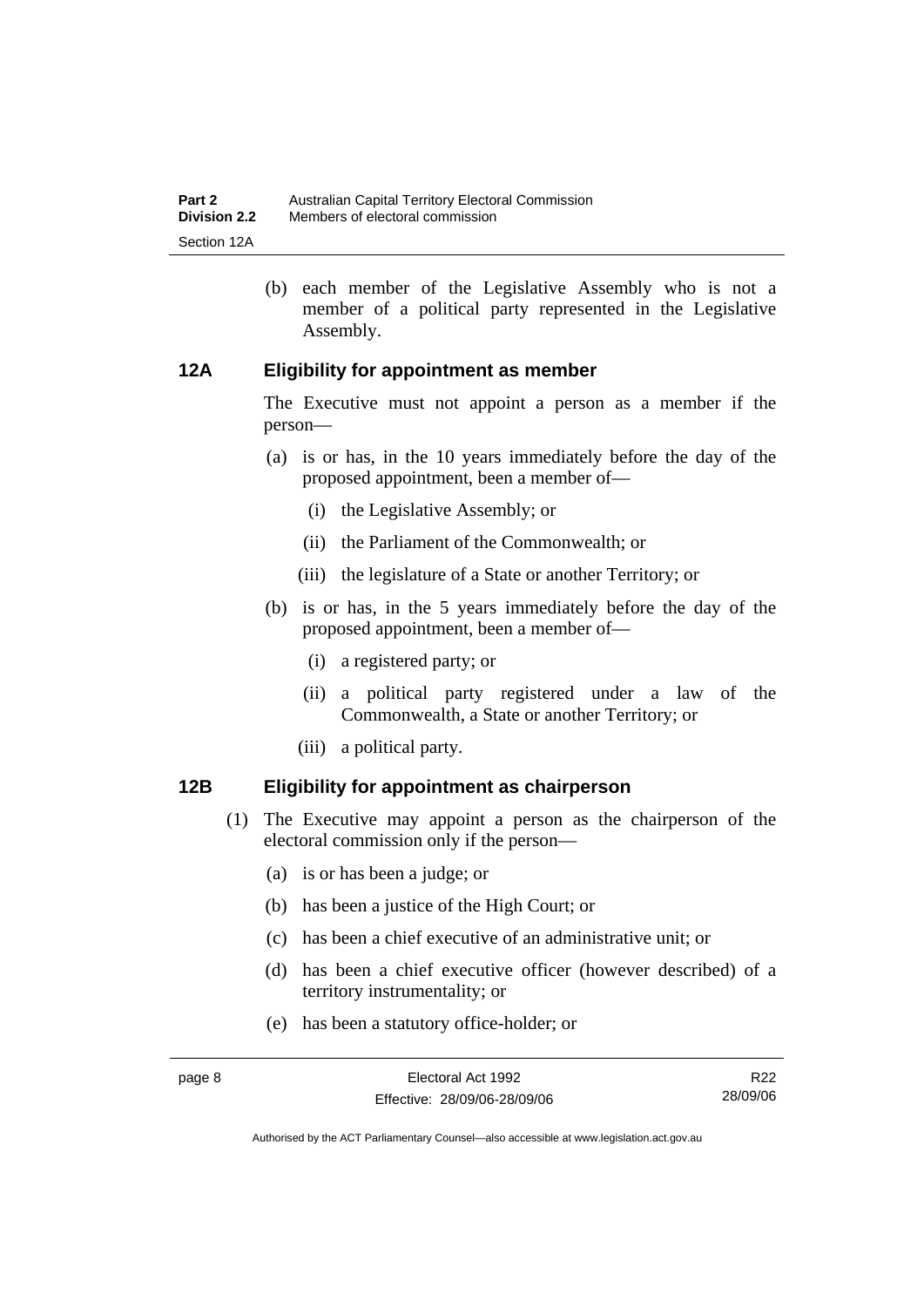- (f) has been a Commonwealth agency head; or
- (g) has been a member of—
	- (i) the electoral commission; or
	- (ii) an authority of the Commonwealth, a State or another Territory that the Executive is satisfied corresponds to the electoral commission; or
- (h) is a person who—
	- (i) is a lawyer; and
	- (ii) has been a lawyer for at least 5 years; and
	- (iii) the Executive is satisfied has held a senior position in the legal profession; or
- (i) is a person who the Executive is satisfied—
	- (i) has held, for at least 5 years, a senior position—
		- (A) as an academic; or
		- (B) in business; or
		- (C) in a profession; and
	- (ii) has the knowledge and experience to exercise the functions of chairperson.
- (2) In this section:

*Commonwealth agency head* means an agency head under the *Public Service Act 1999* (Cwlth), section 7 (Interpretation).

- *Note* The *Public Service Act 1999* (Cwlth), s 7, defines *agency head* as—
	- (a) the secretary of a department; or
	- (b) the head of an executive agency; or
	- (c) the head of a statutory agency.

page 9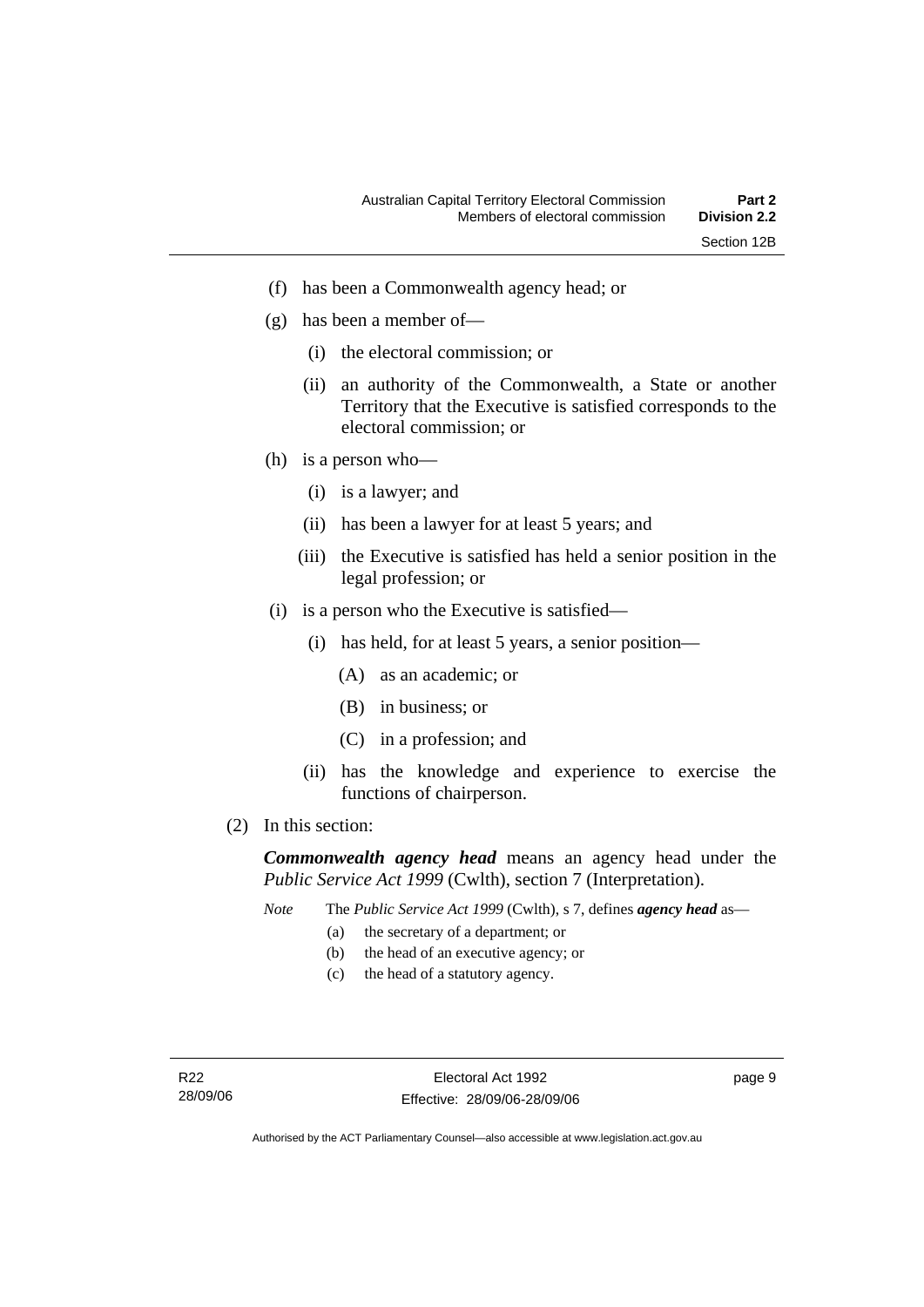# **13 Term of appointment of members**

A member must be appointed for a term of not longer than 5 years.

*Note* A person may be reappointed to a position if the person is eligible to be appointed to the position (see *Legislation Act 2001*, s 208 and dict, pt 1, def of *appoint*).

# **14 Conditions of appointment of members generally**

A member holds the position on the conditions not provided by this Act or another Territory law that are decided by the Minister.

# **15 Leave of absence**

The Minister may grant a member leave of absence on the terms and conditions about remuneration and otherwise that the Minister determines.

# **17 Suspension or ending of appointment of members**

- (1) The Executive may suspend a member from duty for misbehaviour or physical or mental incapacity.
- (2) On the first sitting day after the day when a member is suspended, the Minister shall present a statement of the reasons for the suspension to the Legislative Assembly.
- (3) If, within 7 sitting days after a statement is presented in accordance with subsection (2), the Legislative Assembly passes a resolution requiring the Executive to end the appointment of the member to whom the statement relates, the Executive shall end the appointment of that member.
- $(4)$  If—
	- (a) the Minister does not present a statement in accordance with subsection (2); or

R22 28/09/06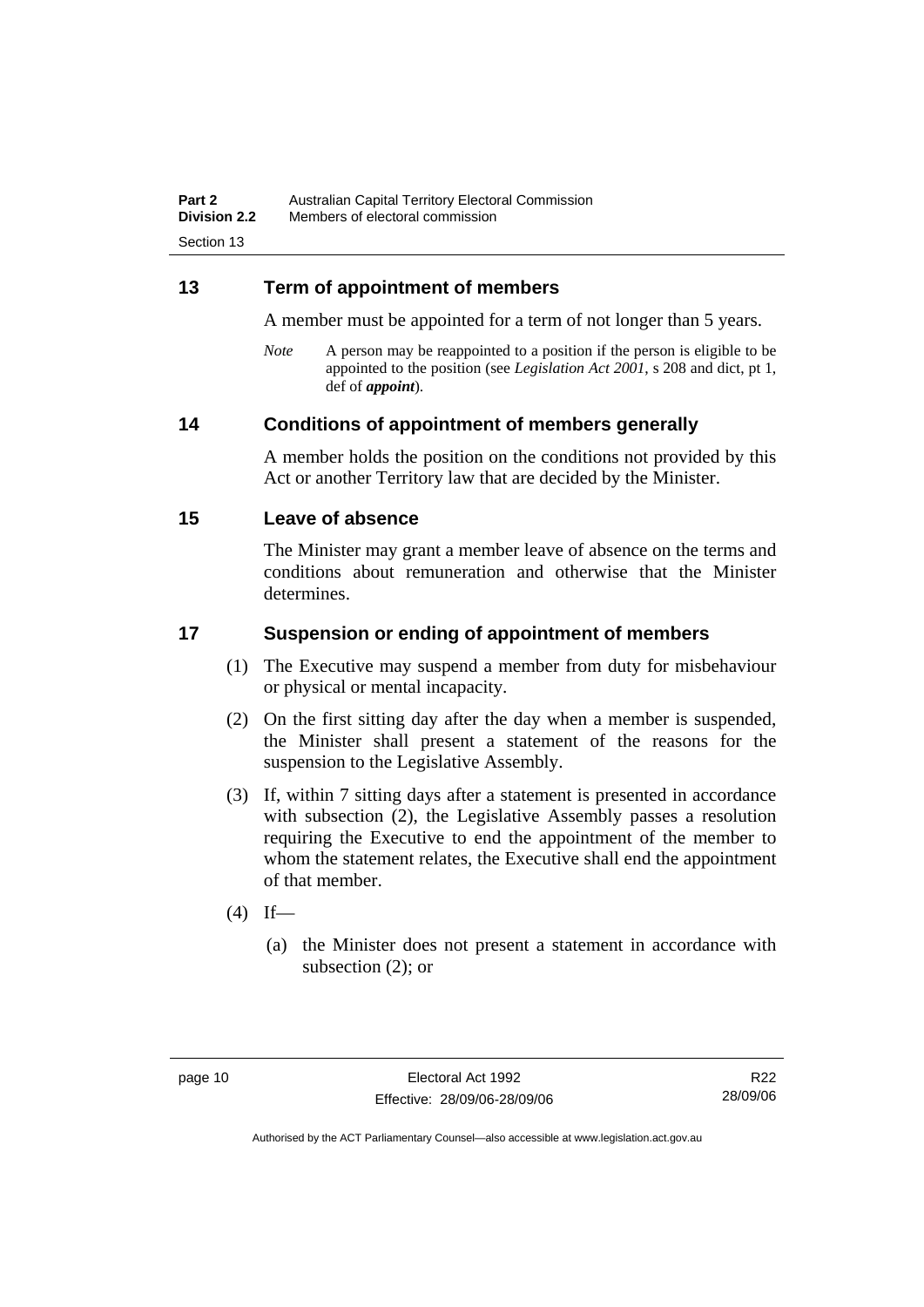(b) the Legislative Assembly does not pass a resolution in accordance with subsection (3);

the member who is suspended shall resume his or her duties.

- (5) A member who is suspended from duty is entitled to be paid remuneration and allowances as a member during the suspension.
- (6) The Executive shall end the appointment of a member if the member—
	- (a) is absent without leave granted under section 15 from 3 consecutive meetings of the electoral commission; or
	- (b) contravenes section 21 without reasonable excuse; or
	- (c) is convicted of an offence in Australia or elsewhere punishable by imprisonment for 12 months or longer.
	- *Note* A member's appointment also ends if the member resigns (see *Legislation Act 2001*, s 210).

# **Division 2.3 Meetings**

# **19 Procedure**

- (1) The chairperson may call a meeting of the electoral commission.
- (2) The chairperson shall call the meetings of the electoral commission necessary for the efficient conduct of its functions.
- (3) At a meeting, 2 members constitute a quorum.
- (4) The chairperson shall preside at all meetings at which he or she is present.
- (5) If the chairperson is not present at a meeting, the commissioner shall preside.
- (6) Questions arising at a meeting shall be determined by a majority of the votes of the members present and voting.

page 11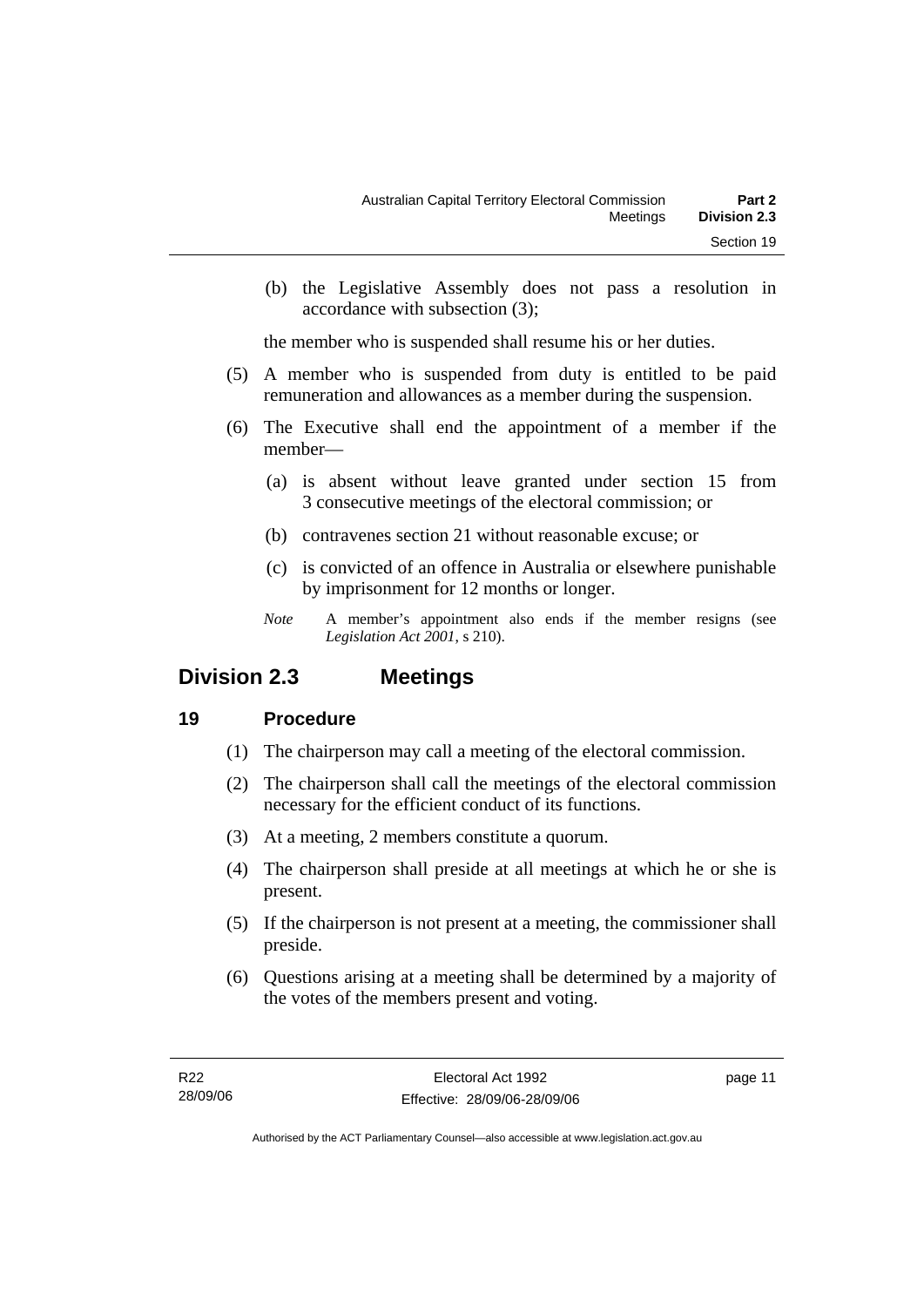- (7) The member presiding at a meeting has a deliberative vote, and in the event of an equality of votes, has a casting vote.
- $(8)$  If—
	- (a) only 2 members are present at a meeting; and
	- (b) those members differ in opinion on a matter, other than a matter because of which the third member is absent because of section 21;

the determination of the matter shall be postponed until the next meeting.

- (9) The electoral commission may regulate the conduct of proceedings at its meetings as it considers appropriate.
- (10) The electoral commission may inform itself on any matter in the way it considers appropriate.

# **20 Delegation by electoral commission**

- (1) The electoral commission may delegate the commission's functions under this Act or another Territory law to—
	- (a) the commissioner; or
	- (b) an officer or a member of the commission's staff.
- (2) However, the electoral commission must not delegate its functions under part 4 (Electorates) or part 15 (Review of decisions).
	- *Note* For the making of delegations and the exercise of delegated functions, see *Legislation Act 2001*, pt 19.4.

# **21 Disclosure of interests**

 (1) A member who has a direct or indirect pecuniary interest in a matter being considered or about to be considered by the electoral commission shall, as soon as possible after the relevant facts have come to the member's knowledge, disclose the nature of the interest at a meeting of the electoral commission.

R22 28/09/06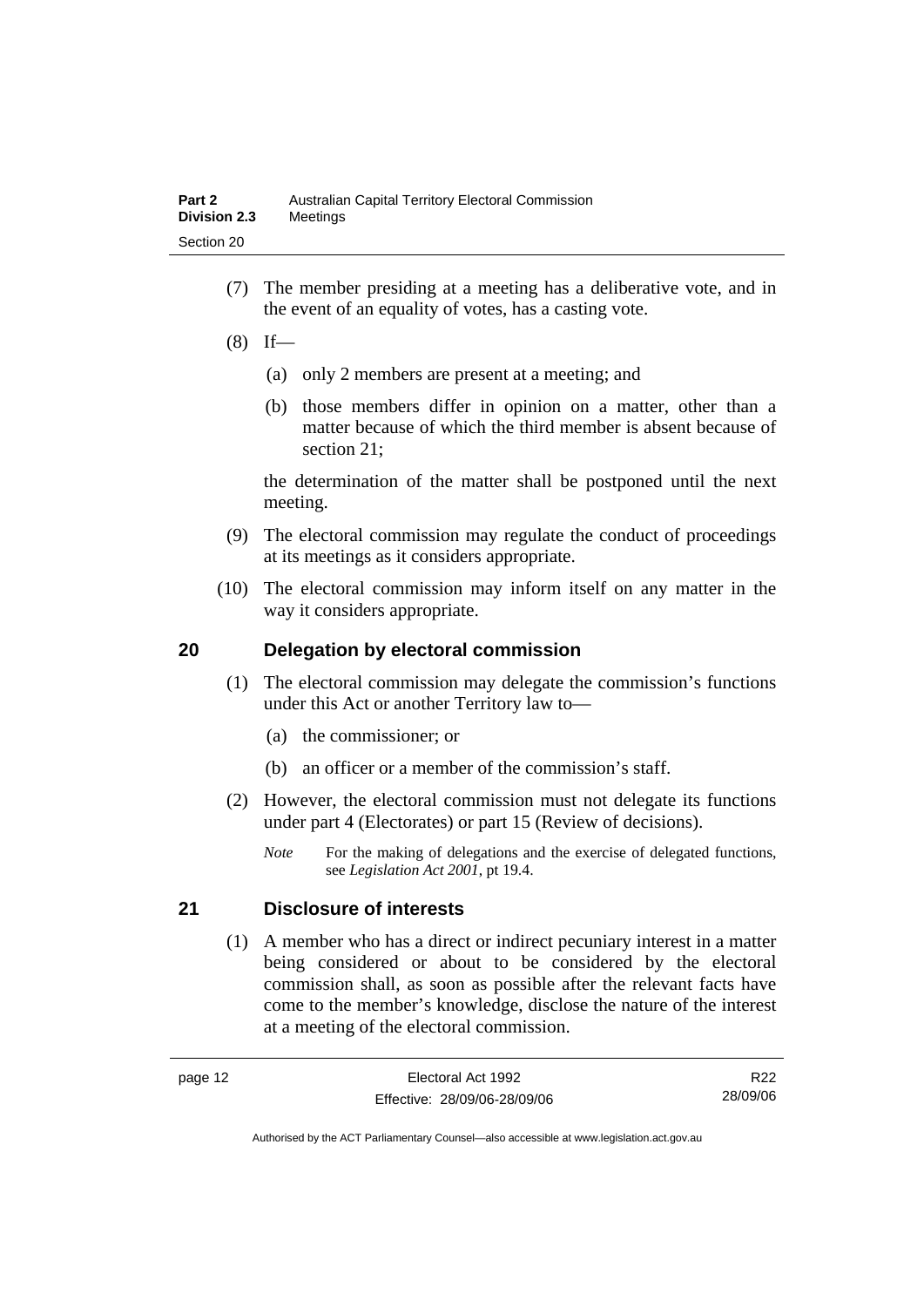- (2) The disclosure shall be recorded in the minutes of the meeting and, unless the electoral commission determines otherwise, the member shall not—
	- (a) be present during any deliberation of the electoral commission in relation to the matter; or
	- (b) take part in any decision of the electoral commission in relation to the matter.
- (3) The member shall not—
	- (a) be present during any deliberation of the electoral commission for the purpose of considering whether to make a determination under subsection (2) in relation to that member; or
	- (b) take part in the making by the electoral commission of such a determination.
- (4) A member is not to be taken to have an interest in a matter only because the member is entitled to vote in a general election of members of the Legislative Assembly.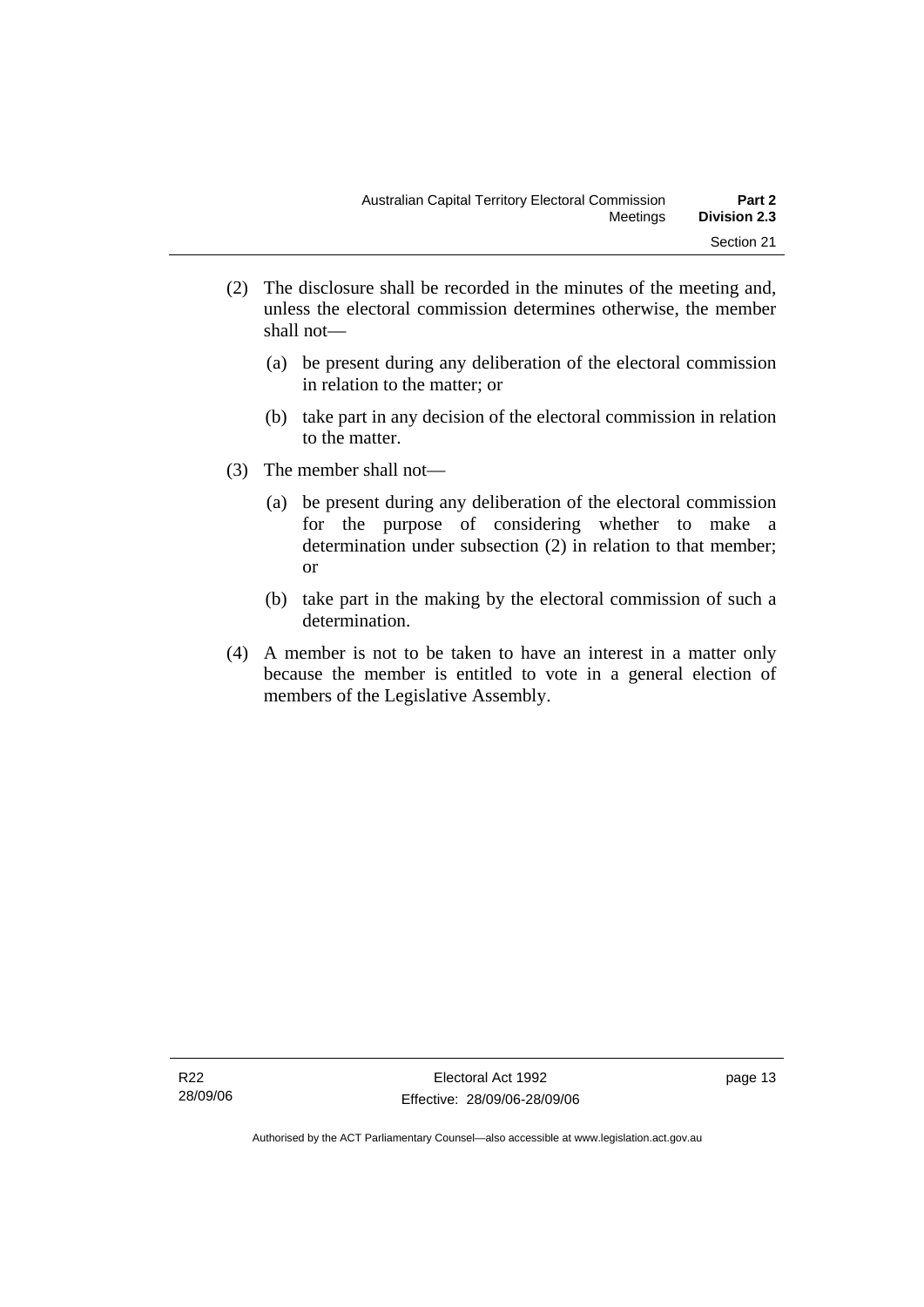# **Part 3 Electoral commissioner and staff of electoral commission**

# **Division 3.1 Electoral commissioner**

# **22 Appointment**

- (1) The Executive may appoint a person to be the Electoral Commissioner.
	- *Note* For the making of appointments (including acting appointments), see *Legislation Act 2001*, pt 19.3.
- (2) Before a person is appointed as the commissioner, the Minister shall consult—
	- (a) the leader of each political party represented in the Legislative Assembly; and
	- (b) all members of the Legislative Assembly who are not also members of such a party;

about the proposed appointment.

- (3) An appointment under subsection (1) is a disallowable instrument.
	- *Note* A disallowable instrument must be notified, and presented to the Legislative Assembly, under the *Legislation Act 2001*.

# **23 Functions of commissioner etc**

- (1) The commissioner is the chief executive officer of the electoral commission.
- (2) The commissioner has the functions given to the commissioner under this Act or another Territory law.
	- *Note* A provision of a law that gives an entity (including a person) a function also gives the entity powers necessary and convenient to exercise the function (see *Legislation Act 2001*, s 196 and dict, pt 1, def of *entity*).

R22 28/09/06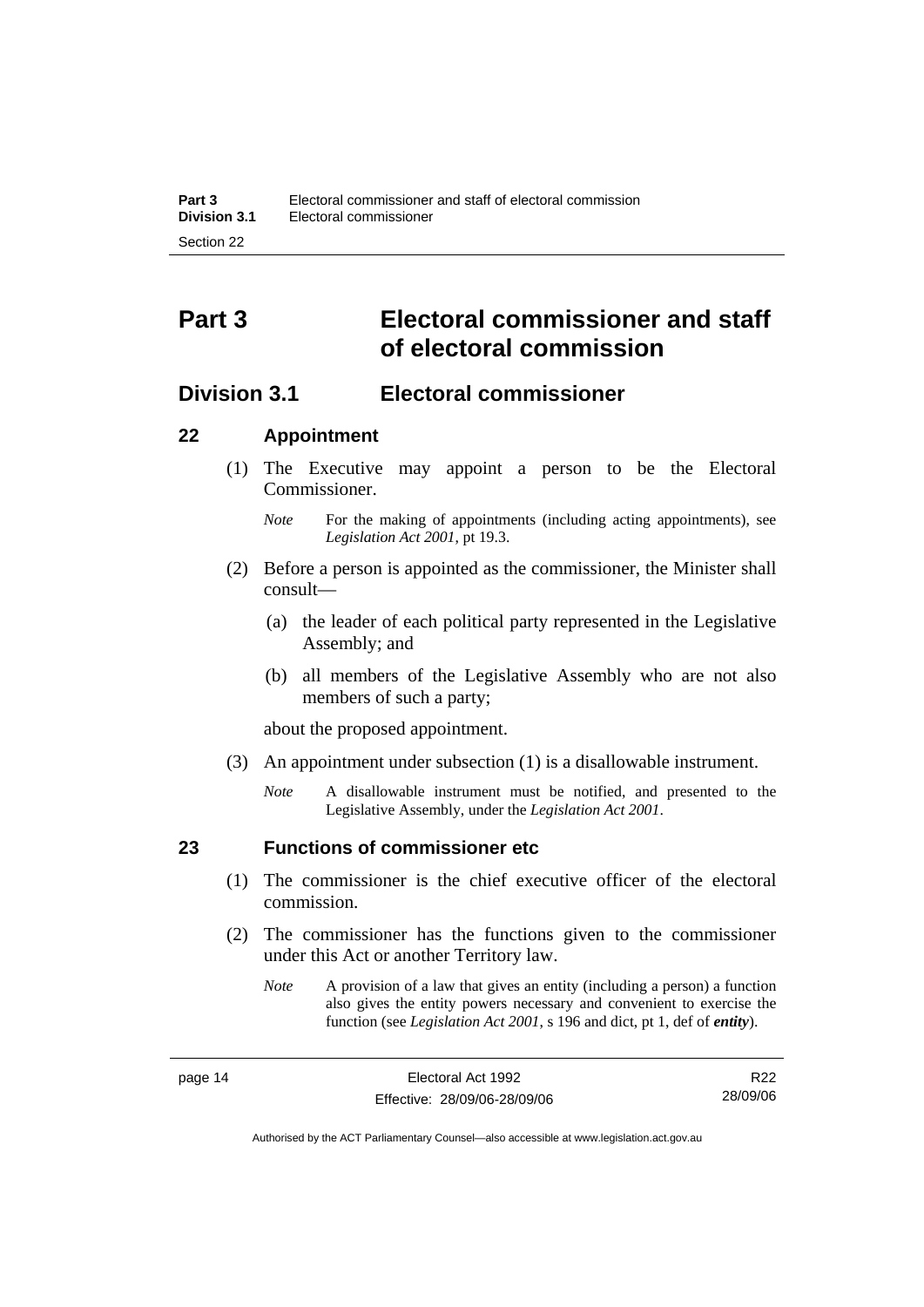(3) The commissioner may give written directions to officers and members of the staff of the electoral commission in relation to the exercise of their functions under this Act or another Territory law.

# **24 Delegation by commissioner**

- (1) The commissioner may delegate the commissioner's functions under this Act or another Territory law to an officer or a member of the staff of the electoral commission.
	- *Note* For the making of delegations and the exercise of delegated functions, see *Legislation Act 2001*, pt 19.4.
- (2) However, the commissioner must not delegate the commissioner's functions under part 4 (Electorates).

# **25 Term of appointment of commissioner**

The commissioner must be appointed for a term of not longer than 5 years.

*Note* A person may be reappointed to a position if the person is eligible to be appointed to the position (see *Legislation Act 2001*, s 208 and dict, pt 1, def of *appoint*).

# **26 Conditions of appointment of commissioner generally**

- (1) The commissioner holds the position on the conditions not provided by this Act or another Territory law that are decided by the Minister.
- (2) The commissioner may hold any other position that is compatible with the exercise of his or her functions as commissioner.

# **27 Leave of absence**

The Minister may grant the commissioner leave of absence on the terms and conditions about remuneration and otherwise that the Minister determines.

page 15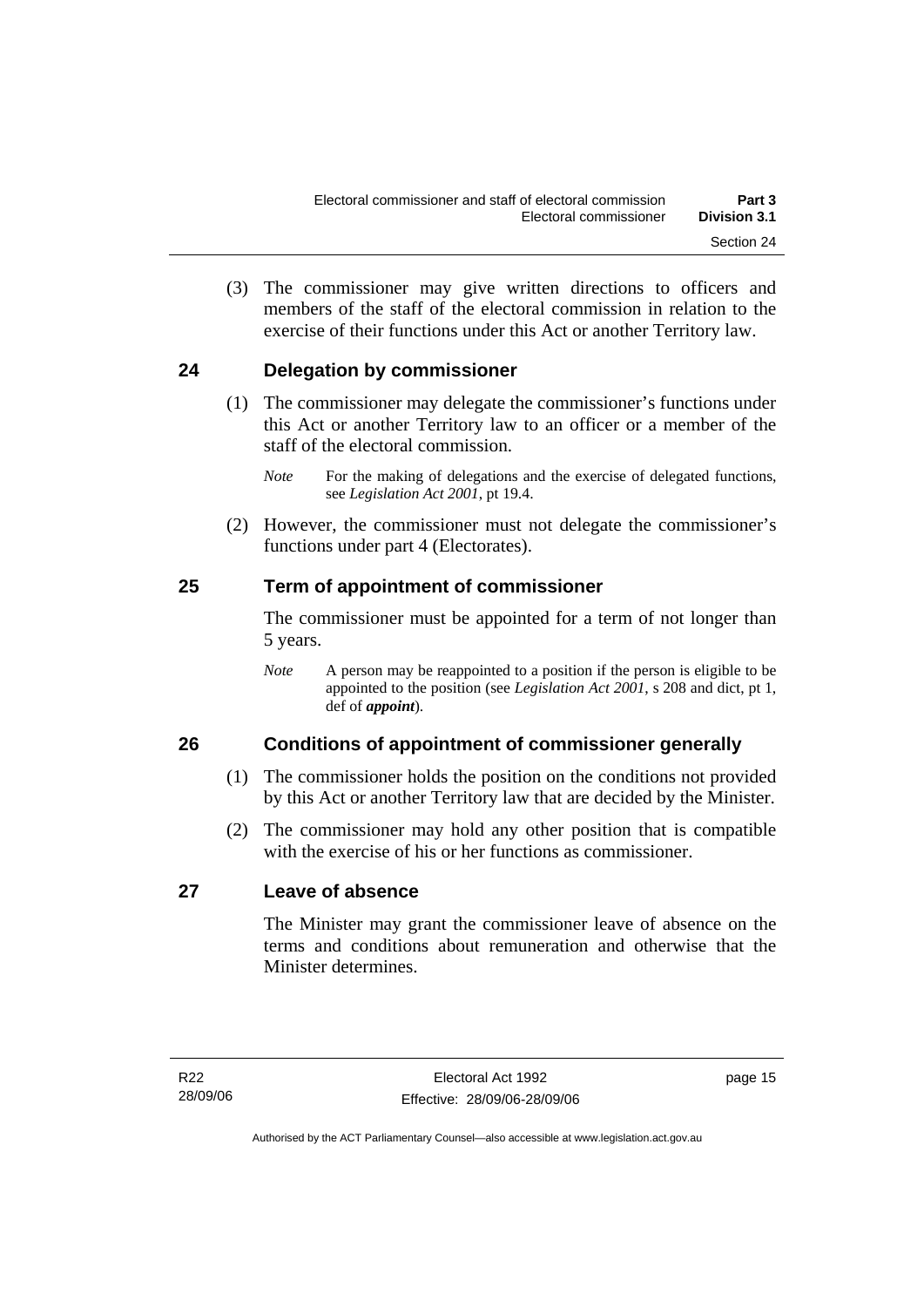# **29 Suspension or ending of appointment of commissioner**

- (1) The Executive may suspend the commissioner from duty for misbehaviour or physical or mental incapacity.
- (2) On the first sitting day after the day when the commissioner is suspended, the Minister shall present a statement of the reasons for the suspension to the Legislative Assembly.
- (3) If, within 7 sitting days after a statement is presented in accordance with subsection (2), the Legislative Assembly passes a resolution requiring the Executive to end the appointment of the commissioner, the Executive shall end the appointment of the commissioner.
- $(4)$  If—
	- (a) the Minister does not present a statement in accordance with subsection (2); or
	- (b) the Legislative Assembly does not pass a resolution in accordance with subsection (3);

the commissioner shall resume his or her duties.

- (5) The commissioner is entitled to be paid remuneration and allowances during any suspension.
- (6) The Executive shall end the appointment of the commissioner if he or she—
	- (a) is absent without leave granted under section 27 from 3 consecutive meetings of the commission; or
	- (b) contravenes section 21 without reasonable excuse; or
	- (c) is convicted of an offence in Australia or elsewhere punishable by imprisonment for 12 months or longer.
	- *Note* A person's appointment also ends if the person resigns (see *Legislation Act 2001*, s 210).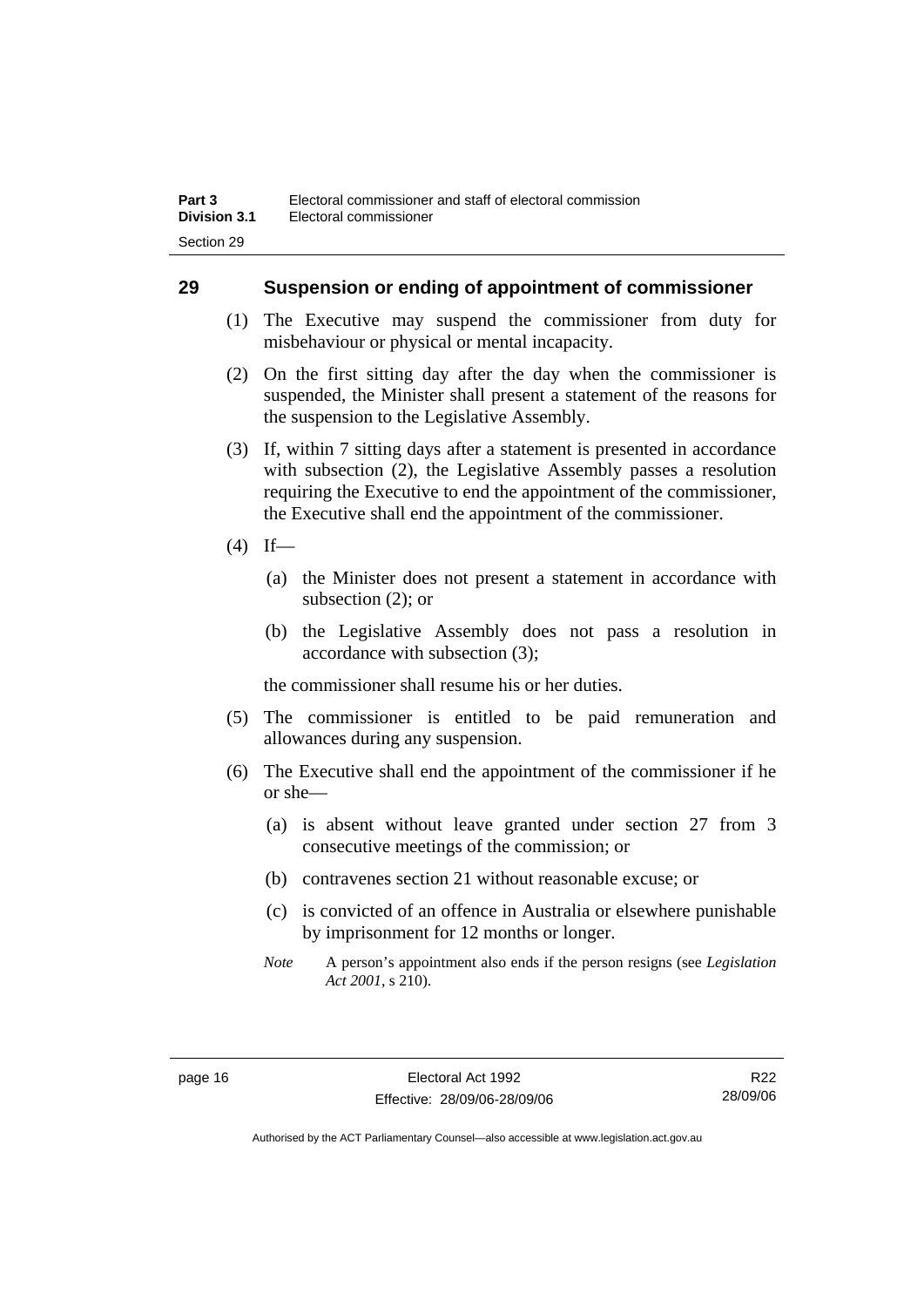# **Division 3.2 Staff of electoral commission**

# **31 Staff**

- (1) The staff assisting the commissioner shall be employed under the *Public Sector Management Act 1994*.
- (2) The *Public Sector Management Act 1994* applies in relation to the management of the staff assisting the commissioner.

# **32 Temporary staff and consultants**

- (1) The commissioner may, on behalf of the Territory—
	- (a) employ temporary staff; or
	- (b) engage consultants;

for this Act.

- (2) Temporary staff shall be employed on terms and conditions determined from time to time by the electoral commission after consultation with the Executive.
- (3) Consultants shall be engaged on terms and conditions determined from time to time by the electoral commission.
- (4) Nothing in this section in relation to the engagement of consultants is to be taken to give the commissioner or the commission a power to enter into a contract of employment.

# **33 Officers**

- (1) The commissioner may appoint an adult to be an officer for this Act, or any other Act under which the commissioner exercises a function.
	- *Note 1* For the making of appointments (including acting appointments), see *Legislation Act 2001*, pt 19.3.
	- *Note 2* In particular, a person may be appointed for a particular provision of a law (see *Legislation Act* 2001, s 7 (3)) and an appointment may be made

page 17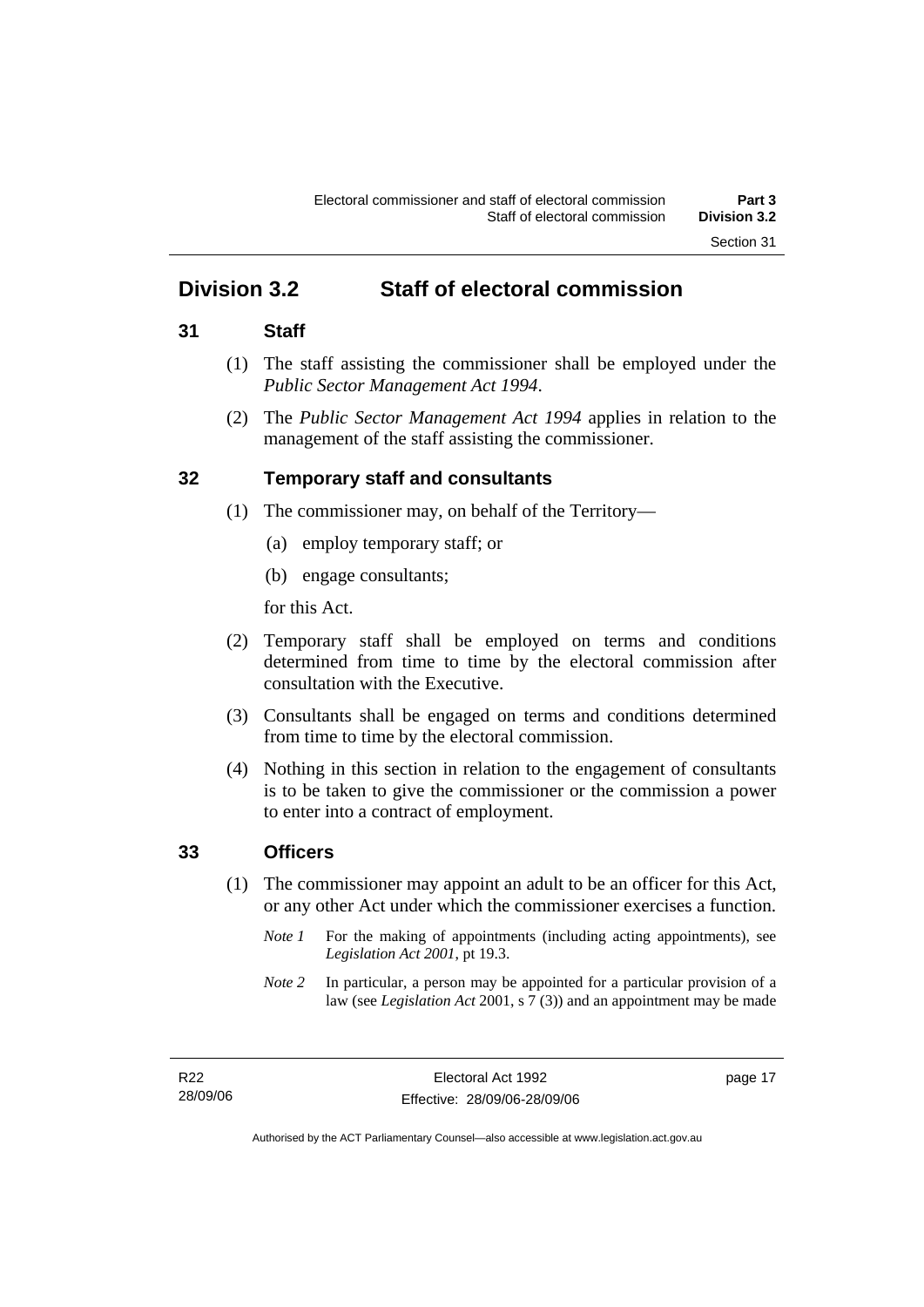by naming a person or nominating the occupant of a position (see s 207).

- (2) The officers so appointed include, but are not limited to, the following officers:
	- (a) the officer in charge of a polling place;
	- (b) the officer in charge of a scrutiny centre;
	- (c) an officer for the purposes of a poll or the scrutiny at an election.
- (3) A candidate is not entitled to be appointed as an officer, and an officer vacates office if he or she becomes a candidate.
- (4) The commissioner has all the powers of an officer and, in the exercise of such a power, is subject to the same obligations as an officer and, for this Act, shall be taken to be an officer.
- (5) Subject to the directions of the OIC, an officer at a polling place or scrutiny centre may exercise any of the powers of the OIC and in so doing shall, for this Act, be taken to be the OIC.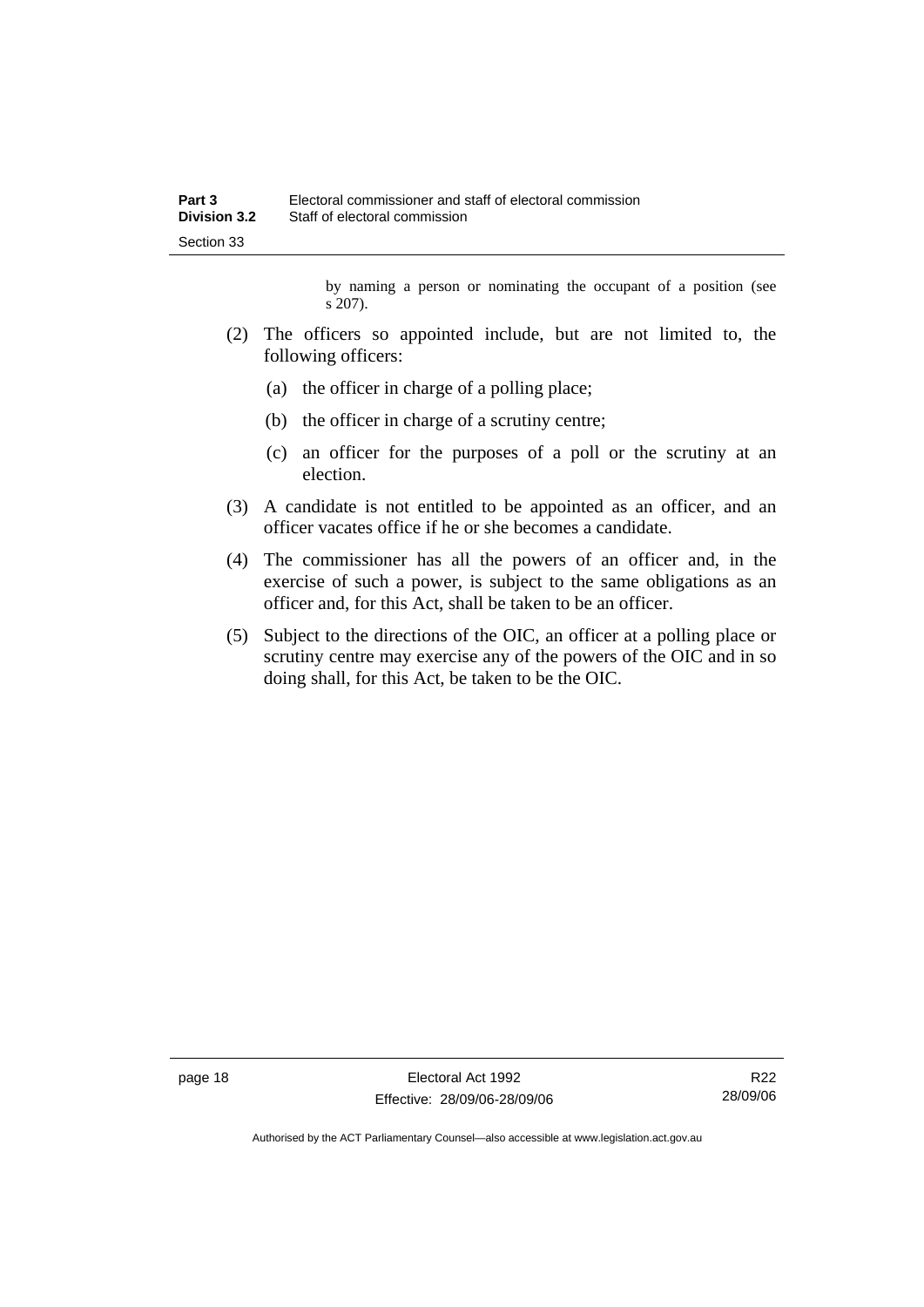### **34 Multimember electorates**

- (1) The ACT shall be divided into 3 separate electorates.
- (2) Seven members of the Legislative Assembly shall be elected from 1 electorate.
- (3) Five members of the Legislative Assembly shall be elected from each of the other 2 electorates.

### **35 Redistribution of electorates**

- (1) Subject to this part, the augmented commission shall redistribute electorates by determining—
	- (a) the name and boundaries of each electorate; and
	- (b) the number of members of the Legislative Assembly to be elected from each electorate.
- (2) A determination—
	- (a) must be in writing; and
	- (b) may be made only after any investigation under section 52 (Objections to augmented electoral commission's proposal) is finished.
- (3) A determination is a notifiable instrument.
	- *Note* A notifiable instrument must be notified under the *Legislation Act 2001*.

### **36 Factors relevant to redistribution**

In making a redistribution of electorates, the augmented commission shall—

page 19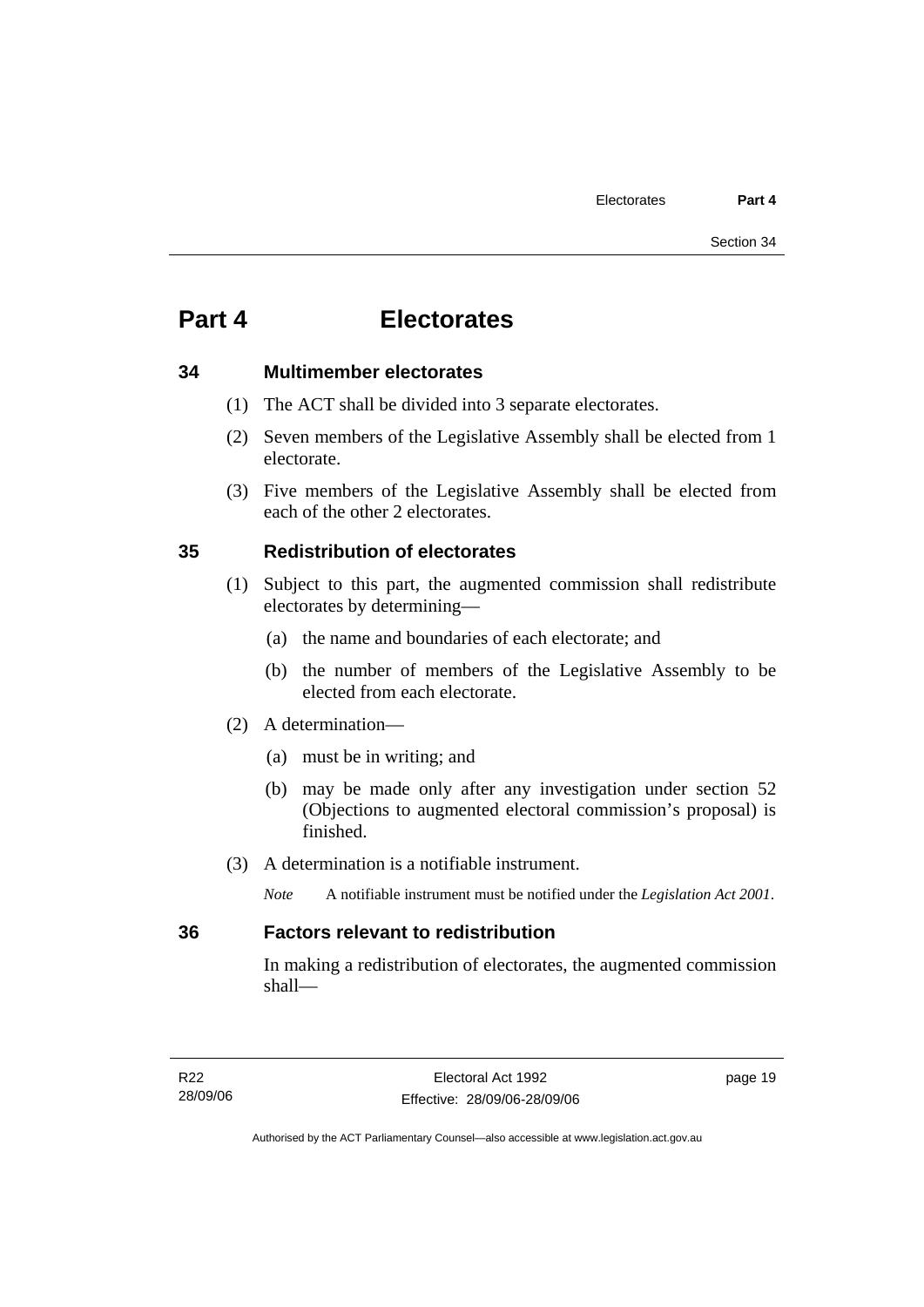#### Section 37

- (a) ensure that the number of electors in an electorate immediately after the redistribution is within the range permitted by the *Australian Capital Territory (Self-Government) Act 1988*  (Cwlth), section 67D (2); and
- (b) endeavour to ensure, as far as practicable, that the number of electors in an electorate at the time of the next general election of members of the Legislative Assembly will not be greater than 105%, or less than 95%, of the expected quota for the electorate at that time ascertained in accordance with the formula set out in the *Australian Capital Territory (Self-Government) Act 1988* (Cwlth), section 67D (1); and
- (c) duly consider—
	- (i) the community of interests within each proposed electorate, including economic, social and regional interests; and
	- (ii) the means of communication and travel within each proposed electorate; and
	- (iii) the physical features and area of each proposed electorate; and
	- (iv) the boundaries of existing electorates; and
	- (v) the boundaries of divisions and sections fixed under the *Districts Act 2002*.

### **37 Timing of redistributions**

- (1) After each ordinary election, a redistribution process shall, subject to section 38—
	- (a) begin as soon as practicable after the beginning of the period of 2 years ending on the end of the 3rd Saturday in October in the year when the next ordinary election is due to be held; and
	- (b) be completed as soon as practicable.

R22 28/09/06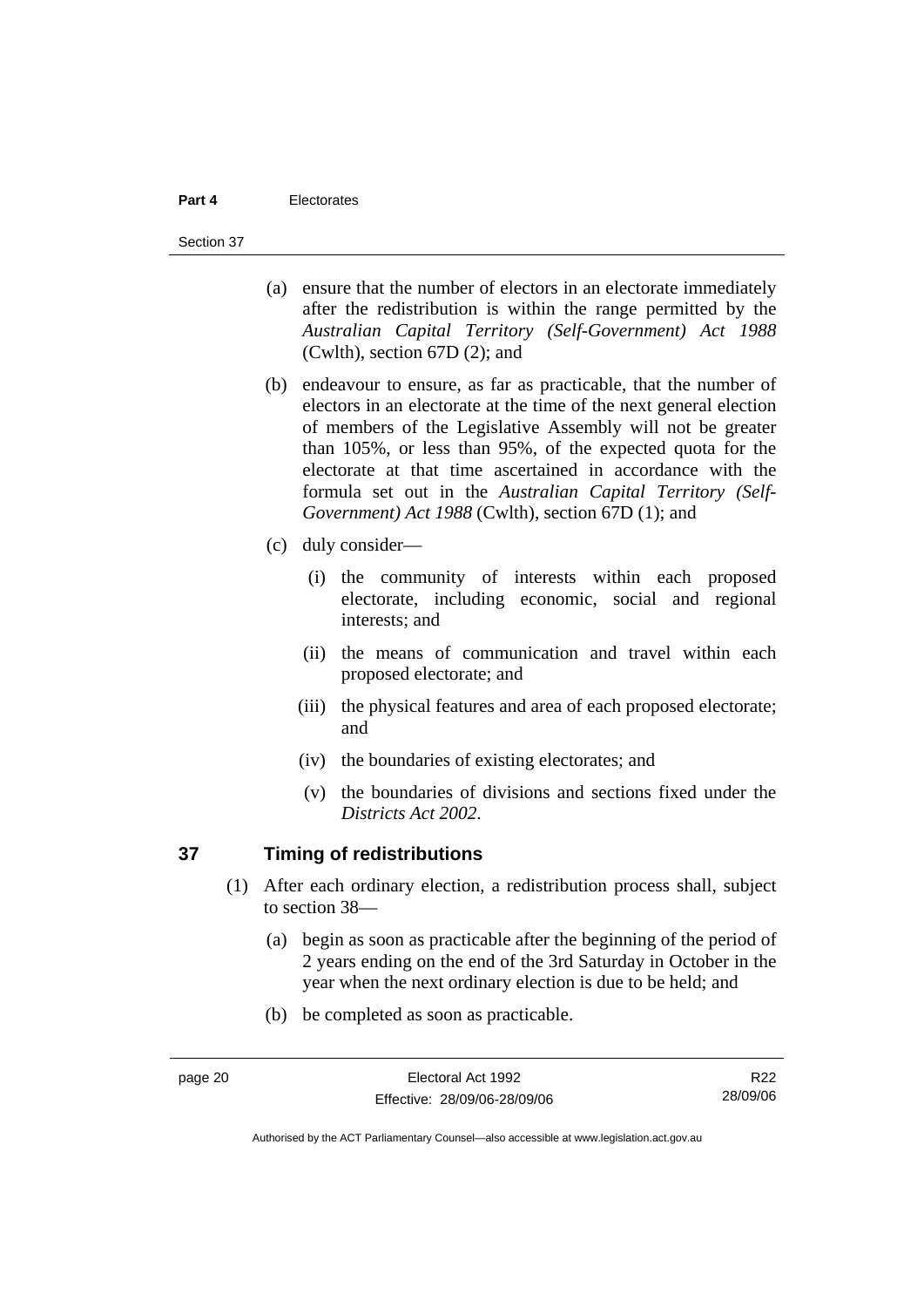- (2) For subsection (1), a redistribution process—
	- (a) begins when a redistribution committee is formed for the purposes of a redistribution; and
	- (b) ends when the redistribution of electorates is determined under section 35.

### **38 Suspension of redistribution process—extraordinary elections**

(1) In this section:

#### *redistribution process*—see section 37.

- (2) If the election period for an extraordinary election begins during a redistribution process, no further action shall be taken under this Act in relation to the redistribution until after the election period.
- (3) If, in relation to a proposed redistribution, a notice under this part invited a response (however described) to be made within a particular period and that period had not ended when the election period for an extraordinary election begins—
	- (a) a further such notice shall be given as soon as practicable after the election period; and
	- (b) this Act applies in relation to any response made in accordance with the firstmentioned notice as if it had been made in accordance with the further notice.

#### **39 Redistribution committees**

- (1) The electoral commission must, in writing, establish redistribution committees for this part.
- (2) The establishment of a redistribution committee is a notifiable instrument.

*Note* A notifiable instrument must be notified under the *Legislation Act 2001*.

(3) A redistribution committee shall consist of—

| R22      | Electoral Act 1992           | page 21 |
|----------|------------------------------|---------|
| 28/09/06 | Effective: 28/09/06-28/09/06 |         |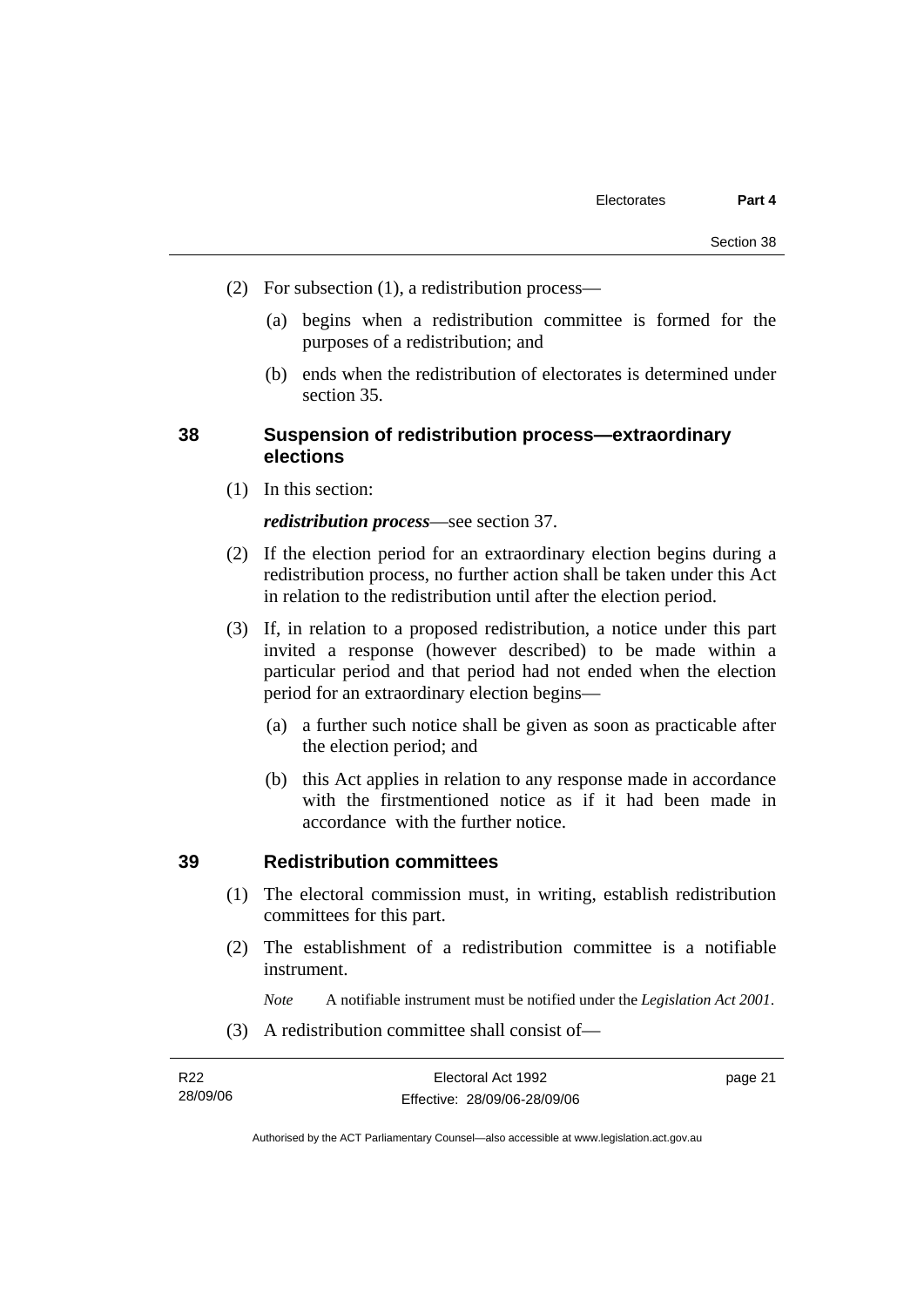Section 40

- (a) the commissioner; and
- (b) the planning and land authority; and
- (c) the commissioner for surveys; and
- (d) a person appointed by the electoral commission whose qualifications or experience would, in the opinion of the electoral commission, enable the person to assist the committee, particularly in relation to the factors set out in section 36.

*Note* For the making of appointments, see *Legislation Act 2001, pt 19.3.* 

 (4) The member mentioned in subsection (3) (d) holds the position on the conditions that are decided by the electoral commission in consultation with the Minister and stated in the member's appointment.

#### **40 Meetings of redistribution committee**

- (1) The commissioner may call a meeting of a redistribution committee.
- (2) The commissioner shall preside at all meetings at which he or she is present.
- (3) If the commissioner is absent from a meeting, the members present shall elect 1 of their number to preside.
- (4) At a meeting, 3 members constitute a quorum.
- (5) Questions shall be determined by a majority of the votes of the members present and voting.
- (6) The member presiding at a meeting has a deliberative vote and, in the event of an equality of votes, has a casting vote.
- (7) A redistribution committee may regulate the conduct of proceedings at its meetings as it considers appropriate.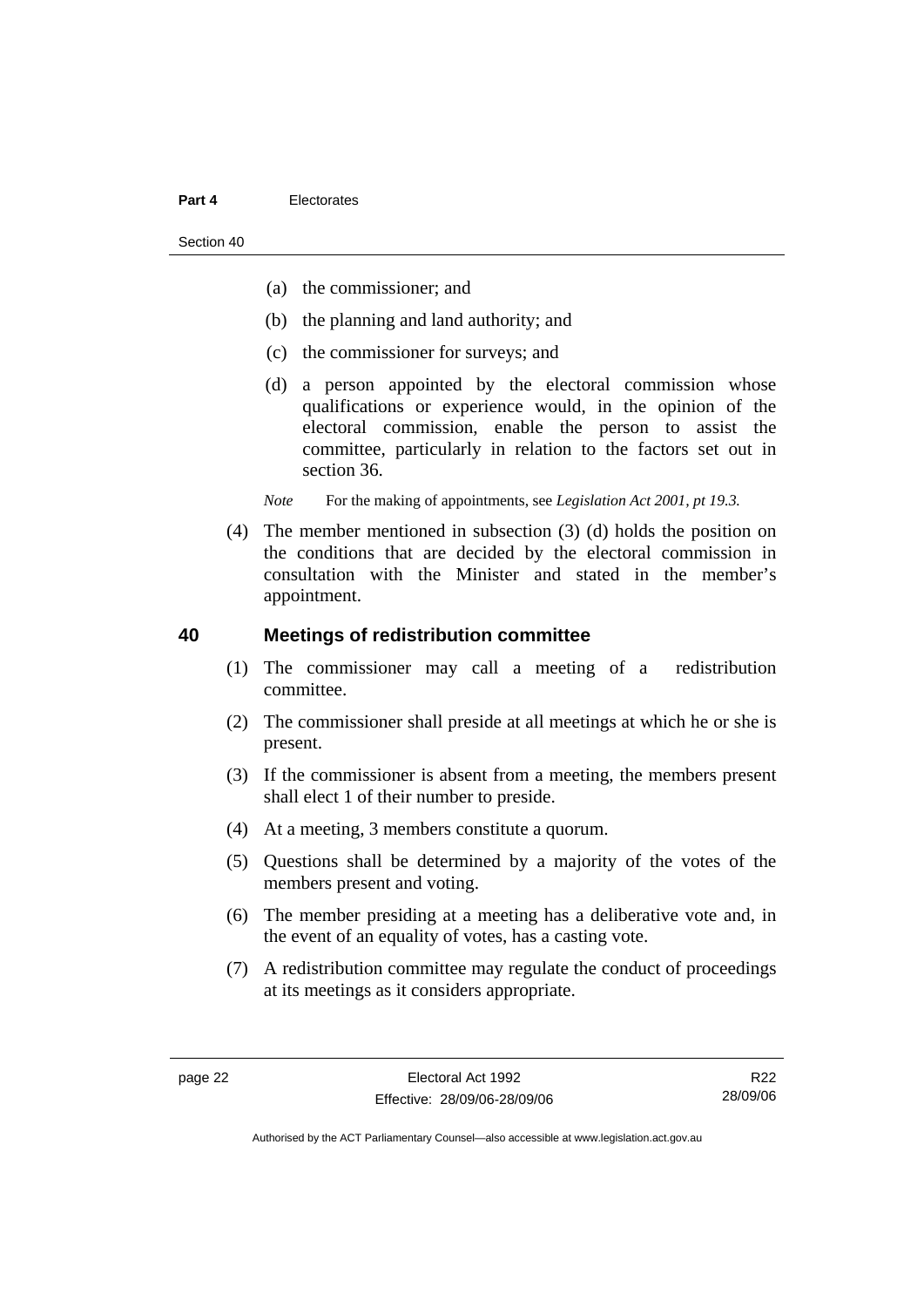- (8) A redistribution committee may inform itself in the way it considers appropriate, including the opening of its meetings to members of the public.
- (9) The electoral commission shall, on request by a redistribution committee, give the committee the information and assistance it requires for this part.

### **41 Suggestions and comments about redistribution**

- (1) A redistribution committee must prepare a written notice stating—
	- (a) that written suggestions about the redistribution of electorates may be given to it within 28 days after the day the notice is notified under the *Legislation Act 2001*; and
	- (b) that written comments about the suggestions may be given to it within 14 days after the last day suggestions may be given to it; and
	- (c) each place where suggestions may be inspected by members of the public.
- (2) The notice is a notifiable instrument.

*Note* A notifiable instrument must be notified under the *Legislation Act 2001*.

- (3) The redistribution committee must also publish the notice in a newspaper.
- (4) The redistribution committee must ensure that copies of any suggestions given to it in accordance with the notice are available for inspection by members of the public in accordance with the notice.

### **42 Outline of proposal**

Before making a proposed redistribution of electorates, a redistribution committee may cause an outline of its proposal to be made available to members of the public.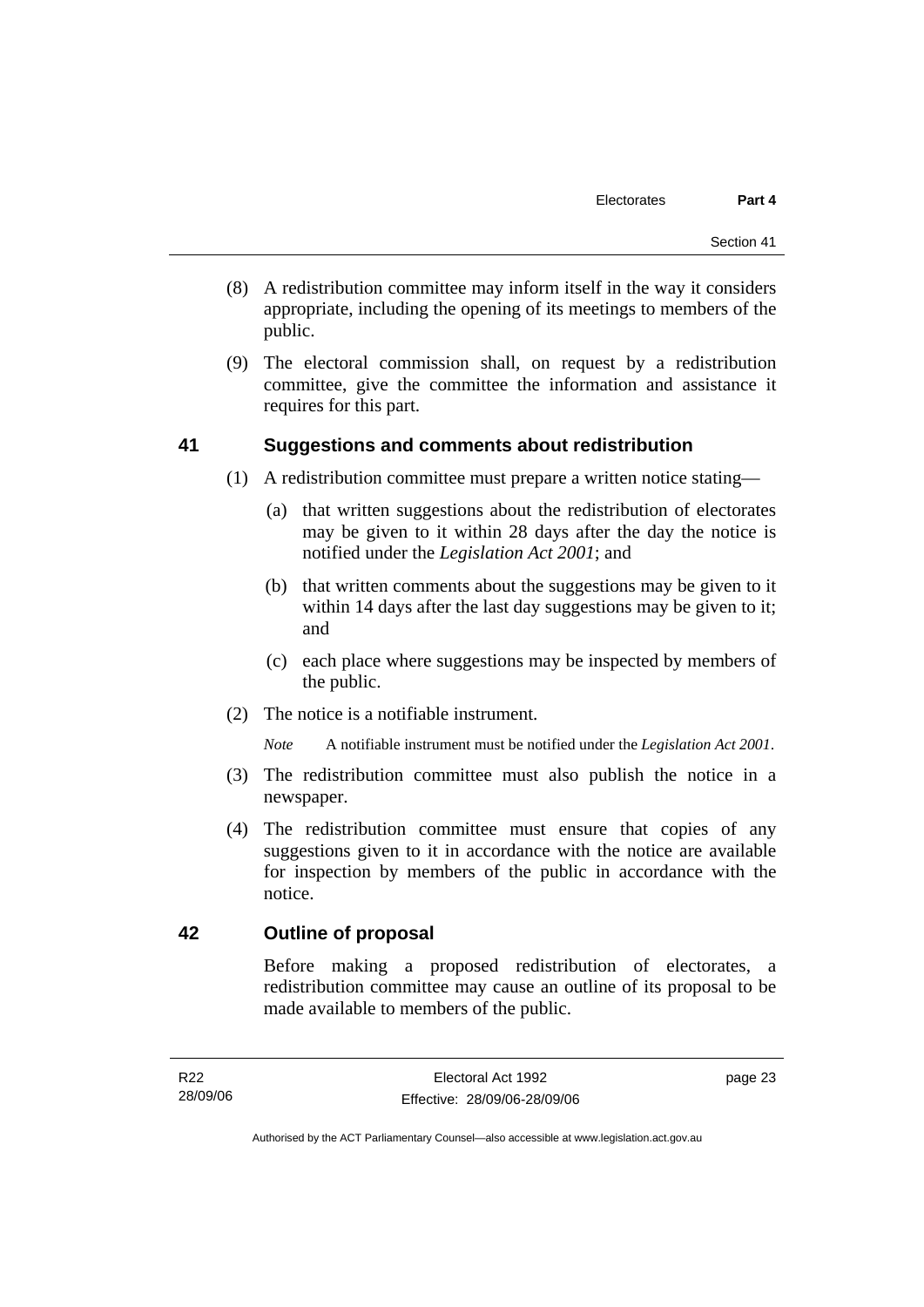Section 43

#### **43 Proposed redistribution**

- (1) A redistribution committee must make a proposed redistribution of electorates after considering the suggestions and comments (if any) given to it in accordance with the notice under section 41 (Suggestions and comments about redistribution).
- (2) Section 36 applies in relation to the making of the proposed redistribution as if it were a redistribution by the augmented commission.
- (3) The committee shall state the reasons for its proposal in writing.
- (4) A member of the committee who disagrees with its proposal may state the reasons for the disagreement in writing.

### **44 Notification and publication of proposal**

- (1) A redistribution committee must—
	- (a) exhibit a map or maps showing the name and boundaries of each proposed electorate at the electoral commission's office; and
	- (b) make a copy of the following available for public inspection:
		- (i) the suggestions and comments given to the committee in accordance with the notice under section 41 (Suggestions and comments about redistribution); and
		- (ii) a description (whether by reference to a map or plan or otherwise) of the boundaries of each proposed electorate; and
		- (iii) a statement of the number of members of the Legislative Assembly that it proposes should be elected from each proposed electorate; and
		- (iv) its statement of reasons for the proposed redistribution; and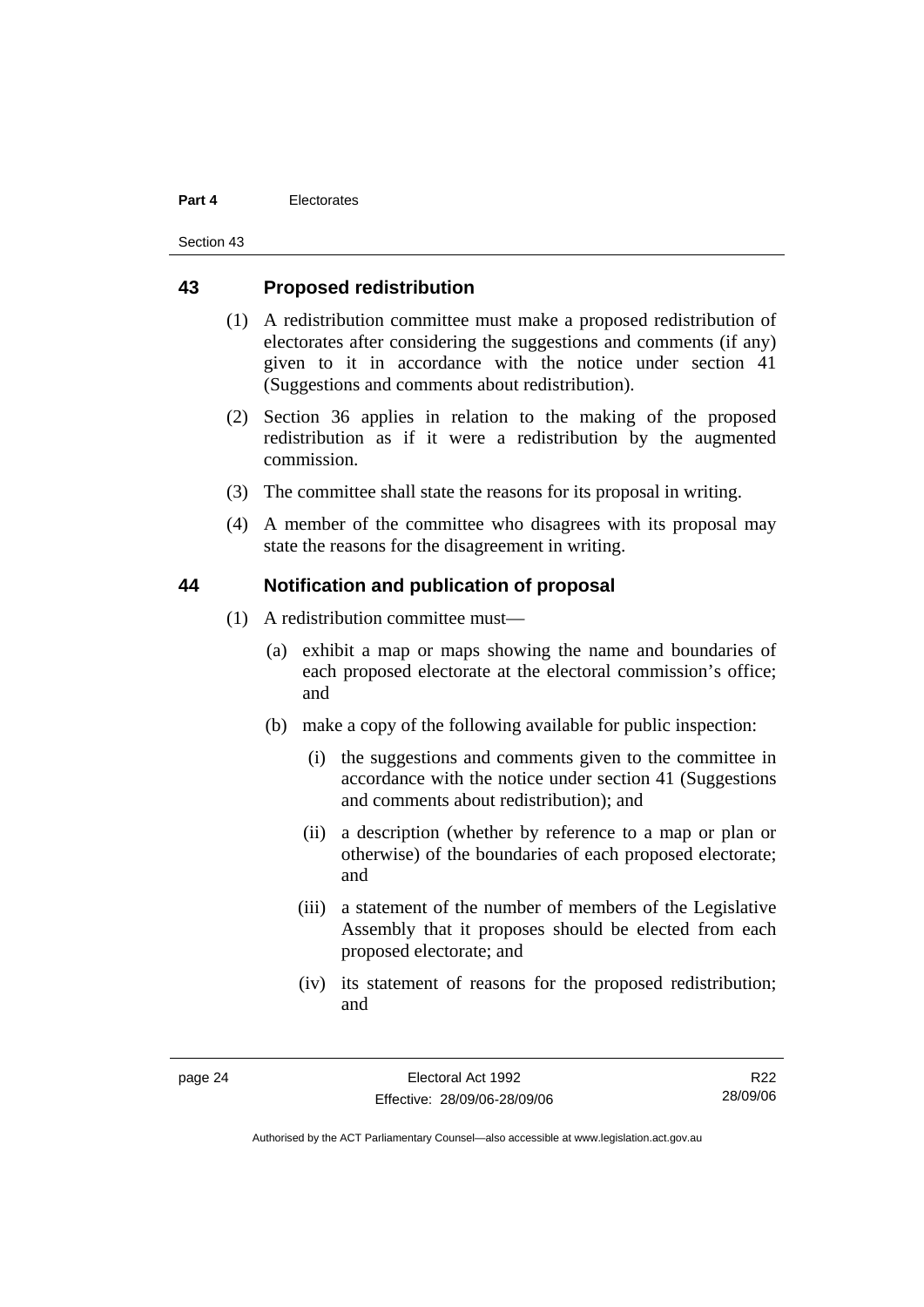- (v) if a member of the committee has provided a written statement or reasons for any disagreement with the proposal—that statement; and
- (c) prepare a written notice—
	- (i) telling the public about the exhibition mentioned in paragraph (a) and the availability for public inspection at the electoral commission's office of the copies of the documents mentioned in paragraph (b); and
	- (ii) stating that written objections against the proposal may be given to the electoral commission within 28 days after the day the notice is notified under the *Legislation Act 2001*.
- (2) The notice is a notifiable instrument.
	- *Note* A notifiable instrument must be notified under the *Legislation Act 2001*.
- (3) The redistribution committee must also publish the notice, and the map or maps of each proposed electorate, in a newspaper.

### **45 Dissolution of redistribution committee**

A redistribution committee is dissolved immediately after the notice and maps mentioned in section 44 (1) (Notification and publication of proposal) have been notified and published under section 44 in relation to the committee's proposal.

### **46 Objections**

- (1) An objection against a proposal by a redistribution committee must be—
	- (a) in writing; and
	- (b) given to the electoral commission within 28 days after the day the notice mentioned in section 44 (1) (Notification and publication of proposal) is notified under the *Legislation Act 2001* in relation to the committee's proposal.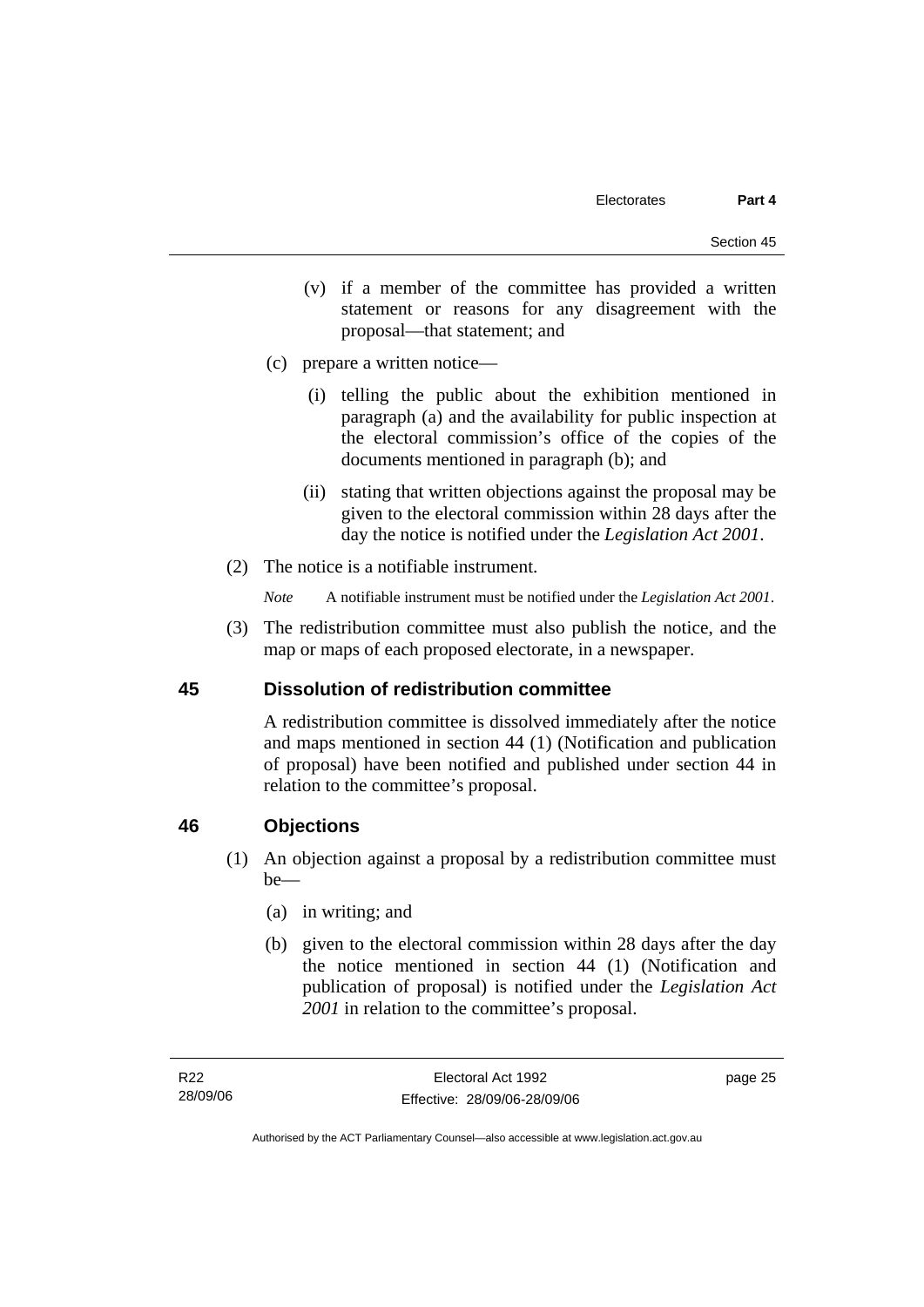Section 47

 (2) The commissioner must make a copy of each objection made under this section available for public inspection.

### **47 Augmented electoral commission**

- (1) For the purposes of each redistribution, an augmented electoral commission is established.
- (2) An augmented commission shall consist of—
	- (a) the members of the electoral commission; and
	- (b) the members (other than the commissioner) of the redistribution committee formed for the purposes of the redistribution.

#### **48 Meetings of augmented electoral commission**

- (1) The chairperson of the electoral commission may call a meeting of an augmented commission.
- (2) The chairperson of the electoral commission shall preside at all meetings of an augmented commission at which he or she is present.
- (3) If the chairperson of the electoral commission is absent from a meeting of an augmented commission—
	- (a) the commissioner shall preside; or
	- (b) if the commissioner is absent from the meeting—the members present shall appoint 1 of their number to preside.
- (4) At a meeting, 4 members constitute a quorum.
- (5) Subject to subsection (6), questions shall be determined by a majority of the votes of the members present and voting.
- (6) An augmented commission shall not redistribute electorates under section 35 unless not less than 4 members of the augmented commission, of whom not less than 2 are members of the electoral commission, vote in favour of the redistribution.

R22 28/09/06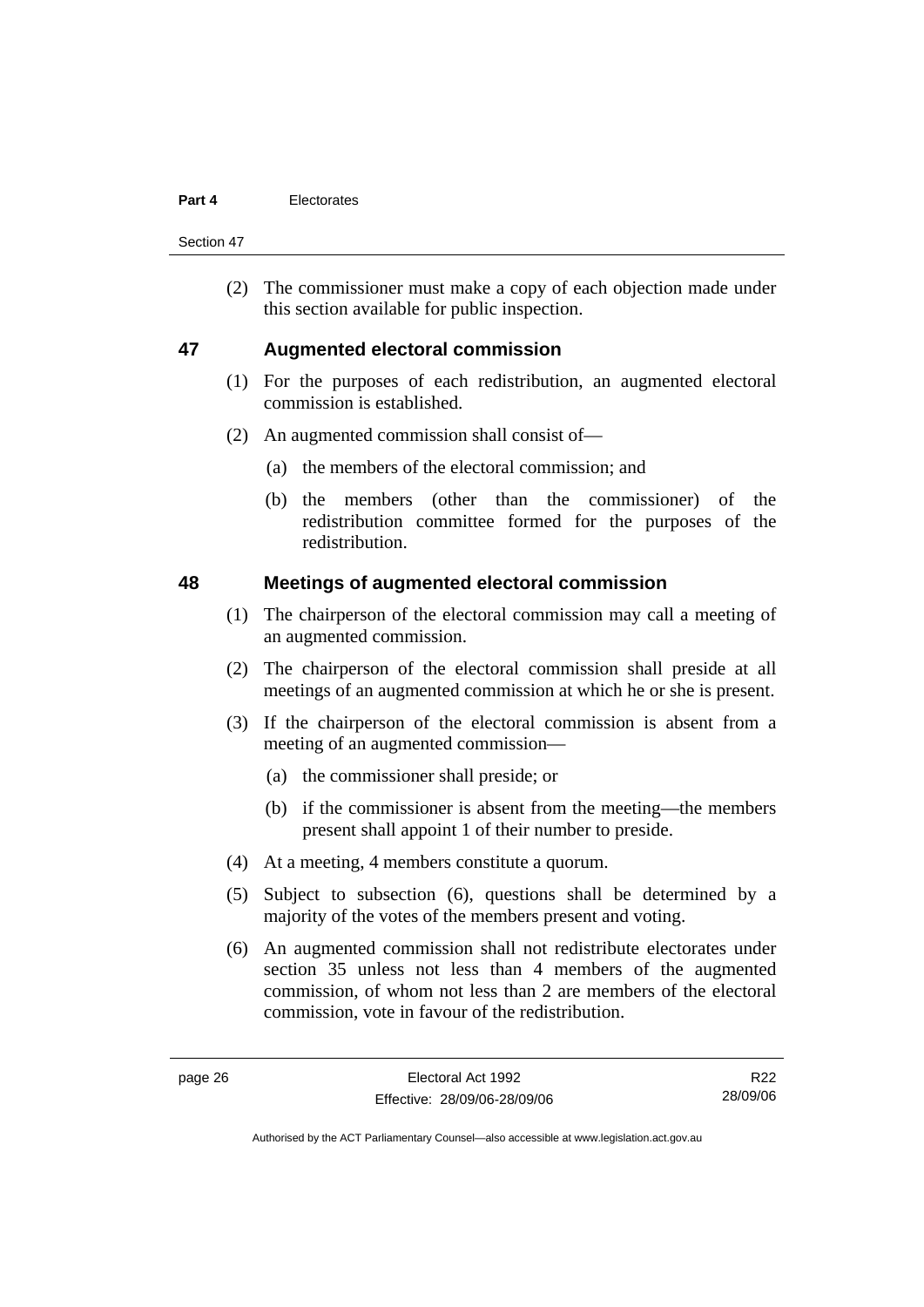- (7) Subject to subsection (8), the member presiding at a meeting has a deliberative vote and, in the event of an equality of votes, has a casting vote.
- (8) The casting vote of the member presiding at a meeting shall not be used to vote in favour of the making of a redistribution under section 35.
- (9) An augmented commission may regulate the conduct of proceedings at its meetings as it considers appropriate.
- (10) Subject to section 49, an augmented commission may inform itself in any way it considers appropriate.
- (11) The electoral commission shall, on request by an augmented commission, give the augmented commission the information and assistance it requires for this part.

### **49 Investigation of objections**

- (1) The augmented commission shall investigate each objection made in accordance with section 46.
- (2) For the purpose of investigating an objection, the augmented commission shall hold a public hearing, unless it is of the opinion that—
	- (a) the matters raised in the objection (or substantially the same matters) were raised in suggestions or comments given to the redistribution committee in accordance with the notice under section 41 (1) (Suggestions and comments about redistribution); and
	- (b) the objection is frivolous or vexatious.
- (3) The augmented commission may hold 1 public hearing in relation to several objections.
- (4) At a public hearing, submissions to the augmented commission may only be made—

page 27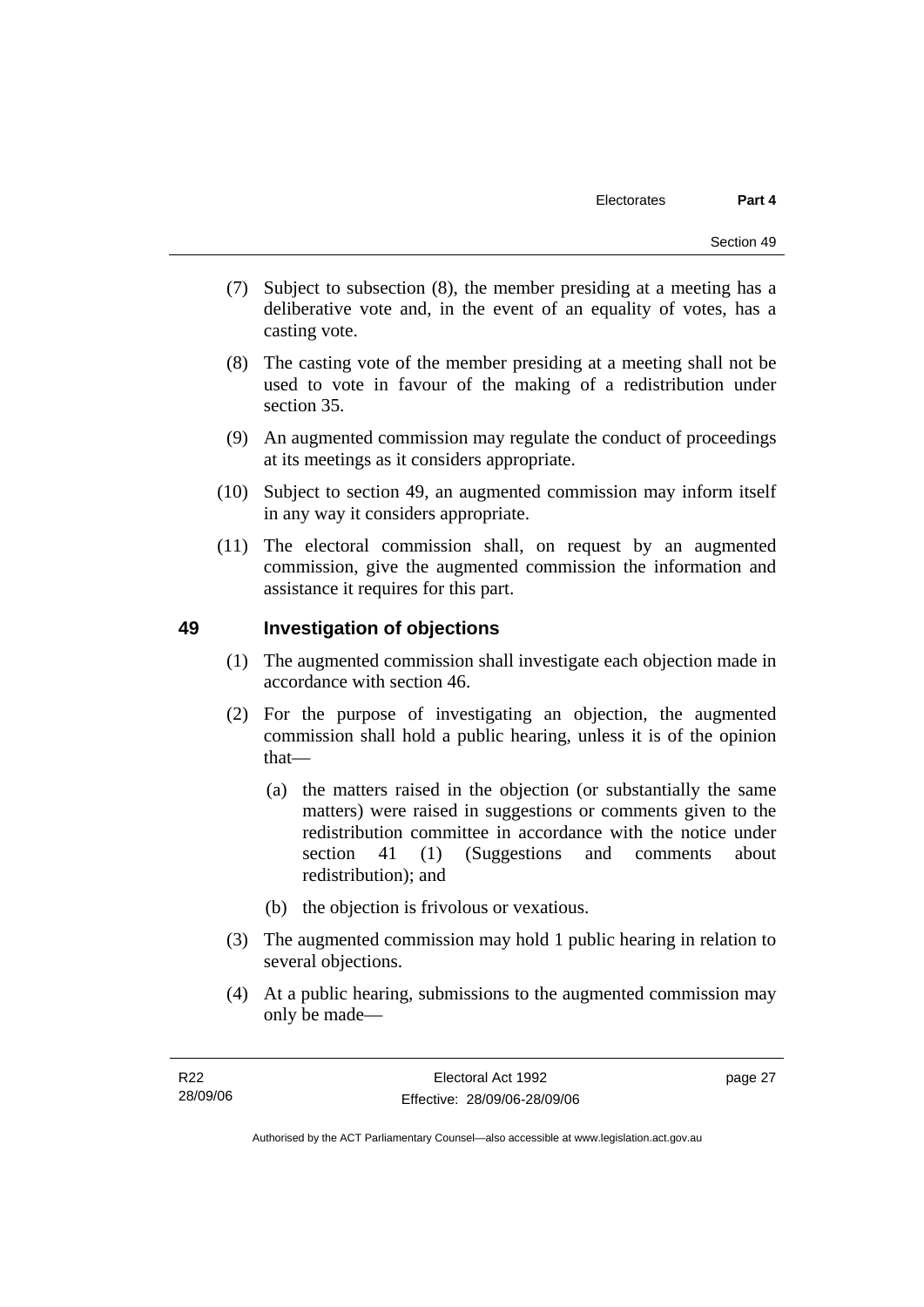#### Section 50

- (a) by or on behalf of a person who made—
	- (i) an objection in accordance with section 46; or
	- (ii) a suggestion or comment about the proposed redistribution given to the redistribution committee in accordance with the notice under section 41 (1); or
- (b) by a person making a submission in relation to an objection.
- (5) The augmented commission shall consider all such submissions.
- (6) At a public hearing, the augmented commission is not bound by the rules of evidence and, subject to this section, may regulate the conduct of proceedings as it considers appropriate.
- (7) Without limiting subsection (6), the following matters are within the discretion of the augmented commission:
	- (a) the manner in which, and the time within which, submissions may be made;
	- (b) the extent to which the augmented commission may be addressed, and the persons by whom it may be addressed.

#### **50 Redistribution—proposal by augmented electoral commission**

The augmented commission shall make a proposed redistribution of electorates after completing any investigation required by section 49.

### **51 Publication of augmented electoral commission's proposal**

- (1) After making a proposed redistribution of electorates, the augmented commission shall cause a public announcement to be made concerning the proposal.
- (2) The public announcement shall include a statement—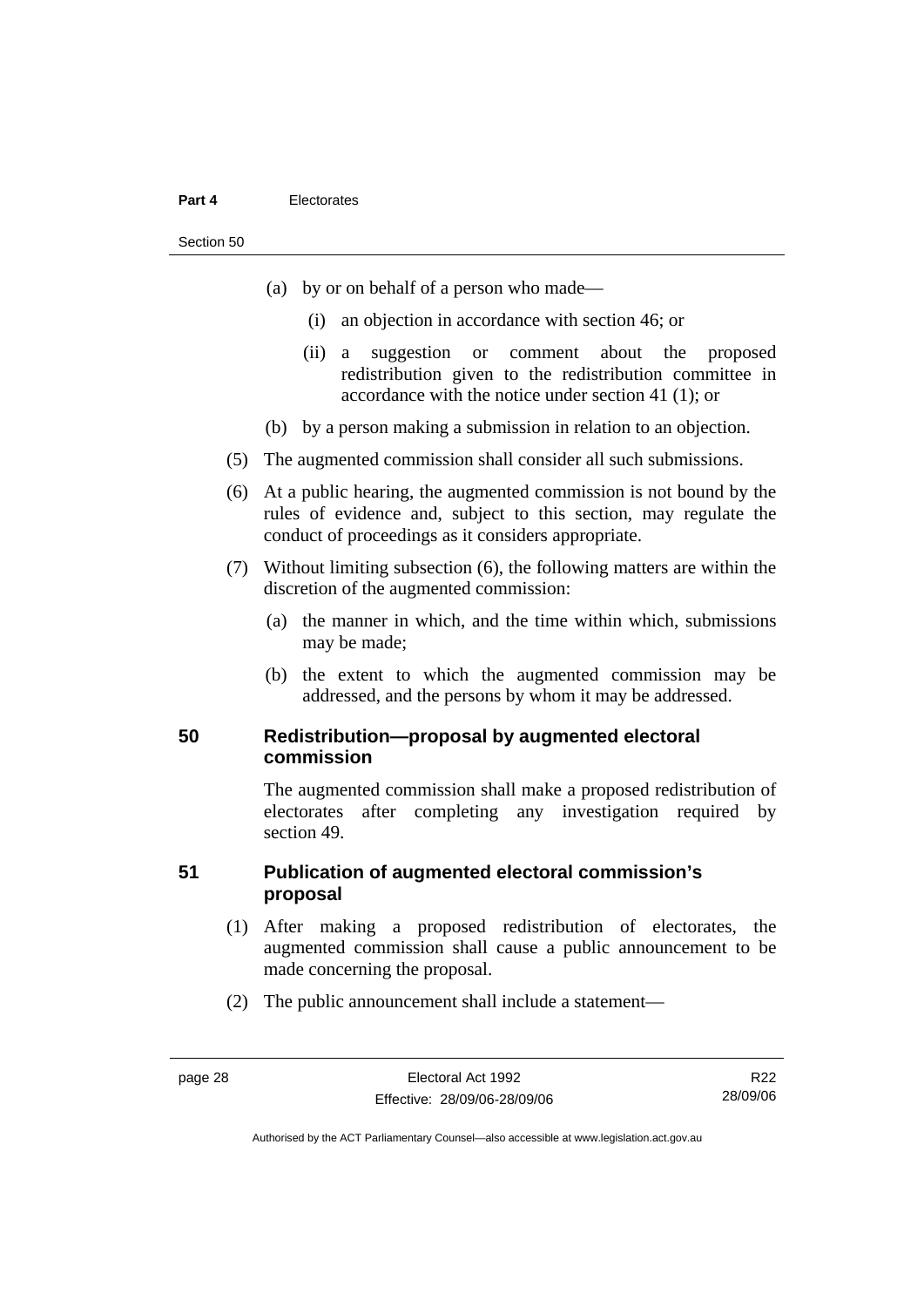- (a) setting out the substance of the augmented commission's findings or conclusions about the redistribution committee's proposal and any objection to it; and
- (b) setting out particulars of the augmented commission's proposal; and
- (c) whether, in the augmented commission's opinion, its proposal is significantly different from the redistribution committee's proposal and, if so, a further statement to the effect that written objections against the proposal may be given to the electoral commission in accordance with the notice prepared under subsection  $(3)$ .
- (3) If the augmented commission is of the opinion that its proposal is significantly different from the redistribution committee's proposal, the augmented commission must prepare a written notice stating that written objections against the proposal may be given to the electoral commission within 28 days after the day the notice is notified under the *Legislation Act 2001*.
- (4) The notice is a notifiable instrument.

*Note* A notifiable instrument must be notified under the *Legislation Act 2001*.

#### **52 Objections to augmented electoral commission's proposal**

- (1) An objection against a redistribution proposed by the augmented commission must be—
	- (a) in writing; and
	- (b) given to the electoral commission within 28 days after the day the notice under section 51 (3) (Publication of augmented electoral commission's proposal) is notified under the *Legislation Act 2001*.
	- *Note* For how documents may be given, see *Legislation Act 2001*, pt 19.5.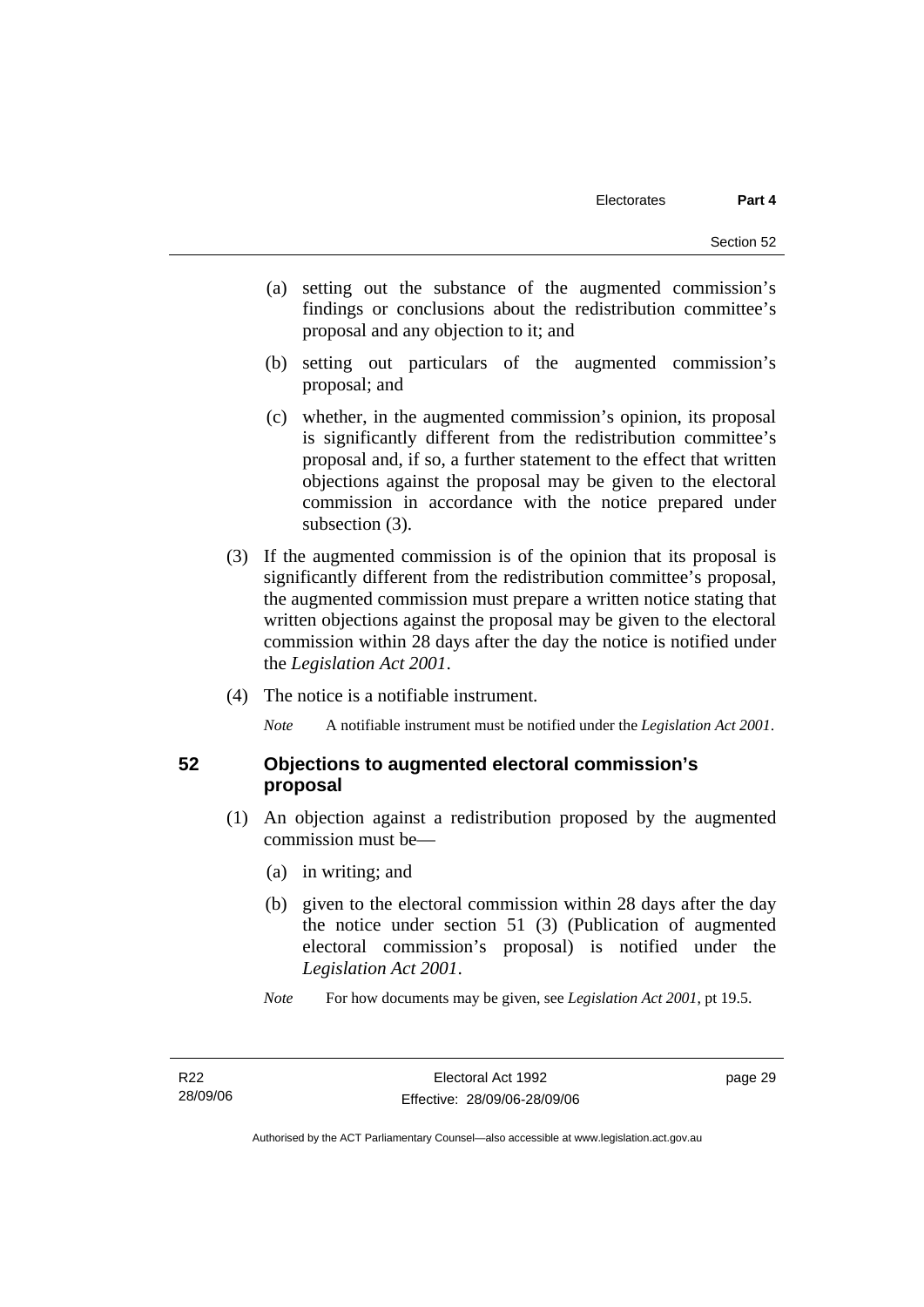#### Section 53

- (2) If an objection is given to the electoral commission in accordance with subsection  $(1)$ —
	- (a) the augmented commission must investigate the objection; and
	- (b) section 49 (Investigation of objections) applies as if the investigation were an objection under that section.
- (3) The commissioner must make a copy of each objection made under this section available for public inspection.

#### **53 Report by augmented electoral commission and public announcement**

- (1) After redistributing electorates under section 35, the augmented commission shall cause—
	- (a) a report about the redistribution to be submitted to the Minister; and
	- (b) copies of the report to be made available for perusal by members of the public at the office of the electoral commission; and
	- (c) a public announcement to be made to the effect that the redistribution has been made and that copies of the report are available for perusal by members of the public at the office of the electoral commission.
- (2) The report shall contain particulars of—
	- (a) any suggestions or comments lodged with the redistribution committee; and
	- (b) the redistribution proposed by the redistribution committee and its reasons for the proposal; and
	- (c) if a member of the redistribution committee has provided a written statement of reasons for any disagreement with the committee's proposal—that statement; and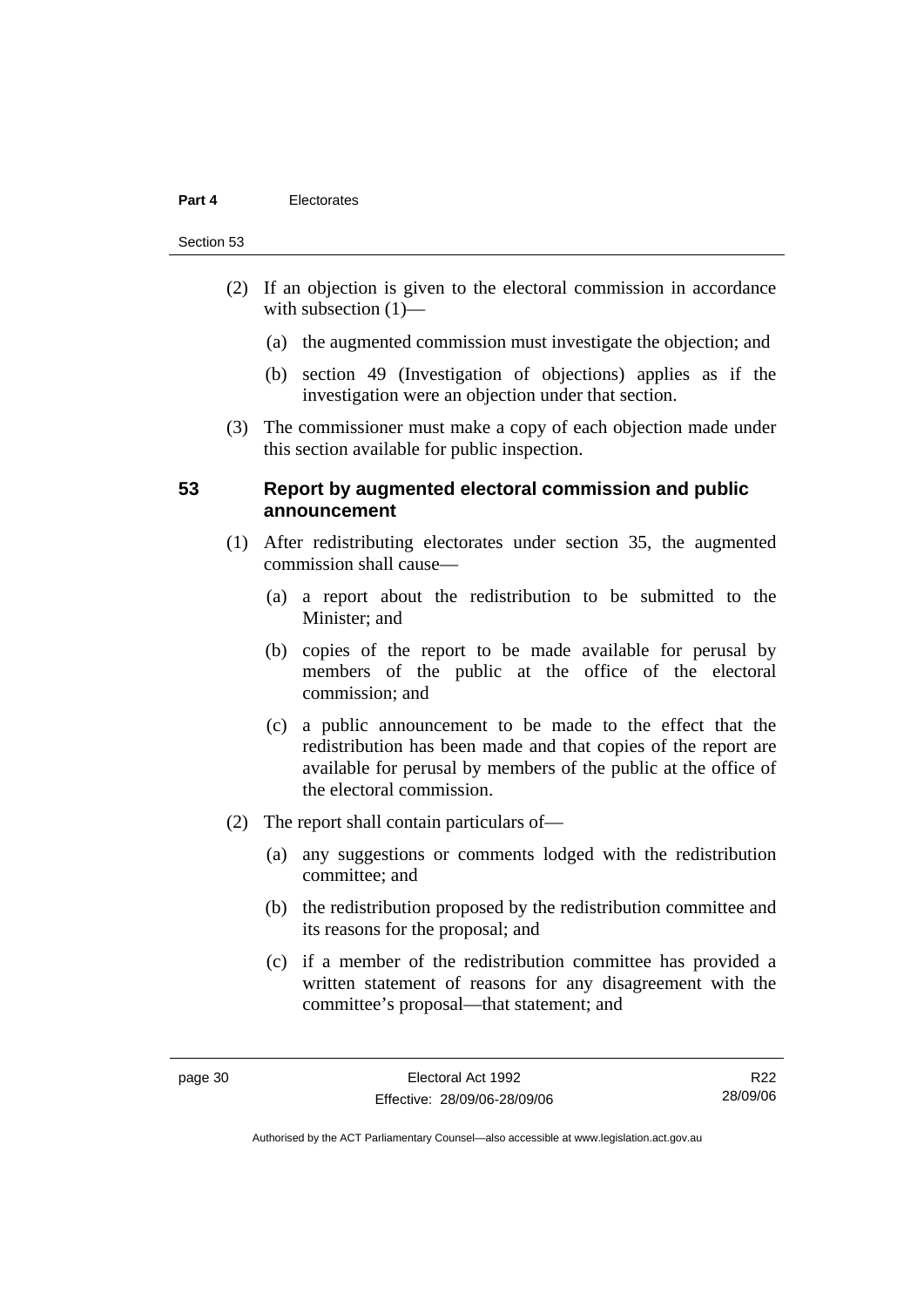- (d) any objections lodged with the electoral commission against the redistribution committee's proposal; and
- (e) the result of the investigation of any objections against the redistribution committee's proposal (including particulars of the proceedings at any public hearings in the course of an investigation); and
- (f) the redistribution proposed by the augmented commission and its reasons for the proposal; and
- (g) any objections lodged with the electoral commission against the augmented commission's proposal; and
- (h) the result of the investigation of any objections against the augmented commission's proposal (including particulars of the proceedings at any public hearings in the course of an investigation); and
- (i) the redistribution made by the augmented commission and its reasons for the redistribution; and
- (j) if a member of the augmented commission has provided a written statement of reasons for any disagreement with the augmented commission's proposal—that statement.

#### **54 Report to Legislative Assembly**

The Minister shall present a copy of the augmented commission's report to the Legislative Assembly on the first sitting day after the day when the Minister receives the report from the augmented commission.

### **U 55 Decisions are final**

- (1) A decision of an augmented commission or a redistribution committee made, or purporting to be made, under this part—
	- (a) is final and conclusive; and

R22 28/09/06 page 31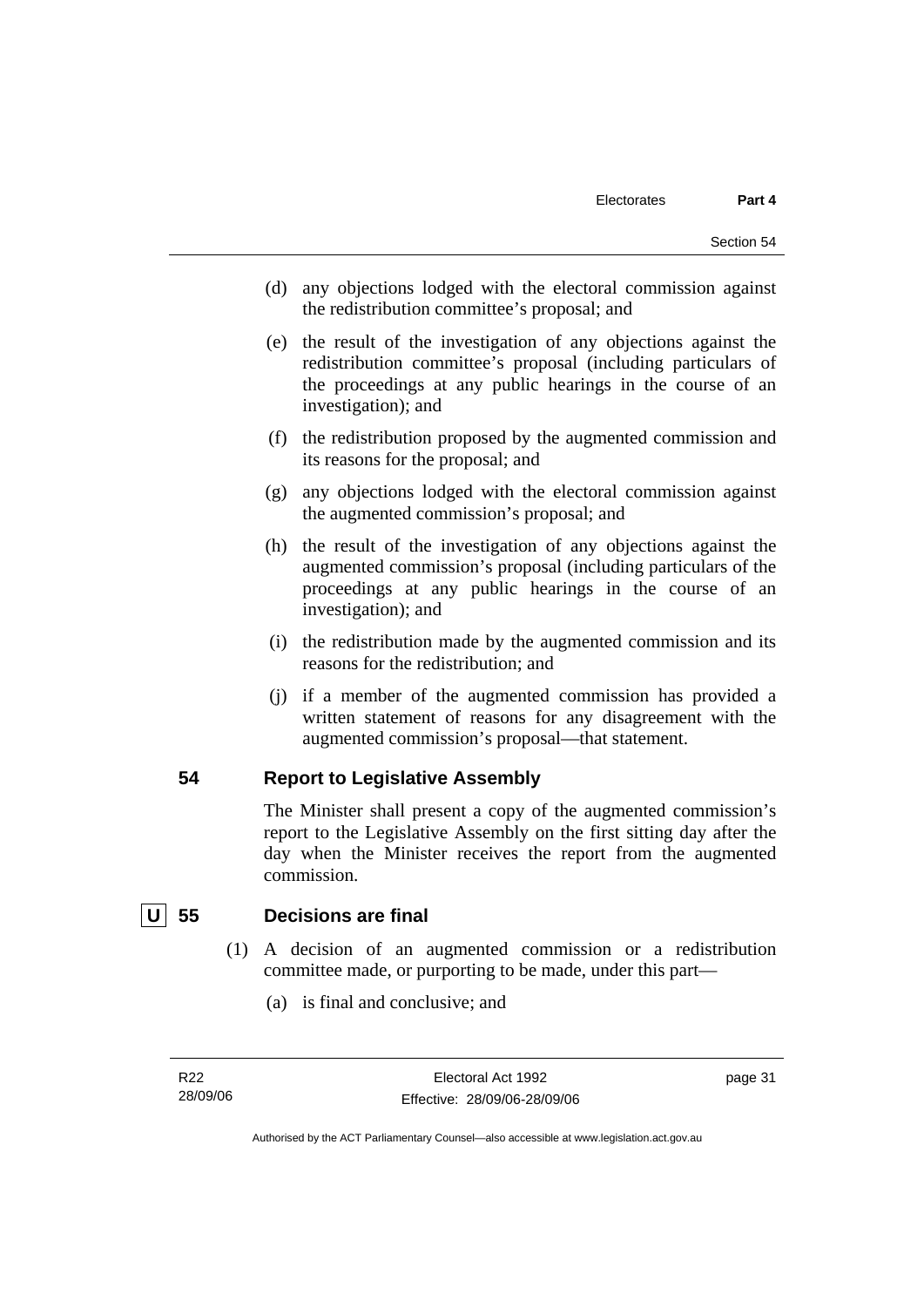#### Section 56

- (b) shall not be challenged, appealed against, reviewed, quashed, set aside or called into question in any court or tribunal on any ground; and
- (c) is not subject to any proceedings for a writ of mandamus, prohibition or certiorari or for an injunction, declaration or other order in any court on any ground.
- (2) In subsection (1):

*decision* includes a failure to make a decision.

#### **56 Validity not affected**

A failure to comply with the provisions of this part (except section 34, 35 or 36) is not to be taken to affect the validity of a decision of an augmented commission or a redistribution committee.

page 32 Electoral Act 1992 Effective: 28/09/06-28/09/06

R22 28/09/06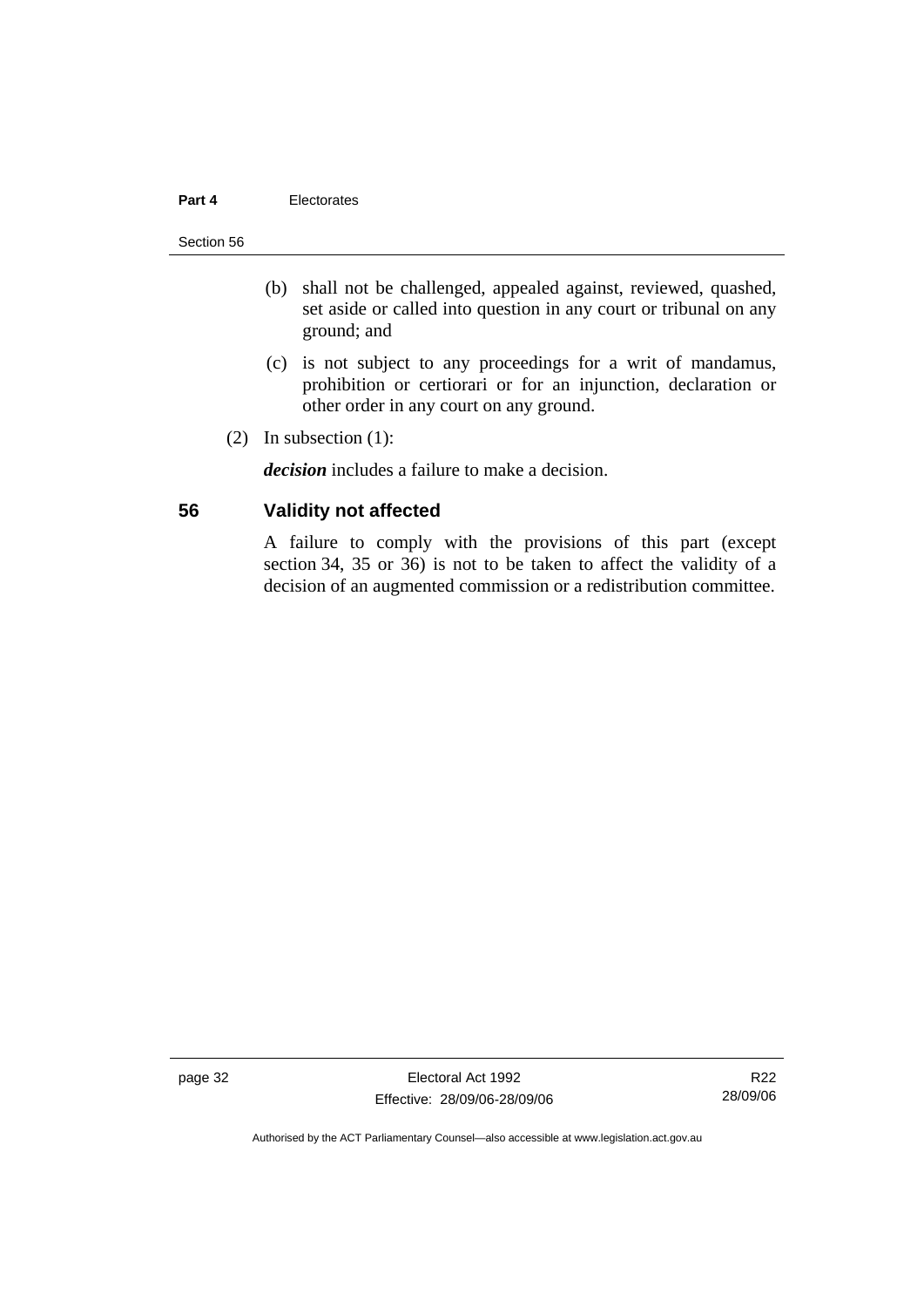# **Part 5 Electoral rolls**

### **57 Electorate and Territory rolls**

- (1) The commissioner shall keep a roll of the electors of the ACT consisting of separate rolls of the electors of each electorate.
- (2) A roll may be kept electronically.

## **58 Contents of roll**

- (1) A roll shall contain the following particulars in relation to each elector:
	- (a) surname or family name;
	- (b) each given name;
	- (c) address;
	- (d) sex;
	- (e) date of birth.
- (2) A roll may contain the following particulars in relation to each elector:
	- (a) occupation;
	- (b) any former surname;
	- (c) any previous address;
	- (d) postal address, if not the same as the address of the principal place of residence;
	- (e) the further particulars (if any) prescribed under the regulations.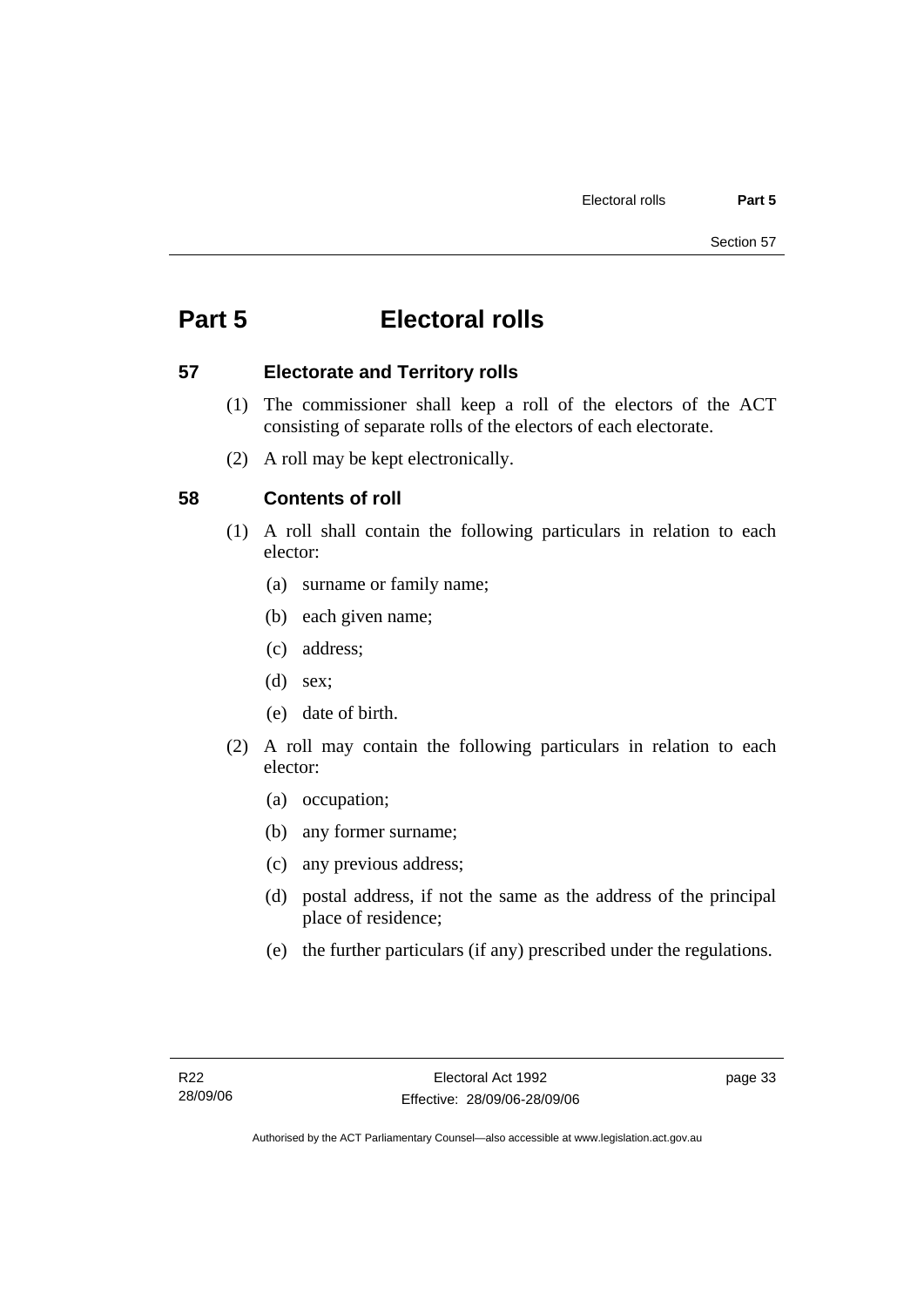#### **Part 5 Electoral rolls**

Section 59

#### **59 Meaning of** *extract* **from roll**

In this Act:

*extract* from a roll means the part of the roll that contains, for each elector enrolled at the time the extract is prepared—

- (a) the elector's surname or family name; and
- (b) each given name of the elector; and
- (c) the elector's address, unless the elector is—
	- (i) an elector whose address is suppressed; or
	- (ii) an eligible overseas elector; or
	- (iii) an Antarctic elector; or
	- (iv) an elector who is enrolled because of the elector's enrolment on the Commonwealth roll as an itinerant elector.
- *Note* A roll extract in electronic form is a disk, tape or other device from which the information in the extract may be reproduced by mechanical, electronic or other means (see dict, def of *electronic form*).

#### **60 Inspection of printed roll extracts**

- (1) The commissioner—
	- (a) shall, at the office of the commissioner; and
	- (b) may, at any other places the commissioner determines;

make a printed extract from each roll available for public inspection during ordinary office hours.

- (2) A right of inspection under subsection (1) shall not be taken to give any right to copy, take an extract from, or scan electronically, an extract from a roll.
- (3) For subsection (1), the commissioner shall prepare an extract of each roll at least once each calendar year.

| page 34 | Electoral Act 1992           | R <sub>22</sub> |
|---------|------------------------------|-----------------|
|         | Effective: 28/09/06-28/09/06 | 28/09/06        |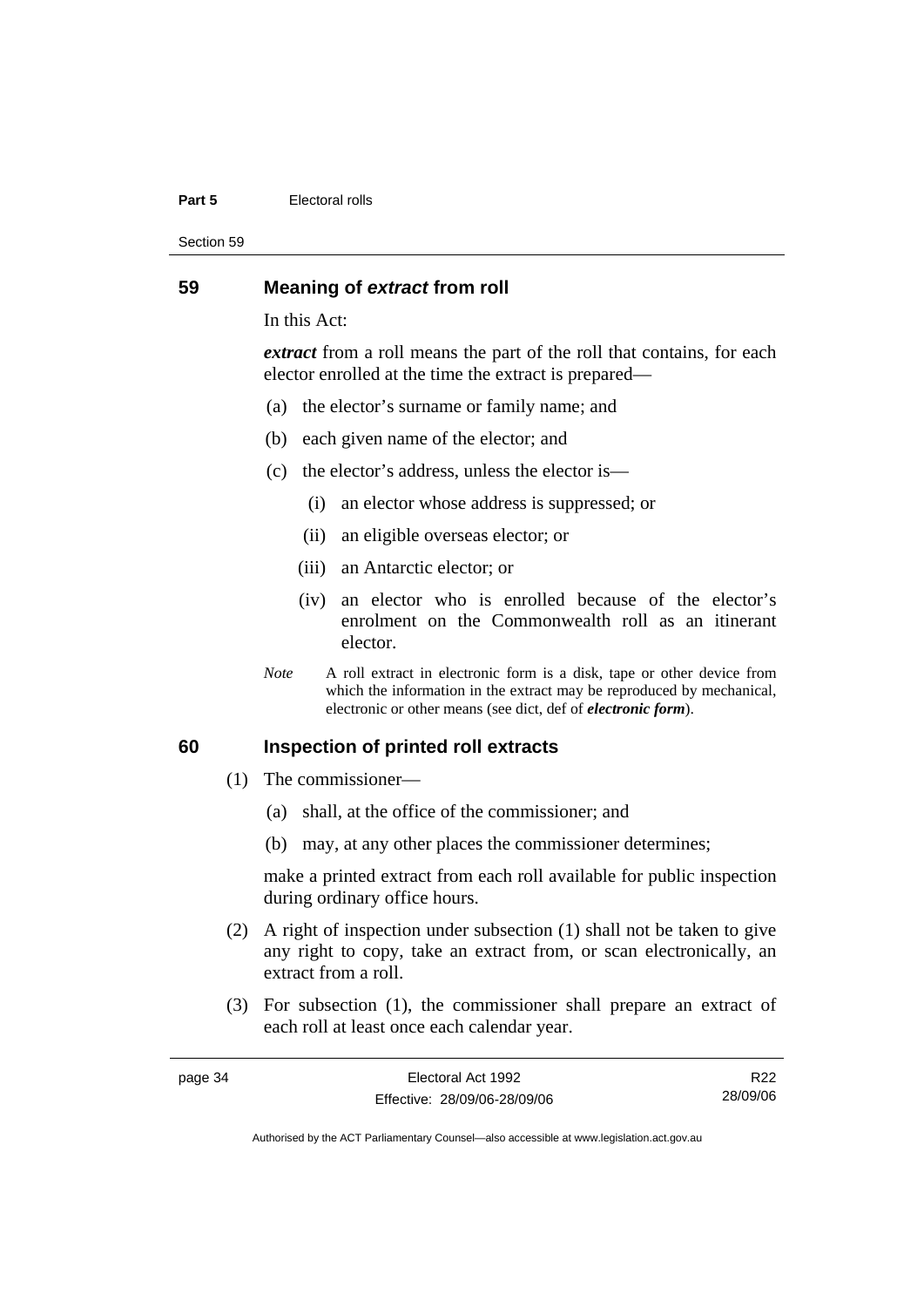#### **61 Supply of printed roll extracts to MLAs etc**

- (1) At least once each calendar year, the commissioner shall, on request—
	- (a) give 2 printed extracts from the roll for an electorate to each MLA for the electorate; and
	- (b) give 2 printed extracts from the roll for each electorate to the registered officer of each registered party.
- (2) The commissioner shall, on request, supply a printed extract from a roll to a person who the commissioner is satisfied requires the extract for an approved purpose within the meaning of section 63.
	- *Note* A fee may determined under s 8 (Determination of fees) for a request under subsection (2).

### **62 Supply of roll extracts in electronic form to MLAs etc**

- (1) The commissioner shall, on request, so far as practicable, give a roll extract in electronic form to—
	- (a) an MLA; or
	- (b) the registered officer of a registered party.
- (2) The commissioner shall, on request, supply a roll extract in electronic form, or on microfiche, to a person who the commissioner is satisfied requires the extract for an approved purpose within the meaning of section 63.
	- *Note* A fee may determined under s 8 (Determination of fees) for a request under subsection (2).

#### **63 Use of roll extracts**

(1) In this section:

*approved purpose* means any of the following:

(a) for an MLA—the exercise of his or her functions;

page 35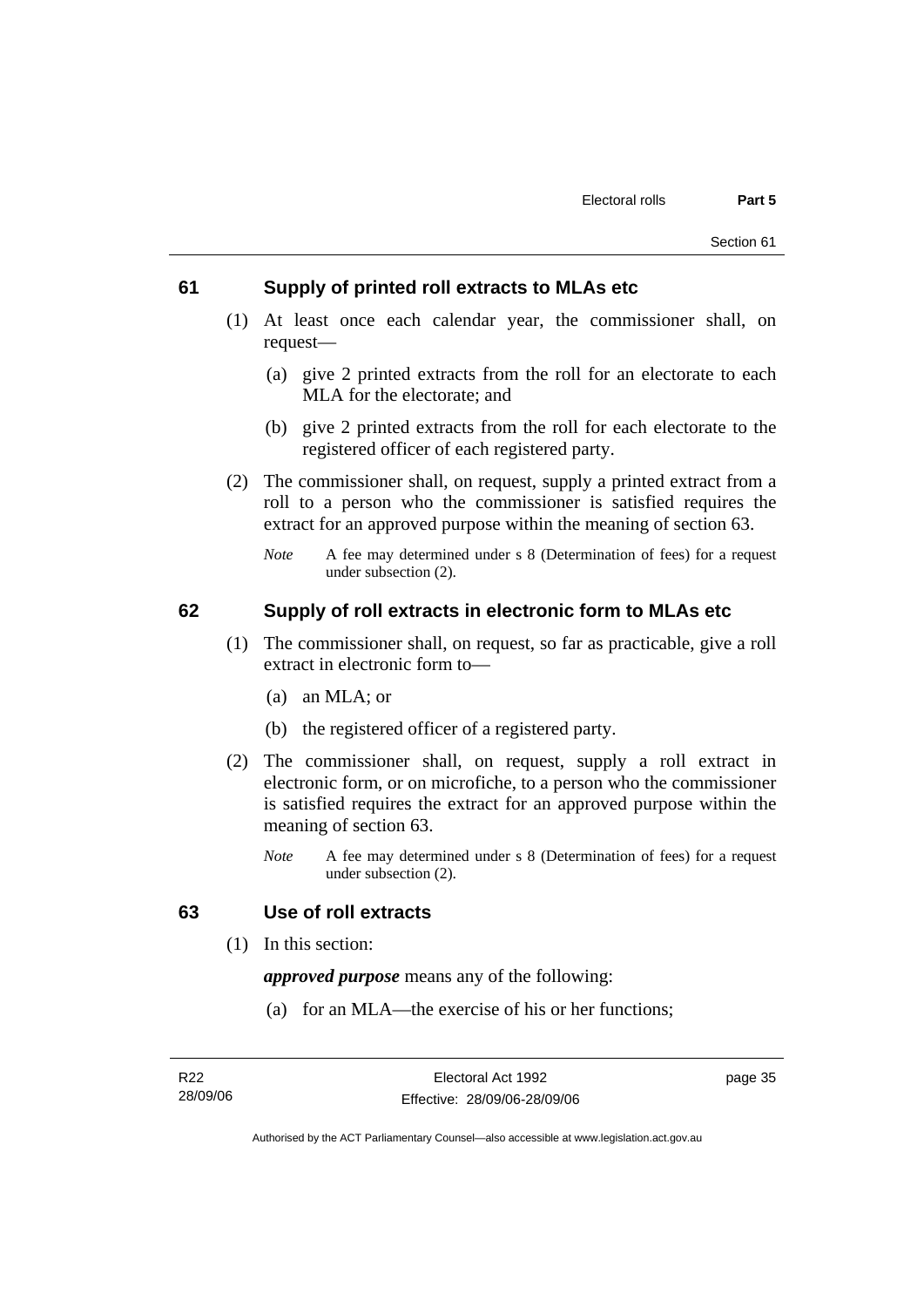#### **Part 5 Electoral rolls**

Section 65

- (b) for the registered officer of a registered party—the exercise by an MLA who is a member of the party of his or her functions;
- (c) for an MLA or the registered officer of a registered party—
	- (i) a purpose connected with an election; or
	- (ii) monitoring the accuracy of information in the roll;
- (d) for anyone—a purpose prescribed under the regulations.

*protected information*, in relation to a person, means information that the person knows, or has reasonable grounds for believing, was obtained from a roll extract given to the person or someone else under section 61 (Supply of printed roll extracts to MLAs etc) or section 62 (Supply of roll extracts in electronic form to MLAs etc).

- (2) A person must not, without reasonable excuse, use protected information for—
	- (a) a commercial purpose; or
	- (b) any other purpose, other than an approved purpose.

Maximum penalty: 50 penalty units, imprisonment for 6 months or both.

 (3) A person must not, without reasonable excuse, directly or indirectly divulge or communicate protected information to someone else for a purpose other than an approved purpose.

Maximum penalty: 50 penalty units, imprisonment for 6 months or both.

### **65 Provision of roll information to prescribed authorities**

 (1) The commissioner may give a copy of a roll or information contained on a roll to a prescribed authority if the commissioner is satisfied that the authority requires the copy or information for a prescribed purpose.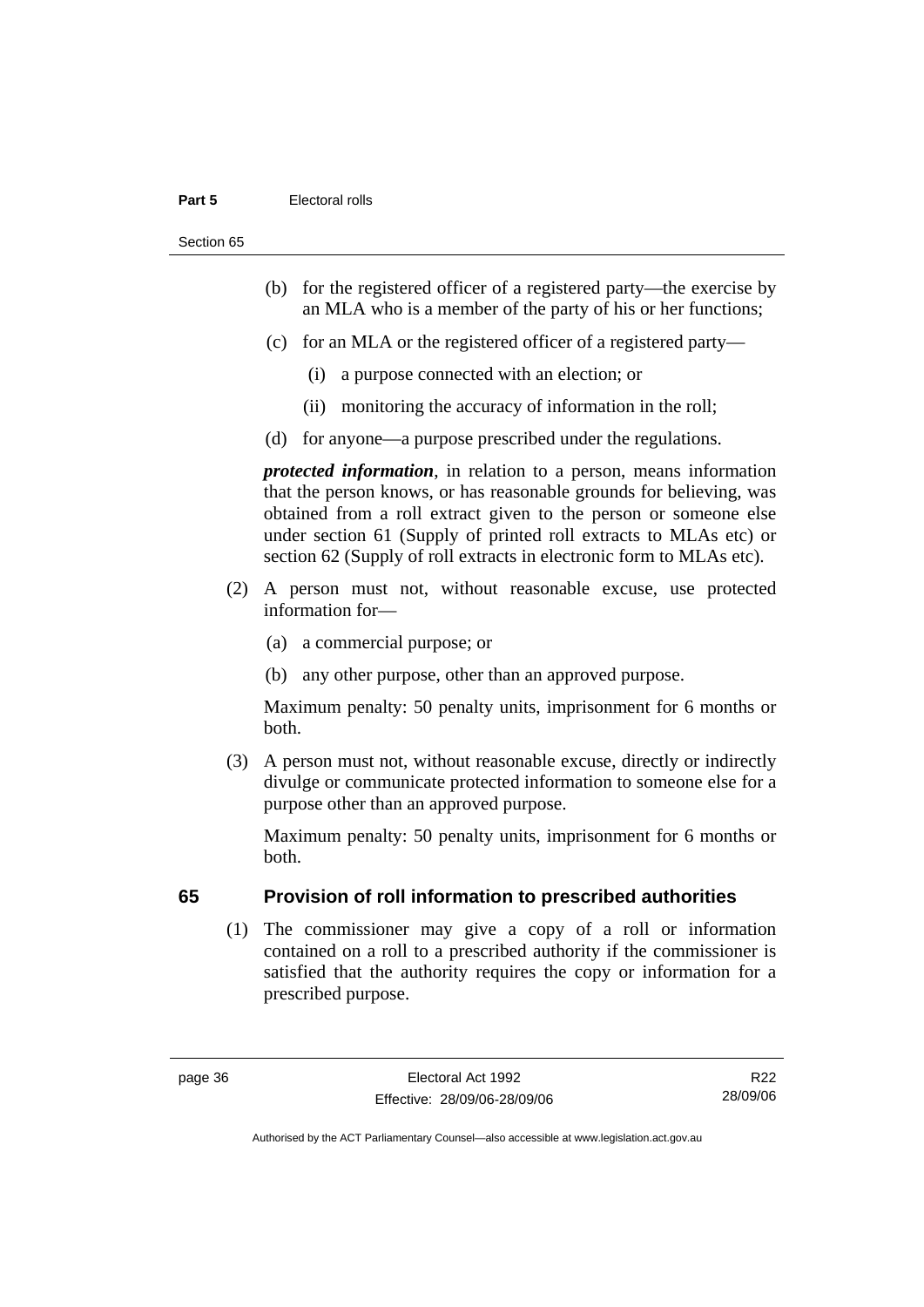(2) A person shall not use information obtained under subsection (1) except in accordance with the regulations.

Maximum penalty: 50 penalty units, imprisonment for 6 months or both.

- (3) For the *Juries Act 1967*, the commissioner shall, on request by the sheriff, give the sheriff a copy of the roll of electors of the ACT.
- (4) A copy of a roll, or information, may be given to a person under subsection (1) or (3) in printed or electronic form or on microfiche.
- (5) A copy of a roll, or information, provided under subsection (1) or (3) shall not include—
	- (a) in relation to a person whose address is a suppressed address any particulars other than the name of the person; or
	- (b) the address of an eligible overseas elector; or
	- (c) the address of an Antarctic elector.
- (6) The regulations may provide for how a prescribed authority may deal with information, or information obtained from a copy of a roll, provided under subsection (1).

### **66 Maintenance of rolls**

- (1) The commissioner shall, so far as practicable, keep the rolls up to date.
- (2) The commissioner may alter a roll at any time as follows:
	- (a) to register any change of name;
	- (b) to bring up to date any particulars appearing on the roll;
	- (c) to correct any mistake or omission;
	- (d) to remove the name of a deceased elector;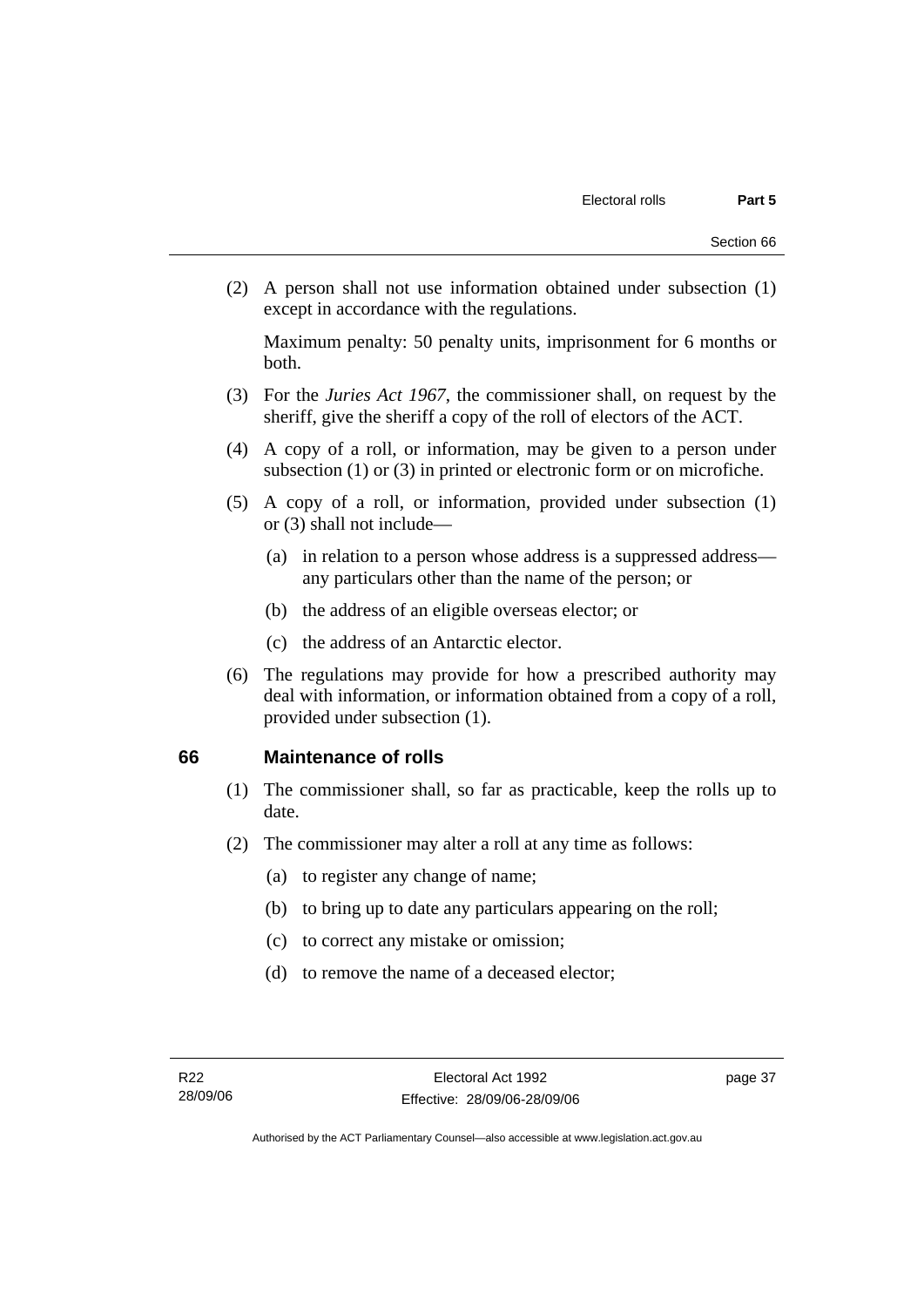#### **Part 5 Electoral rolls**

Section 67

 (e) in relation to a person who is enrolled on the Commonwealth roll—to reflect any alteration under the Commonwealth Electoral Act, section 105 in relation to that enrolment.

#### **67 Power to require information**

- (1) The commissioner may, by written notice, require—
	- (a) the administrative head of a unit of the public service; or
	- (b) the chief executive officer (however described) of a Territory authority or of an entity prescribed under the regulations; or
	- (c) the occupier of any residence;

to give to the commissioner or a specified officer specified information required in connection with the preparation, maintenance or revision of a roll.

*Note* For how documents may be given, see *Legislation Act 2001*, pt 19.5.

- (2) A notice shall specify the time within which the information is to be so given.
- (3) A person who, without reasonable excuse, contravenes such a requirement commits an offence.

Maximum penalty: 5 penalty units.

 (4) Subsection (3) does not apply if compliance with the requirement would involve the disclosure of information in contravention of any other law.

#### **68 Notice of registered deaths**

The registrar-general shall give to the commissioner, on request, particulars entered in the register of deaths during the period to which the request relates in relation to the death of each person aged 17 years or older.

R22 28/09/06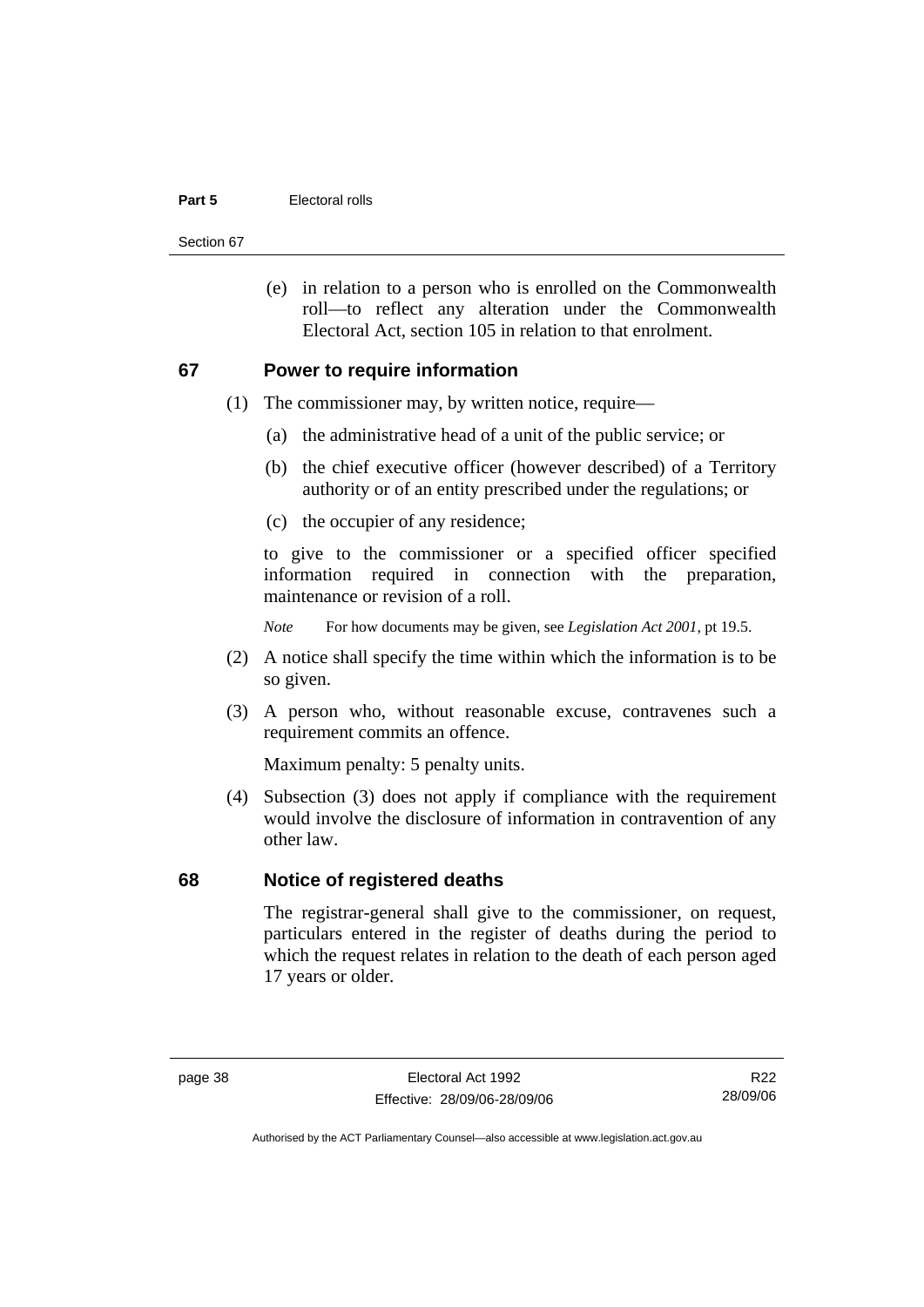### **69 Disclosure of roll information**

 (1) A person to whom this section applies shall not, without reasonable excuse, give a copy of a roll, an extract from a roll, or information contained on a roll, to another person except for this Act.

Maximum penalty: 50 penalty units, imprisonment for 6 months or both.

- (2) This section applies to a person who is, or has been—
	- (a) the commissioner; or
	- (b) an officer; or
	- (c) a member of the staff of the electoral commission.

### **70 Joint roll arrangements with Commonwealth**

- (1) The Chief Minister may arrange with the Governor-General for—
	- (a) the preparation, alteration or revision of the rolls; or
	- (b) the carrying out of any procedure relating to the preparation, alteration or revision of the rolls;

jointly by the Commonwealth and the Territory.

- (2) If such an arrangement is in force, a roll may contain—
	- (a) the names and particulars of persons who are enrolled as electors of the Commonwealth but not as electors of the ACT, provided that it is clearly indicated that they are not enrolled as electors of the ACT; and
	- (b) distinguishing marks against the names of persons enrolled as electors of the ACT but not as electors of the Commonwealth, to show that they are not electors of the Commonwealth; and
	- (c) other particulars in addition to those required by or under this Act to be included in the roll;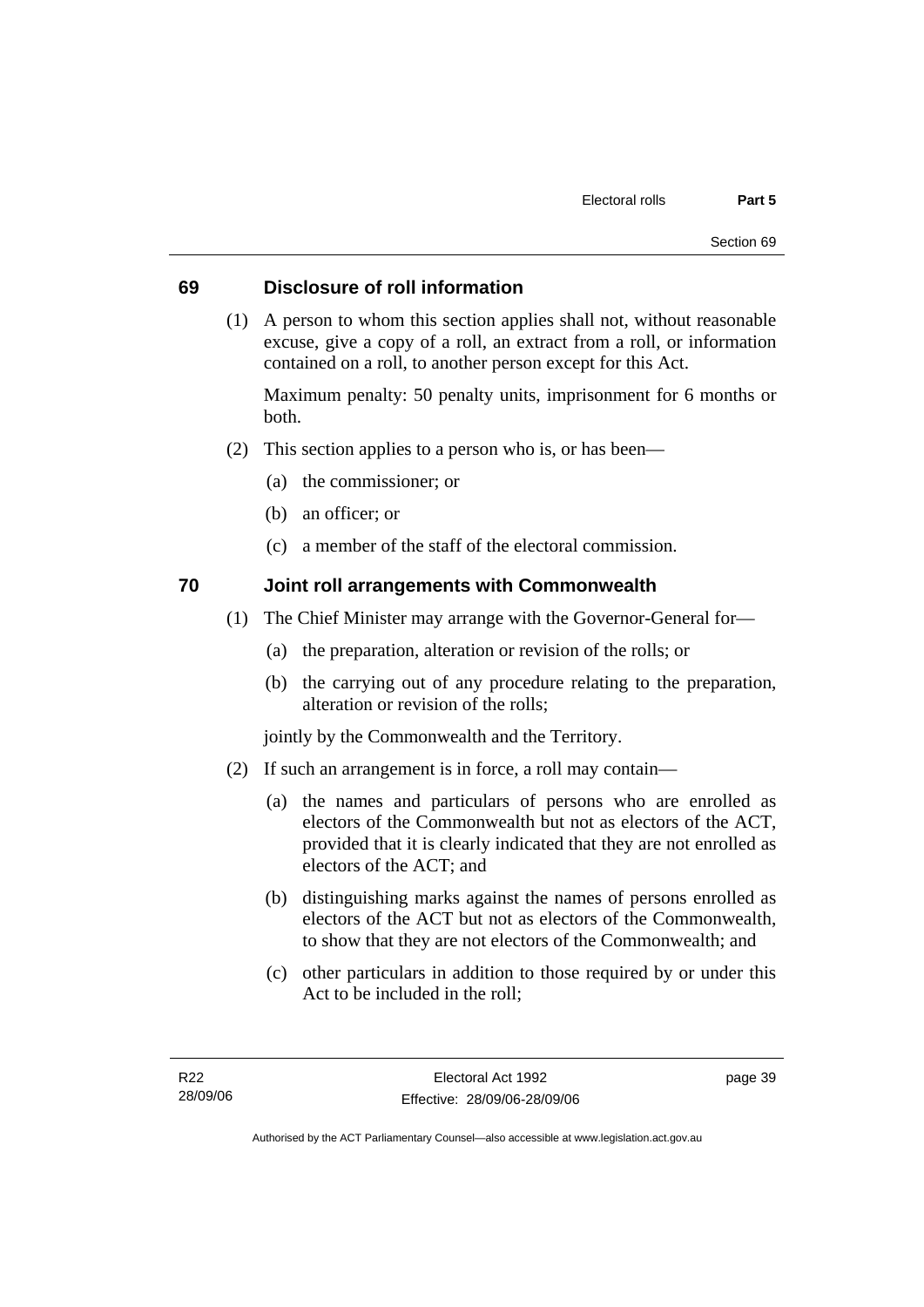#### **Part 5 Electoral rolls**

Section 70

and, for this Act, the names of electors of the Commonwealth who are not enrolled as electors of the ACT and those marks and particulars shall not be taken to be part of the roll.

page 40 Electoral Act 1992 Effective: 28/09/06-28/09/06

R22 28/09/06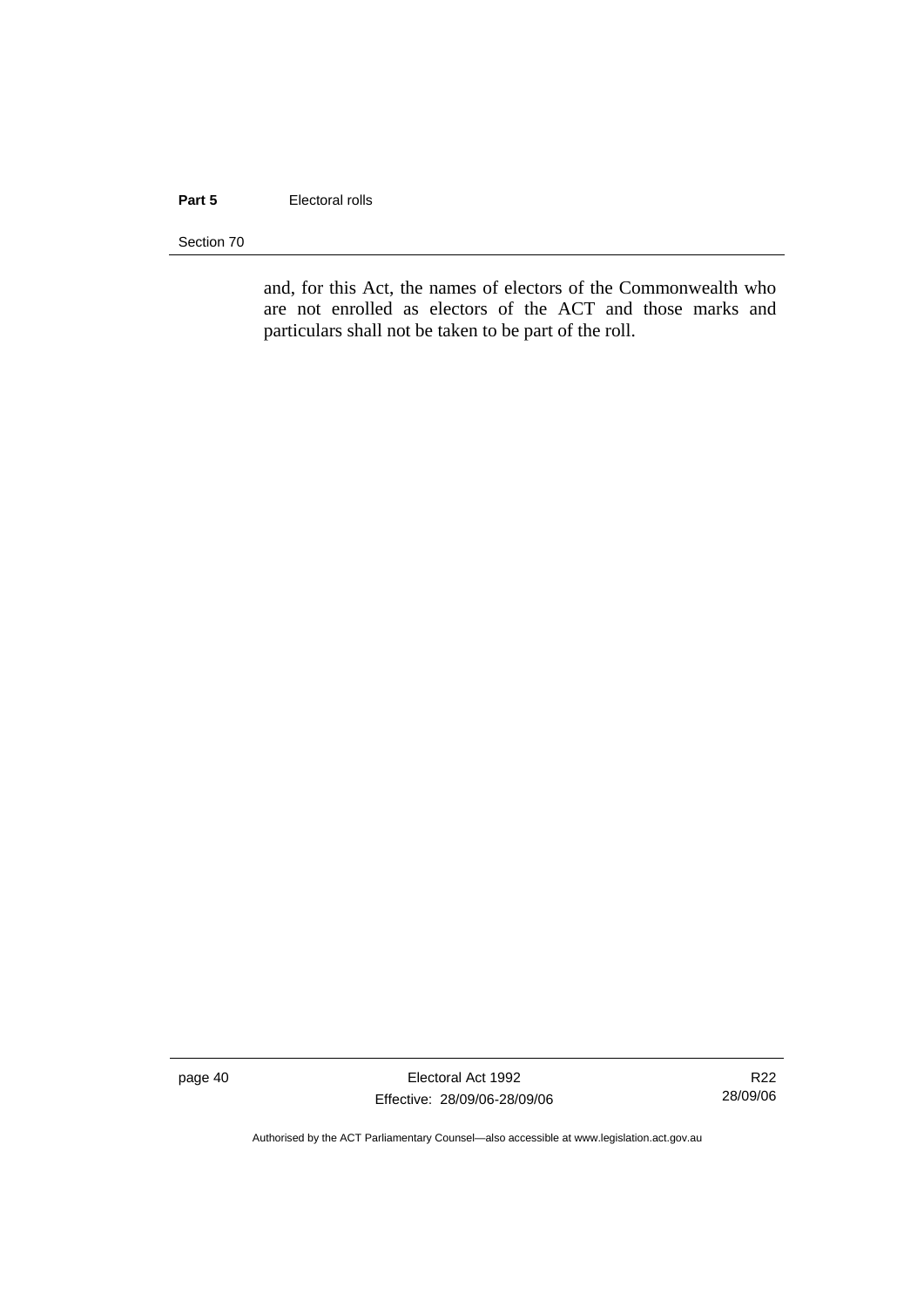# **Part 6 Enrolment**

### **71 Persons taken not to be enrolled on Commonwealth roll**

For this part, the following persons enrolled on the Commonwealth roll shall be taken not to be so enrolled:

- (a) a person whose address recorded on that roll is not in the ACT;
- (b) a person who is an eligible overseas elector for the Commonwealth Electoral Act but not an eligible overseas elector for this Act.

### **71A Address of person serving sentence of imprisonment**

- (1) For this part, the address of a person who is serving a sentence of imprisonment is—
	- (a) if the person is enrolled on the Commonwealth roll—the address recorded on that roll in relation to the person; or
	- (b) if paragraph (a) does not apply—
		- (i) the person's address immediately before the person began serving the sentence; or
		- (ii) if the person did not have an address immediately before beginning to serve the sentence—the address of the place where the person is serving the sentence.
- (2) In this section:

*sentence of imprisonment* does not include a periodic detention period of the sentence set by a court under the *Crimes (Sentencing) Act 2005*, section 11 (Periodic detention).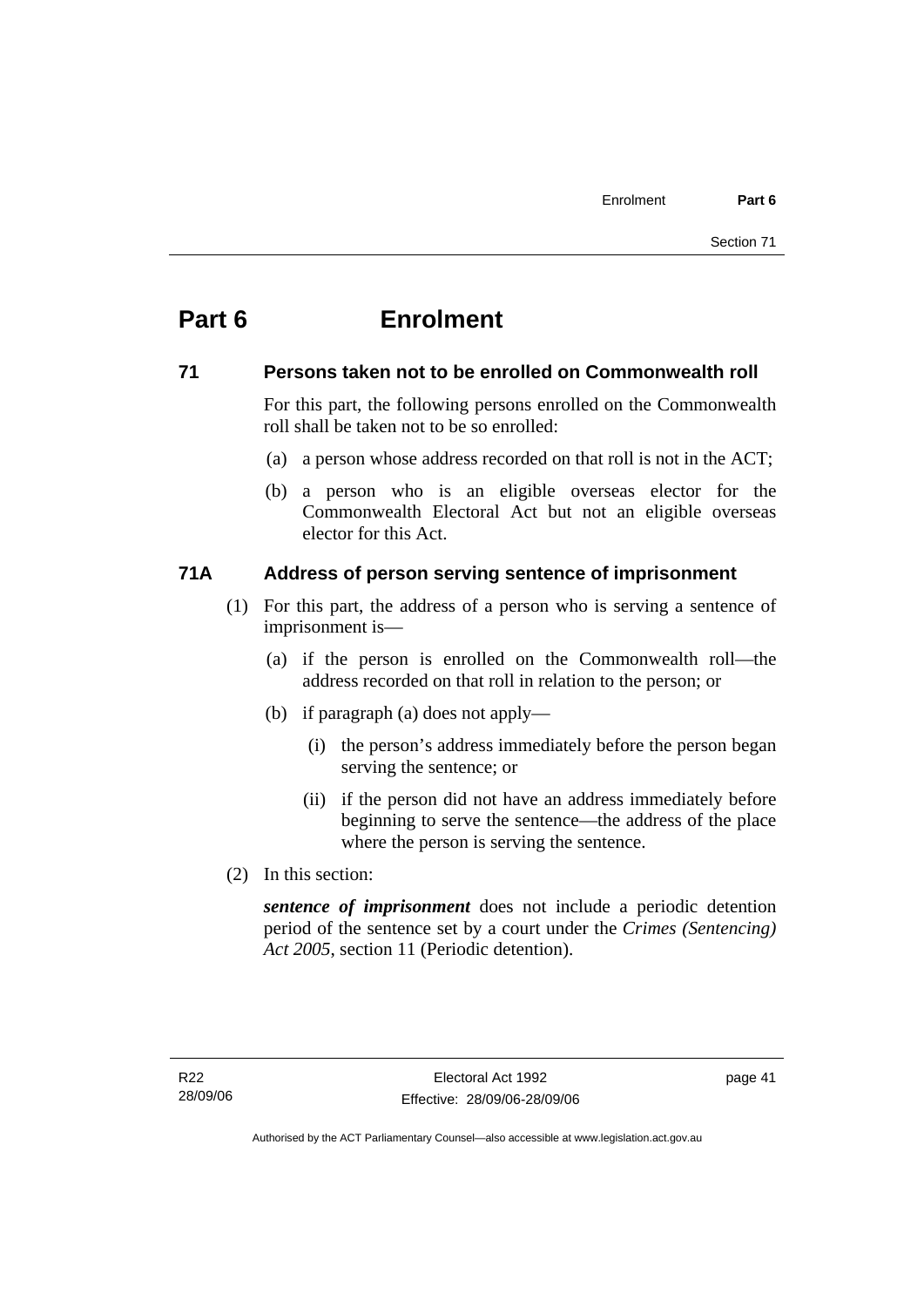#### **Part 6** Enrolment

Section 72

#### **72 Entitlement**

- (1) A person is entitled to be enrolled for an electorate if—
	- (a) the person is entitled to be enrolled on the Commonwealth roll otherwise than under the Commonwealth Electoral Act, section 100; and
	- (b) the person's address is in the electorate.
- (2) A person is not entitled to be enrolled for more than 1 electorate.

### **73 Compulsory enrolment etc—residents**

- (1) A person who—
	- (a) is entitled to be enrolled for an electorate; and
	- (b) is not enrolled on any roll;

shall, subject to subsection (5), make a claim for enrolment within 21 days after the day the person became so entitled.

- (2) An elector who—
	- (a) is enrolled for an electorate; and
	- (b) is entitled, following a change of address, to be enrolled for another electorate;

shall, subject to subsections (4) and (5), make a claim for a transfer of enrolment within 52 days after the date of the change of address.

- (3) An elector who changes address within an electorate shall, subject to subsections (4) and (5), give the commissioner written notice setting out the particulars of the new address within 52 days after the date of the change of address.
	- *Note* For how documents may be given, see *Legislation Act 2001*, pt 19.5.
- (4) Subsections (2) and (3) do not apply to an eligible overseas elector, an Antarctic elector or a person who is not at least 18 years old.

R22 28/09/06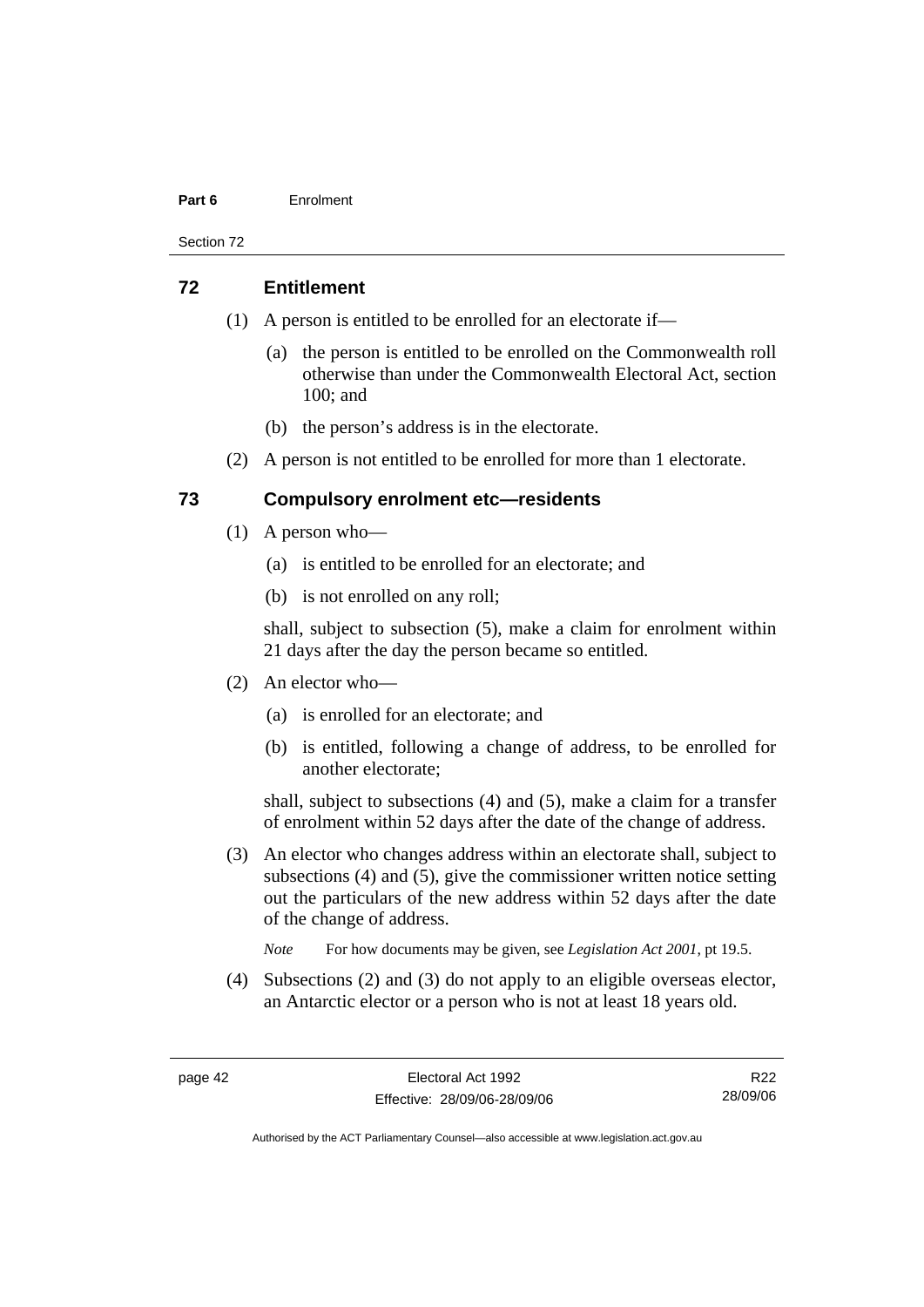- (5) If a person is enrolled on the Commonwealth roll otherwise than under the Commonwealth Electoral Act, section 100 and the address recorded on that roll in relation to the person is an address in an electorate—
	- (a) the person shall be taken—
		- (i) to have made a claim under subsection  $(1)$  or  $(2)$ , or given notice under subsection (3), whichever is appropriate; and
		- (ii) to be enrolled for the electorate; and
	- (b) the particulars recorded on the Commonwealth roll in relation to the person shall, so far as practicable, be taken to be the particulars recorded on the roll for the electorate.
- (6) A person who, without reasonable excuse, contravenes subsection  $(1)$ ,  $(2)$  or  $(3)$  commits an offence.

Maximum penalty: 0.5 penalty units.

### **74 Eligible overseas electors**

- (1) An elector—
	- (a) who is, for the Commonwealth Electoral Act, an eligible overseas elector; and
	- (b) whose address, recorded on the Commonwealth roll when the elector became a person referred to in paragraph (a), was an address in an electorate; and
	- (c) who has, for this Act, indicated an intention to reside, or resume residing, in the ACT after ceasing to be a person referred to in paragraph (a);

is, subject to subsection (4), an eligible overseas elector for this Act in relation to the electorate in which that address is located.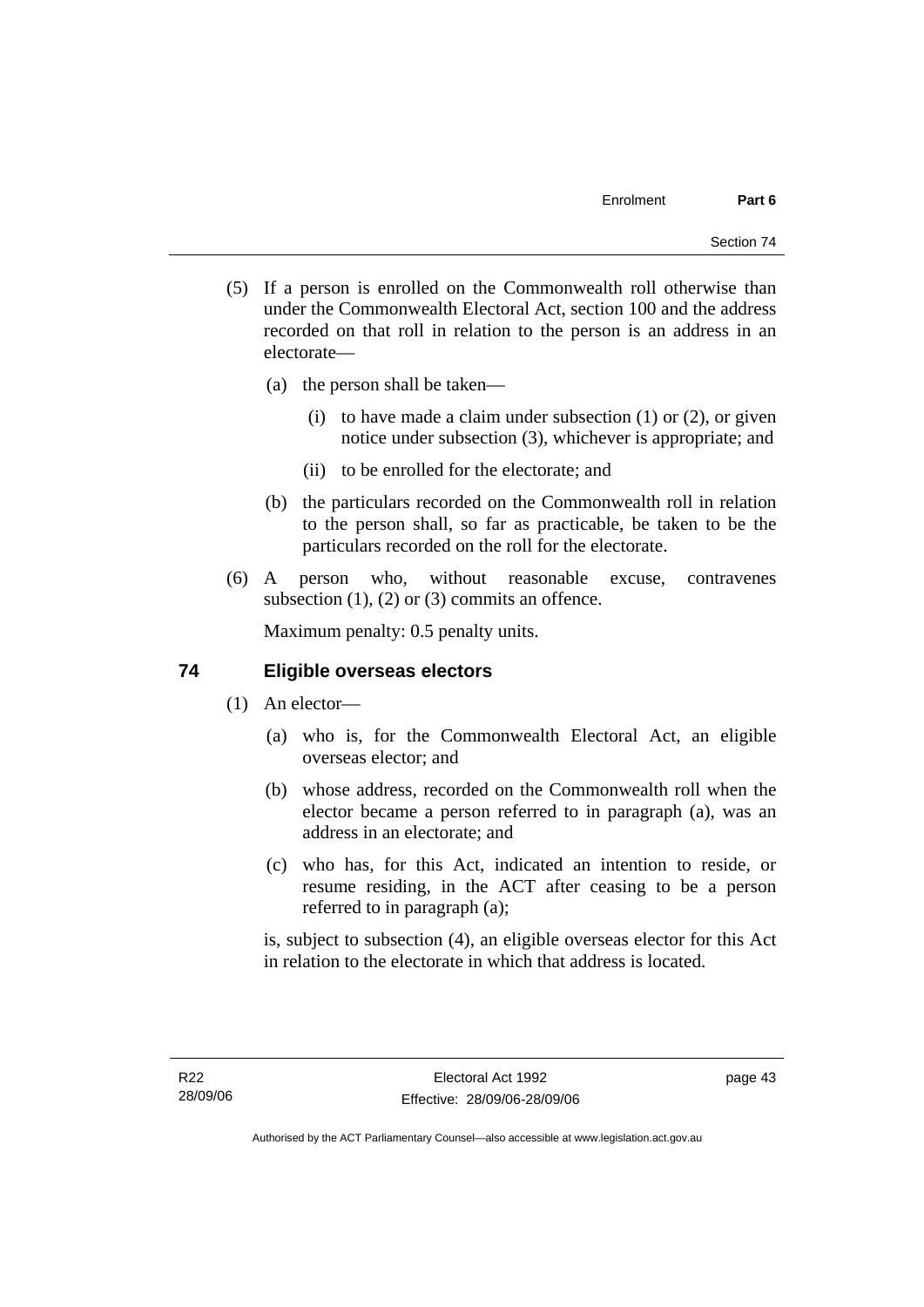#### **Part 6** Enrolment

#### Section 75

- (2) The commissioner shall annotate the roll for an electorate so as to indicate the name of each person who is an eligible overseas elector in relation to the electorate.
- (3) The commissioner shall cancel an annotation in relation to a person if—
	- (a) the person ceases to be an eligible overseas elector for the Commonwealth Electoral Act; or
	- (b) the person notifies the commissioner that he or she does not intend to reside, or to resume residing, in the ACT after ceasing to be an eligible overseas elector for the Commonwealth Electoral Act.
- (4) A person ceases to be an eligible overseas elector for this Act on the day the annotation in relation to the person is cancelled.

#### **75 Age 17 enrolment**

- (1) The commissioner shall enrol a person on the roll for an electorate if the person—
	- (a) is at least 17 years old; and
	- (b) would, had the person attained the age of 18 years, be entitled to be enrolled for the electorate; and
	- (c) makes a claim for enrolment.
- (2) If a person is enrolled on the Commonwealth roll under the Commonwealth Electoral Act, section 100 and the address recorded on that roll is an address in an electorate—
	- (a) the person shall be taken—
		- (i) to have made a claim for enrolment under this section; and
		- (ii) to be enrolled under this section on the roll for the electorate; and

R22 28/09/06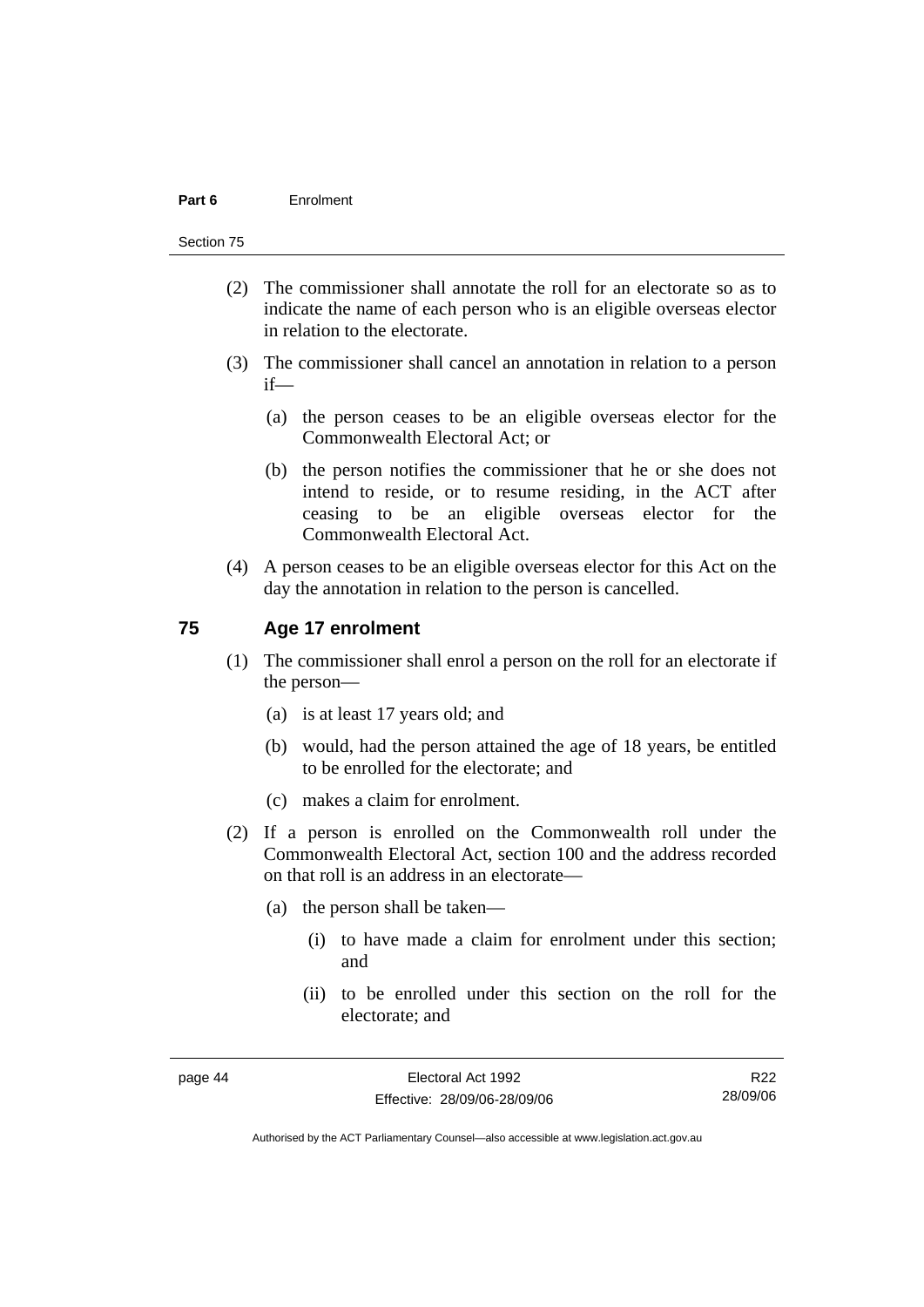(b) the particulars recorded on the Commonwealth roll in relation to the person shall, so far as practicable, be taken to be the particulars recorded on the roll for the electorate.

### **76 Enrolment etc**

(1) In this section:

*claim* means a claim for enrolment or transfer of enrolment.

- (2) Except as otherwise provided by this Act, the name of a person shall not be added to a roll except under a claim.
- (3) A claim shall be—
	- (a) signed by the claimant and the signature witnessed by a person who is entitled to attest an enrolment claim under the *Commonwealth Electoral Act 1918* (Cwlth), section 98; and
	- (b) given to the commissioner.
	- *Note 1* If a form is approved under s 340A (Approved forms) for a claim, the form must be used.
	- *Note 2* For how documents may be given, see *Legislation Act 2001*, pt 19.5.
- (4) The identity of the person making a claim for enrolment must be verified in the same way an enrolment claim under the *Commonwealth Electoral Act 1918* (Cwlth), section 98 must be verified.
- (5) On a claim under subsection (2), the commissioner shall, subject to section 80—
	- (a) enrol the claimant, if satisfied that he or she is entitled to be enrolled under the claim; or
	- (b) reject the claim.
- (6) After making a decision about a claim under subsection (2), the commissioner shall give the claimant—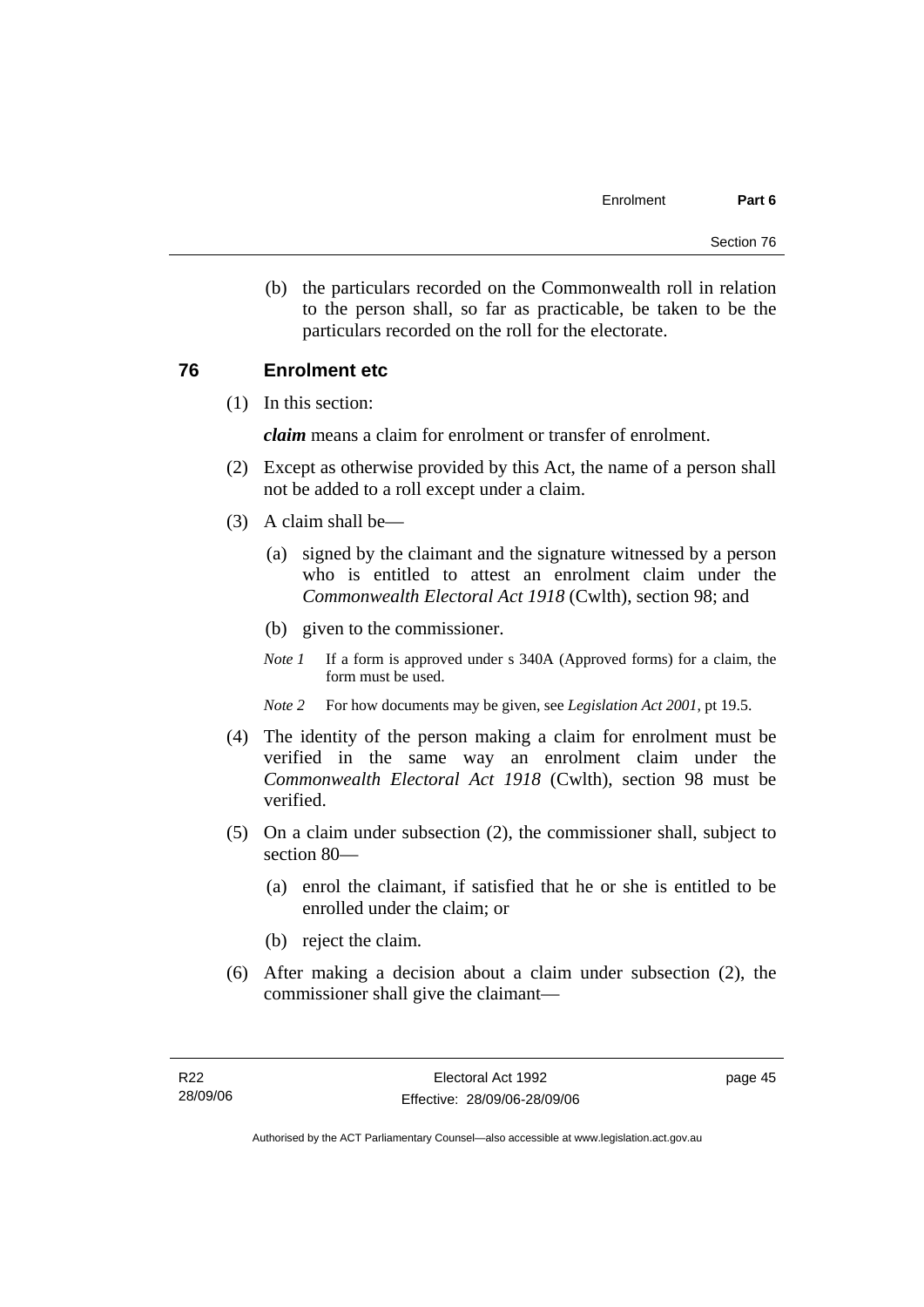#### **Part 6** Enrolment

Section 77

- (a) if the claim is accepted—written notice of the decision specifying the electorate in which the claimant is enrolled; or
- (b) if the claim is rejected—a review statement about the decision.

#### **77 Suppression of elector's address**

- $(1)$  If—
	- (a) an elector is enrolled on the Commonwealth roll; and
	- (b) under the Commonwealth Electoral Act, section 104 the particulars of the elector's address have not been included on, or have been deleted from, the Commonwealth roll;

the commissioner shall suppress the particulars of the elector's address from any extract from the roll on which the elector is enrolled under this Act.

- (2) If an elector is not enrolled on the Commonwealth roll, on the elector's request for the suppression of particulars of his or her address from an extract from any roll, the commissioner shall—
	- (a) grant the request; or
	- (b) refuse the request.
- (3) A request shall—
	- (a) set out the reasons for the request; and
	- (b) be verified by statutory declaration.
	- *Note* If a form is approved under s 340A (Approved forms) for a request, the form must be used.
- (4) The commissioner shall grant a request under subsection (2) if he or she is satisfied on reasonable grounds that the inclusion of the particulars of the elector's address on an extract from the roll would place at risk the personal safety of the elector or any member of the elector's family.

R22 28/09/06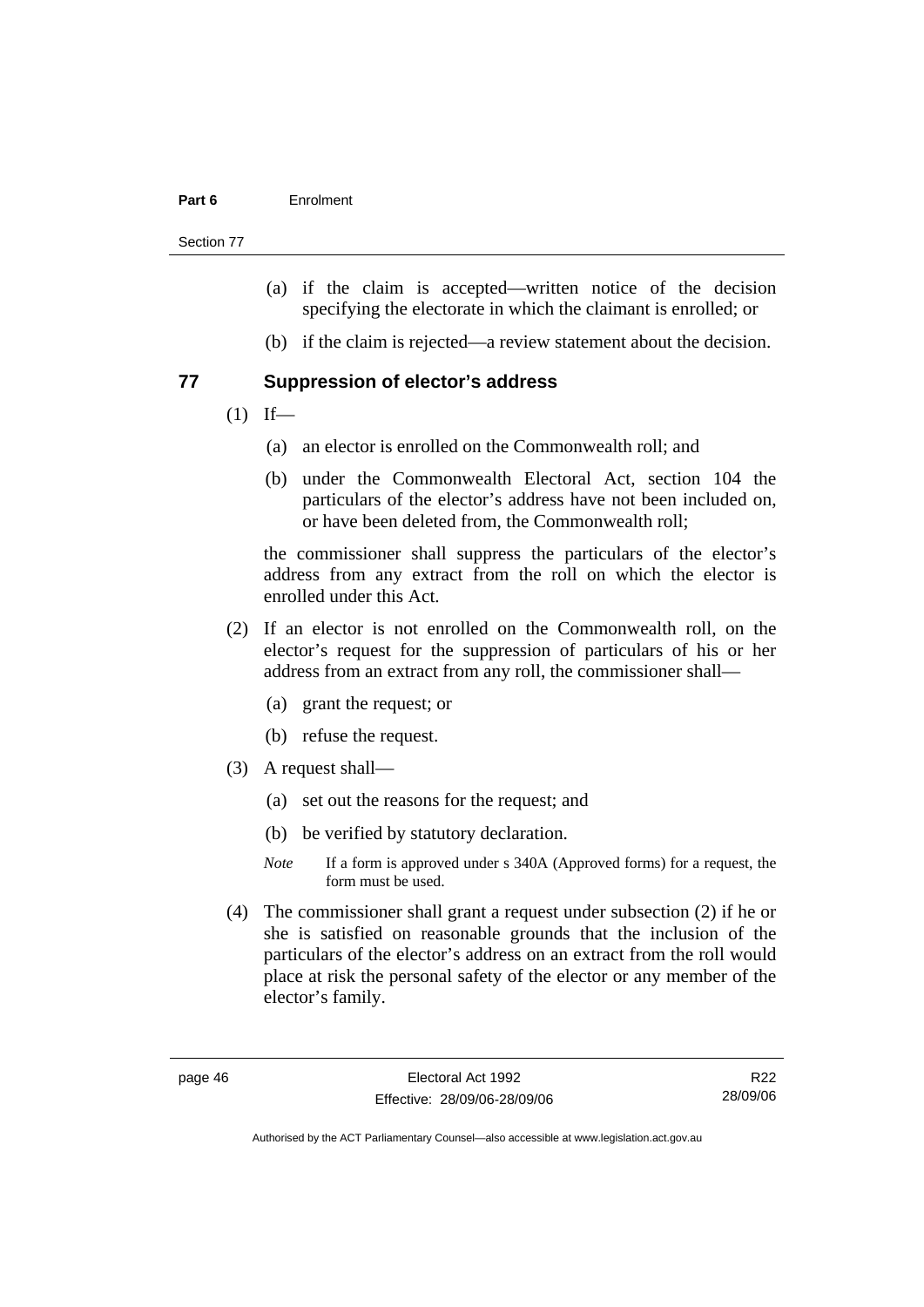- (5) After making a decision about a request under subsection (2), the commissioner shall give the person who made the request—
	- (a) if the request is granted—written notice of the decision; or
	- (b) if the request is refused—a review statement about the decision.

### **78 Inclusion of particulars on roll following suppression**

- (1) This section applies if the address of an elector has been suppressed under section 77 (2).
- (2) The commissioner shall include the particulars of the elector's address on an extract from the roll if the commissioner is satisfied on reasonable grounds that the inclusion of the particulars would not place at risk the personal safety of the elector or any member of the elector's family.
- (3) After making a decision under subsection (2), the commissioner shall give the elector a review statement about the decision.

### **79 Suppression of elector's address pending review**

- (1) This section applies if the commissioner makes either of the following decisions:
	- (a) a decision under section 77 (2) (b) to refuse to suppress an elector's address from an extract from a roll;
	- (b) a decision under section 78 (2) to include particulars of an elector's address on an extract from a roll.
- (2) The commissioner shall suppress the particulars of the relevant elector's address from any extract from a roll from the defined date until—
	- (a) if no application for a review of the relevant decision has been made to the electoral commission within 28 days after the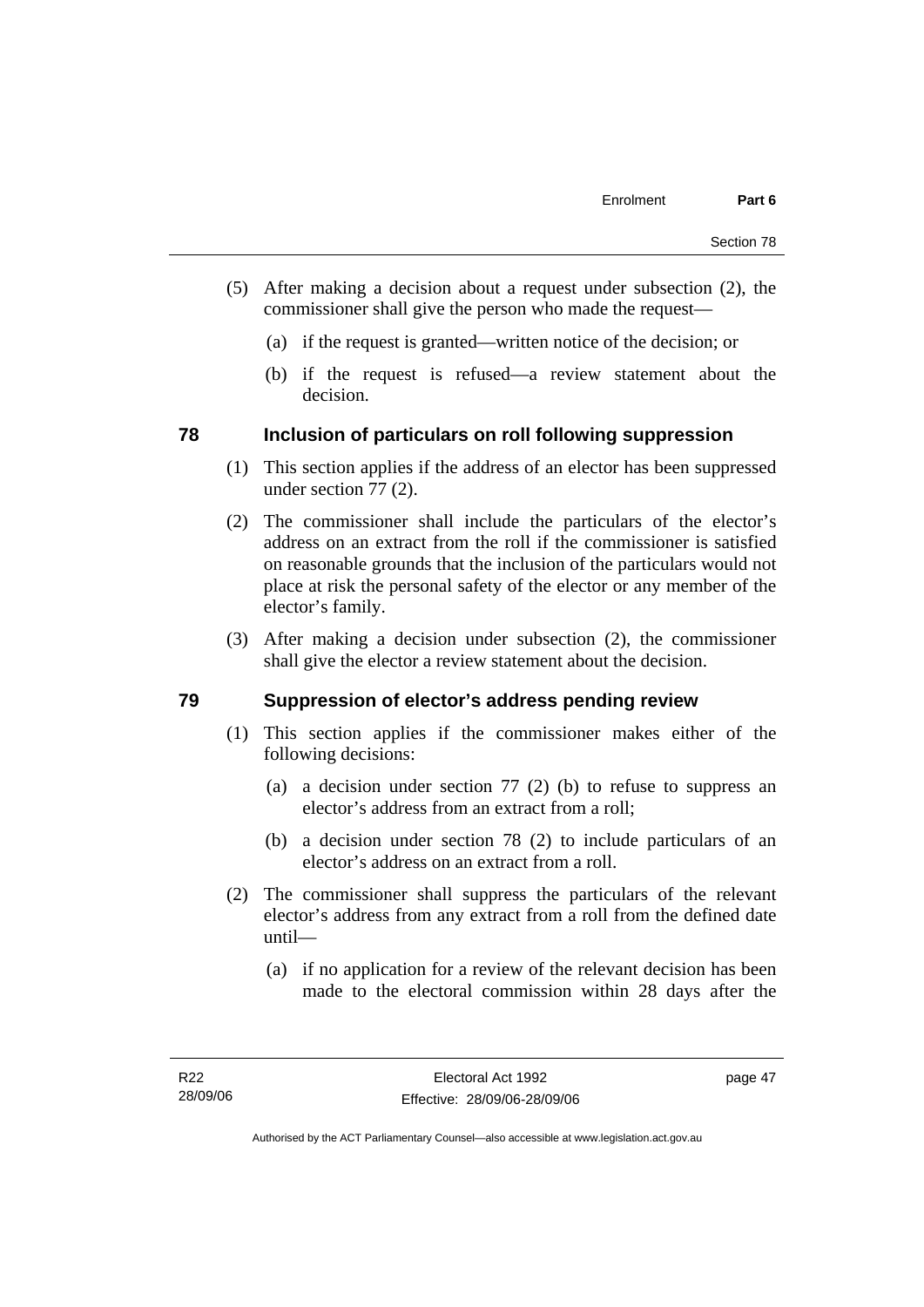#### **Part 6** Enrolment

elector is given a review statement about the decision—the end of that period; or

- (b) if, on a review, the electoral commission affirms the relevant decision, and no application for a review of the commission's decision has been made to the AAT—the end of 28 days after the elector is given a notice under section 248; or
- (c) if, on a review, the AAT affirms the decision of the electoral commission, and no appeal to the Supreme Court is instituted—the end of 28 days after the elector is given notice of the decision of the AAT; or
- (d) if an appeal to the Supreme Court is so instituted within that period—proceedings on the appeal are completed.
- (3) Subsection (2) has effect subject to—
	- (a) an order of the electoral commission under section 247; and
	- (b) any order of the AAT; and
	- (c) any order of the Supreme Court.
- (4) In this section:

#### *defined date* means—

- (a) in relation to a decision under section 77 (2) (b) to refuse to suppress an elector's address from an extract from a roll—the date of the request for suppression; or
- (b) in relation to a decision under section 78 (2) to include particulars of an elector's address on an extract from a roll the date of the decision.

### **80 Closed rolls**

 (1) For this Act, the roll for an electorate shall be taken to be closed during the period—

| page | 48 |
|------|----|
|------|----|

R22 28/09/06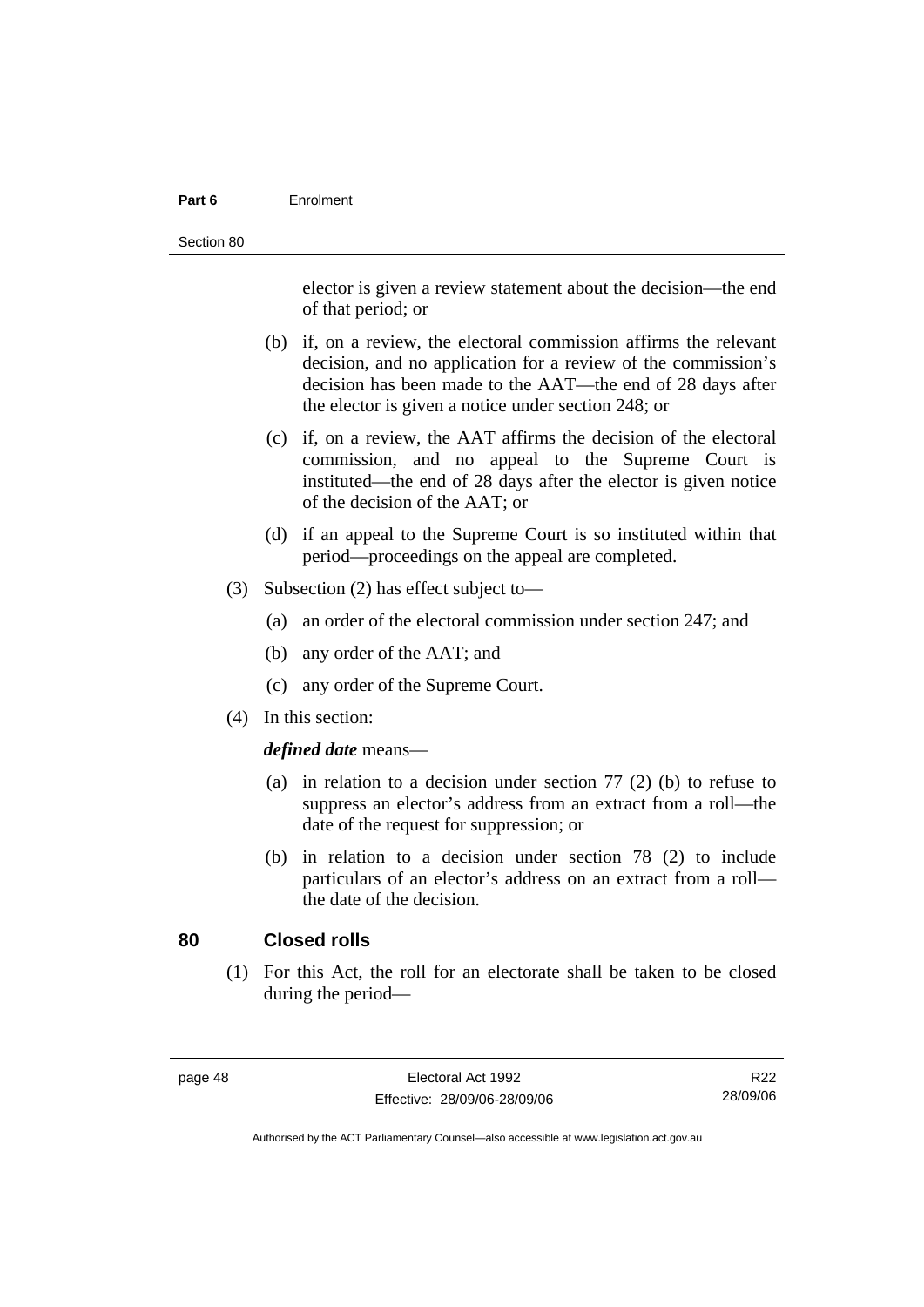page 49

- (a) beginning at 8 pm on the 29th day before polling day for an election in the electorate; and
- (b) ending at the close of polling at the election.
- (2) While a roll is closed, subject to subsections (3), (4) and (5) and section 66—
	- (a) a person shall not be enrolled; and
	- (b) a person shall not be taken to be enrolled under section 73 (5) or 75 (2) if the person's enrolment on the Commonwealth roll is effected during the closure; and
	- (c) a name shall not be removed; and
	- (d) an annotation in relation to the roll shall not be made or cancelled under section 74; and
	- (e) a change of address shall not be recorded.
- (3) Subsection (2) (c) shall not be taken to prevent the removal, while a roll is closed, of the name of a person who the commissioner believes on reasonable grounds made a statement in a claim for enrolment or transfer of enrolment that was false or misleading in a material particular.
- (4) If the Australian Postal Corporation notifies the commissioner in writing that the delivery of a posted claim for enrolment or transfer of enrolment has been delayed by an industrial dispute and, apart from the dispute, would have been delivered to the commissioner before the close of the roll for an election—
	- (a) subsection (2) (a) and (c) shall not be taken to prevent the enrolment of an elector or the removal of an elector's name from another roll as a consequence of such an enrolment; and
	- (b) if the claimant is enrolled in accordance with the claim—the enrolment shall be taken, in relation to any vote cast by the claimant in the election, to have been effected before the roll closed.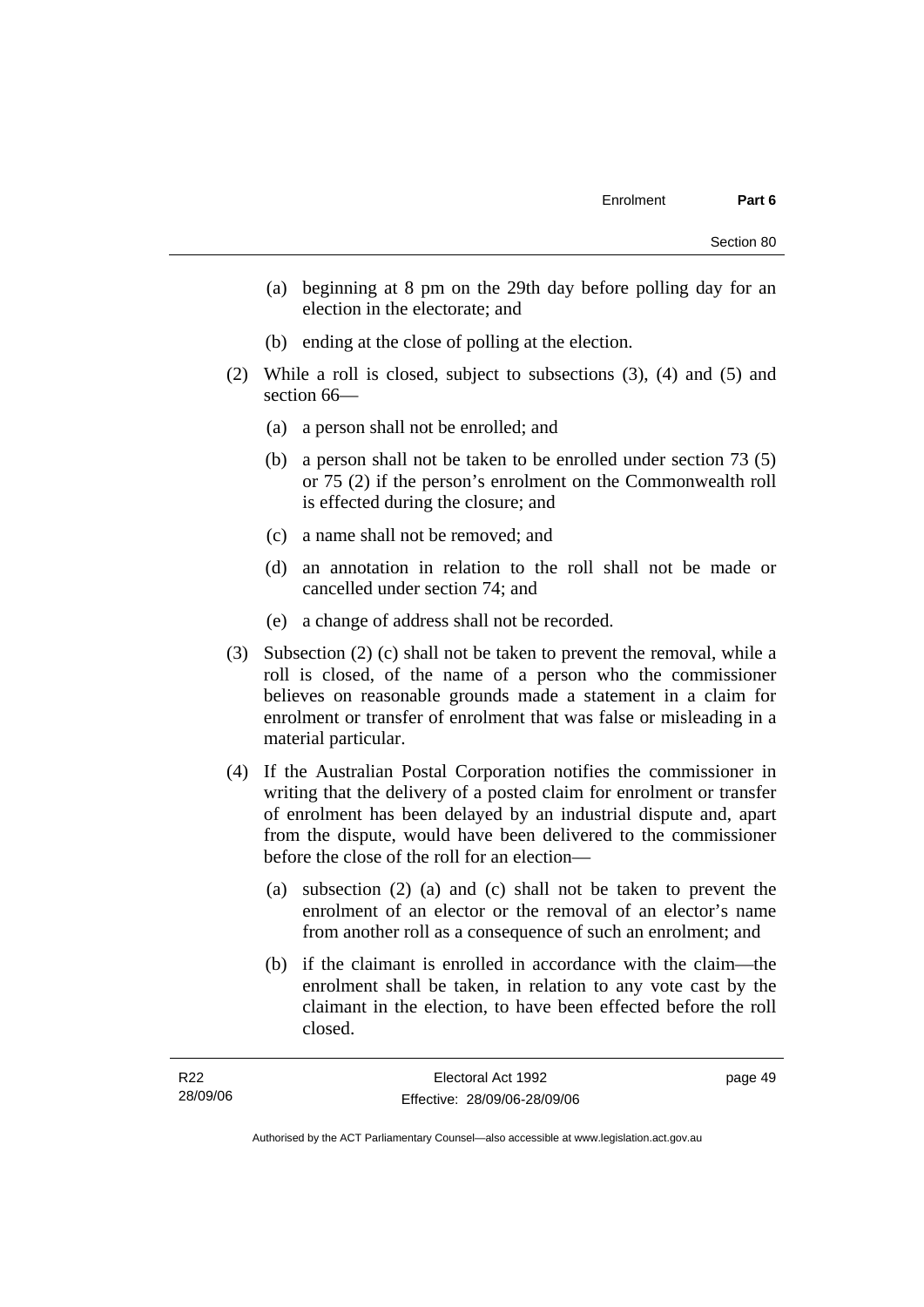#### **Part 6** Enrolment

#### Section 81

- (5) This section does not prevent the enrolment of an elector, during a period when a roll is closed, if the elector's claim for enrolment or transfer of enrolment was received before the beginning of that period by—
	- (a) an officer appointed under section 33 (Officers); or
	- (b) a member of the commission's staff; or
	- (c) a person authorised by the commissioner for this section; or
	- (d) an employee of the Australian Electoral Commission.
- (6) In this section:

*enrolment* includes the enrolment of a person who is taken to have been enrolled under this part.

*particulars*—a reference (express or implied) to *particulars* relating to a person includes a reference to particulars taken to be recorded on the roll under this part.

#### **81 Objections to enrolment**

- (1) This section applies in relation to the enrolment of a person who is enrolled under this Act but is not enrolled under the Commonwealth Act.
- (2) An elector may object to the enrolment of a person on the ground that the person is not entitled to enrolment under section 72.
- (3) An objection shall—
	- (a) set out the grounds on which it is made; and
	- (b) subject to subsection (4), be accompanied by a deposit of \$2 or any higher amount prescribed by the regulations.
	- *Note* If a form is approved under s 340A (Approved forms) for an objection, the form must be used.
- (4) The deposit is not payable by an elector who objects to the enrolment of a person with a mental disability.

| page 50 | Electoral Act 1992           | R <sub>22</sub> |
|---------|------------------------------|-----------------|
|         | Effective: 28/09/06-28/09/06 | 28/09/06        |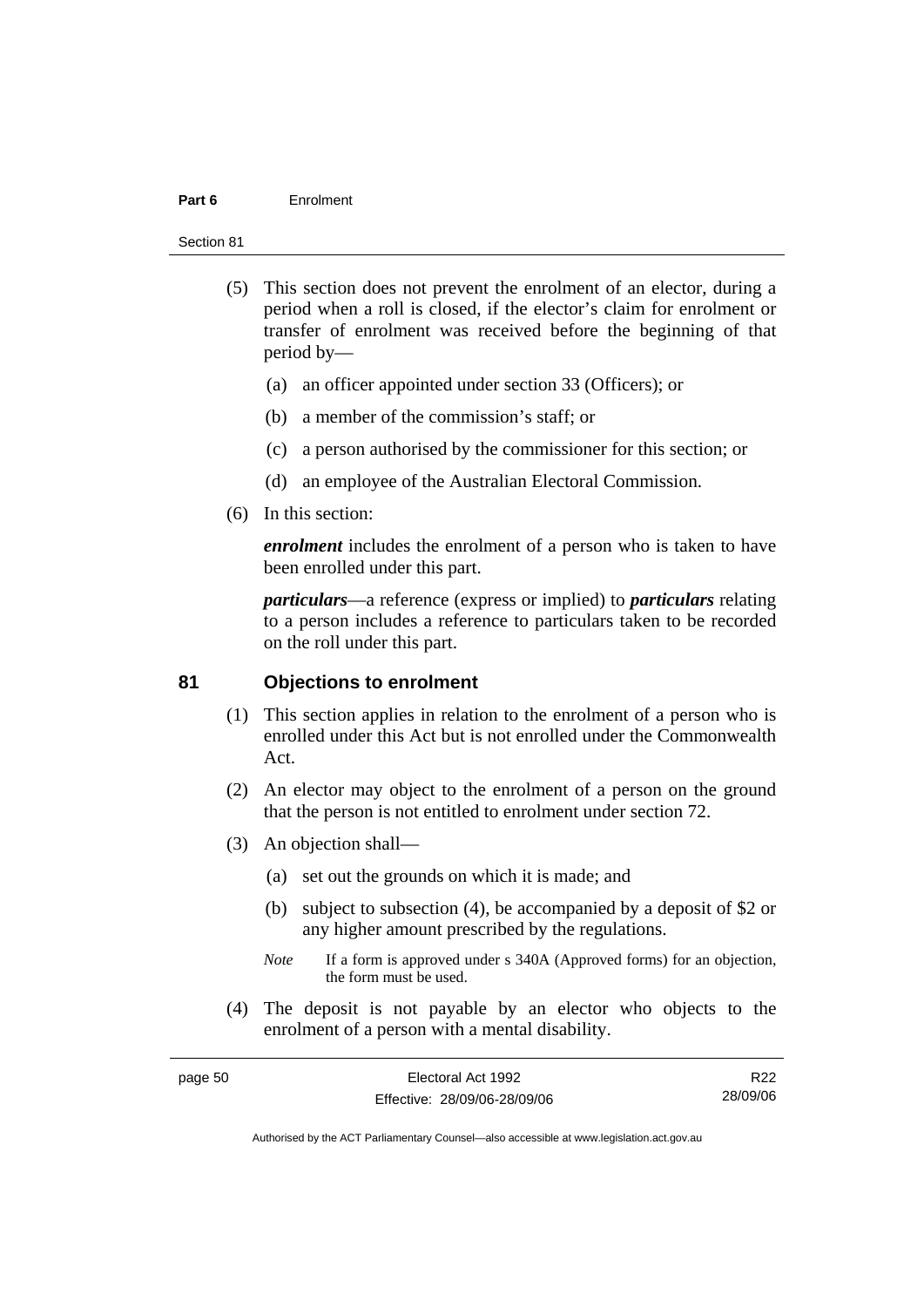- (5) The commissioner shall reject an objection without notifying the person whose enrolment it concerns if—
	- (a) the objection is made because the enrolled person is a person with a mental disability and is not accompanied by a supporting medical certificate; or
	- (b) the commissioner believes on reasonable grounds that the objection is frivolous or vexatious.
- (6) After the commissioner rejects an objection under subsection (4), he or she shall—
	- (a) if subsection (5) (a) applies—give the objector written notice of the rejection; and
	- (b) if subsection (5) (b) applies—give the objector a review statement about the decision to reject the objection.
	- *Note* For how documents may be given, see *Legislation Act 2001*, pt 19.5.
- $(7)$  If—
	- (a) an objection is made to the enrolment of a person; or
	- (b) the commissioner believes on reasonable grounds that an enrolled person is not entitled to be enrolled (other than the ground that the person is a person with a mental disability);

the commissioner shall, subject to subsection (5), give the person written notice of the objection or belief inviting the person to respond within 21 days after the date of the notice.

- (8) After considering any such response, the commissioner shall determine the person's entitlement to enrolment and—
	- (a) confirm the enrolment; or
	- (b) remove the person's name from the roll.
- (9) After making a decision under subsection (8) about the enrolment of a person, the commissioner shall—

page 51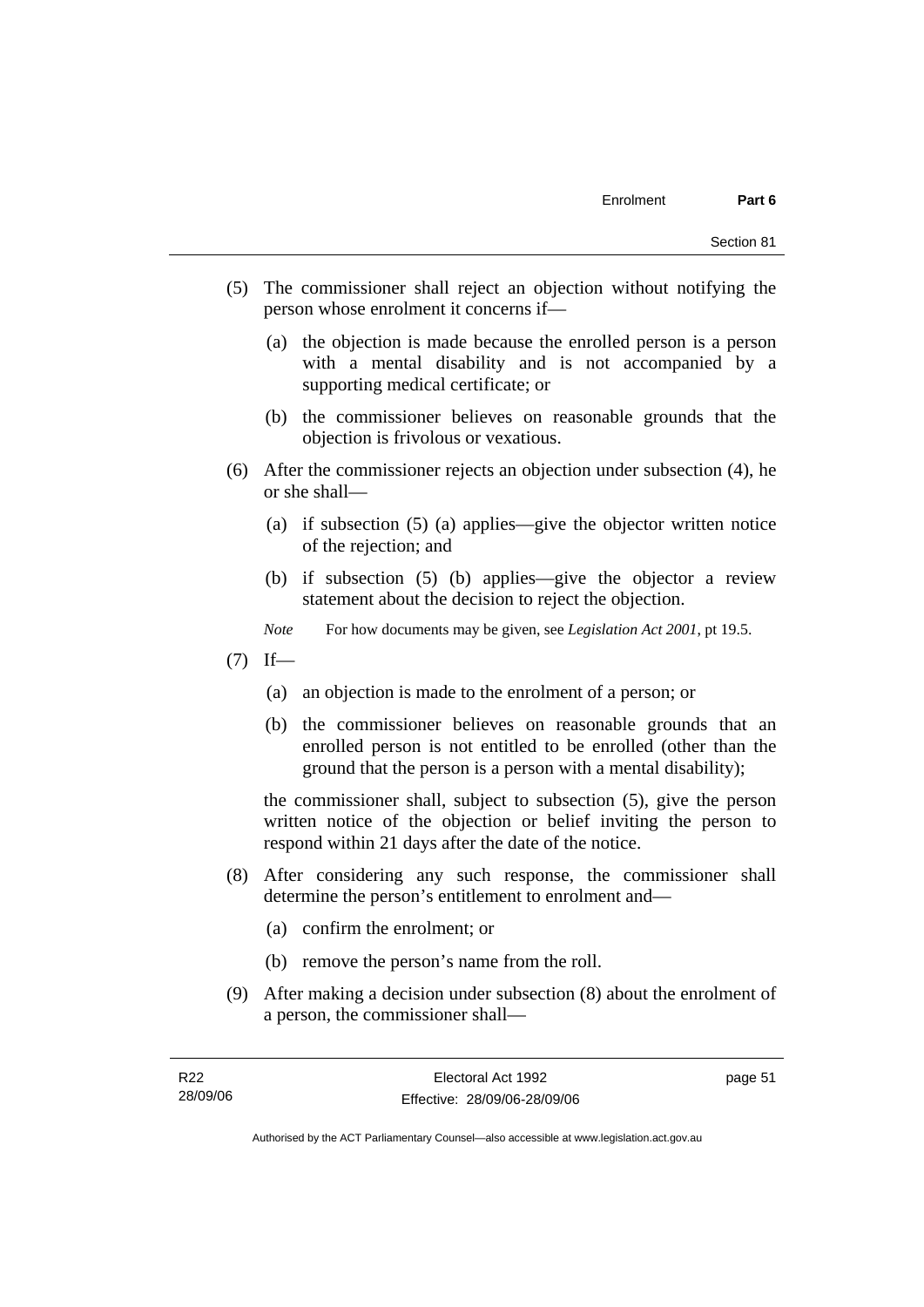#### **Part 6** Enrolment

#### Section 82

- (a) for a decision to confirm the enrolment—give the person, and any objector, written notice of the decision; or
- (b) for a decision to remove the person's name from the roll—
	- (i) give the person a review statement about the decision; and
	- (ii) if an objection has been duly made to the enrolment give the objector written notice of the decision.
- (10) If a person's name is removed from a roll as a result of an objection, the commissioner shall return the deposit lodged with the objection to the objector.
- (11) In this section:

*person with a mental disability* means a person who is incapable of understanding the nature and significance of enrolment and voting, and includes such a person even if a guardian or manager has not been appointed for the person under the *Guardianship and Management of Property Act 1991*.

#### **82 Record of claims for enrolment**

- (1) If the commissioner is satisfied that a record of the particulars of a claim for enrolment or transfer of enrolment is kept on microfiche, microfilm or in any other appropriate permanent form, the claim may be destroyed.
- (2) A record of particulars of a claim that is kept in accordance with subsection (1) is evidence of the particulars of that claim.

#### **83 Processing enrolment claims**

An officer who receives a claim for enrolment or transfer of enrolment shall do everything practicable to process the claim.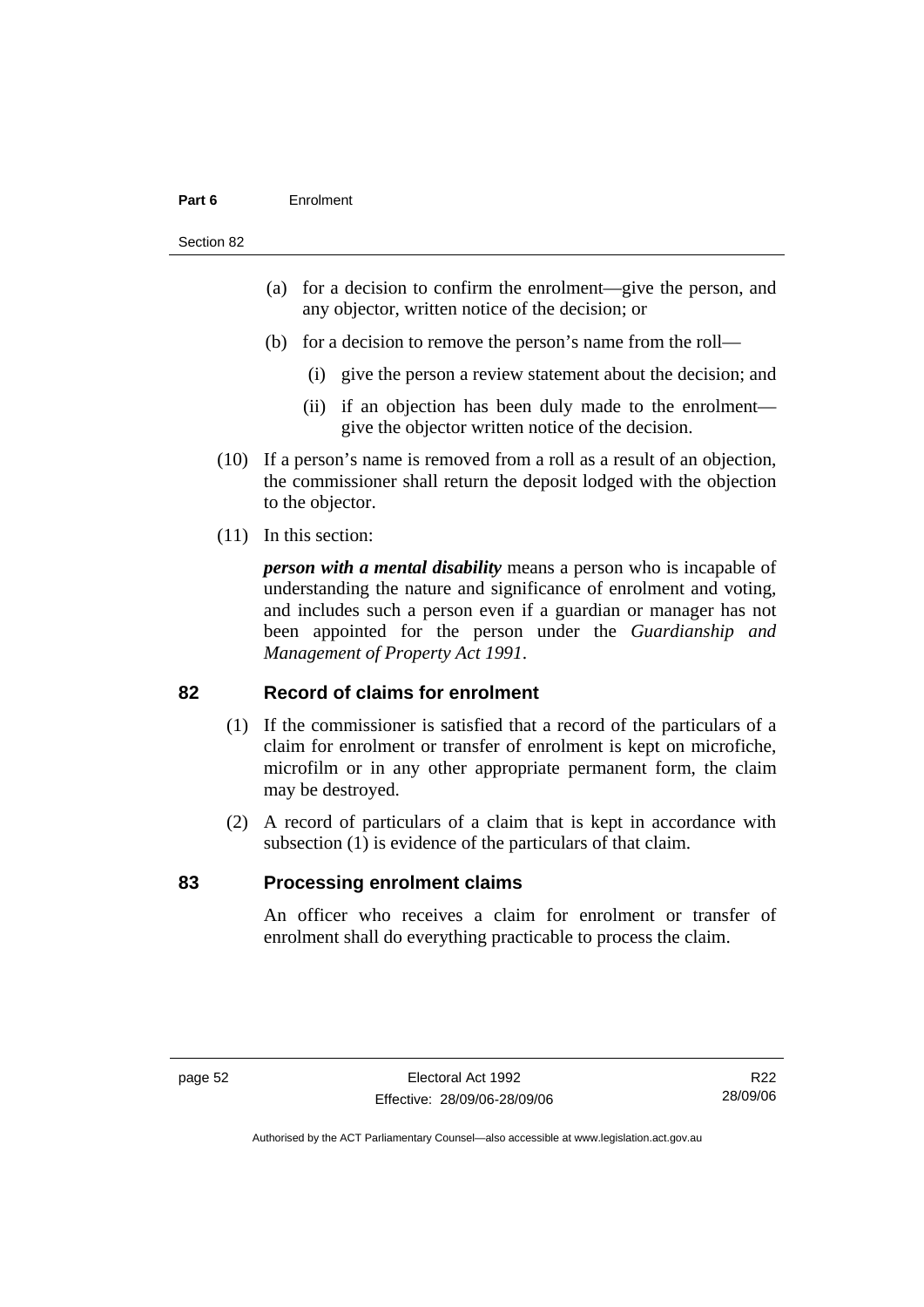#### **84 Transmission of enrolment claims**

A person who accepts for transmission to the commissioner a claim for enrolment or transfer of enrolment shall transmit the claim to the commissioner as soon as is practicable.

Maximum penalty: 10 penalty units.

### **85 Production of claims for enrolment before a court**

- (1) This section applies to a person who is, or has been—
	- (a) a member of the electoral commission; or
	- (b) the commissioner; or
	- (c) an officer; or
	- (d) a member of the staff of the electoral commission.
- (2) A person to whom this section applies shall not, except for this Act, be required—
	- (a) to produce in a court a claim for enrolment; or
	- (b) to divulge or communicate to a court any matter or thing in relation to a claim for enrolment that has come to the person's notice in the exercise of functions under this Act.
- (3) In this section:

*court* includes any tribunal, authority or person having power to require the production of documents or the answering of questions.

#### **86 Claims for enrolment not subject to warrants**

A warrant issued under a Territory law authorising the seizure of a document related to an offence does not authorise the seizure of a claim for enrolment or transfer of enrolment.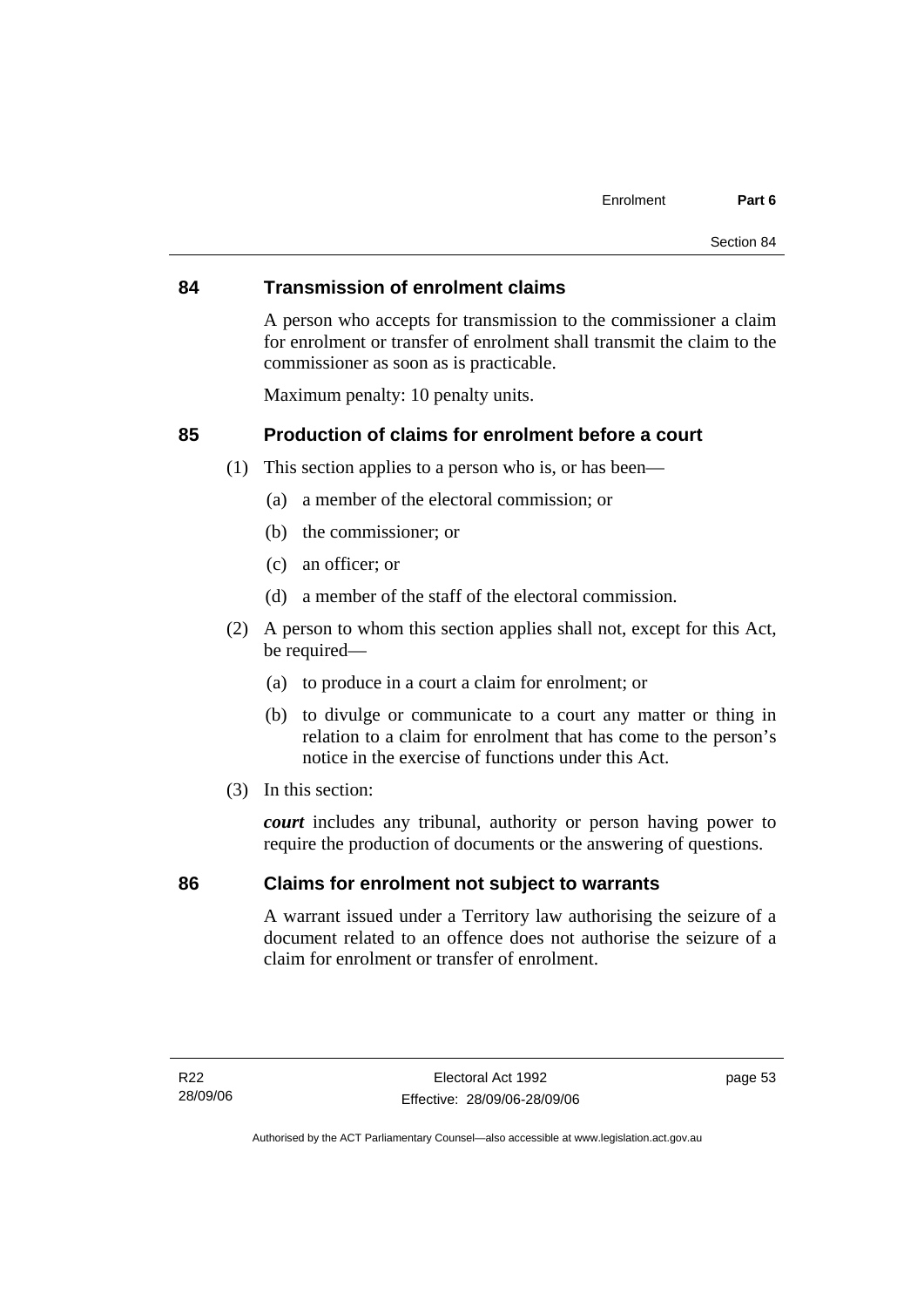#### **Part 7 Registration of political parties**

Section 87

## **Part 7 Registration of political parties**

#### **87 Meaning of** *related* **political parties**

For this part, 2 political parties are taken to be *related* if—

- (a) one of them is a part of the other; or
- (b) both are parts of the same political party.

#### **88 Register of political parties**

- (1) The commissioner must keep a register of political parties.
- (2) The register must contain the following particulars for each registered party:
	- (a) the name of the party;
	- (b) any abbreviation of the name of the party;
	- (c) the name and address of the registered officer of the party.
- (3) The commissioner must make the register available for public inspection.

### **89 Application for registration of political party**

- (1) An application for registration of a political party must—
	- (a) be signed by the secretary of the party; and
	- (b) state the party's name; and
	- (c) state any abbreviation of the party's name that the party intends to use for this Act; and
	- (d) state the name and address, and contain a specimen signature, of the person nominated to be the registered officer of the party; and

R22 28/09/06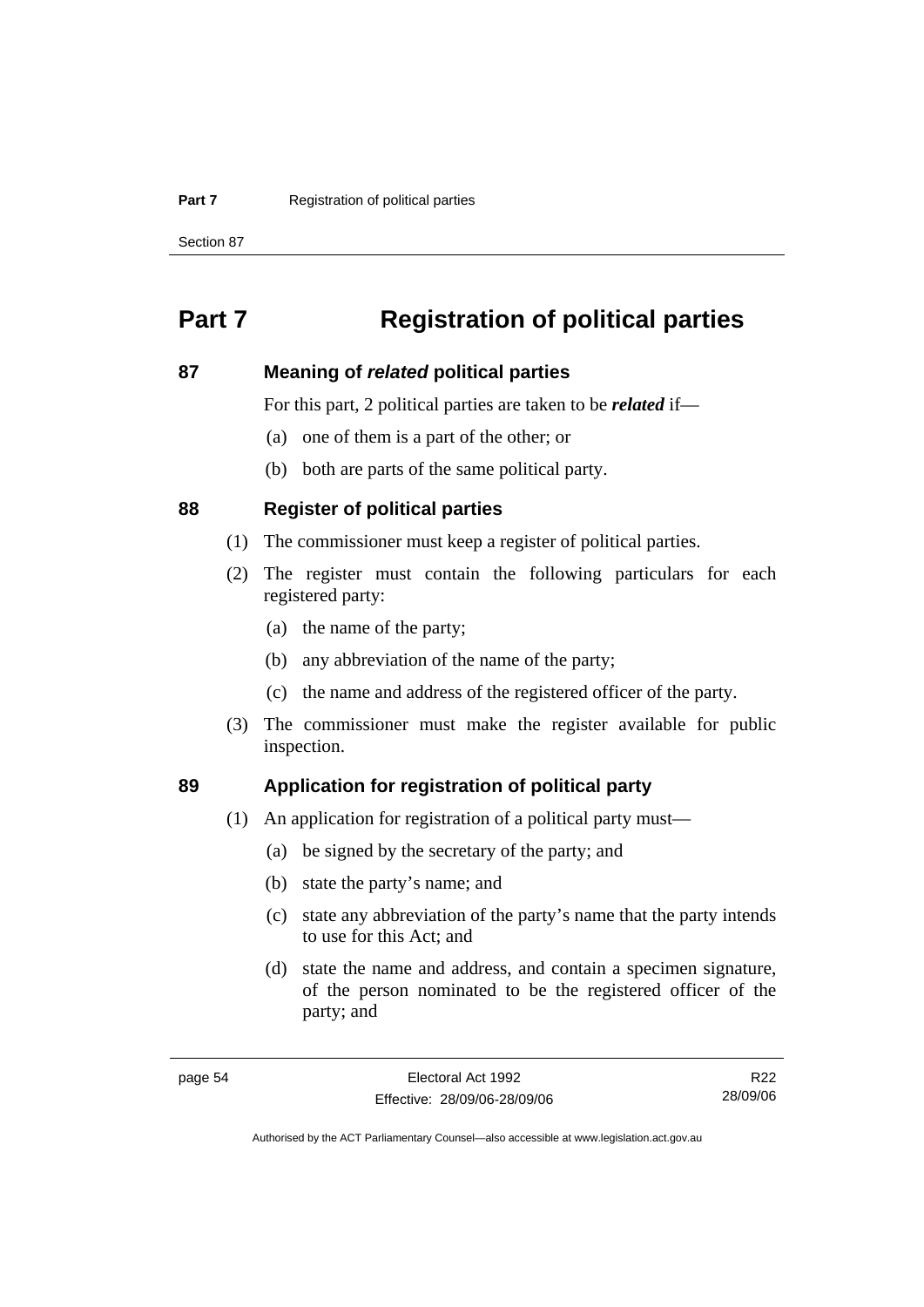- (e) be accompanied by a copy of the party's constitution; and
- (f) be accompanied by a list of the names and addresses of at least 100 members of the party who are electors.
- *Note* If a form is approved under s 340A (Approved forms) for an application, the form must be used.
- (2) The commissioner may use information obtained under subsection (1) (f) only to find out whether the party has at least 100 members who are electors.

### **90 Further information about application for political party registration**

 (1) For this part, the commissioner may, by written notice given to an applicant for registration of a political party, require the applicant to give to the commissioner within a stated period stated information, or a stated document, relating to the application.

*Note* For how documents may be given, see *Legislation Act 2001*, pt 19.5.

- (2) If the applicant fails to comply with a notice under subsection (1), the commissioner may refuse the application.
- (3) If the commissioner refuses the application under subsection (2), the commissioner must give the applicant a review statement about the commissioner's decision.

### **91 Notification and publication of applications**

- (1) If the commissioner receives an application for the registration of a political party, the commissioner must prepare written notice of the application.
- (2) The notice must—
	- (a) state the following particulars:
		- (i) the name of the political party; and

page 55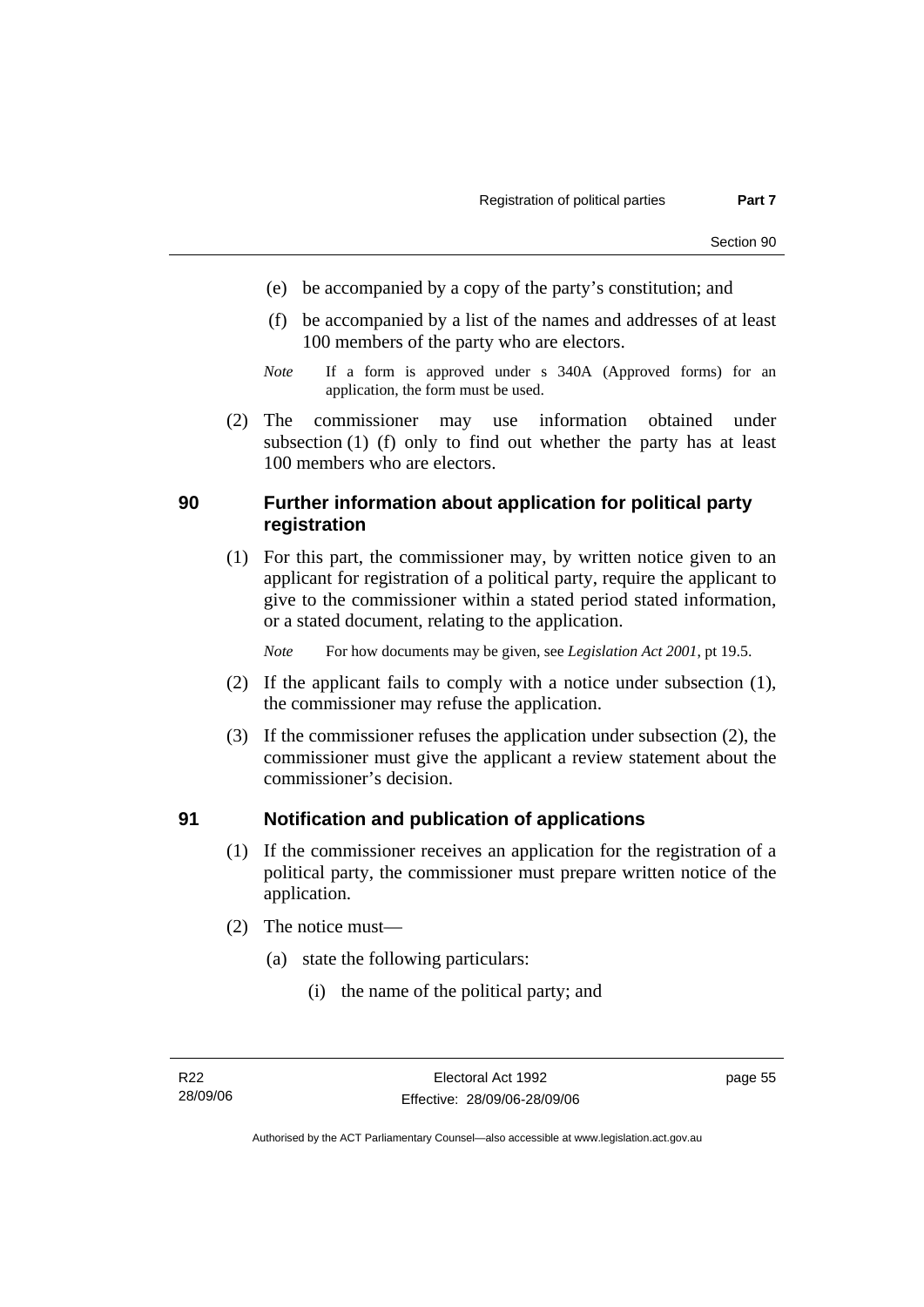Section 91A

- (ii) any abbreviation of the name of the party that the party intends to use for this Act; and
- (iii) the name and address of the person nominated to be the registered officer of the party; and
- (b) state that a copy of the application and the party's constitution are available for public inspection at the commissioner's office; and
- (c) state that written objections to the application may be given to the commissioner within 14 days after the day the notice is notified under the *Legislation Act 2001*.
- (3) The notice is a notifiable instrument.

*Note* A notifiable instrument must be notified under the *Legislation Act 2001*.

- (4) The commissioner must also publish the notice in a newspaper.
- (5) The commissioner must make a copy of the application and the party's constitution available for public inspection.

#### **91A Objections to applications and responses**

- (1) An objection to an application for registration of a political party must—
	- (a) be in writing; and
	- (b) set out the grounds of the objection; and
	- (c) state the objector's name and address; and
	- (d) be signed by the objector; and
	- (e) be given to the commissioner in accordance with the notice under section 91 (Notification and publication of applications) for the application.
- (2) The commissioner must give to the person nominated to be the registered officer of the political party—

R22 28/09/06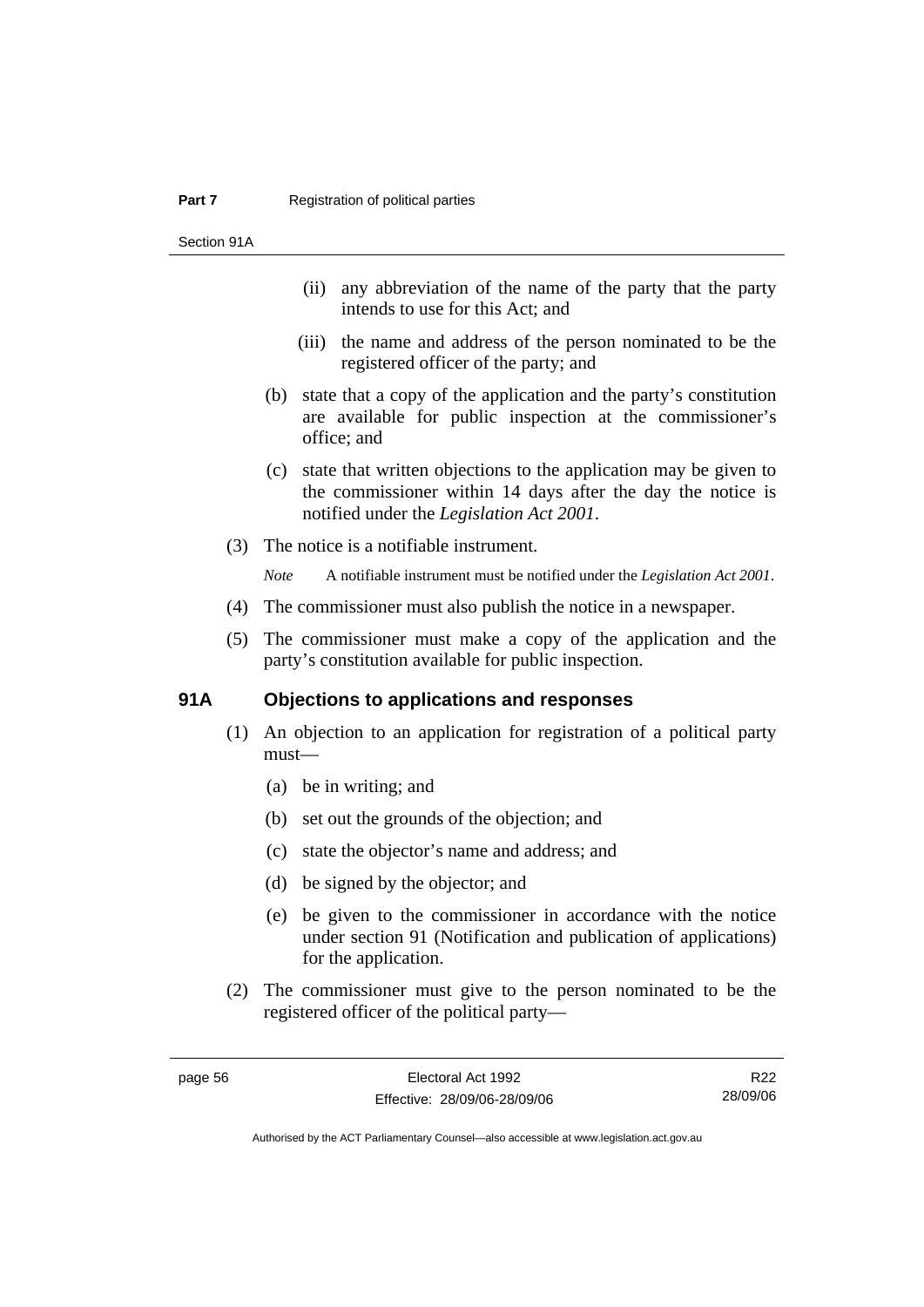- (a) a copy of each objection given to the commissioner in accordance with subsection (1); and
- (b) a written notice inviting the person to give any response to the objection to the commissioner, in writing, within 14 days after the day the notice is given to the person.
- (3) The commissioner must make a copy of the following available for public inspection:
	- (a) each objection given to the commissioner in accordance with subsection (1);
	- (b) each response given to the commissioner in accordance with the notice under subsection (2).
- (4) In deciding whether to register the political party, the commissioner must consider each objection and response given to the commissioner in accordance with this section.

### **92 Registration of political parties**

- (1) If an application for registration of a political party is made under this part, the commissioner must register the party unless the commissioner refuses the application under section 90 (2) (Further information about application for political party registration) or section 93 (Refusal of applications for registration).
- (2) If the commissioner registers a political party, the commissioner must prepare written notice of the registration.
- (3) The notice is a notifiable instrument.
	- *Note* A notifiable instrument must be notified under the *Legislation Act 2001*.
- (4) The commissioner must also give notice of the registration to the secretary of the political party.
- (5) In addition, if an objection was made under section 91A (Objections to applications and responses) to the application, the commissioner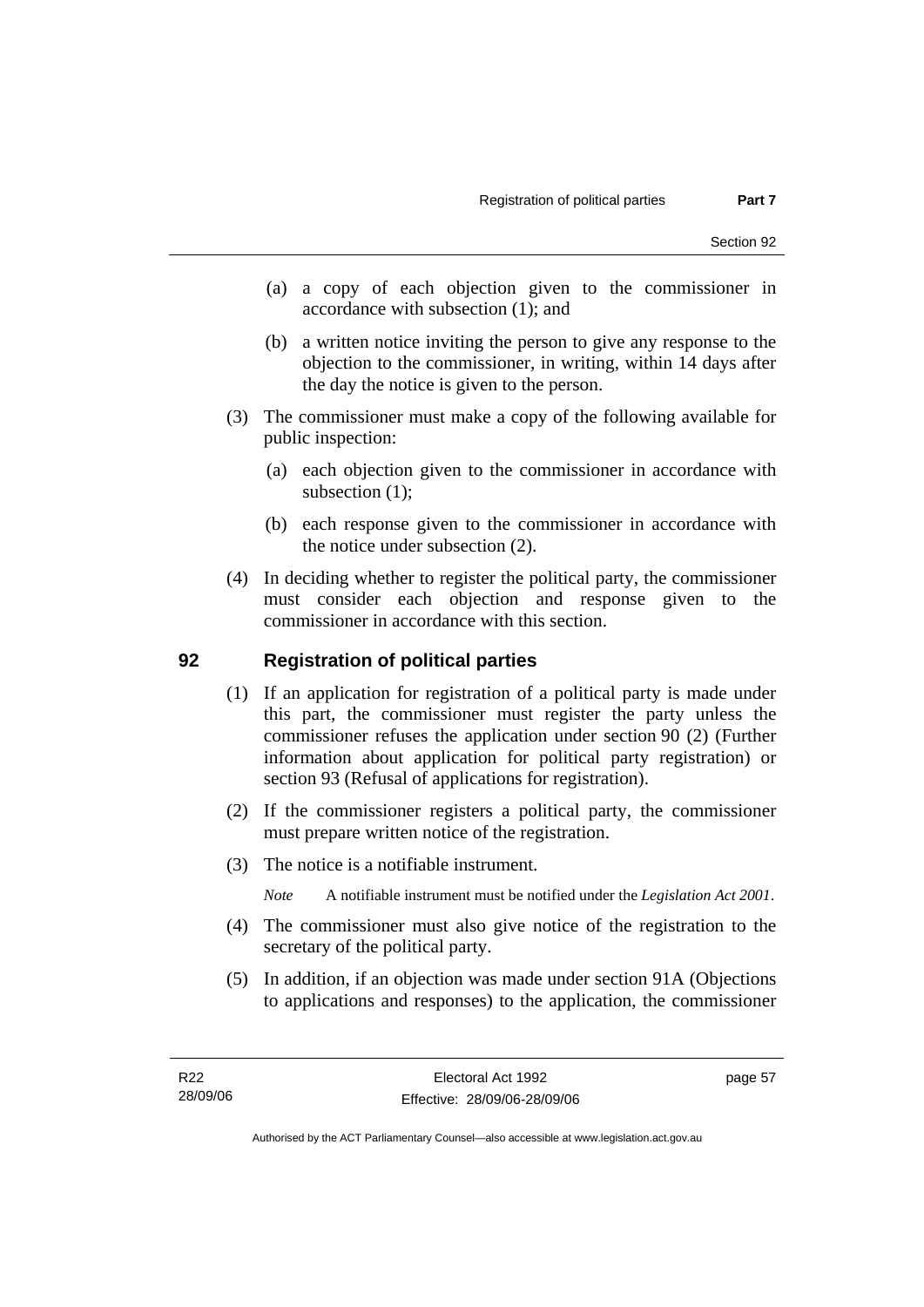#### **Part 7 Registration of political parties**

Section 93

must give the objector a review statement about the decision to register the political party.

#### **93 Refusal of applications for registration**

- (1) The commissioner must refuse an application for the registration of a political party if—
	- (a) for an application for registration of a political party—the commissioner believes on reasonable grounds that, when it made the application, the party did not have at least 100 members who were electors; or
	- (b) the person nominated in the application to be the registered officer of the party is not qualified to be an elector or is the registered officer of a registered party; or
	- (c) the party is ineligible for registration because of section 99 (Use of party name after cancellation).
- (2) The commissioner must also refuse an application if the commissioner believes on reasonable grounds that the name of the political party, or any abbreviation of that name that the application states that the party intends to use for this Act—
	- (a) consists of more than 6 words; or
	- (b) is obscene; or
	- (c) is the name, or an acronym of the name, of another political party; or
	- (d) so nearly resembles the name, or an acronym of the name, of another political party that it is likely to be confused with or mistaken for that name or acronym; or
	- (e) consists of the word 'independent'; or
	- (f) consists of the words 'independent party'; or
	- (g) consists of or includes the word 'independent' and—

R22 28/09/06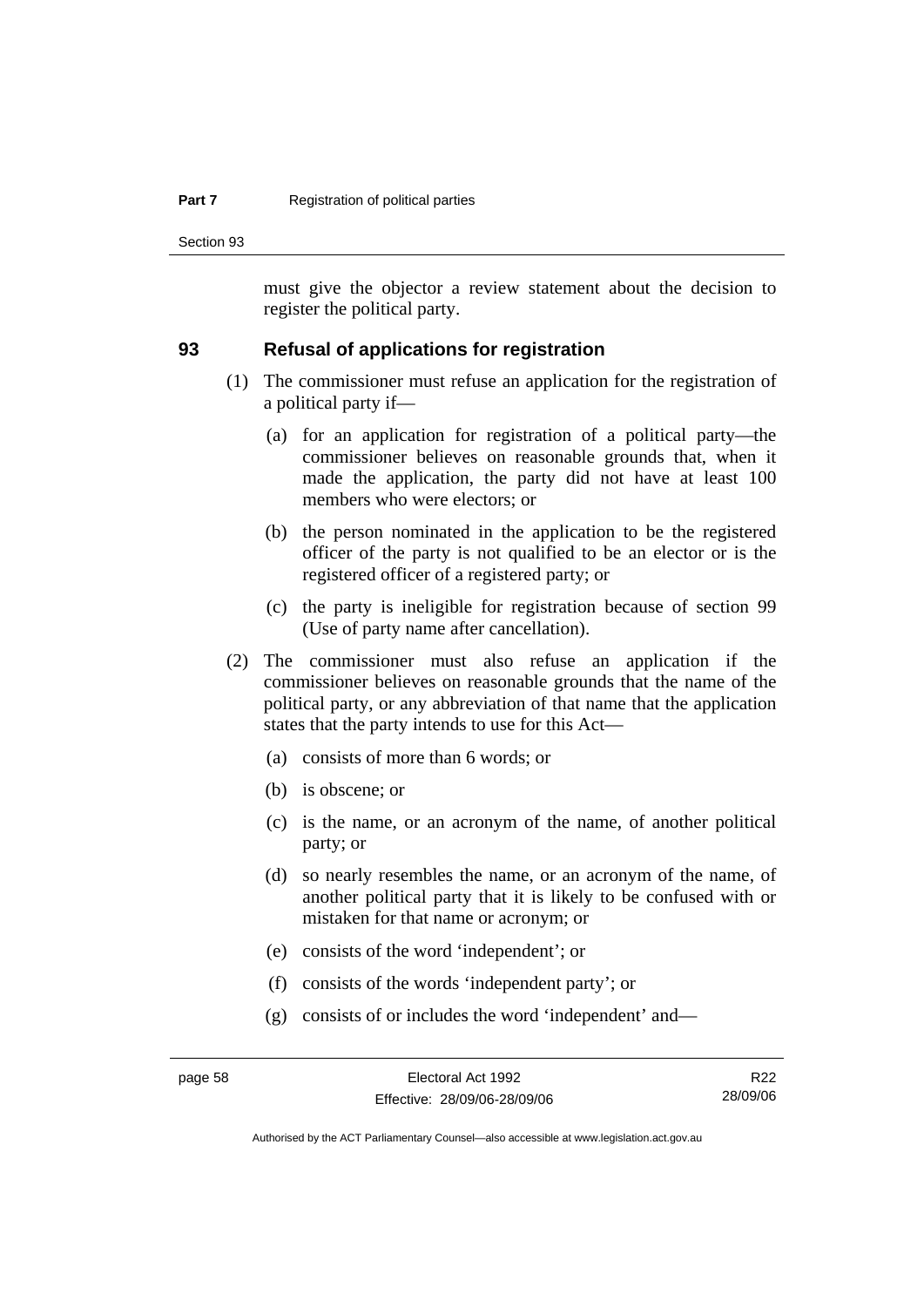- (i) the name, or an acronym of the name, of another political party; or
- (ii) matter that so nearly resembles the name, or an acronym of the name, of another political party that the matter is likely to be confused with or mistaken for that name or acronym; or
- (h) includes the name of an MLA and the applicant does not have the MLA's written consent to use the name.
- (3) If the commissioner refuses an application for the registration of a political party, the commissioner must—
	- (a) give the secretary of the party a review statement about the decision to refuse the application; and
	- (b) if an objection was made under section 91A (Objections to applications and responses) to the application—give the objector written notice of the refusal.
- (4) In this section, *another political party*, in relation to a political party, is—
	- (a) a registered party; or
	- (b) a political party at least 1 member of which is a member of—
		- (i) the Legislative Assembly; or
		- (ii) the Commonwealth Parliament; or
		- (iii) a State legislature; or
	- (c) a political party registered or recognised for the law of the Commonwealth or a State that relates to the election of members of the Commonwealth Parliament or the State legislature.
- (5) However, *another political party*, in relation to a political party, does not include a political party that is related to it.

page 59

Authorised by the ACT Parliamentary Counsel—also accessible at www.legislation.act.gov.au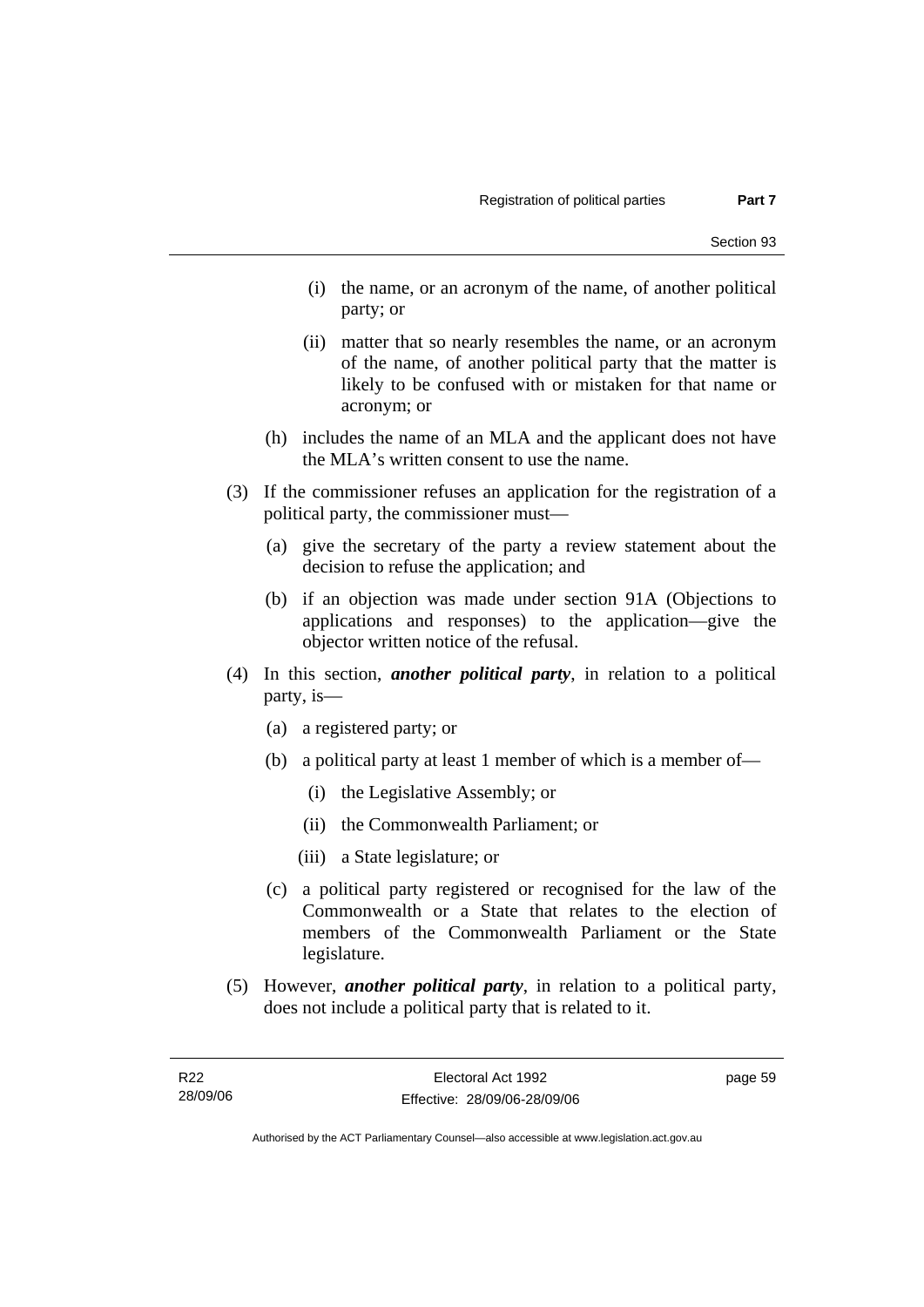Section 94

(6) In this section:

*name* includes an abbreviation of the name.

#### **94 Amendment of applications for registration**

- (1) If the commissioner is of the opinion that an application for the registration of a political party must be refused under section 93 (Refusal of applications for registration), but that the application might be amended to prevent the refusal, the commissioner must give the applicant written notice to that effect.
- (2) The notice must—
	- (a) set out the reasons for the commissioner's opinion; and
	- (b) describe the effect of subsections (3) to (5).
- (3) If the commissioner gives the notice to the applicant, the commissioner is not required to further consider the application unless a request is made under subsection (4).
- (4) Within 28 days after receiving the notice, the applicant may give the commissioner a written request, signed by the applicant, for the commissioner—
	- (a) to amend the application in a stated way; or
	- (b) to consider the application in the form in which it was made.
- (5) The commissioner must comply with the request.
- (6) If the applicant requests the commissioner to amend the application in a stated way, the application as amended in accordance with the request is taken to be a new application for the registration of a political party.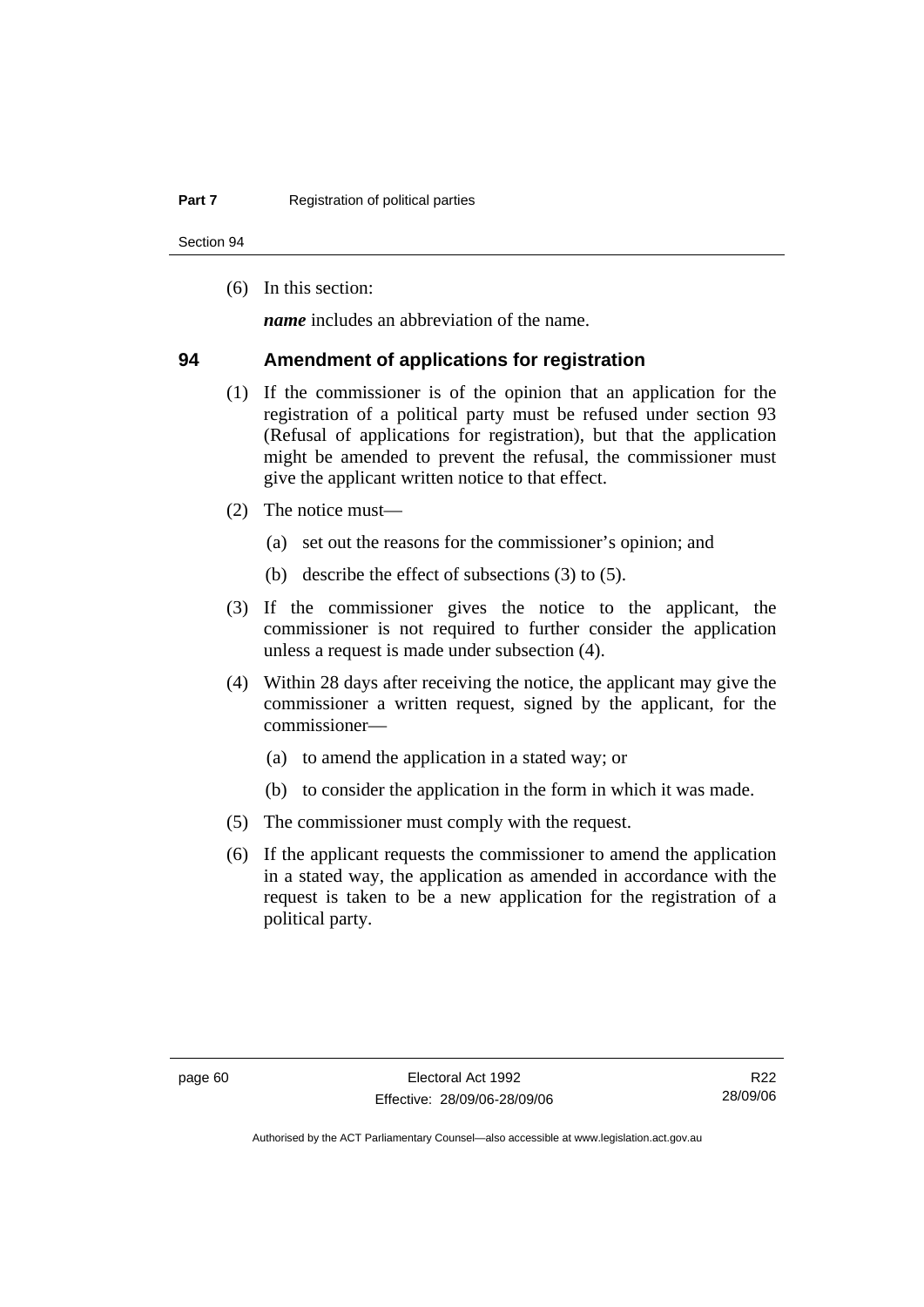### **95 Changes to particulars in register**

- (1) The secretary of a registered party may apply to the commissioner to change particulars included in the register of political parties in relation to the party.
- (2) This part (other than section 94 and this section) applies, with all necessary changes, to an application under subsection (1), as if it were an application for registration of the political party and any objection to the application were an objection to the registration.
- (3) Section 91 (Notification and publication of applications) and section 91A (Objections to applications and responses) do not apply to an application to change the address of the registered officer of a registered party.

### **95A Objection to continued use of name**

- (1) This section applies if—
	- (a) the commissioner is satisfied that the name of a registered party (the *first party*) is relevantly similar to the name of another registered party (the *second party*) that was registered under this part later than the first party; and
	- (b) when it was registered the second party was related to the first party; and
	- (c) the registered officer of the first party objects in writing to the continued use of the name by the second party; and
	- (d) the commissioner is satisfied that the parties are not related at the time of the objection.
- (2) The commissioner must—
	- (a) uphold the objection; and
	- (b) by written notice, tell the registered officer of the second party that the second party will be deregistered under section 98 (Cancellation of registration of political parties) if—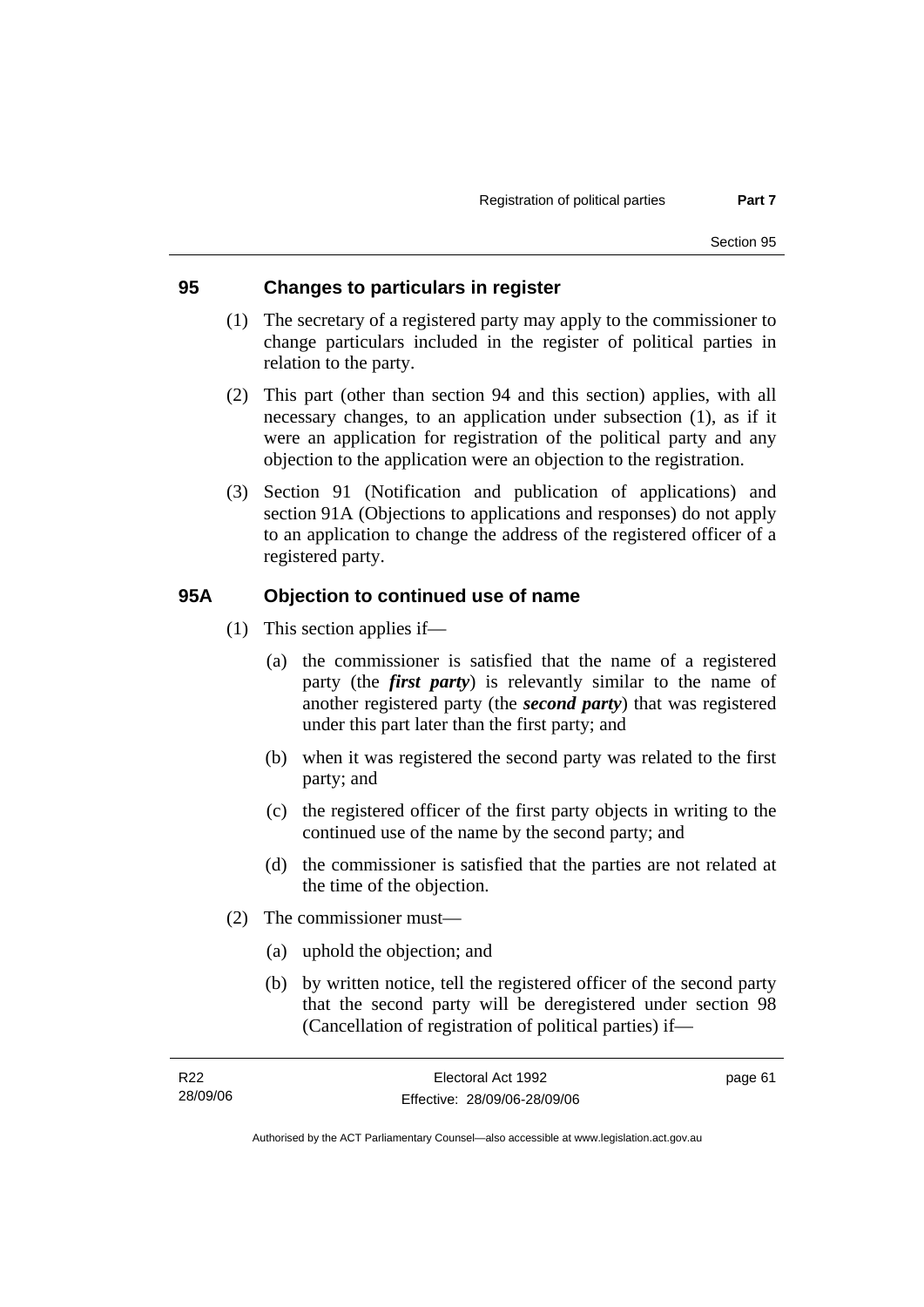#### **Part 7 Registration of political parties**

Section 95B

- (i) it does not make an application under section 95 (Changes to particulars in register) for a change of name within 28 days after the registered officer receives the notice; or
- (ii) it makes the application, but the application is refused.
- (3) The name of a registered party is *relevantly similar* to the name of another registered party if the commissioner is satisfied on reasonable grounds that the name so nearly resembles the name of the other party that it is likely to be confused with or mistaken for that name.
- (4) In this section:

*name*, for a registered party, means—

- (a) the name of the party entered in the register of political parties; or
- (b) a registered abbreviation of the name of the party.

#### **95B When certain action cannot be taken**

- (1) This section applies if, in the period beginning 1 July in a year when an ordinary election must be held and ending when the pre-election period for the election begins, the commissioner receives an application—
	- (a) to register a political party; or
	- (b) to change the name or abbreviation of a political party.
- (2) The commissioner must not take any action under this part in that period in relation to the application.

### **96 No action under pt 7 during pre-election period**

During a pre-election period, no action may be taken under this part in relation to the registration of a political party.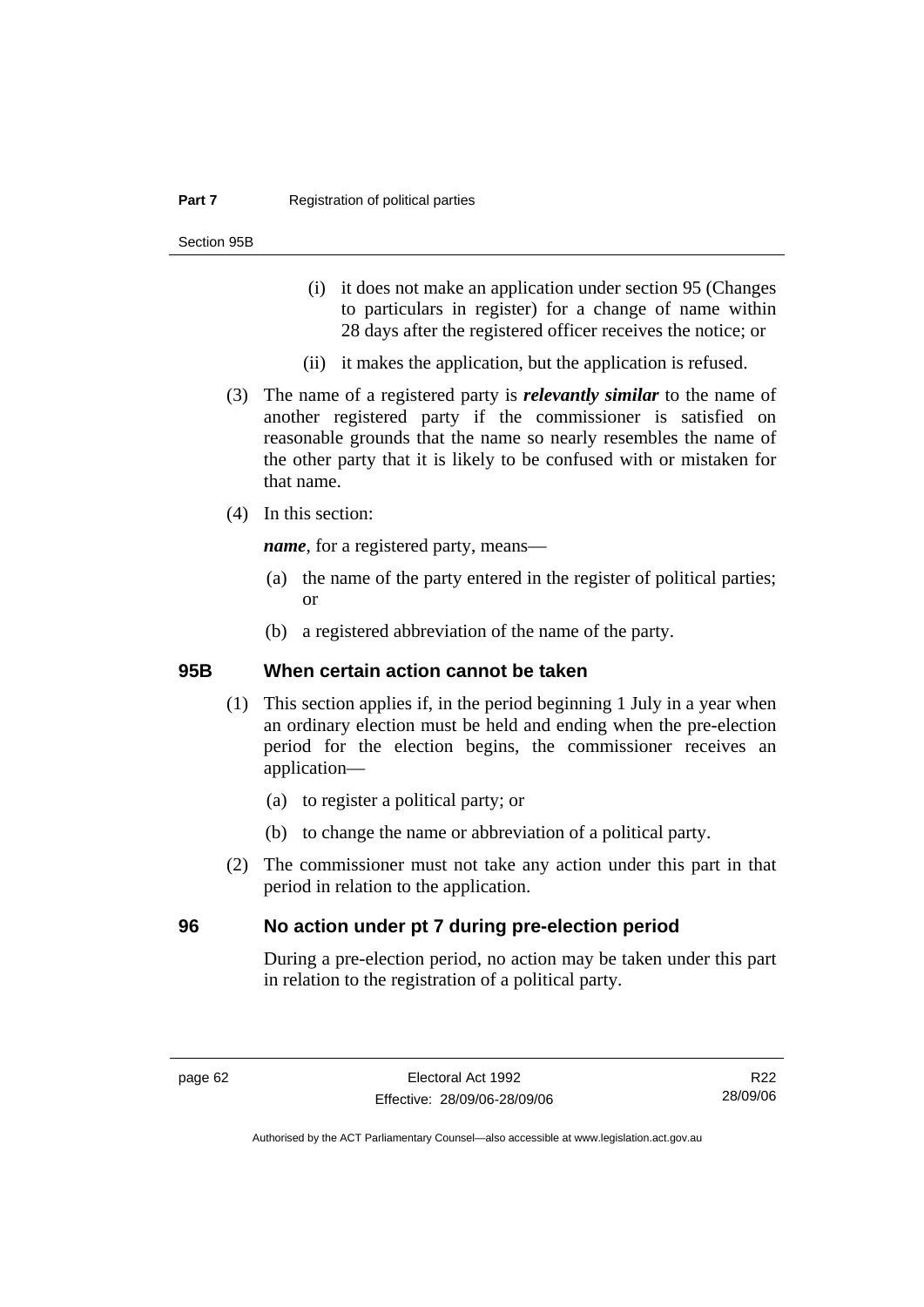### **96A Who can be a registered officer**

A person is entitled to be the registered officer of a registered party only if the person is qualified to be an elector.

### **97 Deputy registered officer**

- (1) For part 9 (Arrangements for elections) and part 10 (Voting), a deputy registered officer of a registered party may be appointed—
	- (a) by the registered officer of the party; or
	- (b) if the office of registered officer of the party is vacant, or the registered officer cannot for any reason exercise the officer's functions—by the secretary of the party.
- (2) The appointment does not have effect until the commissioner is given written notice of the appointment.
- (3) The notice must—
	- (a) be signed by the person making the appointment and the person appointed deputy registered officer; and
	- (b) state the name and address of the deputy registered officer.
- (4) A person is entitled to be a deputy registered officer of a registered party only if the person is qualified to be an elector.
- (5) A reference in part 9 or 10 to the registered officer of a registered party includes a reference to a deputy registered officer of the party.

### **97A Information about political parties**

 (1) The commissioner may, by written notice given to the registered officer of a registered party, require the officer to give the commissioner information stated in the notice that is reasonably necessary for the commissioner to find out whether the party is entitled to be registered.

page 63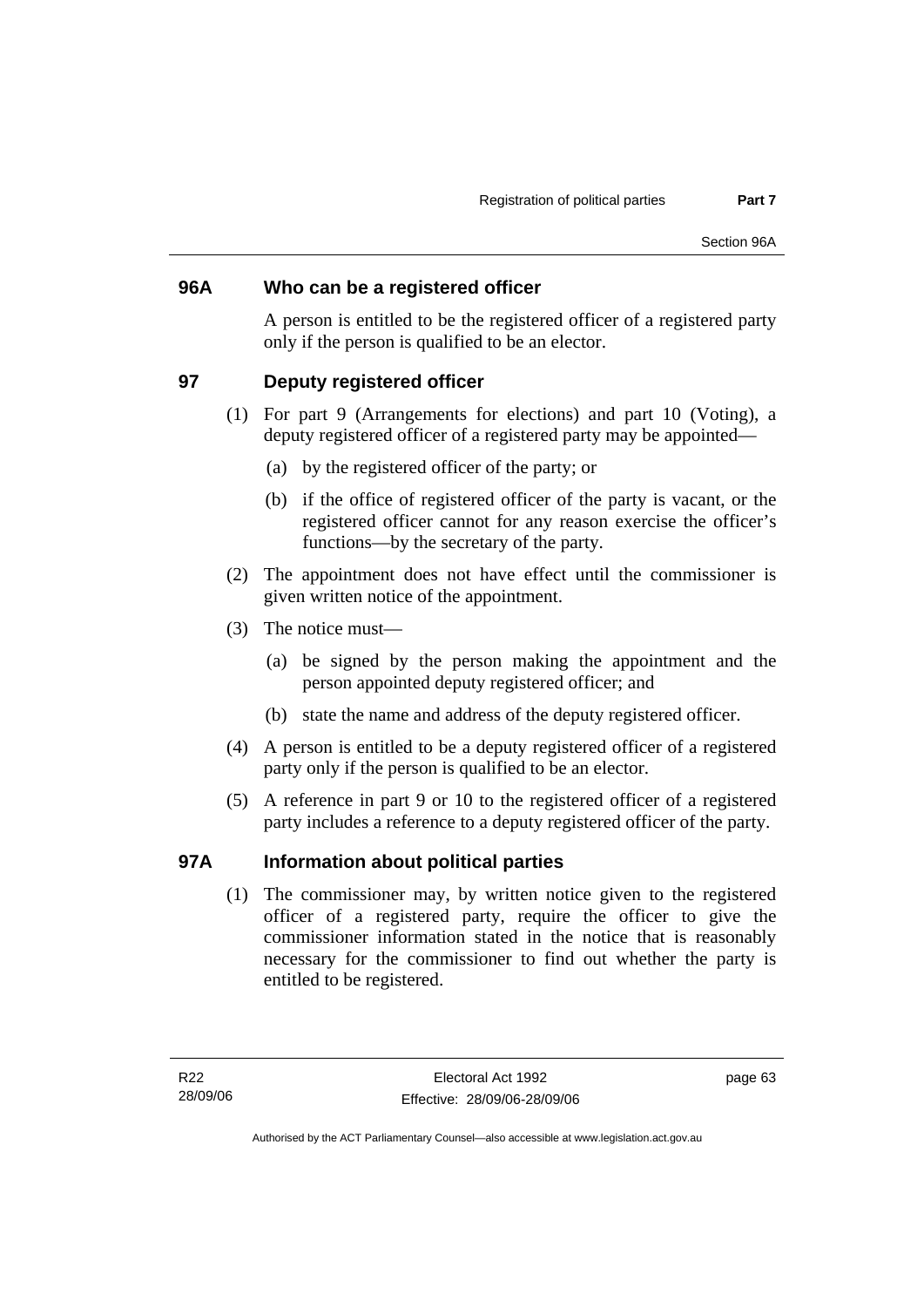#### **Part 7 Registration of political parties**

Section 98

- (2) Without limiting subsection (1), the commissioner may, under that subsection, require the registered officer to give the commissioner a list, as at a stated date, of the names and addresses of at least 100 members of the party who are electors.
- (3) The commissioner may use the information obtained under subsection (2) only to find out whether the party is entitled to be registered.

#### **98 Cancellation of registration of political parties**

- (1) The commissioner must cancel the registration of a registered party if the secretary of the party asks the commissioner to cancel the registration.
- (2) A request under subsection (1) must—
	- (a) be in writing; and
	- (b) be signed by the applicant; and
	- (c) state the applicant's name and address.
- (3) The commissioner must cancel the registration of a registered party if it has not endorsed a candidate at the last 2 general elections.
- (4) However, subsection (3) applies to a registered party only if it was a registered party at the time of each of the general elections.
- (5) The commissioner must cancel the registration of a registered party if the commissioner believes on reasonable grounds that—
	- (a) for a registered party—
		- (i) the party has ceased to exist (whether by amalgamation with another political party or otherwise); or
		- (ii) the party does not have at least 100 members who are electors; or
		- (iii) the party does not have a constitution; or

R22 28/09/06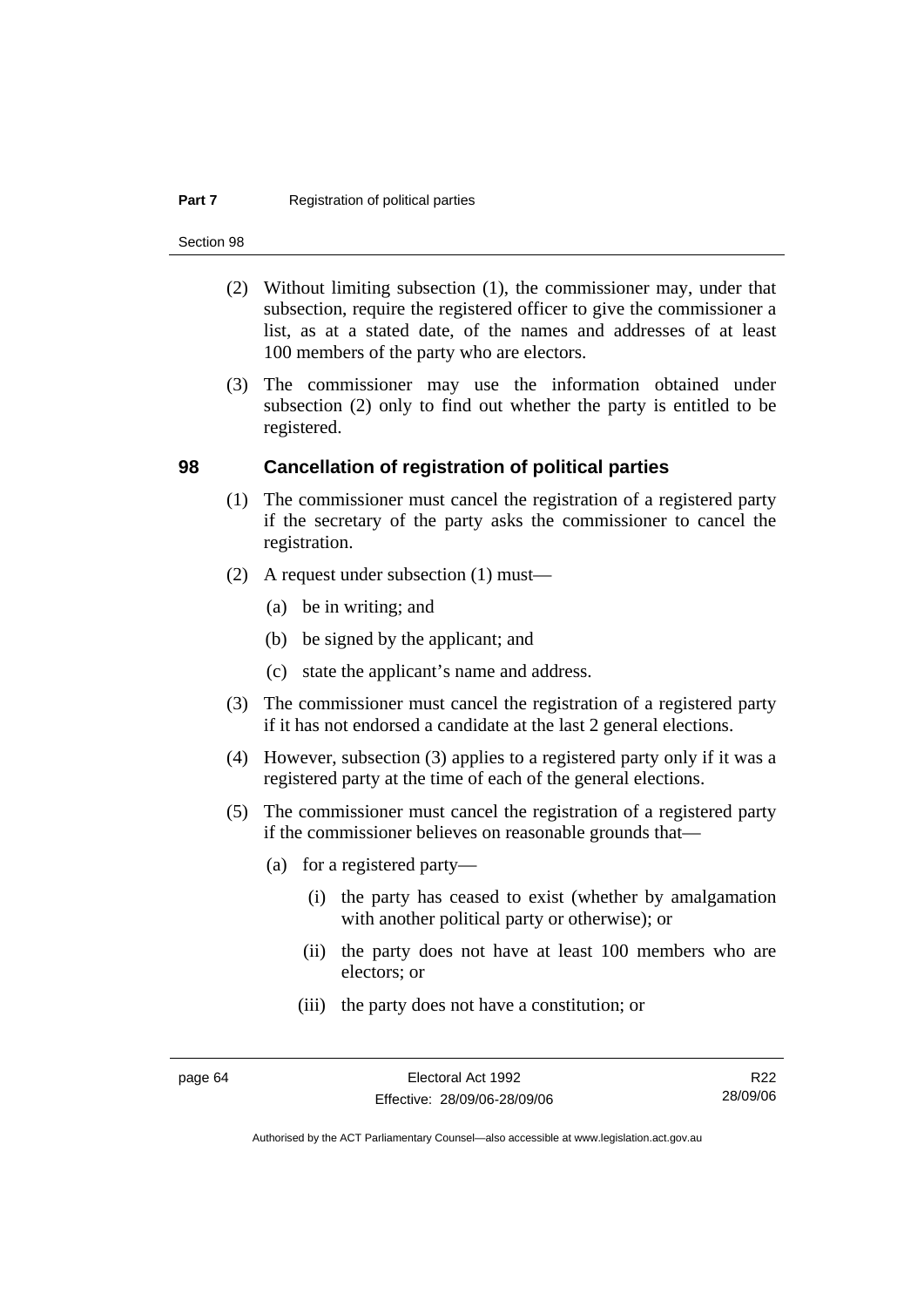- (b) the registration of the party was obtained by fraud or misrepresentation.
- (6) The commissioner may cancel the registration of a registered party under subsection (5) only if the commissioner has—
	- (a) given the relevant person a written notice—
		- (i) stating that the commissioner proposes to cancel the registration of the party; and
		- (ii) setting out the reasons for the proposed cancellation; and
		- (iii) stating that written objections to the proposed cancellation may be given to the commissioner within the 14 days mentioned in paragraph (b); and
	- (b) prepared, and notified under the *Legislation Act 2001*, a written notice stating—
		- (i) that the commissioner proposes to cancel the registration of the party; and
		- (ii) that written objections to the proposed cancellation may be given to the commissioner within 14 days after the day the notice is notified under the *Legislation Act 2001*; and
	- (c) considered each objection given to the commissioner in accordance with the notice under paragraph (a) or (b).
- (7) For subsection (6) (a), the *relevant person* is the secretary, or last secretary, of the registered party.
- (8) The notice under subsection (6) (b) is a notifiable instrument.

*Note* A notifiable instrument must be notified under the *Legislation Act 2001*.

 (9) If the commissioner cancels the registration of a registered party under this section, the commissioner must prepare written notice of the cancellation.

page 65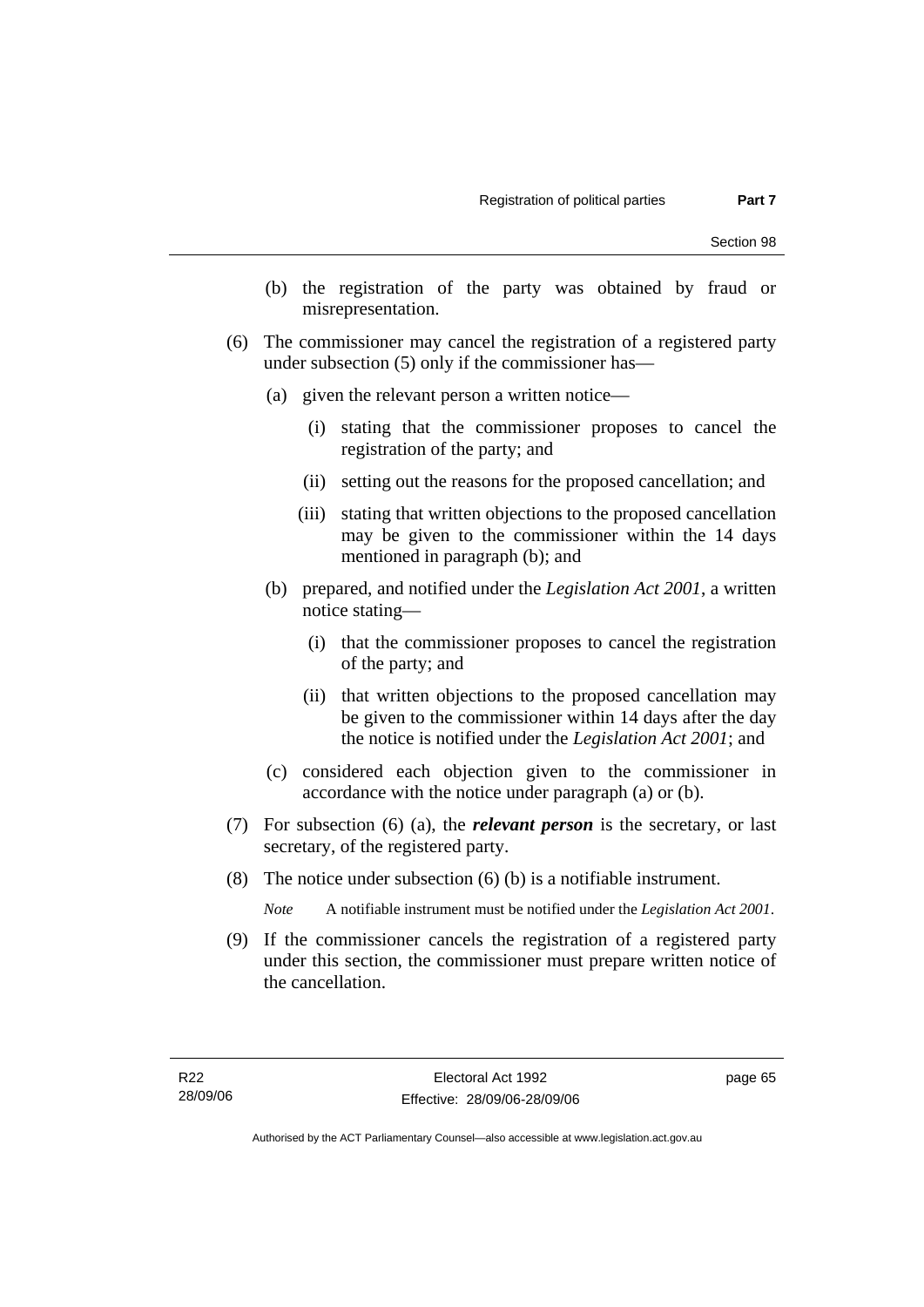Section 99

(10) The notice under subsection (9) is a notifiable instrument.

*Note* A notifiable instrument must be notified under the *Legislation Act 2001*.

- (11) If the commissioner cancels the registration of a registered party under subsection (3), the commissioner must also give written notice of the cancellation to the registered officer of the party.
- (12) If the commissioner cancels the registration of a registered party under subsection (5), the commissioner must give a review statement about the decision to cancel the registration to the registered officer, or last registered officer, of the party.
- (13) If, after an objection has been made under this section to the proposed cancellation of the registration of a registered party, the commissioner decides not to cancel the registration, the commissioner must give written notice of the decision to—
	- (a) the registered officer of the party; and
	- (b) if the objection was not made by or on behalf of the party or sponsoring MLA—the objector.

#### **99 Use of party name after cancellation**

- (1) If the registration of a registered party (the *cancelled party*) is cancelled—
	- (a) the cancelled party; or
	- (b) another political party that has a name that so nearly resembles the name of the cancelled party that it is likely to be confused with or mistaken for the cancelled party;

is ineligible for registration until after the next general election after the cancellation.

(2) In this section:

*name* includes an abbreviation of the name.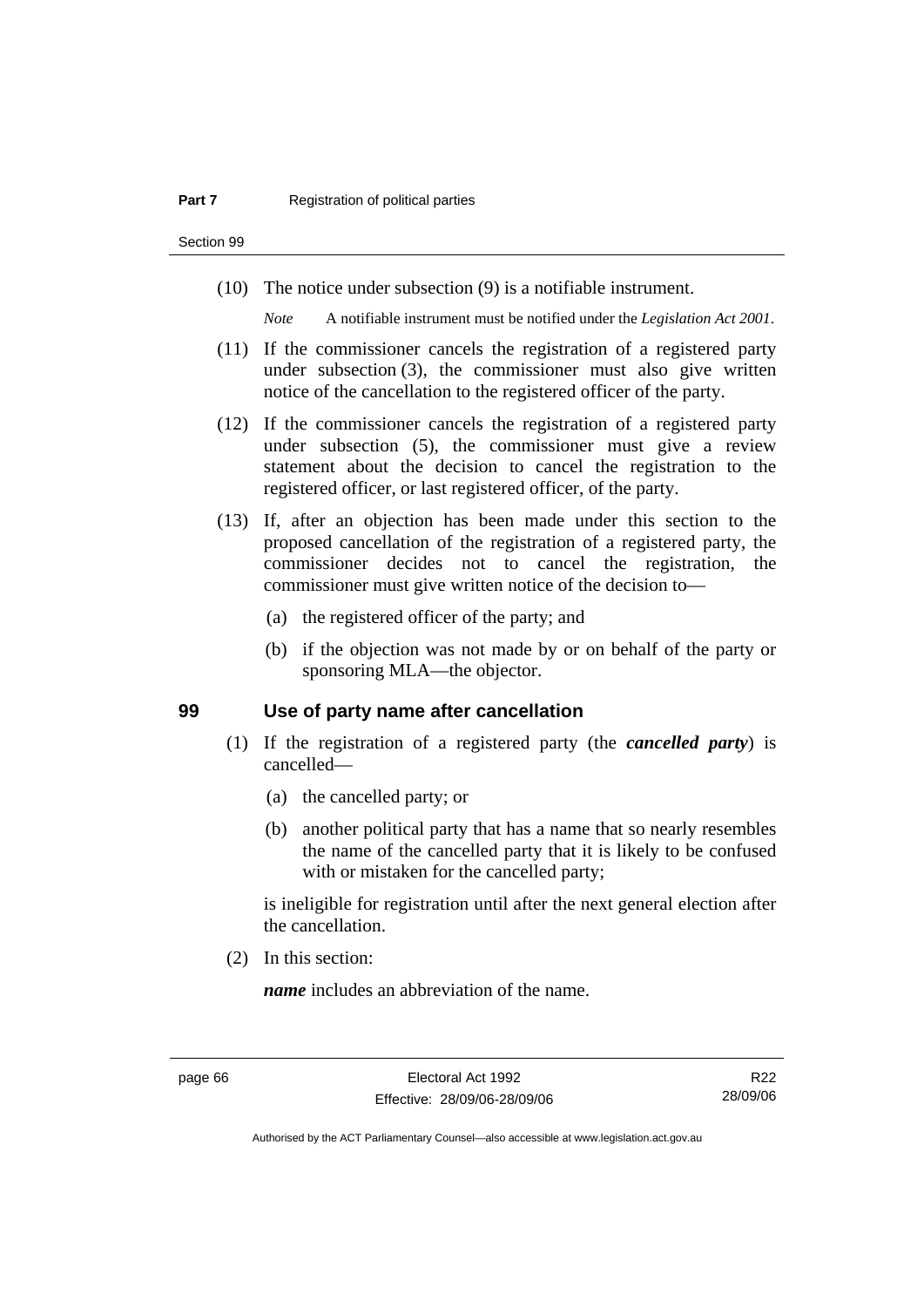### **99A General requirements about constitutions of registered parties**

 (1) If a registered party changes its constitution, the registered officer of the party must give the commissioner a copy of the changed constitution within 30 days after the change.

Maximum penalty: 10 penalty units

 (2) The commissioner must make a copy of the constitution available for public inspection.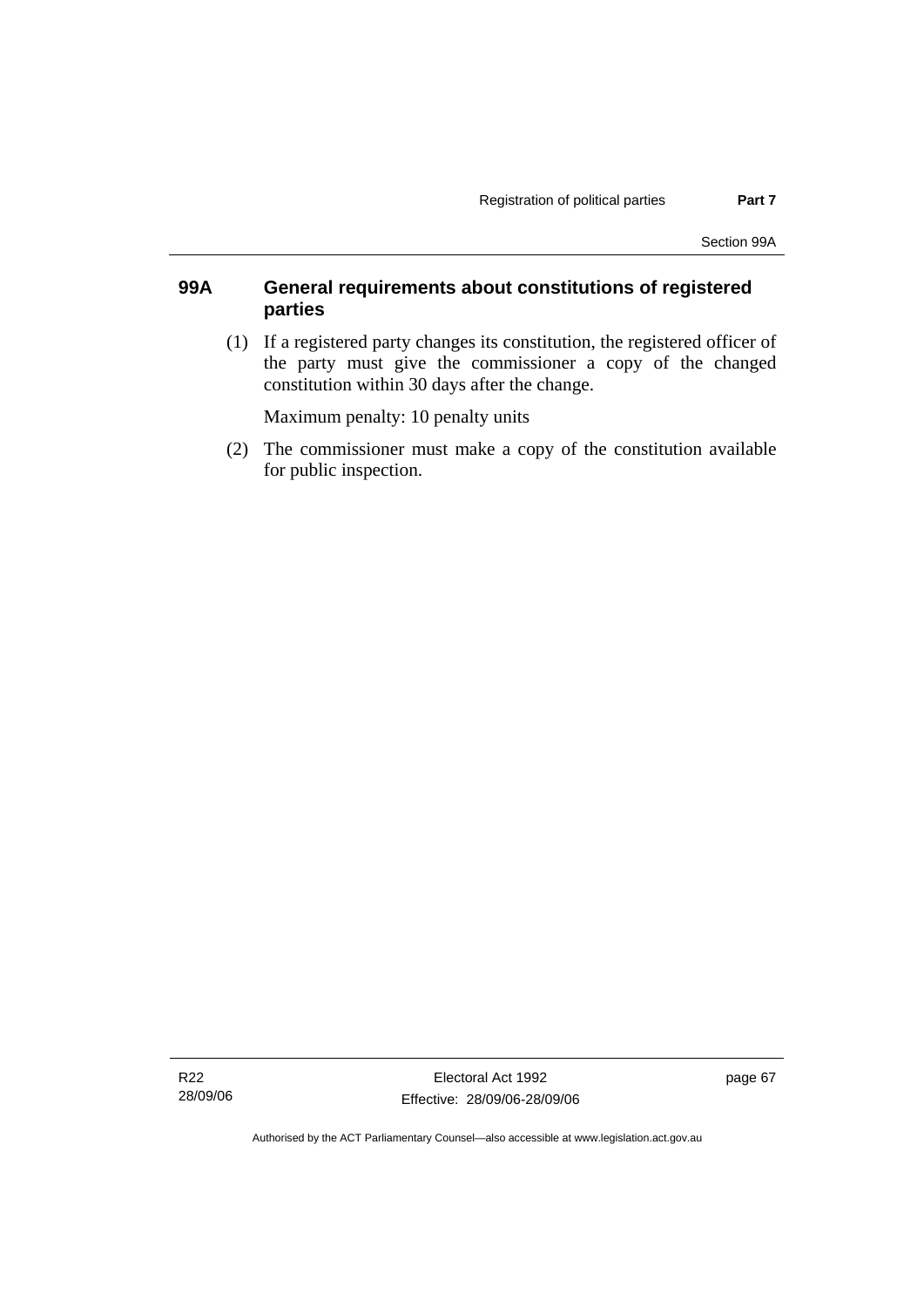#### **Part 8 Timing of elections**

Section 100

page 68

# **Part 8 Timing of elections**

#### **100 Ordinary elections**

- (1) A general election under this Act must be held on the 3rd Saturday in October in the 4th year after the year when the last ordinary election was held.
- (2) If, apart from this subsection, an election in accordance with subsection (1) would be held on the day an election of Senators, or a general election of members of the House of Representatives, would be held, the election shall be held on the 1st Saturday in December in the year when it would, apart from this subsection, be held.
- (3) If an extraordinary general election has been held in the 6 months before the day when an election in accordance with subsection (1) or (2) would, apart from this subsection, have been held—
	- (a) the election shall not be held; and
	- (b) this section applies in relation to subsequent ordinary elections as if the election had been held.

#### **101 Extraordinary elections**

- (1) For this Act, an *extraordinary election* is—
	- (a) a general election required by the Self-Government Act, section 16; or
	- (b) a general election required by the Self-Government Act, section 48; or
	- (c) an election of an MLA or MLAs required by section 126; or
	- (d) an election of an MLA or MLAs required by section 275.
- (2) If an extraordinary election under section 126 (Supplementary elections) is required, the Executive must, in writing, determine a

| Electoral Act 1992           | R <sub>22</sub> |
|------------------------------|-----------------|
| Effective: 28/09/06-28/09/06 | 28/09/06        |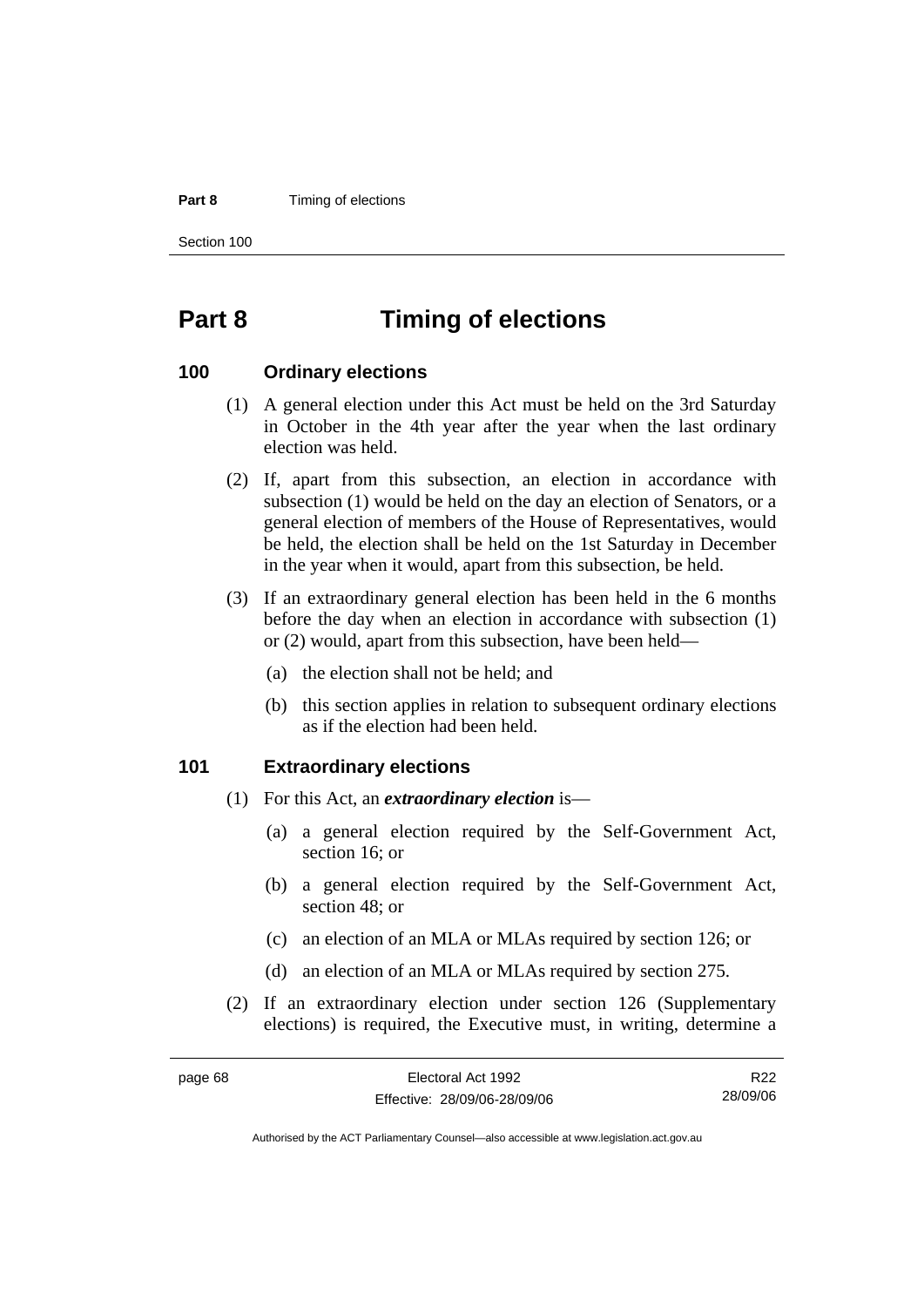Saturday for holding the election that is not earlier than 36 days, or later than 90 days, after the day when the election failed.

- (3) If the Court of Disputed Returns declares an election void, the Executive must, in writing, determine a Saturday for holding the extraordinary election required under section 275 (Effect of declarations) that is not earlier than 36 days, or later than 90 days, after the day when the declaration is made.
- (4) The Executive must not determine under this section a day that is the polling day for an election of senators or a general election of the House of Representatives.
- (5) A determination under this section is a notifiable instrument.

*Note* A notifiable instrument must be notified under the *Legislation Act 2001*.

### **102 Polling day**

- (1) A poll must be held for an election on the day when the election is required to be held under this part.
- (2) This section is subject to section 111 (Need for a poll).

page 69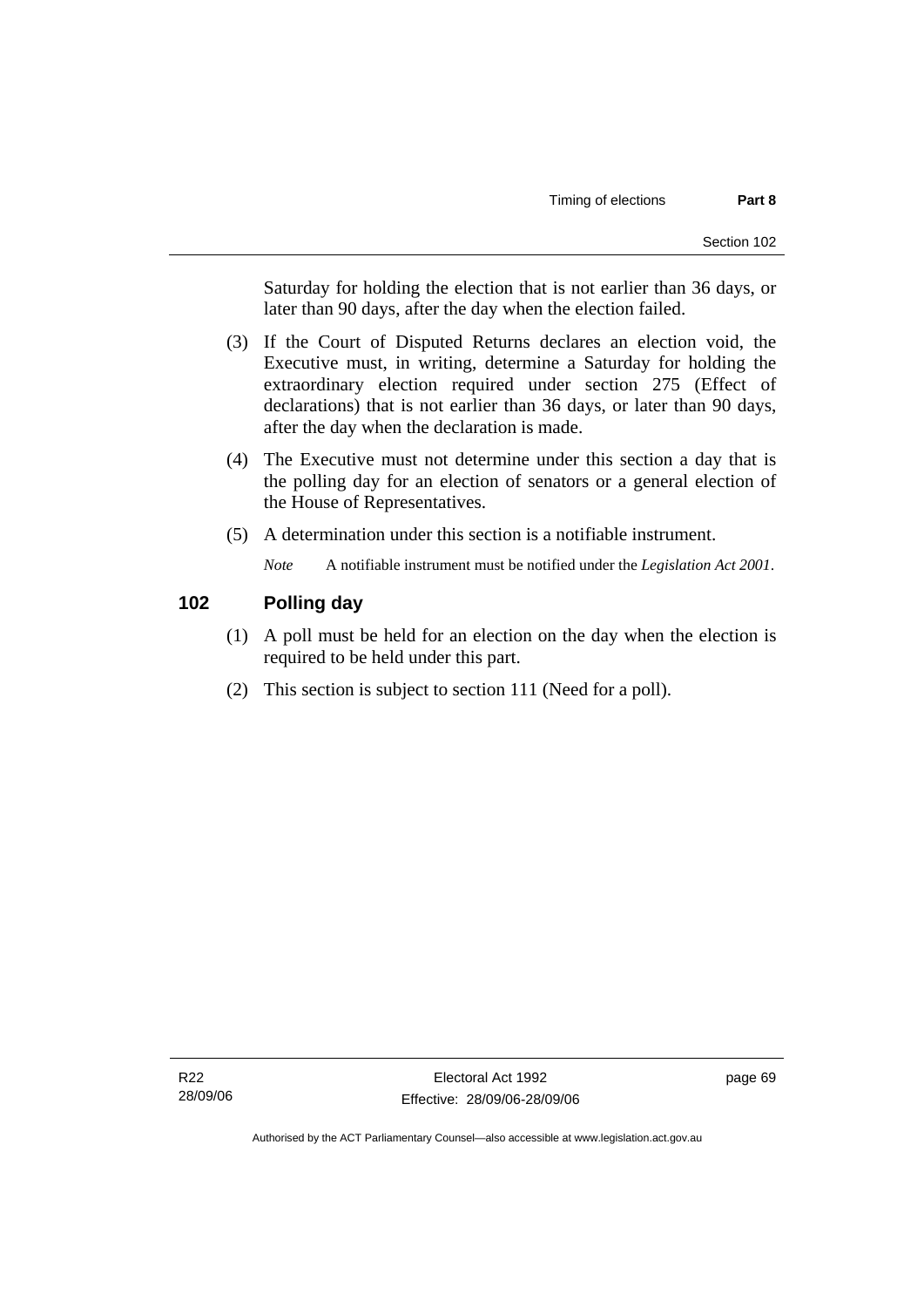**Part 9 Arrangements for elections Division 9.1** Nominations Section 103

# **Part 9 Arrangements for elections**

# **Division 9.1 Nominations**

### **103 Eligibility—MLAs**

- (1) Subject to this section, a person who is—
	- (a) an Australian citizen; and
	- (b) at least 18 years old; and
	- (c) an elector or entitled to be an elector;

is eligible to be an MLA.

- (2) A person is not eligible to be an MLA if—
	- (a) the person is a member of—
		- (i) the Parliament of the Commonwealth; or
		- (ii) the legislature of a State or another Territory; or
	- (b) the person—
		- (i) holds an office or appointment (other than a prescribed office) under a law of the Territory, the Commonwealth, a State or another Territory; or
		- (ii) is employed by the Territory, the Commonwealth, a State or another Territory, or by a Territory authority or a body (whether corporate or not) established by a law of the Commonwealth, a State or another Territory;

and is entitled to any remuneration or allowance (other than reimbursement of expenses reasonably incurred) in relation to the office, appointment or employment.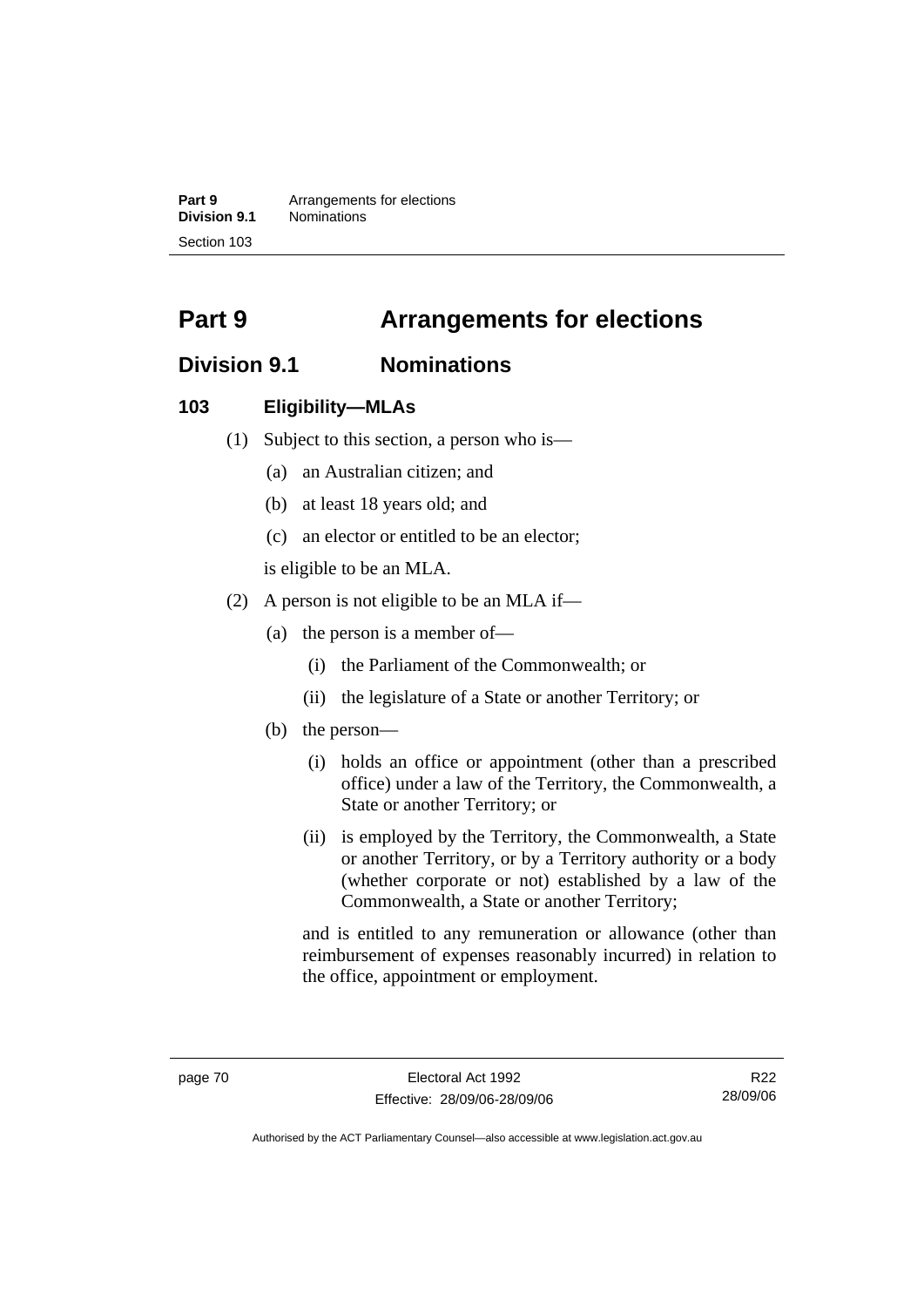(3) In subsection  $(2)$  (b) (i):

*prescribed office* means an office of Speaker, Deputy Speaker, Chief Minister, Deputy Chief Minister, Minister or MLA.

- (4) A person is not eligible to be an MLA if the person is under a sentence of imprisonment for 1 year or longer for a conviction of an indictable offence.
	- *Note* For the meaning of *indictable offence*, see the Legislation Act, s 190 (Indictable and summary offences).
- (5) A person is not eligible to be an MLA for the disqualification period if—
	- (a) the person is convicted of an offence against—
		- (i) section 285 (Bribery) or section 288 (Violence and intimidation); or
		- (ii) the *Crimes Act 1914* (Cwlth), section 28 (Interfering with political liberty); or
		- (iii) the *Criminal Code* (Cwlth), part 2.4 relating to an offence mentioned in subparagraph (ii); or
	- (b) the person is found by the Court of Disputed Elections to have contravened (within the meaning of part 16) a section mentioned in paragraph (a) (i).
	- *Note Contravention* is defined for pt 16 (Disputed elections, eligibility and vacancies) in s 250.
- (6) For subsection (5), the *disqualification period* is 2 years after the conviction or finding.

### **104 Qualifications for nomination**

A person is not eligible to be nominated for election as an MLA unless, at the hour of nomination—

(a) the person is eligible to be an MLA; or

page 71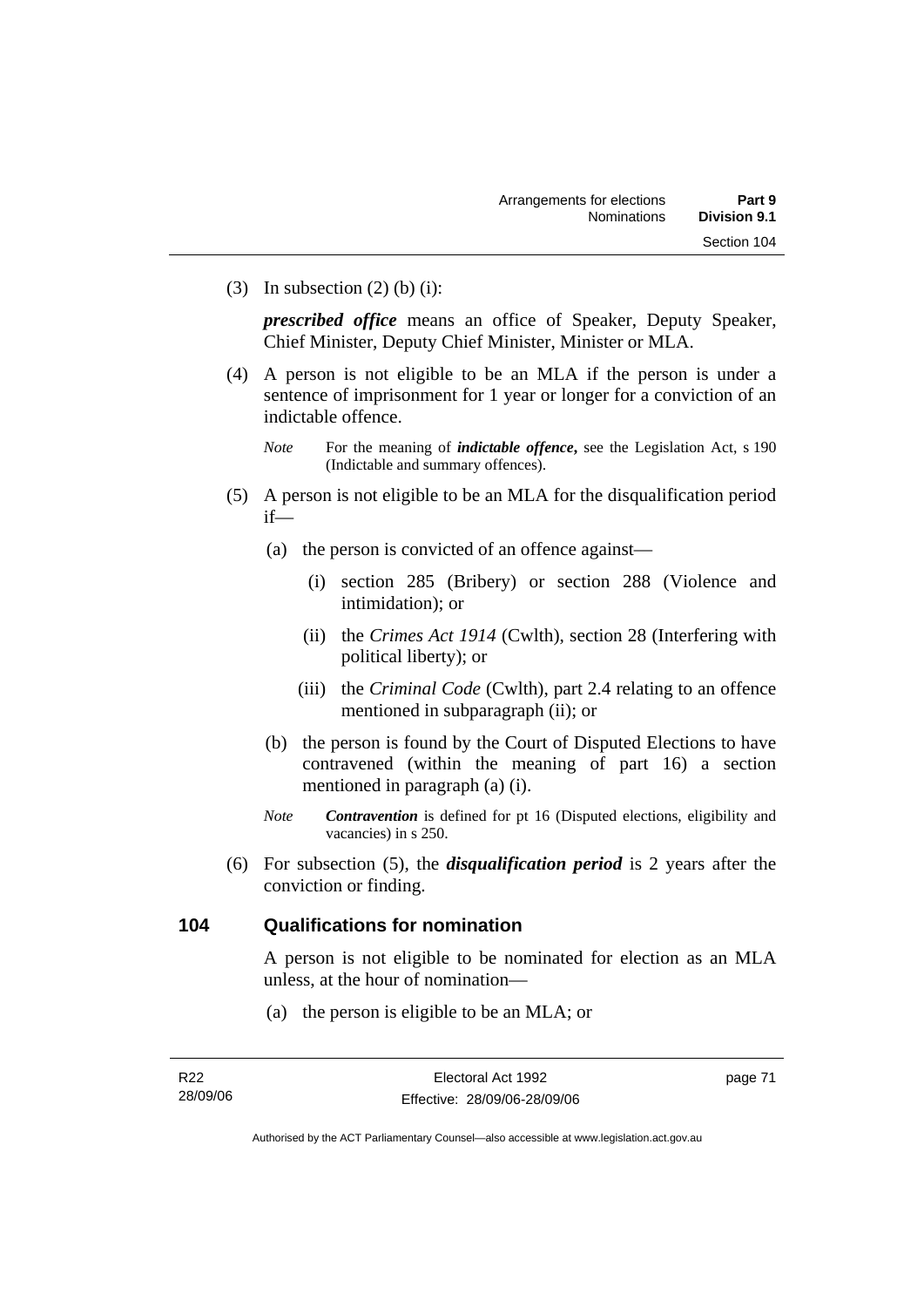| Part 9       | Arrangements for elections |
|--------------|----------------------------|
| Division 9.1 | <b>Nominations</b>         |
| Section 105  |                            |

 (b) for a person referred to in section 103 (2) (b)—the person would, apart from that paragraph, be eligible to be an MLA.

### **105 Candidates to be nominated**

- (1) A person is not eligible for election as an MLA unless the person is nominated in accordance with this section.
- (2) A person may be nominated to be a candidate for election only by—
	- (a) the registered officer of a registered party that endorses the person as a party candidate in the election for the electorate for which the candidate is being nominated; or
	- (b) 20 electors entitled to vote at the election.
- (3) A nomination shall be made by giving to the commissioner, during the pre-election period but not later than 24 hours before the hour of nomination—
	- (a) a duly completed nomination form; and
	- (b) a deposit of the prescribed amount in legal tender or a banker's cheque.
- (4) A nomination form shall—
	- (a) be in the form approved under section 340A (Approved forms); and
	- (b) subject to subsection (7), set out the particulars of the name, address and occupation of the nominee; and
	- (c) contain a statement, signed by the nominee, to the effect that he or she consents to the nomination, and to be an MLA if elected; and
	- (d) contain a declaration, signed by the nominee, to the effect that he or she is eligible to be nominated; and
	- (e) specify the form in which the nominee's name is to be printed on the ballot papers for the election; and

| page 72 | Electoral Act 1992           | R22      |
|---------|------------------------------|----------|
|         | Effective: 28/09/06-28/09/06 | 28/09/06 |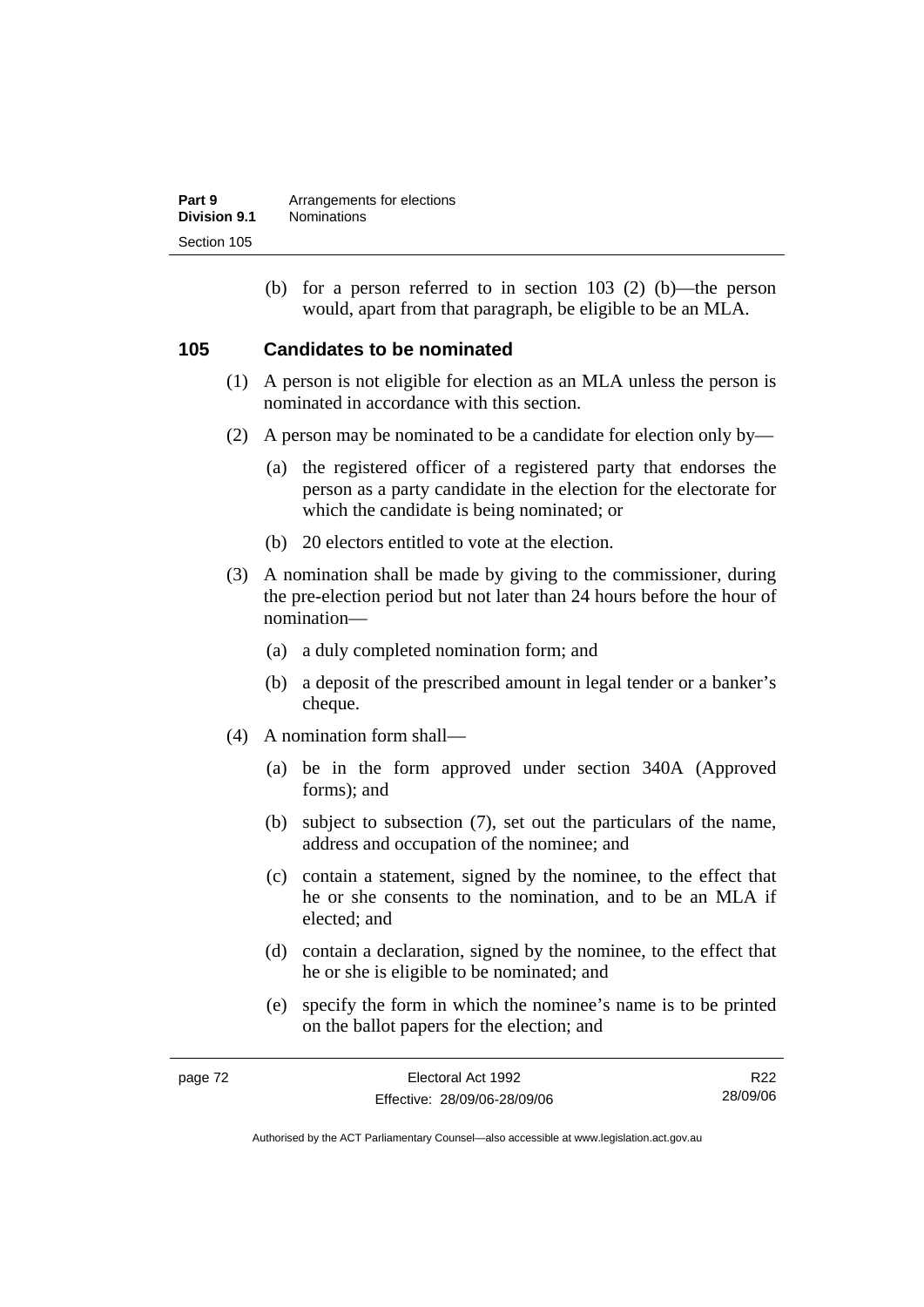- (f) if the nomination is made by the registered officer of a registered party—state any registered abbreviation of the name of the party that is to be printed on the ballot paper for the election; and
- (g) if the nomination is made by 20 electors entitled to vote at the election—specify whether the word 'Independent' is to be printed on the ballot paper adjacent to the candidate square for the nominee; and
- (h) be signed by the nominator or each nominator.
- (5) A nomination form shall name a nominee only by specifying—
	- (a) the surname or family name, and the given name under which the nominee is enrolled; or
	- (b) if the nominee is not an elector—the surname or family name, and the given name under which the nominee is entitled to be enrolled.
- (6) A given name shall be taken to be specified for subsection (5), if the nomination form specifies—
	- (a) a commonly accepted variation of that name (including an abbreviation or truncation of that name or an alternative form of that name); or
	- (b) an initial standing for that name.
- (7) If the address of a nominee is a suppressed address, the nomination form need not specify the address but, in that case, the nominee shall notify the commissioner in writing of his or her address for correspondence.
- (8) A nomination is not invalid only because of a formal defect or error if this section has been substantially complied with.
- (9) If the time by which a nomination under subsection (3) is to be made falls on a public holiday, the nomination must be made no later than that time on the public holiday.

| R22      | Electoral Act 1992           | page 73 |
|----------|------------------------------|---------|
| 28/09/06 | Effective: 28/09/06-28/09/06 |         |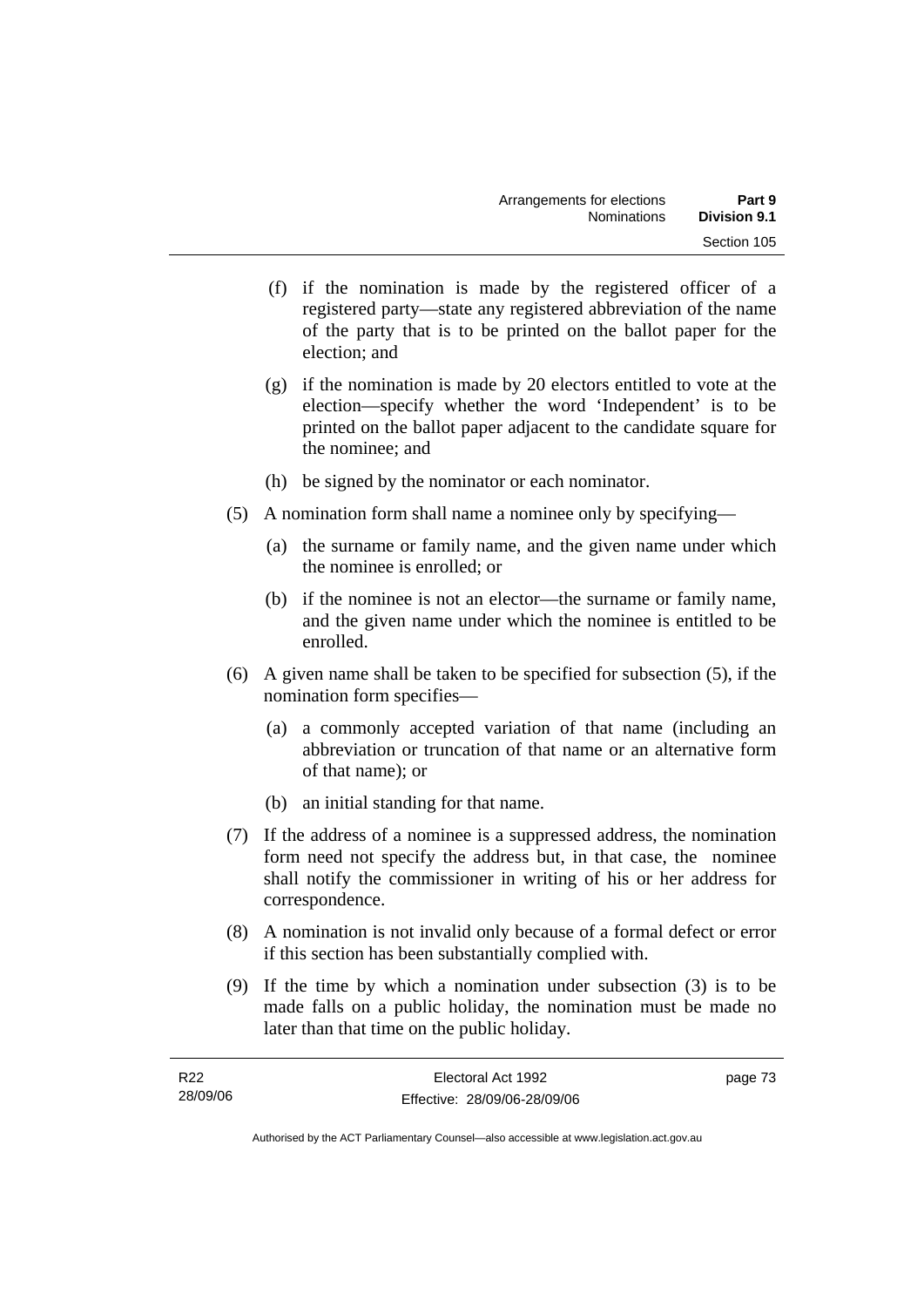| Part 9       | Arrangements for elections |
|--------------|----------------------------|
| Division 9.1 | <b>Nominations</b>         |
| Section 106  |                            |

- (10) Subsection (9) has effect despite the *Legislation Act 2001*, section 151 (4) (Reckoning of time).
- $(11)$  In subsection  $(3)$  (b):

*prescribed amount* means \$250 or any other amount prescribed by the regulations.

#### **106 Multiple nominations invalid**

If, at the hour of nomination in relation to an election—

- (a) a person is nominated more than once to be a candidate for election in a particular electorate; or
- (b) a person is nominated to be a candidate for election in more than 1 electorate;

each such nomination is invalid.

#### **107 Withdrawal etc of consent to nomination**

- (1) A person nominated to be a candidate may withdraw his or her consent to the nomination by giving the commissioner a written notice of withdrawal not later than 24 hours before the hour of nomination.
- (2) The registered officer may cancel a nomination made by the officer by giving the commissioner a written notice of cancellation not later than 24 hours before the hour of nomination.
- (3) On receipt of a notice referred to in subsection (1) or (2), the commissioner shall cancel the nomination and pay the amount of the deposit lodged to the nominee.

### **108 Place and hour of nomination**

- (1) The *place of nomination* in relation to an election is—
	- (a) the office of the commissioner; or

R22 28/09/06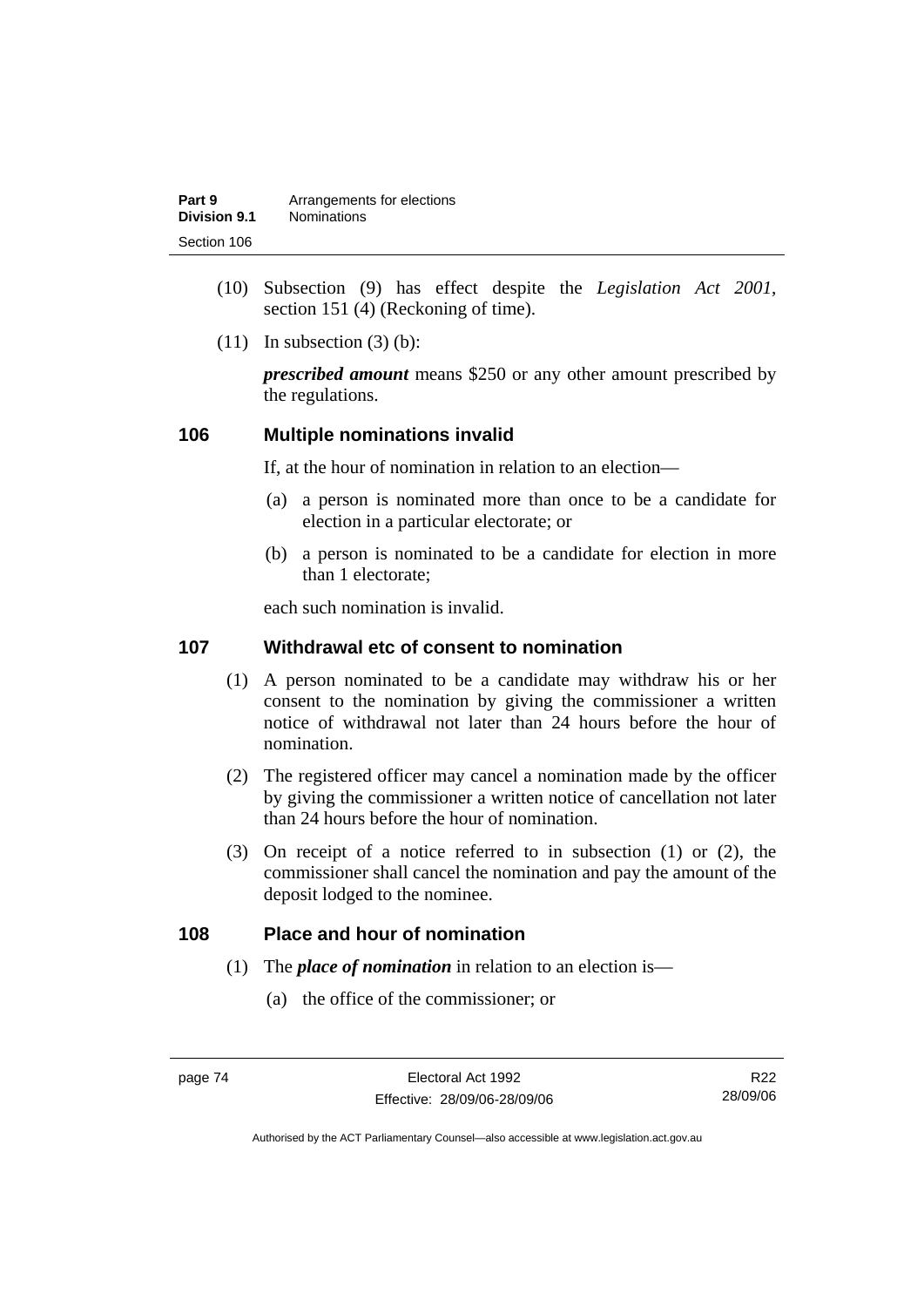- (b) any other place approved, in writing, by the commissioner as a place of nomination.
- (2) An approval is a notifiable instrument.

*Note* A notifiable instrument must be notified under the *Legislation Act 2001*.

- (3) The *hour of nomination* in relation to an election is 12 o'clock noon on the 23rd day before polling day for the election.
- (4) If the hour mentioned in subsection (3) falls on a public holiday, anything that under this Act is to be done by the hour of nomination must be done by that time on the public holiday.
- (5) Subsection (4) has effect despite the *Legislation Act 2001*, section 151 (4) (Reckoning of time).

### **109 Declaration of candidates**

- (1) As soon as practicable after the hour of nomination, the commissioner shall, at the place of nomination, publicly produce all nomination forms and declare each person duly nominated to be a candidate.
- (2) A declaration in relation to a candidate shall specify—
	- (a) the name of the candidate; and
	- (b) the name of any registered party by which the candidate is endorsed.
- (3) As soon as practicable after the declaration, the commissioner—
	- (a) shall, at the office of the commissioner; and
	- (b) may, at any other places the commissioner determines;

arrange for a notice containing particulars relating to each candidate to be displayed.

 (4) A notice shall not specify the address of a candidate if it is a suppressed address.

page 75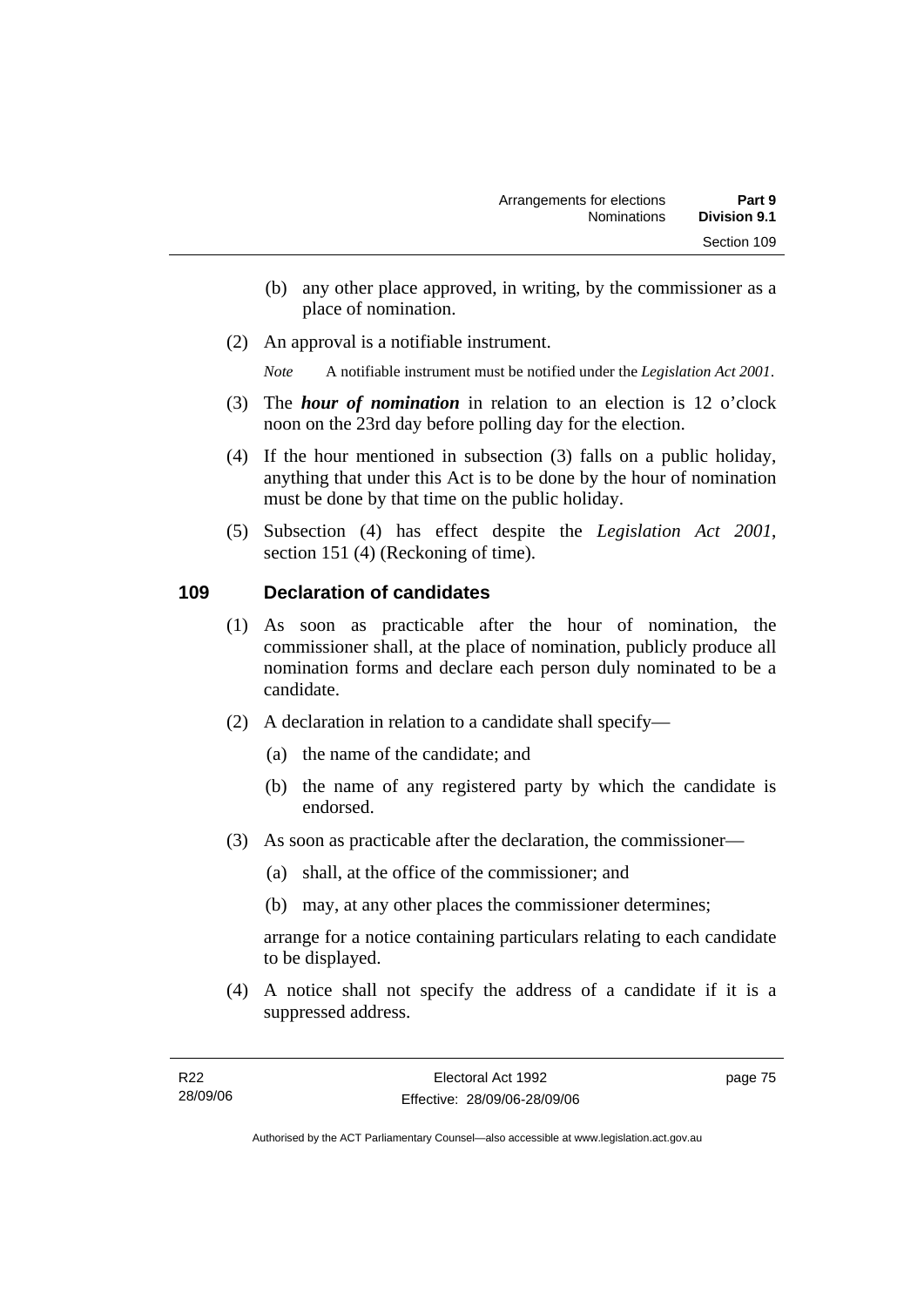| Part 9       | Arrangements for elections |
|--------------|----------------------------|
| Division 9.1 | <b>Nominations</b>         |
| Section 110  |                            |

### **110 Rejection of nominations**

- (1) The commissioner must reject the nomination of a person if the nomination form for the person is not substantially in accordance with section 105 (Candidates to be nominated).
- (2) The commissioner must also reject the nomination of a person if satisfied on reasonable grounds that the name under which the person is nominated—
	- (a) is obscene; or
	- (b) is frivolous; or
	- (c) has been assumed for a political purpose.

#### **Examples for par (c)**

- 1 A name that includes, completely or partly, the name, or an abbreviation of the name, of a political party.
- 2 A name that includes a political message.
- *Note* An example is part of the Act, is not exhaustive and may extend, but does not limit, the meaning of the provision in which it appears (see *Legislation Act 2001*, s 126 and s 132).
- (3) The commissioner must give a person whose nomination is rejected under subsection (1) or (2) written notice of the rejection.

*Note* For how documents may be given, see *Legislation Act 2001*, pt 19.5.

- (4) The notice must set out the reasons for the rejection.
- (5) The commissioner may reject the nomination of a person only under subsection  $(1)$  or  $(2)$ .

#### **111 Need for a poll**

 (1) If the number of candidates for an election is not greater than the number required to be elected, the commissioner shall, in accordance with section 189, declare the candidate or candidates elected.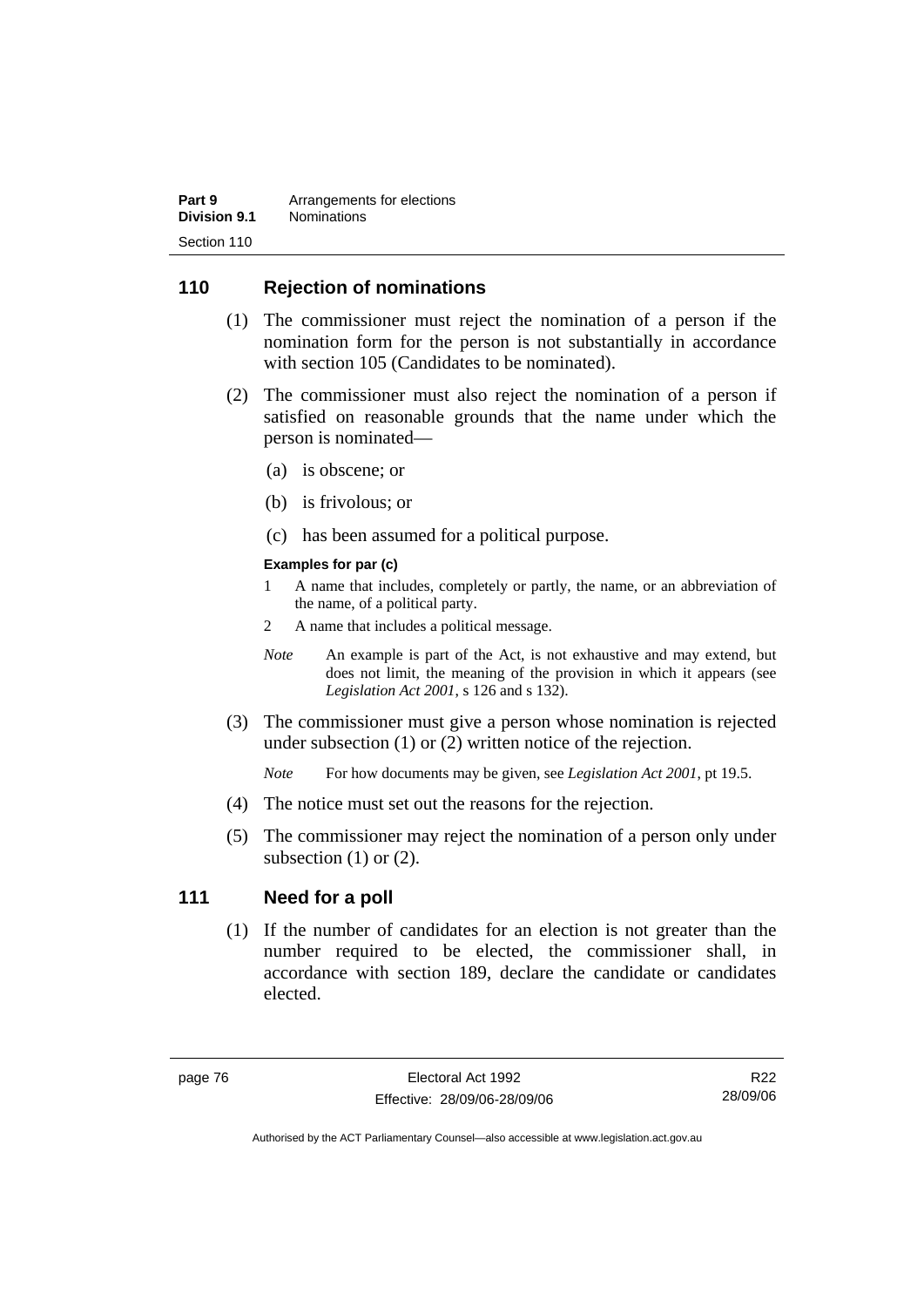(2) If the number of candidates for election is greater than the number required to be elected, a poll shall be held in accordance with this Act.

## **112 Death of candidate before polling day**

If a candidate dies before polling day and the number of candidates remaining is not greater than the number required to be elected, the commissioner shall, in accordance with section 189, declare the remaining candidates elected.

### **113 Deposit—return or forfeiture**

- (1) A deposit paid in relation to the nomination of a candidate shall be returned to the candidate, after the result of an election is declared, if—
	- (a) the candidate is elected; or
	- (b) at the time when the candidate is excluded from a poll under a scrutiny in accordance with schedule 4, his or her total votes equal or exceed 20% of the quota for the election; or
	- (c) the candidate is neither elected nor excluded and his or her total votes, at any stage of the counting, equal or exceed 20% of the quota for the election.
- $(2)$  If—
	- (a) a nominee dies before the candidates are declared for an election; or
	- (b) a candidate dies before polling day;

the commissioner shall pay the amount of the deposit lodged to the deceased's personal representative.

 (3) Subject to subsections (1) and (2), a deposit made in relation to the nomination of a candidate shall be forfeited to the Territory when the result of an election is declared.

page 77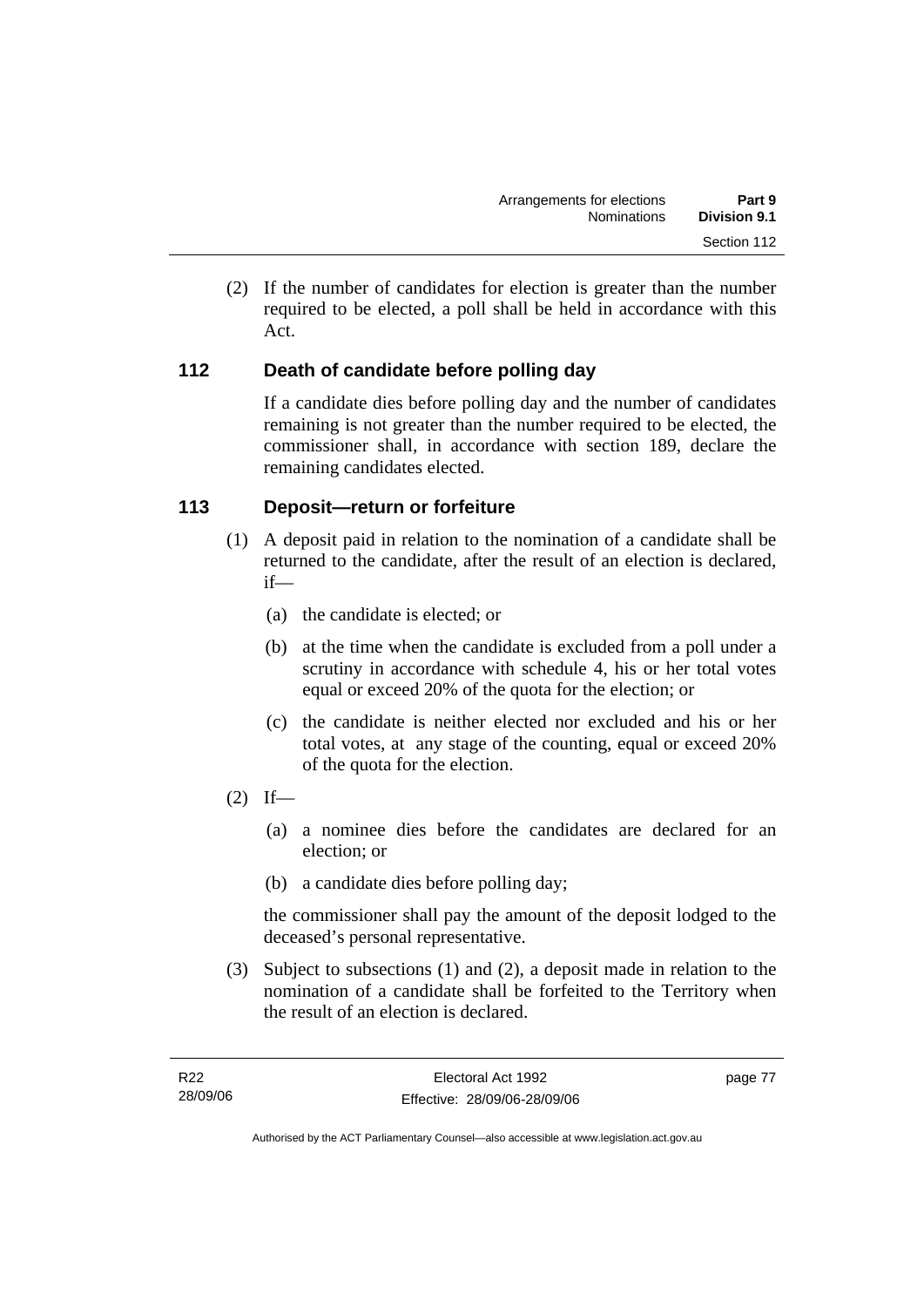**Part 9 Arrangements for elections Division 9.2** Ballot papers Section 114

# **Division 9.2 Ballot papers**

### **114 Ballot papers**

- (1) Subject to this division, the ballot papers to be used in an election shall be in accordance with the form in schedule 1.
- (2) The commissioner may determine the colour of the paper on which ballot papers for each electorate are to be printed.
- (3) A ballot paper must bear an official mark in the form approved under section 340A (Approved forms).
- (4) The ballot paper may be in electronic form.
- (5) The commissioner may approve changes to the electronic form of the ballot paper that are necessary to facilitate the display of the electronic form.

#### **Example**

The electronic form of a ballot paper may display columns of candidates using 2 rows.

- *Note* An example is part of the Act, is not exhaustive and may extend, but does not limit, the meaning of the provision in which it appears (see *Legislation Act 2001*, s 126 and s 132).
- (6) An approval under subsection (3) is a notifiable instrument.

*Note* A notifiable instrument must be notified under the *Legislation Act 2001*.

- (7) The regulations may—
	- (a) specify the headings or directions to be contained on ballot papers to be used for declaration voting; and
	- (b) provide for—
		- (i) the form of a ballot paper to be altered as specified in the regulations; or
		- (ii) a form set out in the regulations to be used in place of the form of a ballot paper.

R22 28/09/06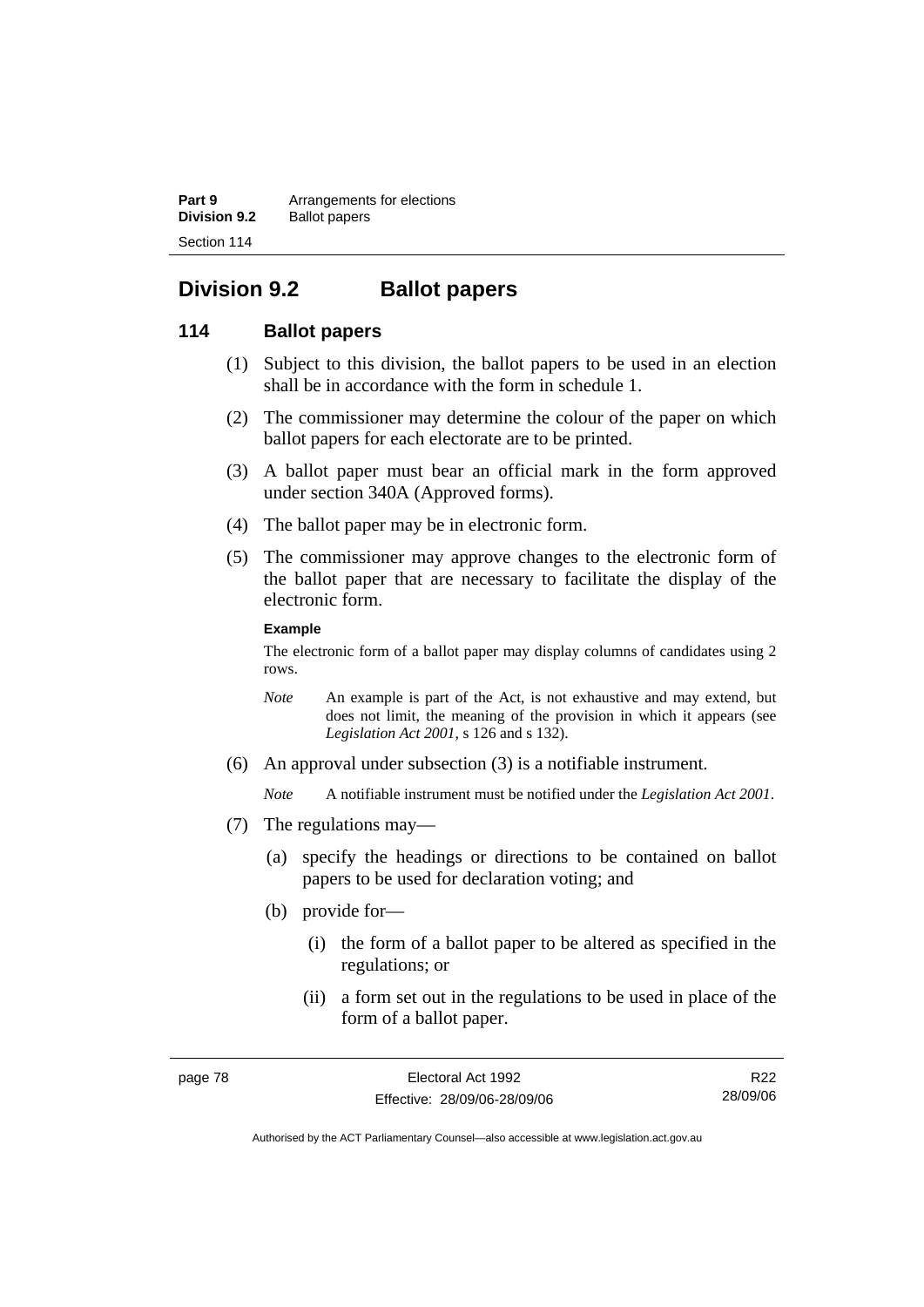### **115 Grouping of candidates' names**

- (1) If the registered officer of a registered party nominates 2 or more candidates for an election, their names shall be grouped in a separate column on the ballot papers for the relevant electorate.
- (2) If 2 or more non-party candidates request that their names be grouped on the ballot papers for an election, their names shall be grouped in a separate column on the ballot papers for the relevant electorate.
- (3) A request referred to in subsection (2) shall be—
	- (a) in writing signed by each of the candidates to be included in the group; and
	- (b) given to the commissioner before the hour of nomination.

### **116 Printing of ballot papers**

- (1) Subject to subsections (2) to (7), on each ballot paper for an election—
	- (a) the names of the candidates in a group of candidates shall be printed in a single column; and
	- (b) if there are 2 or more groups of candidates—separate columns of the names of the candidates in each group shall be printed from left to right in an order determined by the commissioner by lot; and
	- (c) a distinguishing letter shall be printed above the column of names of the candidates in a particular group, the letter being—
		- (i) if there is only 1 group— 'A'; or
		- (ii) if there are 2 or more groups—the appropriate letter in a consecutive, alphabetical order beginning with 'A' corresponding to the order in which the columns of names

page 79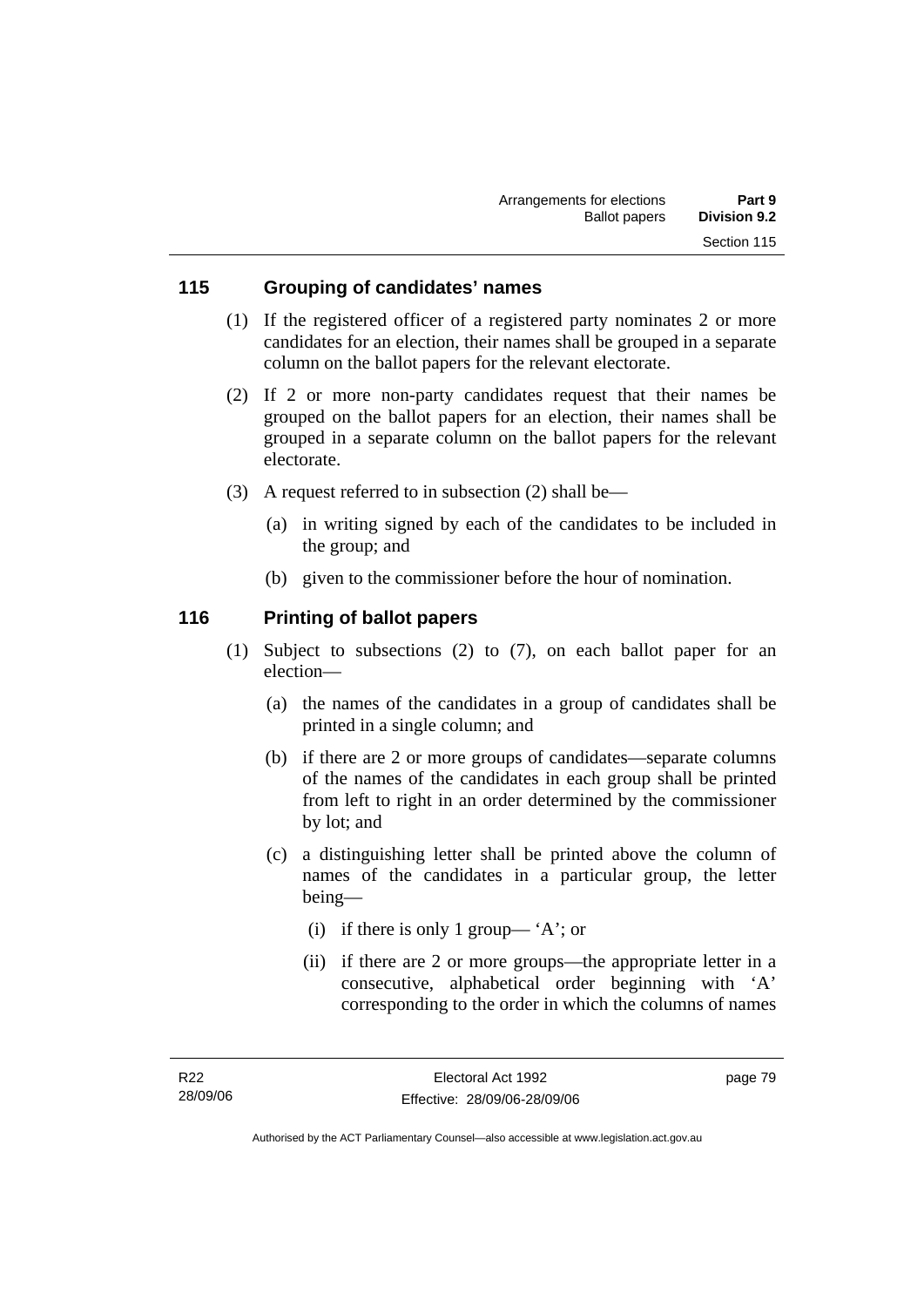| Part 9              | Arrangements for elections |
|---------------------|----------------------------|
| <b>Division 9.2</b> | <b>Ballot papers</b>       |
| Section 116         |                            |

in each group are printed from left to right on the ballot paper; and

- (d) if there are grouped and ungrouped candidates—the names of all ungrouped candidates shall, subject to subsection (6), be printed in a single column to the right of the last column of names of grouped candidates; and
- (e) if there are no groups of candidates—the names of all candidates shall be printed in a single column; and
- (f) the names of candidates in the columns shall be printed in an order determined in accordance with schedule 2; and
- (g) the name of each candidate shall be printed once only; and
- (h) a square (a *candidate square*) shall be printed adjacent to the name of each candidate.
- *Note Group*, in relation to candidates in an election, is defined in the dictionary.
- (2) A ballot paper must not contain more than the relevant number of candidate's names in a column.
- (3) If there are more than the relevant number of candidates in a group—
	- (a) their names shall, so far as practicable, be printed in 2 or more adjacent columns of equal length; and
	- (b) the names to be printed in each column shall be determined by the commissioner by lot.
- (4) If the names of the candidates in a particular group are printed in 2 or more adjacent columns, the distinguishing letter referred to in subsection (1) (c) shall be printed once only above those columns.
- (5) If there are no grouped candidates and there are more than the relevant number of ungrouped candidates—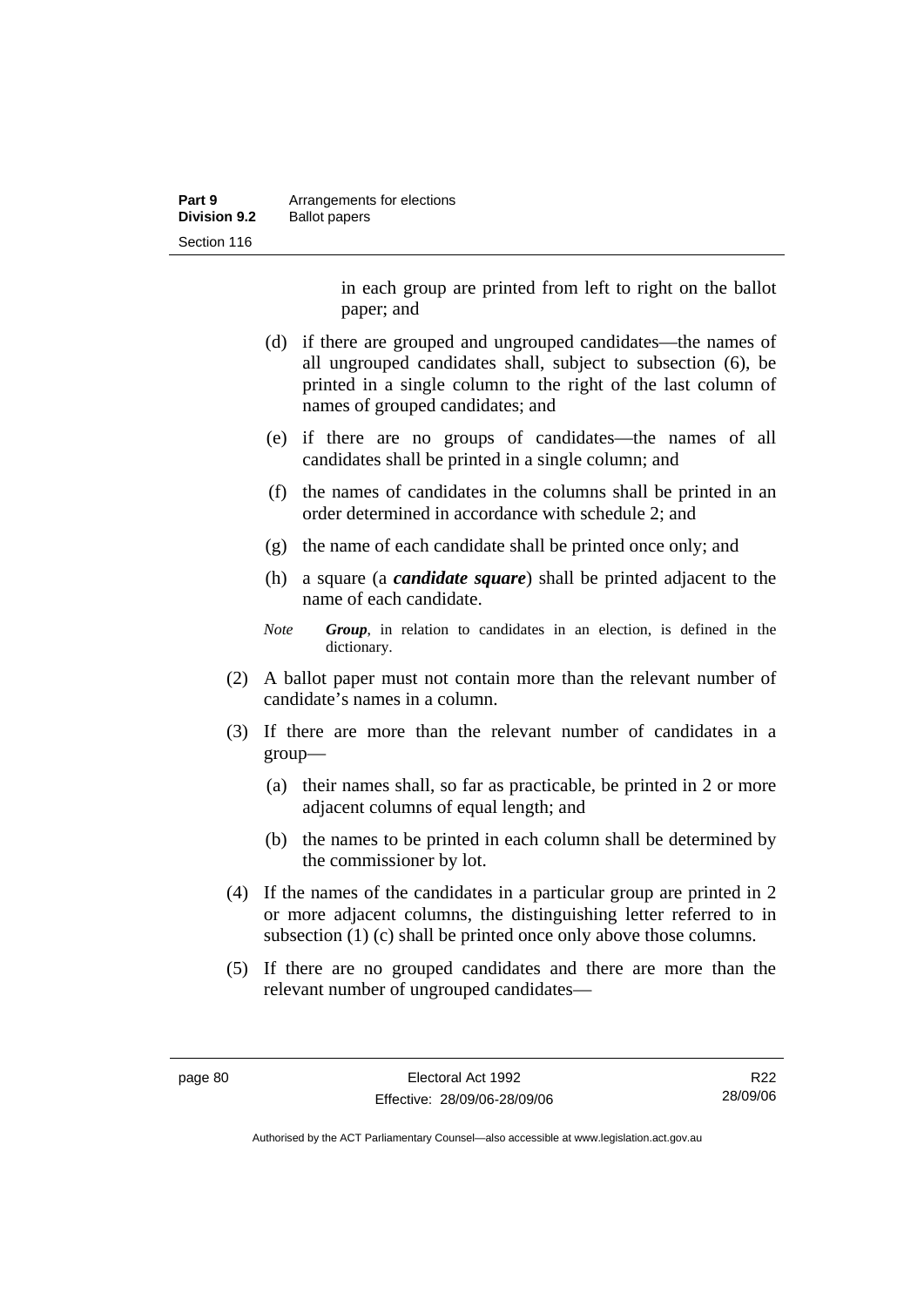- (a) their names shall, so far as practicable, be printed in 2 or more adjacent columns of equal length; and
- (b) the names to be printed in each column shall be determined by the commissioner by lot.
- (6) If a single column of the names of ungrouped candidates would be longer than the longest column of names of grouped candidates—
	- (a) the names of the ungrouped candidates shall be printed in 2 or more columns none of which is longer than the longest column of names of grouped candidates; and
	- (b) the names of the ungrouped candidates to be included in each column shall be determined by the commissioner by lot.
- (7) If similarity in the names of 2 or more candidates is likely to cause confusion, their names may be arranged on the ballot papers with such description or addition as will distinguish each from the other.
- (8) In this section:

### *relevant number* means—

- (a) for a 5 member electorate—5; or
- (b) for a 7 member electorate—7.

### **117 Names on ballot papers**

(1) In this section:

*party name*, for a registered party, means—

- (a) the name under which the party is registered; or
- (b) if a registered abbreviation of the name of the party is stated in the nomination form of each party candidate—that abbreviation.
- (2) On the ballot papers for an election—

page 81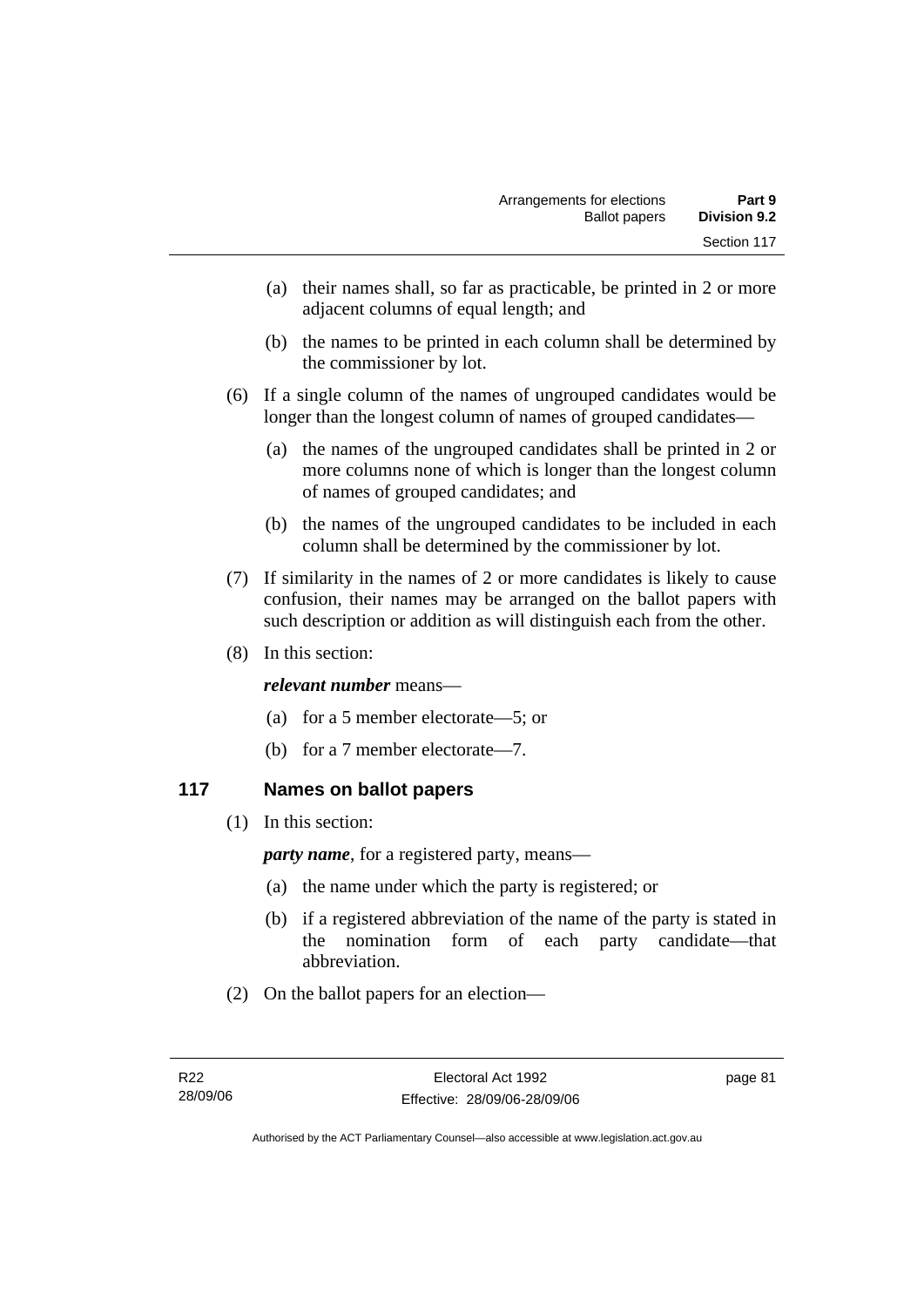| Part 9              | Arrangements for elections                           |
|---------------------|------------------------------------------------------|
| <b>Division 9.3</b> | Electronic voting devices and vote counting programs |
| Section 118         |                                                      |

- (a) the party name of the registered party by which a group of party candidates is endorsed must be printed at the top of the column of their names; and
- (b) the party name of the registered party by which an ungrouped party candidate is endorsed must be printed next to the candidate square for the candidate; and
- (c) the word 'independent' must be printed next to the candidate square for a candidate (other than a party candidate) if the nomination form so specified.

### **118 Draw for positions on ballot papers**

The commissioner shall make the determinations required by section 116 in public at the place of nomination, as soon as practicable after the candidates have been declared.

## **Division 9.3 Electronic voting devices and vote counting programs**

### **118A Approval of computer program for electronic voting and vote counting**

- (1) The commissioner may approve a computer program to allow electronic voting and perform steps in the scrutiny of votes in an election.
- (2) The commissioner may only approve a program if—
	- (a) the proper use of the program would give the same result in the scrutiny of votes in an election as would be obtained if the scrutiny were conducted without computer assistance; and
	- (b) the program will allow an elector to show consecutive preferences starting at '1'; and
	- (c) the program gives an elector an opportunity to correct any mistakes before processing the elector's vote; and

R22 28/09/06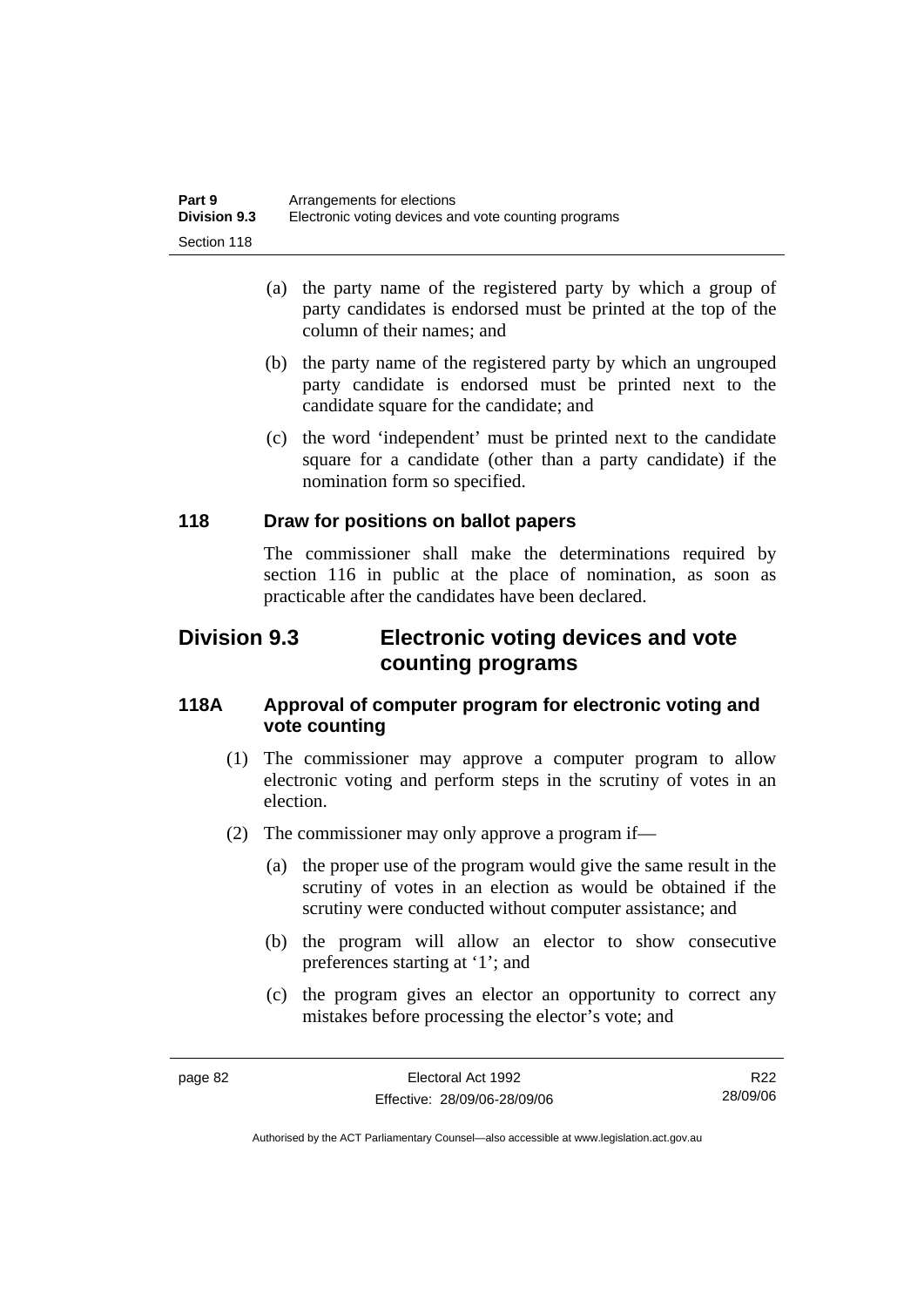- (d) the program will allow an elector to make an informal vote showing no preferences for any candidate; and
- (e) the program will not allow a person to find out how a particular elector cast his or her vote; and
- (f) the program is designed to pause while the commissioner makes a determination by lot required by schedule 4; and
- (g) the program can produce indicative distributions of preferences at any time after the close of the poll and before the declaration of the poll.
- (3) An approval under subsection (1) is a notifiable instrument.

*Note* A notifiable instrument must be notified under the *Legislation Act 2001*.

- (4) The commissioner must determine processes that must be followed in relation to the use of an approved computer program in the scrutiny of votes in an election.
- (5) Without limiting subsection (4), the commissioner may approve a process—
	- (a) for entering preferences shown on paper ballots into the approved computer program; and
	- (b) for counting preferences using the program to work out—
		- (i) the number of unrejected ballot papers on which a first preference is recorded for each candidate; and
		- (ii) the number of informal ballot papers for each electorate.

### **118B Security of electronic voting devices and related material**

 (1) The commissioner must take steps to ensure that electronic devices and computer programs used or intended to be used for or in connection with electronic voting are kept secure from interference at all times.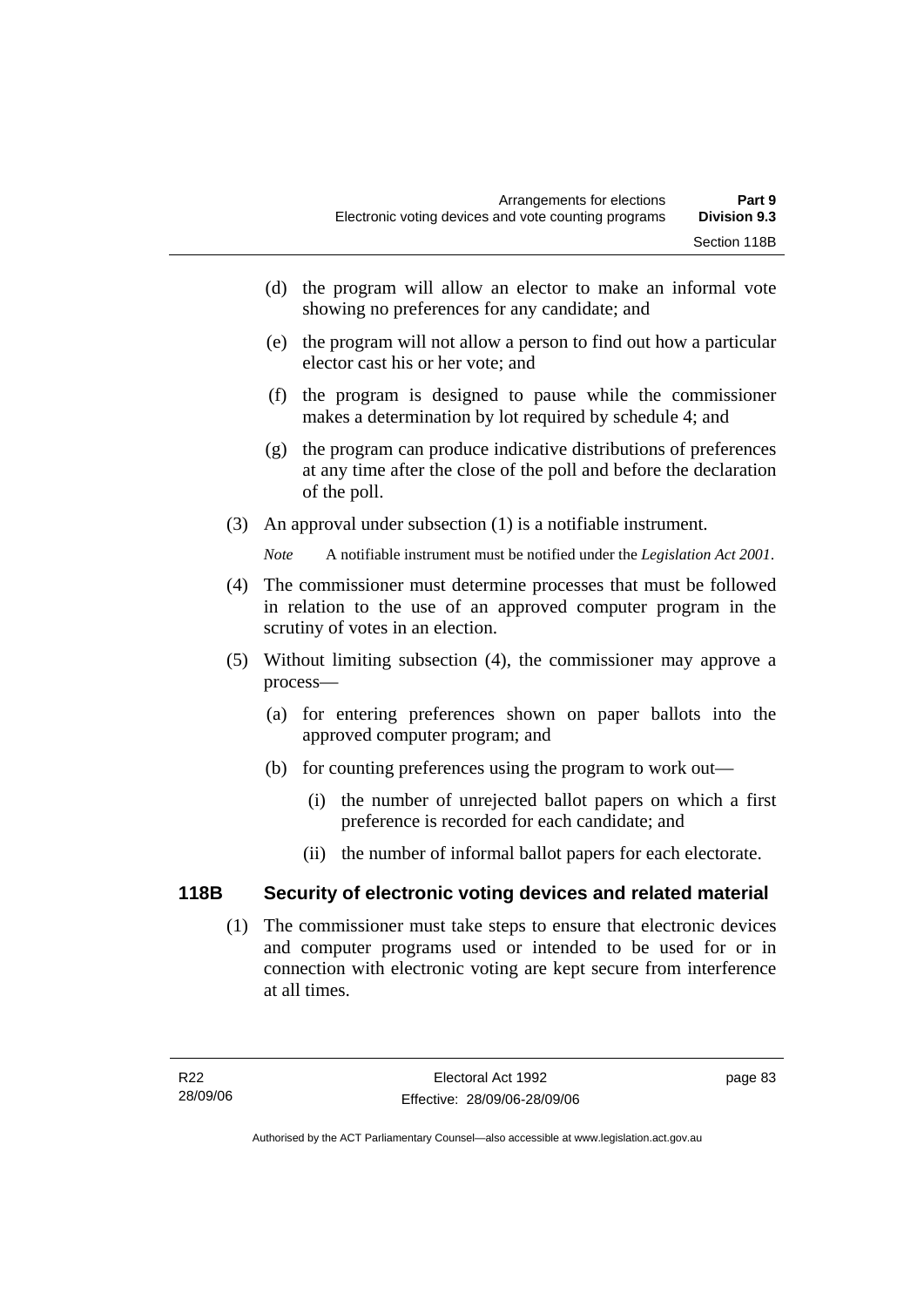| Part 9              | Arrangements for elections |
|---------------------|----------------------------|
| <b>Division 9.4</b> | Miscellaneous              |
| Section 119         |                            |

- (2) The commissioner must keep backup copies of electronic data produced at a polling place or scrutiny centre until whichever of the following happens last:
	- (a) the beginning of the pre-election period for the next election;
	- (b) the documents are no longer required by the commissioner, another member of the electoral commission or a member of the staff of the commission for exercising a function under this Act.

# **Division 9.4 Miscellaneous**

### **119 Polling places and scrutiny centres**

- (1) The commissioner may, in writing—
	- (a) appoint a specified place to be a polling place on polling day for an election; and
	- (b) appoint a specified place to be a scrutiny centre during the election period for the purpose of the scrutiny at an election.
- (2) An appointment is a notifiable instrument.

*Note* A notifiable instrument must be notified under the *Legislation Act 2001*.

- (3) During a pre-election period, the commissioner—
	- (a) must publish in a newspaper; and
	- (b) may publish by any other means the commissioner determines;

a notice setting out particulars of each polling place for the election.

### **120 Administrative arrangements**

 (1) The commissioner shall make appropriate administrative arrangements for the conduct of each election and, in particular, shall ensure that each polling place is properly equipped with—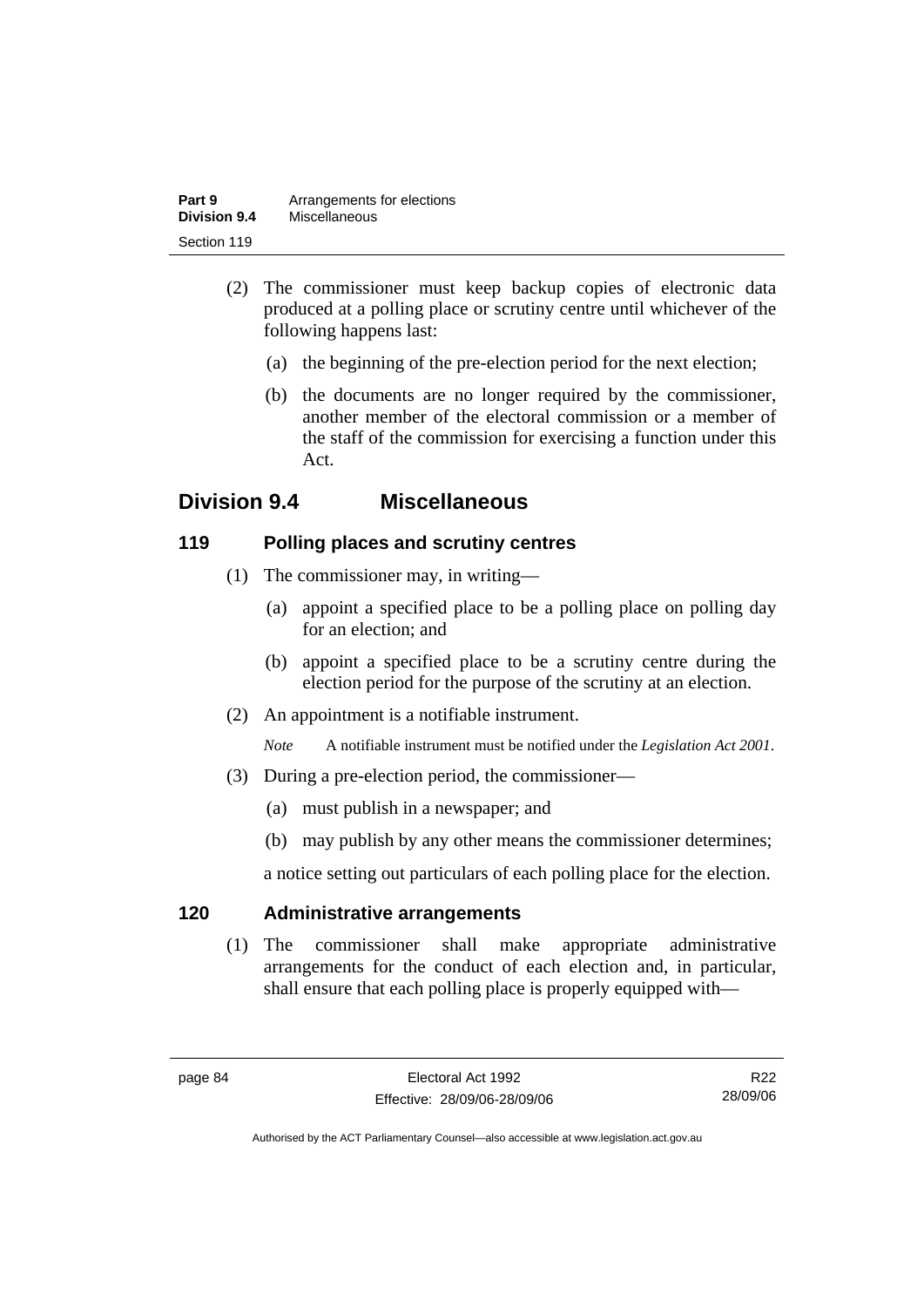- (a) separate voting compartments constructed so as to screen voters from observation while marking ballot papers; and
- (b) ballot boxes capable of being securely fastened; and
- (c) ballot papers and other documents and stationery.
- (2) The commissioner may make arrangements at a polling place for electors to vote using an electronic ballot paper (*electronic voting*).
- (3) For subsection (2), the commissioner may approve electronic devices for use by electors for electronic voting at a polling place.
- (4) An approval under subsection (3) is a notifiable instrument.

*Note* A notifiable instrument must be notified under the *Legislation Act 2001*.

### **121 Certified lists of electors**

- (1) As soon as practicable after the roll for an electorate closes, the commissioner shall—
	- (a) prepare a certified list of the electors; and
	- (b) give a copy to the OIC for each polling place; and
	- (c) on request by a candidate for the electorate—give a copy to the candidate.
- (2) For this Act, the certified list of electors, in relation to an election in an electorate, is an extract from the roll for the electorate, certified by the commissioner, in relation to each person enrolled who will be at least 18 years of age on polling day.

### **121A Use of information from certified lists**

(1) In this section:

#### *approved purpose* means—

- (a) a purpose connected with an election; or
- (b) monitoring the accuracy of information on the roll.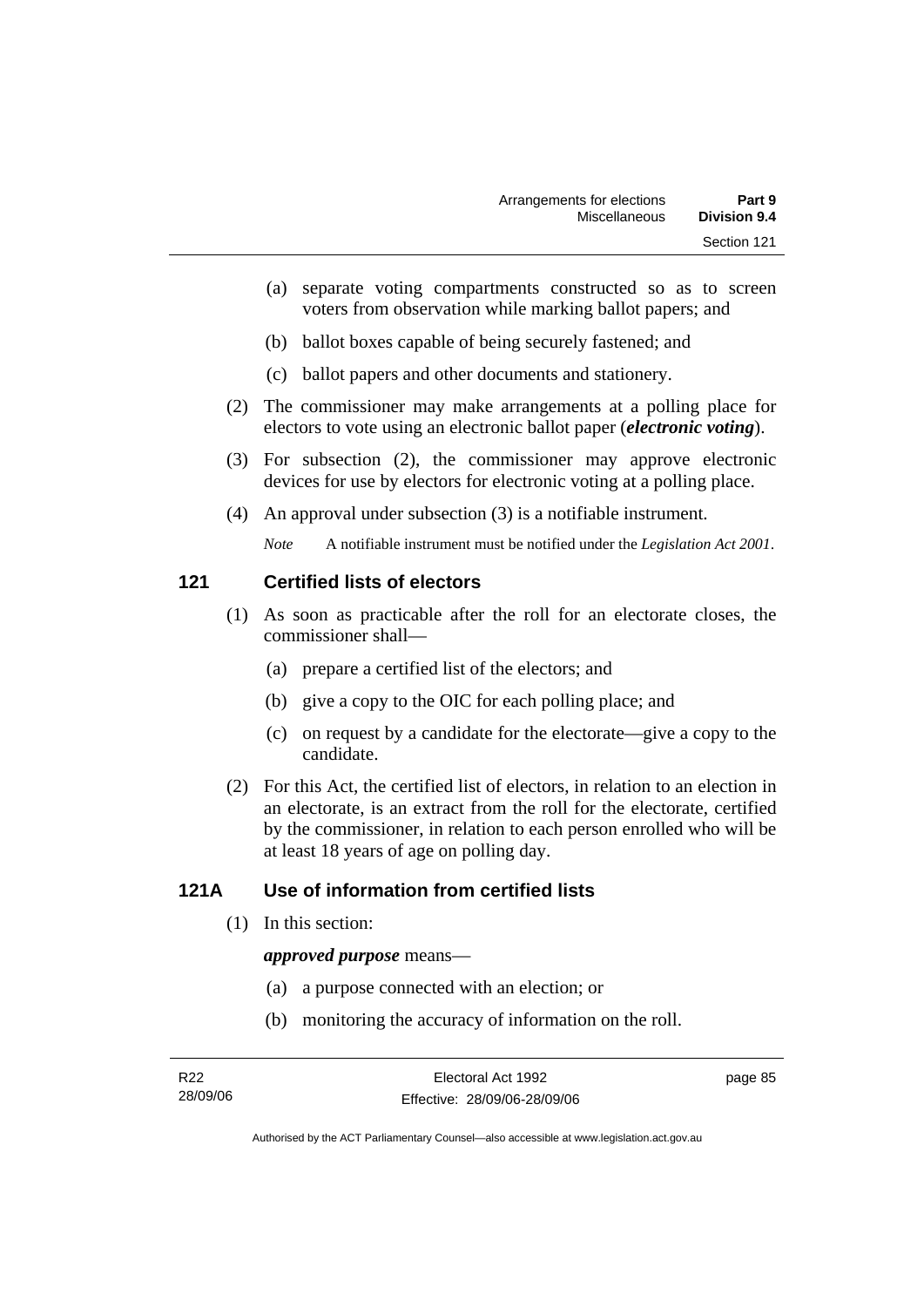| Part 9       | Arrangements for elections |
|--------------|----------------------------|
| Division 9.4 | Miscellaneous              |
| Section 122  |                            |

*protected information*, in relation to a person, means information that the person knows, or has reasonable grounds for believing, was obtained from a copy of a certified list of electors given to the person or someone else under section 121 (1) (Certified list of electors).

- (2) A person must not, without reasonable excuse, use protected information for—
	- (a) a commercial purpose; or
	- (b) any other purpose, other than an approved purpose.

Maximum penalty: 50 penalty units, imprisonment for 6 months or both.

 (3) A person must not, without reasonable excuse, directly or indirectly divulge or communicate protected information to someone else for a purpose other than an approved purpose.

Maximum penalty: 50 penalty units, imprisonment for 6 months or both.

### **122 Scrutineers—appointment**

- (1) A candidate for election may appoint a scrutineer to represent the candidate during the polling for the election, or during the scrutiny for an election, or both.
- (2) An appointment shall be made by giving to the commissioner—
	- (a) written notice, signed by the candidate, specifying the name and address of the scrutineer; and
	- (b) an undertaking signed by the scrutineer.
	- *Note* If a form is approved under s 340A (Approved forms) for an undertaking, the form must be used.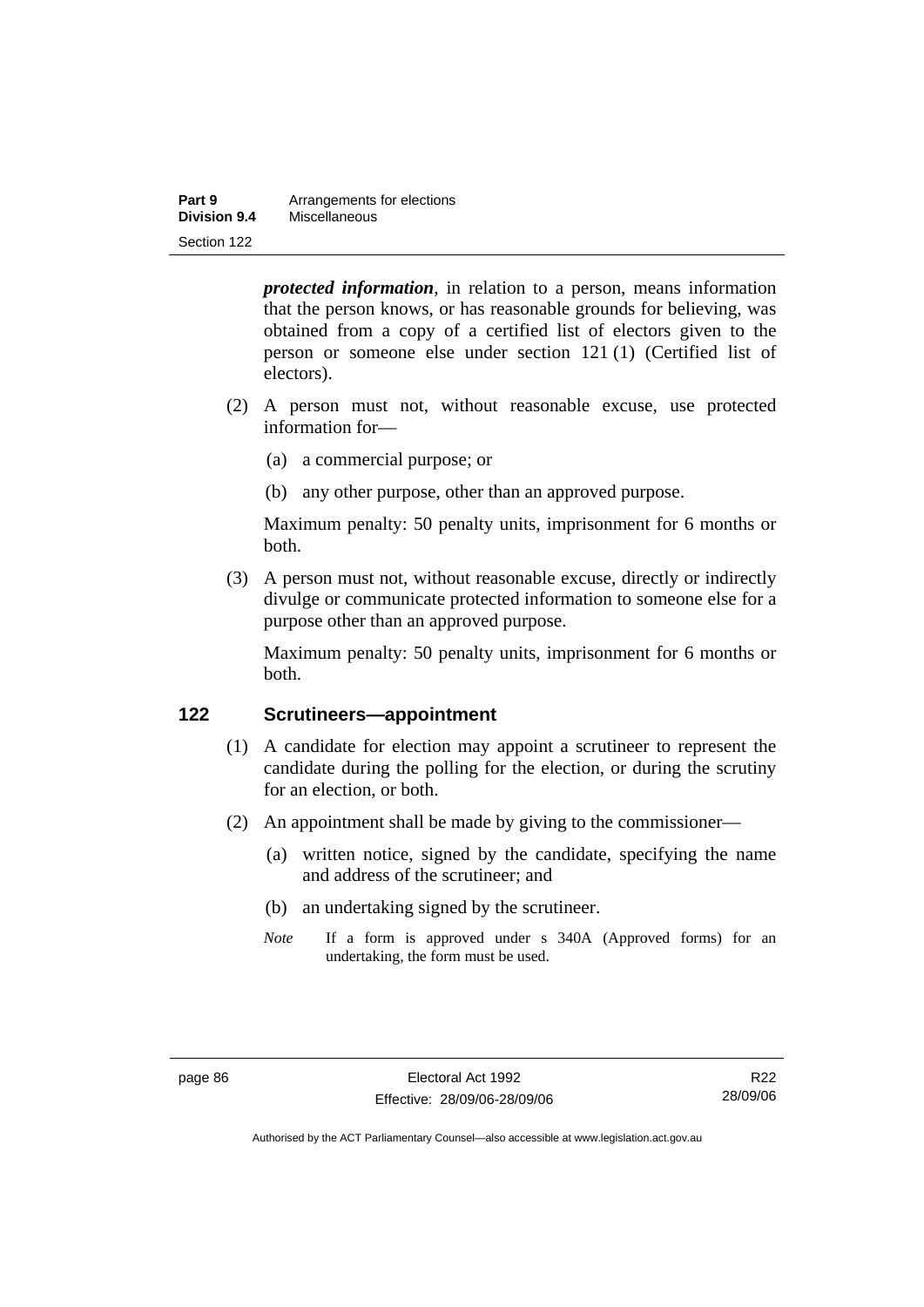### **123 Scrutineers—conduct**

- (1) Subject to subsection (2), a scrutineer representing a candidate during the polling for an election is entitled to be present in a polling place, and to enter or leave a polling place, when voters are allowed to vote at that place.
- (2) At any time while voters are allowed to vote at a particular polling place, the number of scrutineers representing a particular candidate who are present at that place shall not exceed the number of officers responsible for issuing ballot papers at that place.
- (3) Subject to subsection (4), a scrutineer representing a candidate during the scrutiny for an election is entitled to be present in a scrutiny centre, and to enter or leave a scrutiny centre, during the conduct of the scrutiny at the centre.
- (4) At any time during the conduct of the scrutiny at a particular scrutiny centre, the number of scrutineers representing a particular candidate who are present at the centre shall not exceed the number of officers at the centre.
- (5) A scrutineer at a polling place or scrutiny centre shall wear a badge, supplied by the commissioner, that identifies the person as a scrutineer.
- (6) A scrutineer shall not, without reasonable excuse, communicate with any person in a polling place except so far as is necessary in the exercise of the scrutineer's functions.

Maximum penalty: 10 penalty units.

 (7) A scrutineer shall not, without reasonable excuse, interfere with or attempt to influence an elector at a polling place.

Maximum penalty: 50 penalty units.

 (8) For section 320 (4) (b), a scrutineer who contravenes this section is no longer entitled to be on the premises.

page 87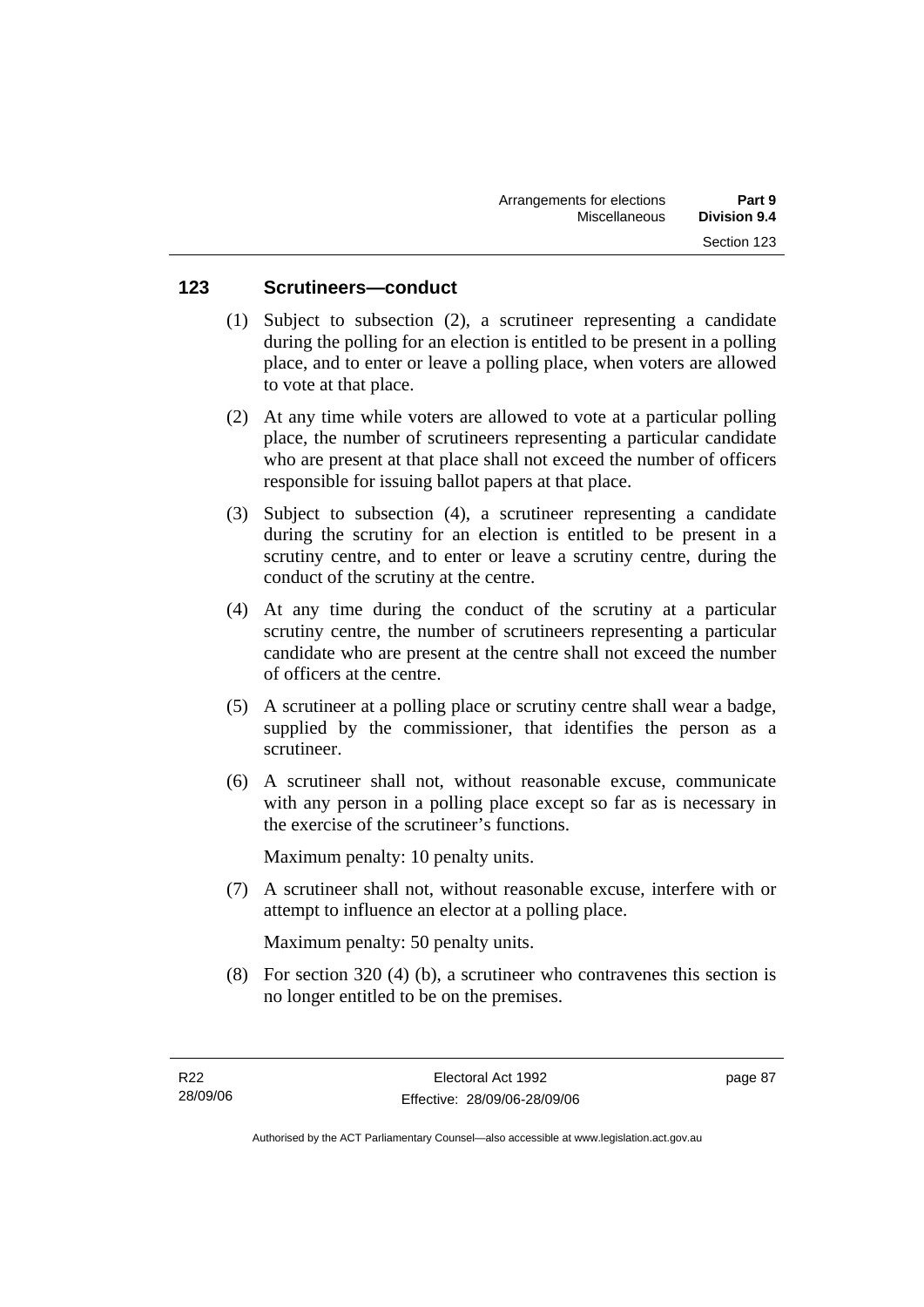| Part 9       | Arrangements for elections |
|--------------|----------------------------|
| Division 9.4 | Miscellaneous              |
| Section 124  |                            |

### **124 Participation by candidates in conduct of election**

A candidate shall not take any part in the conduct of an election.

### **125 Determining matters by lot**

- (1) If the commissioner is required by this Act to determine a matter by lot, the matter shall be so determined in a way approved by the electoral commission in writing.
- (2) An approval is a disallowable instrument.
	- *Note* A disallowable instrument must be notified, and presented to the Legislative Assembly, under the *Legislation Act 2001*.

#### **126 Supplementary elections**

If, in relation to an election—

- (a) there are no candidates; or
- (b) the number of candidates declared elected under section 111 or 112 is less than the number of vacancies;

a supplementary election shall be held, as necessary, in accordance with section 101.

page 88 Electoral Act 1992 Effective: 28/09/06-28/09/06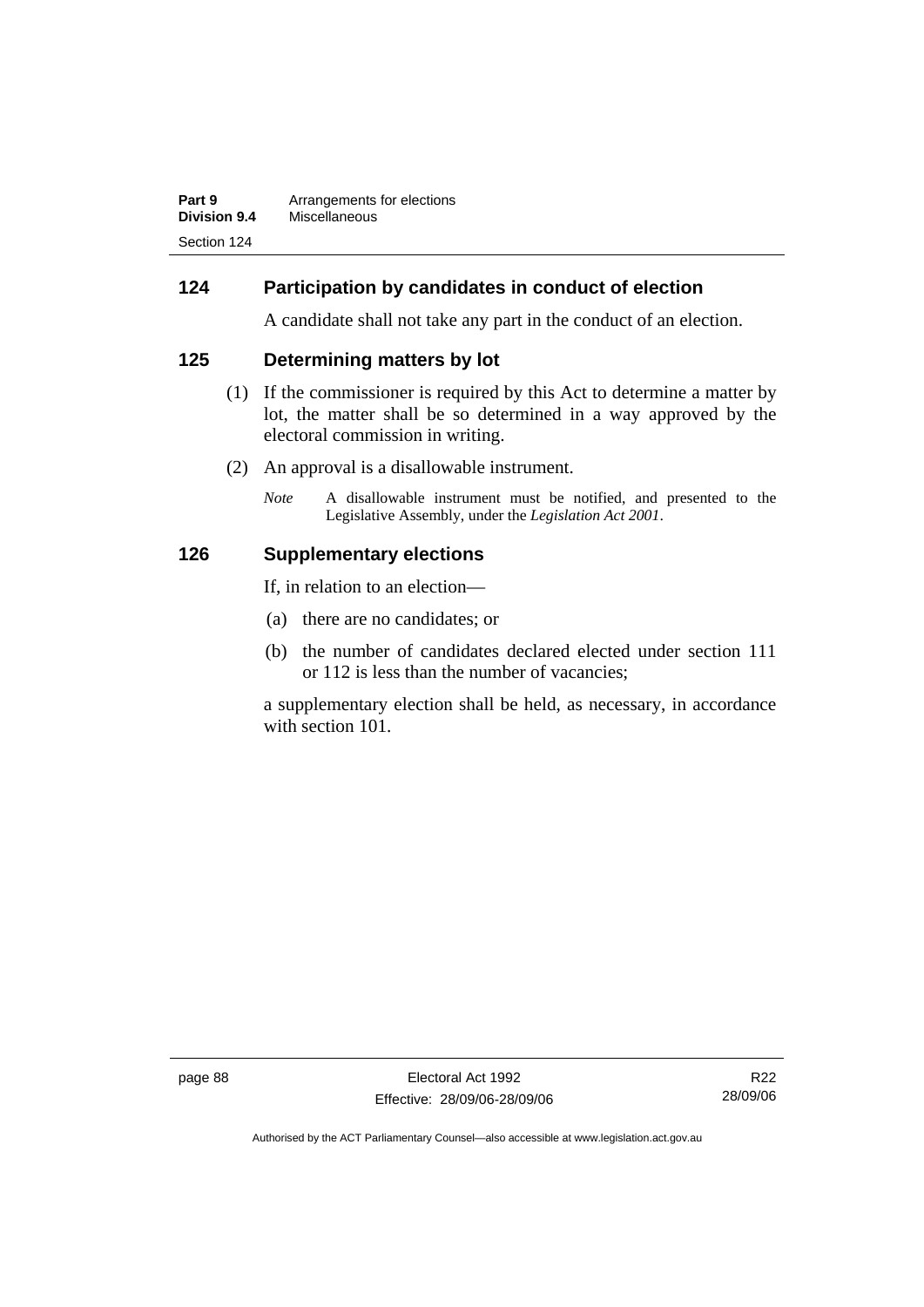Section 127

# **Part 10 Voting**

# **Division 10.1 General**

## **127 Meaning of** *authorised witness*

In this part:

### *authorised witness* means—

- (a) in Australia or an external Territory—an officer, an elector or a person who is enrolled on any roll kept under the Commonwealth Electoral Act; or
- (b) in any other place—a person who is at least 18 years old;

but does not include a candidate at an election.

### **128 Entitlement to vote**

- (1) Subject to subsection (2), an elector enrolled for an electorate is entitled to vote at an election for the electorate.
- (2) A person who is enrolled is not entitled to vote at an election unless he or she will be at least 18 years old on the day the poll for the election is required to be held.
- (3) The inclusion of the name of a person on a certified list of electors for an election is conclusive evidence of the person's right to vote at the election.
- (4) The omission of the name of a person from a roll because of official error does not disqualify the person from voting.
- (5) In a roll or a certified list of electors, an omission of a given name, or an error in a name, does not disqualify an elector from voting.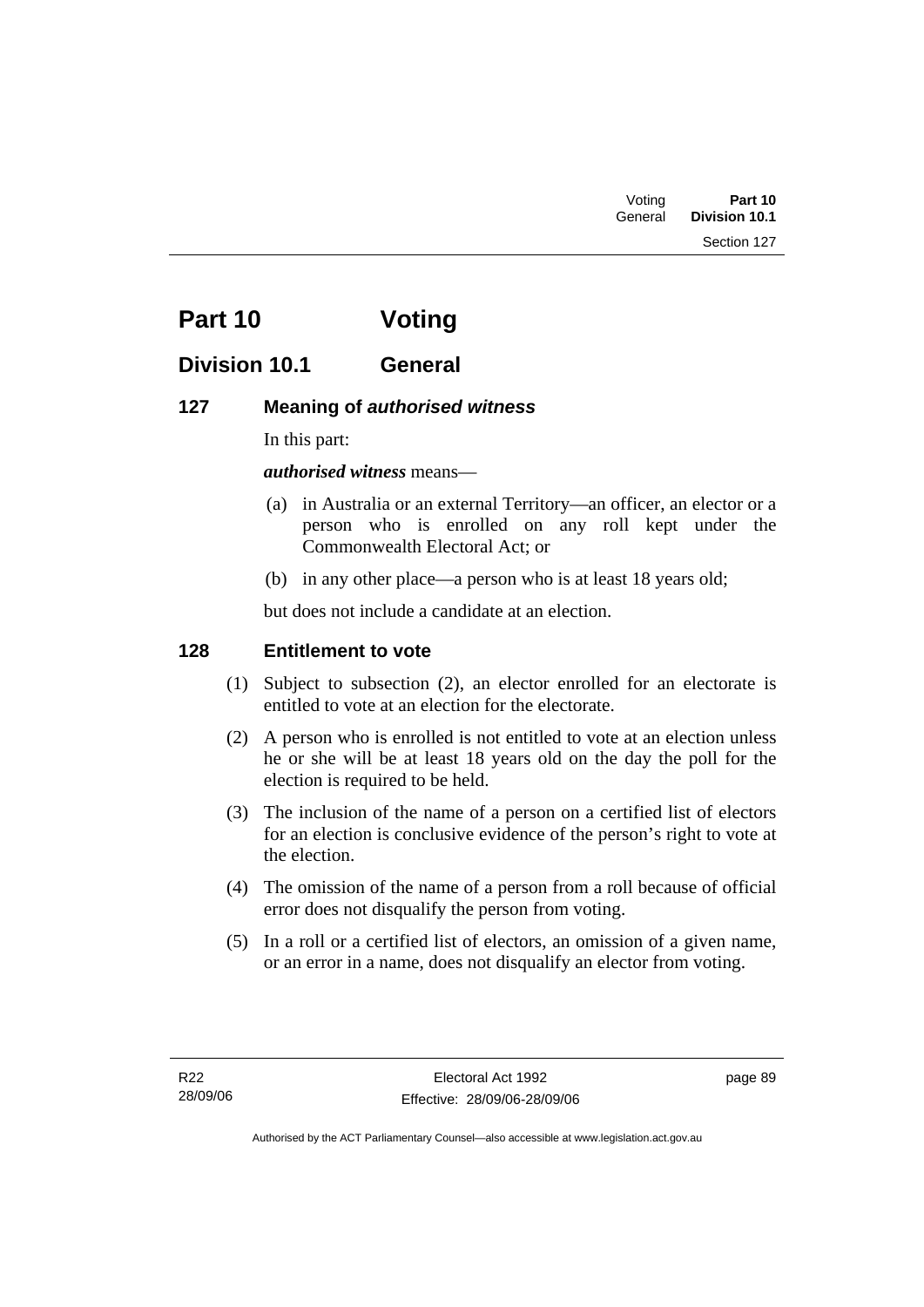(6) An elector whose surname has changed is not disqualified from voting under a former name entered for the person on a roll or certified list of electors.

### **129 Compulsory voting**

 (1) An elector who is entitled to vote at an election shall not, without a valid and sufficient reason, fail to vote at the election.

Maximum penalty: 0.5 penalty units.

- (2) Subsection (1) does not apply to—
	- (a) an eligible overseas elector; or
	- (b) an Antarctic elector; or
	- (c) an elector who is serving a sentence of imprisonment outside the ACT; or
	- (d) an elector who is enrolled because of his or her enrolment on the Commonwealth roll as an itinerant elector.
- (3) Without limiting subsection (1), an elector shall be taken to have a valid and sufficient reason for failing to vote at an election if the elector believes it to be part of his or her religious duty to abstain from voting.

### **130 Multiple votes prohibited**

An elector shall not vote—

(a) more than once at the same election for an electorate; or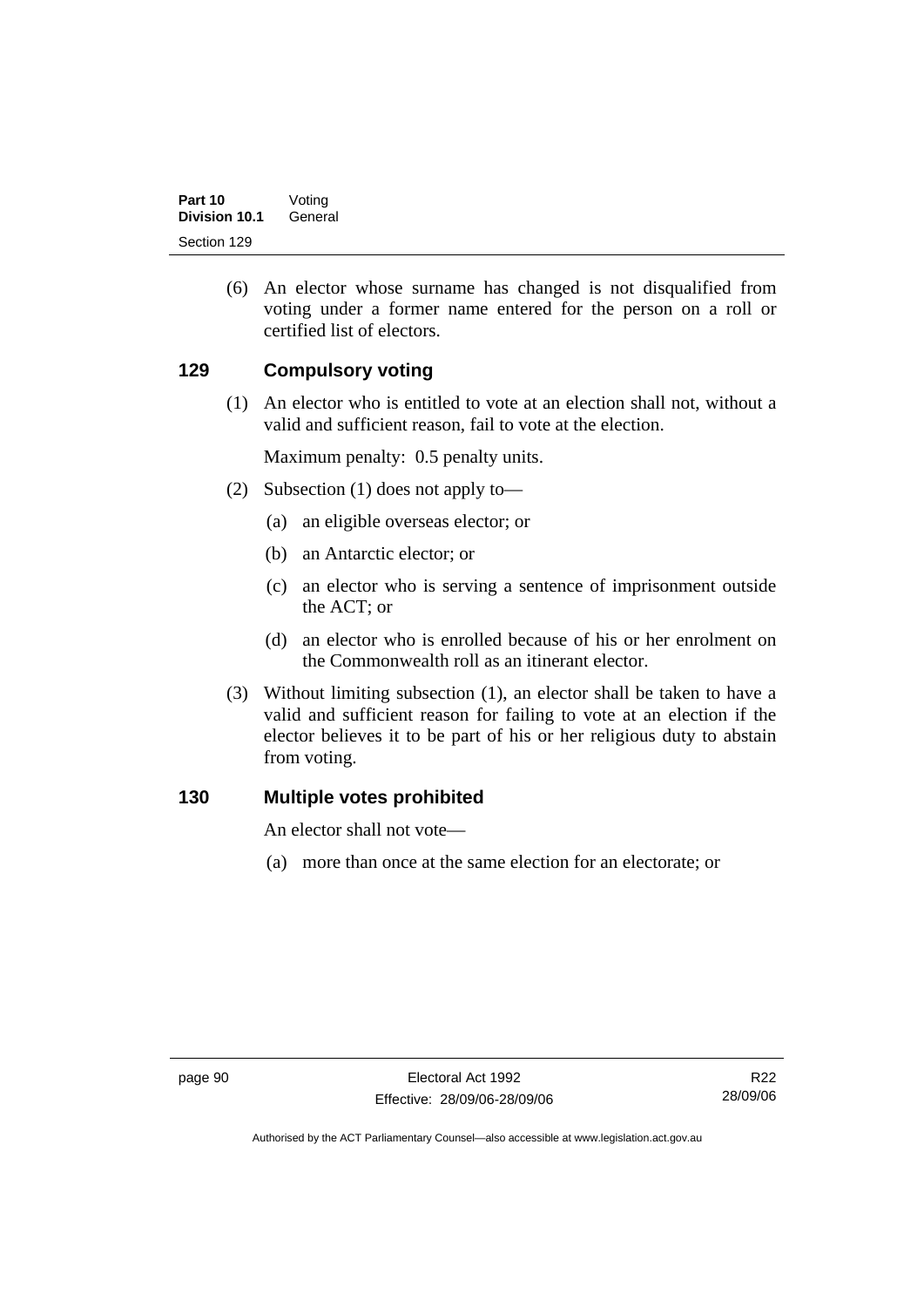(b) at 2 or more elections for electorates the polls for which are required to be held on the same day.

Maximum penalty: 50 penalty units, imprisonment for 6 months or both.

# **131 Procedures for voting**

- (1) At an election, an elector may—
	- (a) cast a vote in accordance with division 10.2, 10.3 or 10.4; or
	- (b) if the elector is a patient in a hospital or special hospital, or detained at a correctional centre—cast an ordinary vote or a declaration vote in accordance with division 10.5.
- (2) An elector who is entitled to vote at an election may cast a vote on polling day at any polling place in the ACT, whether or not the polling place is in the electorate for which the elector is enrolled.
- (3) If there is electronic voting at a polling place, an elector may vote using a paper ballot paper or electronic voting.
- (4) To remove any doubt, subsection (2) does not give an elector detained in lawful custody any right to leave, or be released from, the place of custody to cast a vote.

# **132 Manner of recording vote**

- (1) An elector shall record his or her vote on a ballot paper by marking the ballot paper in accordance with subsection (2).
- (2) The elector—
	- (a) shall place consecutive whole numbers starting at '1' in the number of candidate squares equal to the number of candidates to be elected so as to indicate preferences; and
	- (b) may place further consecutive whole numbers in additional candidate squares so as to indicate additional preferences.

page 91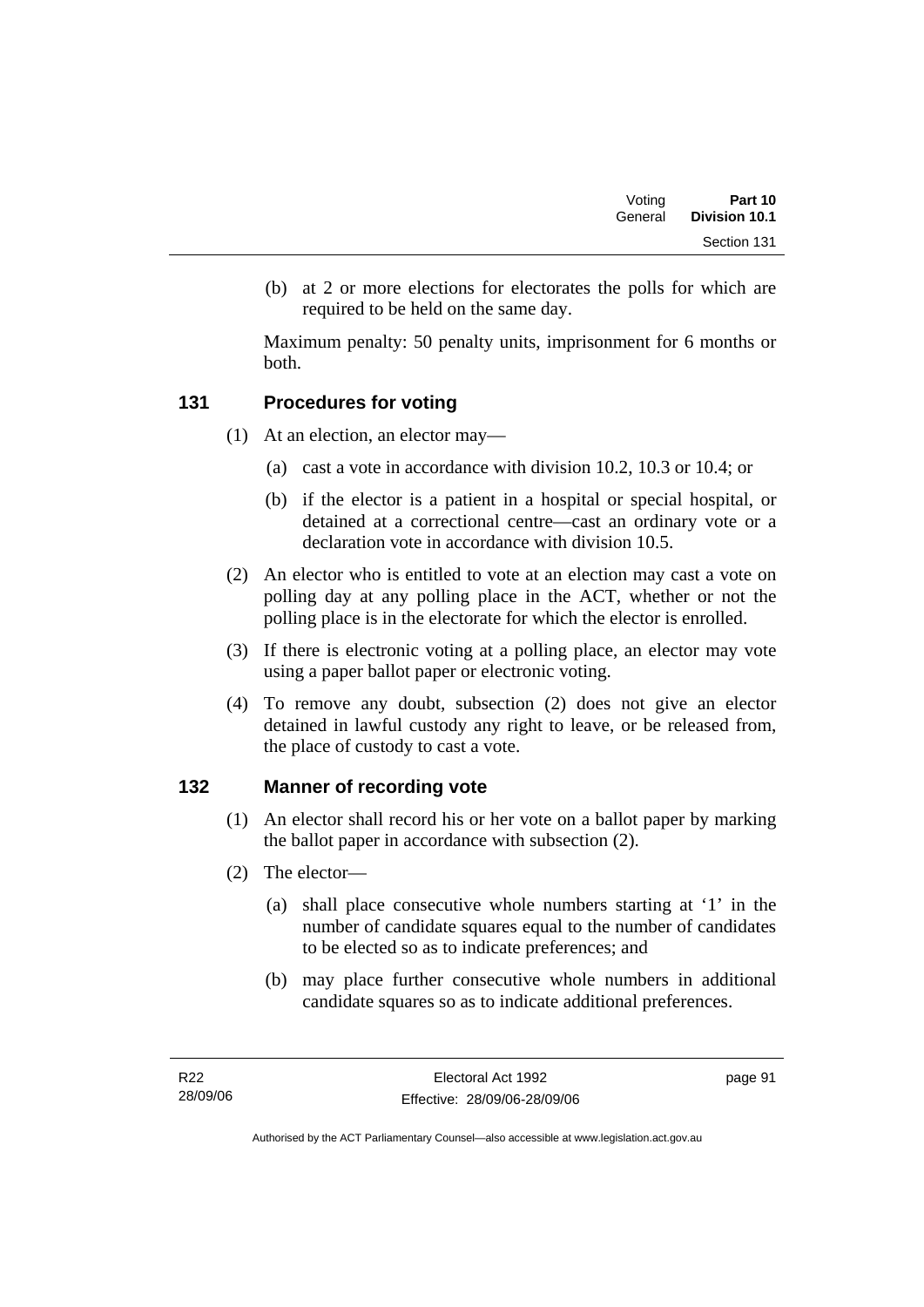# **Division 10.2 Ordinary voting at a polling place**

# **133 Claims to vote**

- (1) If a person attends before an officer at a polling place on polling day and claims to vote at an election, the officer shall issue a ballot paper to the claimant for the relevant electorate if satisfied that the certified list of electors for the electorate—
	- (a) specifies the claimant's name; and
	- (b) specifies an address for the claimant or indicates that the claimant's address is suppressed; and
	- (c) has not been marked so as to indicate that a ballot paper has already been issued to the claimant.
- (2) Despite subsection (1), an officer shall not issue a ballot paper to a person who indicates that he or she has already voted at the election.
- (3) Immediately after issuing a ballot paper to a claimant, the officer shall record the issue on the certified list of electors.

# **134 Voting in private**

Subject to section 156, a person shall, on receipt of a ballot paper under section 133, without delay—

- (a) go to an unoccupied voting compartment at the polling place; and
- (b) there, in private, mark his or her vote on the ballot paper in accordance with section 132; and
- (c) if the person has voted using a paper ballot paper—fold the ballot paper so as to conceal the vote and put it in a ballot box at the polling place; and
- (d) leave the polling place.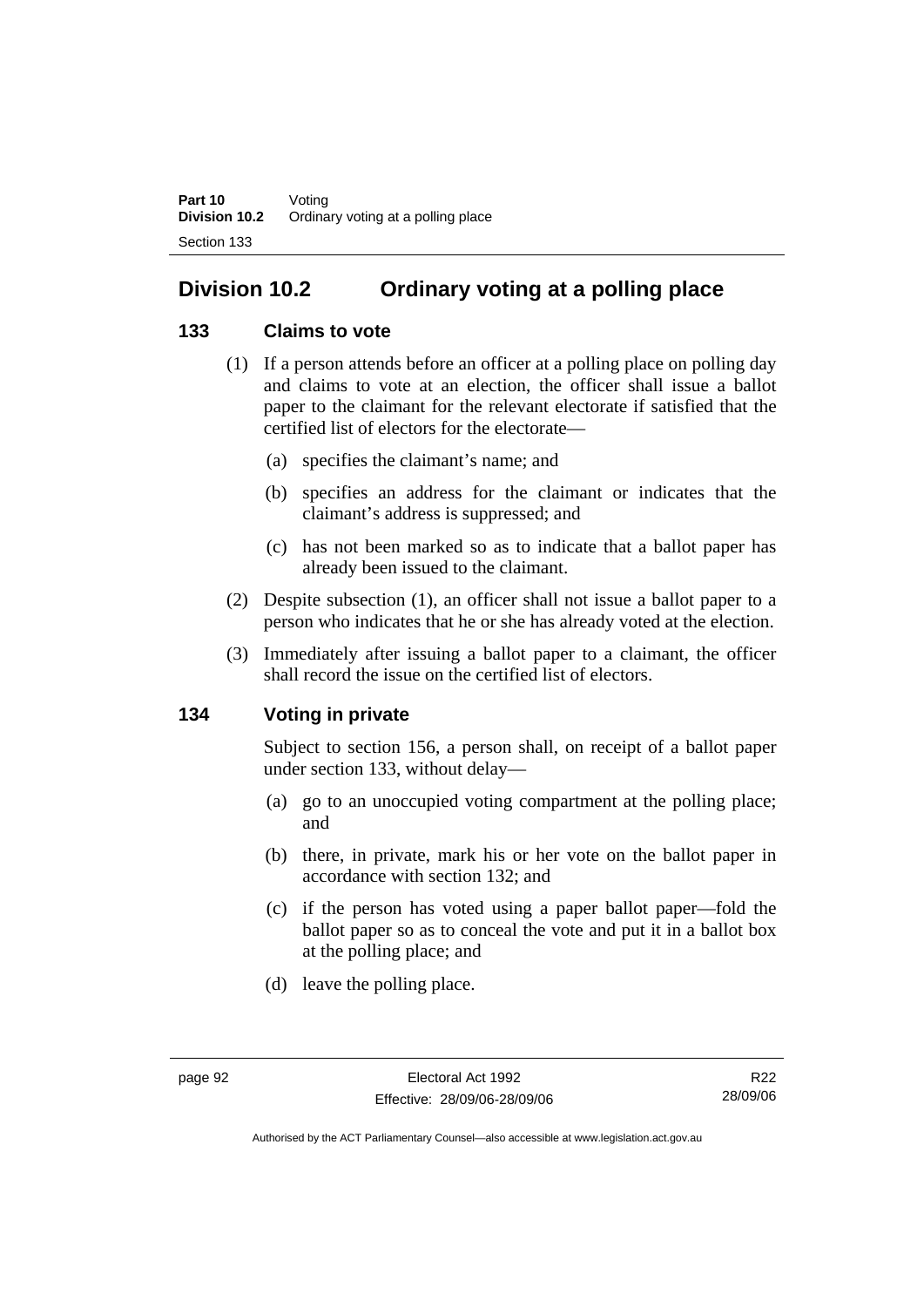# **Division 10.3 Declaration voting at a polling place**

# **135 Declaration voting at polling places**

- (1) If a person attends before an officer at a polling place on polling day and claims to vote at an election, the officer shall issue declaration voting papers to the person for the relevant electorate if satisfied that—
	- (a) the certified list of electors for the electorate does not specify the person's name; or
	- (b) the certified list of electors for the electorate has been marked so as to indicate that a ballot paper has already been issued to the person but the person claims not to have voted already at the election.
- (2) Despite subsection (1), an officer shall not issue declaration voting papers to a person who indicates that he or she has already voted at the election.
- (3) The officer shall—
	- (a) give the claimant a written statement indicating the consequences of casting a declaration vote under this section; and
	- (b) record the name of the claimant.
	- *Note* If a form is approved under s 340A (Approved forms) for a statement, the form must be used.
- (4) Subject to section 156, the following requirements apply to the casting of a declaration vote under this section:
	- (a) the person shall complete and sign the declaration in the presence of the officer;
	- (b) the officer shall complete and sign the certificate as witness;

page 93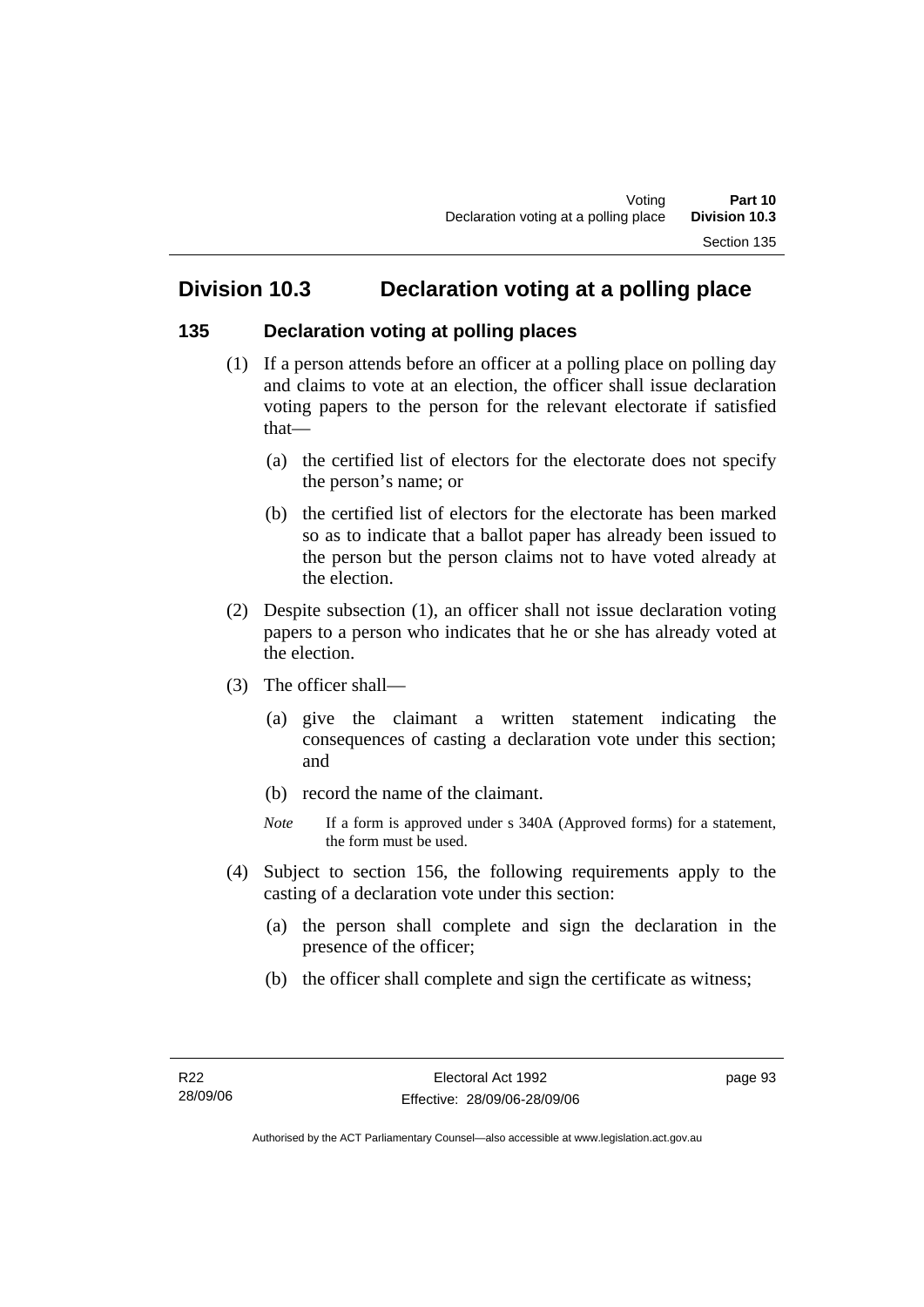- (c) the person shall go to an unoccupied voting compartment at the polling place and there, in private—
	- (i) mark his or her vote on the ballot paper in accordance with section 132; and
	- (ii) fold the ballot paper so as to conceal the vote;
- (d) the person shall return the folded ballot paper to the officer;
- (e) the officer shall, in the presence of the person, without unfolding the ballot paper, place it in the envelope on which the declaration referred to in paragraph (a) appears, fasten the envelope and place it in a ballot box at the polling place;
- (f) the person shall then leave the polling place.

# **Division 10.4 Voting otherwise than at a polling place**

#### **136 Definitions for div 10.4**

(1) In this division:

*authorised delivery service* means—

- (a) Australia Post; or
- (b) if, under subsection (2), the commissioner decides that a delivery service be used instead of Australia Post—that delivery service; or
- (c) if, under subsection (2), the commissioner decides that a delivery service be used in addition to Australia Post— Australia Post or that delivery service.

*eligible elector*, for an election, means an elector who is entitled to vote at the election and—

 (a) who expects to be unable to attend at a polling place on polling day; or

R22 28/09/06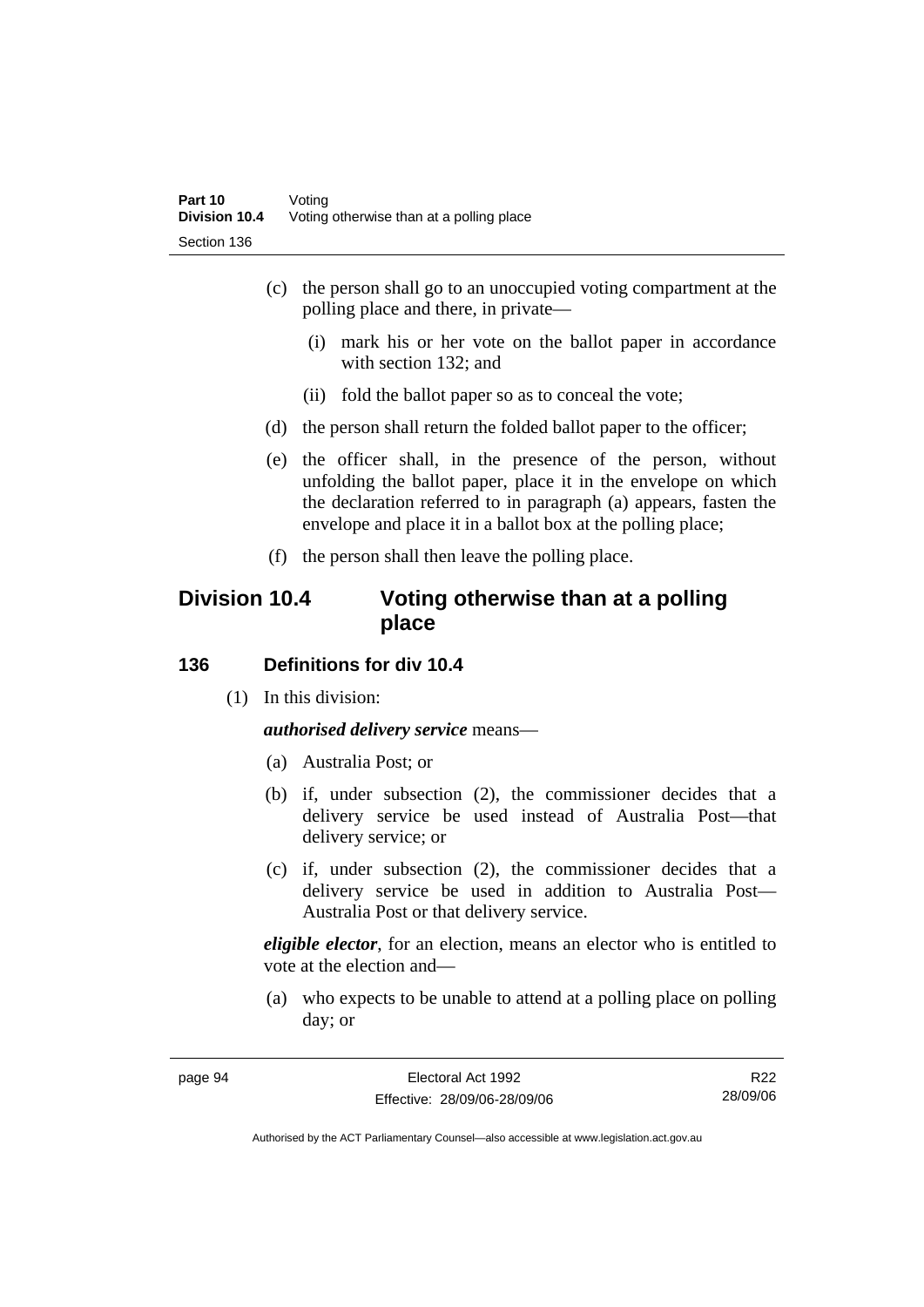(b) whose address is a suppressed address.

*post* means send using an authorised delivery service.

 (2) For subsection (1), definition of *post*, the commissioner may, in writing, decide that a delivery service be used instead of or in addition to Australia Post.

#### **136A Applications for postal voting papers**

- (1) An eligible elector for an election may apply to an authorised officer for declaration voting papers for postal voting (*postal voting papers*) for the election.
- (2) The application must be—
	- (a) signed and dated by the eligible voter in the presence of an authorised witness; and
	- (b) signed and dated by the witness; and
	- (c) received by an authorised officer before 8 pm on the day before polling day.
	- *Note* If a form is approved under s 340A (Approved forms) for an application, the form must be used.
- (3) If an authorised officer receives an application under this section from a person claiming to be an eligible voter for an election (the *applicant*), the officer must—
	- (a) if satisfied that the applicant's name is on the certified list of electors for an electorate—post postal voting papers for the electorate to the applicant; or
	- (b) if not so satisfied—post postal voting papers for the electorate in which in the applicant claims to be enrolled to the applicant.
- (4) However, the authorised officer must not post postal voting papers to the applicant—

page 95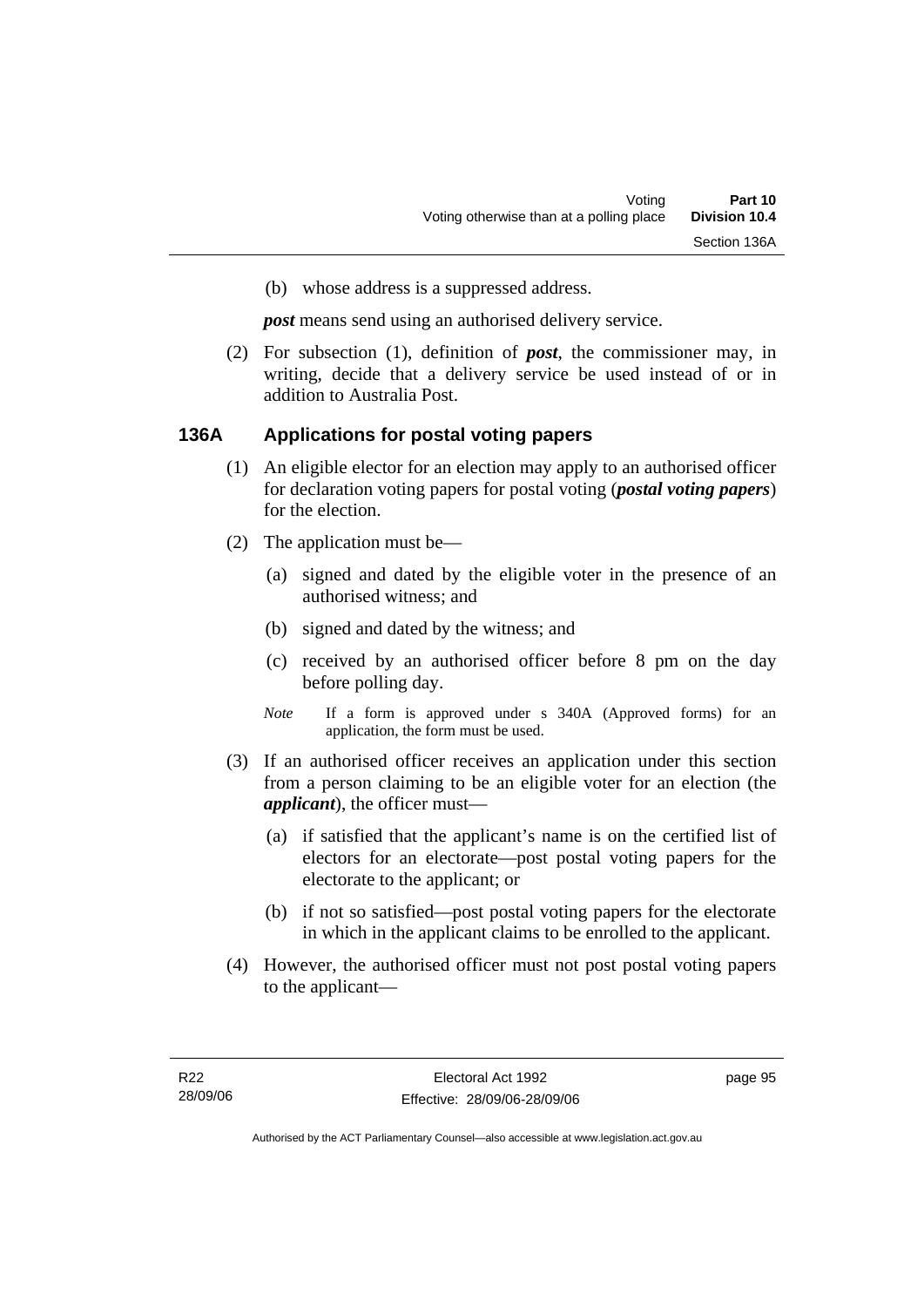- (a) if the applicant has nominated a postal address outside Australia—if the application is received by the officer after 5 pm on the Friday 8 days before polling day; or
- (b) in any other case—if the application is received by the officer after the last mail clearance, at the post office nominated by the commissioner in the postal voting papers, on the last Thursday before polling day; or
- (c) in any case—if the officer has reason to believe that the applicant is at a place where the normal transmission of mail has been significantly disrupted or curtailed or is otherwise unreliable.
- (5) Despite subsections (3) and (4), the authorised officer may give the postal voting papers to the applicant using a courier or other agent (other than an authorised delivery service), if the officer believes on reasonable grounds that—
	- (a) the applicant is a person to whom subsection (4) applies; and
	- (b) the papers are likely to reach the applicant in sufficient time for the applicant's ballot paper to be completed and posted or given in accordance with section 144A (Requirements for casting postal votes) if the papers are sent to the applicant using the agent.
- (6) Despite subsections (3) and (5), the authorised officer must not post or give postal voting papers to the applicant earlier than the  $19<sup>th</sup>$  day before polling day.
- (7) If postal voting papers are sent or given to the applicant in accordance with this section, neither the authorised officer nor the commissioner is responsible for ensuring that the papers reach the applicant.

*Note* Section 144A deals with how to cast a postal vote.

R22 28/09/06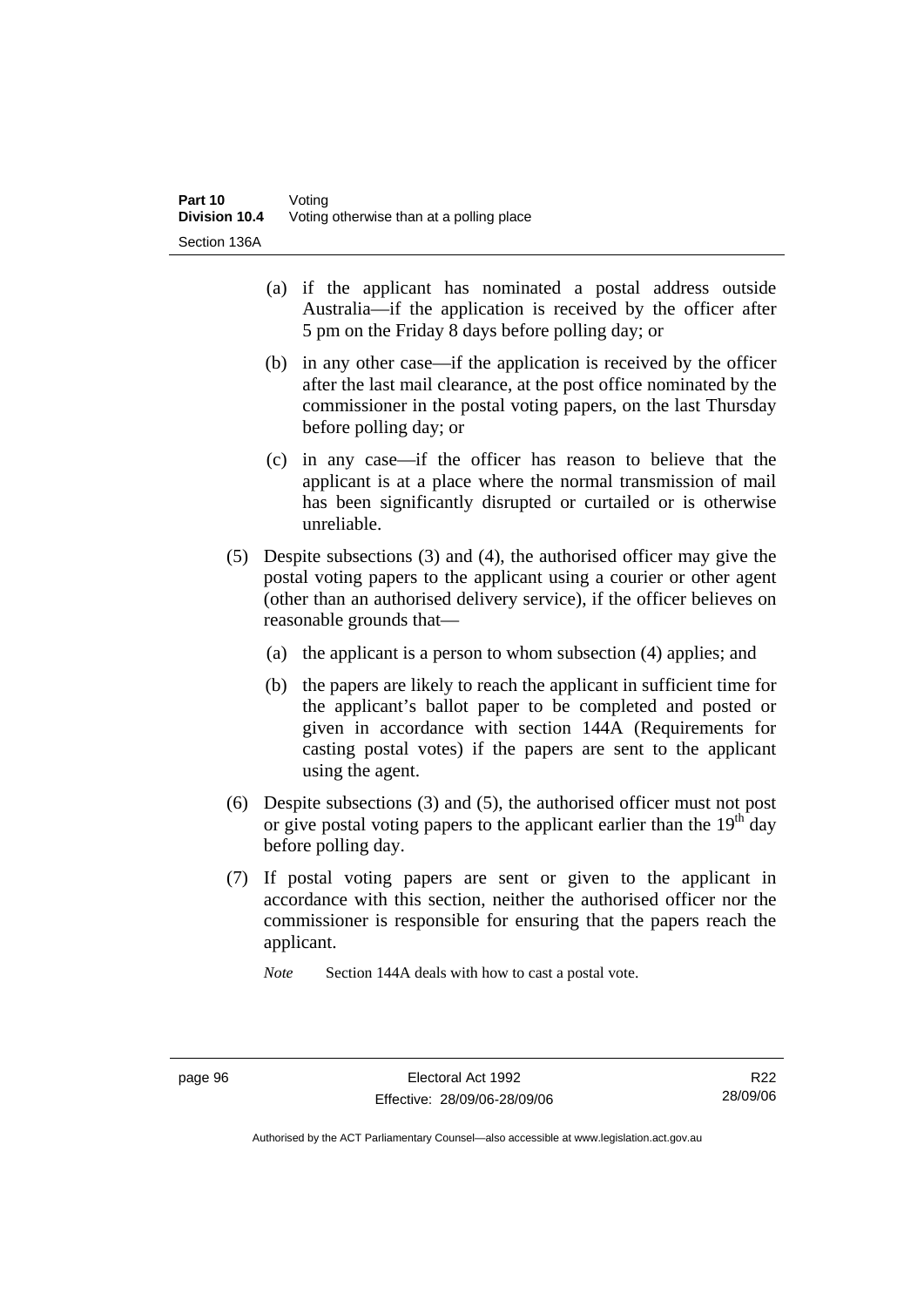# **136B Ordinary or declaration voting in ACT before polling day**

(1) In this section:

*relevant period* means the period—

- (a) beginning no later than the 19th day before polling day or, if that 19th day is a public holiday in the ACT, the next business day; and
- (b) ending no later than 8pm on the day before polling day.
- (2) The commissioner may, in writing, determine the days and times during the relevant period for voting under this section.
- (3) This section applies if a person attends before an authorised officer, on a day and at a time determined under subsection (2), and makes a declaration to the effect that the person is an eligible elector.
- (4) A determination under subsection (2) is a notifiable instrument.

*Note* A notifiable instrument must be notified under the *Legislation Act 2001*.

- (5) If this section applies, the officer shall issue a ballot paper to the elector for the relevant electorate if satisfied that the certified list of electors for the electorate—
	- (a) specifies the claimant's name; and
	- (b) specifies an address for the claimant or indicates that the claimant's address is suppressed; and
	- (c) has not been marked so as to indicate that a ballot paper has already been issued to the claimant.
- (6) Despite subsection (5), an officer shall not issue a ballot paper to a person who indicates that he or she has already voted at the election.
- (7) Immediately after issuing a ballot paper to a claimant, the officer shall record the issue on the certified list of electors.
- (8) Section 134 applies to the casting of an ordinary vote under this section as if—

| R22      | Electoral Act 1992           | page 97 |
|----------|------------------------------|---------|
| 28/09/06 | Effective: 28/09/06-28/09/06 |         |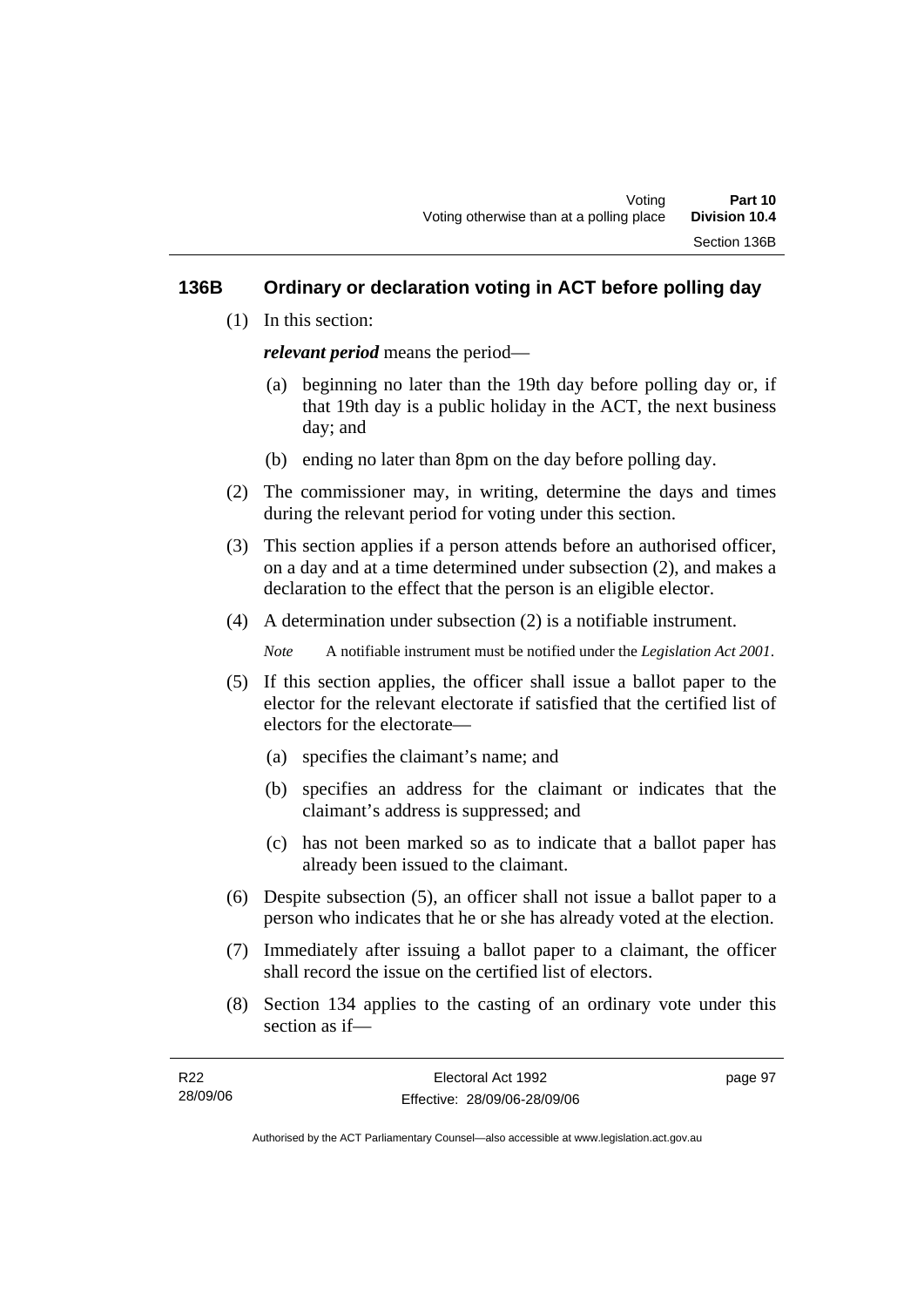- (a) it were a vote under section 133; and
- (b) the reference in section 134 to an *unoccupied voting compartment* were a reference to an unoccupied part of the place where the elector attends before the officer concerned.
- (9) Sections 120 to 123 apply in relation to polling under this section as if the place where that polling is conducted were a polling place.
- (10) Before any vote is taken under this section the OIC shall exhibit each ballot box empty and shall then securely fasten its cover.
- (11) At the conclusion of each day's polling under this section and in the presence of any scrutineers the ballot boxes shall be closed and sealed.
- (12) At the beginning of the second and each subsequent day's polling under this section and in the presence of any scrutineers the seals on the ballot boxes shall be examined and opened.
- (13) At the close of polling under this section, the OIC shall, in the presence of any scrutineers—
	- (a) close and seal the ballot boxes containing ballot papers for ordinary voting or declaration voting; and
	- (b) parcel and enclose in sealed wrapping all unused ballot papers; and
	- (c) parcel and enclose in sealed wrapping all other electoral papers used at the polling place.
- (14) The OIC shall give the articles referred to in subsection (13) to the commissioner.
- (15) the commissioner shall keep the articles referred to in subsection (13) in safe custody for the purposes of scrutiny under part 12.
- (16) Ballot papers cast as ordinary votes under this section may only be removed from ballot boxes and counted after the close of polling on polling day.

R22 28/09/06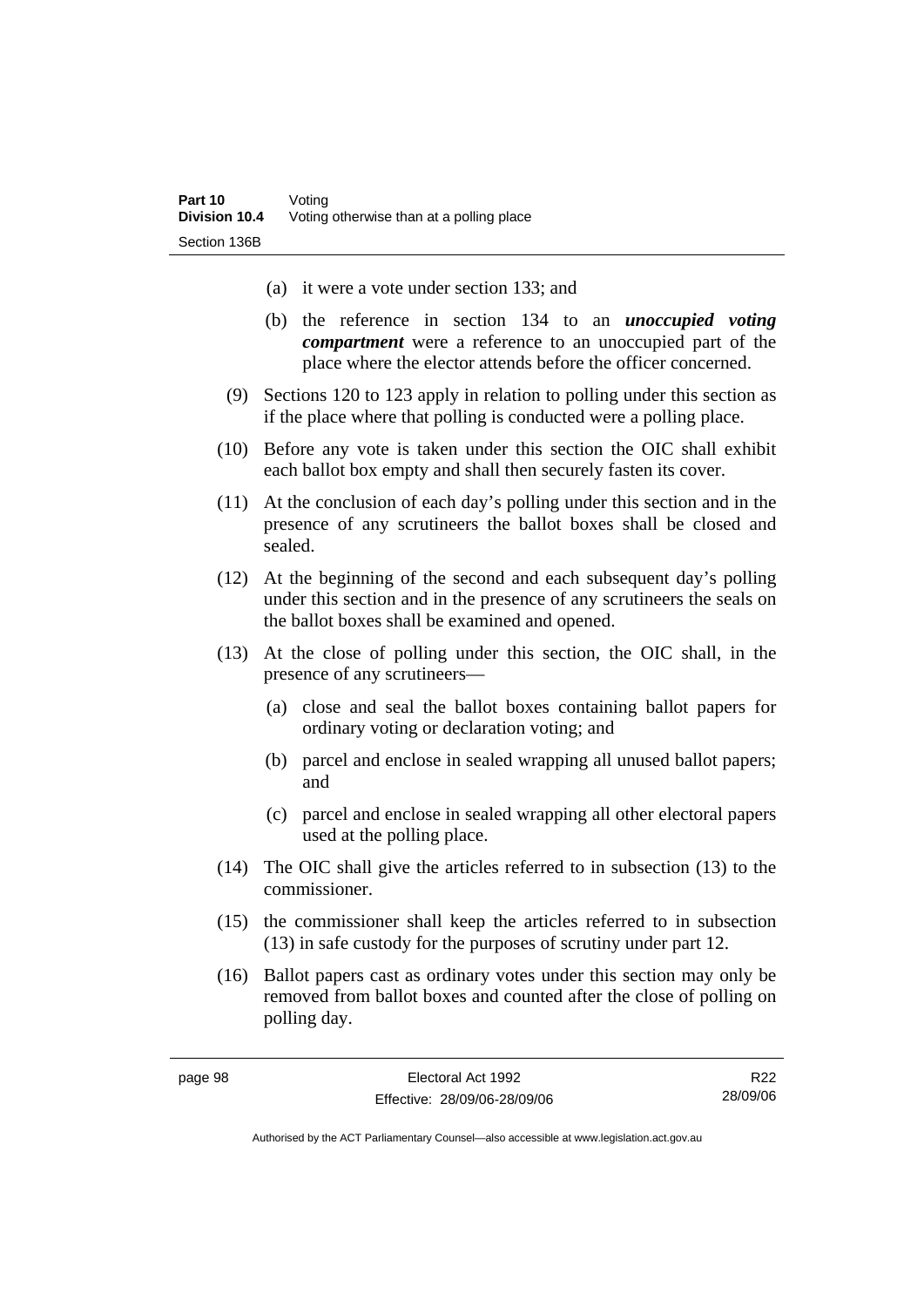- (17) If this section applies and the authorised officer is satisfied that—
	- (a) the certified list of electors for the electorate does not specify the person's name; or
	- (b) the certified list of electors for the electorate has been marked so as to indicate that a ballot paper has already been issued to the person but the person claims not to have voted already at the election;

the authorised officer shall issue declaration voting papers to the elector.

- (18) Despite subsection (17), an officer shall not issue declaration voting papers to a person who indicates that he or she has already voted at the election.
- (19) If an authorised officer issues declaration voting papers to the elector the officer shall—
	- (a) give the claimant a written statement indicating the consequences of casting a declaration vote under this section; and
	- (b) record the name of the claimant.
	- *Note* If a form is approved under s 340A (Approved forms) for a statement, the form must be used.
- (20) Section 135 (4) applies to the casting of a declaration vote under this section as if—
	- (a) it were a declaration vote under section 135; and
	- (b) the reference in section 135 (4) to an *unoccupied voting compartment* were a reference to an unoccupied part of the place where the elector attends before the officer concerned.

page 99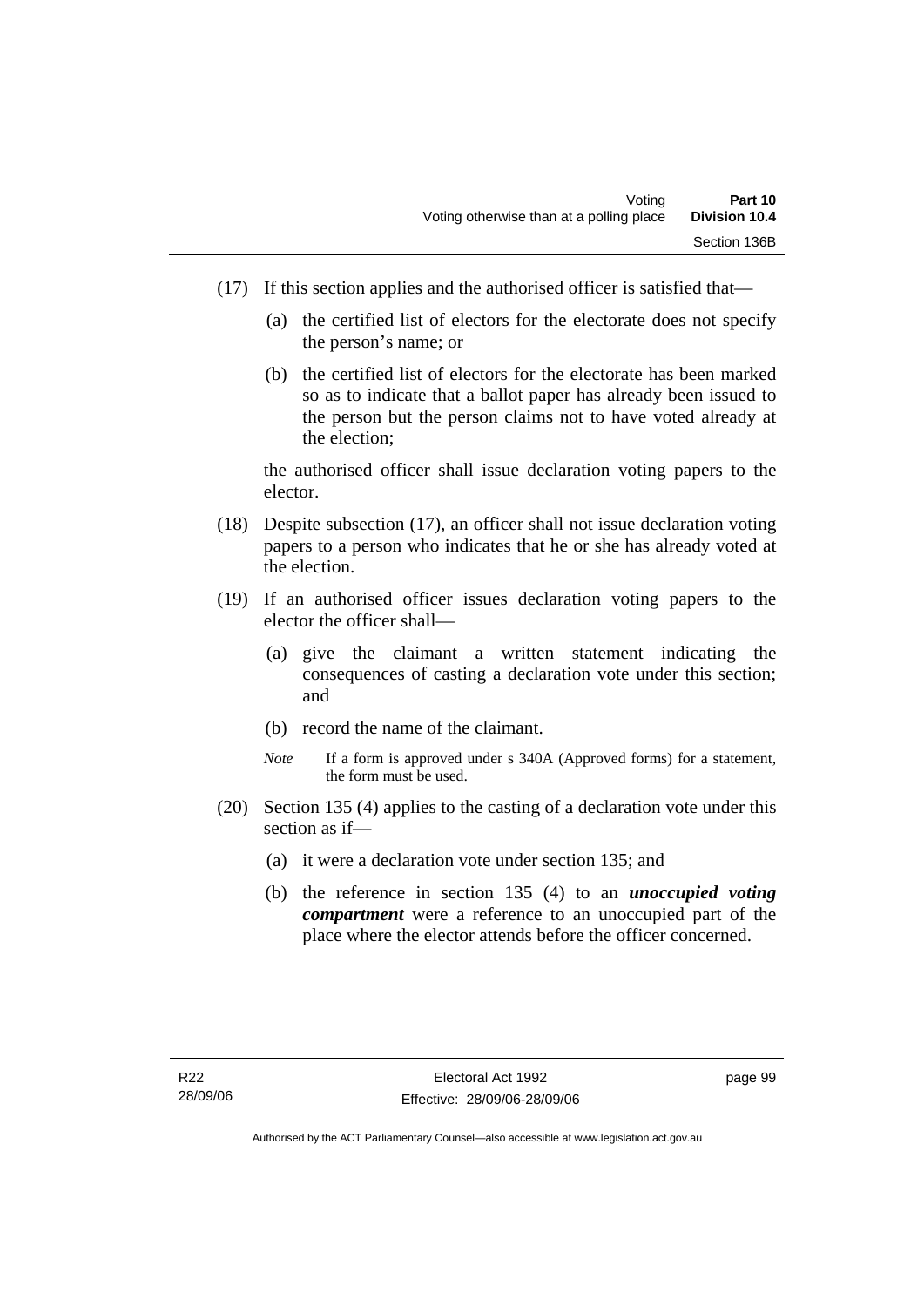## **136C Declaration voting outside ACT on or before polling day**

(1) In this section:

*relevant period* means the period—

- (a) beginning no later than the 19th day before polling day or, if that 19th day is a public holiday in the ACT, the next business day; and
- (b) ending no later than 6pm in the ACT on polling day.
- (2) The commissioner may, in writing, determine the days and times during the relevant period for voting under this section.
- (3) This section applies if a person attends before an authorised officer outside the ACT, on a day and at a time determined under subsection (2), and makes a declaration to the effect that the person is an eligible elector.
- (4) A determination under subsection (2) is a notifiable instrument.

*Note* A notifiable instrument must be notified under the *Legislation Act 2001*.

- (5) If this section applies, the authorised officer shall issue declaration voting papers to the elector.
- (6) Despite subsection (5), an officer shall not issue declaration voting papers to a person who indicates that he or she has already voted at the election.
- (7) If an authorised officer issues declaration voting papers to the elector the officer shall—
	- (a) give the claimant a written statement indicating the consequences of casting a declaration vote under this section; and
	- (b) record the name of the claimant.
	- *Note* If a form is approved under s 340A (Approved forms) for a statement, the form must be used.

R22 28/09/06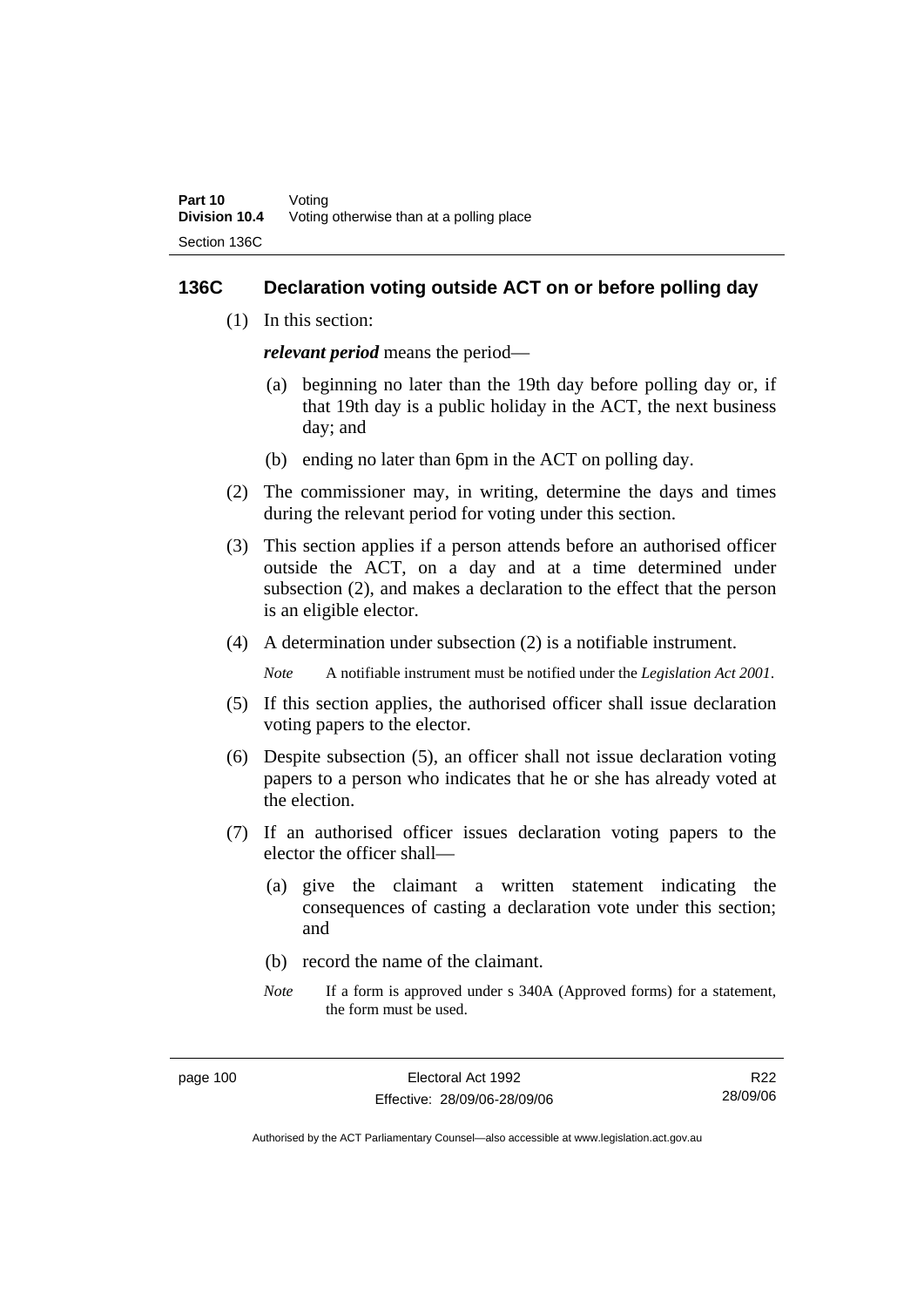- (8) Section 135 (4) applies to the casting of a declaration vote under this section as if—
	- (a) it were a declaration vote under section 135; and
	- (b) the reference in section 135 (4) to an *unoccupied voting compartment* were a reference to an unoccupied part of the place where the elector attends before the officer concerned.

# **137 Record of issue of declaration voting papers**

- (1) An officer who issues voting papers under section 136A, 136B (17) or 136C shall—
	- (a) make a record of the time and date of issue; and
	- (b) if the officer is not the commissioner—give the record to the commissioner.
- (2) If an application is made for a postal vote, the record shall be endorsed on the application.

# **138 Inspection of records**

- (1) Subject to subsection (2), the commissioner shall make each record referred to in section 137, or a copy, available for public inspection at the office of the commissioner within ordinary office hours during the period of 40 days beginning on the 3rd day after polling day.
- (2) A document referred to in subsection (1) that is made available for public inspection shall not specify a suppressed address.

# **139 Receipt of declaration voting papers**

- (1) An officer who receives completed voting papers in relation to a vote cast under section 136A shall—
	- (a) endorse the time and date of receipt on the envelope; and

page 101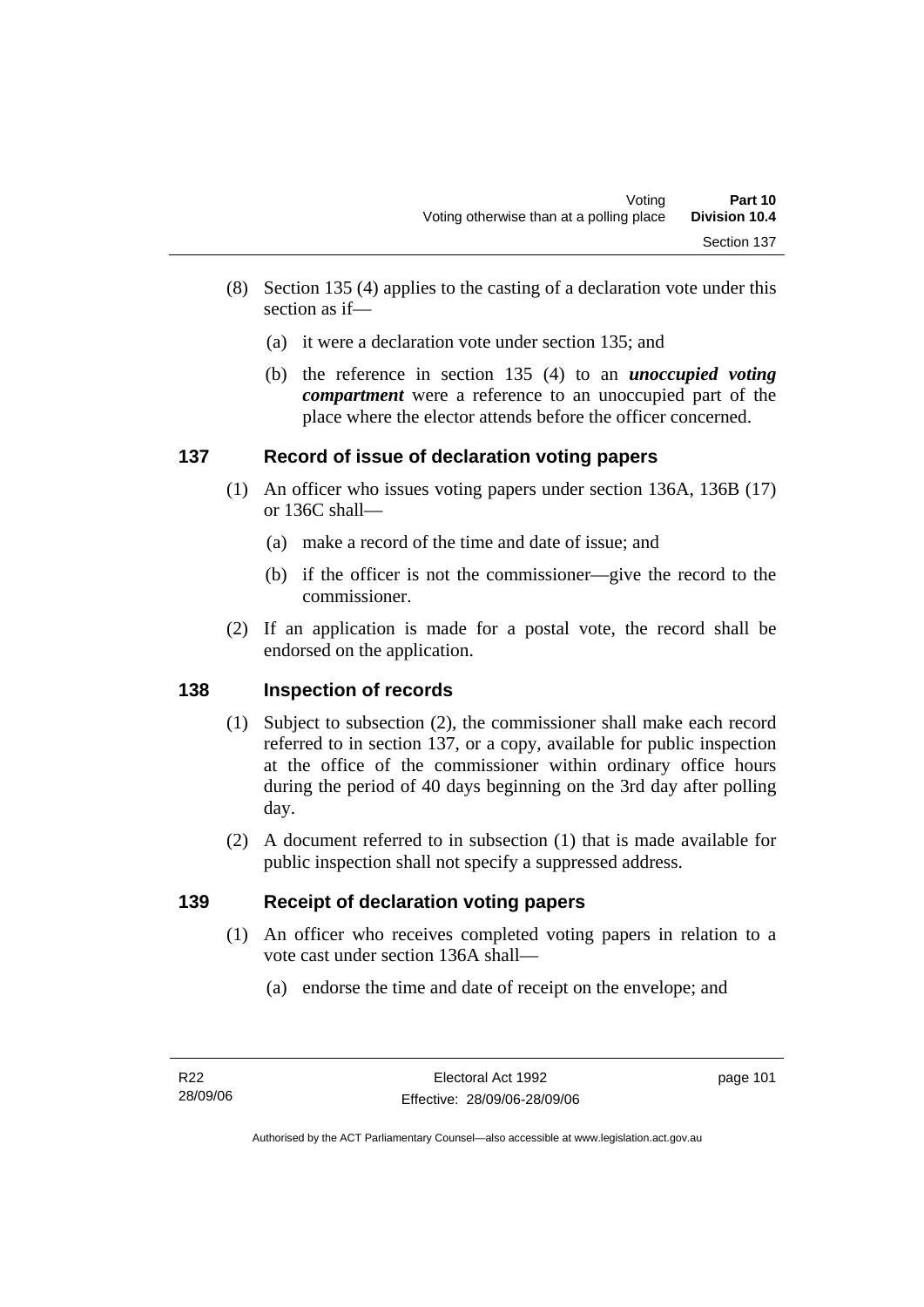- (b) if the officer is not the commissioner—give the papers to the commissioner or an authorised officer.
- *Note* For restrictions on sending completed ballot and voting papers by fax, see s 329.
- (2) The commissioner shall keep the papers in safe custody for the purposes of scrutiny under part 12.

### **140 Registered declaration voters**

- (1) The commissioner shall keep a register, called the register of declaration voters.
- (2) The register may be kept electronically.
- (3) If an elector is registered as a general postal voter under the Commonwealth Electoral Act—
	- (a) the elector shall be taken to be a registered declaration voter for this Act; and
	- (b) the particulars so registered under the Commonwealth Electoral Act in relation to the elector shall, so far as practicable, be taken to be entered on the register kept under this Act.
- (4) The register shall contain the following particulars in relation to each elector to whom subsection (3) applies:
	- (a) surname or family name;
	- (b) each given name;
	- (c) address, other than—
		- (i) that of an eligible overseas elector; or
		- (ii) a suppressed address.

R22 28/09/06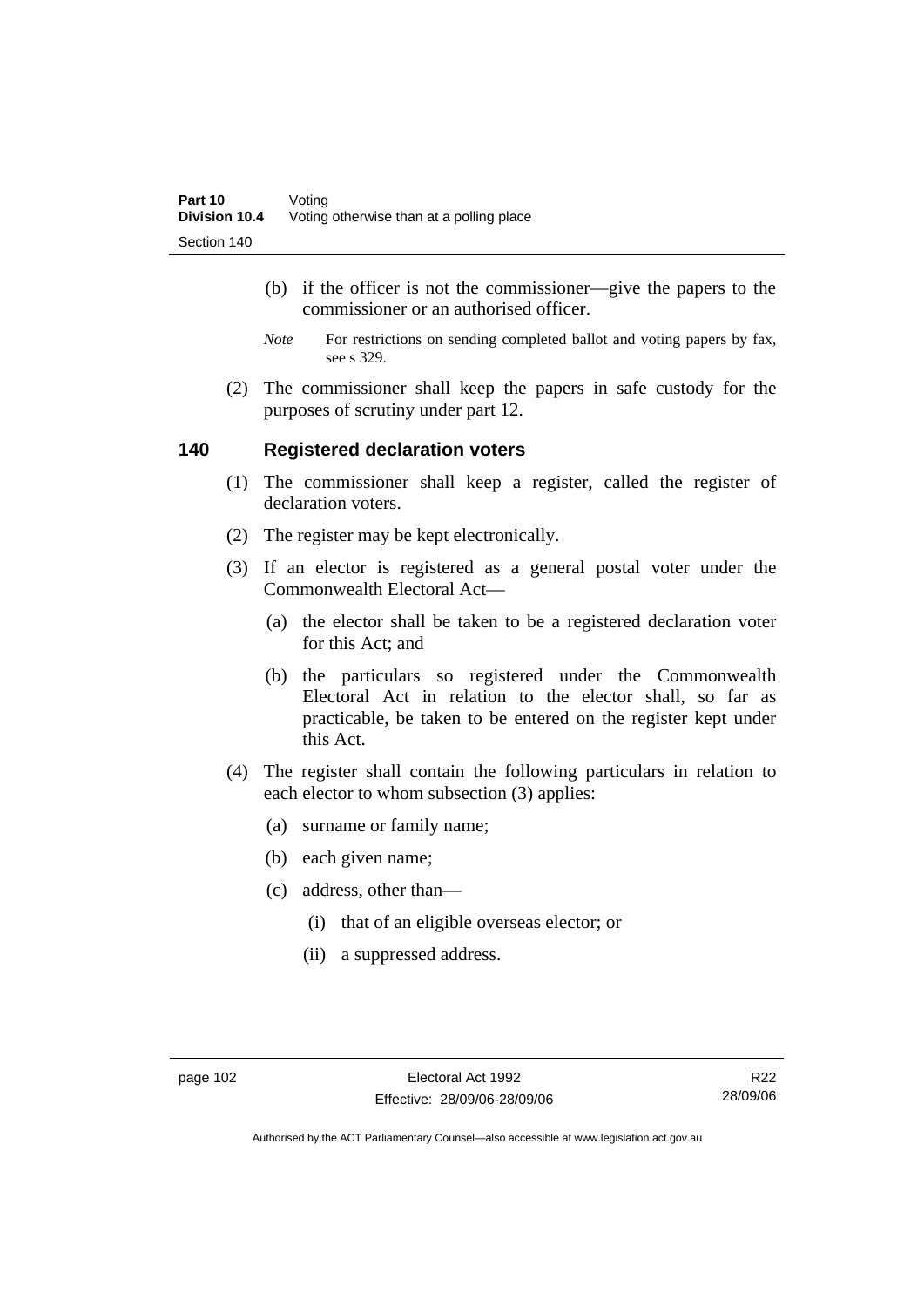# **141 Issue of voting papers to registered declaration voters**

As soon as practicable after the beginning of the pre-election period for an election, the commissioner shall post to each elector enrolled for the electorate in which the election is to be held who is a registered declaration voter declaration voting papers for the election.

*Note* Section 144A deals with how to cast a postal vote.

### **142 Correcting formal errors**

If an officer is satisfied that—

- (a) an application for declaration voting papers for postal voting; or
- (b) the declaration or certificate in completed declaration voting papers;

contains a formal error, the officer may amend the application, declaration or certificate to correct the error.

## **143 Soliciting applications for postal declaration votes**

- (1) A person commits an offence if the person does anything to induce someone else—
	- (a) to complete an application form for declaration voting papers for postal voting; and
	- (b) to return the completed form to an address that is not an address authorised by the commissioner.

Maximum penalty: 30 penalty units.

 (2) A person commits an offence if the person does anything to induce someone else to complete an application form for declaration voting papers for postal voting that is not the form approved under section 340A for the application form.

Maximum penalty: 30 penalty units.

| R22      | Electoral Act 1992           | page 103 |
|----------|------------------------------|----------|
| 28/09/06 | Effective: 28/09/06-28/09/06 |          |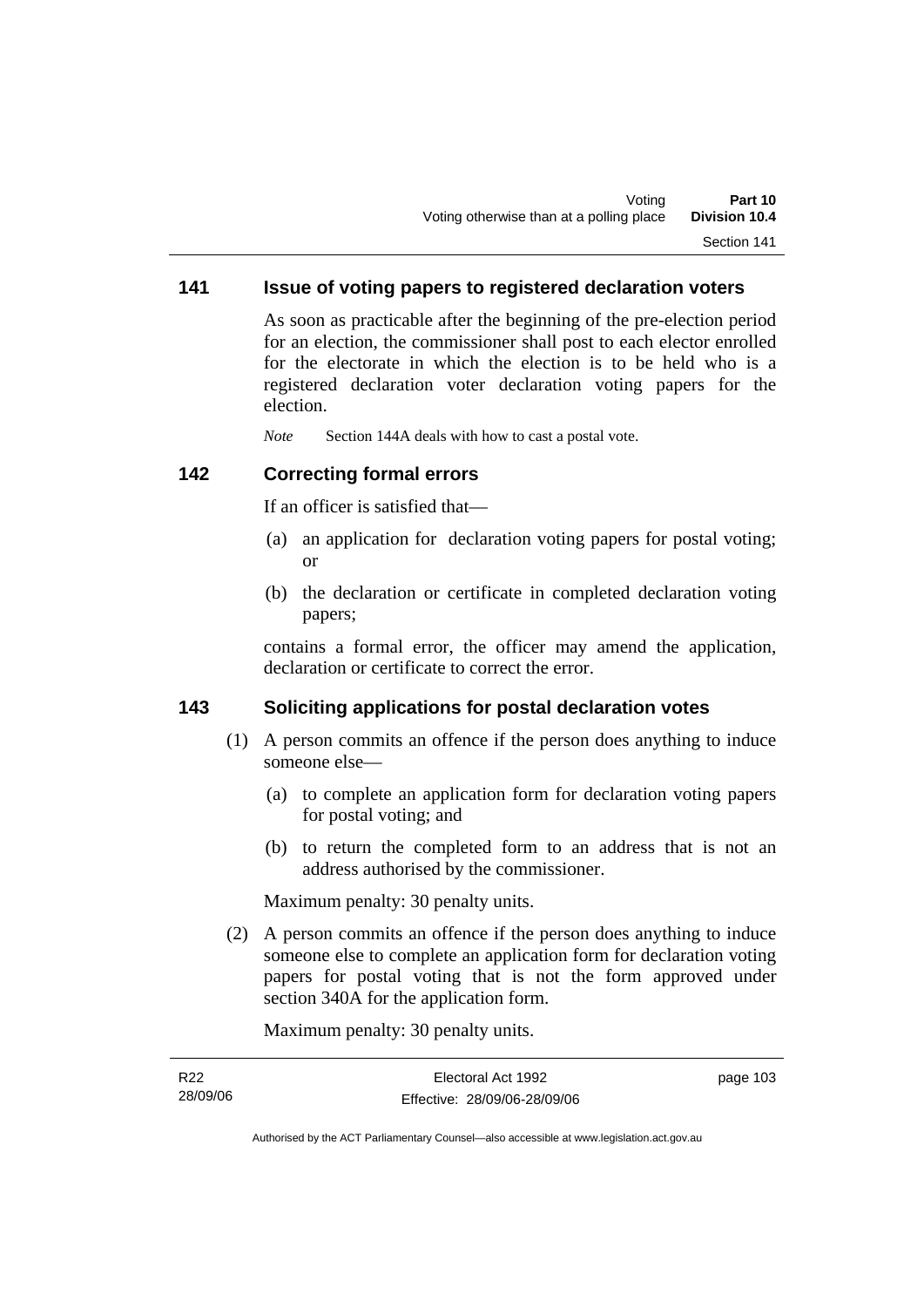(3) An offence against this section is a strict liability offence.

### **144 Transmission of applications for postal declaration votes**

A person who accepts for transmission to the commissioner a completed application for declaration voting papers for postal voting shall transmit the application to the commissioner as soon as practicable.

Maximum penalty: 10 penalty units.

# **144A Requirements for casting postal votes**

- (1) This section applies to a person if the person has received declaration voting papers for an election under section 136A (Applications for postal voting papers) or section 141 (Issue of voting papers to registered declaration voters).
- (2) To cast a postal vote—
	- (a) the person must show the unsigned declaration and certificate, and the unmarked ballot paper to an authorised witness; and
	- (b) the person must complete and sign the declaration in the presence of the witness; and
	- (c) the witness must complete and sign the certificate as witness; and
	- (d) the person must, in the presence of the witness but so that the witness cannot see the vote, mark his or her vote on the ballot paper, fold the ballot paper, place it in the envelope addressed to the commissioner and fasten the envelope; and
	- (e) the person must—
		- (i) post the envelope and contents to the commissioner before polling day; or

R22 28/09/06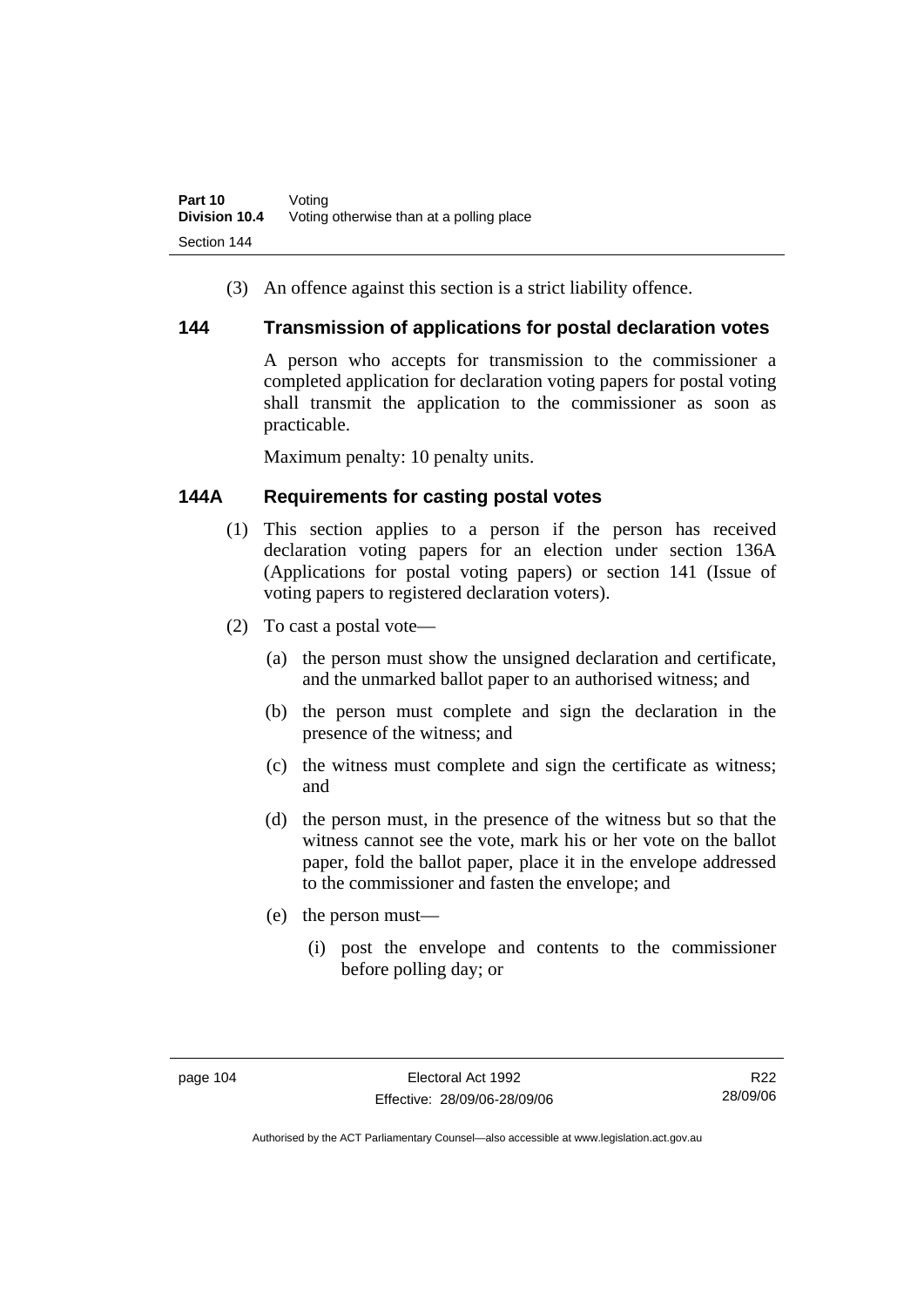- (ii) give the envelope and contents to the commissioner or another officer on or before polling day.
- *Note* For restrictions on sending completed ballot and voting papers by fax, see s 329.
- (3) This section is subject to section 156 (Assistance to voters).

# **145 Interference with declaration voting**

Except for section 156, or at the request of the elector, a person shall not, without reasonable excuse—

- (a) communicate with an elector while he or she is casting a declaration vote; or
- (b) interfere with an elector's casting of a declaration vote; or
- (c) do anything to find out how an elector voted by declaration vote; or
- (d) enable any other person to find out how an elector voted by declaration vote.

Maximum penalty: 30 penalty units.

### **146 Soliciting completed declaration votes**

A person shall not, without reasonable excuse, do anything for the purpose of inducing an elector to give to the person completed declaration voting papers.

Maximum penalty: 30 penalty units.

### **147 Transmission of completed declaration votes**

A person who accepts for transmission to the commissioner completed declaration voting papers shall transmit them to the commissioner as soon as practicable.

Maximum penalty: 10 penalty units.

page 105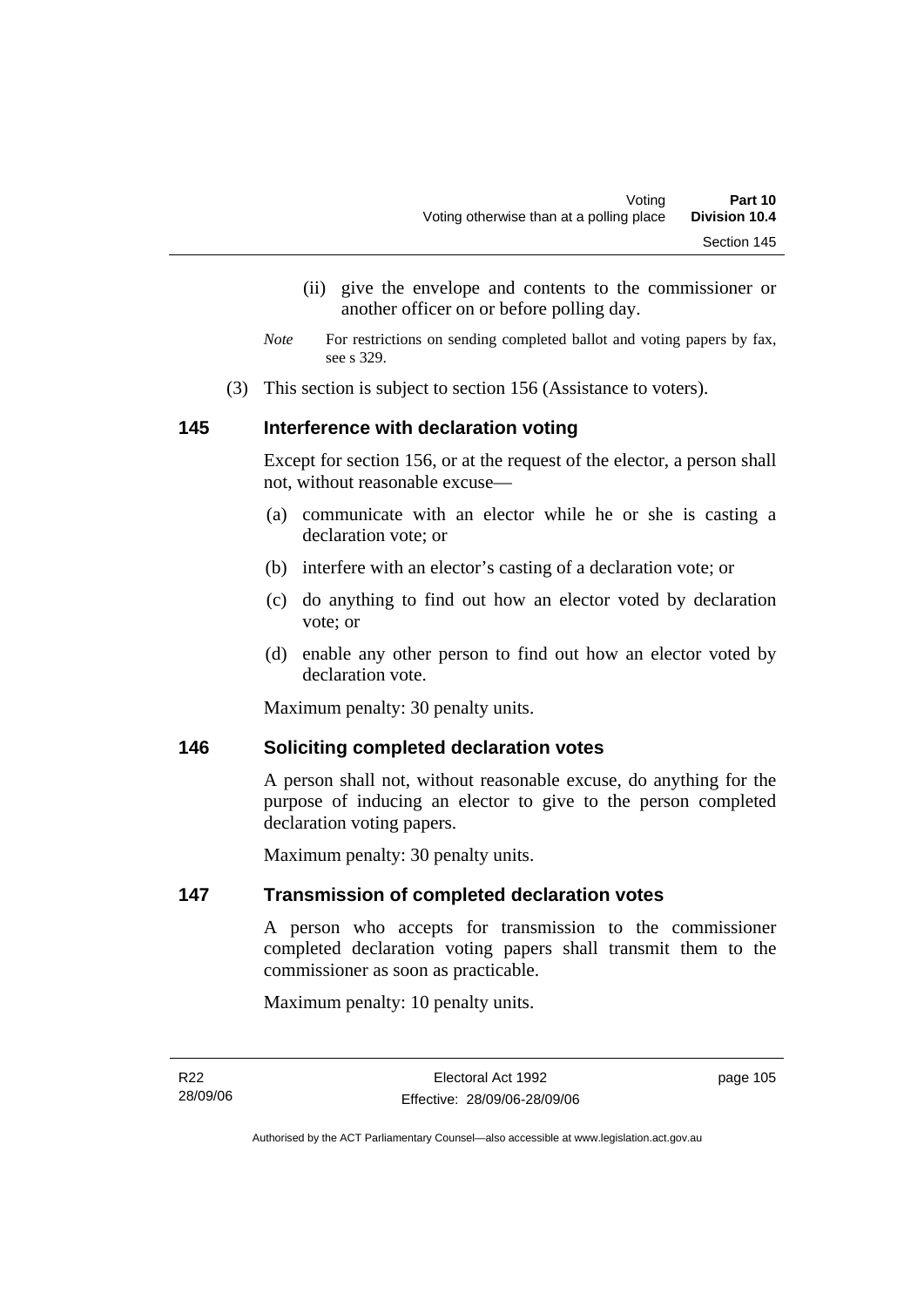# **148 Opening envelopes containing declaration votes**

Unless authorised by or under this Act, a person shall not, without reasonable excuse, open an envelope that appears to contain a completed declaration vote.

Maximum penalty: 5 penalty units.

# **Division 10.5 Mobile polling**

# **149 Definitions for div 10.5**

In this division:

*special hospital* means a hospital declared under section 149A.

*visiting officer* means an officer who makes a visit referred to in section 150 (1), (2) or (3).

# **149A Declaration of special hospitals**

- (1) The commissioner may, in writing, declare a hospital that is not a polling place to be a special hospital for this division.
- (2) A declaration is a notifiable instrument.

*Note* A notifiable instrument must be notified under the *Legislation Act 2001*.

# **150 Mobile polling—institutions**

- (1) The OIC of a polling place that is a hospital shall arrange for an officer to visit patients at the hospital (other than outpatients) between 8 am and 6 pm on polling day for the purpose of taking their votes.
- (2) The commissioner shall arrange for an officer to visit patients at a special hospital (other than outpatients) between 8 am and 6 pm—
	- (a) on a day that is not more than 5 days before polling day; or

R22 28/09/06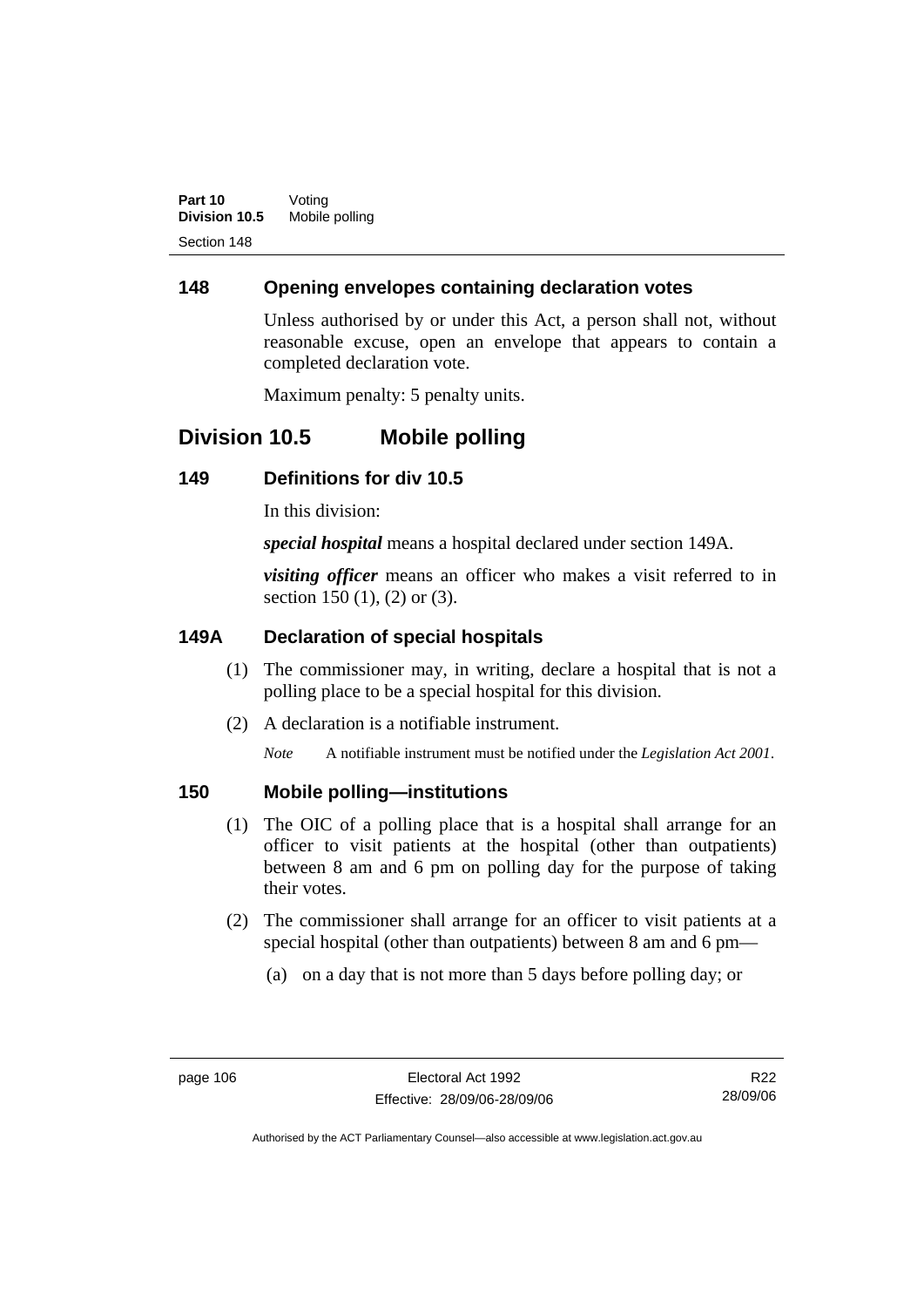(b) on polling day;

for the purpose of taking their votes.

- (3) The commissioner may arrange for an officer to visit electors detained at a correctional centre to take their votes.
- (4) A visit mentioned in subsection (3) must be made at a time, and in accordance with any conditions, arranged between the commissioner and the person in charge of the correctional centre.

# **151 Functions of visiting officers**

- (1) When visiting under section 150, the visiting officer—
	- (a) shall take a ballot box, ballot papers, the certified list of electors and anything else necessary to enable a person to vote; and
	- (b) shall be accompanied by at least 1 other officer and any scrutineer who wishes to attend.
- (2) The number of scrutineers for a particular candidate who are present at a hospital, special hospital or correctional centre with the visiting officer must not be more than the number of officers at the hospital, special hospital or correctional centre.
- (3) While a visiting officer is with a person in a room or other place for the purpose of taking the person's vote, this Act has effect, so far as practicable, as if—
	- (a) the room or place were a polling place; and
	- (b) the visiting officer were the OIC of the polling place.
- (4) A visit under section 150 to a patient in a hospital or special hospital shall not be made if the visiting officer is informed by a doctor, or a member of the staff at the hospital, that the visit is forbidden on medical grounds.

page 107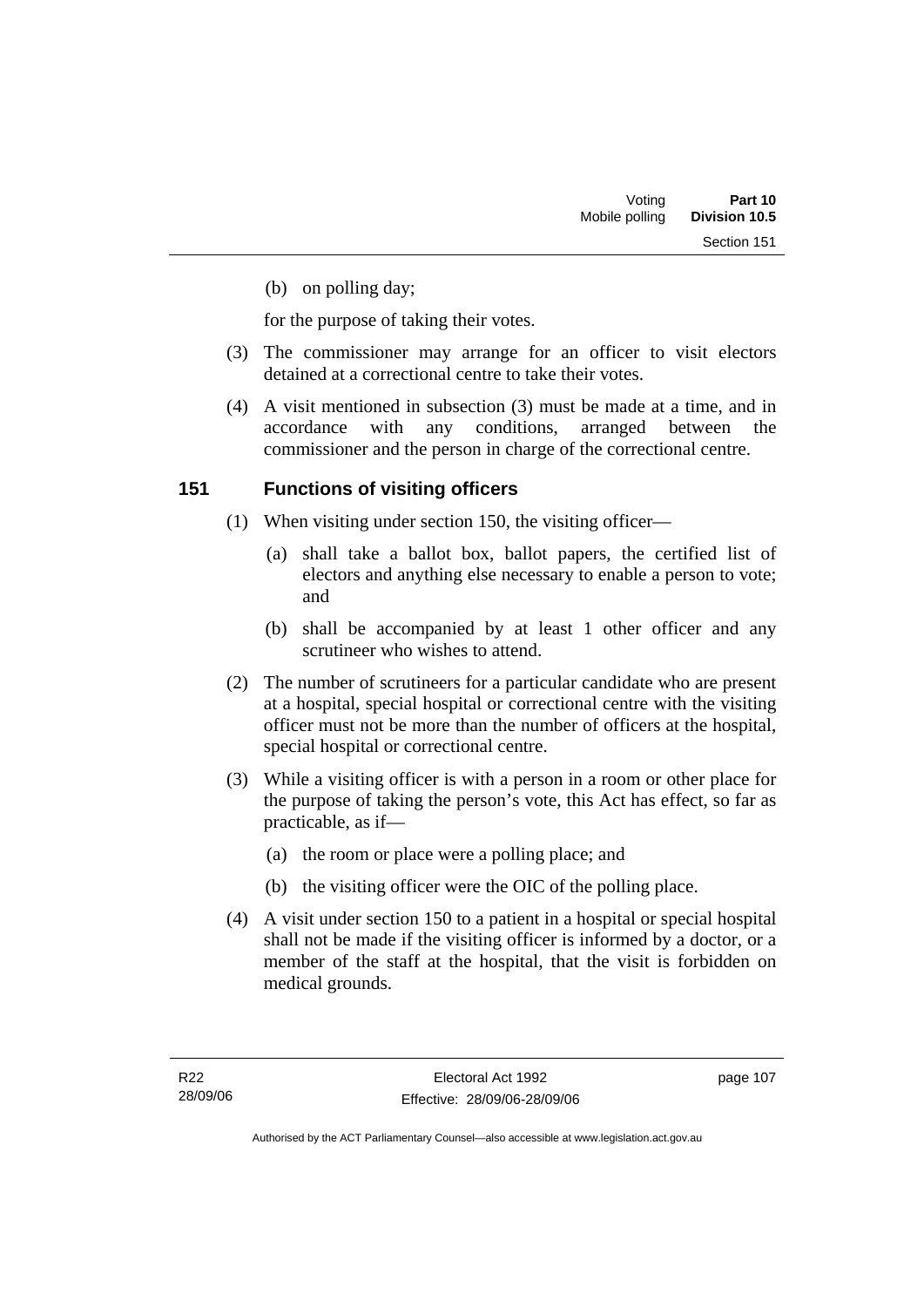(5) A visit under section 150 to a person detained at a correctional centre must not be made if the person in charge of the centre tells the visiting officer that the visit is prohibited on security grounds.

# **152 Failure to visit institution**

A failure to make a visit under section 150 or to take votes in accordance with section 151, does not invalidate the result of an election.

# **153 Custody of ballot boxes and electoral papers**

- (1) After a visiting officer has completed all his or her visits under section 150, the officer shall, in the presence of any scrutineers—
	- (a) close and seal the ballot boxes containing ballot papers for ordinary voting or declaration voting; and
	- (b) parcel and enclose in sealed wrapping all unused ballot papers; and
	- (c) parcel and enclose in sealed wrapping all other electoral papers used for the purposes of the visits.
- (2) The visiting officer shall give the articles referred to in subsection (1) to the commissioner.
- (3) The commissioner shall keep the articles referred to in subsection (1) in safe custody for the purposes of scrutiny under part 12.

# **Division 10.6 Miscellaneous**

# **154 Arrangements at polling places**

At each polling place the polling shall be conducted as follows:

 (a) before any vote is taken the OIC shall exhibit each ballot box empty, and shall then securely fasten its cover;

R22 28/09/06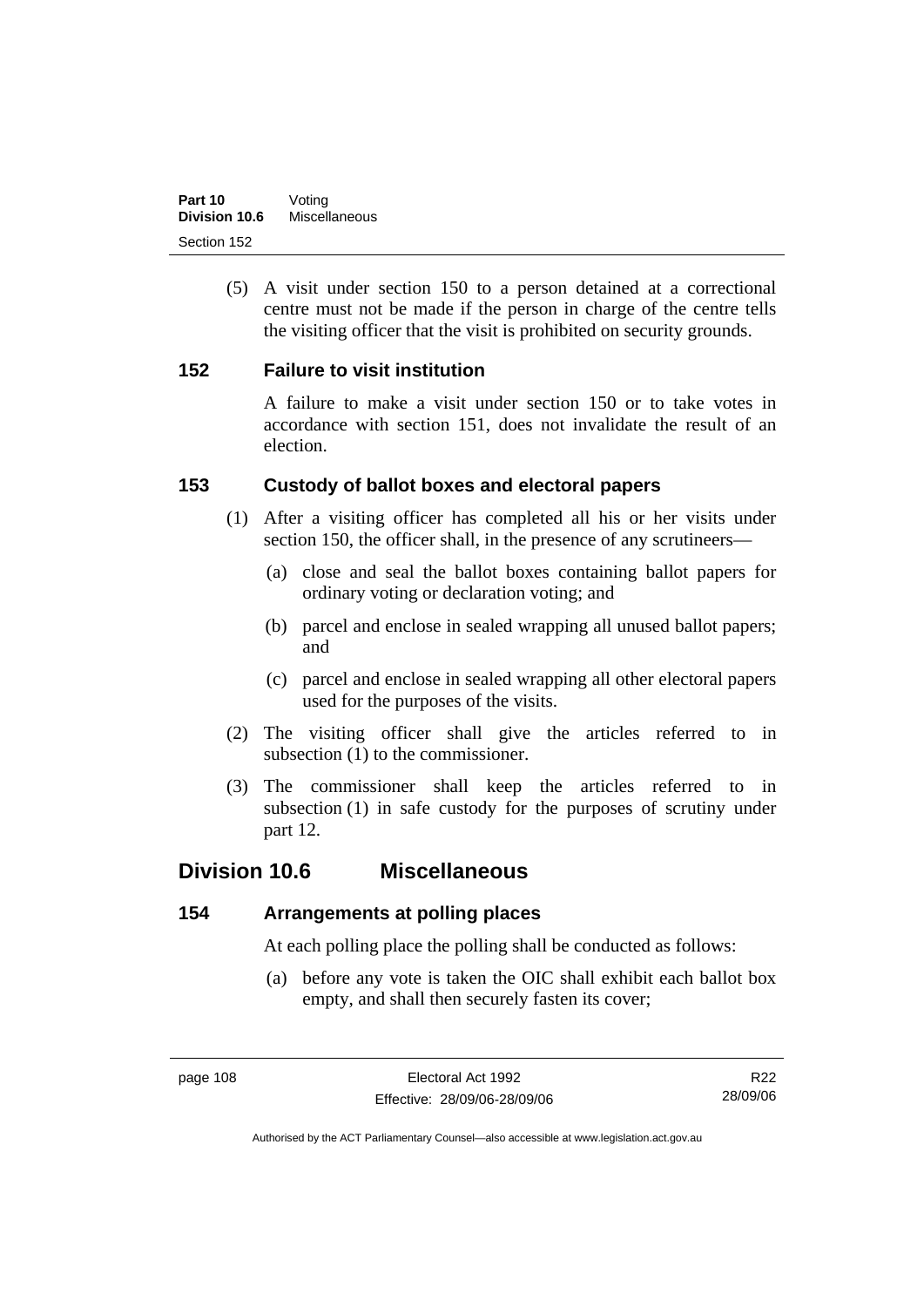- (b) the poll shall open at 8 am and shall not close until all electors present in the polling place at 6 pm and desiring to vote, have voted;
- (c) the polling place shall be closed at 6 pm and no person shall be admitted after that hour for the purpose of voting.

# **155 Particulars on ballot papers before issue**

An officer shall not issue a ballot paper for the purposes of an election unless the particulars required by division 9.2 are printed or endorsed on the ballot paper.

# **156 Assistance to voters**

- (1) An elector who is unable to vote may be assisted in voting if the elector would otherwise be unable to vote.
- (2) An assistant shall be—
	- (a) if the elector is a postal voter—a nominee of the elector or, if there is no such nominee, an authorised witness; or
	- (b) in any other case—a nominee of the elector or, if there is no such nominee, an officer.
- (3) An assistant may enter a voting compartment for the purpose of assisting an elector to vote, but an officer shall not do so except in the presence of—
	- (a) a scrutineer; or
	- (b) if no scrutineer is present—another officer.
- (4) Subject to subsection (3), an assistant may assist an elector in any of the following ways:
	- (a) by acting as an interpreter;
	- (b) for a declaration vote—by completing, or assisting the elector to complete, the declaration;

page 109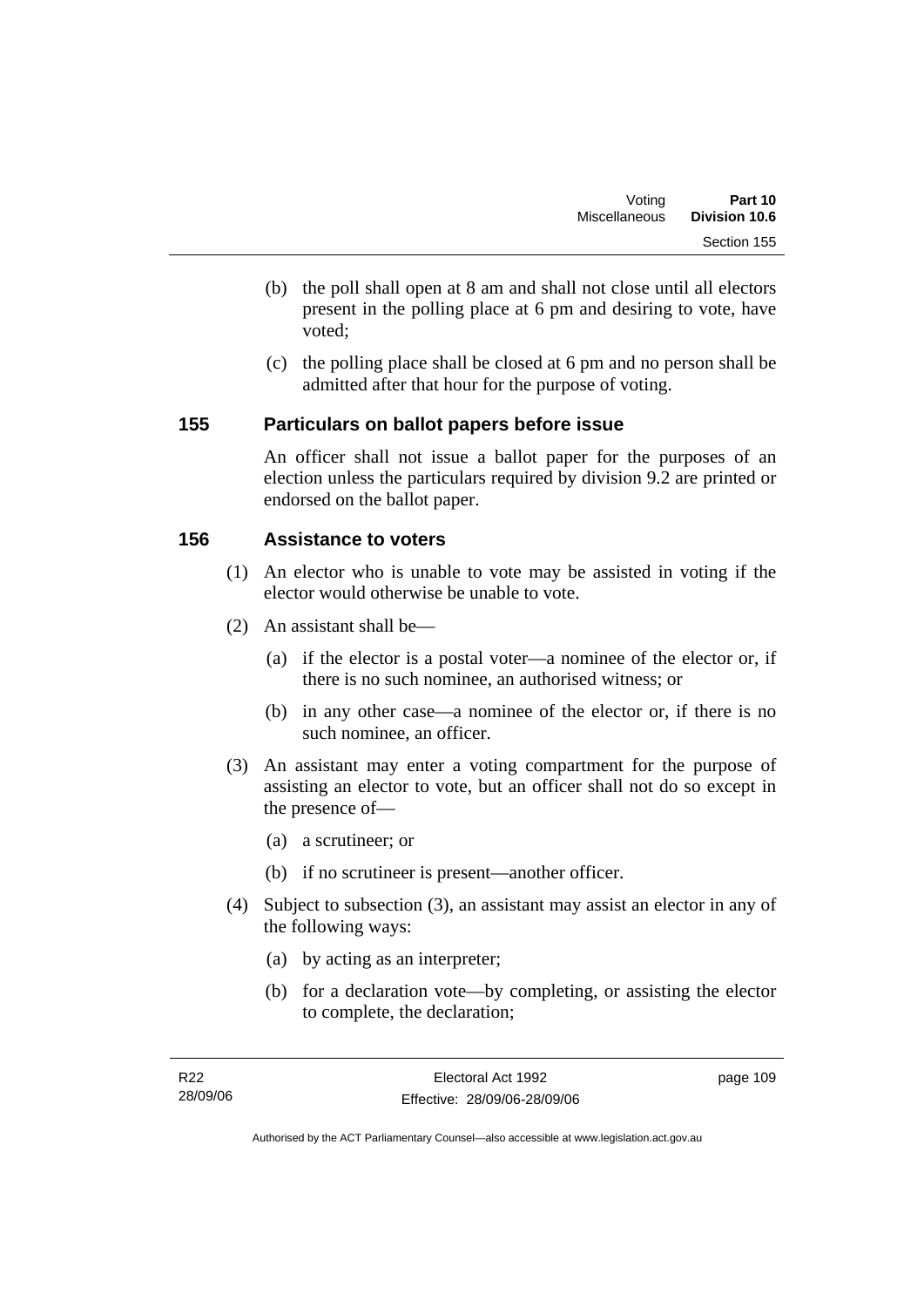- (c) by explaining the ballot paper and the requirements of this Act relating to its marking;
- (d) by marking, or assisting the elector to mark, the ballot paper at the elector's direction;
- (e) by folding the ballot paper and depositing it in a ballot box or declaration envelope, or with an officer, as required by this Act.

# **156A Assistance to voters unable to enter polling place**

- (1) This section applies if the OIC of a polling place is satisfied that a voter cannot enter the polling place because of a physical disability, illness, advanced pregnancy or another condition.
- (2) The voter may vote outside the polling place, but close to the polling place, and may be assisted in voting.
- (3) Before allowing the voter to vote outside the polling place, the OIC must—
	- (a) tell any scrutineers at the polling place that the voter is to vote outside the polling place; and
	- (b) allow, from the scrutineers present, 1 scrutineer for each candidate to be present when the voter votes.
- (4) The voter must—
	- (a) mark the voter's vote on the ballot paper in the OIC's presence; and
	- (b) fold the ballot paper to conceal the names of the candidates; and
	- (c) give the ballot paper to the OIC.
- (5) If the voter is casting an ordinary vote, the OIC must ensure that the folded ballot paper is immediately returned to the polling place and

R22 28/09/06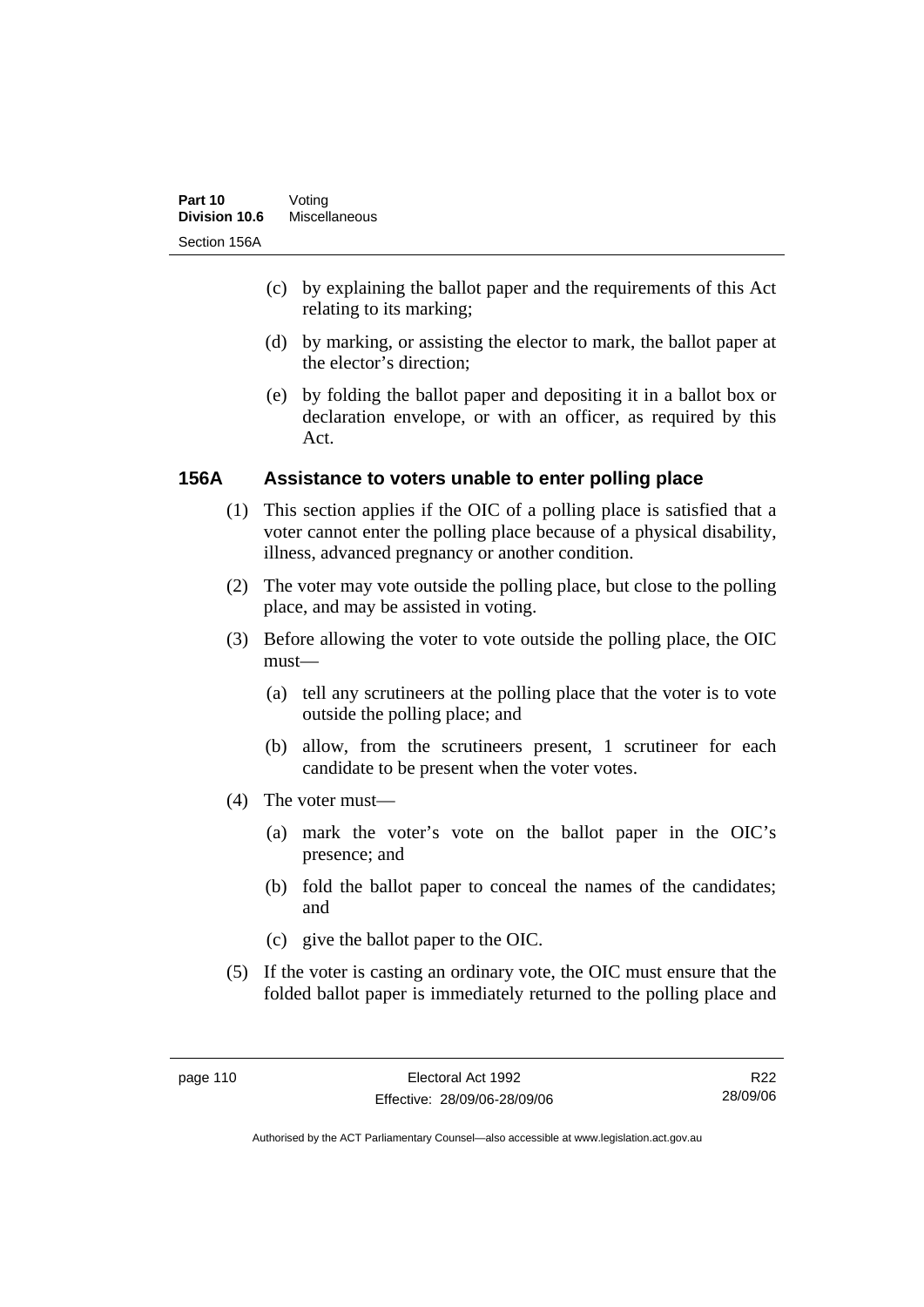put in the ballot box in the presence of the scrutineers (if any) who were present when the voter voted.

- (6) If the voter is casting a declaration vote, the OIC must—
	- (a) in the presence of the voter, without unfolding the ballot paper, place the ballot paper in the envelope on which the voter has completed and signed the declaration and seal the envelope; and
	- (b) place the envelope in a ballot box at the polling place.
- (7) This section is subject to section 156 (Assistance to voters).

# **157 Spoilt ballot papers**

- (1) An officer shall issue another unused ballot paper to an elector who—
	- (a) satisfies the officer that a ballot paper previously issued to the elector has been inadvertently spoiled; and
	- (b) gives the spoilt ballot paper to the officer.
- (2) An officer who receives a spoilt ballot paper shall—
	- (a) write 'spoilt' on the back of it; and
	- (b) place it in an envelope, seal the envelope and endorse it so as to indicate the type of spoilt ballot paper enclosed; and
	- (c) sign the endorsement.
- (3) At the close of polling, the OIC shall enclose the envelope in a sealed parcel and give it to the commissioner.
- (4) This section does not apply in relation to an elector who votes electronically.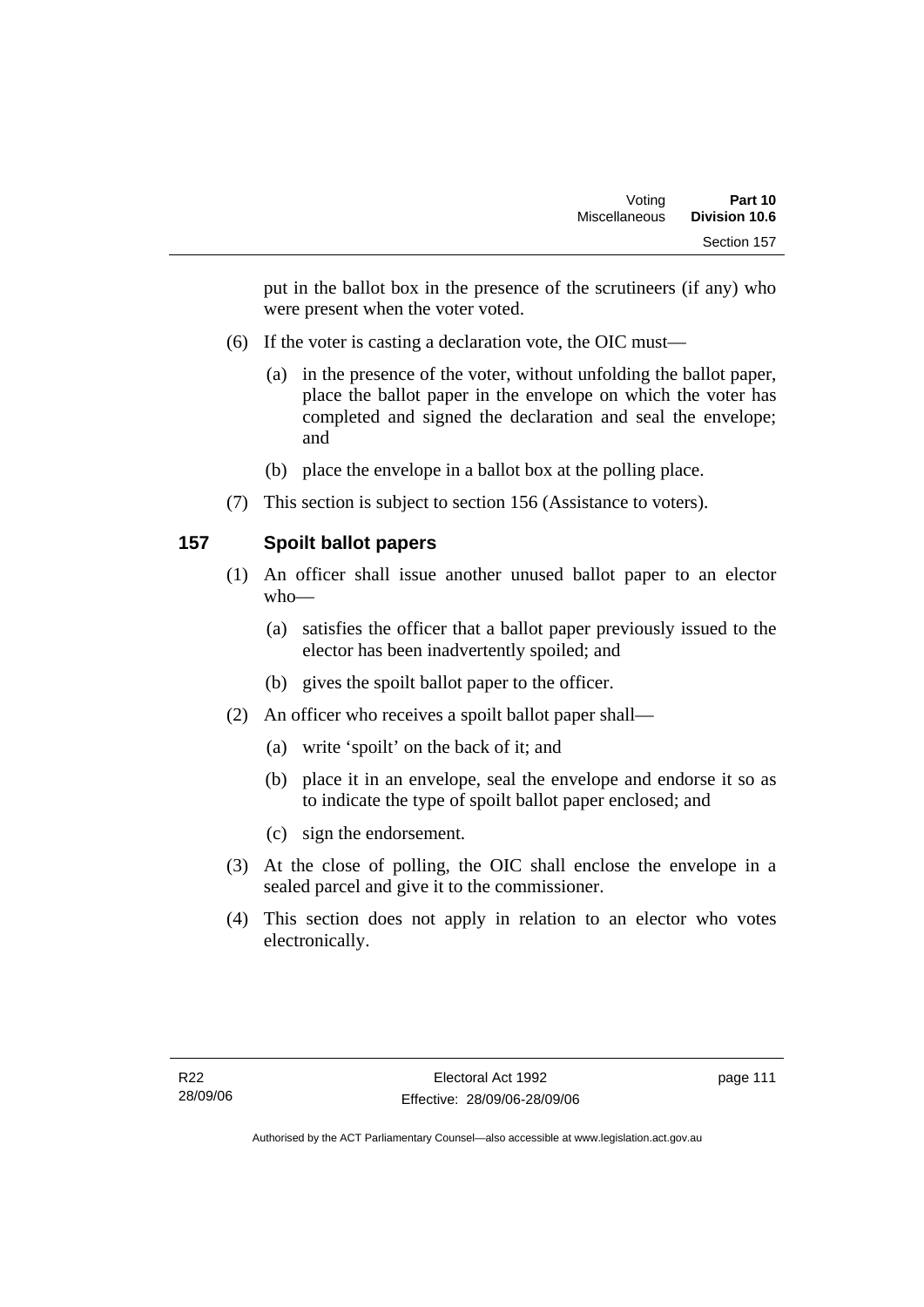# **158 Custody of ballot boxes and electoral papers**

- (1) At the close of polling, the OIC of a polling place shall, in the presence of any scrutineers—
	- (a) close and seal the ballot boxes containing ballot papers for ordinary voting or declaration voting; and
	- (b) parcel and enclose in sealed wrapping all unused ballot papers; and
	- (c) parcel and enclose in sealed wrapping all other electoral papers used at the polling place.
- (2) The commissioner shall keep the articles referred to in subsection (1) in safe custody for the purposes of scrutiny under part 12.
- (3) Subsection (1) (a) does not apply to ballot boxes containing ballot papers for ordinary voting if the polling place is also a scrutiny centre and the procedures set out in section 182 are to be carried out in relation to those ballot boxes and ballot papers at that centre.

### **159 Extension of time for conducting elections**

- (1) Despite any other provision of this Act, before or after the day when an election is required to be held, the Executive may, by written notice, make provision for—
	- (a) extending the time for holding the election; or
	- (b) meeting any difficulty that might otherwise interfere with the due conduct of the election; or

and any provision so made shall be valid and sufficient for that purpose.

(2) A notice under subsection (1) is a notifiable instrument.

*Note* A notifiable instrument must be notified under the *Legislation Act 2001*.

R22 28/09/06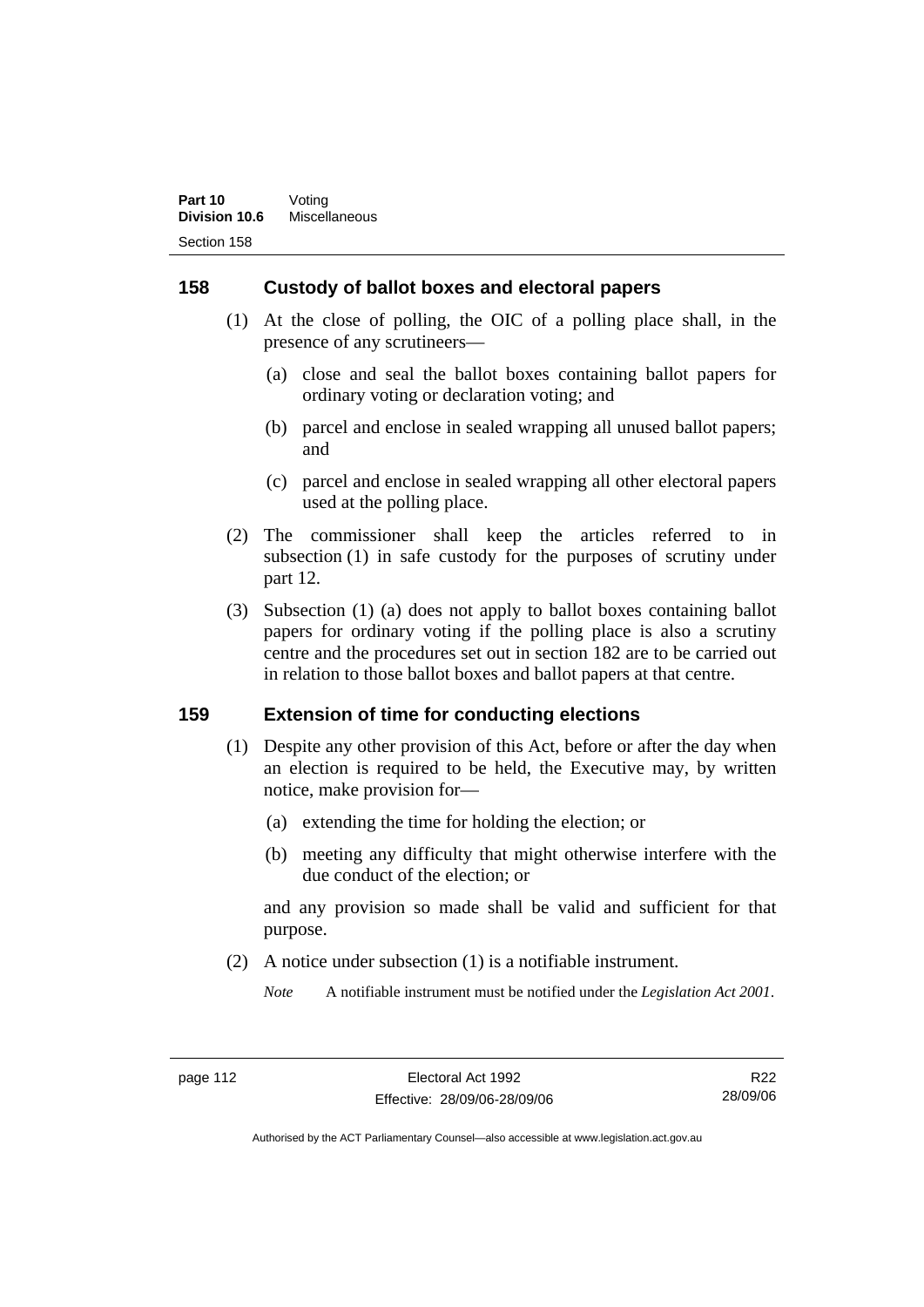(3) On notification under the *Legislation Act 2001* of a notice under subsection (1), the commissioner must publish a copy of the notice in a newspaper.

# **160 Suspension and adjournment of polling**

- (1) The commissioner may suspend the polling at a polling place on polling day if for any reason it is not practicable to proceed with it.
- $(2)$  If—
	- (a) the polling is suspended; and
	- (b) the commissioner believes on reasonable grounds that it is not reasonably practicable for an elector affected by the suspension to cast a vote at another polling place;

the commissioner must, in writing, determine a day (that is as soon as practicable, but no later than 21 days, after the suspension) as the day when polling is to resume.

- (3) If it is impracticable to resume the polling at the same polling place, the determination must state the polling place where polling may be resumed.
- (4) A determination under subsection (2) is a notifiable instrument.

*Note* A notifiable instrument must be notified under the *Legislation Act 2001*.

 (5) On the resumption of polling, only an elector who was entitled to vote on the day when the poll for the election was required to be held and who has not already voted is entitled to vote.

# **Division 10.7 Failure to vote**

# **161 Default notice**

 (1) For this division, a default notice, in relation to an elector, is a notice containing a statement to the effect that—

page 113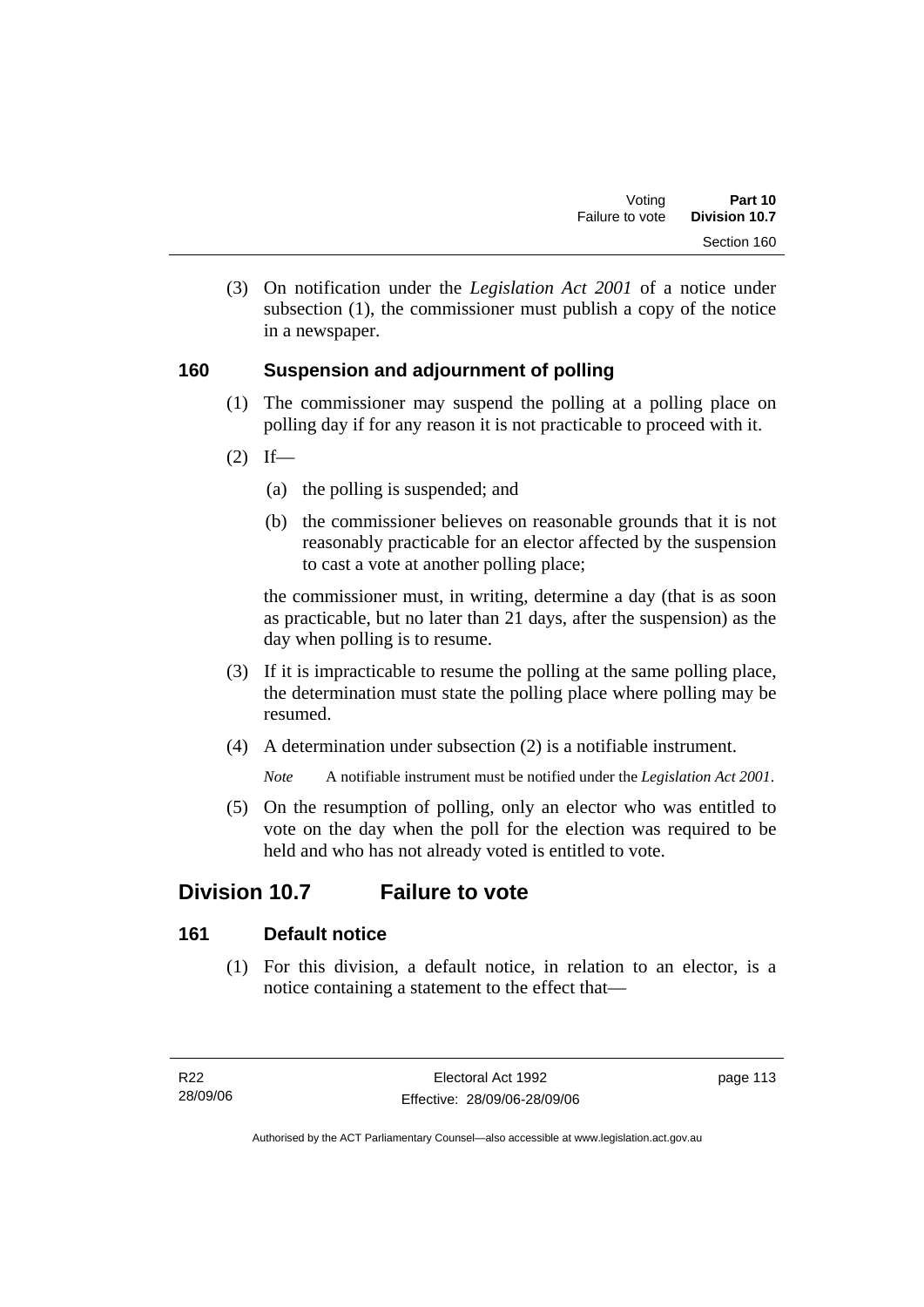- (a) it is an offence to fail to vote at an election without a valid and sufficient reason; and
- (b) the elector appears to have failed to vote at an election; and
- (c) if the elector does not wish to have the matter dealt with by a court, the elector may, within the time specified in the notice—
	- (i) if the elector voted at the election—give the commissioner particulars in writing of the voting; or
	- (ii) if the elector failed to vote at the election—give the commissioner particulars in writing of any valid and sufficient reason for the failure, or pay the amount of the prescribed penalty.
- *Note* If a form is approved under s 340A (Approved forms) for a default notice, the form must be used.
- (2) For subsection (1) (c) (ii), the prescribed penalty is \$20 or any higher penalty prescribed by the regulations.

# **162 First notice**

- (1) As soon as practicable after polling day for an election, the commissioner shall send a default notice to each elector who was required to vote at the election and appears to the commissioner to have failed to do so.
- (2) Subsection (1) does not apply to an elector who the commissioner is satisfied—
	- (a) is dead; or
	- (b) had a valid and sufficient reason for failing to vote at the election.

# **163 Second notice**

If an elector to whom a default notice has been sent under section 162 fails to respond to the notice within the time specified,

R22 28/09/06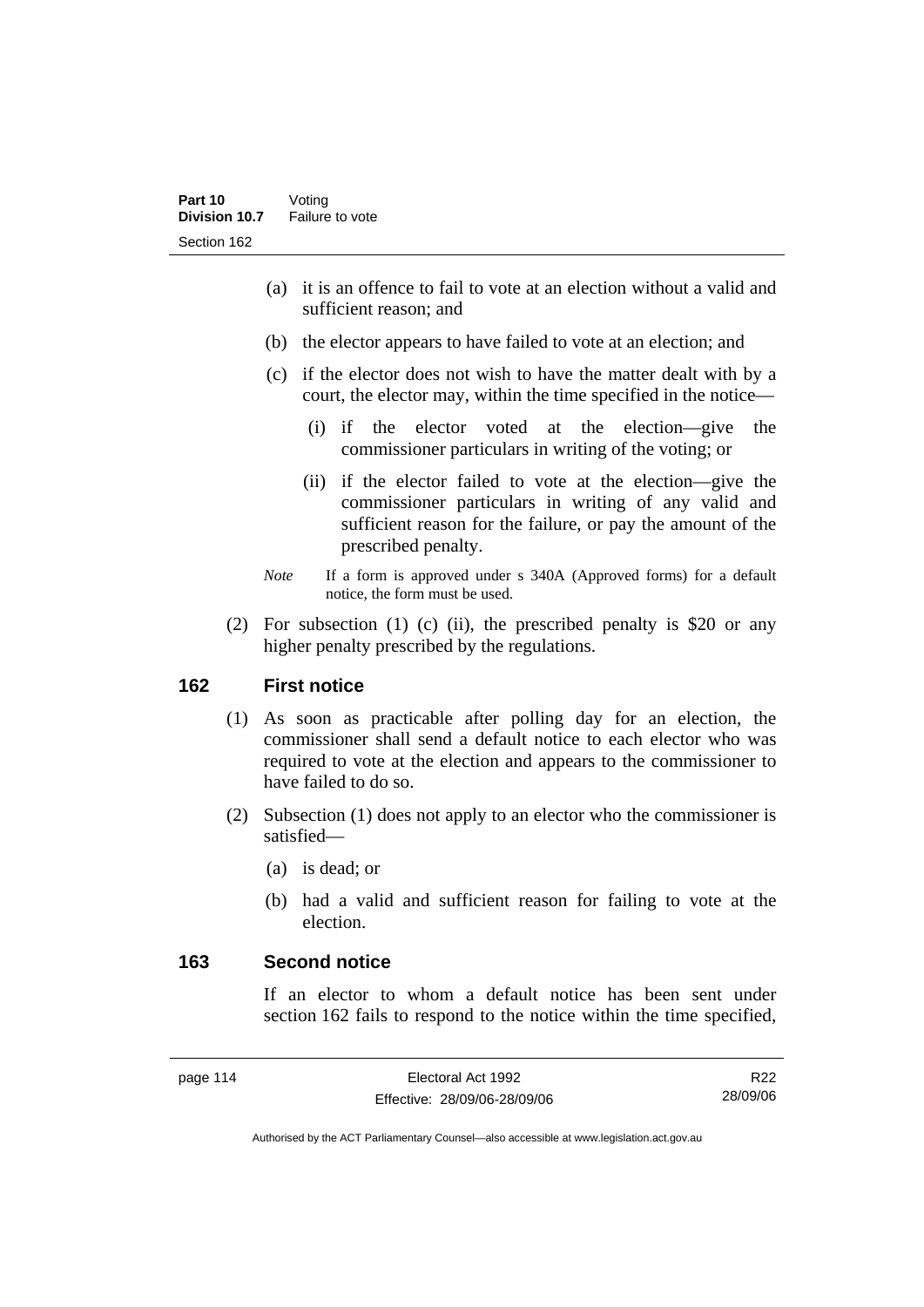the commissioner shall send a second default notice to the elector, endorsed to the effect that the elector has failed to respond to the first notice.

# **164 Final notice**

- (1) The commissioner shall send a final default notice to an elector if—
	- (a) a default notice under section 162 or 163 has been sent to the elector; and
	- (b) the time for responding to the notice has ended; and
	- (c) the elector has not paid the prescribed penalty; and
	- (d) the commissioner is not satisfied that the elector—
		- (i) voted at the election; or
		- (ii) had a valid and sufficient reason for failing to vote at the election.
- (2) A final default notice shall contain a statement to the effect that—
	- (a) the commissioner is not so satisfied; and
	- (b) if the elector does not wish to have the matter dealt with by a court—the elector may, within the time specified in the notice, pay the amount of the prescribed penalty.

# **165 Discharge of liability**

If an elector who failed to vote at an election pays the amount of the prescribed penalty in accordance with a default notice—

- (a) any liability of the elector under section 129 in relation to the failure is discharged; and
- (b) proceedings for an offence against that section shall not be instituted against the elector in relation to the failure.

page 115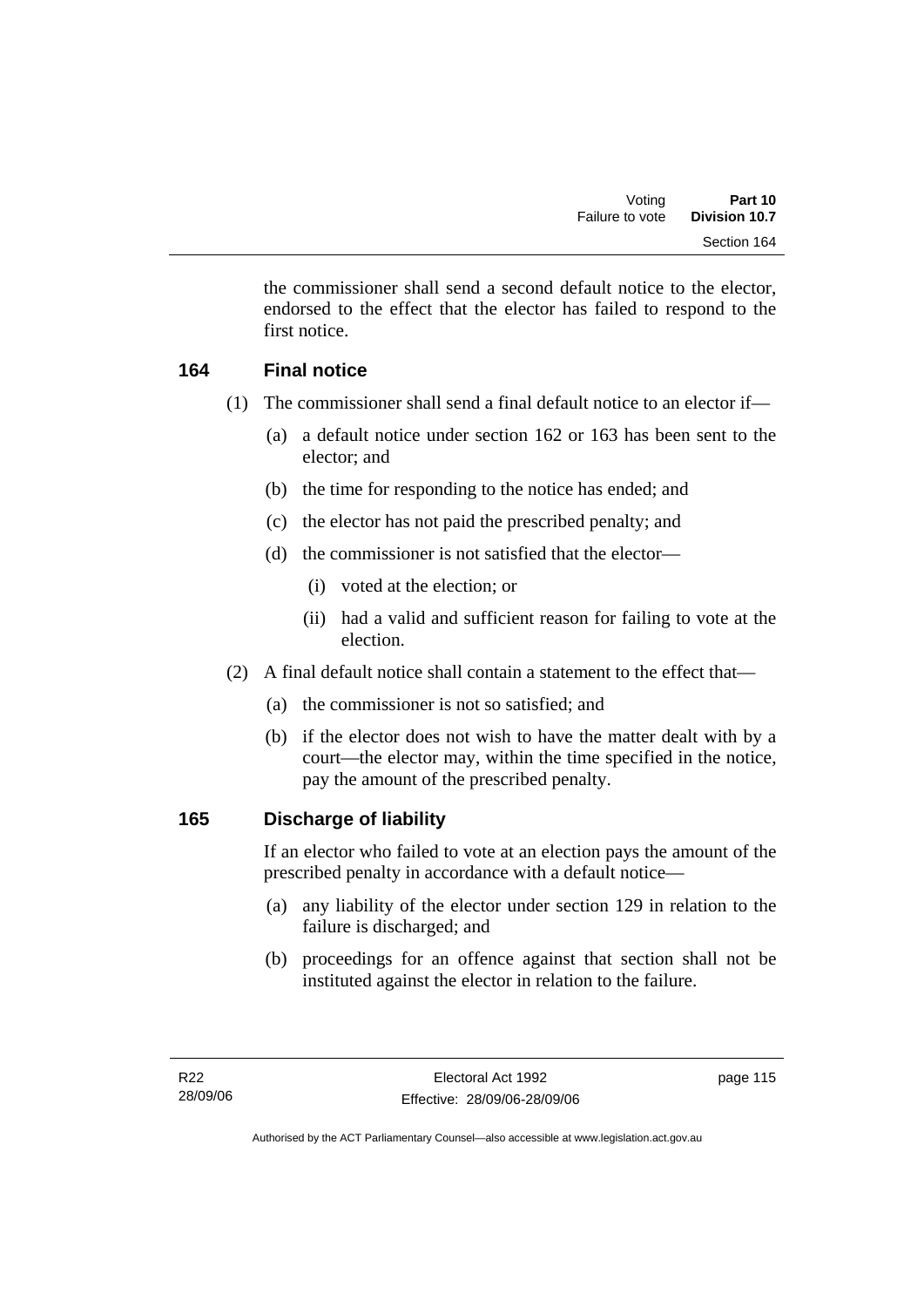**Part 10** Voting **Division 10.7** Failure to vote Section 166

# **166 Response on behalf of elector**

If a person responds to a default notice on behalf of an elector who is unable to do so, the response shall be taken to be that of the elector.

page 116 **Electoral Act 1992** Effective: 28/09/06-28/09/06

R22 28/09/06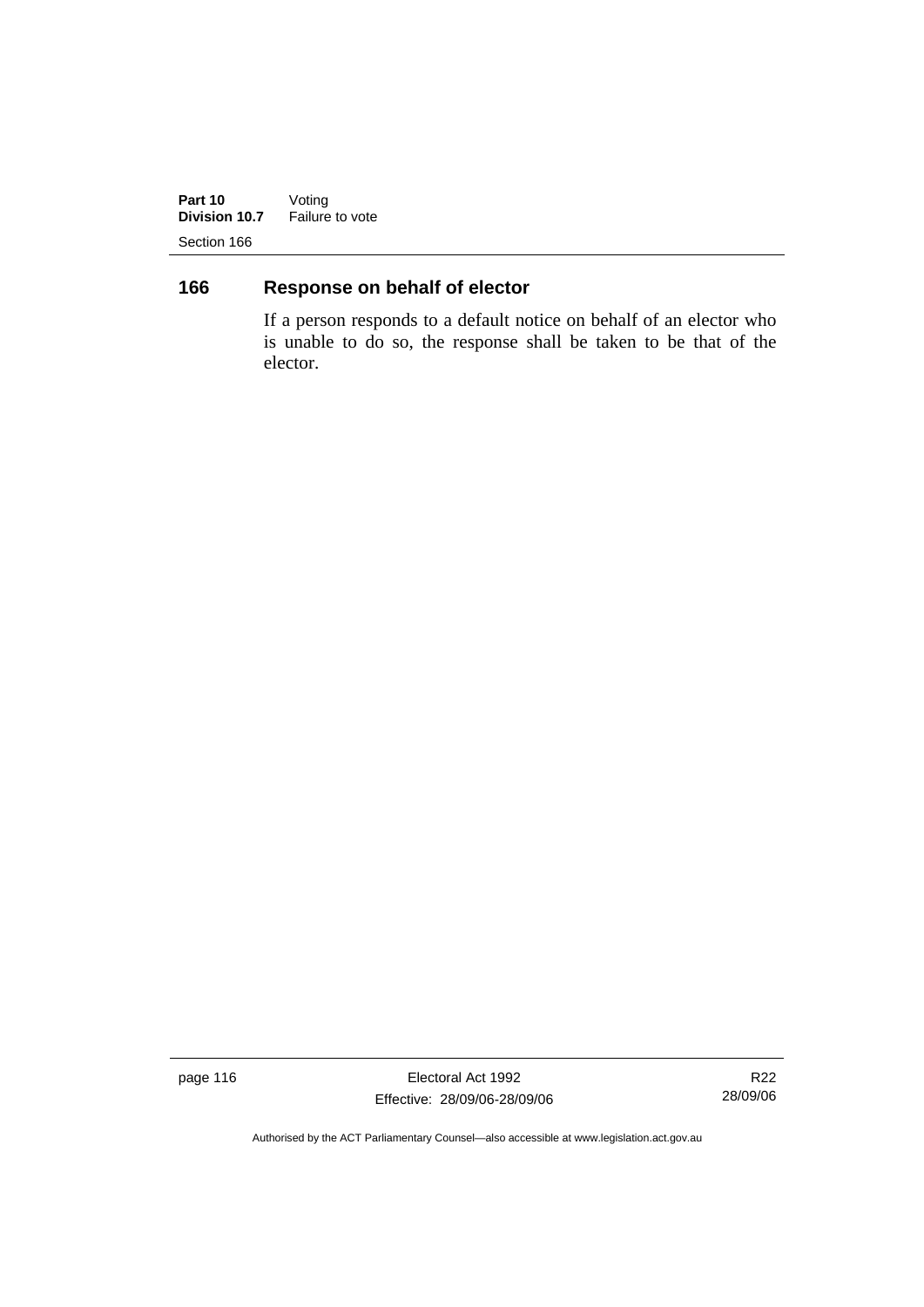# **Part 11 Polling in Antarctica**

#### **167 Definitions for pt 11**

In this part:

*Antarctica* means—

- (a) the Australian Antarctic Territory; or
- (b) the Territory of Heard Island and McDonald Islands; or
- (c) Macquarie Island.

*assistant returning officer*, in relation to a station, means the assistant returning officer appointed under section 168 in relation to the station.

*research personnel* means personnel who are to be, or have been, engaged in work at a station.

*returning officer*, in relation to a station, means the returning officer appointed under section 168 in relation to the station.

*station* means—

- (a) a research station in Antarctica that is operated by the Commonwealth and is declared by the commissioner, in writing, to be a permanent research station; or
- (b) in relation to a particular election, a ship that is declared by the commissioner, in writing, to be a station for this part in relation to the election.

*transmit* means transmit by fax, telex or in another way approved under section 167B.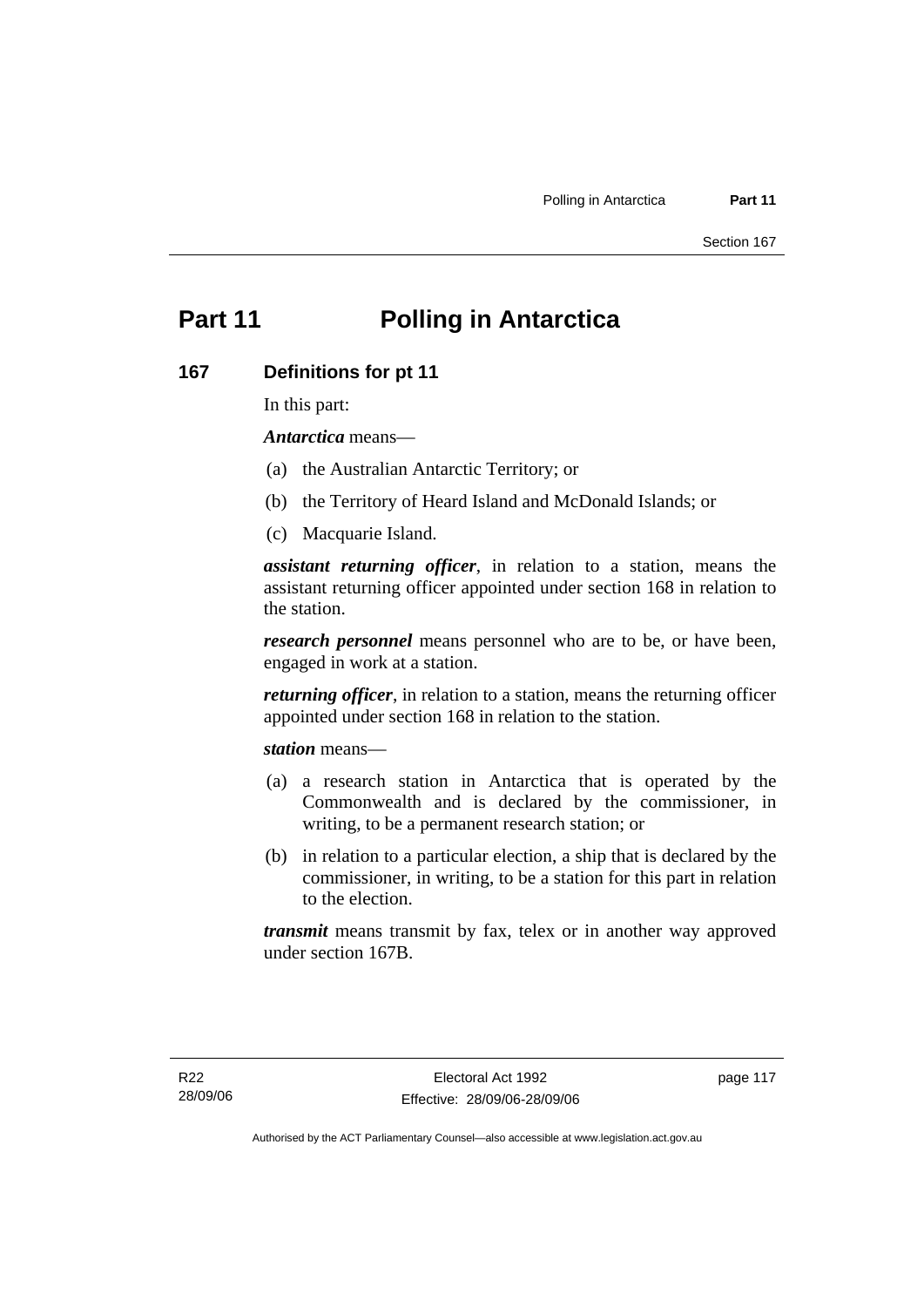#### **Part 11** Polling in Antarctica

Section 167A

## **167A Declaration of ship as a station**

The commissioner may declare a ship as a station only if the commissioner is satisfied that, on polling day for an election, the ship is likely to be at sea transporting research personnel to or from Antarctica.

#### **167B Approval of ways of transmission**

- (1) The commissioner may, in writing, approve a way of transmission for this part.
- (2) The approval is a notifiable instrument.

*Note* A notifiable instrument must be notified under the *Legislation Act 2001*.

#### **168 Returning officers and assistants for Antarctic stations**

- (1) The commissioner must appoint a returning officer, and an assistant returning officer, for each station.
	- *Note 1* For the making of appointments (including acting appointments), see *Legislation Act 2001*, pt 19.3.
	- *Note 2* In particular, a person may be appointed for a particular provision of a law (see *Legislation Act* 2001, s 7 (3)) and an appointment may be made by naming a person or nominating the occupant of a position (see s 207).
- (2) The commissioner or the person in charge of a station may appoint an acting returning officer, or acting assistant returning officer, for a station.
- (3) However, the person in charge of a station must not be appointed to be the returning officer, or assistant returning officer, for the station.

#### **170 Application of Act to polling in Antarctica**

Subject to this part, this Act applies, so far as practicable, to the taking of a poll in Antarctica as if—

R22 28/09/06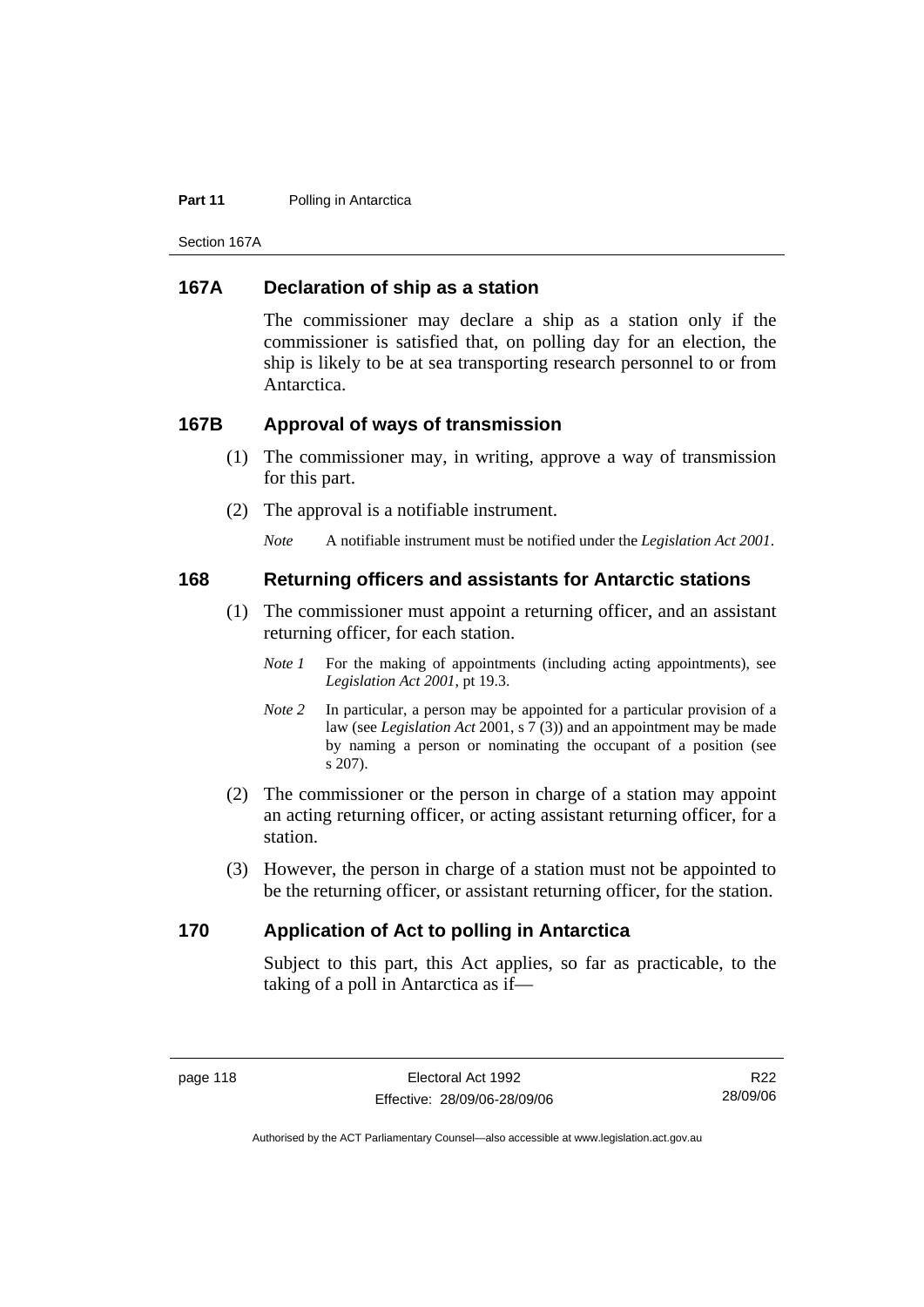- (a) a reference in the Act to a polling place were a reference to the relevant station; and
- (b) a reference in the Act to the OIC of a polling place were a reference to the returning officer; and
- (c) a reference in the Act to an officer were a reference to the assistant returning officer.

#### **171 Antarctic electors**

- (1) Subject to subsection (2), an elector—
	- (a) who is, for the Commonwealth Electoral Act, an Antarctic elector; and
	- (b) whose address, recorded on the Commonwealth roll when the elector became a person referred to in paragraph (a), was an address in an electorate;

is an Antarctic elector for this Act in relation to the electorate where that address is located.

 (2) A person does not become an Antarctic elector for the purposes of an election under this Act if the person became an Antarctic elector for the Commonwealth Electoral Act after the hour of nomination for the election.

#### **172 Arrangements for the polling in Antarctica**

- (1) As soon as practicable after the close of nominations for an election in relation to an electorate for which an Antarctic elector is enrolled—
	- (a) the commissioner shall transmit to the returning officer at whose station the elector is based—
		- (i) an extract from the certified list of electors for the electorate containing the particulars relating to the elector; and

page 119

Authorised by the ACT Parliamentary Counsel—also accessible at www.legislation.act.gov.au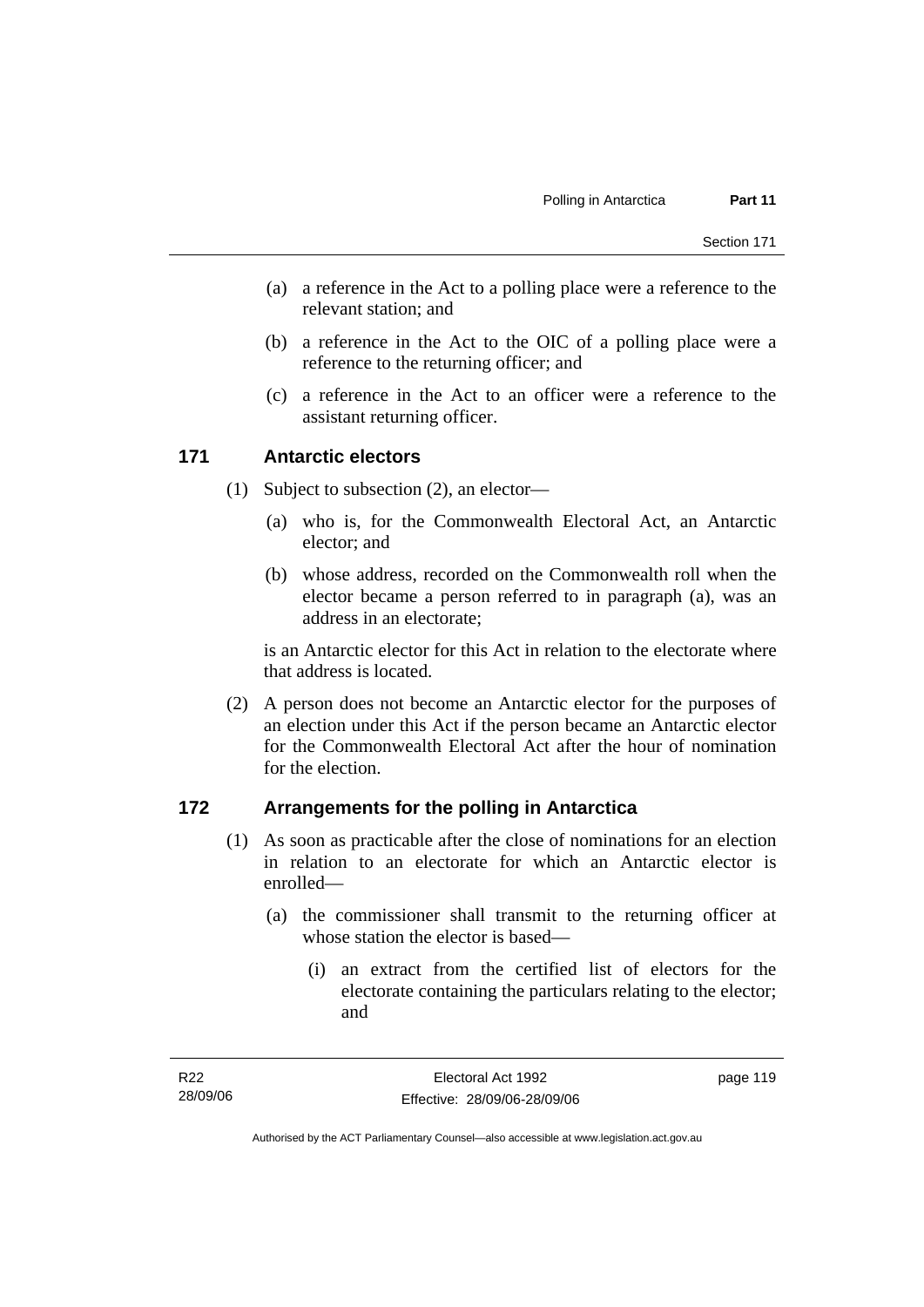#### **Part 11** Polling in Antarctica

Section 173

- (ii) directions for the preparation by the officer of ballot papers for the election; and
- (b) the returning officer shall prepare ballot papers in accordance with the directions.
- (2) The directions shall ensure, so far as practicable, that the ballot papers are the same as ballot papers prepared under division 9.2 for the election.

#### **173 Conduct of the polling**

- (1) The polling at a station shall be conducted as follows:
	- (a) before any vote is taken, the returning officer shall exhibit a ballot box empty, and shall then securely fasten its cover;
	- (b) subject to subsection (2), the poll shall be conducted during the hours on the days the returning officer directs;
	- (c) the returning officer or the assistant returning officer shall, at all times when the poll is open, be present in that part of the station where the polling is taking place.
- (2) The polling at a station shall not continue beyond the time that is 6 pm in the ACT on polling day for the election.

## **174 Claims to vote**

The returning officer or assistant returning officer for a station shall—

- (a) hand a ballot paper to each Antarctic elector who attends before the officer during the hours of polling and claims to vote at the election; and
- (b) record the issue of the ballot paper to the elector.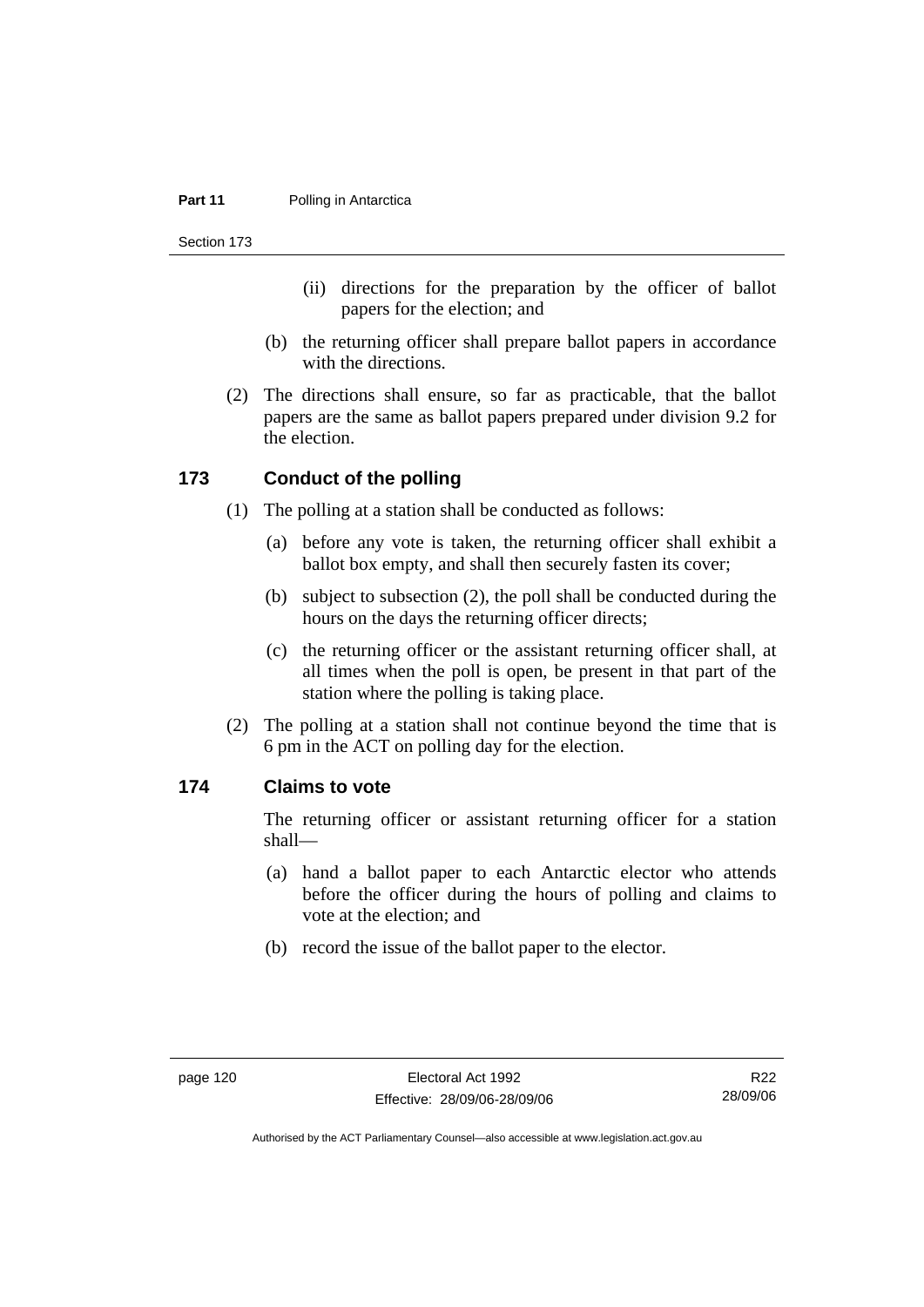### **175 Proceedings at close of poll**

At the close of the poll, the returning officer shall, in the presence of the assistant returning officer—

- (a) open the ballot box; and
- (b) transmit to the authorised officer—
	- (i) particulars of each elector who has voted at the station in the election; and
	- (ii) unless subparagraph (iii) applies, particulars of the marking of each ballot paper; and
	- (iii) if the returning officer is unable to read or understand clearly the particulars referred to in subparagraph (ii)—a statement to explain that inability; and
- (c) prepare a written statement of the information transmitted.
- *Note* A ballot paper completed by an Antarctic elector may be faxed to the commissioner, see s 329.

#### **176 Result of polling in Antarctica**

- (1) On receipt of the transmission under section 175, the authorised officer shall—
	- (a) in relation to each ballot paper marked by an Antarctic elector—transcribe the particulars of the elector's marks onto a ballot paper for the relevant electorate; and
	- (b) seal in an envelope the ballot paper onto which the particulars are transcribed; and
	- (c) sign the envelope and endorse it to the effect that it contains a ballot paper recording a vote by an Antarctic elector that is to be admitted to the scrutiny for the election; and
	- (d) send the envelope to the commissioner.

page 121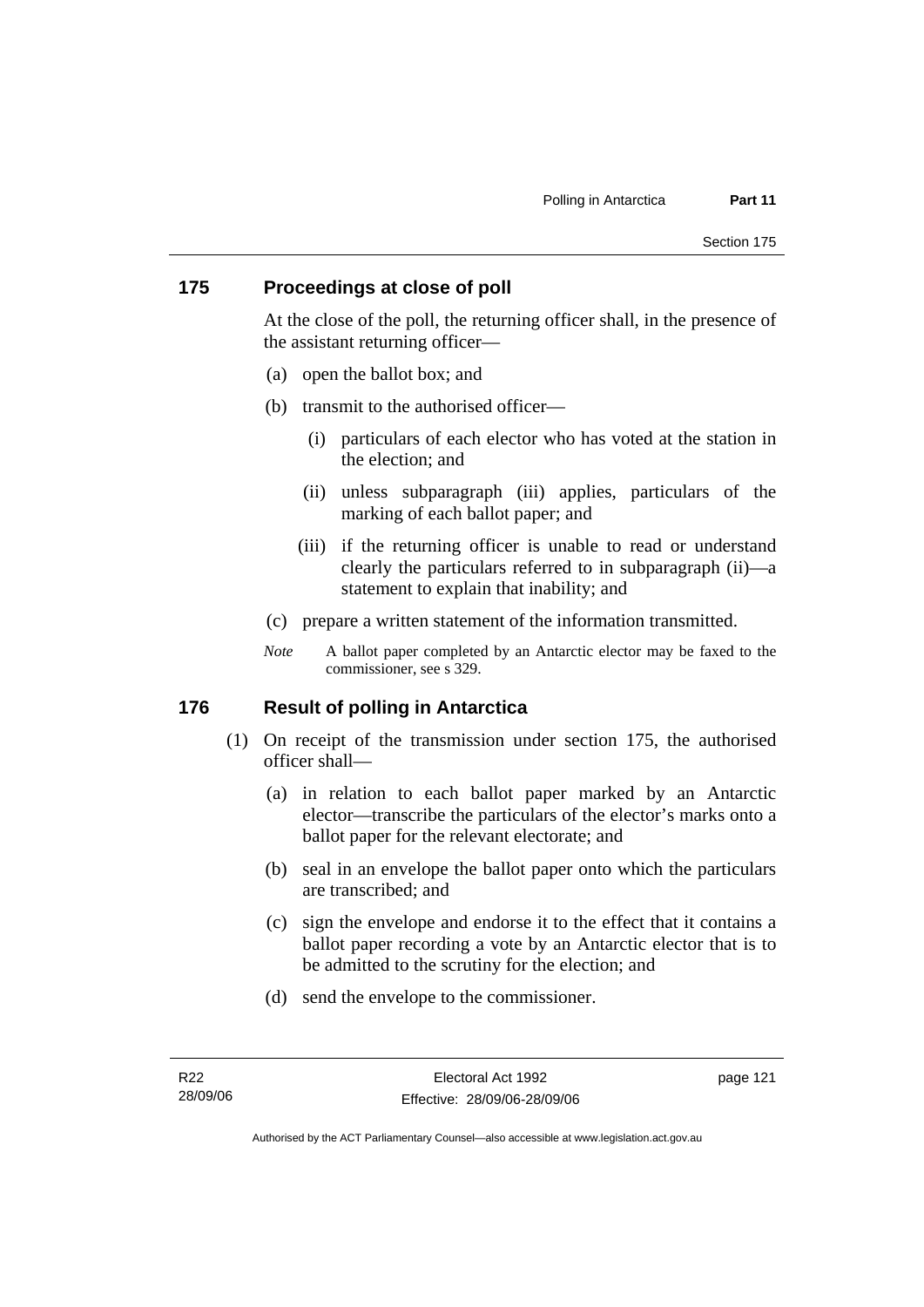#### **Part 11** Polling in Antarctica

Section 177

 (2) An authorised officer shall not mark a ballot paper under this section in a way that is likely to enable it to be identified as representing the vote of an Antarctic elector.

#### **177 Preservation of documents**

- (1) As soon as practicable after the close of the poll for an election, the returning officer for each station shall forward to the commissioner—
	- (a) a copy of the record of the issue of each ballot paper; and
	- (b) a copy of the statement referred to in section 175 (c); and
	- (c) the ballot papers used for voting at the station.
- (2) The commissioner shall keep the documents referred to in subsection (1) in safe custody for the purposes of scrutiny under part 12.

page 122 Electoral Act 1992 Effective: 28/09/06-28/09/06

R22 28/09/06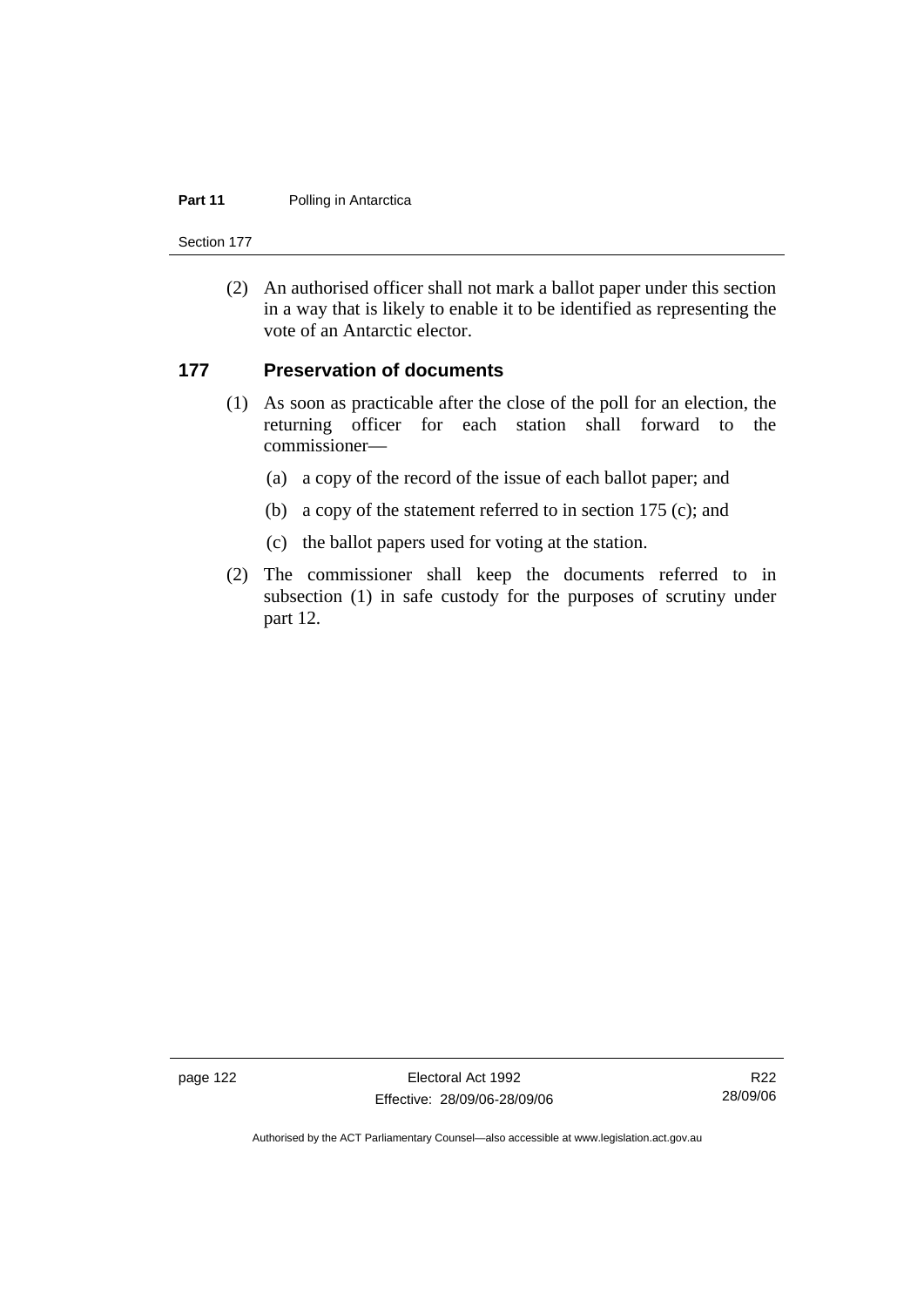# **Part 12 The scrutiny**

### **178 Scrutiny**

- (1) The result of the polling at an election shall be ascertained by scrutiny in accordance with this part.
- (2) All the proceedings at the scrutiny shall be open to the inspection of the scrutineers.
- (3) The commissioner shall arrange for the following articles, documents and data to be dealt with at scrutiny centres for this part:
	- (a) applications for postal votes in the election;
	- (b) records of issued declaration voting papers;
	- (c) completed declaration voting papers received by the commissioner, the OIC of a polling place or another officer;
	- (d) ballot boxes containing ballot papers for ordinary voting or declaration voting;
	- (e) electronic ballot papers;
	- (f) envelopes containing ballot papers recording votes by Antarctic electors.
- (4) The OIC for a scrutiny centre may adjourn the scrutiny at the centre from time to time.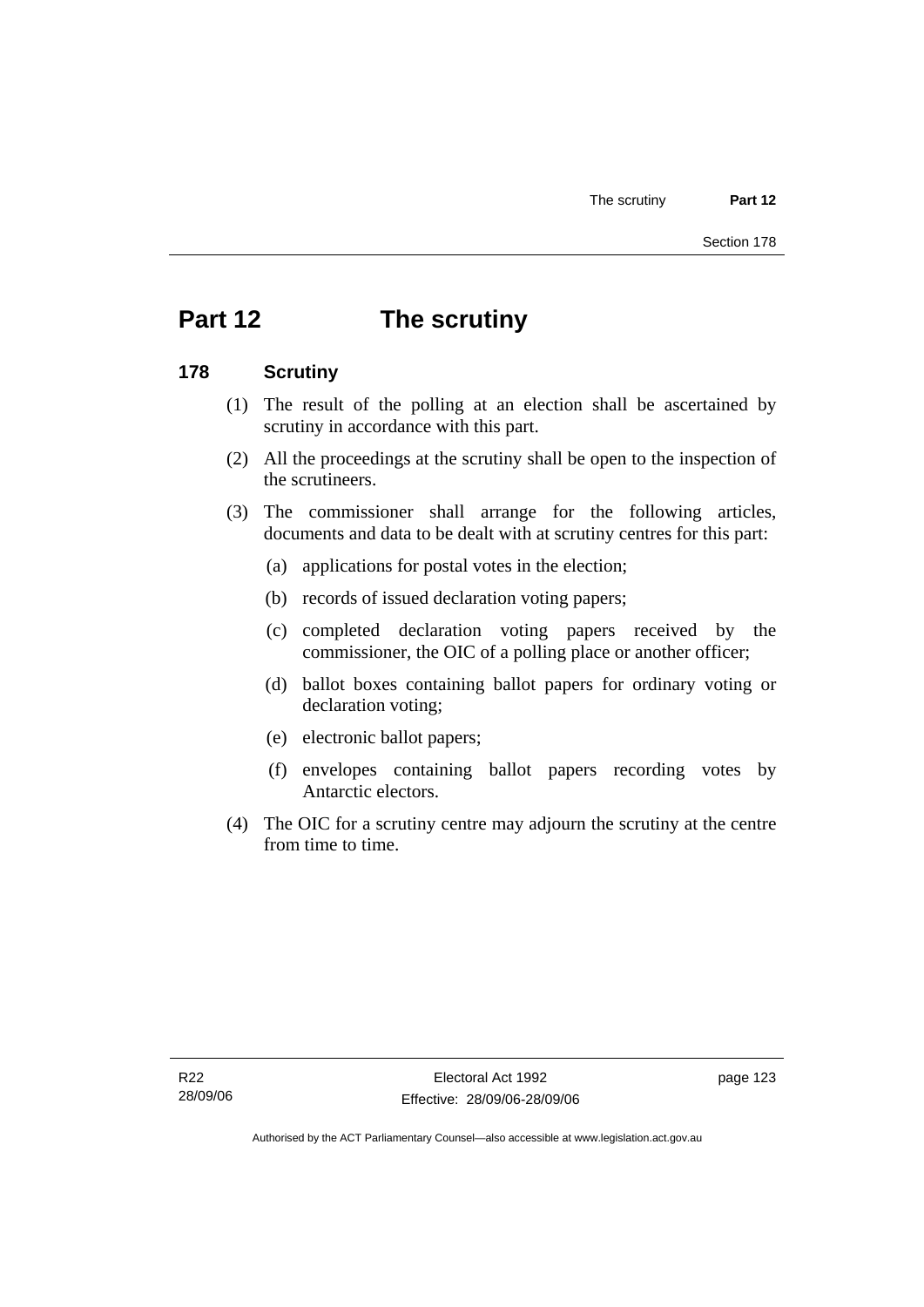#### **Part 12** The scrutiny

Section 179

#### **179 Preliminary scrutiny of declaration voting papers etc**

- (1) The commissioner shall arrange for the conduct of the preliminary scrutinies necessary in relation to a poll until the following documents have been dealt with in accordance with this section:
	- (a) all completed declaration voting papers (including those used for postal voting) received by the commissioner or another officer on or before polling day;
	- (b) all completed declaration voting papers used for postal voting received by the commissioner before the end of the 6th day after the close of the poll;
	- (c) any envelope referred to in section 176 (1) (d) containing a ballot paper recording the vote of an Antarctic elector.
- (2) A preliminary scrutiny shall not be conducted earlier than the 5th day before polling day.
- (3) The commissioner shall display a notice in a prominent place at the office of the commissioner specifying the date and time when, and the place where, a preliminary scrutiny is to begin.
- (4) The notice shall be so displayed no later than 4 pm on the day before the beginning of the preliminary scrutiny.
- (5) A preliminary scrutiny shall be conducted in accordance with schedule 3.
- (6) Schedule 3 applies, so far as practicable, in relation to a vote cast by an Antarctic elector as if—
	- (a) the vote were a declaration vote other than a postal vote; and
	- (b) a declaration signed by the elector specifying the electorate in relation to which the elector is an Antarctic elector appeared on the envelope referred to in section 176 (1) (d); and
	- (c) a reference in that schedule to a set of declaration voting papers were a reference to that envelope.

R22 28/09/06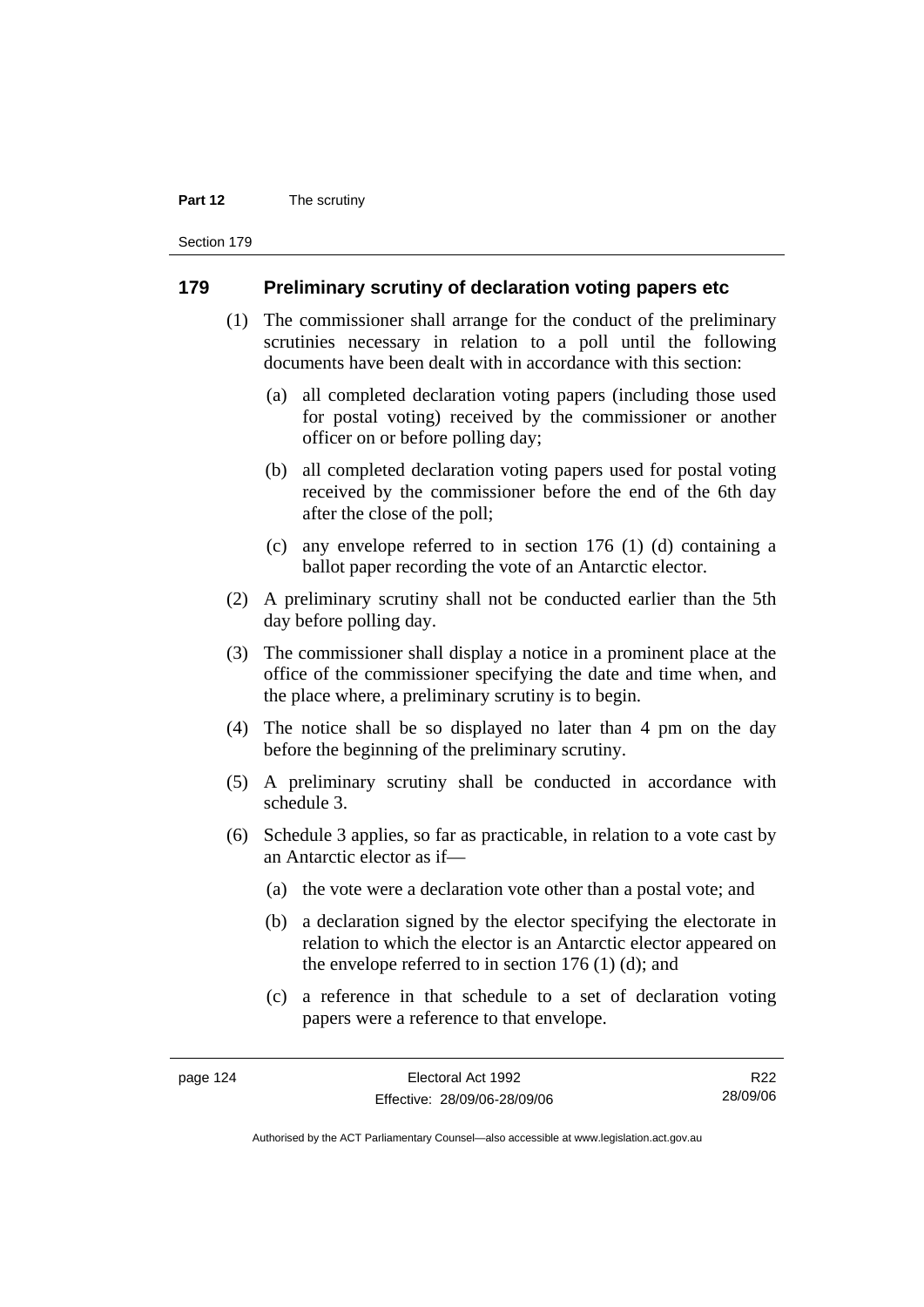- (7) At a preliminary scrutiny, declaration voting papers shall not be rejected for further scrutiny because of a formal error.
- (8) A preliminary scrutiny shall be taken to be part of the scrutiny in relation to an election.

### **180 Formality of ballot papers**

- (1) Except as provided by this section, a ballot paper is formal and effect shall be given to the elector's intention as far as that intention is clear.
- (2) A ballot paper is informal if—
	- (a) in the opinion of the OIC of a scrutiny centre—
		- (i) it is not authentic; or
		- (ii) it has writing on it by which the elector can be identified; or
	- (b) no first preference is marked in a candidate square; or
	- (c) a first preference is marked in 2 or more candidate squares; or
	- (d) for a completed declaration vote ballot paper that has not been dealt with at a preliminary scrutiny under section 179—it is not enclosed in the appropriate envelope on which appears a declaration made by an elector.
- (3) In determining whether a ballot paper is formal—
	- (a) a preference marked outside a candidate square shall be taken to be marked in the square if the voter's intention to indicate that preference for that candidate is clear; and
	- (b) subject to subsection (2) (a), any other writing outside a candidate square shall be disregarded.
- (4) A ballot paper on which the particulars are endorsed by an officer under section 155 is not informal—

page 125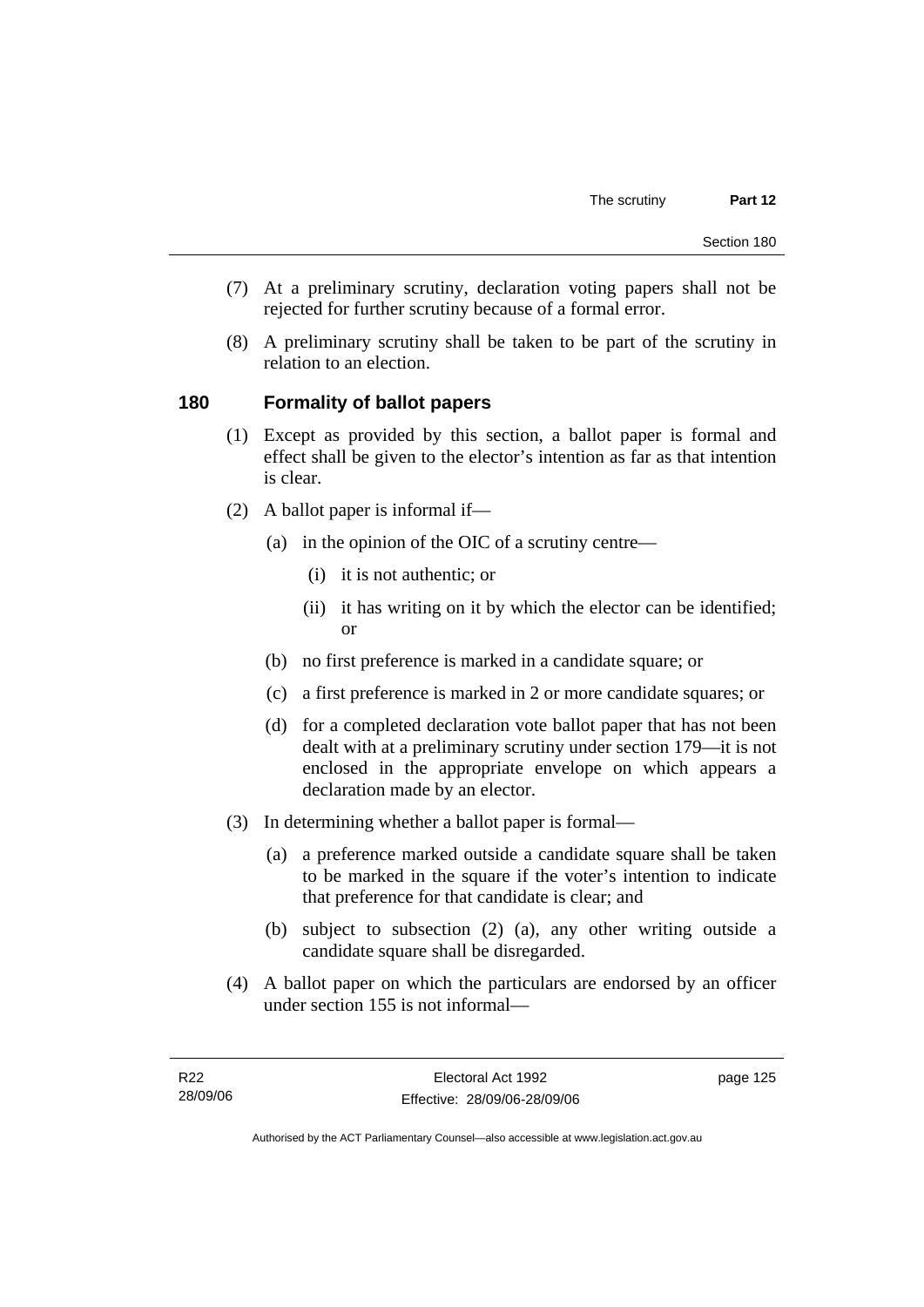#### **Part 12** The scrutiny

#### Section 181

- (a) if no other candidate has the same surname—only because the surname of a candidate has been written on the ballot paper; or
- (b) only because of a spelling mistake in the particulars endorsed on the ballot paper.
- (5) If it is necessary for this part, the commissioner may determine the formality of a ballot paper and, for that purpose, may reverse any decision made by another officer.

#### **181 Death of candidate**

If a candidate dies before the end of polling day, and the number of candidates remaining is greater than the number of candidates to be elected, a ballot paper is not informal only because of—

- (a) the inclusion on the ballot paper of the name of the deceased candidate; or
- (b) the marking of any consecutive number in a candidate square adjacent to that name; or
- (c) the omission to place any number in a candidate square adjacent to that name, or any resultant failure to indicate in consecutive order the elector's preferences.

#### **182 First count—ordinary ballot papers**

- (1) This section applies only to paper ballot papers.
- (2) As soon as practicable after the close of the poll for an election, the OIC for a scrutiny centre shall arrange for the procedures set out in this section to be carried out.
- (3) First, the OIC shall—
	- (a) exhibit for inspection by any scrutineer each ballot box containing ballot papers recording ordinary votes; and
	- (b) record the condition of the ballot box before opening it.

R22 28/09/06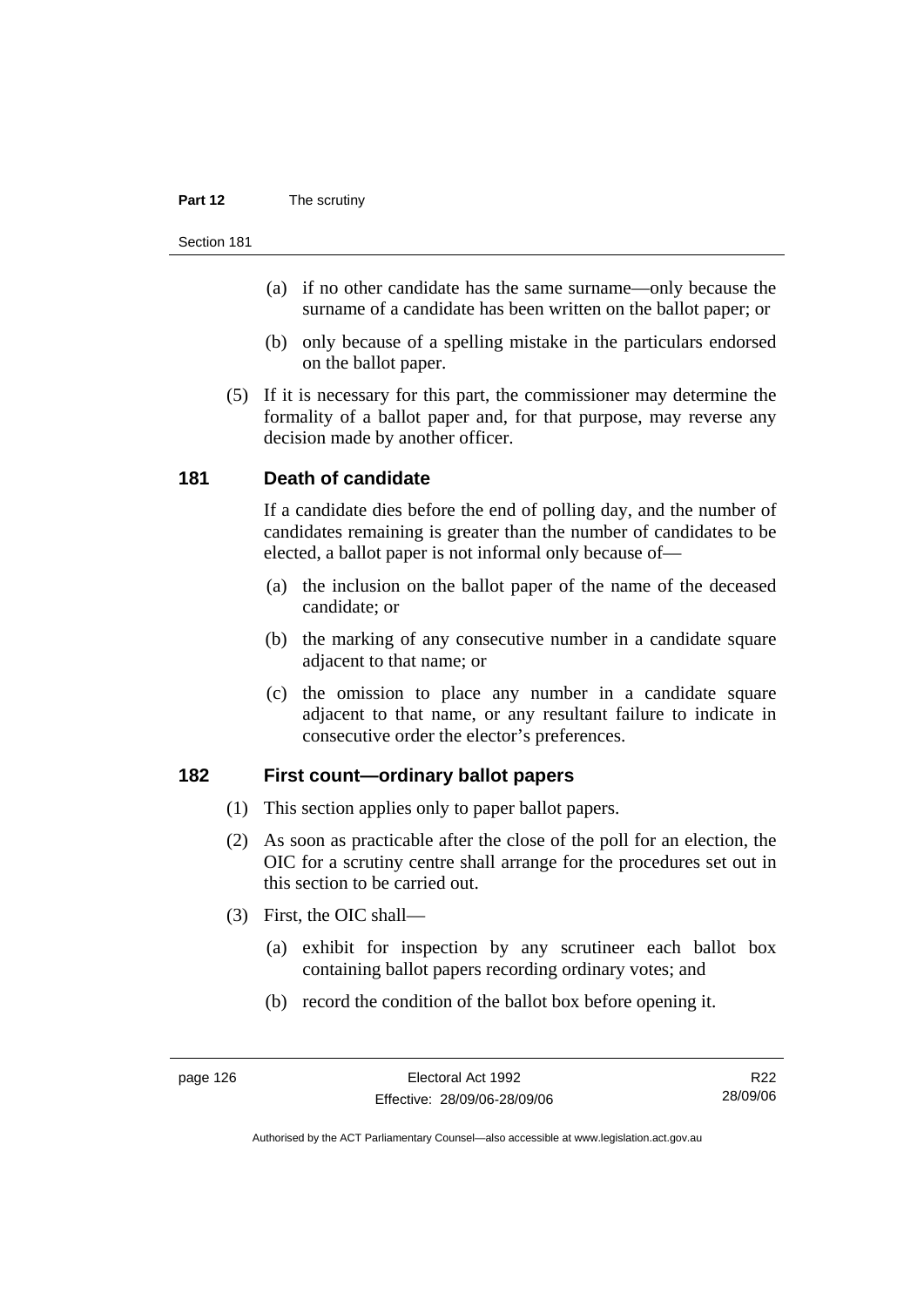- (4) Second, the OIC shall arrange for an officer to—
	- (a) open each ballot box; and
	- (b) sort the ballot papers from each ballot box into separate parcels for each electorate; and
	- (c) in relation to the ballot papers for each electorate—
		- (i) count all informal ballot papers, reject them from further scrutiny under this section, and place them in a separate parcel; and
		- (ii) sort the unrejected ballot papers into separate parcels according to the first preferences marked on them and count the ballot papers in each parcel.
- (5) Third, the OIC shall, in relation to the ballot papers for each electorate—
	- (a) make out and sign a statement (countersigned by an officer and each scrutineer who wishes to do so) setting out—
		- (i) the number of unrejected ballot papers on which a first preference is recorded for each candidate; and
		- (ii) the number of informal ballot papers; and
	- (b) transmit particulars of the numbers so recorded to the commissioner, by telephone or other expeditious way; and
	- (c) seal up the parcels, endorse on each a description of the contents and permit each scrutineer who wishes to do so to countersign the endorsement; and
	- (d) send the parcels to the commissioner without delay, together with the statement referred to in paragraph (a).
- (6) Despite subsection (4) (b), the total number of ballot papers for a particular electorate that are to be dealt with at a particular scrutiny under this section shall not be fewer than 20.

page 127

Authorised by the ACT Parliamentary Counsel—also accessible at www.legislation.act.gov.au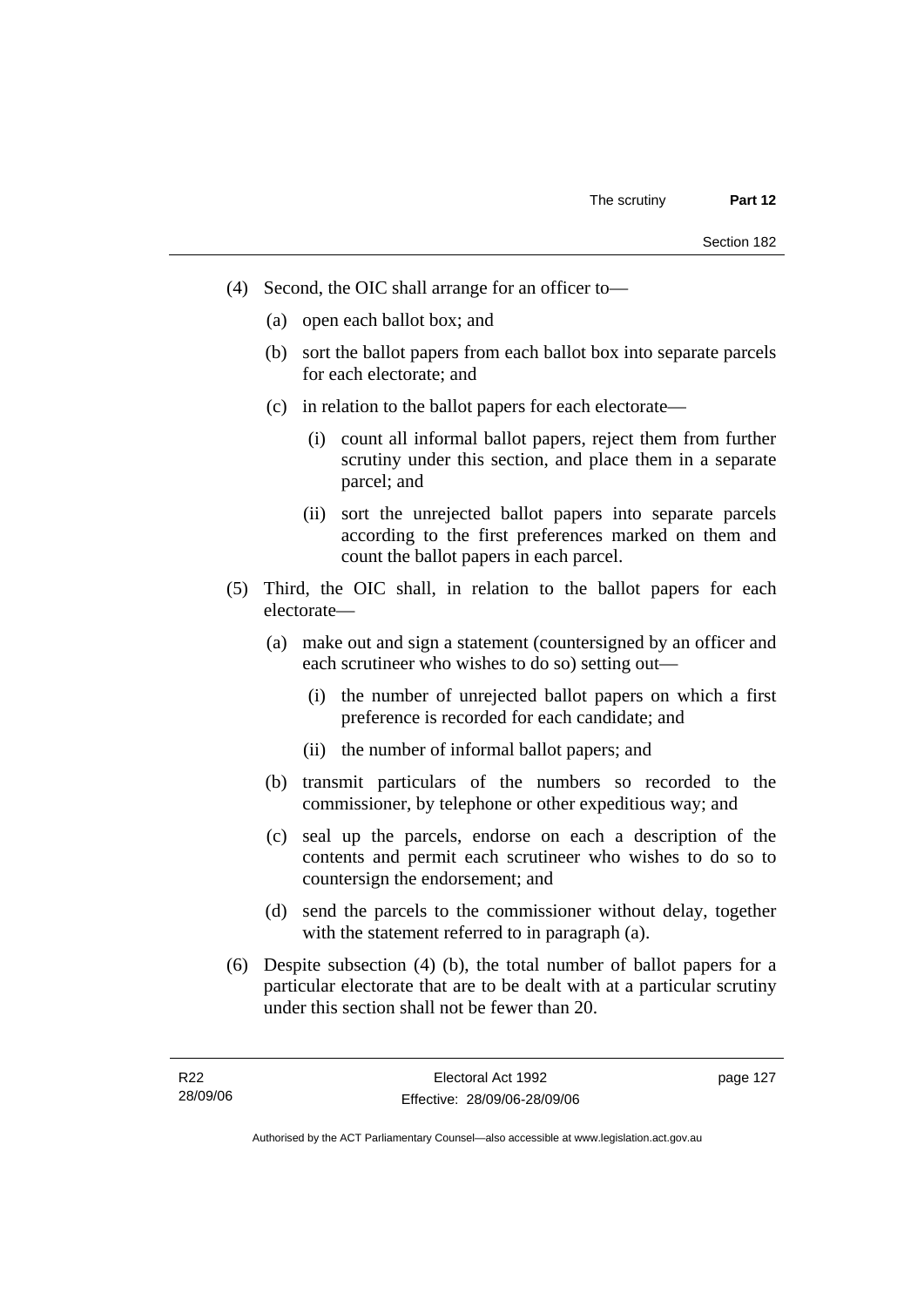#### **Part 12** The scrutiny

Section 183

- (7) If subsection (6) applies, the OIC shall—
	- (a) count the number of those ballot papers; and
	- (b) seal them in a separate parcel; and
	- (c) endorse the parcel with a description of the contents (including the number of ballot papers); and
	- (d) send the parcel to another scrutiny centre, as directed by the commissioner, for this part.
- (8) The OIC may arrange for preferences marked on paper ballot papers to be entered into the approved computer program.

#### **183 First count—declaration ballot papers**

As soon as practicable after declaration vote ballot papers have been admitted to a scrutiny under this section because of schedule 3 but not before the close of the poll for the election, the OIC for the relevant scrutiny centre shall arrange for the ballot papers to be dealt with in accordance with section 182 as if they were ordinary vote ballot papers.

#### **183A First count—electronic ballot papers**

As soon as practicable after the close of the poll for an election, the OIC for a scrutiny centre must arrange for preferences from electronic voting to be entered into the approved computer program and for the electronic counting of the votes using the program.

#### **184 Second count—first preferences**

- (1) If preferences marked on paper ballot papers have not been entered on the approved computer program under section 182 (8), the commissioner shall—
	- (a) arrange for an officer at a scrutiny centre to open the parcels referred to in section 182 (5) (d) (including those to which that paragraph applies under section 183) and, so far as practicable,

R22 28/09/06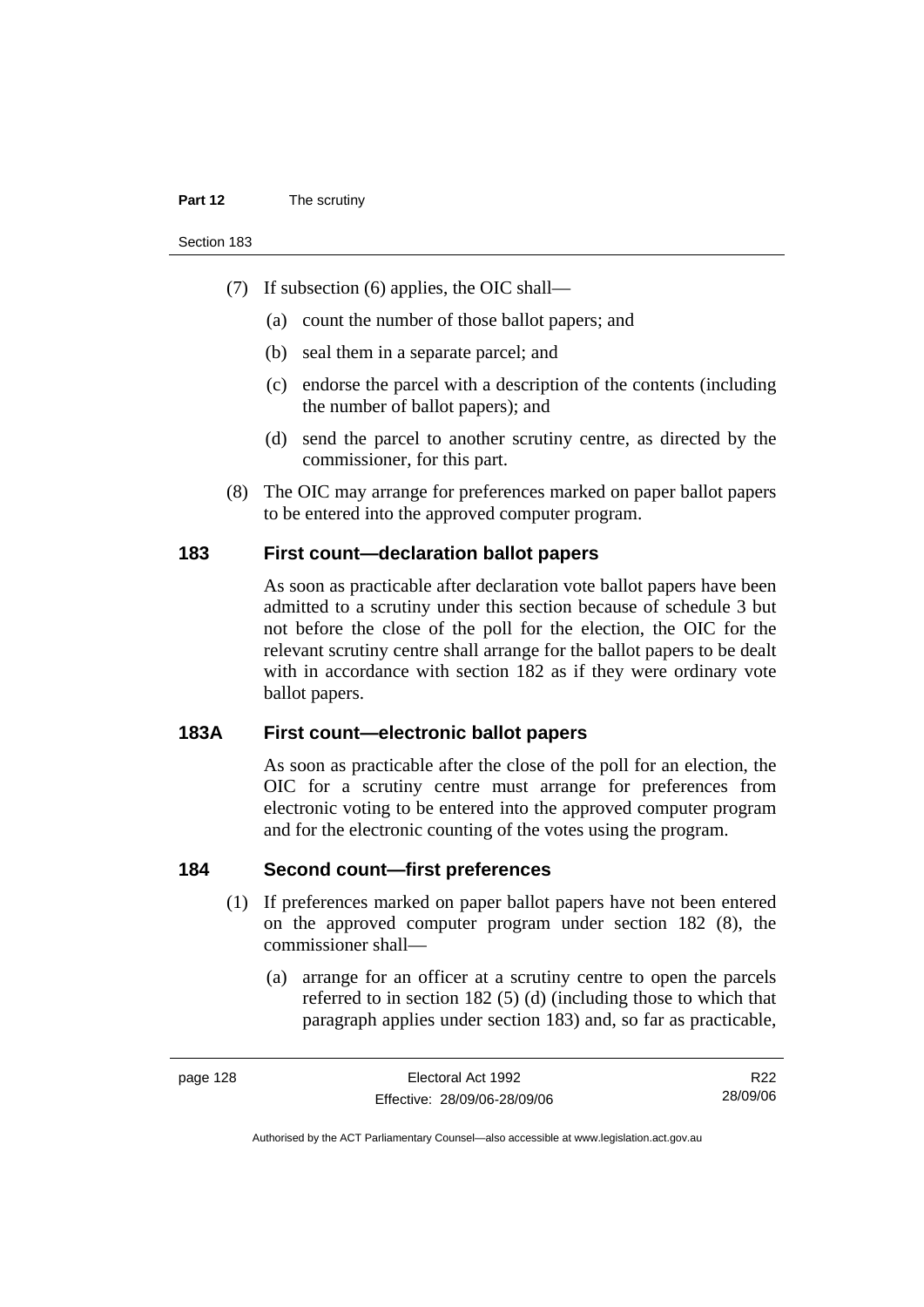conduct a second scrutiny of the ballot papers in accordance with section  $182(4)$  and  $(5)$ ; and

- (b) from the result of the second scrutiny, ascertain—
	- (i) the number of unrejected ballot papers on which a first preference is recorded for each candidate; and
	- (ii) the number of informal ballot papers for each electorate.
- (2) The commissioner must, using the approved computer program, ascertain from the result of the first scrutiny of electronic ballot papers and any paper ballot papers from which preferences have been entered on the computer program under section 182 (8)—
	- (a) the number of unrejected ballot papers on which a first preference is recorded for each candidate; and
	- (b) the number of informal ballot papers for each electorate.
- (3) For subsection (1), the officer conducting the second scrutiny may reverse a decision made at the scrutiny under section 182.

#### **185 Ascertaining result of poll**

- (1) The commissioner shall arrange for—
	- (a) the further scrutiny of the ballot papers referred to in section 184 (1) (b) (i) and (2) (a); and
	- (b) the ascertainment of the successful candidates;

in accordance with schedule 4.

- (2) If it is necessary to do so for schedule 4, the commissioner shall—
	- (a) determine the numbers of ballot papers or votes; or
	- (b) calculate a quota or transfer value; or
	- (c) identify a candidate.

page 129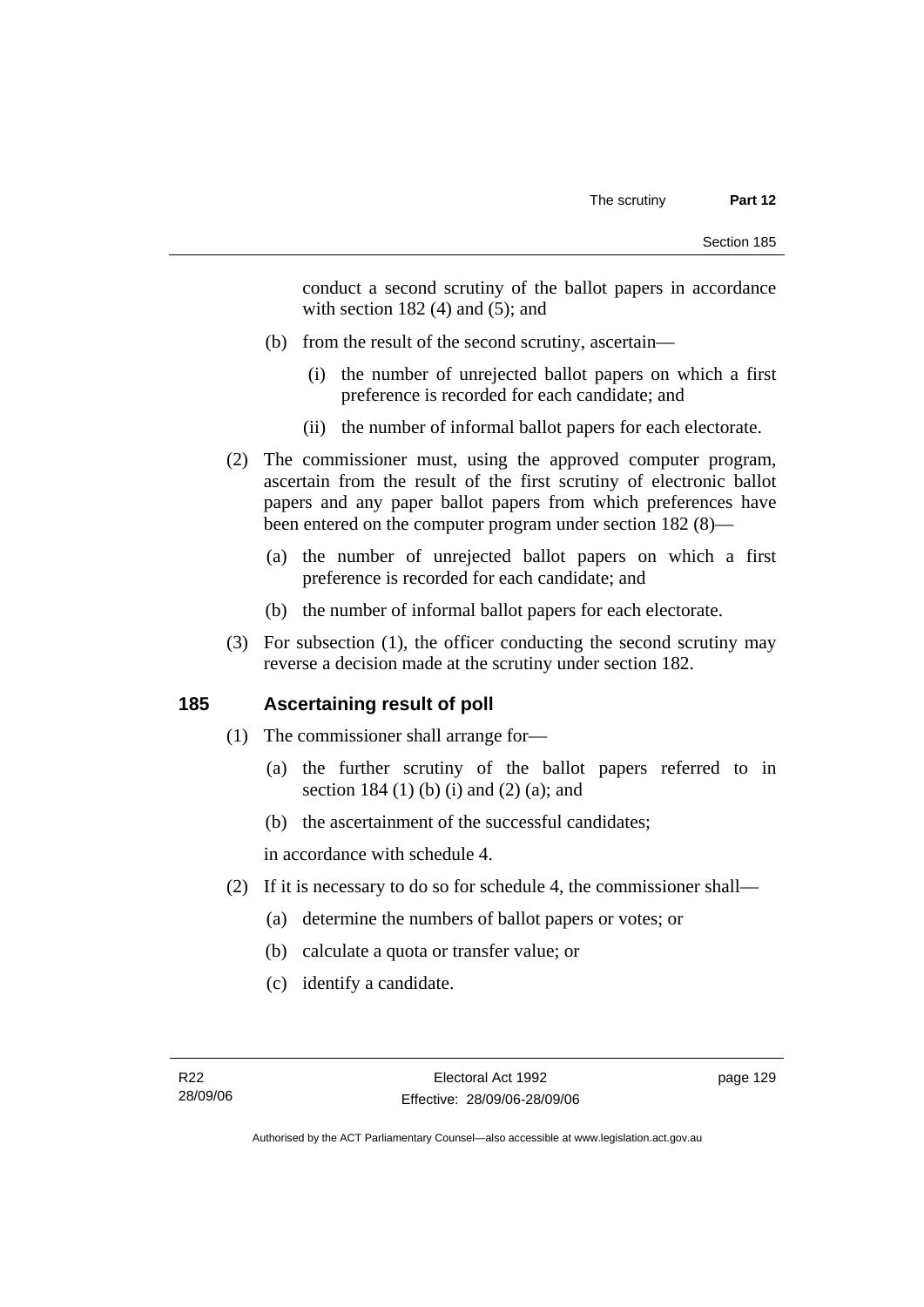#### **Part 12** The scrutiny

Section 186

#### **186 Objections by scrutineers**

- (1) If a scrutineer objects to a ballot paper as being informal, the officer conducting the scrutiny shall mark the ballot paper 'admitted' or 'rejected' according to the officer's decision to admit or reject the ballot paper.
- (2) Subsection (1) shall not be taken to prevent the officer from rejecting a ballot paper as being informal if there is no objection by a scrutineer.

#### **187 Recount of ballot papers**

- (1) The commissioner may, at any time before the declaration of the result of an election, arrange for a recount of some or all of the ballot papers for the election—
	- (a) on the commissioner's own initiative; or
	- (b) on application under section 187A by a candidate for the election.
- (2) The commissioner must, if directed by the electoral commission under section 187B (Review of decision of commissioner to refuse to arrange for recount), arrange for a recount of some or all of the ballot papers for the election.
- (3) In recounting ballot papers, the commissioner—
	- (a) may reverse a decision made earlier in the scrutiny; but
	- (b) must deal with the ballot papers in a way that is consistent with this part.
- (4) Before a recount is conducted, the commissioner must tell each candidate, in writing, the date, time and place fixed for the recount.

#### **187A Application for recount of ballot papers etc**

 (1) A candidate for an election may apply to the commissioner for a recount of some or all of the ballot papers for the election.

R22 28/09/06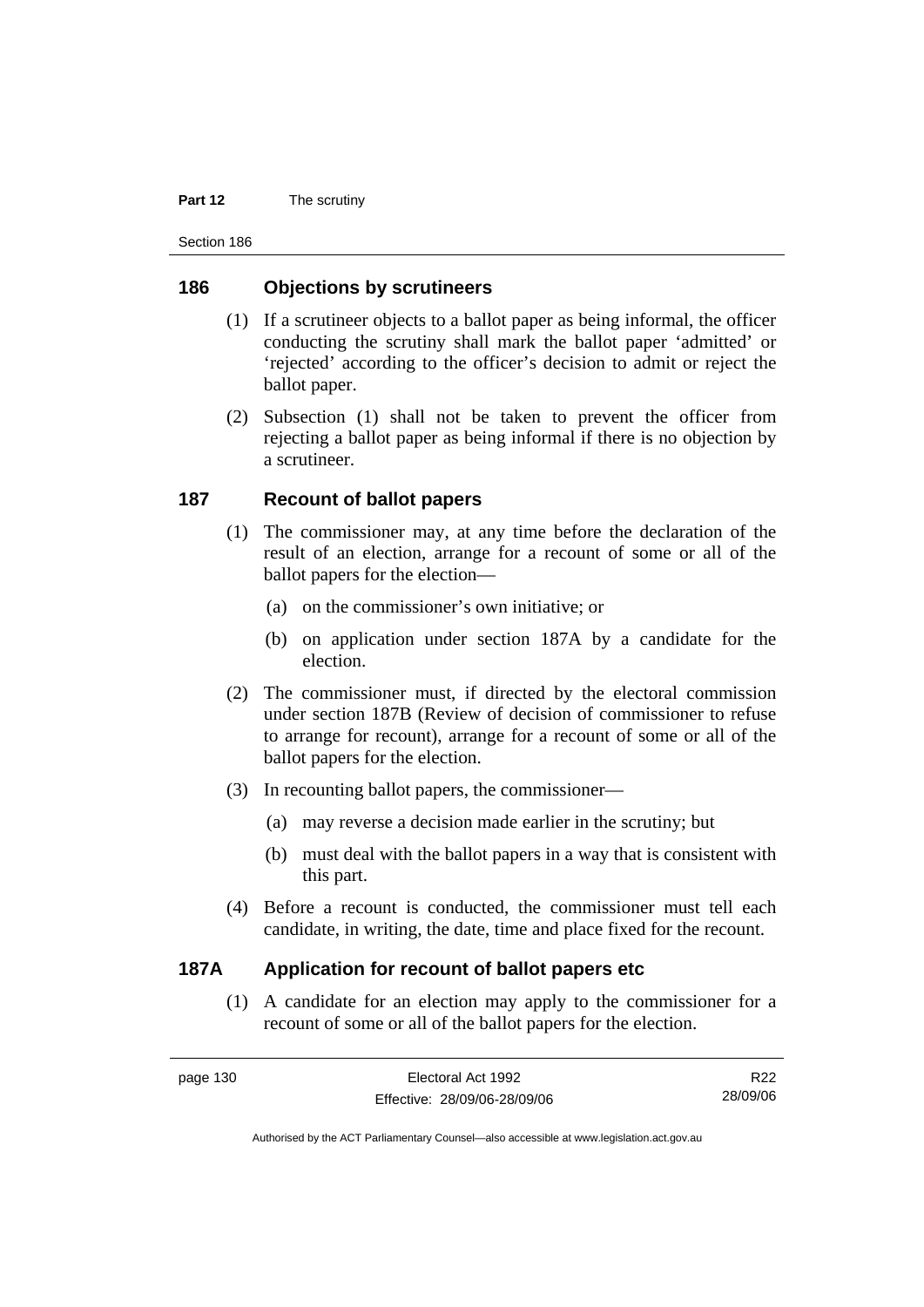- (2) The application must—
	- (a) be in writing; and
	- (b) set out the reasons for the requested recount.
- (3) The commissioner must—
	- (a) arrange for the requested recount; or
	- (b) refuse to arrange for the requested recount.

#### **187B Review of decision of commissioner to refuse to arrange for recount**

- (1) This section applies if—
	- (a) a candidate for an election applies to the commissioner under section 187A for a recount of some or all of the ballot papers for an election (the *requested recount*); and
	- (b) the commissioner refuses to arrange for the requested recount.
- (2) The candidate may apply to the electoral commission for review of the commissioner's decision.
- (3) The application to the electoral commission must—
	- (a) be in writing; and
	- (b) set out the applicant's reasons for making the application.
- (4) On review of the decision, the electoral commission may—
	- (a) confirm the commissioner's decision; or
	- (b) set the decision aside and direct the commissioner to arrange for—
		- (i) the requested recount; or
		- (ii) another recount of some or all of the ballot papers.

page 131

Authorised by the ACT Parliamentary Counsel—also accessible at www.legislation.act.gov.au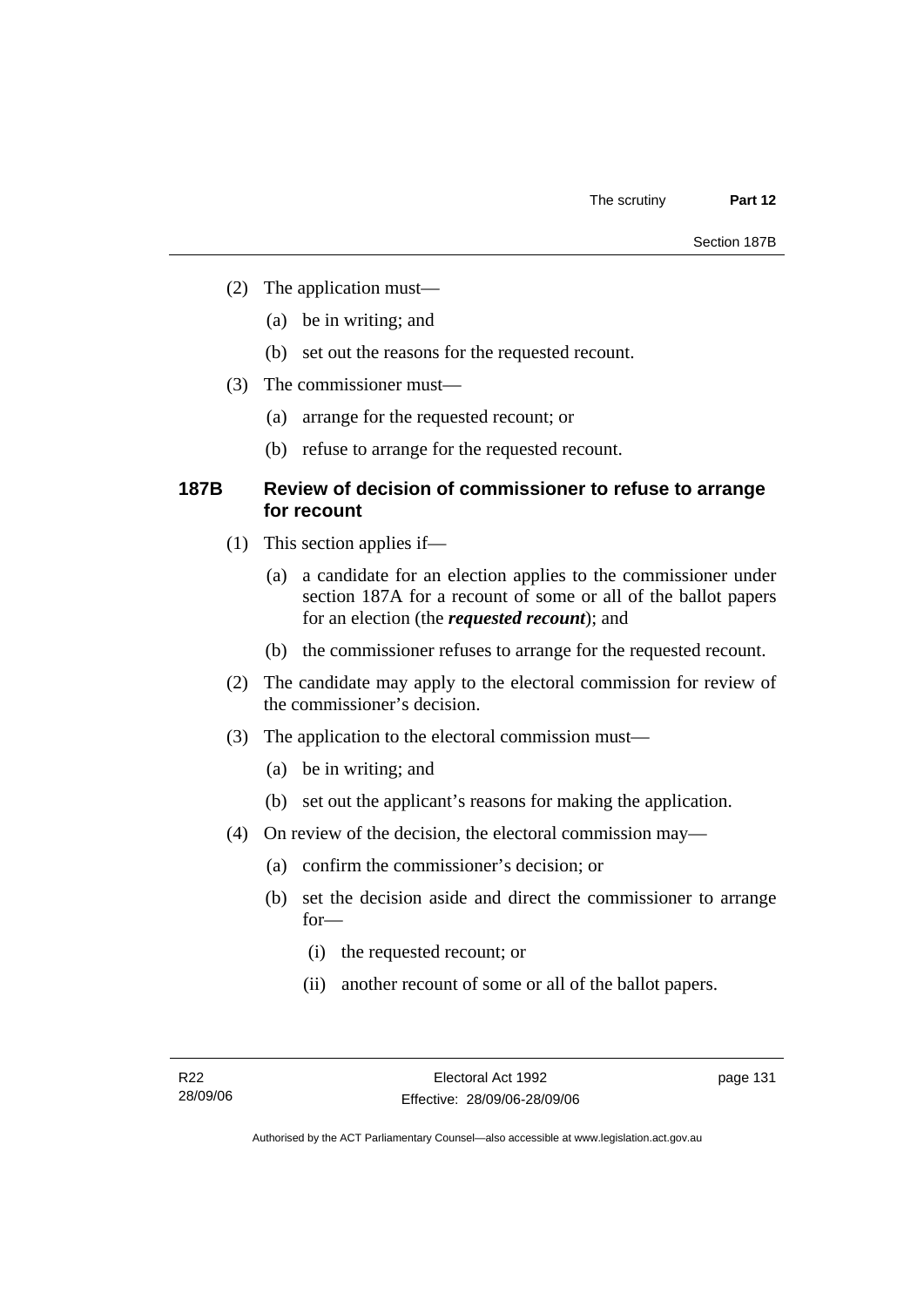#### **Part 12** The scrutiny

#### Section 187C

- (5) In considering the application, the electoral commission may have regard to the commissioner's reasons for refusing to arrange for the requested recount.
- (6) Unless the decision to refuse to arrange for the requested recount was made by a delegate of the commissioner, the commissioner must not—
	- (a) be present during any deliberation of the electoral commission in relation to the application; or
	- (b) take part in any decision of the electoral commission in relation to the application.

#### **187C Recount of electronic scrutiny of ballot papers**

- (1) This section sets out the alternative ways in which a recount of the electronic scrutiny of ballot papers may be conducted.
- (2) The recount may be conducted by recounting data from electronic ballot papers kept on a backup copy of electronic data produced at a polling place or scrutiny centre.
- (3) If an approved computer program is used to find out the result of a scrutiny, the recount may be conducted—
	- (a) by rerunning the program; or
	- (b) by reloading the data into a different copy of the program and running the program.
- (4) If practicable, the recount may be conducted—
	- (a) by re-examining the accuracy of any preference data entered into the computer program from paper ballot papers; or
	- (b) by conducting—
		- (i) a partial or full manual scrutiny of paper ballot papers from which preference data has been entered into the computer program; or

R22 28/09/06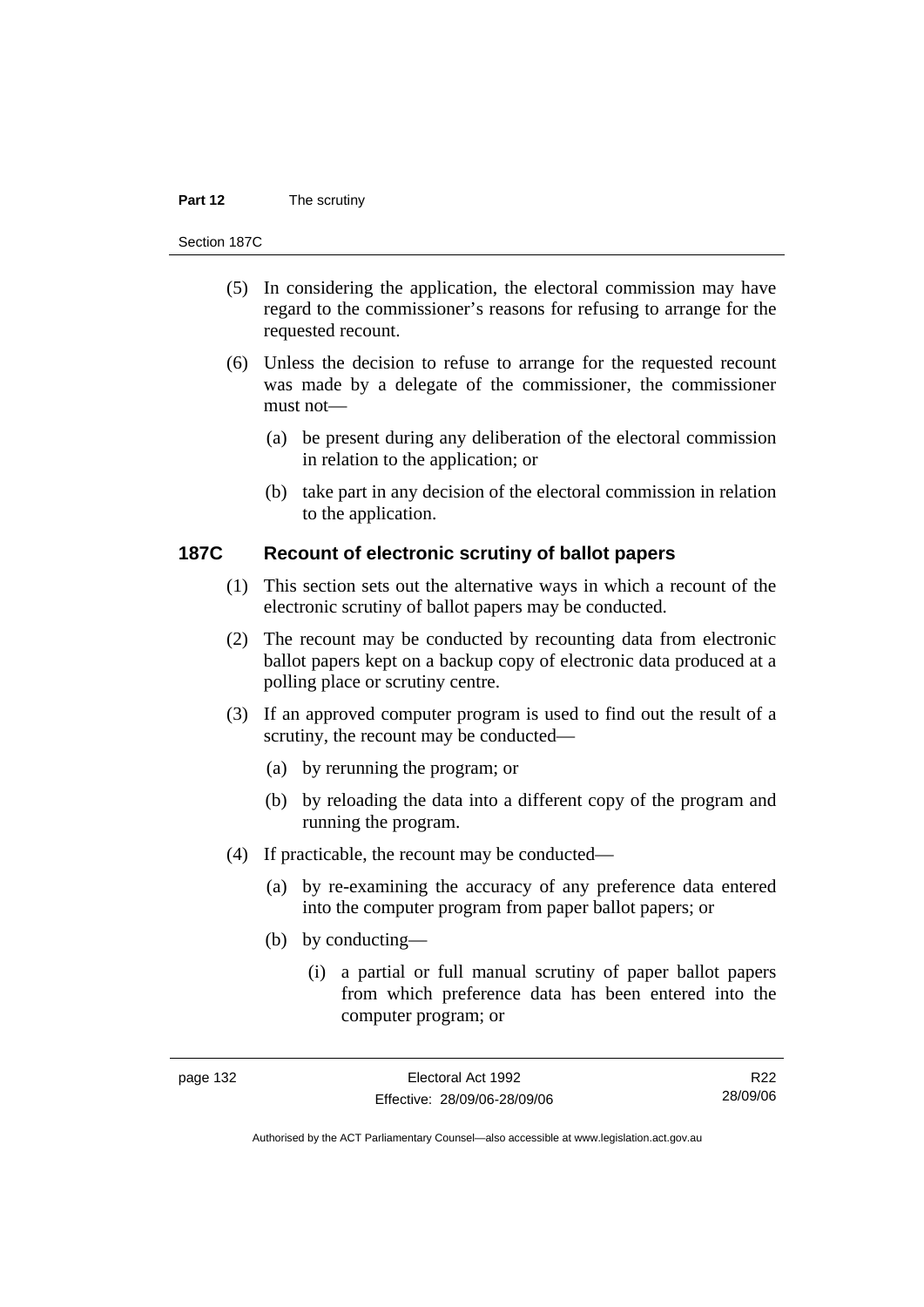(ii) a combination of manual scrutiny of those paper ballot papers and a computerised scrutiny of electronic ballot papers.

## **188 Reservation of disputed ballot papers**

- (1) The officer conducting a recount—
	- (a) may, if the officer considers appropriate; and
	- (b) shall, at the request of any scrutineer;

reserve any ballot paper for the decision of the commissioner.

 (2) The commissioner shall decide whether any ballot paper so reserved is to be admitted or rejected.

## **189 Declaration of result of election**

- (1) As soon as practicable after the result of the poll in an election has been ascertained, the commissioner shall—
	- (a) declare elected each successful candidate ascertained in accordance with schedule 4;
	- (b) declare the result of the election; and
	- (c) notify the clerk of the Assembly of the names of the candidates elected.
- (2) The declaration shall be made in public at the place of nomination during ordinary office hours.
- (3) If a day is polling day for 2 or more elections, the results of all the elections shall be declared, so far as practicable, on the same day.
- (4) If a poll is not required for an election, a declaration under section 111 (1) or 112 shall not be made before the day that would have been polling day for the election.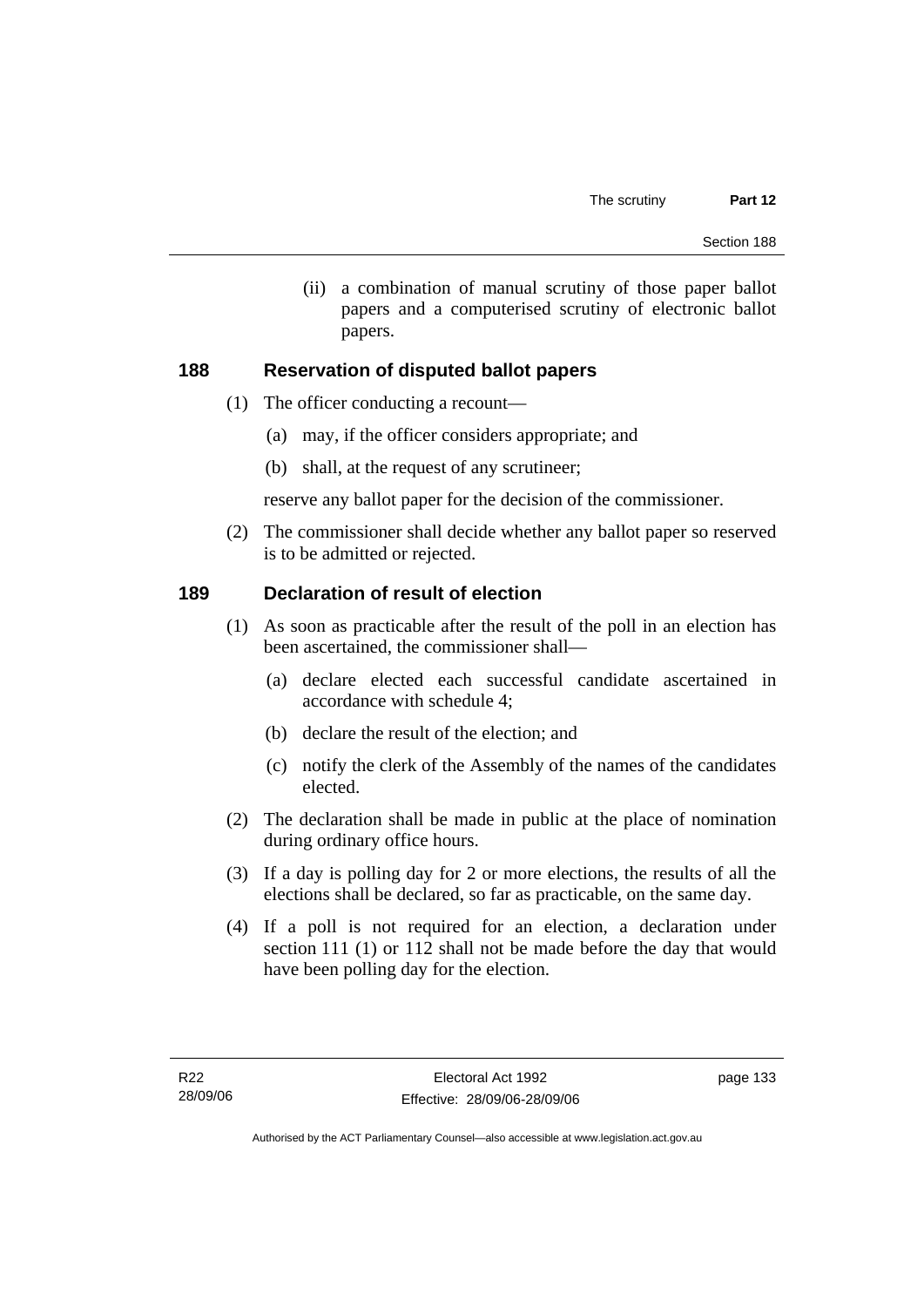#### **Part 13 Casual vacancies**

Section 190

# **Part 13 Casual vacancies**

#### **190 Definitions for pt 13**

In this part:

*former MLA*, in relation to a casual vacancy, means the person who was elected to the seat in which the vacancy has occurred at the last election before the vacancy occurred.

*Speaker* includes—

- (a) if there is a vacancy in the office of Speaker—the Deputy Speaker; and
- (b) if there is a vacancy in the offices of Speaker and Deputy Speaker—the clerk of the Legislative Assembly.

#### **191 Notice of casual vacancy**

- $(1)$  If—
	- (a) the Speaker notifies the commissioner in writing that the seat of an MLA has become vacant otherwise than because of—
		- (i) the dissolution of the Assembly; or
		- (ii) the expiry of the term for which MLAs were elected at an election; or
		- (iii) the failure or partial failure of an election; and
	- (b) the commissioner is satisfied that it is practicable to fill the vacancy in accordance with section 194;

the commissioner shall publish a notice in a newspaper.

 (2) A notice published by the commissioner under subsection (1) shall—

R22 28/09/06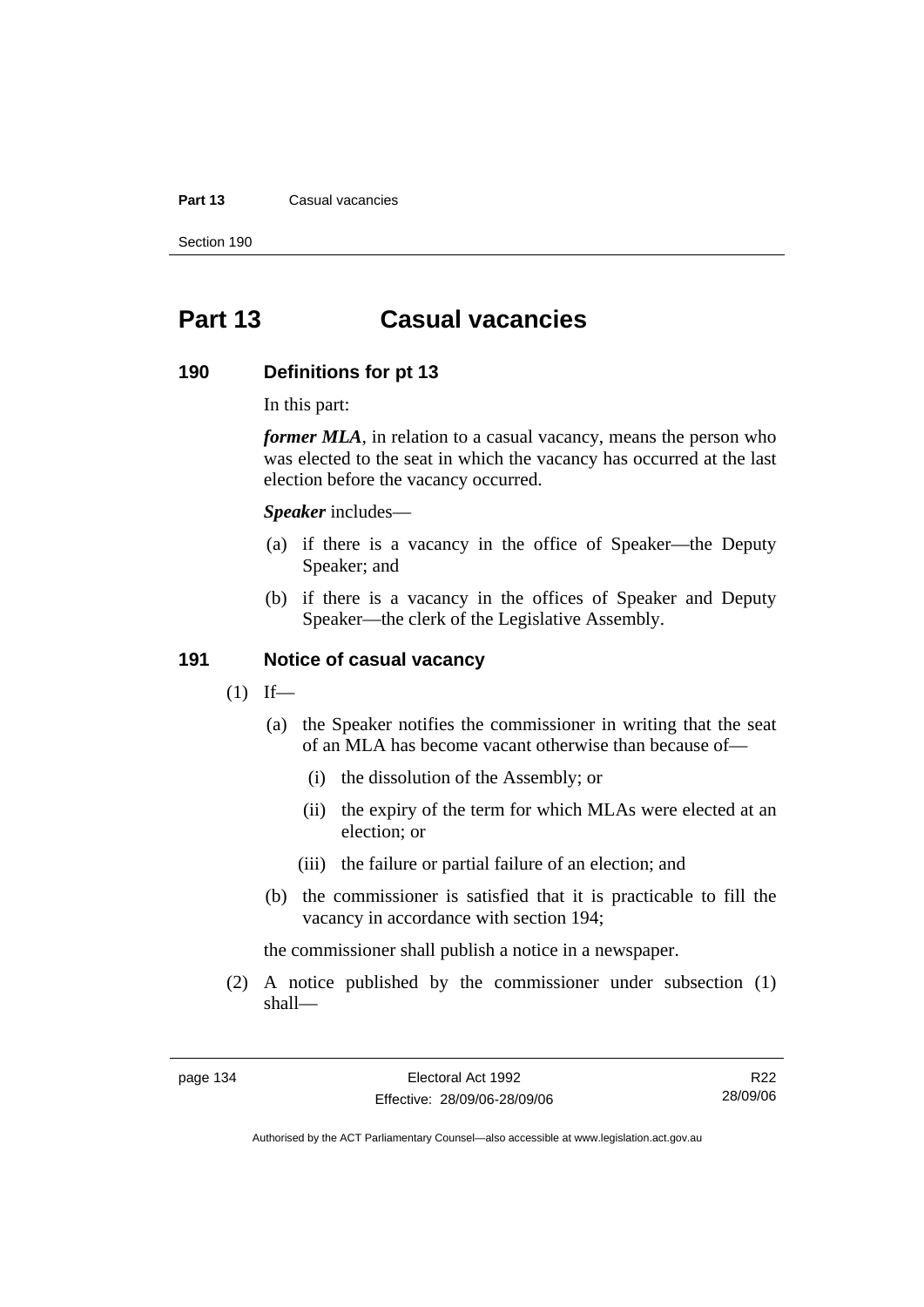- (a) contain a statement to the effect that—
	- (i) there is a casual vacancy in the Assembly; and
	- (ii) a person may apply to be a candidate in accordance with section 192; and
- (b) specify when, in accordance with section 192, applications close.
- (3) The commissioner shall, so far as practicable, give a copy of the notice to any person who, in the opinion of the commissioner, may be entitled to make an application under section 192 in relation to the vacancy.
- (4) If the commissioner is not satisfied that it is practicable to fill the vacancy in accordance with section 194, he or she shall inform the Speaker accordingly.

## **192 Candidates for casual vacancy**

- (1) A person may apply to be a candidate for a seat in relation to which a casual vacancy has occurred if—
	- (a) the person was a candidate in the last election for the electorate in which the vacancy has occurred; and
	- (b) the person was not elected; and
	- (c) he or she is an eligible person.
- (2) An application under subsection (1) shall—
	- (a) contain—
		- (i) a statement by the applicant that he or she consents to be an MLA if elected; and
		- (ii) a declaration by the applicant, made in the presence of an elector, that he or she is an eligible person; and

page 135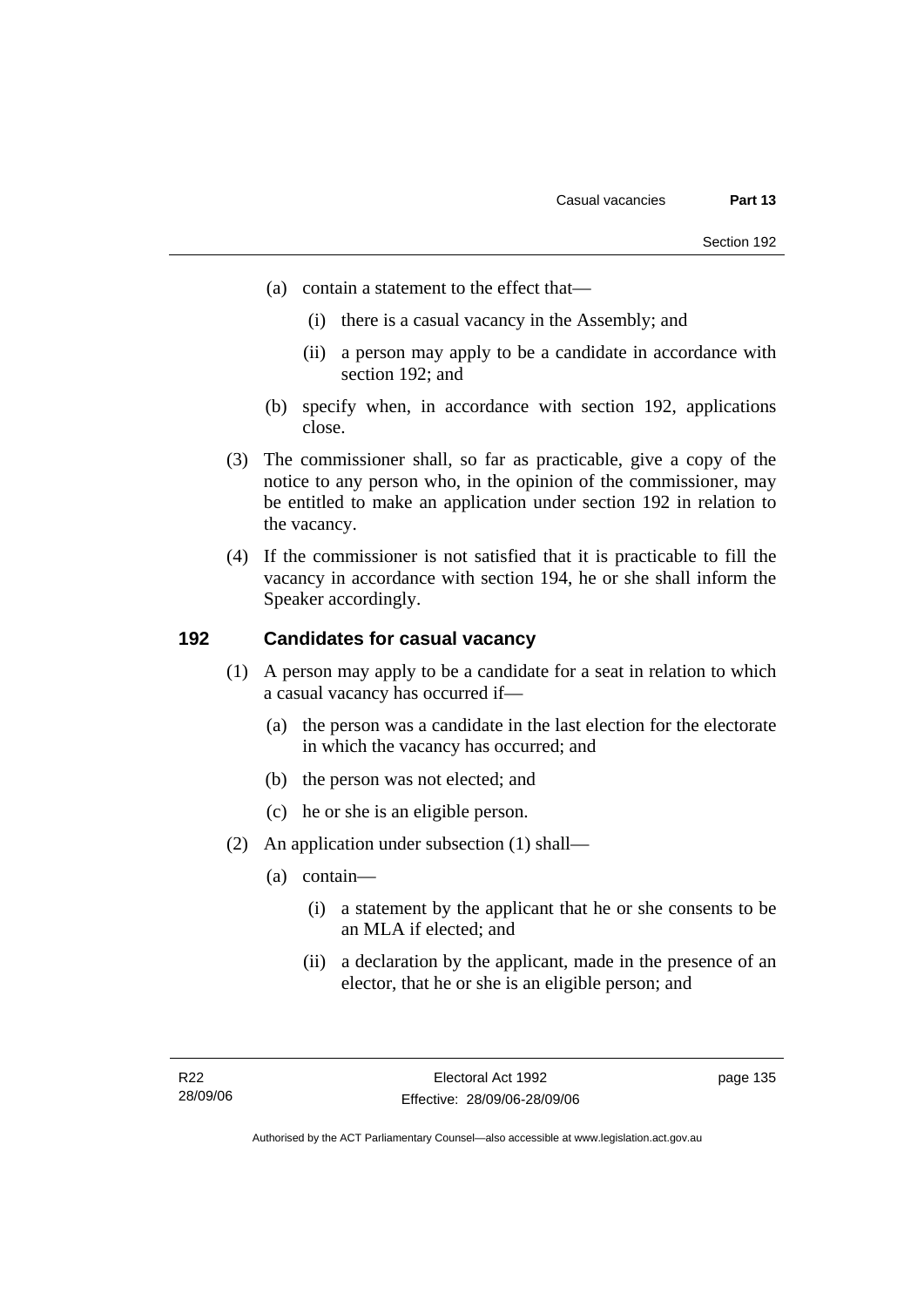#### **Part 13 Casual vacancies**

Section 193

- (iii) the signature of the applicant and of the elector who witnessed the applicant's declaration; and
- (b) reach the commissioner before noon on the 10th day after the day on which notice of the vacancy was published in a newspaper in accordance with section 191 (1).
- *Note* If a form is approved under s 340A (Approved forms) for an application, the form must be used.
- (3) An applicant may withdraw his or her application by giving the commissioner written notice of withdrawal before applications close.
- (4) The commissioner shall reject a purported application that is not substantially in accordance with subsection (2) and give the person in relation to whom it was made written notice setting out the reasons for the rejection.
- (5) In this section:

*eligible person* means a person who—

- (a) is eligible to be an MLA; or
- (b) would, apart from section 103 (2) (b), be eligible to be an MLA.

#### **193 Publication of candidates' details**

- (1) If 1 or more persons have applied to be a candidate in accordance with section 192, the commissioner shall, as soon as practicable after the close of applications—
	- (a) publicly produce all the applications and declare each person who has duly applied to be a candidate; and
	- (b) arrange for a notice containing particulars relating to each candidate (other than any suppressed address) to be displayed at the office of the commissioner.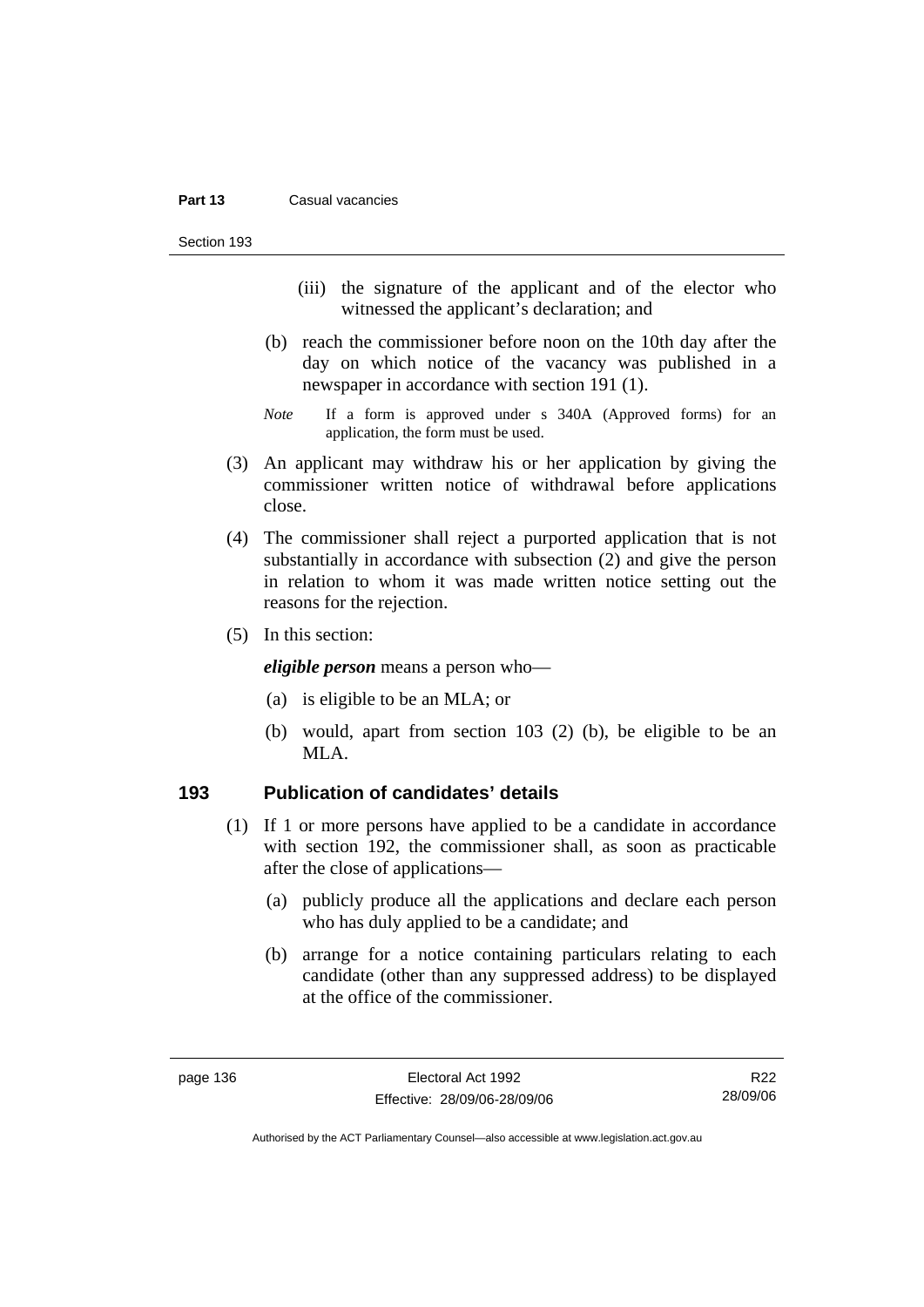(2) If there are no candidates in relation to a casual vacancy, the commissioner shall declare that there are no candidates and inform the Speaker accordingly.

#### **194 Determination of candidate to fill vacancy**

- (1) If there is only 1 candidate in relation to a casual vacancy, the commissioner shall declare the candidate elected.
- (2) If there is more than 1 candidate in relation to a casual vacancy, the commissioner shall, as soon as practicable after making a declaration under section 193 (1) (a)—
	- (a) fix a time and place for a recount of the ballot papers counted for the former MLA at the last election at which he or she was elected; and
	- (b) give each candidate written notice of the time and place so fixed; and
	- (c) conduct the recount in accordance with schedule 4, part 4.3.

*Note* For how documents may be given, see *Legislation Act 2001*, pt 19.5.

- (3) The commissioner shall declare elected the successful candidate ascertained in accordance with schedule 4, part 4.3.
- (4) This Act applies, so far as practicable, to a recount under subsection (2) as if it were a scrutiny under part 12.

#### **195 Assembly nominees**

- $(1)$  If—
	- (a) the commissioner informs the Speaker that a casual vacancy has not been filled for a reason specified in section 191 (4) or 193 (2); and
	- (b) the Speaker notifies the commissioner that the Assembly has chosen a person to hold the vacant office as an MLA for the rest of the term of the former MLA;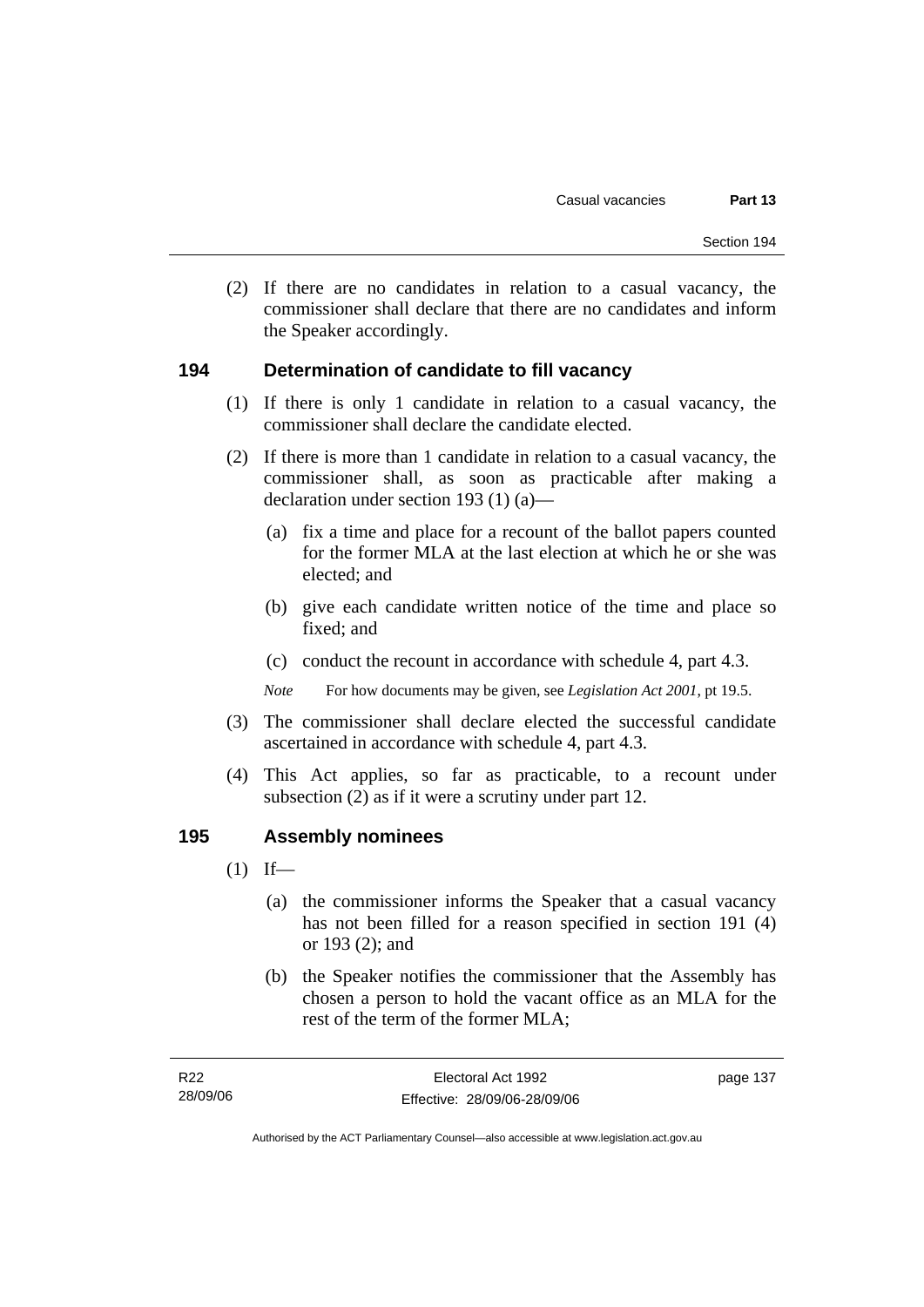#### **Part 13 Casual vacancies**

#### Section 196

the commissioner shall declare elected the person chosen.

- (2) If the name of the former MLA appeared on the ballot paper for the last election as a party candidate, the person chosen to hold the vacant office shall be a member of the party who is nominated by the party.
- (3) If a person chosen in accordance with subsection (2) ceases to be a member of the party before the Assembly next meets after the declaration under subsection (1), the person shall be taken not to have been chosen.
- $(4)$  If—
	- (a) the name of the former MLA appeared on the ballot paper for the last election as a candidate other than a party candidate; or
	- (b) if subsection (2) would otherwise apply—there is no member of the relevant party available to be chosen;

the person chosen shall be a person who has not been a member of a registered party at any time during 12 months immediately before the time when the choice is made.

- (5) If a person chosen in accordance with subsection (4) becomes a member of a registered party before the Assembly next meets after the declaration under subsection (1), the person shall be taken not to have been chosen.
- (6) For subsection (3), a person shall not be taken to have ceased to be a member of a registered party merely because the party has ceased to exist or has been removed from the register of political parties.

## **196 Term of office of MLA declared elected under pt 13**

The term of office of an MLA declared elected under—

- (a) section 194 (1) or (3); or
- (b) section 195 (1);

R22 28/09/06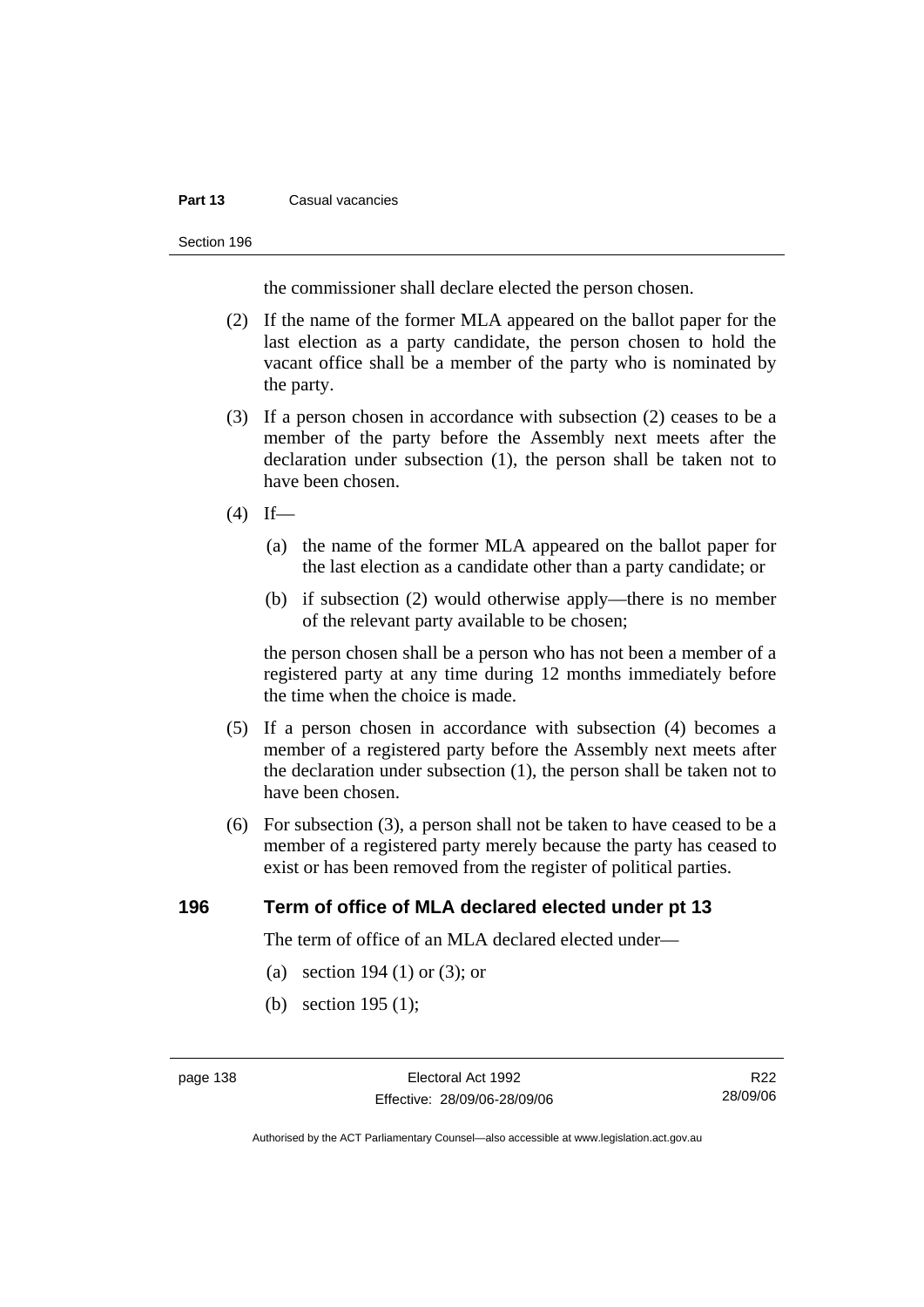begins at the end of the day when the election of the MLA is declared and, unless sooner ended by resignation or disqualification, or by dissolution of the Assembly, ends on the polling day for the next election.

## **197 Dissolution or pre-election period**

The commissioner shall not take any action, or any further action, under this part in relation to a casual vacancy after the Assembly is dissolved or a pre-election period begins in relation to the electorate in which the casual vacancy has occurred.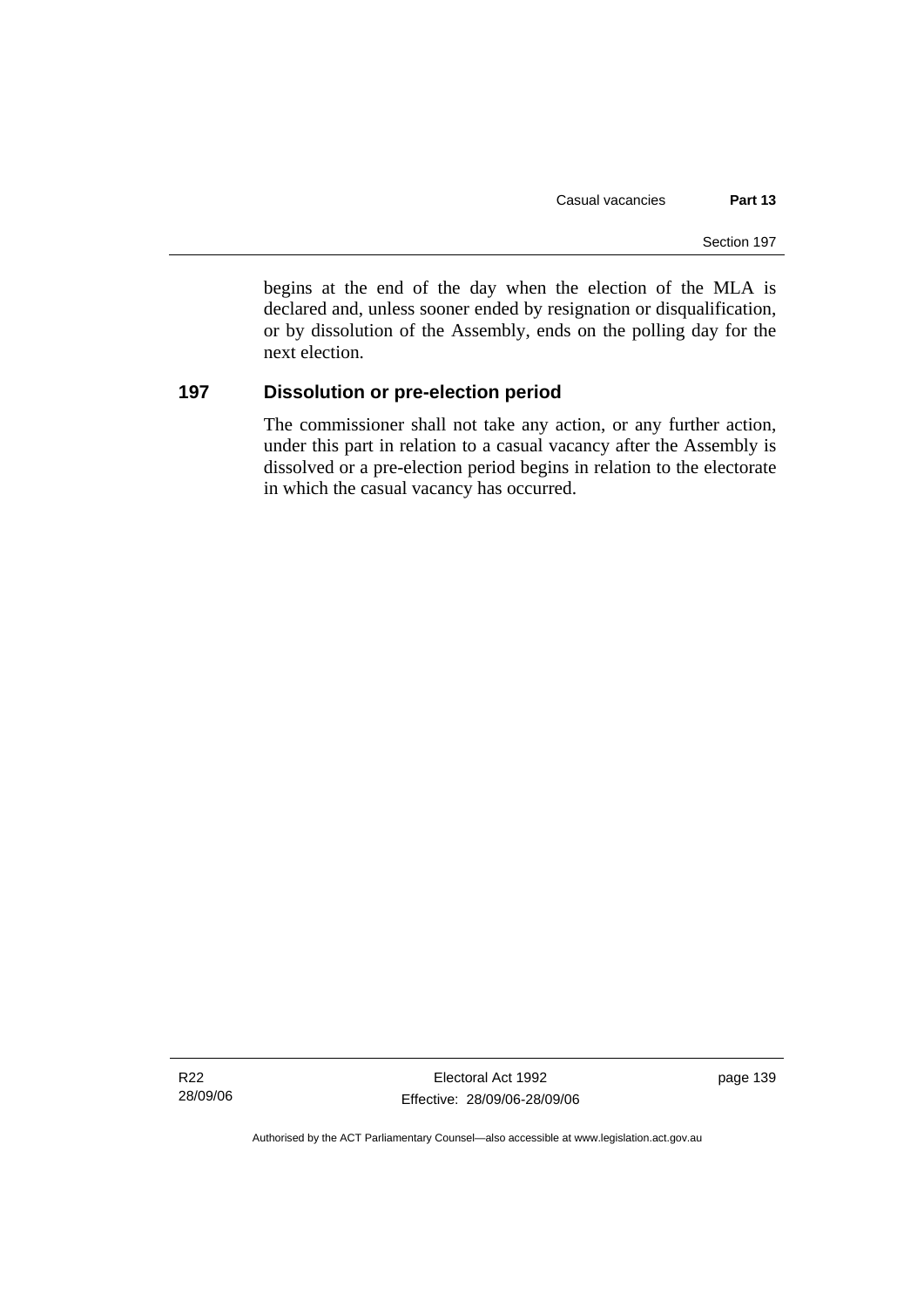# **Part 14 Election funding and financial disclosure**

# **Division 14.1 Preliminary**

#### **198 Definitions for pt 14**

In this part:

*amount* includes value.

*associated entity* means an entity that—

- (a) is controlled by 1 or more parties or MLAs; or
- (b) operates, completely or to a significant extent, for the benefit of 1 or more registered parties or MLAs.

*disclosure period*—see section 201.

*disposition of property* means any conveyance, transfer, assignment, settlement, delivery, payment or other alienation of property, and includes—

- (a) the allotment of shares in a company; and
- (b) the creation of a trust in property; and
- (c) the grant or creation of any lease, mortgage, charge, servitude, licence, power, partnership or interest in property; and
- (d) the release, discharge, surrender, forfeiture or abandonment (at law or in equity) of any debt, contract or thing in action or of any interest in property; and
- (e) the exercise by a person of a general power of appointment of property in favour of any other person; and

R22 28/09/06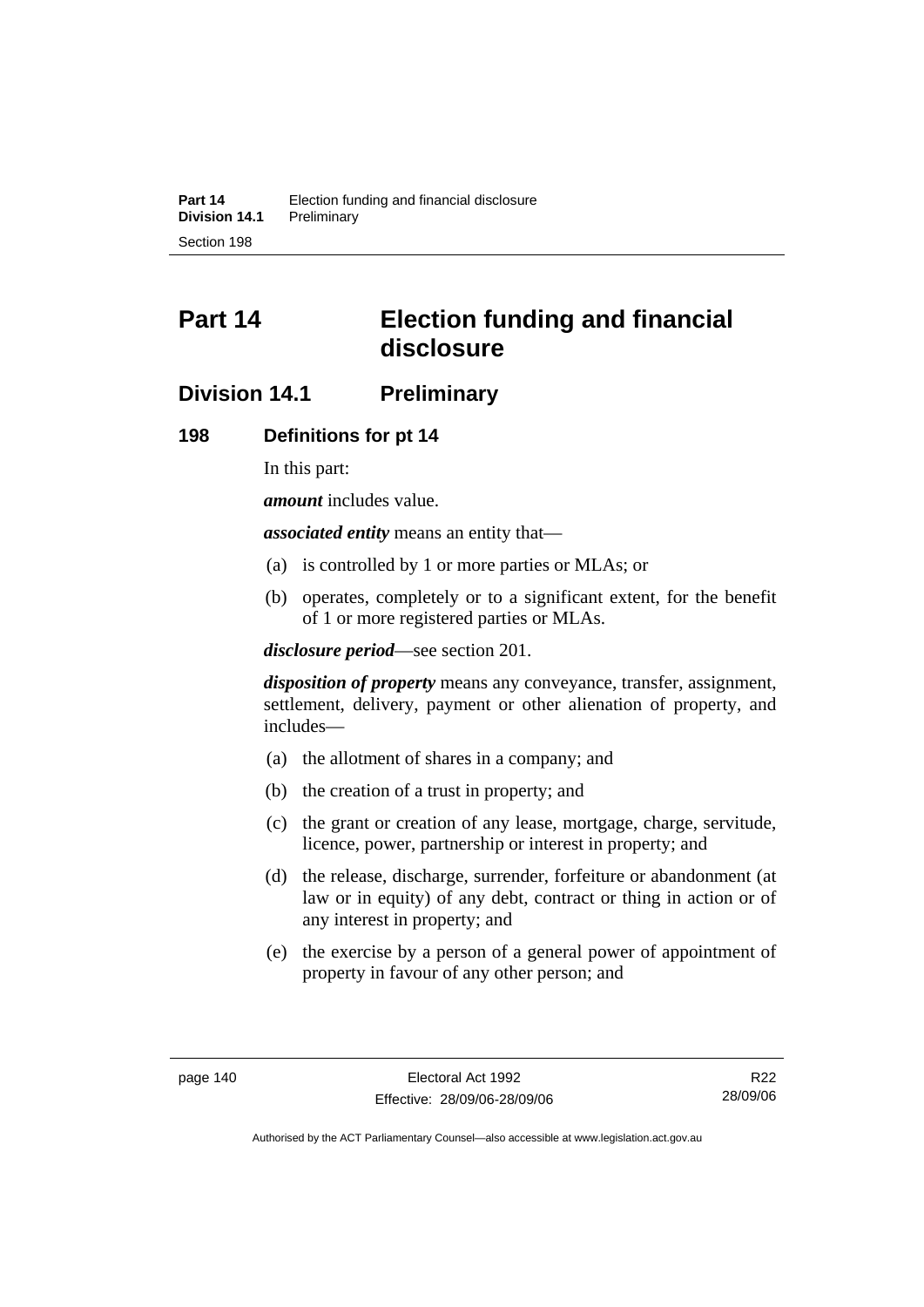(f) a transaction entered into by a person with intent to diminish (directly or indirectly) the value of the person's own property and to increase the value of the property of any other person.

*eligible vote*, in relation to an election, means a first preference recorded on a formal ballot paper in the election.

*entity* means—

- (a) an incorporated or unincorporated body; or
- (b) a trustee of a trust.

*financial controller*, in relation to an associated entity, means—

- (a) if the entity is a company—the secretary of the company; or
- (b) if the entity is the trustee of a trust—the trustee; or
- (c) in any other case—the person responsible for maintaining the financial records of the entity.

*gift* means a disposition of property made by a person to another person, being a disposition made without consideration in money or money's worth or with inadequate consideration, and includes the provision of a service (other than volunteer labour) for no consideration or for inadequate consideration, but does not include—

- (a) a disposition of property under a will; or
- (b) a payment under division 14.3; or
- (c) an annual subscription paid to a party by a person in relation to the person's membership of the party; or
- (d) for division 14.4 (Disclosure of donations) and in relation to a candidate—a gift made to or received by the candidate for the benefit of a party or non-party group of which the candidate is a member.

page 141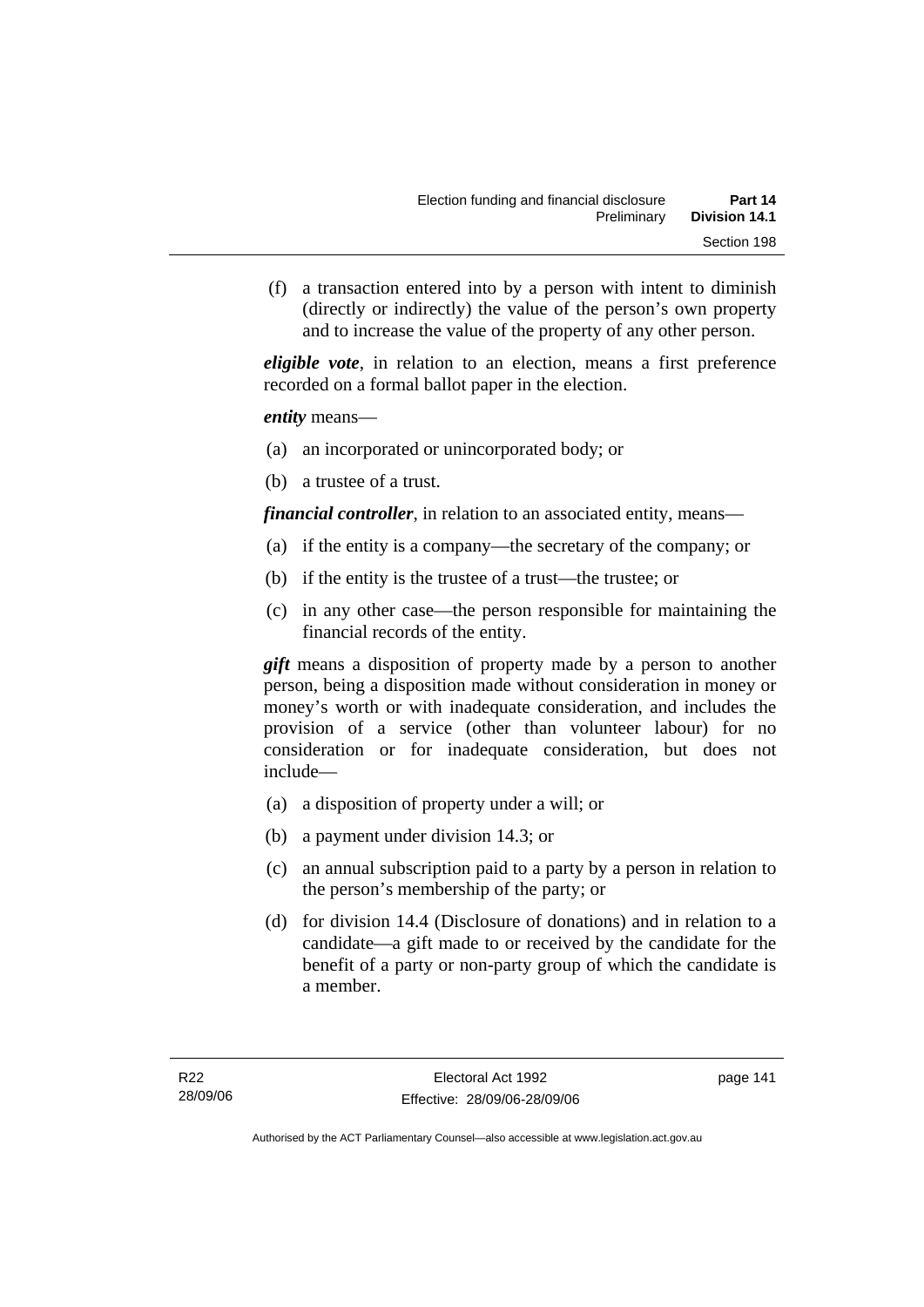*non-party group* means a group of non-party candidates whose names are grouped on a ballot paper under section 115 (2).

*party* means a registered party.

*property* includes money.

*register* means—

- (a) in relation to a reporting agent appointed by a party or MLA the register of party and MLA reporting agents kept under section 205 (1); or
- (b) in relation to a reporting agent appointed by a candidate—the register of candidate reporting agents kept under section 205 (2).

*registered industrial organisation* means an organisation registered under the *Workplace Relations Act 1996* (Cwlth) or under a law of a State or another Territory providing for the registration of industrial organisations.

*reporting agent*, for a party, MLA or candidate, means—

- (a) a person appointed by the party, MLA or candidate under section 203 (Appointed agents) and whose registration under section 205 (Registers of reporting agents) has not been cancelled; or
- (b) the person taken to be the reporting agent for the party, MLA or candidate under section 204 (Non-appointed agents).

#### **198A Reference to things done by party etc**

In this part, a reference to something done by or with the authority of a party is, if the party is not a corporation, a reference to things being done by or with the authority of members of the party on behalf of the party.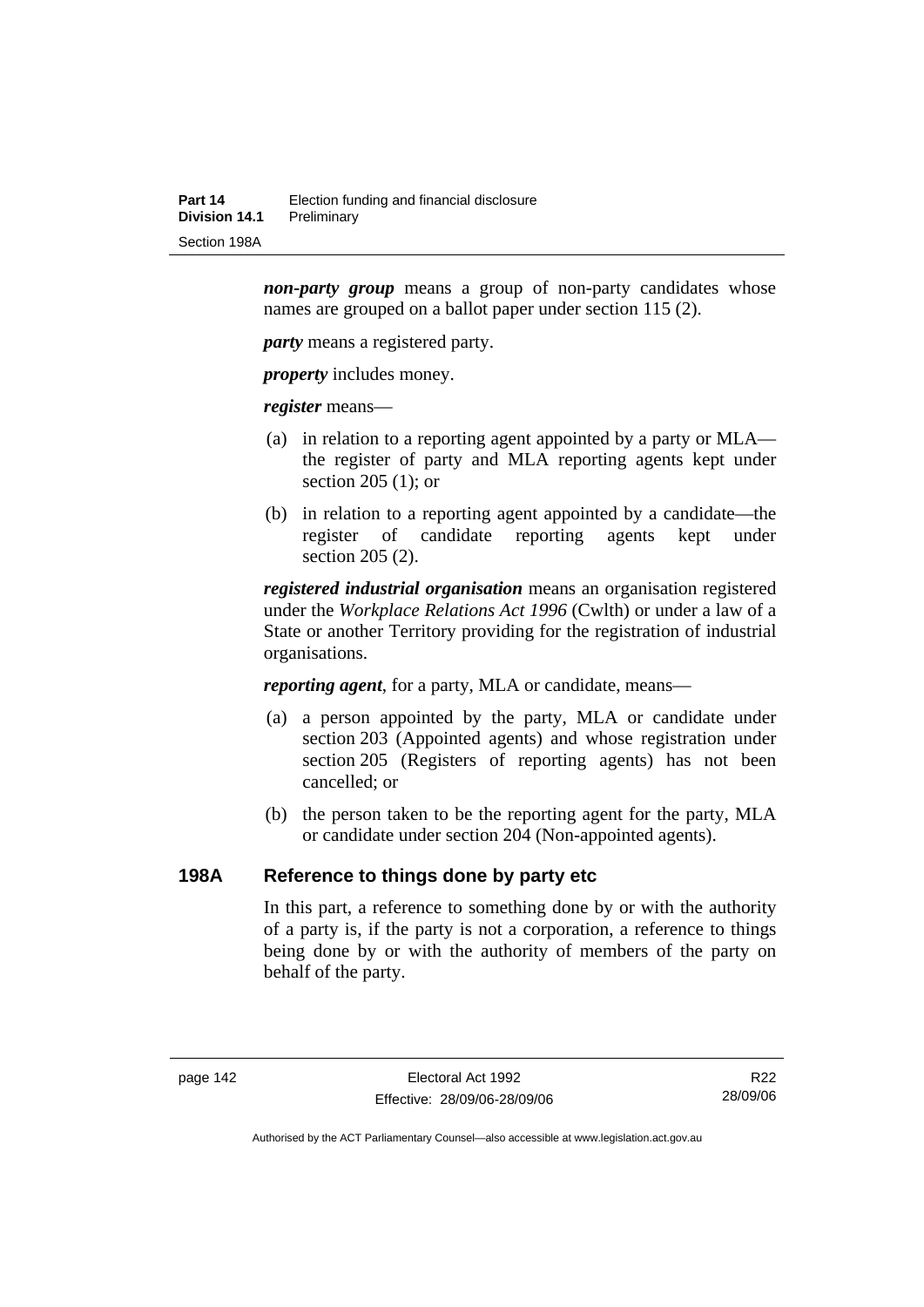## **198B Candidate remains candidate after election**

For this part, a candidate is taken to remain a candidate for 30 days after the election in which the person was a candidate.

#### **199 Related bodies corporate**

- (1) For this part, bodies corporate that are related shall be taken to be the same person.
- (2) In subsection (1):

*related*, in relation to 2 bodies corporate, means that one body corporate is—

- (a) a holding company; or
- (b) a subsidiary; or
- (c) a subsidiary of a holding company;

of the other body corporate.

## **200 Activities of campaign committees**

- (1) For division 14.4 (Disclosure of donations), division 14.5 (Disclosure of electoral expenditure) and division 14.6 (Annual returns), gifts received, expenditure incurred, and amounts received, paid or owed, by or on behalf of the campaign committee of a party candidate are taken to be incurred, paid or owed by the party.
- (2) In subsection (1):

*campaign committee* means a body of persons appointed, or engaged, to form a committee to assist the campaign of a candidate.

#### **201 Disclosure periods**

 (1) For this part, the *disclosure period* in relation to an election is the period beginning on the disclosure day and ending at the end of the 30th day after polling day.

page 143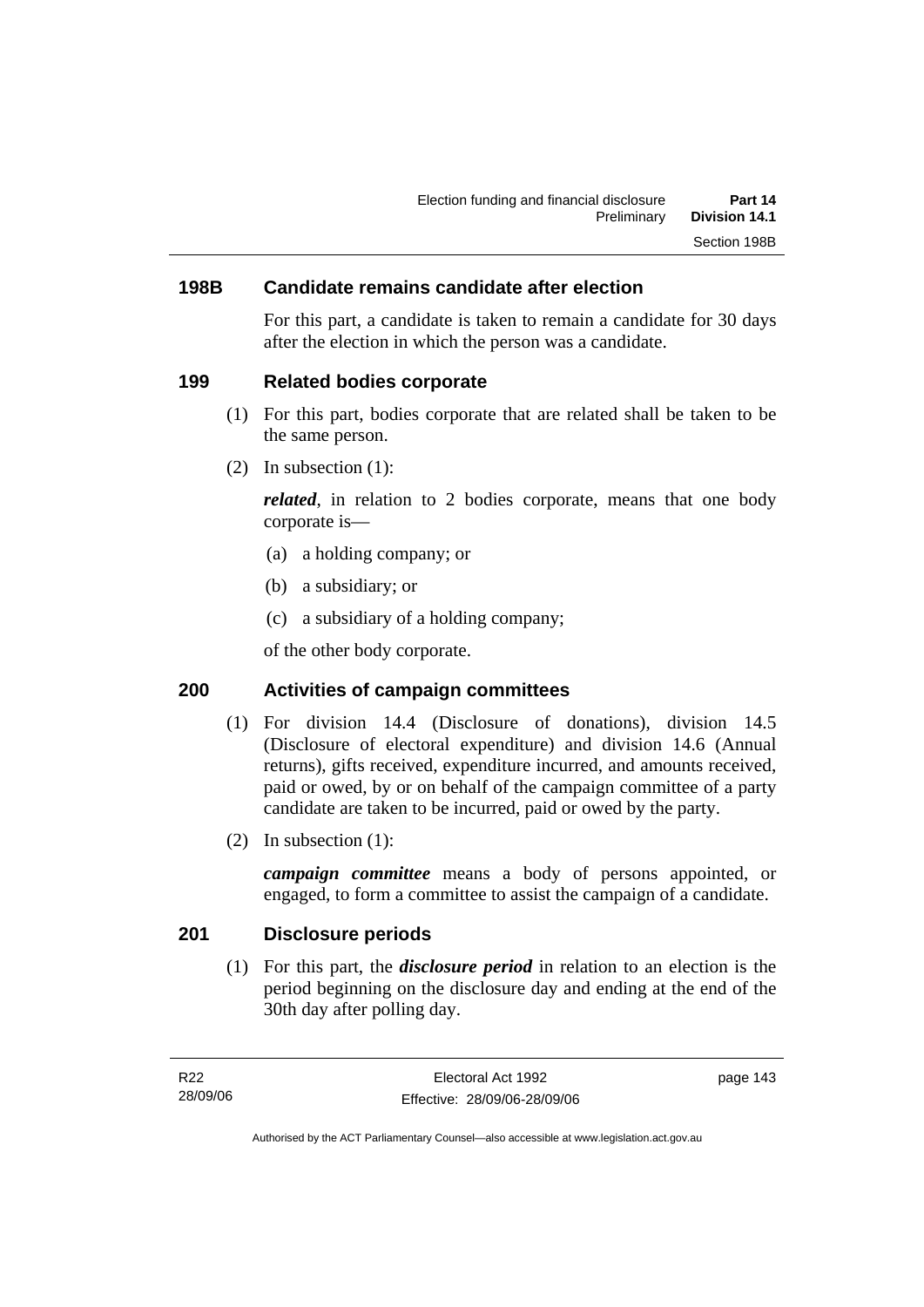(2) In subsection (1):

*disclosure day*, in relation to an election, means—

- (a) for a candidate who was a candidate in an election the polling day for which was within 5 years before polling day for the firstmentioned election—the 31st day after polling day for the last election before the firstmentioned election; or
- (b) for a candidate to whom paragraph (a) does not apply—
	- (i) if the candidate won party preselection, or endorsement, for the election—the day when preselection, or endorsement, was won; or
	- (ii) in any other case—the earlier of the following days:
		- (A) the day when the person publicly announced that he or she would be a candidate in the election; or
		- (B) the day when the person was nominated in accordance with section 105; or
- (c) for a person to whom, or body to which, section 220 or 221 applies—the 31st day after polling day for the last previous election; or
- (d) for a non-party group that contested the previous general election—the 31st day after polling day for that election; or
- (e) for a non-party group to which paragraph (d) does not apply the earlier of the following days:
	- (i) the day when the group publicly announced that it would contest the election;
	- (ii) the day when the candidates comprising the group requested that their names be grouped on the ballot paper in accordance with section 115.

R22 28/09/06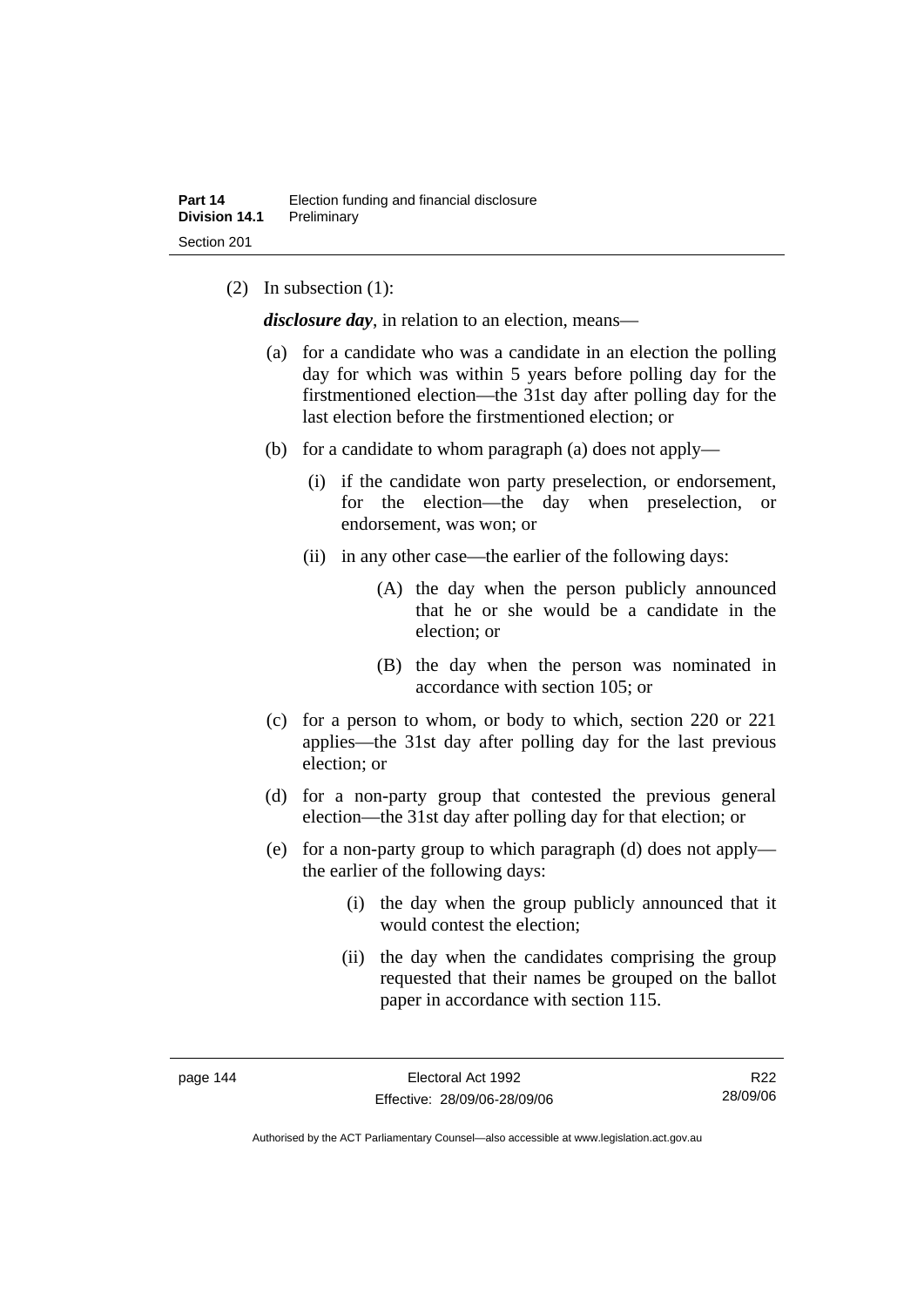#### **202 Gifts—determination of amounts**

For this part, the regulations may prescribe principles for determining the amount of a gift that consists of, or includes, a disposition of property other than money.

# **Division 14.2 Reporting agents**

#### **203 Appointed agents**

- (1) A party, non-party group, MLA or candidate may appoint a reporting agent.
- (2) The appointment of a reporting agent under subsection (1) has no effect unless—
	- (a) the person appointed is an adult; and
	- (b) written notice of the appointment is given to the commissioner—
		- (i) if the appointment is made by a party—by the secretary of the party; or
		- (ii) if the appointment is made by a non-party group—by a member of the group; or
		- (iii) in any other case—by the MLA or candidate making the appointment; and
	- (c) the name, address and date of birth of the person appointed are set out in the notice; and
	- (d) the person appointed has consented in writing to the appointment.
	- *Note* For how documents may be given, see *Legislation Act 2001*, pt 19.5.
- (3) If a party ceases to be registered under part 7 (Registration of political parties) and, immediately before it ceased to be registered, a person was its reporting agent under subsection (1), the person is

page 145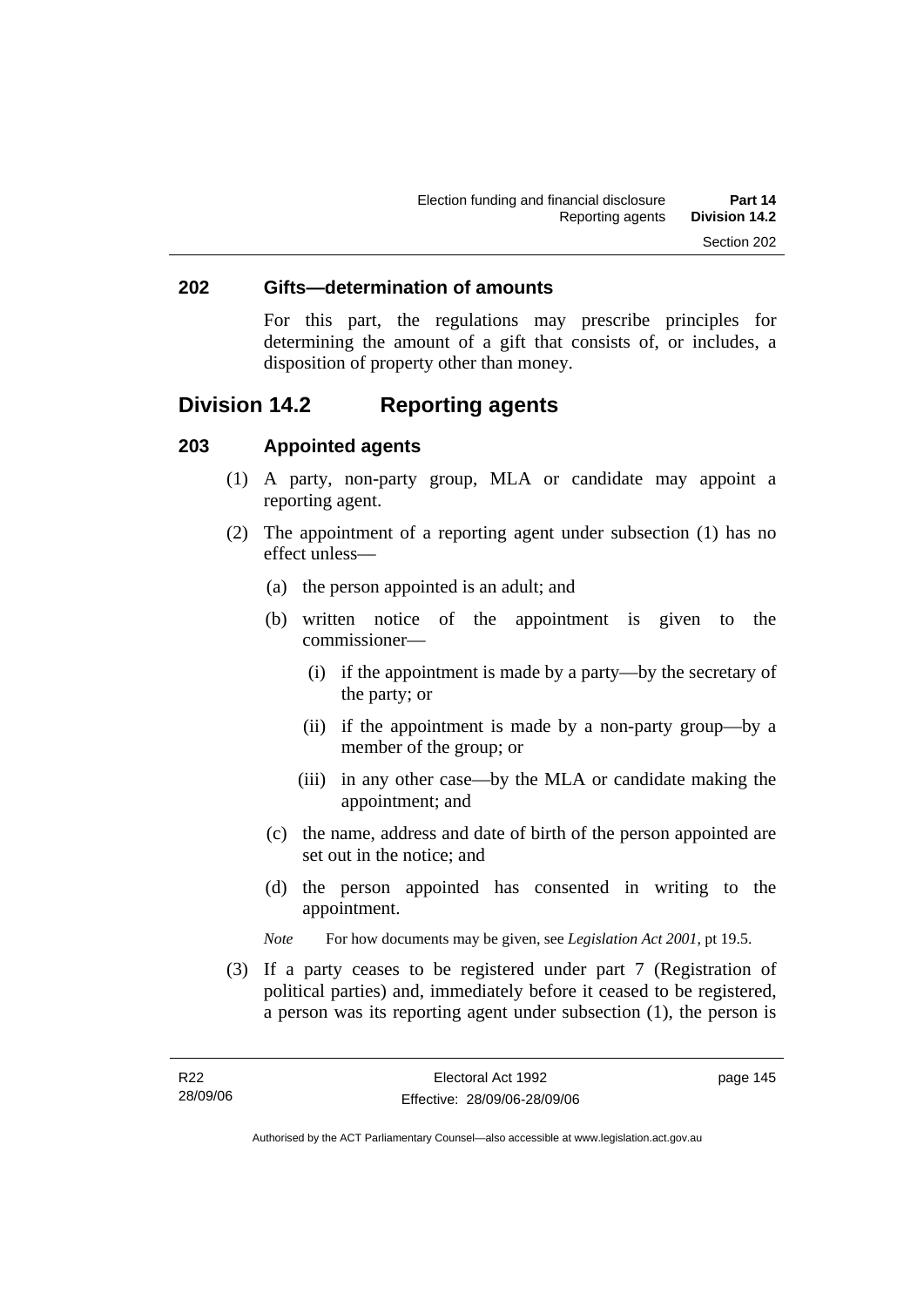taken to continue to be its reporting agent as if it had continued to be registered.

 (4) A person taken to be a reporting agent in accordance with subsection (3) or section 204 (2) is taken to continue in the position until the person resigns from the position with the commissioner's consent.

## **204 Non-appointed agents**

- (1) If there is no appointment in force under section 203 (Appointed agents) in relation to a party, the registered officer of the party is taken to be its reporting agent.
- (2) If a party ceases to be registered under part 7 (Registration of political parties) and no-one is taken under section 203 (3) to be its reporting agent, the person who was its registered officer immediately before it ceased to be registered is taken to be its reporting agent as if it had continued to be registered.
- (3) If there is no appointment in force under section 203 in relation to a non-party group, each member of the group shall be taken to be a reporting agent for the group.
- (4) If there is no appointment under section 203 in force in relation to an MLA, the MLA shall be taken to be his or her own reporting agent.
- (5) If there is no appointment under section 203 in force in relation to a candidate, the candidate shall be taken to be his or her own reporting agent.

#### **205 Registers of reporting agents**

- (1) The commissioner must keep a register called the register of party and MLA agents.
- (2) The commissioner shall keep a register called the register of nonparty group and candidate reporting agents.

R22 28/09/06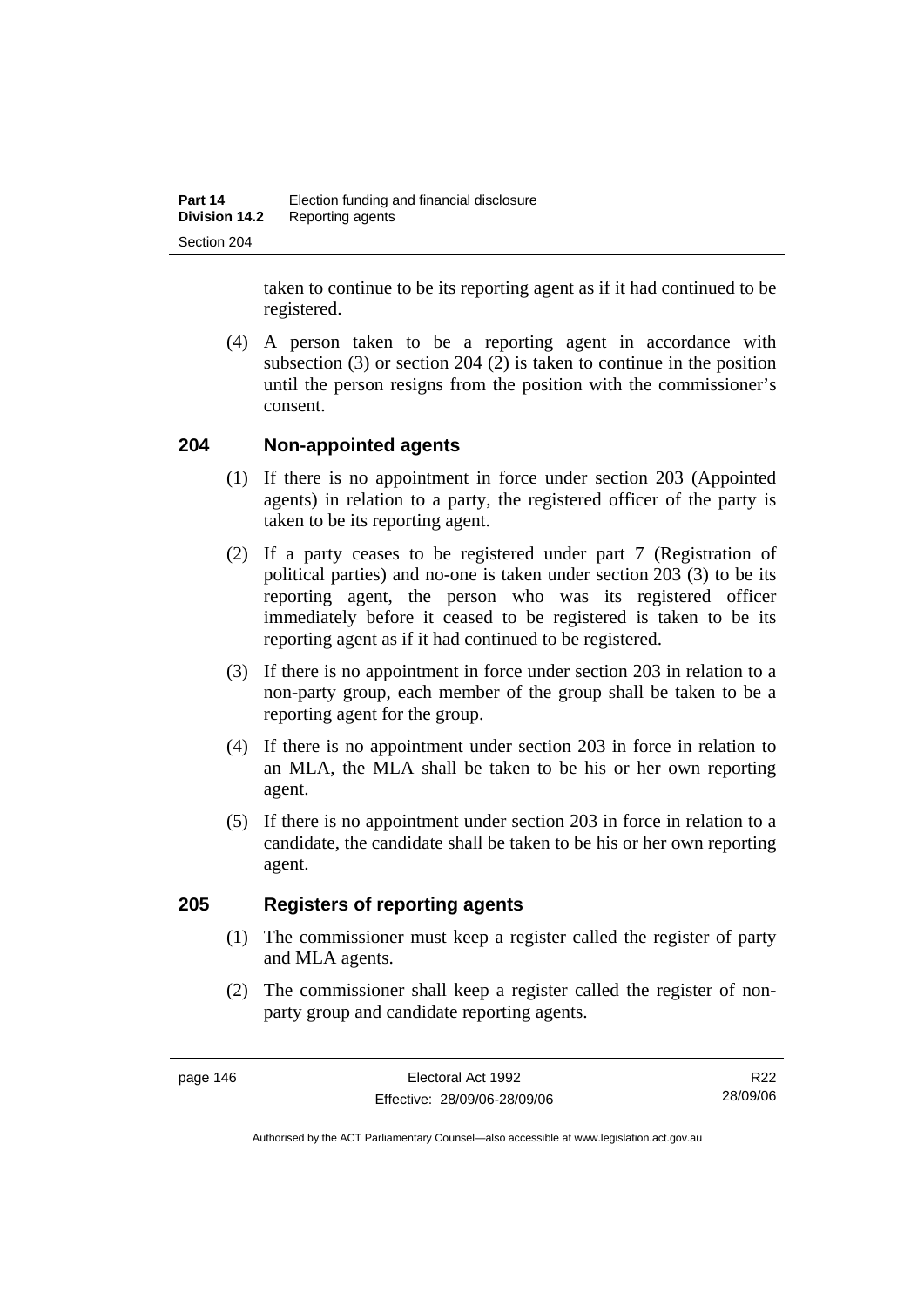- (3) The commissioner shall register the name and address of each reporting agent appointed in accordance with section 203 in the appropriate register.
- (4) The commissioner shall cancel the registration of a reporting agent if—
	- (a) the person gives the commissioner written notice that he or she has resigned the appointment; or
	- (b) the MLA, candidate or secretary of the party that appointed the person gives the commissioner written notice that the person has ceased to be the reporting agent; or
	- (c) it comes to the commissioner's notice that the person can no longer exercise the functions of a reporting agent.
- (5) If a registered reporting agent dies, the MLA, candidate or secretary of the party, that appointed the agent must give the commissioner written notice within 28 days after the day of the death.

# **Division 14.3 Election funding**

## **206 Who eligible votes are cast for**

For this division—

- (a) an eligible vote cast for a party candidate is taken to be cast for the party and not for the candidate; and
- (b) an eligible vote cast for a member of a non-party group is taken to be cast for the group and not for the member.

# **207 Entitlement to funds**

(1) In this section:

*index number*, in relation to a quarter, means the all groups consumer price index number, being the weighted average of the

page 147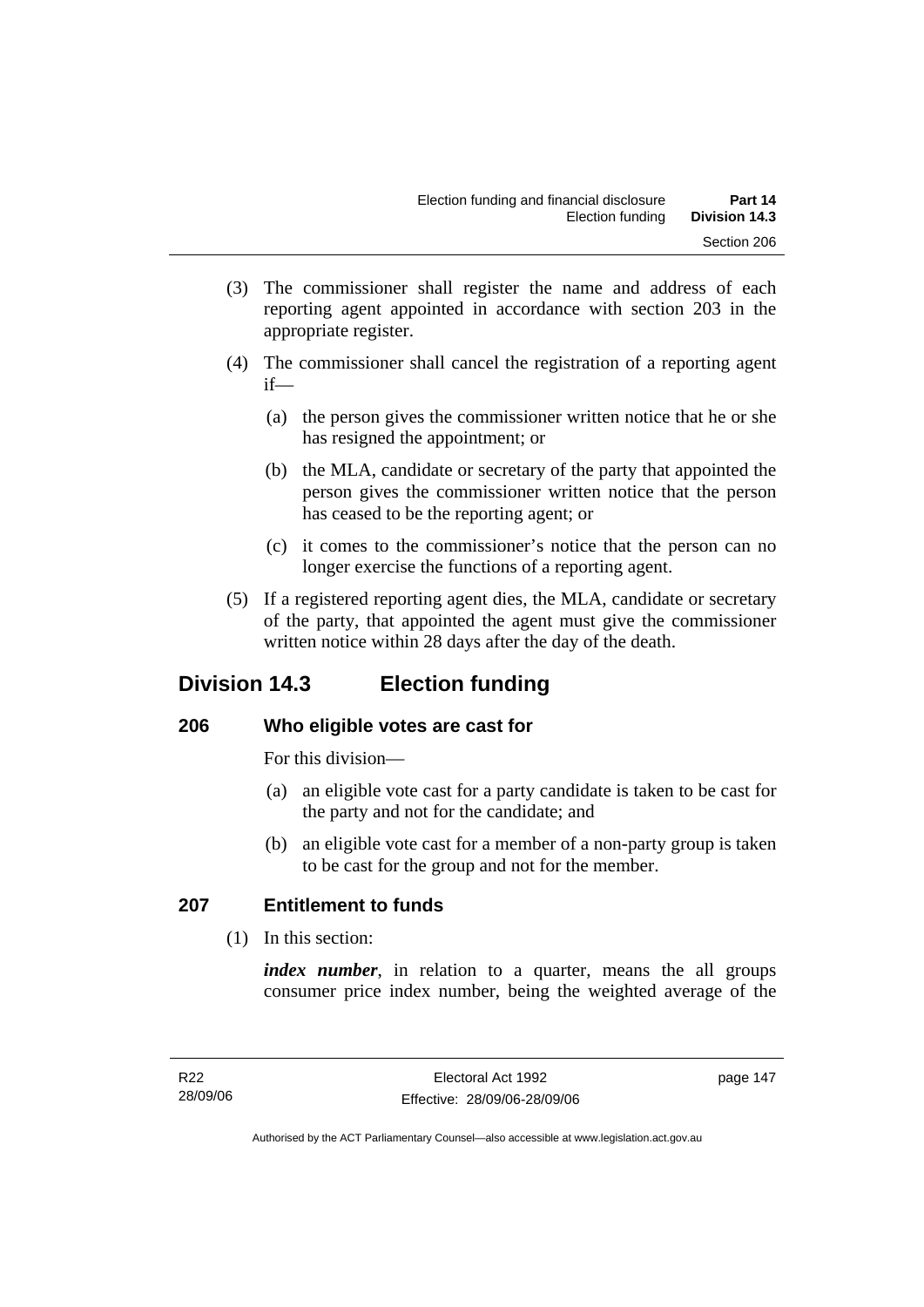8 capital cities, published by the Australian statistician in relation to that quarter.

*relevant period* means the period of 6 months beginning on 1 January 1994 and each subsequent period of 6 months.

- (2) The prescribed amount is payable for each eligible vote cast for a party, non-party group or candidate in an election.
- (3) The prescribed amount is—
	- (a) if polling day occurred during the relevant period beginning 1 January 1994—100 cents;
	- (b) if polling day occurred during a subsequent relevant period beginning on 1 January—an amount calculated as follows:

$$
\frac{\text{INS}}{\text{INM}} \times P
$$

where:

*INS* means the index number for the last previous September quarter.

*INM* means the index number for the last previous March quarter.

*P* means the prescribed amount in relation to the last previous relevant period; or

 (c) in relation to a subsequent relevant period beginning on 1 July—an amount calculated as follows:

$$
\frac{INM}{INS} \ x \ P
$$

where:

*INM* means the index number for the last previous March quarter.

page 148 Electoral Act 1992 Effective: 28/09/06-28/09/06

R22 28/09/06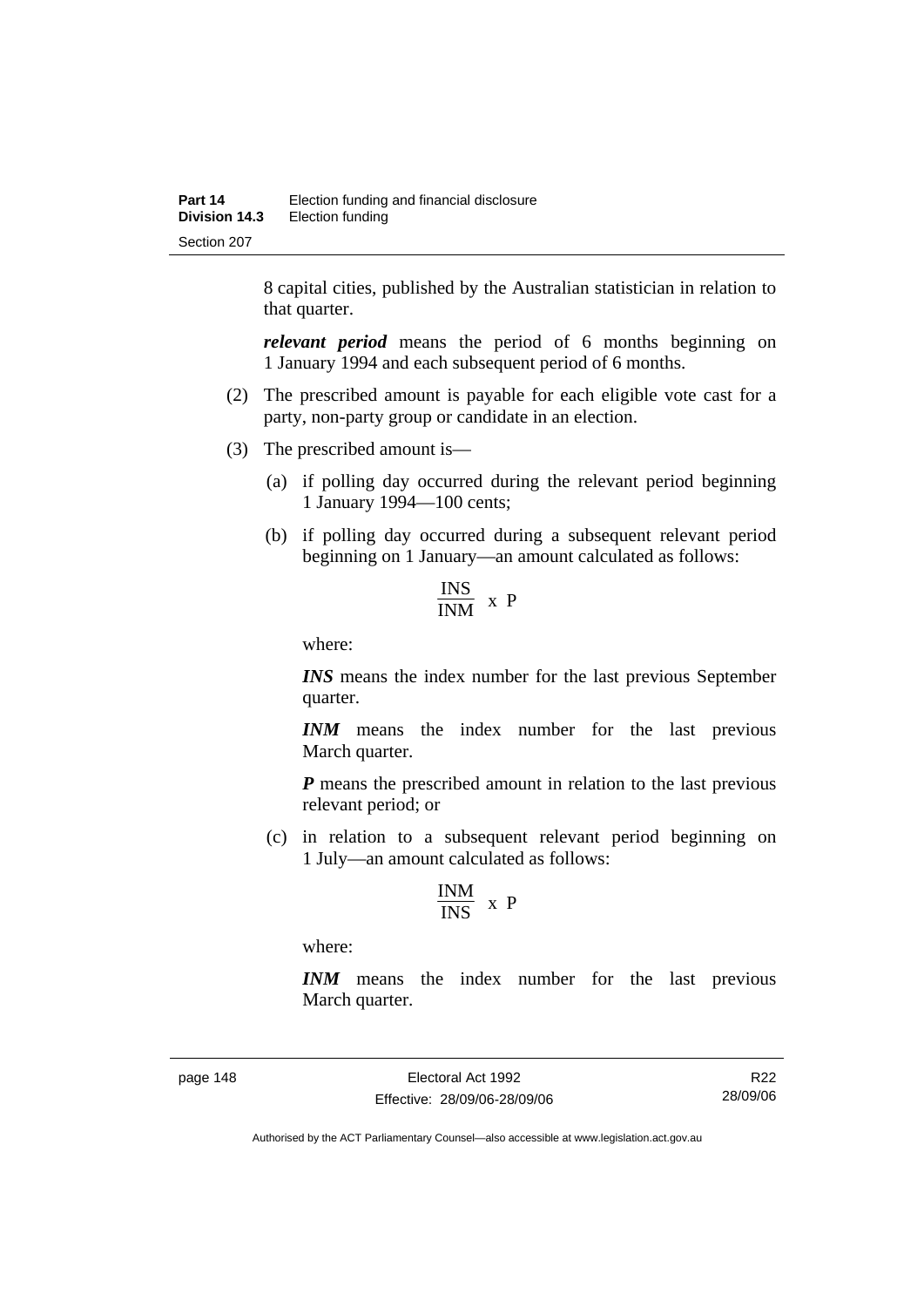*INS* means the index number for the last previous September quarter.

*P* means the prescribed amount in relation to the last previous relevant period.

- (4) An amount prescribed, or fraction used to calculate the amount, under subsection  $(3)$  (b) or  $(c)$ —
	- (a) if the amount or fraction, if calculated to 4 decimal points, would end with a number greater than 4—shall be calculated to 3 decimal places and increased by 0.001; or
	- (b) in any other case—shall be calculated to 3 decimal places.
- (5) Subject to subsection (6), if the Australian statistician publishes an index number in relation to a quarter in substitution for an index number previously published in relation to that quarter, the publication of the later index number shall be disregarded for this section.
- (6) If the Australian statistician changes the reference base for the consumer price index, then, in applying this section after the change, regard shall be had only to index numbers published in terms of the new reference base.

## **208 Threshold**

- (1) A payment under this division may only be made for the votes cast for a candidate in an election if the number of eligible votes cast in the candidate's favour is at least 4% of the number of eligible votes cast in the election by the electors of the electorate for which the candidate was nominated.
- (2) A payment under this division may only be made for the votes cast for a party in an election by the electors of an electorate if the number of eligible votes cast in the party's favour is at least 4% of the number of eligible votes cast by those electors in that election.

page 149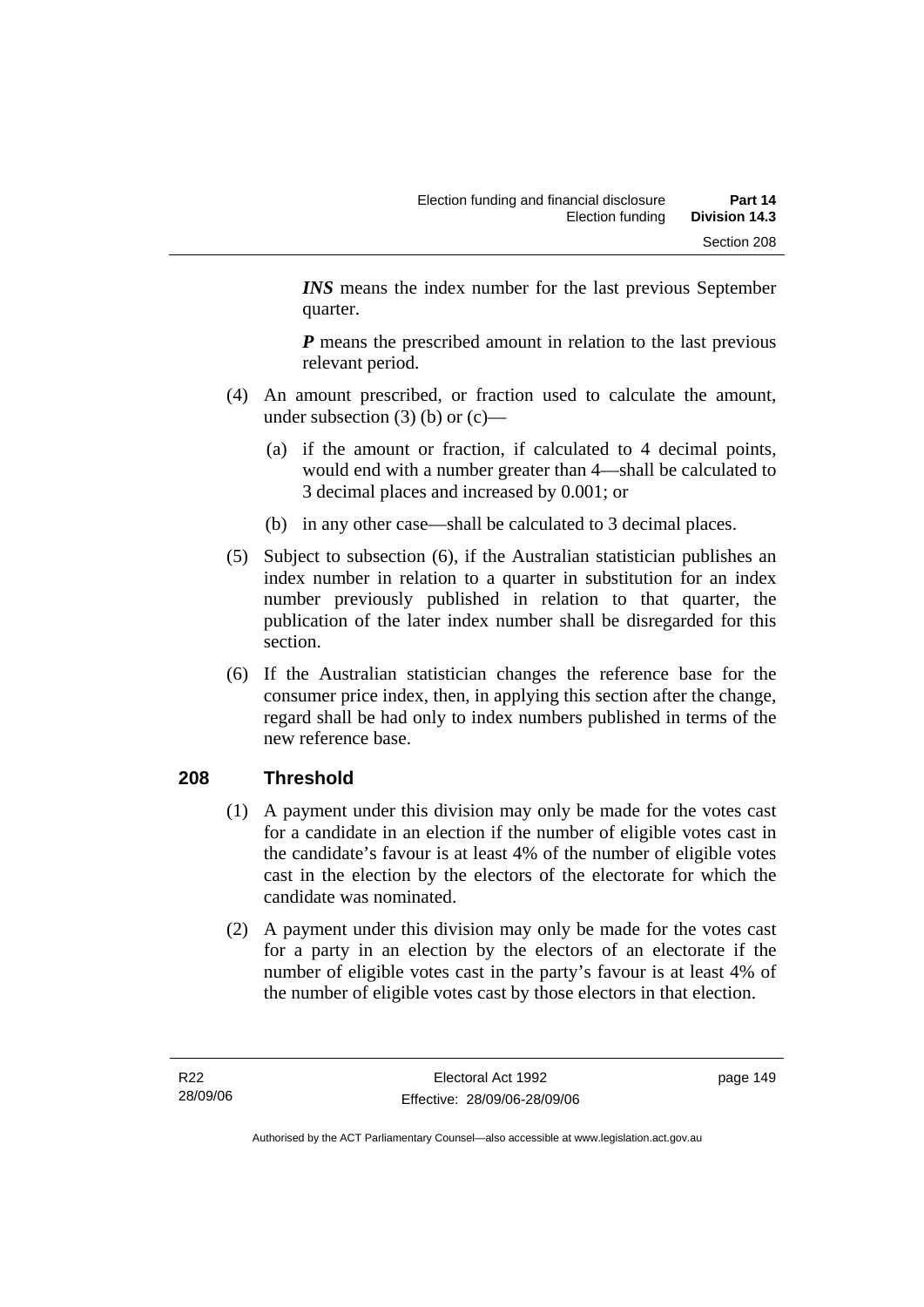## **212 Making of payments**

- (1) If an amount is payable under this division for votes cast in an election for 1 or more candidates endorsed by a party, the commissioner must make the payment to the registered officer of the party.
- (2) If an amount is payable under this division in relation to votes cast for 1 or more candidates who are members of a non-party group, the commissioner shall—
	- (a) if the members of the group have, by written notice given to the commissioner, appointed a person to receive payments under this division on behalf of the group—pay the amount to the person so appointed; or
	- (b) in any other case—pay the amount to the members of the group proportionately according to the number of eligible votes cast for each member.
- (3) If an amount is payable under this division for votes cast in an election for a candidate who was not endorsed by a party for the election and was not a member of a non-party group, the commissioner must make the payment to the candidate.
- (4) If a payment is made under this section and the recipient is not entitled to receive the whole or a part of the amount paid, the amount or the part of the amount may be recovered by the Territory as a debt due.

#### **214 Death of candidate**

- (1) If a candidate for whom eligible votes were cast in an election dies, a payment under this division in relation to the eligible votes cast for the candidate may be made despite the death of the candidate.
- (2) If a candidate referred to in subsection (1) was not—
	- (a) endorsed by a party for the election; or

R22 28/09/06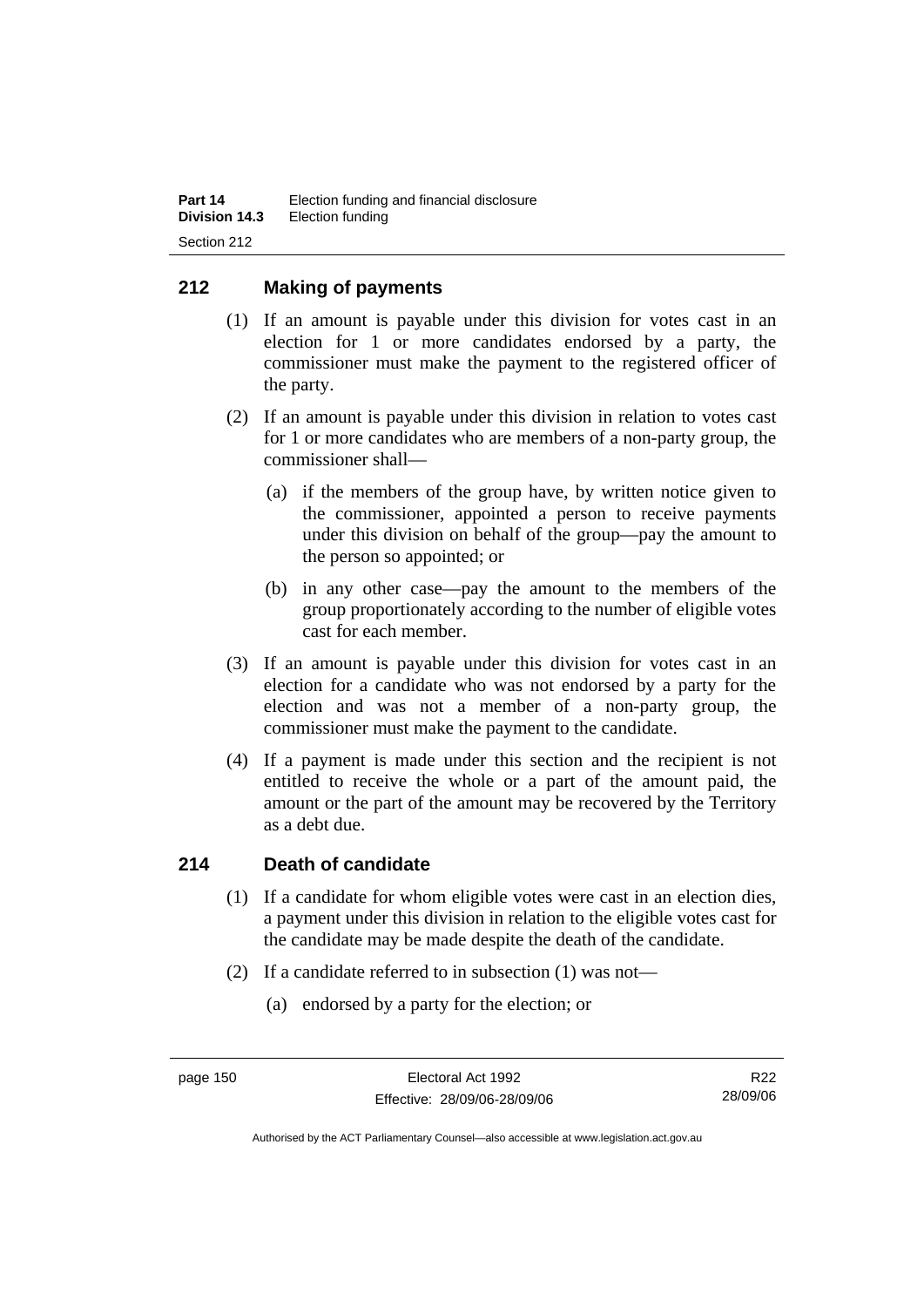(b) a member of a non-party group in relation to which an appointment under section 212 (2) (a) was in effect at the time of his or her death;

the payment may be made to the legal personal representative of the deceased candidate.

## **215 Application voluntary**

Nothing in this division shall be taken to require a person to accept payment of an amount payable under section 207.

# **Division 14.4 Disclosure of donations**

## **216 Meaning of** *defined details* **for div 14.4**

In this division:

*defined details*, in relation to a gift, means—

- (a) for a gift made on behalf of the members of an unincorporated association, other than a registered industrial organisation—
	- (i) the name of the association; and
	- (ii) the names and addresses of the members of the executive committee (however described) of the association;
- (b) for a gift from a trust fund or the funds of a foundation—
	- (i) the names and addresses of the trustees of the fund or foundation; and
	- (ii) the name, title or description of the trust fund or foundation; or
- (c) in any other case—the name and address of the person or organisation that made the gift.

page 151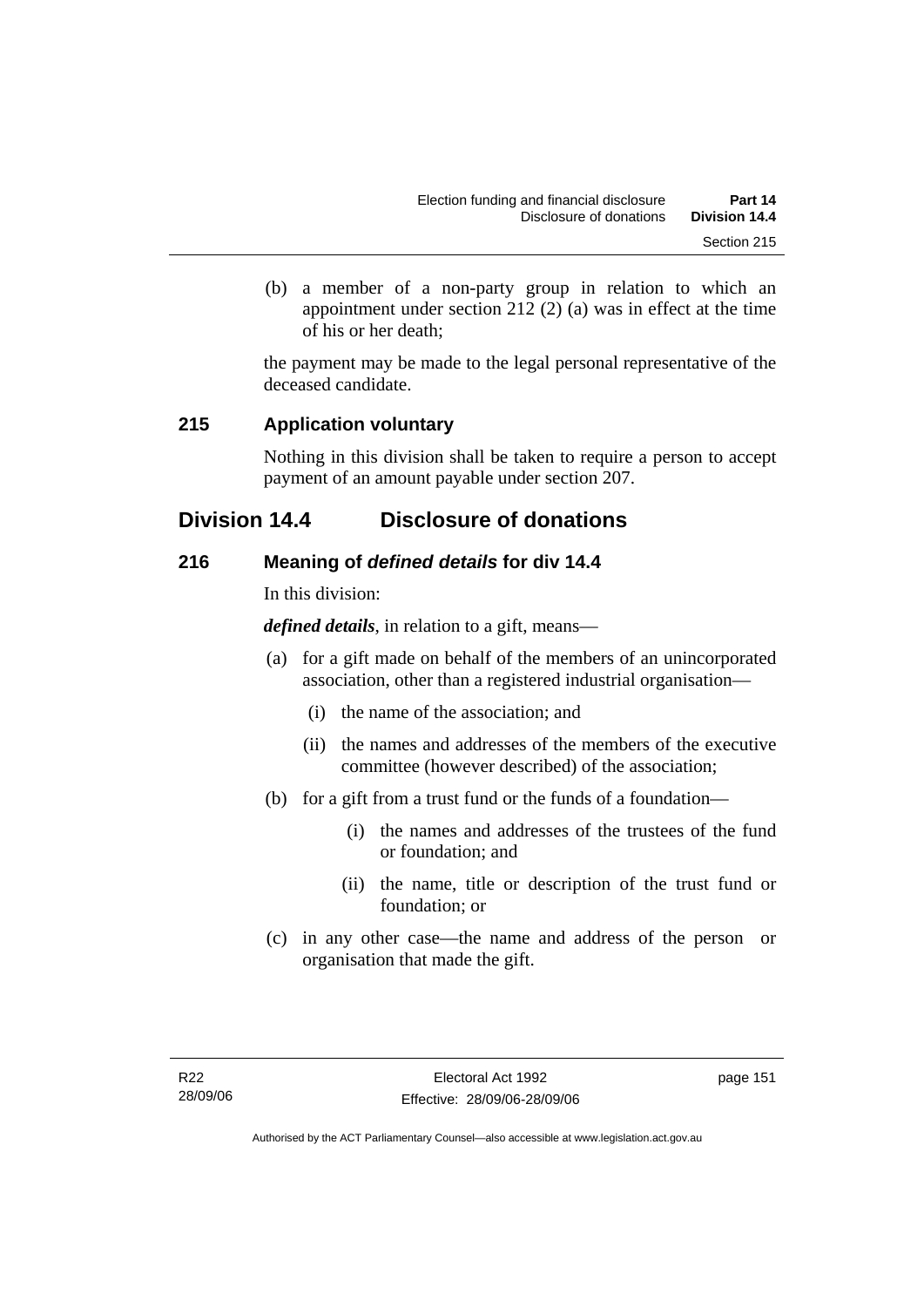# **217 Disclosure of gifts**

- (1) The reporting agent of a candidate shall, within 15 weeks after the polling day in the election, give the commissioner a return.
	- *Note 1* If a form is approved under s 340A (Approved forms) for a return, the form must be used.
	- *Note 2* For how a return may be given, see *Legislation Act 2001*, pt 19.5.
- (2) A return shall specify the following matters in relation to the disclosure period for the election:
	- (a) the total amount of any gifts received by the candidate;
	- (b) the number of persons who made gifts to the candidate;
	- (c) the date each gift was received;
	- (d) the amount of each gift received;
	- (e) the defined details of each gift received.
- (3) However, the reporting agent is not required to state the matters mentioned in subsection (2) (c) to (e) for a gift by a person if the amount of the gift and the total of all other gifts made to the candidate by the person is less than \$1 500.
- (4) A reference in this section to a gift is a reference to a gift other than a gift made in a private capacity to a candidate for his or her personal use that the candidate has not used, and will not use, solely or substantially for a purpose related to an election.

## **218 Disclosure of gifts—non-party groups**

- (1) A reporting agent of a non-party group shall, within 15 weeks after the polling day in the election, give the commissioner a return.
	- *Note 1* If a form is approved under s 340A (Approved forms) for a return, the form must be used.
	- *Note 2* For how a return may be given, see *Legislation Act 2001*, pt 19.5.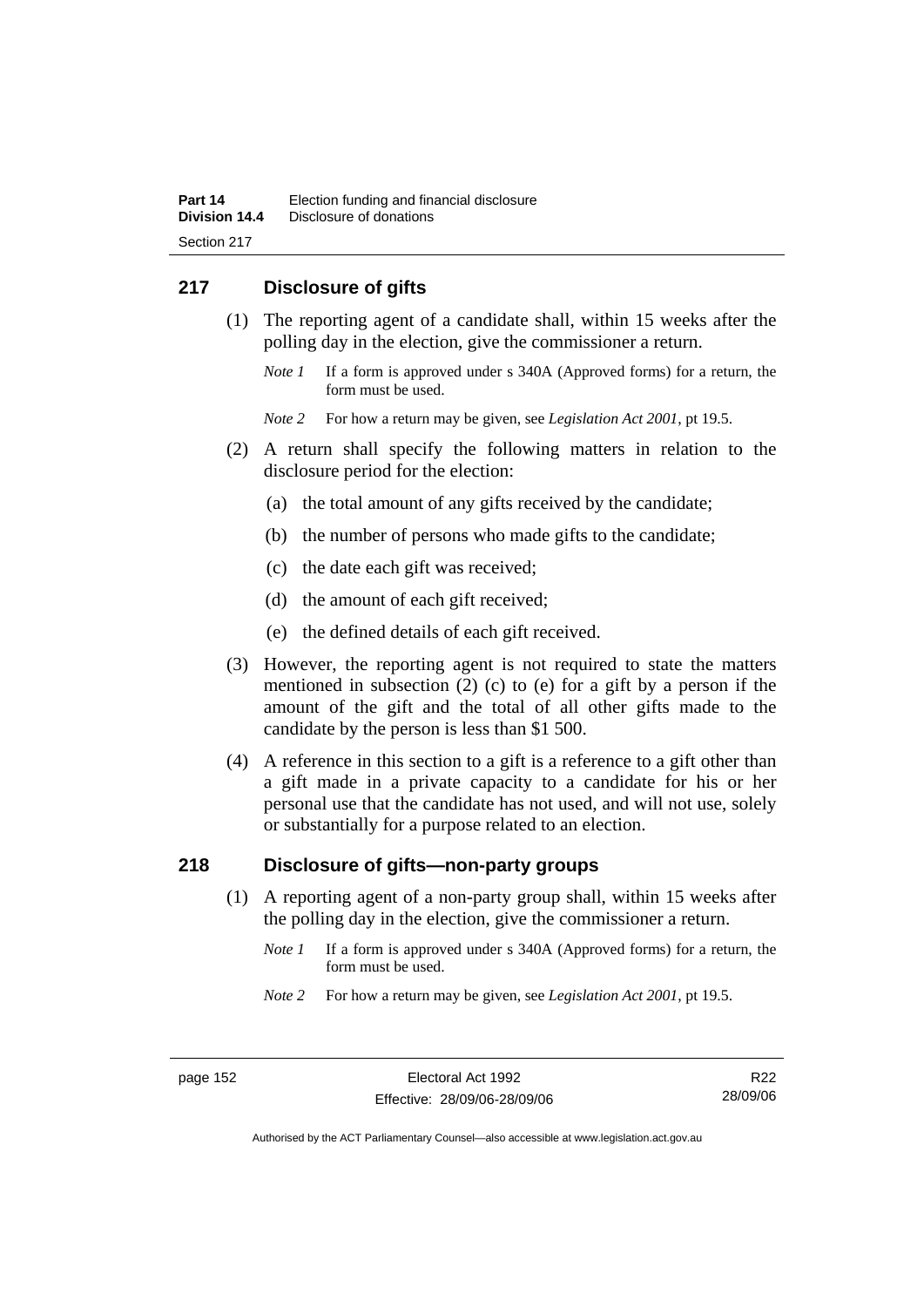- (2) A return shall specify the following matters in relation to the disclosure period for the election:
	- (a) the total amount of any gifts received by the group;
	- (b) the number of persons who made gifts to the group;
	- (c) the date each gift was received;
	- (d) the amount of each gift received;
	- (e) the defined details of each gift received.
- (3) However, the reporting agent is not required to specify the information mentioned in subsection (2) (c) to (e) for a gift by a person if the amount of the gift and sum of all other gifts made to the non-party group by the person is less than \$200.

## **218A Certain loans not to be received**

- (1) A party, non-party group, MLA, candidate or associated entity (the *receiver*) must not receive a loan of \$1 500 or more from a person or entity (the *giver*) that is not a financial institution, unless the receiver complies with this section.
- (2) The receiver of the loan must immediately make a record of the following:
	- (a) the terms of the loan;
	- (b) if the giver is a registered industrial organisation—
		- (i) the name of the organisation; and
		- (ii) the names and addresses of the members of the executive committee (however described) of the organisation;
	- (c) if the giver is an unincorporated body—
		- (i) the name of the body; and
		- (ii) the names and addresses of the members of the executive committee (however described) of the body;

| R22      | Electoral Act 1992           | page 153 |
|----------|------------------------------|----------|
| 28/09/06 | Effective: 28/09/06-28/09/06 |          |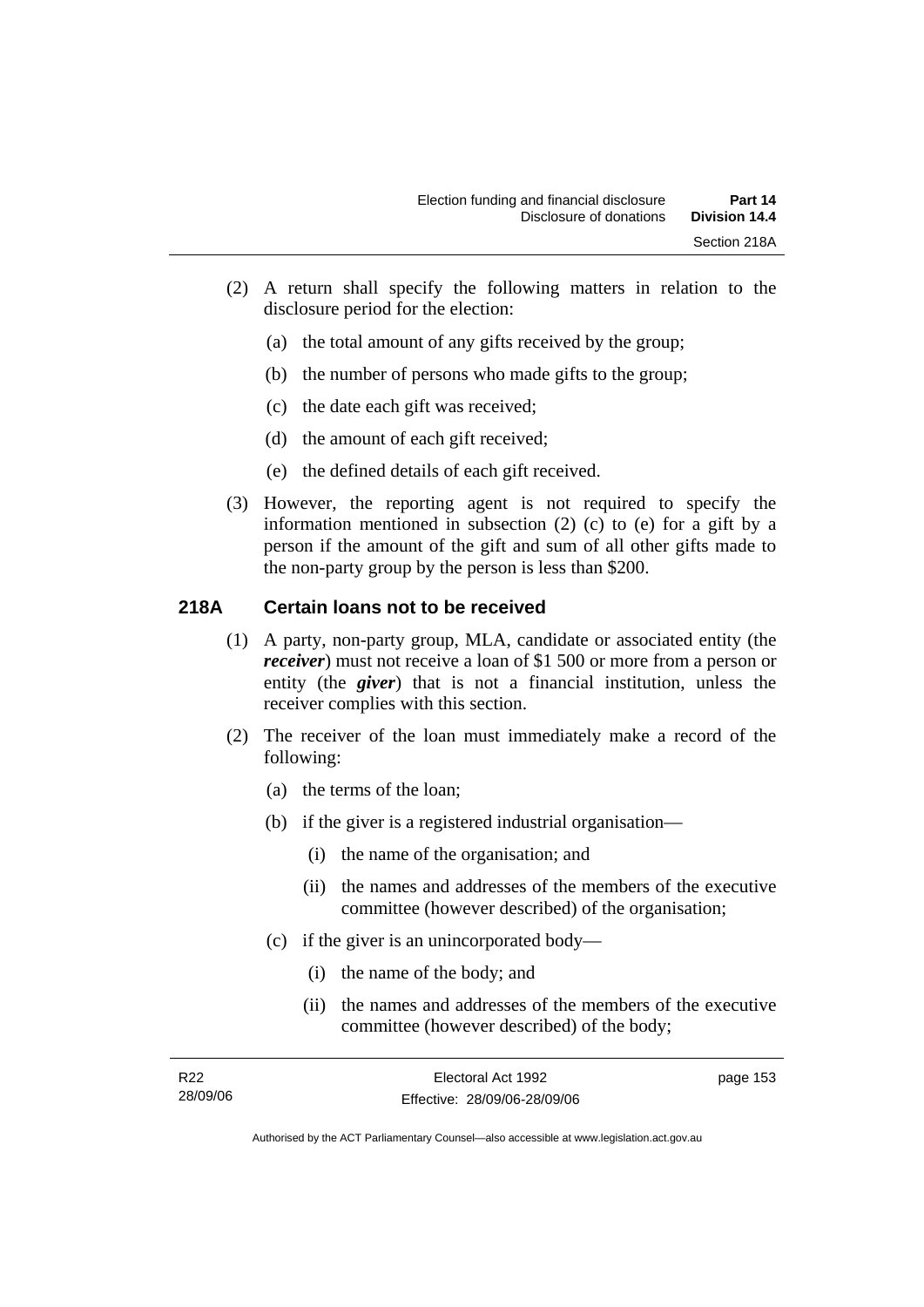- (d) if the loan was paid out of a trust fund or the funds of a foundation—
	- (i) the names and addresses of the trustees of the fund or foundation; and
	- (ii) the title or other description of the trust fund, or the name of the foundation;
- (e) in any other case—the name and address of the giver.
- (3) If the receiver receives a loan to which subsection (1) applies but does not comply with subsection (2), the relevant person must pay to the Territory an amount equal to the amount of the loan.
- (4) The amount payable under subsection (3) is a debt payable to the Territory by the relevant person and may be recovered by proceedings in a court of competent jurisdiction.
- (5) If the receiver is a non-party group and each member of the group is taken to be a reporting agent for the group under section 204 (Non-appointed agents), the members of the group are jointly and severally liable to pay any amount payable to the Territory under subsection (3) and subsection (4) applies accordingly.
- (6) For this section, if credit is given on a credit card for card transactions, each transaction is taken to be a separate loan.
- (7) In this section:

*credit card* includes a debit card.

#### *financial institution* means—

- (a) a bank; or
- (b) a credit union; or
- (c) a building society; or
- (d) an entity prescribed under the regulations.

R22 28/09/06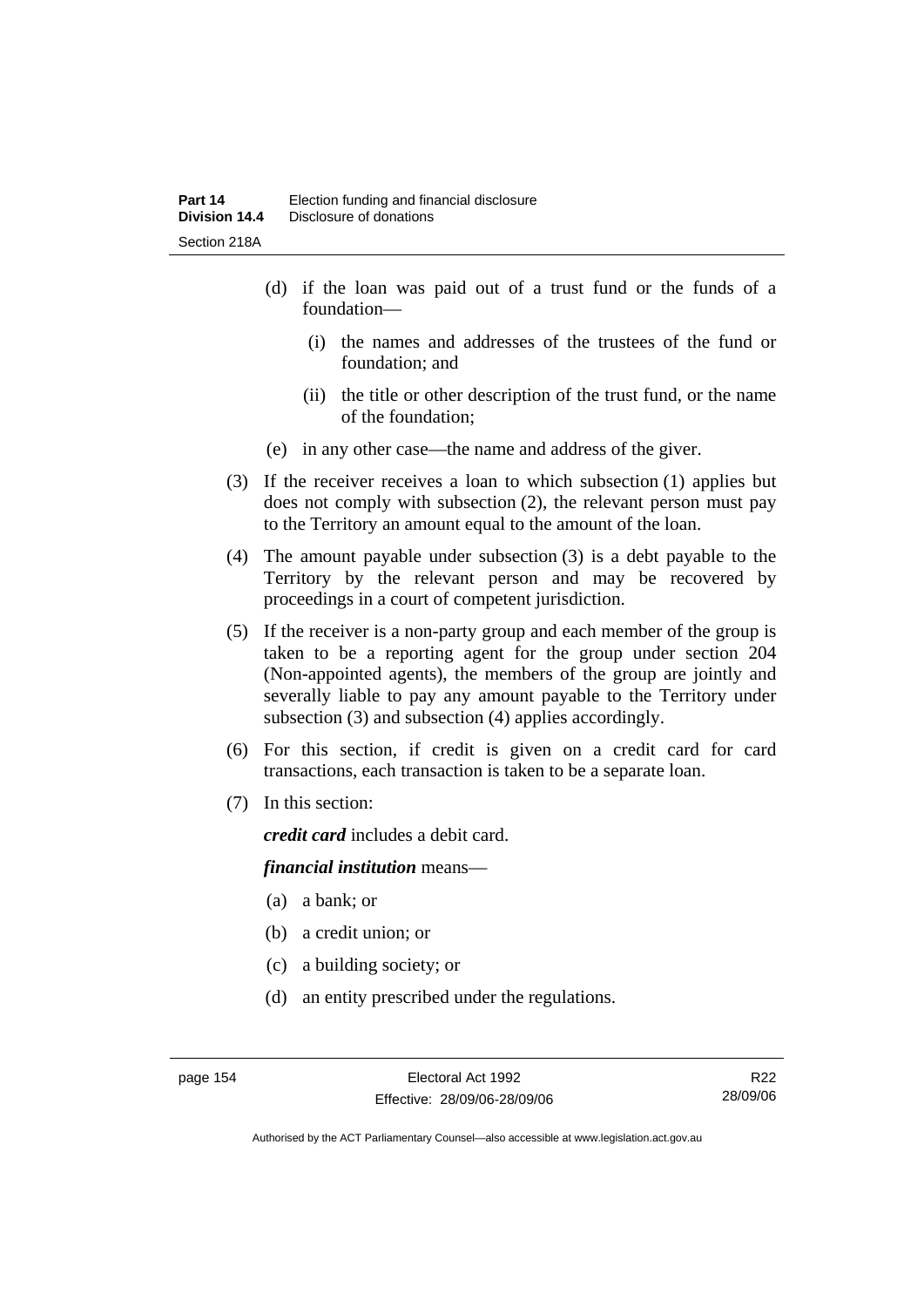*loan* means any of the following:

- (a) an advance of money;
- (b) a provision of credit or any other form of financial accommodation;
- (c) a payment of an amount for, on account of, on behalf of or at the request of the receiver, if there is an express or implied obligation to repay the amount;
- (d) a transaction (whatever its terms or form) that is, in substance, a loan of money.

#### *relevant person* means—

- (a) for a loan for the benefit of a party—
	- (i) if the party is a corporation—the party; or
	- (ii) in any other case—the reporting agent of the party; or
- (b) for a loan to or for the benefit of a non-party group—the reporting agent of the group; or
- (c) for a gift to or for the benefit of an MLA—the MLA; or
- (d) for a gift to or for the benefit of a candidate—the candidate; or
- (e) for a gift to or for the benefit of an associated entity—
	- (i) if the entity is a corporation—the entity; or
	- (ii) in any other case—the financial controller of the entity.

#### **219 Nil returns**

If no details are required to be included in a return under section 217 or 218, the return shall be given to the commissioner and shall include a statement to the effect that no gifts of a kind required to be disclosed were received.

page 155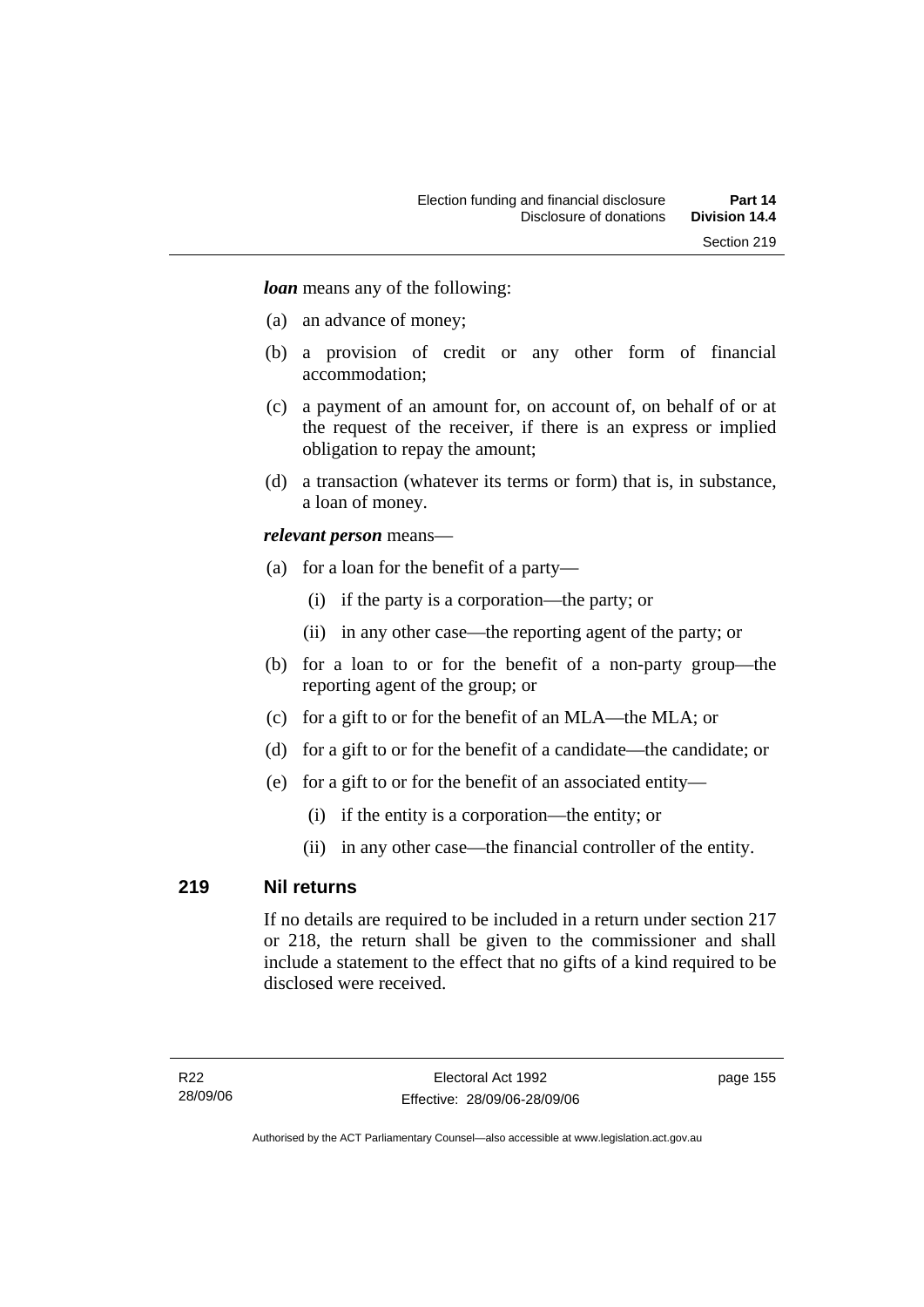## **220 Disclosure of gifts by persons incurring political expenditure**

- (1) This section applies if a person (other than a party, candidate or associated entity) (the *first person*)—
	- (a) incurs expenditure for a political purpose during the disclosure period for an election; and
	- (b) receives from someone else 1 or more gifts—
		- (i) all or a part of each of which was used by the first person to enable the person to incur expenditure during the disclosure period for a political purpose or to reimburse the person for incurring expenditure during the disclosure period for a political purpose; and
		- (ii) the total amount of which is \$1 000 or more.
- (2) Within 15 weeks after polling day in the election, the first person must give the commissioner a return for the gift or gifts.
	- *Note 1* If a form is approved under s 340A (Approved forms) for a return, the form must be used.
	- *Note 2* For how a return may be given, see *Legislation Act 2001*, pt 19.5.
- (3) A return shall, in relation to each gift referred to in subsection (1), specify—
	- (a) the amount of the gift; and
	- (b) the date it was received; and
	- (c) the defined details.
- (4) Subsection (1) does not apply to a person if the amount of expenditure incurred by the person for political purposes during the disclosure period is less than \$1 000.
- (5) For this section, a person shall be taken to have incurred expenditure for a political purpose if, during the disclosure period in relation to

R22 28/09/06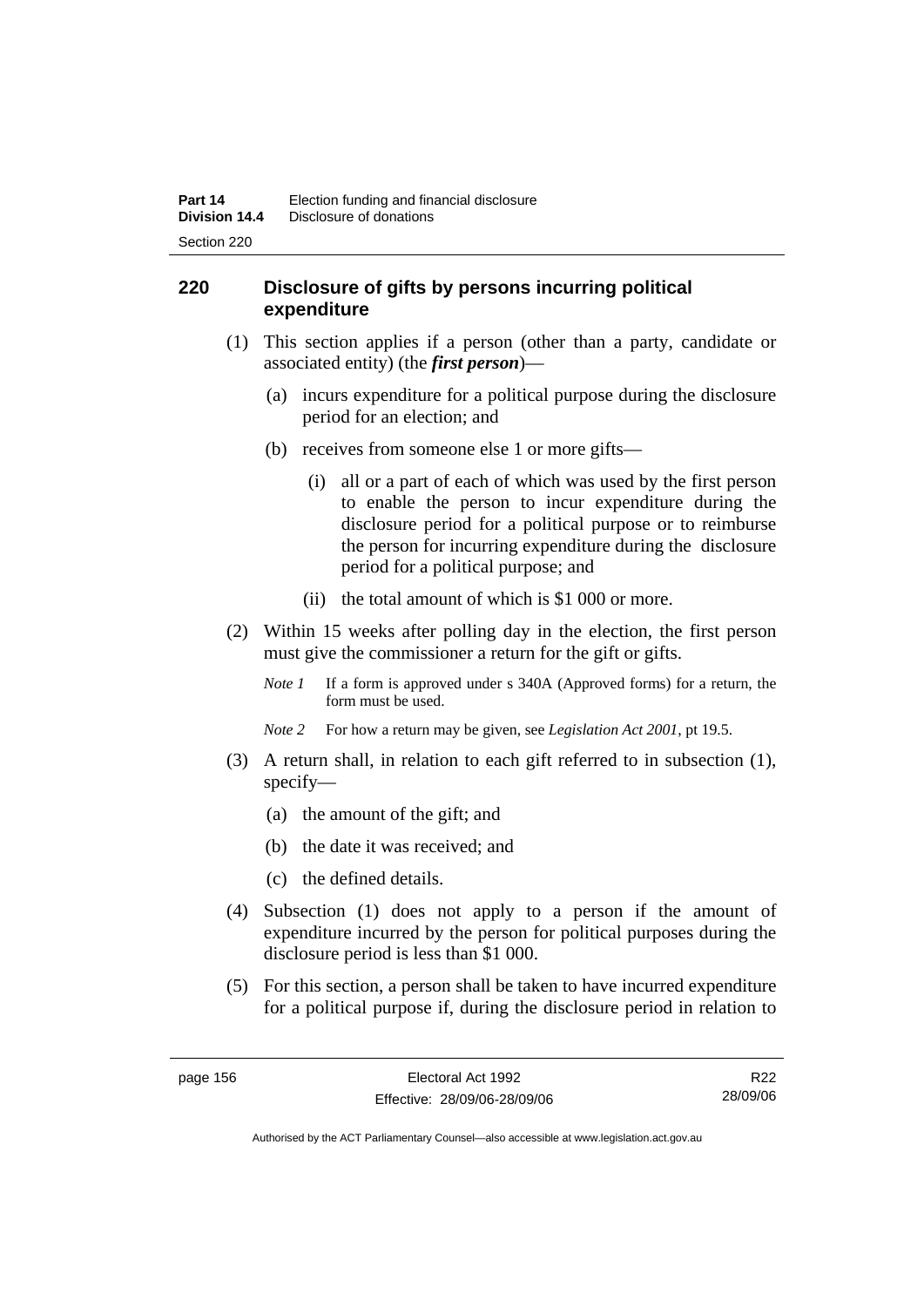an election, the person incurs expenditure in relation to that or any other election.

- (6) In this section, a reference to incurring of expenditure for a political purpose is a reference to incurring of expenditure in relation to—
	- (a) publishing electoral matter (including publishing by radio or television); or
	- (b) otherwise publishing a view on an issue in an election; or
	- (c) making a gift to a party; or
	- (d) making a gift to a candidate; or
	- (e) making a gift to a person on the understanding that the person or another person will apply, either directly or indirectly, the whole or a part of the gift in a way referred to in paragraph  $(a)$ ,  $(b)$ ,  $(c)$  or  $(d)$ .
- (7) For subsection (3), 2 or more gifts made by the same person to or for the benefit of a person to whom subsection (1) applies shall be taken to be a single gift.

#### **221 Donations to non-party groups and candidates**

- (1) If, during the disclosure period for an election, a person (other than a party, a candidate or an associated entity) makes gifts totalling \$1 500 or more to the same non-party group or candidate in the election or the same specified body, the person must give the commissioner a return within 15 weeks after the polling day for the election.
	- *Note 1* If a form is approved under s 340A (Approved forms) for a return, the form must be used.
	- *Note* 2 For how a return may be given, see Legislation Act, pt 19.5.
- (2) A return shall specify in relation to each gift referred to in subsection (1) made by the person during the disclosure period—
	- (a) the amount of the gift; and

| R22      | Electoral Act 1992           | page 157 |
|----------|------------------------------|----------|
| 28/09/06 | Effective: 28/09/06-28/09/06 |          |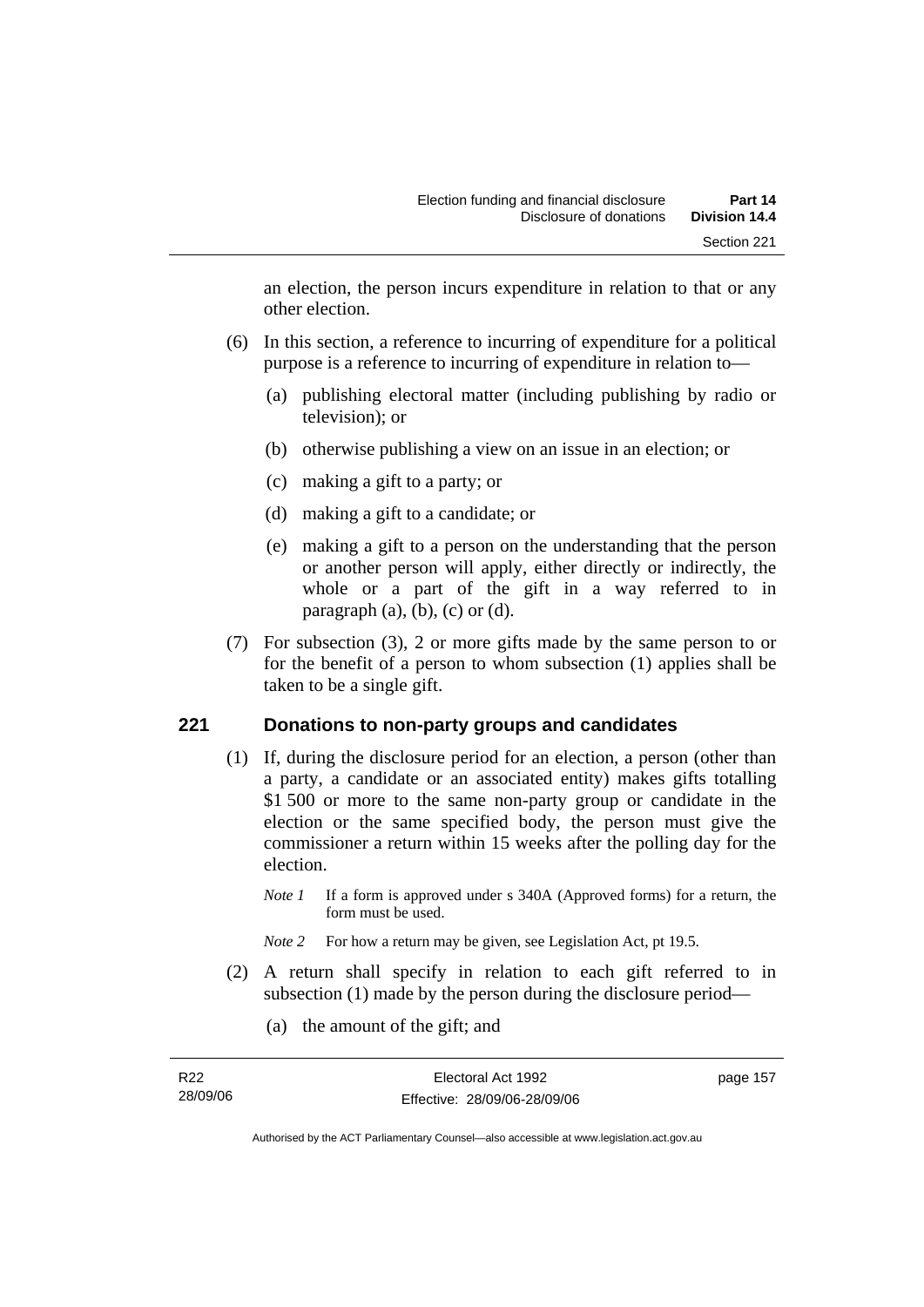- (b) the date it was made; and
- (c) the defined details.
- (3) A reference in this section to a *gift* is a reference to a gift other than a gift made in a private capacity to a candidate or a specified body that is an individual, for his or her personal use, being a gift that the receiver has not used, and will not use, solely or substantially for a purpose related to an election.
- (4) The commissioner may, in writing, specify a person or body (whether incorporated or not) for this section if the commissioner believes on reasonable grounds, that it is a function of the person or body to incur electoral expenditure or to give gifts (directly or indirectly) to candidates.
- (5) The specification of a person or body is a notifiable instrument.

*Note* A notifiable instrument must be notified under the *Legislation Act 2001*.

(6) In this section:

*specified body* means a person or body specified in accordance with subsection  $(4)$ .

#### **221A Annual returns of donations**

- (1) If, in a financial year, a person makes a gift of \$1 500 or more, or gifts totalling \$1 500 or more, to the same party, MLA or associated entity, the person must, within the relevant period after the end of the financial year, give the commissioner a return covering all the gifts that the person made to the party, MLA or associated entity during the financial year.
	- *Note 1* If a form is approved under s 340A (Approved forms) for a return, the form must be used.
	- *Note 2* For how a return may be given, see *Legislation Act 2001*, pt 19.5.
- (2) If, in a financial year—

R22 28/09/06

Authorised by the ACT Parliamentary Counsel—also accessible at www.legislation.act.gov.au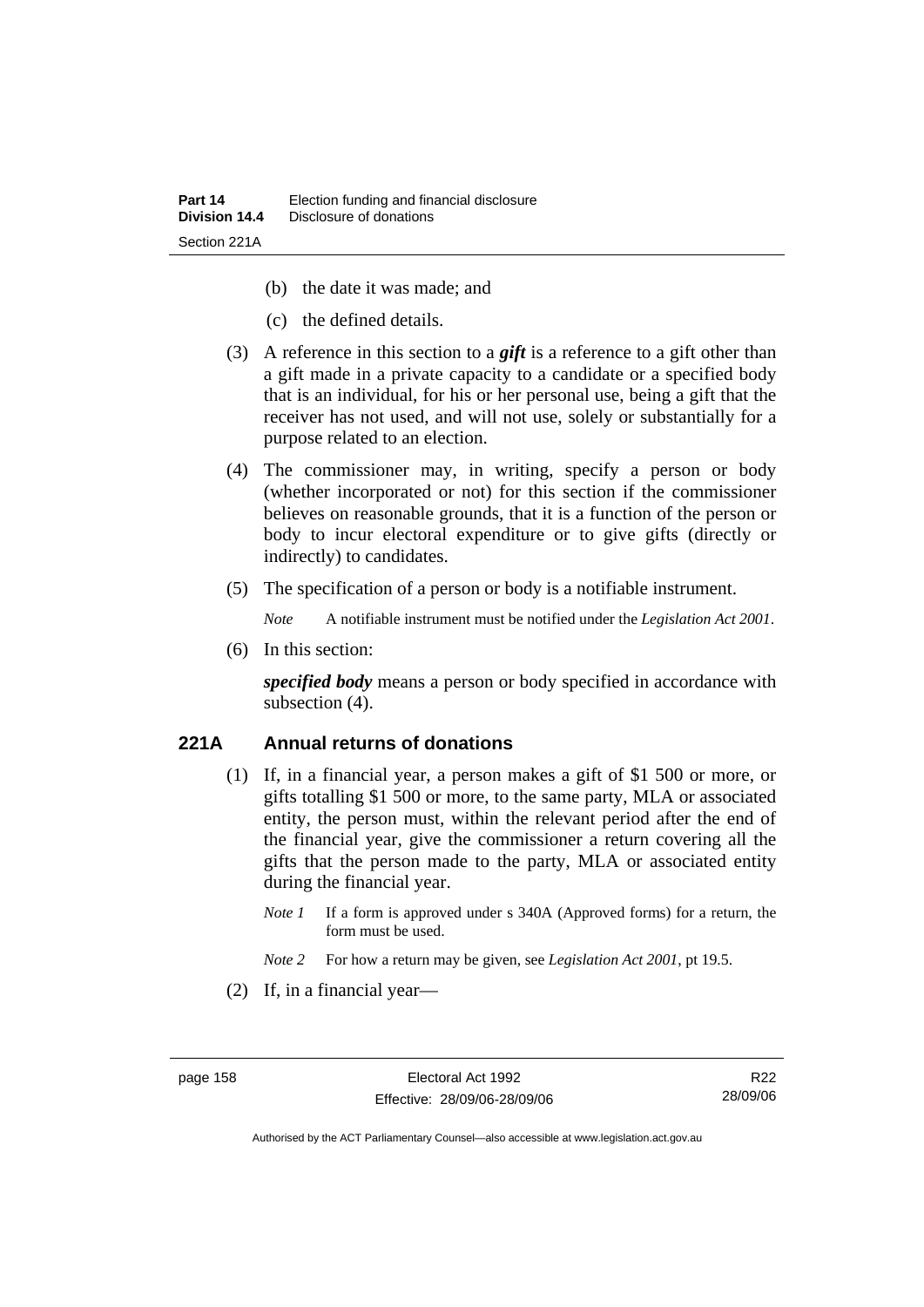- (a) a person receives a gift of \$1 000 or more, or gifts totalling \$1 000 or more; and
- (b) the person uses all or part of the gift or gifts to make a gift of \$1 500 or more, or gifts totalling \$1 500 or more, to a party, MLA or associated entity;

the person must, within the relevant period after the end of the financial year, give the commissioner a return covering all the gifts mentioned in paragraph (a).

- (3) For each gift mentioned in subsection (1) or (2) (a), the return must state—
	- (a) the amount of the gift; and
	- (b) the date when it was made; and
	- (c) for a gift mentioned in subsection (1)—the name of the party, MLA or associated entity to which the gift was made; and
	- (d) for a gift mentioned in subsection  $(2)$  (a)—the defined details.
- (4) Subsection (2) does not apply to a gift mentioned in subsection (2) (a) that has been included in a previous return under this section.
- (5) If a person makes a gift to any person or body with the intention of benefiting a party, MLA or associated entity, the person is taken, for this section, to have made the gift to the party, MLA or associated entity.
- (6) In this section:

*gift* does not include—

- (a) a gift made to an MLA in a private capacity for the MLA's personal use if the MLA does not use the gift solely or substantially for a purpose related to an election; or
- (b) a gift made by a party, member of a non-party group, MLA, candidate or associated entity.

| R <sub>22</sub> | Electoral Act 1992           | page 159 |
|-----------------|------------------------------|----------|
| 28/09/06        | Effective: 28/09/06-28/09/06 |          |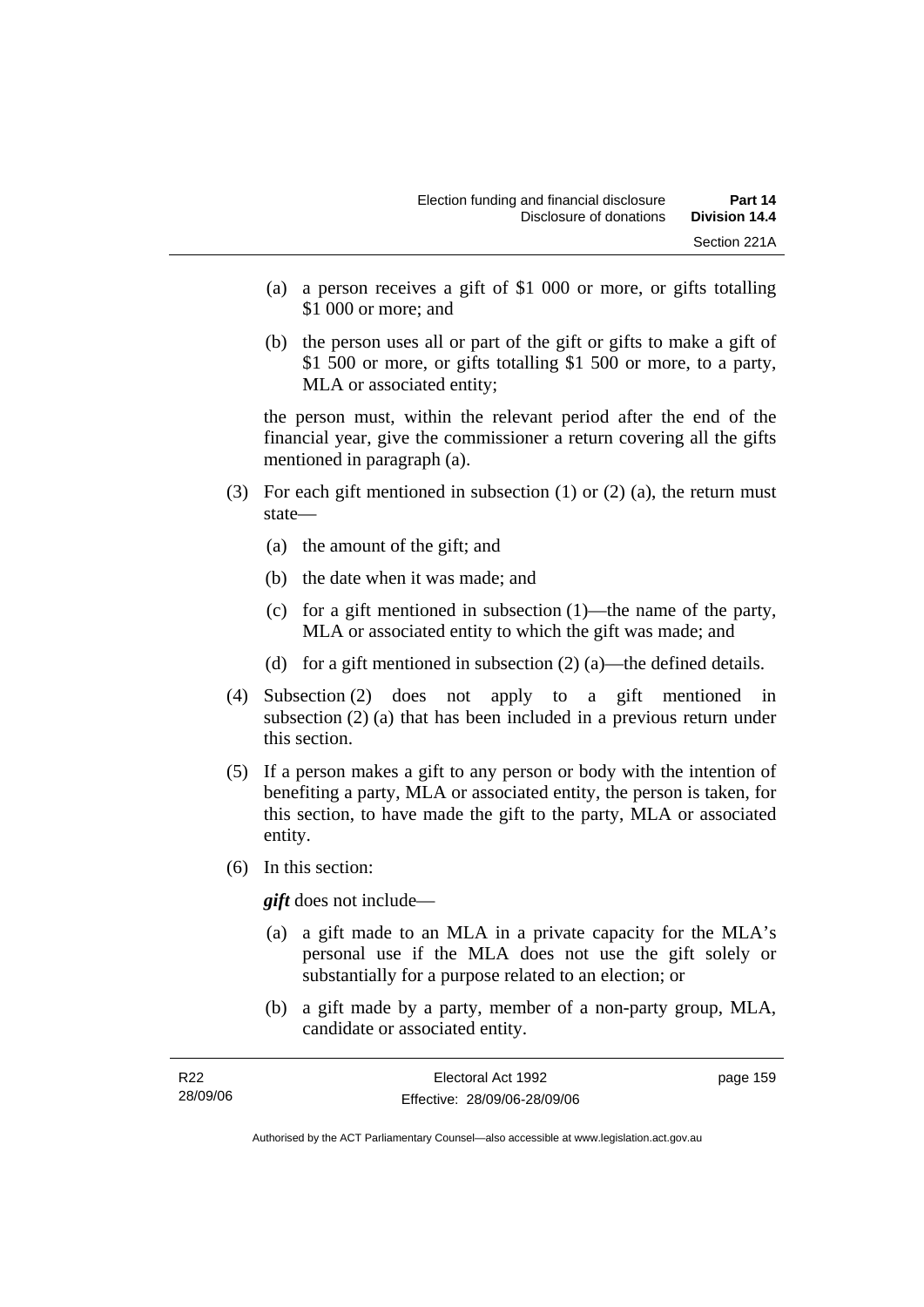#### *relevant period* means—

- (a) for a financial year ending in a year when a general election is held—24 weeks; and
- (b) in any other case—20 weeks.

#### **221B Advice about obligations to make returns**

 (1) If, in a financial year, a party or MLA (the *receiver*) receives a gift of \$1 500 or more, or gifts totalling \$1 500 or more, from the same person (the *giver*), the receiver must, before 1 August after the end of the financial year, by written notice to the giver, tell the giver about the requirements of section 221A (Annual returns of donations).

Maximum penalty: 50 penalty units.

(2) In this section:

*gift*—see section 221A (6).

#### **222 Anonymous gifts**

- (1) A party, non-party group, MLA, candidate or associated entity (the *receiver*) must not accept a gift of the prescribed amount or more made by someone else (the *giver*) to or for the benefit of the receiver unless—
	- (a) the receiver knows the defined details of the gift; or
	- (b) both the following subparagraphs apply:
		- (i) the giver tells the receiver the defined details of the gift before the gift is made;
		- (ii) when the gift is made, the receiver has no grounds for believing that the defined details given by the giver are not true.
- (2) Subsection (1) applies—

R22 28/09/06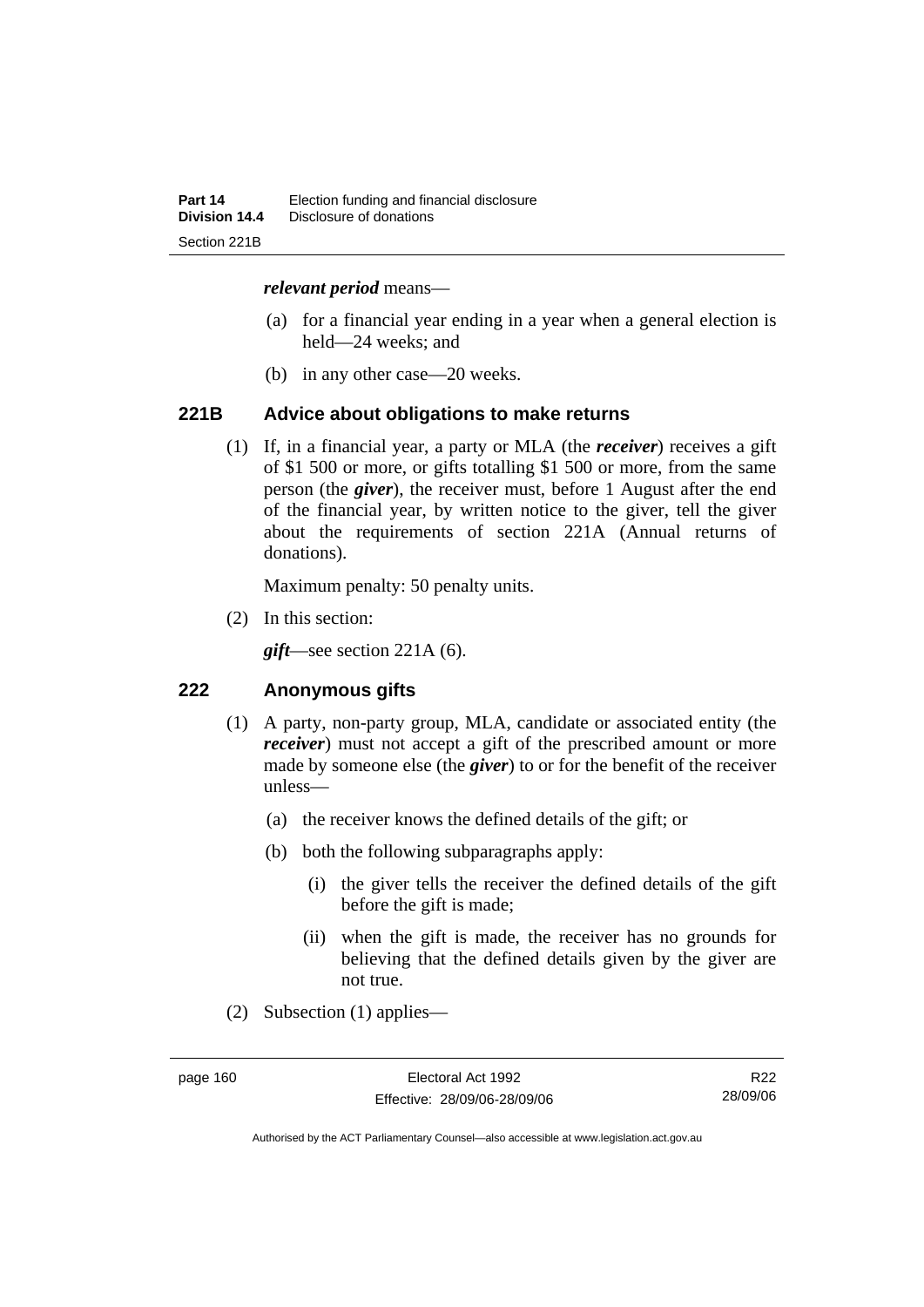- (a) for a party, MLA or associated entity—to gifts received at any time; or
- (b) for a non-party group or candidate—to gifts received during the disclosure period.
- (3) For this section, 2 or more gifts made by the same person to or for the benefit of a party, non-party group, MLA, candidate or associated entity are taken to be a single gift.
- (4) If the receiver contravenes subsection (1), the relevant person must pay to the Territory an amount equal to the amount of the gift.
- (5) The amount payable under subsection (4) is a debt payable to the Territory by the relevant person and may be recovered by proceedings in a court of competent jurisdiction.
- (6) If the receiver is a non-party group and each member of the group is taken to be a reporting agent for the group under section 204 (Non-appointed agents), the members of the group are jointly and severally liable to pay any amount payable to the Territory under subsection (4), and subsection (5) applies accordingly.
- (7) In this section:

*gift* includes a gift made on behalf of the members of an unincorporated association.

*prescribed amount*, for a gift made to or for the benefit of a party, MLA, associated entity, candidate or non-party group, means \$1 500.

#### *relevant person* means

- (a) for a gift to or for the benefit of a party—
	- (i) if the party is a corporation—the party; or
	- (ii) in any other case—the reporting agent of the party; or
- (b) for a gift to or for the benefit of a non-party group—the reporting agent of the group; or

| R22      | Electoral Act 1992           | page 161 |
|----------|------------------------------|----------|
| 28/09/06 | Effective: 28/09/06-28/09/06 |          |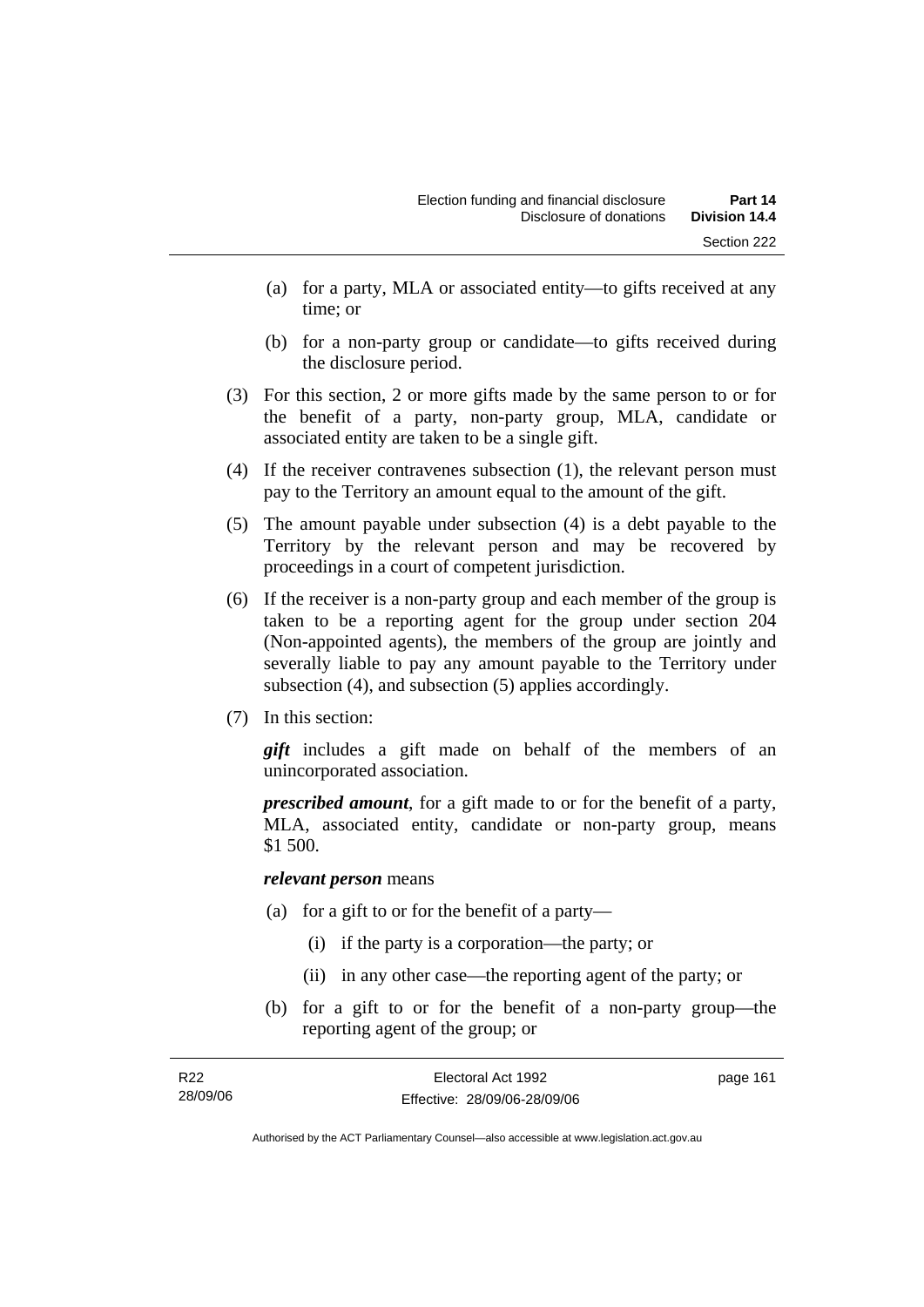- (c) for a gift to or for the benefit of an MLA—the MLA; or
- (d) for a gift to or for the benefit of a candidate—the candidate; or
- (e) for a gift to or for the benefit of an associated entity—
	- (i) if the entity is a corporation—the entity; or
	- (ii) in any other case—the financial controller of the entity.

# **Division 14.5 Disclosure of electoral expenditure**

## **223 Definitions for div 14.5**

In this division:

page 162

*broadcaster* means—

- (a) the Australian Broadcasting Corporation continued in existence under the *Australian Broadcasting Corporation Act 1983* (Cwlth), section 5; or
- (b) the Special Broadcasting Service Corporation continued in existence under the *Special Broadcasting Service Act 1991*  (Cwlth), section 5; or
- (c) the holder of a licence under the *Broadcasting Services Act 1992* (Cwlth); or
- (d) the provider of a broadcasting service under a class licence under that Act.

*electoral advertisement* means an advertisement containing electoral matter, whether or not consideration was given for its publication or broadcast.

*electoral expenditure*, in relation to an election, means expenditure incurred (whether or not incurred during the pre-election period) on—

 (a) broadcasting an electoral advertisement during the pre-election period; or

| R <sub>22</sub> | Electoral Act 1992           |
|-----------------|------------------------------|
| 28/09/06        | Effective: 28/09/06-28/09/06 |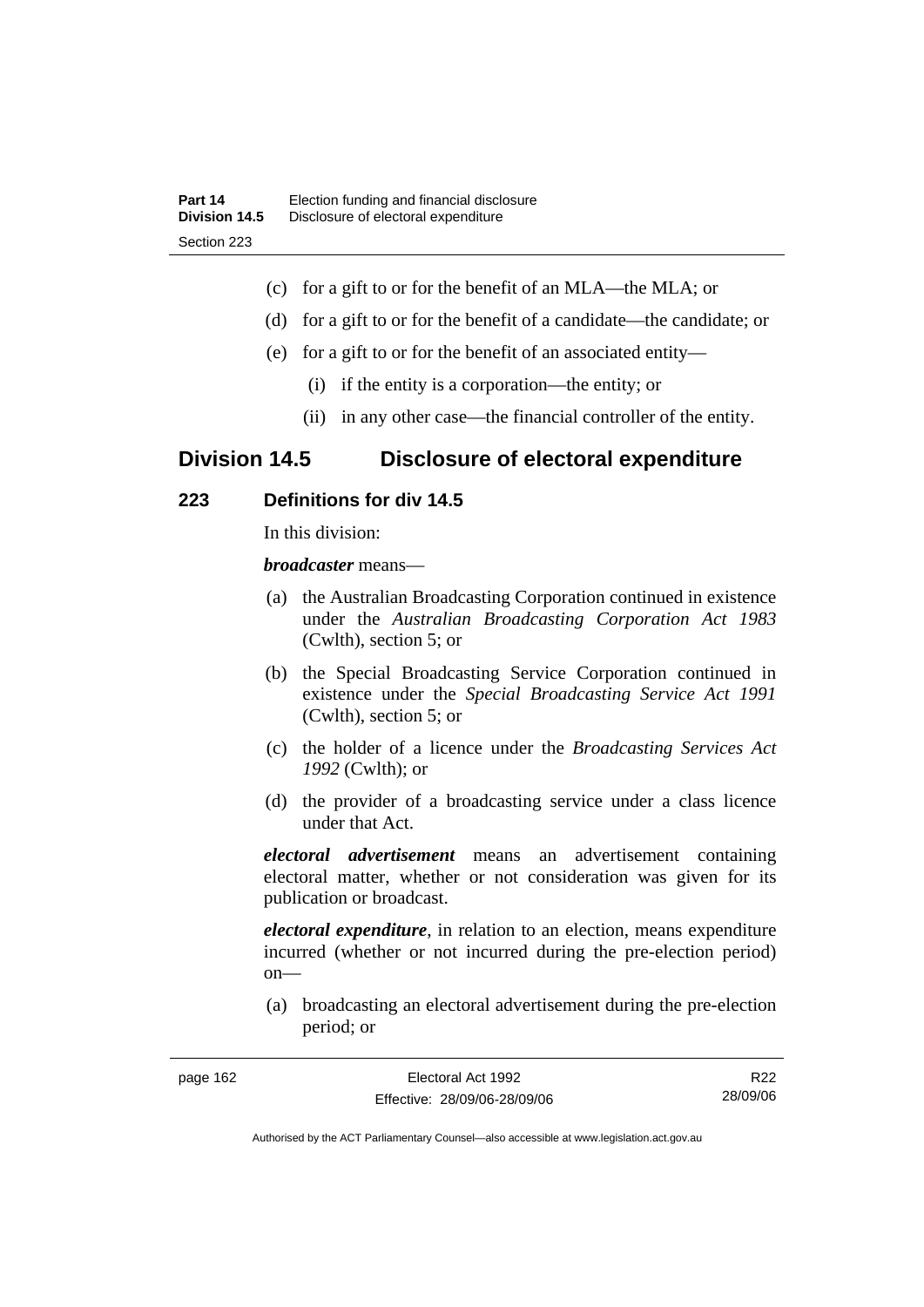- (b) publishing an electoral advertisement in a newspaper or periodical during the pre-election period; or
- (c) displaying an electoral advertisement at a theatre or other place of entertainment during the pre-election period; or
- (d) producing an electoral advertisement referred to in paragraph  $(a)$ ,  $(b)$  or  $(c)$ ; or
- (e) producing any printed electoral matter to which section 292 applies (other than material referred to in paragraph (a), (b) or (c)) that is published during the pre-election period; or
- (f) producing and distributing electoral matter that is addressed to particular persons or organisations and is distributed during the pre-election period; or
- (g) consultant's or advertising agent's fees in respect of—
	- (i) services provided during the pre-election period, being services relating to the election; or
	- (ii) material relating to the election that is used during the pre-election period; or
- (h) carrying out an opinion poll or other research about the election during the pre-election period.

*participant* in an election means—

- (a) a party, non-party group or candidate; or
- (b) a person (other than a party or candidate) by whom, or with the authority of whom, electoral expenditure in relation to an election is incurred.

*relates*—an advertisement *relates* to an election if it contains electoral matter, whether or not consideration is given for publication or broadcasting of the advertisement.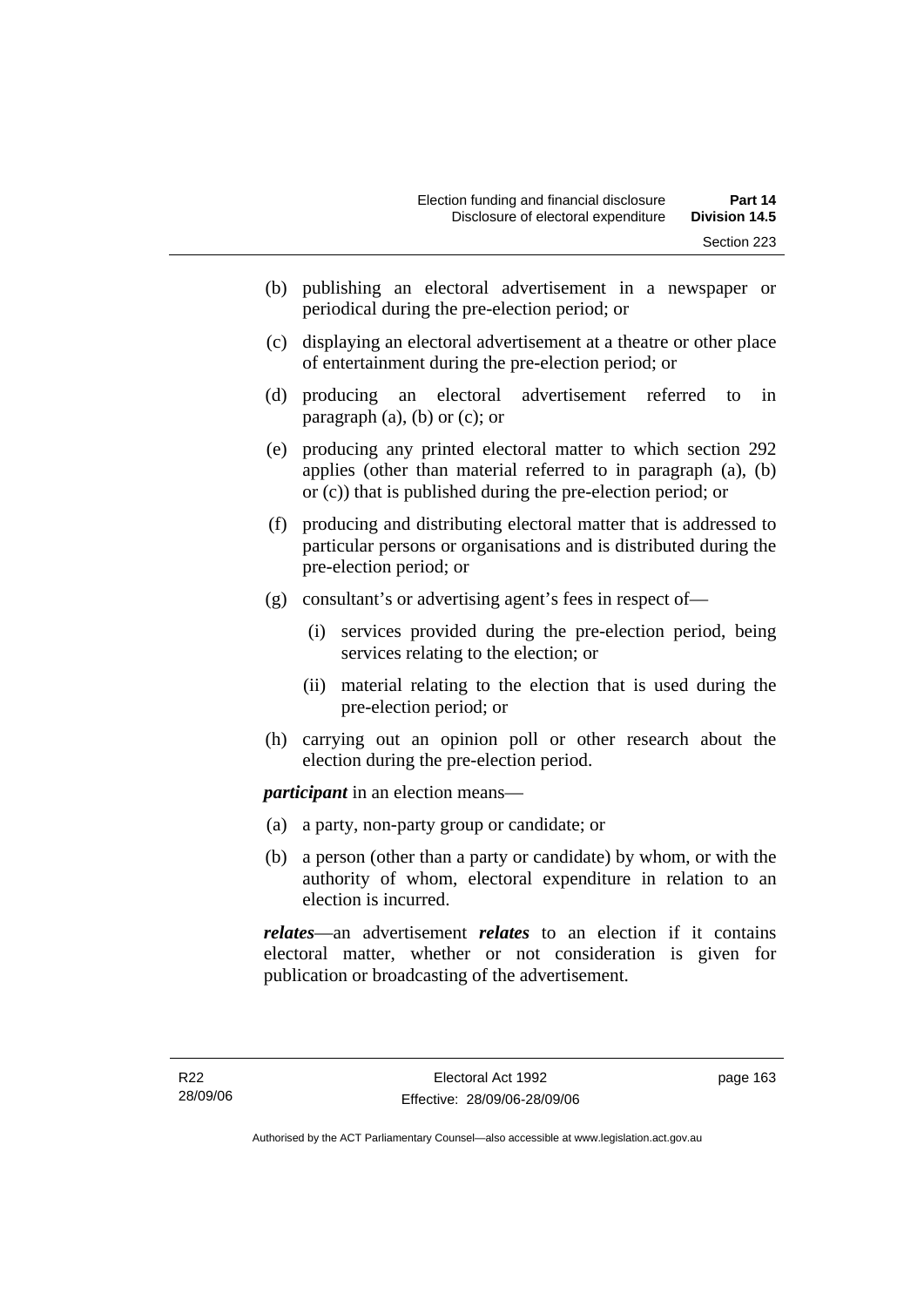# **224 Returns of electoral expenditure**

 (1) The reporting agent of each person who was a candidate in an election shall, before the end of 15 weeks after polling day for the election, give the commissioner a return specifying details of the electoral expenditure in relation to the election incurred by or with the authority of the candidate.

*Note 1* If a form is approved under s 340A (Approved forms) for a return, the form must be used.

- *Note 2* For how a return may be given, see *Legislation Act 2001*, pt 19.5.
- (2) A reporting agent of a non-party group in an election shall, before the end of 15 weeks after polling day for the election, give the commissioner a return specifying details of the electoral expenditure in relation to the election incurred by or with the authority of the group.
- (3) If electoral expenditure in relation to an election is incurred by or with the authority of a party, the reporting agent of the party shall, before the end of 15 weeks after polling day for the election, give the commissioner a return setting out details of the expenditure.
- (4) If electoral expenditure in relation to an election was incurred by or with the authority of a person and the expenditure was not incurred with the written authority of a party, non-party group, candidate or associated entity in the election the person shall, before the end of 15 weeks after polling day for the election, give the commissioner a return specifying details of the electoral expenditure.
- (5) A person is not required to give the commissioner a return under subsection (4) in relation to an election if the amount of the electoral expenditure incurred in relation to the election by or with the person's authority is less than \$1 500.

### **225 Nil returns**

 (1) If no electoral expenditure in relation to an election is incurred by or with the authority of a candidate in the election, a return under

R22 28/09/06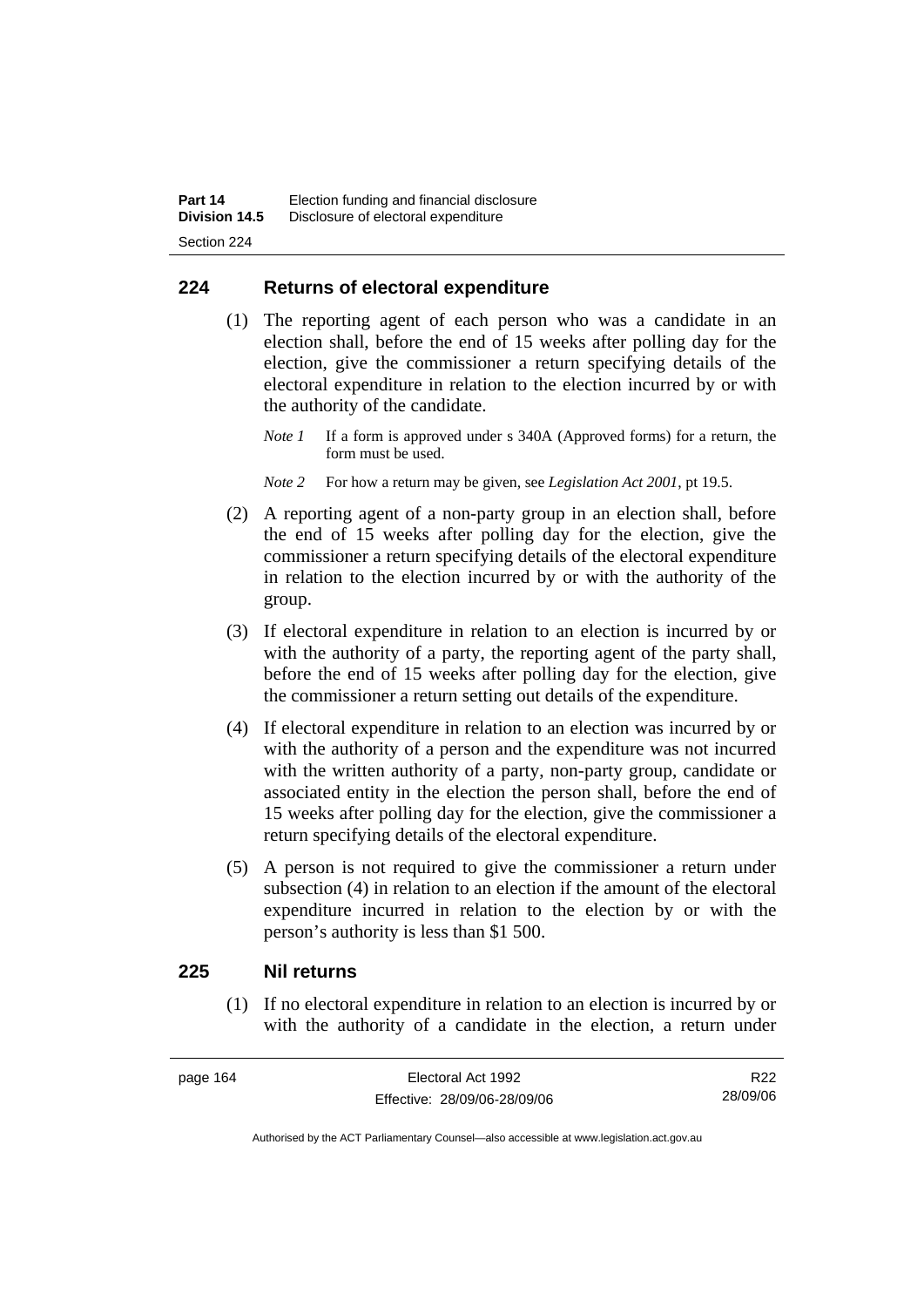section 224 in relation to the candidate shall be given to the commissioner and shall include a statement to the effect that no expenditure of a kind required to be disclosed has been incurred by or with the authority of the candidate.

- (2) If no electoral expenditure in relation to an election is incurred by or with the authority of a non-party group in the election, a return under section 224 in relation to the group shall be given to the commissioner and shall include a statement to the effect that no expenditure of a kind required to be disclosed has been incurred by or with the authority of the group.
- (3) If no electoral expenditure in relation to an election is incurred by or with the authority of a party that endorsed a candidate in the election, a return under section 224 in relation to the party shall be given to the commissioner and shall include a statement to the effect that no expenditure of a kind required to be disclosed has been incurred by or with the authority of the party.

# **226 Returns by broadcasters and publishers**

- (1) If an election has taken place—
	- (a) each broadcaster who broadcast an electoral advertisement during the pre-election period with the authority of a participant in the election; and
	- (b) each publisher who published an electoral advertisement in a newspaper or periodical during the pre-election period with the authority of a participant in the election;

shall give the commissioner a return before the end of 8 weeks after polling day in the election.

- *Note 1* If a form is approved under s 340A (Approved forms) for a return, the form must be used.
- *Note 2* For how a return may be given, see *Legislation Act 2001*, pt 19.5.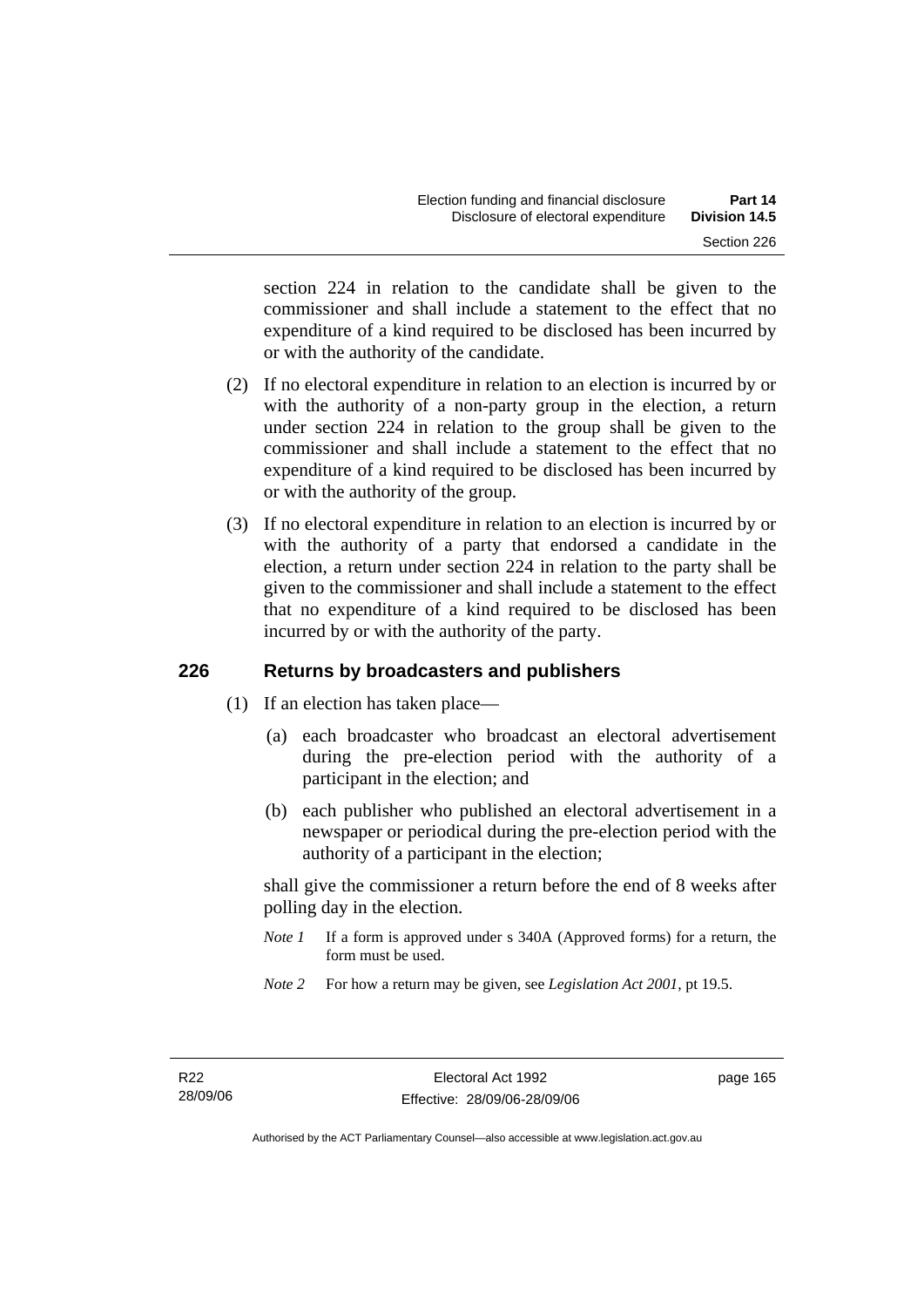- (2) A return shall specify the following particulars in relation to the advertisement:
	- (a) the broadcasting service as part of which the advertisement was broadcast or the newspaper or periodical in which the advertisement was published;
	- (b) the name and address of the person at whose request the advertisement was broadcast or published;
	- (c) the name and address of the participant in the election with whose authority the advertisement was broadcast or published;
	- (d) the date or dates when, and, for an advertisement that was broadcast, the times between which, the advertisement was broadcast or published;
	- (e) for a published advertisement—the page on which the advertisement was published and the space occupied by it;
	- (f) whether or not, on each occasion when the advertisement was broadcast or published, a charge was made by the broadcaster or publisher for the broadcasting or publication of the advertisement;
	- (g) if a charge referred to in paragraph (f) was made—the amount of the charge.
- (3) If a broadcaster or publisher specifies in a return the amount of a charge in accordance with subsection (2) (g), the broadcaster or publisher shall state in the return whether or not the charge is at less than normal commercial rates having regard to—
	- (a) for a broadcast advertisement—the length of the advertisement and the day or days when, and the times between which, it was broadcast; or
	- (b) for a published advertisement—the space occupied by the advertisement and the nature of the newspaper or periodical.

R22 28/09/06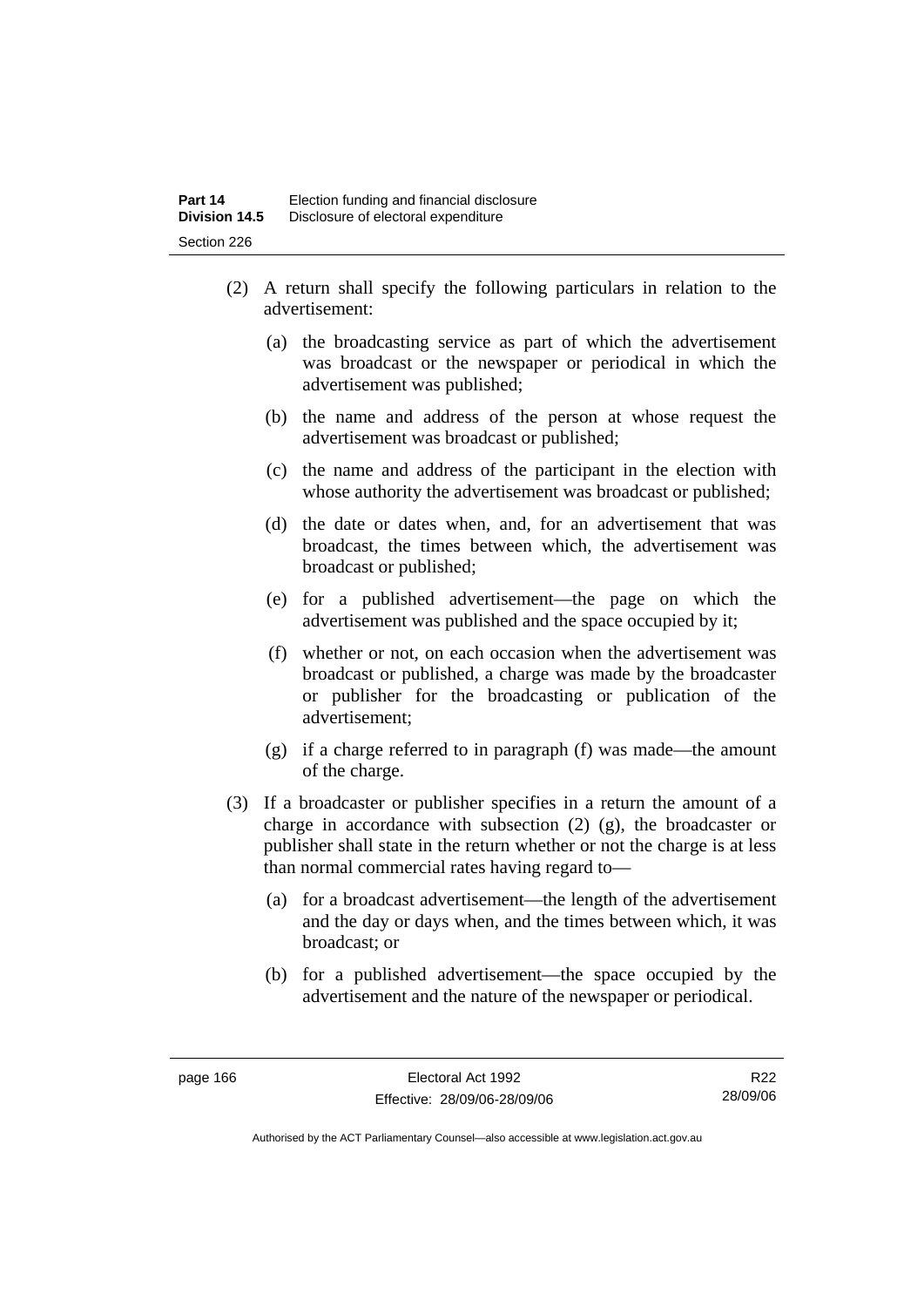- (4) A publisher is not required to give the commissioner a return under subsection (1) in relation to an election if the amount of the charges made by the publisher in relation to the publication of any advertisements to which that subsection applies, in relation to that election and any other election that took place on the same day as the firstmentioned election, does not exceed \$1 000.
- (5) A return under subsection (1) may refer to more than 1 advertisement.

# **227 Multiple elections on same day**

- $(1)$  If—
	- (a) the voting at 2 or more elections took place on the same day; and
	- (b) a person would, apart from this subsection, be required to give the commissioner 2 or more returns under this division relating to those elections;

the person may give the commissioner a single return, in a form approved under section 340A (Approved forms), setting out the particulars that the person would have been required to set out in those separate returns.

 (2) It is sufficient compliance with this division if the return sets out details of the expenditure without showing the extent to which it relates to any election.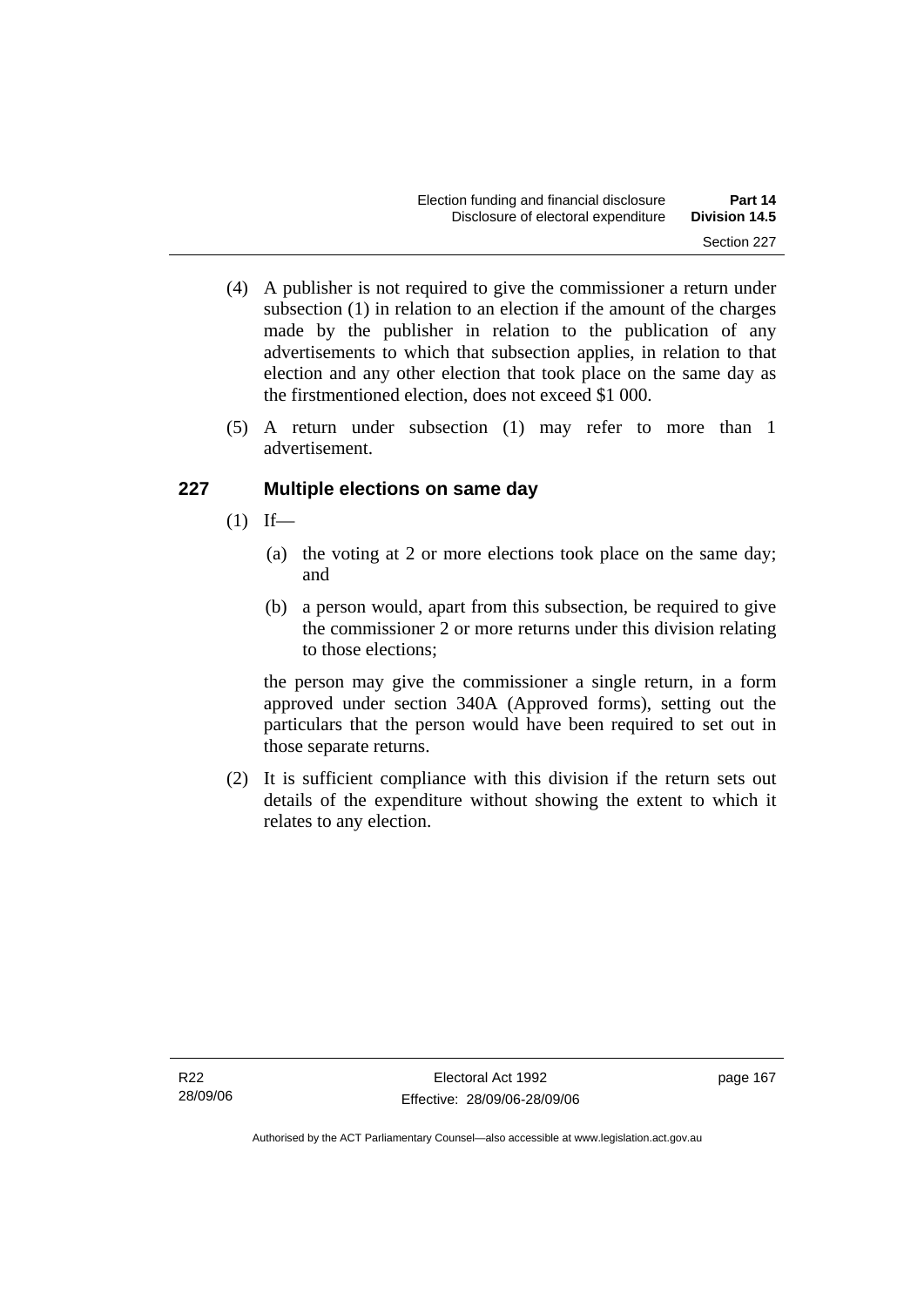# **Division 14.6 Annual returns**

### **228 Meaning of** *defined particulars* **for div 14.6**

In this division:

*defined particulars*, in relation to a sum, means—

- (a) if the sum was received from, paid to or owed to, an unincorporated association, other than a registered industrial organisation—
	- (i) the name of the association; and
	- (ii) the names and addresses of the members of the executive committee (however described) of the association; and
- (b) if the sum was paid out of or into, or incurred as a debt to, a trust fund or the funds of a foundation—
	- (i) the names and addresses of the trustees of the fund or foundation; and
	- (ii) the name, title or description of the trust fund or foundation; and
- (c) the name and address of the person or organisation that paid, received or is owed the sum; and
- (d) such other particulars as are prescribed.

# **230 Annual returns by parties and MLAs**

- (1) The reporting agent of a party or MLA must, within 16 weeks after the end of each financial year, give the commissioner a return.
	- *Note 1* If a form is approved under s 340A (Approved forms) for a return, the form must be used.
	- *Note 2* For how a return may be given, see *Legislation Act 2001*, pt 19.5.
- (2) However, the return may be the audited annual accounts of the party or MLA in a form approved, in writing, by the commissioner.

| page 168 | Electoral Act 1992           | R <sub>22</sub> |
|----------|------------------------------|-----------------|
|          | Effective: 28/09/06-28/09/06 | 28/09/06        |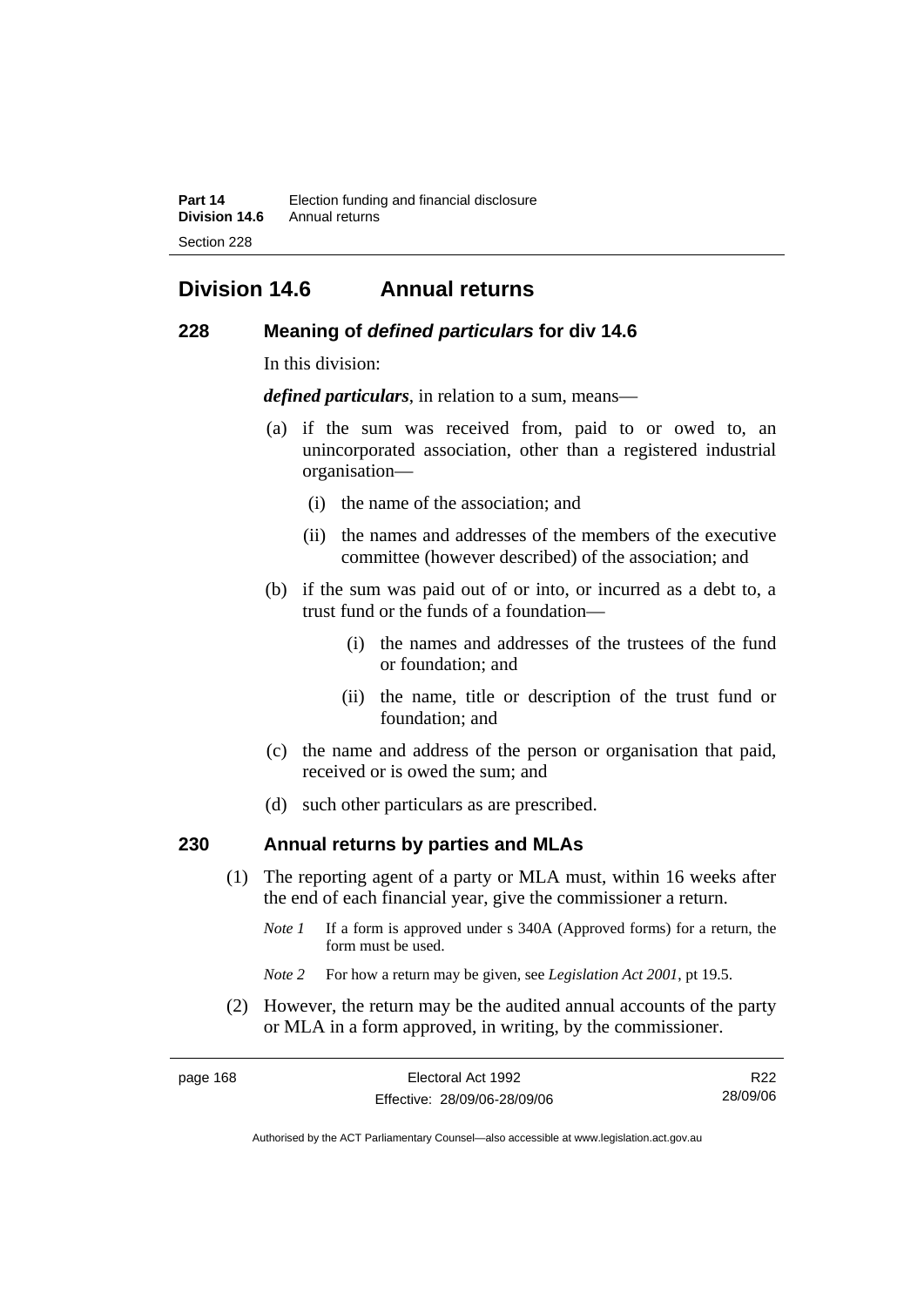(3) The approval is a notifiable instrument.

*Note* A notifiable instrument must be notified under the *Legislation Act 2001*.

- (4) The return must state—
	- (a) the amount received by, or on behalf of, the party or MLA during the financial year, together with the particulars required by section 232 (1) (Amounts received); and
	- (b) the amount paid by, or on behalf of, the party or MLA during the financial year; and
	- (c) the outstanding amount, at the end of the financial year, of debts incurred by, or on behalf of, the party or MLA, together with the particulars required by section 234 (1) (Outstanding amounts).
- (5) For subsection (4) (a), an amount is received by, or on behalf of, an MLA only if the amount is a gift received by the MLA in his or her capacity as an MLA.

#### **Examples of amounts not required to be stated in a return**

- 1 Income derived in a private capacity eg interest on bank accounts and dividends on shares.
- 2 Salary, allowances and other benefits (including superannuation benefits) as an MLA.
- 3 A gift given to the MLA in a private capacity for his or her personal use eg a birthday gift from a family member.
- *Note* An example is part of the Act, is not exhaustive and may extend, but does not limit, the meaning of the provision in which it appears (see *Legislation Act 2001*, s 126 and s 132).
- (6) For subsection  $(4)$  (b) or (c), an amount paid, or an outstanding amount of debts incurred, by or on behalf of an MLA includes an amount paid, or an outstanding amount of debts incurred, by or on behalf of the MLA for a purpose that relates solely or substantially to his or her position as MLA on any of the following:
	- (a) broadcasting an advertisement;

Authorised by the ACT Parliamentary Counsel—also accessible at www.legislation.act.gov.au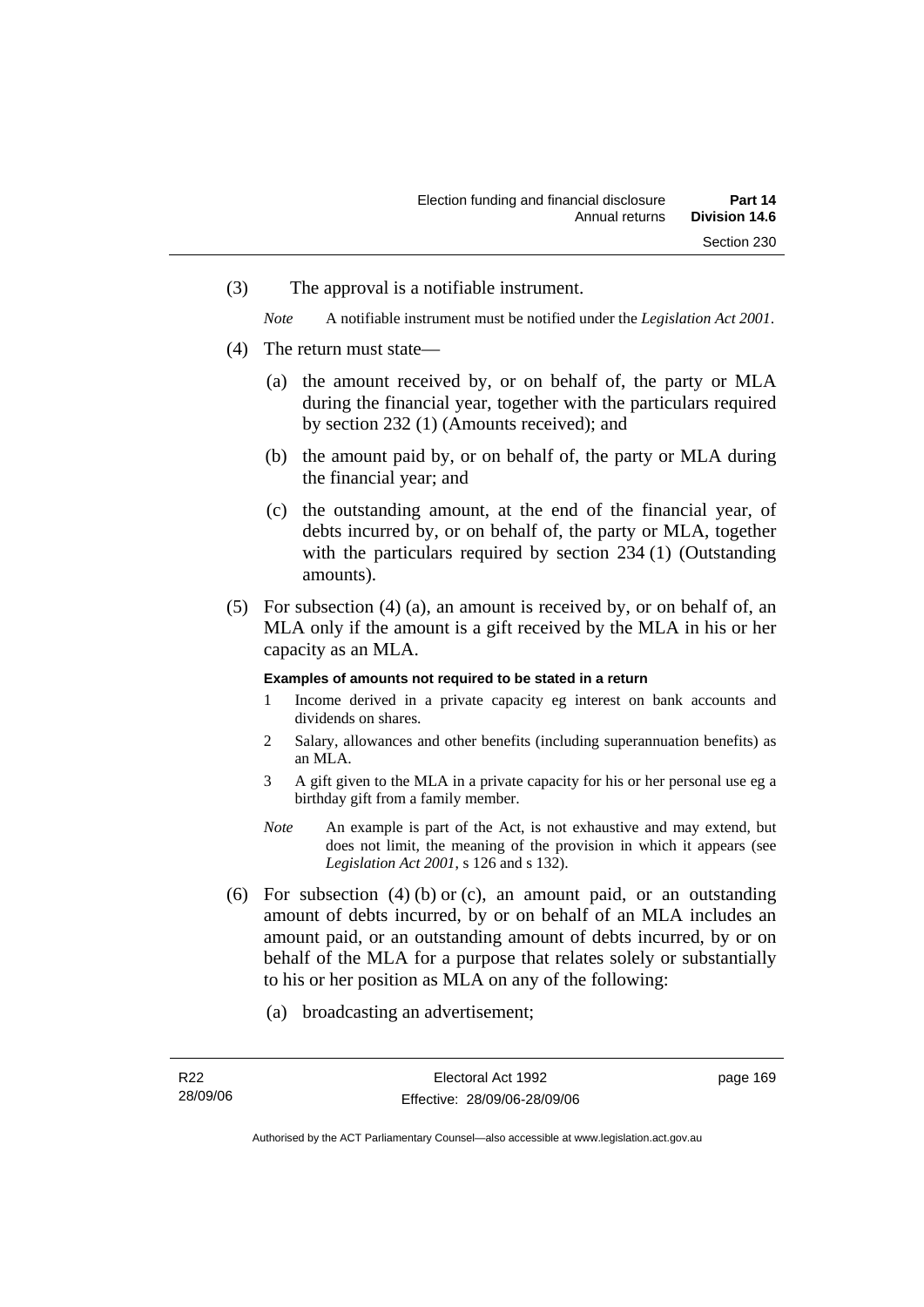- (b) publishing an advertisement in a newspaper or periodical;
- (c) displaying an advertisement at a theatre or another place of entertainment;
- (d) producing an advertisement mentioned in paragraphs (a) to (c);
- (e) producing any printed electoral matter to which section 292 (Dissemination of electoral matter—authorisers and authors) applies;
- (f) producing and distributing electoral matter that is addressed to particular people or organisations;
- (g) consultant's or advertising agent's fees for services provided;
- (h) carrying out an opinion poll or other research.
- (7) A return under this section must not include a list of the members of a party.
- (8) If the registration of a party is cancelled during a financial year, this section applies to the party in relation to the year as if a reference to the reporting agent of the party were a reference to the person who was the reporting agent of the party immediately before the cancellation.
- (9) If a person ceases to be an MLA during a financial year, this section applies to the person in relation to the year as if the person were the reporting agent.

# **231 Periods of less than financial year**

- (1) This section applies if, during a financial year—
	- (a) a political party becomes, or ceases to be, a registered party; or
	- (b) a person becomes, or ceases to be, an MLA.
- (2) A return under section 230 (Annual returns by parties and MLAs) for the political party or person for the financial year need only

R22 28/09/06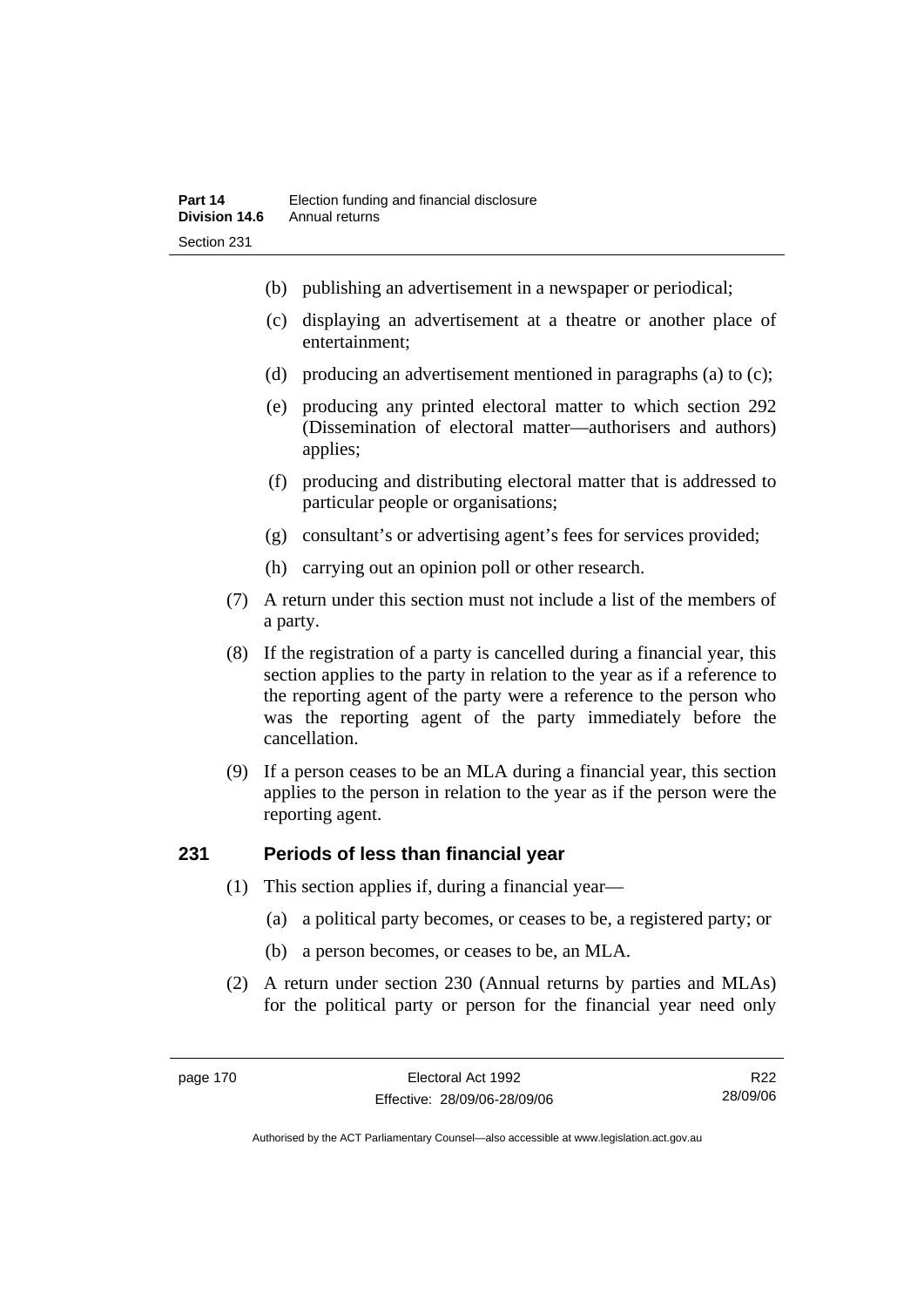include particulars for the part of the year when the party was registered or the person was an MLA.

# **231A Returns by parties under Commonwealth Electoral Act**

- $(1)$  If—
	- (a) an organisation has corresponding registration as a political party under this Act, part 7 and under the Commonwealth Act, part 11 whether by the same or a different name; and
	- (b) the agent of the organisation gives to the Australian Electoral Commission, within the period of 16 weeks after the end of the financial year, a return under the Commonwealth Act, section 314AB in relation to that financial year; and
	- (c) the agent or organisation gives to the ACT commissioner, within that period, a copy of that return;

the organisation is not required to give to the ACT commissioner a return under section 230 in relation to that financial year.

- (2) For subsection (1), an organisation has corresponding registration as a political party under this Act, part 7 and under the Commonwealth Act, part 11 if the same person is specified as the registered officer of the party in the register of political parties kept under this Act, section 88 and in the register of political parties kept under the Commonwealth Act, section 125.
- (3) In this section:

*agent*, in relation to an organisation, means the person appointed under the Commonwealth Act, section 288 to be the agent of the organisation in relation to the ACT.

*Commonwealth Act* means the *Commonwealth Electoral Act 1918* (Cwlth).

*party* includes an ACT branch of a political party registered under the Commonwealth Act, part 11.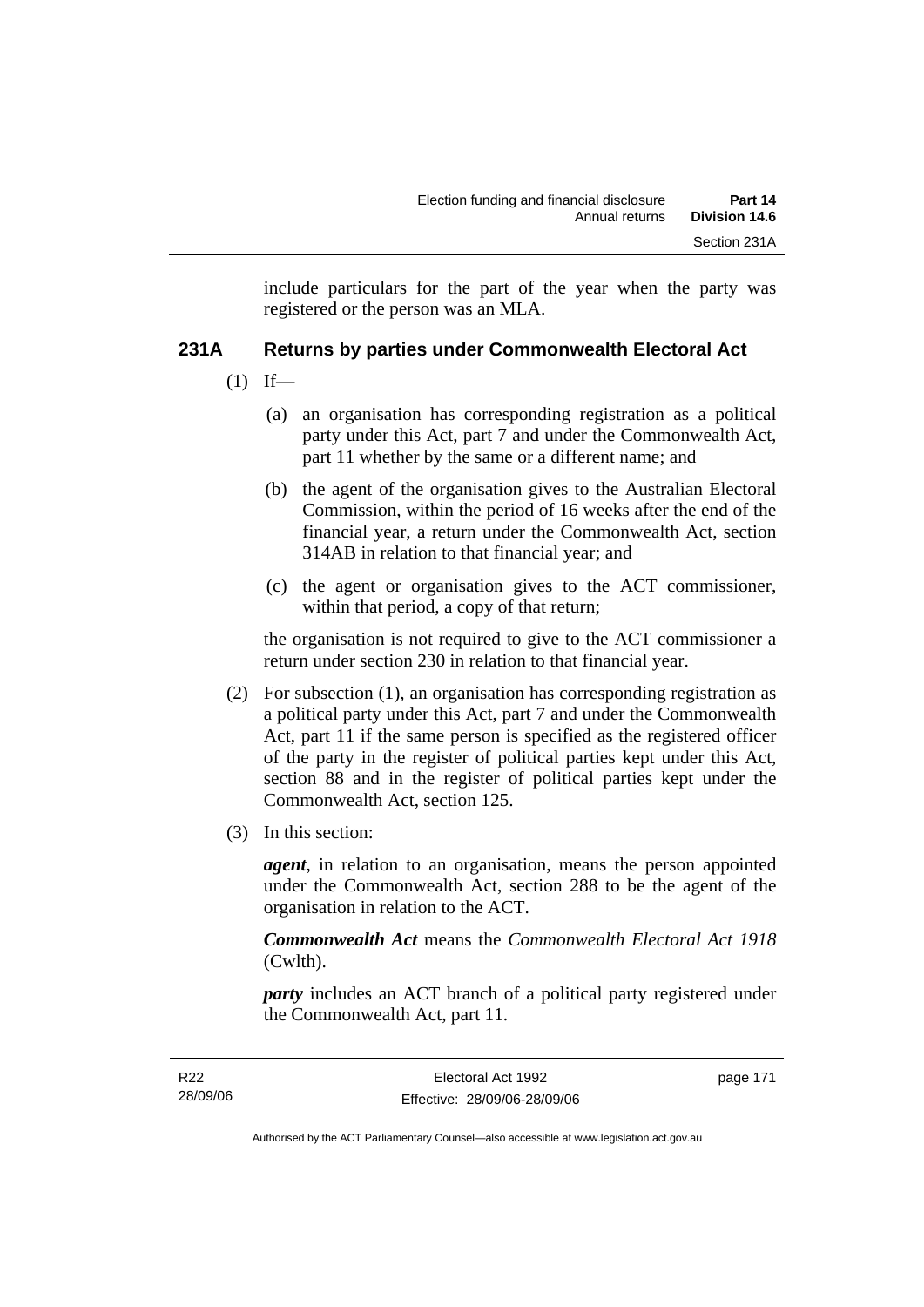# **231B Annual returns by associated entities**

- (1) If an entity is an associated entity at any time during a financial year, the entity's financial controller must give the commissioner a return within 16 weeks after the end of the financial year.
	- *Note 1* If a form is approved under s 340A (Approved forms) for a return, the form must be used.
	- *Note 2* For how a return may be given, see *Legislation Act 2001*, pt 19.5.
- (2) The return must state—
	- (a) the amount received by, or on behalf of, the entity during the financial year, together with the particulars required by section 232 (1) (Amounts received); and
	- (b) the amount paid by, or on behalf of, the entity during the financial year; and
	- (c) if the entity is an associated entity at the end of the financial year—the outstanding amount, at the end of the year, of debts incurred by, or on behalf of, the entity, together with the particulars required by section 234 (2) (Outstanding amounts).
- (3) An amount received when the entity was not an associated entity is not to be counted for subsection (2) (a) and (b).
- (4) If an amount required to be stated under subsection (2) (b) was—
	- (a) paid to or for the benefit of 1 or more parties or MLAs; and
	- (b) paid out of funds generated from capital of the entity;

the return must set out the required details of each person who contributed to that capital on or after 29 November 1996.

- (5) For subsection (4), the required details of a person are—
	- (a) the person's name and address; and

R22 28/09/06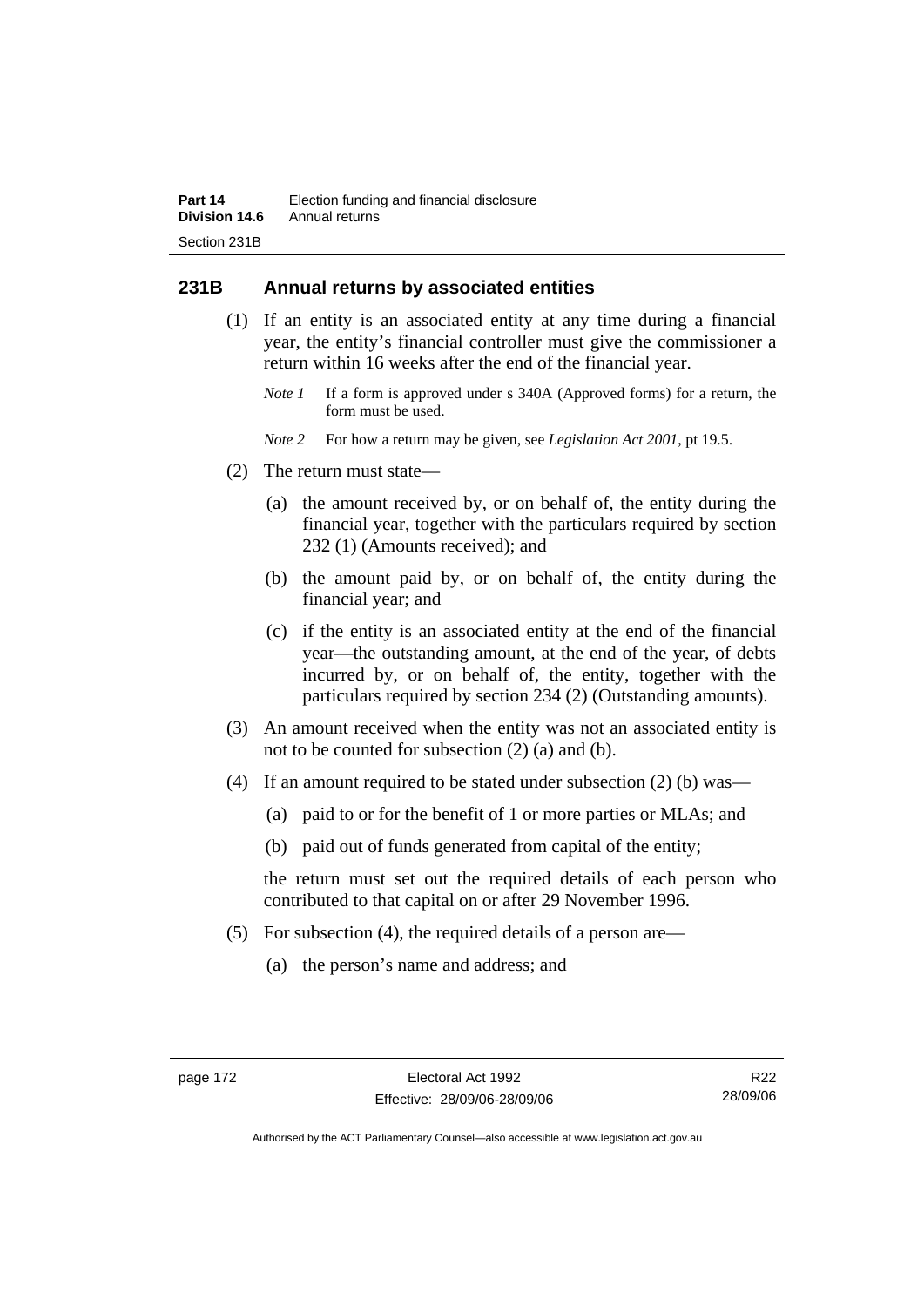- (b) the total of the person's contributions to the capital of the associated entity mentioned in that subsection up to the end of the financial year.
- (6) Subsection (5) does not apply to contributions that have been included in a previous return under this section.

# **231C Returns by associated entities under Commonwealth Electoral Act**

- (1) This section applies in relation to an associated entity that—
	- (a) is controlled by 1 or more parties; or
	- (b) operates wholly or mainly for the benefit of 1 or more parties.
- (2) If an entity was, during a financial year, an associated entity in relation to which this section applies and the financial controller of the entity—
	- (a) gives to the Australian Electoral Commission, within the period of 16 weeks after the end of the financial year, a return under the *Commonwealth Electoral Act 1918* (Cwlth), section 314AEA in relation to that financial year; and
	- (b) gives to the commissioner, within that period, a copy of that return;

the financial controller is not required to give to the commissioner a return under section 231B in relation to the entity for that financial year.

### **232 Amounts received**

 (1) If the sum of all amounts received by, or on behalf of, a party, MLA or associated entity (the *receiver*) from a person or organisation during a financial year is \$1 500 or more, the return by the receiver under section 230 (Annual returns by parties and MLAs) or section 231B (Annual returns by associated entities) must state the amount of the sum and set out the defined particulars for it.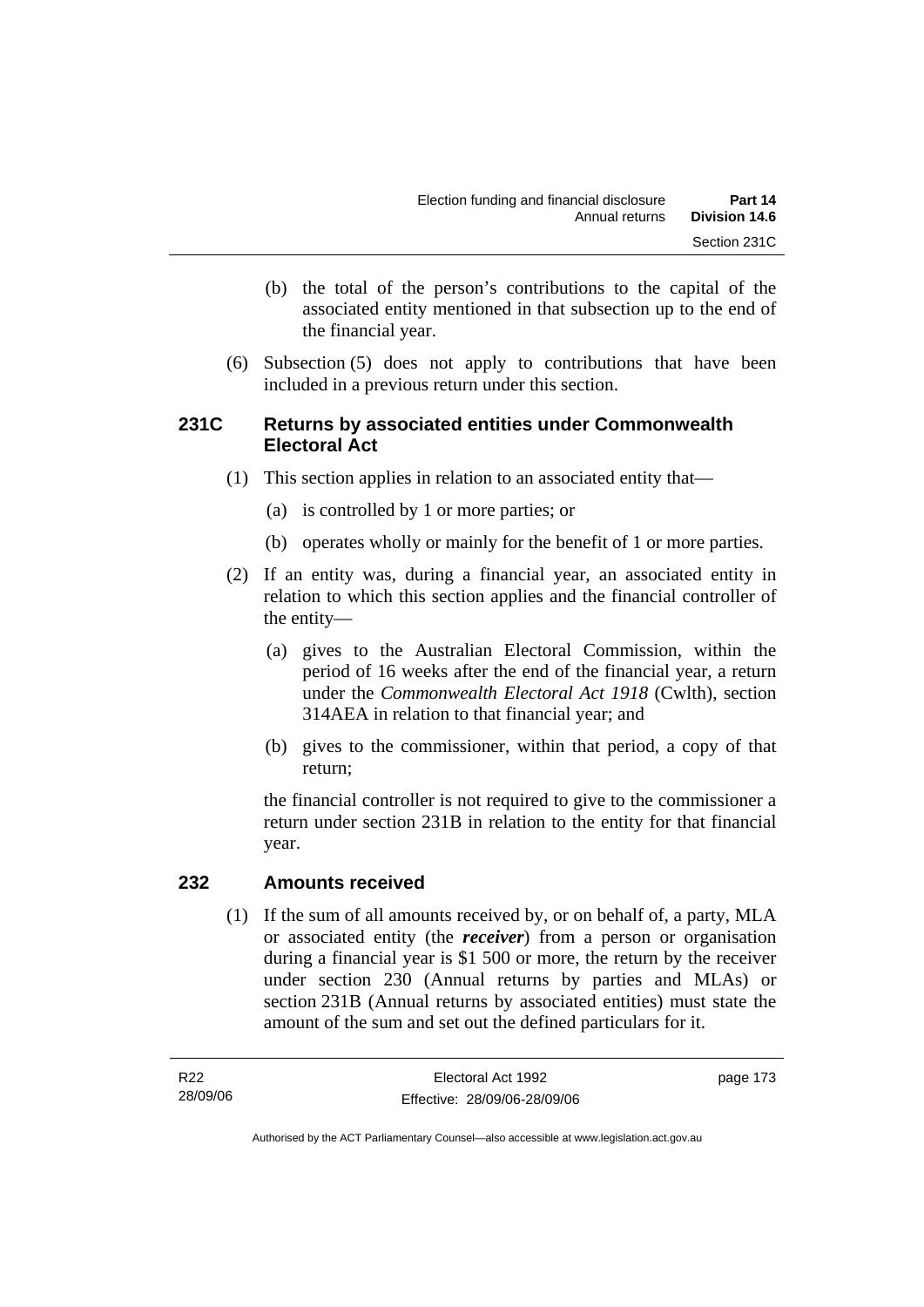- (2) In working out the sum, an amount of less than \$1 500 need not be counted.
- (3) If the sum was received as a loan, the return must state the information required by section 218A (2) (Certain loans not to be received).

# **234 Outstanding amounts**

- (1) If, at the end of a financial year, the sum of all debts within the meaning of section 230 (4) (c) that are owed by a party or MLA to a particular person or organisation is \$1 500 or more, the return by the party or MLA under section 230 shall specify the sum and include the defined particulars.
- (2) If an entity is an associated entity at the end of a financial year and, at the end of that year, the sum of all debts within the meaning of section 231B (2) (c) that are owed by the entity to a particular person or organisation is \$1 500 or more, the return by the entity under section 231B in relation to the financial year shall set out the sum and include the defined particulars.

# **234A Regulations**

- (1) The regulations may require greater detail to be provided in returns under section 230 or 231B than is required by this division.
- (2) Without limiting subsection (1), the regulations may require that the total amounts referred to in section 230 (4) or 231B (2) be broken down in the way specified in the regulations.
- (3) The regulations may reduce the amount of information to be provided in returns under section 231B.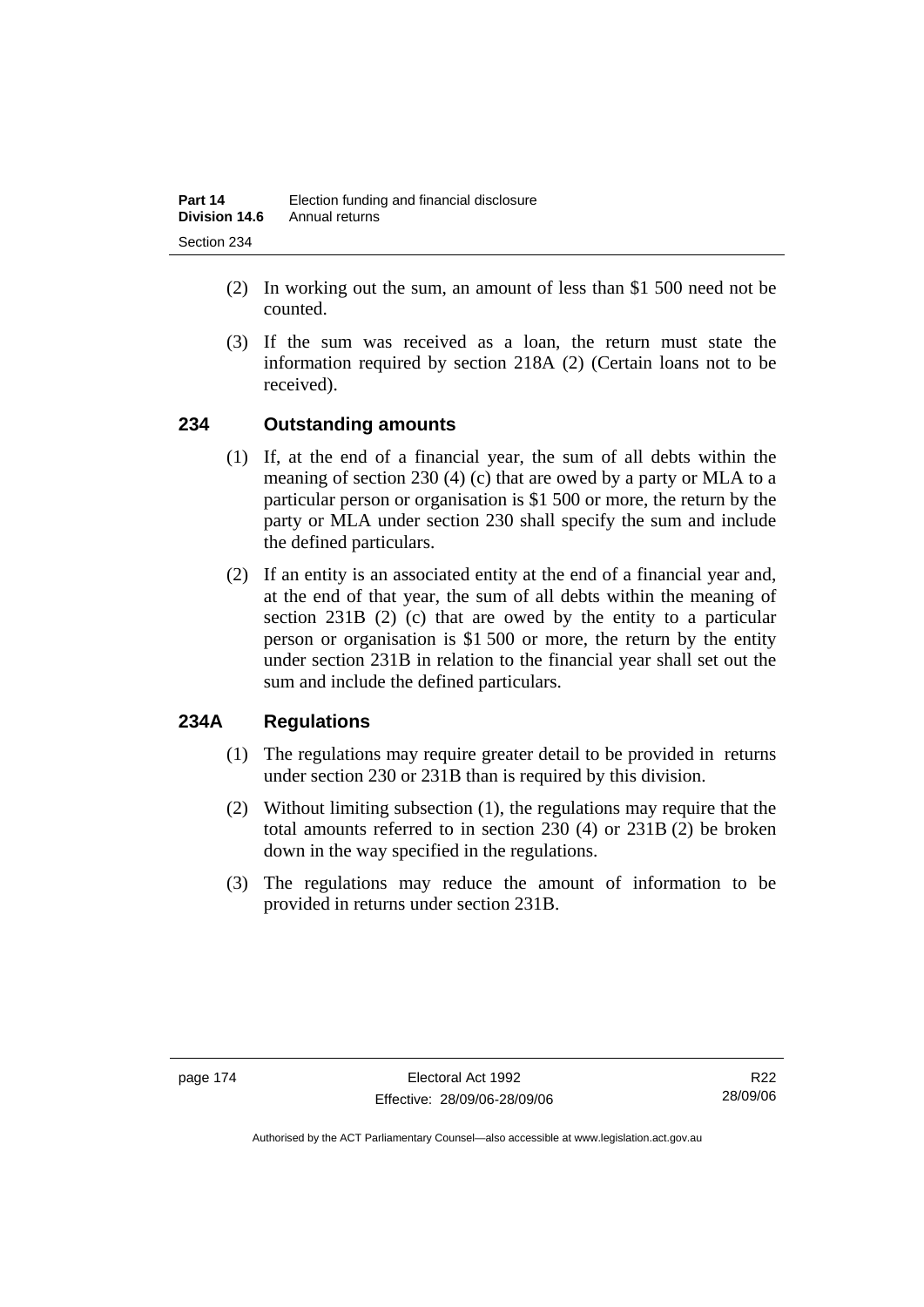# **Division 14.7 Compliance**

# **235 Definitions for div 14.7**

In this division:

*investigation notice* means a notice under section 237 (3) (Investigation notices generally) or section 237A (2) (Investigation notices about associated entities).

*return* includes a notice under section 240 (1) (c) or (4) (Inability to complete returns).

# **236 Offences**

 (1) A person shall not, without reasonable excuse, fail to give the commissioner a return under this part within the time required.

Maximum penalty:

- (a) for a return required to be given by the reporting agent of a party—50 penalty units; and
- (b) for any other return—20 penalty units.
- (2) A person shall not, without reasonable excuse—
	- (a) give the commissioner an incomplete return under division 14.4, 14.5 or 14.6; or
	- (b) fail to retain records in accordance with section 239.

Maximum penalty: 20 penalty units.

 (3) For subsection (1) or subsection (2) (b), it is a reasonable excuse for a reporting agent of a non-party group to fail to give a return or keep records if another reporting agent of the group has given the return within the time required or kept records in accordance with section 239, as the case requires.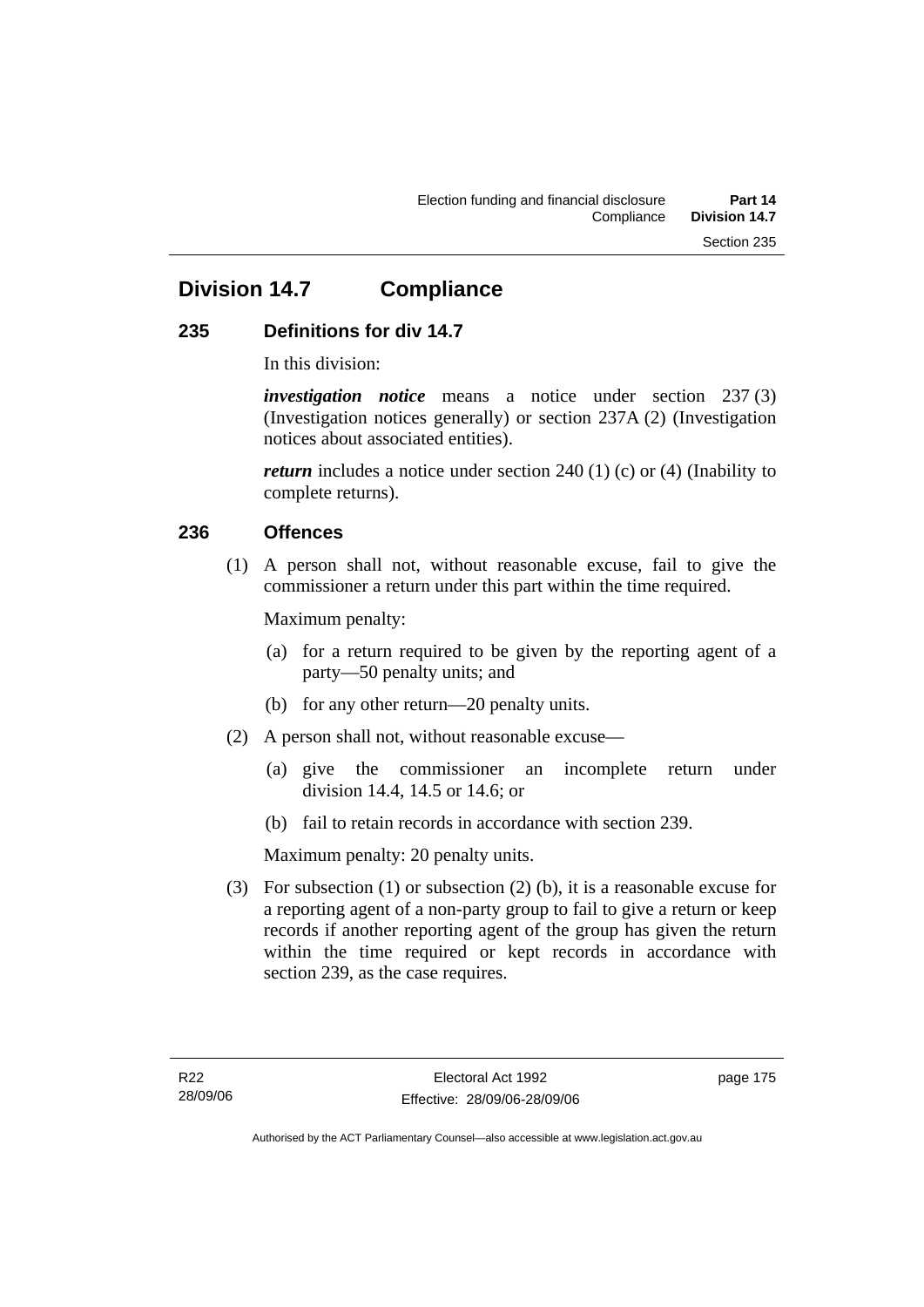(4) A person shall not give a return under division 14.4, 14.5 or 14.6, containing particulars that are, to the knowledge of the person, false or misleading in a material particular.

Maximum penalty: 50 penalty units, imprisonment for 6 months or both.

 (5) A person shall not give to another person who is required to give a return under division 14.4, 14.5 or 14.6 information relevant to the return that is, to the knowledge of the firstmentioned person, false or misleading in a material particular.

Maximum penalty: 50 penalty units, imprisonment for 6 months or both.

 (6) A prosecution in relation to an offence against this section may be begun at any time within 4 years after the offence was committed.

# **237 Investigation notices generally**

(1) In this section:

*prescribed person* means a person who, in the commissioner's opinion, is or may be required to give the commissioner a return under this part in relation to an election.

- (2) The commissioner may conduct an investigation into compliance with this part.
- (3) For an investigation, the commissioner may give a notice (an *investigation notice*) in relation to a reporting agent or prescribed person to—
	- (a) the agent or prescribed person; or
	- (b) for the reporting agent of a party—any officer, employee or representative of the party; or
	- (c) for a prescribed person that is a corporation—any of its officers or employees; or

R22 28/09/06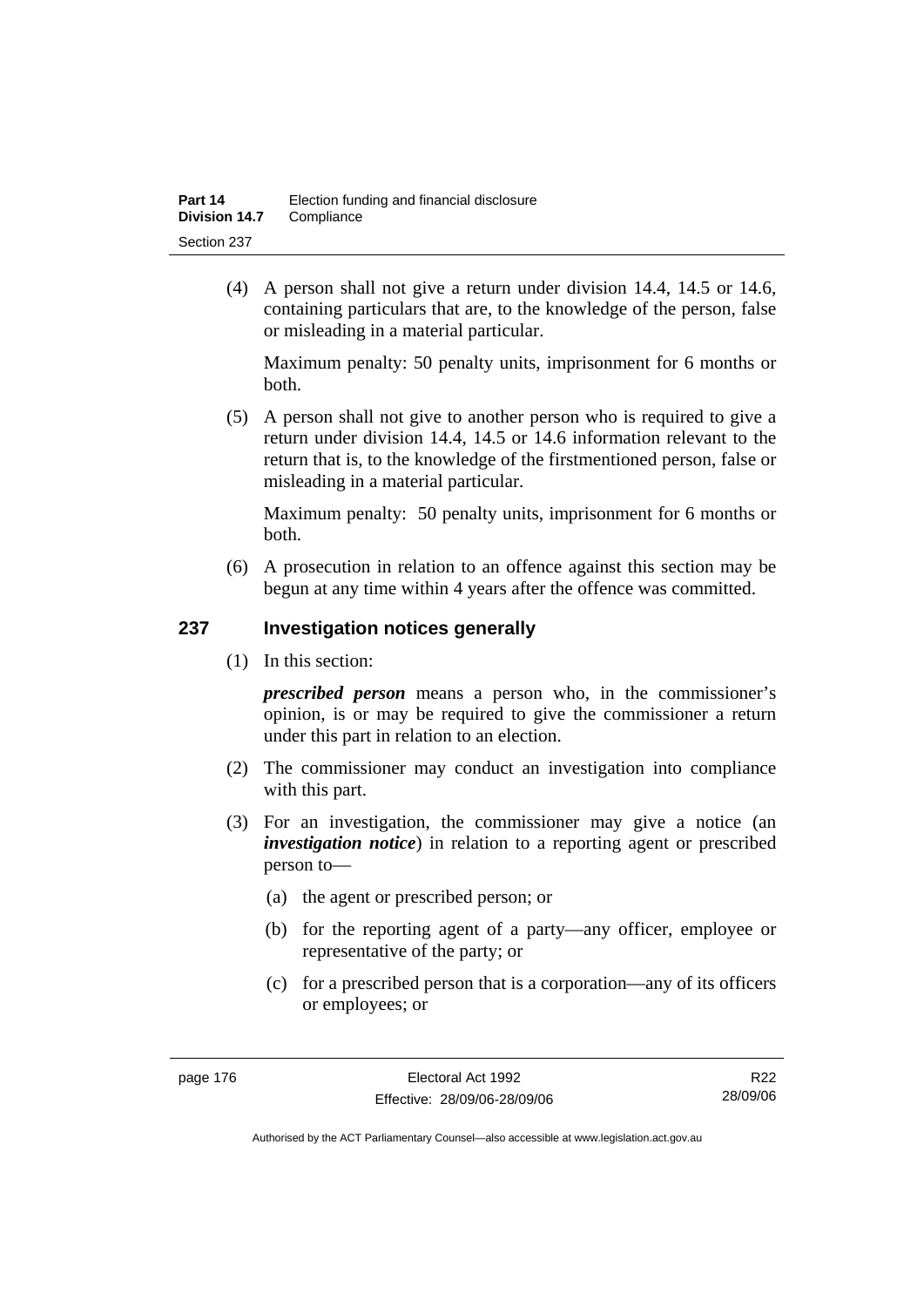(d) anyone else the commissioner has reasonable grounds for believing can produce a document or anything else, or give evidence, about anyone's compliance with this part.

*Note* For how documents may be given, see *Legislation Act 2001*, pt 19.5.

- (4) The investigation notice must require the person to whom it is given—
	- (a) to produce to the commissioner, within the time and in the way stated in the notice, a document, or something else, stated in the notice; or
	- (b) to appear, at a time and place stated in the notice, before the commissioner to give evidence, orally or in writing, and to produce a document, or something else, stated in the notice.
- (5) The time stated in the notice must be not earlier than 28 days after the notice is given to the person.
- (6) If the investigation notice requires an officer, employee or representative of a party other than its reporting agent to appear before the commissioner, the reporting agent of the party is entitled—
	- (a) to attend the investigation; or
	- (b) to nominate someone else to attend on the reporting agent's behalf.
- (7) If the investigation notice requires someone other than the financial controller of an associated entity to appear before the commissioner in relation to an investigation into the entity, the financial controller is entitled—
	- (a) to attend the investigation; or
	- (b) to nominate someone else to attend on the financial controller's behalf.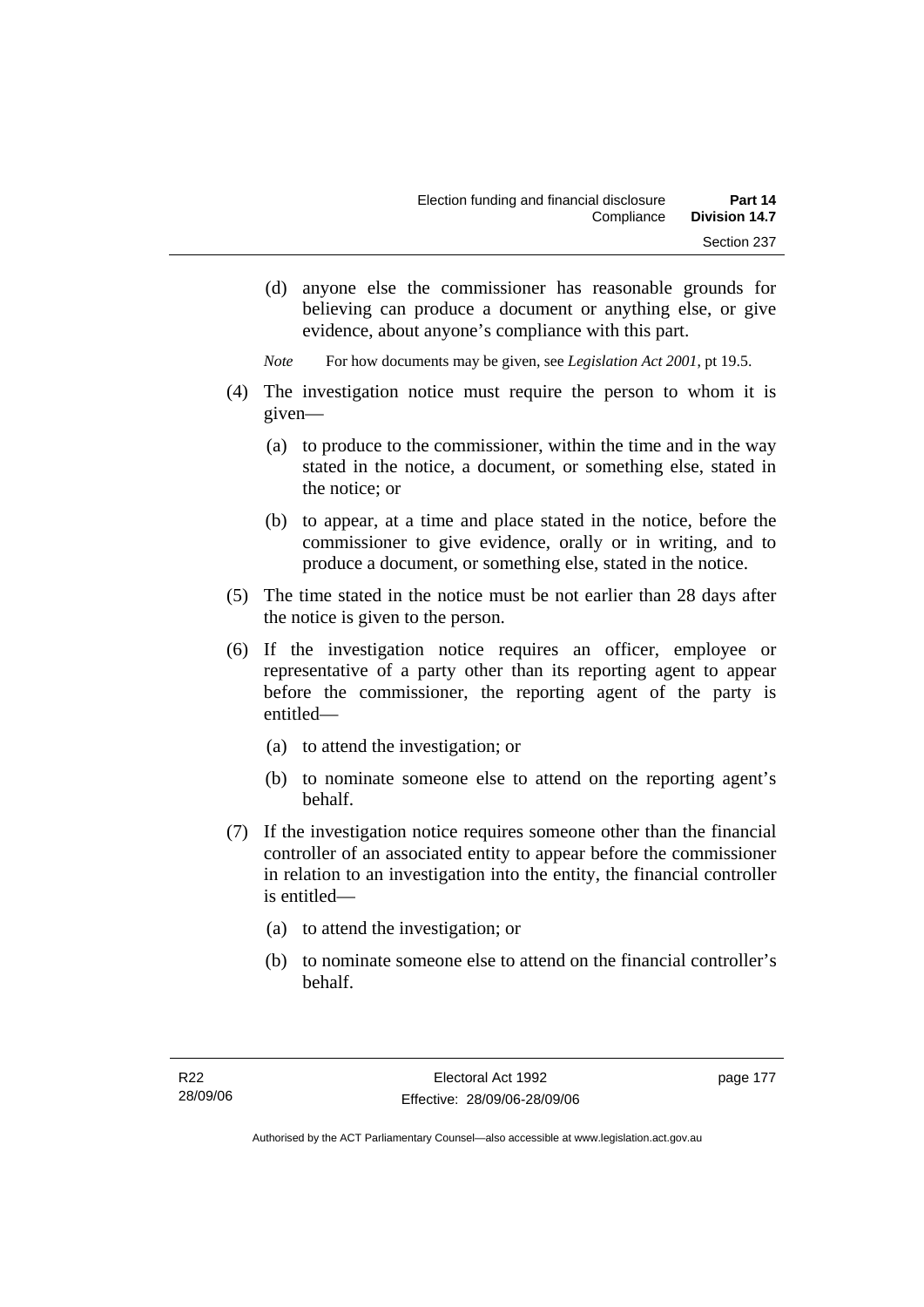### $(8)$  If—

- (a) an investigation notice relates to an investigation into—
	- (i) a return given to the commissioner under this part by the reporting agent of an MLA; or
	- (ii) a failure of a reporting agent of an MLA to give the commissioner a return under this part within the time required; and
- (b) the notice requires someone other than the reporting agent of the MLA to appear before the commissioner;

the reporting agent is entitled—

- (c) to attend the investigation; or
- (d) to nominate someone else to attend on the reporting agent's behalf.
- (9) The commissioner may conduct the investigation even though the person to whom the notice was given contravenes the notice.
- (10) The commissioner may require a person to whom an investigation notice has been given to give evidence on oath, and for that purpose may administer an oath.
	- *Note* For the taking of an oath or the making of an affirmation, see the *Oaths and Affirmations Act 1984.*

### **237A Investigation notices about associated entities**

- (1) This section applies if—
	- (a) the commissioner believes on reasonable grounds that a person can produce a document or anything else, or give evidence, about whether an entity is, or was at a particular time, an associated entity; and
	- (b) the person is, or has been, the financial controller or an officer or employee of the entity.

R22 28/09/06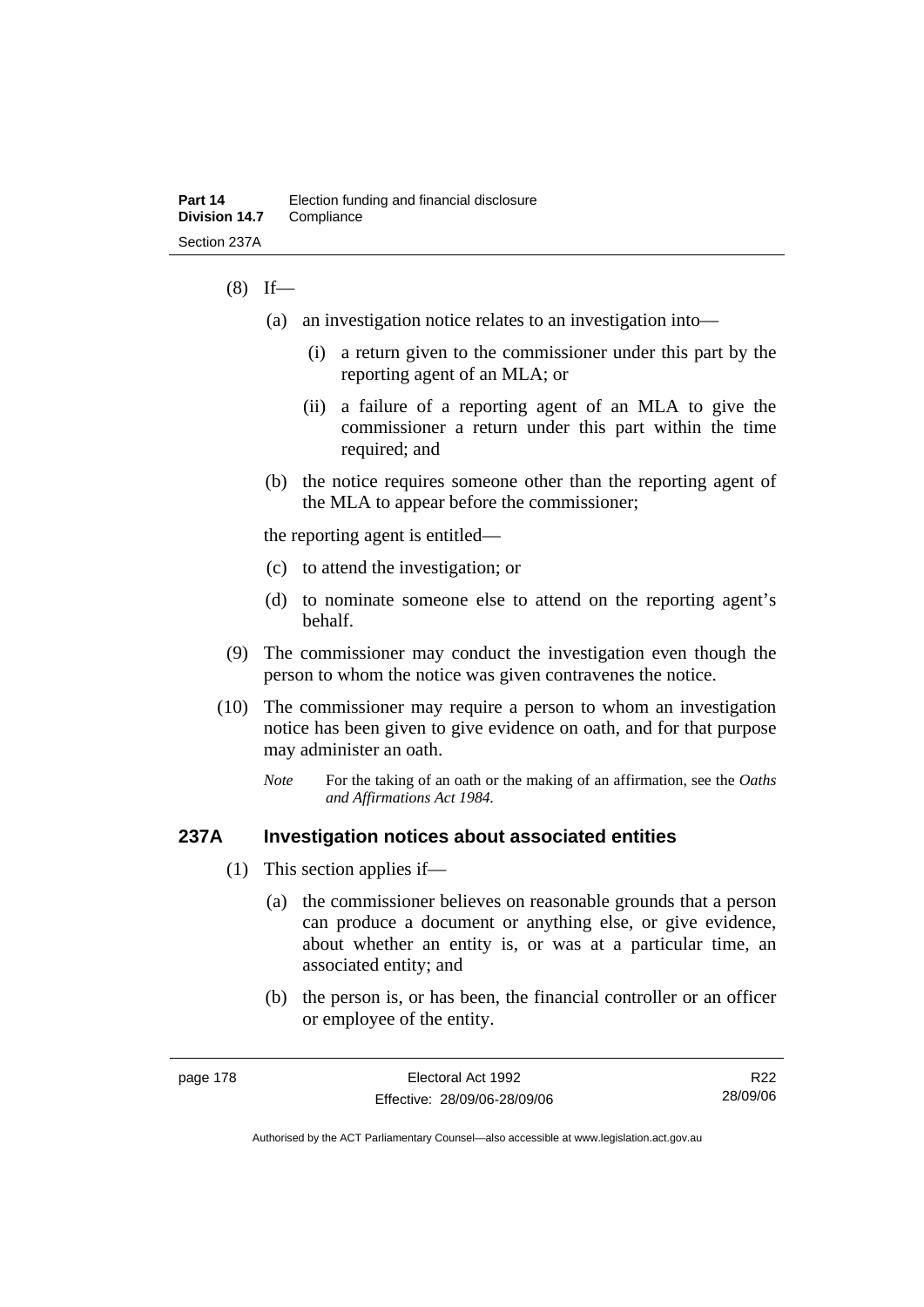- (2) The commissioner may give to the person a notice (an *investigation notice*) requiring the person—
	- (a) to produce to the commissioner, within the time and in the way stated in the notice, a document, or something else, stated in the notice; or
	- (b) to appear, at a time and place stated in the notice, before the commissioner to give evidence, orally or in writing, and to produce a document, or something else, stated in the notice.
- (3) The time stated in the notice must not be earlier than 28 days after the day the notice is given to the person.
- (4) If the investigation notice requires someone other than the financial controller of the associated entity to appear before the commissioner, the financial controller is entitled—
	- (a) to attend the investigation; or
	- (b) to nominate someone else to attend on the financial controller's behalf.
- (5) The commissioner may conduct the investigation even though the person to whom the notice was given contravenes the notice to attend.
- (6) If the commissioner gives an investigation notice to a person, the commissioner must also give the person a review statement about the decision to give the person the notice.
- (7) The person is taken not to have failed to comply with the notice if the person makes application under section 247 (Review by electoral commission) for review of the decision and the application has not been decided.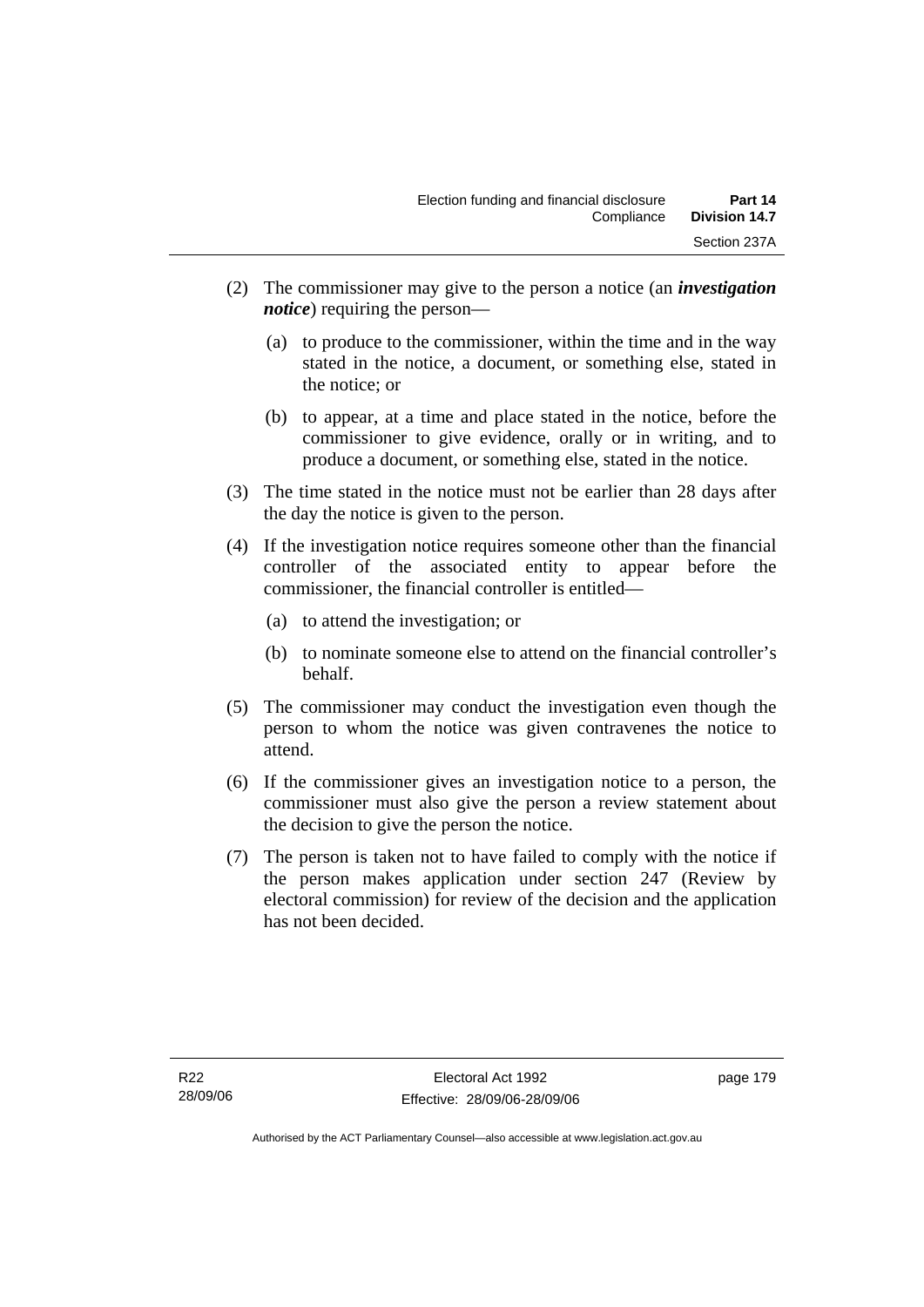- (8) The commissioner may require a person to whom an investigation notice has been given to give evidence on oath, and for that purpose may administer an oath.
	- *Note* For the taking of an oath or the making of an affirmation, see the *Oaths and Affirmations Act 1984.*
- (9) This section is in addition to, and does not limit, section 237 (Investigation notices generally).

# **237B Investigation notice offences**

 (1) A person must not, without reasonable excuse, contravene an investigation notice.

Maximum penalty: 50 penalty units, imprisonment for 6 months or both.

 (2) A person must not, in response to an investigation notice, give evidence that the person knows is false or misleading in a material particular.

Maximum penalty: 50 penalty units, imprisonment for 6 months or both.

## **238 Investigation—search warrants**

- (1) The commissioner may make an application to a magistrate for the issue of a warrant if—
	- (a) the commissioner has reasonable grounds for suspecting that there may be, at that time or within the next 24 hours, in or on any premises, an article that may afford evidence relating to a contravention of section 236 (a *relevant article*); and
	- (b) the commissioner has reasonable grounds for believing that, if an investigation notice under section 237 were issued for the production of the relevant article, it might be concealed, lost, mutilated, destroyed or disposed of.

R22 28/09/06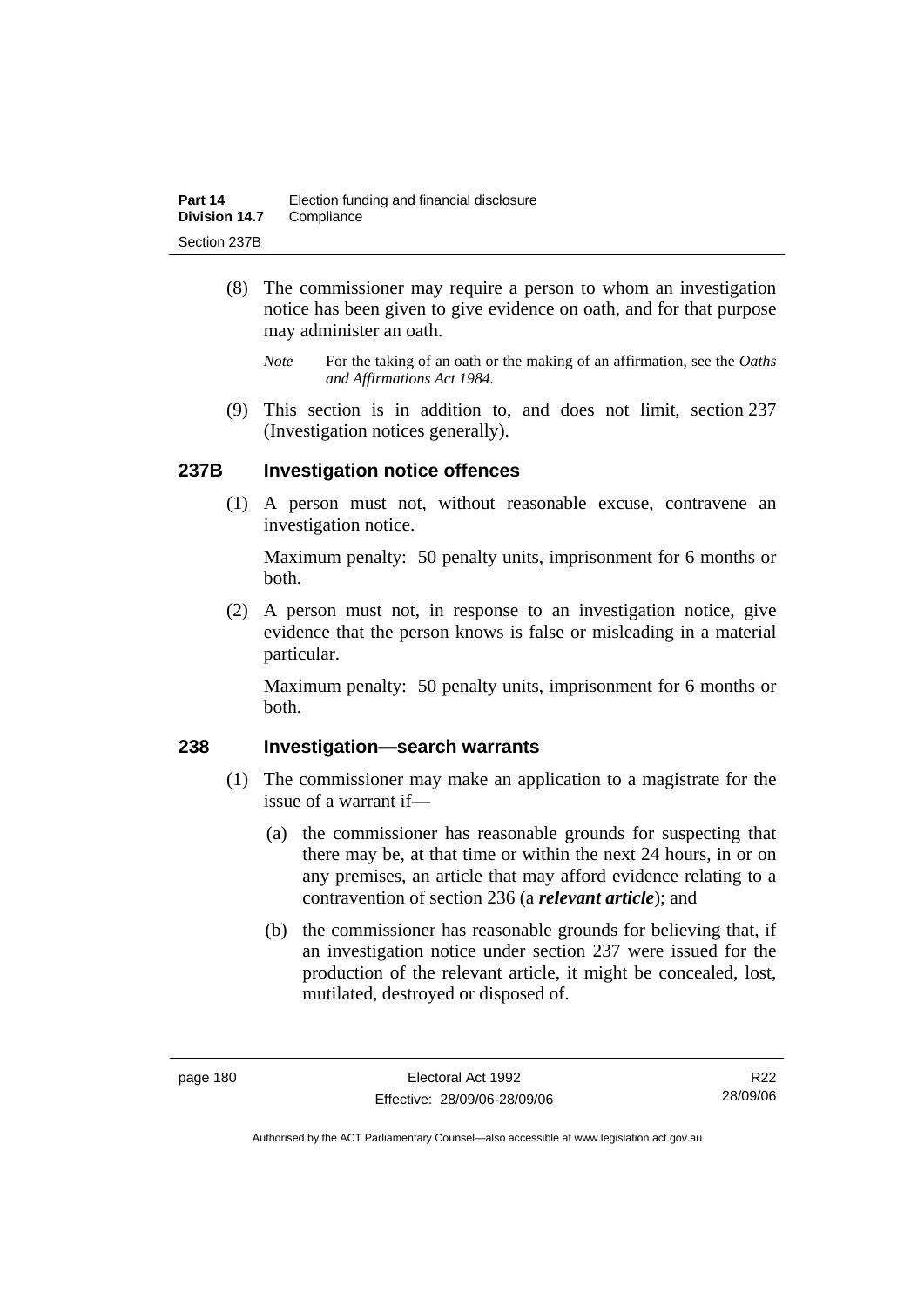- (2) A magistrate may, on application in accordance with subsection (1), issue a warrant authorising the commissioner or any other person named in the warrant, with the assistance the commissioner or person considers necessary, and if necessary by force—
	- (a) to enter the premises; and
	- (b) to search the premises for relevant articles; and
	- (c) to seize any relevant article found in or on the premises.
- (3) A magistrate shall not issue a warrant unless—
	- (a) an affidavit has been lodged with the magistrate setting out the grounds on which the issue of the warrant is being sought; and
	- (b) the commissioner or another person has given the magistrate, either orally or by affidavit, any further information the magistrate requires about the grounds on which the issue of the warrant is being sought; and
	- (c) the magistrate is satisfied that there are reasonable grounds for issuing the warrant.
- (4) If a magistrate issues a warrant, he or she shall endorse on the affidavit lodged in accordance with subsection (3) the grounds relied on to justify the issue of the warrant.
- (5) A warrant shall—
	- (a) state the purpose for which it is issued, including a reference to the alleged offence in relation to which it is issued; and
	- (b) specify the hours during which the entry is authorised or state that the entry is authorised at any time of the day or night; and
	- (c) include a description of the kind of articles to which it relates; and
	- (d) specify the date, not later than 1 month after the date of issue of the warrant, when the warrant ceases to have effect.

page 181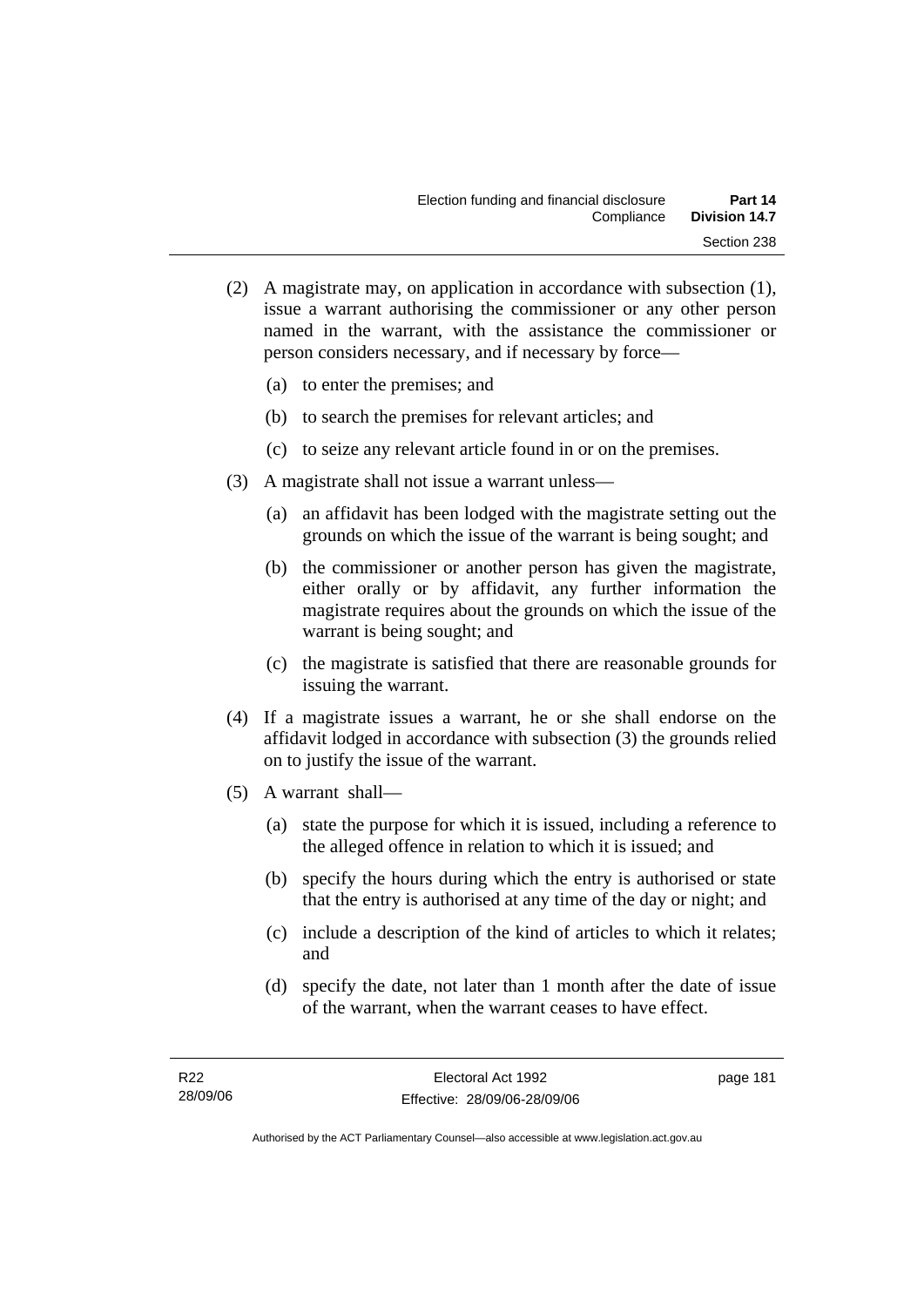- (6) If an article is seized by a person under a warrant—
	- (a) the person may keep the article for as long as is necessary and reasonable for the purposes of the investigation to which it is relevant; and
	- (b) when retention of the article ceases to be necessary and reasonable for those purposes, he or she shall cause it to be delivered to the person who appears to be entitled to possession of the article.
- (7) If a document is retained under subsection  $(6)$  (a)—
	- (a) the person otherwise entitled to possession of the document is entitled to be supplied, as soon as practicable, with a copy certified by the commissioner to be a true copy and the certified copy shall be received in all courts as evidence as if it were the original; and
	- (b) until the certified copy is supplied, the commissioner shall, at the times and places the commissioner considers appropriate, permit the person otherwise entitled to possession of the document, or a person authorised by that person, to inspect and make copies of, or take extracts from, the document.

### **239 Records**

- (1) If a person makes or obtains an article that is or includes a record relating to a matter particulars of which are, or could be, required to be set out in a return under this part relating to an election, he or she shall keep the record for not less than 4 years beginning on polling day for that election.
- (2) If a party, MLA or associated entity makes or obtains an article that is or includes a record relating to a matter particulars of which are, or could be, required to be set out in a return under division 14.6 (Annual returns), the party, MLA or associated entity must keep the record for not less than 4 years beginning on the day after the last day when the return must be given to the commissioner.

R22 28/09/06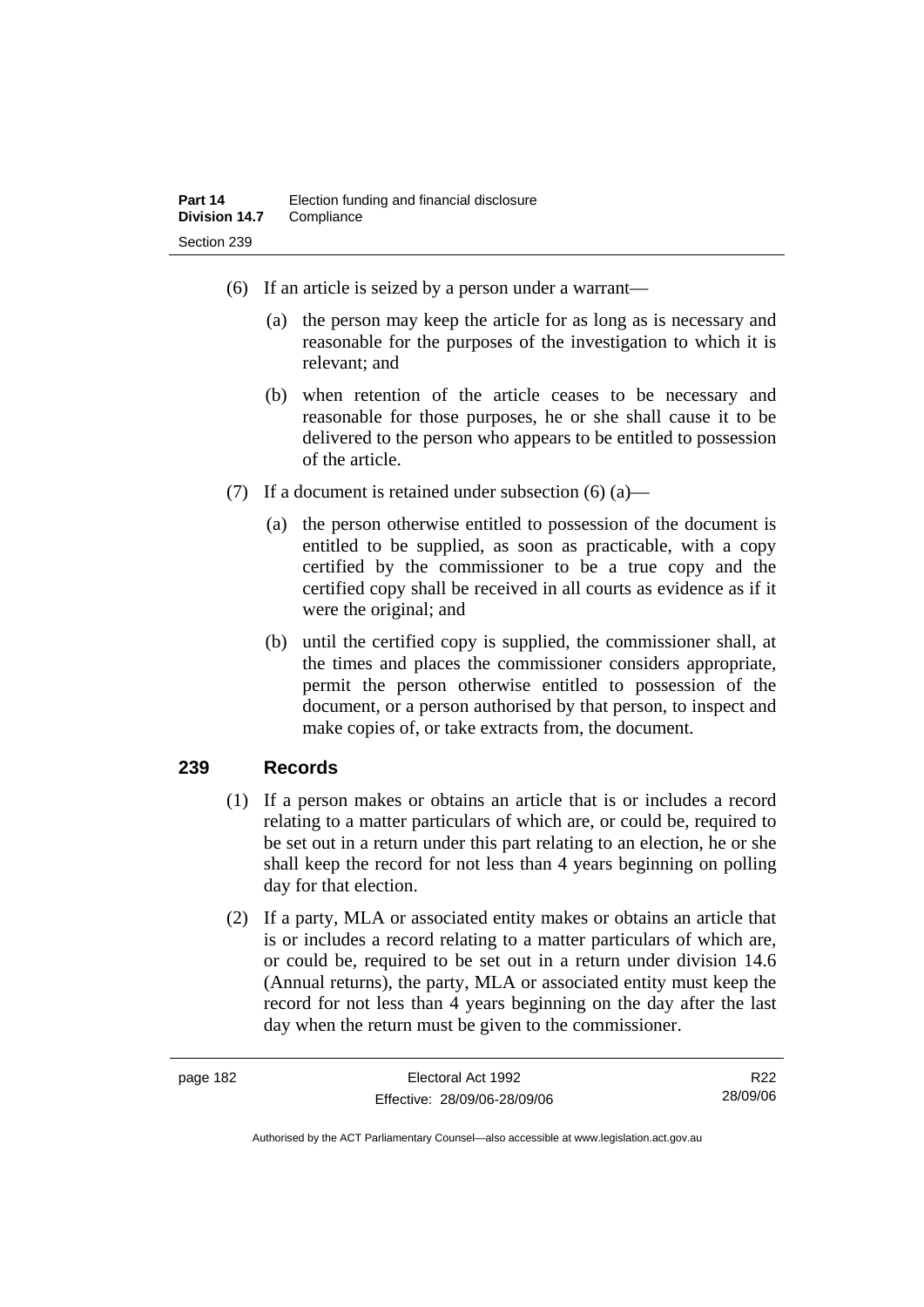- (3) If a person, party, MLA or associated entity (the *transferor*) would, in the normal course of business or administration, transfer to someone else a record mentioned in subsection (1) or (2)—
	- (a) the transferor is taken not to have contravened the subsection by transferring the record; and
	- (b) the person to whom the record is transferred must keep the record for the period for which the transferor would have been required to keep the record if the record had not been transferred.

# **Division 14.8 Miscellaneous**

# **240 Inability to complete returns**

- (1) If a person who is required to give the commissioner a return under division 14.4, 14.5 or 14.6 considers that it is impossible to complete the return because he or she is unable to obtain particulars that are required for the preparation of the return, the person may—
	- (a) prepare the return to the extent that it is possible to do so without those particulars; and
	- (b) give the commissioner the return so prepared; and
	- (c) give the commissioner written notice—
		- (i) identifying the return; and
		- (ii) stating that the return is incomplete because he or she is unable to obtain certain particulars; and
		- (iii) identifying those particulars; and
		- (iv) setting out the reasons why he or she is unable to obtain those particulars; and
		- (v) if the person believes, on reasonable grounds, that another person whose name and address he or she knows can give

page 183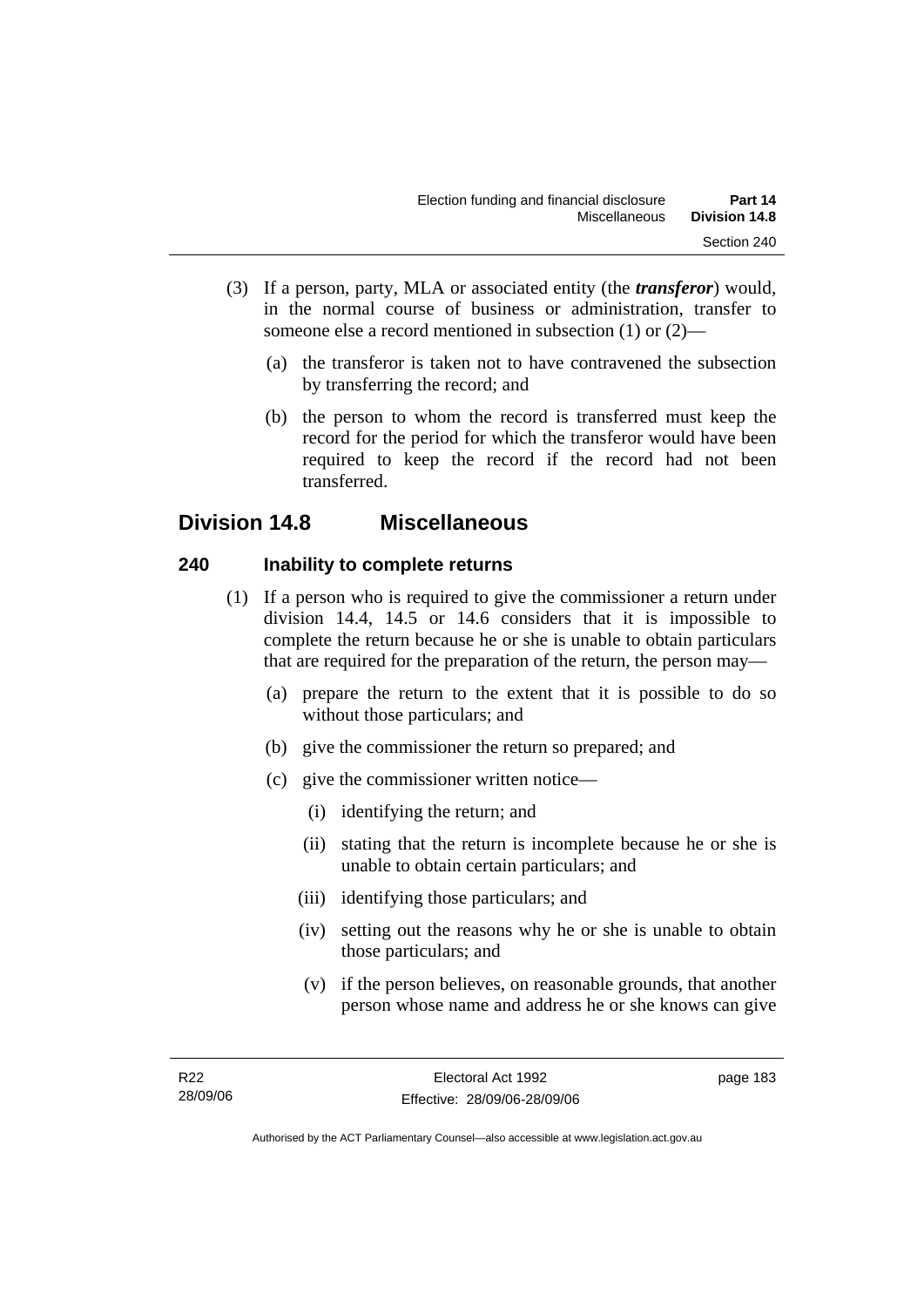those particulars—stating that belief, the reasons for it and the name and address of the other person.

- (2) A person who complies with subsection (1) shall not, because of the omission of the particulars referred to in subsection (1) (c) (iii), be taken, for section 236 (2) (a), to have given a return that is incomplete.
- (3) If the commissioner has been informed under subsection (1) (c) or (4) (e) that a person can supply particulars that have not been included in a return, the commissioner may, by written notice served on that person, require the person to give the commissioner written notice of the particulars within the period specified in the notice.
- (4) If a person who is required to give the commissioner particulars under subsection (3) considers that he or she is unable to obtain some or all of the particulars, the person shall give to the commissioner a written notice—
	- (a) specifying the particulars (if any) that the person is able to give; and
	- (b) stating that the person is unable to obtain certain particulars;
	- (c) identifying those particulars; and
	- (d) specifying the reasons why the person considers he or she is unable to obtain those particulars; and
	- (e) if the person believes, on reasonable grounds, that another person whose name and address he or she knows can give those particulars—specifying the name and address of that other person and the reasons why he or she believes that the other person is able to give those particulars.
- $(5)$  If—
	- (a) a notice is given to a person under subsection (3); and
	- (b) the person complies with that notice or gives the commissioner a notice under subsection (4);

| page 184 | Electoral Act 1992           | R <sub>22</sub> |
|----------|------------------------------|-----------------|
|          | Effective: 28/09/06-28/09/06 | 28/09/06        |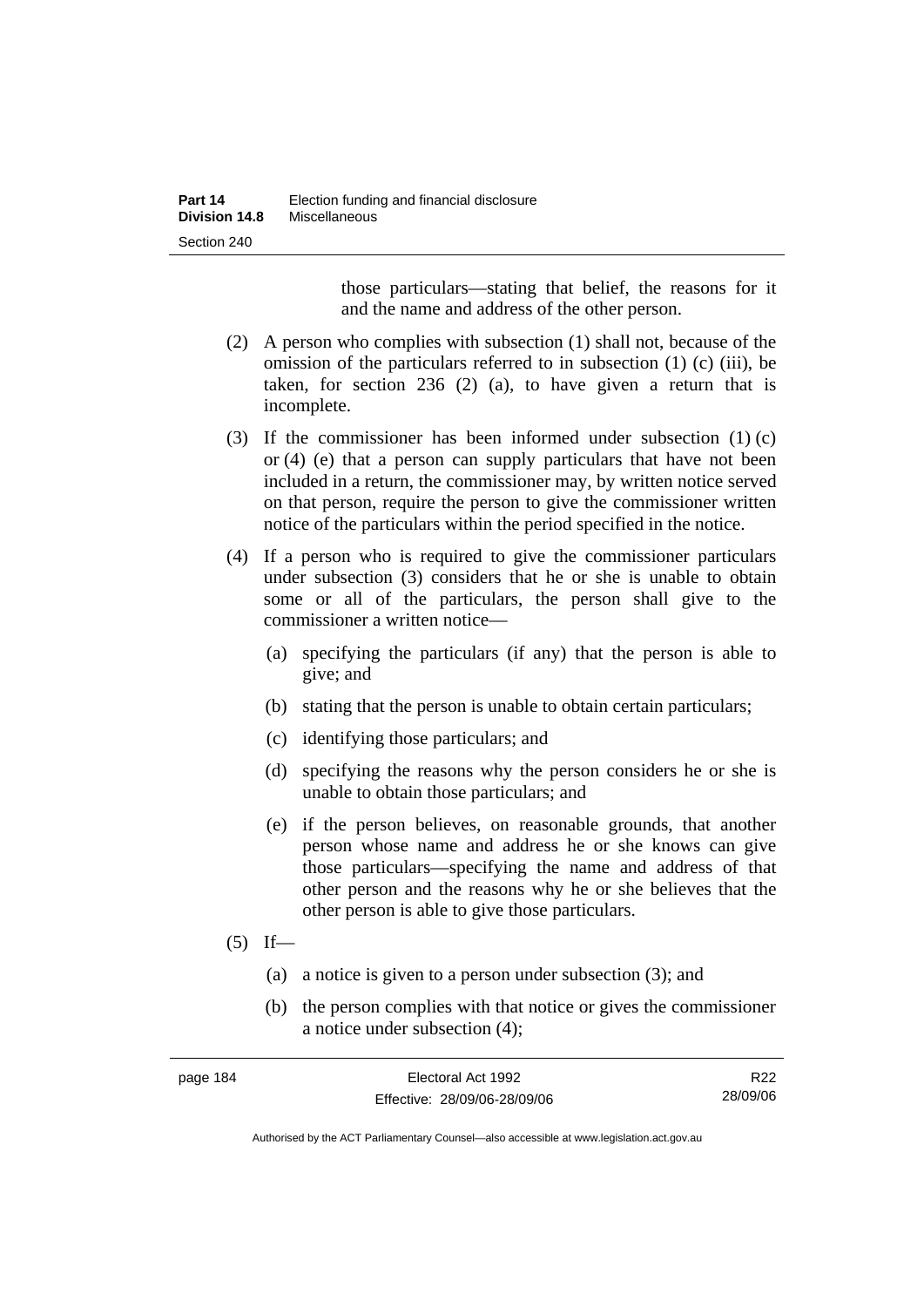he or she shall not, only because of the omission of the required particulars, be taken to have given an incomplete return.

# **241 Noncompliance with pt 14**

- (1) The failure of a person to comply with a provision of this part in relation to an election does not invalidate that election.
- (2) Without limiting subsection (1)—
	- $(a)$  if—
		- (i) a party endorsed a candidate in an election; and
		- (ii) the candidate was elected at the election;

a failure by the reporting agent of the party to comply with this part in relation to that election does not invalidate the candidate's election;

- (b) if a member of a non-party group was elected at the election a failure by a reporting agent of the group to comply with this part in relation to the election does not invalidate the election of the member; and
- (c) a failure by the reporting agent of a candidate who is elected at an election to comply with his or her part in relation to the election does not invalidate the candidate's election.

# **242 Amendment of returns**

- (1) If the commissioner is satisfied that a return under this part contains a formal error or is subject to a formal defect, the commissioner may amend the return to the extent necessary to correct the error or remove the defect.
- (2) A person authorised by subsection (3) may, by written notice signed by the person and given to the commissioner, request the permission of the commissioner to make a specified amendment of a return for the purpose of correcting an error or omission.

page 185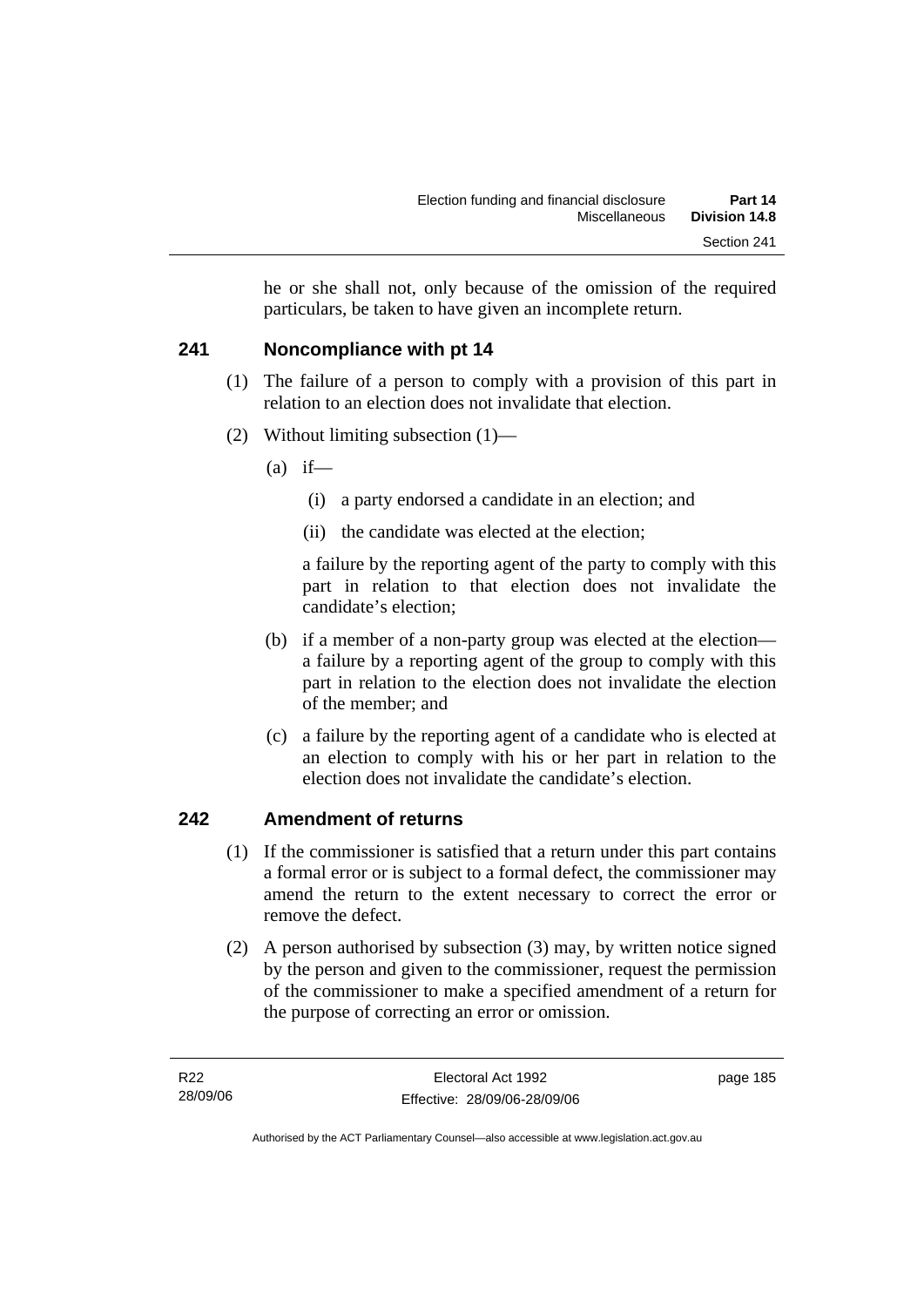- (3) A request may be made by—
	- (a) the person who gave the return; or
	- (b) if the return was given for a party, MLA or candidate—the reporting agent of the party, MLA or candidate; or
	- (c) if the return was given in relation to an associated entity—the financial controller of the entity.
- (4) On a request under subsection (2), the commissioner shall permit the person making the request to amend the return accordingly if the commissioner is satisfied that the request is justified.
- (5) If the commissioner decides to refuse a request under subsection (2), the commissioner shall give the person making the request a review statement about the decision.
- (6) The amendment of a return under this section does not affect the liability of a person to be convicted of an offence against section 236 (2) or (4) arising out of the giving of the return.

# **243 Copies of returns to be available for public inspection**

- (1) The commissioner must make available for public inspection, in accordance with subsections (2) and (3), a copy of each return given to the commissioner under division 14.4 (Disclosure of donations), 14.5 (Disclosure of electoral expenditure) and division 14.6 (Annual returns).
- (2) A copy of a return under division 14.4 or 14.5 (other than a return under section 221A (Annual returns of donations)) must be made available for public inspection from the beginning of the 25th week after polling day in the election to which the return relates.
- (3) A copy of a return under section 221A or division 14.6 must be made available for public inspection from the beginning of February in the next year.

R22 28/09/06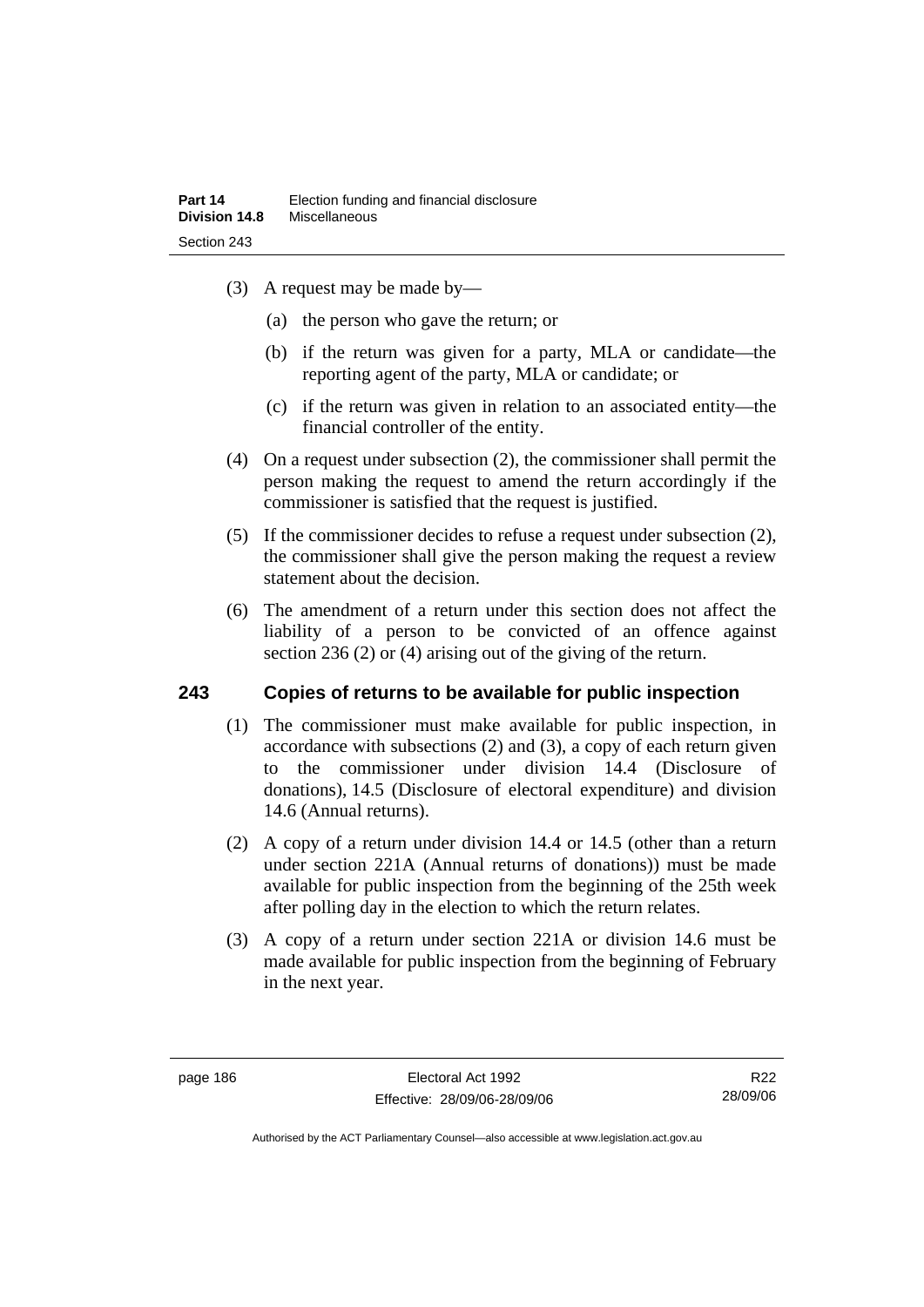- (4) A person may, on request, obtain a copy of a return if a copy of the return is available for public inspection under this section.
	- *Note* A fee may be determined under s 8 (Determination of fees) for this subsection.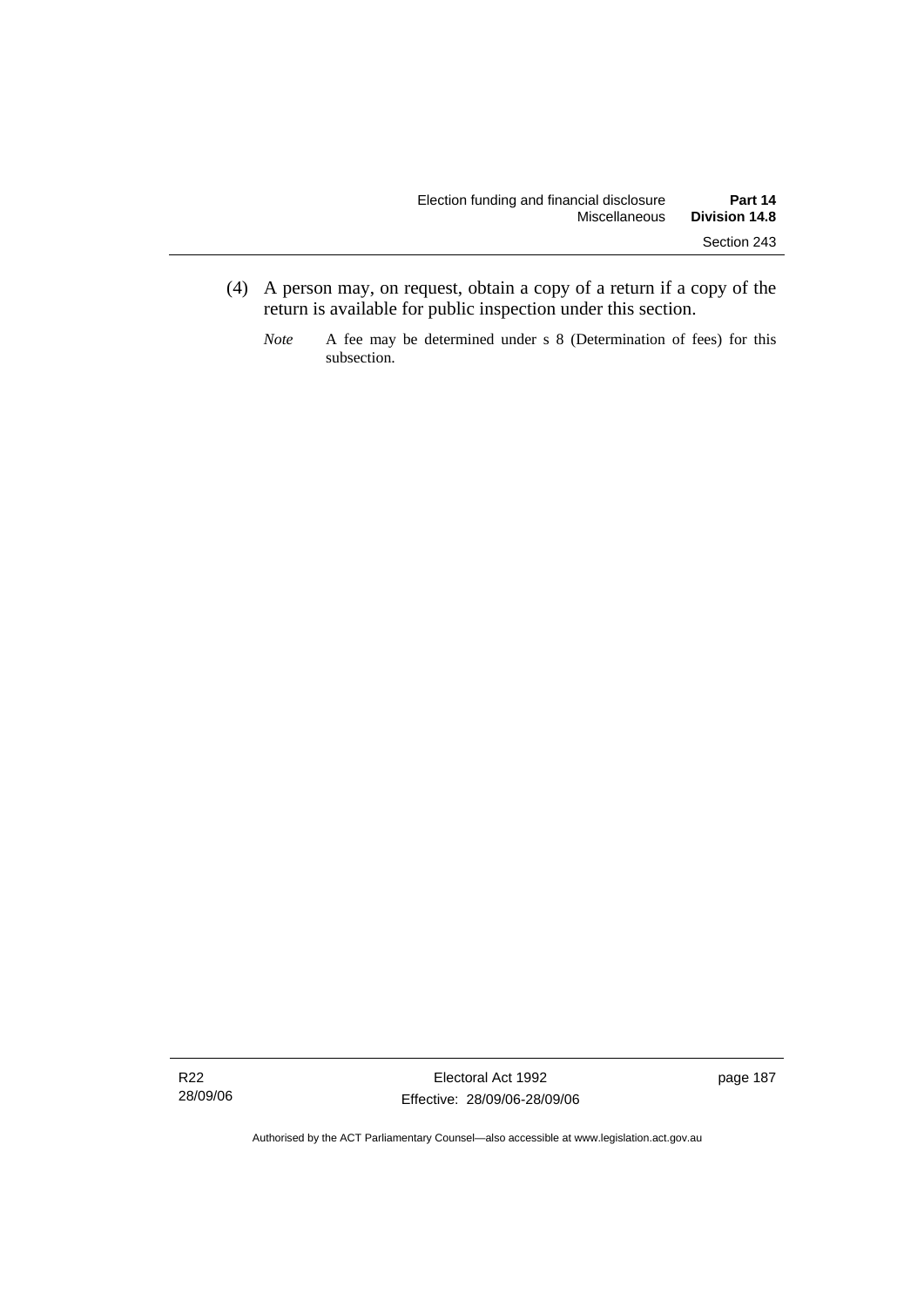#### **Part 15 Review of decisions**

Section 244

# **Part 15 Review of decisions**

#### **244 Definitions for pt 15**

In this part:

*person* includes a political party.

*reviewable decision* means a decision referred to in section 245.

### **245 Reviewable decisions**

For this part, the following decisions of the commissioner are reviewable:

- (a) a decision to enrol a person under section 76 (5) (a);
- (b) a decision to reject a claim for enrolment under section 76 (5) (b);
- (c) a decision to refuse a request for the suppression of the particulars of an elector's address from an extract from any roll under section  $77(2)$  (b);
- (d) a decision to include the particulars of an elector's address that had been suppressed on an extract from a roll under section 78 (2);
- (e) a decision to reject an objection to the enrolment of a person under section 81 (5);
- (f) a decision to remove a person's name from a roll under section 81 (8) (b);
- (g) a decision under section 90 (2) (Further information about application for political party registration) to refuse an application for registration of a political party;
- (h) a decision to register a political party under section 92 (1);

| page 188 |  |
|----------|--|
|----------|--|

R22 28/09/06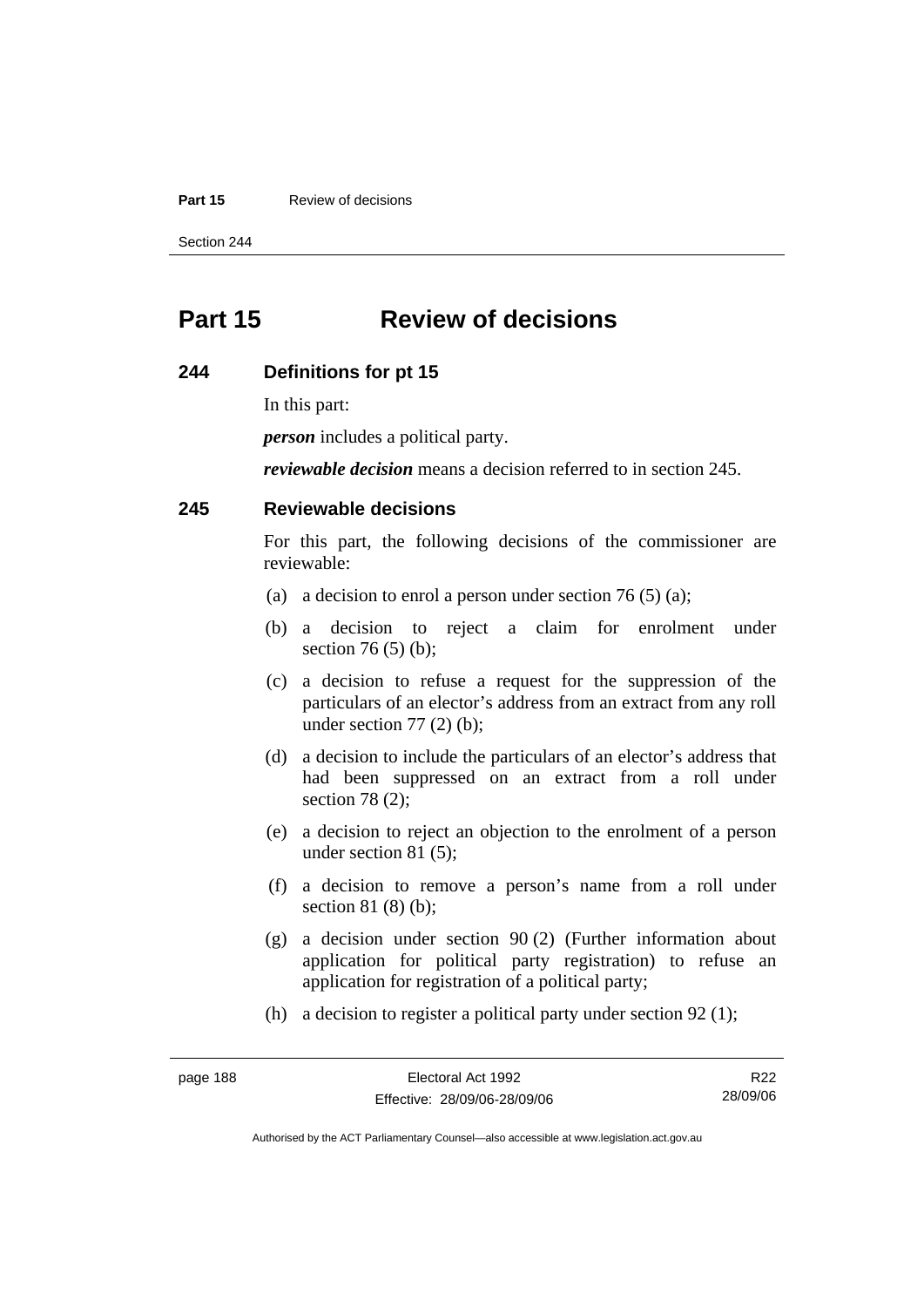- (i) a decision to refuse an application for the registration of a political party under section 93 (1) or (2);
- (j) a decision under section 93 (1) or (2) to refuse to change the registered particulars of a political party as applied by section 95 (2) (Changes to particulars in register);
- (k) a decision under section 98 (5) (Cancellation of registration of political parties) to cancel the registration of a political party;
- (l) a decision to give a notice under section 237A (Investigation notices about associated entities);
- (m) a decision to refuse a request to make a specified amendment of a return under section 242 (4).

### **246 Review statements**

- (1) For this Act, a review statement about a reviewable decision shall be in writing containing—
	- (a) a statement of the decision; and
	- (b) a statement of the reasons for the decision; and
	- (c) a statement to the effect that the person to whom the notice is given may, within 28 days after the review statement is given, apply to the electoral commission for a review of the decision.
- (2) The validity of a reviewable decision is not to be taken to be affected by a failure—
	- (a) to give a review statement to a person affected by the decision; or
	- (b) to comply with this section.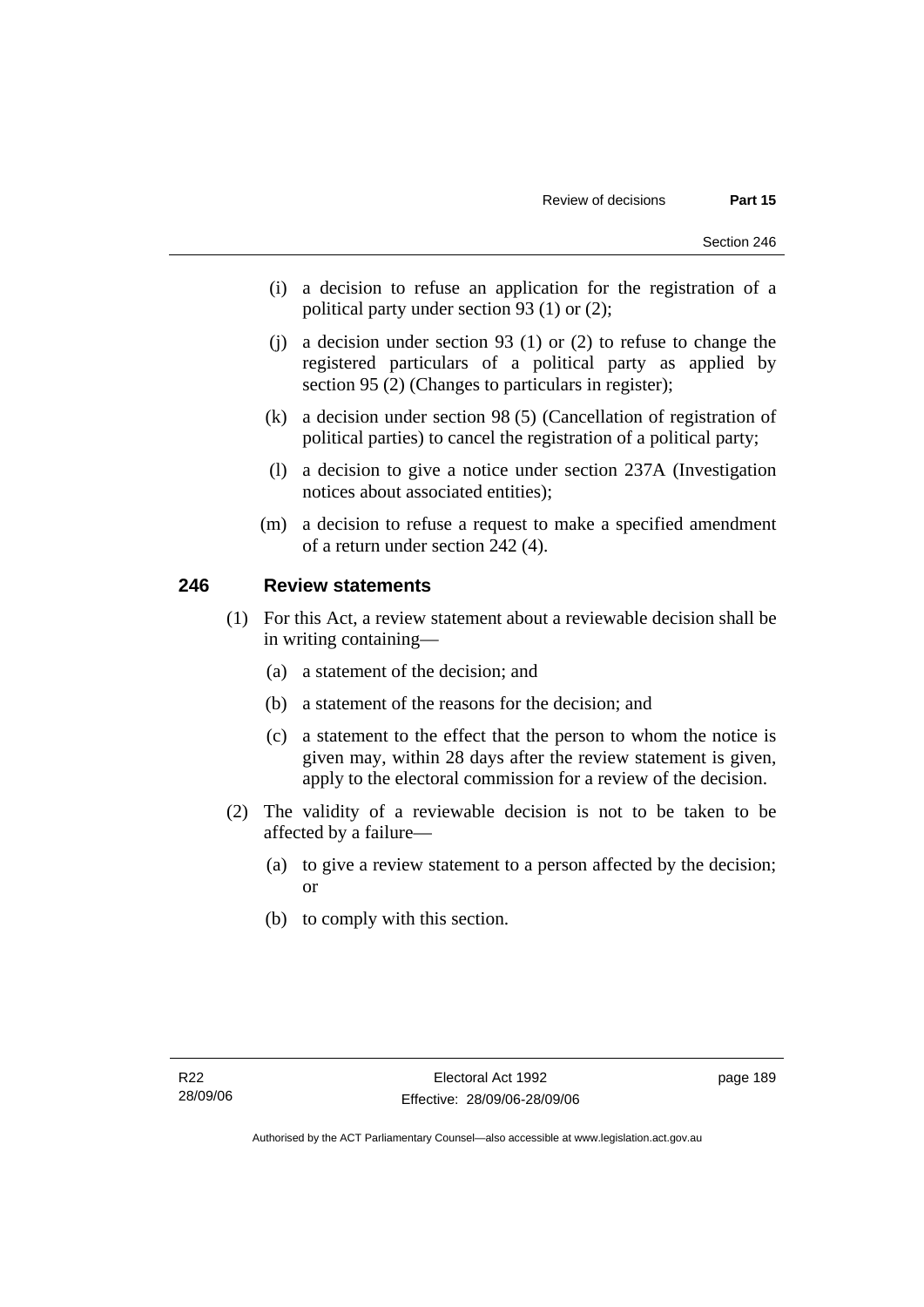#### **Part 15 Review of decisions**

Section 247

### **247 Review by electoral commission**

- (1) The electoral commission must review a reviewable decision if a person affected by the decision applies to the commission in accordance with subsections (2) and (3).
- (2) The application must—
	- (a) be in writing; and
	- (b) state the applicant's name and address; and
	- (c) set out the applicant's reasons for making the application.
- (3) The application must be given to the electoral commission at the commission's office—
	- (a) within 28 days after—
		- (i) for a decision to register a political party—the day of notification under the *Legislation Act 2001* of the notice under section 92 (3) (Registration of political parties) of the decision; or
		- (ii) in any case—the day the relevant review statement was given to the applicant; or
	- (b) within a further period allowed by the commission before or after the end of that period.
- (4) Before making a decision on the review of a reviewable decision, the electoral commission may, on the application of a person affected by the decision, make a written order staying or otherwise affecting the operation or implementation of the decision or a part of the decision.
- (5) The electoral commission may make an order under subsection (4) whether or not an application for the review of the relevant decision has been made to the commission.
- (6) In considering an application for an order under subsection (4), the electoral commission shall have regard to—

| page 190 | Electoral Act 1992           | R <sub>22</sub> |
|----------|------------------------------|-----------------|
|          | Effective: 28/09/06-28/09/06 | 28/09/06        |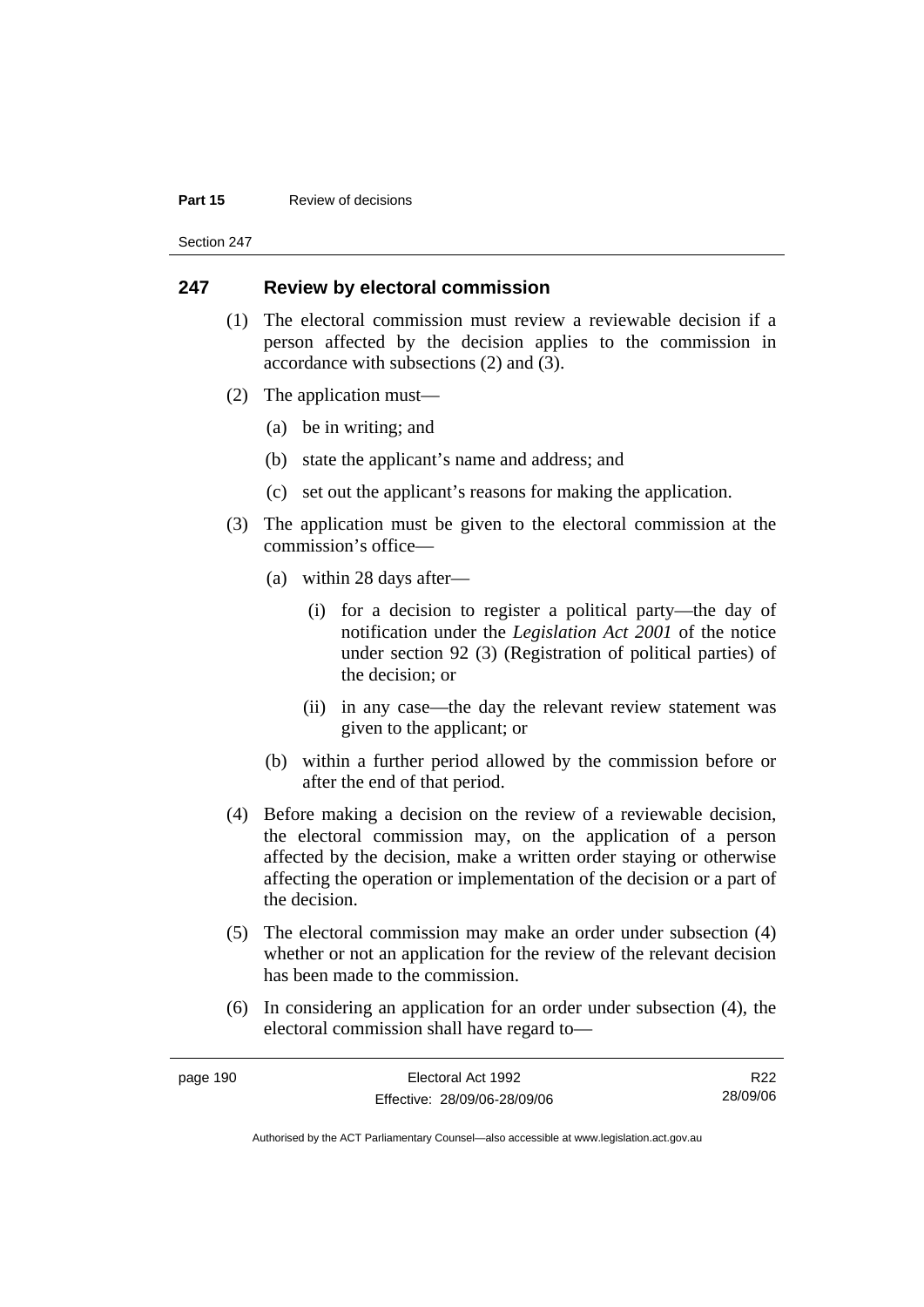- (a) the interests of all persons affected by the relevant decision; and
- (b) the necessity of securing, as far as practicable, the effectiveness of the review process and of the commission's decision on the review.
- (7) On the review of a reviewable decision, the electoral commission shall—
	- (a) affirm the decision; or
	- (b) vary the decision; or
	- (c) set aside the decision and substitute its own decision.
- (8) Except for a reviewable decision made by a delegate of the commissioner, the commissioner shall not—
	- (a) be present during any deliberation of the electoral commission in relation to a review under this section; or
	- (b) take part in any decision of the electoral commission in relation to a review under this section.

### **248 Notice of decision of the electoral commission**

- (1) The electoral commission shall give written notice of its decision on a review under section 247 to—
	- (a) each person to whom a review statement about the relevant decision was given under this Act; and
	- (b) the applicant for the review.
- (2) A notice under subsection (1) shall—
	- (a) include a statement to the effect that, subject to the *Administrative Appeals Tribunal Act 1989*, an application may be made to the AAT for a review of the decision of the electoral commission; and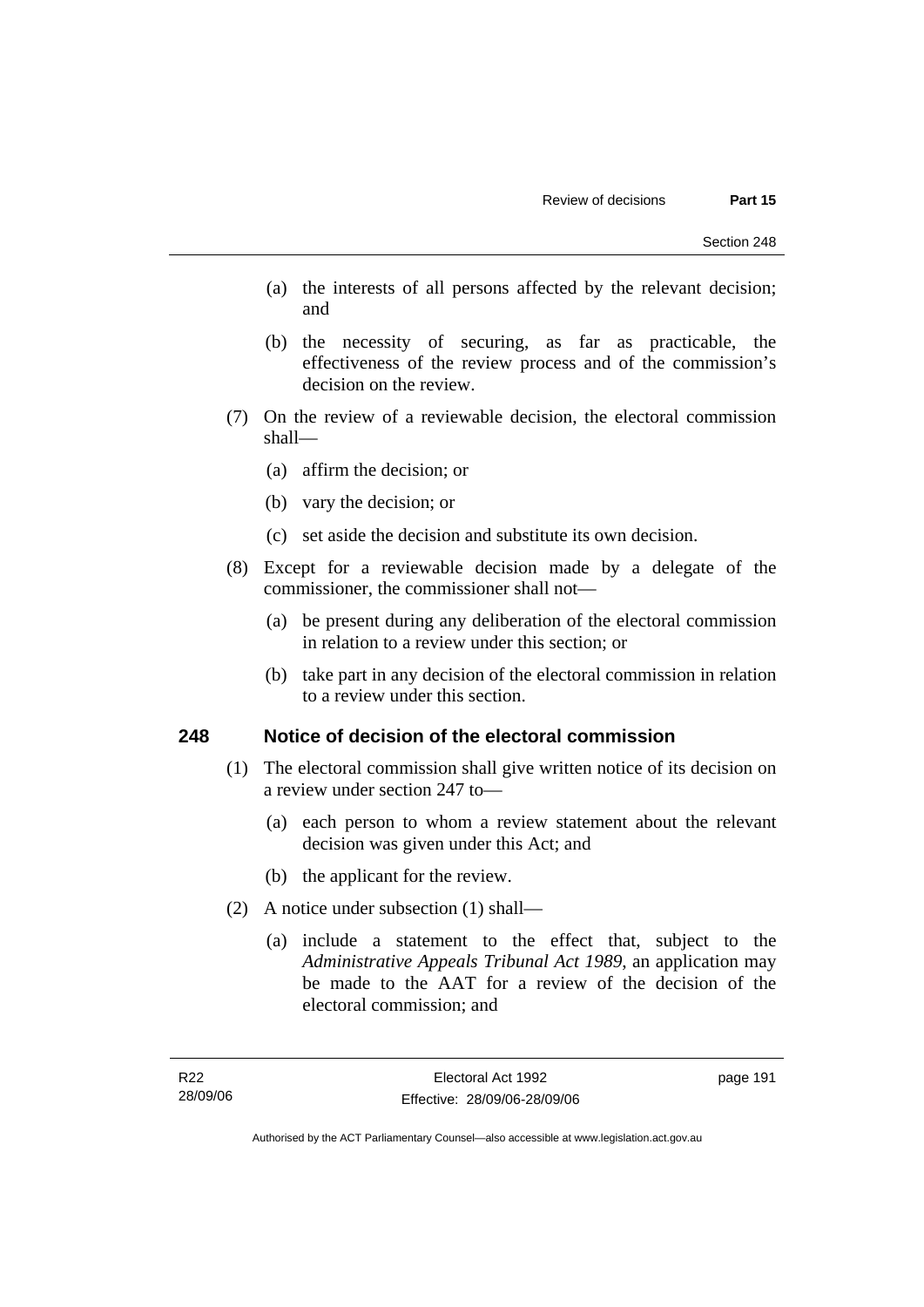#### **Part 15 Review of decisions**

#### Section 249

- (b) except if that Act, section 26 (11) applies—include a statement to the effect that a person whose interests are affected by the decision of the electoral commission may request a statement under that Act, section 26.
- (3) The validity of a decision of the electoral commission under section 247 (6) is not to be taken to be affected by a failure to comply with this section.

## **249 Review by administrative appeals tribunal**

Application may be made to the AAT for a review of a decision of the electoral commission under section 247 (7).

page 192 Electoral Act 1992 Effective: 28/09/06-28/09/06

R22 28/09/06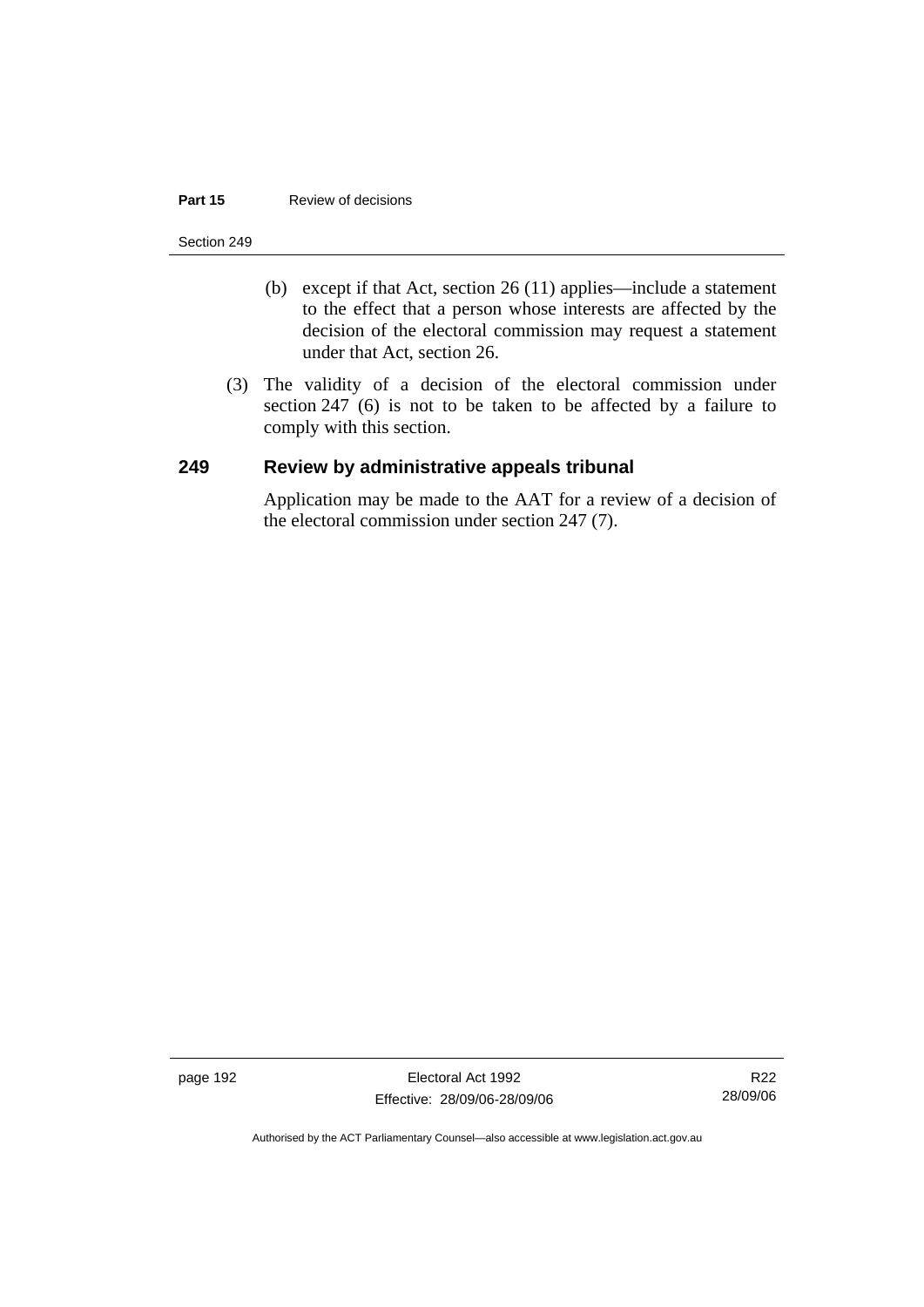# **Division 16.1 Preliminary**

### **250 Definitions for pt 16**

In this part:

*application* means an application disputing the validity of an election made in accordance with section 258.

*bribery* means a contravention of section 285.

*contravention*, of a section of this Act or the *Crimes Act 1914* (Cwlth), includes—

- (a) attempting or conspiring to contravene that section; or
- (b) aiding, abetting, counselling or procuring the contravention of that section.

*Court of Disputed Elections*—see section 252 (2).

*election* includes—

- (a) a recount of votes under section 194; and
- (b) the choice of a person to fill a casual vacancy under section 195.

*file* means to file in the registrar's office.

*proceeding* means a proceeding before the Court of Disputed Elections.

*registrar* means the registrar of the Supreme Court.

*Speaker*—see section 251.

R22 28/09/06 page 193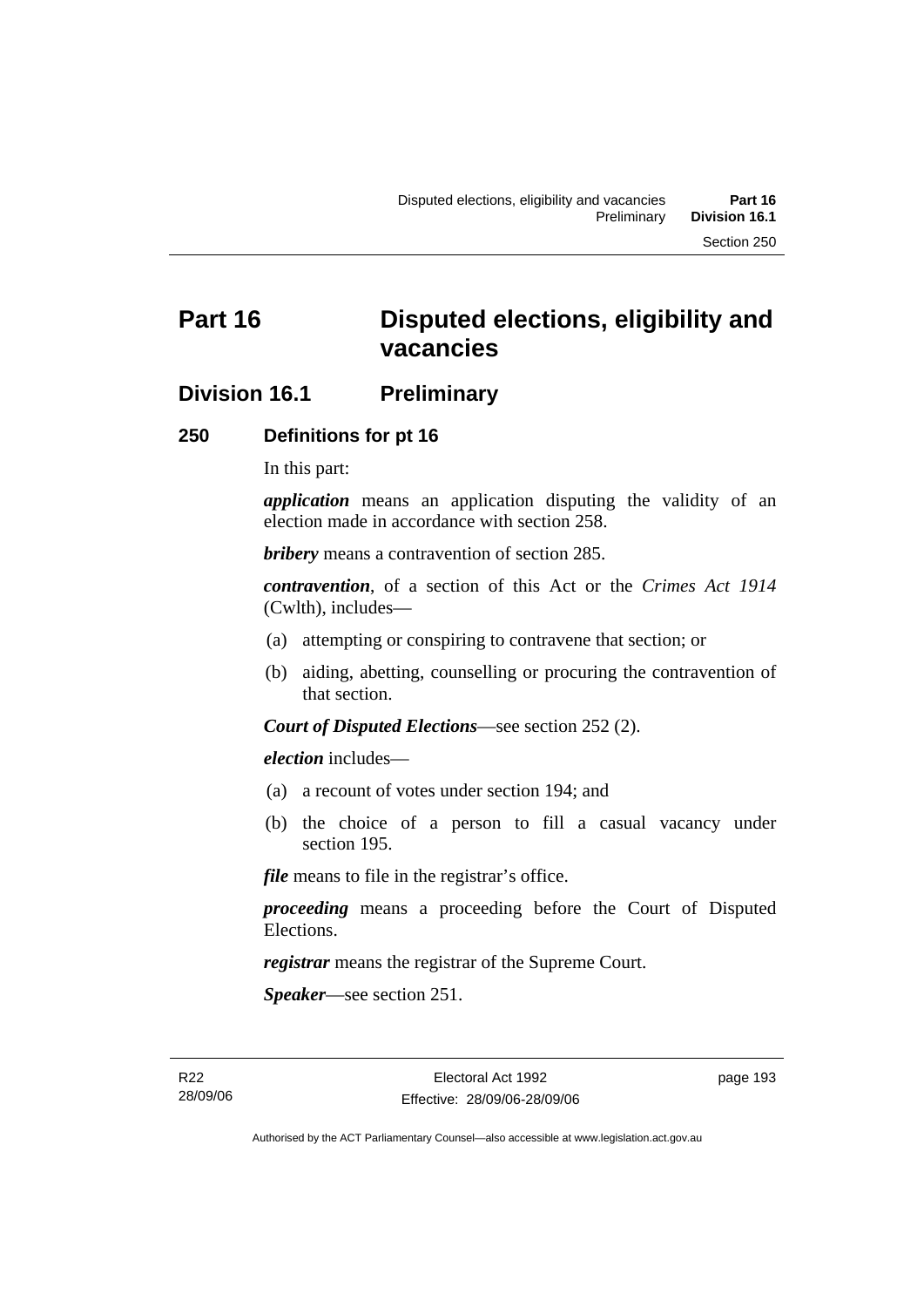*undue influence* means a contravention of section 288 (Violence and intimidation) or the *Crimes Act 1914* (Cwlth), section 28 (Interfering with political liberty).

# **251 Meaning of** *Speaker* **for pt 16**

(1) In this part:

*Speaker* includes—

- (a) if the Speaker is unavailable—the Deputy Speaker; or
- (b) if both the Speaker and Deputy Speaker are unavailable another MLA who is not the subject of a proceeding and is appointed by the Assembly to act as the Speaker for this part; or
- (c) if both the Speaker and Deputy Speaker are unavailable and no MLA is appointed for paragraph (b)—the clerk of the Assembly.
- (2) For subsection (1), the Speaker or Deputy Speaker is unavailable if—
	- (a) the office-holder is absent from duty; or
	- (b) there is a vacancy in the office; or
	- (c) the office-holder is the subject of a proceeding.

# **Division 16.2 Jurisdiction and powers of Supreme Court**

# **252 Court of Disputed Elections**

- (1) The Supreme Court has jurisdiction to hear and determine—
	- (a) applications disputing the validity of elections; and
	- (b) questions referred to the court by resolution of the Legislative Assembly relating to—

R22 28/09/06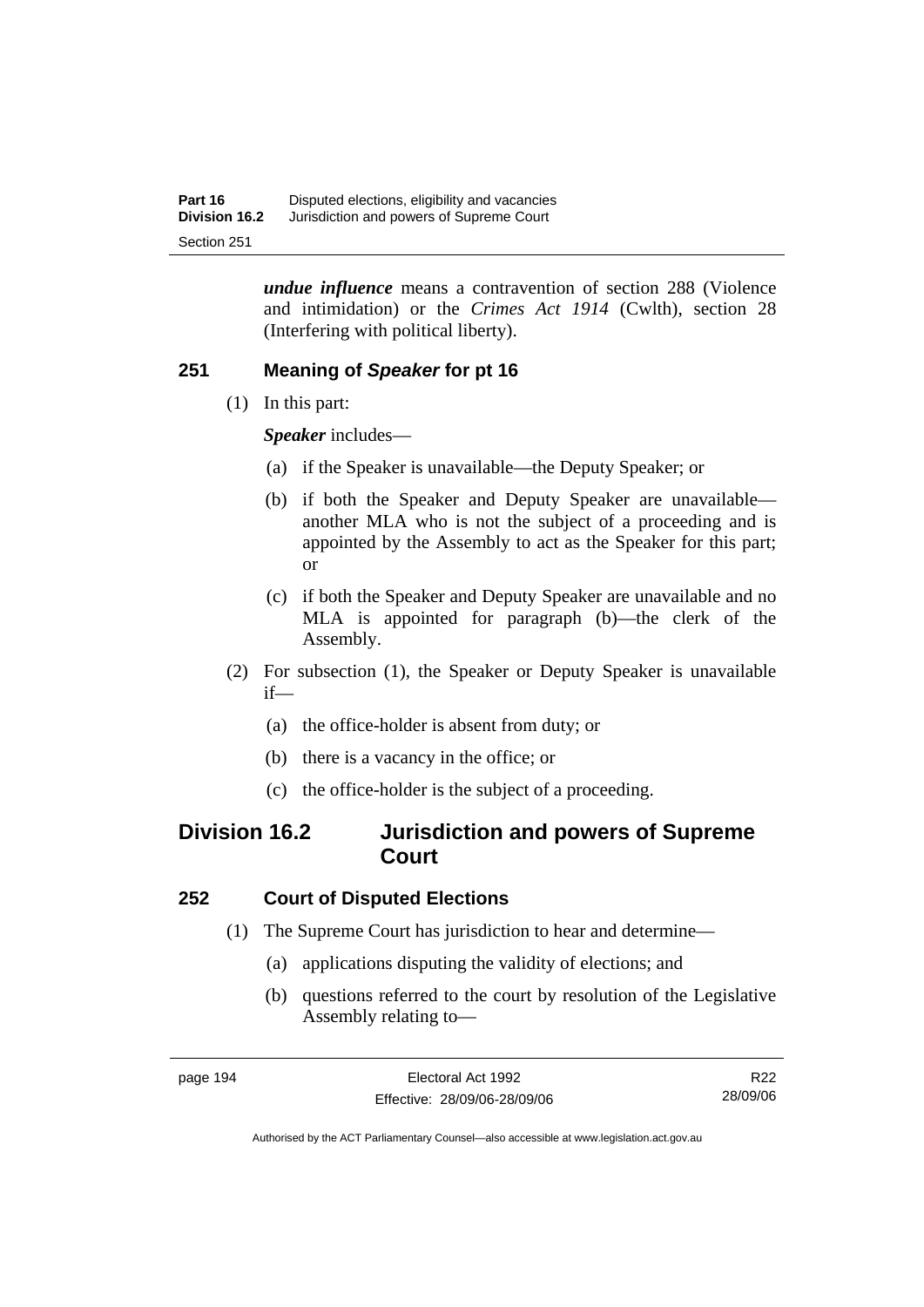- (i) the eligibility of persons who have been declared elected to be members of the Assembly; or
- (ii) vacancies in the membership of the Assembly.
- (2) When exercising jurisdiction under subsection (1), the Supreme Court shall be known as the Court of Disputed Elections.

# **253 Powers of the court**

Subject to this part, the Supreme Court has the same powers (so far as they are applicable) when exercising jurisdiction under this part as it has when exercising its original jurisdiction.

# **255 Decisions are final**

A decision of the Court of Disputed Elections is final and conclusive, is not subject to appeal and shall not be called into question.

# **Division 16.3 Disputed elections**

# **256 Validity may be disputed after election**

- (1) The validity of an election shall not be disputed except by application to the Court of Disputed Elections after the result of the election is declared.
- (2) Without limiting subsection (1), if any of the following matters in relation to an election is called into question, the validity of the election is to be taken to be in dispute:
	- (a) the acceptance or rejection of a nomination of a candidate by the commissioner;
	- (b) the eligibility of a person to be nominated as a candidate, to be elected or to be an MLA;
	- (c) any matter connected with the printing or endorsement of ballot papers;

| R22      | Electoral Act 1992           | page 195 |
|----------|------------------------------|----------|
| 28/09/06 | Effective: 28/09/06-28/09/06 |          |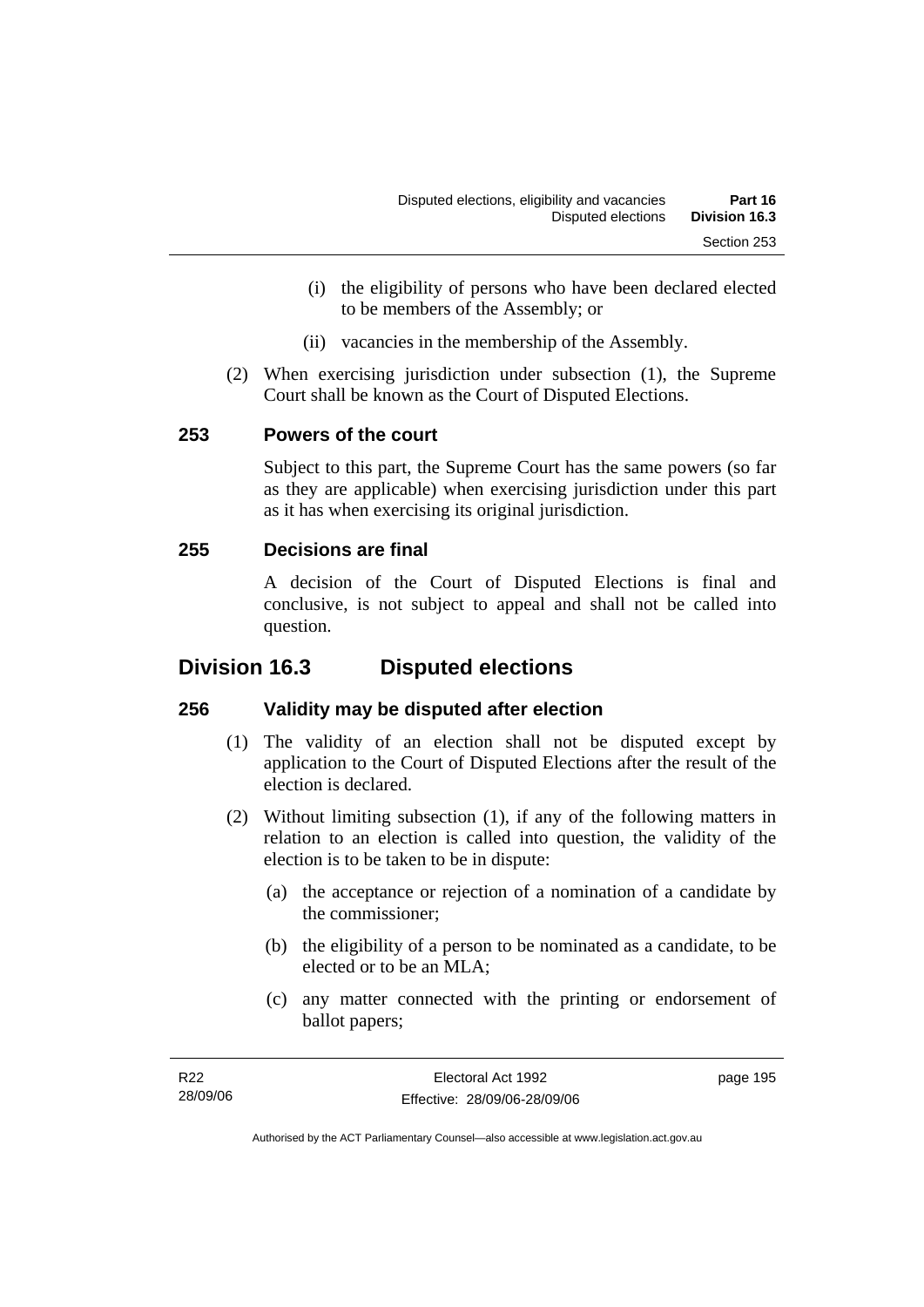- (d) any matter connected with the issue, or scrutiny, of ballot papers by an officer;
- (e) any matter connected with electronic voting;
- (f) any matter connected with the admission or rejection of declaration votes by an officer at the preliminary scrutiny.

### **257 Persons entitled to dispute elections**

The following persons are entitled to dispute the validity of an election:

- (a) a candidate in the election;
- (b) an elector entitled to vote at the election;
- (c) the commissioner.

### **258 Form of application**

- (1) An application disputing the validity of an election shall—
	- (a) specify the declarations sought; and
	- (b) set out the facts relied on to invalidate the election with sufficient particularity to identify the matters on which the applicant relies as justifying those declarations; and
	- (c) set out the applicant's full name and address and the capacity in which he or she is making the application; and
	- (d) be signed by the applicant.
- (2) The signature of an applicant other than the commissioner shall be witnessed by another person whose signature, full name, address and occupation shall be set out in the application.

# **259 Time for filing application**

An application shall be filed within 40 days after the result of the election is declared.

R22 28/09/06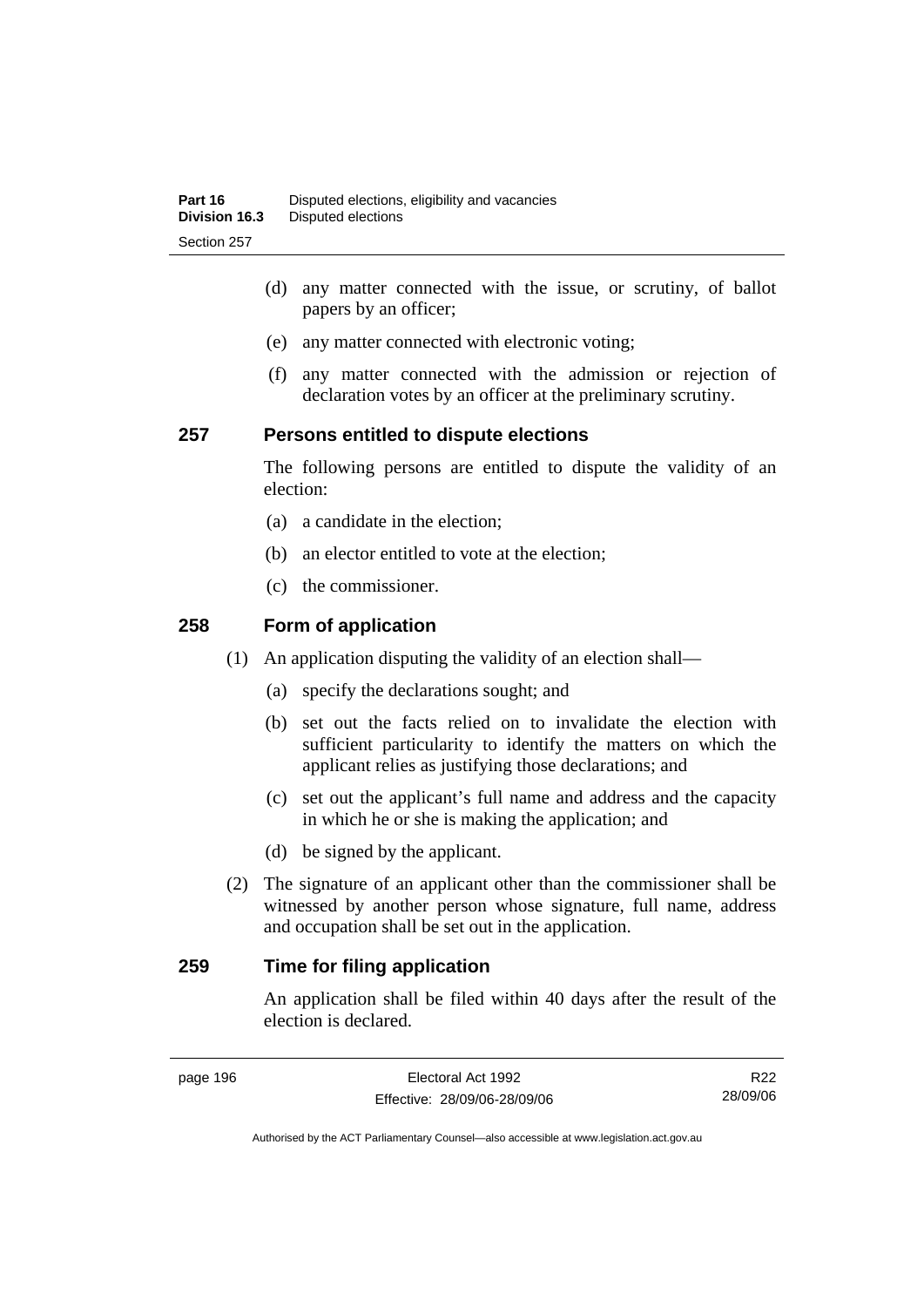### **260 Deposit as security for costs**

- (1) At the time of filing an application, the applicant shall deposit with the registrar as security for costs the amount prescribed by the *Supreme Court Rules 1937*.
- (2) The amount deposited shall be set off against any costs ordered to be paid by the applicant.

### **261 Registrar to serve copies of application on certain persons**

The registrar shall, after an application is filed under section 259, serve a sealed copy of the application on—

- (a) the Speaker; and
- (b) the person whose election is being disputed; and
- (c) if the commissioner is not the applicant—the commissioner.

### **262 Parties to application under div 16.3**

- (1) The following people are entitled to appear in a proceeding under this division:
	- (a) the applicant;
	- (b) the commissioner;
	- (c) if a person whose election is being disputed files a notice of appearance within 7 days after the day when the person is served with a copy of the application under section 261—the person;
	- (d) anyone else with the leave of the Court of Disputed Elections.
- (2) A person other than the applicant who appears under subsection (1) is to be taken to be a respondent to the application.
- (3) This section does not apply to an application under section 263.

page 197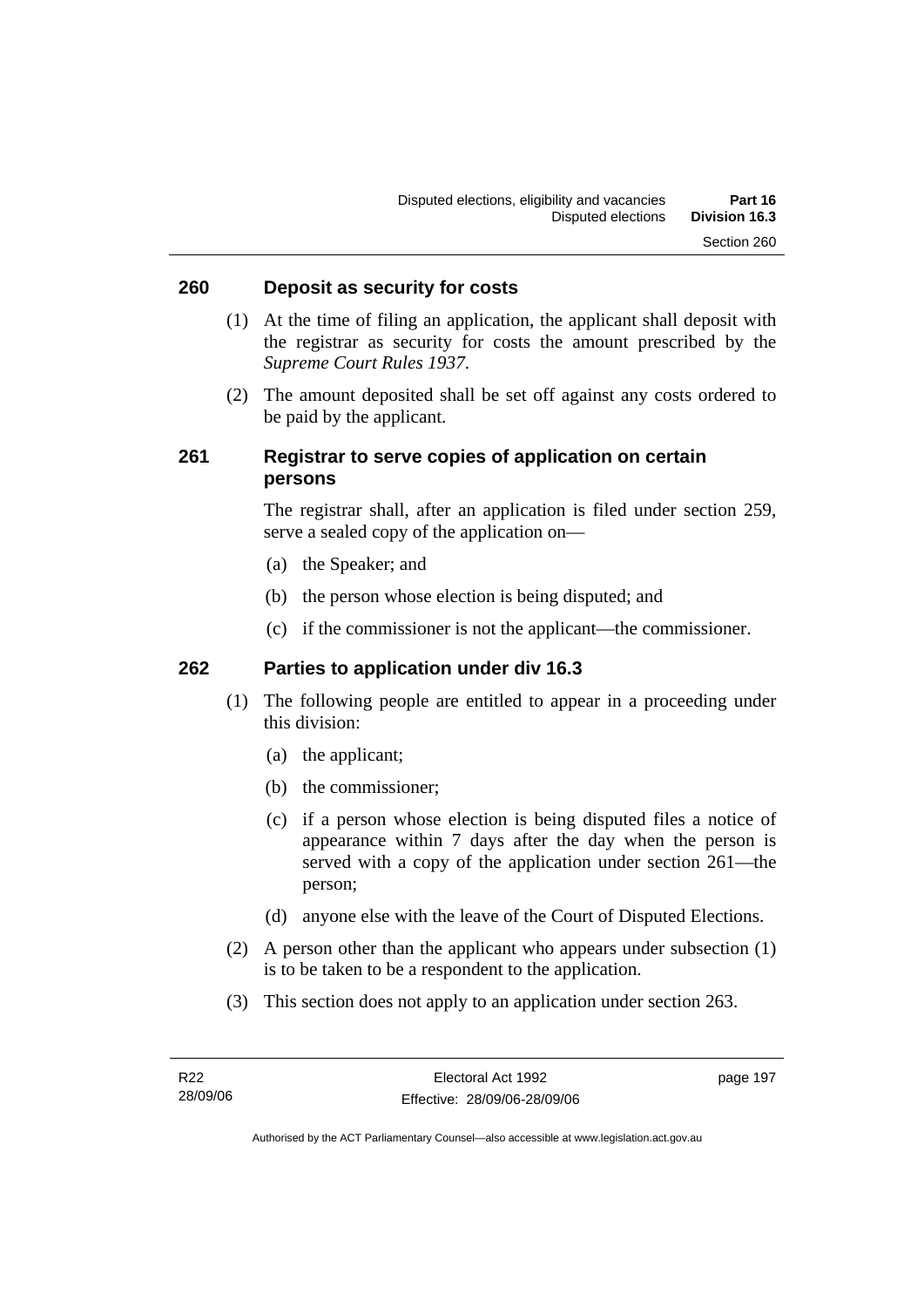### **263 Withdrawal and abatement of application**

(1) In this section:

*election application* means an application disputing the validity of an election made in accordance with section 258.

*leave application* means an application for leave to withdraw an election application.

- (2) An applicant may withdraw an election application only with the leave of the Supreme Court.
- (3) An applicant is not entitled to make a leave application unless notice of the applicant's intention to do so has been—
	- (a) published in a newspaper; and
	- (b) given to the commissioner and to each of the respondents to the relevant election application.
- (4) A leave application shall not be made without the consent of all the applicants to the relevant election application.
- (5) The following persons are entitled to appear as respondents to a leave application:
	- (a) the commissioner;
	- (b) a respondent to the relevant election application;
	- (c) any other person with the leave of the Supreme Court.
- (6) Unless the Supreme Court orders otherwise, if an election application is withdrawn, the applicant is liable to pay the costs of the respondent in relation to that application and the leave application.
- (7) In determining a leave application, the Supreme Court shall inquire into the reasons for it and determine whether it was—
	- (a) the result of an agreement, arrangement or understanding; or

R22 28/09/06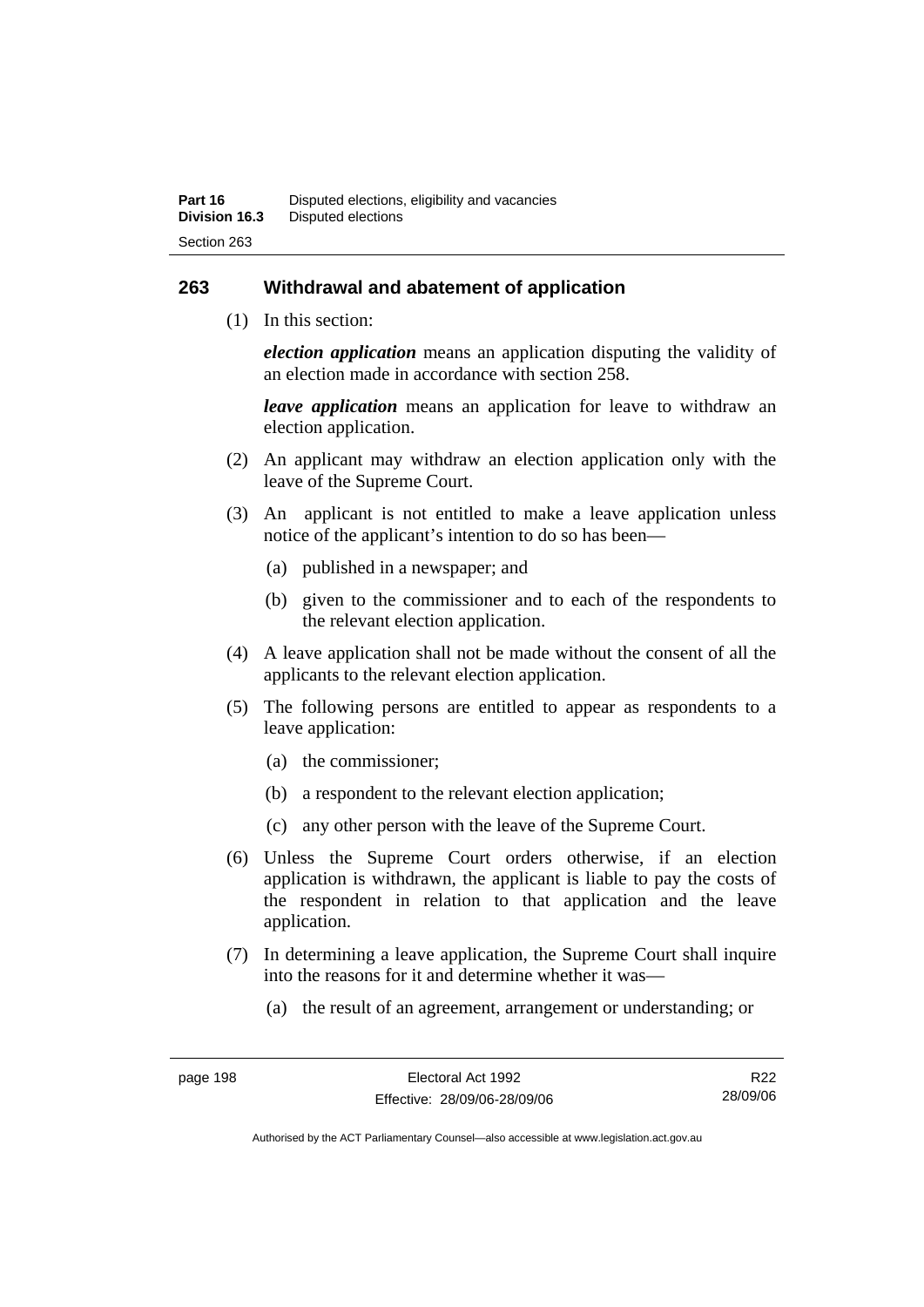- (b) in consideration of—
	- (i) the seat in the Assembly that is in issue being vacated at any time in the future; or
	- (ii) the withdrawal of any other election application; or
	- (iii) any other matter.
- (8) The Supreme Court shall publish its reasons for a determination as if it were a judgment and give a copy of them to the commissioner.
- (9) If, before the hearing of an election application, a respondent other than the commissioner—
	- (a) dies or gives the prescribed notice that he or she does not intend to oppose the application; or
	- (b) resigns from, or otherwise ceases to hold, the seat in the Assembly that is in issue;
	- then—
	- (c) the person ceases to be a respondent; and
	- (d) the person, or his or her personal representative, shall—
		- (i) publish notice of that fact in a newspaper; and
		- (ii) give a copy of the notice to the registrar; and
	- (e) if a person who might have been an applicant in relation to the election files a notice of appearance within the prescribed period—that person is entitled to appear as a respondent to the application.
- (10) A person who has ceased to be a respondent to an election application is not entitled to appear as a party in proceedings in relation to that application.
- (11) The registrar shall notify the commissioner of the receipt of a notice mentioned in subsection (9) (d) (ii).

page 199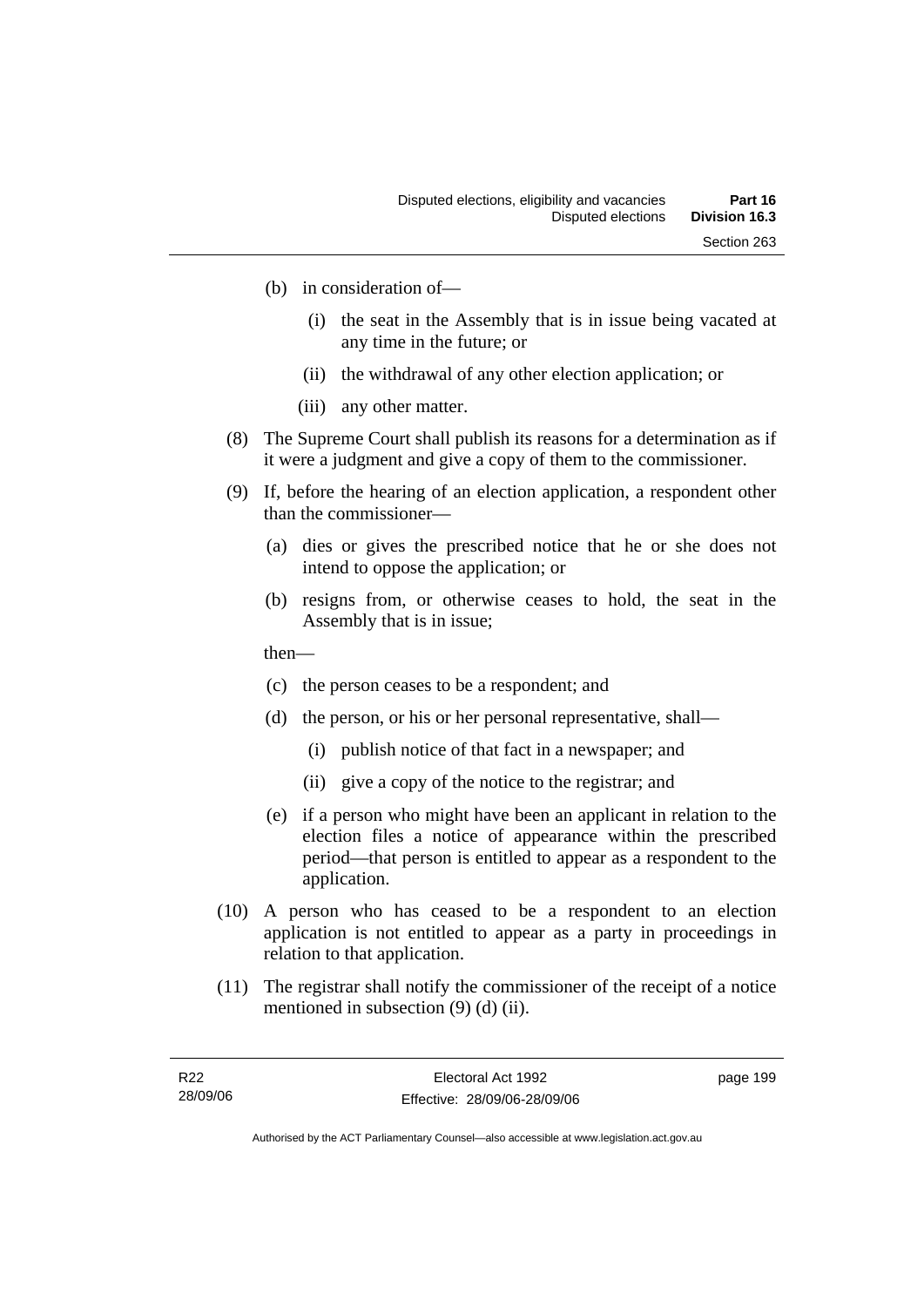- (12) An election application shall be abated by the death of a sole applicant or the last survivor of several applicants.
- (13) The abatement of an election application does not affect the liability of the applicant or any other person for costs awarded against the applicant or other person.

#### **264 Hearing of applications**

- (1) The registrar shall, as soon as practicable after the time for filing applications in relation to an election under section 259 has passed, prepare a list of the applications pending in the order of filing and shall make a copy of the list available for inspection at the registrar's office.
- (2) Subject to subsection (3), an application shall, as far as practicable, be heard in the order in which it appears in the list.
- (3) All applications in relation to an election for an electorate shall be heard together.

#### **265 Declarations and orders**

The Court of Disputed Elections shall hear and determine an application and may—

- (a) declare the election void; or
- (b) declare that a person who has been declared elected was not duly elected; or
- (c) declare that a person who has not been declared elected was duly elected; or
- (d) dismiss the application in whole or in part;

and may make any orders in relation to the application that the court considers appropriate.

R22 28/09/06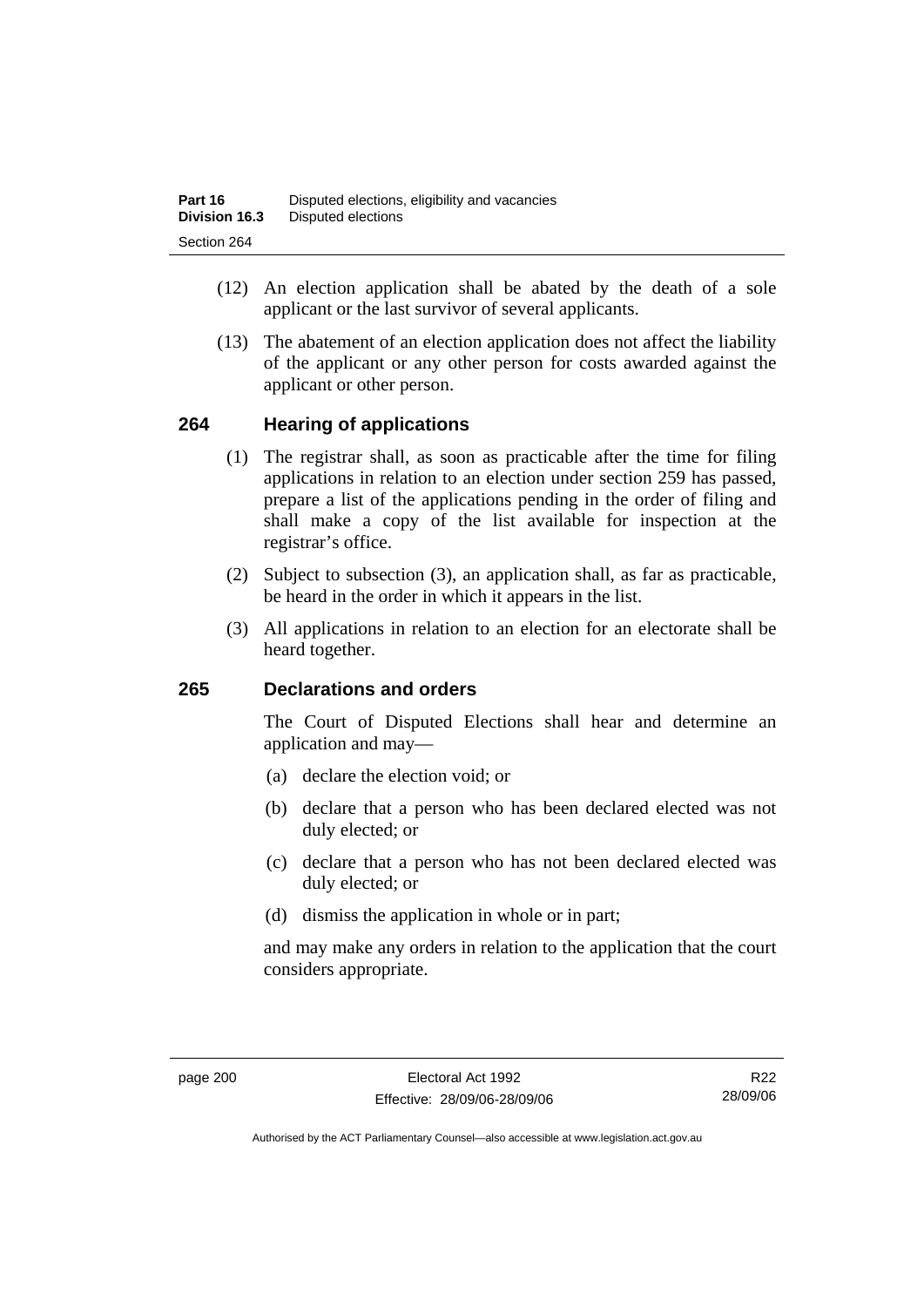#### **266 Illegal practices**

- (1) Without limiting the grounds on which the Court of Disputed Elections may make a declaration under section 265 (a) or (b), the court may make such a declaration on the ground of any illegal practice in connection with the election.
- (2) The Court of Disputed Elections shall not make a declaration under section 265 (a) or  $(b)$ —
	- (a) on the ground of any illegal practice (other than bribery or undue influence); or
	- (b) on the ground of bribery or undue influence by a person who was not a candidate for the election without the knowledge or consent of a candidate in the election;

unless satisfied that—

- (c) the result of the election was, or was likely to have been, affected by the illegal practice; and
- (d) it is just to make the declaration.
- (3) If the Court of Disputed Elections finds any illegal practice in connection with an election (whether the court makes a declaration under section 265 (a) or (b) on that ground or not), the registrar shall report the finding to—
	- (a) the Speaker; and
	- (b) the Minister; and
	- (c) the commissioner; and
	- (d) the director of public prosecutions.
- (4) Any finding by the Court of Disputed Elections in relation to any illegal practice in connection with an election is not to be taken to be a bar to, or to prejudice in any way, any prosecution in relation to the act alleged before the court to have constituted the illegal practice.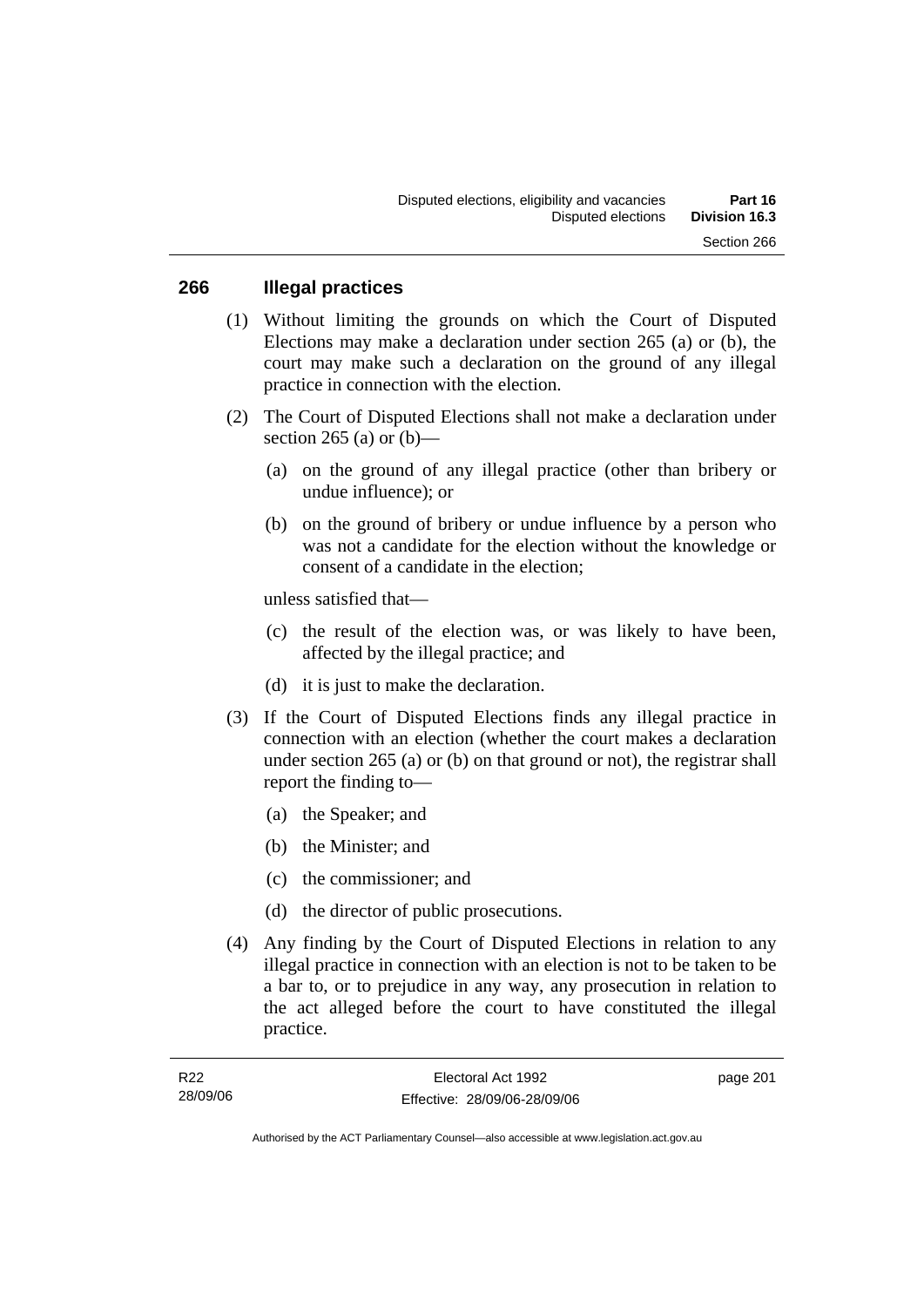(5) In this section:

*illegal practice* means a contravention of this Act, and includes undue influence.

*Note Contravention* and *undue influence* are defined in s 250.

#### **267 Bribery or undue influence by person elected**

If the Court of Disputed Elections finds that a person who was declared elected committed, or attempted to commit, bribery or undue influence in connection with any election, the court shall declare the election of that person void.

#### **268 Immaterial delays and errors**

- (1) The Court of Disputed Elections shall not make a declaration under section 265 (a), (b) or (c) on the ground that there was a delay in—
	- (a) declaring the nominations for the election; or
	- (b) providing certified lists of electors to candidates for the election; or
	- (c) polling for the election; or
	- (d) declaring the result of the election.
- (2) The Court of Disputed Elections shall not make a declaration under section 265 (a), (b) or (c) on the ground of any absence of, or any error or omission by, an officer unless the absence, error or omission affected, or was likely to have affected, the result of the election.
- (3) In determining whether an absence, error or omission that prevented an elector from voting affected the result of an election or not, the Court of Disputed Elections shall not have regard to any evidence of the way in which the elector intended to vote.

R22 28/09/06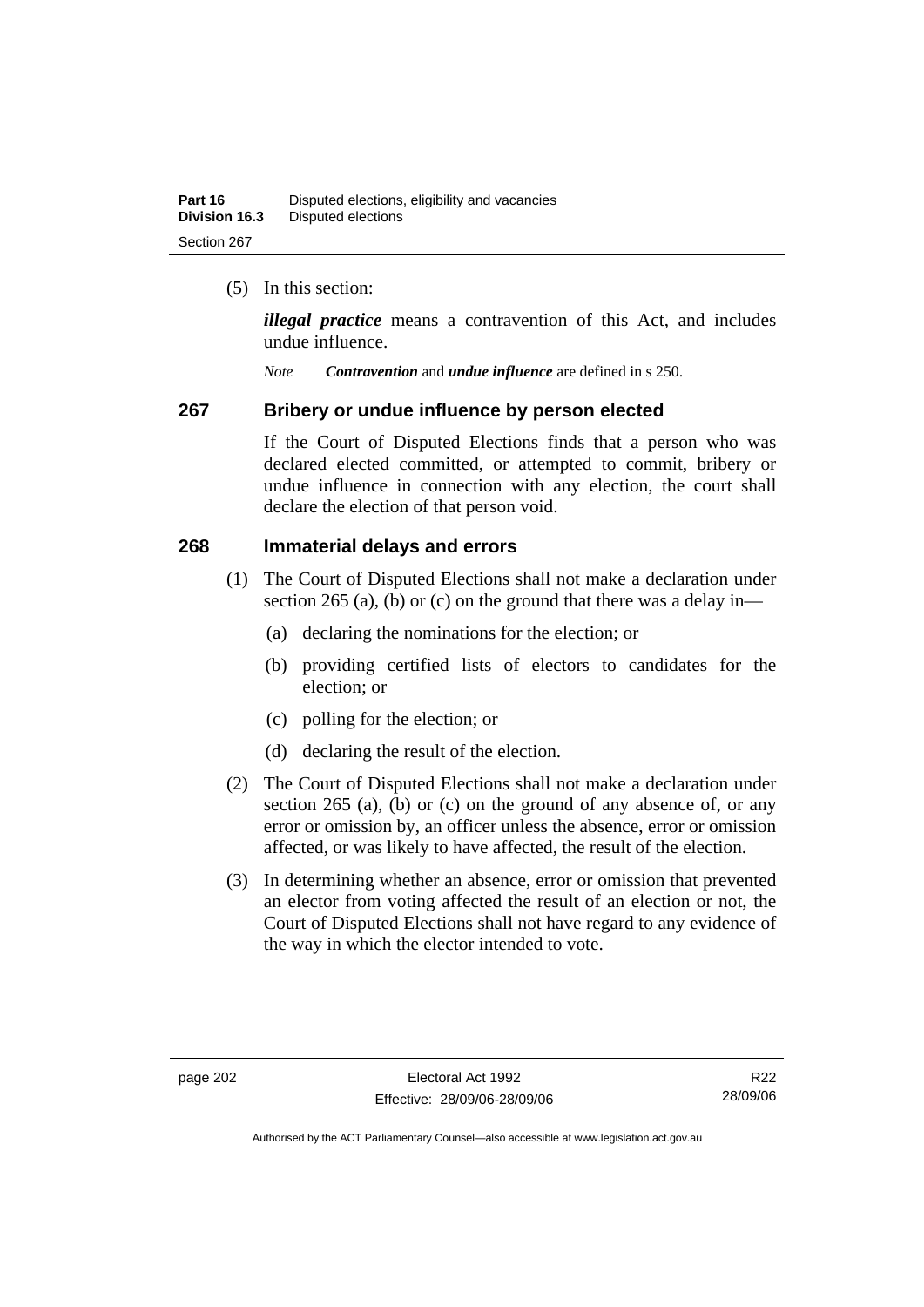- (1) In determining an application, the Court of Disputed Elections may make the inquiries it considers appropriate, including but not limited to—
	- (a) an inquiry about the identity of persons who voted; and
	- (b) an inquiry into the accuracy of approved computer programs used in electronic voting and the electronic scrutiny of votes; and
	- (c) an inquiry about whether ballot papers were improperly admitted or rejected, or not.
- (2) The Court of Disputed Elections shall not inquire into the correctness of any roll.
- (3) If the Court of Disputed Elections makes an inquiry in relation to ballot papers marked under part 11, a statement of particulars of the marking of ballot papers prepared by an officer under section 175 (c) is conclusive evidence of the particulars contained in the statement unless the court orders otherwise.

#### **270 Rejected ballot papers**

In determining an application, the Court of Disputed Elections may have regard to any declaration vote ballot papers rejected at the preliminary scrutiny if the court is of the opinion that the ballot papers should not have been rejected.

#### **271 Evidence that persons were not permitted to vote**

In determining an application, the Court of Disputed Elections shall not have regard to any evidence that a person was not permitted to cast a vote in an election unless the court is satisfied that the person—

(a) claimed to vote in accordance with this Act; and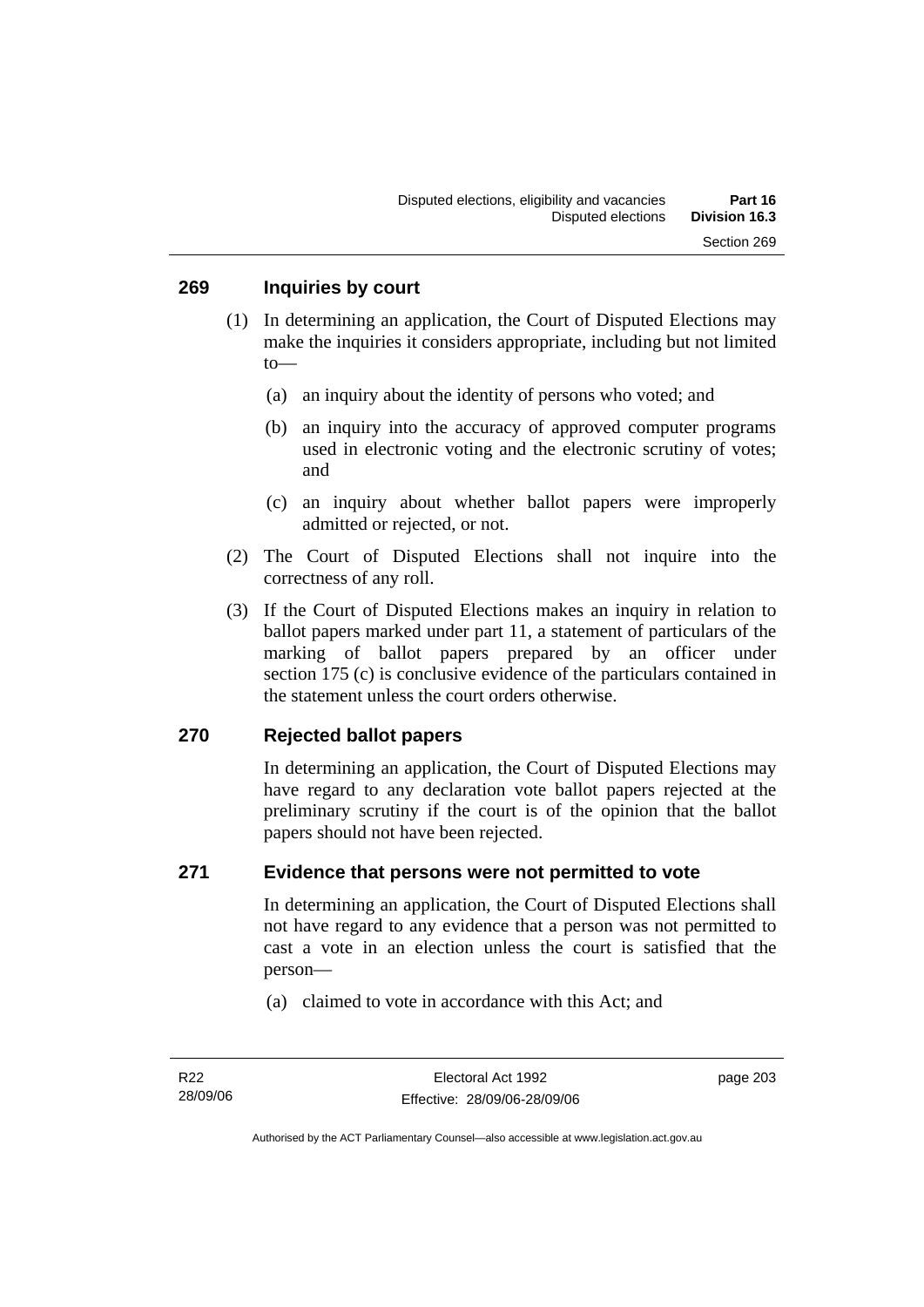(b) complied with the requirements of this Act in relation to voting to the extent that he or she was permitted to do so.

#### **272 Inspection of electoral papers**

A party to an application may—

- (a) with the leave of the Court of Disputed Elections; and
- (b) in the presence of the commissioner or a member of staff of the electoral commission;

inspect, and make copies of or take extracts from, the electoral papers (except ballot papers) in the possession of the commissioner that were used in connection with the election being disputed.

#### **273 Commissioner not prevented from accessing documents**

Unless the Court of Disputed Elections otherwise orders, the filing of an application is not to be taken to prevent the commissioner, another member of the electoral commission or a member of the staff of the commission from having access to any document to which that person would otherwise be entitled to have access for the purpose of exercising a function under this Act.

#### **274 Registrar to serve copies of declarations on certain persons**

The registrar shall, after an application is determined, serve a sealed copy of the declarations and orders (if any) made by the Court of Disputed Elections on—

- (a) the Speaker; and
- (b) each party to the application.

**275 Effect of declarations** 

 (1) If the Court of Disputed Elections declares an election void, another election shall be held in accordance with section 101.

page 204 Electoral Act 1992 Effective: 28/09/06-28/09/06

R22 28/09/06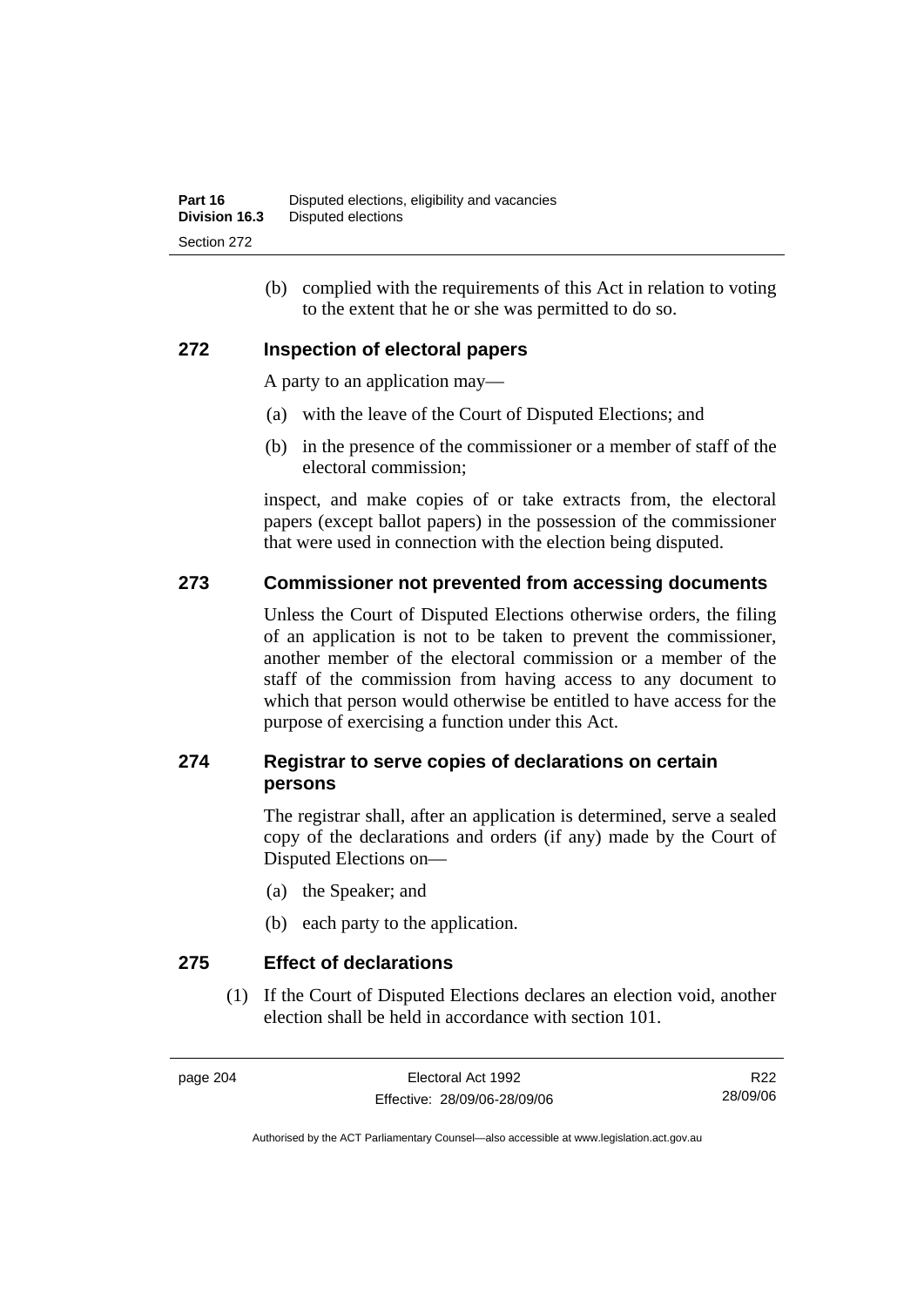- (2) If the Court of Disputed Elections declares that a person who has been declared elected was not duly elected, that person is to be taken not to have been duly elected.
- (3) If the Court of Disputed Elections declares that a person who has not been declared elected was duly elected, that person is to be taken to have been duly elected.
- (4) A declaration by the Court of Disputed Elections referred to in subsection  $(1)$ ,  $(2)$  or  $(3)$  takes effect on the end of the day when the declaration by the court is made.

## **Division 16.4 Eligibility and vacancies**

#### **276 Speaker to state case**

If the Assembly passes a resolution referring to the Court of Disputed Elections a question relating to—

- (a) the eligibility of a person who has been declared elected to be an MLA; or
- (b) a vacancy in the membership of the Assembly;

the Speaker shall give to the registrar a statement setting out the question referred, together with any documents in the possession of the Assembly that relate to that question.

#### **277 Parties to a referral**

The following persons are entitled to appear in a proceeding under this division:

- (a) any person who, in the opinion of the Court of Disputed Elections, has a sufficient interest in the determination of the question referred;
- (b) any person on whom notice of that question is ordered to be served by the court.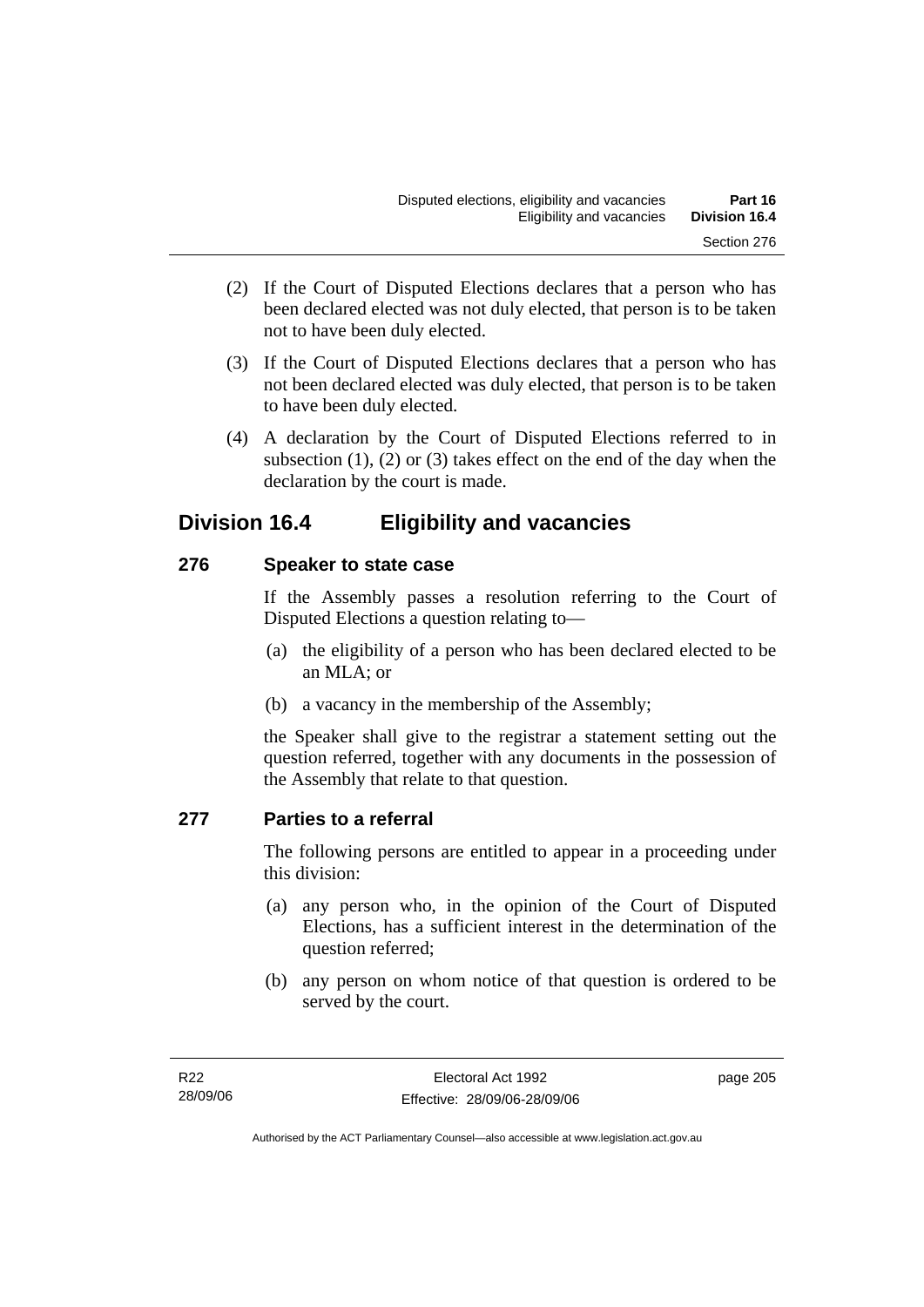#### **278 Declarations and orders**

The Court of Disputed Elections shall hear and determine a question referred to it and may—

- (a) declare that a person who has been declared elected is not eligible to be an MLA; or
- (b) declare a vacancy in the membership of the Assembly; or
- (c) refuse to make a declaration;

and may make the orders in relation to the referral that the court considers appropriate.

#### **279 Registrar to serve copy of declarations on Speaker**

The registrar shall, after a question referred to the Court of Disputed Elections is determined, serve a sealed copy of the declarations and orders (if any) made by the court on—

- (a) the Speaker; and
- (b) each party to the referral.

#### **280 Effect of declarations**

- (1) If the Court of Disputed Elections
	- (a) declares that a person who has been declared elected is not eligible to be an MLA; or
	- (b) declares a vacancy in the membership of the Assembly;

on the end of the day when the declaration is made a vacancy in the membership of the Assembly arises.

 (2) A vacancy under subsection (1) shall be filled in accordance with part 13.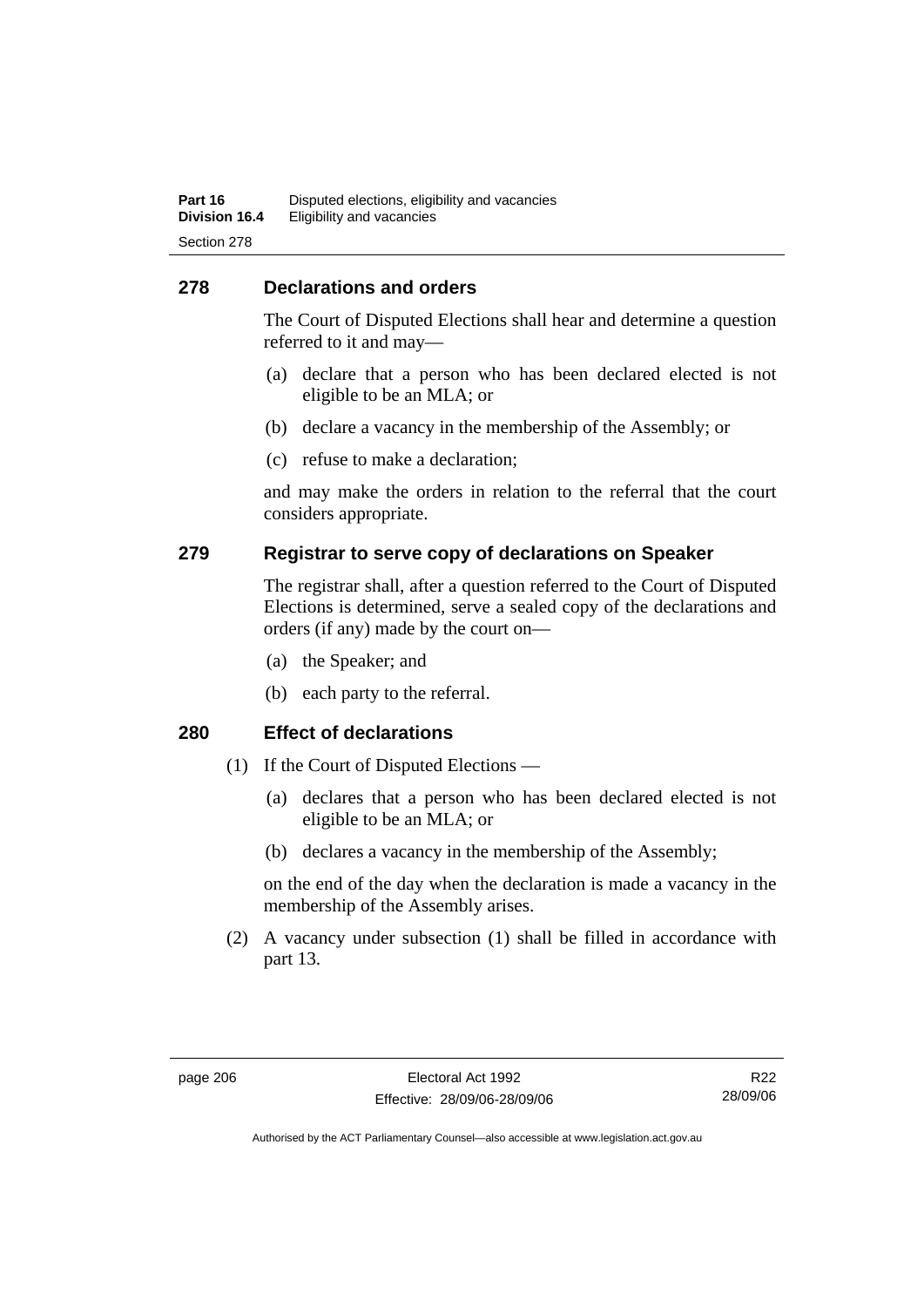## **Division 16.5 Proceedings**

#### **281 Procedure**

In a proceeding, the Court of Disputed Elections —

- (a) shall be guided by the substantial merits and good conscience of the case; and
- (b) is not bound by technicalities, legal forms or the rules of evidence, but may inform itself in the way it considers appropriate.

#### **282 Legal representation limited**

In a proceeding, a party is entitled to be represented by only 1 lawyer appearing as counsel.

#### **283 Admissibility of evidence**

- (1) A person who appears as a witness in a proceeding is not excused from answering a question or producing a document or other thing that the person is required by the Court of Disputed Elections to answer or produce on the ground that the answering of the question or the producing of the document or thing may tend to incriminate the person or on the ground of privilege.
- (2) A statement or disclosure made, or a document or other thing produced, by a person in the course of a proceeding, or any information, document or other thing obtained as a direct or indirect consequence of the making of the statement or disclosure, or of the production of the firstmentioned document or thing, is not admissible in evidence in any civil or criminal proceeding except—
	- (a) a proceeding before the Court of Disputed Elections; or
	- (b) a proceeding for an offence relating to the giving of false evidence.

page 207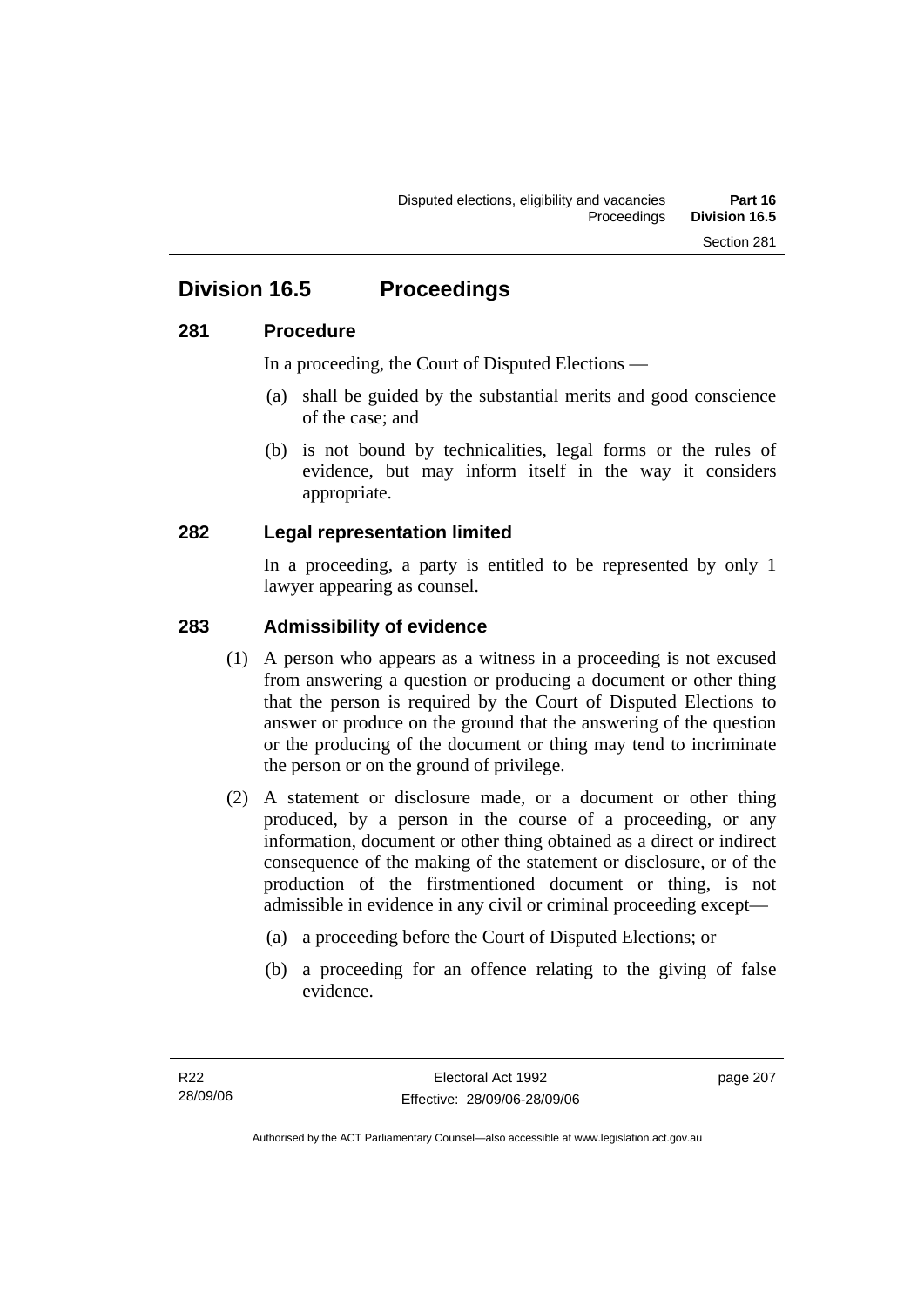### **284 Costs may be ordered against Territory**

Even if the Territory is not a party to a proceeding, the Court of Disputed Elections may order the Territory to pay all or any of the costs of the proceeding.

page 208 Electoral Act 1992 Effective: 28/09/06-28/09/06

R22 28/09/06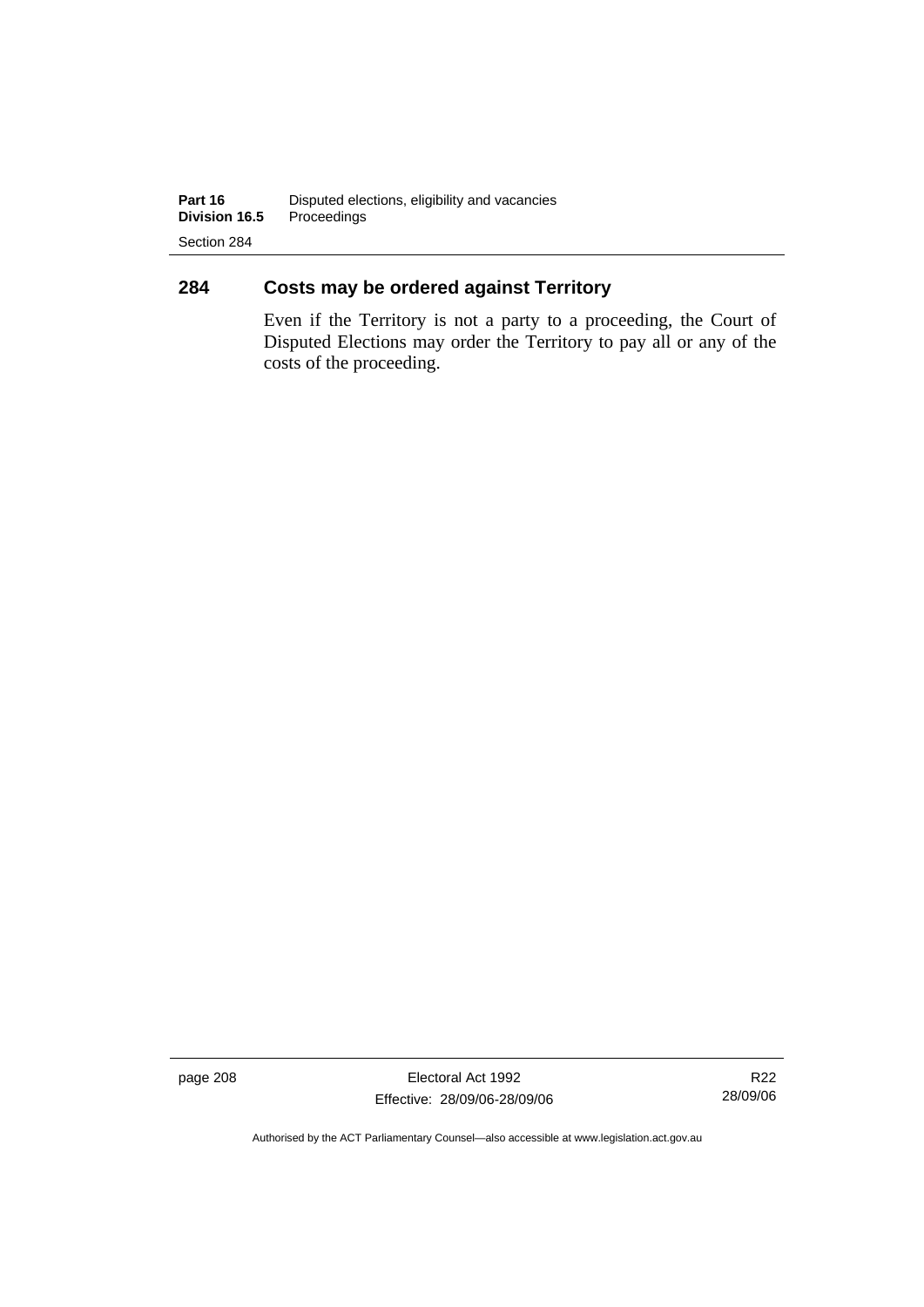# **Part 17 Electoral offences**

## **Division 17.1 Bribery and improper influence**

### **285 Bribery**

(1) A person shall not offer, solicit or accept an electoral bribe.

Maximum penalty: 50 penalty units, imprisonment for 6 months or both.

(2) In this section:

*bribe* does not include a declaration of public policy or a promise of public action.

*electoral bribe* means a bribe for the purpose of—

- (a) influencing the vote of an elector; or
- (b) influencing the candidature of a person in an election; or
- (c) otherwise influencing the course or result of an election; or
- (d) inducing a person not to apply, or to withdraw an application, under section 192 to be a candidate for a seat in relation to which a casual vacancy has occurred, if that person is an eligible person within the meaning of that section; or
- (e) inducing a person not to apply, or to withdraw an application, to the Court of Disputed Elections under division 16.3 to dispute the validity of an election, if that person is entitled to dispute the validity of the election under section 257.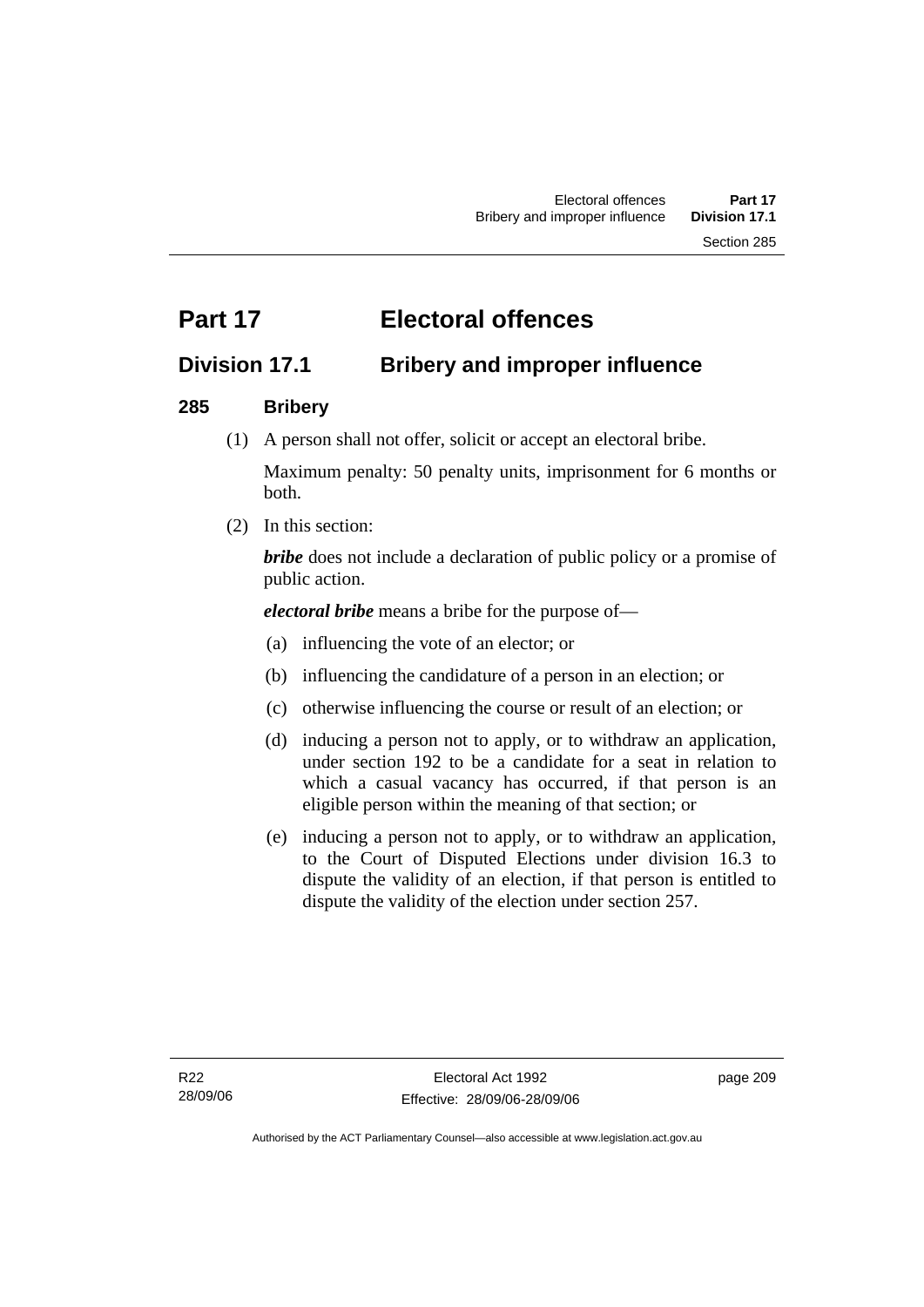**Part 17** Electoral offences **Division 17.2** Protection of rights Section 286

### **286 Influencing of votes by officers**

In the exercise of a function under this Act, an officer shall not, without reasonable excuse, do anything for the purpose of influencing the vote of another person.

Maximum penalty: 50 penalty units, imprisonment for 6 months or both.

#### **287 Influencing votes of hospital and nursing home patients**

The proprietor of a hospital or nursing home, or an employee or agent of such a proprietor, shall not, without reasonable excuse, do anything for the purpose of influencing the vote of a patient or resident of the hospital or nursing home.

Maximum penalty: 50 penalty units, imprisonment for 6 months or both.

## **Division 17.2 Protection of rights**

#### **288 Violence and intimidation**

A person shall not, by violence or intimidation, hinder or interfere with—

- (a) the free exercise of a right under this Act; or
- (b) the free performance of a duty under this Act.

Maximum penalty: 50 penalty units, imprisonment for 6 months or both.

#### **289 Discrimination on grounds of political donations**

- (1) A person shall not discriminate against another person on the ground of the making by the other person of a donation to—
	- (a) a political party; or

R22 28/09/06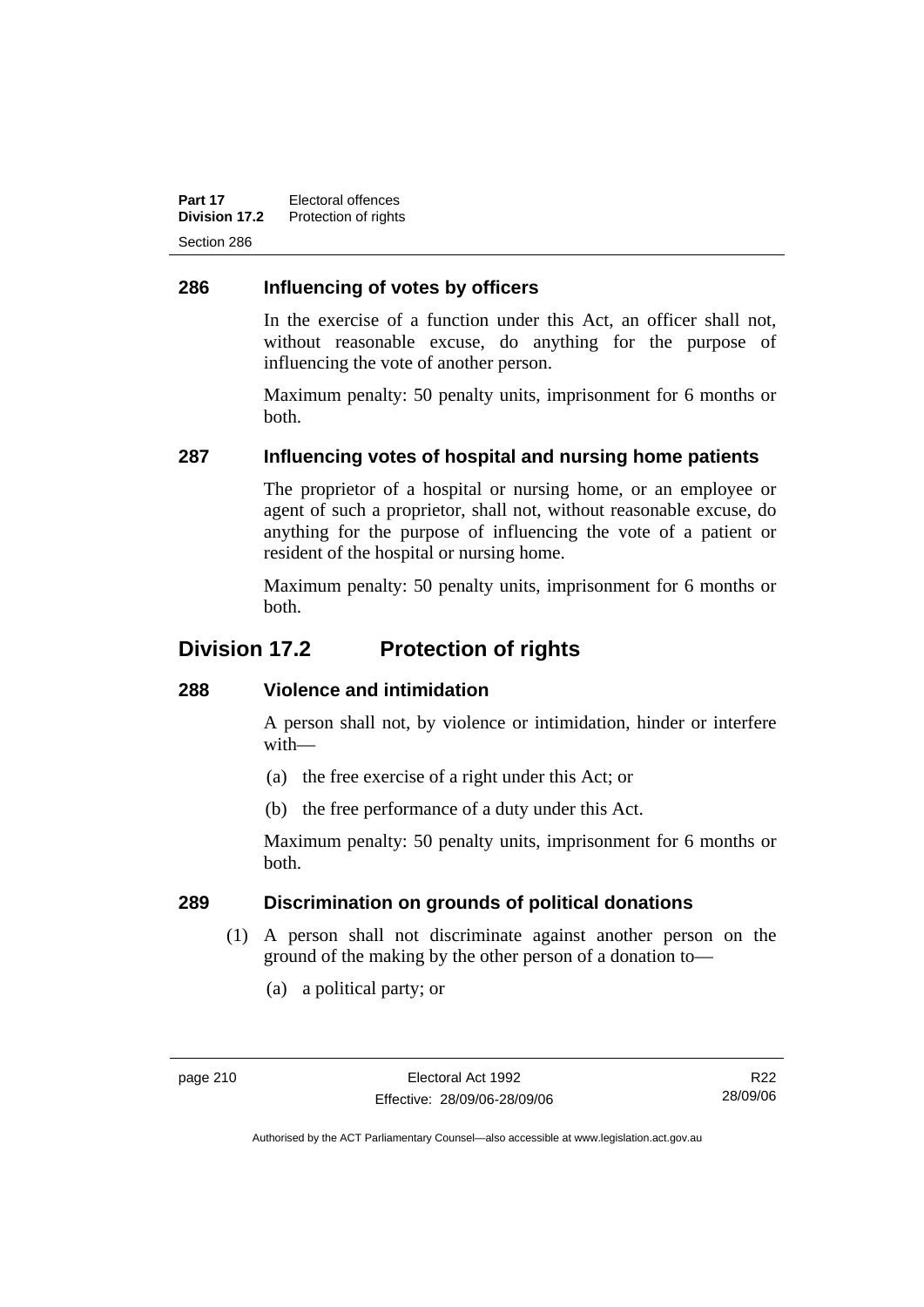(b) a candidate in an election.

Maximum penalty: 50 penalty units, imprisonment for 6 months or both.

(2) In this section:

*discriminate against*, in relation to a person, means—

- (a) deny the person access to membership of any trade union, club or other body, whether incorporated or not; or
- (b) not allow the person to work or to continue to work; or
- (c) subject the person to any form of intimidation or coercion; or
- (d) subject the person to any other detriment.

#### **290 Employees' right to leave of absence for voting**

 (1) On notification from an employee before a polling day, the employer shall allow the employee, without penalty or any disproportionate deduction of pay, to take any necessary leave (not exceeding 2 hours) for the purpose of voting.

Maximum penalty: 10 penalty units.

- (2) Subsection (1) does not apply if the absence of the employee from employment could—
	- (a) endanger any person, animal or thing; or
	- (b) cause substantial loss to any person.
- (3) An employee shall not notify an employer under subsection (1) if he or she does not have a genuine intention of voting during the period of the leave to be granted for the purpose of voting.

Maximum penalty: 5 penalty units.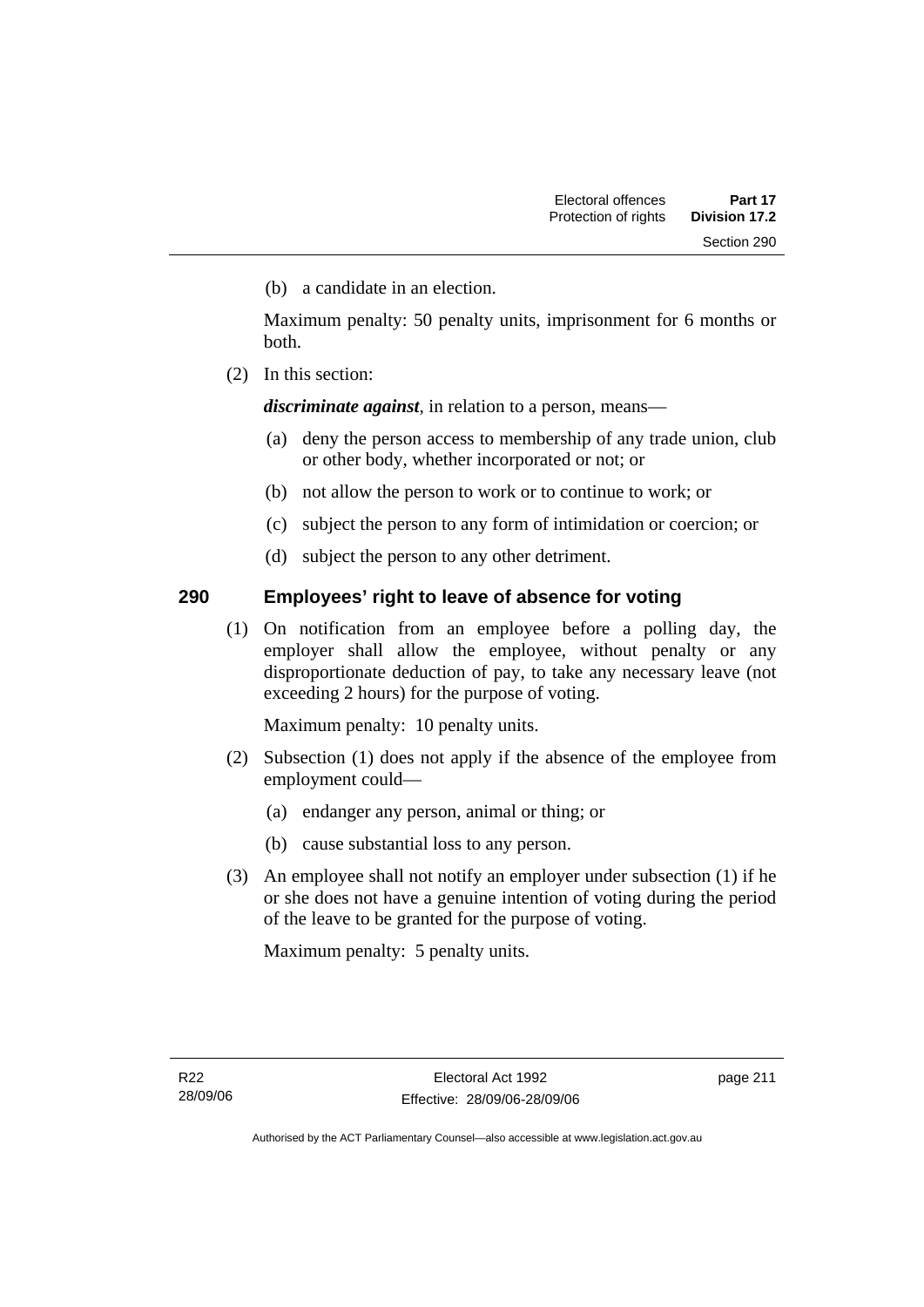**Part 17** Electoral offences **Division 17.3** Campaigning offences Section 291

## **Division 17.3 Campaigning offences**

#### **291 Definitions for div 17.3**

In this division:

*address*, in relation to a person, means—

- (a) if the person is acting on behalf of a political party—an address of the party, other than a post office box; or
- (b) in any case—
	- (i) the address of the person's principal place of residence; or
	- (ii) an address of the person's place of business.

*disseminate* electoral matter (whether in printed or electronic form) means print, publish, distribute, produce or broadcast the electoral matter.

*publish* electoral matter, includes publish electronically.

*reportage or commentary*, in relation to a newspaper or periodical, means everything in the newspaper or periodical except—

- (a) advertisements; and
- (b) letters to the editor.

#### **292 Dissemination of electoral matter—authorisers and authors**

- (1) A person must not disseminate electoral matter unless there is, in the approved position—
	- (a) the name and address of the person who authorised the matter or its author; and

R22 28/09/06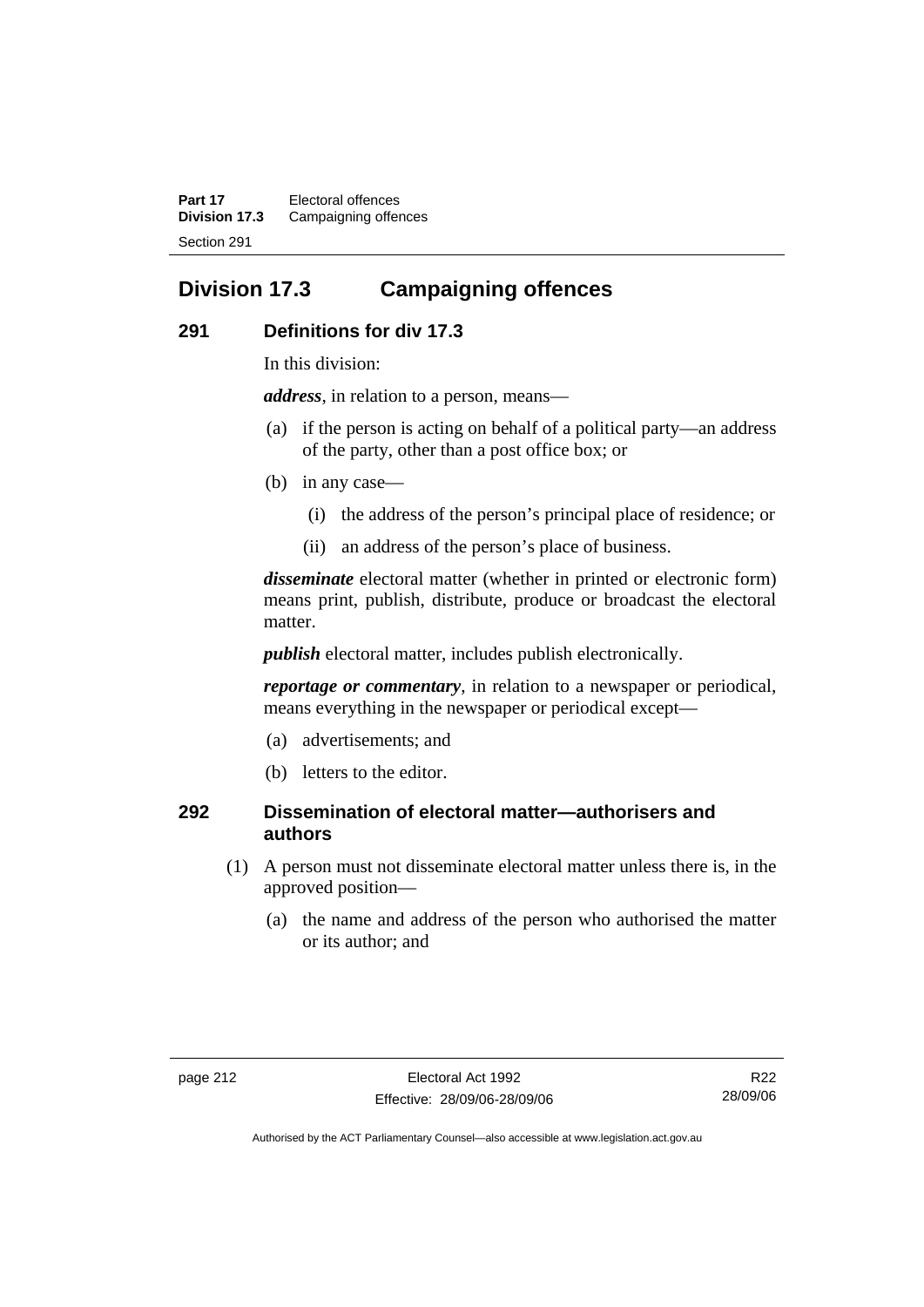(b) if the matter was published for a registered party or candidate for election—the name of the party or candidate.

Maximum penalty: 10 penalty units.

(2) In this section:

#### *approved position* means—

- (a) at the end of the matter; and
- (b) for an item in a newspaper or periodical containing electoral matter taking up all or part of each of 2 opposing pages—at the foot of the item on the first page; and
- (c) for an item in electronic form—at the foot of each page.

#### **293 Dissemination of electoral matter—letters to the editor**

- (1) Section 292 does not apply to the dissemination of a letter to the editor of a newspaper or periodical if—
	- (a) the name of the author and the locality of the author's residence appears at the end; and
	- (b) the editor of the newspaper or periodical keeps a written record of the address of the author, as stated in the original of the letter sent to the editor or as otherwise ascertained by the editor.
- (2) For subsection (1) (a), it is sufficient to identify the locality of an author's residence by reference to—
	- (a) the suburb or town of, or nearest to, that residence; and
	- (b) for a locality outside the ACT—the State, other Territory or other country of that residence.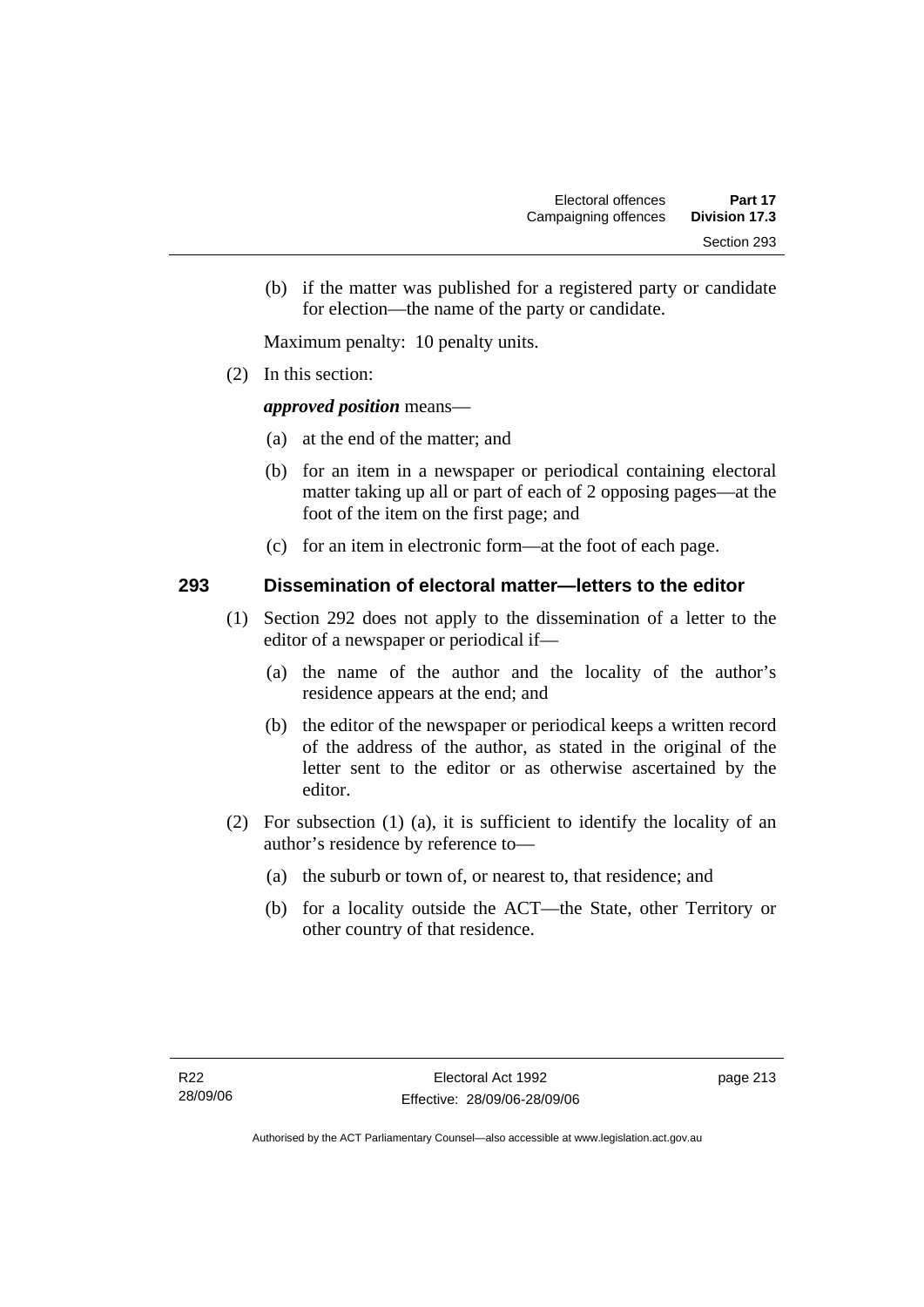**Part 17** Electoral offences **Division 17.3** Campaigning offences Section 294

#### **294 Dissemination of electoral matter—newspaper and periodical reportage and commentary**

Section 292 does not apply to electoral matter contained in reportage or commentary in an issue of a newspaper or periodical if the issue contains a statement to the effect that a person whose name and address appears in the statement has authorised the publication of all electoral matter contained in reportage or commentary in that issue.

#### **295 Exemptions for dissemination of electoral matter on certain items**

- (1) Section 292 (Dissemination of electoral matter—authorisers and authors) does not apply to electoral matter on any of the following items unless the item includes a representation of a ballot paper:
	- (a) a letter from an MLA that includes the name of the MLA and an indication that he or she is an MLA;
	- (b) a press release published by or on behalf of an MLA that includes the name of the MLA and an indication that he or she is an MLA;
	- (c) a report under the *Annual Reports (Government Agencies) Act 1995* or *Annual Reports (Government Agencies) Act 2004*;
	- (d) a publication of a government agency that includes—
		- (i) the name of the agency; and
		- (ii) the City of Canberra Arms; and
		- (iii) the words 'Australian Capital Territory', 'Australian Capital Territory Legislative Assembly', 'ACT Legislative Assembly', 'Australian Capital Territory Government' or 'ACT Government';
	- (e) a T-shirt, lapel button, lapel badge, pen, pencil or balloon;

R22 28/09/06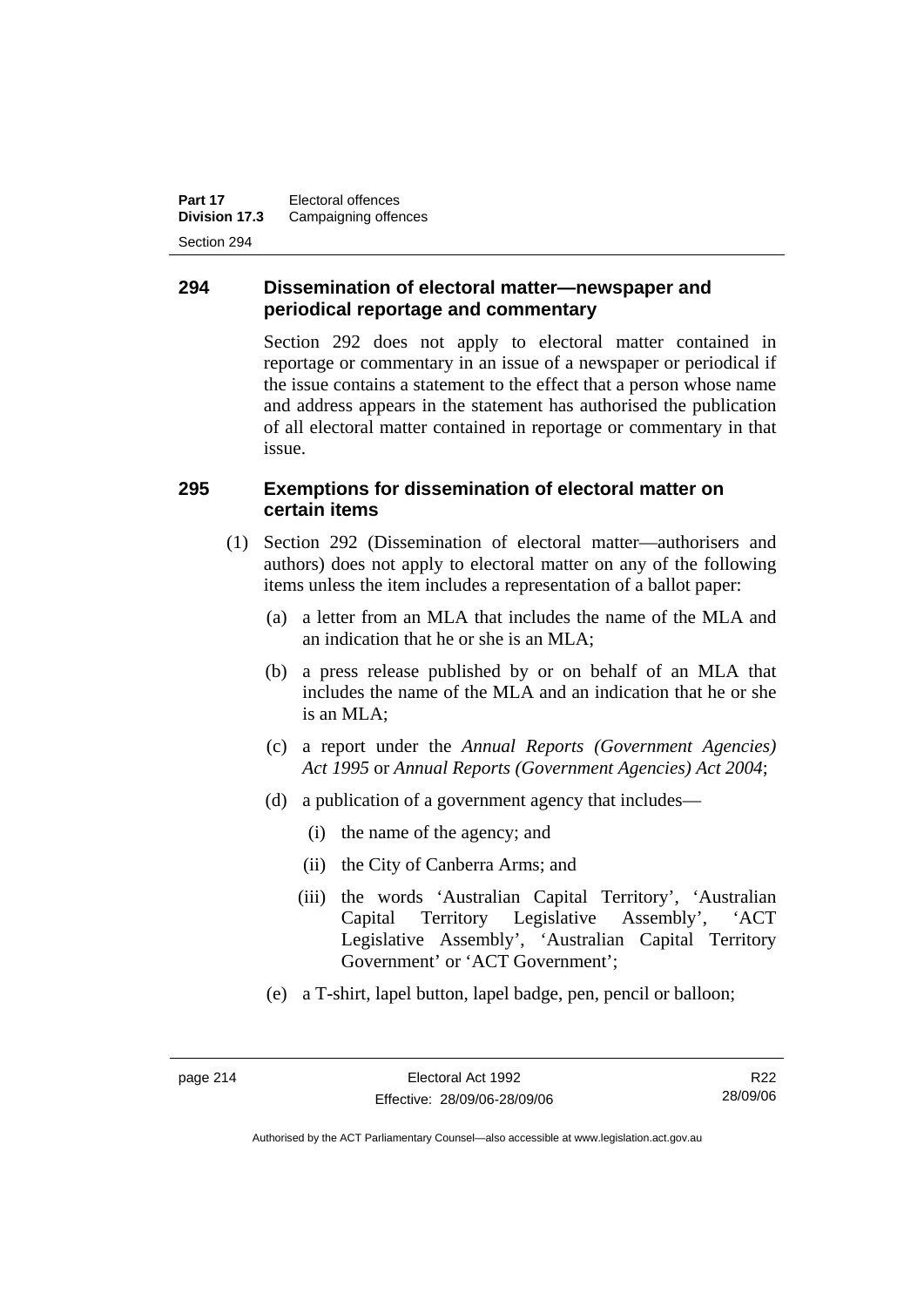- (f) a business or visiting card that promotes the candidacy of a person in an election;
- (g) a letter or card on which the name and address of the sender appears;
- (h) an item prescribed under the regulations.
- (2) In this section:

*government agency* means—

- (a) an administrative unit; or
- (b) a Territory instrumentality; or
- (c) a statutory office-holder and the staff assisting the statutory office-holder.

*publication*, of a government agency, does not include a publication that is published for the first time within 6 months immediately before a general election if the publication includes a picture of an MLA.

#### **296 Advertorials**

- (1) This section applies to an advertisement in a newspaper or periodical that—
	- (a) appears to be reportage or commentary; and
	- (b) includes electoral matter.
- (2) If this section applies to an advertisement, the proprietor of the newspaper or periodical shall cause the word 'advertisement' to be printed as a headline to the advertisement, in letters not smaller than 10 point, on each page on which the advertisement appears.

Maximum penalty: 10 penalty units.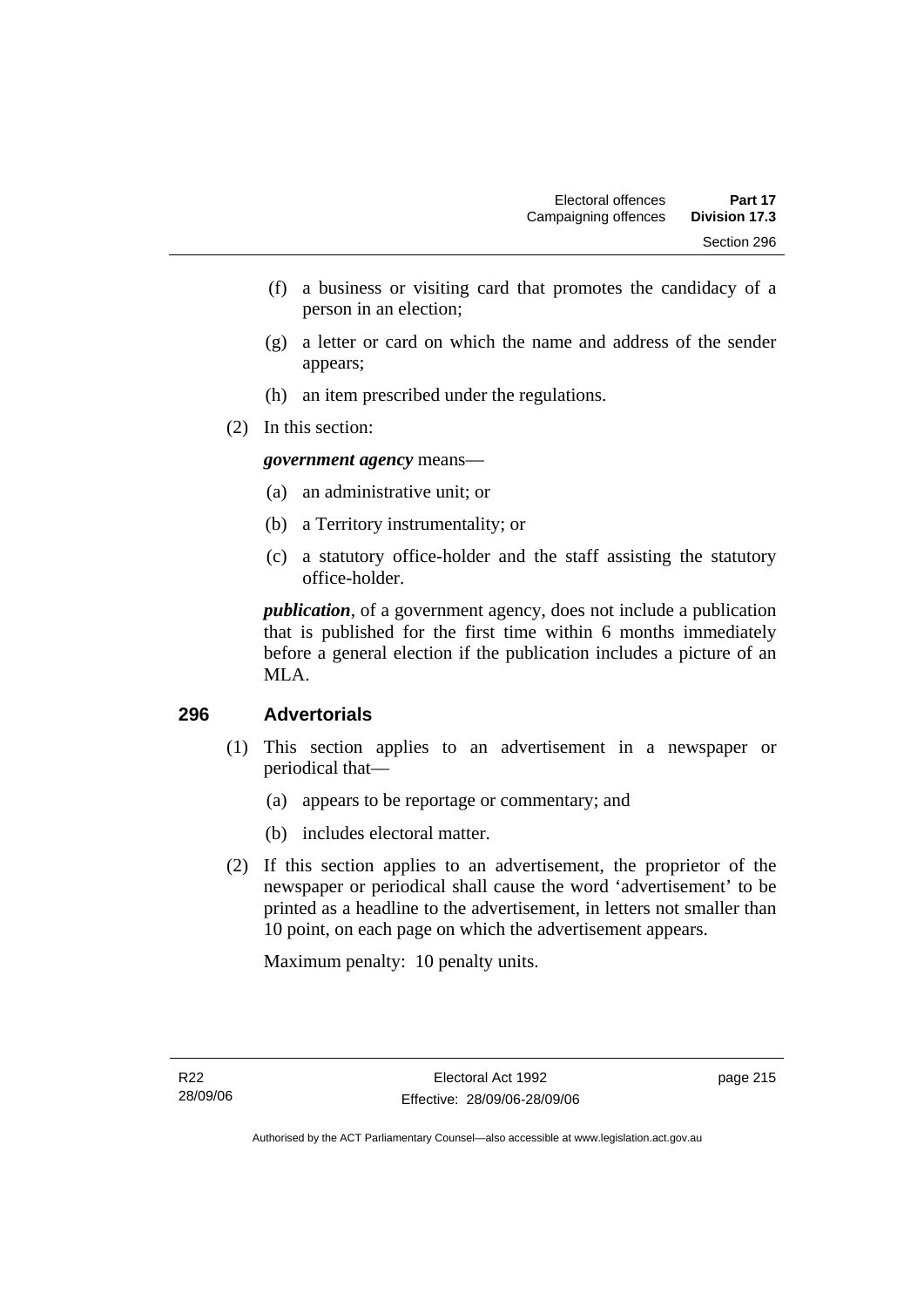#### **297 Misleading or deceptive electoral matter**

 (1) A person shall not disseminate, or authorise to be disseminated, electoral matter that is likely to mislead or deceive an elector about the casting of a vote.

Maximum penalty: 50 penalty units, imprisonment for 6 months or both.

 (2) It is a defence to a prosecution for an offence against subsection (1) if it is established that the defendant did not know, and could not reasonably be expected to have known, that the electoral matter was likely to mislead or deceive an elector about the casting of a vote.

#### **298 Inducement to illegal voting—representations of ballot papers**

A person shall not disseminate, or authorise to be disseminated, electoral matter including a representation of a ballot paper, or part of a ballot paper, likely to induce an elector to mark his or her vote otherwise than in accordance with the directions on the ballot paper.

Maximum penalty: 50 penalty units, imprisonment for 6 months or both.

#### **299 Graffiti**

- (1) A person shall not, without reasonable excuse, mark any electoral matter directly on any defined place or object without the consent of—
	- (a) for a place—the lessee or lawful occupier of the place; or
	- (b) for an object—the owner or lawful possessor of the object.

Maximum penalty: 10 penalty units.

 (2) The Territory or a Territory authority shall not give consent for subsection  $(1)$ .

R22 28/09/06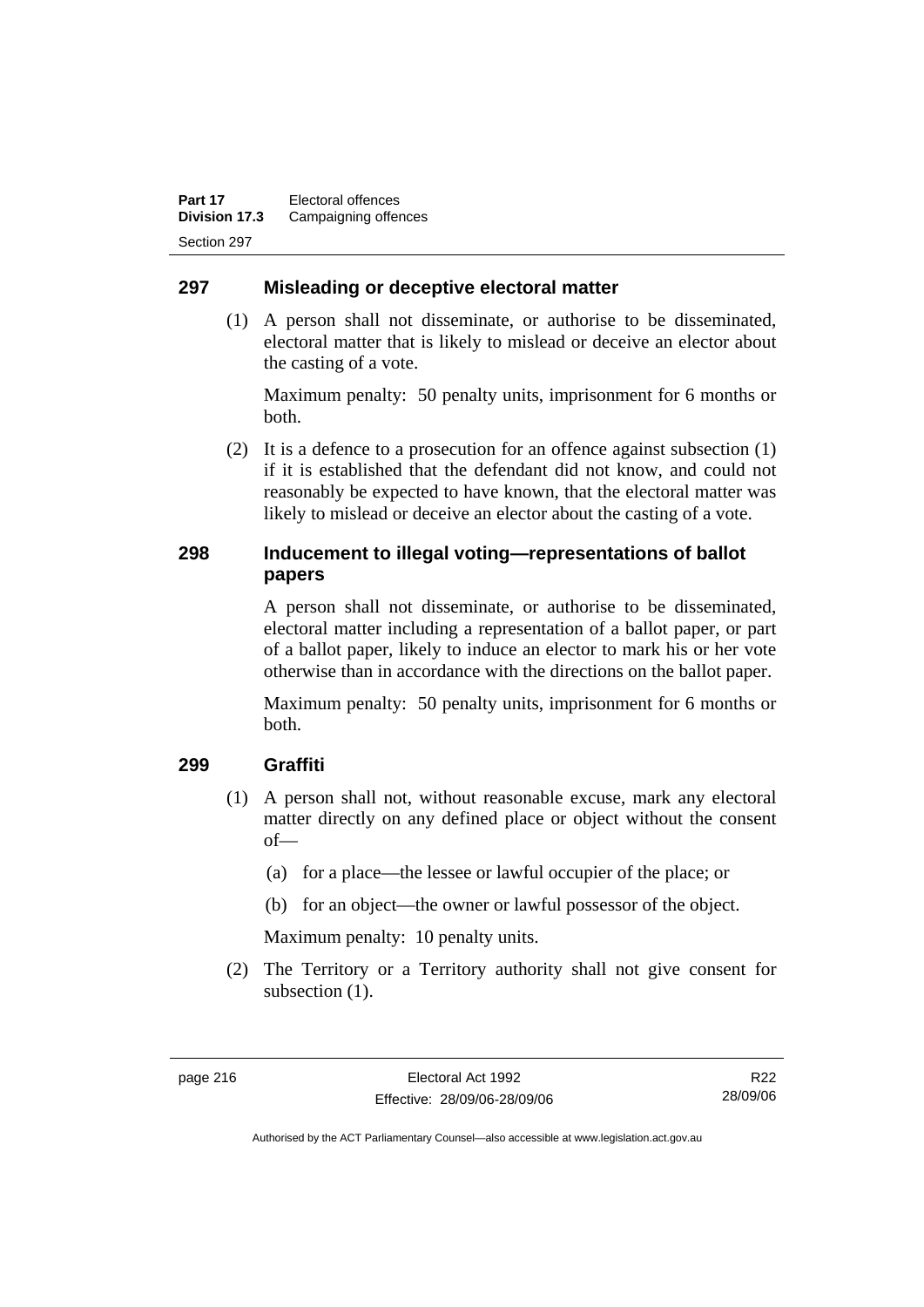- (3) In a prosecution for an offence against subsection (1) in relation to a defined place or object leased, occupied, owned or possessed by the Territory or a Territory authority, it is to be conclusively presumed that the Territory or the Territory authority, as the case requires, did not consent to any marking of electoral matter on the place or object.
- (4) In this section:

*defined place or object* means a building, footpath, hoarding, roadway, vehicle, vessel or any public or private place (whether on land or water or in the air).

*lessee*—see the *Land (Planning and Environment) Act 1991*, section 159.

*mark* means write, draw or depict.

## **300 Defamation of candidates**

 (1) A person shall not make or publish, or authorise to be made or published, a false and defamatory statement about the personal character or conduct of a candidate.

Maximum penalty: 50 penalty units, imprisonment for 6 months or both.

- (2) It is a defence to a prosecution for an offence against subsection (1) if it is established that the defendant believed on reasonable grounds that the relevant statement was true.
- (3) A person who makes a false and defamatory statement in relation to the personal character or conduct of a candidate in contravention of this section may, at the suit of the candidate, be restrained by injunction from repeating the statement or any similar false and defamatory statement.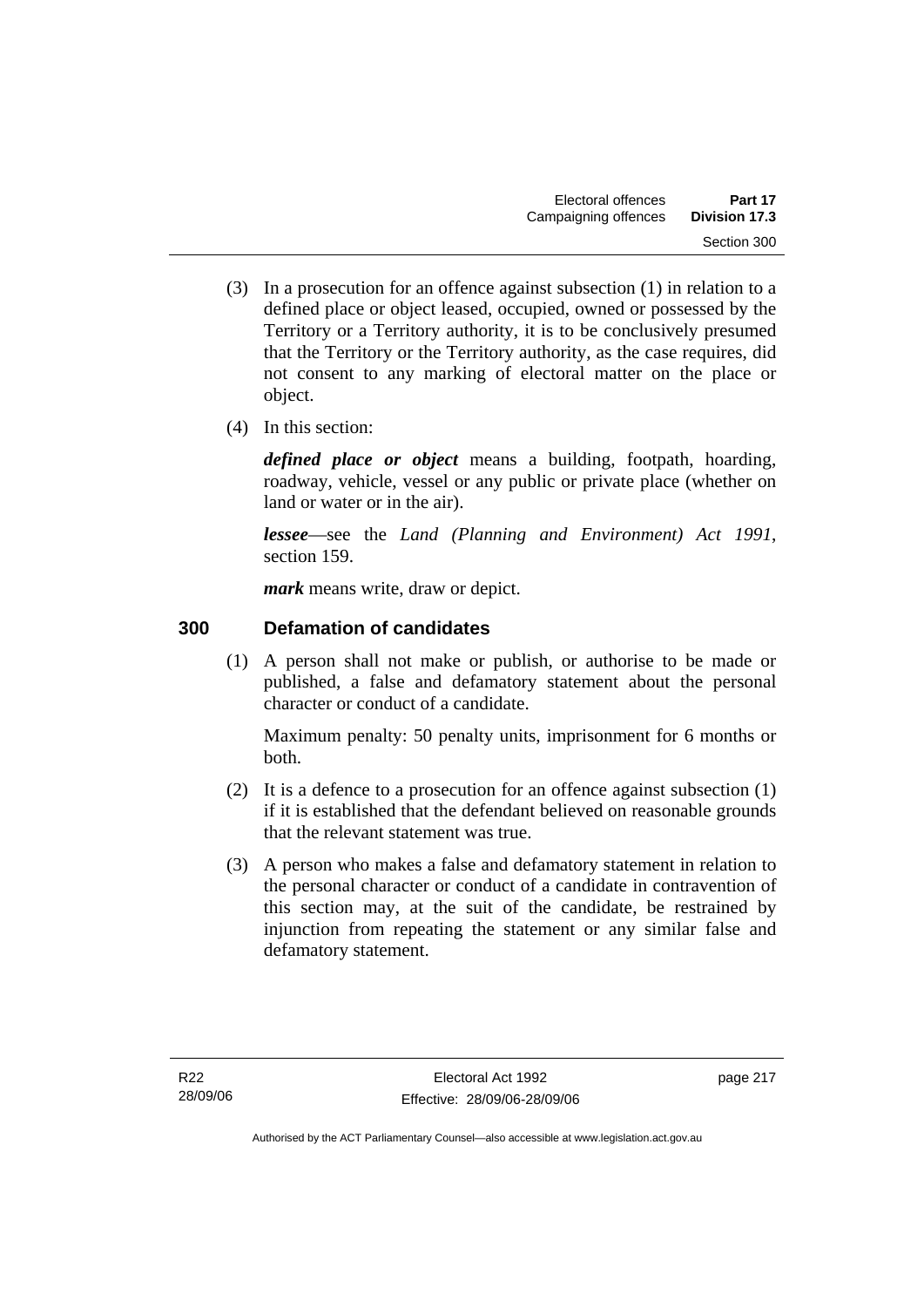#### **301 Publication of statements about candidates**

- (1) A person shall not publish, or authorise to be published, on behalf of a body (whether incorporated or unincorporated) a statement—
	- (a) expressly or impliedly claiming that a candidate in an election is associated with, or supports the policy or activities of, that body; or
	- (b) expressly or impliedly advocating that a candidate should be given the first preference vote in an election;

without the written authority of the candidate.

Maximum penalty: 30 penalty units.

- (2) In proceedings for an offence against subsection (1), it shall be presumed, unless the contrary is proved, that a statement purported to be made on behalf of a body was made on behalf of the body.
- (3) This section does not apply to a statement—
	- (a) published on behalf of a political party; and
	- (b) that relates to a candidate nominated by the party who has publicly declared his or her candidature to be on behalf of, or in the interests of, the party.

#### **302 Disruption of election meetings**

 (1) A person shall not, without reasonable excuse, disrupt an election meeting.

Maximum penalty: 5 penalty units.

- (2) The chairperson of an election meeting may request a police officer to remove from the meeting any person who, in the opinion of the chairperson, is disrupting the meeting.
- (3) On a request from the chairperson under subsection (2), a police officer may take reasonable action to remove from the meeting the person disrupting the meeting.

R22 28/09/06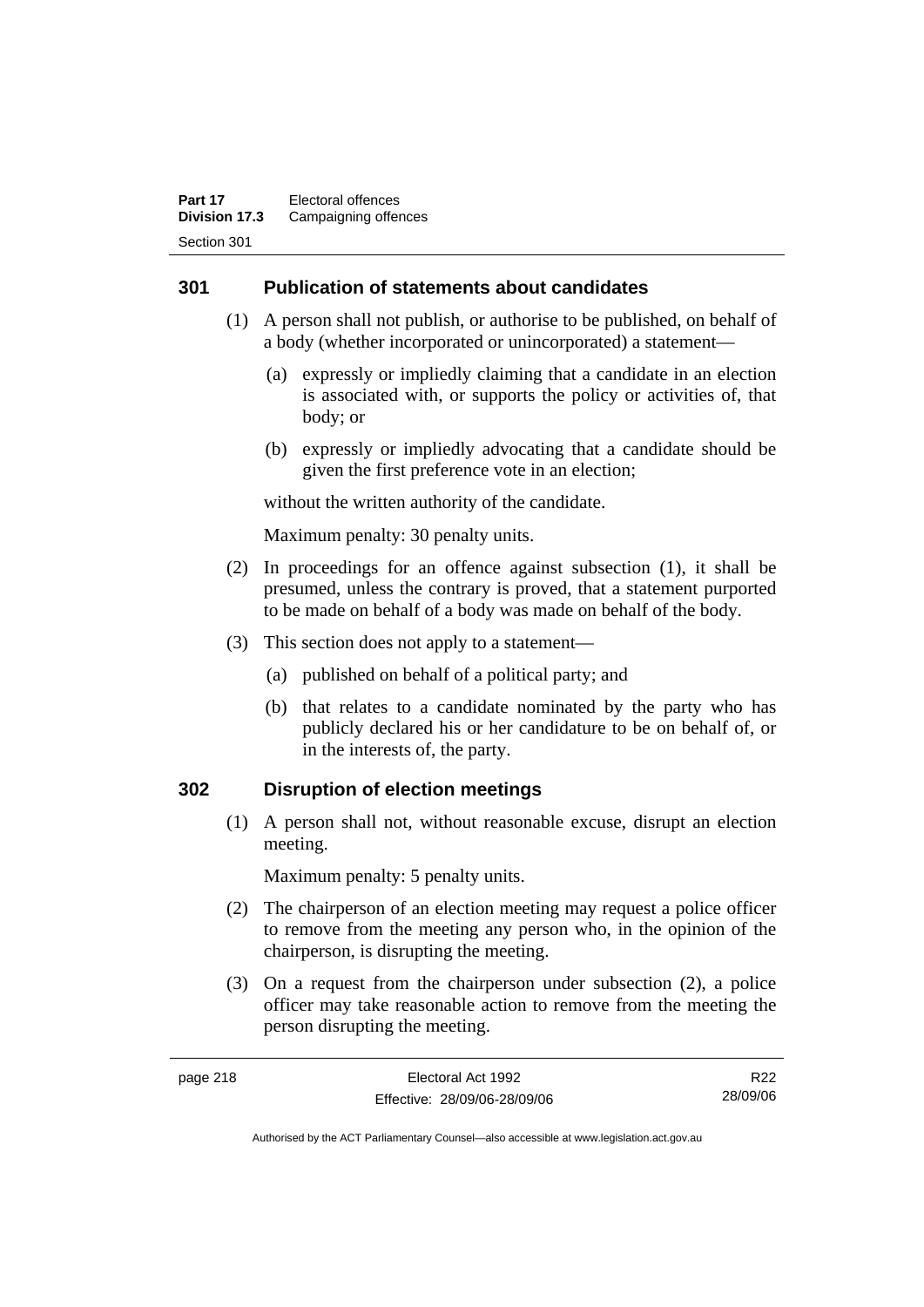(4) A person who is the subject of a request referred to in subsection (2) shall not, without reasonable excuse, return to the meeting without the authority of the chairperson after leaving it or being removed from it.

Maximum penalty: 10 penalty units.

(5) In this section:

*election meeting* means a lawful public meeting held during a pre-election period in association with the relevant election.

#### **303 Canvassing within 100m of polling places**

- (1) A person shall not, during polling hours within the defined polling area in relation to a polling place—
	- (a) do anything for the purpose of influencing the vote of an elector as the elector is approaching, or while the elector is at, the polling place; or
	- (b) do anything for the purpose of inducing an elector not to vote as the elector is approaching, or while the elector is at, the polling place; or
	- (c) exhibit a notice containing electoral matter that is able to be clearly seen by electors approaching, or at, the polling place, other than a notice authorised by the commissioner for display there.

Maximum penalty: 5 penalty units.

- (2) If the building where a polling place is located is situated on grounds within an enclosure, the commissioner may, by written notice, specify the boundary of that enclosure for subsection (7), definition of *defined polling area*, paragraph (b).
- (3) A notice is a notifiable instrument.
	- *Note* A notifiable instrument must be notified under the *Legislation Act 2001*.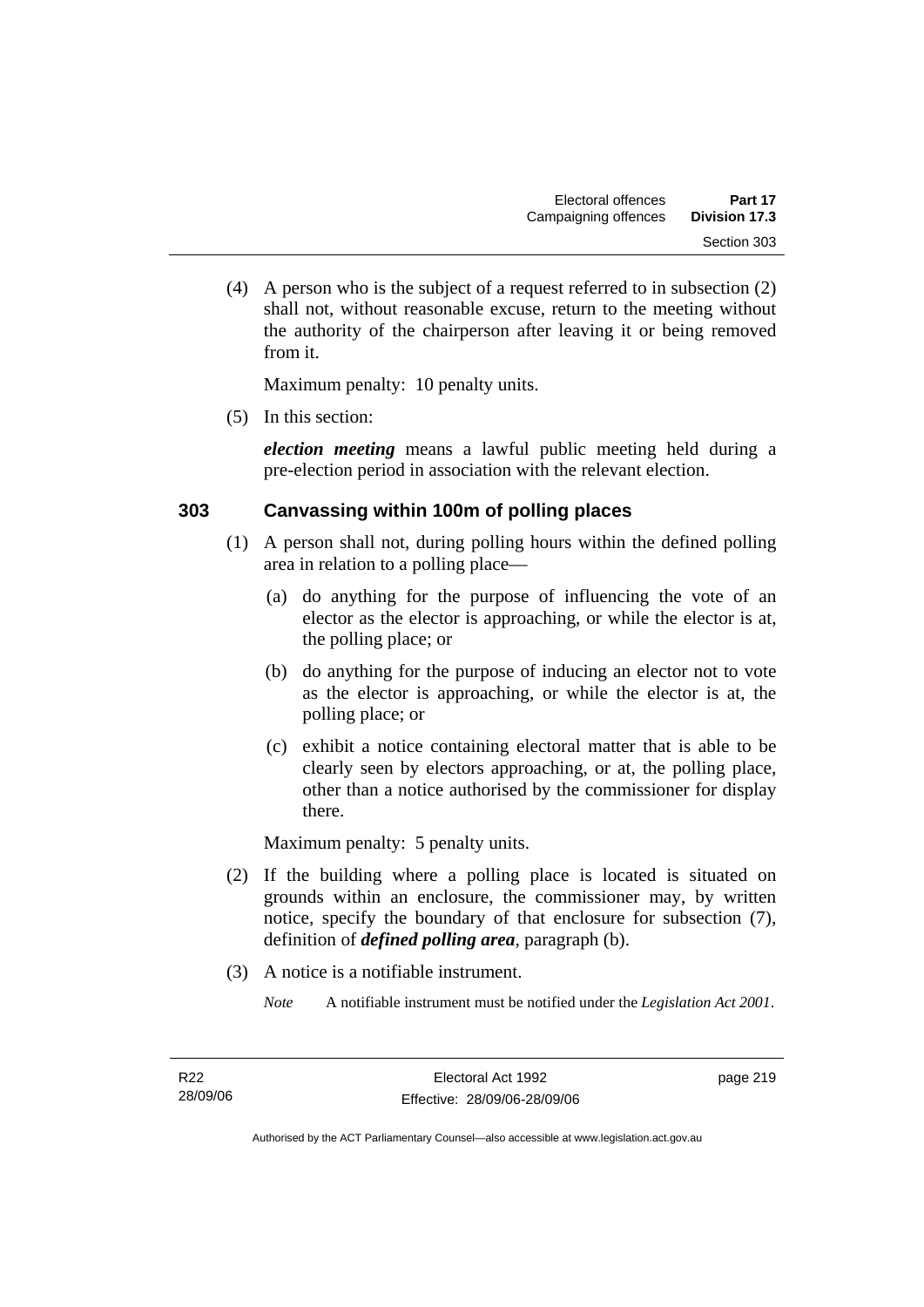| Part 17       | Electoral offences   |
|---------------|----------------------|
| Division 17.3 | Campaigning offences |
| Section 303   |                      |

- (4) An officer may, if directed by the commissioner, remove or obliterate a notice that the commissioner or the officer believes on reasonable grounds to be exhibited in contravention of this section.
- (5) Subsection (4) does not authorise an officer to enter land that is subject to a lease within the meaning of the *Land (Planning and Environment) Act 1991*, part 5.
- (6) A person shall not obstruct an officer in the exercise or attempted exercise of the officer's functions under subsection (4).

Maximum penalty: 50 penalty units, imprisonment for 6 months or both.

(7) In this section:

*defined polling area*, in relation to a polling place, means the area—

- (a) within the building where the polling place is located, and within 100m of the building; or
- (b) if the commissioner issues a notice under subsection (2) in relation to the polling place—within the boundary of the enclosure specified in the notice, and within 100m outside that boundary.

*polling hours*, in relation to a polling place, means—

- (a) for a polling place appointed under section 119—between the hours of 8 am and 6 pm on polling day; or
- (b) for a polling place where a vote may be made before an officer—any time when the place is open for the acceptance of votes; or
- (c) for a polling place where polling is authorised under division 10.5—the period when a mobile polling visit is being made to the building where that place is located.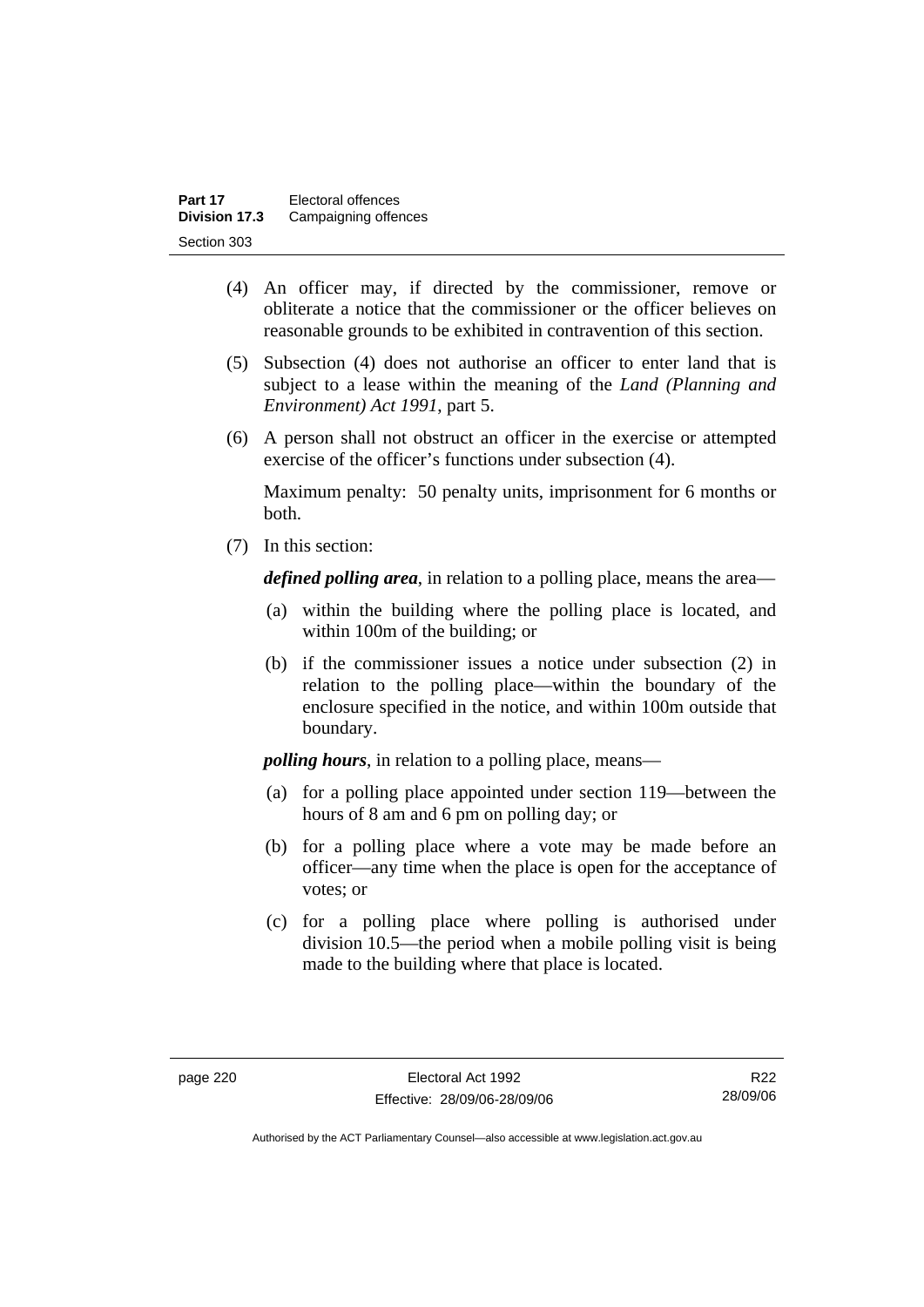#### **304 Badges and emblems in polling places**

Subject to section 123 (5), an officer or scrutineer shall not wear or display in a polling place a badge or emblem associated with a political party or candidate.

Maximum penalty: 10 penalty units.

#### **305 How-to-vote material in polling places**

 (1) A person shall not, except for the purposes of assisting another person to vote under section 156, exhibit or leave in a polling place any printed electoral matter.

Maximum penalty: 5 penalty units.

 (2) This section does not apply in relation to a notice authorised by the commissioner for display in the polling place.

#### **306 Evidence of authorisation of electoral matter**

In proceedings for an offence against this division—

- (a) electoral matter including a statement to the effect that it was authorised by a specified person is admissible as evidence of that fact; and
- (b) an issue of a newspaper or periodical including a statement to the effect that a specified person authorised the publication of all electoral matter contained in reportage or commentary in that issue is admissible as evidence of that fact; and
- (c) electoral matter including a statement to the effect that it was disseminated by a specified person is admissible as evidence of that fact; and
- (d) electoral matter that includes a name purporting to be the author's name is admissible as evidence of that fact.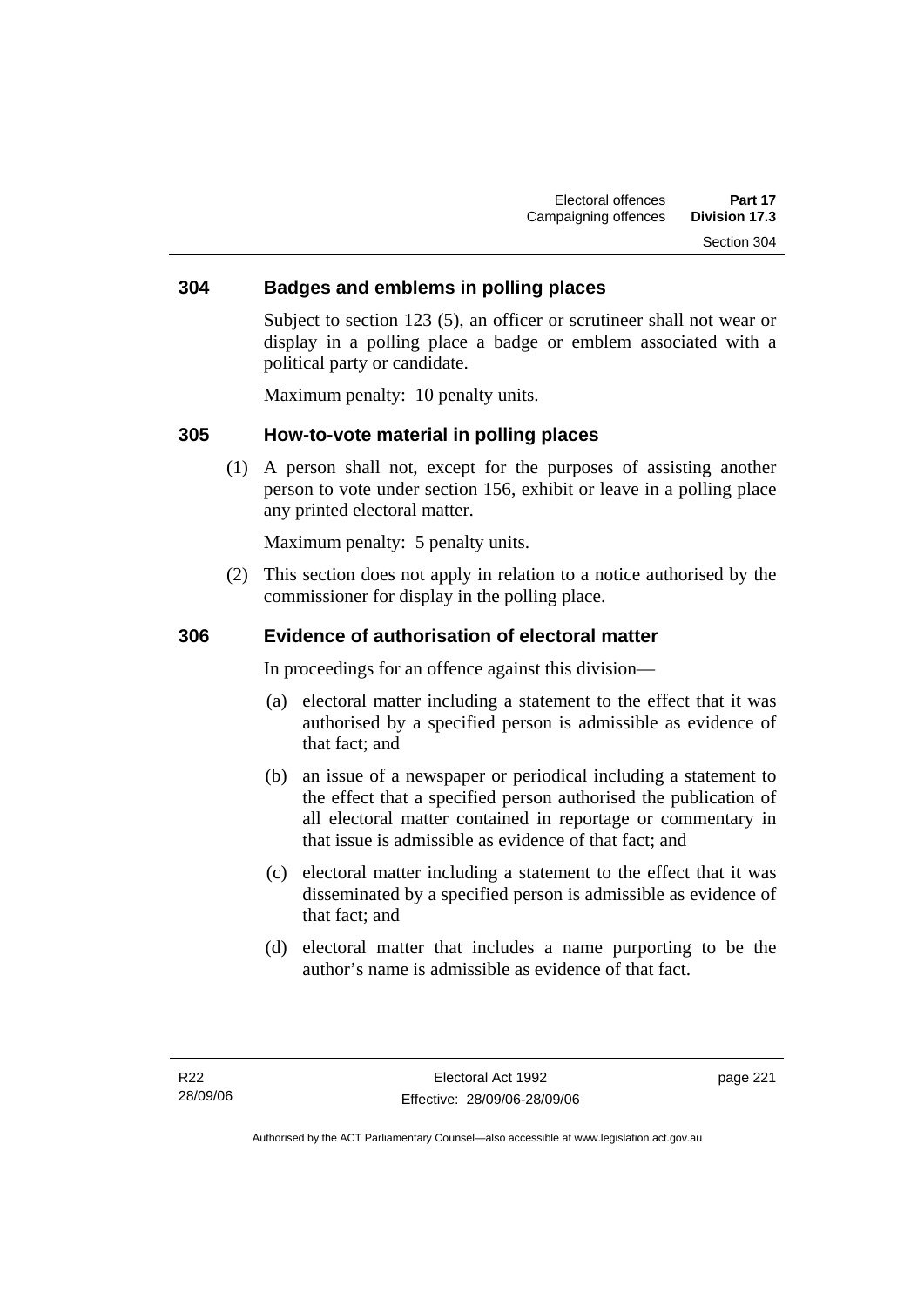**Part 17** Electoral offences **Division 17.4** Electronic voting offences Section 306A

## **Division 17.4 Electronic voting offences**

#### **306A Interfering with electronic voting devices etc**

A person must not, without reasonable excuse, destroy or interfere with any device or computer program that is used, or intended to be used, for or in connection with electronic voting.

Maximum penalty: 50 penalty units, imprisonment for 6 months or both.

#### **306B Interfering with electronic counting devices etc**

A person must not, without reasonable excuse, destroy or interfere with any device or computer program that is used, or intended to be used, for counting votes electronically.

Maximum penalty: 50 penalty units, imprisonment for 6 months or both.

## **Division 17.5 Voting fraud**

#### **307 Voting fraud**

 (1) A person shall not supply a ballot paper unless authorised to do so for this Act.

Maximum penalty: 50 penalty units.

(2) A person shall not obtain a ballot paper by fraudulent means.

Maximum penalty: 50 penalty units, imprisonment for 6 months or both.

 (3) A person other than an elector shall not mark a ballot paper, unless expressly authorised by this Act.

Maximum penalty: 50 penalty units.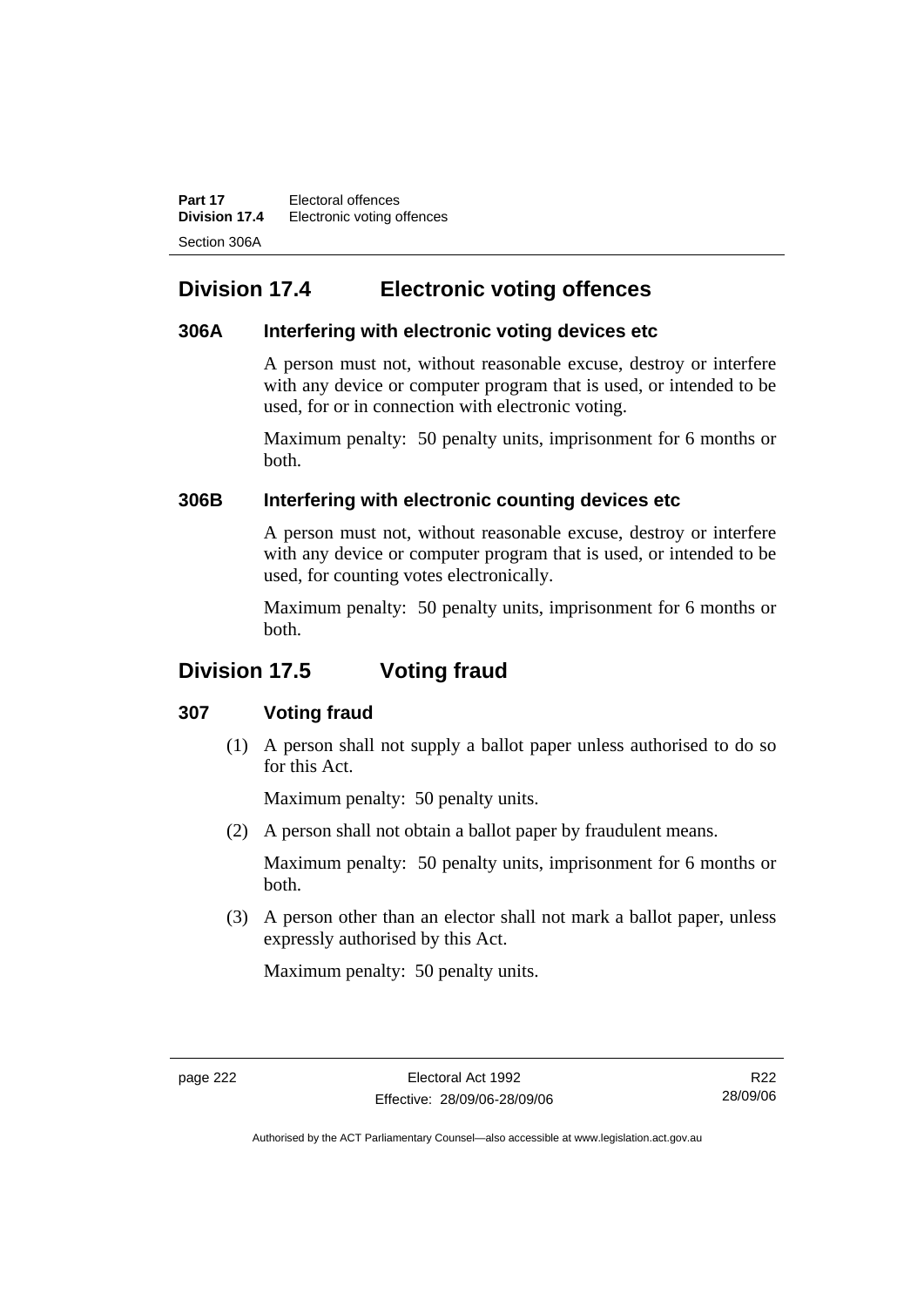(4) A person shall not fraudulently put a ballot paper, or any other paper, in a ballot box.

Maximum penalty: 50 penalty units, imprisonment for 6 months or both.

- (5) A person shall not fraudulently take a ballot paper out of—
	- (a) a place where a vote may be made before an officer under section 136B or 136C; or
	- (b) a polling place; or
	- (c) a scrutiny centre.

Maximum penalty: 50 penalty units, imprisonment for 6 months or both.

 (6) A person shall not, without reasonable excuse, interfere with a ballot box, or a ballot paper, unless authorised to do so for this Act.

Maximum penalty: 50 penalty units, imprisonment for 6 months or both.

## **Division 17.6 Electoral papers**

#### **310 Electoral papers—forfeiture**

- (1) On conviction of a person for an offence against the Criminal Code, part 3.6 (Forgery and related offences), any document or instrument in relation to which the offence was committed is forfeited to the Territory.
- (2) A forfeited document or instrument may be destroyed or dealt with as prescribed.

#### **311 Electoral papers—unauthorised possession**

A person shall not, without reasonable excuse, except for this Act—

(a) possess an electoral paper; or

| R22      | Electoral Act 1992           | page 223 |
|----------|------------------------------|----------|
| 28/09/06 | Effective: 28/09/06-28/09/06 |          |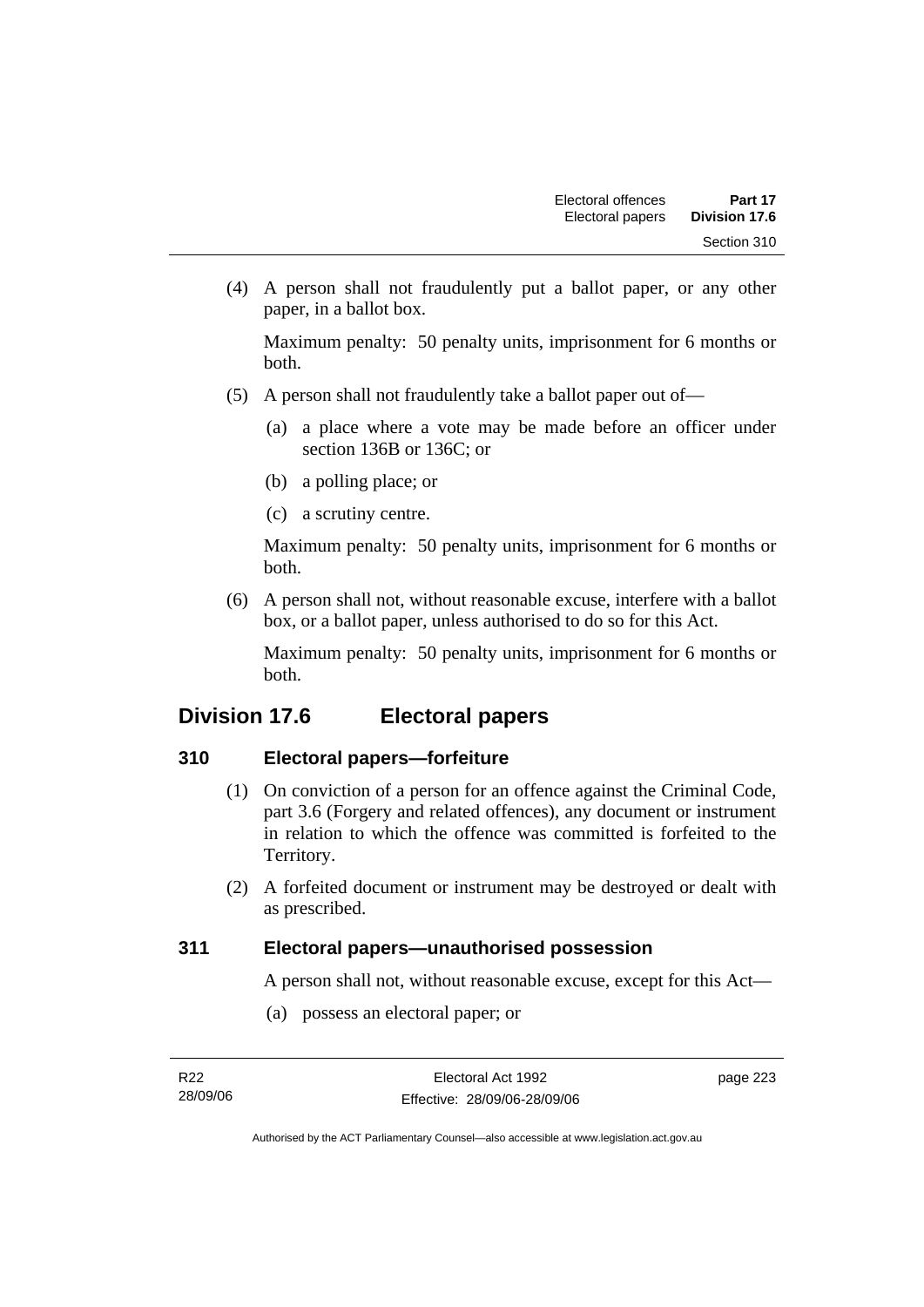| Part 17       | Electoral offences |
|---------------|--------------------|
| Division 17.6 | Electoral papers   |
| Section 313   |                    |

 (b) possess an instrument designed or adapted particularly for producing an electoral paper, or an official mark on an electoral paper.

Maximum penalty: 30 penalty units.

#### **313 Electoral papers—defacement etc**

Unless authorised by or under this Act, a person shall not fraudulently deface, remove, mutilate or destroy an electoral paper.

Maximum penalty: 50 penalty units, imprisonment for 6 months or both.

#### **314 Electoral papers—signatures**

 (1) Subject to subsection (2), if a person is required by this Act to sign an electoral paper, he or she shall sign it with his or her personal signature.

Maximum penalty: 10 penalty units.

- (2) If a person is unable to sign his or her name in writing, the person is to be taken to have signed an electoral paper if—
	- (a) the person makes a mark on the paper by way of signature; or
	- (b) another person signs the document in the presence of and at the direction of the person.

#### **315 Electoral papers—witnesses**

- (1) A person shall not witness the signature of an electoral paper unless—
	- (a) the paper is signed by the signatory; and
	- (b) he or she has seen the signatory sign the paper; and
	- (c) he or she is satisfied as to—
		- (i) the identity of the signatory; and

R22 28/09/06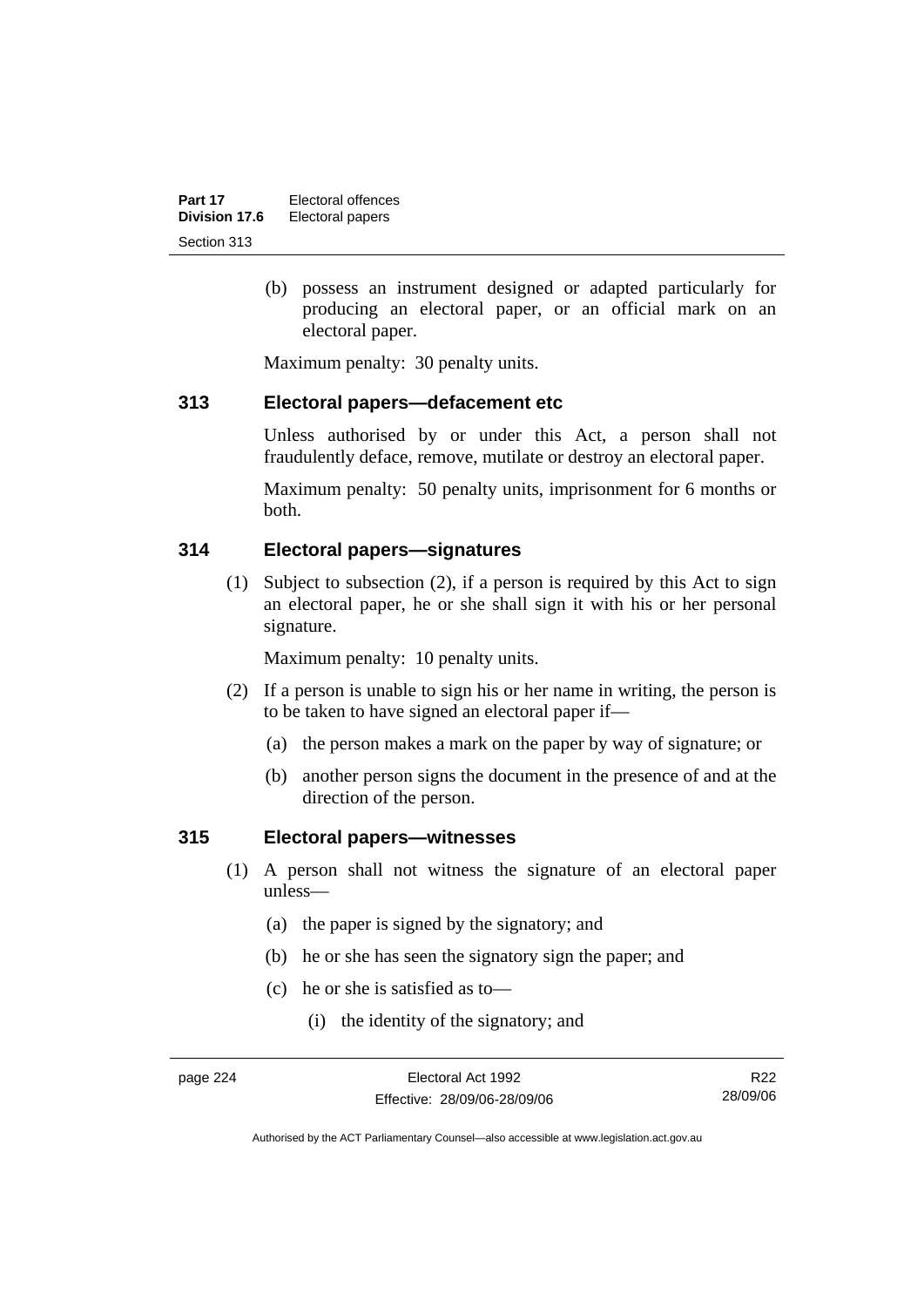- (ii) the truth of any statements made in the paper by the signatory; and
- (d) he or she is able to sign his or her own name.

Maximum penalty: 10 penalty units.

- (2) For subsection (1) (c), a witness may satisfy himself or herself on the basis of—
	- (a) personal knowledge of the signatory; or
	- (b) inquiries made of the signatory; or
	- (c) any other reasonable means.
- (3) In this section:

*signatory*, in relation to a person witnessing the signature of an electoral paper, means the person whose signature is purported to be witnessed.

## **Division 17.7 Official functions**

### **316 Improper influence—members of electoral commission etc**

A person shall not do anything improper for the purpose of influencing a member of—

- (a) the electoral commission; or
- (b) an augmented commission; or
- (c) a redistribution committee.

Maximum penalty: 50 penalty units, imprisonment for 6 months or both.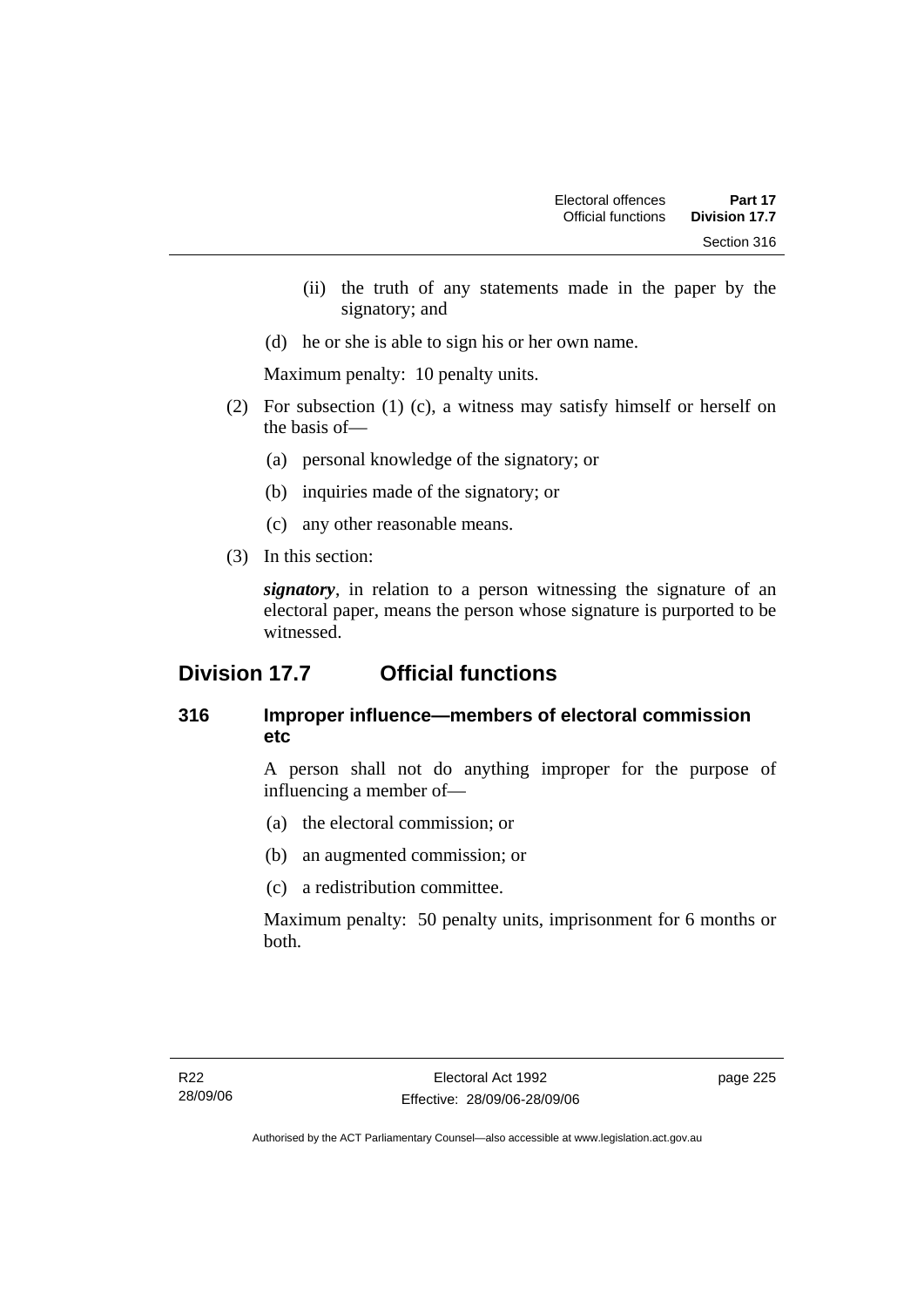#### **317 Unauthorised actions by officers**

An officer shall not, without reasonable excuse, contravene—

- (a) a provision of this Act for which no other penalty is provided; or
- (b) a direction given to him or her under this Act.

Maximum penalty: 10 penalty units.

#### **318 Identification of voters and votes**

 (1) Except as authorised under this Act, an officer shall not make any mark on a ballot paper that would be likely to enable the identification, directly or indirectly, of the person who votes on the ballot paper.

Maximum penalty: 50 penalty units, imprisonment for 6 months or both.

 (2) Except as authorised under this Act, an officer or a scrutineer shall not, directly or indirectly, disclose any information acquired in the exercise of his or her functions under this Act that would be likely to enable it to be known how an identified voter has voted.

Maximum penalty: 50 penalty units, imprisonment for 6 months or both.

(3) In subsection (2):

*officer* includes a person who has been, but is no longer, an officer.

*scrutineer* includes a person who has been, but is no longer, a scrutineer.

R22 28/09/06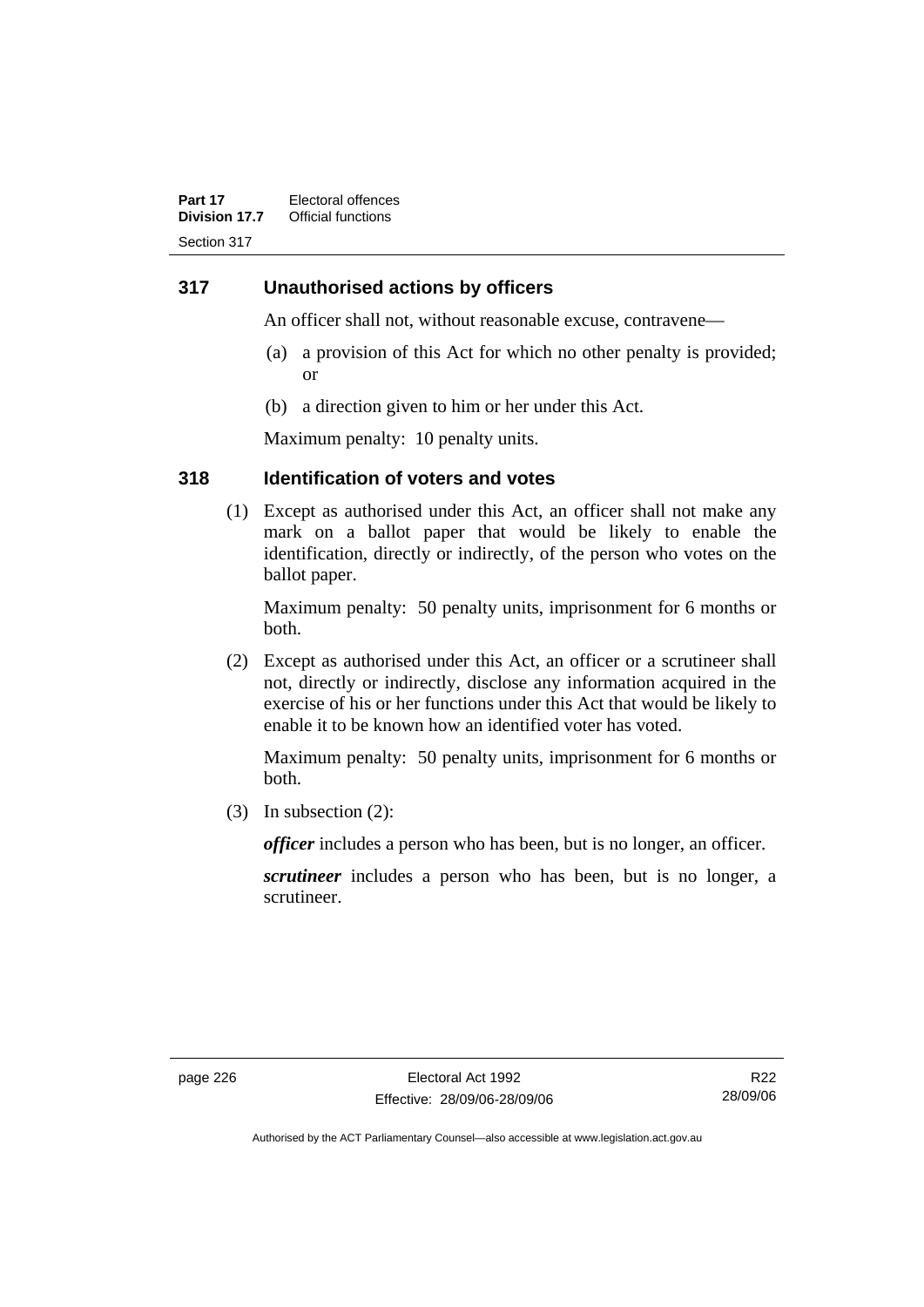#### **319 Responses to official questions**

 (1) A person shall not, in answer to an official question, make a statement that is false or misleading in a material particular.

Maximum penalty: 50 penalty units, imprisonment for 6 months or both.

- (2) It is a defence to a prosecution for an offence against subsection (1) if it is established that the defendant did not know, and could not reasonably be expected to have known, that the relevant statement was false or misleading in a material particular.
- (3) In this section:

*official question* means a question asked by an officer in the exercise of his or her functions under this Act.

#### **320 Control of behaviour at voting centres**

 (1) A person shall not, without reasonable excuse, disrupt an activity being carried out under this Act at a voting centre.

Maximum penalty: 10 penalty units.

 (2) A person at a voting centre shall not, without reasonable excuse, disobey a direction given by the OIC by or under this Act.

Maximum penalty: 10 penalty units.

 (3) A person shall not, without reasonable excuse, enter or remain at a voting centre without the permission, express or implied, of the OIC.

Maximum penalty: 10 penalty units.

- (4) Subsection (3) does not apply—
	- (a) to an officer; or
	- (b) to a scrutineer who is entitled to be on the premises under section 123; or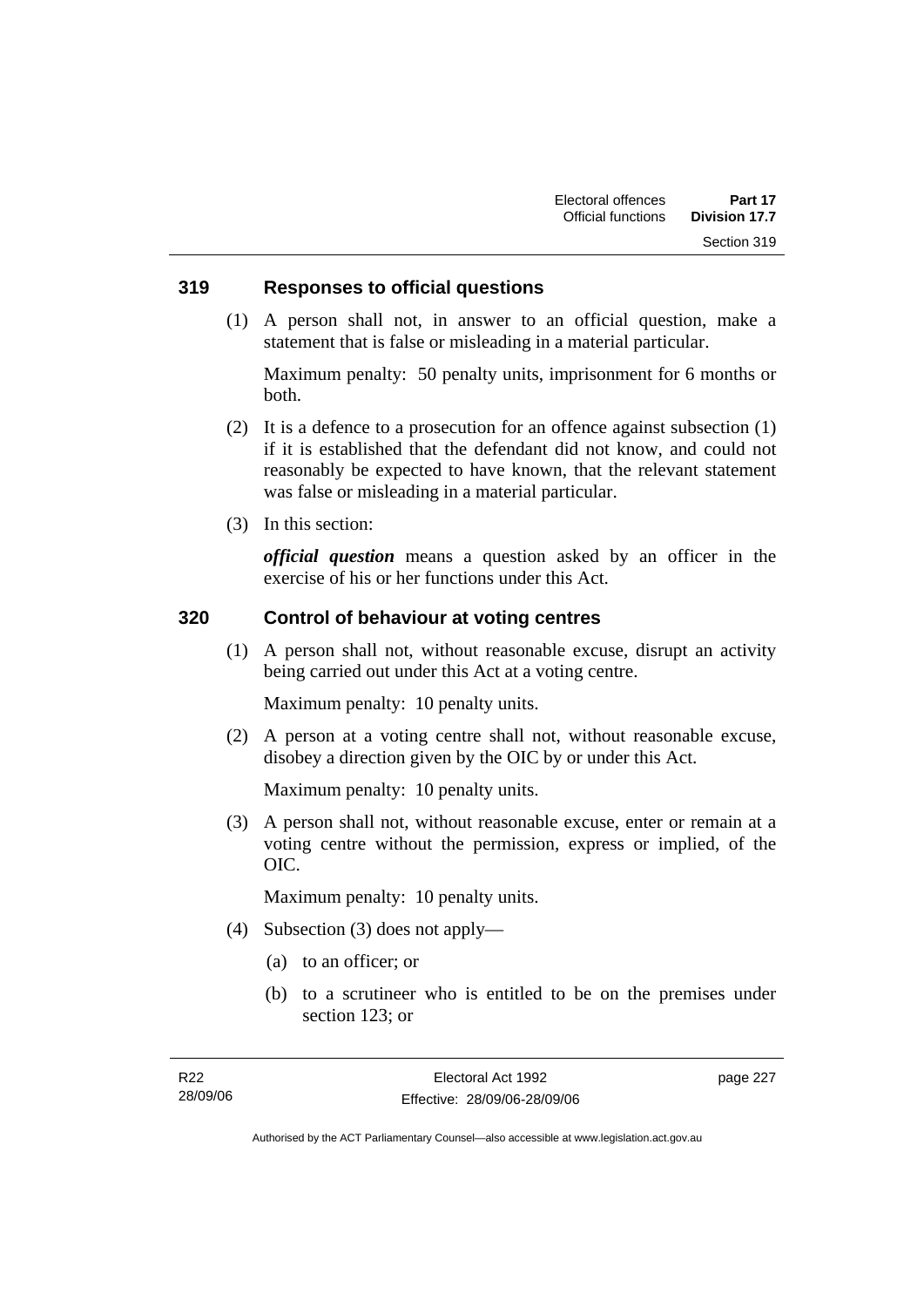- (c) if the voting centre is a polling place—to a voter who enters the place for the purpose of voting and remains no longer than is necessary and reasonable for that purpose.
- (5) A person who contravenes this section may be removed from the premises by a police officer or by an authorised officer.
- (6) In this section:

*OIC*, in relation to a voting centre, means the officer in charge of the centre.

#### *voting centre* means—

- (a) a place where a vote may be made before an officer under section 136B or 136C; or
- (b) a polling place; or
- (c) a scrutiny centre.

page 228 Electoral Act 1992 Effective: 28/09/06-28/09/06

R22 28/09/06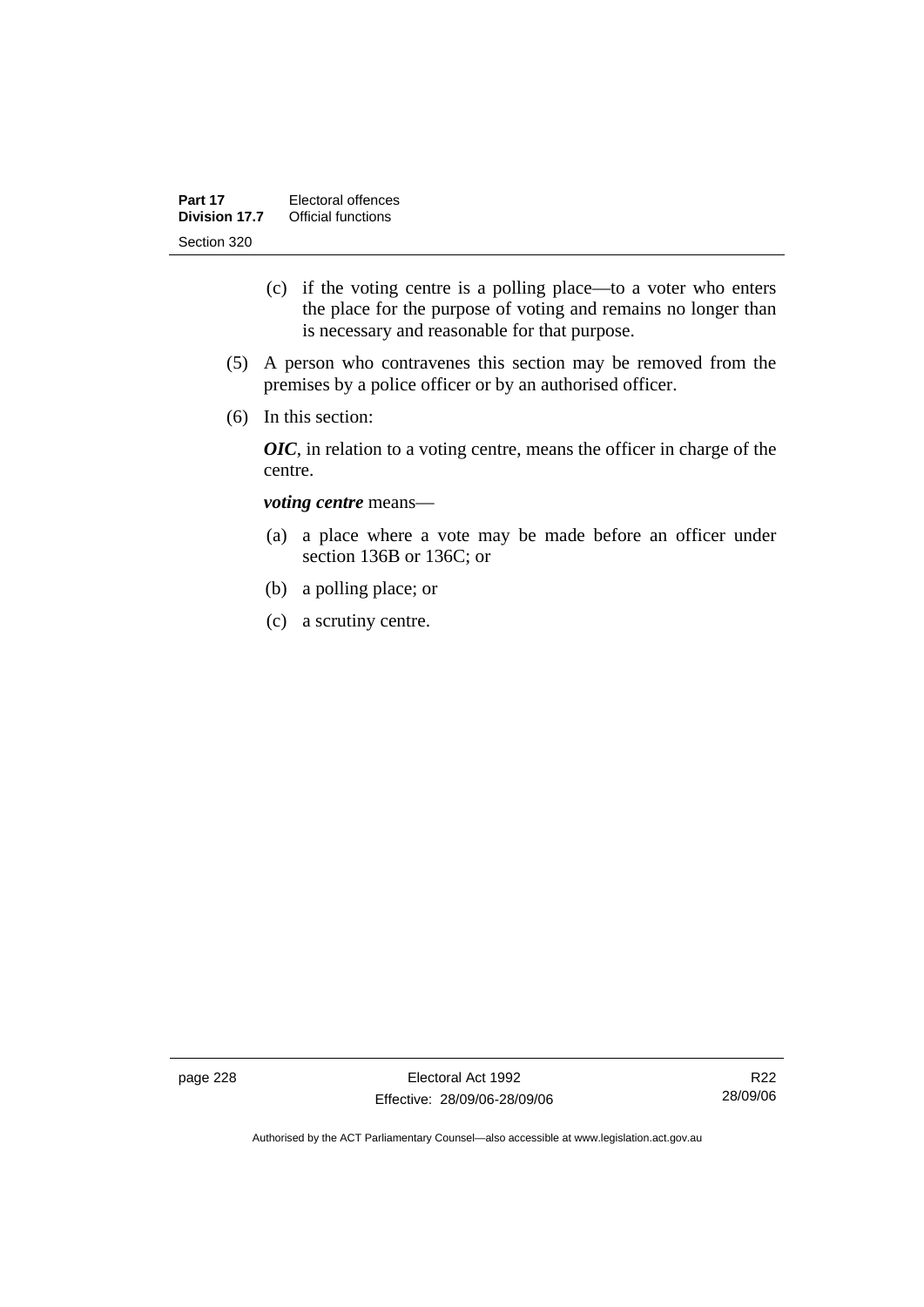# **Part 18 Enforcement proceedings**

## **Division 18.1 Injunctions**

#### **321 Restraining conduct**

- (1) This section applies if a person (the *relevant person*) has engaged, is engaging, or proposes to engage, in conduct that was, is, or would be, a contravention of this Act or another Territory law in its application to elections.
- (2) The commissioner or, if the conduct relates to an election, a candidate in the election may apply to the Supreme Court for an injunction.
- (3) On application under subsection (2), the Supreme Court may grant an injunction—
	- (a) restraining the relevant person from engaging in the conduct; and
	- (b) if, in the court's opinion, it is desirable to do so, requiring the relevant person to do anything.
- (4) The Supreme Court may grant an injunction restraining a person from engaging in conduct of a particular kind—
	- (a) if satisfied that the person has engaged in conduct of that kind, whether or not it appears to the court that the person intends to engage again, or to continue to engage, in conduct of that kind; or
	- (b) if it appears to the court that, if an injunction is not granted, it is likely the person will engage in conduct of that kind, whether or not the person has previously engaged in conduct of that kind and whether or not there is an imminent danger of substantial damage to someone else if the person engages in conduct of that kind.

| R22      | Electoral Act 1992           | page 229 |
|----------|------------------------------|----------|
| 28/09/06 | Effective: 28/09/06-28/09/06 |          |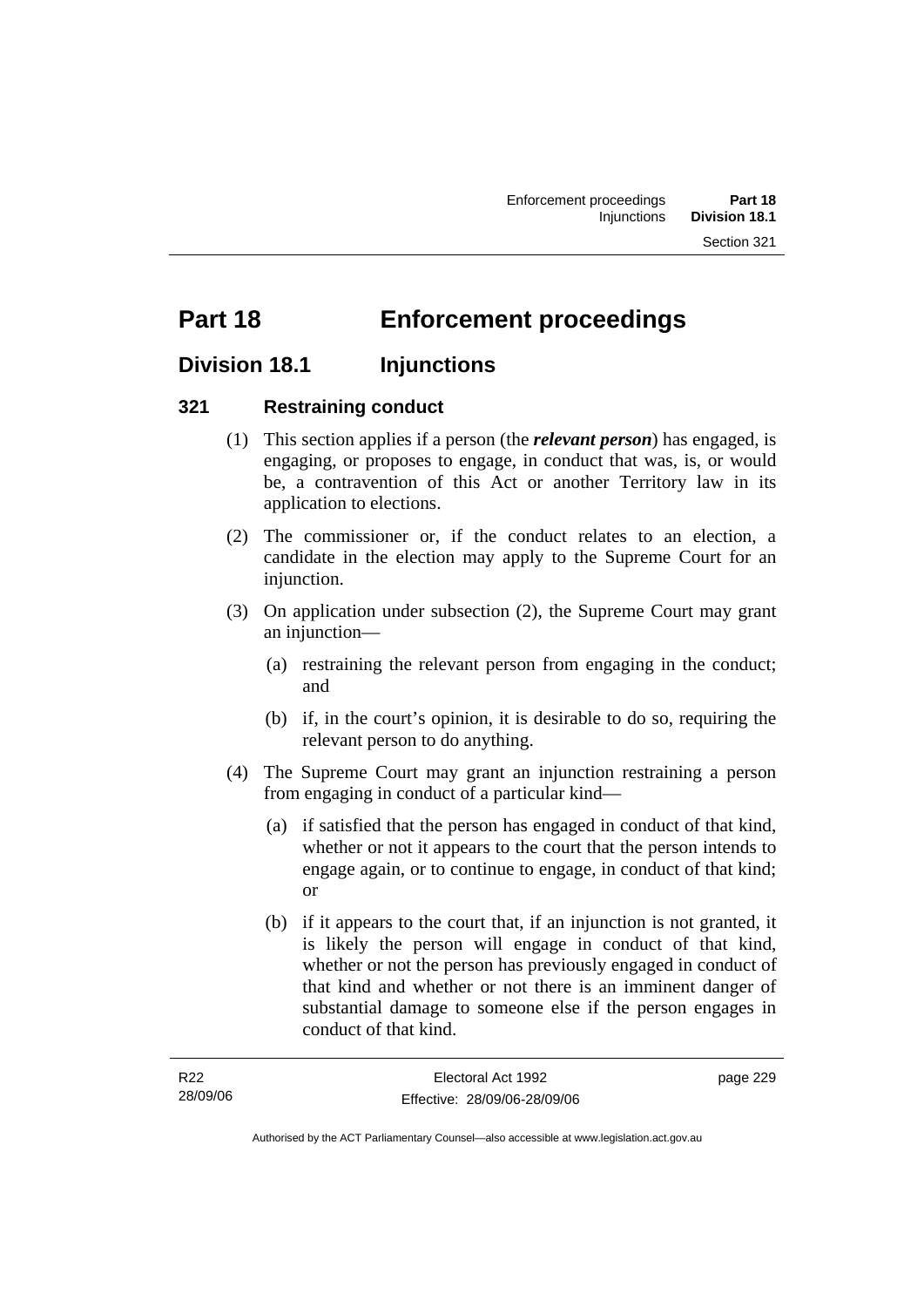#### **322 Requiring things to be done**

- (1) This section applies if a person (the *relevant person*) has failed, is failing, or proposes to fail to do something in contravention of this Act or another Territory law in its application to elections.
- (2) The commissioner or, if the conduct relates to an election, a candidate in the election may apply to the Supreme Court for an injunction requiring the relevant person to do the thing.
- (3) On application under subsection (2), the Supreme Court may grant an injunction requiring the relevant person to do the thing.
- (4) The Supreme Court may grant an injunction requiring a person to do something—
	- (a) if satisfied that the person has failed to do the thing, whether or not it appears to the court that the person intends to fail again, or to continue to fail, to do the thing; or
	- (b) if it appears to the court that, if an injunction is not granted, it is likely the person will fail to do the thing, whether or not the person has previously failed to do the thing and whether or not there is an imminent danger of substantial damage to someone else if the person fails to do the thing.

### **323 Commissioner not required to give undertakings as to damages**

If the commissioner makes an application for an injunction to which this division applies, the Supreme Court must not require that, as a condition of granting the injunction, the commissioner give any undertakings about damages on his or her own behalf or on behalf of any other person.

#### **324 Powers of the court**

Subject to this division, the Supreme Court has the same powers (so far as they are applicable) in relation to injunctions under this

R22 28/09/06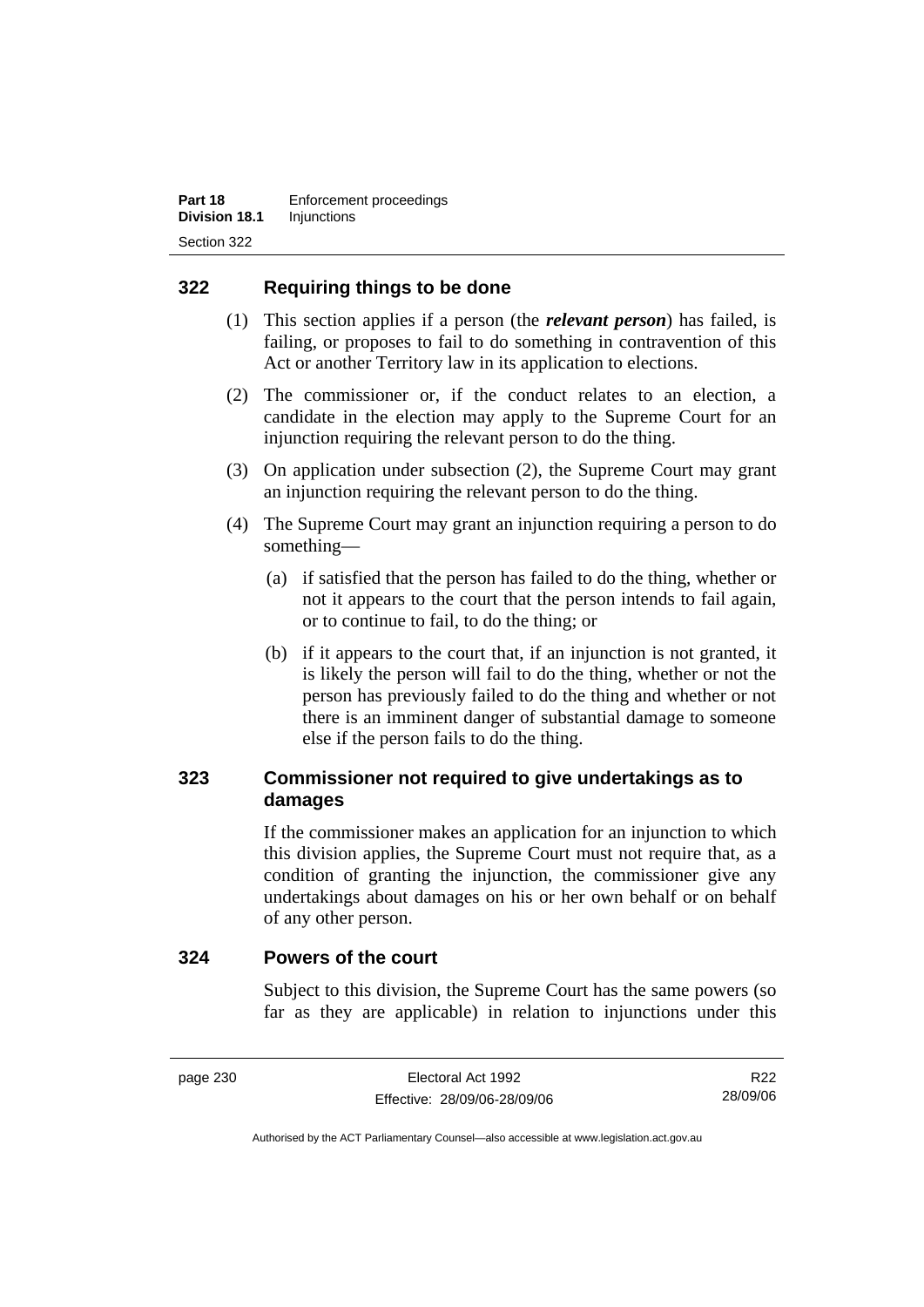division as it has in relation to injunctions under its original jurisdiction.

## **Division 18.2 Prosecutions**

## **325 Investigation of complaints**

The commissioner shall—

- (a) investigate; or
- (b) refer to the appropriate authority for investigation;

any complaint alleging a contravention of this Act, unless the commissioner believes on reasonable grounds that the complaint is frivolous or vexatious.

#### **326 Commissioner may prosecute enrolment and voting offences**

The commissioner may institute and conduct any prosecution in relation to an offence against section 73 (6) or 129 (1).

#### **327 Service of certain process by mail**

In addition to any other method by which a document may be served, process relating to a proceeding for an offence against section 129 (1) may be served on a person by sending it by prepaid post to the address of the person recorded on the roll.

*Note* For other ways of serving documents, see *Legislation Act 2001*, pt 19.5.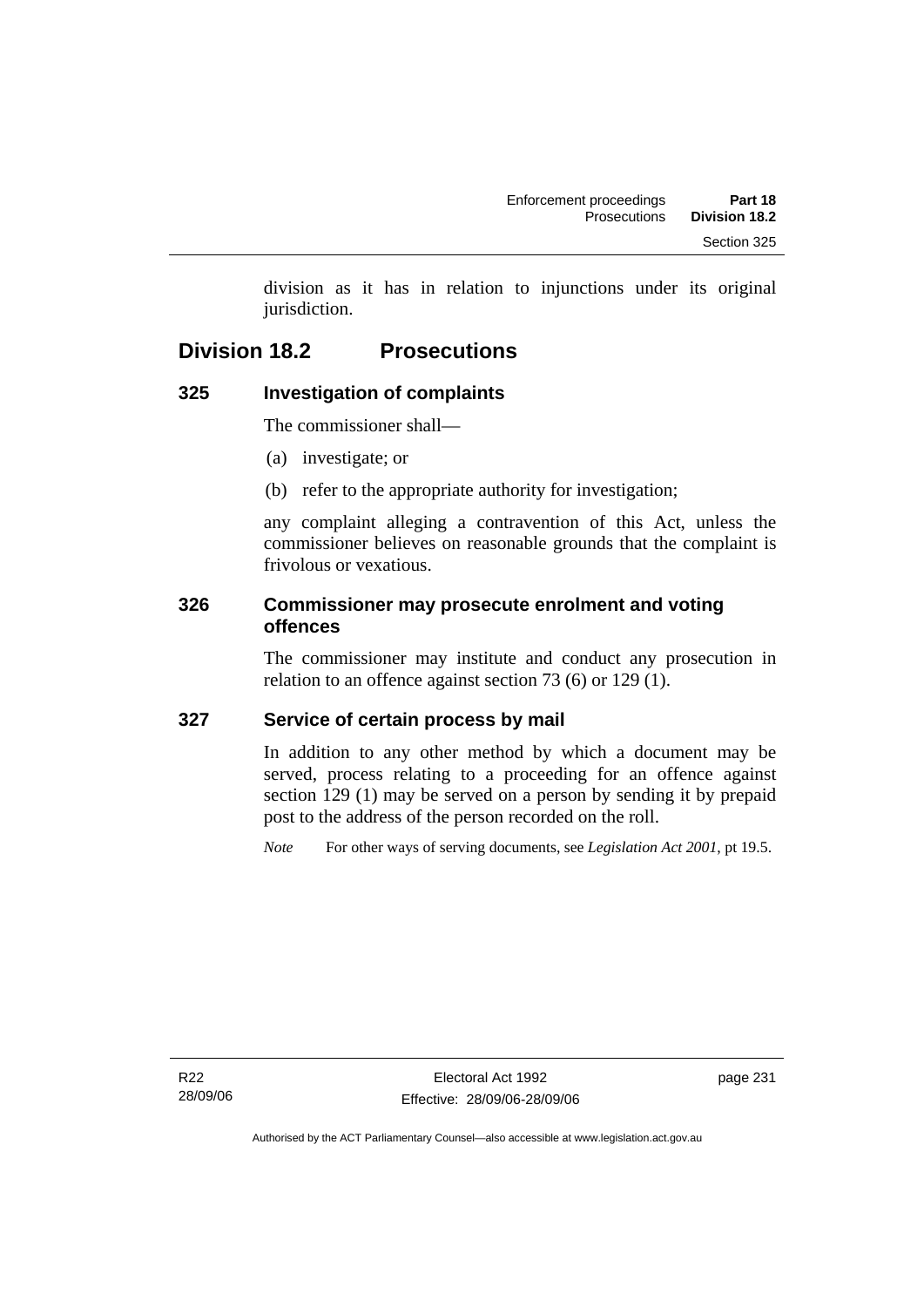#### **Part 19** Miscellaneous

Section 328

## **Part 19 Miscellaneous**

#### **328 Extension of time for acts by officers**

 $If$ —

- (a) an officer is required by this Act to do an act at a specified time or within a specified period; and
- (b) an officer other than the commissioner refuses or fails to do the act at that time or within that period;

the commissioner may grant an extension of time (not exceeding 48 hours) within which the act may be done.

#### **329 Restrictions on sending completed ballot and voting papers by fax**

- (1) This section applies to—
	- (a) a completed ballot paper (other than a ballot paper completed by an Antarctic elector); and
	- (b) a completed declaration voting paper.
- (2) Despite the *Legislation Act 2001*, part 19.5 (Service of a document), a document (including a copy of the document) to which this section applies cannot be served on a person by faxing it to the person.
	- *Note* For other ways of serving the documents and other documents under this Act, see *Legislation Act 2001*, pt 19.5.

#### **330 Forms—provision and assistance**

 (1) The commissioner shall ensure that any forms provided for, or required by or under, this Act are kept at the office of the commissioner and are provided, on request, to members of the public.

R22 28/09/06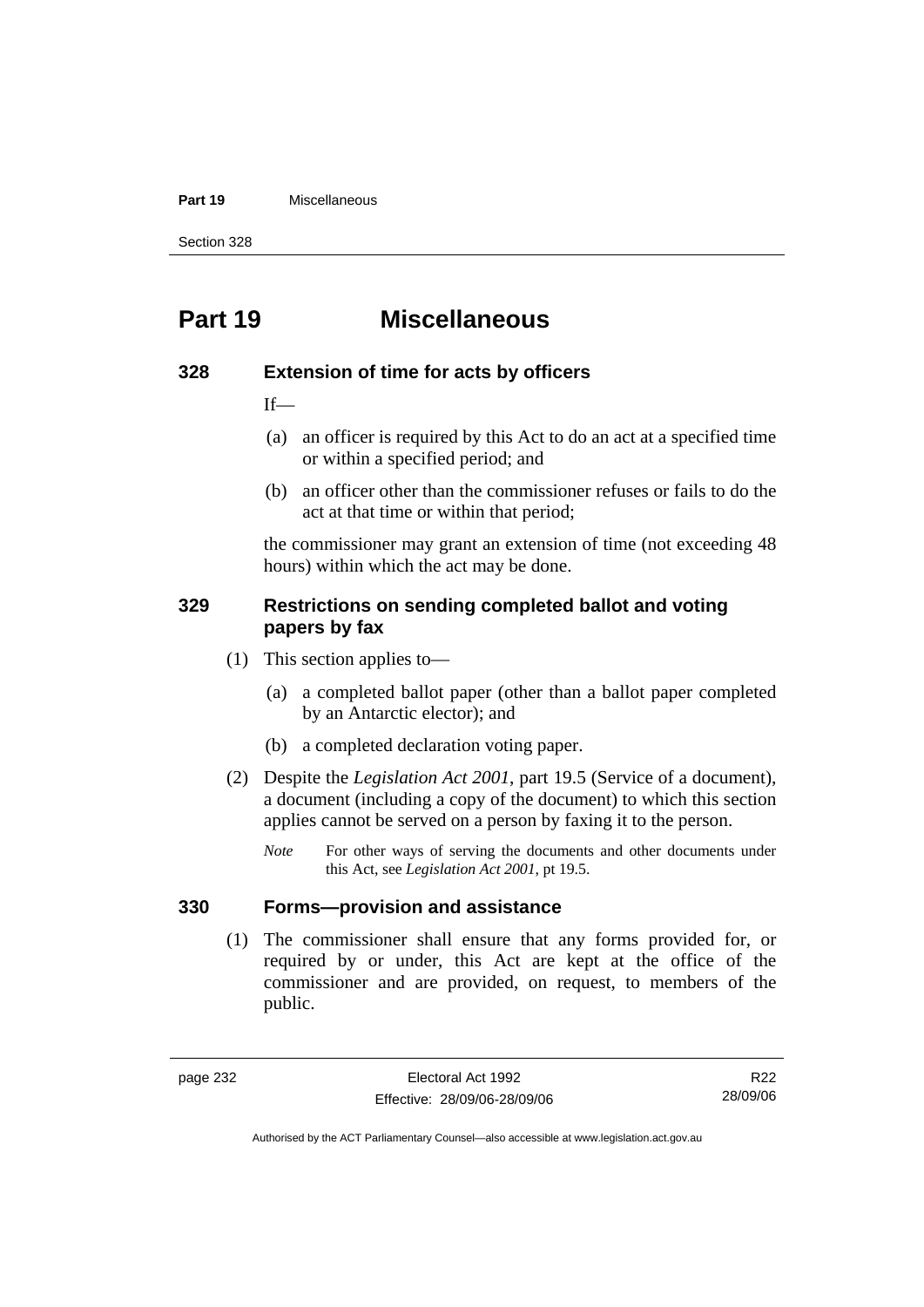(2) It is the duty of the staff of the electoral commission to assist, on request, members of the public in completing any of those forms.

#### **332 Correcting delays, errors and omissions**

- (1) The commissioner may remedy, remove or supply any delay, error or omission in the preparation, printing, issue or transmission of any roll, certified list of electors or ballot papers by written notice specifying the matter to be dealt with and the course of action to be followed, and that course (if followed) is to be taken to be valid and sufficient for the purpose of remedying, removing or supplying the defect, error or omission.
- (2) A notice is a notifiable instrument.

*Note* A notifiable instrument must be notified under the *Legislation Act 2001*.

#### **333 Voting statistics to be published**

- (1) The electoral commission shall, as soon as practicable after an election is held, publish statistics in relation to voting at the election.
- (2) A person may obtain copies of the statistics in paper or electronic form.
	- *Note* A fee may be determined under s 8 (Determination of fees) for this subsection.

#### **334 Collecting further statistical information**

When—

- (a) the time for filing an application disputing the validity of an election has ended; and
- (b) the Court of Disputed Elections has determined any such applications in relation to the election;

the commissioner may use ballot papers, certified lists of electors, declaration voting papers and other electoral papers used in the election to collect statistical information.

| R <sub>22</sub> | Electoral Act 1992           | page 233 |
|-----------------|------------------------------|----------|
| 28/09/06        | Effective: 28/09/06-28/09/06 |          |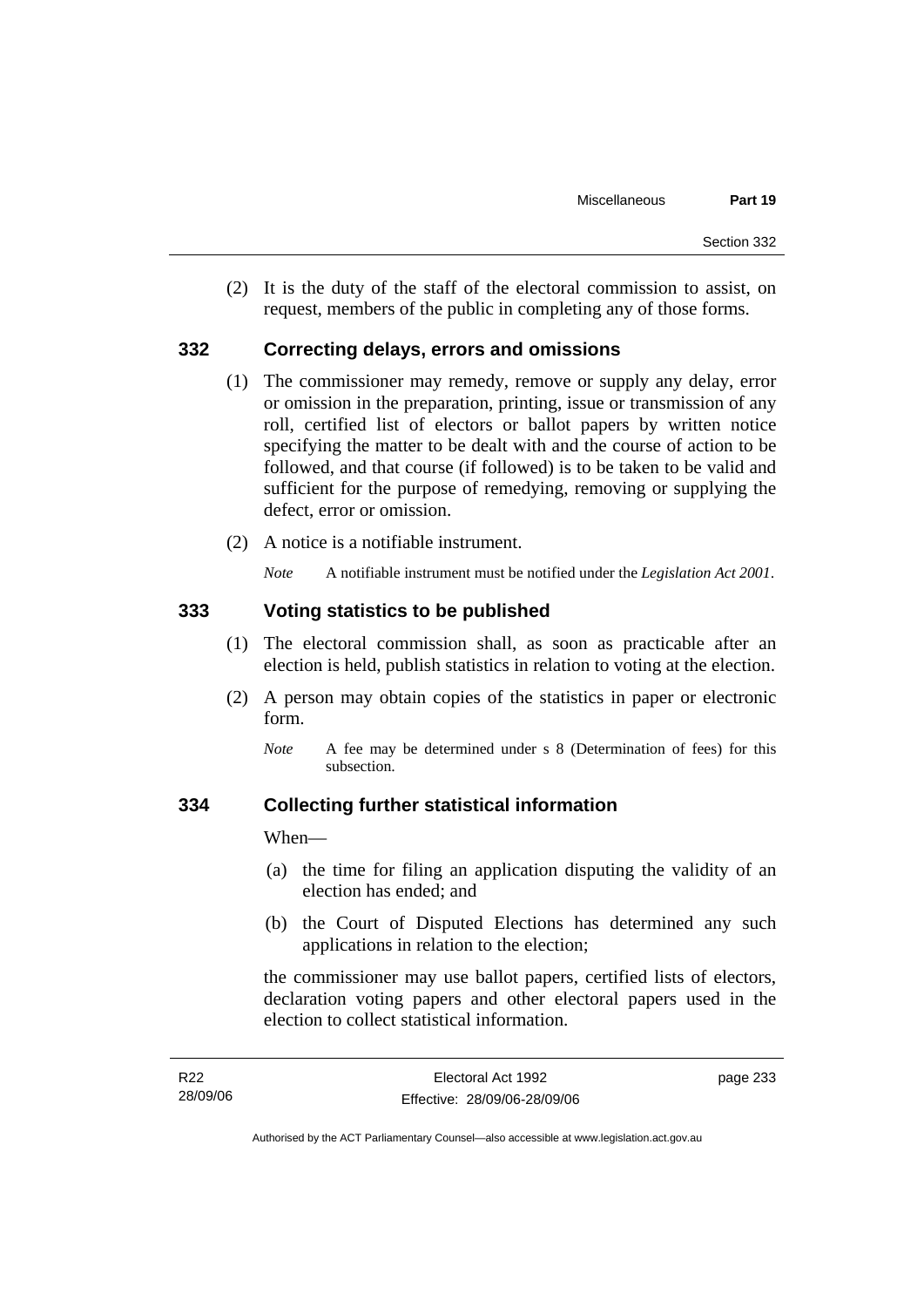#### **Part 19** Miscellaneous

Section 335

#### **335 Storage and destruction of electoral papers**

- (1) This section applies to electoral papers in the commissioner's possession that were used for an election.
- (2) The commissioner must securely store the electoral papers until whichever of the following happens last:
	- (a) the beginning of the pre-election period for the next general election;
	- (b) the electoral papers are no longer required by the commissioner, another member of the electoral commission or a member of the staff of the commission for exercising a function under this Act.
- (3) The commissioner may destroy the electoral papers only when the last of the matters mentioned in subsection (2) happens.

#### **336 Administrative arrangements with Commonwealth and States**

The Minister may arrange with the appropriate Minister of the Commonwealth or a State—

- (a) for officers or employees of the public service of the Commonwealth or State, or of an authority of the Commonwealth or State, to exercise the powers of an officer under this Act; or
- (b) to make a member of the electoral commission, the commissioner or a member of the staff of the commission available for the exercise of powers on behalf of the corresponding electoral authority of the Commonwealth or State.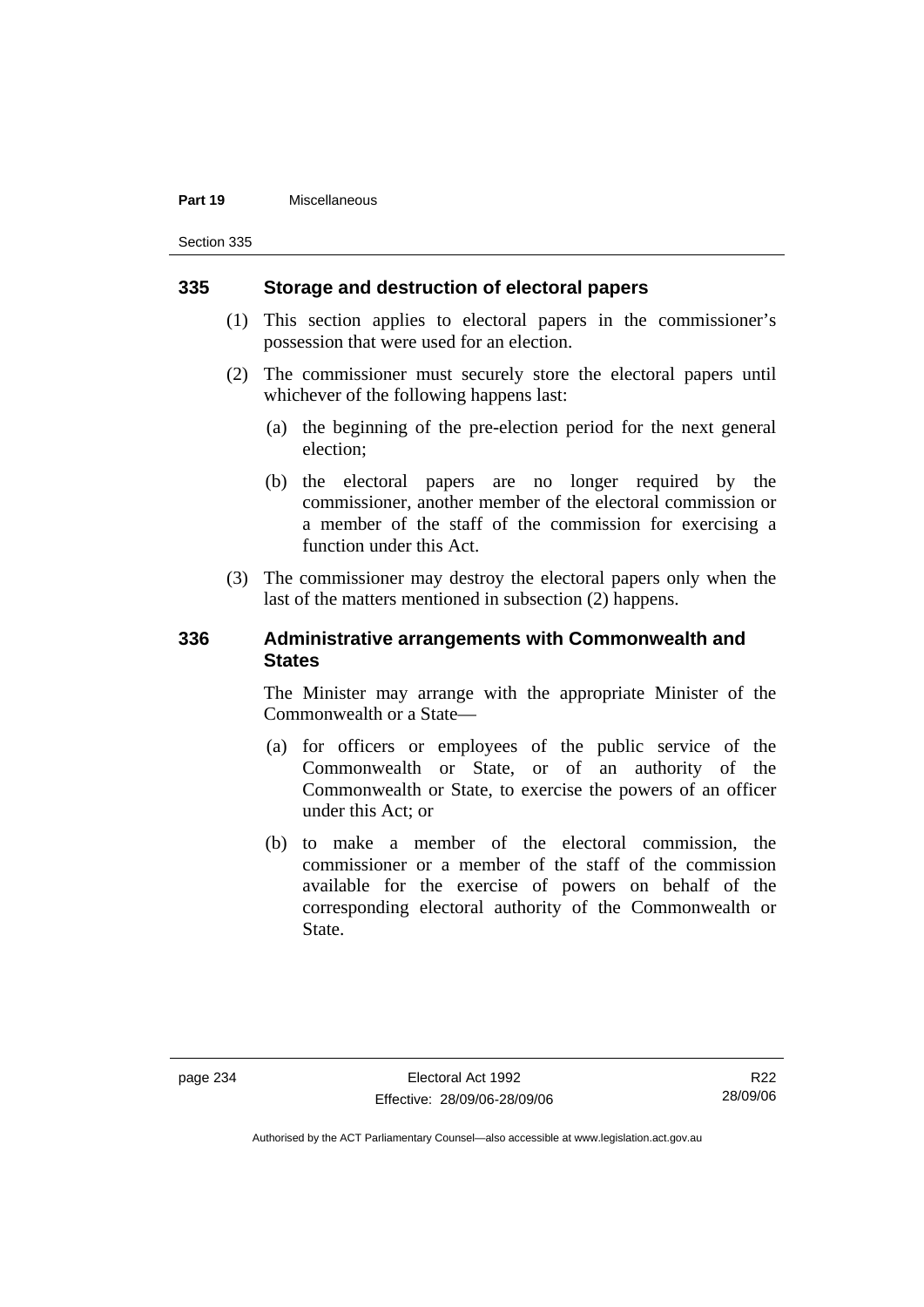### **337 Evidentiary certificates**

- (1) In a proceeding under this Act, a certificate signed by the commissioner stating any of the following matters is evidence of the matters so stated:
	- (a) that on a specified day a person was, or was not, enrolled for an electorate;
	- (b) that, in relation to an election, a person was or was not—
		- (i) an eligible overseas elector; or
		- (ii) an Antarctic elector; or
		- (iii) an elector serving a sentence of imprisonment outside the ACT;
	- (c) that a person was, or was not, declared as a candidate for an election;
	- (d) that a nomination of a person to be a candidate in an election was rejected;
	- (e) that an election was duly held;
	- (f) that a person was, or was not, given a ballot paper for an election;
	- (g) that a person voted, or failed to vote, in an election;
	- (h) that on a stated day, or during a stated period, a stated person was, or was not, registered as the reporting agent of a stated registered party, MLA or candidate;
	- (i) that on a stated day, or during a stated period, no reporting agent was registered for a stated registered party, MLA or candidate;
	- (j) that on a specified day a person was, or was not, an officer;
	- (k) that on a specified day a person was, or was not, the delegate of the electoral commission or the commissioner.

| R22      | Electoral Act 1992           | page 235 |
|----------|------------------------------|----------|
| 28/09/06 | Effective: 28/09/06-28/09/06 |          |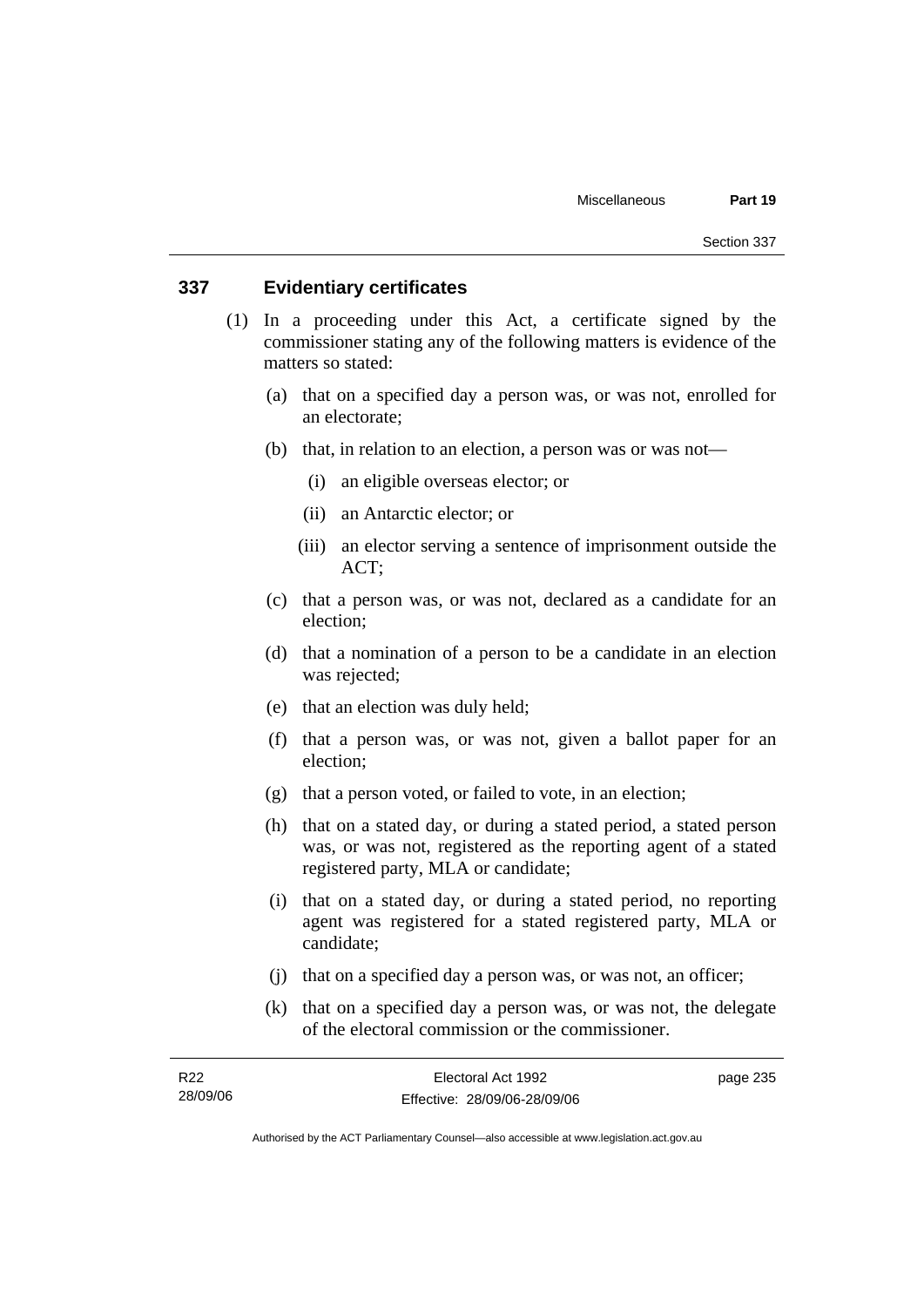#### **Part 19** Miscellaneous

Section 338

 (2) In subsection (1), a reference to a person or thing is a reference to a person or thing specified in the certificate.

#### **338 Acts and omissions of representatives**

(1) In this section:

*person* means an individual.

*Note* See the Criminal Code, pt 2.5 for provisions about corporate criminal responsibility.

*representative*, of a person, means an employee or agent of the person.

*state of mind*, of a person, includes—

- (a) the person's knowledge, intention, opinion, belief or purpose; and
- (b) the person's reasons for the intention, opinion, belief or purpose.
- (2) This section applies to a prosecution for any offence against this Act.
- (3) If it is relevant to prove a person's state of mind about an act or omission, it is enough to show—
	- (a) the act was done or omission made by a representative of the person within the scope of the representative's actual or apparent authority; and
	- (b) the representative had the state of mind.
- (4) An act done or omitted to be done on behalf of a person by a representative of the person within the scope of the representative's actual or apparent authority is also taken to have been done or omitted to be done by the person.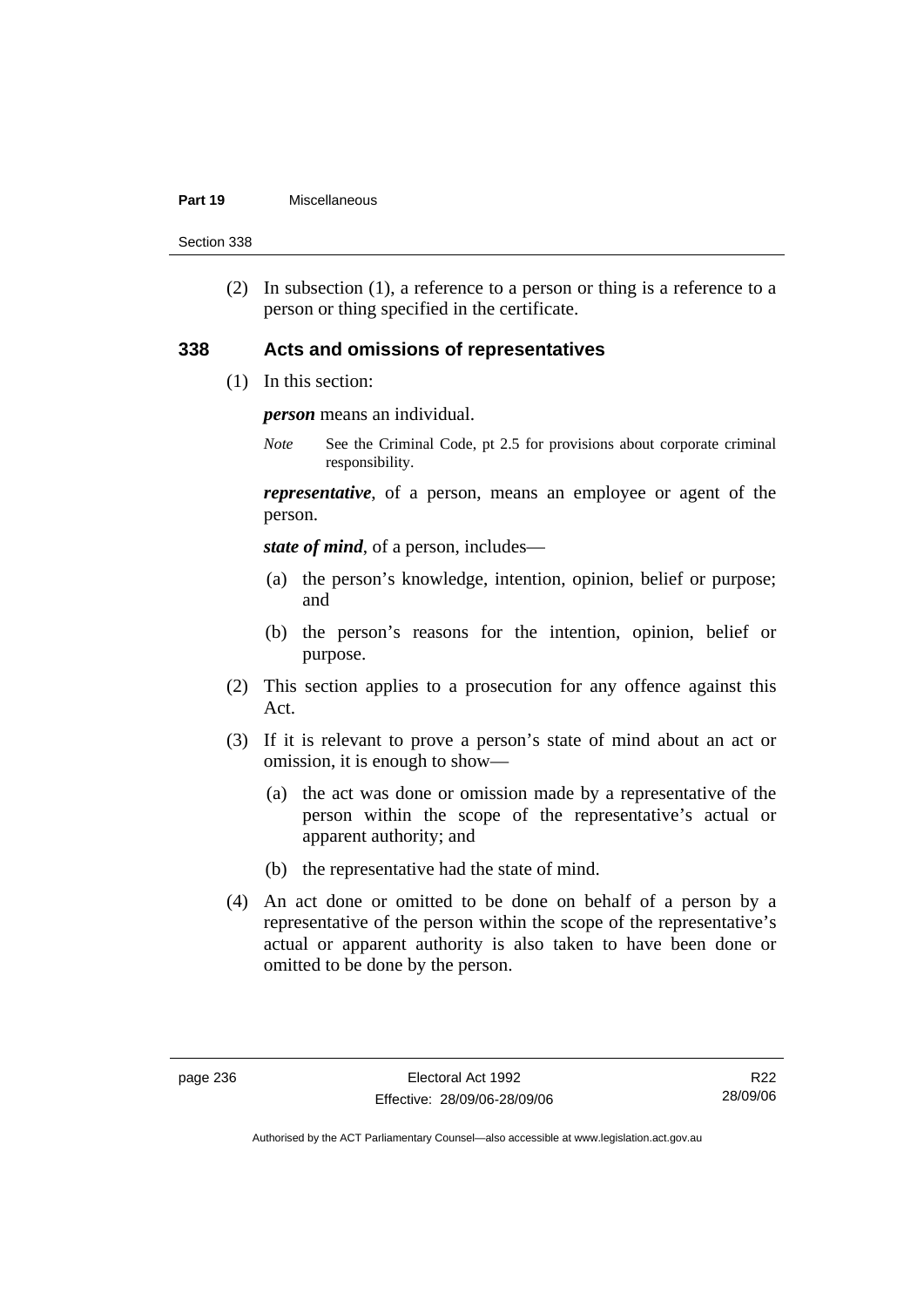- (5) However, subsection (4) does not apply if the person establishes that reasonable precautions were taken and appropriate diligence was exercised to avoid the act or omission.
- (6) A person who is convicted of an offence cannot be punished by imprisonment for the offence if the person would not have been convicted of the offence without subsection (3) or (4).

### **340 Chief executive to provide assistance etc**

The chief executive of the administrative unit responsible for the *Public Sector Management Act 1994*, division 3.4 shall comply with any request by the electoral commission, the commissioner or an augmented commission for information or assistance reasonably required for this Act.

### **340A Approved forms**

- (1) The commissioner may, in writing, approve forms for this Act.
- (2) If the commissioner approves a form for a particular purpose, the approved form must be used for that purpose.

*Note* For other provisions about forms, see *Legislation Act 2001*, s 255.

(3) An approved form is a notifiable instrument.

*Note* A notifiable instrument must be notified under the *Legislation Act 2001*.

### **341 Regulation-making power**

- (1) The Executive may make regulations for this Act.
	- *Note* Regulations must be notified, and presented to the Legislative Assembly, under the *Legislation Act 2001*.
- (2) The regulations may prescribe offences for contraventions of the regulations and prescribe maximum penalties of not more than 10 penalty units for offences against the regulations.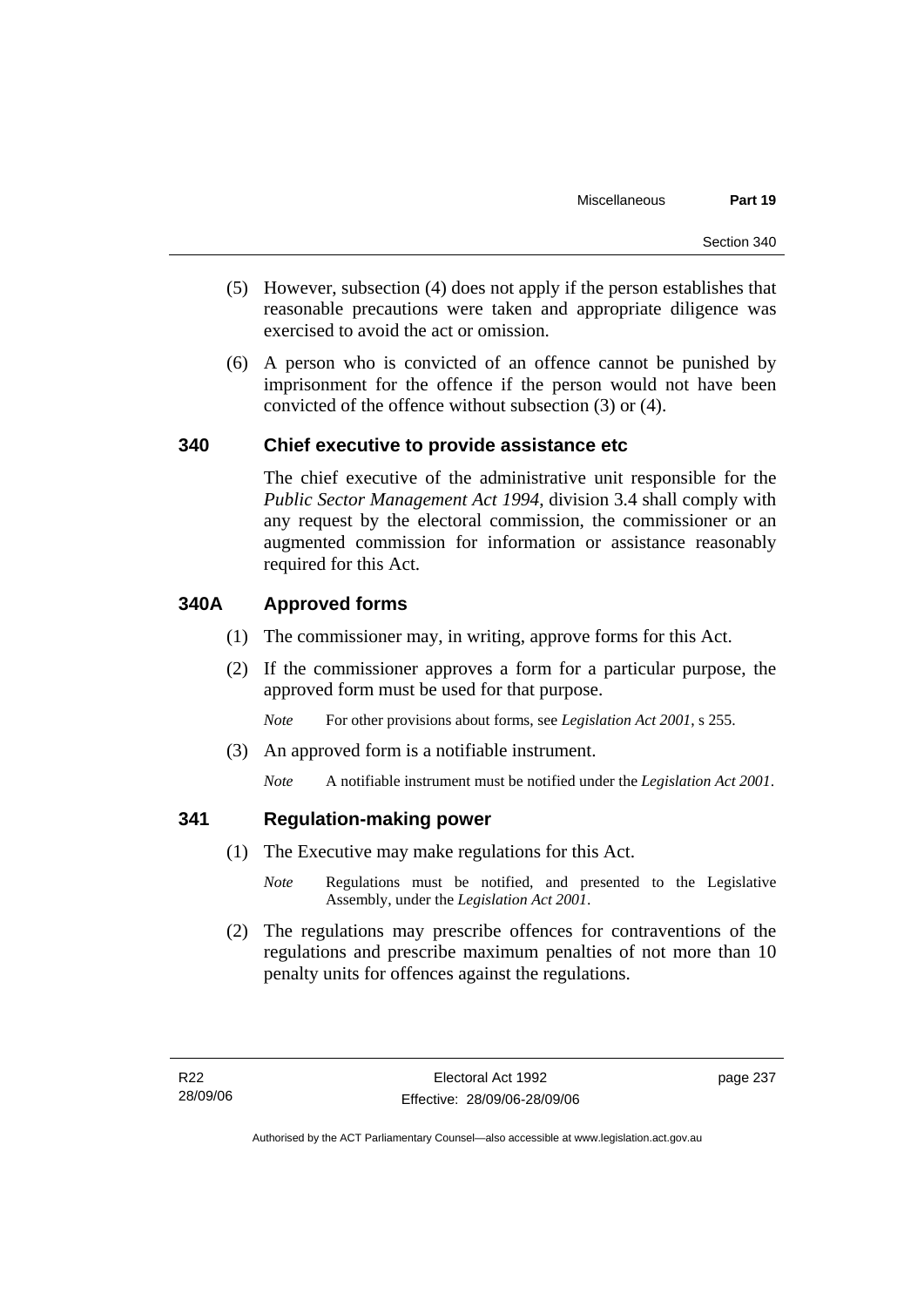**Schedule 1** Form of ballot paper

# **Schedule 1 Form of ballot paper**

(see s 114)

| <b>Legislative Assembly for the Australian Capital Territory</b> |  |  |
|------------------------------------------------------------------|--|--|
|------------------------------------------------------------------|--|--|

**Ballot paper** 

Election of  $\mathbf{\hat{\mathsf{\Gamma}}}$  Member(s)

### **Electorate of [ 2 ] Number [1] boxes from 1 to [1] in the order of your choice**  Then you may show as many further preferences as you wish by writing numbers from



#### **Remember, number at least**  $\begin{bmatrix} 1 \end{bmatrix}$  boxes from 1 to  $\begin{bmatrix} 1 \end{bmatrix}$  in the order of your choice.

- 
- **2.** Insert name of electorate ungrouped candidates<br> **3.** Insert the number that is 1 more than the number<br> **6.** Insert name of candidate **3.** Insert the number that is 1 more than the number
- **4.** Insert name, or abbreviation of name, of registered party, as required as required
- **1.** Insert number of vacancies **5.** Insert 'UNGROUPED' if there are **2.** Insert name of electorate ungrouped candidates
	-
	- of vacancies **7.** Insert name, or abbreviation of name,  $\frac{1}{2}$  Insert name, or abbreviation of name, of registered party, or 'INDEPENDENT',

page 238 Electoral Act 1992 Effective: 28/09/06-28/09/06

R22 28/09/06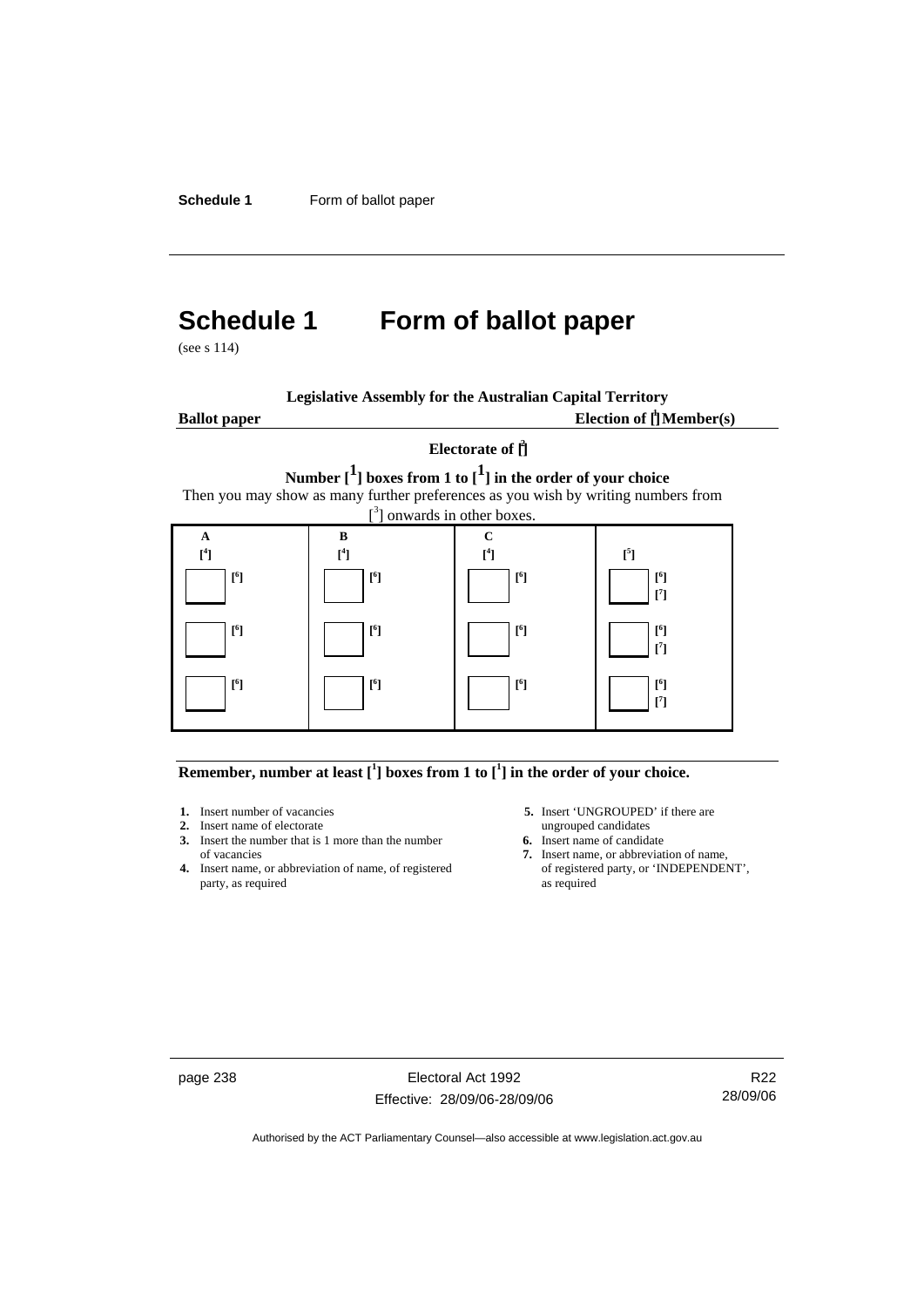# **Schedule 2 Ballot papers—printing of names and collation**

(see s 116)

**1** In this schedule:

*column*, in relation to a ballot paper, means a column of candidates' names printed on the ballot paper in accordance with section 116.

- **2** (1) The ballot papers for an election shall be printed so that, for each column—
	- (a) separate batches are printed equal in number to the number of names in the column; and
	- (b) in the first batch, the names in the column are printed in an order determined by the commissioner by lot; and
	- (c) in each batch after the first, the names in the column are printed in the order specified in the table at the end of this schedule; and
	- (d) so far as practicable, the number of ballot papers in each batch for the column is equal to the number of ballot papers in each other batch for the column.
	- (2) In the table at the end of this schedule—
		- (a) the number '1' appearing in a column shall be taken to represent the name determined in accordance with clause 1 (b) to be in the first position in the corresponding column on the ballot paper; and
		- (b) the number '2' appearing in a column shall be taken to represent the name determined in accordance with clause 1 (b) to be in the second position in the corresponding column on the ballot paper;

page 239

Authorised by the ACT Parliamentary Counsel—also accessible at www.legislation.act.gov.au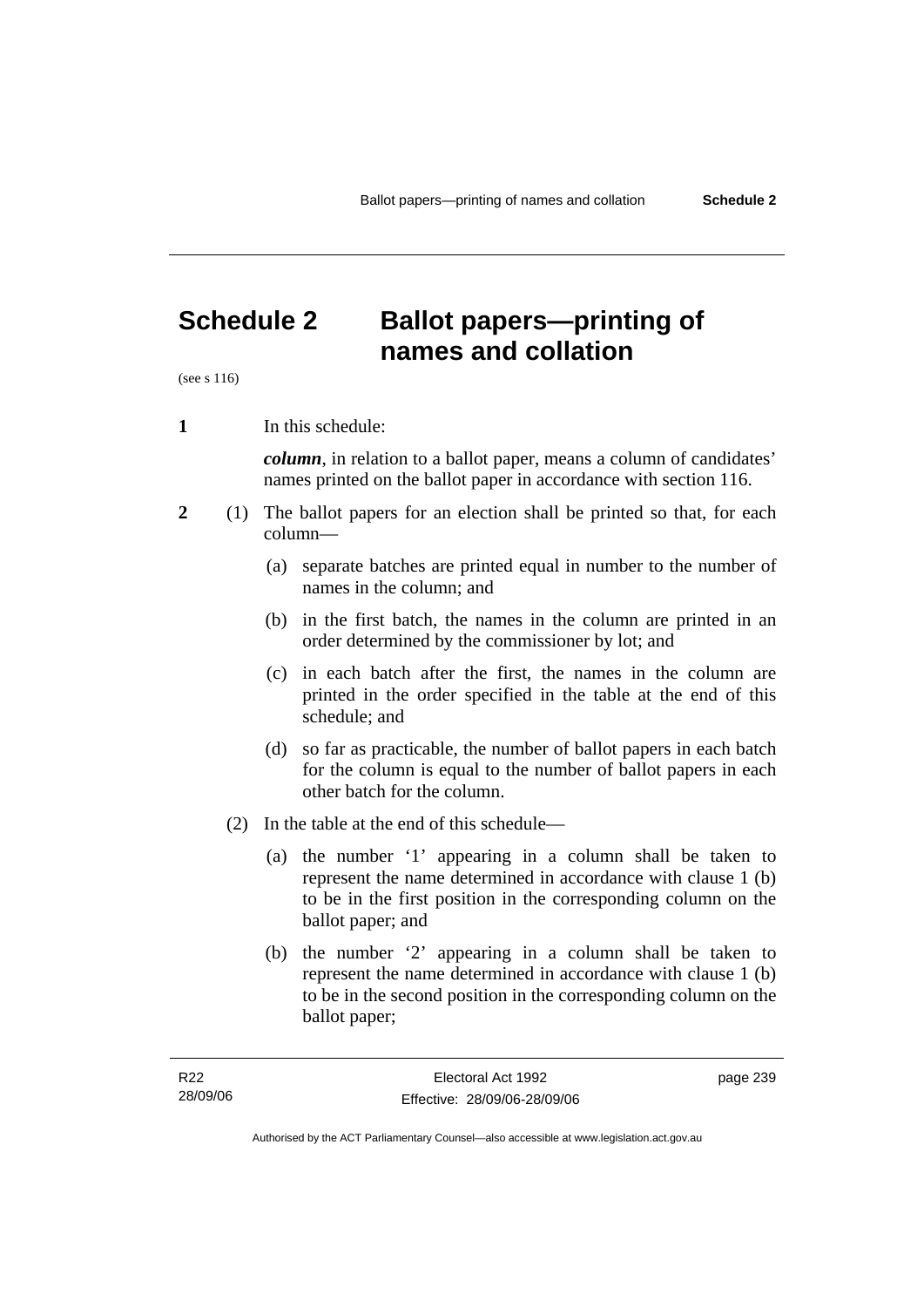and so on.

- **3** The commissioner shall ensure that ballot papers distributed to a polling place for the purposes of an election are so collated that the ballot paper immediately following another ballot paper in the issue is in a form different from that of the other ballot paper.
- **4** The OIC of a polling place shall ensure, so far as practicable, that the form of a ballot paper issued by an officer to a person claiming to vote at that place is different from that of the previous ballot paper so issued by the officer.

#### TABLE

*For 5-member electorates*

| 1st              | 2nd            | 3rd              | 4th            | 5th              | 6th            | 7th              | 8th            | 9th            | 10th           | 11th             | 12 <sub>th</sub>         |
|------------------|----------------|------------------|----------------|------------------|----------------|------------------|----------------|----------------|----------------|------------------|--------------------------|
| batch            | batch          | batch            | batch          | batch            | batch          | batch            | batch          | batch          | batch          | batch            | batch                    |
| 1                | 1              | 1                | 1              | 1                | 1              | 1                | 1              | 1              | 1              | 1                | $\mathbf{1}$             |
| $\overline{2}$   | $\overline{2}$ | $\overline{2}$   | 3              | 3                | 3              | $\overline{4}$   | 4              | $\overline{4}$ | 5              | 5                | 5                        |
| 3                | $\overline{4}$ | 5                | $\overline{2}$ | 5                | 4              | 5                | $\overline{2}$ | 3              | 4              | 3                | $\overline{2}$           |
| 4                | 5              | 3                | 5              | $\overline{4}$   | $\overline{2}$ | 2                | 3              | 5              | 3              | 2                | $\overline{\mathcal{L}}$ |
| 5                | 3              | $\overline{4}$   | 4              | $\overline{2}$   | 5              | 3                | 5              | $\overline{2}$ | $\overline{2}$ | 4                | 3                        |
|                  |                |                  |                |                  |                |                  |                |                |                |                  |                          |
| 13 <sub>th</sub> | 14th           | 15 <sup>th</sup> | 16th           | 17 <sub>th</sub> | 18th           | 19 <sub>th</sub> | 20th           | 21st           | 22nd           | 23rd             | 24th                     |
| batch            | batch          | batch            | batch          | batch            | batch          | batch            | batch          | batch          | batch          | batch            | batch                    |
| $\overline{2}$   | 2              | $\overline{2}$   | $\overline{2}$ | 2                | $\overline{2}$ | $\overline{2}$   | $\overline{2}$ | 2              | 2              | $\overline{2}$   | $\overline{2}$           |
| 3                | 3              | 3                | 4              | 4                | 4              | 5                | 5              | 5              | 1              | 1                | 1                        |
| $\overline{4}$   | 5              | 1                | 3              | 1                | 5              | 1                | 3              | 4              | 5              | 4                | 3                        |
| 5                | 1              | $\overline{4}$   | 1              | 5                | 3              | 3                | 4              | 1              | 4              | 3                | 5                        |
| 1                | 4              | 5                | 5              | 3                | 1              | 4                | 1              | 3              | 3              | 5                | 4                        |
|                  |                |                  |                |                  |                |                  |                |                |                |                  |                          |
| 25 <sub>th</sub> | 26th           | 27th             | 28th           | 29 <sub>th</sub> | 30th           | 31st             | 32nd           | 33rd           | 34th           | 35 <sub>th</sub> | 36th                     |
| batch            | batch          | batch            | batch          | batch            | batch          | batch            | batch          | batch          | batch          | batch            | batch                    |
| 3                | 3              | 3                | 3              | 3                | 3              | 3                | 3              | 3              | 3              | 3                | 3                        |
| 4                | 4              | $\overline{4}$   | 5              | 5                | 5              | $\mathbf{1}$     | 1              | 1              | 2              | $\overline{2}$   | 2                        |
| 5                | 1              | 2                | 4              | 2                | 1              | $\overline{2}$   | 4              | 5              | 1              | 5                | 4                        |
| 1                | $\overline{2}$ | 5                | $\overline{2}$ | 1                | $\overline{4}$ | $\overline{4}$   | 5              | $\overline{2}$ | 5              | 4                | 1                        |
| 2                | 5              | 1                | 1              | 4                | 2              | 5                | 2              | $\overline{4}$ | 4              | 1                | 5                        |
|                  |                |                  |                |                  |                |                  |                |                |                |                  |                          |

page 240 Electoral Act 1992 Effective: 28/09/06-28/09/06

R22 28/09/06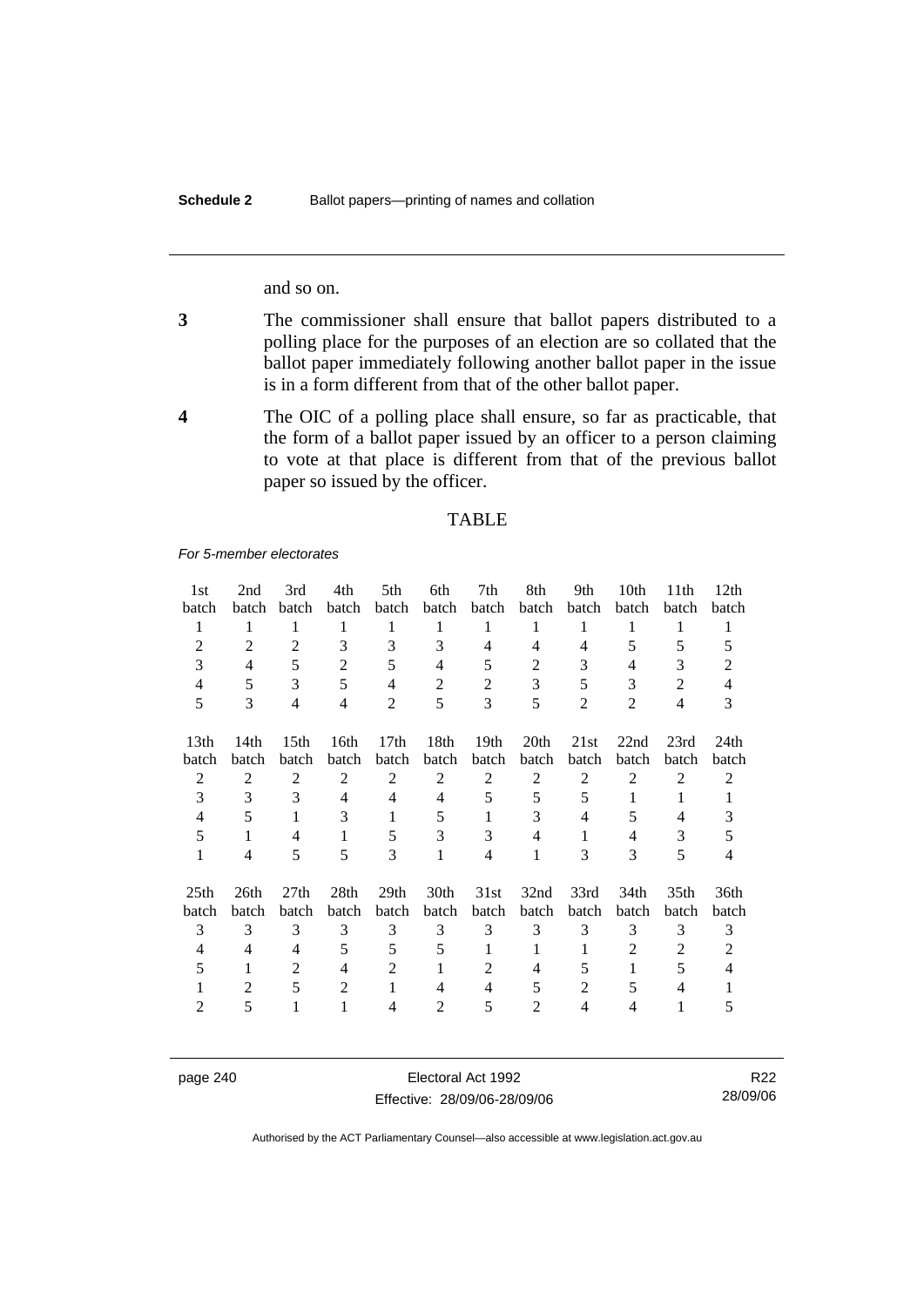| 37 <sub>th</sub> | 38th  | 39th           | 40th                  | 41st           | 42nd                        | 43rd           | 44th         | 45th             | 46th           | 47th           | 48th  |  |
|------------------|-------|----------------|-----------------------|----------------|-----------------------------|----------------|--------------|------------------|----------------|----------------|-------|--|
| batch            | batch | batch          |                       | batch batch    | batch                       | batch          | batch        | batch            | batch          | batch          | batch |  |
| 4                | 4     | $\overline{4}$ | 4                     | 4              | 4                           | 4              | 4            | 4                | 4              | 4              |       |  |
| 5                | 5     | 5              |                       |                |                             | $\mathfrak{D}$ | 2            | $\mathfrak{D}$   | 3              |                |       |  |
|                  |       |                |                       | 3              | $\mathcal{D}_{\mathcal{L}}$ | 3              | 5            |                  |                |                |       |  |
| 2                | 3     |                | 3                     | $\mathfrak{D}$ | 5                           | 5              |              | 3                |                |                |       |  |
| 3                |       | 2              | $\mathcal{D}_{\cdot}$ | 5              | 3                           |                | 3            |                  | 5              | 2              |       |  |
| 49th             | 50th  | 51st           | 52nd                  | 53rd           | 54th                        | 55th           | 56th         | 57 <sub>th</sub> | 58th           | 59th           | 60th  |  |
| batch            | batch | batch          | batch                 | batch          | <b>batch</b>                | batch          | <b>batch</b> | batch            | batch          | batch          | batch |  |
| 5                | 5     | 5              | 5                     | 5              | 5                           | 5              | 5            | 5                | 5              | 5              |       |  |
|                  |       |                | 2                     | 2              | $\mathfrak{D}$              | 3              | 3            | 3                | 4              | 4              |       |  |
|                  | 3     | 4              |                       | 4              | 3                           | 4              |              | 2                | 3              | $\mathfrak{D}$ |       |  |
| 3                | 4     | $\mathfrak{D}$ | 4                     | 3              |                             |                | 2            | 4                | $\mathfrak{D}$ |                |       |  |
|                  |       |                |                       |                |                             |                |              |                  |                |                |       |  |

R22 28/09/06

Electoral Act 1992 Effective: 28/09/06-28/09/06 page 241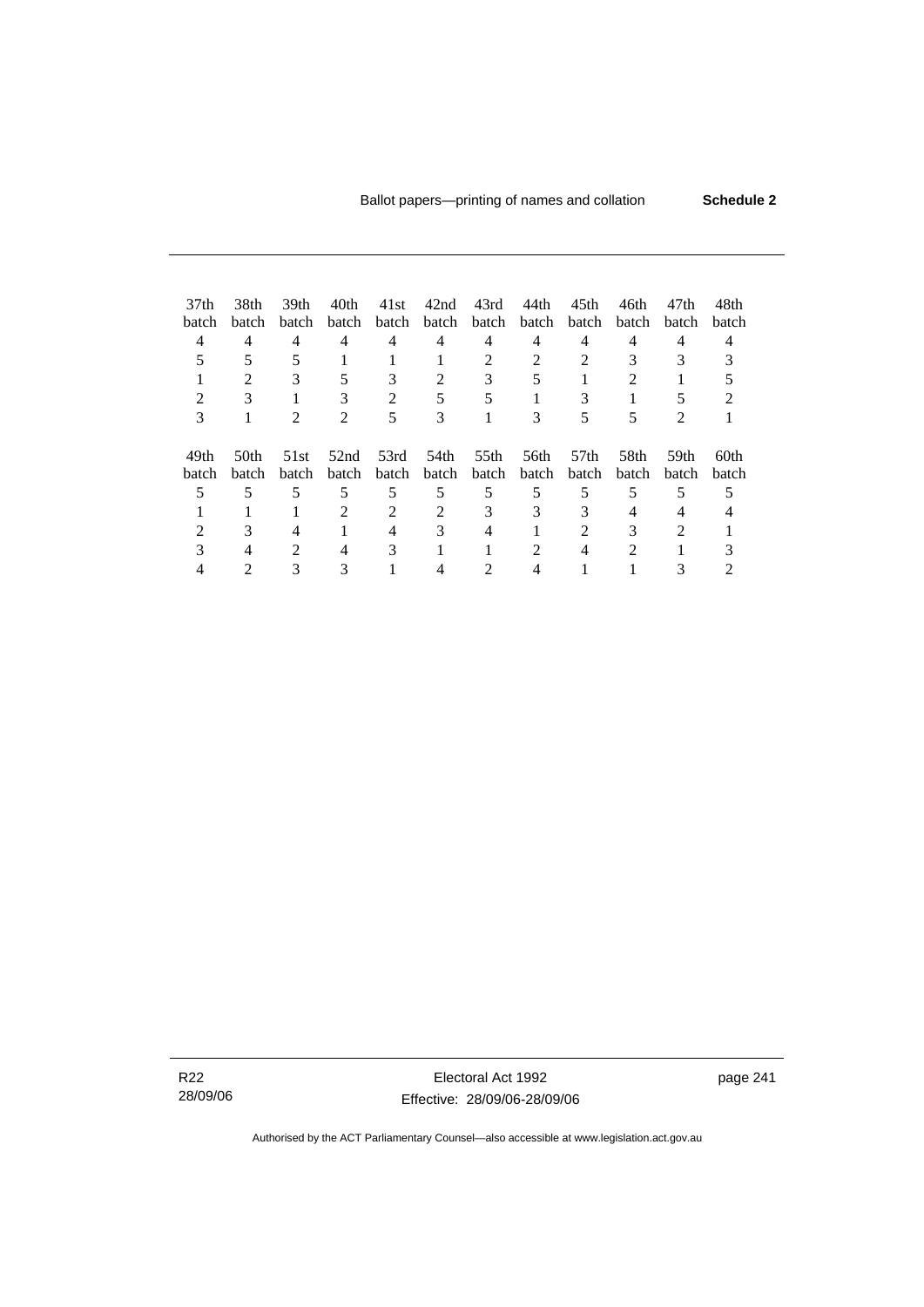### **Schedule 2 Ballot papers—printing of names and collation**

#### *For 7-member electorates*

| 1st                      | 2nd            | 3rd              | 4th            | 5th              | 6th            | 7th              | 8th            | 9th            | 10th             |
|--------------------------|----------------|------------------|----------------|------------------|----------------|------------------|----------------|----------------|------------------|
| batch                    | batch          | batch            | batch          | batch            | batch          | batch            | batch          | batch          | batch            |
| 1                        | $\mathbf{1}$   | $\mathbf{1}$     | $\mathbf{1}$   | $\mathbf{1}$     | $\mathbf{1}$   | $\mathbf{1}$     | $\mathbf{1}$   | $\mathbf{1}$   | 1                |
| $\overline{2}$           | $\overline{2}$ | $\overline{2}$   | $\overline{2}$ | $\overline{c}$   | $\overline{2}$ | $\overline{2}$   | $\overline{2}$ | $\overline{2}$ | $\overline{2}$   |
| 3                        | 3              | $\overline{4}$   | $\overline{4}$ | 5                | 5              | 6                | 6              | 7              | 7                |
| $\overline{\mathcal{L}}$ | 6              | 5                | 7              | 6                | 3              | 7                | $\overline{4}$ | 3              | 5                |
| 5                        | 7              | 6                | 3              | 7                | $\overline{4}$ | 3                | 5              | $\overline{4}$ | 6                |
| 6                        | 4              | 7                | 5              | 3                | 6              | $\overline{4}$   | 7              | 5              | 3                |
| $\overline{7}$           | 5              | 3                | 6              | $\overline{4}$   | 7              | 5                | 3              | 6              | $\overline{4}$   |
|                          |                |                  |                |                  |                |                  |                |                |                  |
| 11 <sup>th</sup>         | 12th           | 13 <sub>th</sub> | 14th           | 15 <sub>th</sub> | 16th           | 17 <sub>th</sub> | 18th           | 19th           | 20 <sup>th</sup> |
| batch                    | batch          | batch            | batch          | batch            | batch          | batch            | batch          | batch          | batch            |
| $\mathbf{1}$             | $\mathbf{1}$   | $\mathbf{1}$     | $\mathbf{1}$   | $\mathbf{1}$     | $\mathbf{1}$   | $\mathbf{1}$     | $\mathbf{1}$   | $\mathbf{1}$   | $\mathbf{1}$     |
| 3                        | 3              | 3                | 3              | 3                | 3              | 3                | 3              | 3              | 3                |
| $\overline{4}$           | $\overline{4}$ | 5                | 5              | 6                | 6              | 7                | 7              | $\overline{2}$ | $\overline{c}$   |
| $\overline{2}$           | 7              | $\overline{4}$   | 7              | $\overline{4}$   | $\overline{c}$ | 5                | 4              | 5              | 7                |
| 6                        | 5              | $\overline{2}$   | 6              | $\overline{2}$   | 5              | $\overline{4}$   | 6              | 6              | 6                |
| $\tau$                   | $\overline{2}$ | 7                | $\overline{4}$ | 5                | $\tau$         | 6                | $\mathfrak 2$  | $\overline{4}$ | 5                |
| 5                        | 6              | 6                | $\overline{2}$ | 7                | $\overline{4}$ | 2                | 5              | 7              | $\overline{4}$   |
| 21st                     | 22nd           | 23rd             | 24th           | 25th             | 26th           | 27th             | 28th           | 29th           | 30th             |
| batch                    | batch          | batch            | batch          | batch            | batch          | batch            | batch          | batch          | batch            |
| $\mathbf{1}$             | $\mathbf{1}$   | $\mathbf{1}$     | $\mathbf{1}$   | $\mathbf{1}$     | $\mathbf{1}$   | $\mathbf{1}$     | $\mathbf{1}$   | $\mathbf{1}$   | $\mathbf{1}$     |
| 4                        | 4              | $\overline{4}$   | 4              | 4                | 4              | 4                | $\overline{4}$ | 4              | 4                |
| 5                        | 5              | 6                | 6              | 7                | 7              | 3                | 3              | $\overline{2}$ | $\overline{c}$   |
| $\overline{c}$           | 3              |                  | 3              | 5                | $\overline{2}$ |                  |                |                | 3                |
|                          |                | 5                |                |                  |                | 6                | 5              | 6              | $\overline{7}$   |
| 7                        | 6              | $\overline{2}$   | 7              | $\overline{c}$   | 6              | 5                | 7              | 7              |                  |
| 3                        | $\overline{2}$ | 3                | 5              | 6                | 3              | 7                | $\overline{2}$ | 5              | 6                |
| 6                        | 7              | 7                | $\overline{2}$ | 3                | 5              | $\overline{2}$   | 6              | 3              | 5                |

page 242 Electoral Act 1992 Effective: 28/09/06-28/09/06

R22 28/09/06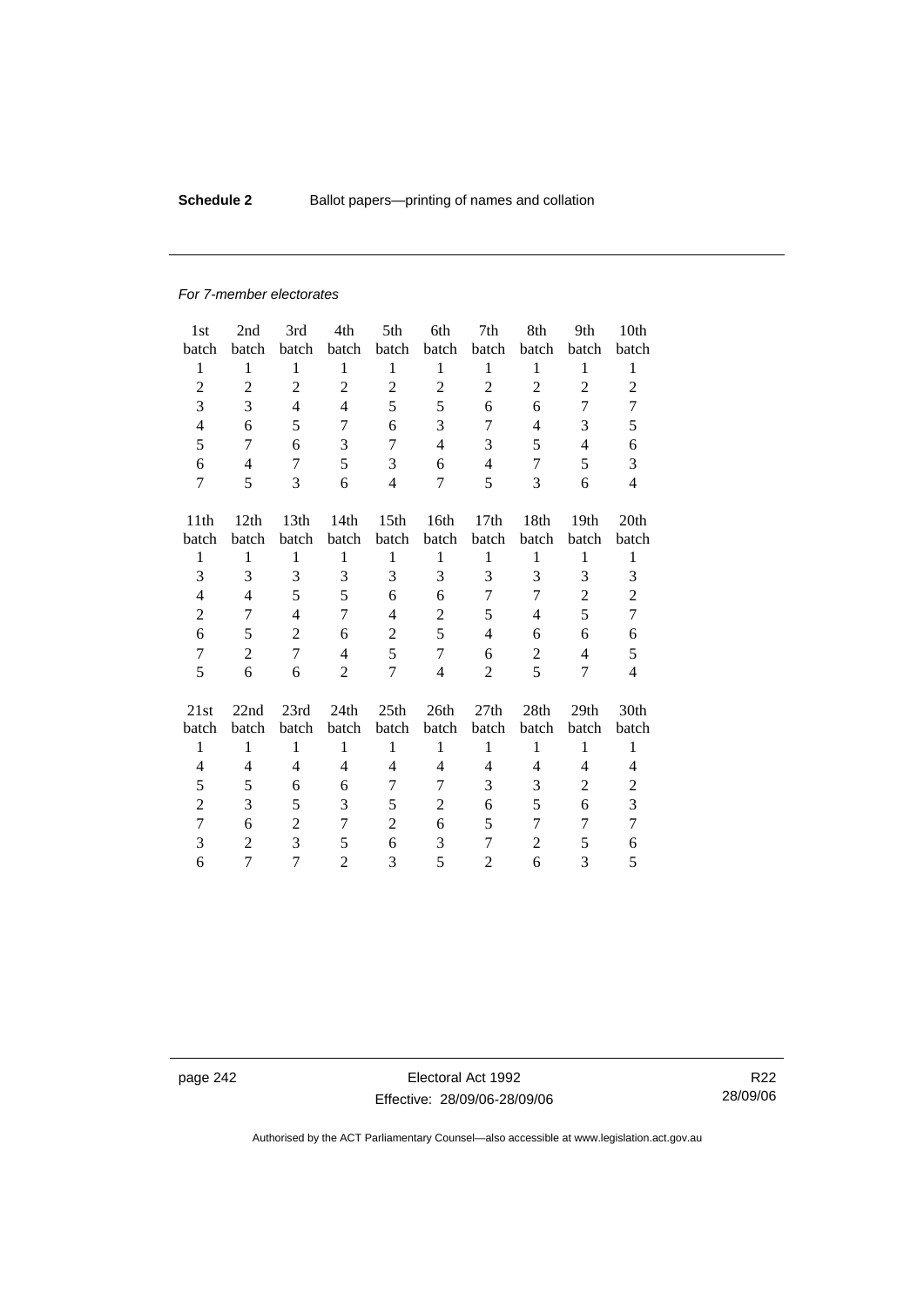| 31st             | 32nd           | 33rd           | 34th           | 35th                    | 36th           | 37 <sub>th</sub> | 38th                     | 39th           | 40th             |
|------------------|----------------|----------------|----------------|-------------------------|----------------|------------------|--------------------------|----------------|------------------|
| batch            | batch          | batch          | batch          | batch                   | batch          | batch            | batch                    | batch          | batch            |
| $\mathbf{1}$     | $\,1$          | $\mathbf{1}$   | $\mathbf{1}$   | $\,1$                   | $\,1$          | $\,1$            | $\mathbf{1}$             | $\,1$          | $\,1$            |
| 5                | 5              | 5              | 5              | 5                       | 5              | 5                | 5                        | 5              | 5                |
| 6                | 6              | 7              | $\overline{7}$ | 3                       | 3              | $\overline{4}$   | $\overline{\mathcal{L}}$ | $\overline{2}$ | $\overline{c}$   |
| $\overline{c}$   | $\overline{4}$ | 6              | $\overline{4}$ | 6                       | $\overline{c}$ | $\boldsymbol{7}$ | 6                        | $\overline{7}$ | $\overline{4}$   |
| 3                | $\overline{7}$ | $\overline{2}$ | 3              | $\overline{c}$          | $\overline{7}$ | 6                | 3                        | 3              | 3                |
| $\overline{4}$   | $\overline{2}$ | $\overline{4}$ | 6              | $\overline{7}$          | $\overline{4}$ | 3                | $\overline{2}$           | 6              | $\overline{7}$   |
| $\overline{7}$   | $\overline{3}$ | 3              | $\overline{2}$ | $\overline{4}$          | 6              | $\overline{2}$   | $\overline{7}$           | $\overline{4}$ | 6                |
| 41st             | 42nd           | 43rd           | 44th           | 45th                    | 46th           | 47th             | 48th                     | 49th           | 50th             |
| batch            | batch          | batch          | batch          | batch                   | batch          | batch            | batch                    | batch          | batch            |
| $\mathbf{1}$     | $\,1$          | $\mathbf{1}$   | $\mathbf{1}$   | $\mathbf{1}$            | $\,1$          | $\mathbf{1}$     | $\mathbf{1}$             | $\,1$          | $\mathbf{1}$     |
| 6                | 6              | 6              | 6              | 6                       | 6              | 6                | 6                        | 6              | 6                |
| $\overline{7}$   | $\overline{7}$ | 3              | 3              | $\overline{4}$          | $\overline{4}$ | 5                | 5                        | $\overline{c}$ | $\overline{c}$   |
| $\overline{2}$   | 5              | $\tau$         | 5              | $\overline{7}$          | $\overline{c}$ | 3                | $\overline{7}$           | $\overline{3}$ | 5                |
| $\overline{4}$   | 3              | $\overline{2}$ | $\overline{4}$ | $\overline{c}$          | 3              | $\overline{7}$   | $\overline{4}$           | $\overline{4}$ | $\overline{4}$   |
| 5                | $\overline{2}$ | 5              | $\overline{7}$ | 3                       | 5              | $\overline{4}$   | $\overline{2}$           | $\overline{7}$ | 3                |
| 3                | $\overline{4}$ | $\overline{4}$ | $\overline{2}$ | 5                       | $\overline{7}$ | $\overline{2}$   | 3                        | 5              | $\overline{7}$   |
|                  |                |                |                |                         |                |                  |                          |                |                  |
| 51st             | 52nd           | 53rd           | 54th           | 55th                    | 56th           | 57th             | 58th                     | 59th           | 60th             |
| batch            | batch          | batch          | batch          | batch                   | batch          | batch            | batch                    | batch          | batch            |
| $\mathbf{1}$     | $\mathbf{1}$   | $\mathbf{1}$   | $\mathbf{1}$   | $\mathbf{1}$            | $\mathbf{1}$   | $\mathbf{1}$     | $\mathbf{1}$             | $\mathbf{1}$   | $\mathbf{1}$     |
| $\overline{7}$   | $\overline{7}$ | $\overline{7}$ | $\overline{7}$ | $\overline{7}$          | $\overline{7}$ | $\overline{7}$   | $\overline{7}$           | $\overline{7}$ | $\tau$           |
| $\overline{3}$   | 3              | $\overline{4}$ | $\overline{4}$ | 5                       | 5              | 6                | 6                        | $\sqrt{2}$     | $\mathbf{2}$     |
| $\overline{2}$   | 6              | 3              | 6              | 3                       | $\overline{c}$ | $\overline{4}$   | 3                        | $\overline{4}$ | 6                |
| 5                | $\overline{4}$ | $\overline{2}$ | 5              | $\overline{2}$          | $\overline{4}$ | 3                | 5                        | 5              | 5                |
| 6                | $\sqrt{2}$     | 6              | 3              | $\overline{4}$          | 6              | 5                | $\overline{c}$           | 3              | $\overline{4}$   |
| $\overline{4}$   | 5              | 5              | $\overline{2}$ | 6                       | 3              | $\overline{2}$   | $\overline{4}$           | 6              | 3                |
|                  | 62nd           |                | 64th           |                         | 66th           |                  | 68th                     | 69th           | 70th             |
| 61st<br>batch    | batch          | 63rd<br>batch  | batch          | 65th<br>batch           | batch          | 67th<br>batch    | batch                    | batch          | batch            |
| $\boldsymbol{2}$ | $\mathbf{2}$   | $\sqrt{2}$     | $\sqrt{2}$     | $\overline{c}$          | $\sqrt{2}$     | $\overline{c}$   | $\boldsymbol{2}$         | $\mathbf{2}$   | $\boldsymbol{2}$ |
| 3                | 3              | 3              | $\mathfrak{Z}$ | 3                       | 3              | 3                | $\mathfrak{Z}$           | 3              | 3                |
| $\overline{4}$   | $\overline{4}$ | 5              | 5              | 6                       | 6              | $\overline{7}$   | $\overline{7}$           | $\mathbf{1}$   | $\mathbf{1}$     |
| 5                | $\overline{7}$ | 6              | $\mathbf{1}$   | $\overline{7}$          | $\overline{4}$ | $\mathbf{1}$     | 5                        | $\overline{4}$ | 6                |
| 6                | $\mathbf{1}$   | 7              | $\overline{4}$ | $\mathbf{1}$            | 5              | $\overline{4}$   | 6                        | 5              | $\overline{7}$   |
| $\overline{7}$   | 5              | $\mathbf{1}$   | 6              | $\overline{\mathbf{4}}$ | $\overline{7}$ | 5                | $\mathbf{1}$             | 6              | $\overline{4}$   |
| $\mathbf{1}$     | 6              | $\overline{4}$ | $\overline{7}$ | 5                       | $\mathbf{1}$   | 6                | $\overline{4}$           | $\overline{7}$ | 5                |
|                  |                |                |                |                         |                |                  |                          |                |                  |
|                  |                |                |                |                         |                |                  |                          |                |                  |

28/09/06 Electoral Act 1992 Effective: 28/09/06-28/09/06 page 243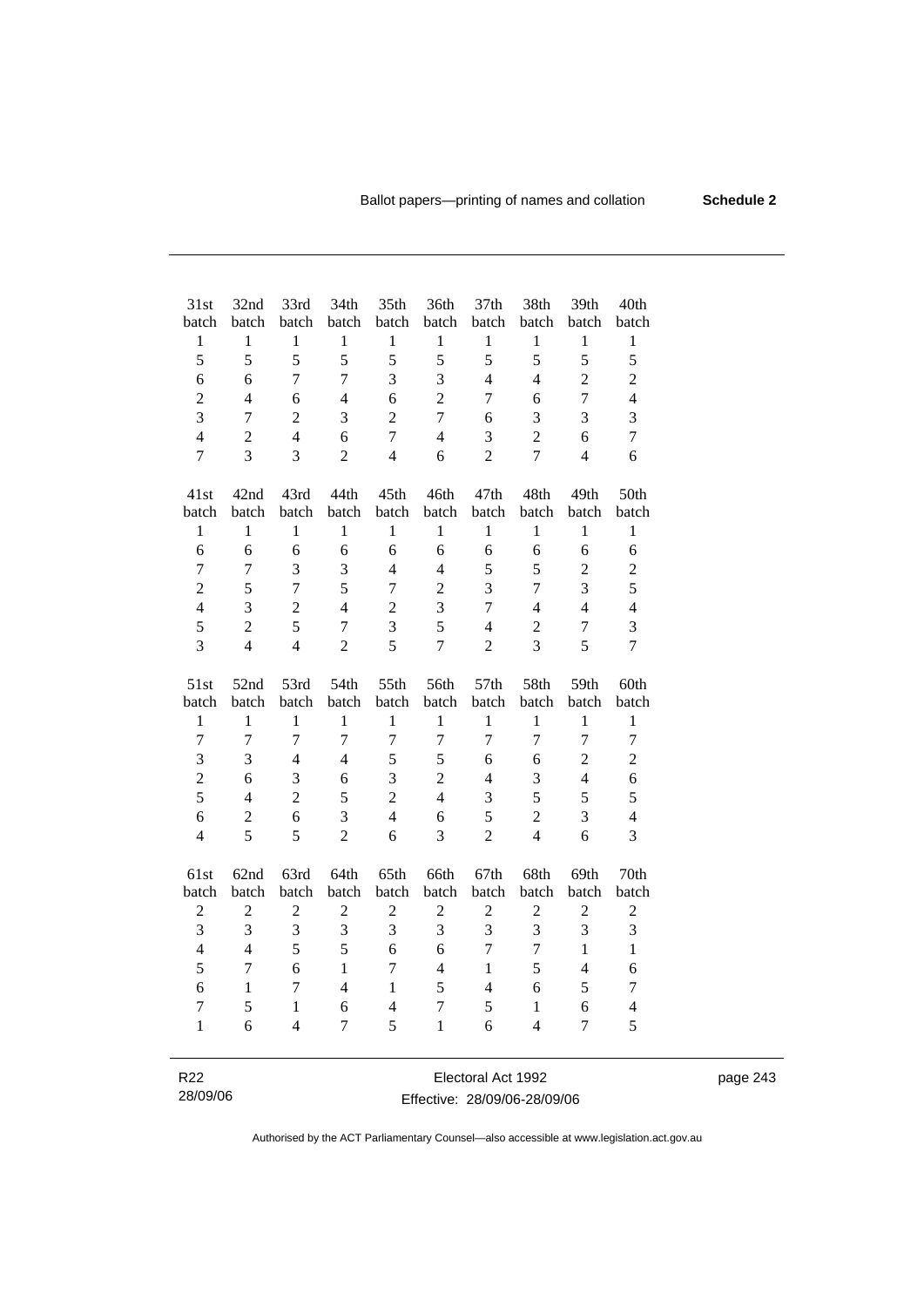| 71st<br>batch  | 72nd<br>batch    | 73rd<br>batch  | 74th<br>batch  | 75th<br>batch    | 76th<br>batch    | 77th<br>batch  | 78th<br>batch  | 79th<br>batch            | 80th<br>batch    |
|----------------|------------------|----------------|----------------|------------------|------------------|----------------|----------------|--------------------------|------------------|
| $\overline{c}$ | $\overline{2}$   | $\overline{2}$ | $\overline{2}$ | $\overline{2}$   | $\mathbf{2}$     | $\overline{2}$ | $\overline{2}$ | $\overline{2}$           | $\overline{c}$   |
| $\overline{4}$ | $\overline{4}$   | $\overline{4}$ | $\overline{4}$ | $\overline{4}$   | $\overline{4}$   | $\overline{4}$ | $\overline{4}$ | $\overline{4}$           | $\overline{4}$   |
| 5              | 5                | 6              | 6              | $\overline{7}$   | $\overline{7}$   | $\mathbf{1}$   | $\mathbf{1}$   | 3                        | 3                |
| 3              | $\mathbf{1}$     | 5              | $\mathbf{1}$   | 5                | 3                | 6              | 5              | 6                        | $\mathbf{1}$     |
| $\overline{7}$ | 6                | 3              | $\overline{7}$ | 3                | 6                | 5              | $\overline{7}$ | $\overline{7}$           | 7                |
| $\mathbf{1}$   | 3                | $\mathbf{1}$   | 5              | 6                | $\mathbf{1}$     | 7              | 3              | 5                        | 6                |
| 6              | $\overline{7}$   | $\overline{7}$ | $\overline{3}$ | $\mathbf{1}$     | 5                | 3              | 6              | $\mathbf{1}$             | 5                |
| 81st           | 82nd             | 83rd           | 84th           | 85th             | 86th             | 87th           | 88th           | 89th                     | 90th             |
| batch          | batch            | batch          | batch          | batch            | batch            | batch          | batch          | batch                    | batch            |
| $\sqrt{2}$     | $\boldsymbol{2}$ | $\overline{c}$ | $\overline{c}$ | $\overline{2}$   | $\mathbf{2}$     | $\overline{c}$ | $\overline{2}$ | $\overline{2}$           | $\overline{c}$   |
| 5              | 5                | 5              | 5              | 5                | 5                | 5              | 5              | 5                        | 5                |
| 6              | 6                | $\overline{7}$ | $\overline{7}$ | $\mathbf{1}$     | $\mathbf{1}$     | $\overline{4}$ | $\overline{4}$ | 3                        | 3                |
| 3              | $\overline{4}$   | 6              | $\overline{4}$ | 6                | 3                | $\overline{7}$ | 6              | $\overline{7}$           | $\overline{4}$   |
| $\mathbf{1}$   | $\overline{7}$   | 3              | 1              | 3                | $\overline{7}$   | 6              | 1              | $\mathbf{1}$             | 1                |
| $\overline{4}$ | 3                | $\overline{4}$ | 6              | $\overline{7}$   | $\overline{4}$   | $\mathbf{1}$   | 3              | 6                        | $\overline{7}$   |
| $\overline{7}$ | $\mathbf{1}$     | $\mathbf{1}$   | $\overline{3}$ | $\overline{4}$   | 6                | $\overline{3}$ | $\overline{7}$ | $\overline{\mathcal{L}}$ | 6                |
|                |                  |                |                |                  |                  |                |                |                          |                  |
| 91st           | 92nd             | 93rd           | 94th           | 95th             | 96th             | 97th           | 98th           | 99th                     | 100th            |
| batch          | batch            | batch          | batch          | batch            | batch            | batch          | batch          | batch                    | batch            |
| $\overline{2}$ | $\overline{2}$   | $\overline{2}$ | $\overline{2}$ | $\overline{2}$   | $\overline{2}$   | $\overline{2}$ | $\overline{2}$ | $\overline{2}$           | $\overline{2}$   |
| 6              | 6                | 6              | 6              | 6                | 6                | 6              | 6              | 6                        | 6                |
| $\overline{7}$ | $\overline{7}$   | $\mathbf{1}$   | $\mathbf{1}$   | $\overline{4}$   | $\overline{4}$   | 5              | 5              | 3                        | 3                |
| 3              | 5                | $\overline{7}$ | 5              | $\overline{7}$   | 3                | $\mathbf{1}$   | $\tau$         | $\mathbf{1}$             | 5                |
| $\overline{4}$ | $\mathbf{1}$     | 3              | $\overline{4}$ | 3                | $\mathbf{1}$     | 7              | $\overline{4}$ | $\overline{4}$           | $\overline{4}$   |
| 5              | 3                | 5              | $\overline{7}$ | $\mathbf{1}$     | 5                | $\overline{4}$ | 3              | $\overline{7}$           | $\mathbf{1}$     |
| $\mathbf{1}$   | $\overline{4}$   | $\overline{4}$ | $\overline{3}$ | 5                | $\overline{7}$   | 3              | $\mathbf{1}$   | 5                        | $\overline{7}$   |
| 101st          | 102nd            | 103rd          | 104th          | 105th            | 106th            | 107th          | 108th          | 109th                    | 110th            |
| batch          | batch            | batch          | batch          | batch            | batch            | batch          | batch          | batch                    | batch            |
| $\sqrt{2}$     | $\boldsymbol{2}$ | $\overline{c}$ | $\overline{c}$ | $\boldsymbol{2}$ | $\boldsymbol{2}$ | $\overline{c}$ | $\sqrt{2}$     | $\boldsymbol{2}$         | $\boldsymbol{2}$ |
| $\overline{7}$ | $\overline{7}$   | $\overline{7}$ | $\overline{7}$ | $\overline{7}$   | $\overline{7}$   | $\overline{7}$ | $\overline{7}$ | $\overline{7}$           | $\overline{7}$   |
| $\mathbf{1}$   | $\mathbf{1}$     | $\overline{4}$ | $\overline{4}$ | 5                | 5                | 6              | 6              | 3                        | 3                |
| 3              | 6                | $\mathbf{1}$   | 6              | $\mathbf{1}$     | 3                | $\overline{4}$ | $\mathbf{1}$   | $\overline{4}$           | 6                |
| 5              | $\overline{4}$   | 3              | 5              | $\overline{3}$   | $\overline{4}$   | $\mathbf{1}$   | 5              | 5                        | 5                |
| 6              | 3                | 6              | $\mathbf{1}$   | $\overline{4}$   | 6                | 5              | 3              | $\mathbf{1}$             | $\overline{4}$   |

page 244 Electoral Act 1992 Effective: 28/09/06-28/09/06

R22 28/09/06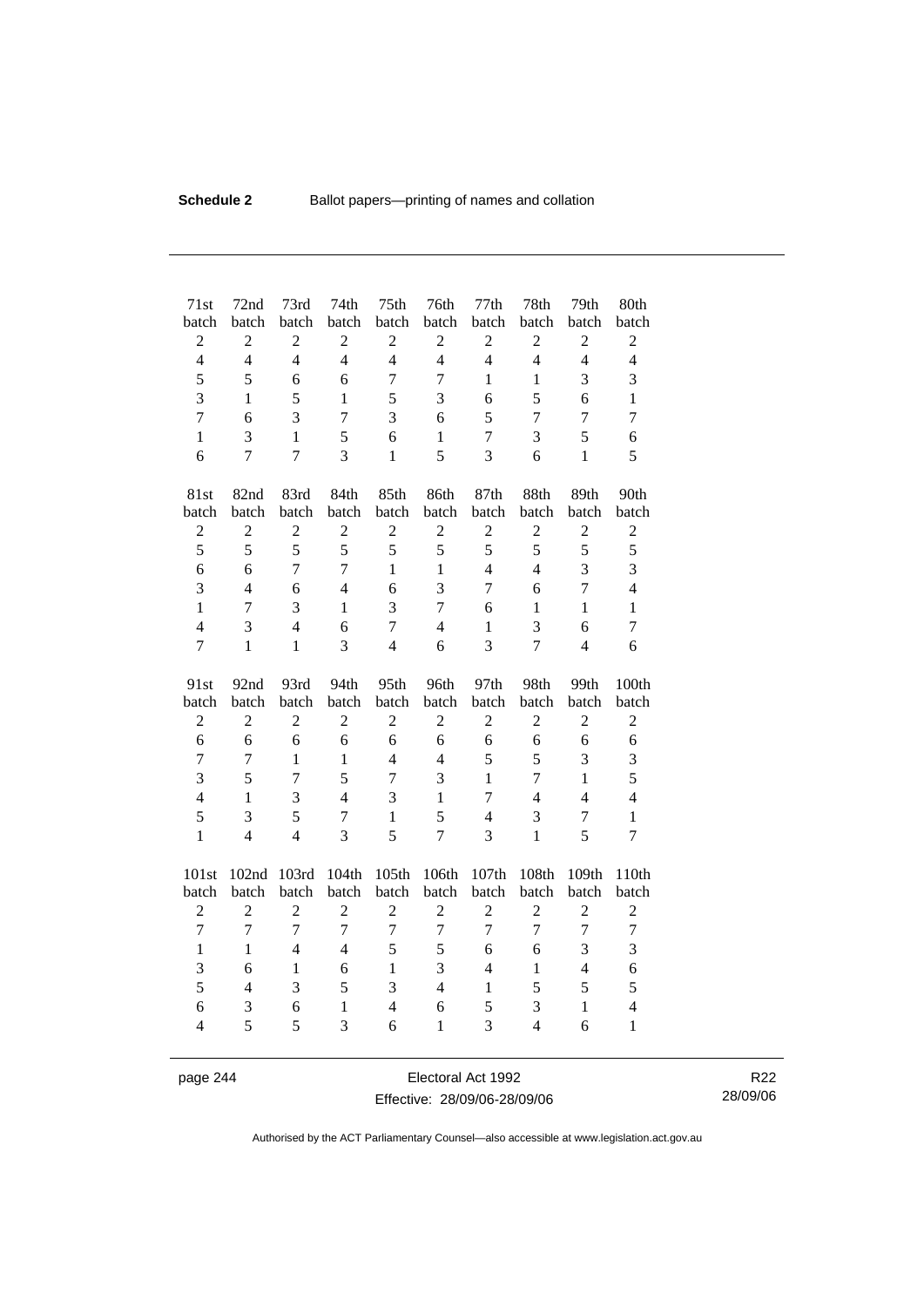| 111th<br>batch  | 112th<br>batch | 113th<br>batch | 114th<br>batch | 115th<br>batch | 116th<br>batch | 117th<br>batch     | 118th<br>batch | 119th<br>batch | 120th<br>batch   |
|-----------------|----------------|----------------|----------------|----------------|----------------|--------------------|----------------|----------------|------------------|
| $\overline{c}$  | $\overline{c}$ | $\overline{2}$ | $\overline{c}$ | $\sqrt{2}$     | $\overline{c}$ | $\overline{2}$     | $\overline{2}$ | $\sqrt{2}$     | $\overline{2}$   |
| $\mathbf{1}$    | $\mathbf{1}$   | $\mathbf{1}$   | $\mathbf{1}$   | $\mathbf{1}$   | $\mathbf{1}$   | $\mathbf{1}$       | $\mathbf{1}$   | $\mathbf{1}$   | $\mathbf{1}$     |
| $\overline{4}$  | $\overline{4}$ | 5              | 5              | 6              | 6              | $\boldsymbol{7}$   | $\overline{7}$ | 3              | 3                |
| 3               | $\overline{7}$ | $\overline{4}$ | $\overline{7}$ | $\overline{4}$ | 3              | 5                  | $\overline{4}$ | 5              | $\boldsymbol{7}$ |
| 6               | 5              | 3              | 6              | 3              | 5              | $\overline{4}$     | 6              | 6              | 6                |
| $\overline{7}$  | 3              | $\overline{7}$ | $\overline{4}$ | 5              | $\overline{7}$ | 6                  | 3              | $\overline{4}$ | 5                |
| 5               | 6              | 6              | 3              | $\overline{7}$ | $\overline{4}$ | $\overline{3}$     | 5              | $\overline{7}$ | $\overline{4}$   |
|                 |                |                |                |                |                |                    |                |                |                  |
| 121st           | 122nd          | 123rd          | 124th          | 125th          | 126th          | 127th              | 128th          | 129th          | 130th            |
| batch           | batch          | batch          | batch          | batch          | batch          | batch              | batch          | batch          | batch            |
| 3               | 3              | 3              | 3              | 3              | 3              | 3                  | 3              | 3              | 3                |
| $\overline{4}$  | $\overline{4}$ | $\overline{4}$ | $\overline{4}$ | $\overline{4}$ | $\overline{4}$ | $\overline{4}$     | $\overline{4}$ | $\overline{4}$ | $\overline{4}$   |
| 5               | 5              | 6              | 6              | $\overline{7}$ | $\overline{7}$ | $\mathbf{1}$       | 1              | $\sqrt{2}$     | $\overline{2}$   |
| 6               | $\mathbf{1}$   | 7              | $\overline{2}$ | $\mathbf{1}$   | 5              | $\overline{2}$     | 6              | 5              | $\overline{7}$   |
| $\overline{7}$  | $\overline{2}$ | $\mathbf{1}$   | 5              | $\overline{2}$ | 6              | 5                  | $\overline{7}$ | 6              | $\mathbf{1}$     |
| $\mathbf{1}$    | 6              | $\overline{2}$ | $\overline{7}$ | 5              | $\mathbf{1}$   | 6                  | $\overline{2}$ | $\overline{7}$ | 5                |
| $\overline{2}$  | $\overline{7}$ | 5              | $\mathbf{1}$   | 6              | $\overline{2}$ | $\overline{7}$     | 5              | $\mathbf{1}$   | 6                |
| 131st           | 132nd          | 133rd          | 134th          | 135th          | 136th          | 137th              | 138th          | 139th          | 140th            |
| batch           | batch          | batch          | batch          | batch          | batch          | batch              | batch          | batch          | batch            |
| 3               | 3              | 3              | 3              | 3              | 3              | 3                  | 3              | 3              | 3                |
| 5               | 5              | 5              | 5              | 5              | 5              | 5                  | 5              | 5              | 5                |
| 6               | 6              | 7              | $\overline{7}$ | $\mathbf{1}$   | $\mathbf{1}$   | $\overline{c}$     | $\overline{2}$ | $\overline{4}$ | $\overline{4}$   |
| $\overline{4}$  | $\overline{2}$ | 6              | $\overline{2}$ | 6              | $\overline{4}$ | $\overline{7}$     | 6              | $\overline{7}$ | $\overline{2}$   |
| $\mathbf{1}$    | $\overline{7}$ | $\overline{4}$ | $\mathbf{1}$   | $\overline{4}$ | $\overline{7}$ | 6                  | $\mathbf{1}$   | $\mathbf{1}$   | $\mathbf{1}$     |
| $\overline{2}$  | $\overline{4}$ | $\overline{2}$ | 6              | $\overline{7}$ | $\overline{2}$ | $\mathbf{1}$       | $\overline{4}$ | 6              | $\boldsymbol{7}$ |
| $\overline{7}$  | $\mathbf{1}$   | $\mathbf{1}$   | $\overline{4}$ | $\overline{2}$ | 6              | $\overline{4}$     | $\overline{7}$ | $\overline{2}$ | 6                |
| 141st           | 142nd          | 143rd          | 144th          | 145th          | 146th          | 147th              | 148th          | 149th          | 150th            |
| batch           | batch          | batch          | batch          | batch          | batch          | batch              | batch          | batch          | batch            |
| 3               | 3              | 3              | 3              | 3              | 3              | 3                  | 3              | 3              | 3                |
| 6               | 6              | 6              | 6              | 6              | 6              | 6                  | 6              | 6              | 6                |
| $\overline{7}$  | $\overline{7}$ | $\mathbf{1}$   | $\mathbf{1}$   | $\overline{2}$ | $\overline{2}$ | 5                  | 5              | $\overline{4}$ | $\overline{4}$   |
| $\overline{4}$  | 5              | $\overline{7}$ | 5              | $\overline{7}$ | $\overline{4}$ | $\mathbf{1}$       | $\overline{7}$ | $\mathbf{1}$   | 5                |
| $\overline{c}$  | $\mathbf{1}$   | $\overline{4}$ | $\overline{2}$ | $\overline{4}$ | $\mathbf{1}$   | 7                  | $\overline{2}$ | $\overline{2}$ | $\overline{c}$   |
| 5               | $\overline{4}$ | 5              | $\overline{7}$ | $\mathbf{1}$   | 5              | $\overline{2}$     | $\overline{4}$ | $\overline{7}$ | $\mathbf{1}$     |
| $\mathbf{1}$    | $\overline{2}$ | $\overline{2}$ | $\overline{4}$ | 5              | $\overline{7}$ | $\overline{4}$     | $\mathbf{1}$   | 5              | $\overline{7}$   |
|                 |                |                |                |                |                |                    |                |                |                  |
| R <sub>22</sub> |                |                |                |                |                | Electoral Act 1992 |                |                |                  |

| R <sub>22</sub> | Electoral Act 1992           |
|-----------------|------------------------------|
| 28/09/06        | Effective: 28/09/06-28/09/06 |

 $\overline{\phantom{0}}$ 

page 245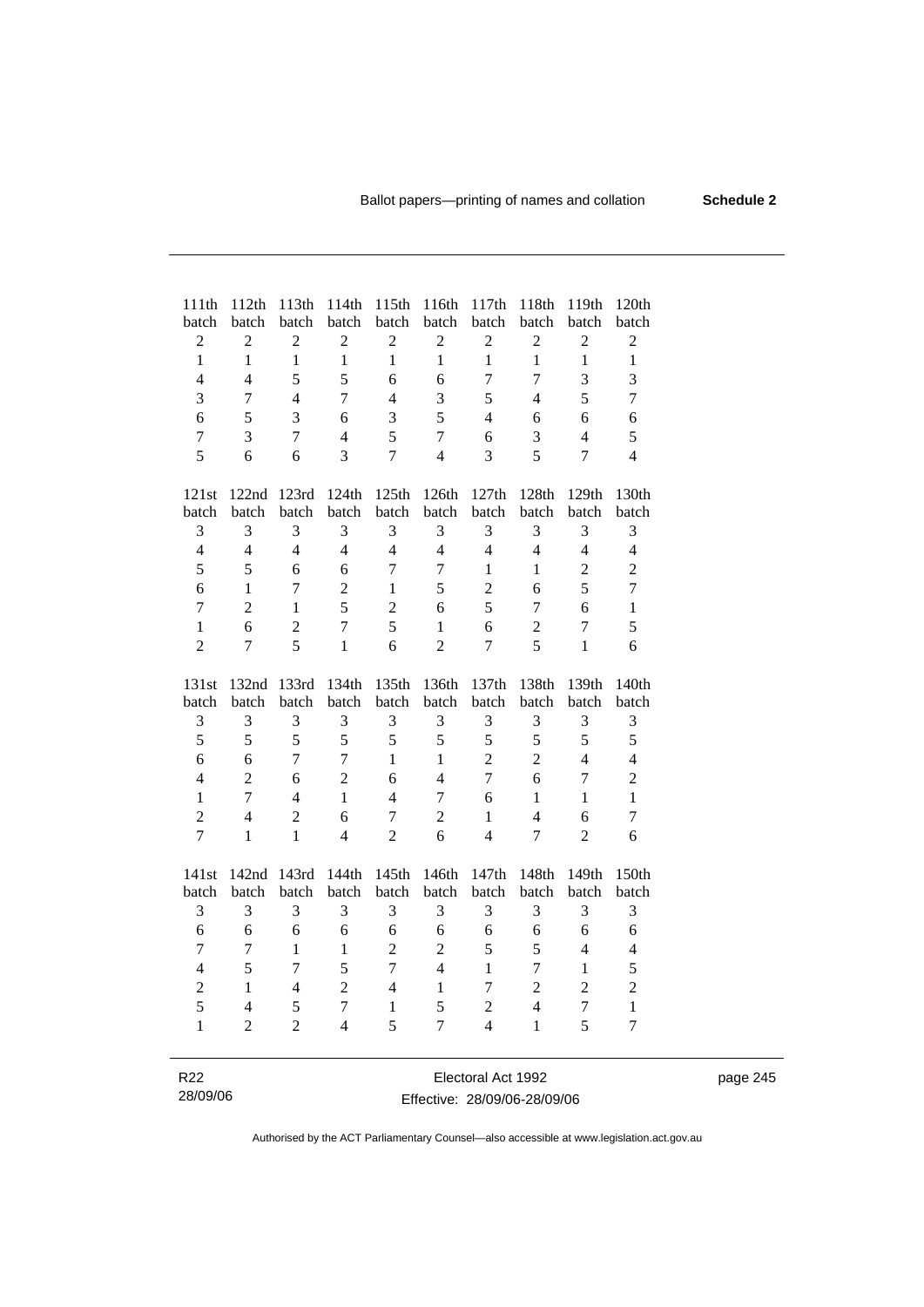| 151st          | 152nd                    | 153rd          | 154th               | 155th          | 156th          | 157th            | 158th          | 159th          | 160th                    |
|----------------|--------------------------|----------------|---------------------|----------------|----------------|------------------|----------------|----------------|--------------------------|
| batch          | batch                    | batch          | batch               | batch          | batch          | batch            | batch          | batch          | batch                    |
| 3              | 3                        | 3              | 3<br>$\overline{7}$ | 3              | 3              | 3                | 3              | 3              | 3                        |
| $\overline{7}$ | $\overline{7}$           | $\overline{7}$ |                     | $\overline{7}$ | $\overline{7}$ | $\overline{7}$   | $\overline{7}$ | $\overline{7}$ | $\overline{7}$           |
| $\mathbf{1}$   | $\mathbf{1}$             | $\overline{2}$ | $\overline{2}$      | 5              | 5              | 6                | 6              | $\overline{4}$ | $\overline{4}$           |
| $\overline{4}$ | 6                        | $\mathbf{1}$   | 6                   | $\mathbf{1}$   | $\overline{4}$ | $\overline{2}$   | $\mathbf{1}$   | $\overline{2}$ | 6                        |
| 5              | $\overline{2}$           | $\overline{4}$ | 5                   | $\overline{4}$ | $\overline{2}$ | $\mathbf{1}$     | 5              | 5              | 5                        |
| 6              | $\overline{4}$           | 6              | $\mathbf{1}$        | $\overline{2}$ | 6              | 5                | $\overline{4}$ | $\mathbf{1}$   | $\overline{2}$           |
| $\overline{2}$ | 5                        | 5              | $\overline{4}$      | 6              | $\mathbf{1}$   | $\overline{4}$   | $\overline{2}$ | 6              | $\mathbf{1}$             |
| 161st          | 162nd                    | 163rd          | 164th               | 165th          | 166th          | 167th            | 168th          | 169th          | 170th                    |
| batch          | batch                    | batch          | batch               | batch          | batch          | batch            | batch          | batch          | batch                    |
| 3              | 3                        | 3              | 3                   | 3              | 3              | 3                | 3              | 3              | 3                        |
| $\mathbf{1}$   | $\mathbf{1}$             | $\mathbf{1}$   | $\mathbf{1}$        | $\mathbf{1}$   | $\mathbf{1}$   | $\mathbf{1}$     | $\mathbf{1}$   | $\mathbf{1}$   | $\mathbf{1}$             |
| $\overline{2}$ | $\overline{2}$           | 5              | 5                   | 6              | 6              | $\overline{7}$   | $\overline{7}$ | $\overline{4}$ | $\overline{4}$           |
| $\overline{4}$ | $\overline{7}$           | $\overline{c}$ | $\overline{7}$      | $\overline{2}$ | $\overline{4}$ | 5                | $\overline{2}$ | 5              | $\tau$                   |
| 6              | 5                        | $\overline{4}$ | 6                   | $\overline{4}$ | 5              | $\overline{2}$   | 6              | 6              | 6                        |
| $\overline{7}$ | $\overline{4}$           | $\overline{7}$ | $\overline{2}$      | 5              | $\tau$         | 6                | $\overline{4}$ | $\overline{2}$ | 5                        |
| 5              | 6                        | 6              | $\overline{4}$      | $\overline{7}$ | $\overline{2}$ | $\overline{4}$   | 5              | $\overline{7}$ | $\overline{2}$           |
|                |                          |                |                     |                |                |                  |                |                |                          |
| 171st          | 172nd                    | 173rd          | 174th               | 175th          | 176th          | 177th            | 178th          | 179th          | 180th                    |
| batch          | batch                    | batch          | batch               | batch          | batch          | batch            | batch          | batch          | batch                    |
| 3              | 3                        | 3              | 3                   | 3              | 3              | 3                | 3              | 3              | 3                        |
| $\overline{2}$ | $\boldsymbol{2}$         | $\overline{2}$ | $\overline{2}$      | $\overline{2}$ | $\overline{2}$ | $\overline{2}$   | $\overline{2}$ | $\overline{2}$ | $\overline{c}$           |
| 5              | 5                        | 6              | 6                   | $\tau$         | 7              | $\mathbf{1}$     | $\mathbf{1}$   | $\overline{4}$ | $\overline{4}$           |
| $\overline{4}$ | $\mathbf{1}$             | 5              | $\mathbf{1}$        | 5              | $\overline{4}$ | 6                | 5              | 6              | $\mathbf{1}$             |
| $\overline{7}$ | 6                        | $\overline{4}$ | $\overline{7}$      | $\overline{4}$ | 6              | 5                | $\overline{7}$ | $\overline{7}$ | $\overline{7}$           |
| $\mathbf{1}$   | $\overline{\mathcal{L}}$ | $\mathbf{1}$   | 5                   | 6              | $\mathbf{1}$   | $\overline{7}$   | $\overline{4}$ | 5              | 6                        |
| 6              | $\overline{7}$           | $\overline{7}$ | $\overline{4}$      | $\mathbf{1}$   | $\overline{5}$ | $\overline{4}$   | 6              | $\mathbf{1}$   | 5                        |
| 181st          | 182nd                    |                | 184th               | 185th          | 186th          | 187th            |                | 189th          | 190th                    |
| batch          | batch                    | 183rd<br>batch | batch               | batch          | batch          | batch            | 188th<br>batch | batch          | batch                    |
| $\overline{4}$ | $\overline{4}$           | $\overline{4}$ | $\overline{4}$      | $\overline{4}$ | $\overline{4}$ | $\overline{4}$   | $\overline{4}$ | $\overline{4}$ | $\overline{\mathcal{L}}$ |
| 5              | 5                        | 5              | 5                   | 5              | 5              | 5                | 5              | 5              | 5                        |
| 6              | 6                        | $\overline{7}$ | $\overline{7}$      | $\mathbf{1}$   | $\mathbf{1}$   | $\overline{2}$   | $\overline{2}$ | 3              | 3                        |
| 7              | $\overline{2}$           | $\mathbf{1}$   | 3                   | $\overline{2}$ | 6              | 3                | $\overline{7}$ | 6              | $\mathbf{1}$             |
| $\mathbf{1}$   | 3                        | $\overline{2}$ | 6                   | 3              | 7              | 6                | $\mathbf{1}$   | $\overline{7}$ | $\overline{c}$           |
| $\overline{2}$ | $\overline{7}$           | 3              | $\mathbf{1}$        | 6              | $\overline{c}$ | $\boldsymbol{7}$ | 3              | $\mathbf{1}$   | 6                        |
| $\overline{3}$ | $\mathbf{1}$             | 6              | $\overline{2}$      | 7              | 3              | $\mathbf{1}$     | 6              | $\overline{2}$ | 7                        |

page 246 Electoral Act 1992 Effective: 28/09/06-28/09/06

R22 28/09/06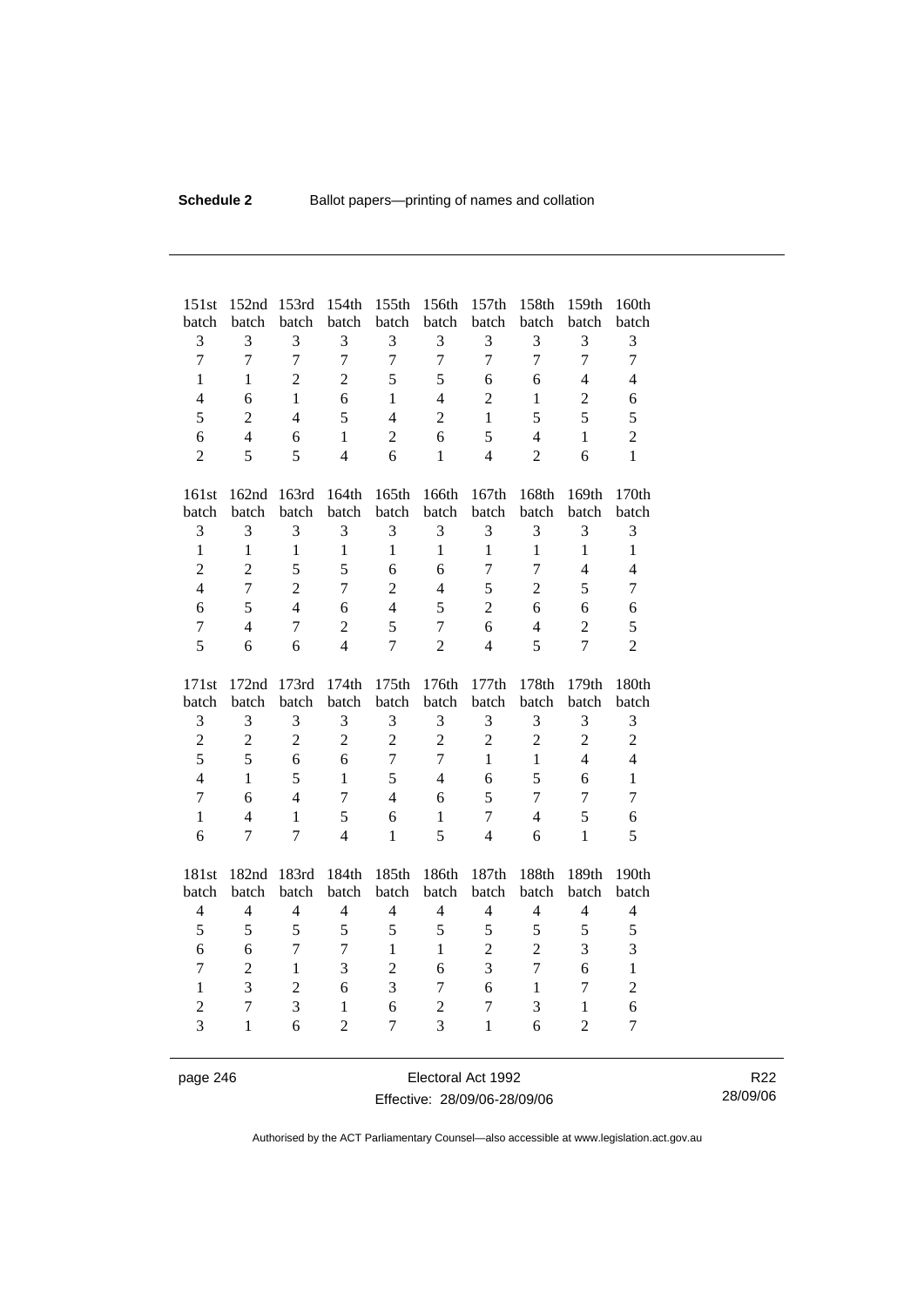| 191st                    | 192nd                   | 193rd                   | 194th                   | 195th                   | 196th                   | 197th                   | 198th                   | 199th                   | 200th                   |
|--------------------------|-------------------------|-------------------------|-------------------------|-------------------------|-------------------------|-------------------------|-------------------------|-------------------------|-------------------------|
| batch<br>$\overline{4}$  | batch<br>$\overline{4}$ | batch<br>$\overline{4}$ | batch<br>$\overline{4}$ | batch<br>$\overline{4}$ | batch<br>$\overline{4}$ | batch<br>$\overline{4}$ | batch<br>$\overline{4}$ | batch<br>$\overline{4}$ | batch<br>$\overline{4}$ |
|                          |                         |                         |                         |                         |                         |                         |                         |                         |                         |
| 6                        | 6                       | 6                       | 6                       | 6                       | 6                       | 6                       | 6                       | 6                       | 6                       |
| 7                        | 7                       | 1                       | 1                       | $\overline{2}$          | $\overline{2}$          | 3                       | 3                       | 5                       | 5                       |
| 5                        | 3                       | 7                       | 3                       | $\overline{7}$          | 5                       | $\mathbf{1}$            | $\overline{7}$          | $\mathbf{1}$            | 3                       |
| $\overline{2}$           | 1                       | 5                       | $\overline{2}$          | 5                       | $\mathbf{1}$            | $\overline{7}$          | $\overline{2}$          | $\overline{2}$          | $\overline{2}$          |
| 3                        | 5                       | $\overline{\mathbf{3}}$ | $\overline{7}$          | $\mathbf{1}$            | $\overline{\mathbf{3}}$ | $\overline{2}$          | 5                       | $\overline{7}$          | $\mathbf{1}$            |
| $\mathbf{1}$             | $\overline{2}$          | $\overline{2}$          | 5                       | 3                       | $\overline{7}$          | 5                       | $\mathbf{1}$            | 3                       | $\overline{7}$          |
| 201st                    | 202 <sub>nd</sub>       | 203rd                   | 204th                   | 205th                   | 206th                   | 207th                   | 208th                   | 209th                   | 210th                   |
| batch                    | batch                   | batch                   | batch                   | batch                   | batch                   | batch                   | batch                   | batch                   | batch                   |
| $\overline{4}$           | $\overline{4}$          | $\overline{4}$          | $\overline{4}$          | 4                       | $\overline{4}$          | $\overline{4}$          | $\overline{4}$          | $\overline{4}$          | $\overline{4}$          |
| $\overline{7}$           | $\overline{7}$          | $\overline{7}$          | $\overline{7}$          | $\overline{7}$          | $\tau$                  | $\overline{7}$          | $\overline{7}$          | $\overline{7}$          | $\tau$                  |
| $\mathbf{1}$             | 1                       | $\overline{2}$          | $\overline{2}$          | 3                       | 3                       | 6                       | 6                       | 5                       | 5                       |
| 5                        | 6                       | $\mathbf{1}$            | 6                       | $\mathbf{1}$            | 5                       | $\overline{2}$          | $\mathbf{1}$            | $\overline{2}$          | 6                       |
| 3                        | $\overline{2}$          | 5                       | 3                       | 5                       | $\overline{2}$          | $\mathbf{1}$            | 3                       | 3                       | 3                       |
| 6                        | 5                       | 6                       | $\mathbf{1}$            | $\overline{2}$          | 6                       | 3                       | 5                       | $\mathbf{1}$            | $\overline{2}$          |
| $\overline{2}$           | $\overline{3}$          | 3                       | 5                       | 6                       | $\mathbf{1}$            | 5                       | $\overline{2}$          | 6                       | $\mathbf{1}$            |
|                          |                         |                         |                         |                         |                         |                         |                         |                         |                         |
| 211th                    | 212th                   | 213th                   | 214th                   | 215th                   | 216th                   | 217th                   | 218th                   | 219th                   | 220th                   |
| batch                    | batch                   | batch                   | batch                   | batch                   | batch                   | batch                   | batch                   | batch                   | batch                   |
| $\overline{4}$           | $\overline{4}$          | $\overline{4}$          | $\overline{4}$          | $\overline{4}$          | $\overline{4}$          | $\overline{4}$          | $\overline{4}$          | $\overline{4}$          | $\overline{4}$          |
| 1                        | 1                       | $\mathbf{1}$            | 1                       | 1                       | 1                       | 1                       | $\mathbf{1}$            | 1                       | $\mathbf{1}$            |
| $\overline{2}$           | $\overline{2}$          | 3                       | $\overline{3}$          | 6                       | 6                       | $\overline{7}$          | $\overline{7}$          | 5                       | 5                       |
| 5                        | $\overline{7}$          | $\overline{2}$          | $\overline{7}$          | $\overline{2}$          | 5                       | 3                       | $\overline{c}$          | 3                       | $\overline{7}$          |
| 6                        | 3                       | 5                       | 6                       | 5                       | 3                       | $\overline{2}$          | 6                       | 6                       | 6                       |
| $\overline{7}$           | 5                       | 7                       | $\overline{2}$          | 3                       | $\overline{7}$          | 6                       | 5                       | $\overline{2}$          | 3                       |
| 3                        | 6                       | 6                       | 5                       | $\overline{7}$          | $\overline{2}$          | 5                       | $\overline{3}$          | $\overline{7}$          | $\overline{2}$          |
| 221st                    | 222nd                   | 223rd                   | 224th                   | 225th                   | 226th                   | 227th                   | 228th                   | 229th                   | 230th                   |
| batch                    | batch                   | batch                   | batch                   | batch                   | batch                   | batch                   | batch                   | batch                   | batch                   |
| $\overline{\mathcal{L}}$ | $\overline{4}$          | 4                       | 4                       | $\overline{4}$          | 4                       | $\overline{4}$          | 4                       | $\overline{4}$          | $\overline{4}$          |
| $\overline{2}$           | $\overline{2}$          | $\overline{2}$          | $\overline{2}$          | $\overline{2}$          | $\overline{2}$          | $\overline{2}$          | $\overline{2}$          | $\overline{2}$          | $\boldsymbol{2}$        |
| $\overline{3}$           | 3                       | 6                       | 6                       | $\overline{7}$          | $\overline{7}$          | $\mathbf{1}$            | 1                       | 5                       | 5                       |
| 5                        | $\mathbf{1}$            | 3                       | $\mathbf{1}$            | 3                       | 5                       | 6                       | $\overline{3}$          | 6                       | $\mathbf{1}$            |
| $\overline{7}$           | 6                       | 5                       | $\overline{7}$          | 5                       | 6                       | 3                       | $\overline{7}$          | $\overline{7}$          | $\overline{7}$          |
| $\mathbf{1}$             | 5                       | $\mathbf{1}$            | 3                       | 6                       | 1                       | 7                       | 5                       | $\overline{3}$          | 6                       |
| 6                        | $\overline{7}$          | $\overline{7}$          | 5                       | $\mathbf{1}$            | $\overline{3}$          | 5                       | 6                       | 1                       | 3                       |
|                          |                         |                         |                         |                         |                         |                         |                         |                         |                         |
| R <sub>22</sub>          |                         |                         |                         |                         |                         | Electoral Act 1992      |                         |                         |                         |

page 247

Authorised by the ACT Parliamentary Counsel—also accessible at www.legislation.act.gov.au

Effective: 28/09/06-28/09/06

28/09/06

 $\overline{\phantom{0}}$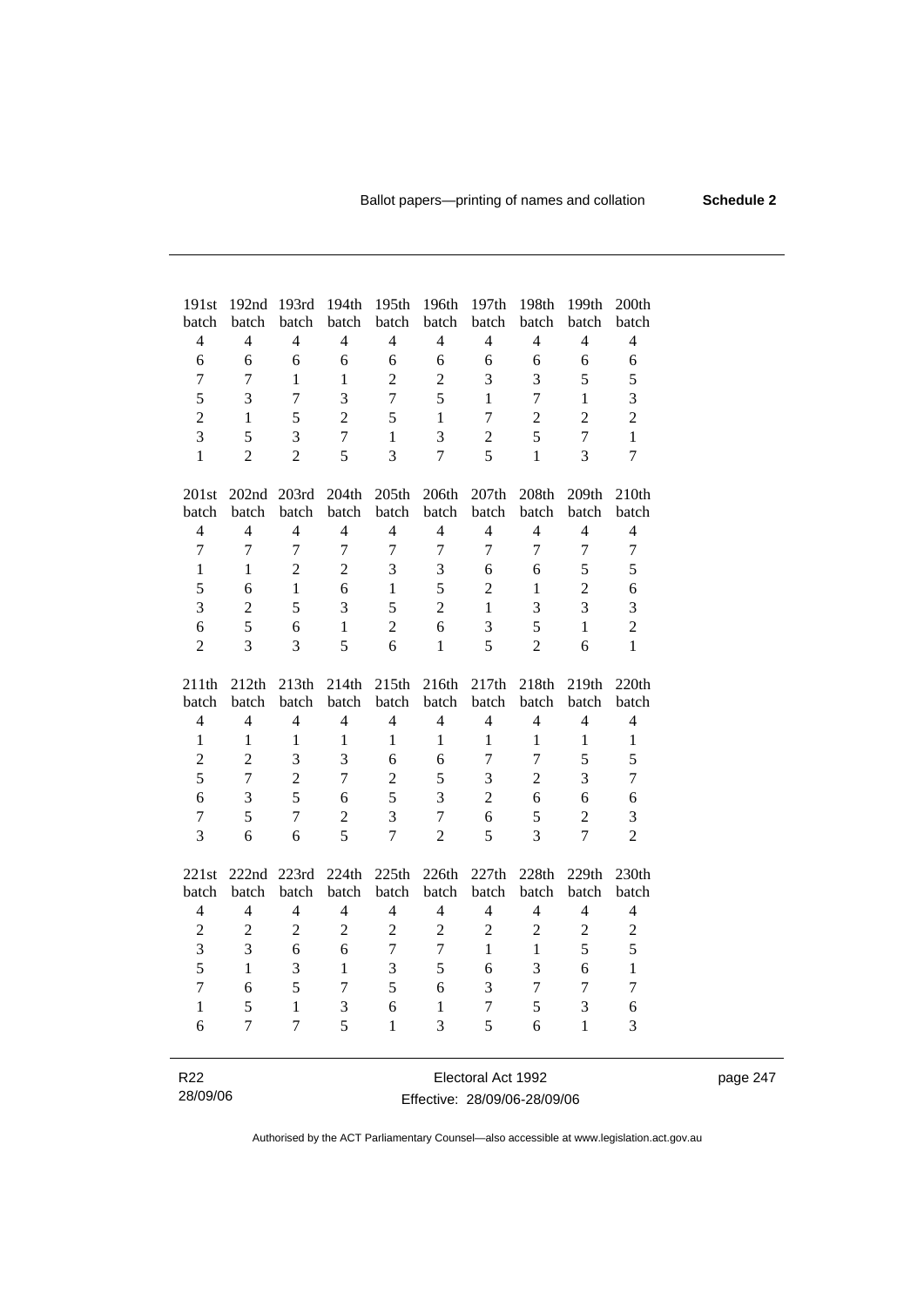| 231st                          | 232nd                          | 233rd                | 234th                    | 235th                          | 236th                          | 237th                  | 238th                            | 239th                            | 240th               |
|--------------------------------|--------------------------------|----------------------|--------------------------|--------------------------------|--------------------------------|------------------------|----------------------------------|----------------------------------|---------------------|
| batch                          | batch                          | batch                | batch                    | batch                          | batch                          | batch                  | batch                            | batch                            | batch               |
| $\overline{4}$                 | $\overline{4}$                 | $\overline{4}$       | $\overline{4}$           | $\overline{4}$                 | $\overline{4}$                 | $\overline{4}$         | $\overline{4}$                   | $\overline{4}$                   | $\overline{4}$      |
| 3                              | 3                              | 3                    | $\overline{3}$           | 3                              | 3                              | 3                      | 3                                | 3                                | 3                   |
| 6                              | 6                              | $\overline{7}$       | $\overline{7}$           | $\mathbf{1}$                   | $\mathbf{1}$                   | $\overline{2}$         | $\overline{2}$                   | 5                                | 5                   |
| 5                              | $\overline{2}$                 | 6                    | $\overline{2}$           | 6                              | 5                              | $\overline{7}$         | 6                                | $\overline{7}$                   | $\overline{2}$      |
| $\mathbf{1}$                   | $\overline{7}$                 | 5                    | $\mathbf{1}$             | 5                              | 7                              | 6                      | $\mathbf{1}$                     | $\mathbf{1}$                     | $\mathbf{1}$        |
| $\overline{2}$                 | 5                              | $\overline{2}$       | 6                        | $\overline{7}$                 | $\overline{2}$                 | $\mathbf{1}$           | 5                                | 6                                | 7                   |
| $\overline{7}$                 | $\mathbf{1}$                   | $\mathbf{1}$         | 5                        | $\overline{2}$                 | 6                              | 5                      | $\overline{7}$                   | $\overline{2}$                   | 6                   |
| 241st                          |                                | 242nd 243rd          | 244th                    | 245th                          | 246th                          | 247th                  | 248th                            | 249th                            | 250th               |
| batch                          | batch                          | batch                | batch                    | batch                          | batch                          | batch                  | batch                            | batch                            | batch               |
| 5                              | 5                              | 5                    | 5                        | 5                              | 5                              | 5                      | 5                                | 5                                | 5                   |
| 6                              | 6                              | 6                    | 6                        | 6                              | 6                              | 6                      | 6                                | 6                                | 6                   |
| $\overline{7}$                 | 7                              | $\mathbf{1}$         | $\mathbf{1}$             | $\overline{2}$                 | $\overline{2}$                 | 3                      | 3                                | $\overline{4}$                   | $\overline{4}$      |
| $\mathbf{1}$                   | 3                              | $\overline{2}$       | $\overline{\mathcal{L}}$ | 3                              | $\overline{7}$                 | $\overline{4}$         | $\mathbf{1}$                     | $\overline{7}$                   | $\mathbf{2}$        |
| $\overline{c}$                 | $\overline{4}$                 | 3                    | $\overline{7}$           | $\overline{4}$                 | 1                              | $\overline{7}$         | $\overline{2}$                   | $\mathbf{1}$                     | 3                   |
| 3                              | $\mathbf{1}$                   | $\overline{4}$       | $\overline{2}$           | $\overline{7}$                 | 3                              | $\mathbf{1}$           | $\overline{4}$                   | $\overline{2}$                   | $\overline{7}$      |
| $\overline{4}$                 | $\overline{2}$                 | $\overline{7}$       | 3                        | 1                              | $\overline{4}$                 | $\overline{2}$         | 7                                | 3                                | 1                   |
|                                |                                |                      |                          |                                |                                |                        |                                  |                                  |                     |
|                                |                                |                      |                          |                                | 256th                          |                        |                                  |                                  | 260th               |
| 251st<br>batch                 | 252nd<br>batch                 | 253rd<br>batch       | 254th<br>batch           | 255th<br>batch                 | batch                          | 257th<br>batch         | 258th<br>batch                   | 259th<br>batch                   | batch               |
| 5                              | 5                              | 5                    | 5                        | 5                              | 5                              | 5                      | 5                                | 5                                | 5                   |
| $\overline{7}$                 | $\overline{7}$                 | $\overline{7}$       | $\overline{7}$           | $\overline{7}$                 | $\overline{7}$                 | 7                      | $\overline{7}$                   | $\overline{7}$                   | $\overline{7}$      |
| $\mathbf{1}$                   | $\mathbf{1}$                   | $\overline{2}$       | $\overline{2}$           | 3                              | 3                              | $\overline{4}$         | $\overline{4}$                   | 6                                | 6                   |
| 6                              | $\overline{4}$                 | $\mathbf{1}$         | $\overline{4}$           | $\mathbf{1}$                   | 6                              | $\overline{2}$         | $\mathbf{1}$                     | $\overline{2}$                   | $\overline{4}$      |
| 3                              | $\overline{2}$                 | 6                    | 3                        | 6                              | $\overline{2}$                 | $\mathbf{1}$           | 3                                | 3                                | 3                   |
| $\overline{4}$                 | 6                              | $\overline{4}$       | $\mathbf{1}$             | $\overline{2}$                 | $\overline{4}$                 | 3                      | 6                                | $\mathbf{1}$                     | $\overline{2}$      |
| $\overline{c}$                 | 3                              | 3                    | 6                        | $\overline{4}$                 | $\mathbf{1}$                   | 6                      | $\overline{2}$                   | $\overline{4}$                   | $\mathbf{1}$        |
|                                |                                |                      |                          |                                |                                |                        |                                  |                                  |                     |
| 261st                          | batch                          | 262nd 263rd<br>batch | 264th<br>batch           | 265th<br>batch                 | 266th<br>batch                 | 267th<br>batch         | 268th<br>batch                   | 269th<br>batch                   | 270th<br>batch      |
| batch                          |                                |                      | 5                        |                                |                                |                        | 5                                |                                  |                     |
| 5                              | 5                              | 5                    |                          | 5                              | 5                              | 5                      |                                  | 5                                | 5                   |
| $\mathbf{1}$<br>$\overline{2}$ | $\mathbf{1}$<br>$\overline{2}$ | $\mathbf{1}$<br>3    | $\mathbf{1}$<br>3        | $\mathbf{1}$<br>$\overline{4}$ | $\mathbf{1}$<br>$\overline{4}$ | $\mathbf{1}$<br>$\tau$ | $\mathbf{1}$<br>$\overline{7}$   | $\mathbf{1}$<br>6                | $\mathbf{1}$<br>6   |
|                                |                                |                      |                          |                                |                                |                        |                                  |                                  |                     |
| 6                              | $\overline{7}$                 | $\overline{2}$       | $\overline{7}$           | $\overline{2}$                 | 6                              | 3                      | $\overline{2}$<br>$\overline{4}$ | 3                                | 7                   |
| $\overline{4}$                 | 3                              | 6                    | $\overline{4}$           | 6                              | 3                              | $\overline{c}$         |                                  | $\overline{4}$                   | $\overline{4}$      |
| $\tau$<br>3                    | 6<br>$\overline{4}$            | 7<br>$\overline{4}$  | $\overline{2}$<br>6      | 3<br>$\overline{7}$            | 7<br>$\overline{c}$            | $\overline{4}$<br>6    | 6<br>3                           | $\overline{2}$<br>$\overline{7}$ | 3<br>$\overline{2}$ |

page 248 Electoral Act 1992 Effective: 28/09/06-28/09/06

R22 28/09/06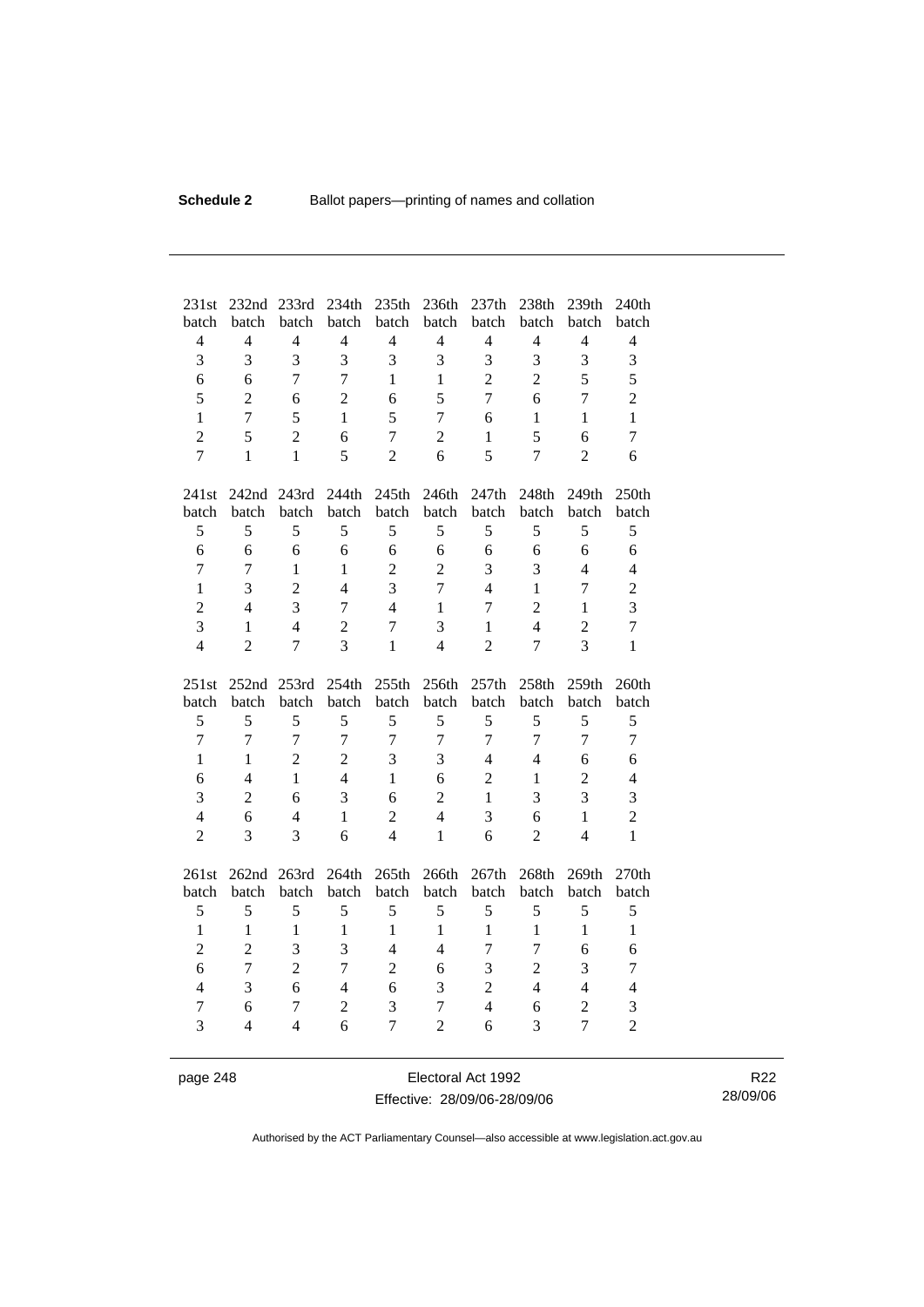| 271st          | 272nd            | 273rd          | 274th          | 275th             | 276th          | 277th          | 278th            | 279th          | 280th          |
|----------------|------------------|----------------|----------------|-------------------|----------------|----------------|------------------|----------------|----------------|
| batch          | batch            | batch          | batch          | batch             | batch          | batch          | batch            | batch          | batch          |
| 5              | 5                | 5              | 5              | 5                 | 5              | 5              | 5                | 5              | 5              |
| $\overline{c}$ | $\overline{2}$   | $\overline{c}$ | $\overline{2}$ | $\overline{c}$    | $\overline{2}$ | $\overline{c}$ | $\overline{2}$   | $\overline{2}$ | $\overline{2}$ |
| $\overline{3}$ | 3                | $\overline{4}$ | $\overline{4}$ | $\overline{7}$    | $\overline{7}$ | $\mathbf{1}$   | $\mathbf{1}$     | 6              | 6              |
| 6              | 1                | 3              | $\mathbf{1}$   | 3                 | 6              | $\overline{4}$ | 3                | $\overline{4}$ | $\mathbf{1}$   |
| $\tau$         | $\overline{4}$   | 6              | $\overline{7}$ | 6                 | $\overline{4}$ | 3              | $\tau$           | $\overline{7}$ | $\tau$         |
| $\mathbf{1}$   | 6                | $\mathbf{1}$   | 3              | $\overline{4}$    | $\mathbf{1}$   | $\overline{7}$ | 6                | 3              | $\overline{4}$ |
| $\overline{4}$ | $\boldsymbol{7}$ | $\overline{7}$ | 6              | $\mathbf{1}$      | $\overline{3}$ | 6              | $\overline{4}$   | $\mathbf{1}$   | 3              |
|                |                  |                |                |                   |                |                |                  |                |                |
| 281st          |                  | 282nd 283rd    | 284th          | 285th             | 286th          | 287th          | 288th            | 289th          | 290th          |
| batch          | batch            | batch          | batch          | batch             | batch          | batch          | batch            | batch          | batch          |
| 5              | 5                | 5              | 5              | 5                 | 5              | 5              | 5                | 5              | 5              |
| 3              | $\overline{3}$   | $\overline{3}$ | 3              | 3                 | 3              | 3              | 3                | $\overline{3}$ | 3              |
| $\overline{4}$ | $\overline{4}$   | $\overline{7}$ | $\overline{7}$ | $\mathbf{1}$      | $\mathbf{1}$   | $\overline{2}$ | $\overline{2}$   | 6              | 6              |
| 6              | $\overline{2}$   | $\overline{4}$ | $\overline{2}$ | $\overline{4}$    | 6              | $\overline{7}$ | $\overline{4}$   | 7              | $\overline{c}$ |
| $\mathbf{1}$   | $\overline{7}$   | 6              | $\mathbf{1}$   | 6                 | $\overline{7}$ | $\overline{4}$ | $\mathbf{1}$     | $\mathbf{1}$   | $\mathbf{1}$   |
| $\overline{2}$ | 6                | $\overline{2}$ | $\overline{4}$ | $\tau$            | $\overline{2}$ | $\mathbf{1}$   | 6                | $\overline{4}$ | $\tau$         |
| $\overline{7}$ | $\mathbf{1}$     | $\mathbf{1}$   | 6              | $\overline{2}$    | $\overline{4}$ | 6              | $\overline{7}$   | $\overline{2}$ | $\overline{4}$ |
|                |                  |                |                |                   |                |                |                  |                |                |
| 291st          | 292nd 293rd      |                | 294th          | 295 <sub>th</sub> | 296th          | 297th          | 298th            | 299th          | 300th          |
| batch          | batch            | batch          | batch          | batch             | batch          | batch          | batch            | batch          | batch          |
| $\mathfrak s$  | $\mathfrak s$    | 5              | 5              | 5                 | 5              | 5              | 5                | 5              | 5              |
| $\overline{4}$ | $\overline{4}$   | $\overline{4}$ | $\overline{4}$ | $\overline{4}$    | $\overline{4}$ | $\overline{4}$ | $\overline{4}$   | $\overline{4}$ | $\overline{4}$ |
| $\overline{7}$ | $\overline{7}$   | $\mathbf{1}$   | $\mathbf{1}$   | $\overline{2}$    | $\overline{2}$ | $\overline{3}$ | 3                | 6              | 6              |
| 6              | 3                | $\overline{7}$ | 3              | $\overline{7}$    | 6              | $\mathbf{1}$   | $\boldsymbol{7}$ | $\mathbf{1}$   | 3              |
| $\overline{2}$ | $\mathbf{1}$     | 6              | $\overline{2}$ | 6                 | $\mathbf{1}$   | $\overline{7}$ | $\overline{2}$   | $\overline{2}$ | $\overline{2}$ |
| $\overline{3}$ | 6                | 3              | 7              | $\mathbf{1}$      | $\overline{3}$ | $\overline{c}$ | 6                | $\overline{7}$ | $\mathbf{1}$   |
| $\mathbf{1}$   | $\overline{2}$   | $\overline{2}$ | 6              | 3                 | $\overline{7}$ | 6              | $\mathbf{1}$     | $\overline{3}$ | $\tau$         |
|                |                  |                |                |                   |                |                |                  |                |                |
| 301st          | 302nd            | 303rd          | 304th          | 305th             | 306th          | 307th          | 308th            | 309th          | 310th          |
| batch          | batch            | batch          | batch          | batch             | batch          | batch          | batch            | batch          | batch          |
| 6              | 6                | 6              | 6              | 6                 | 6              | 6              | 6                | 6              | 6              |
| $\overline{7}$ | $\overline{7}$   | $\overline{7}$ | $\overline{7}$ | $\overline{7}$    | $\overline{7}$ | $\overline{7}$ | $\overline{7}$   | $\overline{7}$ | $\tau$         |
| $\mathbf{1}$   | 1                | $\overline{2}$ | $\overline{c}$ | 3                 | 3              | $\overline{4}$ | $\overline{4}$   | 5              | 5              |
| $\overline{2}$ | $\overline{4}$   | 3              | 5              | $\overline{4}$    | $\mathbf{1}$   | 5              | $\overline{2}$   | $\mathbf{1}$   | 3              |
| 3              | 5                | $\overline{4}$ | $\mathbf{1}$   | 5                 | $\overline{c}$ | $\mathbf{1}$   | 3                | $\overline{2}$ | $\overline{4}$ |
| $\overline{4}$ | $\overline{2}$   | 5              | 3              | $\mathbf{1}$      | $\overline{4}$ | $\overline{2}$ | 5                | 3              | $\mathbf{1}$   |
| 5              | 3                | $\mathbf{1}$   | $\overline{4}$ | $\overline{2}$    | 5              | 3              | $\mathbf{1}$     | $\overline{4}$ | $\overline{c}$ |
|                |                  |                |                |                   |                |                |                  |                |                |
|                |                  |                |                |                   |                |                |                  |                |                |

| R <sub>22</sub> | Electoral Act 1992           | page 249 |
|-----------------|------------------------------|----------|
| 28/09/06        | Effective: 28/09/06-28/09/06 |          |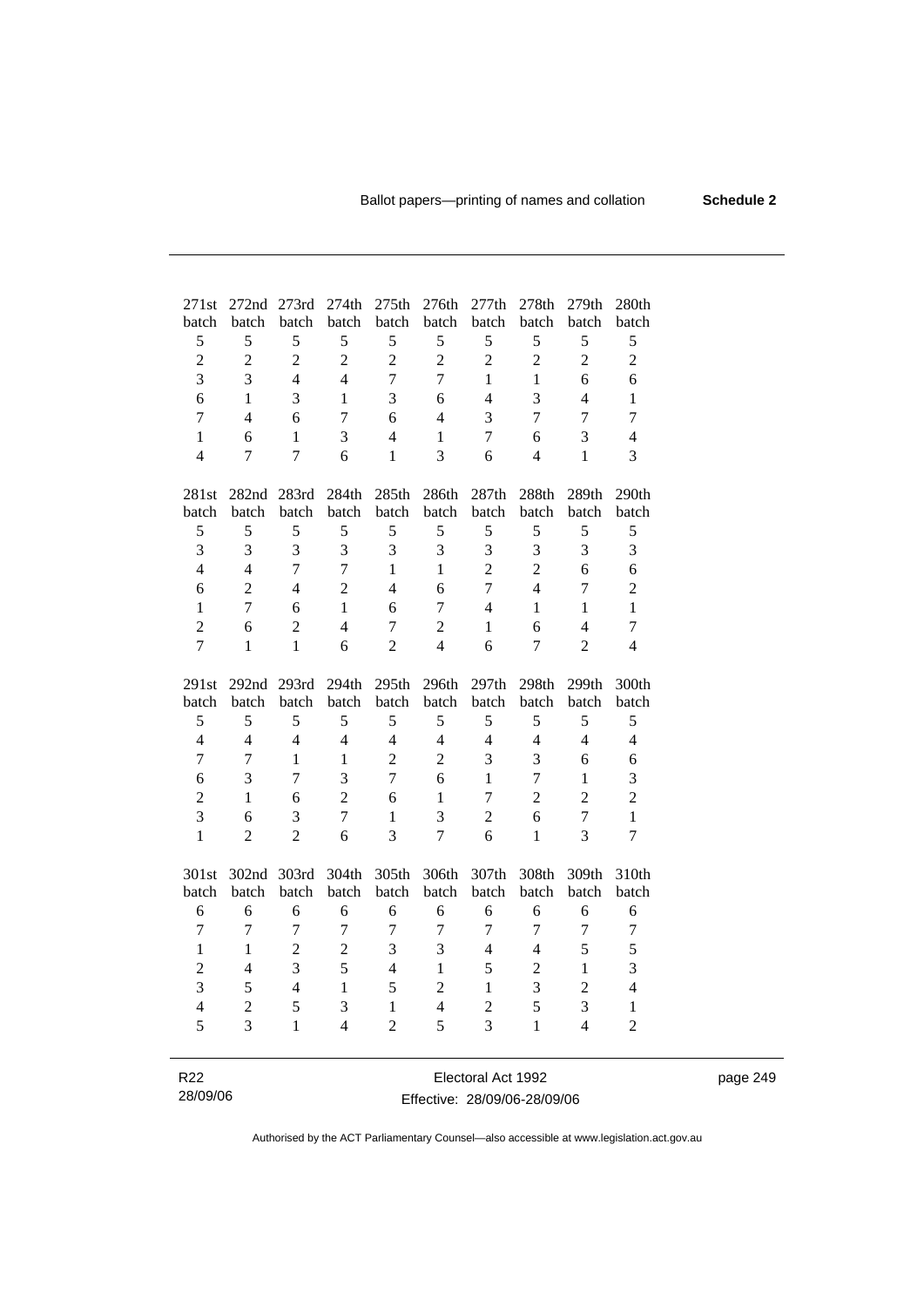| 311th<br>batch | 312th<br>batch | 313th<br>batch | 314th<br>batch           | 315th<br>batch | 316th<br>batch | 317th<br>batch | 318th<br>batch | 319th<br>batch | 320th<br>batch |
|----------------|----------------|----------------|--------------------------|----------------|----------------|----------------|----------------|----------------|----------------|
| 6              | 6              | 6              | 6                        | 6              | 6              | 6              | 6              | 6              | 6              |
| $\mathbf{1}$   | $\mathbf{1}$   | $\mathbf{1}$   | $\mathbf{1}$             | $\mathbf{1}$   | $\mathbf{1}$   | $\mathbf{1}$   | $\mathbf{1}$   | $\mathbf{1}$   | $\mathbf{1}$   |
| $\overline{2}$ | $\overline{2}$ | 3              | $\overline{3}$           | $\overline{4}$ | $\overline{4}$ | 5              | 5              | $\overline{7}$ | $\overline{7}$ |
| $\overline{7}$ | 5              | $\overline{2}$ | 5                        | $\overline{2}$ | $\tau$         | 3              | $\overline{2}$ | 3              | 5              |
| $\overline{4}$ | 3              | $\overline{7}$ | $\overline{4}$           | $\overline{7}$ | 3              | $\overline{2}$ | $\overline{4}$ | $\overline{4}$ | $\overline{4}$ |
| 5              | $\overline{7}$ | 5              | $\overline{2}$           | 3              | 5              | $\overline{4}$ | $\overline{7}$ | $\overline{2}$ | 3              |
| $\overline{3}$ | $\overline{4}$ | $\overline{4}$ | $\overline{7}$           | 5              | $\overline{2}$ | $\overline{7}$ | 3              | 5              | $\overline{c}$ |
|                |                |                |                          |                |                |                |                |                |                |
| 321st          | 322nd 323rd    |                | 324th                    | 325th          | 326th          | 327th          | 328th          | 329th          | 330th          |
| batch          | batch          | batch          | batch                    | batch          | batch          | batch          | batch          | batch          | batch          |
| 6              | 6              | 6              | 6                        | 6              | 6              | 6              | 6              | 6              | 6              |
| $\overline{c}$ | $\overline{2}$ | $\overline{2}$ | $\overline{2}$           | $\sqrt{2}$     | $\overline{c}$ | $\overline{2}$ | $\overline{2}$ | $\overline{2}$ | $\overline{c}$ |
| $\overline{3}$ | 3              | $\overline{4}$ | $\overline{4}$           | 5              | 5              | $\mathbf{1}$   | $\mathbf{1}$   | $\overline{7}$ | $\overline{7}$ |
| $\overline{7}$ | $\mathbf{1}$   | 3              | $\mathbf{1}$             | 3              | $\overline{7}$ | $\overline{4}$ | 3              | $\overline{4}$ | $\mathbf{1}$   |
| 5              | $\overline{4}$ | $\overline{7}$ | 5                        | $\overline{7}$ | $\overline{4}$ | 3              | 5              | 5              | 5              |
| $\mathbf{1}$   | $\tau$         | $\mathbf{1}$   | 3                        | $\overline{4}$ | $\mathbf{1}$   | 5              | $\overline{7}$ | 3              | $\overline{4}$ |
| $\overline{4}$ | 5              | 5              | $\overline{7}$           | 1              | 3              | $\overline{7}$ | $\overline{4}$ | 1              | 3              |
|                |                |                |                          |                |                |                |                |                |                |
|                |                |                |                          |                |                |                |                |                |                |
| 331st          | 332nd          | 333rd          | 334th                    | 335th          | 336th          | 337th          | 338th          | 339th          | 340th          |
| batch          | batch          | batch          | batch                    | batch          | batch          | batch          | batch          | batch          | batch          |
| 6              | 6              | 6              | 6                        | 6              | 6              | 6              | 6              | 6              | 6              |
| 3              | 3              | 3              | 3                        | 3              | 3              | 3              | 3              | 3              | 3              |
| $\overline{4}$ | $\overline{4}$ | 5              | 5                        | $\mathbf{1}$   | $\mathbf{1}$   | $\overline{2}$ | $\overline{2}$ | $\overline{7}$ | $\overline{7}$ |
| $\overline{7}$ | $\overline{2}$ | $\overline{4}$ | $\overline{2}$           | $\overline{4}$ | $\tau$         | 5              | $\overline{4}$ | 5              | $\overline{2}$ |
| $\mathbf{1}$   | 5              | $\overline{7}$ | $\mathbf{1}$             | $\overline{7}$ | 5              | $\overline{4}$ | $\mathbf{1}$   | $\mathbf{1}$   | $\mathbf{1}$   |
| $\overline{c}$ | $\overline{7}$ | $\overline{2}$ | $\overline{4}$           | 5              | $\overline{2}$ | $\mathbf{1}$   | $\overline{7}$ | $\overline{4}$ | 5              |
| 5              | $\mathbf{1}$   | $\mathbf{1}$   | $\overline{7}$           | $\overline{2}$ | $\overline{4}$ | $\overline{7}$ | 5              | $\overline{2}$ | $\overline{4}$ |
|                |                |                |                          |                |                |                |                |                |                |
| 341st          | 342nd 343rd    |                | 344th                    | 345th          | 346th          | 347th          | 348th          | 349th          | 350th          |
| batch          | batch          | batch          | batch                    | batch          | batch          | batch          | batch          | batch          | batch          |
| 6              | 6              | 6              | 6                        | 6              | 6              | 6              | 6              | 6              | 6              |
| $\overline{4}$ | $\overline{4}$ | $\overline{4}$ | $\overline{\mathcal{L}}$ | $\overline{4}$ | $\overline{4}$ | $\overline{4}$ | $\overline{4}$ | $\overline{4}$ | $\overline{4}$ |
| 5              | 5              | $\mathbf{1}$   | $\mathbf{1}$             | $\overline{2}$ | $\overline{2}$ | 3              | 3              | $\overline{7}$ | $\tau$         |
| $\overline{7}$ | 3              | 5              | 3                        | 5              | $\overline{7}$ | $\mathbf{1}$   | 5              | $\mathbf{1}$   | 3              |
| $\overline{2}$ | $\mathbf{1}$   | $\overline{7}$ | $\overline{2}$           | $\overline{7}$ | $\mathbf{1}$   | 5              | $\overline{2}$ | $\overline{2}$ | $\overline{c}$ |
| $\overline{3}$ | $\overline{7}$ | 3              | 5                        | $\mathbf{1}$   | 3              | $\overline{2}$ | $\overline{7}$ | 5              | $\mathbf{1}$   |
| $\mathbf{1}$   | $\overline{2}$ | $\overline{2}$ | $\overline{7}$           | 3              | 5              | $\overline{7}$ | $\mathbf{1}$   | 3              | 5              |

page 250 Electoral Act 1992 Effective: 28/09/06-28/09/06

R22 28/09/06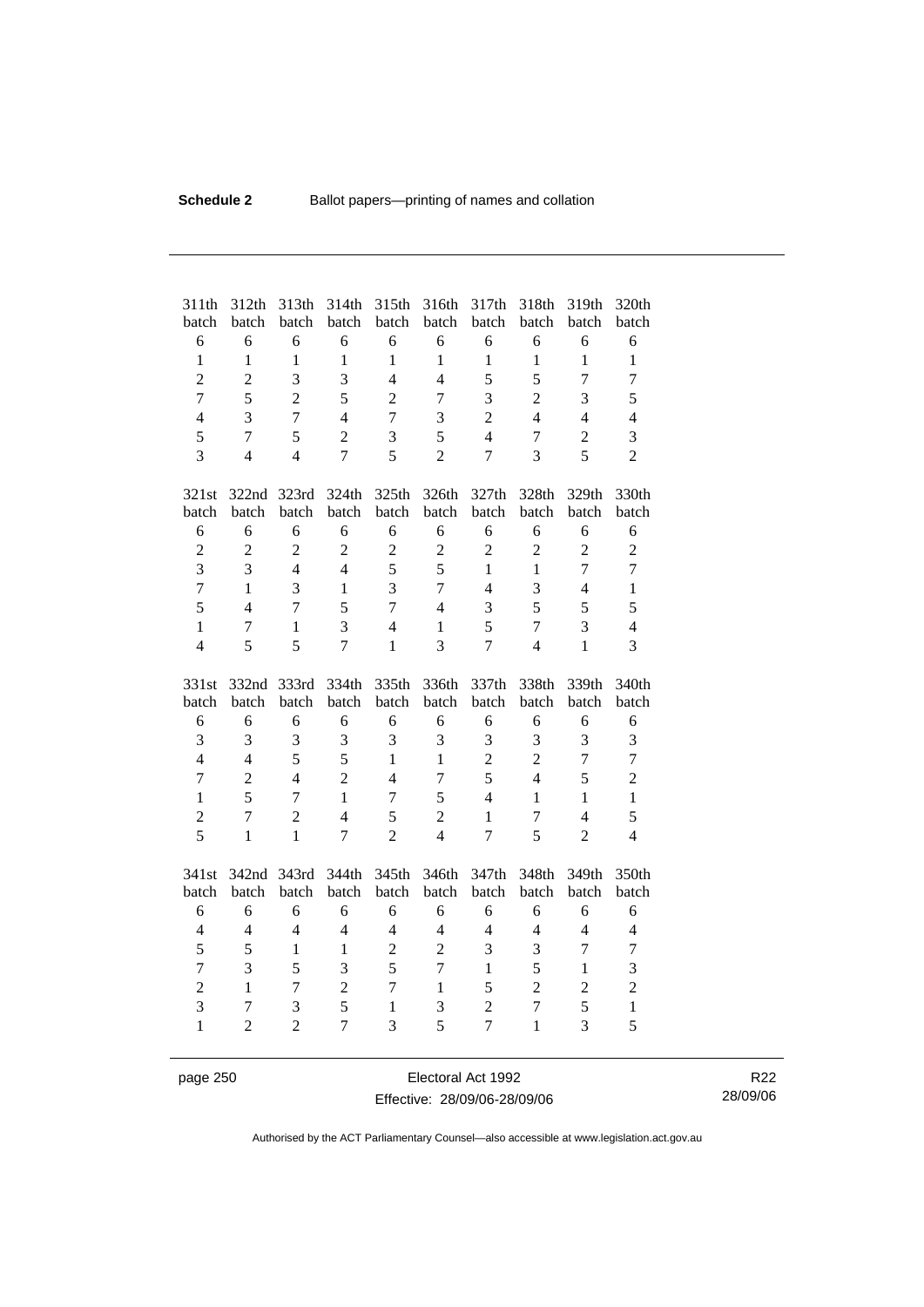| 351st            | 352nd            | 353rd          | 354th            | 355th            | 356th            | 357th            | 358th          | 359th            | 360th            |
|------------------|------------------|----------------|------------------|------------------|------------------|------------------|----------------|------------------|------------------|
| batch<br>6       | batch<br>6       | batch<br>6     | batch<br>6       | batch<br>6       | batch<br>6       | batch<br>6       | batch<br>6     | batch<br>6       | batch<br>6       |
| 5                | 5                | 5              | 5                | 5                | 5                | 5                | 5              | 5                | 5                |
| $\mathbf{1}$     | $\mathbf{1}$     | $\overline{2}$ | $\overline{2}$   | 3                | 3                | $\overline{4}$   | $\overline{4}$ | $\overline{7}$   | $\overline{7}$   |
|                  | $\overline{4}$   |                | $\overline{4}$   |                  |                  |                  |                |                  |                  |
| $\overline{7}$   |                  | $\mathbf{1}$   |                  | $\mathbf{1}$     | $\overline{7}$   | $\overline{2}$   | $\mathbf{1}$   | $\overline{2}$   | $\overline{4}$   |
| 3                | $\overline{2}$   | $\overline{7}$ | 3                | $\overline{7}$   | $\overline{c}$   | $\mathbf{1}$     | 3              | 3                | 3                |
| $\overline{4}$   | $\overline{7}$   | $\overline{4}$ | 1                | $\overline{c}$   | $\overline{4}$   | 3                | $\overline{7}$ | $\mathbf{1}$     | $\overline{2}$   |
| $\overline{2}$   | $\overline{3}$   | 3              | $\overline{7}$   | $\overline{4}$   | $\mathbf{1}$     | $\overline{7}$   | $\overline{2}$ | $\overline{4}$   | $\mathbf{1}$     |
| 361st            | 362nd            | 363rd          | 364th            | 365th            | 366th            | 367th            | 368th          | 369th            | 370th            |
| batch            | batch            | batch          | batch            | batch            | batch            | batch            | batch          | batch            | batch            |
| $\overline{7}$   | 7                | 7              | 7                | $\overline{7}$   | 7                | $\overline{7}$   | 7              | $\overline{7}$   | $\overline{7}$   |
| $\mathbf{1}$     | $\mathbf{1}$     | $\mathbf{1}$   | $\mathbf{1}$     | $\mathbf{1}$     | $\mathbf{1}$     | $\mathbf{1}$     | $\mathbf{1}$   | $\mathbf{1}$     | $\mathbf{1}$     |
| $\overline{2}$   | $\overline{c}$   | $\overline{3}$ | 3                | $\overline{4}$   | $\overline{4}$   | 5                | 5              | 6                | 6                |
| $\overline{3}$   | 5                | $\overline{4}$ | 6                | 5                | $\overline{2}$   | 6                | 3              | $\overline{c}$   | 4                |
| $\overline{4}$   | 6                | 5              | $\overline{2}$   | 6                | 3                | $\overline{2}$   | $\overline{4}$ | $\overline{3}$   | 5                |
| 5                | 3                | 6              | $\overline{4}$   | $\overline{2}$   | 5                | 3                | 6              | $\overline{4}$   | $\overline{c}$   |
| 6                | $\overline{4}$   | $\overline{2}$ | 5                | 3                | 6                | $\overline{4}$   | $\overline{2}$ | 5                | 3                |
| 371st            | 372nd            | 373rd          | 374th            | 375th            | 376th            | 377th            | 378th          | 379th            | 380th            |
| batch            | batch            | batch          | batch            | batch            | batch            | batch            | batch          | batch            | batch            |
| $\overline{7}$   | $\overline{7}$   | 7              | $\tau$           | $\tau$           | 7                | $\overline{7}$   | $\tau$         | $\overline{7}$   | $\overline{7}$   |
| $\overline{2}$   | $\overline{2}$   | $\overline{c}$ | $\overline{2}$   | $\overline{2}$   | $\overline{2}$   | $\overline{c}$   | $\overline{2}$ | $\sqrt{2}$       | $\overline{c}$   |
| 3                | $\overline{3}$   | $\overline{4}$ | $\overline{4}$   | 5                | 5                | 6                | 6              | $\mathbf{1}$     | $\mathbf{1}$     |
| $\mathbf{1}$     | 6                | $\overline{3}$ | 6                | $\overline{3}$   | $\mathbf{1}$     | $\overline{4}$   | $\overline{3}$ | $\overline{4}$   | 6                |
| 5                | $\overline{4}$   | $\mathbf{1}$   | 5                | $\mathbf{1}$     | $\overline{4}$   | 3                | 5              | 5                | 5                |
| 6                | $\mathbf{1}$     | 6              | 3                | $\overline{4}$   | 6                | 5                | $\mathbf{1}$   | $\overline{3}$   | $\overline{4}$   |
| $\overline{4}$   | 5                | 5              | $\mathbf{1}$     | 6                | $\overline{3}$   | $\mathbf{1}$     | $\overline{4}$ | 6                | 3                |
| 381st            | 382nd            | 383rd          | 384th            | 385th            | 386th            | 387th            | 388th          | 389th            | 390th            |
| batch            | batch            | batch          | batch            | batch            | batch            | batch            | batch          | batch            | batch            |
| $\boldsymbol{7}$ | $\boldsymbol{7}$ | $\overline{7}$ | $\boldsymbol{7}$ | $\boldsymbol{7}$ | $\boldsymbol{7}$ | $\boldsymbol{7}$ | 7              | $\boldsymbol{7}$ | $\boldsymbol{7}$ |
| 3                | 3                | 3              | 3                | 3                | 3                | 3                | 3              | 3                | 3                |
| $\overline{4}$   | $\overline{4}$   | 5              | 5                | 6                | 6                | $\overline{c}$   | $\overline{c}$ | $\mathbf{1}$     | $\mathbf{1}$     |
| $\mathbf{1}$     | $\overline{2}$   | $\overline{4}$ | $\overline{2}$   | $\overline{4}$   | $\mathbf{1}$     | 5                | $\overline{4}$ | 5                | $\overline{2}$   |
| 6                | 5                | $\mathbf{1}$   | 6                | $\mathbf{1}$     | 5                | $\overline{4}$   | 6              | 6                | 6                |
| $\overline{c}$   | $\mathbf{1}$     | $\overline{2}$ | $\overline{4}$   | 5                | $\overline{2}$   | 6                | $\mathbf{1}$   | $\overline{4}$   | 5                |
| 5                | 6                | 6              | $\mathbf{1}$     | $\overline{2}$   | $\overline{4}$   | 1                | 5              | $\overline{2}$   | 4                |
|                  |                  |                |                  |                  |                  |                  |                |                  |                  |

| R <sub>22</sub> | Electoral Act 1992           | page 251 |
|-----------------|------------------------------|----------|
| 28/09/06        | Effective: 28/09/06-28/09/06 |          |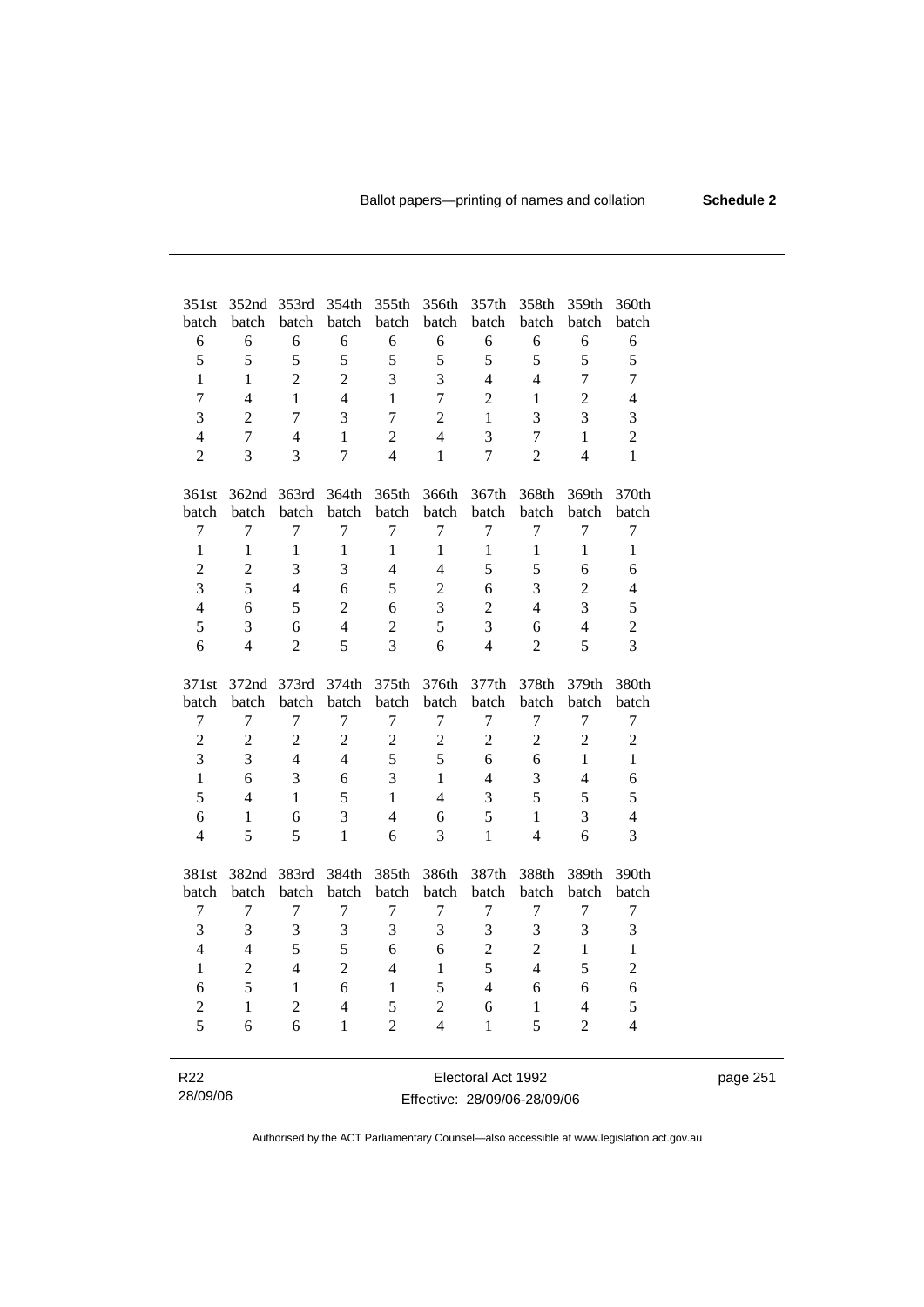| 391st          | 392nd             | 393rd             | 394th          | 395th             | 396th          | 397th          | 398th             | 399th          | 400 <sub>th</sub> |
|----------------|-------------------|-------------------|----------------|-------------------|----------------|----------------|-------------------|----------------|-------------------|
| batch          | batch             | batch             | batch          | batch             | batch          | batch          | batch             | batch          | batch             |
| 7              | 7                 | 7                 | 7              | 7                 | 7              | 7              | 7                 | 7              | 7                 |
| $\overline{4}$ | $\overline{4}$    | $\overline{4}$    | 4              | $\overline{4}$    | $\overline{4}$ | $\overline{4}$ | 4                 | $\overline{4}$ | 4                 |
| 5              | 5                 | 6                 | 6              | $\overline{2}$    | $\overline{2}$ | 3              | 3                 | 1              | $\mathbf{1}$      |
| $\mathbf{1}$   | 3                 | 5                 | 3              | 5                 | $\mathbf{1}$   | 6              | 5                 | 6              | 3                 |
| $\overline{2}$ | 6                 | $\mathbf{1}$      | $\overline{2}$ | $\mathbf{1}$      | 6              | 5              | $\overline{2}$    | $\overline{2}$ | $\overline{c}$    |
| 3              | $\mathbf{1}$      | 3                 | 5              | 6                 | 3              | $\overline{2}$ | 1                 | 5              | 6                 |
| 6              | $\overline{2}$    | $\overline{2}$    | $\mathbf{1}$   | 3                 | 5              | $\mathbf{1}$   | 6                 | 3              | 5                 |
|                |                   |                   |                |                   |                |                |                   |                |                   |
| 401st          | 402 <sub>nd</sub> | 403rd             | 404th          | 405 <sub>th</sub> | 406th          | 407th          | 408th             | 409th          | 410 <sub>th</sub> |
| batch          | batch             | batch             | batch          | batch             | batch          | batch          | batch             | batch          | batch             |
| 7              | 7                 | 7                 | 7              | 7                 | 7              | 7              | 7                 | 7              | 7                 |
| 5              | 5                 | 5                 | 5              | 5                 | 5              | 5              | 5                 | 5              | 5                 |
| 6              | 6                 | $\overline{2}$    | $\overline{2}$ | 3                 | 3              | 4              | 4                 | 1              | $\mathbf{1}$      |
| $\mathbf{1}$   | $\overline{4}$    | 6                 | $\overline{4}$ | 6                 | $\mathbf{1}$   | $\overline{2}$ | 6                 | $\overline{2}$ | $\overline{4}$    |
| 3              | $\overline{2}$    | $\mathbf{1}$      | 3              | $\mathbf{1}$      | $\mathbf{2}$   | 6              | 3                 | 3              | 3                 |
| $\overline{4}$ | $\mathbf{1}$      | $\overline{4}$    | 6              | $\overline{2}$    | $\overline{4}$ | 3              | 1                 | 6              | $\overline{c}$    |
| $\overline{2}$ | 3                 | 3                 | $\mathbf{1}$   | $\overline{4}$    | 6              | $\mathbf{1}$   | 2                 | $\overline{4}$ | 6                 |
|                |                   |                   |                |                   |                |                |                   |                |                   |
| 411th          | 412th             | 413 <sub>th</sub> | 414th          | 415 <sub>th</sub> | 416th          | 417th          | 418 <sub>th</sub> | 419th          | 420th             |
| batch          | batch             | batch             | batch          | batch             | batch          | batch          | batch             | batch          | batch             |
| 7              | 7                 | 7                 | 7              | 7                 | 7              | 7              | 7                 | 7              | 7                 |
| 6              | 6                 | 6                 | 6              | 6                 | 6              | 6              | 6                 | 6              | 6                 |
| 2              | 2                 | 3                 | 3              | $\overline{4}$    | $\overline{4}$ | 5              | 5                 | 1              | $\mathbf{1}$      |
| $\mathbf{1}$   | 5                 | $\overline{c}$    | 5              | $\overline{2}$    | $\mathbf{1}$   | 3              | $\overline{c}$    | 3              | 5                 |
| $\overline{4}$ | 3                 | 1                 | $\overline{4}$ | 1                 | 3              | $\overline{2}$ | $\overline{4}$    | $\overline{4}$ | 4                 |
| 5              | $\mathbf{1}$      | 5                 | $\overline{2}$ | 3                 | 5              | $\overline{4}$ | 1                 | 2              | 3                 |
| 3              | 4                 | 4                 | $\mathbf{1}$   | 5                 | $\overline{2}$ | $\mathbf{1}$   | 3                 | 5              | $\overline{2}$    |

page 252 Electoral Act 1992 Effective: 28/09/06-28/09/06

R22 28/09/06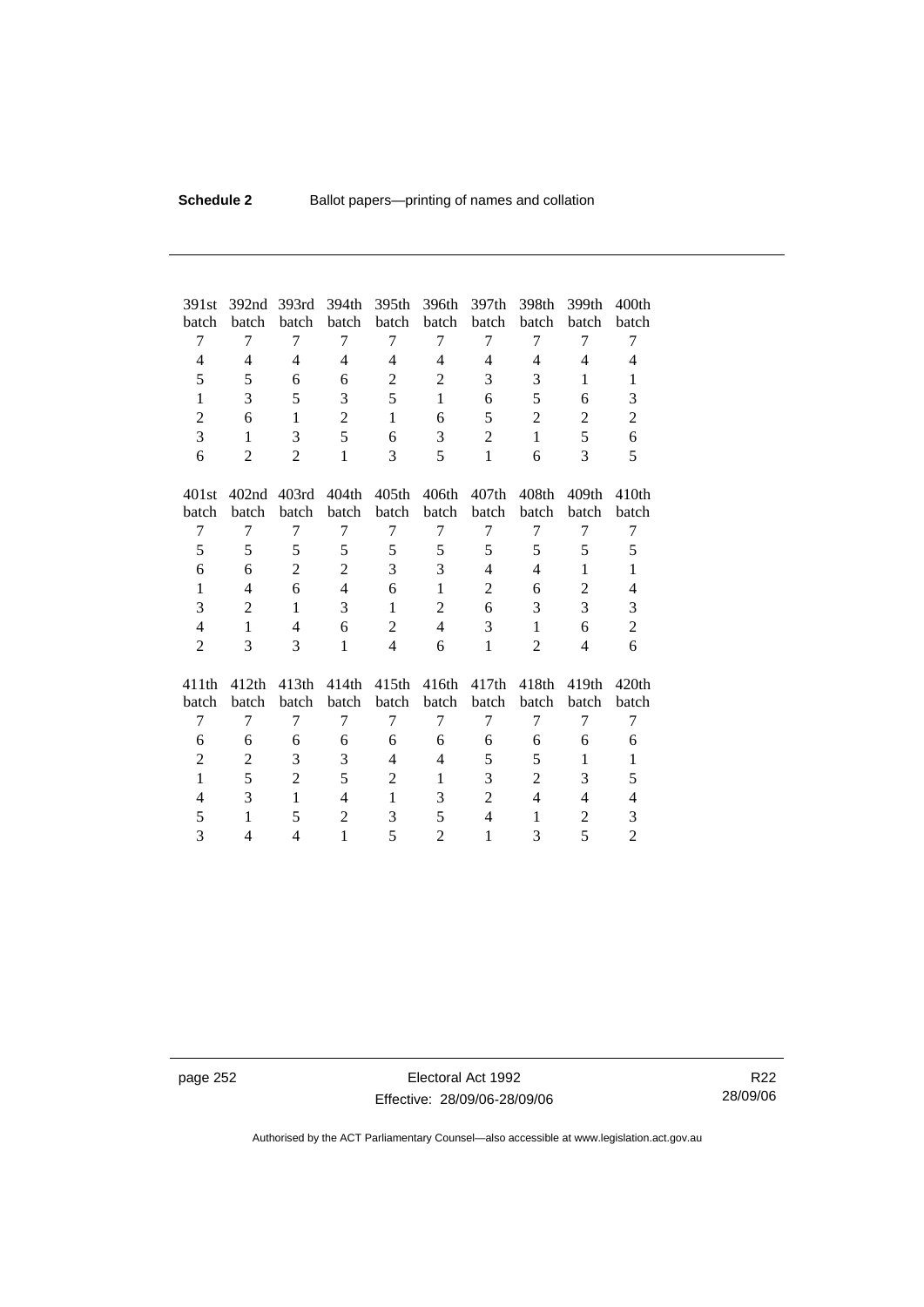# **Schedule 3 Preliminary scrutiny of declaration voting papers**

(see s 179)

1 In this schedule:

*envelope* means an envelope on which appears a declaration , in the form approved under section 340A (Approved forms) for the declaration, made by an elector for the purpose of casting a declaration vote.

- 2 The OIC of a scrutiny centre shall arrange for a preliminary scrutiny at the centre to be conducted in accordance with this schedule.
- 4 An officer shall produce—
	- (a) each set of declaration voting papers at the centre; and
	- (b) each written application for a postal vote to which any of those papers relate;

that has not been dealt with at an earlier preliminary scrutiny.

- 5 An officer shall sort the declaration voting papers to which the preliminary scrutiny relates into the following groups:
	- (a) 1 group containing papers to which clause 6 applies;
	- (b) 1 group containing the remainder.
- 6 (1) In this clause:

#### *relevant provision* means—

- (a) for a vote under section 135—section 135 (4); or
- (b) for a vote under section 136B—section 135 (4) as applied by section 136B (18); or

page 253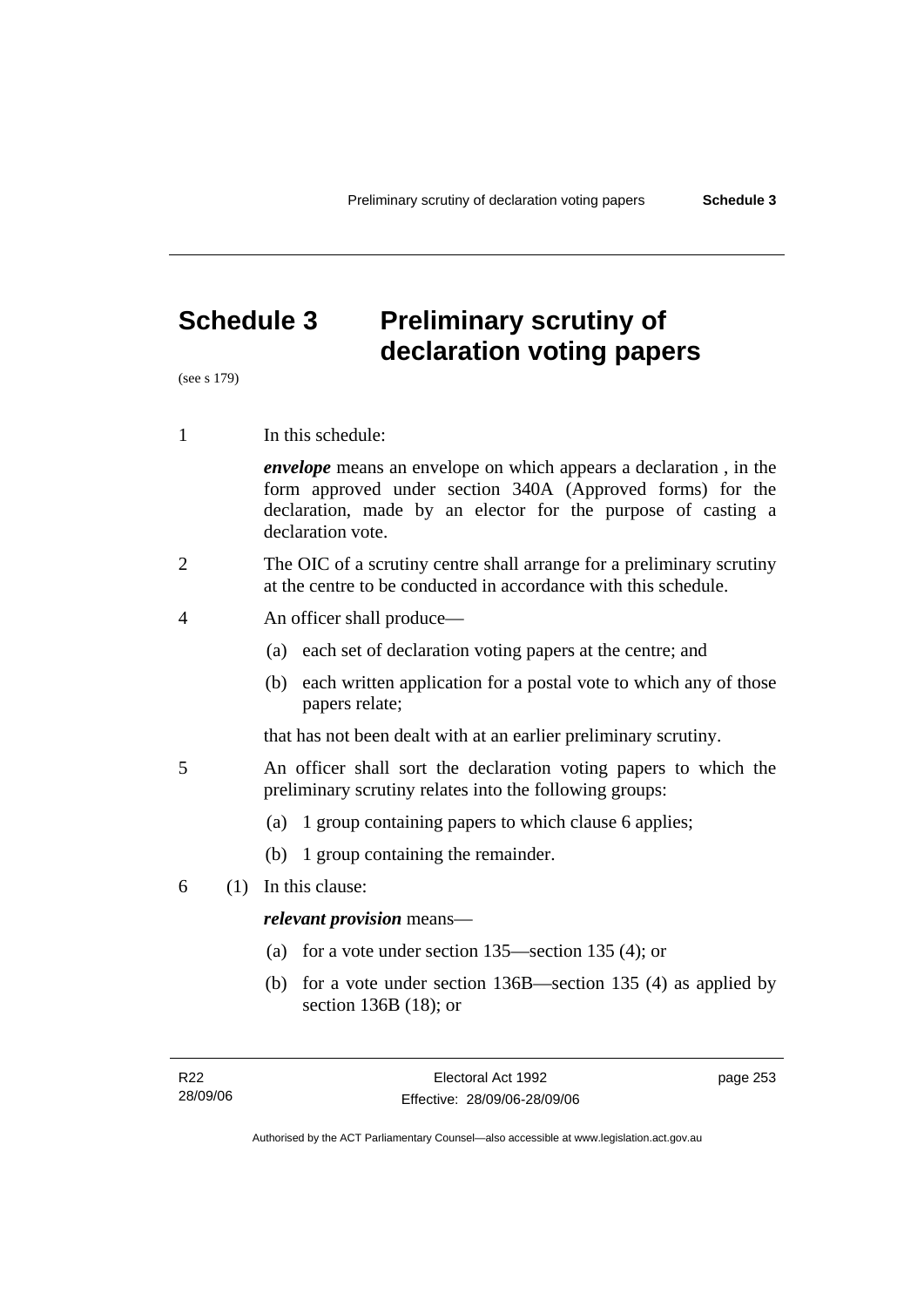- (c) for a vote under section 136C—section 135 (4) as applied by section 136C (8); or
- (d) for a vote under section 144A—section 144A (2).
- (2) This clause applies to a set of declaration voting papers if the officer is satisfied that—
	- (a) the signature on the declaration is that of the elector; and
	- (b) the certificate by the witness is in accordance with the relevant provision; and
	- (c) for a postal vote if the papers were posted to the commissioner—the papers were so posted before the close of the poll; and
	- (d) for the vote of an Antarctic elector—the envelope referred to in section 176 (1) (c) is endorsed and signed by an authorised officer in accordance with that paragraph.
- (3) For subclause (2) (b), if an officer referred to in section 135 (4) omits to sign the certificate, the certificate shall nevertheless be taken to be in accordance with the relevant provision, if—
	- (a) the issue of the relevant declaration voting papers was recorded under division 10.3 or 10.4; and
	- (b) the OIC is satisfied the papers were properly issued to the elector.
- 7 An officer shall sort the declaration voting papers to which clause 6 applies into the following groups:
	- (a) 1 group containing envelopes on which appear declarations by electors enrolled for the electorate indicated in the declaration;
	- (b) 1 group containing the remainder.

R22 28/09/06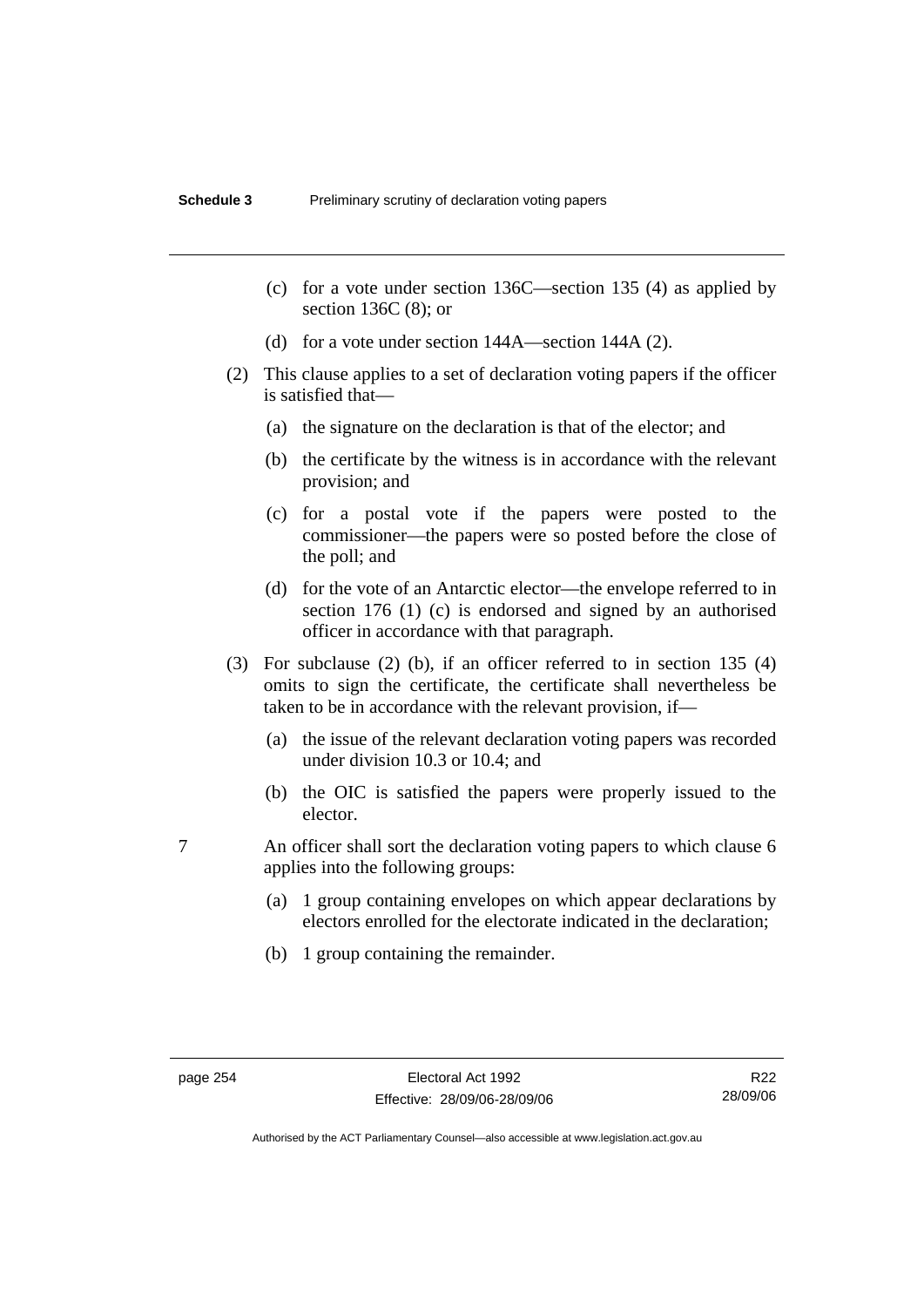- 8 An officer shall sort the remaining declaration voting papers referred to in clause 7 (b) into the following groups:
	- (a) 1 group containing papers to which clause 9 applies;
	- (b) 1 group containing the remainder.
- 9 This clause applies to a set of declaration voting papers if the OIC is satisfied that—
	- (a) the elector who signed the declaration was, when the roll closed for the election, entitled to be enrolled; and
	- (b) the omission of the elector's name from the roll resulted from an official error.
- 10 (1) An officer shall withdraw the ballot papers from the envelopes in the groups of declaration voting papers to which clause 7 (a) or 9 applies and, without unfolding or inspecting the ballot papers or allowing any other person to do so, admit them to scrutiny under section 183.
	- (2) If 2 or more sets of papers to which clause 7 (a) or 9 applies are in the name of a particular elector—
		- (a) the OIC shall determine which set shall be dealt with in accordance with subclause (1); and
		- (b) the remaining set shall be set aside.
	- (3) The OIC shall ensure that ballot papers referred to in subclause (1) are kept in a separate sealed ballot box until they are dealt with under section 183.
- 11 The OIC shall, in accordance with clauses 4 to 10, conduct a further scrutiny of the groups of remaining declaration voting papers to which clause 5 (b) or 8 (b) apply and, if there are any papers to which either paragraph applies after the further scrutiny, the OIC shall—
	- (a) reject them from further scrutiny; and

page 255

Authorised by the ACT Parliamentary Counsel—also accessible at www.legislation.act.gov.au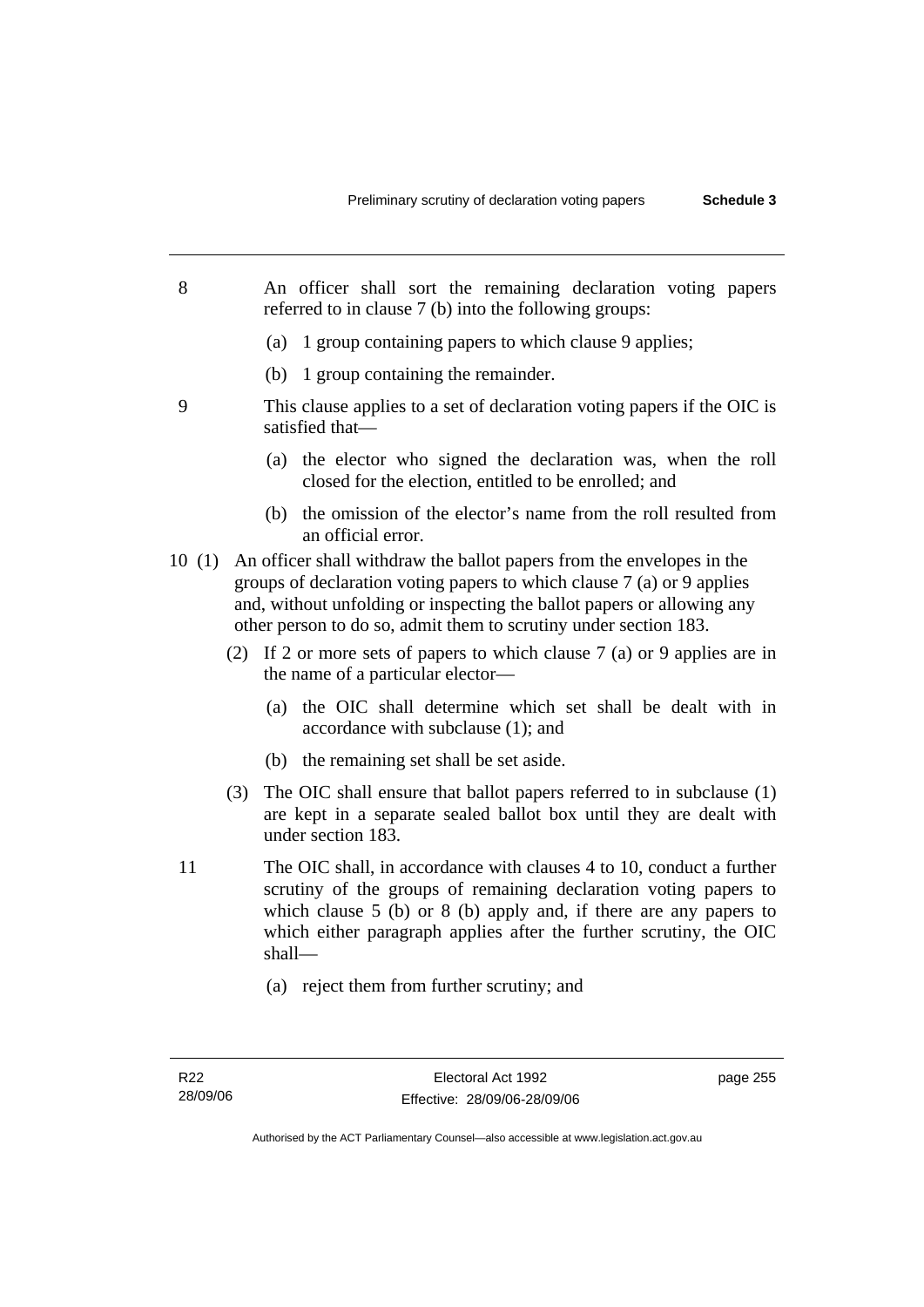### **Schedule 3** Preliminary scrutiny of declaration voting papers

 (b) seal them, together with any papers to which clause 10 (2) (b) applies, in a parcel endorsed with a description of the contents, the name of the electorate and the date.

page 256 Electoral Act 1992 Effective: 28/09/06-28/09/06

R22 28/09/06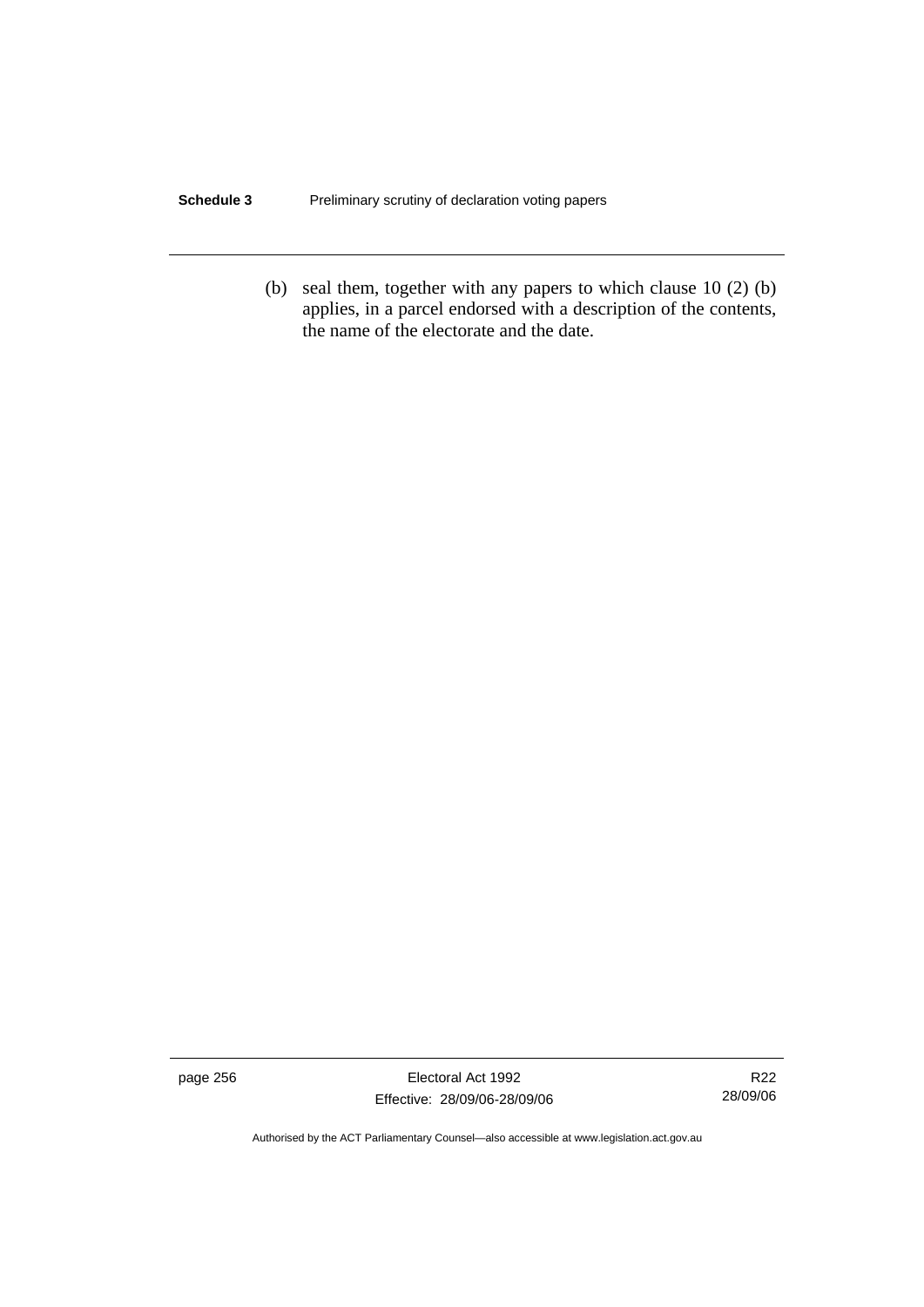Clause 1

# **Schedule 4 Ascertaining result of poll**

(see s 185)

# **Part 4.1** Preliminary

### **1 Interpretation for sch 4**

(1) In this schedule:

*ballot paper* means a ballot paper that is formal under part 12.

*continuing candidate* means a candidate, other than a successful candidate, an excluded candidate or a candidate who died before polling day.

*count* means an allotment of votes under clause 3 (1), 6 (3), 9 (2) (c) or 14 (2).

*count votes*, in relation to a candidate, is the number of votes calculated as follows (any fraction being disregarded):

### BP× TV

where:

*BP* means the number of ballot papers to be dealt with at a count that record the next available preference for the candidate.

*TV* means the transfer value of those ballot papers.

*excluded candidate* means a candidate excluded under clause 8.

*next available preference* means the next highest preference recorded for a continuing candidate on a ballot paper.

page 257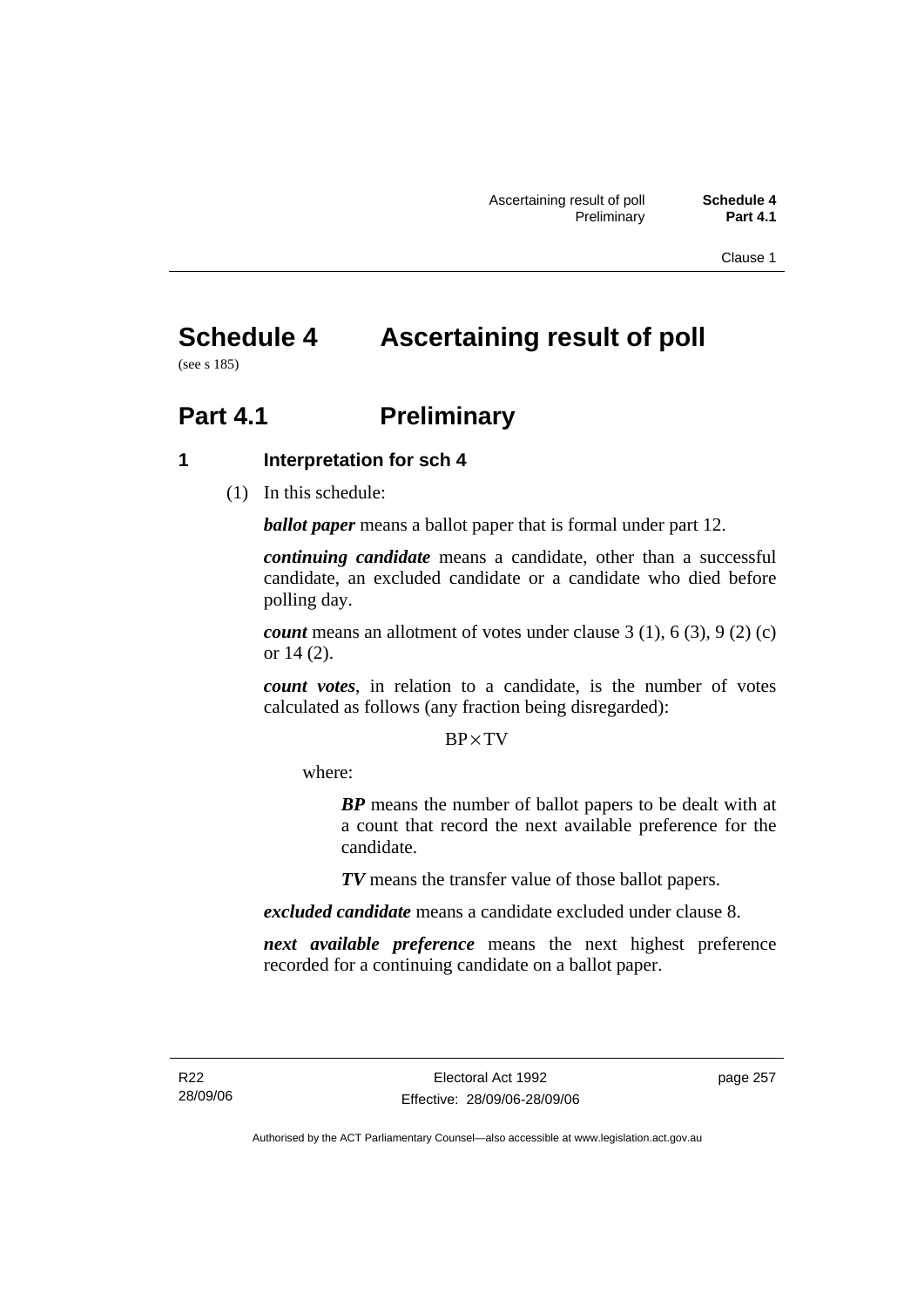**Schedule 4 Ascertaining result of poll**<br>**Part 4.1 Preliminary Preliminary** 

Clause 1

*quota* means the quota of an electorate for an election and is calculated as follows (any fraction being disregarded):

$$
\frac{\text{BP}}{\text{N}+1}+1
$$

where:

*BP* means the number of ballot papers for the election.

*N* means the number of positions to be filled at the election.

*successful candidate* means a candidate who is successful under clause 3, 4, 6, 9 or 14.

*surplus*, in relation to a successful candidate, means the candidate's total votes less the quota, if the resulting number of votes is 1 or greater.

*total votes*, in relation to a candidate, means the sum of all votes allotted to the candidate.

*transfer value*, in relation to a ballot paper, is—

 (a) in relation to the allotment of votes from the surplus of a successful candidate—for ballot papers that specify a next available preference, subject to subclause (2), the value calculated as follows:

### CP S

where:

*S* means the surplus.

*CP* means the number of ballot papers counted for the candidate at the count at which he or she became successful and that specify a next available preference; or

page 258 Electoral Act 1992 Effective: 28/09/06-28/09/06

R22 28/09/06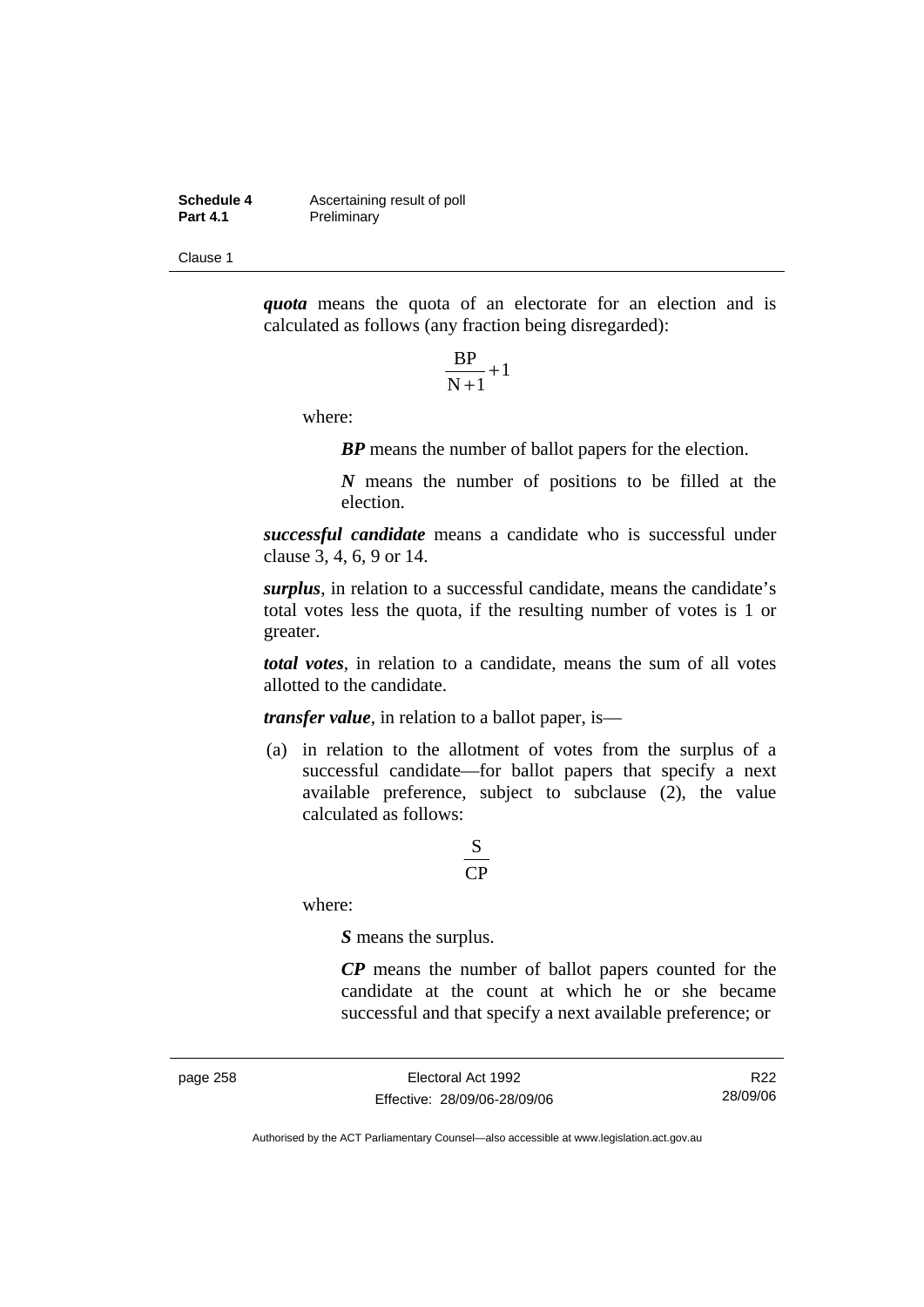- (b) in relation to the allotment of votes under clause  $9(2)(c)$ 
	- (i) for ballot papers in relation to which votes were allotted to the excluded candidate under clause 3—1; or
	- (ii) for ballot papers in relation to which count votes were allotted to the excluded candidate under clause 6 (3) or 9 (2) (c)—the transfer value of the ballot papers when counted for the purpose of that allotment.
- (2) If, but for this subclause, the transfer value of a ballot paper calculated in accordance with subsection (1), definition of *transfer value*, paragraph (a) would be greater than the transfer value of the ballot paper when counted for the successful candidate, the transfer value of that ballot paper is the lastmentioned transfer value.

### **2 Disregarding preferences**

- (1) This clause applies if effect is to be given to preferences indicated in candidate squares on a ballot paper under section 180.
- (2) If the same number is marked in 2 or more candidate squares on a ballot paper, those numbers and any greater number shall be disregarded in determining the elector's preferences.
- (3) If a number is missing from the series of consecutive whole numbers marked in the candidate squares on a ballot paper, the missing number and any greater number shall be disregarded in determining the elector's preferences.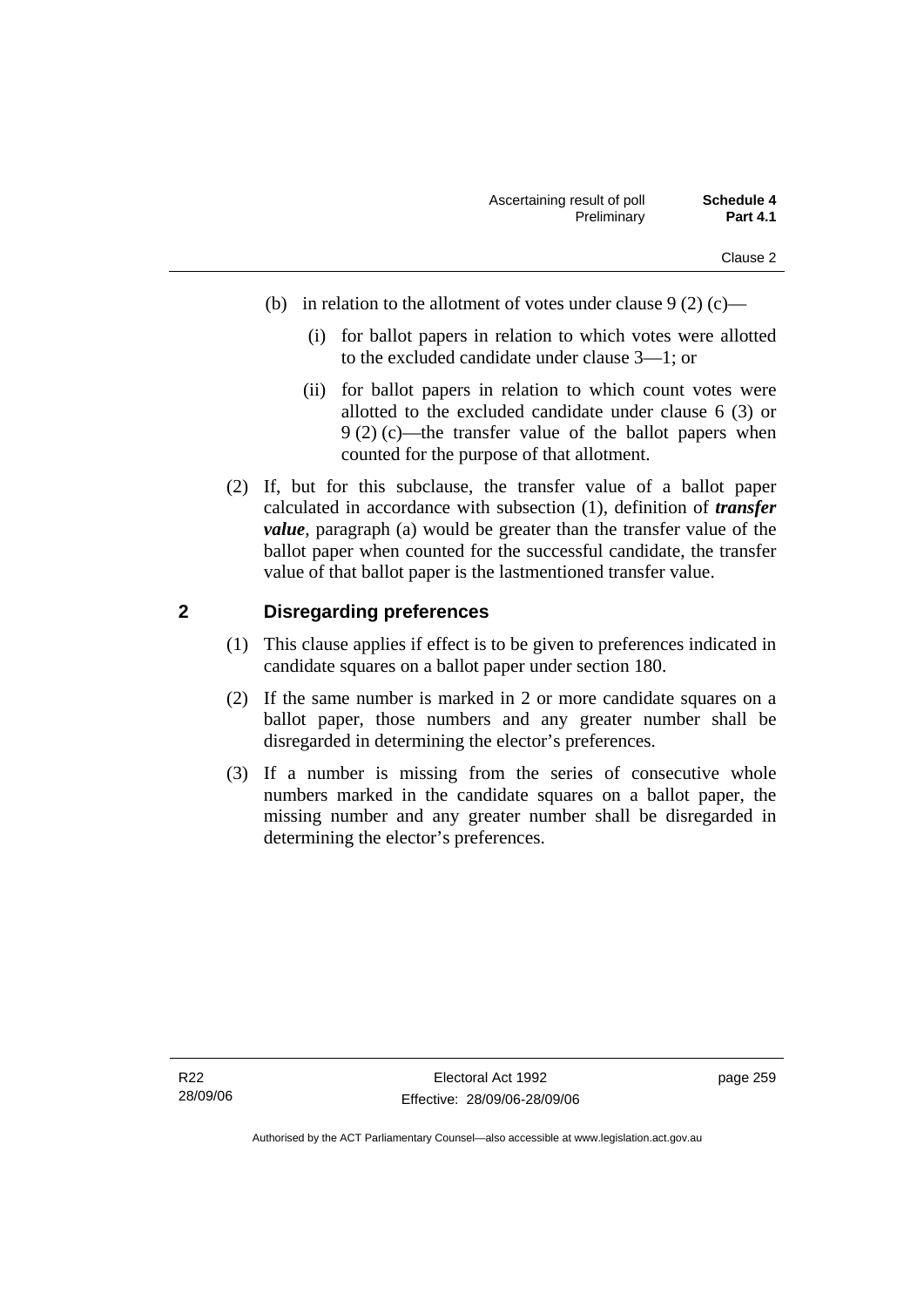**Schedule 4 Ascertaining result of poll Part 4.2** General

Clause 3

# **Part 4.2 General**

### **3 First preferences**

- (1) For each ballot paper recording a first preference for a continuing candidate, 1 vote shall be allotted to the candidate.
- (2) For subclause (1), a ballot paper on which a first preference for a candidate who died before polling day is recorded shall be taken to record a first preference for the candidate for whom the next available preference is recorded.
- (3) After the allotment of votes under subclause (1), each continuing candidate's total votes shall be calculated and, if the votes equal or exceed the quota, the candidate is successful.

### **4 Scrutiny to cease**

- (1) If, after a calculation under clause 3 (3), 6 (4) or 9 (2) (d), the number of successful candidates is equal to the number of positions to be filled, the scrutiny shall cease.
- (2) If, after a calculation under clause 3 (3) or 6 (4) or after all the ballot papers counted for an excluded candidate have been dealt with under clause 9—
	- (a) the number of continuing candidates is equal to the number of positions remaining to be filled; and
	- (b) no successful candidate has a surplus not already dealt with under clause 6;

each of those continuing candidates is successful and the scrutiny shall cease.

### **5 Scrutiny to continue**

If the scrutiny has not ceased in accordance with clause 4 and—

page 260 Electoral Act 1992 Effective: 28/09/06-28/09/06

R22 28/09/06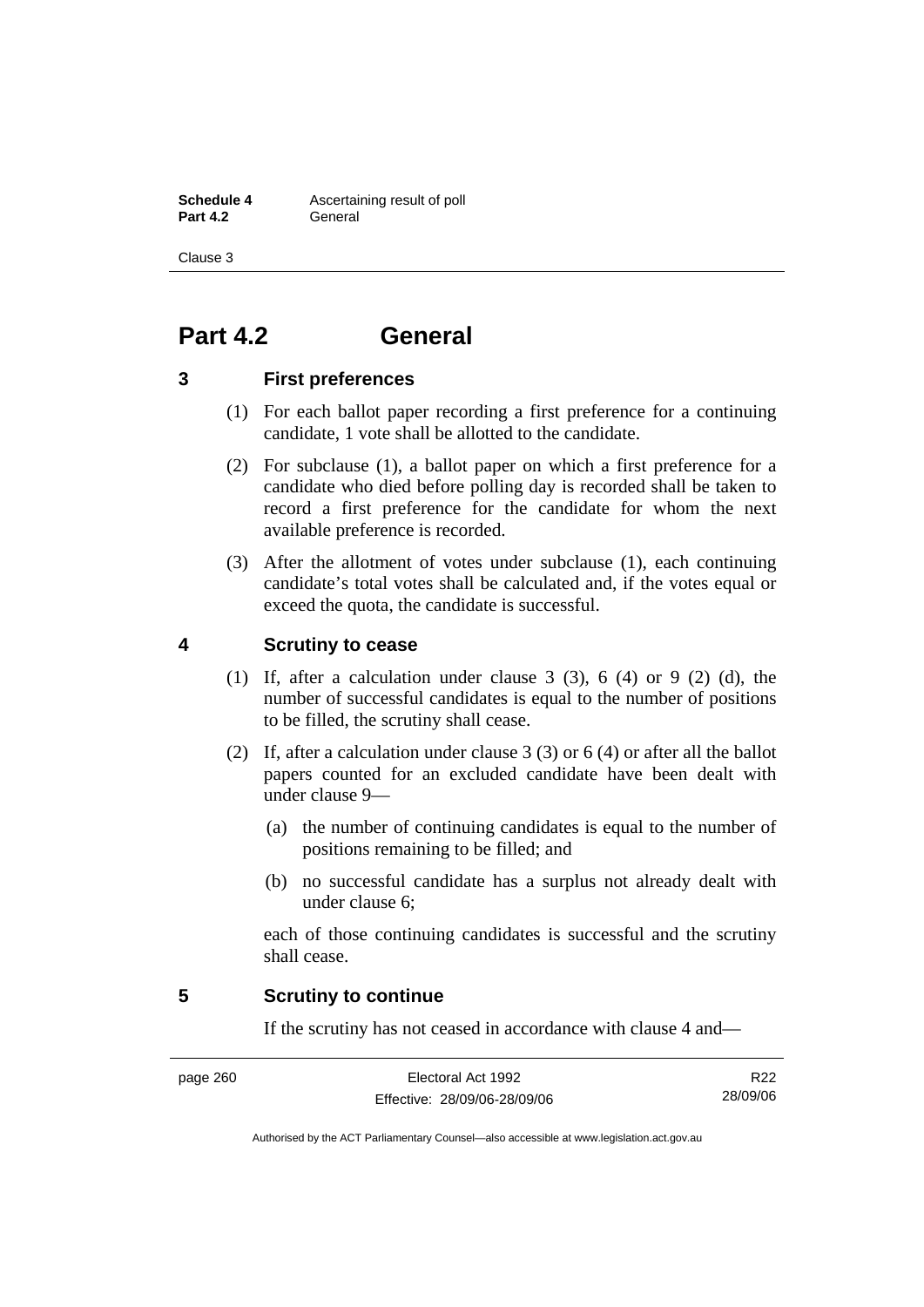- (a) 1 or more successful candidates have a surplus not already dealt with under clause 6—subject to clause 4, each surplus shall be dealt with in accordance with clause 6; or
- (b) there are no successful candidates with such a surplus—1 continuing candidate shall be excluded in accordance with clause 8 and the ballot papers counted for him or her shall be dealt with in accordance with clause 9.

### **6 Surplus votes**

- (1) Subject to clause 7, this clause applies in relation to the surplus of a successful candidate.
- (2) Each ballot paper counted for the purpose of allotting votes to the successful candidate at the count at which the candidate became successful shall be dealt with as follows:
	- (a) if it does not specify a next available preference—it shall be set aside as finally dealt with for this part;
	- (b) if it specifies a next available preference—it shall be grouped according to the candidate for whom that preference is recorded.
- (3) The count votes for each continuing candidate shall be determined and allotted to him or her.
- (4) After the allotment under subclause (3), the continuing candidates' total votes shall be calculated and, if the total votes of a candidate equal or exceed the quota, the candidate is successful.

### **7 More than 1 surplus**

- (1) In this clause—
	- (a) a reference to a successful candidate is a reference to a successful candidate with a surplus not already dealt with under clause 6; and

page 261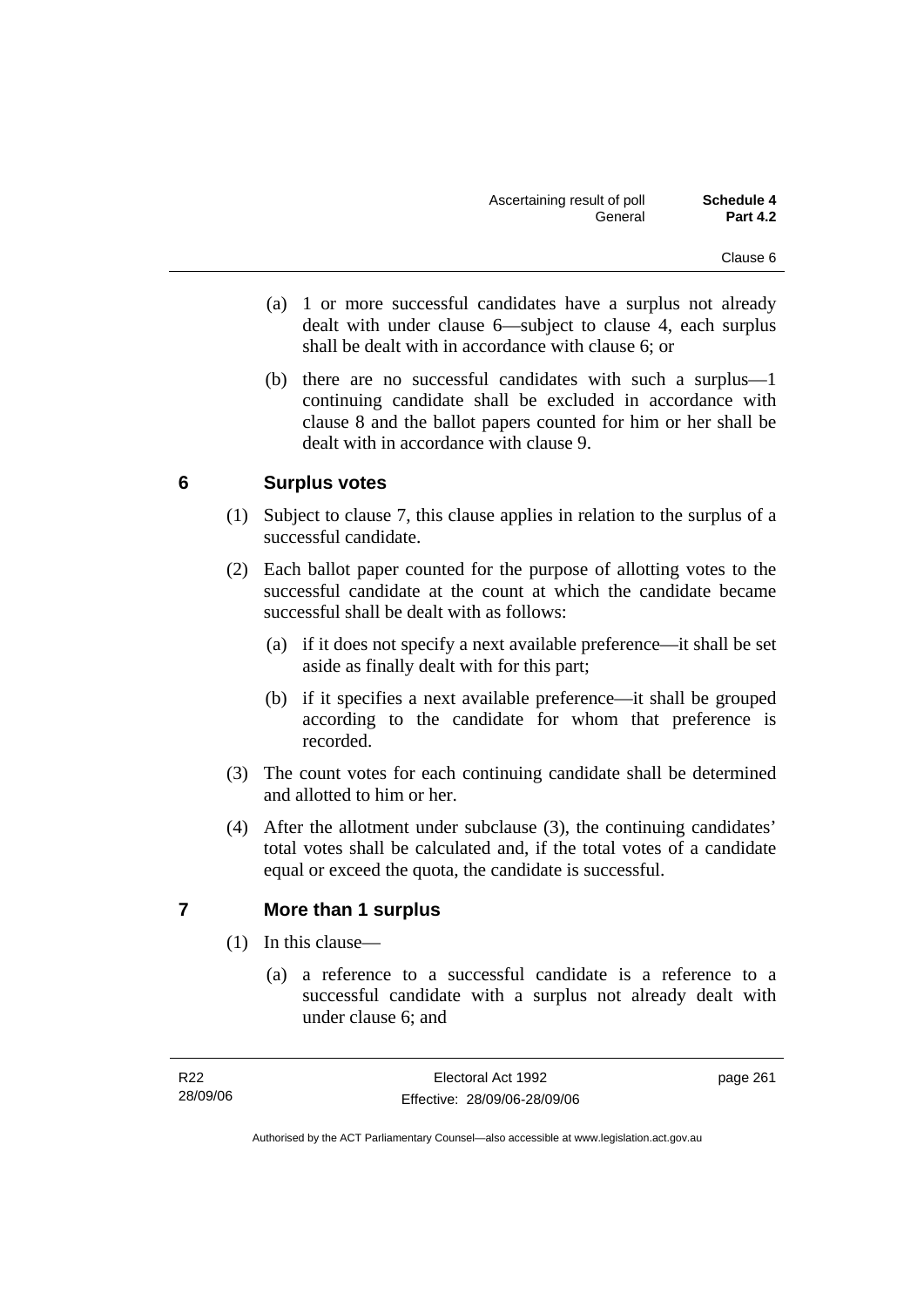| Schedule 4      | Ascertaining result of poll |
|-----------------|-----------------------------|
| <b>Part 4.2</b> | General                     |

Clause 7

- (b) a reference to the earliest count is a reference to the earliest count at which a successful candidate obtained a quota.
- (2) If there are 2 or more successful candidates, the surplus of the relevant candidate shall be dealt with in accordance with clause 6.
- (3) For subclause (2)—
	- (a) if only 1 successful candidate obtained a quota at the earliest count—that candidate is the relevant candidate;
	- (b) if 2 or more successful candidates obtained a quota at the earliest count—the candidate who, of those candidates, has the largest surplus is the relevant candidate; or
	- (c) if 2 or more successful candidates (*contemporary candidates*) who obtained a quota at the earliest count have the same surplus, being a surplus larger than that of any other candidate who obtained a quota at that count and—
		- (i) 1 of the contemporary candidates had more total votes than any other contemporary candidate at the last count at which all the contemporary candidates had unequal total votes—that candidate; or
		- (ii) there is no count at which all the contemporary candidates had unequal total votes—the contemporary candidate who is determined by the commissioner by lot to be the relevant candidate;

is the relevant candidate.

- $(4)$  If—
	- (a) a person becomes the relevant candidate under subclause (3)  $(c)$  (ii); and
	- (b) the ballot papers are recounted in accordance with section 187; and

R22 28/09/06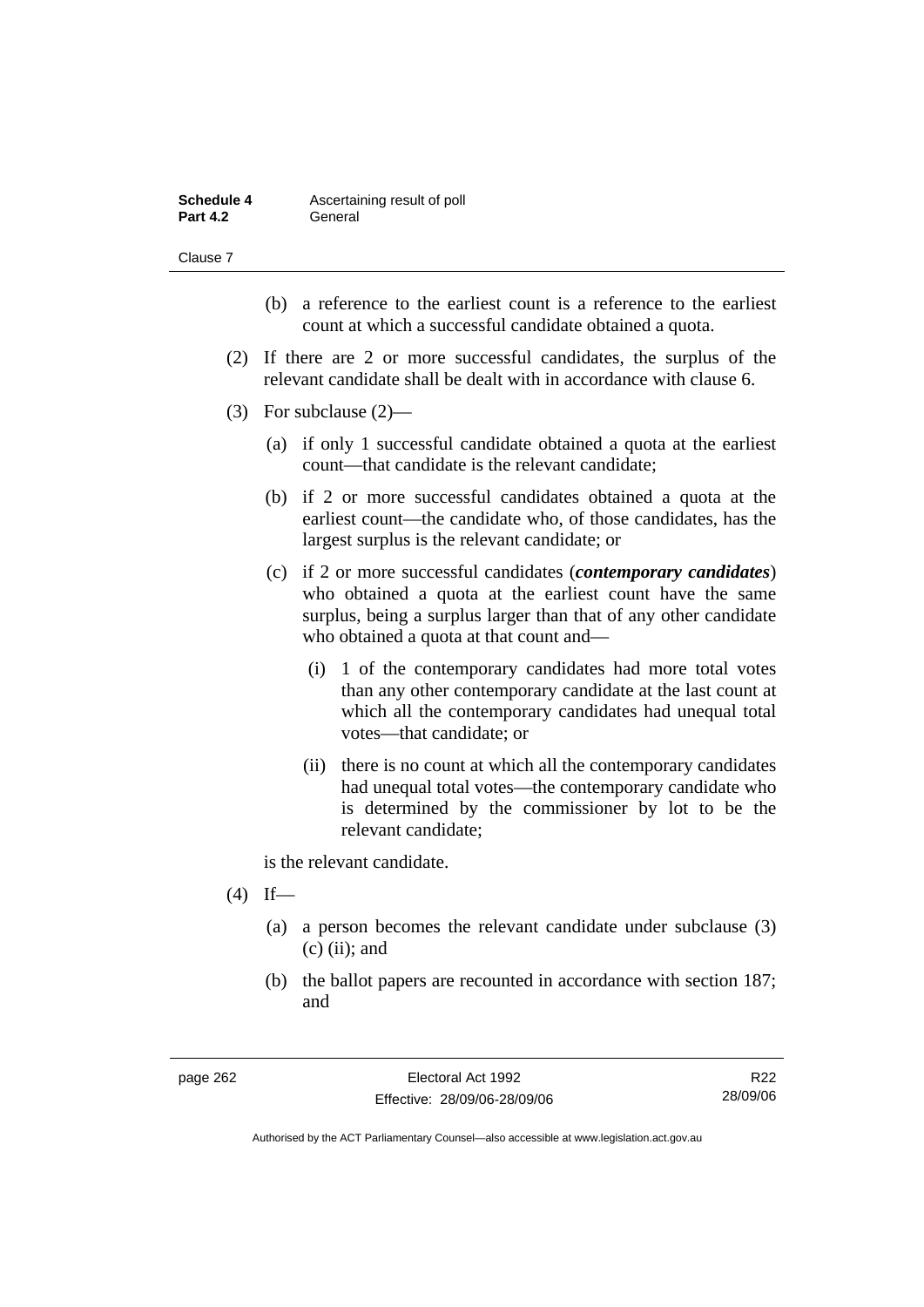(c) the same candidates would, apart from this subclause, become the contemporary candidates once again under that subparagraph;

the person shall be taken to be the relevant candidate for subclause (2) in the recounting of those ballot papers.

### **8 Exclusion of candidates**

- (1) If clause 5 or 15 requires a candidate to be excluded, the candidate with the least total votes shall be excluded.
- (2) If 2 or more candidates each have the same total votes, being fewer total votes than any other candidate and—
	- (a) 1 of those candidates had fewer total votes than any other of those candidates at the last count at which all those candidates had unequal votes—that candidate; or
	- (b) there is no count at which all those candidates had unequal total votes—the candidate who, of those candidates, is determined by the commissioner by lot to be the candidate to be excluded;

shall be excluded.

- $(3)$  If—
	- (a) a person is excluded under subclause (2) (b); and
	- (b) the ballot papers are recounted in accordance with section 187; and
	- (c) that paragraph would, apart from this subclause, be applicable once again to the same candidates;

the person shall be taken to be excluded in the recounting of those ballot papers.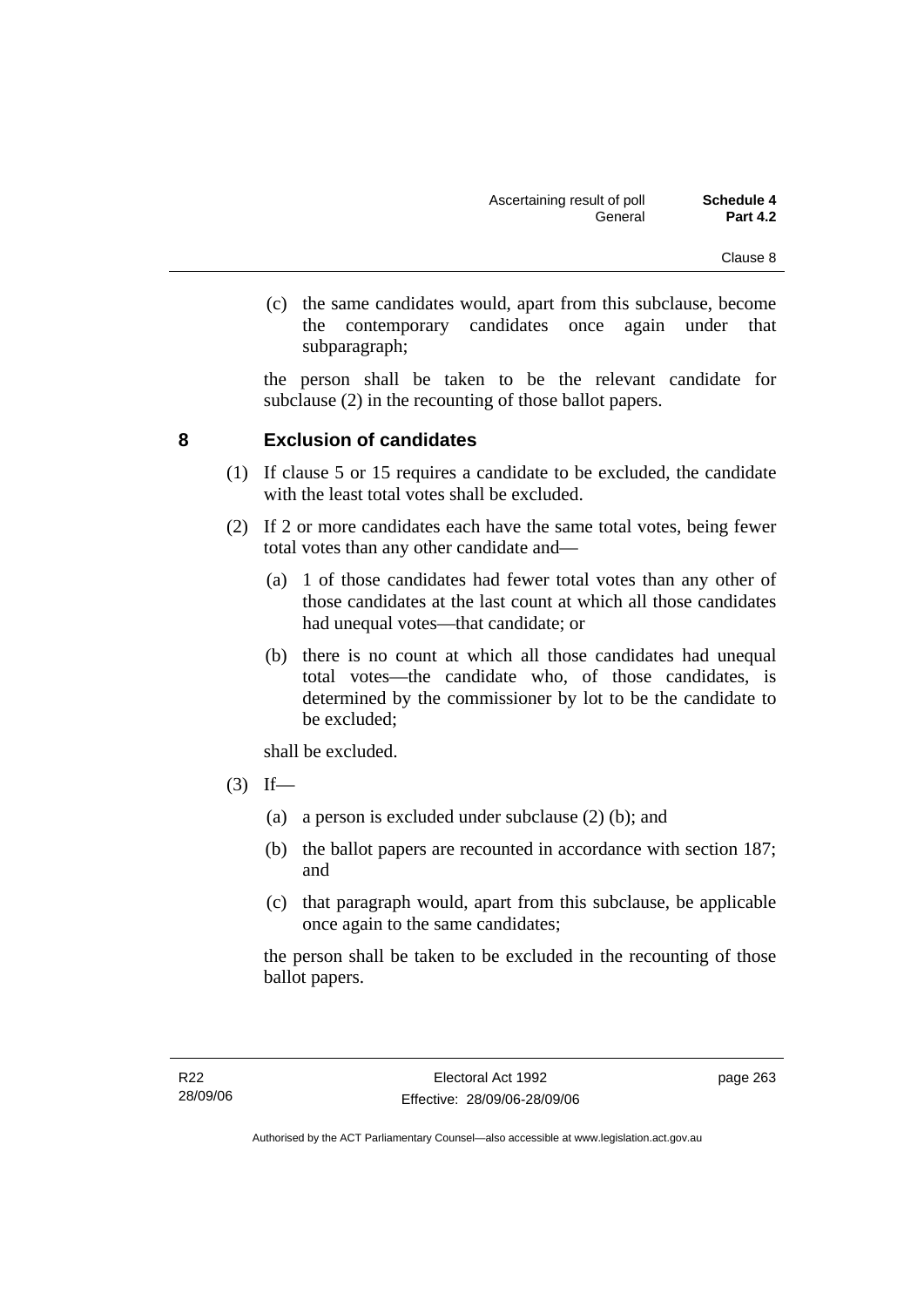**Schedule 4 Ascertaining result of poll Part 4.2** General

Clause 9

### **9 Votes of excluded candidates**

- (1) If a candidate is excluded in accordance with clause 8, the ballot papers counted for the candidate shall be sorted into groups according to their transfer values when counted for him or her.
- (2) Subject to subclause (3), each group under subclause (1) shall be dealt with as follows:
	- (a) if a ballot paper in the group does not specify a next available preference—it shall be set aside as finally dealt with for this part;
	- (b) if a ballot paper in the group specifies a next available preference—it shall be grouped according to the candidate for whom that preference is recorded;
	- (c) each continuing candidate's count votes shall be determined and allotted to him or her;
	- (d) continuing candidates' total votes shall be calculated and, if the votes of any of those candidates equal or exceed the quota, the candidate is successful.
- (3) The groups referred to in subclause (1) shall be dealt with under subclause (2) starting with the group with the highest transfer value and, subject to subclause 4 (1) or 15 (2), continuing in descending order until all the groups have been dealt with.

### **10 Setting aside ballot papers**

If, after a calculation under clause  $3(3)$ ,  $6(4)$  or  $9(2)(d)$ , the total votes of a candidate who became successful on that calculation equal the quota, the ballot papers counted for that candidate shall be set aside for this part.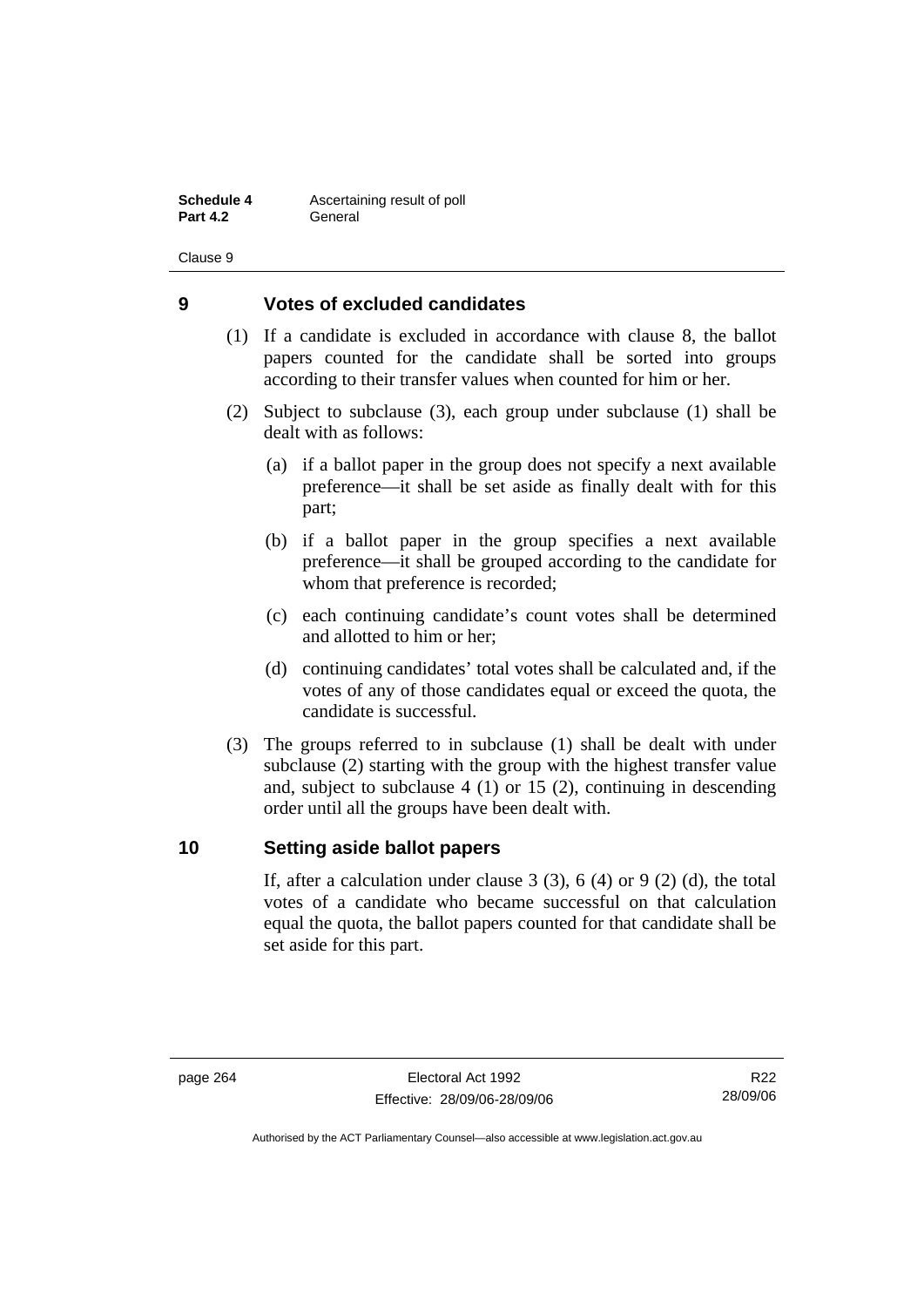Clause 11

# **Part 4.3 Casual vacancies**

### **11 Application**

- (1) This part applies in relation to the vacancy in the seat of a former MLA that is to be filled by recount under section 194.
- (2) For this part—
	- (a) *continuing candidate* means a candidate within the meaning of part 13, but does not include a candidate who died before the recount for the purposes of this part began; and
	- (b) the quota is calculated under clause 12; and
	- (c) the transfer value is determined under clause 13.

### **12 Quota**

 (1) For this part, the quota, in relation to a count, is calculated as follows:

$$
\frac{\text{TVA}}{2} + 1
$$

(2) In this clause:

*TVA* means the sum of the total votes allotted to the continuing candidates at the count, any fraction being disregarded.

#### **13 Transfer value**

- (1) For this part, the transfer value of ballot papers counted for the former MLA—
	- (a) for a ballot paper dealt with at the count at which the former MLA became successful—is the value ascertained in accordance with subclause (2) or (3), as the case requires;

page 265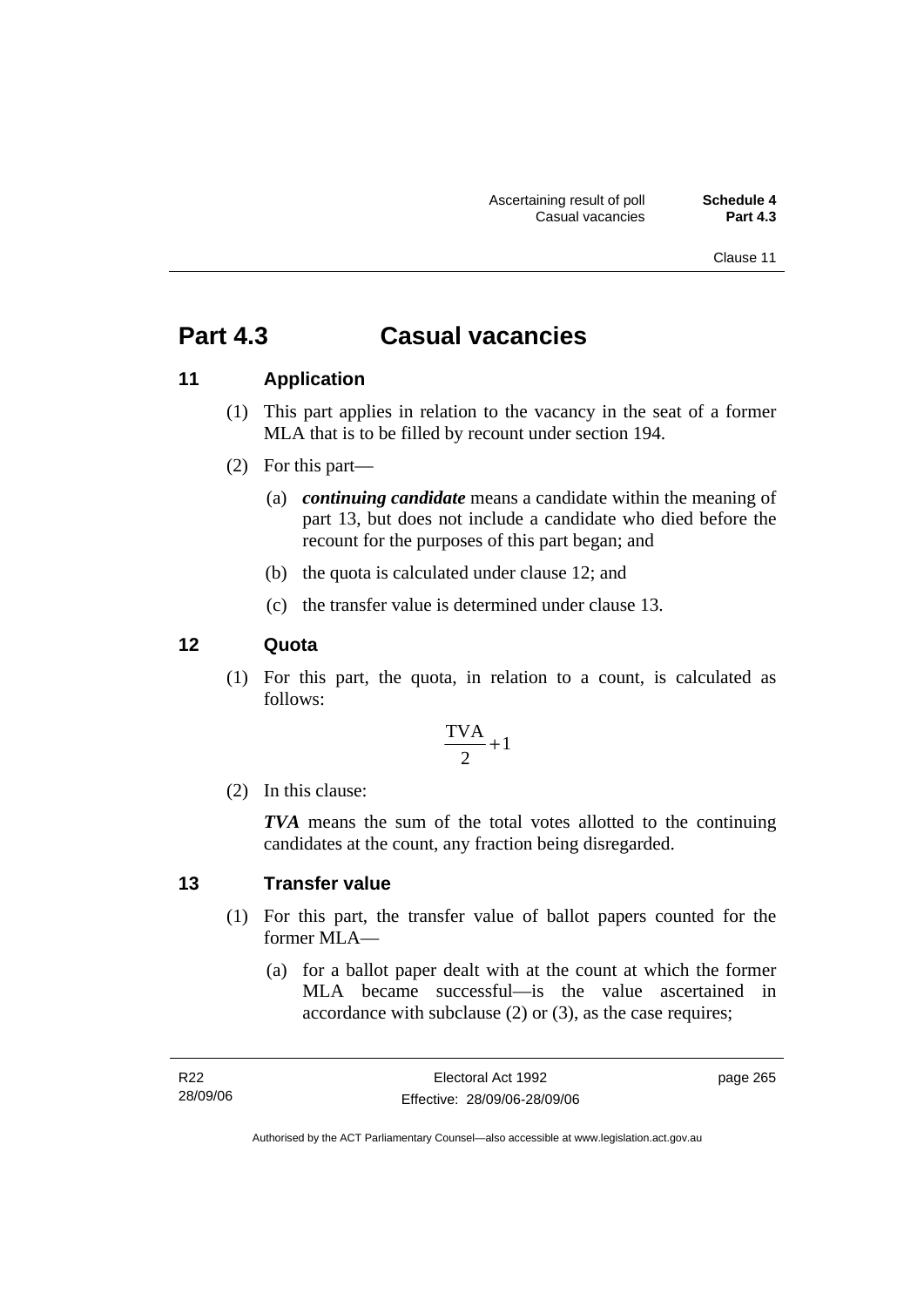| <b>Schedule 4</b> | Ascertaining result of poll |
|-------------------|-----------------------------|
| <b>Part 4.3</b>   | Casual vacancies            |

Clause 13

- (b) for a ballot paper dealt with at the count under clause 3—is 1; and
- (c) for a ballot paper dealt with at any other count—is the transfer value of the ballot paper when counted for the purpose of allotting count votes to the former MLA.
- (2) If, at the count at which the former MLA became successful, NCP x TV was greater than or equal to Q—N—
	- (a) for a ballot paper that did not specify a next available preference—the value is calculated as follows:

$$
\frac{Q - N}{NCP}
$$
; and

- (b) for a ballot paper that specified a next available preference the value is zero.
- (3) If, at the count at which the former MLA became successful, NCP x TV was less than Q—N—
	- (a) for a ballot paper that did not specify a next available preference—the value is the transfer value of the ballot paper when counted for the purpose of allotting count votes to the former MLA; and
	- (b) for a ballot paper that specified a next available preference the value is calculated as follows:

$$
\frac{Q-N-(NCP \times TV)}{CP}
$$

(4) In subclauses (2) and (3):

*NCP* means the number of ballot papers counted for the former MLA at the count at which he or she became successful that did not specify a next available preference.

R22 28/09/06

Authorised by the ACT Parliamentary Counsel—also accessible at www.legislation.act.gov.au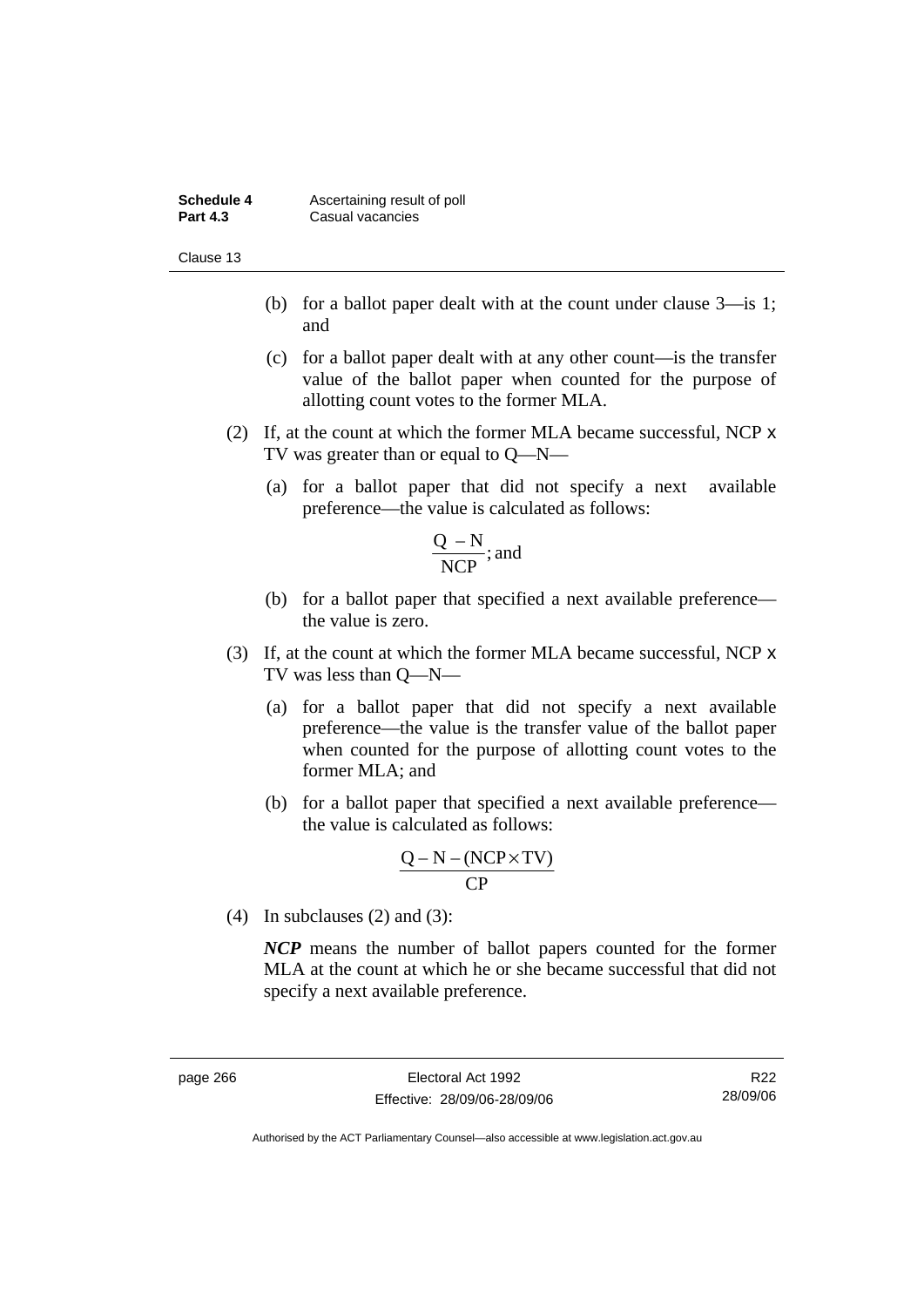*TV* means the transfer value of a ballot paper when counted at that count for the purpose of allotting count votes to the former MLA.

*Q* means the quota for the election at which the former MLA was last elected.

*N* means the former MLA's total votes after the last calculation before that count.

*CP* means the number of ballot papers counted for the former MLA at that count that specified a next available preference.

### **14 Recount—first count**

- (1) If a ballot paper counted for the former MLA—
	- (a) does not specify a next available preference—it shall be set aside as finally dealt with for this part; or
	- (b) specifies a next available preference—it shall be grouped according to the candidate for whom that preference is recorded.
- (2) The count votes for each continuing candidate shall be determined and allotted to him or her, and each continuing candidate's total votes shall be calculated.
- (3) If, after the calculation under subclause (2), the total votes of a continuing candidate equal or exceed the quota, the candidate is successful and the scrutiny shall cease.

### **15 Recount—continuation**

- (1) If the scrutiny has not ceased in accordance with clause 14 (3) or subclause (2) of this clause—
	- (a) 1 continuing candidate shall be excluded in accordance with clause 8; and

page 267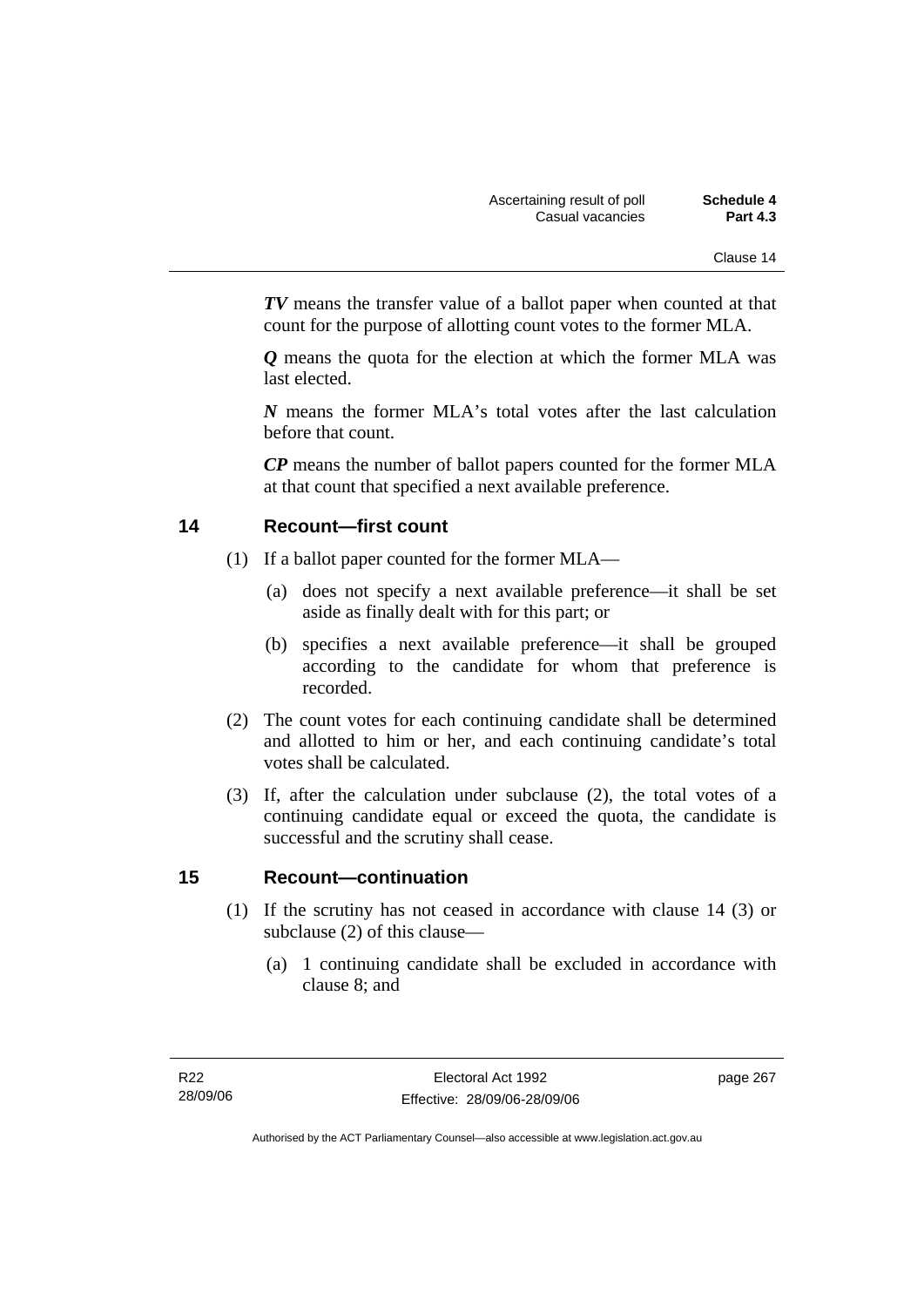| <b>Schedule 4</b> | Ascertaining result of poll |
|-------------------|-----------------------------|
| <b>Part 4.3</b>   | Casual vacancies            |

Clause 16

- (b) the ballot papers counted for that candidate shall be dealt with in accordance with clause 9.
- (2) If, after a calculation under clause 9 (2) (d), a candidate is successful, the scrutiny shall cease.

### **16 Successful candidate is dead**

- (1) If the candidate who is successful on a recount is dead, the recount shall be conducted again.
- (2) For subclause (1), a ballot paper on which a preference for that candidate is recorded shall be taken to record a preference for the candidate for whom the next available preference is recorded.

### **17 Multiple vacancies**

- (1) If there are 2 or more vacancies in the seats of former MLAs that are required to be filled by recount under section 194, the recounts shall be conducted in the order in which the vacancies occurred.
- (2) If 2 or more of those vacancies occurred at the same time, the commissioner shall determine by lot the order in which the recounts are to be conducted.
- $(3)$  If—
	- (a) a person is a candidate in relation to more than 1 casual vacancy; and
	- (b) the person becomes a candidate in relation to those casual vacancies before the commissioner declares elected the successful candidate in relation to any of those casual vacancies; and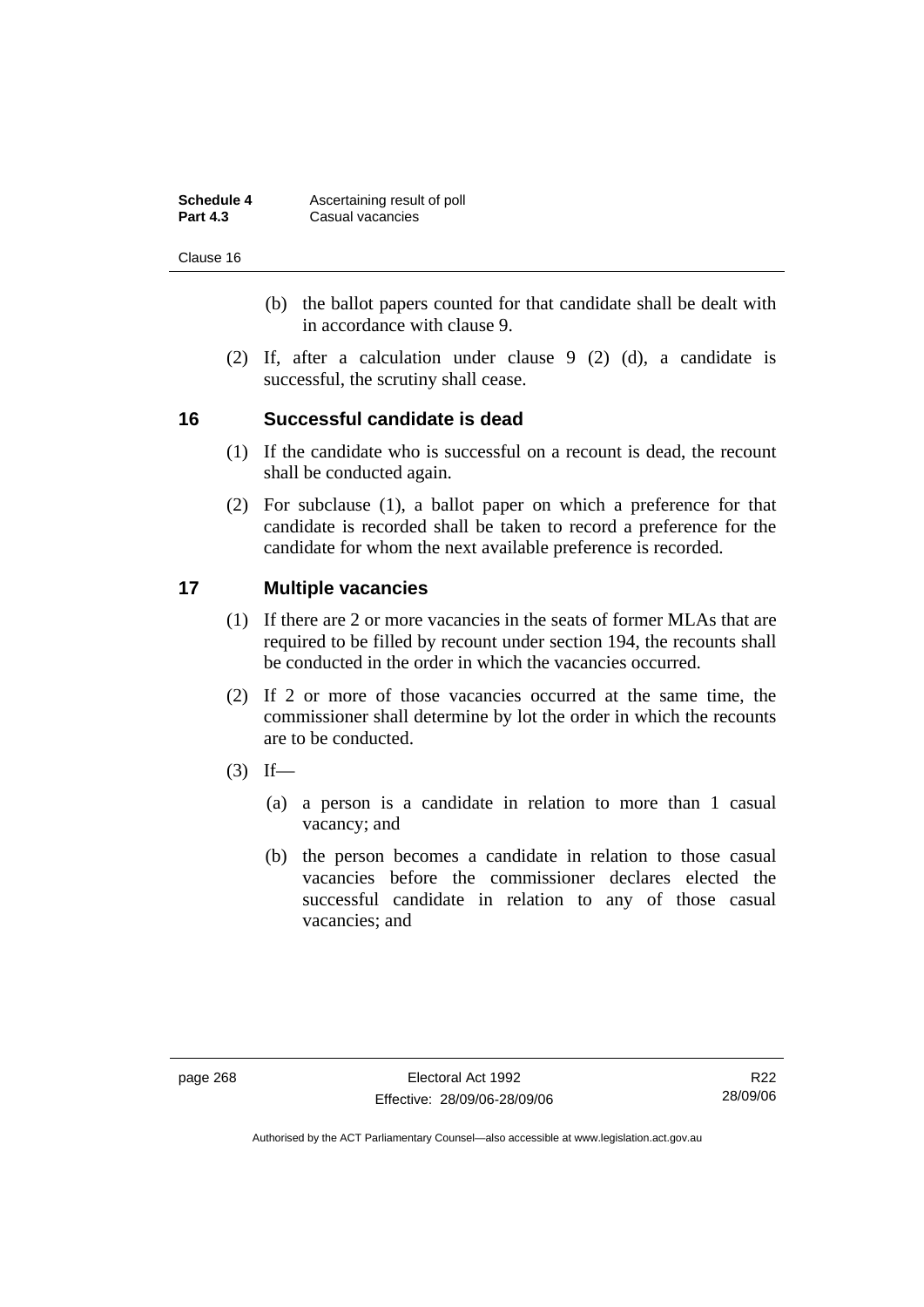| <b>Schedule 4</b> | Ascertaining result of poll |
|-------------------|-----------------------------|
| <b>Part 4.3</b>   | Casual vacancies            |

 (c) the person is successful in relation to 1 of those casual vacancies;

for the purpose of conducting the recount in relation to the casual vacancies other than the one in relation to which the person was successful, the person shall be taken not to be a continuing candidate.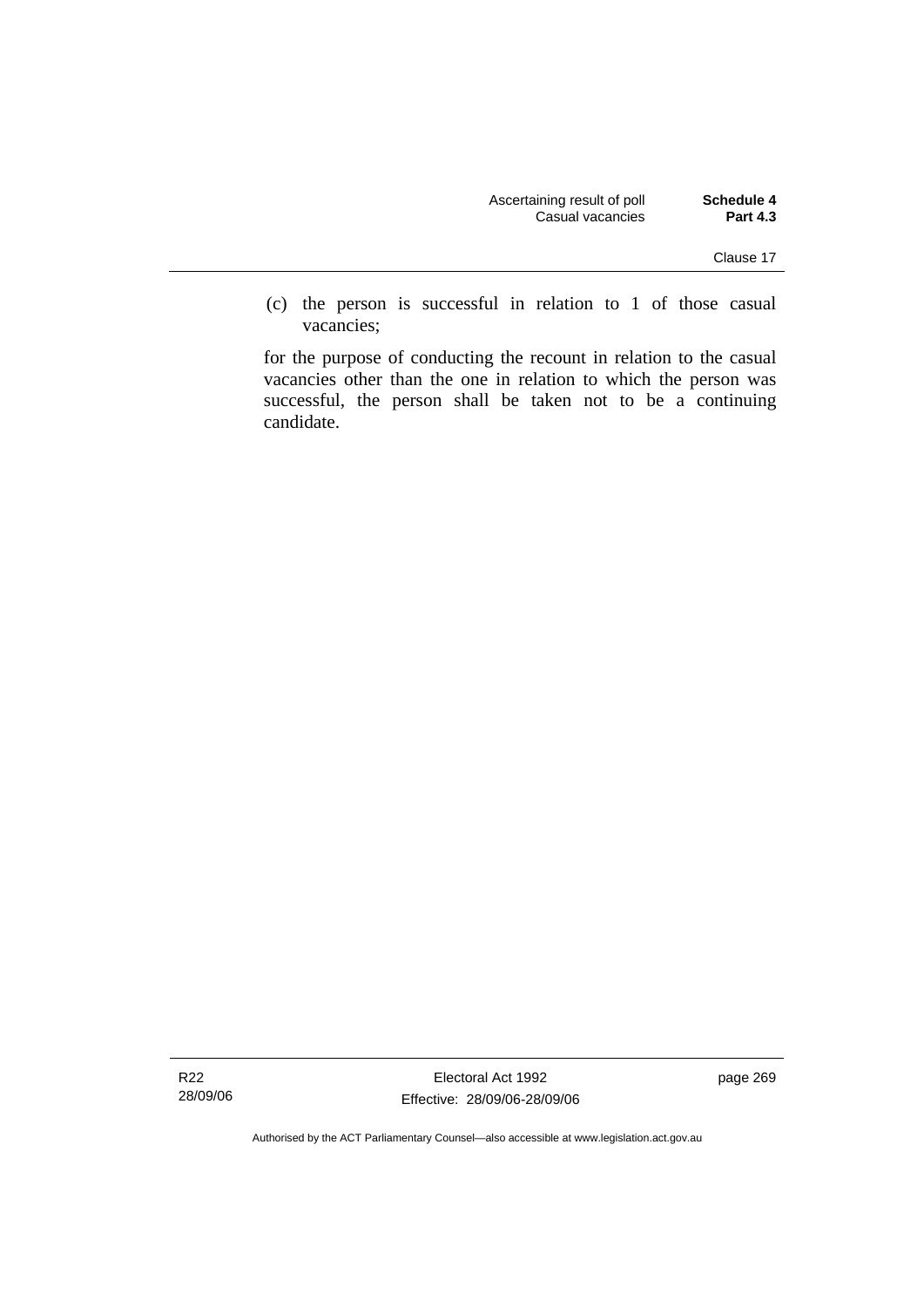**Schedule 4 Ascertaining result of poll**<br>**Part 4.4 Deceased successful can Part 4.4** Deceased successful candidates

Clause 18

## **Part 4.4 Deceased successful candidates**

### **18 Application of pt 4.3**

- (1) If a successful candidate dies on or after polling day but before the declaration of the result of the election, the ballot papers counted for the deceased candidate shall be dealt with in accordance with part 4.3 as if they had been counted for a former MLA.
- (2) In this part:

*continuing candidate* means a candidate other than a successful candidate, a candidate who died before the recount for this part commenced or a candidate who is excluded for clause 15.

### **19 Multiple deaths**

- (1) If 2 or more successful candidates die on or after polling day but before the declaration of the result of the election, the ballot papers counted for each deceased candidate shall be dealt in the order in which the candidates died.
- (2) If 2 or more of those successful candidates died at the same time, the commissioner shall determine by lot the order in which the ballot papers for the deceased candidates are to be dealt with.

page 270 Electoral Act 1992 Effective: 28/09/06-28/09/06

R22 28/09/06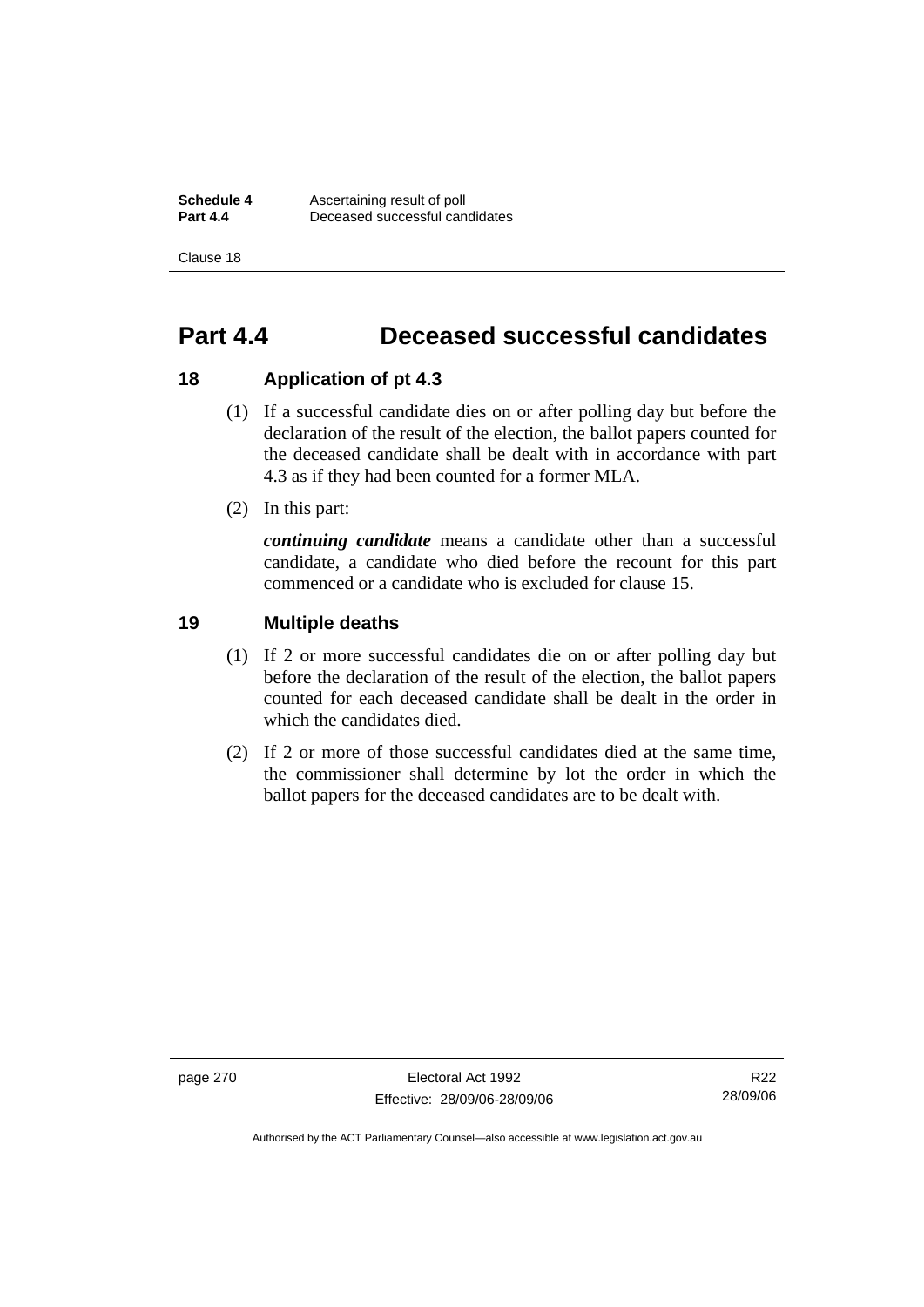# **Dictionary**

(see s 3)

*Note 1* The Legislation Act contains definitions and other provisions relevant to this Act.

*Note 2* For example, the Legislation Act, dict, pt 1 defines the following terms:

- administrative unit
	- adult
	- chief executive (see s 163)
	- Commonwealth
	- doctor
	- **Executive**
	- exercise
	- fail
	- function
	- judge
	- lawyer
	- Self-Government Act
	- **Speaker**
	- **State**
	- statutory office-holder
	- territory instrumentality.

*AAT* means the administrative appeals tribunal.

*abbreviation*, of the name of a political party, includes an alternative name of the party.

# *address*—

 (a) except in division 17.3 (Campaigning offences)—means, in relation to a person, the address of the person's principal place of residence (including a place of residence from which a person who is an elector is temporarily absent and to which the person intends to return to live in); and

page 271

Authorised by the ACT Parliamentary Counsel—also accessible at www.legislation.act.gov.au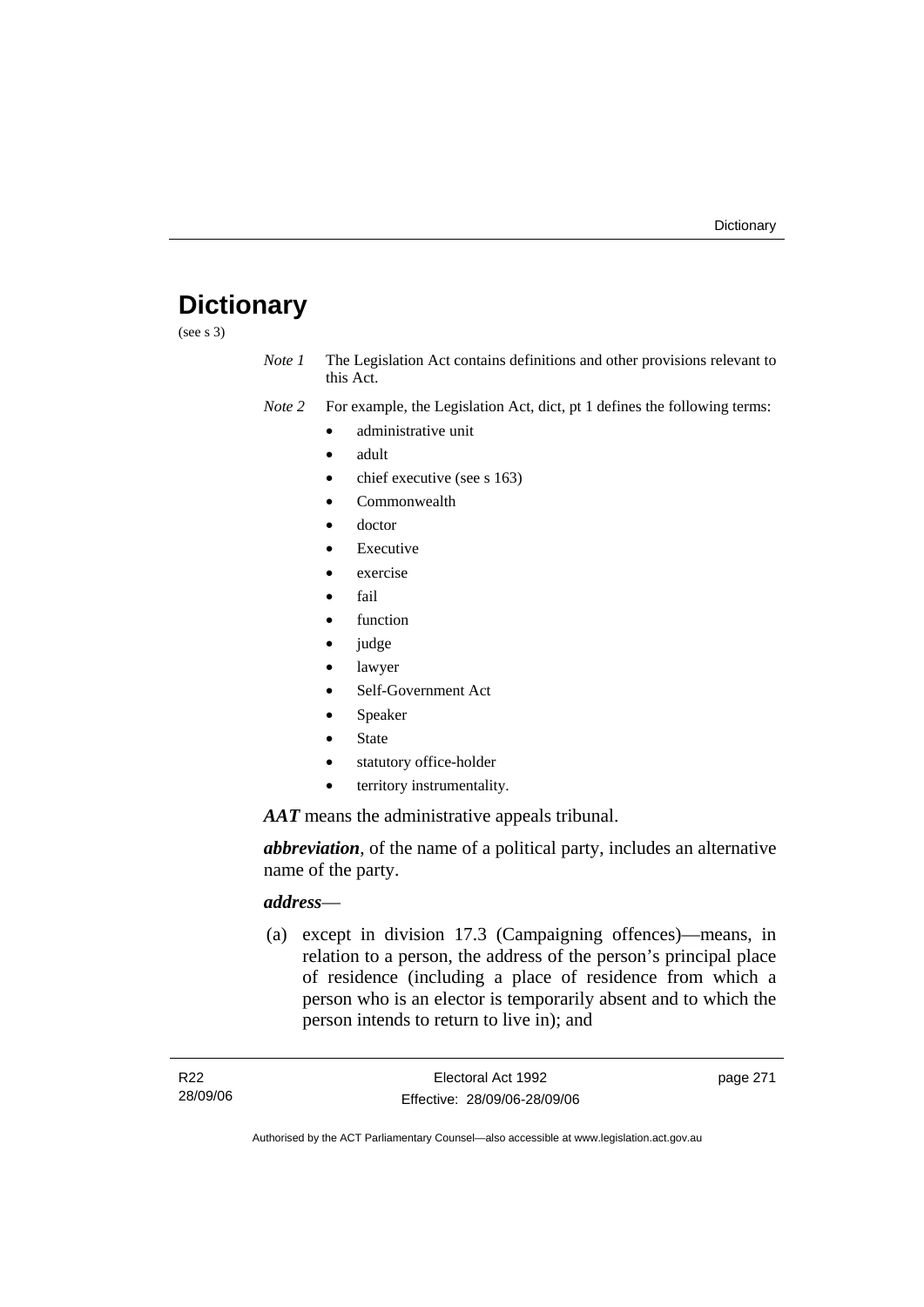(b) in division 17.3—see section 291 (Definitions for div 17.3).

*amount*, for part 14 (Election funding and financial disclosure)—see section 198 (Definitions for pt 14).

*Antarctica*, for part 11 (Polling in Antarctica)—see section 167 (Definitions for pt 11).

*Antarctic elector* means an elector who is an Antarctic elector under section 171.

*application*, for part 16 (Disputed elections, eligibility and vacancies)—see section 250 (Definitions for pt 16).

*approved computer program* means the computer program approved under section 118A.

*Assembly* means the Legislative Assembly.

*assistant returning officer*, for part 11 (Polling in Antarctica)—see section 167 (Definitions for pt 11).

*associated entity*, for part 14 (Election funding and financial disclosure)—see section 198 (Definitions for pt 14).

*augmented commission* in relation to a redistribution, means the augmented electoral commission established by section 47 for the purposes of the redistribution.

*authorised delivery service*, for division 10.4 (Voting otherwise than at a polling place)—see section 136.

*authorised officer* means an officer authorised by the commissioner for the purpose of the provision in which the expression occurs.

*authorised witness*, for part 10 (Voting)—see section 127 (Meaning of *authorised witness*).

*available for public inspection*—see section 4A (Meaning of *available for public inspection*).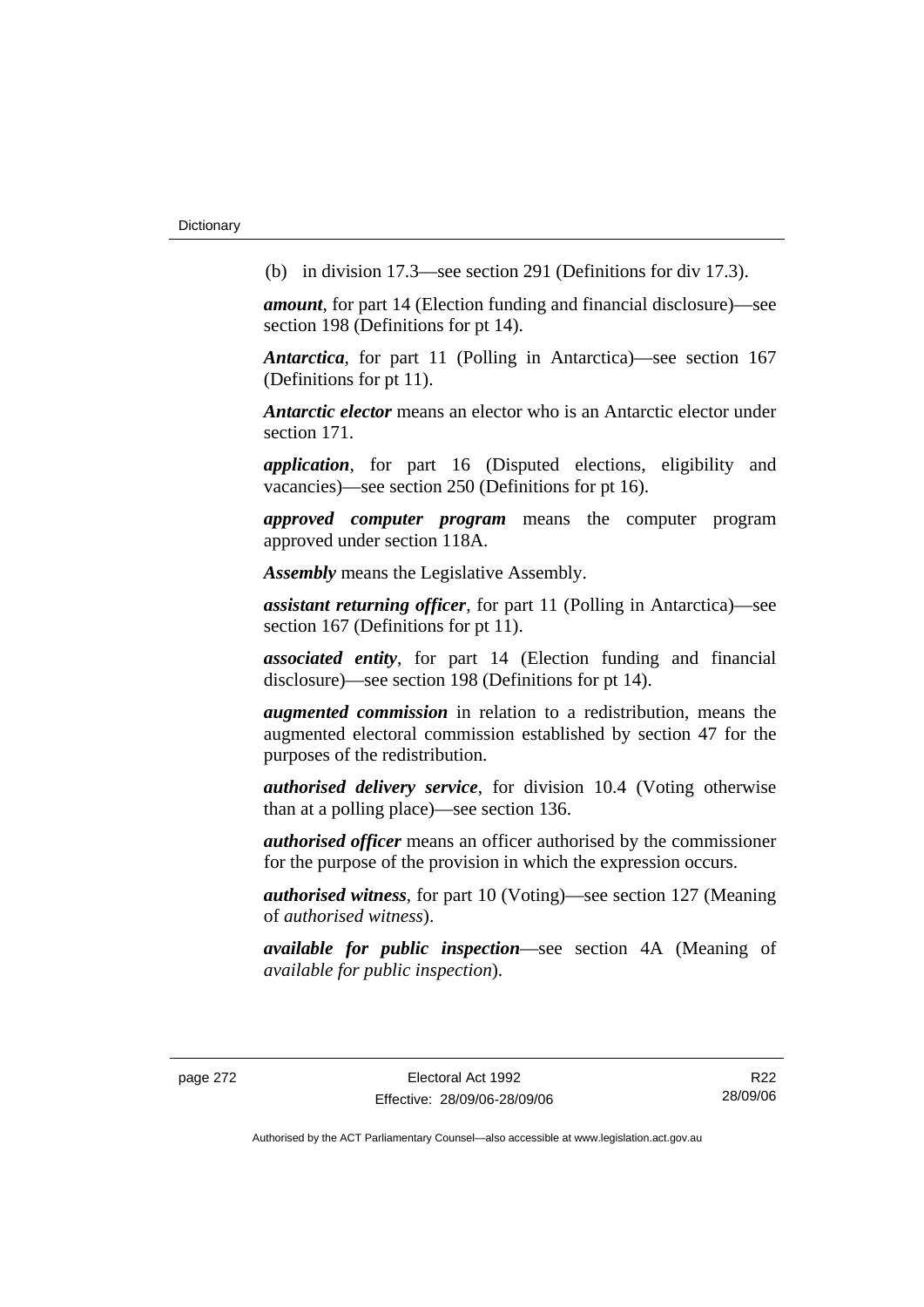# *ballot paper*—

- (a) includes an electronic ballot paper; and
- (b) if regulations are in force under section 114 (7) (Ballot papers)—means a ballot paper in the form prescribed under the regulations.
- *Note* A ballot paper is required to be in the form set out in sch 1 (see s 114 (1)).

*bribery*, for part 16 (Disputed elections, eligibility and vacancies) see section 250 (Definitions for pt 16).

*broadcast* includes televise.

*broadcaster*, for division 14.5 (Disclosure of electoral expenditure)—see section 223 (Definitions for div 14.5).

#### *candidate* means—

- (a) except in part 13 (Casual vacancies)—a person declared to be a candidate under section 109 (Declaration of candidates); and
- (b) in part 13—a person declared to be a candidate under section 193 (Publication of candidates' details).

*candidate square*—see section 116 (1) (h) (Printing of ballot papers).

*certified list of electors* means a certified list of electors prepared under section 121.

*closed*, in relation to a roll, means closed in accordance with section 80.

*commissioner* means the Electoral Commissioner appointed under section 22.

*Commonwealth Electoral Act* means the *Commonwealth Electoral Act 1918* (Cwlth).

*Commonwealth roll* means the roll of electors for the ACT required by the Commonwealth Electoral Act, section 81.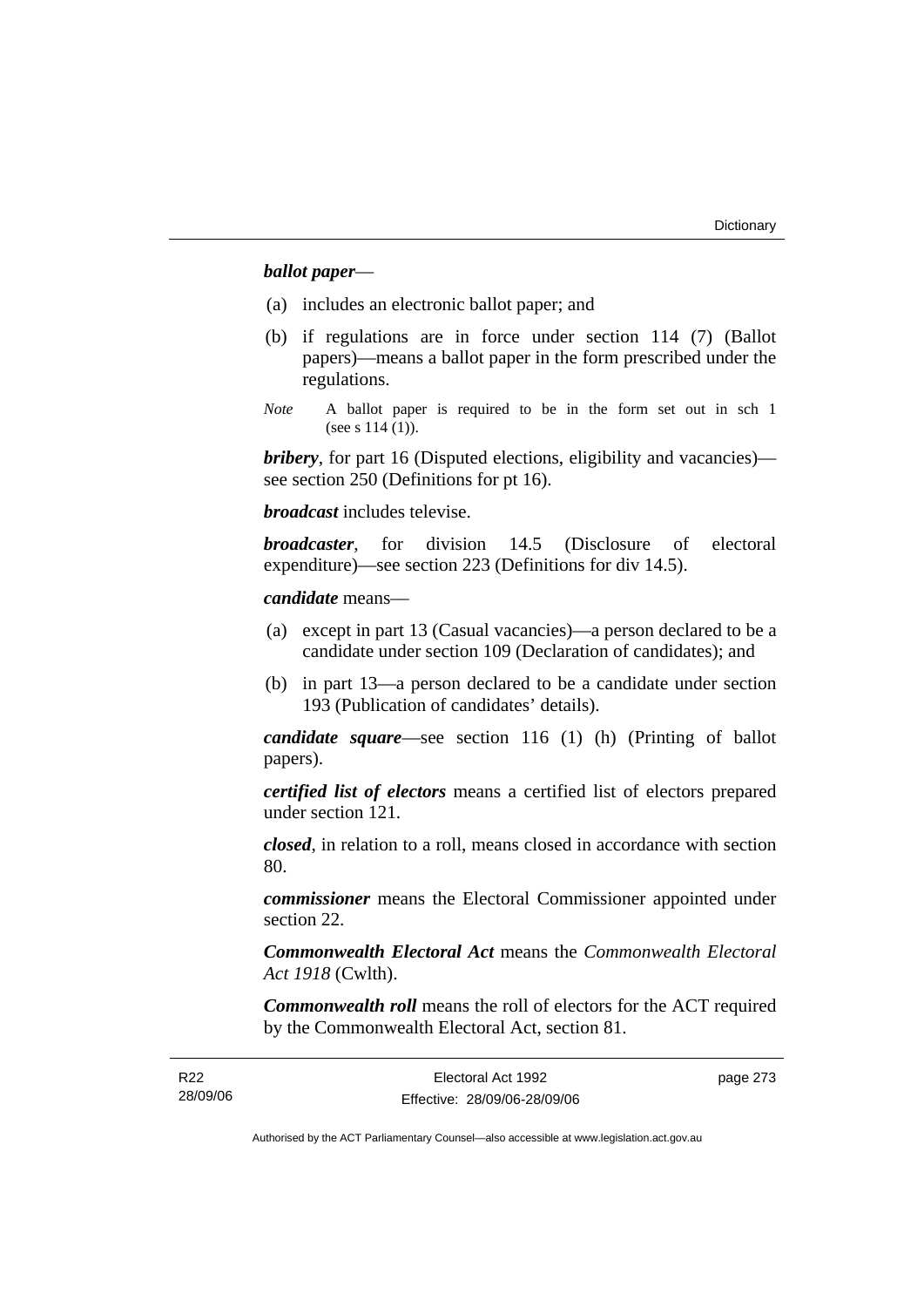*contravention*, for part 16 (Disputed elections, eligibility and vacancies)—see section 250.

*Court of Disputed Elections*—see section 252 (2).

*declaration vote* means a vote cast in accordance with any of the following provisions:

- (a) section 135 (Declaration voting at polling places);
- (b) section 136B (15) (Ordinary or declaration voting in ACT before polling day);
- (c) section 136C (Declaration voting outside ACT on or before polling day);
- (d) section 144A (Requirements for casting postal votes).

*declaration voting papers*, in relation to an election, means—

- (a) a declaration, in the form approved under section 340A (Approved forms) for this paragraph, to be completed by an elector; and
- (b) a ballot paper suitable for declaration voting at the election; and
- (c) a certificate, in the form approved under section 340A (Approved forms) for this paragraph, to be completed by a witness to the declaration; and
- (d) an envelope, in the form approved under section 340A (Approved forms) for this paragraph, addressed to the commissioner, on which appears a declaration referred to in paragraph (a).

*defined details*, for division 14.4 (Disclosure of donations)—see section 216 (Meaning of *defined details* for div 14.4).

*defined particulars*, for division 14.6 (Annual returns)—see section 228 (Meaning of *defined particulars* for div 14.6).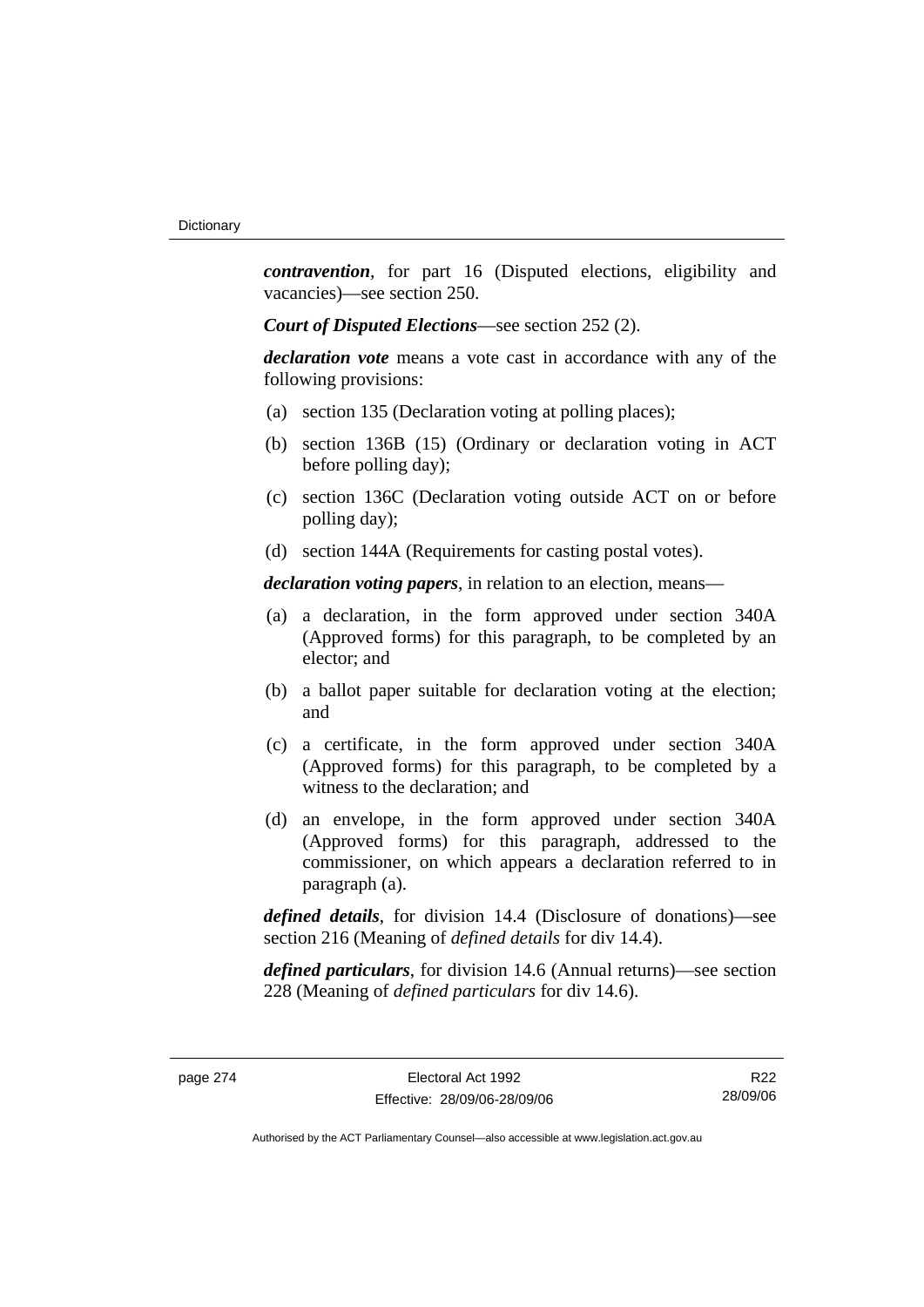*disclosure period*, for part 14 (Election funding and financial disclosure)—see section 201 (Disclosure periods).

*disposition of property*, for part 14 (Election funding and financial disclosure)—see section 198 (Definitions for pt 14).

*disseminate*, for division 17.3 (Campaigning offences)—see section 291 (Definitions for div 17.3).

*election* means—

- (a) an election of an MLA or MLAs; and
- (b) in relation to an electorate—such an election for the electorate; and
- (c) for part 16 (Disputed elections, eligibility and vacancies)—see section 250 (Definitions for pt 16).

*election period*, in relation to an election, means the period—

- (a) beginning on the first day of the pre-election period; and
- (b) ending when the result of the election is declared under section 189.

*elector* means a person who is enrolled, or is to be taken under this Act to be enrolled, for an electorate.

*electoral advertisement*, for division 14.5 (Disclosure of electoral expenditure)—see section 223 (Definitions for div 14.5).

*electoral commission* means the Australian Capital Territory Electoral Commission established by section 5.

*electoral expenditure*, for division 14.5 (Disclosure of electoral expenditure)—see section 223 (Definitions for div 14.5).

*electoral matter*—see section 4 (Meaning of *electoral matter*).

*electoral paper* means a document, form or notice provided for or required under this Act.

page 275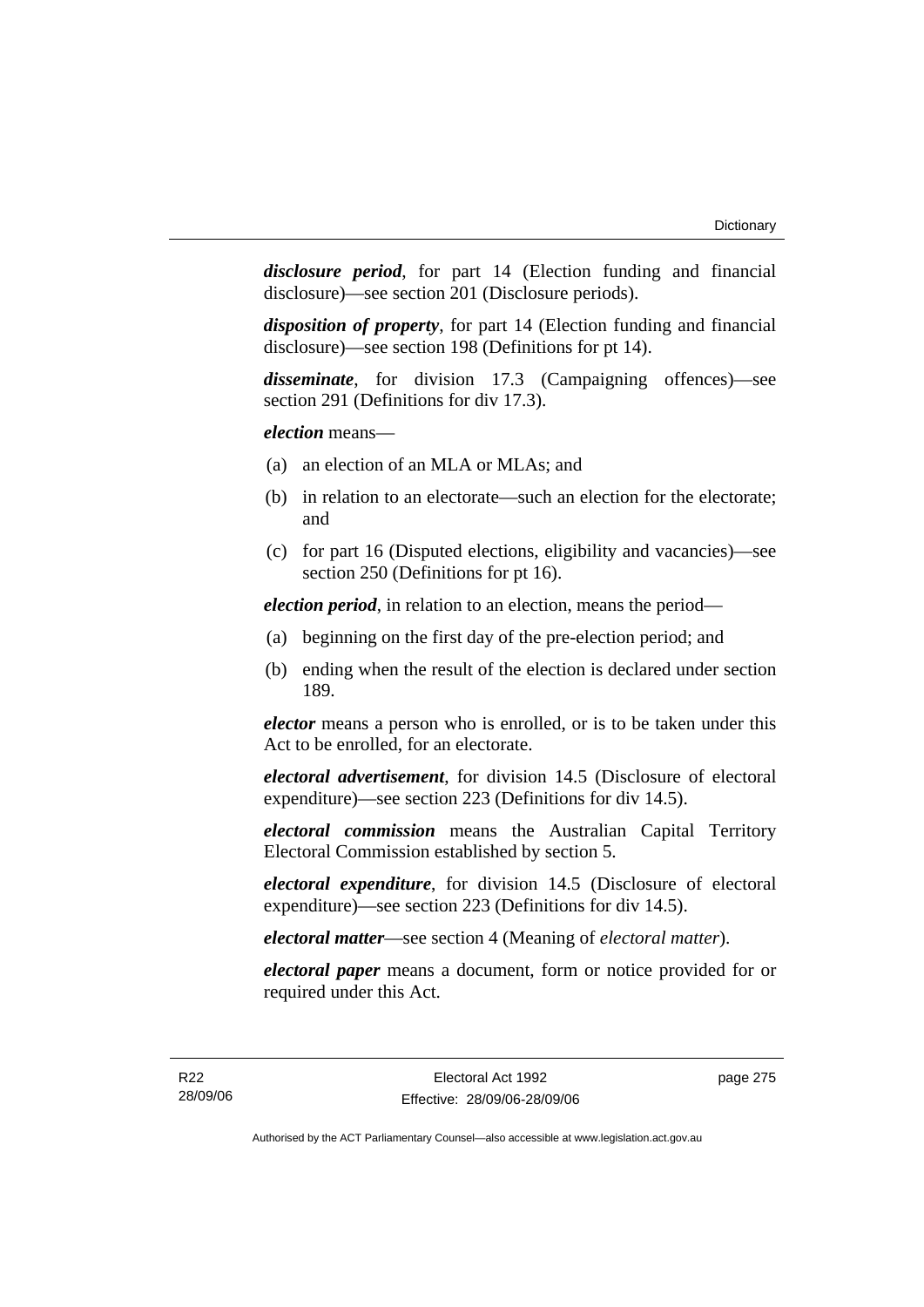*electorate* means an electorate, the name and boundaries of which are specified in a determination in force under section 35.

*electronic form*, of a roll or an extract from a roll, means a disk, tape or other device from which the information in the extract or roll may be reproduced by mechanical, electronic or other means.

*electronic voting*—see section 120 (2).

*eligible elector*, for division 10.4 (Voting otherwise than at a polling place)—see section 136.

*eligible overseas elector* means a person who is an eligible overseas elector under section 74.

*eligible vote*, for part 14 (Election funding and financial disclosure)—see section 198 (Definitions for pt 14).

*entity*, for part 14 (Election funding and financial disclosure)—see section 198 (Definitions for pt 14).

*extract*, from a roll—see section 59.

*extraordinary election*—see section 101.

*file*, for part 16 (Disputed elections, eligibility and vacancies)—see section 250 (Definitions for pt 16).

*financial controller*, for part 14 (Election funding and financial disclosure)—see section 198 (Definitions for pt 14).

*former MLA*, for part 13 (Casual vacancies)—see section 190 (Definitions for pt 13).

*general election* means a general election of MLAs.

*gift*, for part 14 (Election funding and financial disclosure)—see section 198 (Definitions for pt 14).

*group*, in relation to candidates in an election, means candidates whose names are grouped on the ballot papers in accordance with section 115 (1) or (2), whichever is applicable.

page 276 Electoral Act 1992 Effective: 28/09/06-28/09/06

R22 28/09/06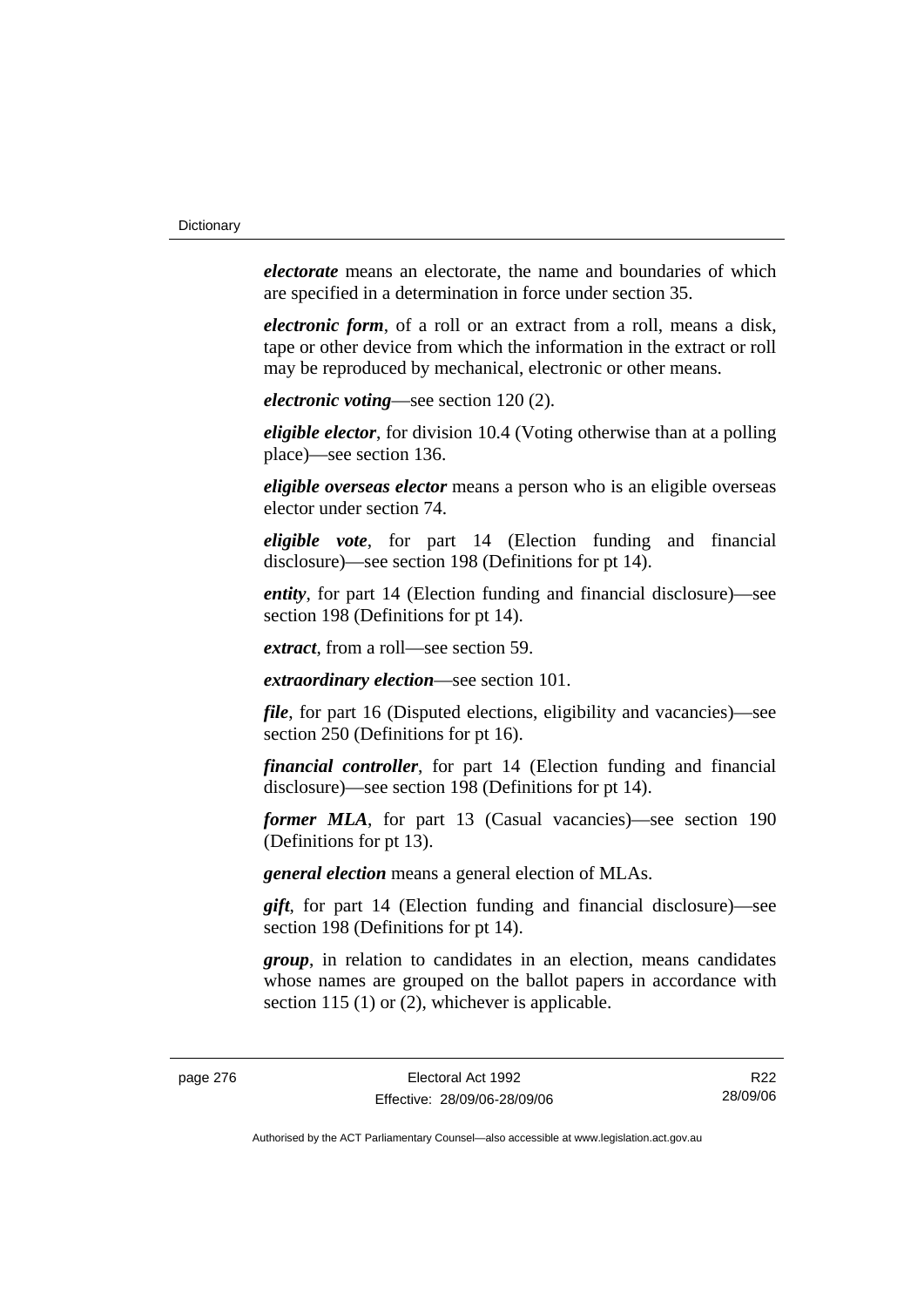*hospital* includes a convalescent home and an institution similar to a hospital or convalescent home.

*hour of nomination*—see section 108.

*investigation notice*, for division 14.7 (Compliance)—see section 235 (Definitions for div 14.7).

*judge* means—

- (a) a judge of the Supreme Court; or
- (b) a judge of the Supreme Court of a State or another Territory; or
- (c) a judge of the Federal Court or Family Court.

*member*, for division 2.2 (Members of electoral commission)—see section 11 (Meaning of *member* for div 2.2).

*MLA* means a member of the Assembly.

*newspaper* means a newspaper circulating in the ACT.

*non-party group*, for part 14 (Election funding and financial disclosure)—see section 198 (Definitions for pt 14).

*officer* means—

- (a) a person appointed under section 33 (Officers) to be an officer; or
- (b) a person exercising a power under this Act under an arrangement under section 70 (Joint roll arrangements with the Commonwealth) or section 336 (Administrative arrangements with Commonwealth and States); or
- (c) in relation to a particular matter—a person mentioned in paragraph (a) or (b) exercising a power in relation to the matter.

*official error*, in relation to a person voting or seeking to vote at an election, means the removal of the person's name under this Act from the roll for an electorate in which the person is otherwise

page 277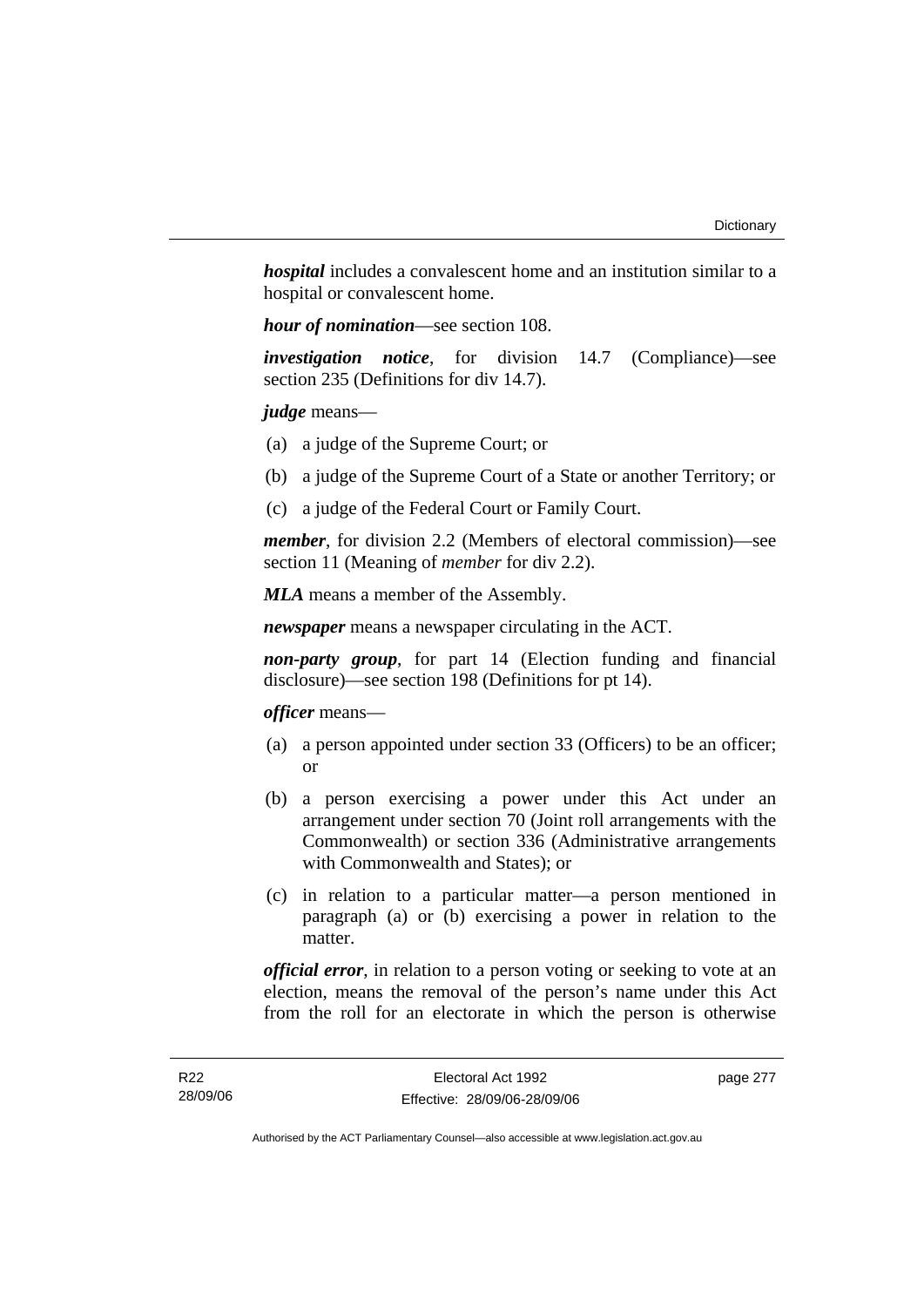entitled to vote unless the name was so removed before the roll closed for the purpose of the previous election.

# *OIC* means—

- (a) in relation to a scrutiny centre—the officer in charge of the centre; and
- (b) in relation to a polling place—the officer in charge of the place.

*ordinary election* means a general election required by section 100.

*ordinary vote* means a vote other than a declaration vote.

*participant*, for division 14.5 (Disclosure of electoral expenditure)—see section 223 (Definitions for div 14.5).

*party*, for part 14 (Electoral funding and financial disclosure)—see section 198 (Definitions for pt 14).

# *party candidate* means—

- (a) a candidate at an election nominated by the registered officer of a registered party; and
- (b) in relation to a registered party—a candidate nominated by the registered officer of the party.

*person*, for part 15 (Review of decisions)—see section 244 (Definitions for pt 15).

*place of nomination*—see section 108.

*political party* means an organisation, incorporated or unincorporated, an object or activity of which is the promotion of the election to the Assembly of a candidate or candidates endorsed by it.

# *polling day*—

 (a) means the day when, apart from section 111 (Need for an election), a poll for an election would be required; and

R22 28/09/06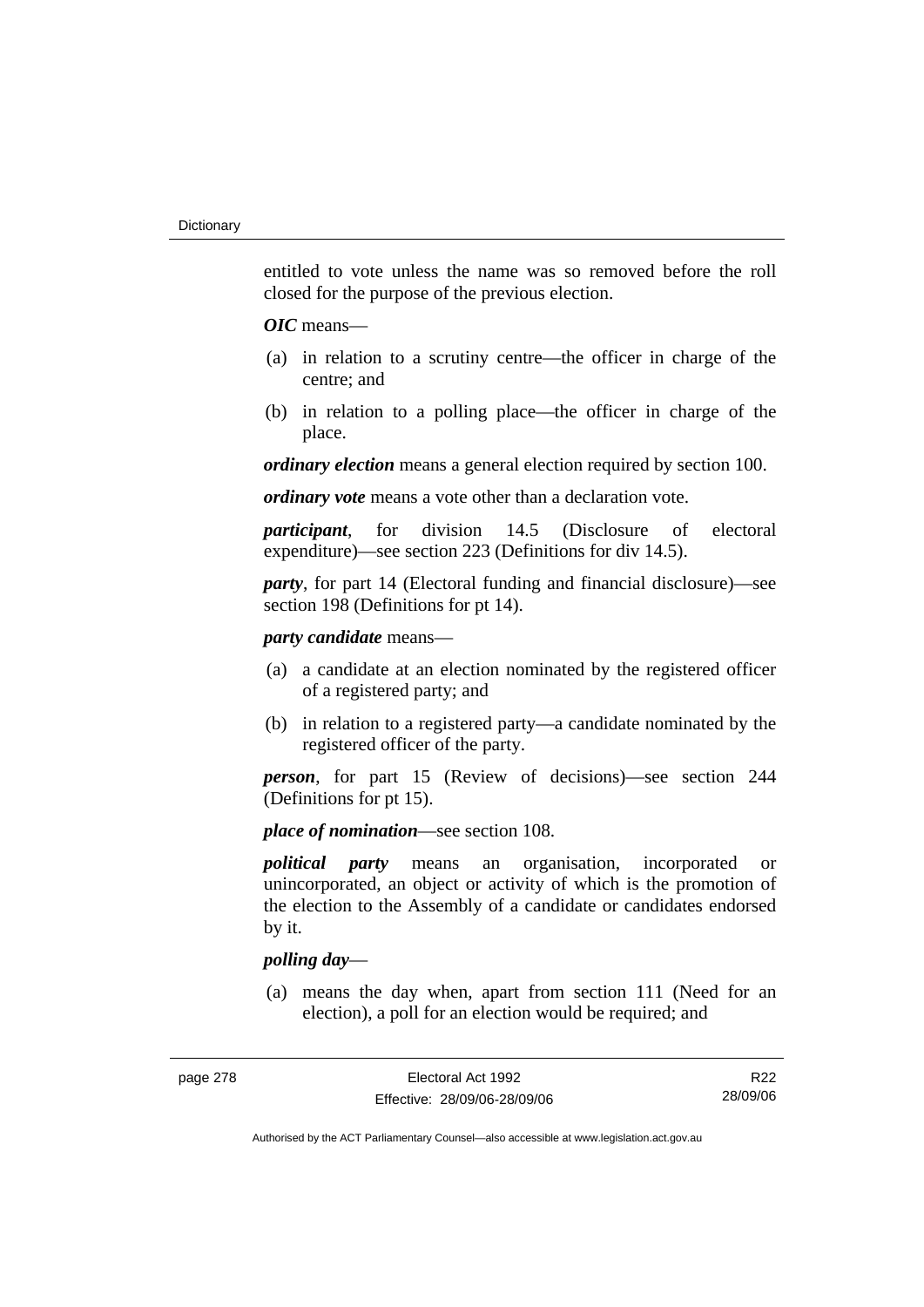- (b) except in part 8 (Timing of elections) and part 9 (Arrangements for elections), includes—
	- (i) if the time for holding an election is extended under section 159 for more than 1 day—each of those days; and
	- (ii) if polling is suspended under section 160—a day when polling is resumed.

*polling place* means a place appointed as a polling place under section 119 (Polling places and scrutiny centres), and, for division 17.3 (Campaigning offences), includes—

- (a) a place where a vote may be made before an officer under section 136B (Ordinary or declaration voting in ACT before polling day) or section 136C (Declaration voting outside ACT on or before polling day); and
- (b) a place where mobile polling is taking place under division 10.5 (Mobile polling).

*post*, for division 10.4 (Voting otherwise than at a polling place) see section 136.

*postal vote* means a declaration vote to which section 144A (Requirements for casting postal votes) applies.

*pre-election period* means the period of 37 days ending on the end of polling day for an election.

*proceeding*, for part 16 (Disputed elections, eligibility and vacancies)—see section 250 (Definitions for pt 16).

*property*, for part 14 (Election funding and financial disclosure) see section 198 (Definitions for pt 14).

*publish*, for division 17.3 (Campaigning offences)—see section 291 (Definitions for div 17.3).

*redistribution* includes distribution.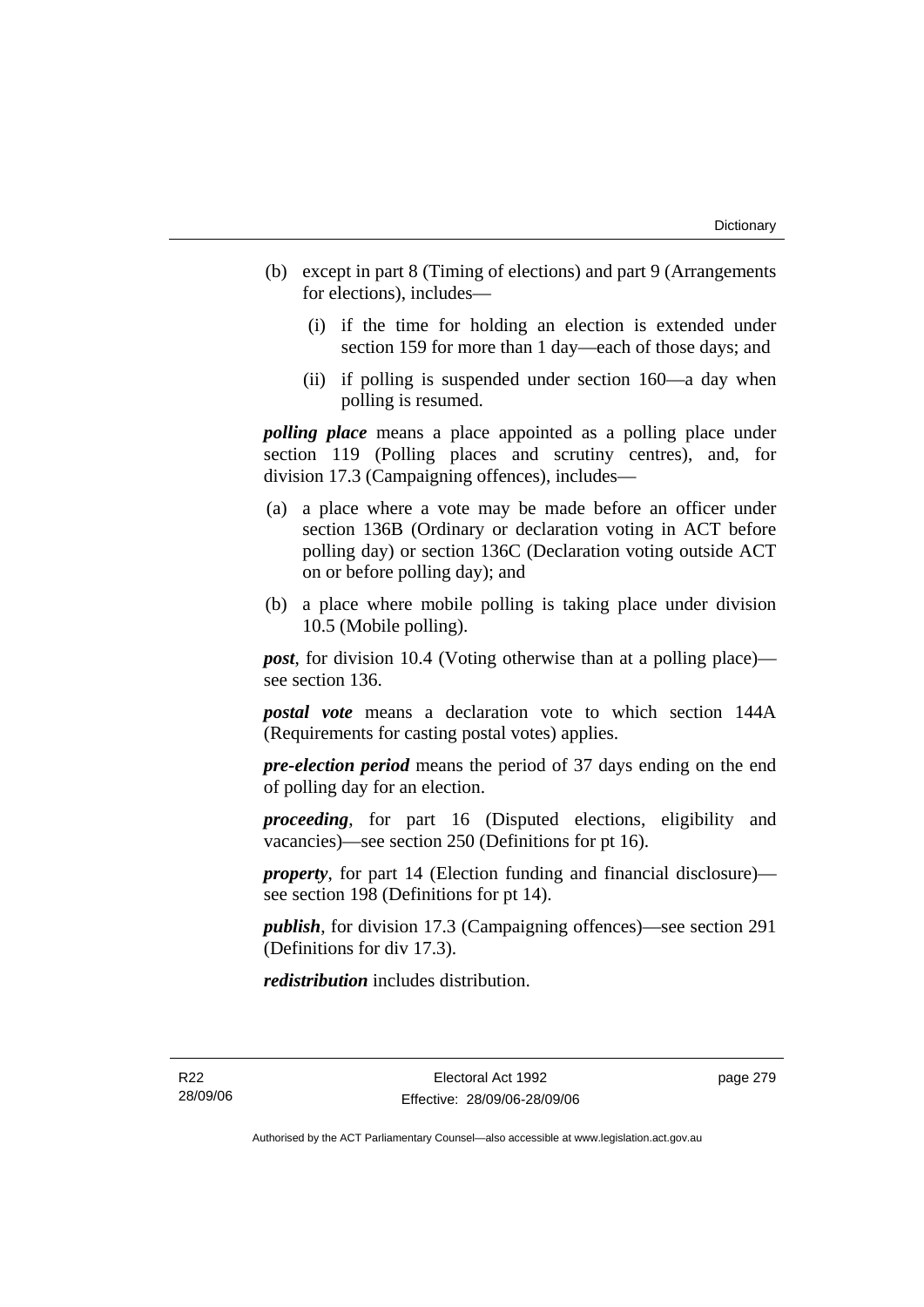*register*, for part 14 (Election funding and financial disclosure)—see section 198 (Definitions for pt 14).

*registered*, for an abbreviation of the name of a registered party, means an abbreviation included in the particulars for the party in the register of political parties.

*registered industrial organisation*, for part 14 (Election funding and financial disclosure)—see section 198 (Definitions for pt 14).

*registered officer*, for a registered party, means the person whose name is entered in the register of political parties as the registered officer of the party.

*registered party* means a political party registered under part 7 (Registration of political parties).

*register of political parties* means the register of political parties kept under section 88 (Register).

*registrar*, for part 16 (Disputed elections, eligibility and vacancies)—see section 250 (Definitions for pt 16).

*related* political parties, for part 7 (Registration of political parties)—see section 87 (Meaning of *related* political parties).

*relates*, for division 14.5 (Disclosure of electoral expenditure)—see section 223 (Definitions for div 14.5).

*reportage or commentary*, for division 17.3 (Campaigning offences)—see section 291 (Definitions for div 17.3).

*research personnel*, for part 11 (Polling in Antarctica)—see section 167 (Definitions for pt 11).

*return*, for division 14.7 (Compliance)—see section 235 (Definitions for div 14.7).

*returning officer*, for part 11 (Polling in Antarctica)—see section 167 (Definitions for pt 11).

R22 28/09/06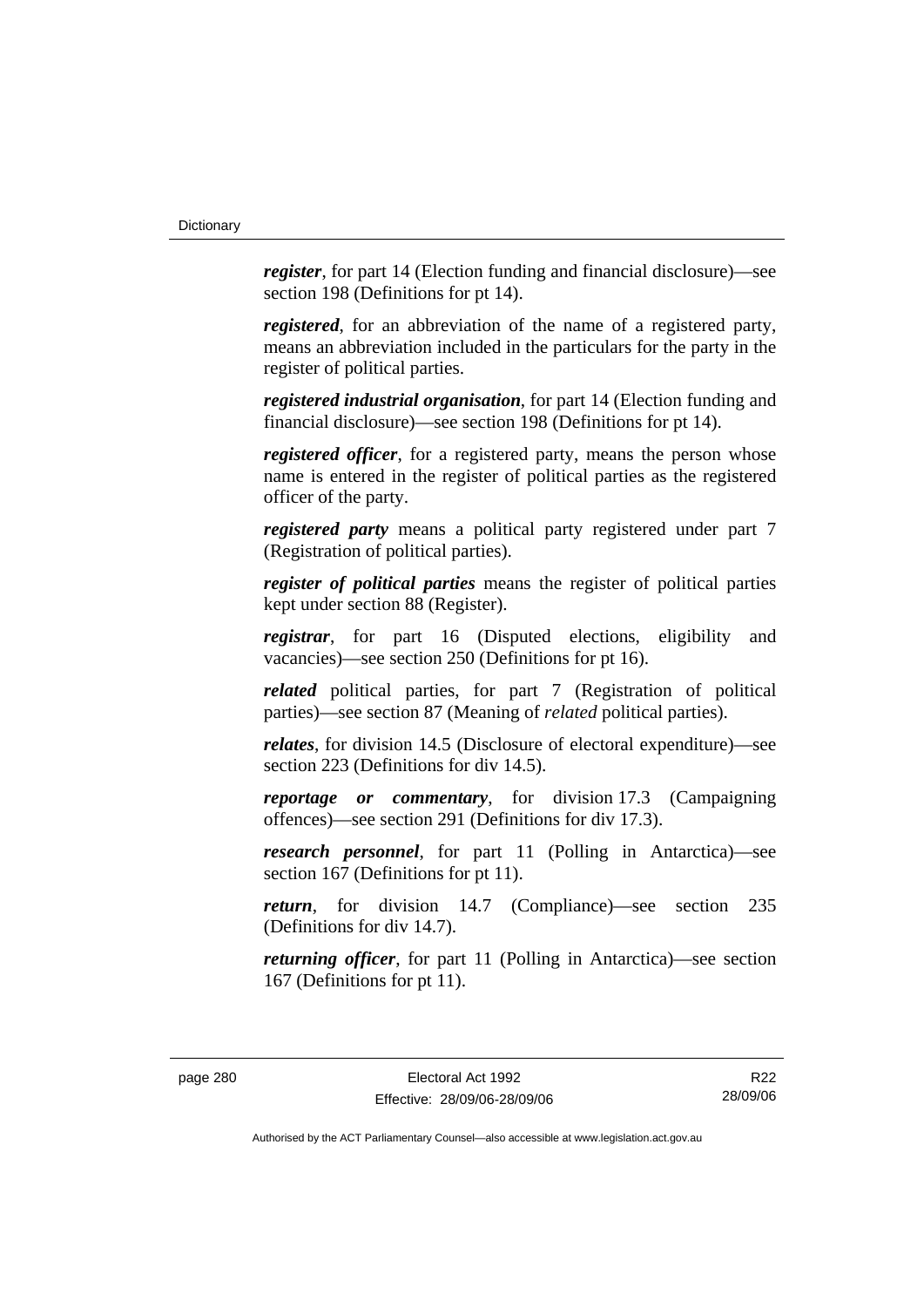*reviewable decision*, for part 15 (Review of decisions)—see section 244 (Definitions for pt 15).

*review statement*, in relation to a decision by the commissioner, means a statement referred to in section 246 about that decision.

*roll* means a roll of electors kept under this Act.

*scrutineer* means a person appointed under section 122 to be a scrutineer.

*scrutiny centre* means a place appointed as a scrutiny centre under section 119.

*secretary*, in relation to a political party, means the secretary or chief administrative officer (however described) of the party.

# *Speaker*—

- (a) for part 13 (Casual vacancies)—see section 190; and
- (b) for part 16 (Disputed elections, eligibility and vacancies)—see section 251.

*Note Speaker* is defined in the *Legislation Act 2001*, dict. pt 1.

*special hospital*, for division 10.5 (Mobile polling)—see section 149 (Definitions for div 10.5).

*staff*, in relation to the electoral commission, means—

- (a) the staff assisting the commissioner referred to in section 31; and
- (b) persons employed or engaged under section 32.

*station*, for part 11 (Polling in Antarctica)—see section 167 (Definitions for pt 11).

*suppressed address* means an address particulars of which are required to be suppressed from a roll extract under section 77.

*transmit*, for part 11 (Polling in Antarctica)—see section 167 (Definitions for pt 11).

page 281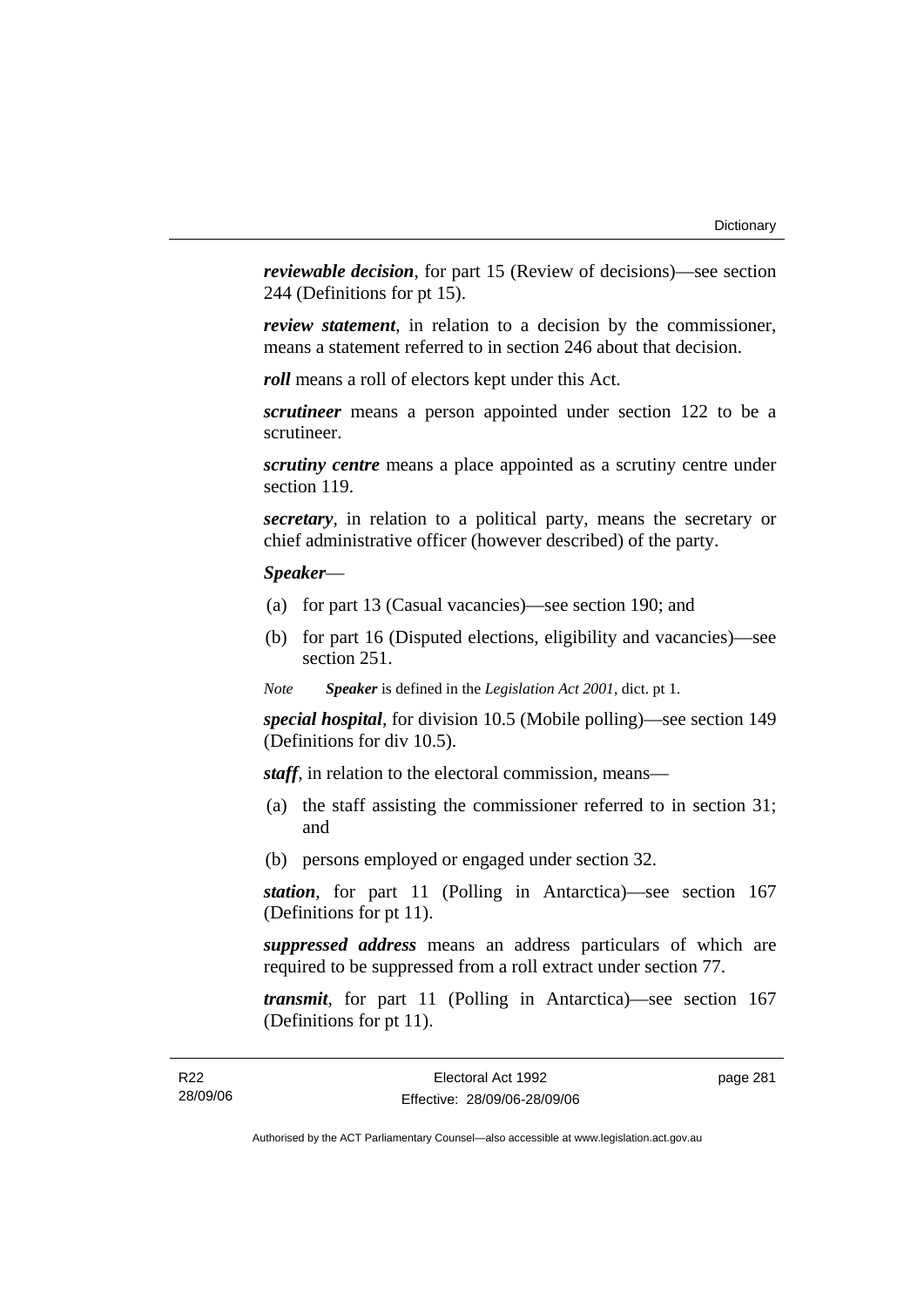*undue influence*, for part 16 (Disputed elections, eligibility and vacancies)—see section 250 (Definitions for pt 16).

*visiting officer*, for division 10.5 (Mobile polling)—see section 149 (Definitions for div 10.5).

page 282 Electoral Act 1992 Effective: 28/09/06-28/09/06

R22 28/09/06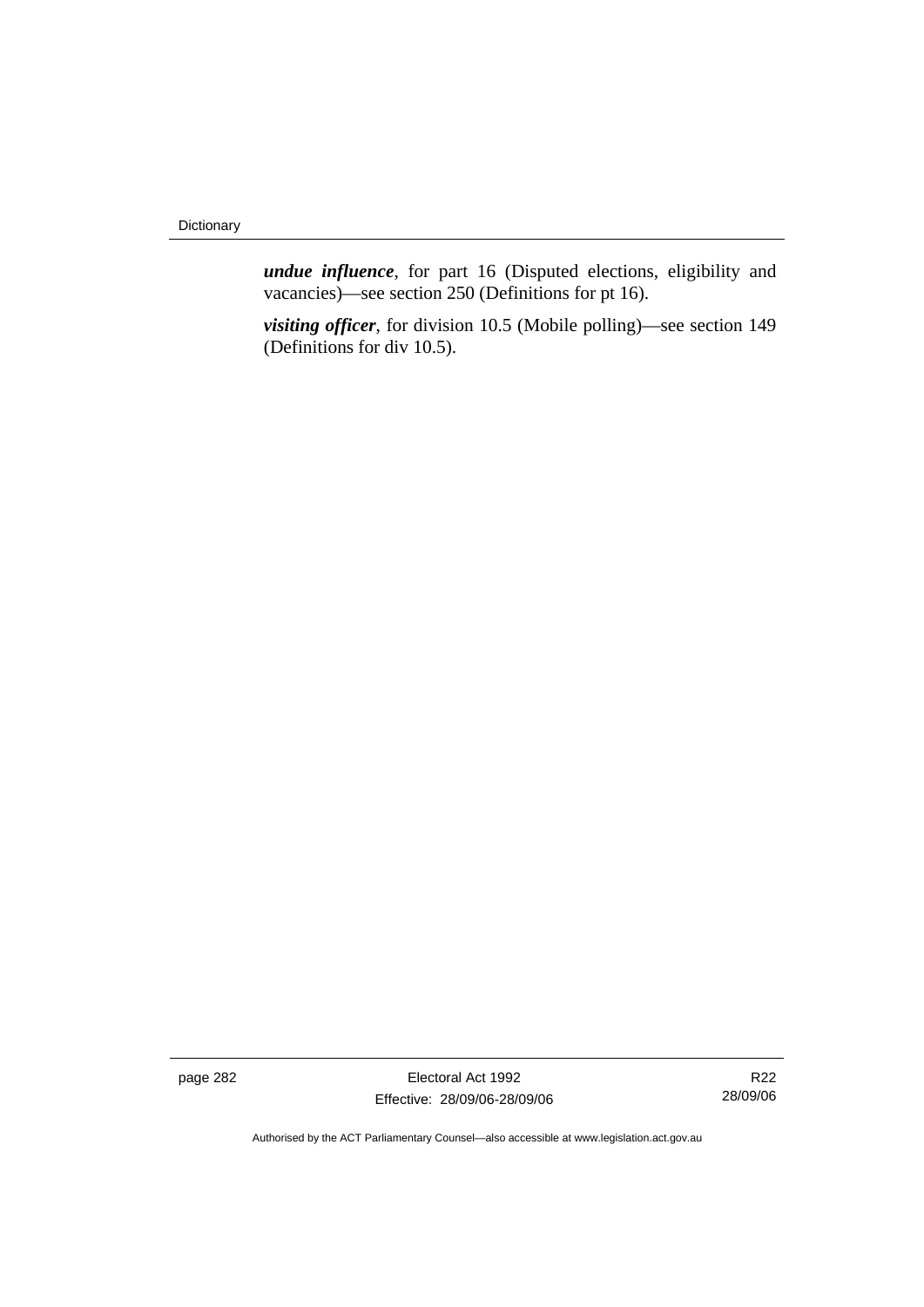# **Endnotes**

# **1 About the endnotes**

Amending and modifying laws are annotated in the legislation history and the amendment history. Current modifications are not included in the republished law but are set out in the endnotes.

Not all editorial amendments made under the *Legislation Act 2001*, part 11.3 are annotated in the amendment history. Full details of any amendments can be obtained from the Parliamentary Counsel's Office.

Uncommenced amending laws and expiries are listed in the legislation history and the amendment history. These details are underlined. Uncommenced provisions and amendments are not included in the republished law but are set out in the last endnote.

If all the provisions of the law have been renumbered, a table of renumbered provisions gives details of previous and current numbering.

The endnotes also include a table of earlier republications.

| $am = amended$                               | $ord = ordinance$                         |
|----------------------------------------------|-------------------------------------------|
| $amdt = amendment$                           | $orig = original$                         |
| $ch = chapter$                               | $par = paragraph/subparagraph$            |
| $def = definition$                           | $pres = present$                          |
| $dict = dictionary$                          | $prev = previous$                         |
| disallowed = disallowed by the Legislative   | $(\text{prev}) = \text{previously}$       |
| Assembly                                     | $pt = part$                               |
| $div = division$                             | $r = rule/subrule$                        |
| $exp = expires/expired$                      | $renum = renumbered$                      |
| $Gaz = gazette$                              | $reloc = relocated$                       |
| $hdg =$ heading                              | $R[X]$ = Republication No                 |
| $IA = Interpretation Act 1967$               | $RI = reissue$                            |
| $ins = inserted/added$                       | $s = section/subsection$                  |
| $LA =$ Legislation Act 2001                  | $sch = schedule$                          |
| $LR =$ legislation register                  | $sdiv = subdivision$                      |
| $LRA =$ Legislation (Republication) Act 1996 | $sub = substituted$                       |
| $mod = modified/modification$                | SL = Subordinate Law                      |
| $o = order$                                  | underlining = whole or part not commenced |
| $om = omitted/repealed$                      | or to be expired                          |
|                                              |                                           |

# **2 Abbreviation key**

R22 28/09/06

Electoral Act 1992 Effective: 28/09/06-28/09/06 page 283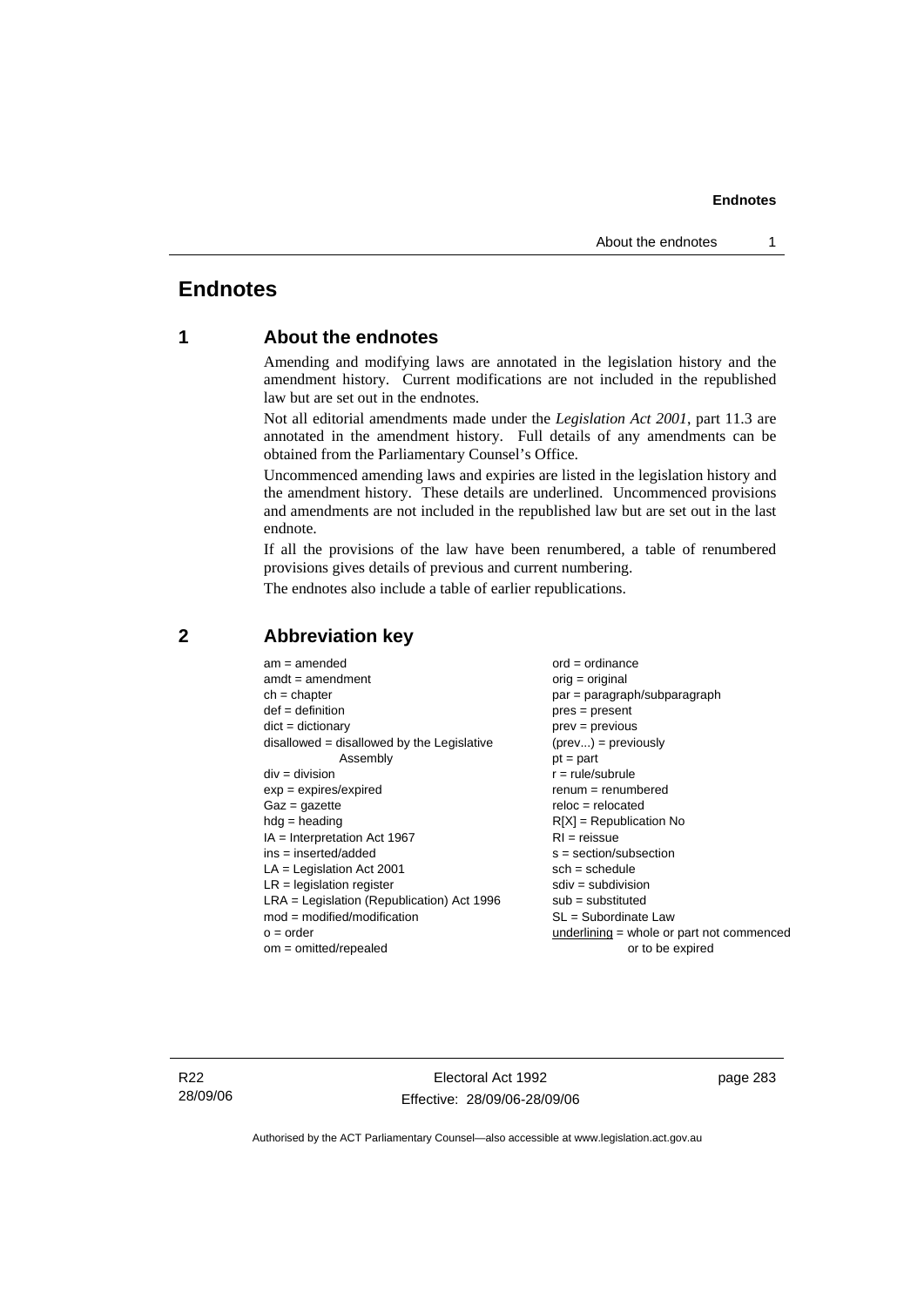| Legislation history<br>3 |  |
|--------------------------|--|
|--------------------------|--|

# **3 Legislation history**

#### **Electoral Act 1992 No 71**

notified 8 December 1992 (Gaz 1992 No S218) s 1, s 2 commenced 8 December 1992 (s 2 (1)) remainder commenced 21 December 1992 (Gaz 1992 No S243 p 19)

as amended by

# **Acts Revision (Position of Crown) Act 1993 No 44 sch 2**

notified 27 August 1993 (Gaz 1993 No S165) commenced 27 August 1993 (s 2)

#### **Electoral (Amendment) Act 1994 No 14**

notified 17 May 1994 (Gaz 1994 No S85) s 1, s 2, s 22 (in pt), s 23 (in pt) commenced 17 May 1994 (s 2 (1), (2)) ss 3-21 commenced 6 June 1994 (Gaz 1994 No S105) s 22 (new pt 13) commenced 3 March 1995 (s 2 (5)) s 22 (new pt 16 (ss 244-278)) commenced 25 August 1994 (s 2 (6) and Gaz 1994 No S172) s 24 commenced 1 September 1994 (Gaz 1994 No S172) remainder commenced 25 August 1994 (Gaz 1994 No S172)

**Public Sector Management (Consequential and Transitional Provisions) Act 1994 No 38 sch 1 pt 32** 

notified 30 June 1994 (Gaz 1994 No S121) s 1, s 2 commenced 30 June 1994 (s 2 (1)) sch1 pt 32 commenced 1 July 1994 (Gaz 1994 No S142 p 2)

# **Electoral (Amendment) Act 1994 (No 2) No 78**

notified 17 November 1994 (Gaz 1994 No S252) commenced 17 November 1994 (s 2)

# **Annual Reports (Government Agencies) (Consequential Provisions) Act 1995 No 25 sch**

notified 5 September 1995 (Gaz 1995 No S212) commenced 5 September 1995 (s 2)

#### **Electoral (Amendment) Act 1995 No 33**

notified 31 October 1995 (Gaz 1995 No S266) commenced 31 October 1995 (s 2)

page 284 **Electoral Act 1992** Effective: 28/09/06-28/09/06

R22 28/09/06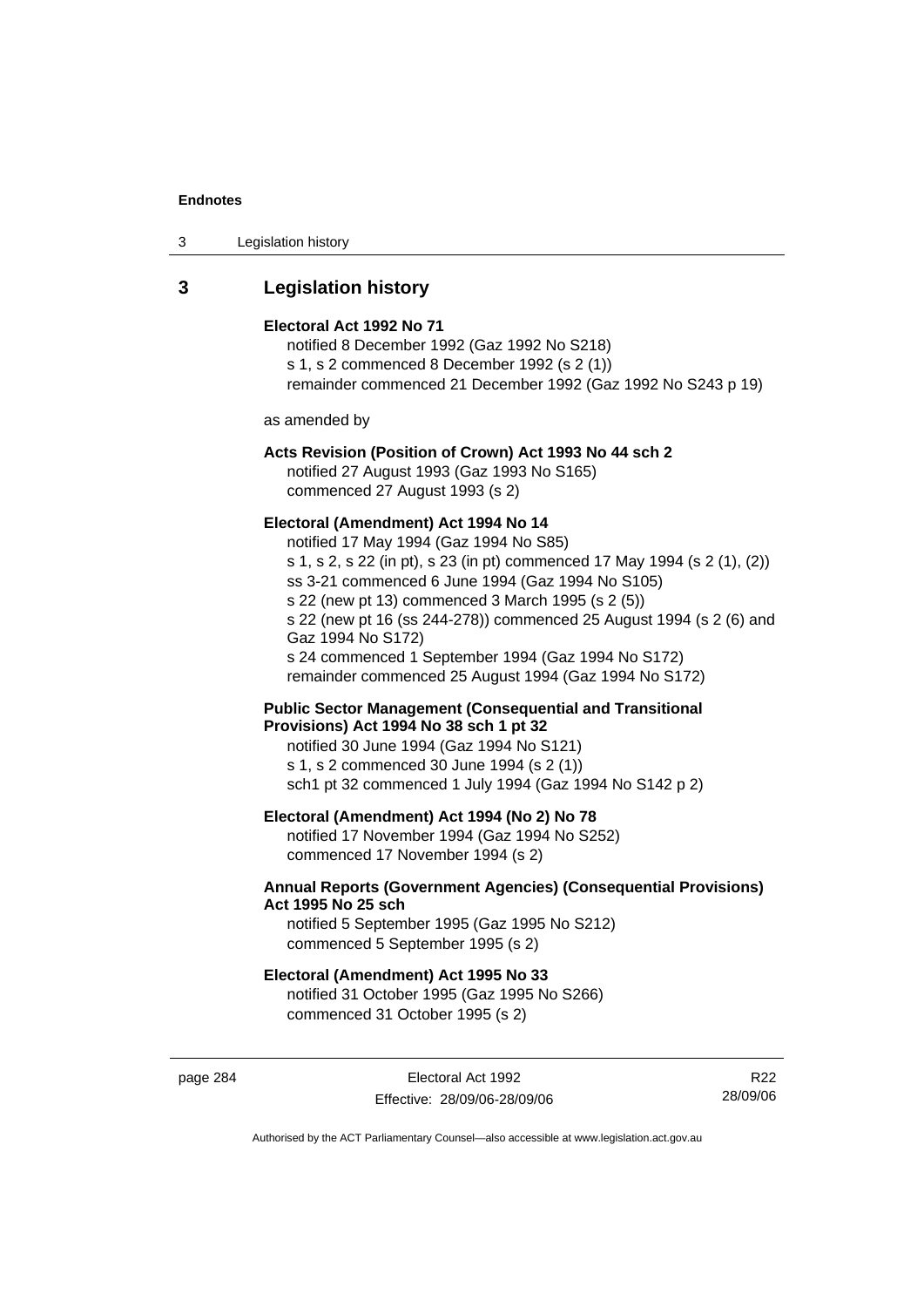#### **Statute Law Revision Act 1995 No 46 sch**

notified 18 December 1995 (Gaz 1995 No S306) commenced 18 December 1995 (s 2)

# **Remuneration Tribunal (Consequential and Transitional Provisions) Act 1995 No 56 sch**

notified 20 December 1995 (Gaz 1995 No S313) sch commenced 21 December 1995 (s 2 and see Gaz 1995 No S315 p 2)

#### **Electoral (Amendment) Act 1996 No 56**

notified 29 November 1996 (Gaz 1996 No S320) commenced 29 November 1996 (s 2)

### **Land (Planning and Environment) (Amendment) Act 1996 (No 3) No 85**

notified 24 December 1996 (Gaz 1996 No S345) s 1, s 2 commenced 24 December 1996 (s 2 (1)) remainder commenced 24 June 1997 (s 2 (3))

#### **Electoral (Amendment) Act 1997 No 38**

notified 1 September 1997 (Gaz 1997 No S257) ss 1-3 commenced 1 September 1997 (s 2 (1)) remainder commenced 1 May 1998 (s 2 (2))

### **Remuneration Tribunal (Consequential Amendments) Act 1997 No 41 sch 1 (as am by 2002 (No 2) No 49 pt 3.19)**

notified 19 September 1997 (Gaz 1997 No S264) s 1, s 2 commenced 19 September 1997 (s 2 (1)) sch 1 commenced 24 September 1997 (s 2)

## **Electoral Amendment Act 1997 (No 2) No 91**

notified 1 December 1997 (Gaz 1997 No S380) commenced 1 December 1997 (s 2)

# **Legal Practitioners (Consequential Amendments) Act 1997 No 96 sch 1**

notified 1 December 1997 (Gaz 1997 No S380) s 1, s 2 commenced 1 December 1997 (s 2 (1)) sch 1 commenced 1 June 1998 (s 2 (2))

R22 28/09/06 page 285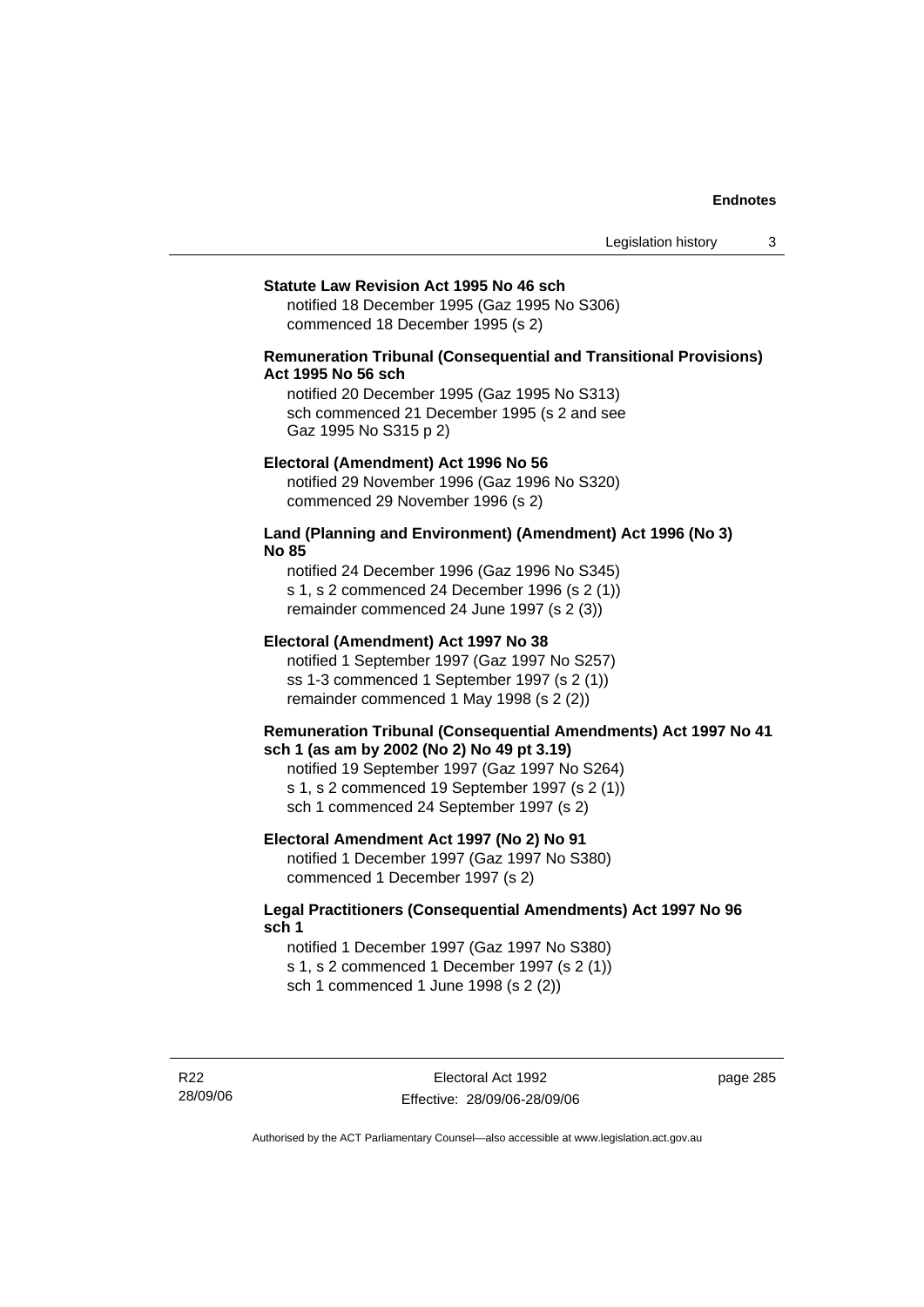| Legislation history<br>-3 |  |
|---------------------------|--|
|---------------------------|--|

| <b>Statute Law Revision (Penalties) Act 1998 No 54 sch</b><br>notified 27 November 1998 (Gaz 1998 No S207)<br>s 1, s 2 commenced 27 November 1998 (s 2 (1))<br>sch commenced 9 December 1998 (Gaz 1998 No 49 p 1078) |
|----------------------------------------------------------------------------------------------------------------------------------------------------------------------------------------------------------------------|
| Electoral (Amendment) Act 1998 No 61<br>notified 11 December 1998 (Gaz 1998 No S209)<br>commenced 11 December 1998 (s 2)                                                                                             |
| Electoral Amendment Act 2000 No 50<br>notified 28 September 2000 (Gaz 2000 No 39)<br>commenced 28 September 2000 (s 2)                                                                                               |
| Electoral Amendment Act 2000 (No 2) No 76<br>notified 21 December 2000 (Gaz 2000 No S69)<br>s 1, s 2 commenced 21 December 2000 (IA s 10B)<br>remainder commenced 11 April 2001 (Gaz 2001 No 14)                     |
| Surveyors (Consequential Amendments) Act 2001 No 3 sch 1<br>notified 8 March 2001 (Gaz 2001 No 10)<br>s 1, s 2 commenced 8 March 2001 (IA s 10B)<br>sch 1 commenced 26 July 2001 (s 2 and Gaz 2001 No 30)            |
|                                                                                                                                                                                                                      |
| Electoral Amendment Act 2001 No 36<br>notified 29 June 2001 (Gaz 2001 No S36)<br>commenced 29 June 2001 (s 2)                                                                                                        |
| Electoral (Entrenched Provisions) Amendment Act 2001 No 37<br>notified 29 June 2001 (Gaz 2001 No S36)<br>commenced 29 June 2001 (s 2)                                                                                |

page 286 Electoral Act 1992 Effective: 28/09/06-28/09/06

R22 28/09/06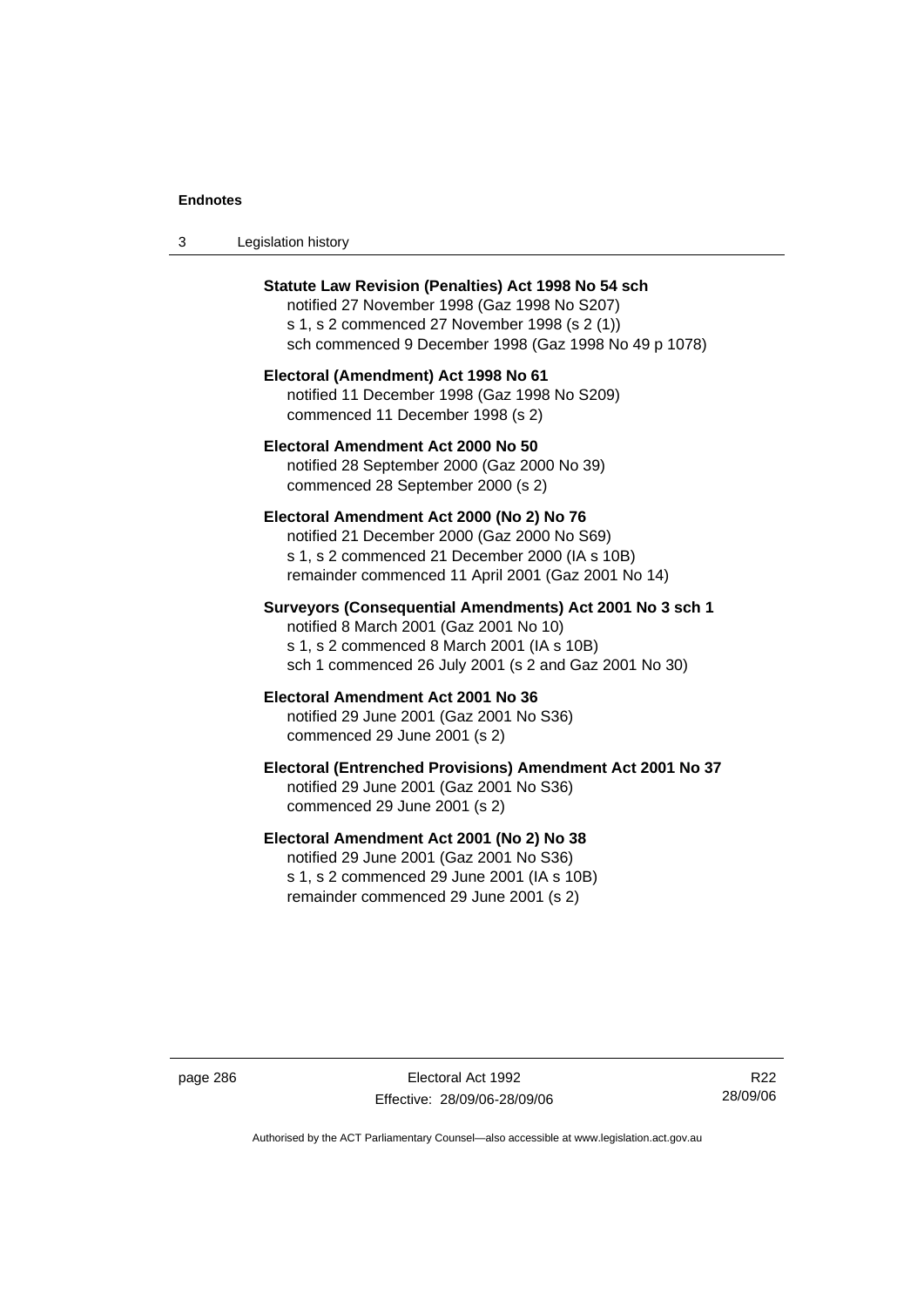# **Legislation (Consequential Amendments) Act 2001 No 44 sch 1 pt 120**

notified 26 July 2001 (Gaz 2001 No 30) s 1, s 2 commenced 26 July 2001 (IA s 10B) amdts 1.1294, 1.1312-1.1321, 1.1338, 1.1339, 1.1342, 1.1343, 1.1350, 1.1356, 1.1357, 1.1364, 1.1365, 1.1370-1.1372, 1.1378-1.1384, 1.1398-1.1400 commenced 12 September 2001 (s 2 and see Gaz 2001 No S65) pt 120 remainder commenced 12 September 2001 (s 2 and see Gaz 2001 No S65)

#### **Legislation Amendment Act 2002 No 11 pt 2.17**

notified LR 27 May 2002 s 1, s 2 commenced 27 May 2002 (LA s 75) pt 2.17 commenced 28 May 2002 (s 2 (1))

#### **Statute Law Amendment Act 2002 No 30 pt 3.21**

notified LR 16 September 2002 s 1, s 2 taken to have commenced 19 May 1997 (LA s 75 (2)) pt 3.21 commenced 17 September 2002 (s 2 (1))

#### **Electoral Amendment Act 2002 No 32**

notified LR 8 October 2002 s 1, s 2 commenced 8 October 2002 (LA s 75 (1)) remainder commenced 9 October 2002 (s 2)

#### **Districts Act 2002 No 39 pt 1.3**

notified LR 10 October 2002 s 1, s 2 commenced 10 October 2002 (LA s 75 (1)) pt 1.3 commenced 11 October 2002 (s 2)

### **Statute Law Amendment Act 2002 (No 2) No 49 pt 3.19**

notified LR 20 December 2002

s 1, s 2 taken to have commenced 7 October 1994 (LA s 75 (2)) pt 3.19 commenced 24 September 1997 (s 2 (4))

*Note* This Act only amends the Remuneration Tribunal (Consequential Amendments) Act 1997 No 41.

page 287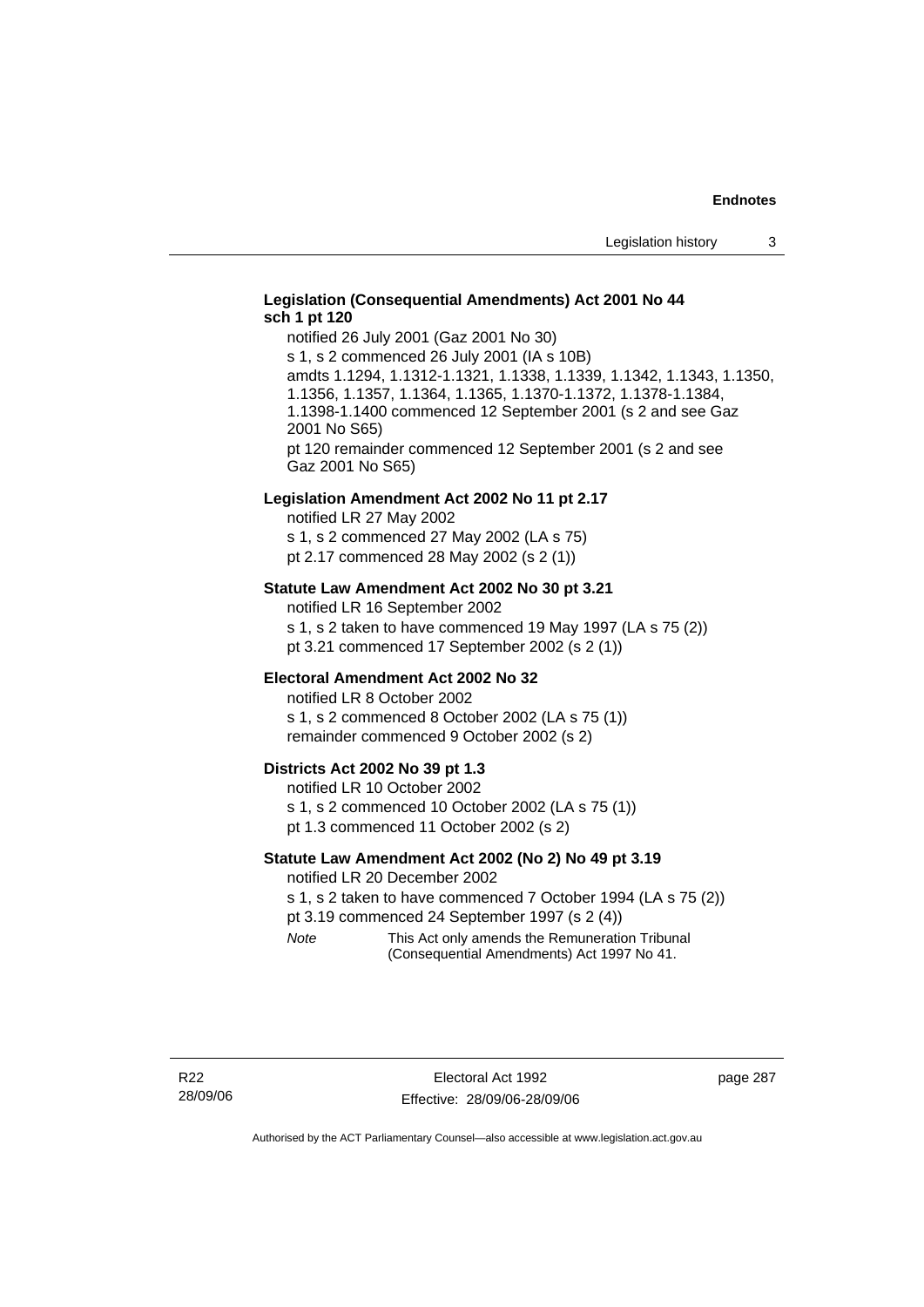3 Legislation history

# **Planning and Land (Consequential Amendments) Act 2002 A2002-56 sch 3 pt 3.4**

notified LR 20 December 2002

s 1, s 2 commenced 20 December 2002 (LA s 75 (1)) sch 3 pt 3.4 commenced 1 July 2003 (s 2 and see Planning and Land

Act 2002 A2002-55 s 5)

# **Electoral Amendment Act 2003 A2003-54**

notified LR 3 December 2003 s 1, s 2 commenced 3 December 2003 (LA s 75 (1)) remainder commenced 4 December 2003 (s 2)

## **Annual Reports Legislation Amendment Act 2004 A2004-9 sch 1 pt 1.12**

notified LR 19 March 2004 s 1, s 2 commenced 19 March 2004 (LA s 75 (1)) sch 1 pt 1.12 commenced 13 April 2004 (s 2 and see Annual Reports (Government Agencies) Act 2004 A2004-8, s 2 and CN2004-5)

# **Criminal Code (Theft, Fraud, Bribery and Related Offences) Amendment Act 2004 A2004-15 sch 1 pt 1.11, sch 2 pt 2.31**

notified LR 26 March 2004 s 1, s 2 commenced 26 March 2004 (LA s 75 (1)) sch 1 pt 1.11, sch 2 pt 2.31 commenced 9 April 2004 (s 2 (1))

#### **Electoral Amendment Act 2004 A2004-26**

notified LR 21 May 2004 s 1, s 2 commenced 21 May 2004 (LA s 75 (1)) remainder commenced 22 May 2004 (s 2)

# **Health Professionals Legislation Amendment Act 2004 A2004-39 sch 1 pt 1.2**

notified LR 8 July 2004 s 1, s 2 commenced 8 July 2004 (LA s 75 (1)) sch 1 pt 1.2 commenced 7 July 2005 (s 2 and see Health Professionals Act 2004 A2004-38, s 2 and CN2005-11)

R22 28/09/06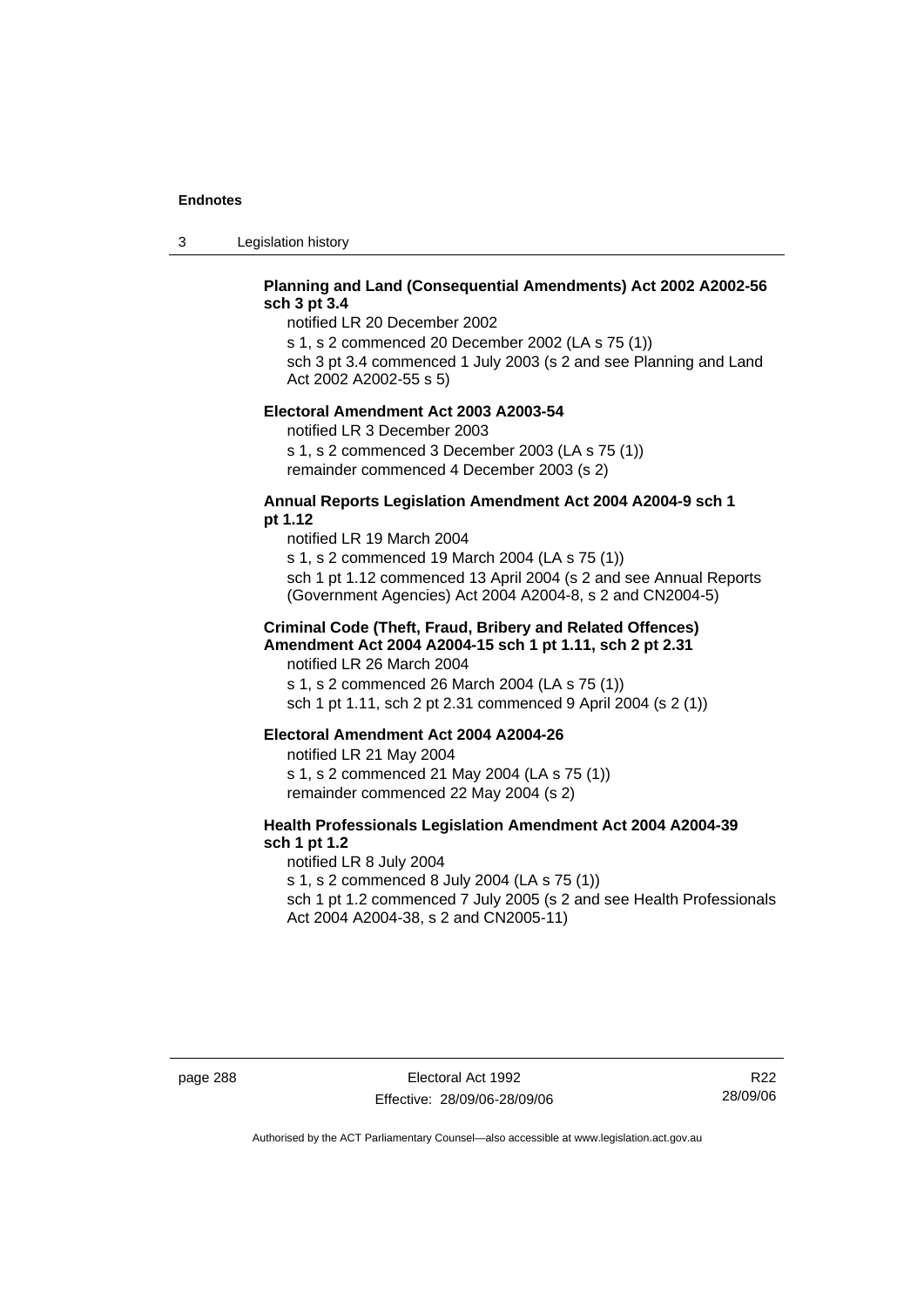# **Court Procedures (Consequential Amendments) Act 2004 A2004-60 sch 1 pt 1.25**

notified LR 2 September 2004

s 1, s 2 commenced 2 September 2004 (LA s 75 (1)) sch 1 pt 1.25 commenced 10 January 2005 (s 2 and see Court

Procedures Act 2004 A2004-59, s 2 and CN2004-29)

# **Sentencing Legislation Amendment Act 2006 A2006-23 sch 1 pt 1.16**  notified LR 18 May 2006

s 1, s 2 commenced 18 May 2006 (LA s 75 (1)) sch 1 pt 1.16 commenced 2 June 2006 (s 2 (1) and see Crimes (Sentence Administration) Act 2005 A2005-59 s 2, Crimes (Sentencing) Act 2005 A2005-58, s 2 and LA s 79)

## **Electoral Amendment Act 2006 A2006-36**

notified LR 27 September 2006 s 1, s 2 commenced 27 September 2006 (LA s 75 (1)) remainder commenced 28 September 2006 (s 2)

### **Justice and Community Safety Legislation Amendment Act 2006 A2006-40 sch 2 pt 2.15**

notified LR 28 September 2006 s 1, s 2 commenced 28 September 2006 (LA s 75 (1)) sch 2 pt 2.15 commences 29 September 2006 (s 2 (1))

# **4 Amendment history**

| Preamble<br>preamble           | am 1994 No 14                                                                                                               |
|--------------------------------|-----------------------------------------------------------------------------------------------------------------------------|
| Title<br>title                 | sub 1994 No 14                                                                                                              |
| Name of Act<br>s 1             | sub 2001 No 36 amdt 1.1                                                                                                     |
| Commencement<br>S <sub>2</sub> | am 1994 No 14<br>om 2001 No 44 amdt 1.1285                                                                                  |
| <b>Dictionary</b><br>s $3$     | def <i>abbreviation</i> ins A1994-14 s 6<br>om A2001-36 amdt 1.2<br>def candidate ins $A1994-14 s6$<br>om A2001-36 amdt 1.2 |
|                                |                                                                                                                             |

R22 28/09/06

Electoral Act 1992 Effective: 28/09/06-28/09/06 page 289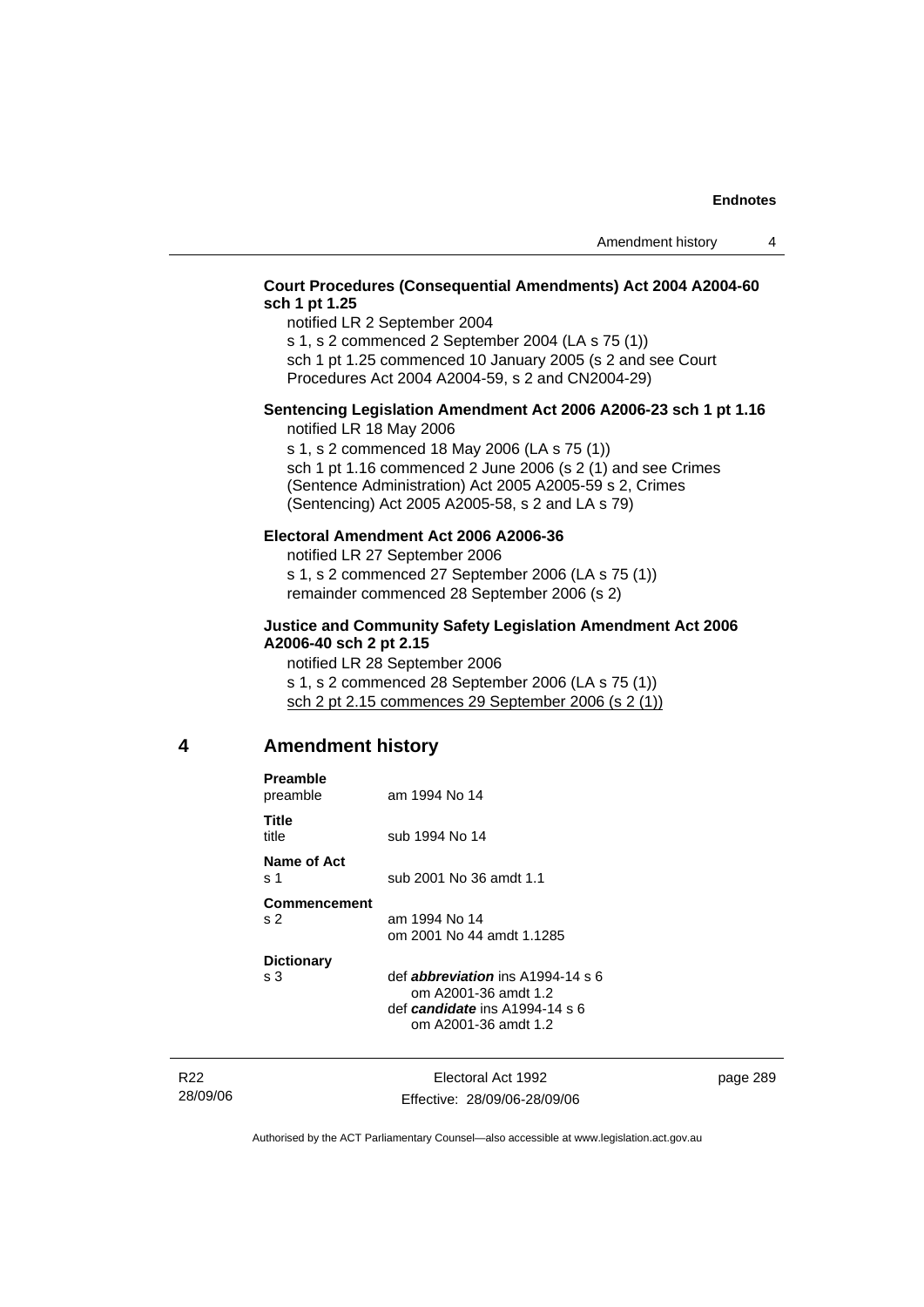4 Amendment history

Effective: 28/09/06-28/09/06

R22 28/09/06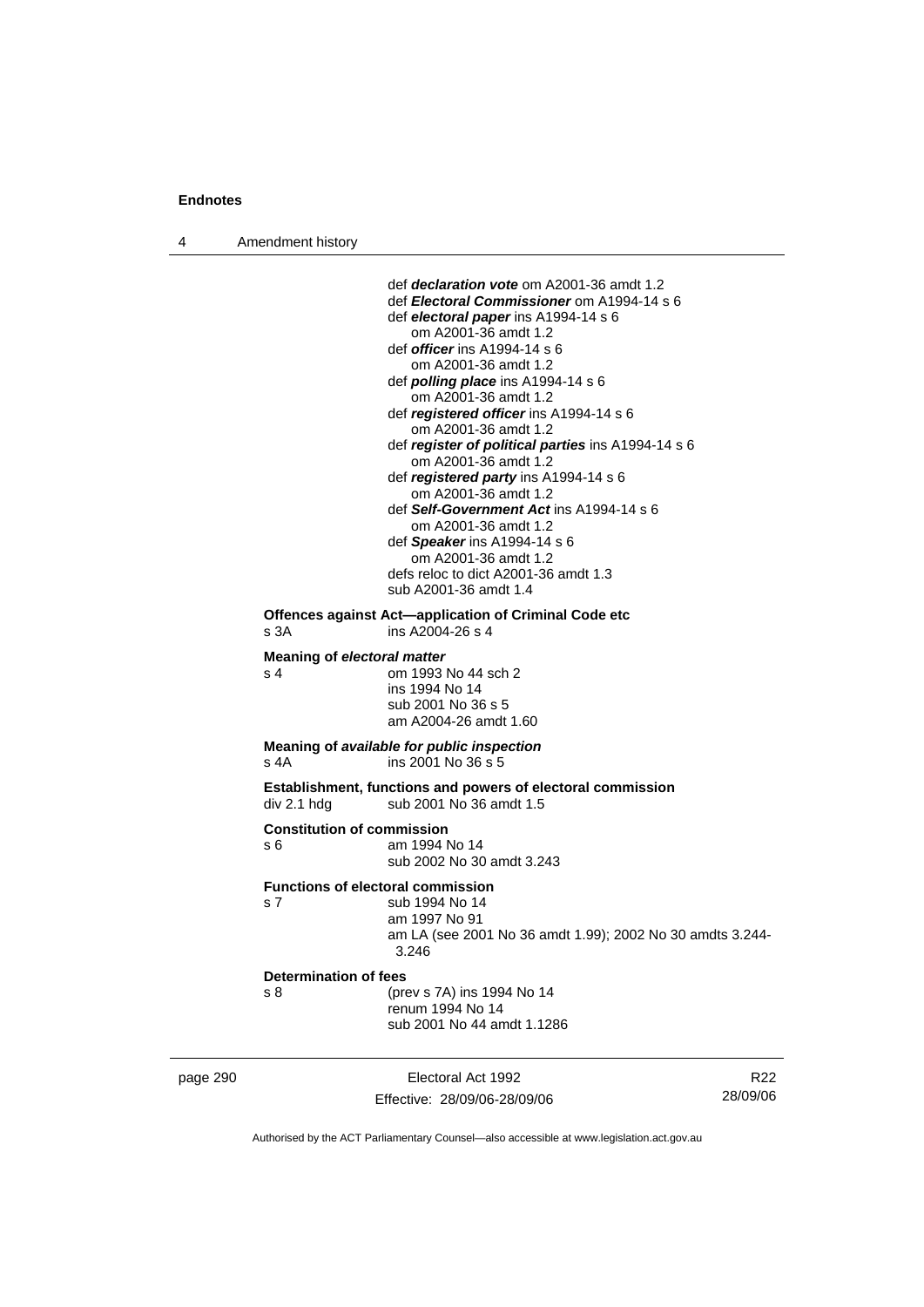| Amendment history |  |
|-------------------|--|
|-------------------|--|

# **Powers**  s 9 (prev s 8) renum 1994 No 14 om 2002 No 30 amdt 3.247 **Electoral commission's annual report**  s 10 (prev s 9) am 1994 No 14 renum 1994 No 14 om 1995 No 25 ins 1997 No 91 sub A2004-9 amdt 1.15 **Special reports by electoral commission**  s 10A ins 1997 No 91 sub 2002 No 30 amdt 3.248 **Members of electoral commission**  div 2.2 hdg sub 2001 No 36 amdt 1.6 **Meaning of** *member* **for div 2.2**  s 11 hdg sub 2001 No 36 amdt 1.7 s 11 (prev s 10) renum 1994 No 14 om 1995 No 25 sch ins 1997 No 91 def *member* sub 2002 No 30 amdt 3.249 **Appointment of members**  s 12 (prev s 11) am 1994 No 14 renum 1994 No 14 am 1994 No 38 sch 1 pt 32; 2001 No 44 amdt 1.1287; 2002 No 30 amdts 3.250-3.252 sub A2006-36 s 4 **Eligibility for appointment as member**  s 12A ins A2006-36 s 4 **Eligibility for appointment as chairperson**   $\overline{s}$  12B ins A2006-36 s 4 **Term of appointment of members**  s 13 (prev s 12) am 1994 No 14 renum 1994 No 14 sub 2002 No 30 amdt 3.253 **Conditions of appointment of members generally**  s 14 (prev s 13) renum 1994 No 14 om 1997 No 41 ins 2002 No 30 amdt 3.253 **Leave of absence**  s 15 (prev s 14) renum 1994 No 14

R22 28/09/06

Electoral Act 1992 Effective: 28/09/06-28/09/06 page 291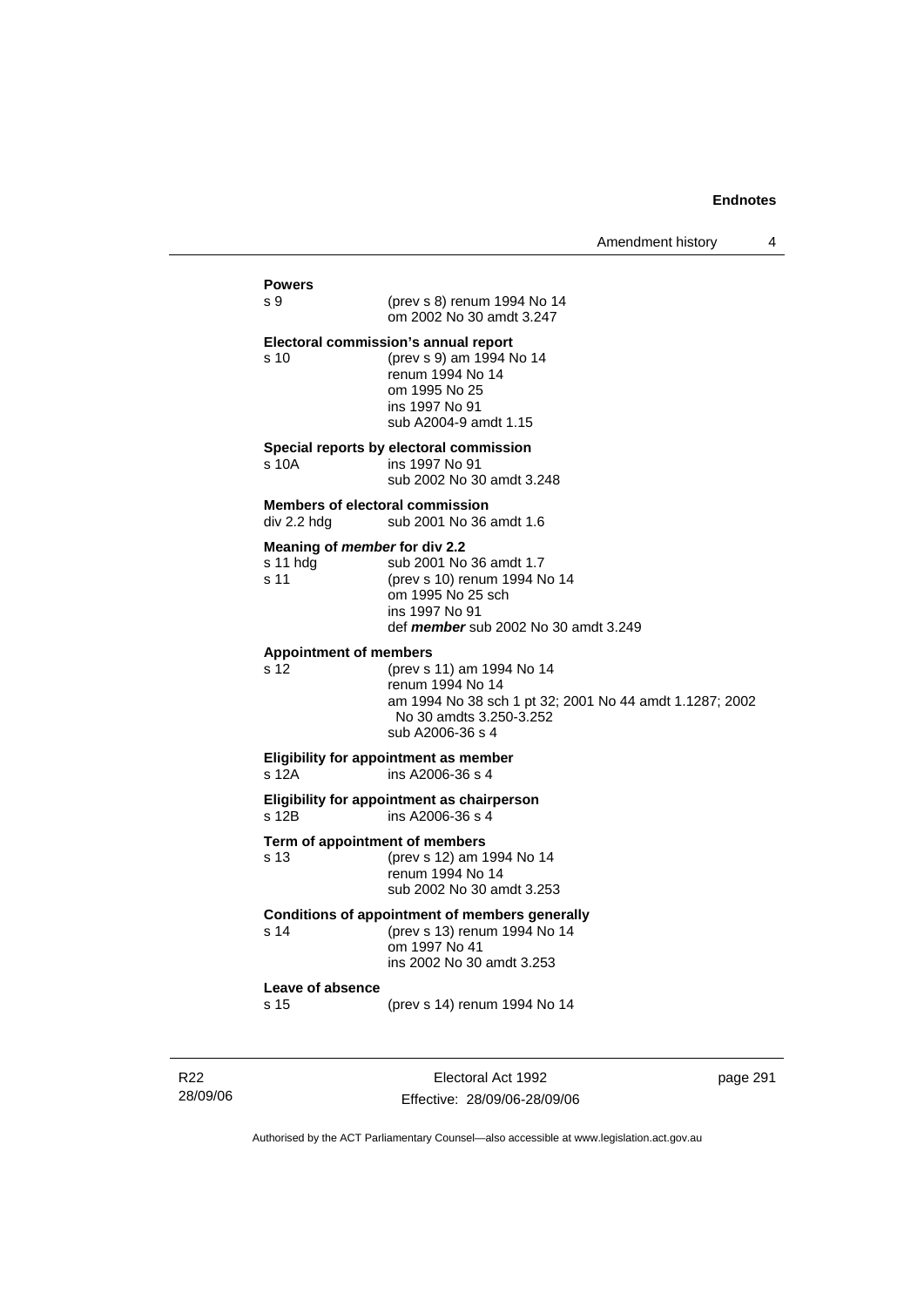4 Amendment history

| <b>Resignation</b><br>s 16                   | (prev s 15) renum 1994 No 14<br>om 2002 No 30 amdt 3.254                                                                                            |
|----------------------------------------------|-----------------------------------------------------------------------------------------------------------------------------------------------------|
| s 17 hdg<br>s 17                             | Suspension or ending of appointment of members<br>sub 2002 No 30 amdt 3.255<br>(prev s 16) renum 1994 No 14<br>am 2002 No 30 amdt 3.256, amdt 3.257 |
| <b>Acting members</b><br>s <sub>18</sub>     | (prev s 17) renum 1994 No 14<br>om 2002 No 30 amdt 3.258                                                                                            |
| <b>Meetings</b><br>div 2.3 hdg               | (prev pt 2 div 3 hdg) renum LA (see 2000 No 76 s 24)                                                                                                |
| <b>Procedure</b><br>s 19                     | (prev s 18) renum 1994 No 14                                                                                                                        |
| Delegation by electoral commission<br>s 20   | (prev s 18A) ins 1994 No 14<br>renum 1994 No 14<br>sub 2002 No 30 amdt 3.259                                                                        |
| <b>Disclosure of interests</b><br>s 21       | (prev s 19) renum 1994 No 14                                                                                                                        |
| pt 3 hdg                                     | Electoral commissioner and staff of electoral commission<br>sub 1994 No 14                                                                          |
| <b>Electoral commissioner</b><br>div 3.1 hdg | (prev pt 3 div 1 hdg) ins 1994 No 14<br>renum LA (see 2000 No 76 s 24)                                                                              |
| <b>Appointment</b><br>s 22                   | (prev s 20) am 1994 No 14<br>renum 1994 No 14<br>am 2001 No 44 amdt 1.1288, amdt 1.1289; 2002 No 30 amdt<br>3.260                                   |
| <b>Functions of commissioner etc</b><br>s 23 | (prev s 21) sub 1994 No 14<br>renum 1994 No 14<br>sub 2002 No 30 amdt 3.261                                                                         |
| <b>Delegation by commissioner</b><br>s 24    | (prev s 21A) ins 1994 No 14<br>renum 1994 No 14<br>sub 2001 No 30 amdt 3.262                                                                        |
|                                              |                                                                                                                                                     |

page 292 Electoral Act 1992 Effective: 28/09/06-28/09/06

R22 28/09/06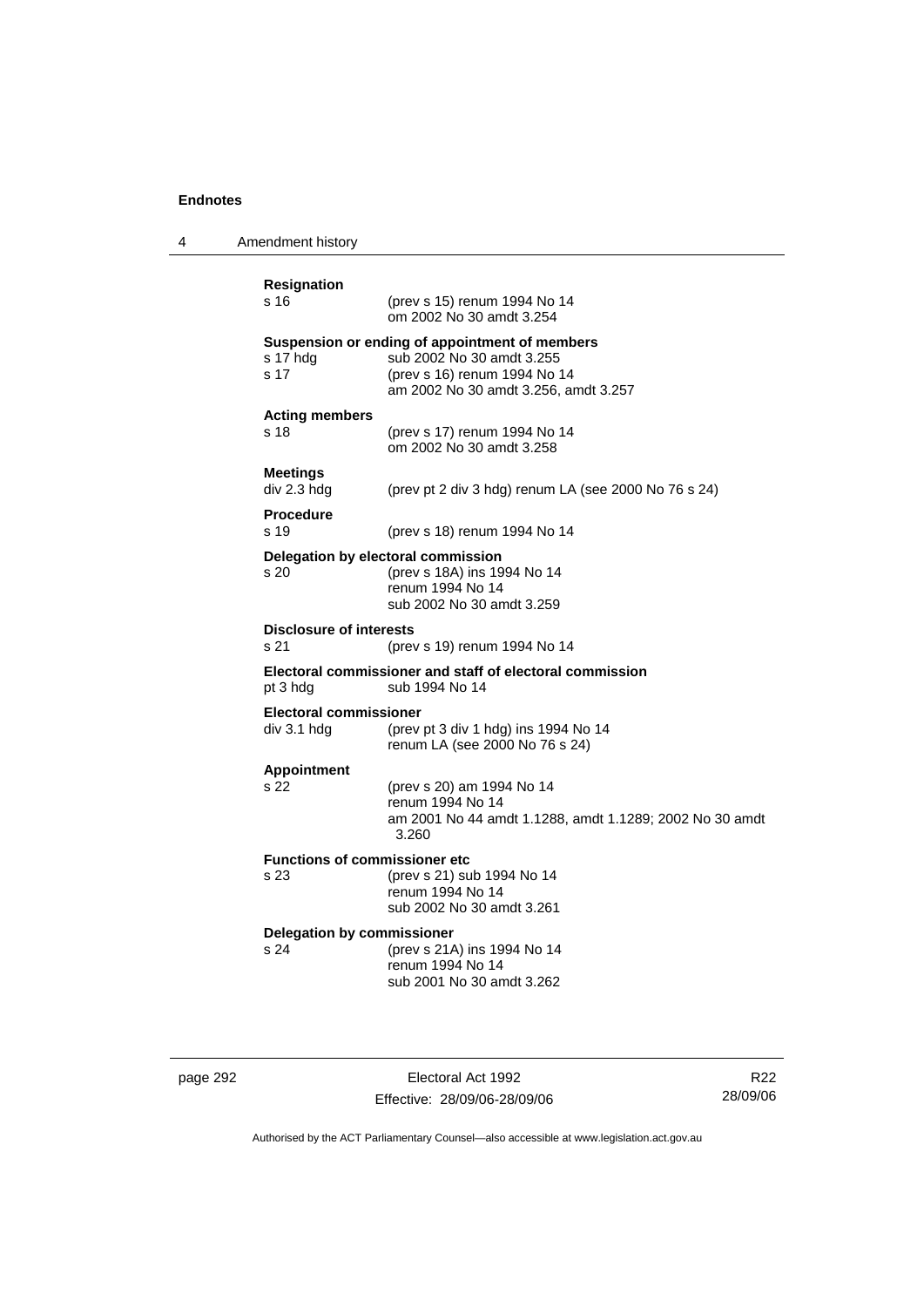| s 25                                   | Term of appointment of commissioner<br>(prev s 22) am 1994 No 14                                                      |
|----------------------------------------|-----------------------------------------------------------------------------------------------------------------------|
|                                        | renum 1994 No 14                                                                                                      |
|                                        | sub 2002 No 30 amdt 3.263                                                                                             |
| s 26                                   | Conditions of appointment of commissioner generally<br>(prev s 23) am 1994 No 14<br>renum 1994 No 14<br>om 1995 No 56 |
|                                        | ins 2002 No 30 amdt 3.263                                                                                             |
| Leave of absence<br>s 27               | (prev s 24) am 1994 No 14<br>renum 1994 No 14                                                                         |
| <b>Resignation</b>                     |                                                                                                                       |
| s 28                                   | (prev s 25) am 1994 No 14                                                                                             |
|                                        | renum 1994 No 14                                                                                                      |
|                                        | om 2002 No 30 amdt 3.264                                                                                              |
|                                        | Suspension or ending of appointment of commissioner<br>sub 2002 No 30 amdt 3.265                                      |
| s 29 hda<br>s 29                       | (prev s 26) am 1994 No 14                                                                                             |
|                                        | renum 1994 No 14                                                                                                      |
|                                        | am 2002 No 30 amdt 3.266, amdt 3.267                                                                                  |
| <b>Acting commissioner</b>             |                                                                                                                       |
| s 30                                   | (prev s 27) am 1994 No 14                                                                                             |
|                                        | renum 1994 No 14<br>om 2002 No 30 amdt 3.268                                                                          |
|                                        |                                                                                                                       |
| div 3.2 hdg                            | Staff of the electoral commission<br>(prev pt 3 div 2 hdg) ins 1994 No 14<br>renum LA (see 2000 No 76 s 24)           |
| <b>Staff</b>                           |                                                                                                                       |
| s 31                                   | (prev s 27A) ins 1994 No 14                                                                                           |
|                                        | renum 1994 No 14                                                                                                      |
|                                        | sub 1994 No 38 sch 1 pt 32                                                                                            |
|                                        |                                                                                                                       |
| <b>Temporary staff and consultants</b> |                                                                                                                       |
| s 32                                   | (prev s 27B) ins 1994 No 14                                                                                           |
|                                        | renum 1994 No 14<br>am 1994 No 38 sch 1 pt 32                                                                         |
|                                        |                                                                                                                       |
|                                        | (prev s 27C) ins 1994 No 14                                                                                           |
| <b>Officers</b><br>s 33                | renum 1994 No 14<br>am 2001 No 36 amdt 1.8; 2002 No 30 amdt 3.269; A2004-39                                           |

R22 28/09/06

Electoral Act 1992 Effective: 28/09/06-28/09/06 page 293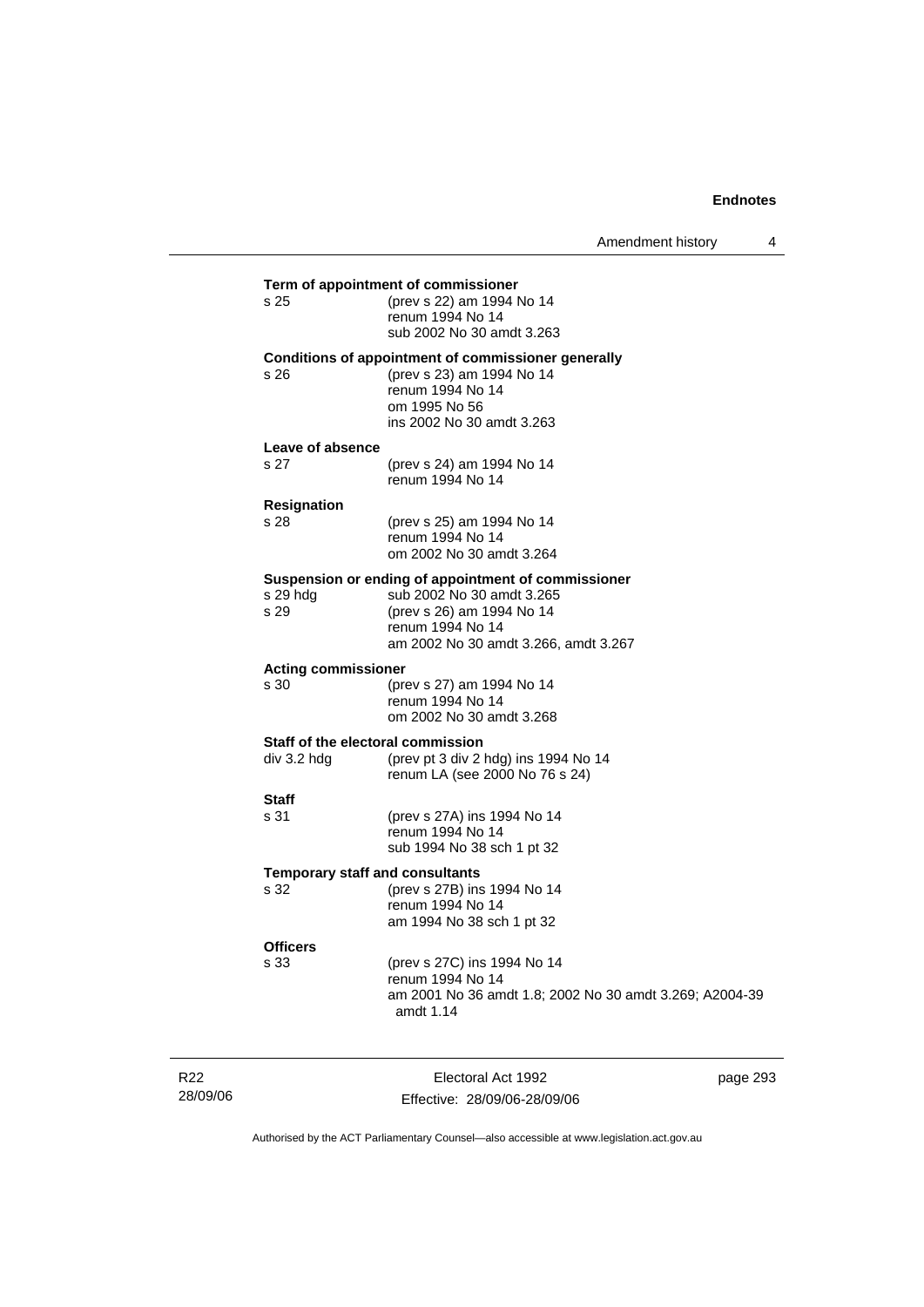| 4 | Amendment history                                 |                                                                                                                                                       |
|---|---------------------------------------------------|-------------------------------------------------------------------------------------------------------------------------------------------------------|
|   | <b>Multimember electorates</b><br>s 34            | (prev s 28) renum 1994 No 14                                                                                                                          |
|   | <b>Redistribution of electorates</b><br>s 35      | (prev s 29) renum 1994 No 14<br>am 2001 No 44 amdt 1.1290                                                                                             |
|   | <b>Factors relevant to redistribution</b><br>s 36 | (prev s 30) renum 1994 No 14<br>am 2002 No 39 amdt 1.3                                                                                                |
|   | <b>Timing of redistributions</b><br>s 37          | (prev s 31) am 1994 No 14<br>renum 1994 No 14<br>am 1998 No 61; 2002 No 30 amdts 3.270-3.272                                                          |
|   | s 37A                                             | Timing of redistribution after 2001 ordinary election<br>ins 2002 No 32 s 4<br>exp 16 October 2004 (s 37A (3))                                        |
|   | s 38                                              | Suspension of redistribution process-extraordinary elections<br>(prev s 31A) ins 1994 No 14<br>renum 1994 No 14<br>am 2002 No 30 amdt 3.273           |
|   | <b>Redistribution committees</b><br>s 39          | (prev s 32) am 1994 No 14<br>renum 1994 No 14<br>am 1996 No 85; 2000 No 3 sch 1; 2001 No 44 amdt 1.1291;<br>2002 No 30 amdt 3.274; A2002-56 amdt 3.29 |
|   | s <sub>40</sub>                                   | <b>Meetings of redistribution committee</b><br>(prev s 33) am 1994 No 14<br>renum 1994 No 14                                                          |
|   | s 41                                              | Suggestions and comments about redistribution<br>(prev s 34) renum 1994 No 14<br>am 2001 No 36 amdt 1.9<br>sub 2001 No 44 amdt 1.1292                 |
|   | <b>Outline of proposal</b><br>s 42                | (prev s 35) renum 1994 No 14                                                                                                                          |
|   | <b>Proposed redistribution</b><br>s 43            | (prev s 36) renum 1994 No 14<br>am 2001 No 44 amdt 1.1293                                                                                             |
|   | s 44                                              | Notification and publication of proposal<br>(prev s 37) renum 1994 No 14<br>am 2001 No 36 amdt 1.10<br>sub 2001 No 44 amdt 1.1294                     |

page 294 Electoral Act 1992 Effective: 28/09/06-28/09/06

R22 28/09/06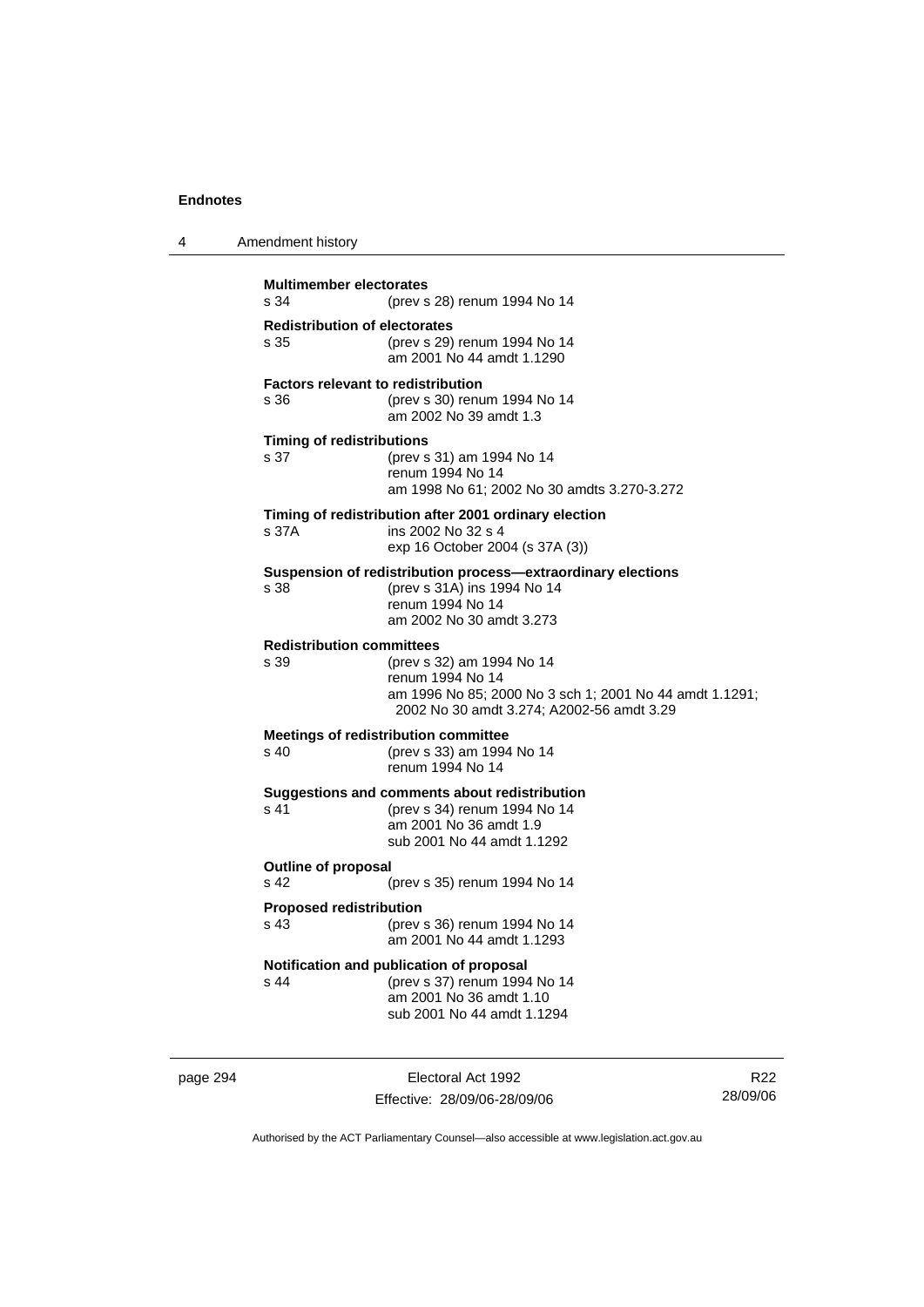|                                    | Amendment history                                                                                                                                                               |
|------------------------------------|---------------------------------------------------------------------------------------------------------------------------------------------------------------------------------|
|                                    | <b>Dissolution of redistribution committee</b>                                                                                                                                  |
| s 45                               | (prev s 38) renum 1994 No 14<br>sub 2001 No 44 amdt 1.1295                                                                                                                      |
| <b>Objections</b>                  |                                                                                                                                                                                 |
| s 46                               | (prev s 39) renum 1994 No 14<br>am 2001 No 36 s 6 and amdt 1.11; 2001 No 44 amdt 1.1296                                                                                         |
| s 47                               | <b>Augmented electoral commission</b><br>(prev s 40) am 1994 No 14<br>renum 1994 No 14<br>am 2002 No 30 amdt 3.275                                                              |
| s 48                               | Meetings of augmented electoral commission<br>orig s 48 om 1994 No 14<br>(prev s 41) am 1994 No 14<br>renum 1994 No 14                                                          |
| <b>Investigation of objections</b> |                                                                                                                                                                                 |
| s 49                               | (prev s 42) renum 1994 No 14<br>am 1997 No 91; 2001 No 44 amdt 1.1297, amdt 1.1298                                                                                              |
| s 50                               | Redistribution-proposal by augmented electoral commission<br>(prev s 43) renum 1994 No 14                                                                                       |
| s 51                               | Publication of augmented electoral commission's proposal<br>(prev s 44) renum 1994 No 14<br>am 2001 No 44 amdt 1.1299, amdt 1.1300                                              |
| s 52                               | Objections to augmented electoral commission's proposal<br>(prev s 45) am 1994 No 14<br>renum 1994 No 14<br>am 2001 No 36 s 7; 2001 No 44 amdt 1.1301; 2002 No 30<br>amdt 3.352 |
| s 53                               | Report by augmented electoral commission and public announcement<br>(prev s 46) am 1994 No 14<br>renum 1994 No 14                                                               |
| s 54                               | <b>Report to Legislative Assembly</b><br>(prev s 47) am 1994 No 14<br>renum 1994 No 14                                                                                          |
| Decisions are final                |                                                                                                                                                                                 |
| s 55                               | (prev s 49) am 1994 No 14<br>renum 1994 No 14<br>am 2002 No 30 amdt 3.276; A2006-40 amdt 2.105                                                                                  |
| <b>Validity not affected</b>       |                                                                                                                                                                                 |
| s 56                               | (prev s 50) am 1994 No 14                                                                                                                                                       |

R22 28/09/06

Electoral Act 1992 Effective: 28/09/06-28/09/06 page 295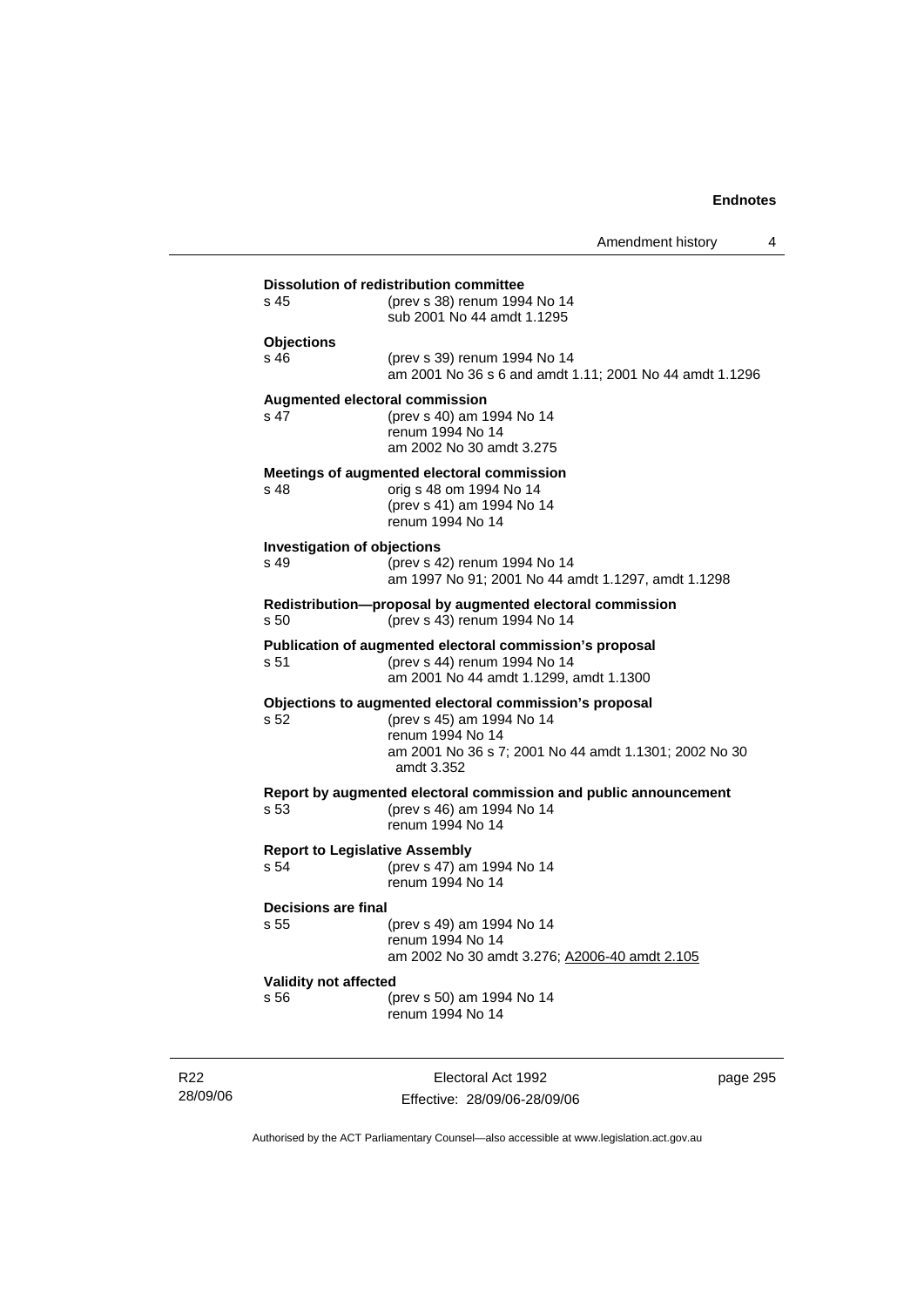4 Amendment history

page 296 **Electoral Act 1992 Electoral rolls**  pt 5 hdg sub 1994 No 14 **Electorate and Territory rolls**  s 57 (prev s 51) sub 1994 No 14 renum 1994 No 14 **Contents of roll**  s 58 (prev s 52) sub 1994 No 14 renum 1994 No 14 am 2002 No 30 amdt 3.277 **Meaning of** *extract* **from roll**  s 59 (prev s 53) sub 1994 No 14 renum 1994 No 14 sub 2002 No 30 amdt 3.278 **Inspection of printed roll extracts**  s 60 (prev s 54) ins 1994 No 14 renum 1994 No 14 **Supply of printed roll extract to MLAs etc**  s 61 (prev s 55) ins 1994 No 14 renum 1994 No 14 am 2001 No 44 amdt 1.1302, amdt 1.1303 **Supply of roll extracts in electronic form to MLAs etc**  s 62 (prev s 56) ins 1994 No 14 renum 1994 No 14 am 1997 No 91; 2001 No 44 amdt 1.1304, amdt 1.1305 **Use of roll extracts**  s 63 (prev s 57) ins 1994 No 14 renum 1994 No 14 am 1998 No 54 sub 2001 No 36 s 8 **Prohibited use of roll extracts**<br>  $\frac{64}{200}$  (prev s 58) is (prev s 58) ins 1994 No 14 renum 1994 No 14 am 1998 No 54 om 2001 No 36 s 8 **Provision of roll information to prescribed authorities**  s 65 (prev s 59) ins 1994 No 14 renum 1994 No 14 am 1997 No 91; 1998 No 54; 2002 No 30 amdt 3.279 **Maintenance of rolls**  s 66 (prev s 60) ins 1994 No 14 renum 1994 No 14

Effective: 28/09/06-28/09/06

R22 28/09/06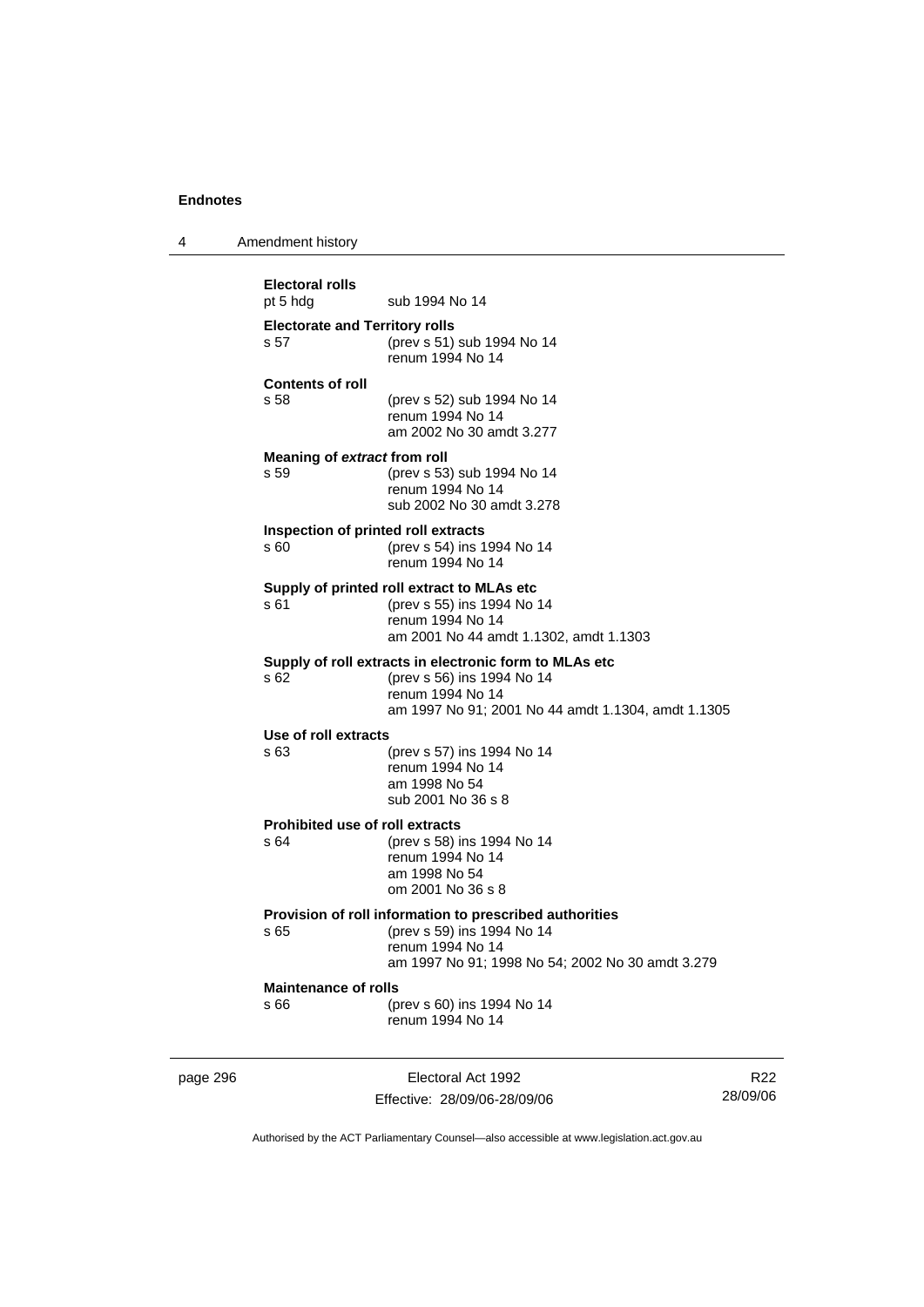| \$67                                | (prev s 61) ins 1994 No 14<br>renum 1994 No 14<br>am 1998 No 54; 2001 No 36 amdt 1.12; 2002 No 30 amdt<br>3.352                                                      |
|-------------------------------------|----------------------------------------------------------------------------------------------------------------------------------------------------------------------|
| Notice of registered deaths<br>s 68 | (prev s 62) ins 1994 No 14<br>renum 1994 No 14                                                                                                                       |
| s 69                                | Disclosure of roll information<br>(prev s 63) ins 1994 No 14<br>renum 1994 No 14<br>am 1998 No 54                                                                    |
| s 70                                | Joint roll arrangements with Commonwealth<br>(prev s 64) ins 1994 No 14<br>renum 1994 No 14<br>am 1997 No 91                                                         |
| <b>Enrolment</b><br>pt 6 hdg        | ins 1994 No 14                                                                                                                                                       |
| s 71 hdg<br>s 71                    | Persons taken not to be enrolled on Commonwealth roll<br>sub 2001 No 36 amdt 1.13<br>(prev s 65) ins 1994 No 14<br>renum 1994 No 14<br>am 2001 No 36 amdts 1.14-1.16 |
| s 71A hdg<br>s 71A                  | Address of person serving sentence of imprisonment<br>ins 2001 No 36 amdt 1.15<br>(prev s 71 (2)) renum 2001 No 36 amdt 1.15<br>am A2006-23 amdt 1.182, amdt 1.183   |
| <b>Entitlement</b><br>s 72          | (prev s 66) ins 1994 No 14<br>renum 1994 No 14                                                                                                                       |
| s 73                                | <b>Compulsory enrolment etc-residents</b><br>(prev s 67) ins 1994 No 14<br>renum 1994 No 14<br>am 1998 No 54; 2002 No 30 amdt 3.352                                  |
| Eligible overseas electors<br>s 74  | (prev s 68) ins 1994 No 14<br>renum 1994 No 14                                                                                                                       |
| Age 17 enrolment<br>s 75            | (prev s 69) ins 1994 No 14<br>renum 1994 No 14                                                                                                                       |

R22 28/09/06

Electoral Act 1992 Effective: 28/09/06-28/09/06 page 297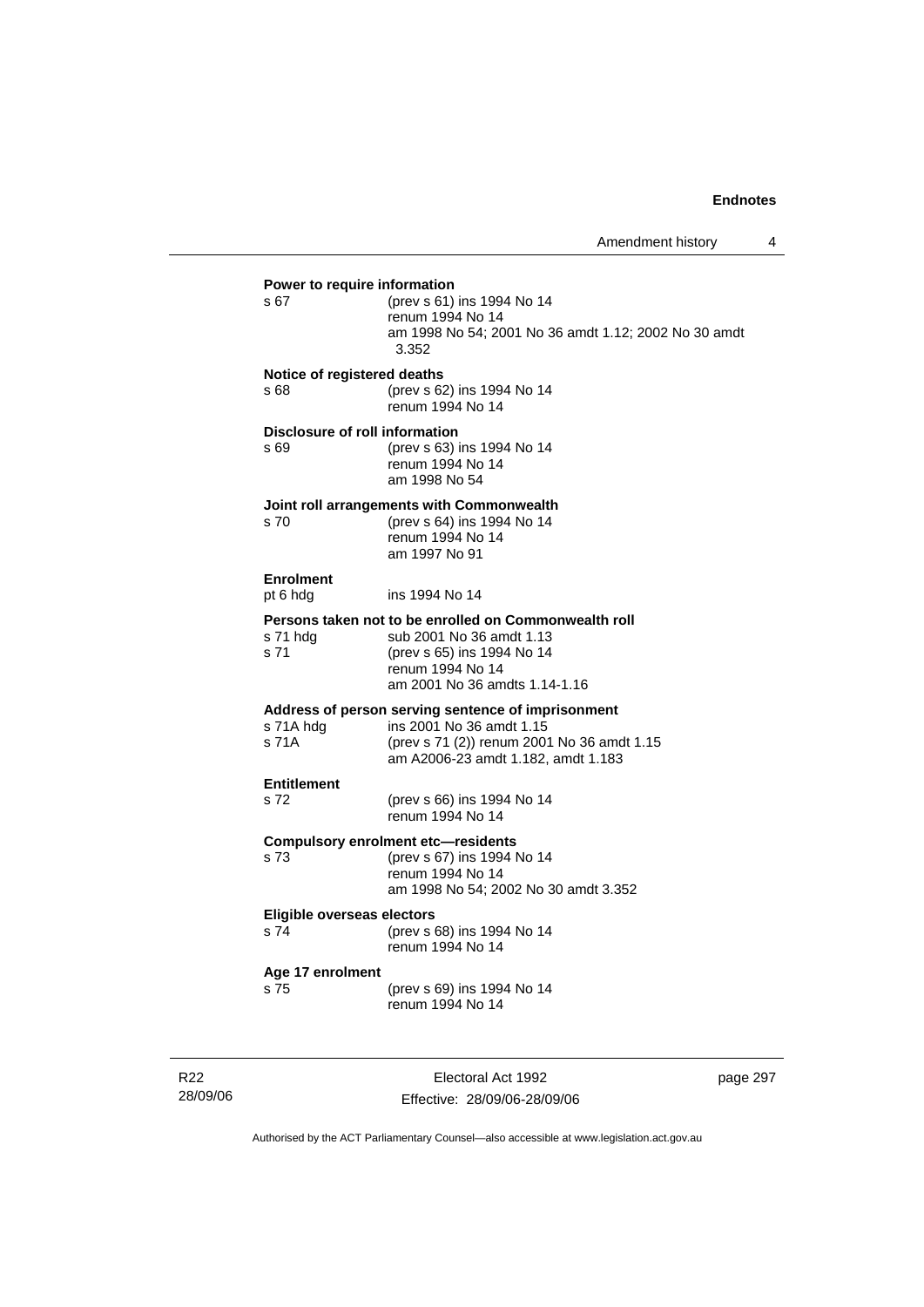4 Amendment history page 298 Electoral Act 1992 R22 **Enrolment etc**  s 76 (prev s 70) ins 1994 No 14 renum 1994 No 14 am 2001 No 36 s 9, s 10; 2001 No 44 amdt 1.1306, amdt 1.1307 am LA (see 2001 No 36 amdt 1.99); 2002 No 30 amdt 3.352 **Suppression of elector's address**  s 77 (prev s 71) ins 1994 No 14 renum 1994 No 14 am LA (see 2001 No 36 amdt 1.99); 2001 No 44 amdt 1.1308, amdt 1.1309 **Inclusion of particulars on roll following suppression**  s 78 (prev s 72) ins 1994 No 14 renum 1994 No 14 **Suppression of elector's address pending review**  s 79 (prev s 73) ins 1994 No 14 renum 1994 No 14 **Closed rolls**  s 80 (prev s 74) ins 1994 No 14 renum 1994 No 14 am 1994 No 78; 1997 No 91; 2001 No 36 s 11; LA (see 2001 No 36 amdt 1.99); 2002 No 30 amdt 3.280 **Objections to enrolment**  s 81 (prev s 75) ins 1994 No 14 renum 1994 No 14 am 1997 No 91; LA (see 2001 No 36 amdt 1.99); 2001 No 44 amdt 1.1310, amdt 1.1311; 2002 No 30 amdts 3.281-3.284, amdt 3.352 **Record of claims for enrolment**  (prev s 76) ins 1994 No 14 renum 1994 No 14 **Processing enrolment claims**  s 83 (prev s 77) ins 1994 No 14 renum 1994 No 14 **Transmission of enrolment claims**  s 84 (prev s 78) ins 1994 No 14 renum 1994 No 14 am 1998 No 54 **Production of claims for enrolment before a court**<br>s 85 (prev s 79) ins 1994 No 14 (prev s 79) ins 1994 No 14 renum 1994 No 14 am 2002 No 30 amdt 3.285

Authorised by the ACT Parliamentary Counsel—also accessible at www.legislation.act.gov.au

Effective: 28/09/06-28/09/06

28/09/06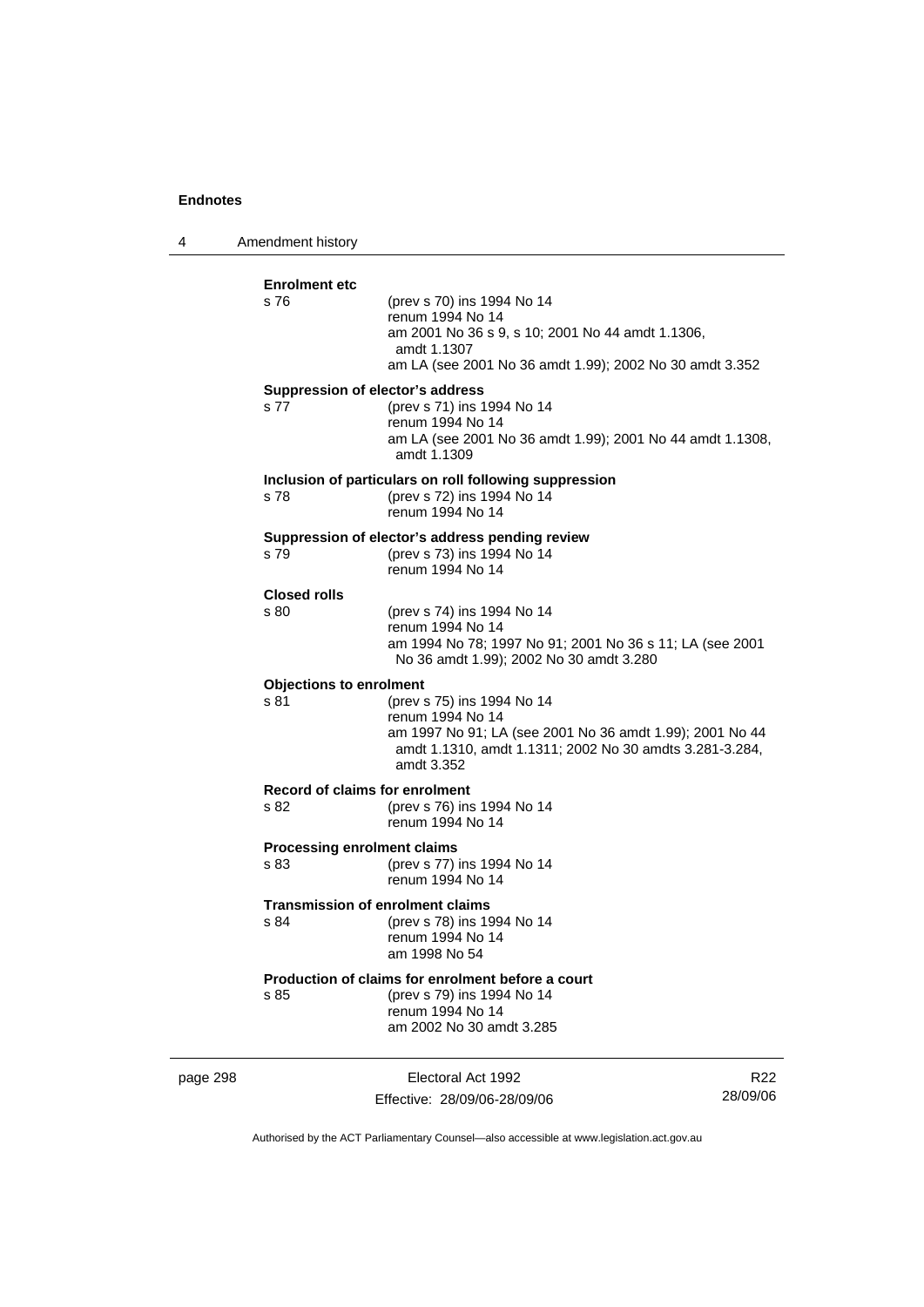| s 86                                                        | Claims for enrolment not subject to warrants<br>(prev s 80) ins 1994 No 14<br>renum 1994 No 14                                                                                                                                   |
|-------------------------------------------------------------|----------------------------------------------------------------------------------------------------------------------------------------------------------------------------------------------------------------------------------|
| pt 7 hdg                                                    | <b>Registration of political parties</b><br>ins 1994 No 14<br>sub 2001 No 36 s 12<br>am A2004-26 amdt 1.1                                                                                                                        |
| s 87                                                        | Meaning of related political parties<br>(prev s 81) ins 1994 No 14<br>renum 1994 No 14<br>sub 2001 No 36 s 12                                                                                                                    |
| <b>Register of political parties</b><br>$s\,88$ hdg<br>s 88 | sub A2004-26 amdt 1.2<br>(prev s 82) ins 1994 No 14<br>renum 1994 No 14<br>sub 2001 No 36 s 12<br>am A2004-26 amdts 1.3-1.7, amdt 1.62, amdt 1.63                                                                                |
| s 89                                                        | Application for registration of political party<br>(prev s 83) ins 1994 No 14<br>renum 1994 No 14<br>sub 2001 No 36 s 12<br>am 2001 No 44 amdt 1.1312, amdt 1.1313; A2004-26 ss 5-7                                              |
| s 89A                                                       | Application for registration of ballot group<br>ins 2001 No 36 s 12<br>am 2001 No 44 amdt 1.1314, amdt 1.1315<br>om A2004-26 amdt 1.8                                                                                            |
| s 90                                                        | Further information about application for political party registration<br>(prev s 84) ins 1994 No 14<br>renum 1994 No 14<br>sub 2001 No 36 s 12<br>am 2002 No 30 amdt 3.352; A2004-26 s 8; ss renum R16 LA<br>(see A2004-26 s 9) |
| s 91                                                        | Notification and publication of applications<br>(prev s 85) ins 1994 No 14<br>renum 1994 No 14<br>sub 2001 No 36 s 12<br>am 2001 No 44 amdt 1.1316; A2004-26 amdts 1.9-1.11,<br>amdt 1.62, amdt 1.63                             |
| s 91A                                                       | Objections to applications and responses<br>ins 2001 No 36 s 12<br>am A2004-26 amdt 1.63                                                                                                                                         |

R22 28/09/06

Electoral Act 1992 Effective: 28/09/06-28/09/06 page 299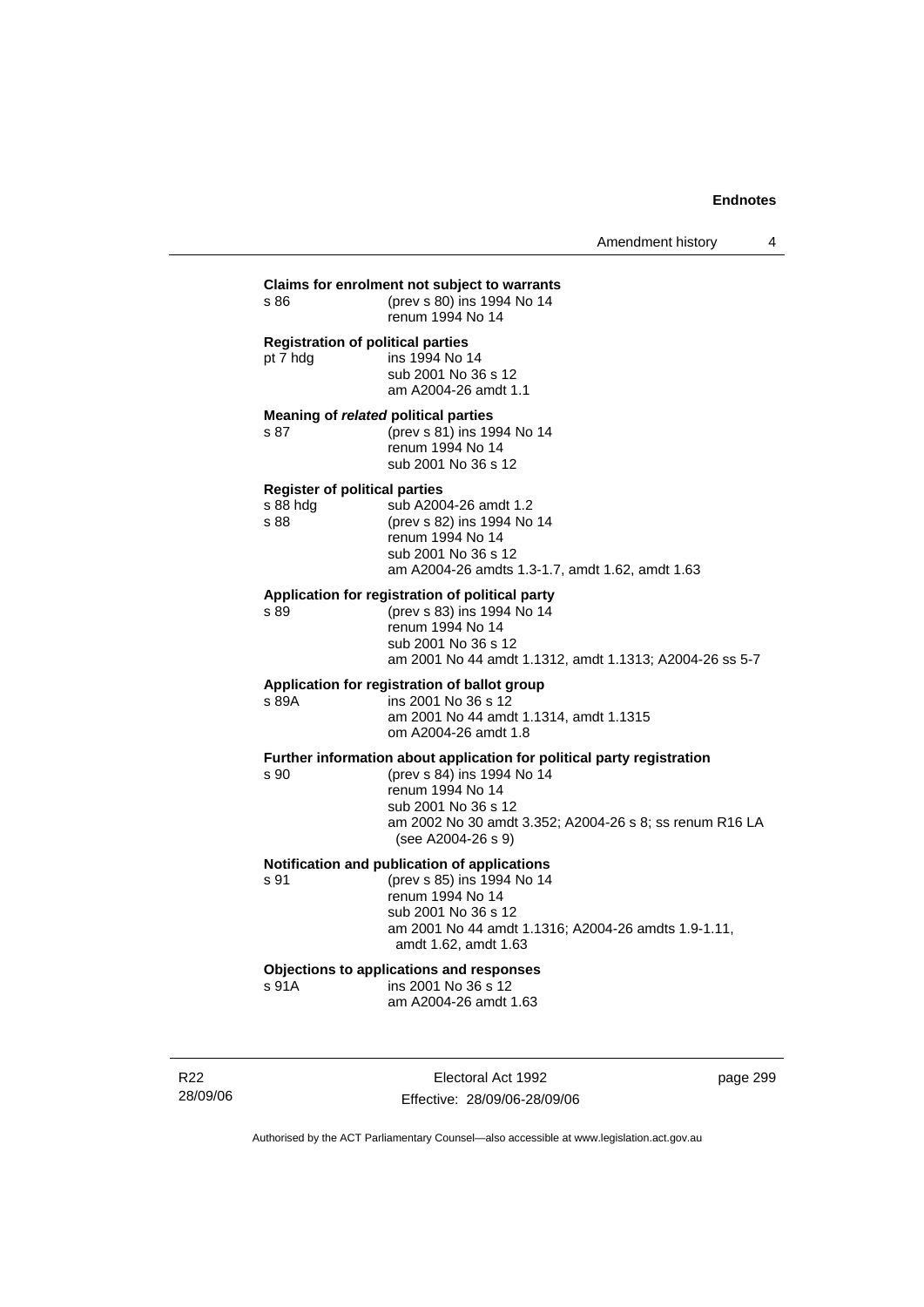4 Amendment history

|                            | <b>Registration of political parties</b><br>sub A2004-26 amdt 1.12<br>s 92 hdg |                                                                                                                   |  |  |
|----------------------------|--------------------------------------------------------------------------------|-------------------------------------------------------------------------------------------------------------------|--|--|
|                            | s 92                                                                           | (prev s 86) ins 1994 No 14                                                                                        |  |  |
|                            |                                                                                | renum 1994 No 14<br>sub 2001 No 36 s 12                                                                           |  |  |
|                            |                                                                                | am 2001 No 44 amdt 1.1317; A2004-26 amdt 1.13, amdt 1.62,<br>amdt 1.63                                            |  |  |
|                            | Refusal of applications for registration                                       |                                                                                                                   |  |  |
|                            | s 93                                                                           | (prev s 87) ins 1994 No 14<br>renum 1994 No 14                                                                    |  |  |
|                            |                                                                                | am 1997 No 91                                                                                                     |  |  |
|                            |                                                                                | sub 2001 No 36 s 12                                                                                               |  |  |
|                            |                                                                                | am A2004-26 s 10, amdts 1.14-1.16, amdt 1.62, amdt 1.63,<br>amdt 1.65; pars renum R16 LA (see A2004-26 amdt 1.66) |  |  |
|                            |                                                                                | Amendment of applications for registration                                                                        |  |  |
|                            | s 94                                                                           | (prev s 88) ins 1994 No 14<br>renum 1994 No 14                                                                    |  |  |
|                            |                                                                                | sub 2001 No 36 s 12                                                                                               |  |  |
|                            |                                                                                | am A2004-26 amdt 1.63                                                                                             |  |  |
|                            | Changes to particulars in register<br>(prev s 89) ins 1994 No 14<br>s 95       |                                                                                                                   |  |  |
|                            |                                                                                | renum 1994 No 14                                                                                                  |  |  |
|                            |                                                                                | am 1997 No 91                                                                                                     |  |  |
|                            |                                                                                | sub 2001 No 36 s 12<br>am A2004-26 amdt 1.17, amdt 1.18, amdt 1.65; ss renum R16                                  |  |  |
|                            |                                                                                | LA (see A2004-26 amdt 1.66)                                                                                       |  |  |
|                            |                                                                                | Objection to continued use of name                                                                                |  |  |
|                            | s 95A                                                                          | ins 2001 No 36 s 12<br>am A2004-26 amdt 1.61                                                                      |  |  |
|                            | When certain action cannot be taken                                            |                                                                                                                   |  |  |
| ins A2004-26 s 11<br>s 95B |                                                                                |                                                                                                                   |  |  |
|                            | No action under pt 7 during pre-election period                                |                                                                                                                   |  |  |
|                            | s 96                                                                           | (prev s 90) ins 1994 No 14<br>renum 1994 No 14                                                                    |  |  |
|                            |                                                                                | sub 2001 No 36 s 12                                                                                               |  |  |
|                            |                                                                                | am A2004-26 amdt 1.63                                                                                             |  |  |

#### **Who can be a registered officer**

s 96A ins 1997 No 91 sub 2001 No 36 s 12 am A2004-26 amdt 1.65

page 300 Electoral Act 1992 Effective: 28/09/06-28/09/06

R22 28/09/06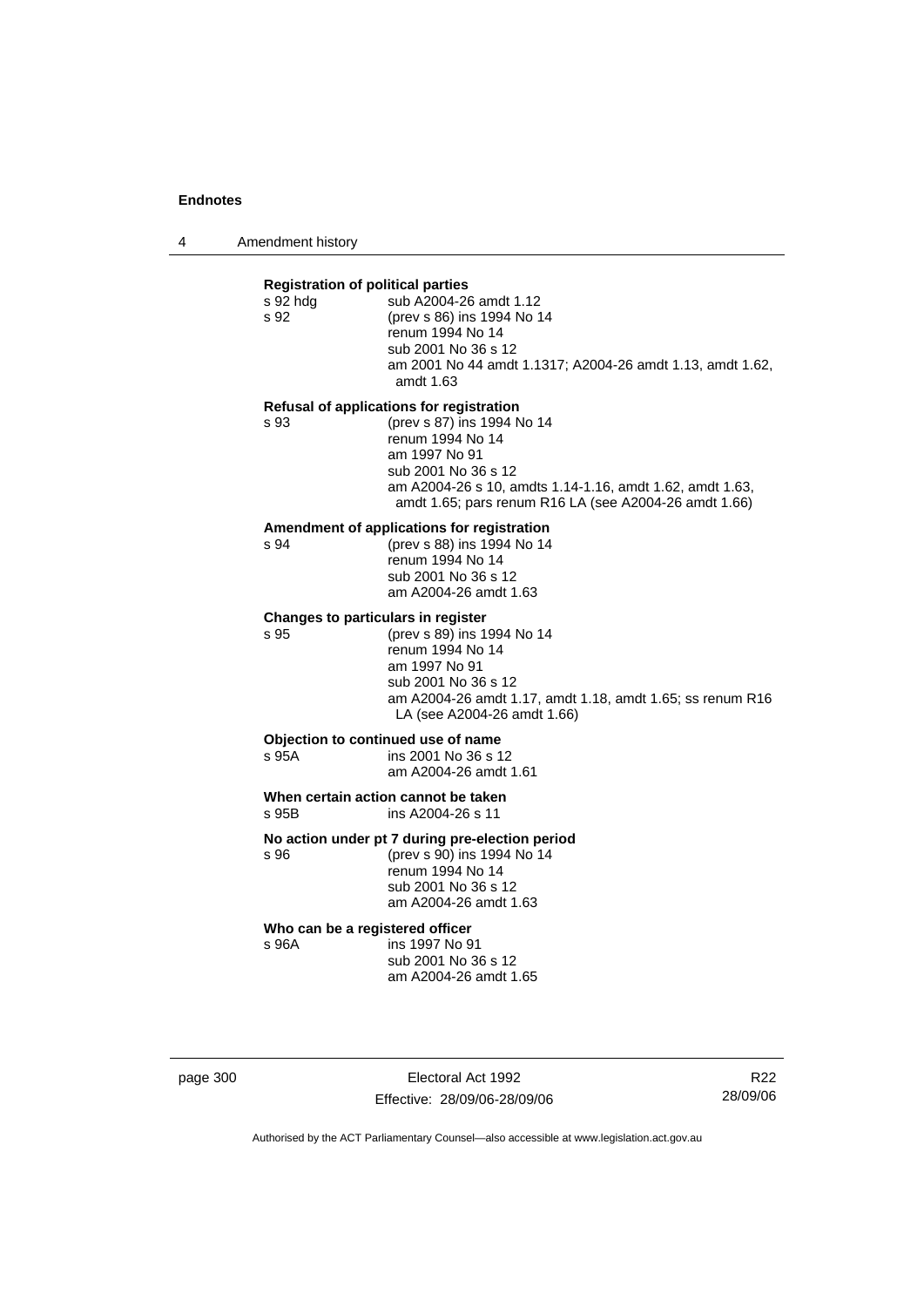# **Deputy registered officer**<br>s 97 (prev s

(prev s 91) ins 1994 No 14 renum 1994 No 14 am 1997 No 91 sub 2001 No 36 s 12 am A2004-26 amdt 1.19, amdt 1.62, amdt 1.65

#### **Information about political parties**

s 97A ins 2001 No 36 s 12 sub A2004-26 s 12

**Cancellation of registration of political parties**  s 98 hdg sub A2004-26 amdt 1.20<br>s 98 (prev s 92) ins 1994 No 1 (prev s 92) ins 1994 No 14 renum 1994 No 14 am 1997 No 91 sub 2001 No 36 s 12 am 2001 No 44 amdts 1.1318-1.1321; A2004-26 amdts 1.21-1.25, amdt 1.62, amdt 1.65; ss renum R16 LA (see A2004-26 amdt 1.66)

#### **Use of party name after cancellation**

s 99 hdg sub A2004-26 amdt 1.26<br>s 99 (prev s 93) ins 1994 No 1 (prev s 93) ins 1994 No 14 renum 1994 No 14 sub 2001 No 36 s 12 am A2004-26 amdt 1.27, amdt 1.28; ss renum R16 LA (see A2004-26 amdt 1.66)

No 30 amdt 3.286; A2003-54 s 4

**General requirements about constitutions of registered parties** 

s 99A ins 2001 No 36 s 12

**Timing of elections**  pt 8 hdg ins 1994 No 14

#### **Ordinary elections**

| s 100 | (prev s 94) ins 1994 No 14 |
|-------|----------------------------|
|       | renum 1994 No 14           |
|       | am 1997 No 38; 2002 No 3   |

#### **Extraordinary elections**

| (prev s 95) ins 1994 No 14 |
|----------------------------|
| renum 1994 No 14           |
| am 2001 No 44 amdt 1.1322  |
|                            |

# **Polling day**

s 102 (prev s 96) ins 1994 No 14 renum 1994 No 14 sub 2002 No 30 amdt 3.287

R22 28/09/06

Electoral Act 1992 Effective: 28/09/06-28/09/06 page 301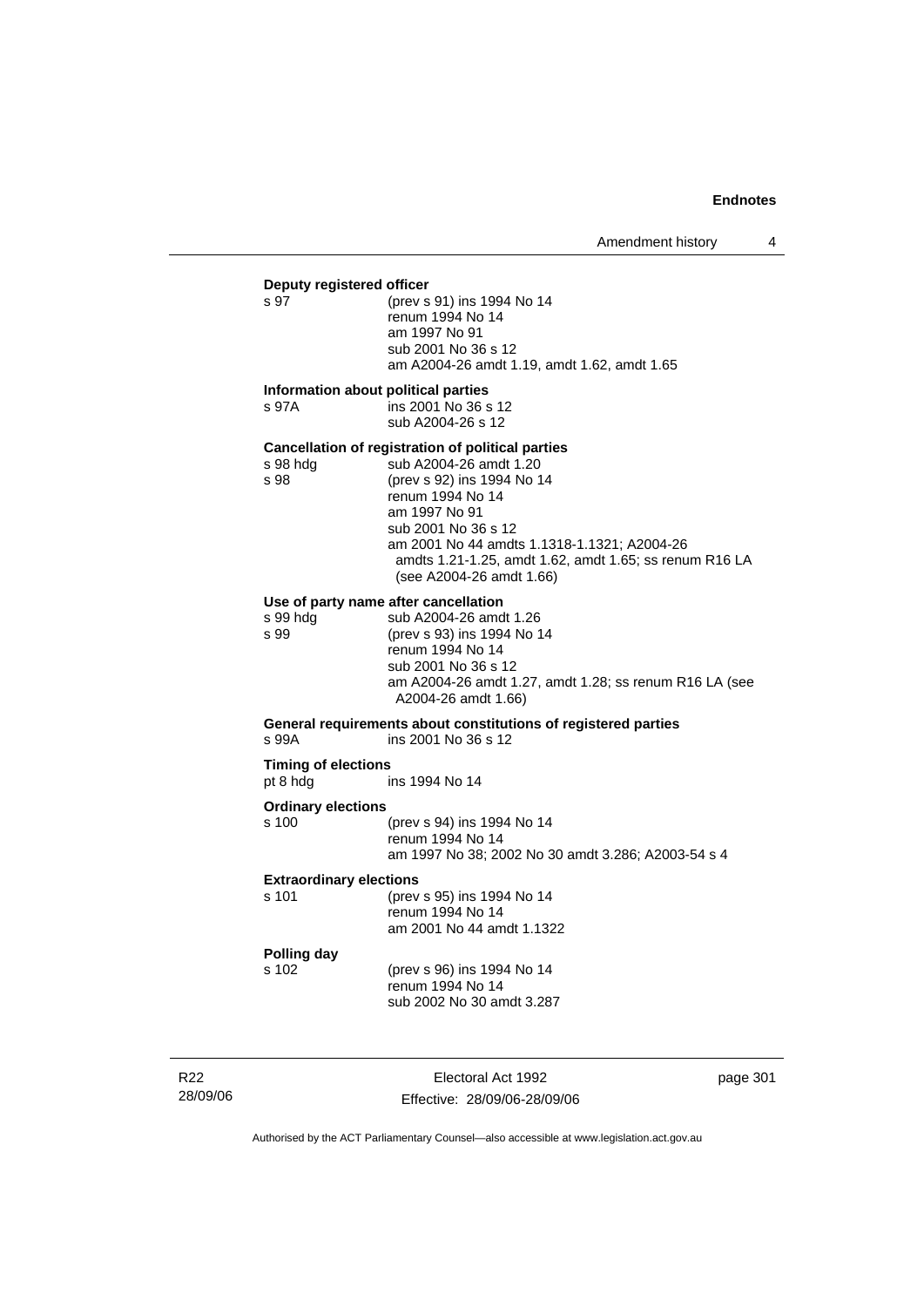4 Amendment history

| <b>Arrangements for elections</b><br>pt 9 hdg | ins 1994 No 14                                                                                                                                                                                                                                                                                                         |
|-----------------------------------------------|------------------------------------------------------------------------------------------------------------------------------------------------------------------------------------------------------------------------------------------------------------------------------------------------------------------------|
| <b>Nominations</b><br>div 9.1 hdg             | (prev pt 9 div 1 hdg) renum LA (see 2000 No 76 s 24)                                                                                                                                                                                                                                                                   |
| <b>Eligibility-MLAs</b><br>s 103              | (prev s 97) ins 1994 No 14<br>renum 1994 No 14<br>am 2002 No 30 amdt 3.288; A2006-23 amdts 1.184-1.186;<br>ss renum R21 LA (see A2006-23 amdt 1.187)                                                                                                                                                                   |
| <b>Qualifications for nomination</b><br>s 104 | (prev s 98) ins 1994 No 14<br>renum 1994 No 14                                                                                                                                                                                                                                                                         |
| <b>Candidates to be nominated</b><br>s 105    | (prev s 99) ins 1994 No 14<br>renum 1994 No 14<br>am 1994 No 78; 2001 No 36 s 13, s 14, amdt 1.17; LA (see<br>2001 No 36 amdt 1.99); 2001 No 44 amdt 1.1323; ss renum<br>(see 2002 No 11 amdt 2.34); 2002 No 11 amdt 2.35; A2004-<br>26 amdt 1.29, amdt 1.62, amdt 1.65; pars renum R16 LA<br>(see A2004-26 amdt 1.66) |
| <b>Multiple nominations invalid</b><br>s 106  | (prev s 100) ins 1994 No 14<br>renum 1994 No 14                                                                                                                                                                                                                                                                        |
| s 107                                         | Withdrawal etc of consent to nomination<br>(prev s 101) ins 1994 No 14<br>renum 1994 No 14                                                                                                                                                                                                                             |
| Place and hour of nomination<br>s 108         | (prev s 102) ins 1994 No 14<br>renum 1994 No 14<br>am 1994 No 78; LA (see 2001 No 36 amdt 1.99); 2001 No 38<br>s 4; 2001 No 44 amdt 1.1324; 2002 No 11 amdt 2.36                                                                                                                                                       |
| <b>Declaration of candidates</b><br>s 109     | (prev s 103) ins 1994 No 14<br>renum 1994 No 14<br>am 2001 No 36 amdt 1.18; A2004-26 amdt 1.65                                                                                                                                                                                                                         |
| <b>Rejection of nominations</b><br>s 110      | (prev s 104) ins 1994 No 14<br>renum 1994 No 14<br>sub 2001 No 36 s 15<br>am 2002 No 30 amdt 3.352                                                                                                                                                                                                                     |

page 302 Electoral Act 1992 Effective: 28/09/06-28/09/06

R22 28/09/06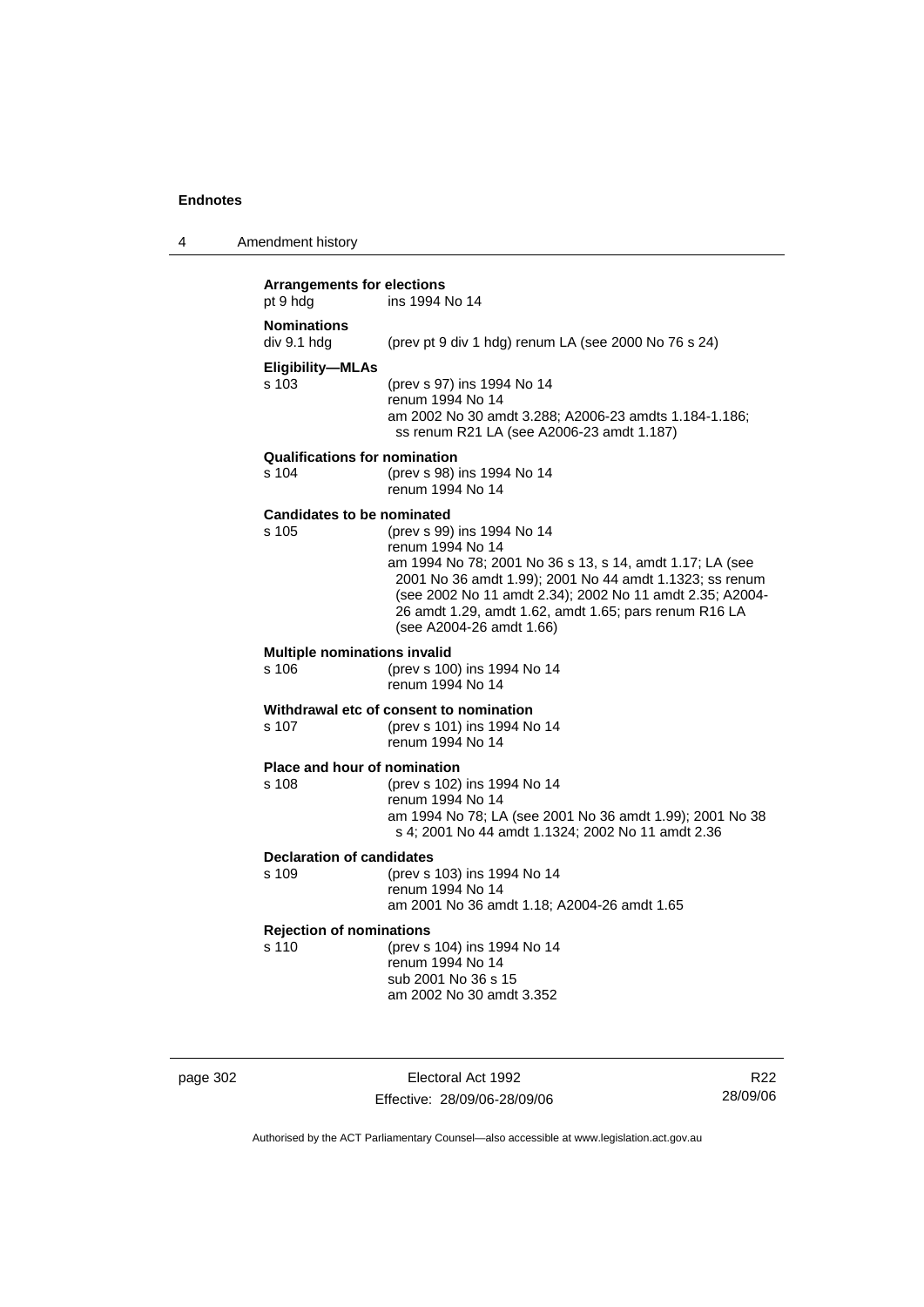| Need for a poll<br>s 111                  | (prev s 105) ins 1994 No 14<br>renum 1994 No 14                                                                                                                       |
|-------------------------------------------|-----------------------------------------------------------------------------------------------------------------------------------------------------------------------|
| s 112                                     | Death of candidate before polling day<br>(prev s 106) ins 1994 No 14<br>renum 1994 No 14                                                                              |
| Deposit-return or forfeiture<br>s 113     | (prev s 107) ins 1994 No 14<br>renum 1994 No 14                                                                                                                       |
| <b>Ballot papers</b><br>div 9.2 hdg       | (prev pt 9 div 2 hdg) renum LA (see 2000 No 76 s 24)                                                                                                                  |
| <b>Ballot papers</b><br>s 114             | (prev s 108) ins 1994 No 14<br>renum 1994 No 14<br>am 2000 No 76 s 5; LA (see 2001 No 36 amdt 1.99); 2001<br>No 44 amdt 1.1325, amdt 1.1326; 2002 No 30 amdt 3.289    |
| s 115                                     | <b>Grouping of candidates' names</b><br>(prev s 109) ins 1994 No 14<br>renum 1994 No 14<br>am 2001 No 36 amdt 1.19; 2002 No 30 amdt 3.290; A2004-26<br>amdt 1.65      |
| <b>Printing of ballot papers</b><br>s 116 | (prev s 110) ins 1994 No 14<br>renum 1994 No 14<br>am 2001 No 38 ss 5-8; 2002 No 30 amdt 3.291, amdt 3.292                                                            |
| <b>Names on ballot papers</b><br>s 117    | (prev s 111) ins 1994 No 14<br>renum 1994 No 14<br>am 1994 No 78<br>sub 2001 No 36 s 16<br>am A2004-26 amdts 1.30-1.32; pars renum R16 LA (see<br>A2004-26 amdt 1.66) |
| s 118                                     | Draw for positions on ballot papers<br>(prev s 112) ins 1994 No 14<br>renum 1994 No 14                                                                                |
| div 9.3 hdg                               | Electronic voting devices and vote counting programs<br>(prev div 9.2A) ins 2000 No 76 s 6                                                                            |

R22 28/09/06

Electoral Act 1992 Effective: 28/09/06-28/09/06 page 303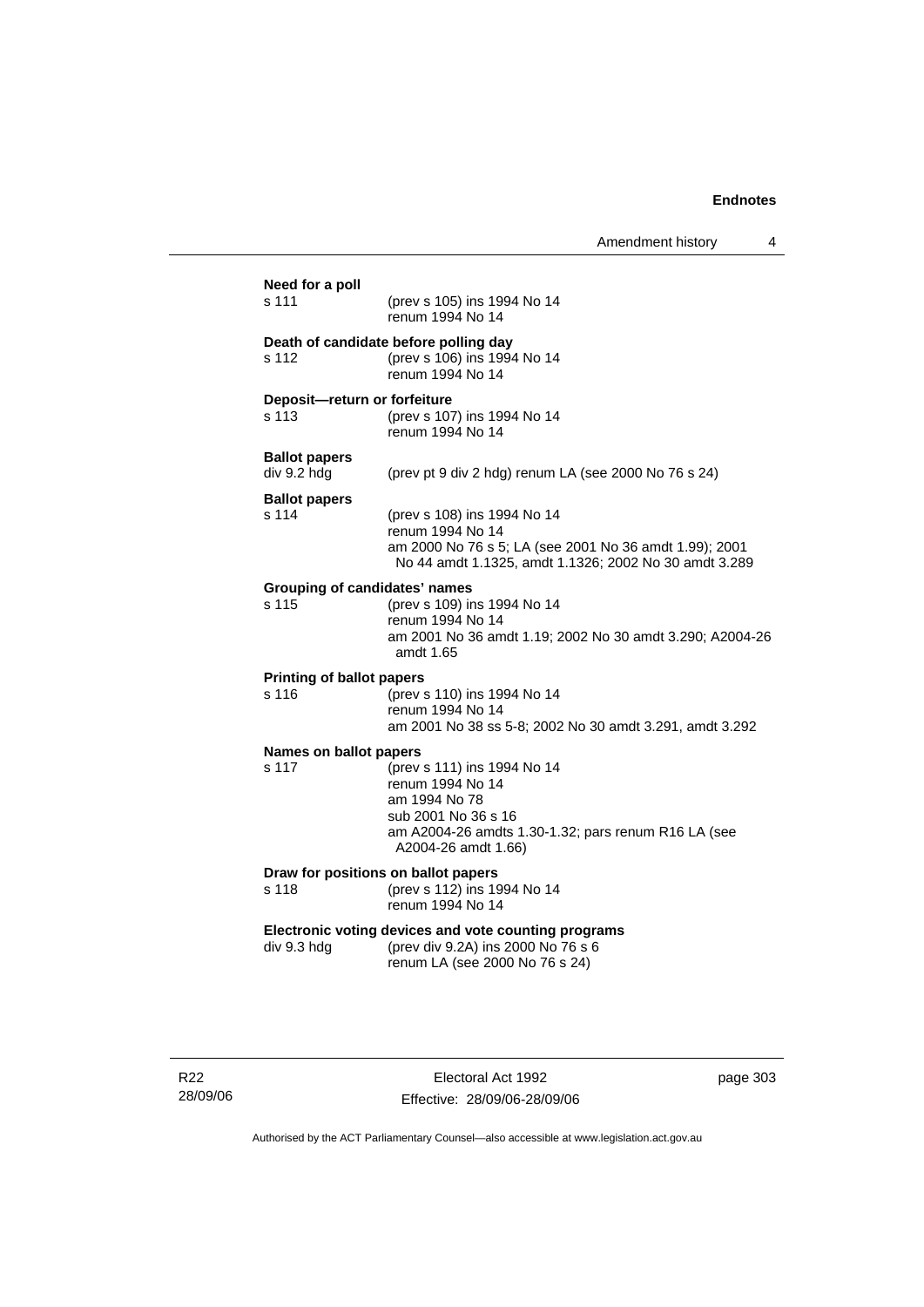| 4 | Amendment history                           |                                                                                                                                                                                          |
|---|---------------------------------------------|------------------------------------------------------------------------------------------------------------------------------------------------------------------------------------------|
|   | s 118A                                      | Approval of computer program for electronic voting and vote counting<br>ins 2000 No 76 s 6<br>am 2001 No 44 amdt 1.1327<br>am LA (see 2001 No 36 amdt 1.99)                              |
|   | s 118B                                      | Security of electronic voting devices and related material<br>ins 2000 No 76 s 6                                                                                                         |
|   | <b>Miscellaneous</b><br>div 9.4 hdg         | (prev pt 9 div 3 hdg) renum LA (see 2000 No 76 s 24)                                                                                                                                     |
|   | s 119                                       | Polling places and scrutiny centres<br>(prev s 113) ins 1994 No 14<br>renum 1994 No 14<br>am 2001 No 36 amdt 1.20; LA (see 2001 No 36 amdt 1.99);<br>2001 No 44 amdt 1.1328, amdt 1.1329 |
|   | <b>Administrative arrangements</b><br>s 120 | (prev s 114) ins 1994 No 14<br>renum 1994 No 14<br>am 2000 No 76 s 7; 2001 No 44 amdt 1.1330                                                                                             |
|   | <b>Certified lists of electors</b><br>s 121 | (prev s 115) ins 1994 No 14<br>renum 1994 No 14                                                                                                                                          |
|   | s 121A                                      | Use of information from certified lists<br>ins 2001 No 36 s 17                                                                                                                           |
|   | Scrutineers-appointment<br>s 122            | (prev s 116) ins 1994 No 14<br>renum 1994 No 14<br>am 2001 No 44 amdt 1.1331, amdt 1.1332                                                                                                |
|   | <b>Scrutineers—conduct</b><br>s 123         | (prev s 117) ins 1994 No 14<br>renum 1994 No 14<br>am 1998 No 54; 2002 No 30 amdt 3.293                                                                                                  |
|   | s 124                                       | Participation by candidates in conduct of election<br>(prev s 118) ins 1994 No 14<br>renum 1994 No 14                                                                                    |
|   | Determining matters by lot<br>s 125         | (prev s 119) ins 1994 No 14<br>renum 1994 No 14<br>am 2001 No 44 amdt 1.1333                                                                                                             |
|   | <b>Supplementary elections</b><br>s 126     | (prev s 120) ins 1994 No 14<br>renum 1994 No 14                                                                                                                                          |
|   |                                             |                                                                                                                                                                                          |

page 304 Electoral Act 1992 Effective: 28/09/06-28/09/06

R22 28/09/06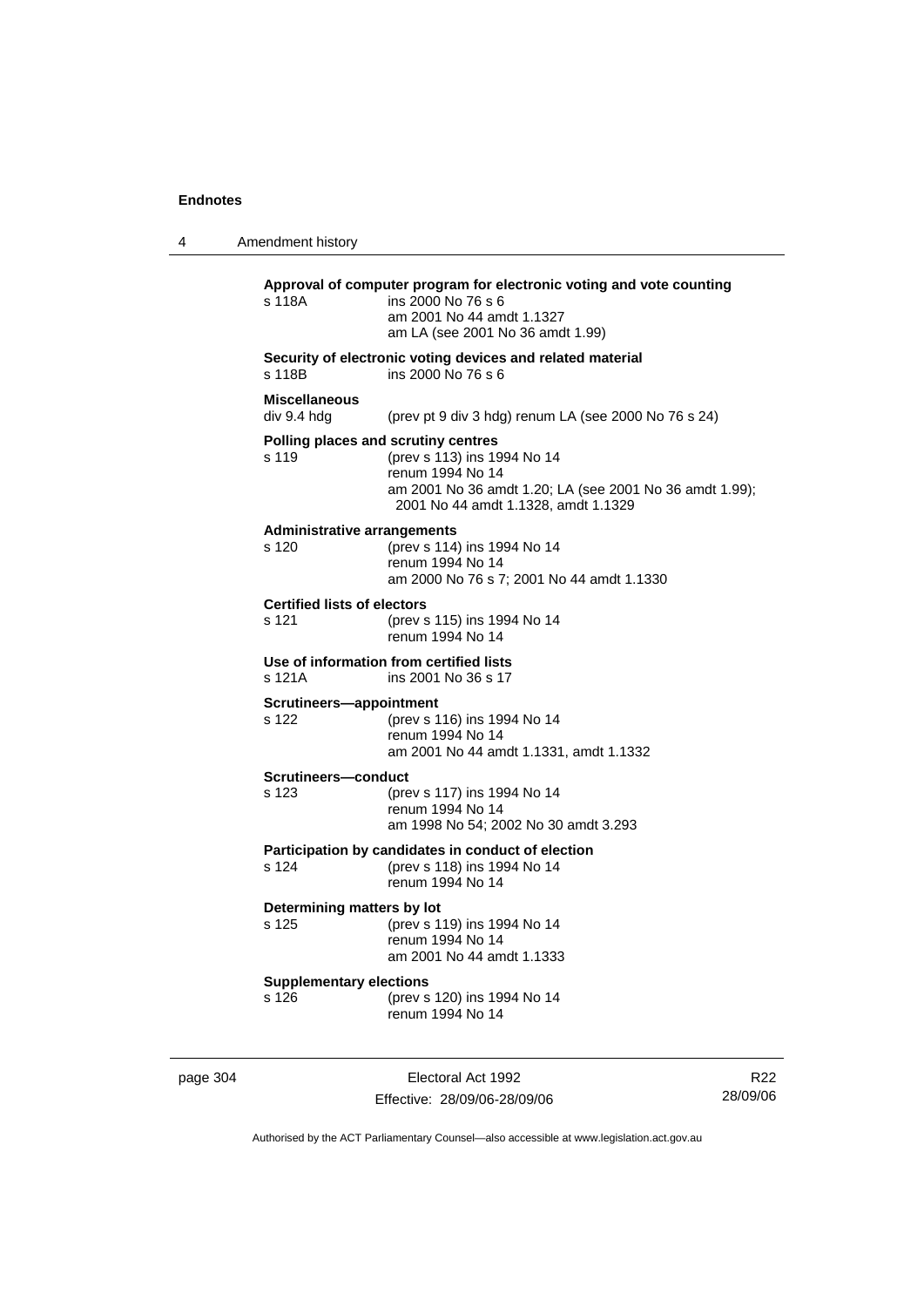| Voting<br>pt 10 hdg                                        | ins 1994 No 14                                                                                                                                      |
|------------------------------------------------------------|-----------------------------------------------------------------------------------------------------------------------------------------------------|
| General<br>div 10.1 hdg                                    | (prev pt 10 div 1 hdg) renum LA (see 2000 No 76 s 24)                                                                                               |
|                                                            |                                                                                                                                                     |
| <b>Meaning of authorised witness</b><br>s 127 hdg<br>s 127 | sub 2001 No 36 amdt 1.21<br>(prev s 121) ins 1994 No 14<br>renum 1994 No 14                                                                         |
| <b>Entitlement to vote</b>                                 |                                                                                                                                                     |
| s 128                                                      | (prev s 122) ins 1994 No 14<br>renum 1994 No 14; 2001 No 36 amdt 1.99<br>am 1997 No 91; LA (see 2001 No 36 amdt 1.99)                               |
| <b>Compulsory voting</b>                                   |                                                                                                                                                     |
| s 129                                                      | (prev s 123) ins 1994 No 14<br>renum 1994 No 14<br>am 1998 No 54                                                                                    |
| Multiple votes prohibited                                  |                                                                                                                                                     |
| s 130                                                      | (prev s 124) ins 1994 No 14<br>renum 1994 No 14<br>am 1998 No 54                                                                                    |
| <b>Procedures for voting</b>                               |                                                                                                                                                     |
| s 131                                                      | (prev s 125) ins 1994 No 14<br>renum 1994 No 14<br>am 1997 No 91; 2000 No 76 s 8; LA (see 2001 No 36<br>amdt 1.99); A2006-23 amdt 1.188, amdt 1.189 |
| Manner of recording vote                                   |                                                                                                                                                     |
| s 132                                                      | (prev s 126) ins 1994 No 14<br>renum 1994 No 14                                                                                                     |
| Ordinary voting at a polling place<br>div 10.2 hdg         | (prev pt 10 div 2 hdg) am 1997 No 91<br>renum LA (see 2000 No 76 s 24)                                                                              |
| <b>Claims to vote</b>                                      |                                                                                                                                                     |
| s 133                                                      | (prev s 127) ins 1994 No 14<br>renum 1994 No 14<br>am 1997 No 91; LA (see 2001 No 36 amdt 1.99)                                                     |
| Voting in private                                          |                                                                                                                                                     |
| s 134                                                      | (prev s 128) ins 1994 No 14<br>renum 1994 No 14<br>am 2000 No 76 s 9                                                                                |
|                                                            |                                                                                                                                                     |

R22 28/09/06

Electoral Act 1992 Effective: 28/09/06-28/09/06 page 305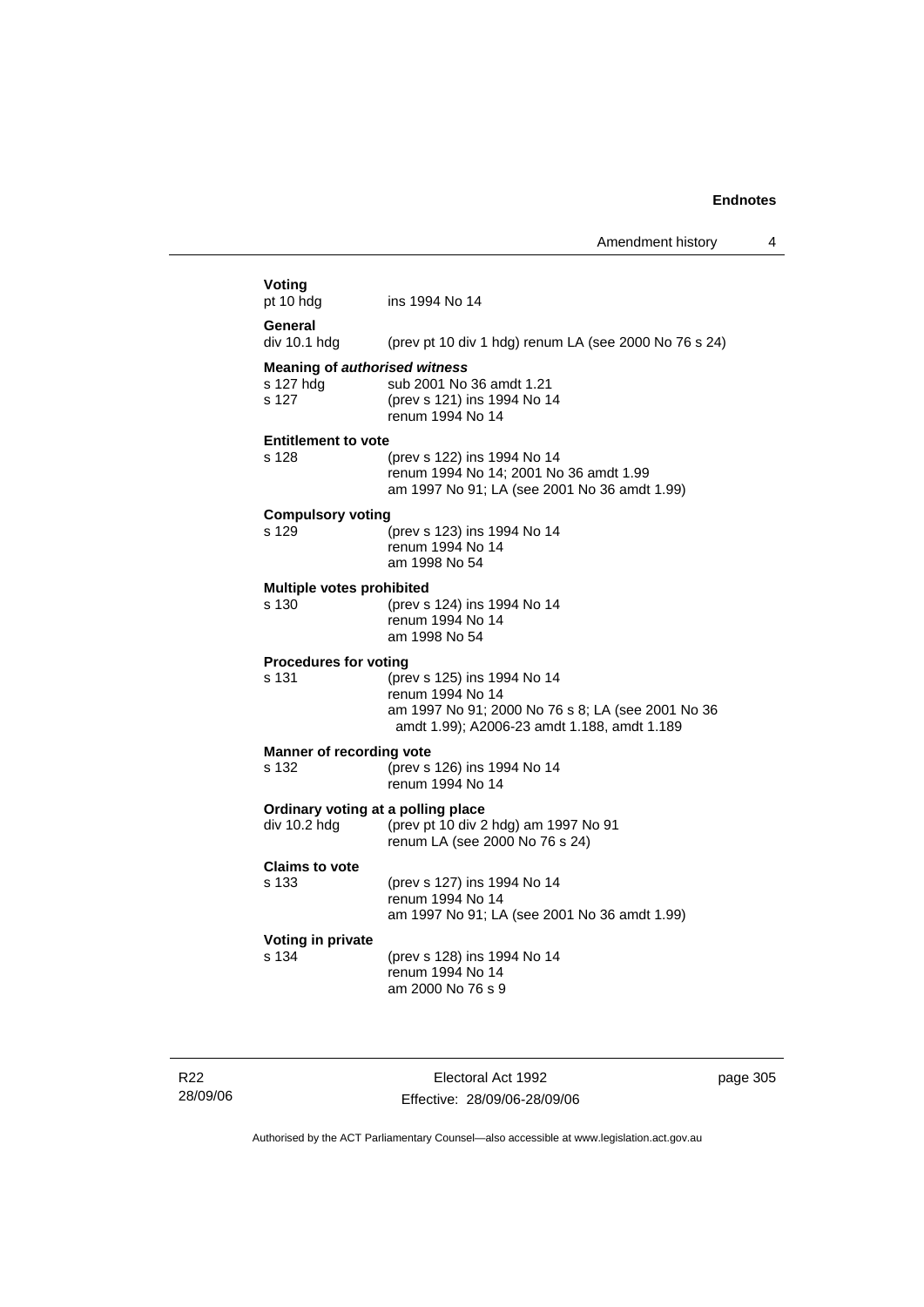| 4 | Amendment history |  |
|---|-------------------|--|
|---|-------------------|--|

|          | div 10.3 hdg                                   | Declaration voting at a polling place<br>(prev pt 10 div 3 hdg) am 1997 No 91<br>renum LA (see 2000 No 76 s 24)                                                                                                                      |                 |
|----------|------------------------------------------------|--------------------------------------------------------------------------------------------------------------------------------------------------------------------------------------------------------------------------------------|-----------------|
|          | s 135                                          | Declaration voting at polling places<br>(prev s 129) ins 1994 No 14<br>renum 1994 No 14<br>am 1997 No 91; 2001 No 44 amdt 1.1334, amdt 1.1335                                                                                        |                 |
|          | div 10.4 hdg                                   | Voting otherwise than at a polling place<br>(prev pt 10 div 3A hdg) ins 1997 No 91<br>renum LA (see 2000 No 76 s 24)                                                                                                                 |                 |
|          | Definitions for div 10.4<br>s 136 hdg<br>s 136 | sub 2001 No 36 amdt 1.22<br>(prev s 130) ins 1994 No 14<br>renum 1994 No 14<br>sub 1997 No 91; A2004-26 s 13                                                                                                                         |                 |
|          | s 136A                                         | Applications for postal voting papers<br>ins 1997 No 91<br>am LA (see 2001 No 36 amdt 1.99); 2001 No 44 amdt 1.1336,<br>amdt 1.1337; 2002 No 30 amdt 3.294<br>sub A2004-26 s 14                                                      |                 |
|          | s 136B hdg<br>s 136B                           | Ordinary or declaration voting in ACT before polling day<br>sub 2001 No 36 amdt 1.23<br>ins 1997 No 91<br>am 2001 No 36 s 18; LA (see 2001 No 36 amdt 1.99); 2001<br>No 44 amdts 1.1338-1.1341; 2002 No 30 amdt 3.295, amdt<br>3.296 |                 |
|          | s 136C hdg<br>s 136C                           | Declaration voting outside ACT on or before polling day<br>sub 2001 No 36 amdt 1.24<br>ins 1997 No 91<br>am 2001 No 36 s 19; LA (see 2001 No 36 amdt 1.99); 2001<br>No 44 amdts 1.1342-1.1345; 2002 No 30 amdt 3.296                 |                 |
|          | s 137                                          | Record of issue of declaration voting papers<br>(prev s 131) ins 1994 No 14<br>renum 1994 No 14<br>am 1997 No 91; 2001 No 36 amdt 1.25                                                                                               |                 |
|          | <b>Inspection of records</b><br>s 138          | (prev s 132) ins 1994 No 14<br>renum 1994 No 14                                                                                                                                                                                      |                 |
|          | s 139                                          | Receipt of declaration voting papers<br>(prev s 133) ins 1994 No 14<br>renum 1994 No 14<br>am 1997 No 91; 2002 No 30 amdt 3.297                                                                                                      |                 |
| page 306 |                                                | Electoral Act 1992                                                                                                                                                                                                                   | R <sub>22</sub> |

Authorised by the ACT Parliamentary Counsel—also accessible at www.legislation.act.gov.au

28/09/06

Effective: 28/09/06-28/09/06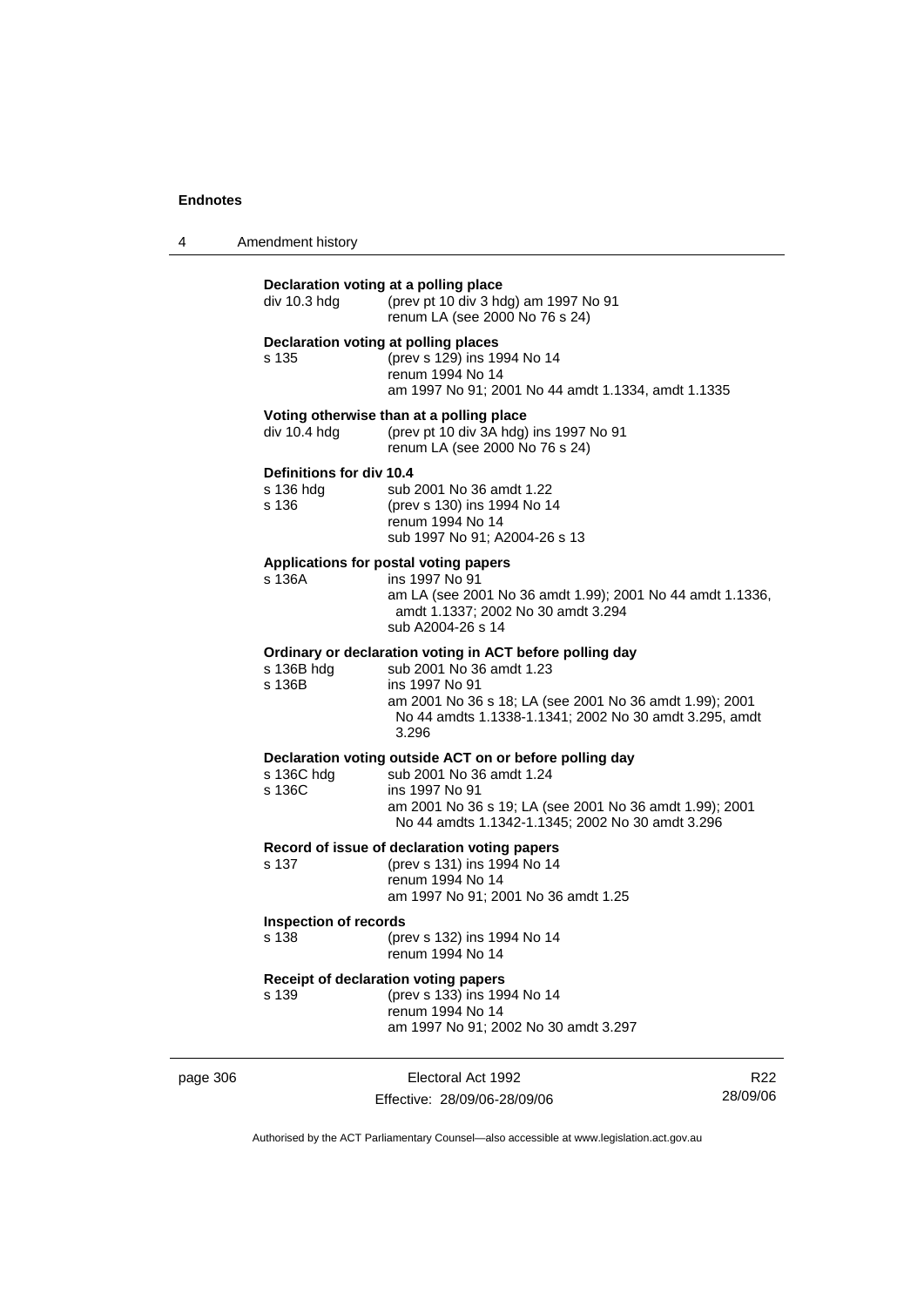| <b>Registered declaration voters</b>          |                                                                                                                                                                            |
|-----------------------------------------------|----------------------------------------------------------------------------------------------------------------------------------------------------------------------------|
| s 140                                         | (prev s 134) ins 1994 No 14<br>renum 1994 No 14<br>am 2002 No 30 amdt 3.298                                                                                                |
| s 141                                         | Issue of voting papers to registered declaration voters<br>(prev s 135) ins 1994 No 14<br>renum 1994 No 14<br>am 1997 No 91; 2002 No 30 amdt 3.299; A2004-26 s 15          |
| <b>Correcting formal errors</b><br>s 142      | (prev s 136) ins 1994 No 14<br>renum 1994 No 14                                                                                                                            |
| s 143                                         | Soliciting applications for postal declaration votes<br>(prev s 137) ins 1994 No 14<br>renum 1994 No 14<br>am 1997 No 91; 1998 No 54<br>sub 2001 No 36 s 20; A2004-26 s 16 |
| s 144                                         | Transmission of applications for postal declaration votes<br>(prev s 138) ins 1994 No 14<br>renum 1994 No 14<br>am 1998 No 54                                              |
| s 144A                                        | Requirements for casting postal votes<br>ins A2004-26 s 17                                                                                                                 |
| Interference with declaration voting<br>s 145 | (prev s 139) ins 1994 No 14<br>renum 1994 No 14<br>am 1998 No 54                                                                                                           |
| s 146                                         | Soliciting completed declaration votes<br>(prev s 140) ins 1994 No 14<br>renum 1994 No 14<br>am 1998 No 54                                                                 |
| s 147                                         | Transmission of completed declaration votes<br>(prev s 141) ins 1994 No 14<br>renum 1994 No 14<br>am 1998 No 54                                                            |
| s 148                                         | Opening envelopes containing declaration votes<br>(prev s 142) ins 1994 No 14<br>renum 1994 No 14<br>am 1998 No 54                                                         |
| <b>Mobile polling</b><br>div 10.5 hdg         | (prev pt 10 div 4 hdg) renum LA (see 2000 No 76 S24)                                                                                                                       |
|                                               |                                                                                                                                                                            |

R22 28/09/06

Electoral Act 1992 Effective: 28/09/06-28/09/06 page 307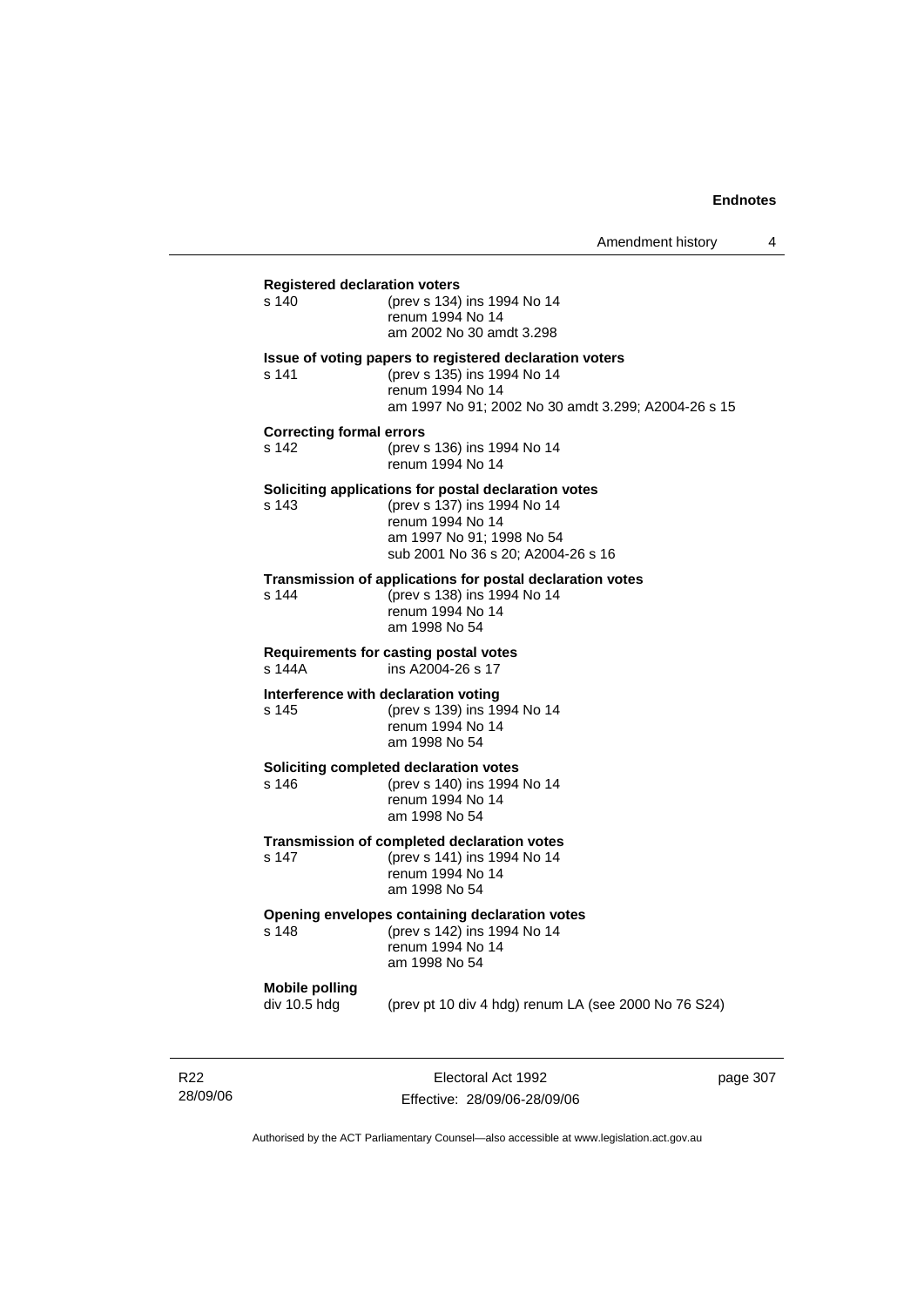4 Amendment history

| Definitions for div 4<br>s 149 hdq<br>s 149       | sub 2001 No 36 amdt 1.26<br>(prev s 143) ins 1994 No 14<br>renum 1994 No 14<br>def registered medical practitioner om 2001 No 36<br>amdt 1.27<br>def remand centre om A2006-23 amdt 1.190<br>def special hospital sub 2001 No 44 amdt 1.1347 |
|---------------------------------------------------|----------------------------------------------------------------------------------------------------------------------------------------------------------------------------------------------------------------------------------------------|
| <b>Declaration of special hospitals</b><br>s 149A | ins 2001 No 44 amdt 1.1348                                                                                                                                                                                                                   |
| <b>Mobile polling-institutions</b><br>s 150       | (prev s 144) ins 1994 No 14<br>renum 1994 No 14<br>am A2006-23 amdt 1.191                                                                                                                                                                    |
| <b>Functions of visiting officers</b><br>s 151    | (prev s 145) ins 1994 No 14<br>renum 1994 No 14; 2001 No 36 amdt 1.99<br>am 1995 No 33; 2001 No 36 s 21, amdt 1.28; LA (see 2001<br>No 36 amdt 1.99); A2006-23 amdt 1.192, amdt 1.193                                                        |
| <b>Failure to visit institution</b><br>s 152      | (prev s 146) ins 1994 No 14<br>renum 1994 No 14                                                                                                                                                                                              |
| s 153                                             | Custody of ballot boxes and electoral papers<br>(prev s 147) ins 1994 No 14<br>renum 1994 No 14                                                                                                                                              |
| <b>Miscellaneous</b><br>div 10.6 hdg              | (prev pt 10 div 5 hdg) renum LA (see 2000 No 76 s 24)                                                                                                                                                                                        |
| Arrangements at polling places<br>s 154           | (prev s 148) ins 1994 No 14<br>renum 1994 No 14                                                                                                                                                                                              |
| s 155                                             | Particulars on ballot papers before issue<br>(prev s 149) ins 1994 No 14<br>renum 1994 No 14                                                                                                                                                 |
| <b>Assistance to voters</b><br>s 156              | (prev s 150) ins 1994 No 14<br>renum 1994 No 14                                                                                                                                                                                              |
| s 156A                                            | Assistance to voters unable to enter polling place<br>ins 2001 No 36 s 22                                                                                                                                                                    |

page 308 Electoral Act 1992 Effective: 28/09/06-28/09/06

R22 28/09/06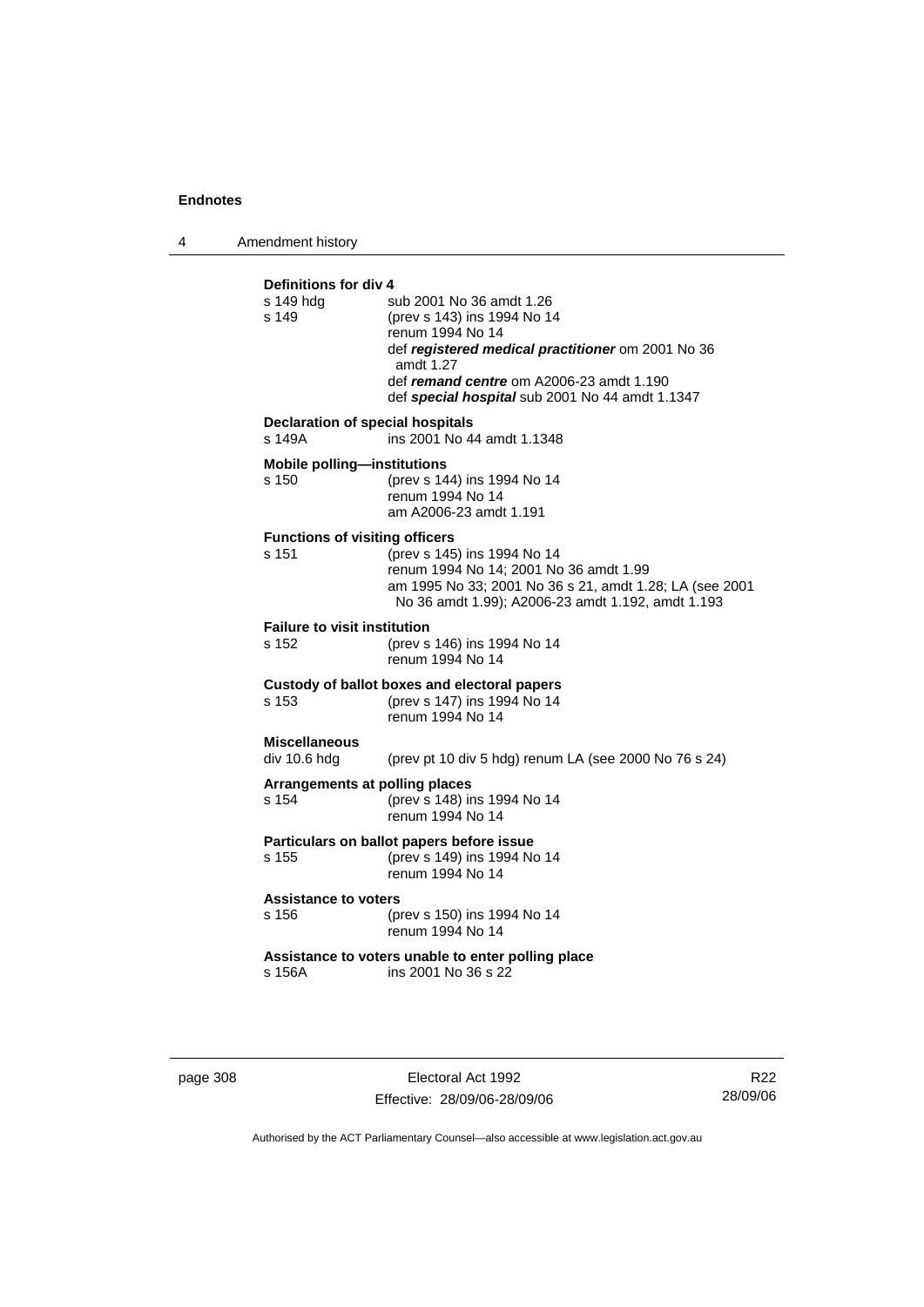| <b>Spoilt ballot papers</b>            |                                                                                                                                                                                                                                |  |
|----------------------------------------|--------------------------------------------------------------------------------------------------------------------------------------------------------------------------------------------------------------------------------|--|
| s 157                                  | (prev s 151) ins 1994 No 14<br>renum 1994 No 14<br>am 2000 No 76 s 10                                                                                                                                                          |  |
|                                        | Custody of ballot boxes and electoral papers                                                                                                                                                                                   |  |
| s 158                                  | (prev s 152) ins 1994 No 14<br>renum 1994 No 14                                                                                                                                                                                |  |
| s 159                                  | <b>Extension of time for conducting elections</b><br>(prev s 153) ins 1994 No 14<br>renum 1994 No 14<br>am 2001 No 36 amdt 1.29; LA (see 2001 No 36 amdt<br>1.99)2001 No 44 amdt 1.1349, amdt 1.1350; 2002 No 30<br>amdt 3.300 |  |
|                                        | Suspension and adjournment of polling                                                                                                                                                                                          |  |
| s 160                                  | (prev s 154) ins 1994 No 14<br>renum 1994 No 14                                                                                                                                                                                |  |
|                                        | am LA (see 2001 No 36 amdt 1.99); 2001 No 44 amdts<br>1.1351-1.1353; 2002 No 30 amdt 3.300                                                                                                                                     |  |
| <b>Failure to vote</b><br>div 10.7 hdg | (prev pt 10 div 6 hdg) renum LA (see 2000 No 76 s 24)                                                                                                                                                                          |  |
| <b>Default notice</b><br>s 161         | (prev s 155) ins 1994 No 14                                                                                                                                                                                                    |  |
|                                        | renum 1994 No 14<br>am 2001 No 44 amdt 1.1354, amdt 1.1355                                                                                                                                                                     |  |
| <b>First notice</b>                    |                                                                                                                                                                                                                                |  |
| s 162                                  | (prev s 156) ins 1994 No 14<br>renum 1994 No 14                                                                                                                                                                                |  |
| <b>Second notice</b>                   |                                                                                                                                                                                                                                |  |
| s 163                                  | (prev s 157) ins 1994 No 14<br>renum 1994 No 14                                                                                                                                                                                |  |
| <b>Final notice</b>                    |                                                                                                                                                                                                                                |  |
| s 164                                  | (prev s 158) ins 1994 No 14<br>renum 1994 No 14                                                                                                                                                                                |  |
| <b>Discharge of liability</b>          |                                                                                                                                                                                                                                |  |
| s 165                                  | (prev s 159) ins 1994 No 14<br>renum 1994 No 14                                                                                                                                                                                |  |
| Response on behalf of elector<br>s 166 | (prev s 160) ins 1994 No 14<br>renum 1994 No 14                                                                                                                                                                                |  |
| <b>Polling in Antarctica</b>           |                                                                                                                                                                                                                                |  |
| pt 11 hdg                              | ins 1994 No 14                                                                                                                                                                                                                 |  |
|                                        |                                                                                                                                                                                                                                |  |

R22 28/09/06

J.

Electoral Act 1992 Effective: 28/09/06-28/09/06 page 309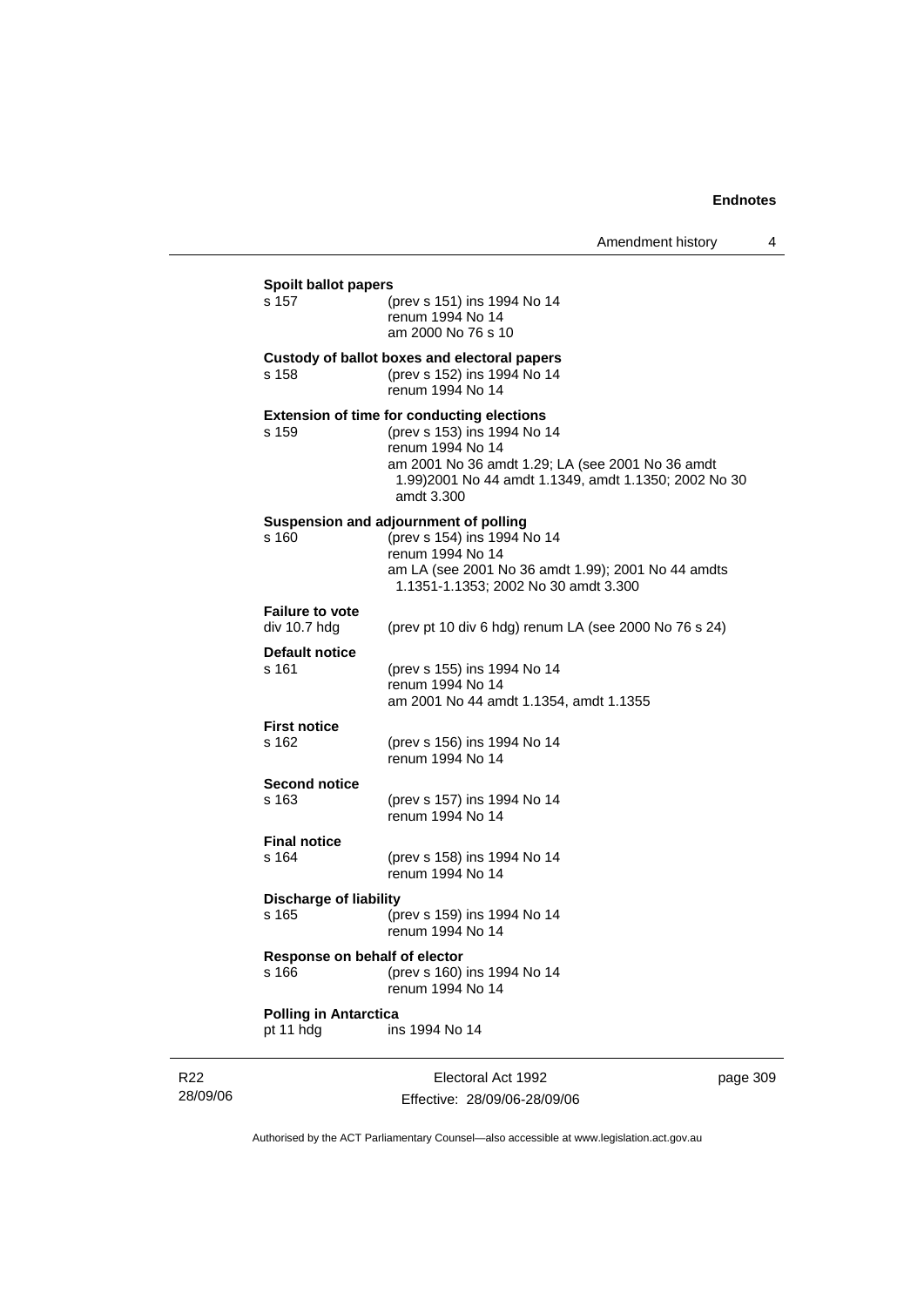4 Amendment history

| Definitions for pt 11<br>s 167 hdg<br>s 167     | sub 2001 No 36 amdt 1.30<br>(prev s 161) ins 1994 No 14<br>renum 1994 No 14<br>am 2001 No 36 amdt 1.31, amdt 1.32<br>def <i>transmit</i> sub 2001 No 44 amdt 1.1356 |
|-------------------------------------------------|---------------------------------------------------------------------------------------------------------------------------------------------------------------------|
| Declaration of ship as a station<br>s 167A      | ins 2001 No 36 amdt 1.32                                                                                                                                            |
| Approval of ways of transmission<br>s 167B      | ins 2001 No 44 amdt 1.1357                                                                                                                                          |
| s 168                                           | Returning officers and assistants for Antarctic stations<br>(prev s 162) ins 1994 No 14<br>renum 1994 No 14<br>sub 2002 No 30 amdt 3.301                            |
| s 169                                           | Acting returning officer or assistant<br>(prev s 163) ins 1994 No 14<br>renum 1994 No 14<br>om 2002 No 30 amdt 3.301                                                |
| s 170                                           | Application of Act to polling in Antarctica<br>(prev s 164) ins 1994 No 14<br>renum 1994 No 14                                                                      |
| <b>Antarctic electors</b><br>s 171              | (prev s 165) ins 1994 No 14<br>renum 1994 No 14<br>am 1997 No 91                                                                                                    |
| s 172                                           | Arrangements for the polling in Antarctica<br>(prev s 166) ins 1994 No 14<br>renum 1994 No 14                                                                       |
| <b>Conduct of the polling</b><br>s 173          | (prev s 167) ins 1994 No 14<br>renum 1994 No 14                                                                                                                     |
| <b>Claims to vote</b><br>s 174                  | (prev s 168) ins 1994 No 14<br>renum 1994 No 14                                                                                                                     |
| Proceedings at close of poll<br>s 175           | (prev s 169) ins 1994 No 14<br>renum 1994 No 14<br>am 1995 No 46; 2002 No 30 amdt 3.302                                                                             |
| <b>Result of polling in Antarctica</b><br>s 176 | (prev s 170) ins 1994 No 14<br>renum 1994 No 14                                                                                                                     |

page 310 **Electoral Act 1992** Effective: 28/09/06-28/09/06

R22 28/09/06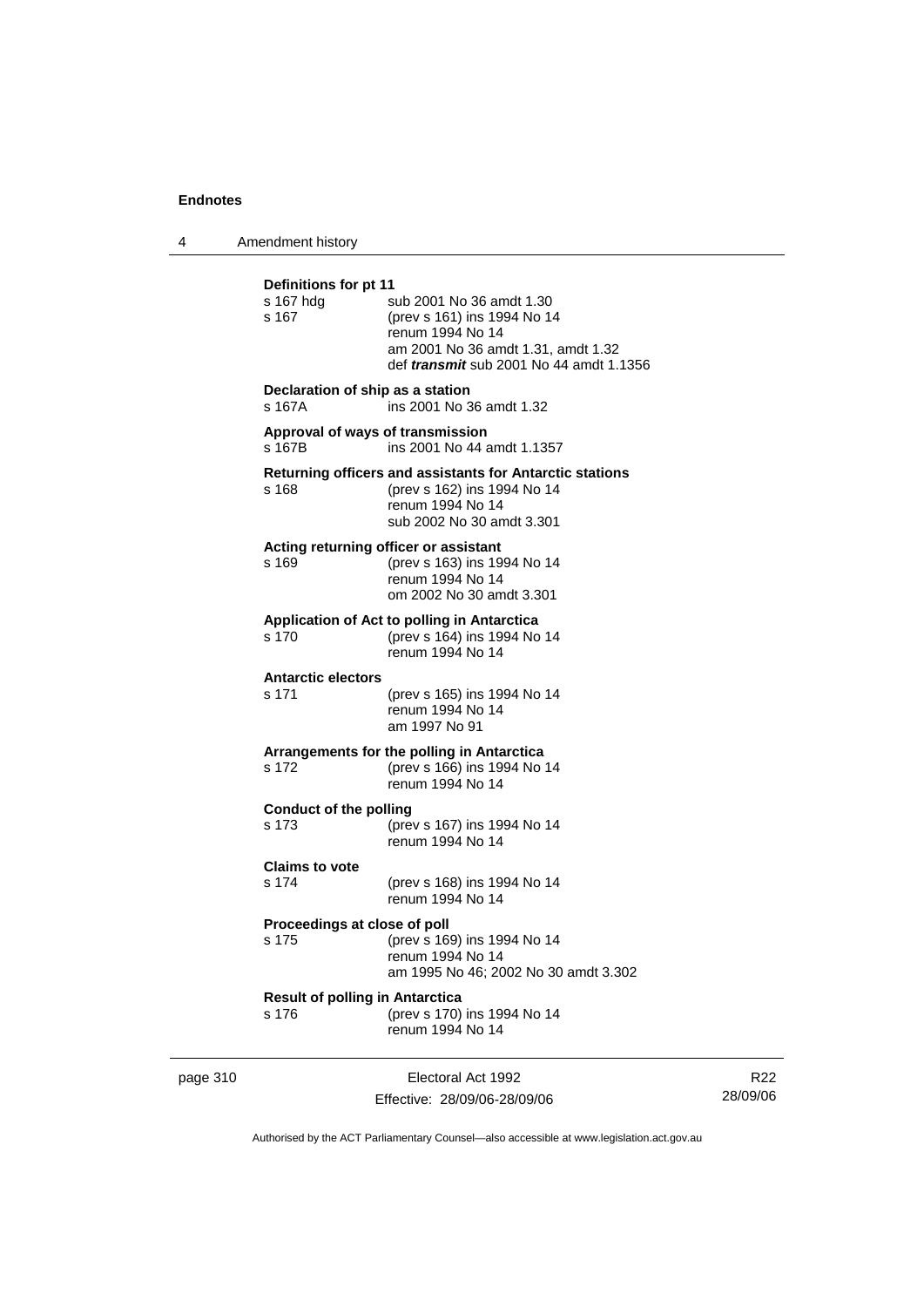| s 177                                      | (prev s 171) ins 1994 No 14                           |
|--------------------------------------------|-------------------------------------------------------|
|                                            | renum 1994 No 14                                      |
| The scrutiny                               |                                                       |
| pt 12 hdg                                  | ins 1994 No 14                                        |
| <b>Scrutiny</b>                            |                                                       |
| s 178                                      | (prev s 172) ins 1994 No 14                           |
|                                            | renum 1994 No 14                                      |
|                                            | am 1997 No 91; 2000 No 76 s 11                        |
|                                            | Preliminary scrutiny of declaration voting papers etc |
| s 179                                      | (prev s 173) ins 1994 No 14<br>renum 1994 No 14       |
|                                            | am 2002 No 30 amdt 3.303, amdt 3.304                  |
|                                            |                                                       |
| <b>Formality of ballot papers</b><br>s 180 | (prev s 174) ins 1994 No 14                           |
|                                            | renum 1994 No 14                                      |
|                                            |                                                       |
| Death of candidate<br>s 181                | (prev s 175) ins 1994 No 14                           |
|                                            | renum 1994 No 14                                      |
|                                            | First count-ordinary ballot papers                    |
| s 182                                      | (prev s 176) ins 1994 No 14                           |
|                                            | renum 1994 No 14                                      |
|                                            | am 2000 No 76 s 12                                    |
|                                            |                                                       |
|                                            | First count-declaration ballot papers                 |
| s 183                                      | (prev s 177) ins 1994 No 14                           |
|                                            | renum 1994 No 14                                      |
|                                            | First count-electronic ballot papers                  |
| s 183A                                     | ins 2000 No 76 s 13                                   |
| Second count-first preferences             |                                                       |
| s 184                                      | (prev s 178) ins 1994 No 14                           |
|                                            | renum 1994 No 14                                      |
|                                            | am 2000 No 76 s 14                                    |
| Ascertaining result of poll                |                                                       |
| s 185                                      | (prev s 179) ins 1994 No 14                           |
|                                            | renum 1994 No 14                                      |
|                                            | am 2000 No 76 s 15                                    |
| <b>Objections by scrutineers</b><br>s 186  | (prev s 180) ins 1994 No 14                           |

R22 28/09/06

Electoral Act 1992 Effective: 28/09/06-28/09/06 page 311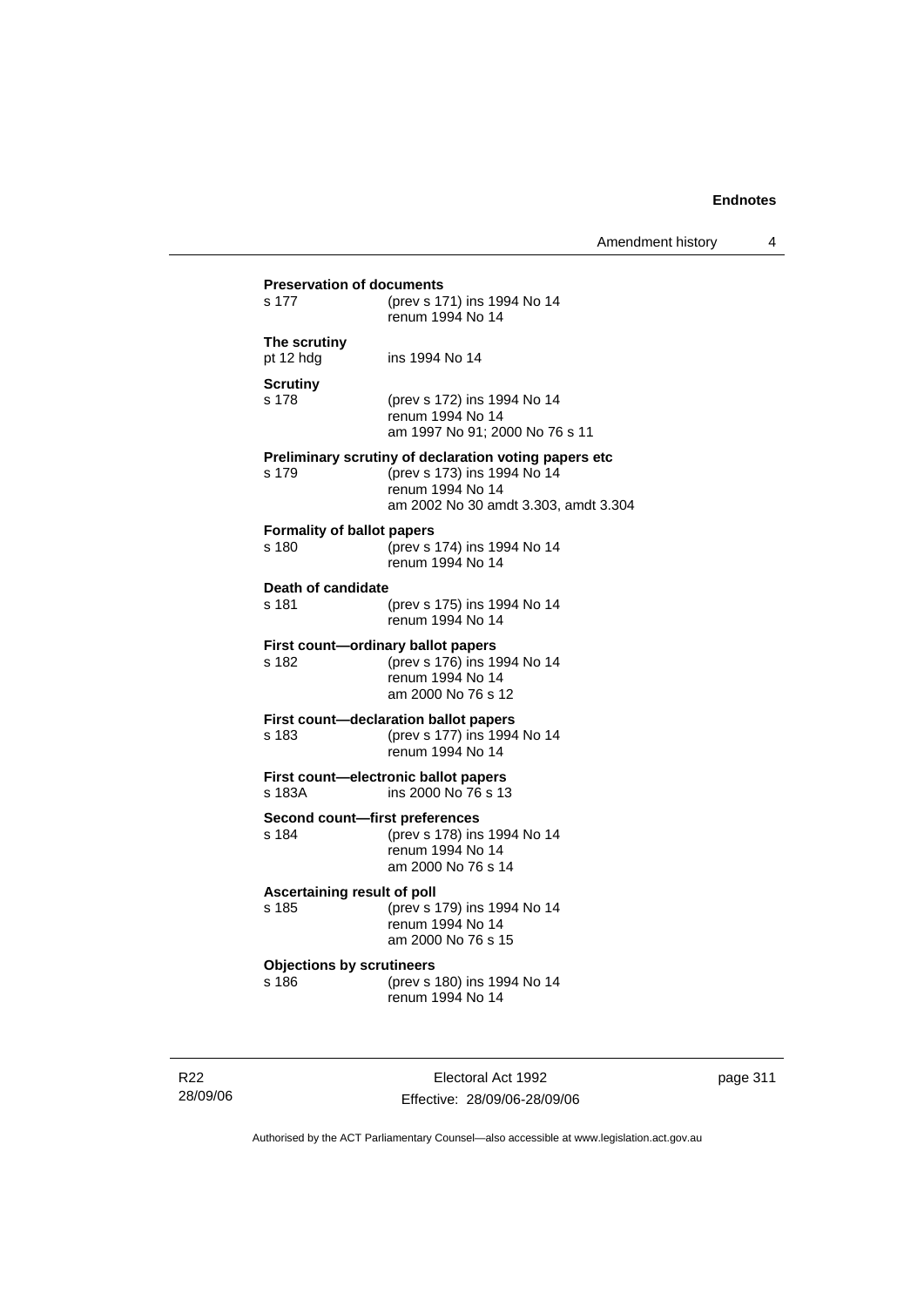4 Amendment history

| <b>Recount of ballot papers</b><br>s 187           | (prev s 181) ins 1994 No 14<br>renum 1994 No 14<br>sub A2004-26 s 18                                                                                                                                                                        |
|----------------------------------------------------|---------------------------------------------------------------------------------------------------------------------------------------------------------------------------------------------------------------------------------------------|
| s 187A                                             | Application for recount of ballot papers etc<br>orig s 187A renum as s 187C<br>ins A2004-26 s 18                                                                                                                                            |
| s 187B                                             | Review of decision of commissioner to refuse to arrange for recount<br>ins A2004-26 s 18                                                                                                                                                    |
| s 187C                                             | Recount of electronic scrutiny of ballot papers<br>(prev s 187A) ins 2000 No 76 s 16<br>renum A2004-26 s 19                                                                                                                                 |
| s 188                                              | <b>Reservation of disputed ballot papers</b><br>(prev s 182) ins 1994 No 14<br>renum 1994 No 14                                                                                                                                             |
| Declaration of result of election<br>s 189         | (prev s 183) ins 1994 No 14<br>renum 1994 No 14                                                                                                                                                                                             |
| <b>Casual vacancies</b><br>pt 13 hdg               | ins 1994 No 14                                                                                                                                                                                                                              |
| Definitions for pt 13<br>s 190 hdg<br>s 190        | sub 2001 No 36 amdt 1.33<br>(prev s 184) ins 1994 No 14<br>renum 1994 No 14<br>am 2001 No 36 amdt 1.36, amdt 1.37<br>def candidate om 2001 No 36 amdt 1.34<br>def newspaper om 2001 No 36 amdt 1.34<br>def speaker ins 2001 No 36 amdt 1.35 |
| Notice of casual vacancy<br>s 191                  | (prev s 185) ins 1994 No 14<br>renum 1994 No 14                                                                                                                                                                                             |
| <b>Candidates for casual vacancy</b><br>s 192      | (prev s 186) ins 1994 No 14<br>renum 1994 No 14<br>am LA (see 2001 No 36 amdt 1.99); 2001 No 44 amdt 1.1358,<br>amdt 1.1359                                                                                                                 |
| <b>Publication of candidates' details</b><br>s 193 | (prev s 187) ins 1994 No 14<br>renum 1994 No 14                                                                                                                                                                                             |

page 312 **Electoral Act 1992** Effective: 28/09/06-28/09/06

R22 28/09/06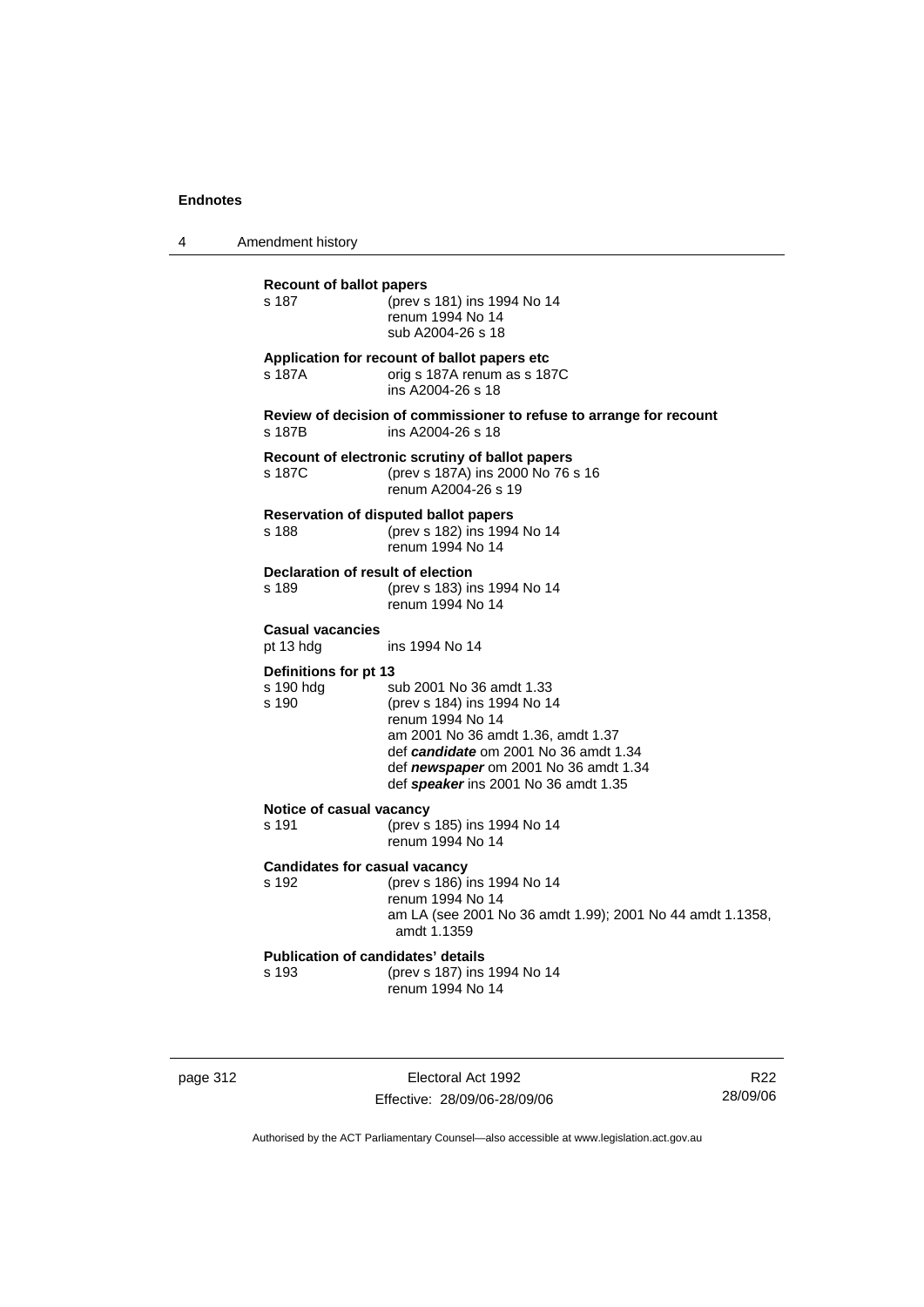| s 194                                       | Determination of candidate to fill vacancy<br>(prev s 188) ins 1994 No 14<br>renum 1994 No 14                                                                                                                                                                                                                                                                                                                                                                                                                                                                                                                                    |
|---------------------------------------------|----------------------------------------------------------------------------------------------------------------------------------------------------------------------------------------------------------------------------------------------------------------------------------------------------------------------------------------------------------------------------------------------------------------------------------------------------------------------------------------------------------------------------------------------------------------------------------------------------------------------------------|
|                                             | am 2002 No 30 amdt 3.352                                                                                                                                                                                                                                                                                                                                                                                                                                                                                                                                                                                                         |
| <b>Assembly nominees</b>                    |                                                                                                                                                                                                                                                                                                                                                                                                                                                                                                                                                                                                                                  |
| s 195                                       | (prev s 189) ins 1994 No 14<br>renum 1994 No 14<br>am 2001 No 36 s 23                                                                                                                                                                                                                                                                                                                                                                                                                                                                                                                                                            |
| s 196                                       | Term of office of MLA declared elected under pt 13<br>(prev s 190) ins 1994 No 14<br>renum 1994 No 14                                                                                                                                                                                                                                                                                                                                                                                                                                                                                                                            |
|                                             |                                                                                                                                                                                                                                                                                                                                                                                                                                                                                                                                                                                                                                  |
| Dissolution or pre-election period<br>s 197 | (prev s 191) ins 1994 No 14<br>renum 1994 No 14<br>am 2002 No 30 amdt 3.305                                                                                                                                                                                                                                                                                                                                                                                                                                                                                                                                                      |
| pt 14 hdg                                   | Election funding and financial disclosure<br>ins 1994 No 14                                                                                                                                                                                                                                                                                                                                                                                                                                                                                                                                                                      |
| Preliminary<br>div 14.1 hda                 | (prev pt 14 div 1 hdg) renum 2001 No 36 amdt 1.99                                                                                                                                                                                                                                                                                                                                                                                                                                                                                                                                                                                |
| Definitions for pt 14                       |                                                                                                                                                                                                                                                                                                                                                                                                                                                                                                                                                                                                                                  |
| s 198 hdg<br>s 198                          | sub 2001 No 36 amdt 1.38<br>(prev s 192) ins 1994 No 14<br>renum 1994 No 14<br>am 2001 No 36 amdt 1.42, amdt 1.43<br>def associated entity ins 1996 No 56 s 4<br>sub 2001 No 36 s 24<br>am A2004-26 amdt 1.64<br>def <b>ballot group</b> ins 2001 No 36 s 25<br>om A2004-26 amdt 1.33<br>def entity ins 1996 No 56 s 4<br>def <i>financial controller</i> ins 1996 No 56 s 4<br>def gift am 2001 No 36 amdt 1.39; A2004-26 s 20<br>def <i>independent MLA</i> om 2001 No 36 amdt 1.40<br>def register am 2001 No 36 amdt 1.41; A2004-26 amdt 1.60<br>def reporting agent sub 2001 No 36 s 26<br>am A2004-26 amdt 1.34, amdt 1.60 |
| Reference to things done by party etc       |                                                                                                                                                                                                                                                                                                                                                                                                                                                                                                                                                                                                                                  |
| s 198A hdg<br>s 198A                        | sub A2004-26 amdt 1.35<br>ins 2001 No 36 amdt 1.43<br>am A2004-26 amdt 1.36                                                                                                                                                                                                                                                                                                                                                                                                                                                                                                                                                      |

**Candidate remains candidate after election** s 198B ins 2001 No 36 amdt 1.43

R22 28/09/06

Electoral Act 1992 Effective: 28/09/06-28/09/06 page 313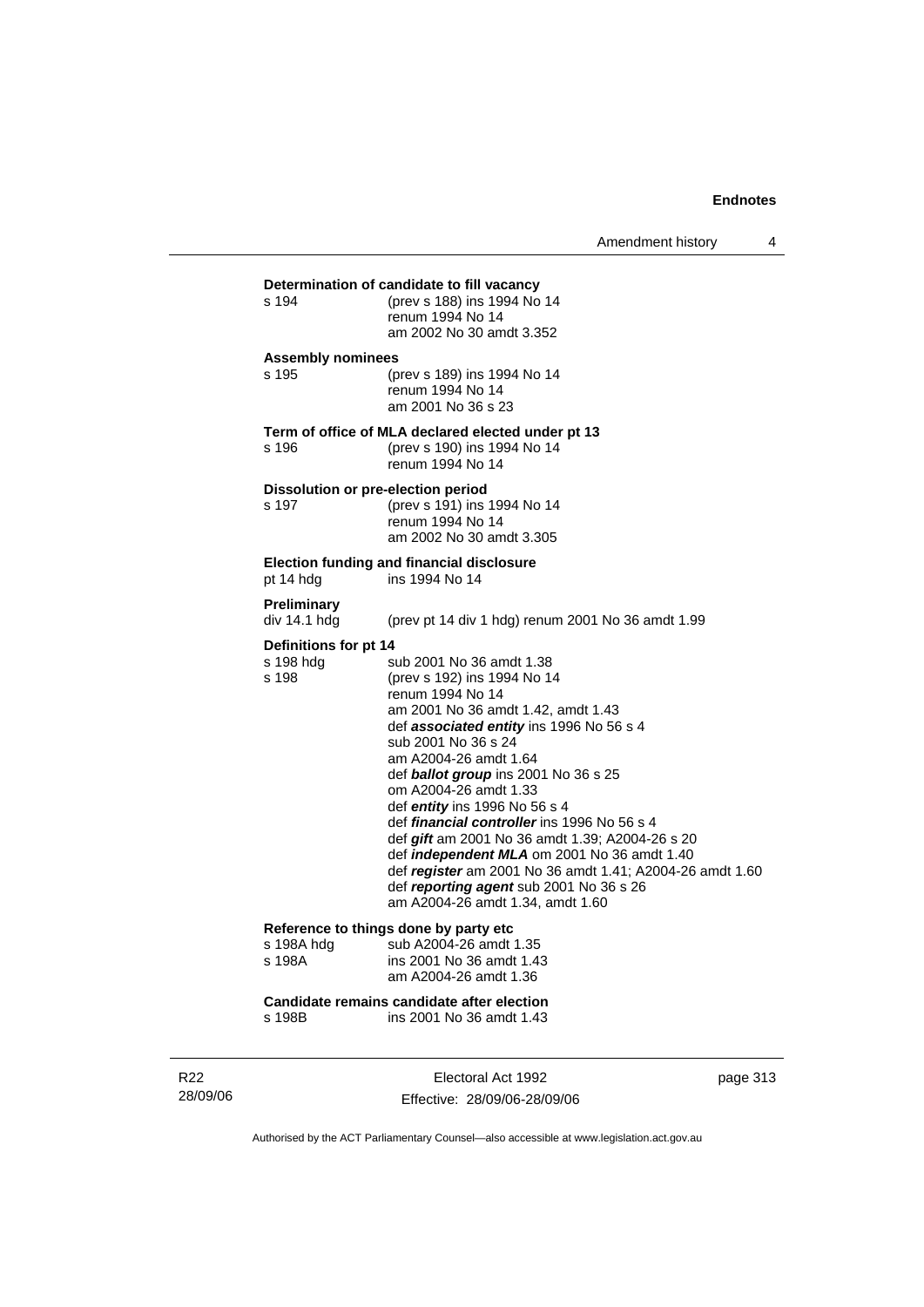4 Amendment history

| <b>Related bodies corporate</b>      |                                                                                                                               |  |  |
|--------------------------------------|-------------------------------------------------------------------------------------------------------------------------------|--|--|
| s 199                                | (prev s 193) ins 1994 No 14<br>renum 1994 No 14                                                                               |  |  |
| s 200                                | <b>Activities of campaign committees</b><br>(prev s 194) ins 1994 No 14                                                       |  |  |
|                                      | renum 1994 No 14<br>am 2001 No 36 amdt 1.44; A2004-26 amdt 1.37, amdt 1.62                                                    |  |  |
| <b>Disclosure periods</b>            |                                                                                                                               |  |  |
| s 201                                | (prev s 195) ins 1994 No 14<br>renum 1994 No 14<br>def disclosure day am 1997 No 91 s 24; 2001 No 36                          |  |  |
|                                      | amdt 1.45; 2002 No 30 amdt 3.306; A2003-54 s 5; A2004-26<br>amdt 1.63                                                         |  |  |
| Gifts-determination of amounts       |                                                                                                                               |  |  |
| s 202                                | (prev s 196) ins 1994 No 14<br>renum 1994 No 14                                                                               |  |  |
| <b>Reporting agents</b>              |                                                                                                                               |  |  |
| div 14.2 hdg                         | (prev pt 14 div 2 hdg) renum LA (see 2000 No 76 s 24)                                                                         |  |  |
| <b>Appointed agents</b>              |                                                                                                                               |  |  |
| s 203                                | (prev s 197) ins 1994 No 14                                                                                                   |  |  |
|                                      | renum 1994 No 14                                                                                                              |  |  |
|                                      | am 1997 No 91; 2001 No 36 amdts 1.46-1.48; LA (see 2001<br>No 36 amdt 1.99); 2002 No 30 amdt 3.307, amdt 3.308,               |  |  |
|                                      | amdt 3.352; A2004-26 amdt 1.38, amdt 1.39, amdt 1.61,                                                                         |  |  |
|                                      | amdt 1.63; ss renum R16 LA (see A2004-26 amdt 1.66)                                                                           |  |  |
| Non-appointed agents                 |                                                                                                                               |  |  |
| s 204                                | (prev s 198) ins 1994 No 14                                                                                                   |  |  |
|                                      | renum 1994 No 14<br>am 1997 No 91; 2001 No 36 amdt 1.49, amdt 1.50; LA                                                        |  |  |
|                                      | (see 2001 No 36 amdt 1.99); A2004-26 amdt 1.61, amdt 1.63                                                                     |  |  |
| <b>Registers of reporting agents</b> |                                                                                                                               |  |  |
| s 205                                | (prev s 199) ins 1994 No 14<br>renum 1994 No 14                                                                               |  |  |
|                                      | am 2001 No 36 amdts 1.51-1.53; LA (see 2001 No 36                                                                             |  |  |
|                                      | amdt 1.99); 2002 No 30 amdt 3.309; A2004-26 amdt 1.40,<br>amdt 1.41, amdt 1.60; pars renum R16 LA (see A2004-26<br>amdt 1.66) |  |  |
| <b>Election funding</b>              |                                                                                                                               |  |  |
| div 14.3 hdg                         | (prev pt 14 div 3 hdg) renum LA (see 2000 No 76 s 24)                                                                         |  |  |
|                                      |                                                                                                                               |  |  |

| page 314 |  |
|----------|--|
|----------|--|

page 314 Electoral Act 1992 Effective: 28/09/06-28/09/06

R22 28/09/06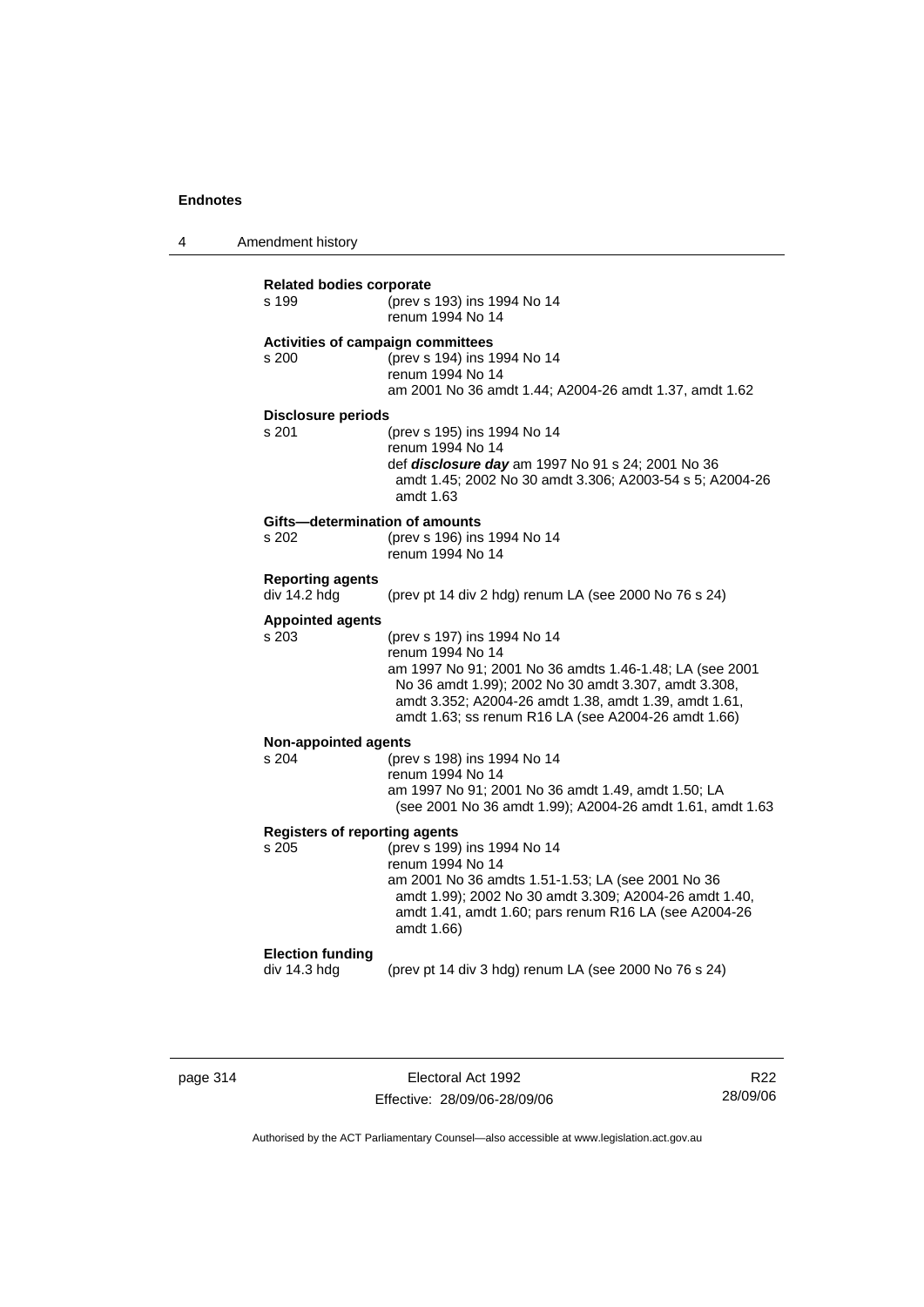|                                    | Who eligible votes are cast for                                                                                                                               |
|------------------------------------|---------------------------------------------------------------------------------------------------------------------------------------------------------------|
| s <sub>206</sub>                   | (prev s 200) ins 1994 No 14<br>renum 1994 No 14<br>am 1996 No 56<br>sub 2001 No 36 amdt 1.54<br>am A2004-26 s 21                                              |
| <b>Entitlement to funds</b>        |                                                                                                                                                               |
| s.207                              | (prev s 201) ins 1994 No 14<br>renum 1994 No 14<br>am 1996 No 56; 2001 No 36 amdt 1.55; A2004-26 s 22                                                         |
| <b>Threshold</b><br>s.208          | (prev s 202) ins 1994 No 14<br>renum 1994 No 14<br>sub 1996 No 56; 2001 No 36 s 27<br>am A2004-26 s 23, amdt 1.42, amdt 1.63                                  |
| <b>Claims for payment</b><br>s 209 | (prev s 203) ins 1994 No 14<br>renum 1994 No 14<br>om 1996 No 56                                                                                              |
| s 210                              | <b>Claims by party reporting agents</b><br>(prev s 204) ins 1994 No 14<br>renum 1994 No 14<br>om 1996 No 56                                                   |
| Determination of claims<br>s 211   | (prev s 205) ins 1994 No 14<br>renum 1994 No 14<br>om 1996 No 56                                                                                              |
| <b>Making of payments</b>          |                                                                                                                                                               |
| s 212                              | (prev s 206) ins 1994 No 14<br>renum 1994 No 14<br>am 1996 No 56; 2001 No 36 amdt 1.56, amdt 1.57; LA (see<br>2001 No 36 amdt 1.99); A2004-26 s 24, amdt 1.63 |
|                                    | <b>Revocation of determinations</b>                                                                                                                           |
| s 213                              | (prev s 207) ins 1994 No 14<br>renum 1994 No 14<br>om 1996 No 56                                                                                              |
| Death of candidate                 |                                                                                                                                                               |
| s 214                              | (prev s 208) ins 1994 No 14<br>renum 1994 No 14<br>am 1996 No 56; 2001 No 36 amdt 1.58; A2004-26 s 26                                                         |

R22 28/09/06

Electoral Act 1992 Effective: 28/09/06-28/09/06 page 315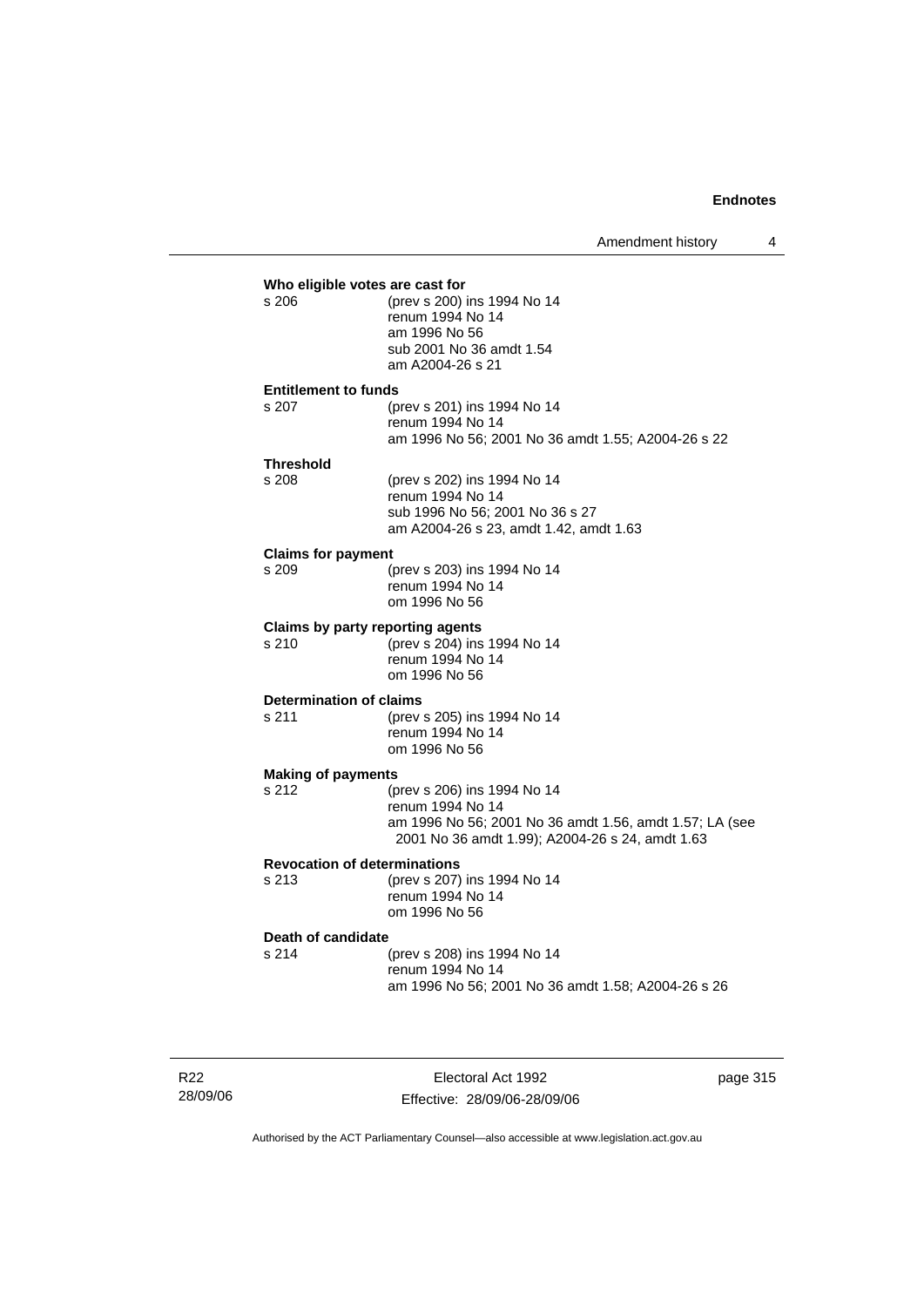4 Amendment history **Application voluntary** s 215 (prev s 209) ins 1994 No 14 renum 1994 No 14 am 1996 No 56 **Disclosure of donations**  div 14.4 hdg (prev pt 14 div 4 hdg) renum LA (see 2000 No 76 s 24) **Meaning of** *defined details* **for div 4** s 216 hdg sub 2001 No 36 amdt 1.59<br>s 216 (prev s 210) ins 1994 No 1 s 216 (prev s 210) ins 1994 No 14 renum 1994 No 14 def *gift* om 2001 No 36 amdt 1.60 **Disclosure of gifts** s 217 (prev s 211) ins 1994 No 14 renum 1994 No 14 am 2001 No 36 s 28; 2001 No 44 amdt 1.1360, amdt 1.1361; 2002 No 30 amdt 3.353; A2004-26 s 27 **Disclosure of gifts—non-party groups** s 218 (prev s 212) ins 1994 No 14 renum 1994 No 14 am 2001 No 36 s 29; 2001 No 44 amdt 1.1362, amdt 1.1363; 2002 No 30 amdt 3.353 **Certain loans not to be received** s 218A ins 2001 No 36 s 30 am A2004-26 amdt 1.43, amdt 1.44, amdt 1.60; ss, pars renum R16 LA (see A2004-26 amdt 1.66) **Nil returns** s 219 (prev s 213) ins 1994 No 14 renum 1994 No 14 **Disclosure of gifts by persons incurring political expenditure** s 220 (prev s 214) ins 1994 No 14 renum 1994 No 14 am 1996 No 56; 2001 No 36 s 31 and amdt 1.61; LA (see 2001 No 36 amdt 1.99); 2001 No 44 amdt 1.1364, amdt 1.1365; 2002 No 30 amdt 3.353; A2004-26 amdt 1.60, amdt 1.63 **Donations to non-party groups and candidates** s 221 (prev s 215) ins 1994 No 14 renum 1994 No 14 am 1996 No 56; LA (see 2001 No 36 amdt 1.99); 2001 No 44 amdts 1.1366-1.1369; 2002 No 30 amdt 3.353; A2004-26 s 28, s 29

page 316 **Electoral Act 1992** Effective: 28/09/06-28/09/06

R22 28/09/06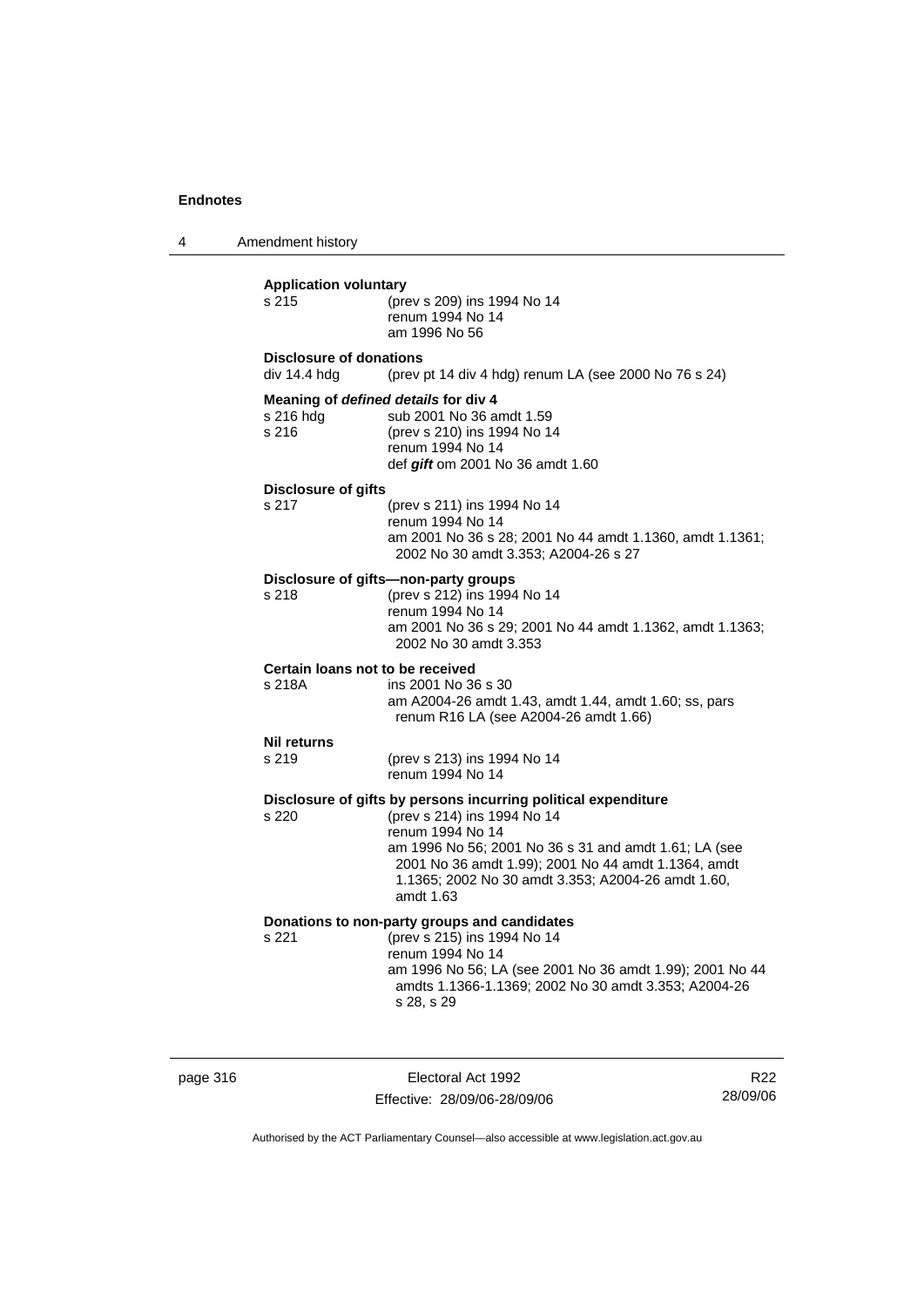#### **Annual returns of donations**

| s 221A | ins 1996 No 56                                     |
|--------|----------------------------------------------------|
|        | sub 2001 No 36 s 32                                |
|        | am 2001 No 44 amdts 1.1370-1.1372: 2002 No 30 amdt |
|        | 3.353: A2004-26 s 30: A2004-26 amdt 1.60           |

#### **Advice about obligations to make returns**

| s 221B | ins 1996 No 56        |
|--------|-----------------------|
|        | sub 2001 No 36 s 32   |
|        | am A2004-26 amdt 1.60 |

# **Anonymous gifts**

(prev s 216) ins 1994 No 14 renum 1994 No 14 sub 2001 No 36 s 32 am A2004-26 s 31, amdt 1.45, amdt 1.60; pars renum R16 LA (see A2004-26 amdt 1.66)

# **Disclosure of electoral expenditure**<br>div 14.5 hdg (prev pt 14 div 5 h

(prev pt 14 div 5 hdg) renum LA (see 2000 No 76 s 24)

#### **Definitions for div 14.5**

| s 223 hdg | sub 2001 No 36 amdt 1.62                                   |
|-----------|------------------------------------------------------------|
| s 223     | (prev s 217) ins 1994 No 14                                |
|           | renum 1994 No 14; 2001 No 36 amdt 1.99                     |
|           | am 2001 No 36 amdt 1.64, amdt 1.65                         |
|           | def electoral expenditure am 1996 No 56 s 16; LA (see 2001 |
|           | No 36 amdt 1.99)                                           |
|           | def participant ins 2001 No 36 amdt 1.63                   |
|           | am A2004-26 s 32                                           |
|           | def relates ins 2001 No 36 amdt 1.63                       |
|           |                                                            |

#### **Returns of electoral expenditure**

| s 224 | (prev s 218) ins 1994 No 14                              |
|-------|----------------------------------------------------------|
|       | renum 1994 No 14: 2001 No 36 amdt 1.99                   |
|       | am 1996 No 56; 2001 No 36 amdt 1.66, amdt 1.67; LA (see  |
|       | 2001 No 36 amdt 1.99); 2001 No 44 amdt 1.1373, amdt      |
|       | 1.1374; 2002 No 30 amdt 3.353; A2004-26 s 33, amdt 1.60, |
|       | amdt 1.63                                                |

#### **Nil returns**

| s 225 | (prev s 219) ins 1994 No 14                             |
|-------|---------------------------------------------------------|
|       | renum 1994 No 14                                        |
|       | am 1996 No 56; 2001 No 36 amdt 1.68; A2004-26 amdt 1.63 |

| Returns by broadcasters and publishers |                                                                                 |
|----------------------------------------|---------------------------------------------------------------------------------|
| s 226                                  | (prev s 220) ins 1994 No 14                                                     |
|                                        | renum 1994 No 14                                                                |
|                                        | am 2001 No 44 amdt 1.1375, amdt 1.1376; 2002 No 30<br>amdt 3.353; A2004-26 s 34 |

| R22      | Electoral Act 1992           | page 317 |
|----------|------------------------------|----------|
| 28/09/06 | Effective: 28/09/06-28/09/06 |          |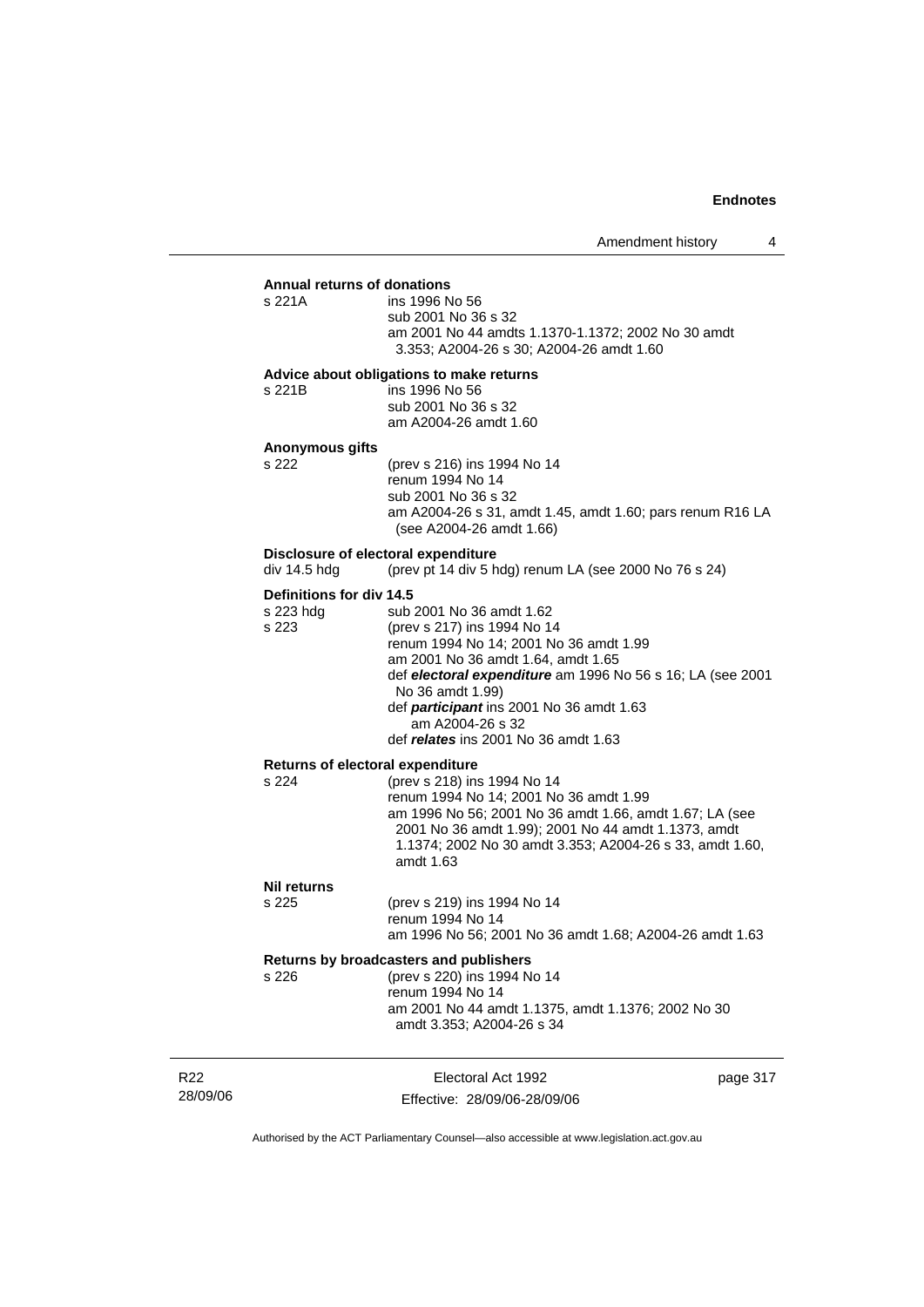4 Amendment history

### **Multiple elections on same day**

| s 227                                 | (prev s 221) ins 1994 No 14<br>renum 1994 No 14<br>am 2001 No 44 amdt 1.1377                                               |
|---------------------------------------|----------------------------------------------------------------------------------------------------------------------------|
| <b>Annual returns</b><br>div 14.6 hdg | (prev pt 14 div 6 hdg) renum LA (see 2000 No 76 s 24)                                                                      |
| s 228 hdg<br>s 228                    | Meaning of defined particulars for div 14.6<br>sub 2001 No 36 amdt 1.69<br>(prev s 222) ins 1994 No 14<br>renum 1994 No 14 |
|                                       |                                                                                                                            |

#### **Fund-raising events**

| s 229 | (prev s 223) ins 1994 No 14 |
|-------|-----------------------------|
|       | renum 1994 No 14            |
|       | om 1996 No 56               |

#### **Annual returns by parties and MLAs**

| s 230 hdg | sub A2004-26 amdt 1.46                                   |
|-----------|----------------------------------------------------------|
| s 230     | (prev s 224) ins 1994 No 14                              |
|           | renum 1994 No 14                                         |
|           | am 1996 No 56: 2000 No 50 s 4                            |
|           | sub 2001 No 36 s 33                                      |
|           | am LA (see 2001 No 36 amdt 1.99); 2001 No 44 amdt 1.1378 |
|           | (as sub 2001 No 36 amdt 2.2), amdt 1.1379; 2002 No 30    |
|           | amdt 3.353; A2004-26 amdt 1.60, amdt 1.63                |
|           |                                                          |

# **Periods of less than financial year**<br>s 231 (prev s 225) ins 1

(prev s 225) ins 1994 No 14 renum 1994 No 14 sub 2001 No 36 s 33 am A2004-26 amdt 1.47, amdt 1.60, amdt 1.63, amdt 1.64; pars renum R16 LA (see A2004-26 amdt 1.66)

# **Returns by parties under Commonwealth Electoral Act**

ins 1996 No 56

# **Annual returns by associated entities**

ins 1996 No 56 sub 2001 No 36 s 34 am 2001 No 44 amdt 1.1380, 1.1381; 2002 No 30 amdt 3.353; A2004-26 amdt 1.64

**Returns by associated entities under Commonwealth Electoral Act** s 231C ins 1996 No 56

page 318 Electoral Act 1992 Effective: 28/09/06-28/09/06

R22 28/09/06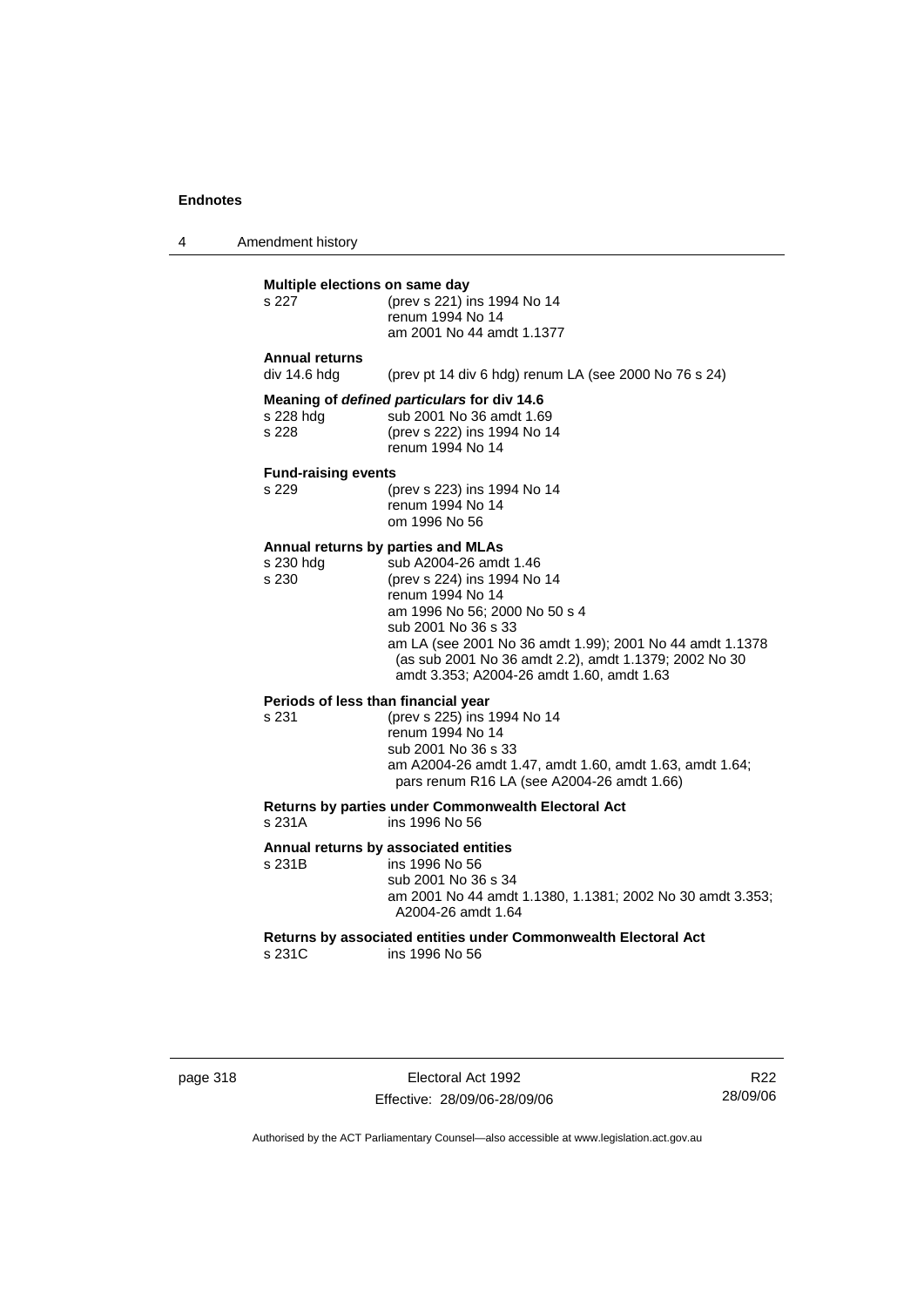Amendment history 4

| s 232                                  | (prev s 226) ins 1994 No 14                               |
|----------------------------------------|-----------------------------------------------------------|
|                                        | renum 1994 No 14                                          |
|                                        | sub 1996 No 56; 2001 No 36 s 35                           |
|                                        | am A2004-26 amdt 1.60, amdt 1.64                          |
| <b>Amounts paid</b>                    |                                                           |
| s 233                                  | (prev s 227) ins 1994 No 14                               |
|                                        | renum 1994 No 14<br>am 1996 No 56                         |
|                                        | om 2001 No 36 s 35                                        |
| <b>Outstanding amounts</b>             |                                                           |
| s 234                                  | (prev s 228) ins 1994 No 14                               |
|                                        | renum 1994 No 14                                          |
|                                        | am 1994 No 78; 1996 No 56; 2001 No 36 amdt 1.70;          |
|                                        | A2004-26 amdt 1.60                                        |
| <b>Regulations</b>                     |                                                           |
| s 234A                                 | ins 1996 No 56                                            |
| <b>Compliance</b>                      |                                                           |
| div 14.7 hdg                           | (prev pt 14 div 7 hdg) renum LA (see 2000 No 76 s 24)     |
| Definitions for div 14.7               |                                                           |
| s 235                                  | (prev s 229) ins 1994 No 14<br>renum 1994 No 14           |
|                                        | sub 2001 No 36 amdt 1.71                                  |
|                                        |                                                           |
| <b>Offences</b><br>s 236               | (prev s 230) ins 1994 No 14                               |
|                                        | renum 1994 No 14                                          |
|                                        | am 1996 No 56; 1998 No 54; 2001 No 36 amdt 1.72; LA (see  |
|                                        | 2001 No 36 amdt 1.99); 2002 No 30 amdt 3.310; A2003-54    |
|                                        | s 6: A2004-26 amdt 1.63                                   |
| <b>Investigation notices generally</b> |                                                           |
| s 237                                  | (prev s 231) ins 1994 No 14                               |
|                                        | renum 1994 No 14<br>am 1996 No 56; 1998 No 54             |
|                                        | sub 2001 No 36 s 36                                       |
|                                        | am 2002 No 30 amdt 3.311, amdt 3.352; A2004-26 amdt 1.48, |
|                                        | amdt 1.49, amdt 1.63                                      |
|                                        | Investigation notices about associated entities           |
| s 237A                                 | ins 2001 No 36 s 36                                       |
|                                        | am 2002 No 30 amdt 3.311                                  |
| <b>Investigation notice offences</b>   |                                                           |
| s 237B                                 | ins 2001 No 36 s 36                                       |

R22 28/09/06

Electoral Act 1992 Effective: 28/09/06-28/09/06 page 319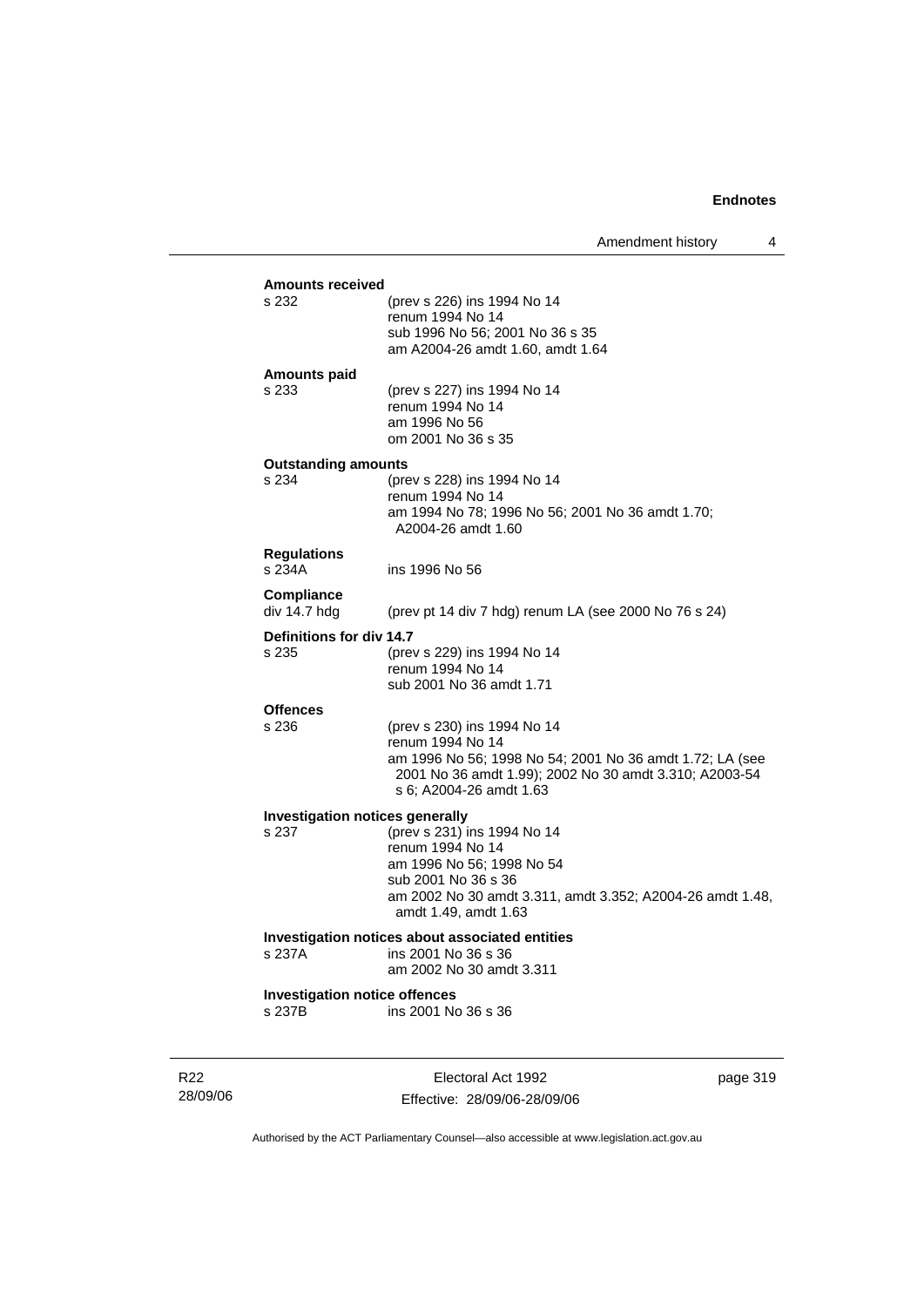4 Amendment history **Investigation—search warrants** s 238 (prev s 232) ins 1994 No 14 renum 1994 No 14 **Records** (prev s 233) ins 1994 No 14 renum 1994 No 14 am 1996 No 56; 2001 No 36 amdt 1.73; A2003-54 s 7; A2004-26 amdt 1.60 **Miscellaneous**  div 14.8 hdg (prev pt 14 div 8 hdg) renum LA (see 2000 No 76 s 24) **Inability to complete returns** s 240 (prev s 234) ins 1994 No 14 renum 1994 No 14 **Noncompliance with pt 14** s 241 (prev s 235) ins 1994 No 14 renum 1994 No 14 am 2001 No 36 amdt 1.74; A2004-26 s 35 **Amendment of returns**<br>s 242 (prev (prev s 236) ins 1994 No 14 renum 1994 No 14 am 1996 No 56; 2001 No 36 amdt 1.75; A2004-26 amdt 1.60 **Copies of returns to be available for public inspection** s 243 (prev s 237) ins 1994 No 14 renum 1994 No 14 am 1996 No 56 sub 2001 No 36 s 37 am 2001 No 44 amdt 1.1382, amdt 1.1383 **Review of decisions** pt 15 hdg ins 1994 No 14 **Definitions for pt 15**<br>s 244 hdg sub 2001 No 36 amdt 1.76 s 244 (prev s 238) ins 1994 No 14 renum 1994 No 14 **Reviewable decisions** s 245 (prev s 239) ins 1994 No 14 renum 1994 No 14 am 1996 No 56; 2001 No 36 amdts 1.77-1.79; LA (see 2001 No 36 amdt 1.99); A2004-26 amdt 1.61, amdt 1.63 **Review statements** s 246 (prev s 240) ins 1994 No 14 renum 1994 No 14

page 320 **Electoral Act 1992** Effective: 28/09/06-28/09/06

R22 28/09/06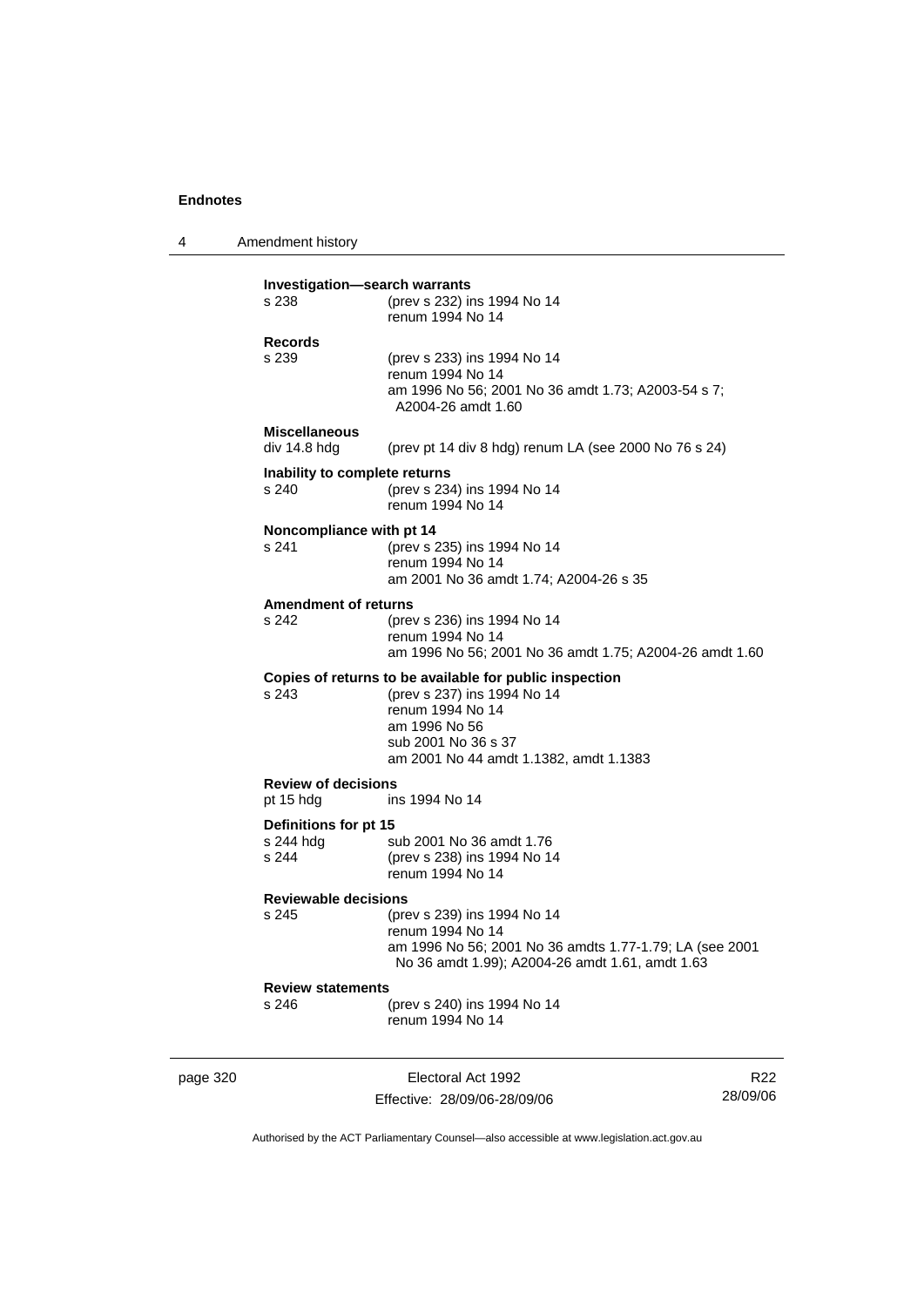# **Review by electoral commission** s 247 (prev s 241) ins 1994 No 14 renum 1994 No 14 am 2001 No 36 s 38; LA (see 2001 No 36 amdt 1.99); 2001 No 44 amdt 1.1384; A2004-26 amdt 1.61, amdt 1.63 **Notice of decision of the electoral commission** s 248 (prev s 242) ins 1994 No 14 renum 1994 No 14 **Review by administrative appeals tribunal** s 249 (prev s 243) ins 1994 No 14 renum 1994 No 14 **Disputed elections, eligibility and vacancies** pt 16 hdg ins 1994 No 14 **Preliminary**  (prev pt 16 div 1 hdg) renum LA (see 2000 No 76 s 24) **Definitions for pt 16**<br>s 250 hdg s sub 2001 No 36 amdt 1.80 s 250 (prev s 244) ins 1994 No 14 renum 1994 No 14 am 2001 No 36 amdts 1.81-1.83 def *contravention* ins 2002 No 30 amdt 3.312 def *court* om 2002 No 30 amdt 3.313 def *Court of Disputed Elections* ins 2002 No 30 amdt 3.313 def *illegal practice* om 2002 No 30 amdt 3.314 def *proceeding* sub 2002 No 30 amdt 3.315 def *Speaker* ins 2002 No 30 amdt 3.316 def *undue influence* sub 2002 No 30 amdt 3.317 **References in pt 16 to** *contravention* **of sections** s 250A (prev s 250 (2)) renum 2001 No 36 amdt 1.82 om 2002 No 30 amdt 3.318 **Meaning of** *Speaker* **for pt 16** s 251 hdg sub 2001 No 36 amdt 1.84<br>s 251 (prev s 245) ins 1994 No 1 (prev s 245) ins 1994 No 14 renum 1994 No 14 sub 2002 No 30 amdt 3.319 **Jurisdiction and powers of Supreme Court**  div 16.2 hdg (prev pt 16 div 2 hdg) renum LA (see 2000 No 76 s 24) **Court of Disputed Elections** s 252 (prev s 246) ins 1994 No 14 renum 1994 No 14

R22 28/09/06

Electoral Act 1992 Effective: 28/09/06-28/09/06 page 321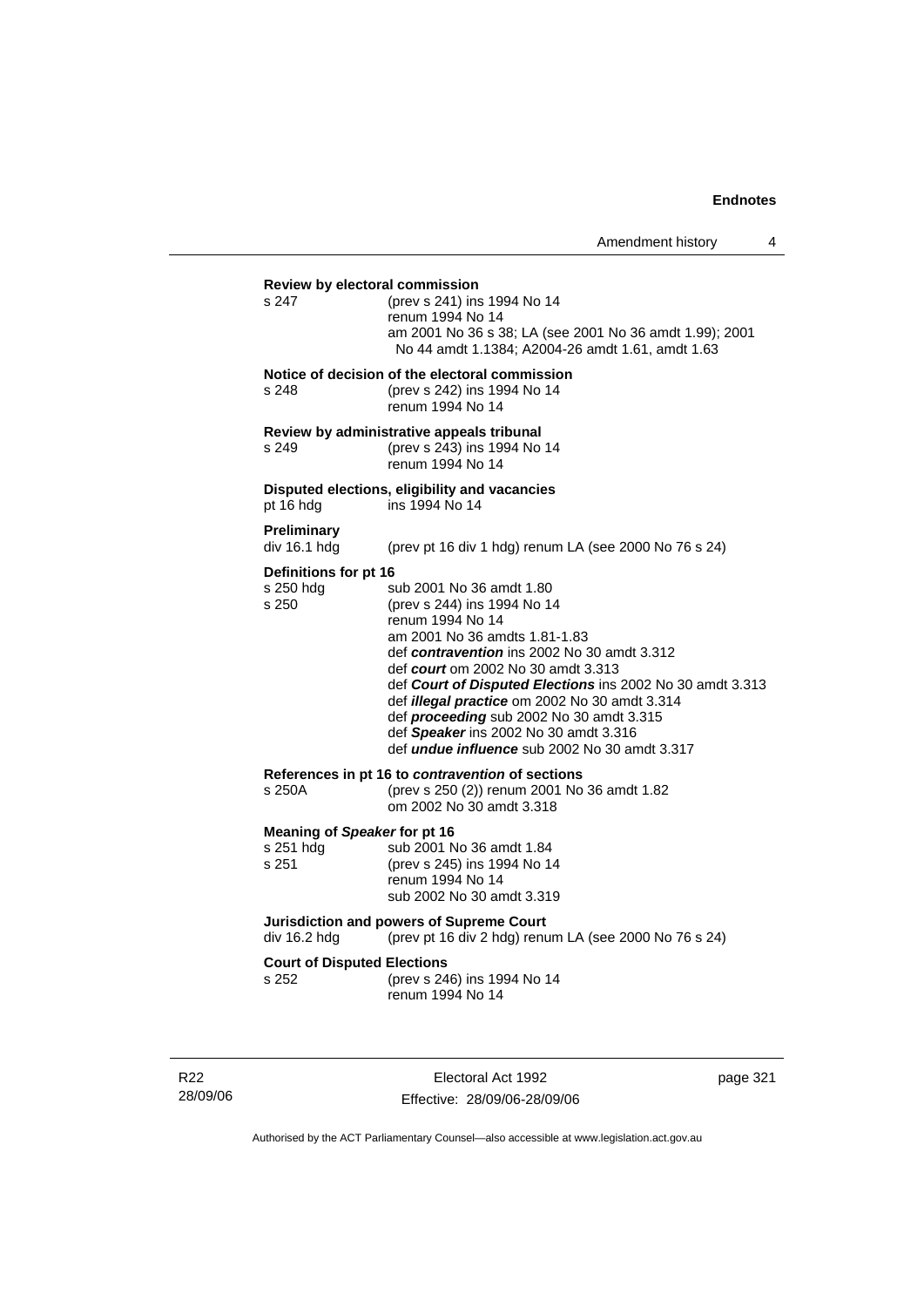4 Amendment history

| <b>Powers of the court</b>                |                                                                                                                                                         |
|-------------------------------------------|---------------------------------------------------------------------------------------------------------------------------------------------------------|
| s 253                                     | (prev s 247) ins 1994 No 14<br>renum 1994 No 14                                                                                                         |
| <b>Rules of court</b><br>s 254            | (prev s 248) ins 1994 No 14<br>renum 1994 No 14<br>sub 2001 No 44 amdt 1.1385<br>om 2002 No 30 amdt 3.320                                               |
| Decisions are final                       |                                                                                                                                                         |
| s 255                                     | (prev s 249) ins 1994 No 14<br>renum 1994 No 14<br>am 2002 No 30 amdt 3.321                                                                             |
| <b>Disputes elections</b><br>div 16.3 hdg | (prev pt 16 div 3 hdg) renum LA (see 2000 No 76 s 24)                                                                                                   |
| s 256                                     | Validity may be disputed after election<br>(prev s 250) ins 1994 No 14<br>renum 1994 No 14<br>am 2000 No 76 s 17                                        |
| s 257                                     | Persons entitled to dispute elections<br>(prev s 251) ins 1994 No 14<br>renum 1994 No 14                                                                |
| Form of application<br>$s$ 258            | (prev s 252) ins 1994 No 14<br>renum 1994 No 14                                                                                                         |
| Time for filing application<br>s 259      | (prev s 253) ins 1994 No 14<br>renum 1994 No 14                                                                                                         |
| Deposit as security for costs<br>s 260    | (prev s 254) ins 1994 No 14<br>renum 1994 No 14                                                                                                         |
| s 261                                     | Registrar to serve copies of application on certain persons<br>(prev s 255) ins 1994 No 14<br>renum 1994 No 14                                          |
| s 262                                     | Parties to application under div 16.3<br>(prev s 256) ins 1994 No 14<br>renum 1994 No 14<br>sub 2002 No 30 amdt 3.322                                   |
| s 263                                     | Withdrawal and abatement of application<br>(prev s 257) ins 1994 No 14<br>renum 1994 No 14<br>am 2001 No 36 amdt 1.85, amdt 1.86; 2002 No 30 amdt 3.323 |

page 322 Electoral Act 1992 Effective: 28/09/06-28/09/06

R22 28/09/06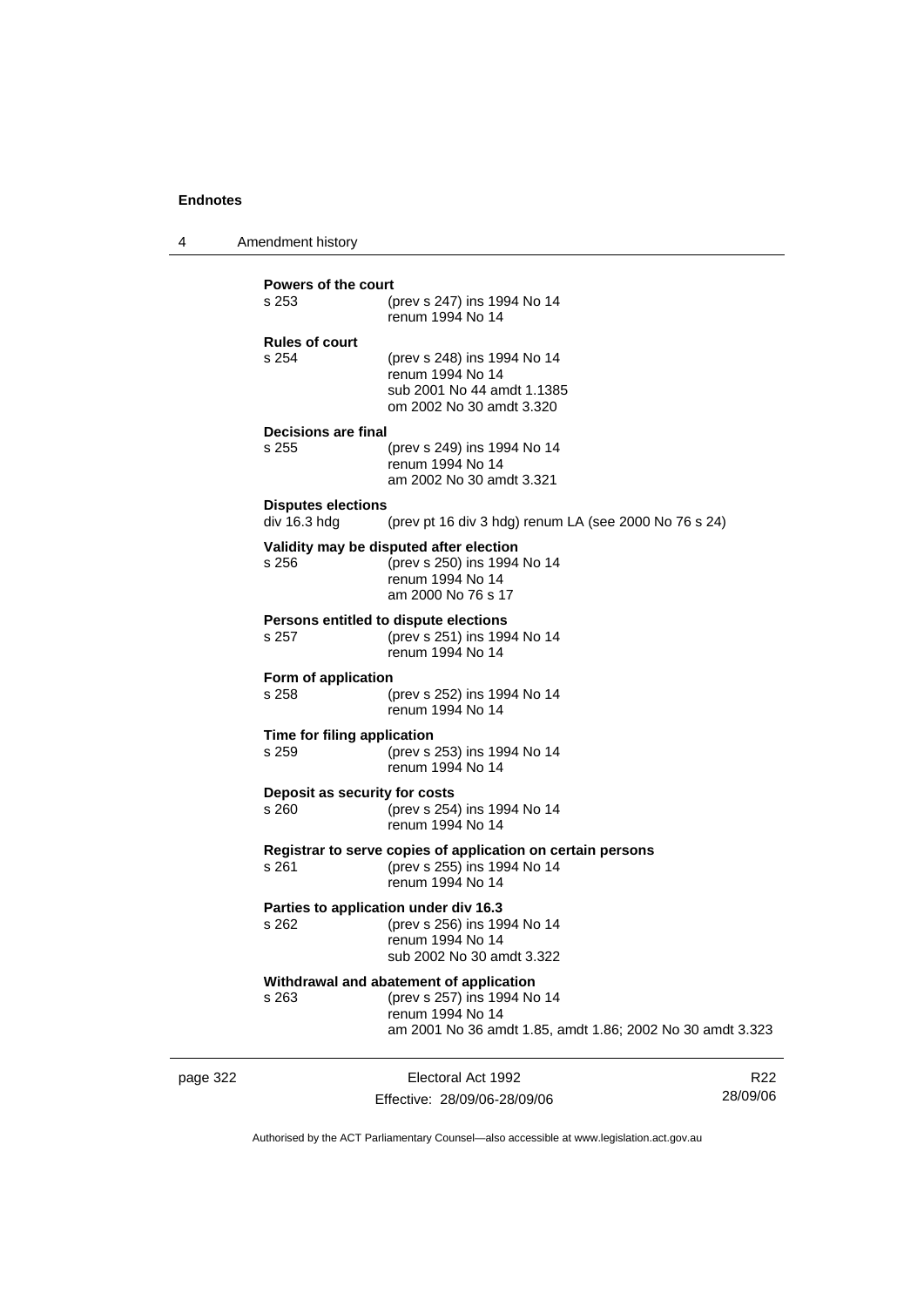| s 264                                  | (prev s 258) ins 1994 No 14<br>renum 1994 No 14<br>am 2002 No 30 amdt 3.324; A2004-60 amdt 1.149                                   |
|----------------------------------------|------------------------------------------------------------------------------------------------------------------------------------|
| Declarations and orders<br>s 265       | (prev s 259) ins 1994 No 14<br>renum 1994 No 14<br>am 2002 No 30 amdt 3.325                                                        |
| <b>Illegal practices</b><br>s 266      | (prev s 260) ins 1994 No 14<br>renum 1994 No 14<br>am 2002 No 30 amdt 3.326, amdt 3.351                                            |
| $s$ 267                                | Bribery or undue influence by person elected<br>(prev s 261) ins 1994 No 14<br>renum 1994 No 14<br>am 2002 No 30 amdt 3.351        |
| Immaterial delays and errors<br>s 268  | (prev s 262) ins 1994 No 14<br>renum 1994 No 14<br>am 2002 No 30 amdt 3.351                                                        |
| Inquiries by court<br>s 269            | (prev s 263) ins 1994 No 14<br>renum 1994 No 14<br>am 2000 No 76 s 18; 2002 No 30 amdt 3.351                                       |
| <b>Rejected ballot papers</b><br>s 270 | (prev s 264) ins 1994 No 14<br>renum 1994 No 14<br>am 2002 No 30 amdt 3.351                                                        |
| s 271                                  | Evidence that persons were not permitted to vote<br>(prev s 265) ins 1994 No 14<br>renum 1994 No 14<br>am 2002 No 30 amdt 3.351    |
| s 272                                  | Inspection of electoral papers<br>(prev s 266) ins 1994 No 14<br>renum 1994 No 14<br>am 2002 No 30 amdt 3.351                      |
| s 273                                  | Commissioner not prevented from accessing documents<br>(prev s 267) ins 1994 No 14<br>renum 1994 No 14<br>am 2002 No 30 amdt 3.351 |

R22 28/09/06

Electoral Act 1992 Effective: 28/09/06-28/09/06 page 323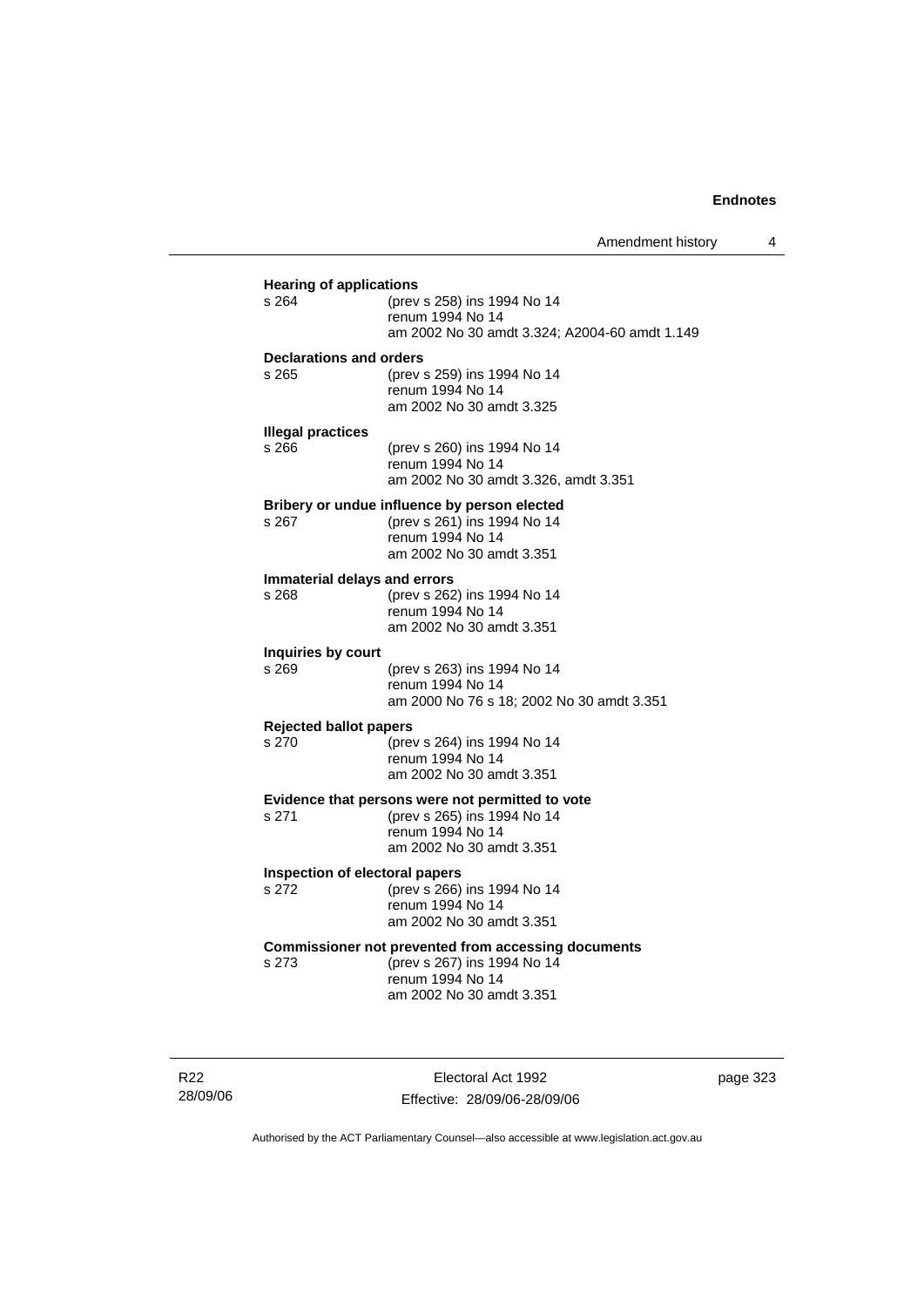4 Amendment history **Registrar to serve copies of declarations on certain persons** (prev s 268) ins 1994 No 14 renum 1994 No 14 am 2002 No 30 amdt 3.351 **Effect of declarations** s 275 (prev s 269) ins 1994 No 14 renum 1994 No 14 am 2002 No 30 amdt 3.351 **Eligibility and vacancies**  div 16.4 hdg (prev pt 16 div 4 hdg) renum LA (see 2000 No 76 s 24) **Speaker to state case** s 276 (prev s 270) ins 1994 No 14 renum 1994 No 14 am 2002 No 30 amdt 3.351 **Parties to a referral** s 277 (prev s 271) ins 1994 No 14 renum 1994 No 14 am 2002 No 30 amdt 3.351 **Declarations and orders**<br>s 278 (prev) s 278 (prev s 272) ins 1994 No 14 renum 1994 No 14 am 2002 No 30 amdt 3.351 **Registrar to serve copy of declarations on Speaker** s 279 (prev s 273) ins 1994 No 14 renum 1994 No 14 am 2002 No 30 amdt 3.351 **Effect of declarations** s 280 (prev s 274) ins 1994 No 14 renum 1994 No 14 am 2002 No 30 amdt 3.351 **Proceedings**  (prev pt 16 div 5 hdg) renum LA (see 2000 No 76 s 24) **Procedure** s 281 (prev s 275) ins 1994 No 14 renum 1994 No 14 am 2002 No 30 amdt 3.351 **Legal representation limited** s 282 (prev s 276) ins 1994 No 14 renum 1994 No 14 am 1997 No 96; 2002 No 30 amdt 3.327

page 324 Electoral Act 1992 Effective: 28/09/06-28/09/06

R22 28/09/06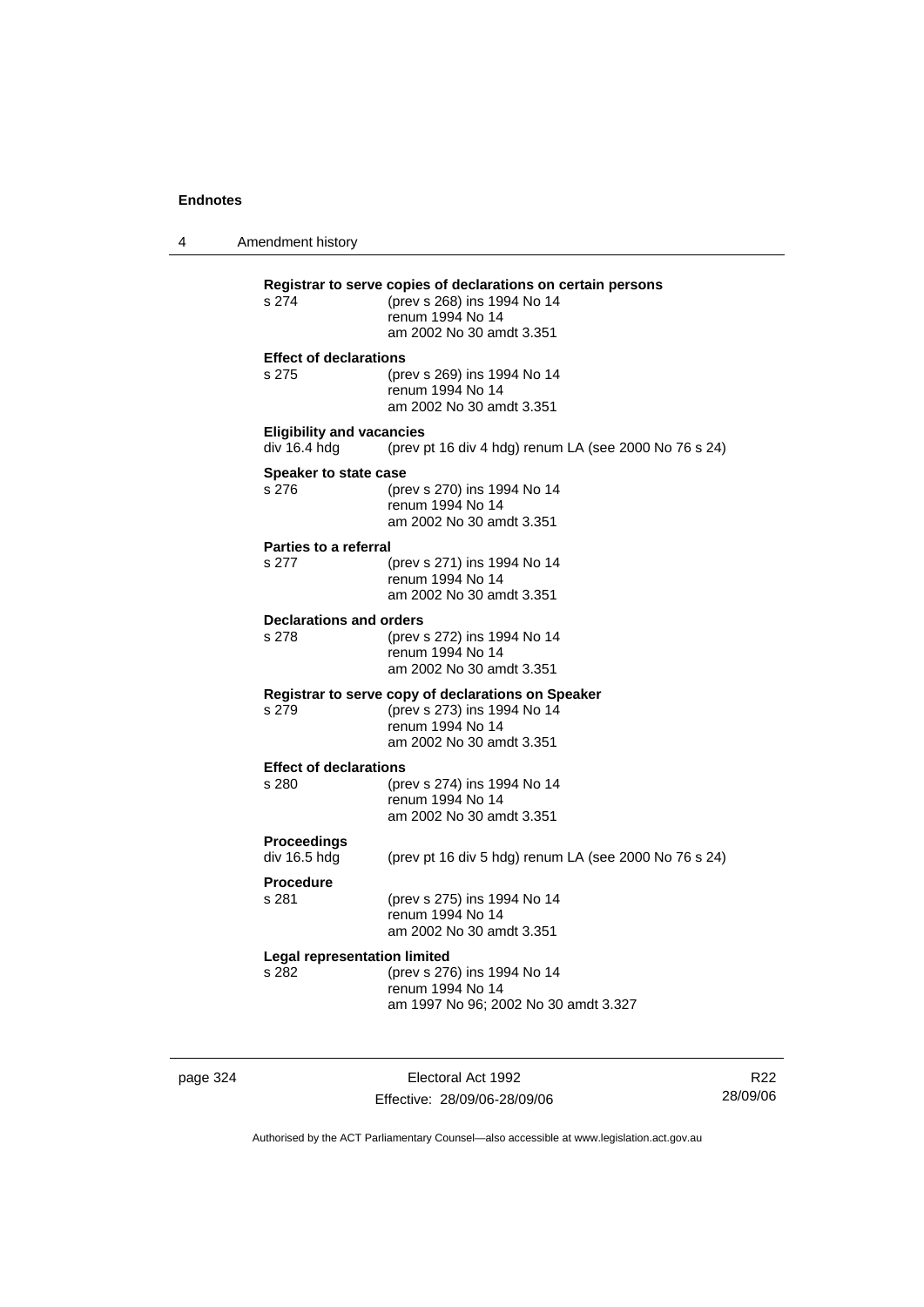# **Admissibility of evidence** s 283 (prev s 277) ins 1994 No 14 renum 1994 No 14 am 2002 No 30 amdt 3.351 **Costs may be ordered against Territory** s 284 (prev s 278) ins 1994 No 14 renum 1994 No 14 sub 2002 No 30 amdt 3.328 **Electoral offences** pt 17 hdg ins 1994 No 14 **Bribery and improper influence**<br>div 17.1 hdg (prev pt 17 div (prev pt 17 div 1 hdg) renum LA (see 2000 No 76 s 24) **Bribery** s 285 (prev s 279) ins 1994 No 14 renum 1994 No 14 am 1998 No 54 **Influencing of votes by officers** s 286 (prev s 280) ins 1994 No 14 renum 1994 No 14 am 1998 No 54; 2002 No 30 amdt 3.329 **Influencing votes of hospital and nursing home patients** s 287 (prev s 281) ins 1994 No 14 renum 1994 No 14 am 1998 No 54 **Protection of rights**  div 17.2 hdg (prev pt 17 div 2 hdg) renum LA (see 2000 No 76 s 24) **Violence and intimidation**<br>s 288 (prev s (prev s 282) ins 1994 No 14 renum 1994 No 14 am 1998 No 54 **Discrimination on grounds of political donations** s 289 (prev s 283) ins 1994 No 14 renum 1994 No 14 am 1998 No 54; 2001 No 36 amdt 1.87; A2004-26 amdt 1.65 **Employees' right to leave of absence for voting** s 290 (prev s 284) ins 1994 No 14 renum 1994 No 14 am 1998 No 54 **Campaigning offences**  div 17.3 hdg (prev pt 17 div 3 hdg) renum LA (see 2000 No 76 s 24)

R22 28/09/06

Electoral Act 1992 Effective: 28/09/06-28/09/06 page 325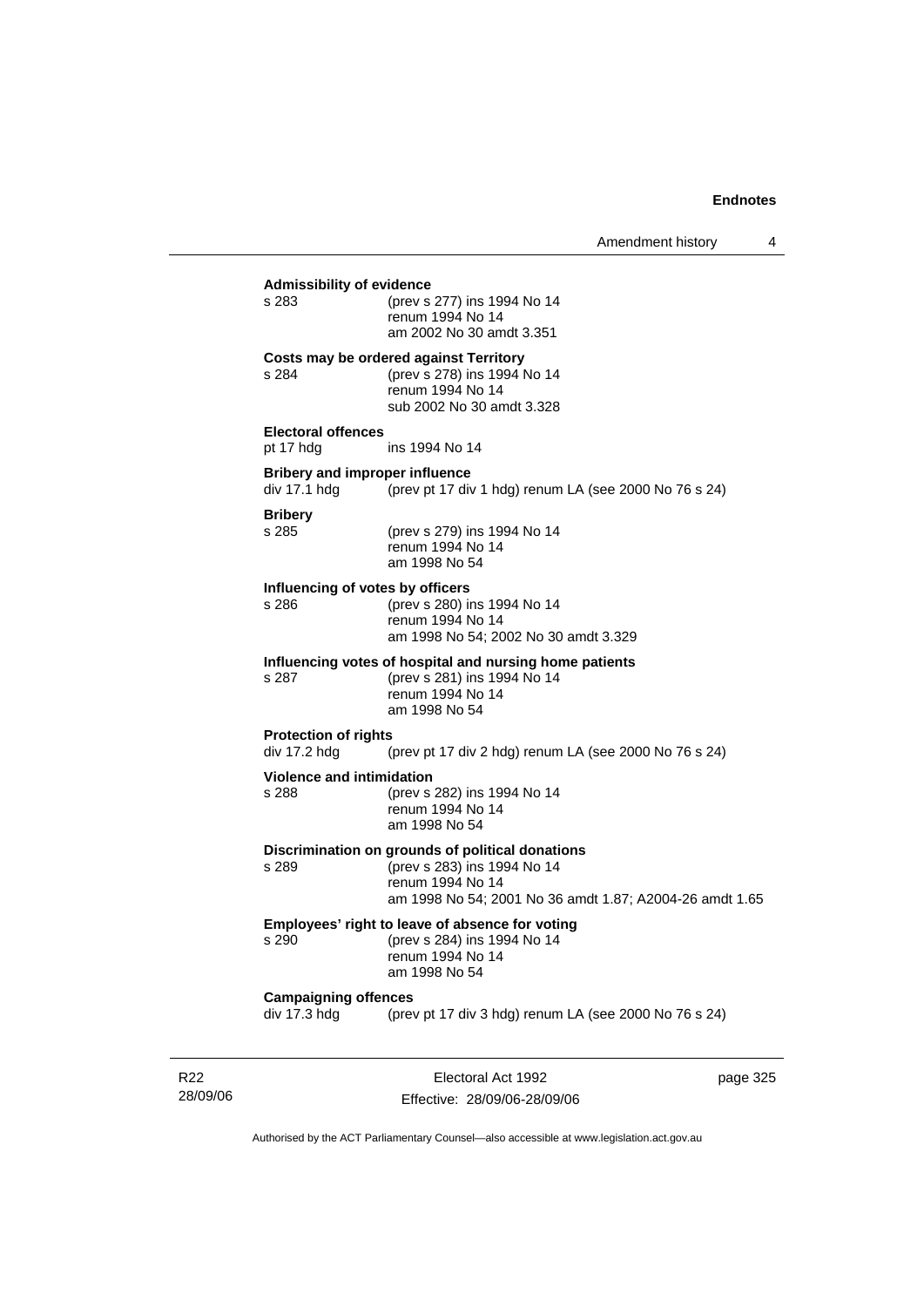4 Amendment history

| Definitions for div 17.3<br>s 291 hda<br>s 291                                         | sub 2001 No 36 amdt 1.88<br>(prev s 285) ins 1994 No 14<br>renum 1994 No 14<br>def <b>address</b> am 2001 No 36 amdt 1.89; A2004-26 amdt 1.63,<br>amdt 1.65<br>def <i>disseminate</i> sub 2001 No 36 s 39<br>def <i>polling place</i> ins 1995 No 33 s 5<br>am 1997 No 91 sch<br>om 2001 No 36 amdt 1.90<br>def <i>publish</i> ins 2001 No 36 s 40 |  |  |
|----------------------------------------------------------------------------------------|----------------------------------------------------------------------------------------------------------------------------------------------------------------------------------------------------------------------------------------------------------------------------------------------------------------------------------------------------|--|--|
| s 292                                                                                  | Dissemination of electoral matter-authorisers and authors<br>(prev s 286) ins 1994 No 14<br>renum 1994 No 14<br>am 1998 No 54<br>sub 2001 No 36 s 41<br>am A2004-26 amdt 1.50<br>ss (3), (4) exp 1 January 2002 (s 292 (4))                                                                                                                        |  |  |
| s 293                                                                                  | Dissemination of electoral matter-letters to the editor<br>(prev s 287) ins 1994 No 14<br>renum 1994 No 14                                                                                                                                                                                                                                         |  |  |
| Dissemination of electoral matter—newspaper and periodical reportage and<br>commentary |                                                                                                                                                                                                                                                                                                                                                    |  |  |
| s 294                                                                                  | (prev s 288) ins 1994 No 14<br>renum 1994 No 14                                                                                                                                                                                                                                                                                                    |  |  |
| s 295                                                                                  | Exemptions for dissemination of electoral matter on certain items<br>(prev s 289) ins 1994 No 14<br>renum 1994 No 14<br>am 1997 No 91<br>sub 2001 No 36 s 42<br>am 2002 No 30 amdt 3.330; A2004-9 amdt 1.16                                                                                                                                        |  |  |
| <b>Advertorials</b><br>s 296                                                           | (prev s 290) ins 1994 No 14<br>renum 1994 No 14<br>am 1998 No 54                                                                                                                                                                                                                                                                                   |  |  |
| s 297                                                                                  | Misleading or deceptive electoral matter<br>(prev s 291) ins 1994 No 14<br>renum 1994 No 14<br>am 1998 No 54                                                                                                                                                                                                                                       |  |  |
| s 298                                                                                  | Inducement to illegal voting-representations of ballot papers<br>(prev s 292) ins 1994 No 14<br>renum 1994 No 14<br>am 1998 No 54                                                                                                                                                                                                                  |  |  |

page 326 Electoral Act 1992 Effective: 28/09/06-28/09/06

R22 28/09/06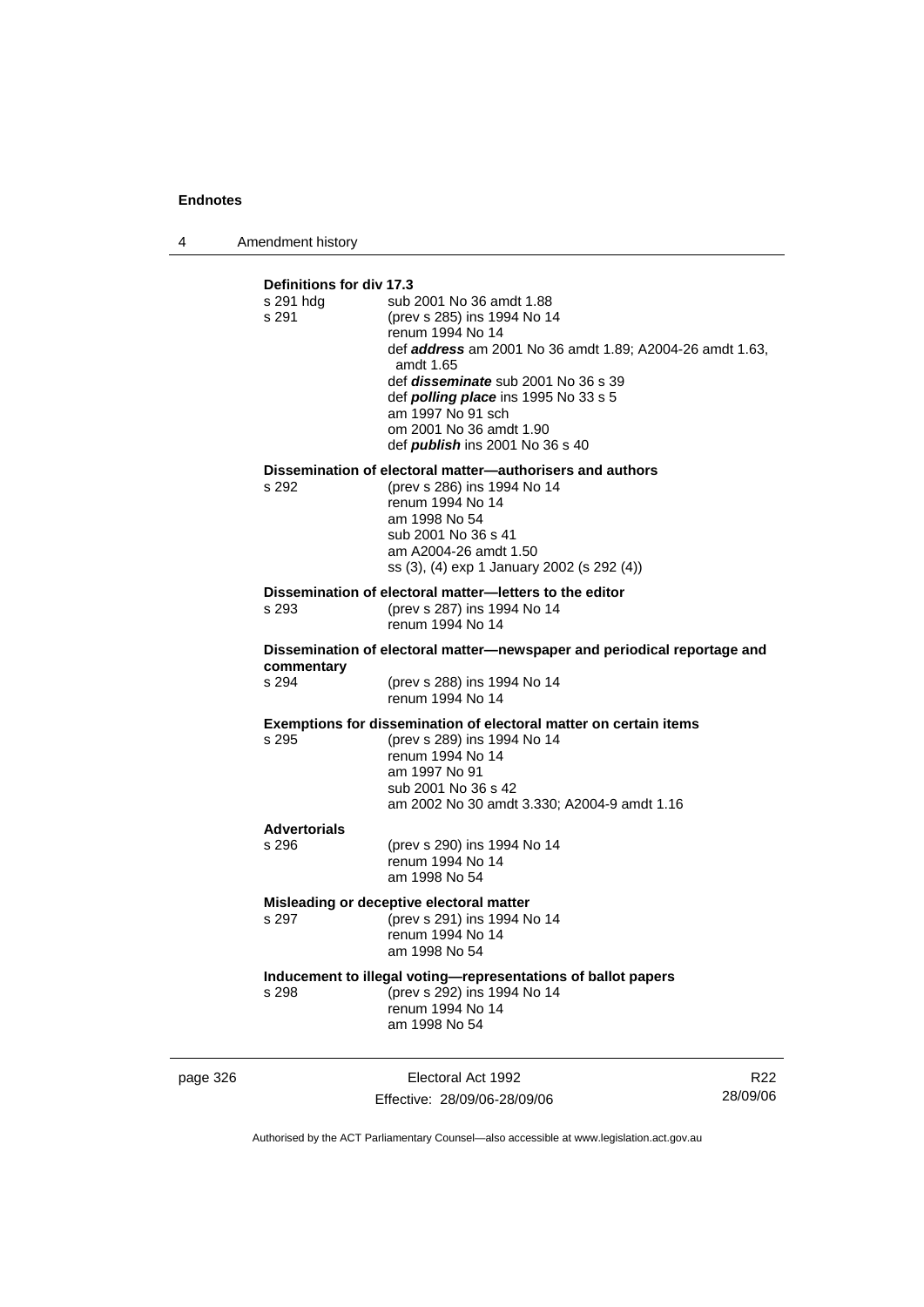| Graffiti                                             |                                                                                                                                                           |  |  |  |  |
|------------------------------------------------------|-----------------------------------------------------------------------------------------------------------------------------------------------------------|--|--|--|--|
| s 299                                                | (prev s 293) ins 1994 No 14<br>renum 1994 No 14<br>am 1998 No 54<br>def <i>lessee</i> sub 2002 No 30 amdt 3.331                                           |  |  |  |  |
| <b>Defamation of candidates</b>                      |                                                                                                                                                           |  |  |  |  |
| s 300                                                | (prev s 294) ins 1994 No 14<br>renum 1994 No 14<br>am 1998 No 54                                                                                          |  |  |  |  |
|                                                      | <b>Publication of statements about candidates</b>                                                                                                         |  |  |  |  |
| s 301                                                | (prev s 295) ins 1994 No 14<br>renum 1994 No 14<br>am 1998 No 54; 2001 No 36 amdt 1.91; A2004-26 amdt 1.62,<br>amdt 1.65                                  |  |  |  |  |
| <b>Disruption of election meetings</b>               |                                                                                                                                                           |  |  |  |  |
| s 302                                                | (prev s 296) ins 1994 No 14<br>renum 1994 No 14<br>am 1998 No 54                                                                                          |  |  |  |  |
|                                                      | Canvassing within 100m of polling places                                                                                                                  |  |  |  |  |
| s 303                                                | (prev s 297) ins 1994 No 14<br>renum 1994 No 14<br>sub 1995 No 33<br>am 1997 No 91; LA (see 2001 No 36 amdt 1.99); 2001 No 44<br>amdt 1.1386, amdt 1.1387 |  |  |  |  |
|                                                      | Badges and emblems in polling places                                                                                                                      |  |  |  |  |
| s 304                                                | (prev s 298) ins 1994 No 14                                                                                                                               |  |  |  |  |
|                                                      | renum 1994 No 14<br>am 1995 No 33; 1998 No 54; 2001 No 36 amdt 1.92;<br>A2004-26 amdt 1.51                                                                |  |  |  |  |
|                                                      | How-to-vote material in polling places                                                                                                                    |  |  |  |  |
| s 305                                                | (prev s 299) ins 1994 No 14                                                                                                                               |  |  |  |  |
|                                                      | renum 1994 No 14<br>am 1995 No 33; 1998 No 54                                                                                                             |  |  |  |  |
| <b>Evidence of authorisation of electoral matter</b> |                                                                                                                                                           |  |  |  |  |
| s 306                                                | (prev s 300) ins 1994 No 14<br>renum 1994 No 14                                                                                                           |  |  |  |  |
| <b>Electronic voting offences</b>                    |                                                                                                                                                           |  |  |  |  |
| div 17.4 hdg                                         | (prev div 17.3A hdg) ins 2000 No 76 s 19<br>renum LA (see 2000 No 76 s 24)                                                                                |  |  |  |  |
| s 306A                                               | Interfering with electronic voting devices etc<br>ins 2000 No 76 s 19                                                                                     |  |  |  |  |
|                                                      |                                                                                                                                                           |  |  |  |  |

R22 28/09/06

Electoral Act 1992 Effective: 28/09/06-28/09/06 page 327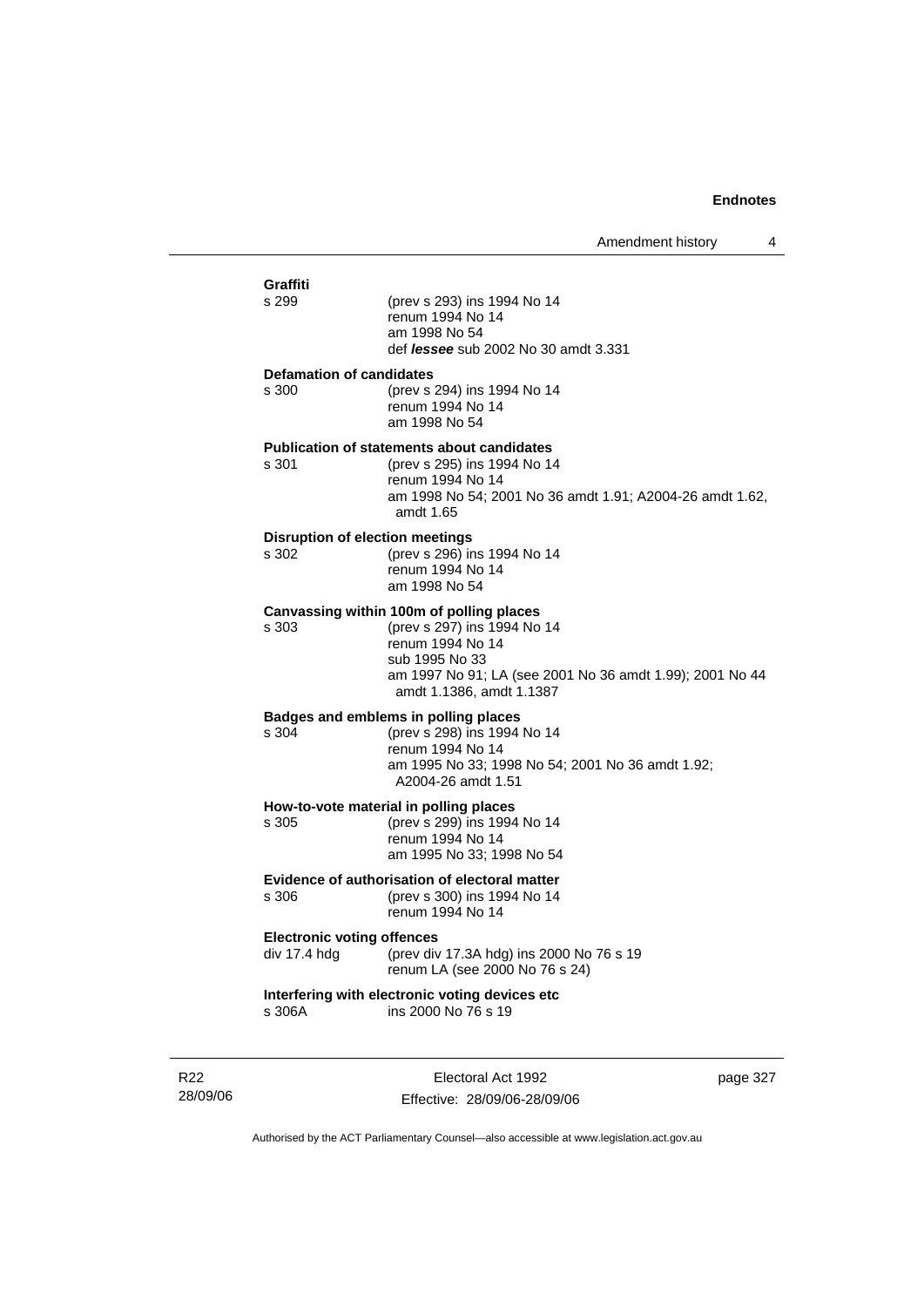4 Amendment history

| s 306B                                   | ins 2000 No 76 s 19                                                                                                                          |
|------------------------------------------|----------------------------------------------------------------------------------------------------------------------------------------------|
| <b>Voting fraud</b><br>div 17.5 hdg      | (prev pt 17 div 4 hdg) renum LA (see 2000 No 76 s 24)                                                                                        |
| <b>Voting fraud</b><br>s 307             | (prev s 301) ins 1994 No 14<br>renum 1994 No 14<br>am 1997 No 91; 1998 No 54                                                                 |
| Interpretation—electoral papers<br>s 308 | (prev s 302) ins 1994 No 14<br>renum 1994 No 14<br>om 2001 No 36 amdt 1.93                                                                   |
| <b>Electoral papers</b><br>div 17.6 hdg  | (prev pt 17 div 5 hdg) renum LA (see 2000 No 76 s 24)                                                                                        |
| <b>Electoral papers-forgery</b><br>s 309 | (prev s 303) ins 1994 No 14<br>renum 1994 No 14<br>am 1998 No 54<br>om A2004-15 amdt 2.64                                                    |
| Electoral papers-forfeiture              |                                                                                                                                              |
| s 310                                    | (prev s 304) ins 1994 No 14<br>renum 1994 No 14<br>am A2004-15 amdt 2.65                                                                     |
| s 311                                    | Electoral papers-unauthorised possession<br>(prev s 305) ins 1994 No 14<br>renum 1994 No 14<br>am 1998 No 54                                 |
| s 312                                    | Electoral papers-false or misleading statements<br>(prev s 306) ins 1994 No 14<br>renum 1994 No 14<br>am 1998 No 54<br>om A2004-15 amdt 2.66 |
|                                          |                                                                                                                                              |

# **Electoral papers—defacement etc**<br>s 313 (prev s 307) ins

s 313 (prev s 307) ins 1994 No 14 renum 1994 No 14 am 1998 No 54

# **Electoral papers—signatures**

(prev s 308) ins 1994 No 14 renum 1994 No 14 am 1998 No 54

page 328 Electoral Act 1992 Effective: 28/09/06-28/09/06

R22 28/09/06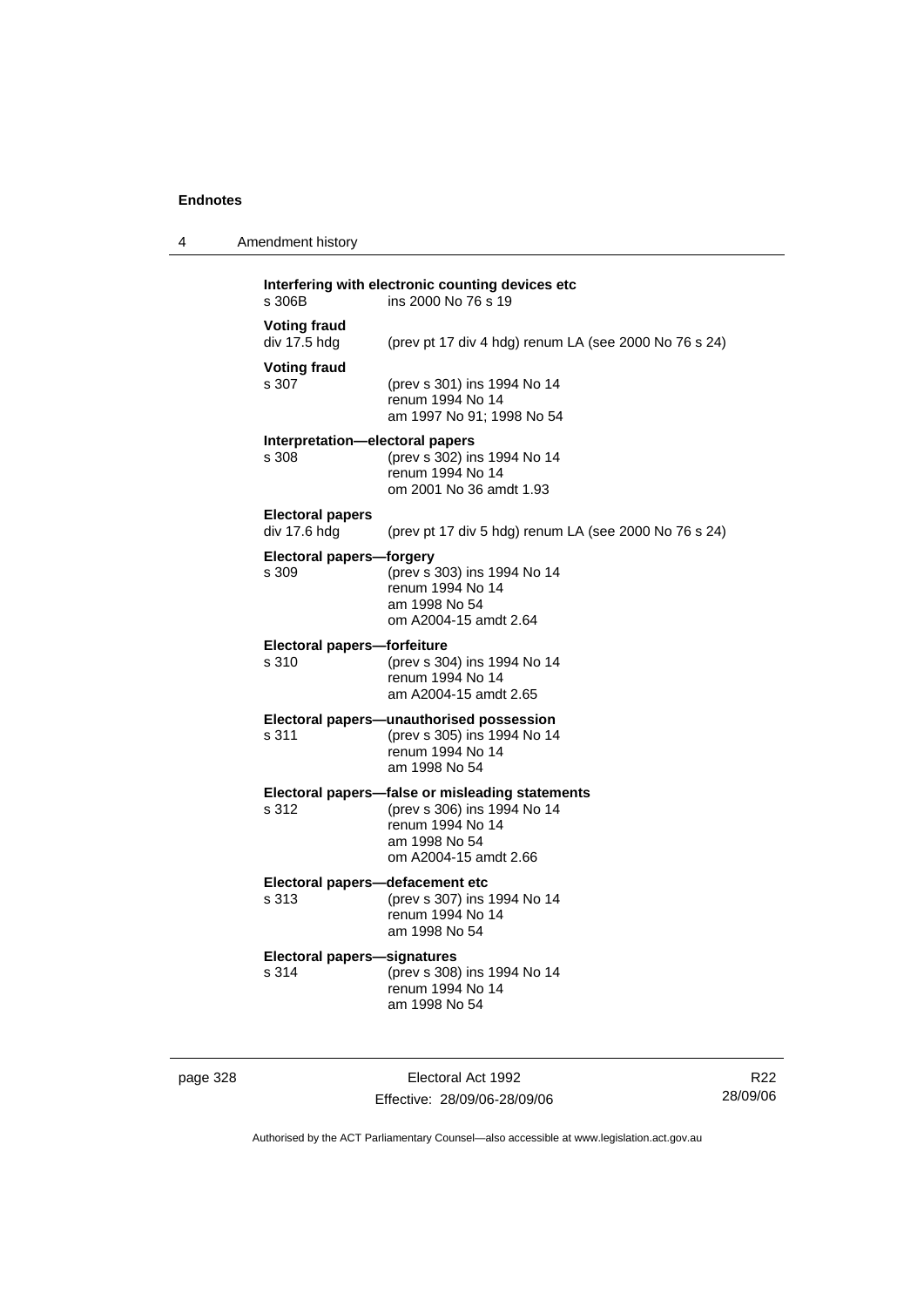|                                                    | Amendment history                                                                                                          | 4        |
|----------------------------------------------------|----------------------------------------------------------------------------------------------------------------------------|----------|
| Electoral papers-witnesses<br>s 315                | (prev s 309) ins 1994 No 14<br>renum 1994 No 14<br>am 1998 No 54                                                           |          |
| <b>Official functions</b><br>div 17.7 hdg          | (prev pt 17 div 6 hdg) renum LA (see 2000 No 76 s 24)                                                                      |          |
| s 316                                              | Improper influence-members of electoral commission etc<br>(prev s 310) ins 1994 No 14<br>renum 1994 No 14<br>am 1998 No 54 |          |
| Unauthorised actions by officers<br>s 317          | (prev s 311) ins 1994 No 14<br>renum 1994 No 14<br>am 1998 No 54                                                           |          |
| <b>Identification of voters and votes</b><br>s 318 | (prev s 312) ins 1994 No 14<br>renum 1994 No 14<br>am 1998 No 54                                                           |          |
| <b>Responses to official questions</b><br>s 319    | (prev s 313) ins 1994 No 14<br>renum 1994 No 14<br>am 1998 No 54                                                           |          |
| s 320                                              | Control of behaviour at voting centres<br>(prev s 314) ins 1994 No 14<br>renum 1994 No 14<br>am 1997 No 91; 1998 No 54     |          |
| <b>Enforcement proceedings</b><br>pt 18 hdg        | ins 1994 No 14                                                                                                             |          |
| Injunctions<br>div 18.1 hdg                        | (prev pt 18 div 1 hdg) renum LA (see 2000 No 76 s 24)                                                                      |          |
| <b>Restraining conduct</b><br>s 321                | (prev s 315) ins 1994 No 14<br>renum 1994 No 14<br>sub 2002 No 30 amdt 3.332                                               |          |
| Requiring things to be done<br>s 322               | (prev s 316) ins 1994 No 14<br>renum 1994 No 14<br>sub 2002 No 30 amdt 3.332                                               |          |
|                                                    |                                                                                                                            |          |
|                                                    | Electoral Act 1992                                                                                                         | page 329 |

R22

Effective: 28/09/06-28/09/06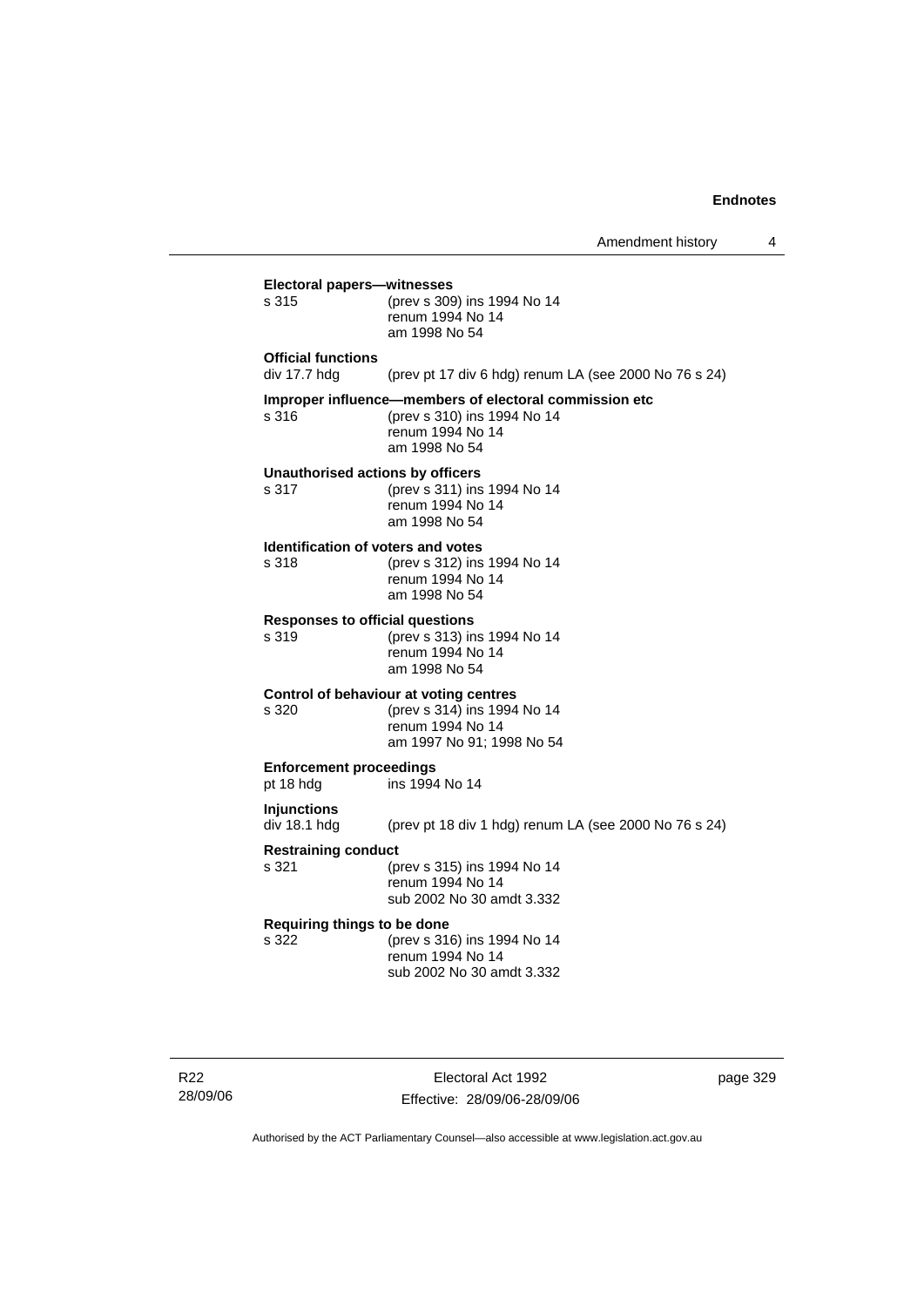4 Amendment history **Commissioner not required to give undertakings as to damages** s 323 (prev s 317) ins 1994 No 14 renum 1994 No 14 am 2002 No 30 amdt 3.333 **Powers of the court** s 324 (prev s 318) ins 1994 No 14 renum 1994 No 14 **Prosecutions**  (prev pt 18 div 2 hdg) renum LA (see 2000 No 76 s 24) **Investigation of complaints** s 325 (prev s 319) ins 1994 No 14 renum 1994 No 14 **Commissioner may prosecute enrolment and voting offences** s 326 (prev s 320) ins 1994 No 14 renum 1994 No 14 **Service of certain process by mail**<br>s 327 (prev s 321) ins 1 s 327 (prev s 321) ins 1994 No 14 renum 1994 No 14 am 2002 No 30 amdt 3.334 **Miscellaneous** pt 19 hdg ins 1994 No 14 **Extension of time for acts by officers** s 328 (prev s 322) ins 1994 No 14 renum 1994 No 14 **Restrictions on sending completed ballot and voting papers by fax** s 329 (prev s 323) ins 1994 No 14 renum 1994 No 14 sub 2002 No 30 amdt 3.335 **Forms—provision and assistance** s 330 (prev s 324) ins 1994 No 14 renum 1994 No 14 **Compliance with approved forms** s 331 (prev s 325) ins 1994 No 14 renum 1994 No 14 om 2001 No 44 amdt 1.1388

page 330 Electoral Act 1992 Effective: 28/09/06-28/09/06

R22 28/09/06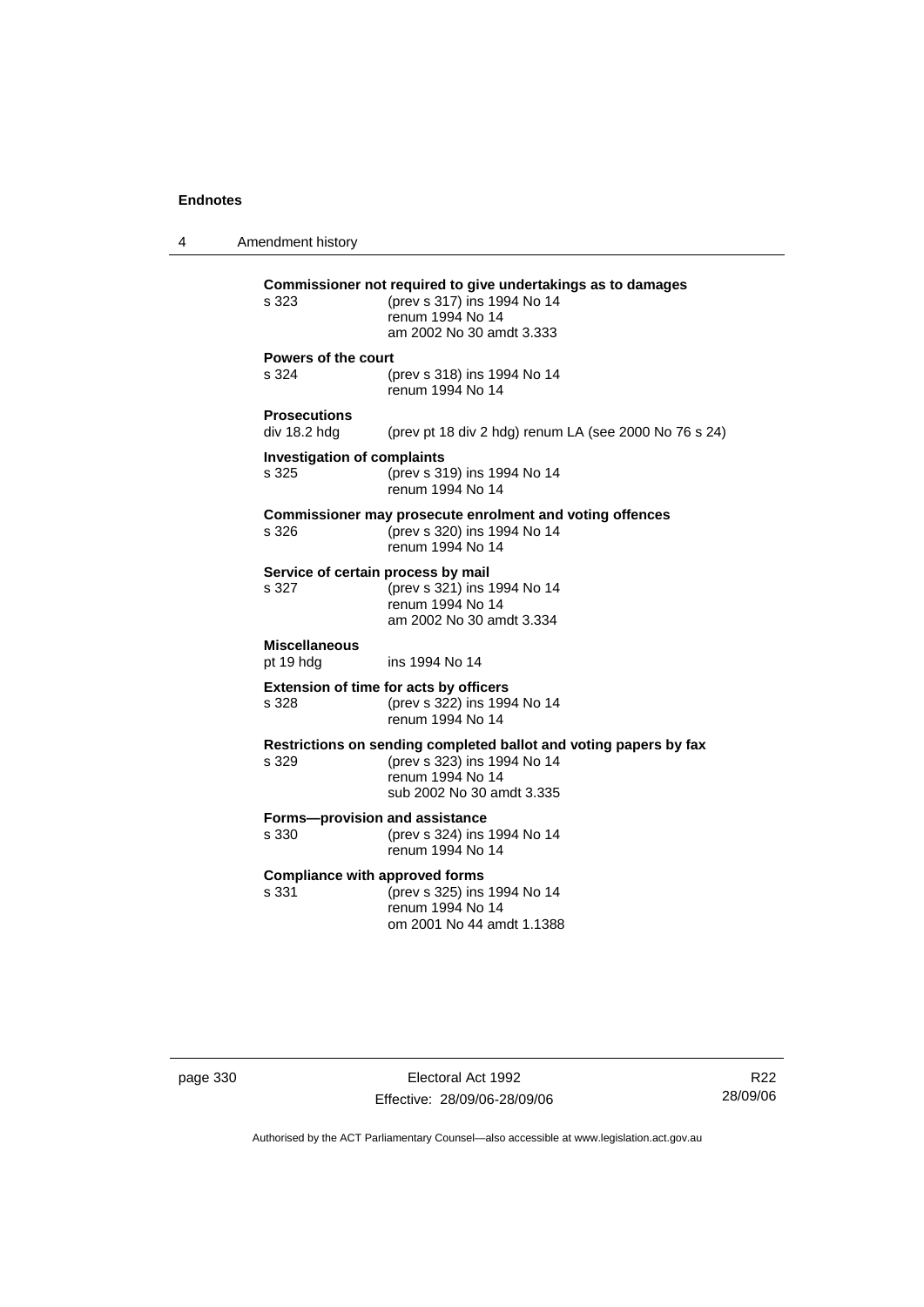| s 332                                    | Correcting delays, errors and omissions<br>(prev s 326) ins 1994 No 14<br>renum 1994 No 14<br>am 2001 No 44 amdts 1.1389-1.1391                 |
|------------------------------------------|-------------------------------------------------------------------------------------------------------------------------------------------------|
| s 333                                    | Voting statistics to be published<br>(prev s 327) ins 1994 No 14<br>renum 1994 No 14<br>am 2000 No 76 s 20; 2001 No 44 amdt 1.1392, amdt 1.1393 |
| s 334                                    | <b>Collecting further statistical information</b><br>(prev s 328) ins 1994 No 14<br>renum 1994 No 14                                            |
| s 335                                    | Storage and destruction of electoral papers<br>(prev s 329) ins 1994 No 14<br>renum 1994 No 14<br>sub 2002 No 30 amdt 3.336                     |
| s 336                                    | Administrative arrangements with Commonwealth and States<br>(prev s 330) ins 1994 No 14<br>renum 1994 No 14<br>sub 2001 No 36 amdt 1.94         |
| <b>Evidentiary certificates</b><br>s 337 | (prev s 331) ins 1994 No 14<br>renum 1994 No 1499<br>am 2001 No 36 amdt 1.95; LA (see 2001 No 36 amdt 1.99);<br>A2004-26 amdt 1.51              |
| s 338                                    | Acts and omissions of representatives<br>(prev s 332) ins 1994 No 14<br>renum 1994 No 14<br>sub 2002 No 30 amdt 3.337; A2004-15 amdt 1.12       |
| <b>Corporations-penalties</b><br>s 339   | (prev s 333) ins 1994 No 14<br>renum 1994 No 14<br>om 2000 No 76 s 21                                                                           |
| hdg to s 340<br>s 340                    | Chief executive to provide assistance etc<br>sub 2000 No 76 s 22<br>(prev s 334) ins 1994 No 14<br>renum 1994 No 14<br>am 2000 No 76 s 22       |
| <b>Approved forms</b><br>s 340A          | ins 2001 No 44 amdt 1.1394<br>am 2002 No 30 amdt 3.338                                                                                          |

R22 28/09/06

Electoral Act 1992 Effective: 28/09/06-28/09/06 page 331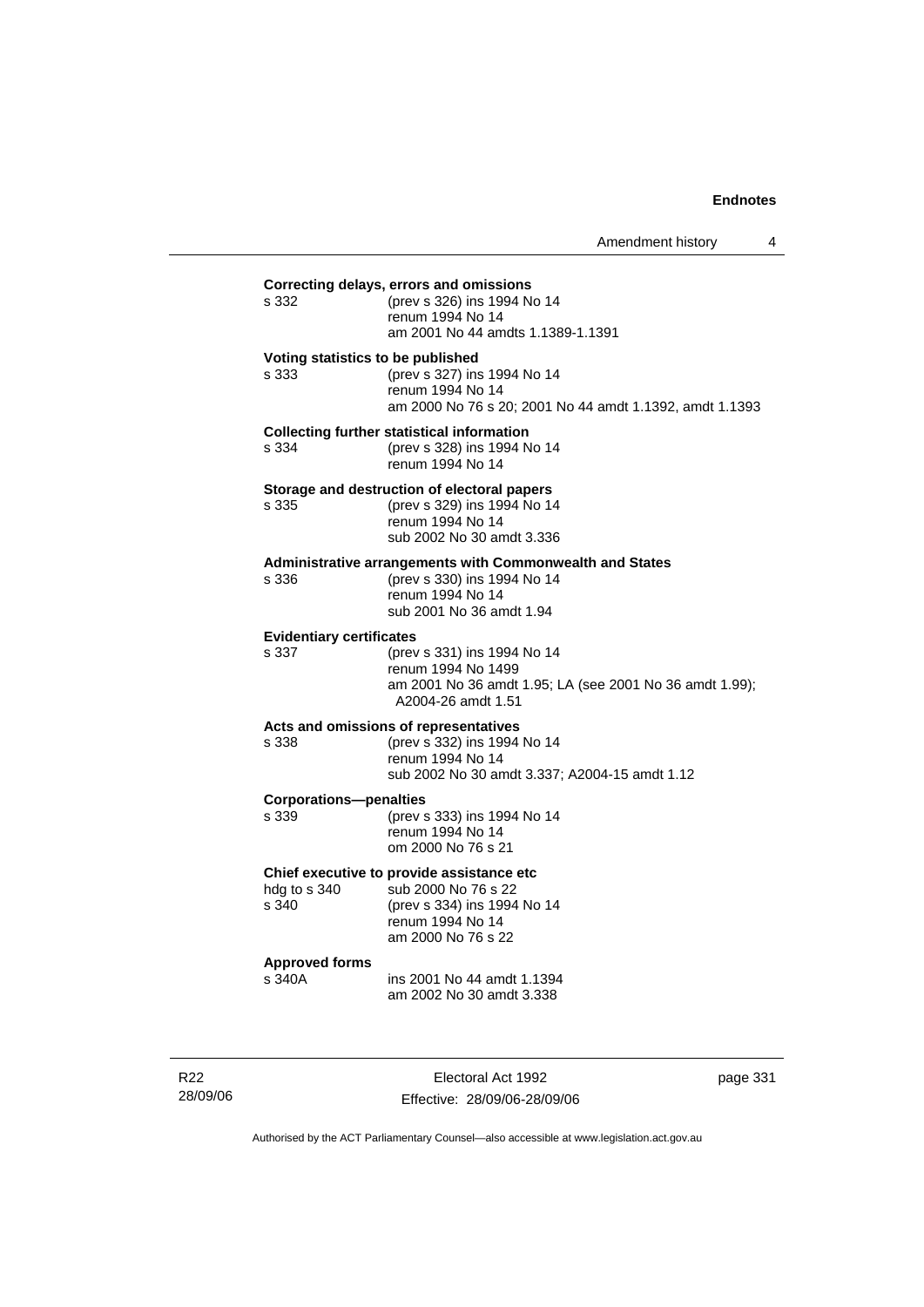4 Amendment history

| <b>Regulation-making power</b><br>s 341 | (prev s 335) ins 1994 No 14                                                                                                   |
|-----------------------------------------|-------------------------------------------------------------------------------------------------------------------------------|
|                                         | renum 1994 No 14                                                                                                              |
|                                         | am 1998 No 54                                                                                                                 |
|                                         | sub 2000 No 76 s 23                                                                                                           |
|                                         | am 2001 No 44 amdt 1.1395, amdt 1.1396                                                                                        |
| Transitional                            |                                                                                                                               |
| pt 20 hdg                               | ins 2001 No 36 s 43                                                                                                           |
|                                         | exp 2 March 2002 (s 345 (2))                                                                                                  |
|                                         | ins A2003-54 s 8                                                                                                              |
|                                         | exp 31 December 2004 (s 342 (2))                                                                                              |
|                                         | Application of amendments by Electoral Amendment Act 2003                                                                     |
| s 342                                   | ins 2001 No 36 s 43                                                                                                           |
|                                         | exp 29 August 2001 (s 345 (1))<br>ins A2003-54 s 8                                                                            |
|                                         | exp 31 December 2004 (s 342 (2))                                                                                              |
|                                         | Registered parties to provide up-to-date copies of their constitutions                                                        |
| s 343                                   | ins 2001 No 36 s 43                                                                                                           |
|                                         | exp 29 August 2001 (s 345 (1))                                                                                                |
| s.344                                   | Application of certain amendments made by Electoral Amendment Act 2001<br>ins 2001 No 36 s 43<br>exp 2 March 2002 (s 345 (2)) |
| Expiry of pt 20                         |                                                                                                                               |
| s 345                                   | ins 2001 No 36 s 43                                                                                                           |
|                                         | exp 2 March 2002 (s 345 (2))                                                                                                  |
| Form of ballot paper                    |                                                                                                                               |
| sch 1                                   | ins 1994 No 14                                                                                                                |
|                                         | am 2001 No 36 amdt 1.97; A2004-26 amdt 1.52                                                                                   |
|                                         | Ballot papers--printing of names and collation                                                                                |
| sch 2                                   | ins 1994 No 14                                                                                                                |
|                                         | am 2001 No 37 s 4                                                                                                             |
|                                         | Preliminary scrutiny of declaration voting papers                                                                             |
| sch <sub>3</sub>                        | ins 1994 No 14                                                                                                                |
|                                         | am 1997 No 91; 2001 No 36 s 44, s 45; 2001 No 44<br>amdt 1.1397; A2004-26 s 36                                                |
| Ascertaining result of poll             |                                                                                                                               |
| sch 4                                   | ins 1994 No 14                                                                                                                |
|                                         | am 1994 No 78; 1997 No 91                                                                                                     |

page 332 Electoral Act 1992 Effective: 28/09/06-28/09/06

R22 28/09/06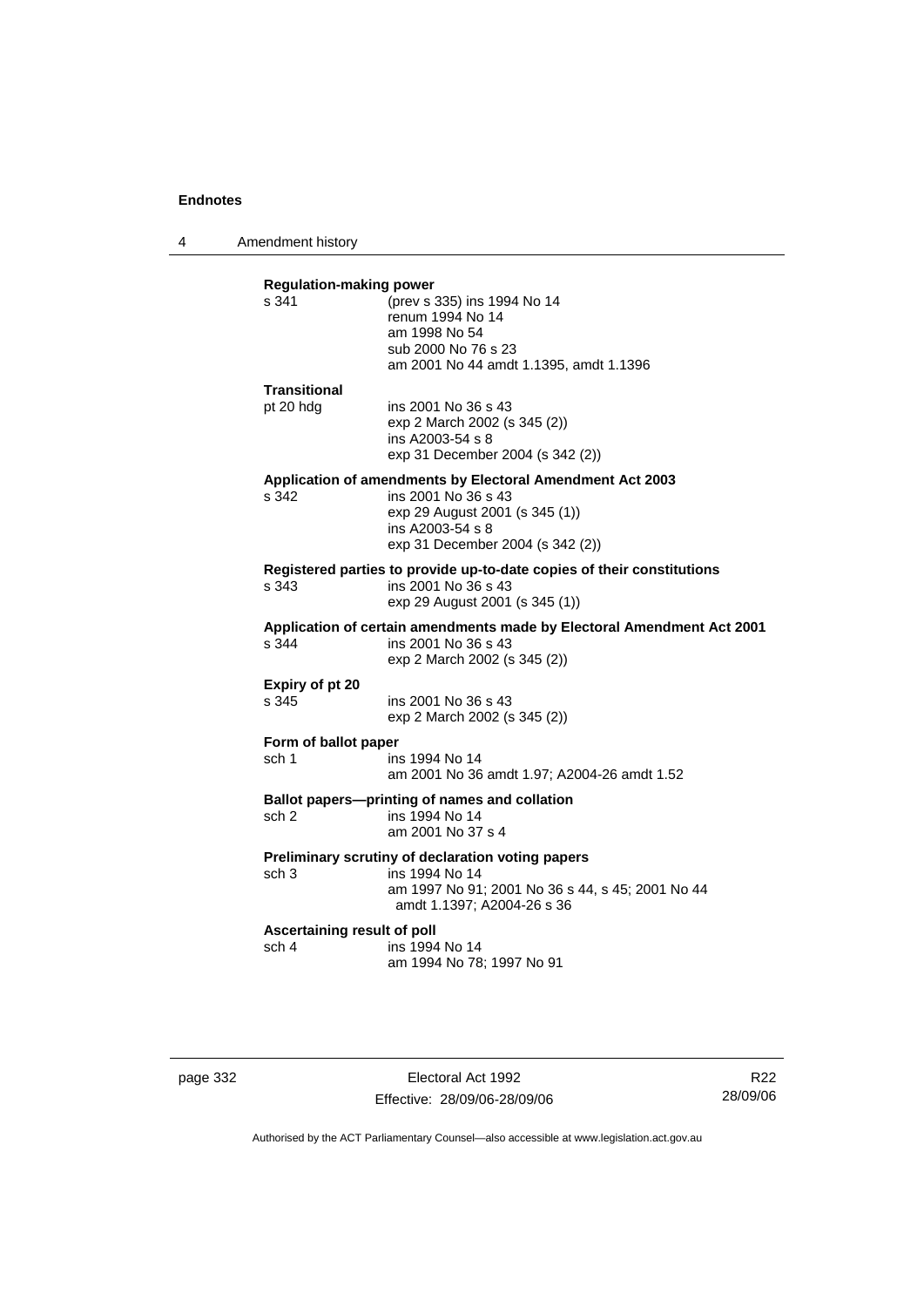| ins A2001-36 amdt 1.98                                            |
|-------------------------------------------------------------------|
| defs reloc from s 3 A2001-36 amdt 1.3                             |
| am A2002-30 amdt 3.339; A2006-23 amdt 1.194; A2006-36             |
| s 5                                                               |
| def $AAT$ ins A1994-14 s 6                                        |
| reloc from s 3 A2001-36 amdt 1.3                                  |
| def <i>abbreviation</i> ins A2001-36 amdt 1.98                    |
| sub A2004-26 amdt 1.53                                            |
| def <i>address</i> ins A1994-14 s 6                               |
| reloc from s 3 A2001-36 amdt 1.3                                  |
| def <i>amount</i> ins A2001-36 amdt 1.98                          |
| def <b>Antarctica</b> ins A2001-36 amdt 1.98                      |
| def <b>Antarctic elector</b> ins A1994-14 s 6                     |
| reloc from s 3 A2001-36 amdt 1.3                                  |
| def <i>application</i> ins A2001-36 amdt 1.98                     |
| def <i>approved</i> ins A1994-14 s 6                              |
| reloc from s 3 A2001-36 amdt 1.3                                  |
| om A2001-44 amdt 1.1398                                           |
| def approved computer program ins A2000-76 s 4                    |
| reloc from s 3 A2001-36 amdt 1.3                                  |
| def Assembly ins A1994-14 s 6                                     |
| reloc from s 3 A2001-36 amdt 1.3                                  |
| def <b>assistant returning officer</b> ins A2001-36 amdt 1.98     |
| def associated entity ins A2001-36 amdt 1.98                      |
| def <b>augmented commission</b> am A1994-14 s 6                   |
| reloc from s 3 A2001-36 amdt 1.3                                  |
| def <b>authorised delivery service</b> ins A2004-26 s 37          |
| def authorised officer ins A1994-14 s 6                           |
| reloc from s 3 A2001-36 amdt 1.3                                  |
| def <b>authorised witness</b> ins A2001-36 amdt 1.98              |
| def <b>available for public inspection</b> ins A2001-36 amdt 1.98 |
| def <b>ballot group</b> ins A2001-36 amdt 1.98                    |
| om A2004-26 amdt 1.54                                             |
| def <b>ballot group candidate</b> ins A2001-36 amdt 1.98          |
| om A2004-26 amdt 1.55                                             |
| def <b>ballot paper</b> ins A2000-76 s 4                          |
| reloc from s 3 A2001-36 amdt 1.3                                  |
| sub 2002 No 30 amdt 3.340                                         |
| def <b>bribery</b> ins A2001-36 amdt 1.98                         |
| def <b>broadcast</b> ins A1994-14 s 6                             |
| reloc from s 3 A2001-36 amdt 1.3                                  |
| def broadcaster ins A2001-36 amdt 1.98                            |
| def candidate ins A2001-36 amdt 1.98                              |
| def candidate square ins A1994-14 s 6                             |
| reloc from s 3 A2001-36 amdt 1.3                                  |
|                                                                   |
| sub 2002 No 30 amdt 3.341                                         |
|                                                                   |

Electoral Act 1992 Effective: 28/09/06-28/09/06 page 333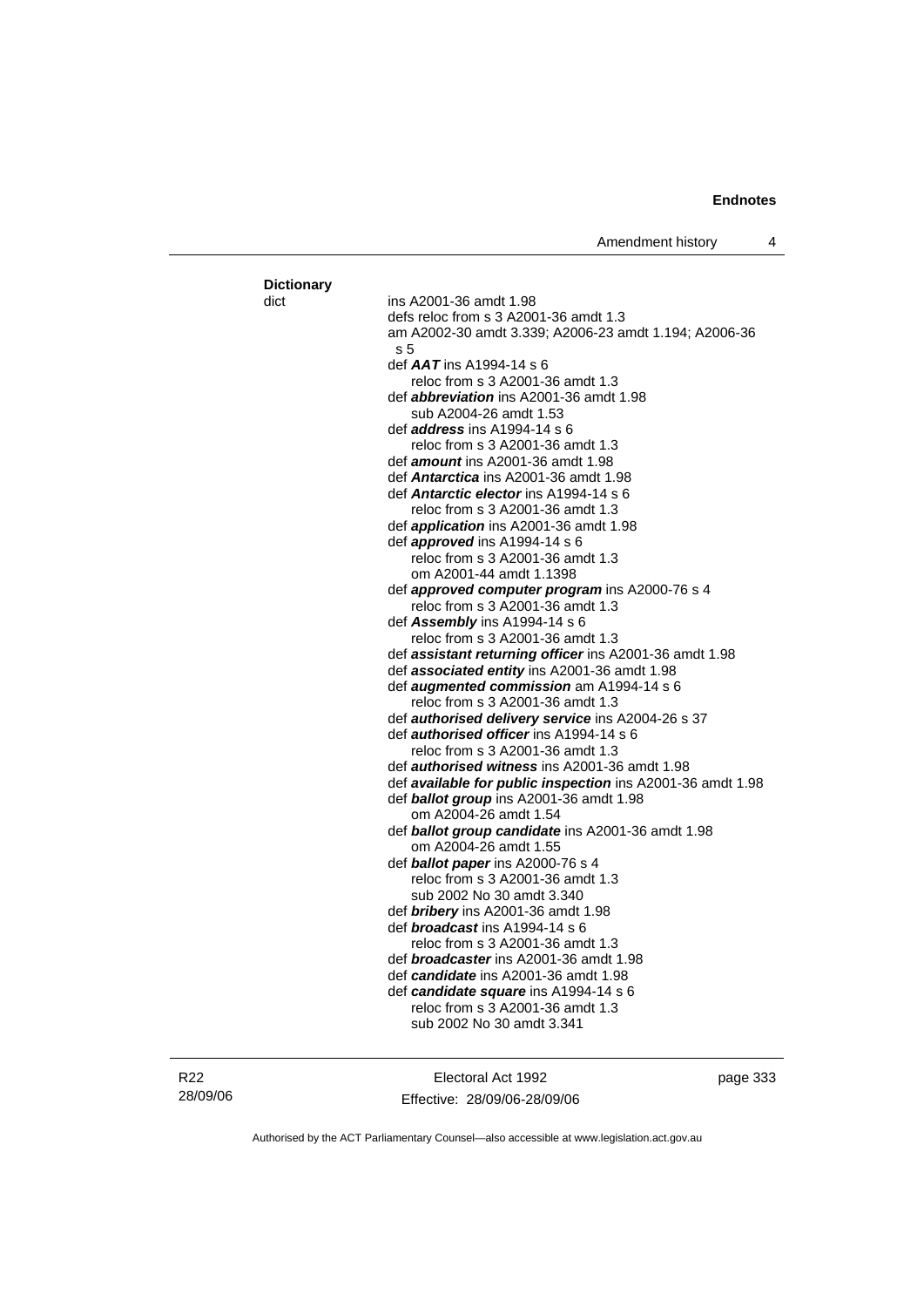|  | Amendment history |  |
|--|-------------------|--|
|--|-------------------|--|

| def certified list of electors ins A1994-14 s 6           |
|-----------------------------------------------------------|
| reloc from s 3 A2001-36 amdt 1.3                          |
| def <b>closed</b> ins A1994-14 s 6                        |
| reloc from s 3 A2001-36 amdt 1.3                          |
| def commissioner ins A1994-14 s 6                         |
| reloc from s 3 A2001-36 amdt 1.3                          |
| def Commonwealth Electoral Act ins A1994-14 s 6           |
| reloc from s 3 A2001-36 amdt 1.3                          |
| def <i>Commonwealth roll</i> ins A1994-14 s 6             |
| reloc from s 3 A2001-36 amdt 1.3                          |
| def contravention ins A2001-36 amdt 1.98                  |
| sub A2002-30 amdt 3.342                                   |
| def court ins A2001-36 amdt 1.98                          |
| om A2002-30 amdt 3.343                                    |
| def Court of Disputed Elections ins A1994-14 s 6          |
| reloc from s 3 A2001-36 amdt 1.3                          |
| sub A2002-30 amdt 3.344                                   |
| def <i>declaration vote</i> ins A1994-14 s 6              |
| reloc from s 3 A2001-36 amdt 1.3                          |
| am A2004-26 s 38                                          |
| def declaration voting papers ins A1994-14 s 6            |
| reloc from s 3 A2001-36 amdt 1.3                          |
| am A2001-44 amdt 1.1399                                   |
| def defined details ins A2001-36 amdt 1.98                |
| def defined particulars ins A2001-36 amdt 1.98            |
| def <i>determined fee</i> ins A1994-14 s 6                |
| reloc from s 3 A2001-36 amdt 1.3                          |
| om A2001-44 amdt 1.1400                                   |
| def disclosure period ins A2001-36 amdt 1.98              |
| def disposition of property ins A2001-36 amdt 1.98        |
| def <i>disseminate</i> ins A2001-36 amdt 1.98             |
| def <i>election</i> ins A1994-14 s 6                      |
| reloc from s 3 A2001-36 amdt 1.3                          |
| def election period ins A1994-14 s 6                      |
| reloc from s 3 A2001-36 amdt 1.3                          |
| def elector ins $A1994-14 s6$                             |
| reloc from s 3 A2001-36 amdt 1.3                          |
| def electoral advertisement ins A2001-36 amdt 1.98        |
| def electoral commission reloc from s 3 A2001-36 amdt 1.3 |
| def electoral expenditure ins A2001-36 amdt 1.98          |
| def electoral matter ins A1994-14 s 6                     |
| reloc from s 3 A2001-36 amdt 1.3                          |
| def electoral paper ins A2001-36 amdt 1.98                |
| def electorate reloc from s 3 A2001-36 amdt 1.3           |
| def electronic form ins 2002 No 30 amdt 3.345             |
| def electronic voting ins A2000-76 s 4                    |
| reloc from s 3 A2001-36 amdt 1.3                          |

page 334 Electoral Act 1992 Effective: 28/09/06-28/09/06

R22 28/09/06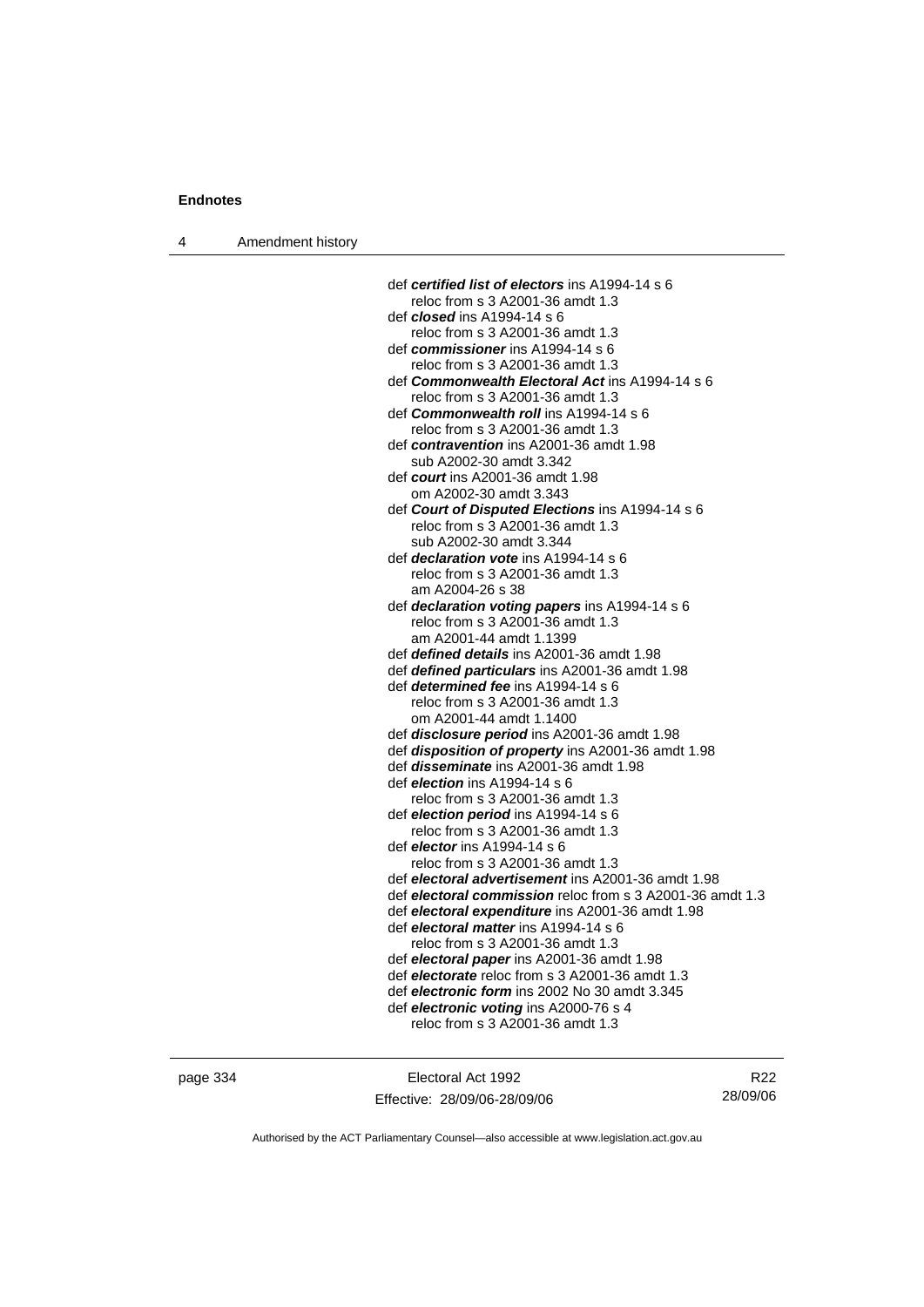def *eligible elector* ins A2001-36 amdt 1.98 sub A2004-26 s 39 def *eligible overseas elector* ins A1994-14 s 6 reloc from s 3 A2001-36 amdt 1.3 def *eligible vote* ins A2001-36 amdt 1.98 def *entity* ins A2001-36 amdt 1.98 def *extract* ins A1994-14 s 6 reloc from s 3 A2001-36 amdt 1.3 sub A2002-30 amdt 3.346 def *extraordinary election* ins A1994-14 s 6 reloc from s 3 A2001-36 amdt 1.3 def *file* ins A2001-36 amdt 1.98 def *financial controller* ins A2001-36 amdt 1.98 def *former MLA* ins A2001-36 amdt 1.98 def *general election* ins A1994-14 s 6 reloc from s 3 A2001-36 amdt 1.3 def *gift* ins A2001-36 amdt 1.98 def *group* ins A1994-14 s 6 reloc from s 3 A2001-36 amdt 1.3 sub A2002-30 amdt 3.347 def *hospital* ins A1994-14 s 6 reloc from s 3 A2001-36 amdt 1.3 def *hour of nomination* ins A1994-14 s 6 reloc from s 3 A2001-36 amdt 1.3 def *illegal practice* ins A2001-36 amdt 1.98 om A2002-30 amdt 3.348 def *investigation notice* ins A2001-36 amdt 1.98 def *judge* reloc from s 3 A2001-36 amdt 1.3 def *member* ins A2001-36 amdt 1.98 def *MLA* ins A1994-14 s 6 reloc from s 3 A2001-36 amdt 1.3 def *newspaper* ins A2001-36 amdt 1.98 def *non-party group* ins A2001-36 amdt 1.98 def *officer* ins A2001-36 amdt 1.98 def *official error* ins A1997-91 s 4 reloc from s 3 A2001-36 amdt 1.3 def *OIC* ins A1994-14 s 6 reloc from s 3 A2001-36 amdt 1.3 def *ordinary election* ins A1994-14 s 6 reloc from s 3 A2001-36 amdt 1.3 def *ordinary vote* ins A1994-14 s 6 reloc from s 3 A2001-36 amdt 1.3 def *participant* ins A2001-36 amdt 1.98 def *party* ins A2001-36 amdt 1.98 def *party candidate* ins A1994-14 s 6 reloc from s 3 A2001-36 amdt 1.3

R22 28/09/06

Electoral Act 1992 Effective: 28/09/06-28/09/06 page 335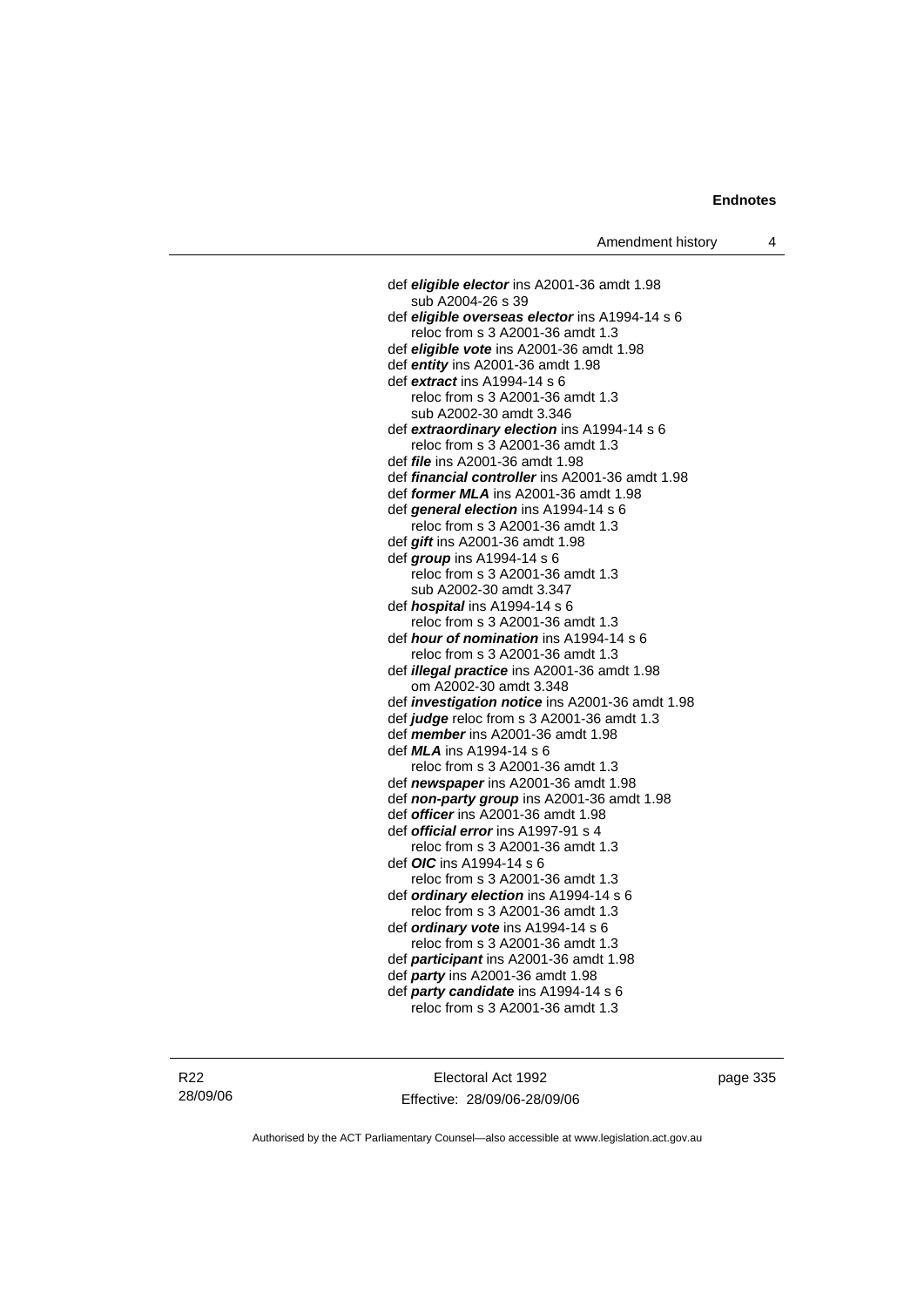4 Amendment history

 def *person* ins A2001-36 amdt 1.98 def *place of nomination* ins A1994-14 s 6 reloc from s 3 A2001-36 amdt 1.3 def *political party* ins A1994-14 s 6 reloc from s 3 A2001-36 amdt 1.3 def *polling day* ins A1994-14 s 6 reloc from s 3 A2001-36 amdt 1.3 sub A2002-30 amdt 3.349 def *polling place* ins A2001-36 amdt 1.98 def *post* ins A2004-26 s 40 def *postal vote* ins A1994-14 s 6 reloc from s 3 A2001-36 amdt 1.3 sub A2004-26 s 41 def *pre-election period* ins A1994-14 s 6 reloc from s 3 A2001-36 amdt 1.3 def *proceeding* ins A2001-36 amdt 1.98 def *property* ins A2001-36 amdt 1.98 def *publish* ins A2001-36 amdt 1.98 def *redistribution* reloc from s 3 A2001-36 amdt 1.3 def *register* ins A2001-36 amdt 1.98 def *registered* ins A2001-36 amdt 1.98 sub A2004-26 amdt 1.56 def *registered ballot group* ins A2001-36 amdt 1.98 om A2004-26 amdt 1.56 def *registered industrial organisation* ins A2001-36 amdt 1.98 def *registered officer* ins A2001-36 amdt 1.98 sub A2004-26 amdt 1.57 def *registered party* ins A2001-36 amdt 1.98 am A2004-26 amdt 1.61 def *register of ballot groups* ins A2001-36 amdt 1.98 om A2004-26 amdt 1.58 def *register of political parties* ins A2001-36 amdt 1.98 def *registrar* ins A2001-36 amdt 1.98 def *related* ins A2001-36 amdt 1.98 am A2004-26 amdt 1.61 def *relates* ins A2001-36 amdt 1.98 def *remand centre* ins A2001-36 amdt 1.98 om A2006-23 amdt 1.195 def *reportage or commentary* ins A2001-36 amdt 1.98 def *research personnel* ins A2001-36 amdt 1.98 def *return* ins A2001-36 amdt 1.98 def *returning officer* ins A2001-36 amdt 1.98 def *reviewable decision* ins A2001-36 amdt 1.98 def *review statement* ins A1994-14 s 6 reloc from s 3 A2001-36 amdt 1.3

page 336 Electoral Act 1992 Effective: 28/09/06-28/09/06

R22 28/09/06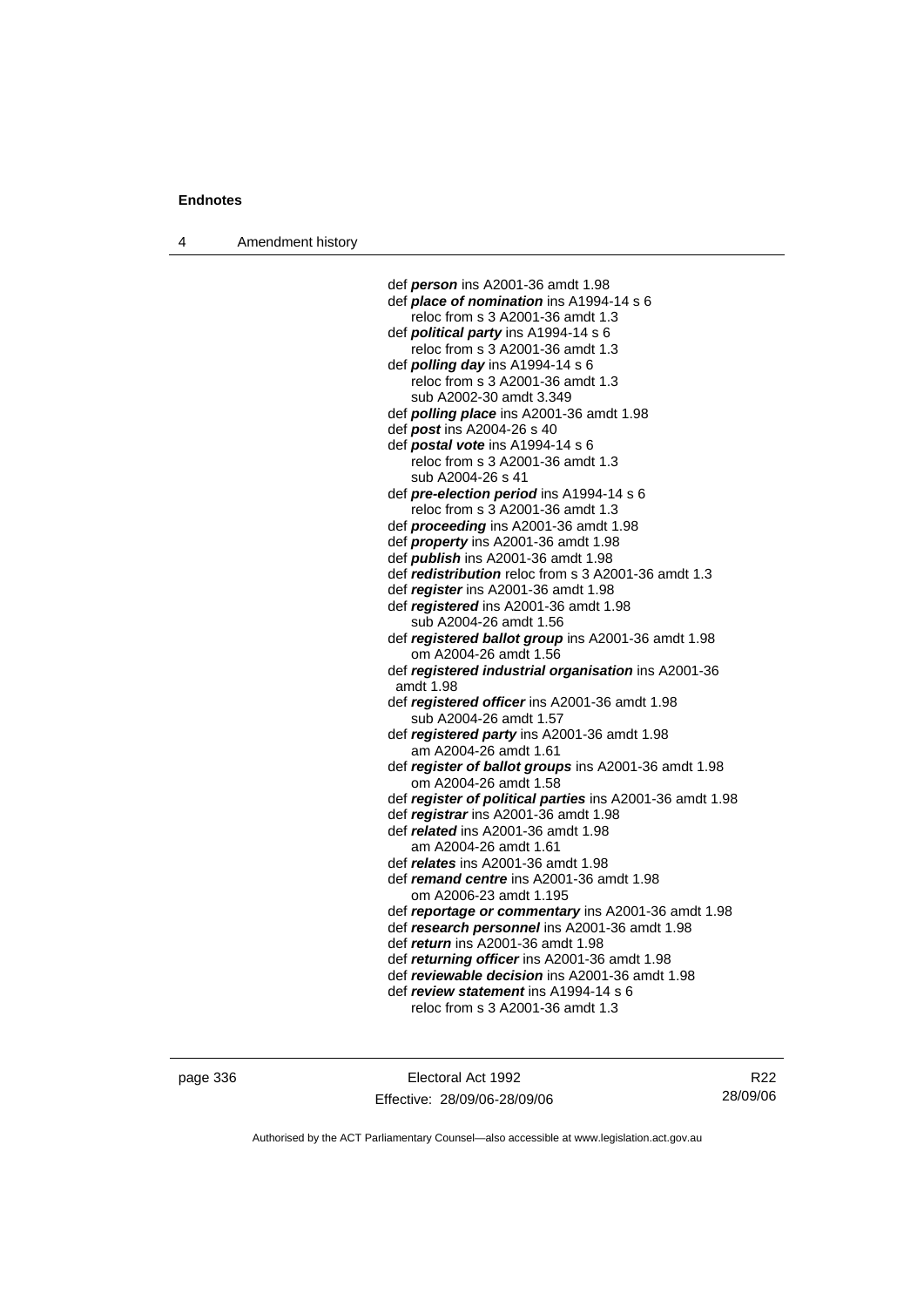Earlier republications 5



### **5 Earlier republications**

Some earlier republications were not numbered. The number in column 1 refers to the publication order.

Since 12 September 2001 every authorised republication has been published in electronic pdf format on the ACT legislation register. A selection of authorised republications have also been published in printed format. These republications are marked with an asterisk (\*) in column 1. Electronic and printed versions of an authorised republication are identical.

| <b>Republication No</b> | Amendments to  | <b>Republication date</b> |
|-------------------------|----------------|---------------------------|
|                         | Act 1994 No 78 | 17 November 1994          |
| $\mathcal{P}$           | Act 1995 No 56 | 31 January 1996           |
| 3                       | Act 1997 No 96 | 1 December 1997           |
|                         | Act 1998 No 61 | 31 March 1999             |
|                         |                |                           |

Electoral Act 1992 Effective: 28/09/06-28/09/06 page 337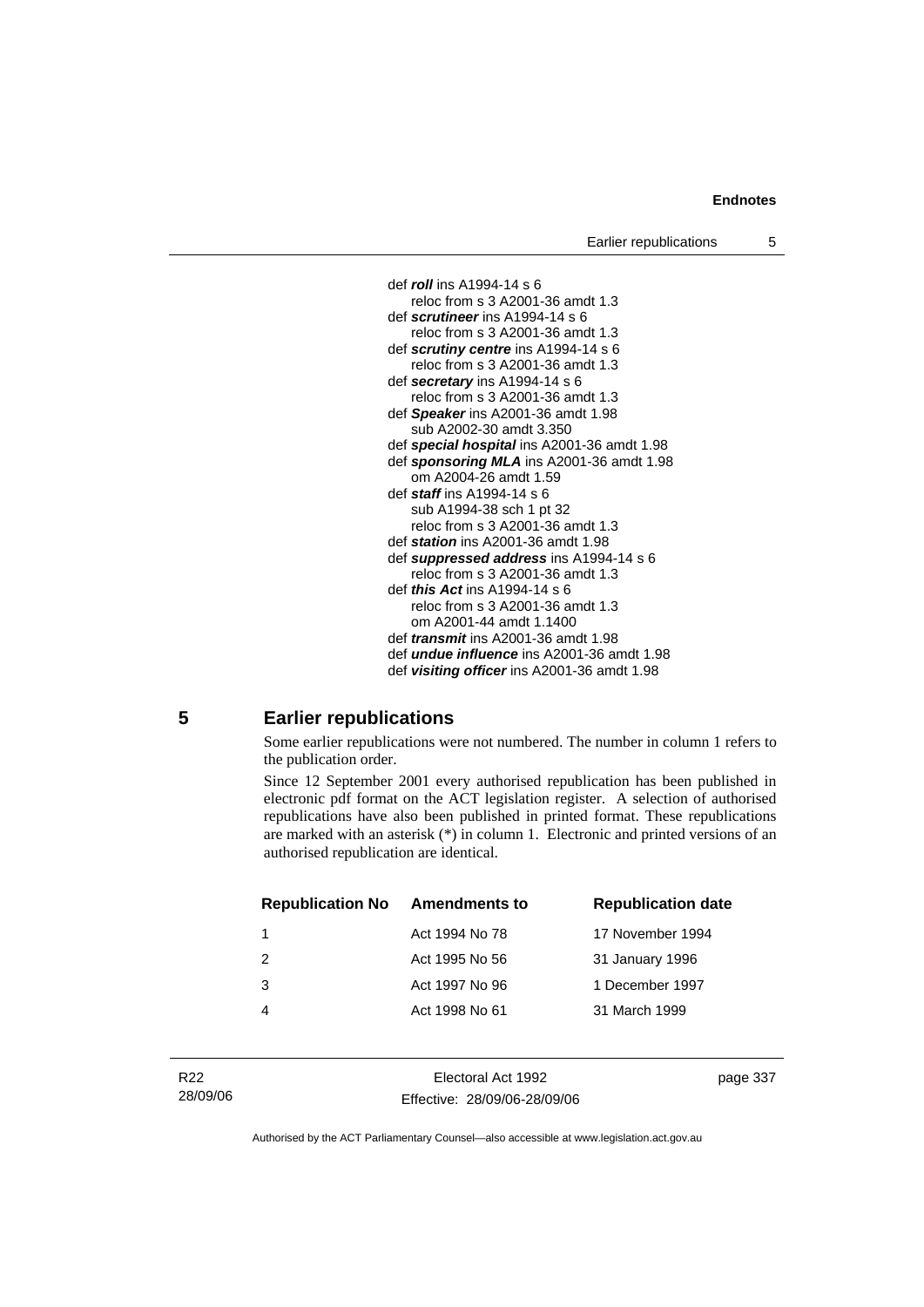| <b>Republication No Amendments to</b> | <b>Republication date</b> |
|---------------------------------------|---------------------------|
| Act 2001 No 44                        | 12 September 2001         |
| Act 2001 No 38                        | 9 January 2002            |
| Act 2001 No 44                        | 2 March 2002              |
| Act 2002 No 11                        | 30 May 2002               |
| Act 2002 No 30                        | 17 September 2002         |
| Act 2002 No 32                        | 9 October 2002            |
| Act 2002 No 39                        | 11 October 2002           |
| A2002-39 ±                            | 10 February 2003          |
| A2002-56                              | 1 July 2003               |
| A2003-54                              | 4 December 2003           |
| A2004-15                              | 9 April 2004              |
| A2004-15                              | 13 April 2004             |
| A2004-26                              | 22 May 2004               |
| A2004-60                              | 17 October 2004           |
| A2004-60                              | 1 January 2005            |
| A2004-60                              | 10 January 2005           |
| A2004-60                              | 7 July 2005               |
| A2006-23                              | 2 June 2006               |
|                                       |                           |

6 Renumbered provisions

‡ includes retrospective amendments by Act 2002 No 49

# **6 Renumbered provisions**

 This Act was renumbered by the *Electoral (Amendment) Act 1994* No 14. Details of renumbered provisions are shown in endnote 4 (Amendment history). For a table showing the renumbered provisions, see R8.

page 338 Electoral Act 1992 Effective: 28/09/06-28/09/06

R22 28/09/06